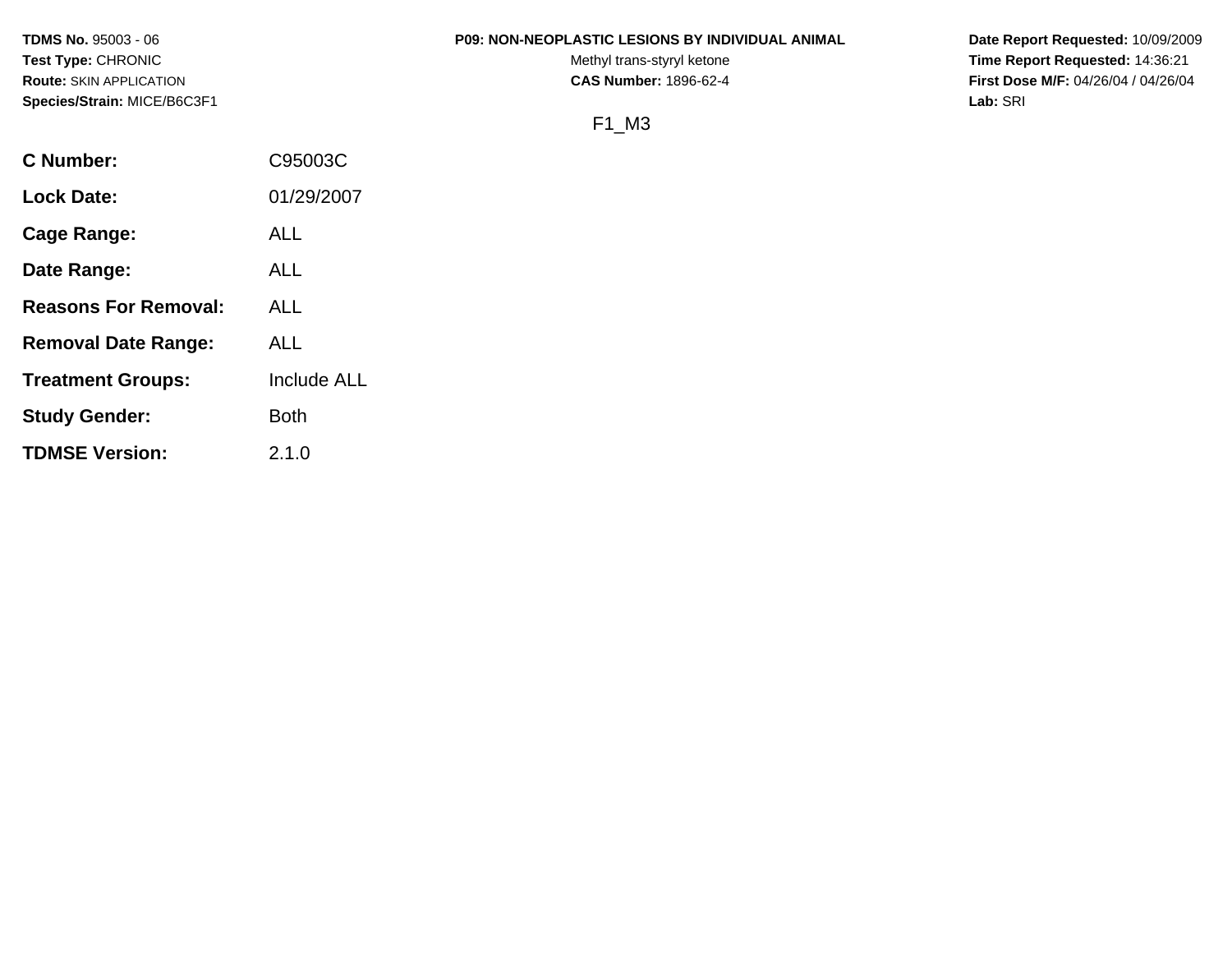TDMS No. 95003 - 06 Test Type: CHRONIC **Route: SKIN APPLICATION** Species/Strain: MICE/B6C3F1

#### P09: NON-NEOPLASTIC LESIONS BY INDIVIDUAL ANIMAL

Methyl trans-styryl ketone

**CAS Number: 1896-62-4** 

Date Report Requested: 10/09/2009 Time Report Requested: 14:36:21 First Dose M/F: 04/26/04 / 04/26/04 Lab: SRI

|                                                                                                                                       | DAY ON TEST<br>  | 0<br>5<br>$\boldsymbol{2}$<br>$\mathbf{1}$         | 0<br>$\overline{7}$<br>$\mathsf{O}\xspace$<br>9                | 0<br>$\overline{7}$<br>$\sqrt{2}$<br>9              | 0<br>6<br>$\mathbf{1}$<br>9                                    | 0<br>$\overline{7}$<br>$\sqrt{3}$<br>$\Omega$     | 0<br>5<br>$\overline{c}$<br>$\mathbf{1}$                      | 0<br>$\overline{7}$<br>$\mathbf{3}$<br>$\mathbf{1}$                             | 0<br>$\overline{7}$<br>$\boldsymbol{2}$<br>9 | 0<br>$\overline{7}$<br>$\overline{c}$<br>9        | 0<br>$\overline{7}$<br>$\ensuremath{\mathsf{3}}$<br>$\Omega$   | 0<br>$\overline{7}$<br>$\sqrt{3}$<br>$\Omega$         | 0<br>$\overline{7}$<br>$\overline{c}$<br>9                              | 0<br>$\overline{7}$<br>$\ensuremath{\mathsf{3}}$<br>$\Omega$ | 0<br>$\,6\,$<br>$\mathbf{3}$<br>-1                                          | 0<br>6<br>$\,6\,$<br>8 | 0<br>$\overline{7}$<br>$\sqrt{2}$<br>$\overline{9}$ | 0<br>$\,6\,$<br>9<br>8                                 | 0<br>5<br>$\pmb{0}$<br>3                                 | 0<br>$\overline{7}$<br>$\sqrt{3}$<br>$\mathbf 0$             | 0<br>$\overline{7}$<br>$\sqrt{3}$<br>$\overline{1}$              | 0<br>$\overline{7}$<br>$\ensuremath{\mathsf{3}}$<br>$\Omega$                  | 0<br>$\overline{7}$<br>$\boldsymbol{2}$<br>9                        | 0<br>$\overline{7}$<br>$\ensuremath{\mathsf{3}}$<br>$\mathbf 0$ | 0<br>6<br>9<br>$\mathbf{1}$                                         | 0<br>$\overline{7}$<br>3<br>$\overline{1}$               |                 |
|---------------------------------------------------------------------------------------------------------------------------------------|------------------|----------------------------------------------------|----------------------------------------------------------------|-----------------------------------------------------|----------------------------------------------------------------|---------------------------------------------------|---------------------------------------------------------------|---------------------------------------------------------------------------------|----------------------------------------------|---------------------------------------------------|----------------------------------------------------------------|-------------------------------------------------------|-------------------------------------------------------------------------|--------------------------------------------------------------|-----------------------------------------------------------------------------|------------------------|-----------------------------------------------------|--------------------------------------------------------|----------------------------------------------------------|--------------------------------------------------------------|------------------------------------------------------------------|-------------------------------------------------------------------------------|---------------------------------------------------------------------|-----------------------------------------------------------------|---------------------------------------------------------------------|----------------------------------------------------------|-----------------|
| <b>B6C3F1 MICE MALE</b><br>0 MG/KG                                                                                                    | <b>ANIMAL ID</b> | 0<br>0<br>$\mathbf 0$<br>$\pmb{0}$<br>$\mathbf{1}$ | 0<br>0<br>$\mathbf 0$<br>$\mathsf{O}\xspace$<br>$\overline{2}$ | 0<br>$\mathbf 0$<br>$\mathbf 0$<br>$\mathbf 0$<br>3 | $\pmb{0}$<br>$\mathbf 0$<br>$\mathbf 0$<br>0<br>$\overline{4}$ | $\pmb{0}$<br>$\mathbf 0$<br>$\mathbf 0$<br>0<br>5 | $\boldsymbol{0}$<br>0<br>$\mathbf 0$<br>$\boldsymbol{0}$<br>6 | $\mathbf 0$<br>$\mathbf 0$<br>$\mathbf 0$<br>$\boldsymbol{0}$<br>$\overline{7}$ | 0<br>0<br>$\mathbf 0$<br>$\pmb{0}$<br>8      | 0<br>0<br>$\mathbf 0$<br>$\mathsf{O}\xspace$<br>9 | 0<br>$\mathbf 0$<br>$\mathbf 0$<br>$\mathbf{1}$<br>$\mathbf 0$ | 0<br>0<br>$\mathbf 0$<br>$\mathbf{1}$<br>$\mathbf{1}$ | $\pmb{0}$<br>$\mathbf 0$<br>$\pmb{0}$<br>$\mathbf{1}$<br>$\overline{2}$ | $\boldsymbol{0}$<br>0<br>$\mathsf 0$<br>$\mathbf{1}$<br>3    | $\mathbf 0$<br>$\mathbf 0$<br>$\mathbf 0$<br>$\mathbf{1}$<br>$\overline{4}$ | 0<br>0<br>0<br>1<br>5  | 0<br>$\pmb{0}$<br>$\mathbf 0$<br>1<br>6             | 0<br>$\mathbf 0$<br>$\mathbf 0$<br>1<br>$\overline{7}$ | $\,0\,$<br>$\pmb{0}$<br>$\mathbf 0$<br>$\mathbf{1}$<br>8 | $\pmb{0}$<br>$\mathbf 0$<br>$\mathbf 0$<br>$\mathbf{1}$<br>9 | $\mathbf 0$<br>0<br>$\mathbf 0$<br>$\overline{2}$<br>$\mathbf 0$ | $\mathbf 0$<br>$\mathbf 0$<br>$\mathbf 0$<br>$\boldsymbol{2}$<br>$\mathbf{1}$ | 0<br>$\mathbf 0$<br>$\mathbf 0$<br>$\overline{c}$<br>$\overline{2}$ | 0<br>$\mathbf 0$<br>0<br>$\overline{c}$<br>$\mathbf{3}$         | 0<br>$\mathbf 0$<br>$\mathbf 0$<br>$\overline{2}$<br>$\overline{4}$ | 0<br>$\mathbf 0$<br>$\mathbf 0$<br>$\boldsymbol{2}$<br>5 | males<br>(cont) |
| <b>ALIMENTARY SYSTEM</b>                                                                                                              |                  |                                                    |                                                                |                                                     |                                                                |                                                   |                                                               |                                                                                 |                                              |                                                   |                                                                |                                                       |                                                                         |                                                              |                                                                             |                        |                                                     |                                                        |                                                          |                                                              |                                                                  |                                                                               |                                                                     |                                                                 |                                                                     |                                                          |                 |
| Esophagus                                                                                                                             |                  |                                                    |                                                                |                                                     |                                                                |                                                   |                                                               |                                                                                 |                                              |                                                   |                                                                |                                                       |                                                                         |                                                              |                                                                             |                        |                                                     |                                                        |                                                          |                                                              |                                                                  |                                                                               |                                                                     |                                                                 |                                                                     |                                                          |                 |
| Gallbladder                                                                                                                           |                  | $\ddot{}$                                          | А                                                              |                                                     |                                                                |                                                   |                                                               |                                                                                 |                                              |                                                   | м                                                              |                                                       |                                                                         |                                                              |                                                                             |                        |                                                     |                                                        | А                                                        |                                                              |                                                                  |                                                                               |                                                                     |                                                                 |                                                                     |                                                          |                 |
| Intestine Large, Cecum                                                                                                                |                  | Α                                                  | A                                                              |                                                     |                                                                |                                                   |                                                               |                                                                                 |                                              |                                                   |                                                                |                                                       |                                                                         |                                                              |                                                                             |                        |                                                     |                                                        | A                                                        |                                                              |                                                                  |                                                                               |                                                                     |                                                                 |                                                                     |                                                          |                 |
| Intestine Large, Colon                                                                                                                |                  | A                                                  | A                                                              |                                                     |                                                                |                                                   |                                                               |                                                                                 |                                              |                                                   |                                                                |                                                       |                                                                         |                                                              |                                                                             | A                      |                                                     |                                                        | A                                                        |                                                              |                                                                  |                                                                               |                                                                     |                                                                 |                                                                     |                                                          |                 |
| Intestine Large, Rectum                                                                                                               |                  | A                                                  | A                                                              |                                                     |                                                                |                                                   |                                                               |                                                                                 |                                              |                                                   |                                                                |                                                       |                                                                         |                                                              |                                                                             |                        |                                                     |                                                        | A                                                        |                                                              |                                                                  |                                                                               |                                                                     |                                                                 |                                                                     |                                                          |                 |
| Intestine Small, Duodenum                                                                                                             |                  | A                                                  | A                                                              |                                                     |                                                                |                                                   |                                                               |                                                                                 |                                              |                                                   |                                                                |                                                       |                                                                         |                                                              |                                                                             | A                      | $\div$                                              |                                                        | A                                                        |                                                              |                                                                  |                                                                               |                                                                     |                                                                 |                                                                     |                                                          |                 |
| Intestine Small, Ileum                                                                                                                |                  | A                                                  | A                                                              | $\ddot{}$                                           |                                                                |                                                   |                                                               |                                                                                 |                                              |                                                   |                                                                |                                                       |                                                                         |                                                              |                                                                             |                        |                                                     |                                                        | A                                                        |                                                              |                                                                  |                                                                               |                                                                     | $\ddot{}$                                                       | A                                                                   |                                                          |                 |
| Intestine Small, Jejunum<br>Inflammation, Acute<br>Necrosis                                                                           |                  | Α                                                  | A                                                              | $\ddot{}$                                           |                                                                |                                                   |                                                               |                                                                                 | $\ddot{}$                                    | $\ddot{}$<br>$\overline{2}$                       |                                                                |                                                       |                                                                         |                                                              |                                                                             |                        |                                                     |                                                        |                                                          |                                                              |                                                                  |                                                                               |                                                                     |                                                                 |                                                                     |                                                          |                 |
| Liver<br>Angiectasis<br><b>Basophilic Focus</b><br>Clear Cell Focus<br>Congestion<br><b>Eosinophilic Focus</b><br><b>Fatty Change</b> |                  | +                                                  |                                                                | $\boldsymbol{\mathsf{X}}$<br>$\mathsf{X}$           | $\div$<br>X                                                    |                                                   |                                                               | $\mathsf{X}$<br>$X$ $X$                                                         |                                              | X                                                 | $\boldsymbol{\mathsf{X}}$                                      |                                                       | $\mathsf{X}$                                                            |                                                              |                                                                             | X                      | $\div$                                              | $\boldsymbol{\mathsf{X}}$                              | $\div$                                                   | $\boldsymbol{X}$                                             |                                                                  | X<br>$X$ $X$                                                                  |                                                                     | $X$ $X$                                                         | 2                                                                   | $+$<br>$\mathsf{X}$                                      |                 |

\* .. Total animals with tissue examined microscopically; Total animals with lesion and mean severity grade

+ .. Tissue examined microscopically

x .. Lesion present

I .. Insufficient tissue

M .. Missing tissue A .. Autolysis precludes evaluation<br>BLANK .. Not examined microscopically Page 2

1-4 .. Lesion qualified as: 1) Minimal 3) Moderate  $2)$  Mild 4) Marked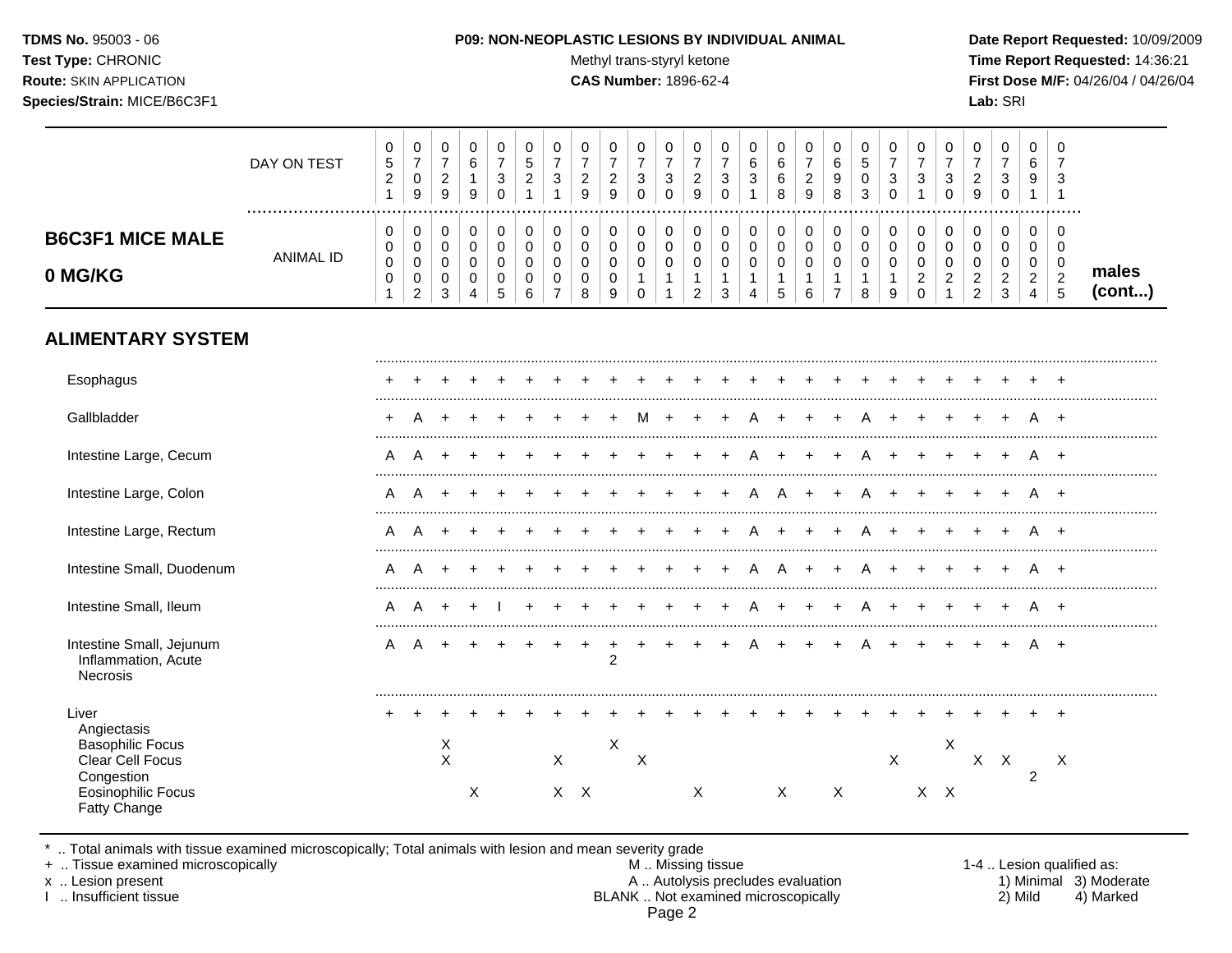| <b>P09: NON-NEOPLASTIC LESIONS BY INDIVIDUAL ANIMAL</b> | Date Rep         |
|---------------------------------------------------------|------------------|
| Methyl trans-styryl ketone                              | Time Rep         |
| <b>CAS Number: 1896-62-4</b>                            | <b>First Dos</b> |
|                                                         | Lab: SRI         |
|                                                         |                  |

### **P09: NON-NEOPLASTIC LESIONS BY INDIVIDUAL ANIMAL Date Report Requested:** 10/09/2009

**Methyl trans-styryl ketone Time Report Requested:** 14:36:21 **CAS Number:** 1896-62-4 **First Dose M/F:** 04/26/04 / 04/26/04

|                                                                                                                                                                                                                  | DAY ON TEST<br>. | 0<br>$\,$ 5 $\,$<br>$\sqrt{2}$<br>1 | 0<br>$\overline{7}$<br>$\pmb{0}$<br>9                            | $\pmb{0}$<br>$\overline{7}$<br>$\sqrt{2}$<br>9     | $\pmb{0}$<br>$\,6$<br>$\mathbf{1}$<br>9           | 0<br>$\overline{7}$<br>$\ensuremath{\mathsf{3}}$<br>$\Omega$ | 0<br>$\sqrt{5}$<br>$\overline{c}$<br>-1          | 0<br>$\overline{7}$<br>3<br>$\overline{1}$  | 0<br>$\overline{7}$<br>$\boldsymbol{2}$<br>9           | 0<br>$\overline{7}$<br>$\overline{c}$<br>9          | 0<br>$\boldsymbol{7}$<br>$\ensuremath{\mathsf{3}}$<br>$\Omega$ | 0<br>$\boldsymbol{7}$<br>3<br>$\Omega$                            | 0<br>$\overline{7}$<br>$\overline{c}$<br>9              | 0<br>$\overline{7}$<br>3<br>$\Omega$                 | 0<br>$\,6$<br>3                        | 0<br>$\,6\,$<br>$\,6\,$<br>8                      | 0<br>$\overline{7}$<br>$\overline{\mathbf{c}}$<br>9  | 0<br>$\,6\,$<br>9<br>8                                         | 0<br>$\sqrt{5}$<br>$\mathbf 0$<br>3                       | 0<br>$\overline{7}$<br>3<br>$\Omega$   | 0<br>$\overline{7}$<br>3<br>1                              | 0<br>$\overline{7}$<br>3<br>$\Omega$      | 0<br>$\overline{7}$<br>$\boldsymbol{2}$<br>9              | 0<br>$\overline{7}$<br>$\ensuremath{\mathsf{3}}$<br>$\mathbf 0$         | 0<br>6<br>9<br>$\mathbf 1$                                | 0<br>$\overline{7}$<br>3<br>-1              |                 |
|------------------------------------------------------------------------------------------------------------------------------------------------------------------------------------------------------------------|------------------|-------------------------------------|------------------------------------------------------------------|----------------------------------------------------|---------------------------------------------------|--------------------------------------------------------------|--------------------------------------------------|---------------------------------------------|--------------------------------------------------------|-----------------------------------------------------|----------------------------------------------------------------|-------------------------------------------------------------------|---------------------------------------------------------|------------------------------------------------------|----------------------------------------|---------------------------------------------------|------------------------------------------------------|----------------------------------------------------------------|-----------------------------------------------------------|----------------------------------------|------------------------------------------------------------|-------------------------------------------|-----------------------------------------------------------|-------------------------------------------------------------------------|-----------------------------------------------------------|---------------------------------------------|-----------------|
| <b>B6C3F1 MICE MALE</b><br>0 MG/KG                                                                                                                                                                               | <b>ANIMAL ID</b> | 0<br>0<br>$\pmb{0}$<br>$\mathbf 0$  | 0<br>$\mathbf 0$<br>$\mathbf 0$<br>$\mathbf 0$<br>$\overline{c}$ | 0<br>$\pmb{0}$<br>$\mathbf 0$<br>0<br>$\mathbf{3}$ | 0<br>$\pmb{0}$<br>$\mathbf 0$<br>$\mathbf 0$<br>4 | 0<br>0<br>$\Omega$<br>0<br>5                                 | 0<br>$\mathbf 0$<br>$\Omega$<br>$\mathbf 0$<br>6 | 0<br>$\mathbf 0$<br>$\Omega$<br>$\mathbf 0$ | $\pmb{0}$<br>$\pmb{0}$<br>$\Omega$<br>$\mathbf 0$<br>8 | 0<br>$\mathbf 0$<br>$\mathbf 0$<br>$\mathbf 0$<br>9 | 0<br>$\mathbf 0$<br>$\pmb{0}$<br>$\mathbf{1}$<br>0             | 0<br>$\mathbf 0$<br>$\mathbf 0$<br>$\overline{1}$<br>$\mathbf{1}$ | 0<br>0<br>$\mathbf 0$<br>$\mathbf{1}$<br>$\overline{c}$ | 0<br>$\mathbf 0$<br>$\mathbf 0$<br>$\mathbf{1}$<br>3 | 0<br>$\mathbf 0$<br>$\Omega$<br>1<br>4 | $\pmb{0}$<br>$\mathbf 0$<br>$\mathbf 0$<br>1<br>5 | 0<br>$\mathbf 0$<br>$\mathbf 0$<br>$\mathbf{1}$<br>6 | $\pmb{0}$<br>$\mathbf 0$<br>$\mathbf 0$<br>1<br>$\overline{7}$ | 0<br>$\boldsymbol{0}$<br>$\mathbf 0$<br>$\mathbf{1}$<br>8 | 0<br>$\mathbf 0$<br>$\Omega$<br>1<br>9 | $\mathbf 0$<br>0<br>$\Omega$<br>$\overline{2}$<br>$\Omega$ | 0<br>0<br>$\Omega$<br>$\overline{2}$<br>1 | 0<br>0<br>$\mathbf 0$<br>$\overline{c}$<br>$\overline{c}$ | $\mathbf 0$<br>$\mathbf 0$<br>$\mathbf 0$<br>$\sqrt{2}$<br>$\mathbf{3}$ | 0<br>0<br>$\mathbf 0$<br>$\overline{2}$<br>$\overline{4}$ | 0<br>0<br>0<br>$\sqrt{2}$<br>$\overline{5}$ | males<br>(cont) |
| Hematopoietic Cell Proliferation<br>Hemorrhage<br>Hyperplasia, Lymphoid<br>Inflammation, Acute<br><b>Mixed Cell Focus</b><br>Necrosis, Focal<br>Centrilobular, Necrosis<br>Hepatocyte, Vacuolization Cytoplasmic |                  | $\sqrt{3}$                          |                                                                  | 1                                                  |                                                   |                                                              | 3                                                |                                             |                                                        |                                                     |                                                                |                                                                   |                                                         |                                                      | 3<br>3                                 | $\overline{c}$                                    |                                                      | $\overline{a}$                                                 | 4<br>4<br>2                                               |                                        |                                                            |                                           | $\overline{2}$<br>$\mathbf 1$                             |                                                                         | -1                                                        |                                             |                 |
| Mesentery<br>Fat, Necrosis                                                                                                                                                                                       |                  |                                     | +<br>$\overline{2}$                                              |                                                    |                                                   |                                                              |                                                  |                                             |                                                        |                                                     |                                                                |                                                                   |                                                         |                                                      |                                        | $\ddot{}$                                         |                                                      |                                                                |                                                           |                                        |                                                            |                                           |                                                           |                                                                         |                                                           |                                             |                 |
| Pancreas<br>Angiectasis<br>Metaplasia, Hepatocyte                                                                                                                                                                |                  |                                     |                                                                  |                                                    |                                                   |                                                              |                                                  |                                             |                                                        |                                                     |                                                                |                                                                   |                                                         |                                                      |                                        |                                                   |                                                      |                                                                |                                                           |                                        |                                                            |                                           |                                                           |                                                                         |                                                           |                                             |                 |
| Salivary Glands<br>Atrophy<br>Hyperplasia, Lymphoid<br>Mineralization                                                                                                                                            |                  |                                     | 1                                                                |                                                    |                                                   |                                                              |                                                  |                                             | $\overline{2}$                                         |                                                     |                                                                | $\overline{c}$                                                    |                                                         |                                                      |                                        |                                                   |                                                      |                                                                |                                                           |                                        |                                                            |                                           | $\overline{2}$                                            |                                                                         |                                                           | $\div$                                      |                 |
| Stomach, Forestomach<br>Erosion<br>Ulcer<br>Epithelium, Hyperplasia                                                                                                                                              |                  |                                     |                                                                  |                                                    |                                                   | -1                                                           |                                                  |                                             |                                                        |                                                     | 3                                                              | 1                                                                 | $\overline{2}$                                          |                                                      |                                        |                                                   |                                                      |                                                                |                                                           |                                        | 4                                                          |                                           |                                                           |                                                                         |                                                           | $\overline{ }$                              |                 |
| Stomach, Glandular<br>Cyst<br>Erosion                                                                                                                                                                            |                  |                                     |                                                                  |                                                    |                                                   |                                                              |                                                  |                                             |                                                        |                                                     | +<br>$\overline{c}$                                            |                                                                   |                                                         |                                                      |                                        |                                                   | $\overline{2}$                                       |                                                                |                                                           |                                        |                                                            |                                           |                                                           |                                                                         |                                                           |                                             |                 |

\* .. Total animals with tissue examined microscopically; Total animals with lesion and mean severity grade

+ .. Tissue examined microscopically M .. Missing tissue 1-4 .. Lesion qualified as: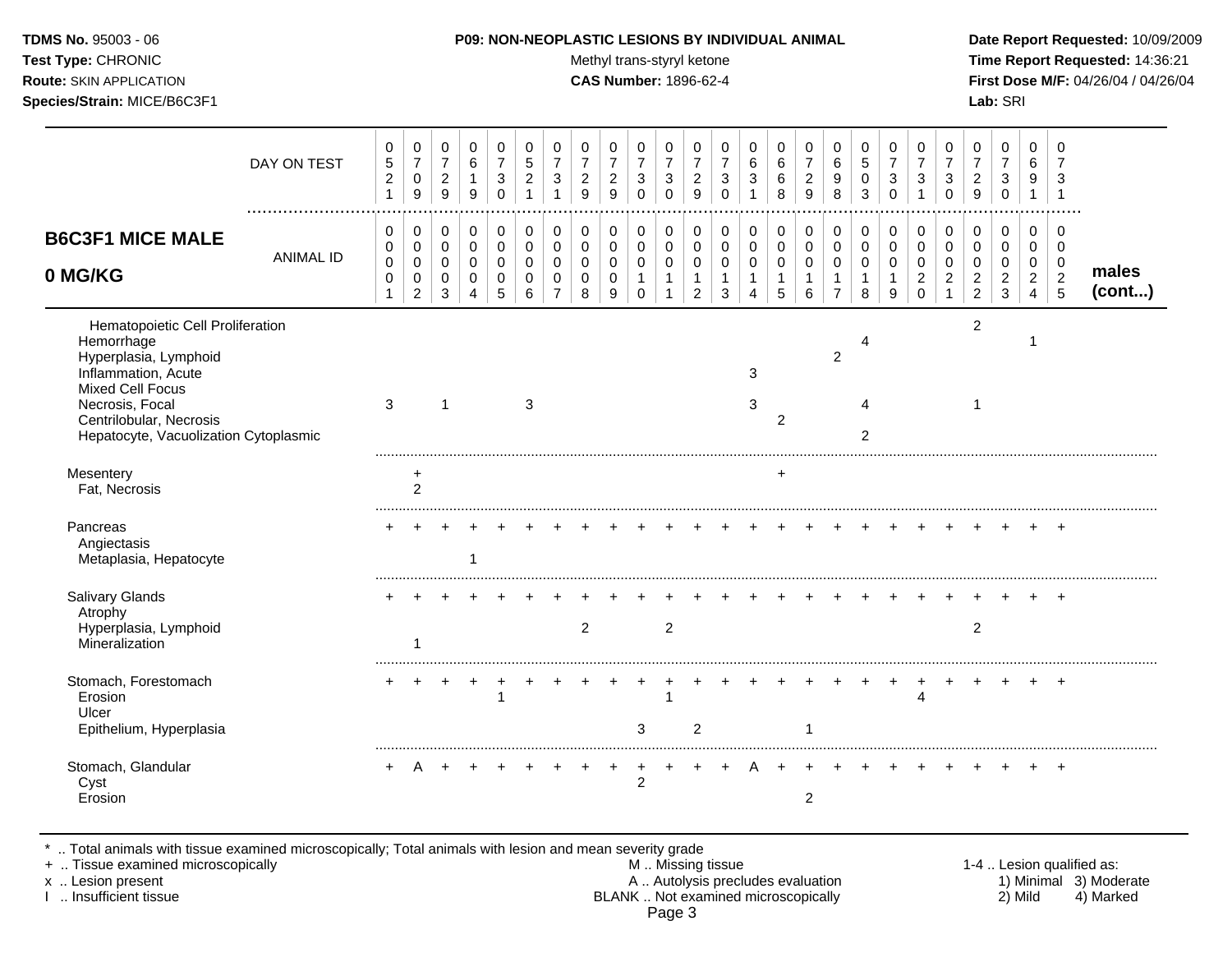| <b>TDMS No. 95003 - 06</b>     | <b>P09: NON-NEOPLASTIC LESIONS BY INDIVIDUAL ANIMAL</b> | Date Rep         |
|--------------------------------|---------------------------------------------------------|------------------|
| <b>Test Type: CHRONIC</b>      | Methyl trans-styryl ketone                              | <b>Time Re</b>   |
| <b>Route: SKIN APPLICATION</b> | <b>CAS Number: 1896-62-4</b>                            | <b>First Dos</b> |
| Species/Strain: MICE/B6C3F1    |                                                         | <b>Lab:</b> SRI  |

## **P09: NON-NEOPLASTIC LESIONS BY INDIVIDUAL ANIMAL Date Report Requested:** 10/09/2009

**Methyl trans-styryl ketone Time Report Requested:** 14:36:21 **CAS Number:** 1896-62-4 **First Dose M/F:** 04/26/04 / 04/26/04

|                                                                                 | DAY ON TEST      | 0<br>5<br>$\overline{c}$<br>$\mathbf{1}$ | $\mathbf 0$<br>$\overline{7}$<br>$\mathsf{O}\xspace$<br>9        | 0<br>$\overline{7}$<br>$\overline{c}$<br>$\boldsymbol{9}$ | 0<br>6<br>$\mathbf{1}$<br>9                               | $\mathbf 0$<br>$\overline{7}$<br>$\sqrt{3}$<br>$\mathbf 0$             | 0<br>$\overline{5}$<br>$\overline{c}$<br>$\mathbf 1$ | 0<br>$\overline{7}$<br>$\ensuremath{\mathsf{3}}$<br>$\mathbf{1}$ | 0<br>$\overline{7}$<br>$\sqrt{2}$<br>9              | 0<br>$\overline{7}$<br>$\overline{c}$<br>9                    | 0<br>$\overline{7}$<br>$\ensuremath{\mathsf{3}}$<br>$\mathbf 0$ | 0<br>$\overline{7}$<br>$\sqrt{3}$<br>$\mathbf 0$     | 0<br>$\overline{7}$<br>$\boldsymbol{2}$<br>$\mathsf g$        | 0<br>$\overline{7}$<br>3<br>$\mathbf 0$               | 0<br>6<br>3<br>$\overline{1}$                                               | 0<br>6<br>6<br>8                                         | 0<br>$\overline{7}$<br>$\sqrt{2}$<br>$\mathsf g$             | $\mathbf 0$<br>$\,6\,$<br>9<br>8                                              | $\pmb{0}$<br>$\overline{5}$<br>$\pmb{0}$<br>3    | 0<br>$\overline{7}$<br>$\sqrt{3}$<br>$\Omega$                               | 0<br>$\overline{7}$<br>3<br>$\mathbf 1$                | 0<br>$\overline{7}$<br>$\sqrt{3}$<br>$\mathbf 0$  | 0<br>$\overline{7}$<br>$\overline{c}$<br>$\boldsymbol{9}$     | 0<br>$\overline{7}$<br>$\sqrt{3}$<br>$\mathsf{O}\xspace$                            | $\mathbf 0$<br>6<br>9<br>$\mathbf{1}$                    | 0<br>$\overline{7}$<br>3<br>$\overline{1}$             |                       |
|---------------------------------------------------------------------------------|------------------|------------------------------------------|------------------------------------------------------------------|-----------------------------------------------------------|-----------------------------------------------------------|------------------------------------------------------------------------|------------------------------------------------------|------------------------------------------------------------------|-----------------------------------------------------|---------------------------------------------------------------|-----------------------------------------------------------------|------------------------------------------------------|---------------------------------------------------------------|-------------------------------------------------------|-----------------------------------------------------------------------------|----------------------------------------------------------|--------------------------------------------------------------|-------------------------------------------------------------------------------|--------------------------------------------------|-----------------------------------------------------------------------------|--------------------------------------------------------|---------------------------------------------------|---------------------------------------------------------------|-------------------------------------------------------------------------------------|----------------------------------------------------------|--------------------------------------------------------|-----------------------|
| <b>B6C3F1 MICE MALE</b><br>0 MG/KG                                              | <b>ANIMAL ID</b> | 0<br>0<br>$\pmb{0}$<br>0<br>$\mathbf{1}$ | 0<br>$\mathbf 0$<br>$\mathbf 0$<br>$\mathbf 0$<br>$\overline{c}$ | 0<br>$\pmb{0}$<br>$\mathbf 0$<br>$\mathbf 0$<br>3         | 0<br>$\pmb{0}$<br>$\mathsf{O}\xspace$<br>$\mathbf 0$<br>4 | $\mathbf 0$<br>$\mathbf 0$<br>$\mathbf 0$<br>$\mathbf 0$<br>$\sqrt{5}$ | 0<br>$\mathbf 0$<br>0<br>$\mathbf 0$<br>6            | $\mathbf 0$<br>$\mathbf 0$<br>0<br>$\mathbf 0$<br>$\overline{7}$ | $\mathbf 0$<br>$\mathbf 0$<br>0<br>$\mathbf 0$<br>8 | $\mathbf 0$<br>$\mathbf 0$<br>$\mathbf 0$<br>$\mathbf 0$<br>9 | 0<br>$\mathbf 0$<br>0<br>$\mathbf{1}$<br>$\mathbf 0$            | 0<br>$\mathbf 0$<br>$\mathbf 0$<br>$\mathbf{1}$<br>1 | 0<br>$\pmb{0}$<br>$\pmb{0}$<br>$\mathbf{1}$<br>$\overline{2}$ | 0<br>$\mathbf 0$<br>0<br>$\mathbf{1}$<br>$\mathbf{3}$ | 0<br>$\mathbf 0$<br>$\mathbf 0$<br>$\overline{1}$<br>$\boldsymbol{\Lambda}$ | $\pmb{0}$<br>$\pmb{0}$<br>$\pmb{0}$<br>$\mathbf{1}$<br>5 | 0<br>$\mathsf{O}\xspace$<br>$\mathbf 0$<br>$\mathbf{1}$<br>6 | $\mathbf 0$<br>$\mathbf 0$<br>$\mathbf 0$<br>$\overline{1}$<br>$\overline{7}$ | $\pmb{0}$<br>$\pmb{0}$<br>0<br>$\mathbf{1}$<br>8 | $\pmb{0}$<br>$\mathbf 0$<br>$\mathbf 0$<br>$\mathbf{1}$<br>$\boldsymbol{9}$ | 0<br>$\mathbf 0$<br>0<br>$\overline{c}$<br>$\mathbf 0$ | 0<br>$\mathbf 0$<br>$\mathbf 0$<br>$\overline{a}$ | 0<br>$\pmb{0}$<br>$\mathbf 0$<br>$\sqrt{2}$<br>$\overline{c}$ | $\mathbf 0$<br>$\mathbf 0$<br>$\mathsf{O}\xspace$<br>$\overline{2}$<br>$\mathbf{3}$ | $\mathbf 0$<br>$\mathbf 0$<br>0<br>$\boldsymbol{2}$<br>4 | $\mathbf 0$<br>$\mathbf 0$<br>0<br>$\overline{c}$<br>5 | males<br>$($ cont $)$ |
| Inflammation, Acute<br>Metaplasia, Squamous<br>Ulcer<br>Epithelium, Hyperplasia |                  |                                          |                                                                  |                                                           |                                                           |                                                                        |                                                      |                                                                  |                                                     | 3                                                             | 1                                                               |                                                      |                                                               |                                                       |                                                                             |                                                          |                                                              |                                                                               |                                                  |                                                                             |                                                        |                                                   |                                                               |                                                                                     |                                                          |                                                        |                       |
| Tooth<br>Malformation                                                           |                  |                                          |                                                                  |                                                           |                                                           |                                                                        |                                                      |                                                                  |                                                     |                                                               |                                                                 |                                                      |                                                               |                                                       |                                                                             | $\ddot{}$<br>$\overline{c}$                              |                                                              |                                                                               |                                                  |                                                                             |                                                        |                                                   |                                                               |                                                                                     |                                                          |                                                        |                       |
| <b>CARDIOVASCULAR SYSTEM</b>                                                    |                  |                                          |                                                                  |                                                           |                                                           |                                                                        |                                                      |                                                                  |                                                     |                                                               |                                                                 |                                                      |                                                               |                                                       |                                                                             |                                                          |                                                              |                                                                               |                                                  |                                                                             |                                                        |                                                   |                                                               |                                                                                     |                                                          |                                                        |                       |
| Heart<br>Cardiomyopathy                                                         |                  | 1                                        | -1                                                               |                                                           |                                                           |                                                                        |                                                      | $\mathbf 1$                                                      | $\overline{1}$                                      | $\mathbf 1$                                                   |                                                                 |                                                      |                                                               |                                                       |                                                                             |                                                          |                                                              |                                                                               |                                                  | 1                                                                           |                                                        | -1                                                |                                                               |                                                                                     |                                                          | +<br>1                                                 |                       |
| <b>ENDOCRINE SYSTEM</b>                                                         |                  |                                          |                                                                  |                                                           |                                                           |                                                                        |                                                      |                                                                  |                                                     |                                                               |                                                                 |                                                      |                                                               |                                                       |                                                                             |                                                          |                                                              |                                                                               |                                                  |                                                                             |                                                        |                                                   |                                                               |                                                                                     |                                                          |                                                        |                       |
| <b>Adrenal Cortex</b><br><b>Accessory Adrenal Cortical Nodule</b>               |                  |                                          |                                                                  |                                                           |                                                           |                                                                        |                                                      |                                                                  |                                                     |                                                               |                                                                 |                                                      |                                                               |                                                       |                                                                             |                                                          |                                                              |                                                                               |                                                  |                                                                             | -1                                                     |                                                   |                                                               |                                                                                     |                                                          |                                                        |                       |
| Degeneration, Fatty<br>Hyperplasia                                              |                  |                                          |                                                                  |                                                           |                                                           |                                                                        |                                                      |                                                                  |                                                     |                                                               |                                                                 |                                                      |                                                               |                                                       |                                                                             |                                                          |                                                              |                                                                               |                                                  |                                                                             |                                                        | $\boldsymbol{\Lambda}$                            |                                                               | 4                                                                                   |                                                          |                                                        |                       |
| Hyperplasia, Focal<br>Hypertrophy, Focal<br>Capsule, Hyperplasia                |                  | 2<br>3                                   |                                                                  |                                                           |                                                           | 3<br>2                                                                 | 2                                                    | 3<br>3                                                           |                                                     | 2                                                             | 4                                                               | 2<br>$\overline{2}$                                  |                                                               | 4                                                     | -1                                                                          | 2                                                        | -1                                                           |                                                                               |                                                  | $\overline{c}$<br>$\overline{2}$                                            | 1                                                      | $\mathcal{P}$                                     |                                                               | з                                                                                   | $\mathfrak{p}$                                           | $\mathcal{P}$                                          |                       |
| Adrenal Medulla<br>Hyperplasia                                                  |                  |                                          |                                                                  |                                                           |                                                           |                                                                        |                                                      |                                                                  | -1                                                  | $\mathbf 1$                                                   |                                                                 |                                                      |                                                               |                                                       |                                                                             |                                                          |                                                              |                                                                               |                                                  |                                                                             |                                                        |                                                   |                                                               |                                                                                     |                                                          |                                                        |                       |

I .. Insufficient tissue BLANK .. Not examined microscopically 2) Mild 4) Marked

Page 4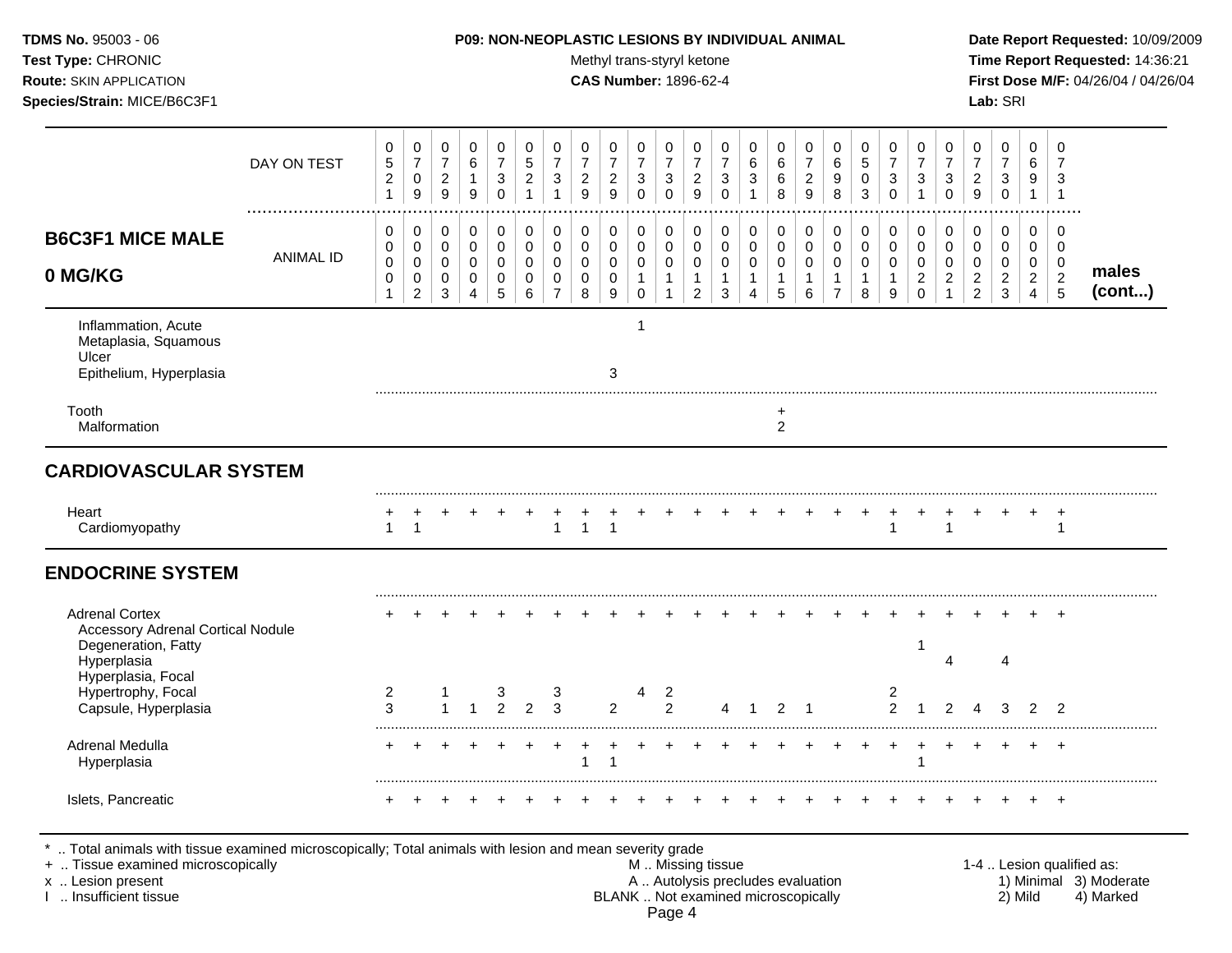Test Type: CHRONIC **Test Type:** CHRONIC **Test Type:** CHRONIC **Time Report Requested:** 14:36:21 **Route:** SKIN APPLICATION **CAS Number:** 1896-62-4 **First Dose M/F:** 04/26/04 / 04/26/04

|                                                                    | DAY ON TEST      | 0<br>5<br>$\overline{c}$<br>$\mathbf{1}$        | $\pmb{0}$<br>$\overline{7}$<br>$\pmb{0}$<br>$\boldsymbol{9}$         | 0<br>$\overline{7}$<br>$\overline{2}$<br>9 | 0<br>$\,6\,$<br>$\mathbf{1}$<br>$9\,$                  | 0<br>$\overline{7}$<br>$\sqrt{3}$<br>$\mathbf 0$ | 0<br>5<br>$\overline{c}$<br>$\mathbf{1}$  | 0<br>$\overline{7}$<br>3           | 0<br>$\overline{7}$<br>$\overline{c}$<br>9          | 0<br>$\overline{7}$<br>$\overline{a}$<br>$\mathsf g$ | 0<br>$\overline{7}$<br>$\mathbf{3}$<br>$\Omega$                          | 0<br>$\overline{7}$<br>$\mathbf{3}$<br>$\Omega$                 | 0<br>$\overline{7}$<br>$\overline{c}$<br>9                        | 0<br>$\overline{7}$<br>3<br>$\mathbf 0$ | 0<br>6<br>3                                   | 0<br>6<br>6<br>8                                             | 0<br>$\overline{7}$<br>$\overline{c}$<br>$\mathsf g$ | 0<br>6<br>9<br>8                                                | $\,0\,$<br>$\overline{5}$<br>0<br>$\mathbf{3}$     | 0<br>$\overline{7}$<br>3<br>$\mathbf 0$              | 0<br>$\overline{7}$<br>3                            | 0<br>$\overline{7}$<br>3<br>$\mathbf 0$                           | 0<br>$\overline{7}$<br>$\overline{c}$<br>9             | 0<br>$\overline{7}$<br>3<br>$\mathbf 0$ | 0<br>6<br>9<br>$\mathbf{1}$                               | $\mathbf 0$<br>$\overline{7}$<br>3<br>$\overline{1}$            |                 |
|--------------------------------------------------------------------|------------------|-------------------------------------------------|----------------------------------------------------------------------|--------------------------------------------|--------------------------------------------------------|--------------------------------------------------|-------------------------------------------|------------------------------------|-----------------------------------------------------|------------------------------------------------------|--------------------------------------------------------------------------|-----------------------------------------------------------------|-------------------------------------------------------------------|-----------------------------------------|-----------------------------------------------|--------------------------------------------------------------|------------------------------------------------------|-----------------------------------------------------------------|----------------------------------------------------|------------------------------------------------------|-----------------------------------------------------|-------------------------------------------------------------------|--------------------------------------------------------|-----------------------------------------|-----------------------------------------------------------|-----------------------------------------------------------------|-----------------|
| <b>B6C3F1 MICE MALE</b><br>0 MG/KG                                 | <b>ANIMAL ID</b> | 0<br>0<br>$\boldsymbol{0}$<br>0<br>$\mathbf{1}$ | $\mathbf 0$<br>$\pmb{0}$<br>$\pmb{0}$<br>$\pmb{0}$<br>$\overline{2}$ | 0<br>0<br>0<br>0<br>$\mathbf{3}$           | 0<br>$\mathbf 0$<br>$\mathbf 0$<br>0<br>$\overline{4}$ | 0<br>$\mathbf 0$<br>$\mathbf 0$<br>0<br>5        | 0<br>$\mathbf 0$<br>$\mathbf 0$<br>0<br>6 | 0<br>0<br>0<br>0<br>$\overline{7}$ | $\mathbf 0$<br>$\mathbf 0$<br>$\mathbf 0$<br>0<br>8 | $\mathbf 0$<br>$\mathbf 0$<br>$\mathbf 0$<br>0<br>9  | $\mathbf 0$<br>$\mathbf 0$<br>$\mathbf 0$<br>$\mathbf{1}$<br>$\mathbf 0$ | 0<br>$\mathbf 0$<br>$\mathbf 0$<br>$\mathbf{1}$<br>$\mathbf{1}$ | 0<br>$\mathbf 0$<br>$\mathbf 0$<br>$\mathbf{1}$<br>$\overline{2}$ | 0<br>0<br>0<br>$\mathbf{1}$<br>3        | 0<br>0<br>0<br>$\mathbf{1}$<br>$\overline{4}$ | $\mathbf 0$<br>$\mathbf 0$<br>$\pmb{0}$<br>$\mathbf{1}$<br>5 | 0<br>$\mathbf 0$<br>0<br>1<br>6                      | 0<br>$\mathbf 0$<br>$\pmb{0}$<br>$\mathbf{1}$<br>$\overline{7}$ | 0<br>$\pmb{0}$<br>$\mathbf 0$<br>$\mathbf{1}$<br>8 | 0<br>$\mathsf 0$<br>$\mathbf 0$<br>$\mathbf{1}$<br>9 | 0<br>0<br>$\mathbf 0$<br>$\overline{2}$<br>$\Omega$ | 0<br>$\mathbf 0$<br>$\mathbf 0$<br>$\overline{2}$<br>$\mathbf{1}$ | 0<br>$\mathbf 0$<br>$\mathbf 0$<br>$\overline{c}$<br>2 | 0<br>0<br>0<br>$\boldsymbol{2}$<br>3    | 0<br>0<br>$\mathbf 0$<br>$\overline{2}$<br>$\overline{4}$ | $\mathbf 0$<br>$\mathbf 0$<br>0<br>$\sqrt{2}$<br>$\overline{5}$ | males<br>(cont) |
| Angiectasis<br>Hyperplasia                                         |                  | 3                                               | -1                                                                   |                                            | $\overline{2}$                                         |                                                  | $\overline{2}$                            | $\mathbf{1}$                       | 2 <sub>2</sub>                                      |                                                      |                                                                          | 2                                                               |                                                                   |                                         |                                               | 2                                                            |                                                      |                                                                 |                                                    | $\overline{1}$                                       |                                                     | $\mathbf{1}$                                                      | $\overline{\mathbf{1}}$                                |                                         |                                                           | -1                                                              |                 |
| Parathyroid Gland<br>Cyst                                          |                  |                                                 |                                                                      |                                            |                                                        |                                                  |                                           |                                    |                                                     |                                                      |                                                                          |                                                                 |                                                                   |                                         |                                               |                                                              |                                                      | ÷.                                                              | $\ddot{}$                                          | м                                                    | $\div$                                              |                                                                   | $\ddot{}$                                              | $\ddot{}$                               | м                                                         | $+$                                                             |                 |
| <b>Pituitary Gland</b><br>Pars Distalis, Cyst                      |                  |                                                 |                                                                      |                                            |                                                        |                                                  |                                           |                                    |                                                     |                                                      |                                                                          | $\overline{2}$                                                  |                                                                   |                                         |                                               |                                                              |                                                      |                                                                 |                                                    |                                                      |                                                     |                                                                   |                                                        |                                         |                                                           | $\overline{+}$                                                  |                 |
| <b>Thyroid Gland</b><br>Cyst                                       |                  |                                                 |                                                                      |                                            |                                                        |                                                  |                                           |                                    |                                                     |                                                      |                                                                          |                                                                 |                                                                   |                                         |                                               |                                                              |                                                      |                                                                 |                                                    |                                                      |                                                     |                                                                   |                                                        |                                         |                                                           | $\overline{ }$                                                  |                 |
| <b>GENERAL BODY SYSTEM</b>                                         |                  |                                                 |                                                                      |                                            |                                                        |                                                  |                                           |                                    |                                                     |                                                      |                                                                          |                                                                 |                                                                   |                                         |                                               |                                                              |                                                      |                                                                 |                                                    |                                                      |                                                     |                                                                   |                                                        |                                         |                                                           |                                                                 |                 |
| <b>Tissue NOS</b><br>Fibrosis                                      |                  |                                                 |                                                                      |                                            |                                                        |                                                  |                                           |                                    |                                                     |                                                      |                                                                          |                                                                 | $\ddot{}$<br>$\overline{2}$                                       |                                         |                                               |                                                              |                                                      | $\ddot{}$                                                       |                                                    |                                                      |                                                     |                                                                   |                                                        |                                         |                                                           |                                                                 |                 |
| <b>GENITAL SYSTEM</b>                                              |                  |                                                 |                                                                      |                                            |                                                        |                                                  |                                           |                                    |                                                     |                                                      |                                                                          |                                                                 |                                                                   |                                         |                                               |                                                              |                                                      |                                                                 |                                                    |                                                      |                                                     |                                                                   |                                                        |                                         |                                                           |                                                                 |                 |
| Epididymis<br>Inflammation, Chronic<br>Necrosis                    |                  |                                                 |                                                                      |                                            |                                                        |                                                  |                                           |                                    |                                                     | +<br>$\overline{2}$                                  |                                                                          |                                                                 |                                                                   |                                         |                                               |                                                              |                                                      |                                                                 |                                                    |                                                      |                                                     |                                                                   |                                                        |                                         |                                                           |                                                                 |                 |
| <b>Preputial Gland</b><br>Atrophy<br>Cyst<br>Hyperplasia, Squamous |                  |                                                 |                                                                      |                                            |                                                        |                                                  |                                           |                                    |                                                     |                                                      |                                                                          |                                                                 |                                                                   | $\overline{2}$                          |                                               |                                                              |                                                      | 3                                                               |                                                    |                                                      | $\overline{c}$                                      |                                                                   |                                                        |                                         |                                                           | $\overline{+}$                                                  |                 |

\* .. Total animals with tissue examined microscopically; Total animals with lesion and mean severity grade<br>+ .. Tissue examined microscopically

+ .. Tissue examined microscopically <br>  $\begin{array}{ccc}\n & \text{M} \dots \text{Missing tissue} \\
 & \text{M} \dots \text{Missing tissue} \\
 & \text{A} \dots \text{Autolysis precludes evaluation}\n\end{array}$ 1-4 .. Lesion qualified as:<br>
1) Minimal 3) Moderate x .. Lesion present **A .. Autolysis precludes evaluation** A .. Autolysis precludes evaluation 1) Minimal 3) Moderate I .. Insufficient tissue BLANK .. Not examined microscopically 2) Mild 4) Marked Page 5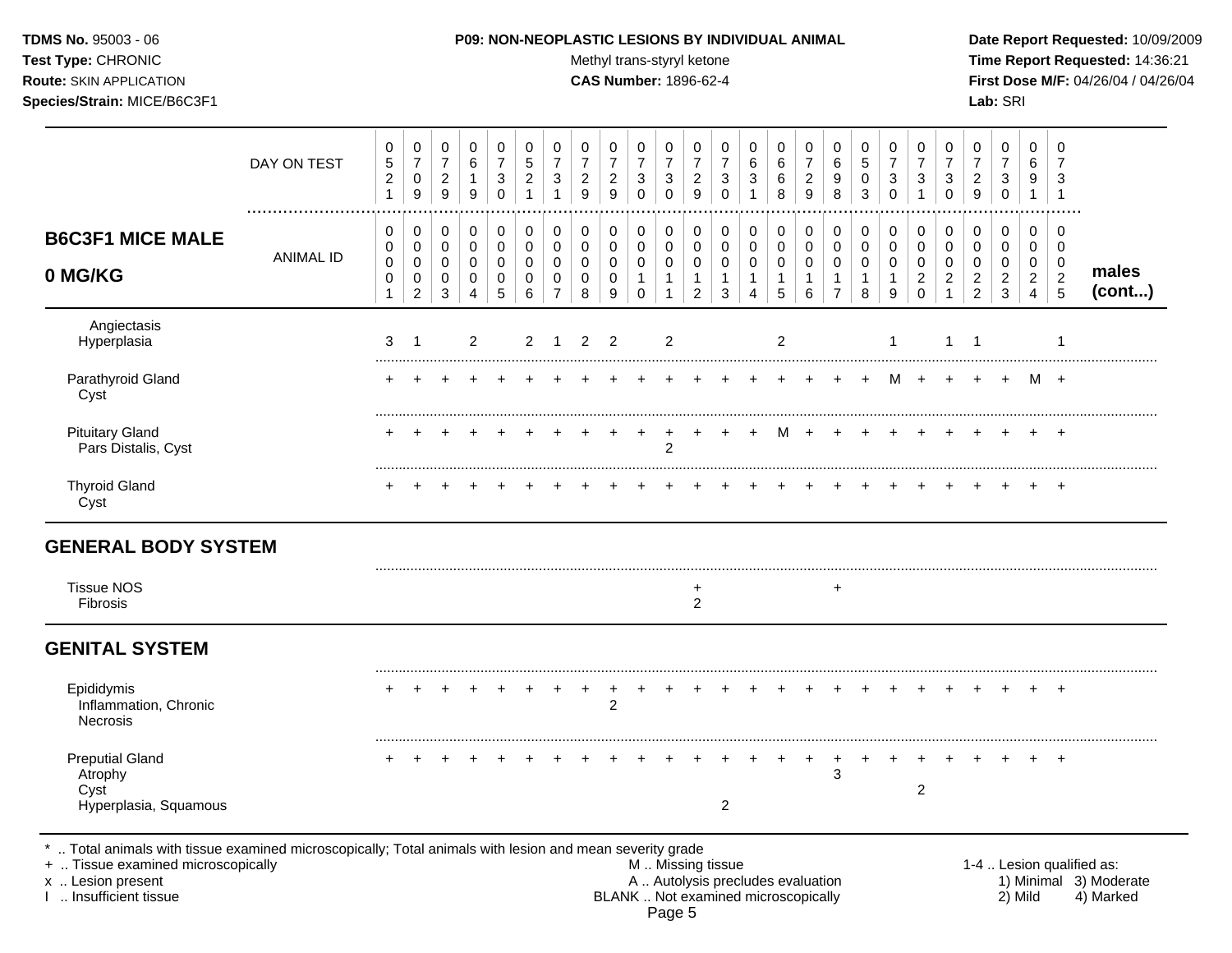**Test Type:** CHRONIC **The Report Requested:** 14:36:21 **Route:** SKIN APPLICATION **CAS Number:** 1896-62-4 **First Dose M/F:** 04/26/04 / 04/26/04 **Species/Strain:** MICE/B6C3F1 **Lab:** SRI

|                                                                                                               | DAY ON TEST      | 0<br>$\,$ 5 $\,$<br>$\overline{c}$<br>1 | 0<br>$\overline{7}$<br>0<br>$\boldsymbol{9}$ | 0<br>$\overline{7}$<br>$\overline{c}$<br>$9\,$ | 0<br>6<br>$\mathbf{1}$<br>$\boldsymbol{9}$           | 0<br>$\overline{7}$<br>3<br>$\mathbf 0$     | $\Omega$<br>5<br>$\overline{c}$                    | $\Omega$<br>$\overline{7}$<br>3                       | 0<br>$\overline{7}$<br>$\overline{2}$<br>9             | 0<br>$\overline{7}$<br>$\overline{c}$<br>9 | $\Omega$<br>$\overline{7}$<br>$\mathbf{3}$<br>$\mathbf 0$ | 0<br>$\overline{7}$<br>3<br>$\mathbf 0$         | 0<br>$\overline{7}$<br>$\overline{c}$<br>9      | 0<br>$\overline{7}$<br>3<br>$\Omega$         | 0<br>6<br>3                                           | 0<br>$\,6\,$<br>$\,6\,$<br>8                          | 0<br>$\overline{7}$<br>$\overline{c}$<br>9    | $\Omega$<br>$\,6\,$<br>9<br>8                  | $\Omega$<br>5<br>0<br>3           | $\Omega$<br>$\overline{7}$<br>3<br>$\mathbf 0$ | 0<br>$\overline{7}$<br>3                                 | 0<br>$\overline{7}$<br>3<br>$\Omega$              | 0<br>$\overline{7}$<br>$\overline{c}$<br>9 | 0<br>$\overline{7}$<br>3<br>$\mathbf 0$           | 0<br>6<br>9<br>$\mathbf{1}$                                 | 0<br>$\overline{7}$<br>3<br>$\overline{1}$                  |        |
|---------------------------------------------------------------------------------------------------------------|------------------|-----------------------------------------|----------------------------------------------|------------------------------------------------|------------------------------------------------------|---------------------------------------------|----------------------------------------------------|-------------------------------------------------------|--------------------------------------------------------|--------------------------------------------|-----------------------------------------------------------|-------------------------------------------------|-------------------------------------------------|----------------------------------------------|-------------------------------------------------------|-------------------------------------------------------|-----------------------------------------------|------------------------------------------------|-----------------------------------|------------------------------------------------|----------------------------------------------------------|---------------------------------------------------|--------------------------------------------|---------------------------------------------------|-------------------------------------------------------------|-------------------------------------------------------------|--------|
| <b>B6C3F1 MICE MALE</b><br>0 MG/KG                                                                            | <b>ANIMAL ID</b> | 0<br>0<br>$\pmb{0}$<br>$\mathbf 0$      | 0<br>$\mathbf 0$<br>$\mathbf 0$<br>$\pmb{0}$ | $\mathbf 0$<br>$\mathbf 0$<br>$\mathbf 0$<br>0 | $\pmb{0}$<br>$\pmb{0}$<br>$\mathbf 0$<br>$\mathbf 0$ | $\mathbf 0$<br>$\mathbf 0$<br>$\Omega$<br>0 | $\mathbf 0$<br>$\Omega$<br>$\Omega$<br>$\mathbf 0$ | $\mathbf 0$<br>$\mathbf 0$<br>$\Omega$<br>$\mathbf 0$ | $\mathbf 0$<br>$\pmb{0}$<br>$\mathbf 0$<br>$\mathbf 0$ | 0<br>0<br>0<br>0                           | $\mathbf 0$<br>$\mathbf 0$<br>$\mathbf 0$<br>$\mathbf{1}$ | 0<br>$\mathbf 0$<br>$\mathbf 0$<br>$\mathbf{1}$ | 0<br>$\mathbf 0$<br>$\mathbf 0$<br>$\mathbf{1}$ | 0<br>$\mathbf 0$<br>$\Omega$<br>$\mathbf{1}$ | $\pmb{0}$<br>$\pmb{0}$<br>$\mathbf 0$<br>$\mathbf{1}$ | $\mathbf 0$<br>$\pmb{0}$<br>$\pmb{0}$<br>$\mathbf{1}$ | $\pmb{0}$<br>0<br>$\mathbf 0$<br>$\mathbf{1}$ | $\mathbf 0$<br>$\mathbf 0$<br>$\mathbf 0$<br>1 | 0<br>$\mathbf 0$<br>$\Omega$<br>1 | 0<br>0<br>$\Omega$<br>$\mathbf{1}$             | $\mathbf 0$<br>$\mathbf 0$<br>$\Omega$<br>$\overline{2}$ | 0<br>$\mathbf 0$<br>$\mathbf 0$<br>$\overline{c}$ | 0<br>0<br>$\mathbf 0$<br>$\boldsymbol{2}$  | $\mathbf 0$<br>0<br>$\mathbf 0$<br>$\overline{2}$ | $\pmb{0}$<br>$\mathbf 0$<br>$\mathbf 0$<br>$\boldsymbol{2}$ | $\mathbf 0$<br>$\mathbf 0$<br>$\mathbf 0$<br>$\overline{c}$ | males  |
| Inflammation, Chronic<br>Inflammation, Chronic Active                                                         |                  | $\mathbf{1}$<br>$\overline{4}$          | $\boldsymbol{2}$<br>$\overline{2}$           | 3                                              | 4                                                    | 5                                           | 6                                                  |                                                       | 8                                                      | 9                                          | $\mathbf 0$                                               | 1                                               | $\overline{c}$<br>$\overline{2}$                | 3<br>$\overline{2}$                          | $\boldsymbol{\Lambda}$                                | $\sqrt{5}$                                            | 6                                             | $\overline{7}$<br>$\overline{2}$               | 8                                 | 9                                              | $\Omega$                                                 | $\mathbf{1}$                                      | $\overline{c}$                             | 3                                                 | $\overline{4}$                                              | $\overline{5}$<br>$\overline{c}$                            | (cont) |
| Prostate<br>Inflammation, Chronic<br>Necrosis<br>Epithelium, Hyperplasia                                      |                  |                                         |                                              | -1                                             |                                                      | 1                                           | $\overline{\mathbf{1}}$                            | $\overline{1}$                                        | $\overline{1}$                                         |                                            | $\overline{2}$                                            | $\overline{2}$                                  |                                                 |                                              |                                                       |                                                       |                                               |                                                | $\mathbf{1}$                      | $\overline{2}$                                 |                                                          |                                                   |                                            | $\mathcal{P}$                                     |                                                             | $\overline{c}$                                              |        |
| Seminal Vesicle<br><b>Infiltration Cellular</b><br>Infiltration Cellular, Lymphocyte<br>Inflammation, Chronic |                  |                                         |                                              |                                                |                                                      |                                             |                                                    |                                                       |                                                        |                                            | 3                                                         |                                                 |                                                 |                                              |                                                       |                                                       |                                               |                                                |                                   |                                                |                                                          |                                                   | 1                                          |                                                   |                                                             |                                                             |        |
| <b>Testes</b><br>Germinal Epithelium, Atrophy                                                                 |                  |                                         |                                              |                                                |                                                      |                                             |                                                    |                                                       |                                                        |                                            |                                                           |                                                 |                                                 |                                              |                                                       |                                                       | 3                                             |                                                |                                   |                                                |                                                          |                                                   |                                            |                                                   |                                                             |                                                             |        |
| <b>HEMATOPOIETIC SYSTEM</b>                                                                                   |                  |                                         |                                              |                                                |                                                      |                                             |                                                    |                                                       |                                                        |                                            |                                                           |                                                 |                                                 |                                              |                                                       |                                                       |                                               |                                                |                                   |                                                |                                                          |                                                   |                                            |                                                   |                                                             |                                                             |        |
| <b>Bone Marrow</b>                                                                                            |                  |                                         |                                              |                                                |                                                      |                                             |                                                    |                                                       |                                                        |                                            |                                                           |                                                 |                                                 |                                              |                                                       |                                                       |                                               |                                                |                                   |                                                |                                                          |                                                   |                                            |                                                   |                                                             |                                                             |        |
| Lymph Node<br>Hemorrhage<br>Pigmentation<br>Iliac, Hyperplasia, Lymphoid<br>Inguinal, Hyperplasia, Lymphoid   |                  | +<br>3                                  |                                              |                                                |                                                      |                                             |                                                    |                                                       |                                                        |                                            |                                                           |                                                 |                                                 |                                              |                                                       | $\ddot{}$<br>3<br>3                                   |                                               |                                                |                                   |                                                |                                                          |                                                   |                                            |                                                   | $\ddot{}$                                                   |                                                             |        |
| Renal, Hyperplasia, Lymphoid<br>Lymph Node, Mandibular                                                        |                  | 3                                       |                                              |                                                |                                                      |                                             |                                                    |                                                       |                                                        |                                            |                                                           |                                                 |                                                 |                                              |                                                       |                                                       |                                               |                                                |                                   |                                                |                                                          |                                                   |                                            |                                                   |                                                             | $\overline{ }$                                              |        |

.. Total animals with tissue examined microscopically; Total animals with lesion and mean severity grade<br>Tissue examined microscopically by any solution and mean severity grade. + .. Tissue examined microscopically the state of the state of the M .. Missing tissue 1-4 .. Lesion qualified as: x .. Lesion present **A .. Autolysis precludes evaluation** A .. Autolysis precludes evaluation 1) Minimal 3) Moderate I .. Insufficient tissue BLANK .. Not examined microscopically 2) Mild 4) Marked Page 6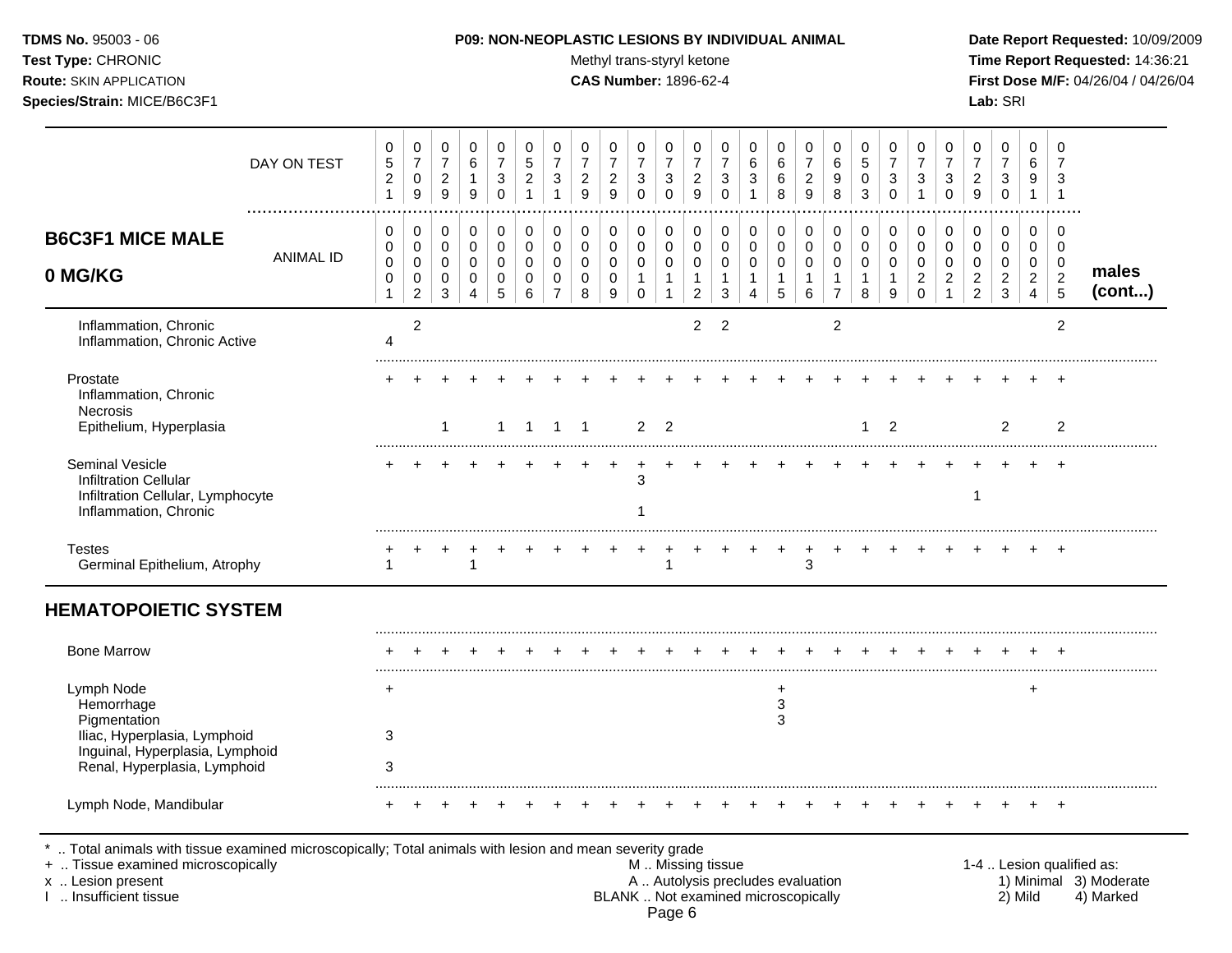| <b>TDMS No. 95003 - 06</b>     | <b>P09: NON-NEOPLASTIC LESIONS BY INDIVIDUAL ANIMAL</b> | Date Report Requested: 10/09/2009          |
|--------------------------------|---------------------------------------------------------|--------------------------------------------|
| <b>Test Type: CHRONIC</b>      | Methyl trans-styryl ketone                              | <b>Time Report Requested: 14:36:21</b>     |
| <b>Route:</b> SKIN APPLICATION | <b>CAS Number: 1896-62-4</b>                            | <b>First Dose M/F: 04/26/04 / 04/26/04</b> |
| Species/Strain: MICE/B6C3F1    |                                                         | <b>Lab:</b> SRI                            |

 $\top$ Τ  $\overline{\phantom{0}}$ Τ  $\overline{\phantom{a}}$   $\top$ Τ  $\top$ 

Τ  $\top$  $\Box$ 

 $\overline{\phantom{0}}$  $\Box$ 

| DAY ON TEST                                                                                                                                                                                   | 0<br>5<br>$\overline{c}$<br>$\mathbf{1}$   | $\pmb{0}$<br>$\overline{7}$<br>$\pmb{0}$<br>$\boldsymbol{9}$ | $\pmb{0}$<br>$\overline{7}$<br>$\overline{2}$<br>$\boldsymbol{9}$ | 0<br>$\,6$<br>$\mathbf{1}$<br>9                                  | $\pmb{0}$<br>$\overline{7}$<br>3<br>$\mathbf 0$ | 0<br>5<br>2                                        | 0<br>$\overline{7}$<br>3                               | 0<br>$\overline{7}$<br>$\overline{c}$<br>9 | 0<br>$\overline{7}$<br>$\overline{c}$<br>9 | 0<br>$\overline{7}$<br>3<br>$\mathbf 0$                        | 0<br>$\overline{7}$<br>3<br>$\Omega$                 | 0<br>$\overline{7}$<br>$\overline{c}$<br>9                      | 0<br>$\overline{7}$<br>3<br>$\mathbf 0$              | 0<br>6<br>3<br>1                                  | 0<br>6<br>6<br>8           | 0<br>$\overline{7}$<br>$\overline{c}$<br>9 | 0<br>6<br>9<br>8                                        | 0<br>5<br>0<br>3                          | 0<br>$\overline{7}$<br>3<br>$\Omega$   | 0<br>$\overline{7}$<br>3                                      | 0<br>$\overline{7}$<br>3<br>$\Omega$      | 0<br>$\overline{7}$<br>$\overline{2}$<br>$\boldsymbol{9}$          | 0<br>$\overline{7}$<br>$\mathbf{3}$<br>0                          | 0<br>6<br>9<br>$\mathbf{1}$                                         | 0<br>7<br>3<br>-1                                |                 |
|-----------------------------------------------------------------------------------------------------------------------------------------------------------------------------------------------|--------------------------------------------|--------------------------------------------------------------|-------------------------------------------------------------------|------------------------------------------------------------------|-------------------------------------------------|----------------------------------------------------|--------------------------------------------------------|--------------------------------------------|--------------------------------------------|----------------------------------------------------------------|------------------------------------------------------|-----------------------------------------------------------------|------------------------------------------------------|---------------------------------------------------|----------------------------|--------------------------------------------|---------------------------------------------------------|-------------------------------------------|----------------------------------------|---------------------------------------------------------------|-------------------------------------------|--------------------------------------------------------------------|-------------------------------------------------------------------|---------------------------------------------------------------------|--------------------------------------------------|-----------------|
| <b>B6C3F1 MICE MALE</b><br><b>ANIMAL ID</b><br>0 MG/KG                                                                                                                                        | 0<br>0<br>$\mathbf 0$<br>0<br>$\mathbf{1}$ | 0<br>$\pmb{0}$<br>$\mathsf 0$<br>$\pmb{0}$<br>$\overline{c}$ | 0<br>$\mathbf 0$<br>$\mathbf 0$<br>0<br>$\mathbf{3}$              | 0<br>$\mathbf 0$<br>$\mathbf 0$<br>$\mathbf 0$<br>$\overline{4}$ | 0<br>$\mathbf 0$<br>$\mathbf 0$<br>0<br>5       | 0<br>$\Omega$<br>$\Omega$<br>0<br>6                | 0<br>$\mathbf 0$<br>$\mathbf 0$<br>0<br>$\overline{7}$ | 0<br>$\mathbf 0$<br>$\mathbf 0$<br>0<br>8  | 0<br>$\mathbf 0$<br>0<br>$\mathbf 0$<br>9  | 0<br>$\mathbf 0$<br>$\mathbf 0$<br>$\mathbf{1}$<br>$\mathbf 0$ | 0<br>$\mathbf 0$<br>$\mathsf 0$<br>$\mathbf{1}$<br>1 | 0<br>$\mathbf 0$<br>$\pmb{0}$<br>$\mathbf{1}$<br>$\overline{c}$ | 0<br>$\mathbf 0$<br>$\mathbf 0$<br>$\mathbf{1}$<br>3 | 0<br>$\Omega$<br>$\mathbf 0$<br>$\mathbf{1}$<br>4 | 0<br>$\mathbf 0$<br>0<br>5 | 0<br>0<br>$\mathsf{O}$<br>1<br>6           | 0<br>0<br>$\mathbf 0$<br>$\mathbf{1}$<br>$\overline{7}$ | 0<br>$\mathbf 0$<br>$\mathbf 0$<br>1<br>8 | 0<br>$\Omega$<br>$\mathbf 0$<br>1<br>9 | 0<br>$\mathbf 0$<br>$\mathbf 0$<br>$\overline{c}$<br>$\Omega$ | 0<br>$\mathbf 0$<br>$\mathbf 0$<br>2<br>1 | 0<br>$\mathbf 0$<br>0<br>$\overline{\mathbf{c}}$<br>$\overline{2}$ | 0<br>$\mathbf 0$<br>$\mathbf 0$<br>$\overline{c}$<br>$\mathbf{3}$ | 0<br>$\mathbf 0$<br>$\mathbf 0$<br>$\overline{a}$<br>$\overline{4}$ | 0<br>$\mathbf 0$<br>$\pmb{0}$<br>$\sqrt{2}$<br>5 | males<br>(cont) |
| Atrophy<br>Hemorrhage<br>Hyperplasia, Lymphoid                                                                                                                                                |                                            |                                                              |                                                                   |                                                                  |                                                 |                                                    |                                                        |                                            |                                            |                                                                |                                                      |                                                                 |                                                      |                                                   |                            |                                            |                                                         |                                           |                                        |                                                               |                                           |                                                                    |                                                                   |                                                                     |                                                  |                 |
| Lymph Node, Mesenteric<br>Atrophy<br>Fibrosis                                                                                                                                                 |                                            |                                                              |                                                                   |                                                                  |                                                 |                                                    |                                                        |                                            |                                            |                                                                | $\overline{2}$                                       |                                                                 | 3                                                    |                                                   |                            |                                            |                                                         | $\overline{2}$                            | $\overline{2}$                         | 3                                                             |                                           |                                                                    |                                                                   |                                                                     |                                                  |                 |
| Hematopoietic Cell Proliferation<br>Hemorrhage<br>Hyperplasia, Histiocytic<br>Hyperplasia, Lymphoid<br>Hyperplasia, Plasma Cell<br>Infiltration Cellular, Neutrophil<br>Inflammation, Chronic |                                            |                                                              |                                                                   | 4                                                                | 3<br>3<br>3<br>3                                | $\overline{2}$<br>$\overline{c}$<br>$\overline{2}$ |                                                        |                                            | 3<br>$\overline{c}$                        |                                                                |                                                      |                                                                 |                                                      | 4                                                 |                            |                                            |                                                         |                                           |                                        |                                                               |                                           |                                                                    |                                                                   |                                                                     |                                                  |                 |
| Spleen<br>Hematopoietic Cell Proliferation<br>Lymphoid Follicle, Atrophy                                                                                                                      |                                            |                                                              |                                                                   | 3<br>$\overline{2}$                                              | 2                                               | 4                                                  |                                                        |                                            |                                            |                                                                |                                                      |                                                                 |                                                      |                                                   | 4                          |                                            |                                                         | 3                                         |                                        |                                                               |                                           |                                                                    |                                                                   |                                                                     | $\overline{ }$                                   |                 |
| Thymus<br>Cyst                                                                                                                                                                                |                                            | 2                                                            |                                                                   |                                                                  |                                                 | $\overline{2}$                                     |                                                        |                                            |                                            |                                                                |                                                      |                                                                 |                                                      |                                                   |                            | м                                          |                                                         |                                           |                                        | 2                                                             |                                           | $\overline{2}$                                                     |                                                                   |                                                                     | $+$                                              |                 |
| <b>INTEGUMENTARY SYSTEM</b>                                                                                                                                                                   |                                            |                                                              |                                                                   |                                                                  |                                                 |                                                    |                                                        |                                            |                                            |                                                                |                                                      |                                                                 |                                                      |                                                   |                            |                                            |                                                         |                                           |                                        |                                                               |                                           |                                                                    |                                                                   |                                                                     |                                                  |                 |
| Mammary Gland                                                                                                                                                                                 |                                            |                                                              |                                                                   |                                                                  |                                                 |                                                    |                                                        |                                            |                                            |                                                                |                                                      |                                                                 |                                                      |                                                   |                            |                                            |                                                         |                                           |                                        |                                                               |                                           |                                                                    |                                                                   |                                                                     |                                                  |                 |
| Skin<br>Hyperkeratosis                                                                                                                                                                        |                                            |                                                              |                                                                   |                                                                  |                                                 |                                                    |                                                        |                                            |                                            |                                                                |                                                      |                                                                 |                                                      |                                                   |                            | $\overline{2}$                             |                                                         |                                           |                                        |                                                               |                                           |                                                                    |                                                                   |                                                                     | $\overline{+}$                                   |                 |

\* .. Total animals with tissue examined microscopically; Total animals with lesion and mean severity grade

 $\overline{\phantom{a}}$ 

 $\top$  $\overline{\phantom{a}}$   $\overline{\phantom{a}}$ 

+ .. Tissue examined microscopically M .. Missing tissue 1-4 .. Lesion qualified as: x .. Lesion present **A .. Autolysis precludes evaluation** A .. Autolysis precludes evaluation 1) Minimal 3) Moderate I .. Insufficient tissue BLANK .. Not examined microscopically 2) Mild 4) Marked Page 7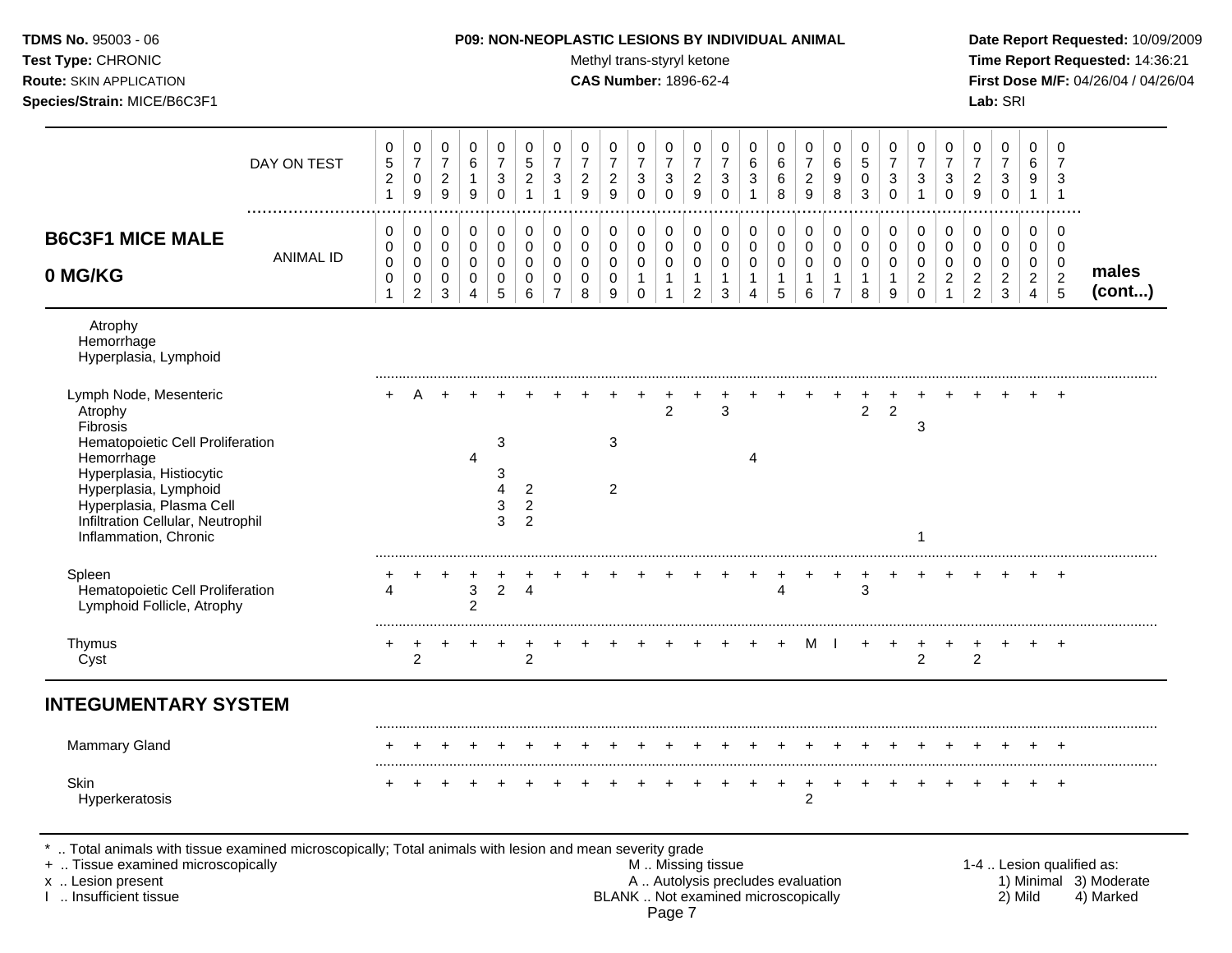#### **TDMS No.** 95003 - 06 **P09: NON-NEOPLASTIC LESIONS BY INDIVIDUAL ANIMAL Date Report Requested:** 10/09/2009

Test Type: CHRONIC **Test Type:** CHRONIC **Test Type:** CHRONIC **Time Report Requested:** 14:36:21 **Route:** SKIN APPLICATION **CAS Number:** 1896-62-4 **First Dose M/F:** 04/26/04 / 04/26/04

|                                                                                                                                                                | DAY ON TEST      | 0<br>$\sqrt{5}$<br>$\overline{c}$<br>$\mathbf{1}$ | $\pmb{0}$<br>$\overline{7}$<br>$\mathbf 0$<br>$\boldsymbol{9}$ | 0<br>$\boldsymbol{7}$<br>$\overline{a}$<br>9        | 0<br>$\,6\,$<br>$\mathbf{1}$<br>9                 | 0<br>$\boldsymbol{7}$<br>3<br>$\Omega$                          | 0<br>$\sqrt{5}$<br>$\overline{c}$<br>$\mathbf{1}$ | 0<br>$\overline{7}$<br>3<br>$\overline{1}$        | 0<br>$\overline{7}$<br>$\overline{2}$<br>9 | 0<br>$\boldsymbol{7}$<br>$\overline{2}$<br>9      | 0<br>$\overline{7}$<br>3<br>$\Omega$       | 0<br>$\overline{7}$<br>3<br>$\Omega$                            | 0<br>$\boldsymbol{7}$<br>$\overline{a}$<br>9            | 0<br>$\boldsymbol{7}$<br>3<br>$\Omega$     | 0<br>$\,6$<br>3<br>$\overline{1}$          | 0<br>$\,6$<br>6<br>8                                 | 0<br>$\boldsymbol{7}$<br>$\overline{c}$<br>9           | 0<br>$\,6\,$<br>9<br>8                                            | 0<br>$\sqrt{5}$<br>$\pmb{0}$<br>3                    | 0<br>$\boldsymbol{7}$<br>$\mathbf{3}$<br>$\Omega$ | 0<br>$\boldsymbol{7}$<br>3<br>$\overline{1}$             | 0<br>$\overline{7}$<br>3<br>$\Omega$           | 0<br>$\boldsymbol{7}$<br>$\overline{2}$<br>9                    | 0<br>$\boldsymbol{7}$<br>$\mathbf{3}$<br>$\mathbf 0$ | $\mathbf 0$<br>$\,6\,$<br>9<br>$\mathbf{1}$             | 0<br>$\overline{7}$<br>3<br>$\overline{1}$                |                 |
|----------------------------------------------------------------------------------------------------------------------------------------------------------------|------------------|---------------------------------------------------|----------------------------------------------------------------|-----------------------------------------------------|---------------------------------------------------|-----------------------------------------------------------------|---------------------------------------------------|---------------------------------------------------|--------------------------------------------|---------------------------------------------------|--------------------------------------------|-----------------------------------------------------------------|---------------------------------------------------------|--------------------------------------------|--------------------------------------------|------------------------------------------------------|--------------------------------------------------------|-------------------------------------------------------------------|------------------------------------------------------|---------------------------------------------------|----------------------------------------------------------|------------------------------------------------|-----------------------------------------------------------------|------------------------------------------------------|---------------------------------------------------------|-----------------------------------------------------------|-----------------|
| <b>B6C3F1 MICE MALE</b><br>0 MG/KG                                                                                                                             | <b>ANIMAL ID</b> | 0<br>0<br>$\pmb{0}$<br>$\,0\,$<br>1               | 0<br>$\mathbf 0$<br>$\pmb{0}$<br>0<br>$\overline{c}$           | 0<br>$\mathbf 0$<br>$\mathbf 0$<br>$\mathbf 0$<br>3 | 0<br>$\mathbf 0$<br>$\pmb{0}$<br>$\mathbf 0$<br>4 | 0<br>$\mathbf 0$<br>$\mathbf 0$<br>$\pmb{0}$<br>$5\phantom{.0}$ | 0<br>0<br>$\Omega$<br>0<br>6                      | $\pmb{0}$<br>0<br>$\Omega$<br>0<br>$\overline{7}$ | 0<br>$\mathbf 0$<br>$\Omega$<br>0<br>8     | 0<br>$\mathbf 0$<br>$\mathbf 0$<br>$\pmb{0}$<br>9 | 0<br>$\mathbf 0$<br>0<br>$\mathbf{1}$<br>0 | 0<br>$\mathbf 0$<br>$\mathbf 0$<br>$\mathbf{1}$<br>$\mathbf{1}$ | 0<br>0<br>$\mathbf 0$<br>$\mathbf{1}$<br>$\overline{2}$ | 0<br>0<br>$\mathbf 0$<br>$\mathbf{1}$<br>3 | 0<br>0<br>$\mathbf 0$<br>$\mathbf{1}$<br>4 | 0<br>$\mathbf 0$<br>$\mathbf 0$<br>$\mathbf{1}$<br>5 | 0<br>$\mathbf 0$<br>$\mathbf 0$<br>$\overline{1}$<br>6 | 0<br>$\mathbf 0$<br>$\mathbf 0$<br>$\mathbf{1}$<br>$\overline{7}$ | 0<br>$\mathbf 0$<br>$\mathbf 0$<br>$\mathbf{1}$<br>8 | 0<br>$\mathbf 0$<br>$\Omega$<br>$\mathbf{1}$<br>9 | $\pmb{0}$<br>0<br>$\Omega$<br>$\overline{2}$<br>$\Omega$ | 0<br>$\mathbf 0$<br>$\Omega$<br>$\overline{2}$ | 0<br>$\mathbf 0$<br>$\mathbf 0$<br>$\sqrt{2}$<br>$\overline{2}$ | 0<br>0<br>$\mathbf 0$<br>$\mathbf{2}$<br>3           | 0<br>$\mathbf{0}$<br>$\mathbf 0$<br>$\overline{2}$<br>4 | 0<br>$\overline{0}$<br>$\mathbf 0$<br>$\overline{2}$<br>5 | males<br>(cont) |
| Epidermis, Site Of Application, Hyperplasia<br>Site Of Application, Hyperkeratosis<br>Site Of Application, Inflammation, Chronic                               |                  |                                                   |                                                                |                                                     |                                                   | $\overline{c}$<br>$\mathbf{1}$                                  | $\mathbf 1$<br>$\mathbf{1}$                       |                                                   |                                            |                                                   |                                            | -1                                                              |                                                         |                                            |                                            |                                                      | $\overline{2}$                                         | 1                                                                 |                                                      |                                                   |                                                          |                                                |                                                                 |                                                      | -1<br>3                                                 |                                                           |                 |
| <b>MUSCULOSKELETAL SYSTEM</b>                                                                                                                                  |                  |                                                   |                                                                |                                                     |                                                   |                                                                 |                                                   |                                                   |                                            |                                                   |                                            |                                                                 |                                                         |                                            |                                            |                                                      |                                                        |                                                                   |                                                      |                                                   |                                                          |                                                |                                                                 |                                                      |                                                         |                                                           |                 |
| <b>Bone</b><br>Cranium, Osteopetrosis                                                                                                                          |                  |                                                   |                                                                |                                                     |                                                   |                                                                 |                                                   |                                                   | 2                                          |                                                   |                                            |                                                                 |                                                         |                                            |                                            | +<br>$\overline{2}$                                  |                                                        |                                                                   |                                                      |                                                   |                                                          |                                                |                                                                 |                                                      |                                                         |                                                           |                 |
| <b>Skeletal Muscle</b>                                                                                                                                         |                  |                                                   |                                                                |                                                     |                                                   |                                                                 |                                                   |                                                   |                                            |                                                   |                                            |                                                                 |                                                         |                                            |                                            |                                                      |                                                        |                                                                   |                                                      |                                                   |                                                          |                                                |                                                                 |                                                      |                                                         |                                                           |                 |
| <b>NERVOUS SYSTEM</b>                                                                                                                                          |                  |                                                   |                                                                |                                                     |                                                   |                                                                 |                                                   |                                                   |                                            |                                                   |                                            |                                                                 |                                                         |                                            |                                            |                                                      |                                                        |                                                                   |                                                      |                                                   |                                                          |                                                |                                                                 |                                                      |                                                         |                                                           |                 |
| <b>Brain</b><br>Congestion<br>Hemorrhage                                                                                                                       |                  |                                                   | $\mathbf{1}$                                                   |                                                     |                                                   |                                                                 |                                                   |                                                   |                                            |                                                   |                                            |                                                                 |                                                         |                                            | 2                                          |                                                      |                                                        |                                                                   |                                                      |                                                   |                                                          |                                                |                                                                 |                                                      |                                                         | $\overline{ }$                                            |                 |
| <b>RESPIRATORY SYSTEM</b>                                                                                                                                      |                  |                                                   |                                                                |                                                     |                                                   |                                                                 |                                                   |                                                   |                                            |                                                   |                                            |                                                                 |                                                         |                                            |                                            |                                                      |                                                        |                                                                   |                                                      |                                                   |                                                          |                                                |                                                                 |                                                      |                                                         |                                                           |                 |
| Lung<br>Congestion<br>Hemorrhage<br>Hyperplasia, Lymphoid<br>Infiltration Cellular, Histiocyte<br>Inflammation, Suppurative<br>Metaplasia, Osseous<br>Necrosis |                  |                                                   | $\overline{2}$<br>$\overline{2}$                               |                                                     |                                                   |                                                                 |                                                   |                                                   | 4                                          | $\overline{\mathbf{c}}$<br>$\overline{2}$<br>1    |                                            |                                                                 |                                                         | 2                                          | 3                                          |                                                      |                                                        | 2                                                                 | 3                                                    |                                                   |                                                          |                                                |                                                                 |                                                      |                                                         |                                                           |                 |

\* .. Total animals with tissue examined microscopically; Total animals with lesion and mean severity grade

+ .. Tissue examined microscopically M .. Missing tissue 1-4 .. Lesion qualified as: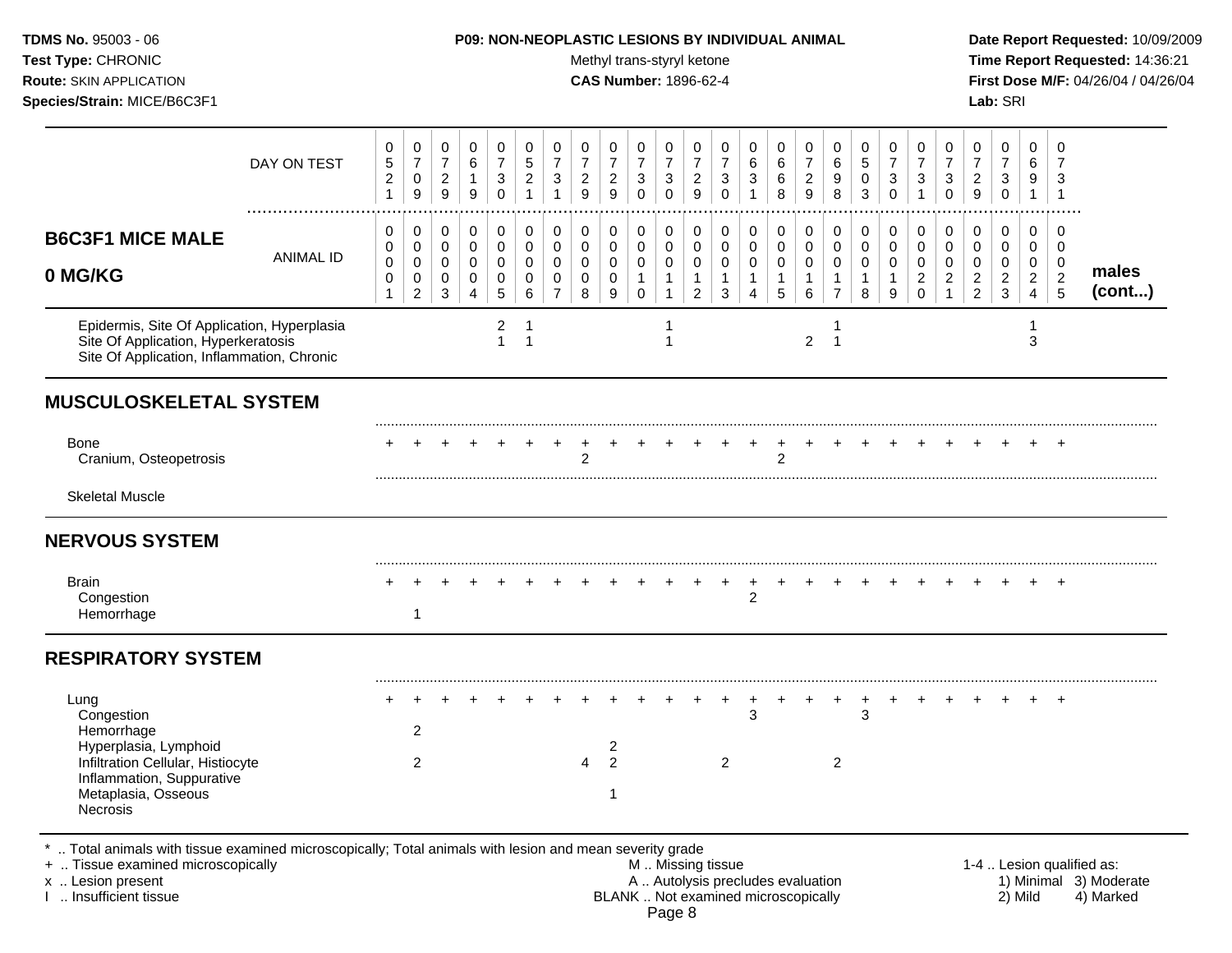#### P09: NON-NEOPLASTIC LESIONS BY INDIVIDUAL ANIMAL

Methyl trans-styryl ketone

CAS Number: 1896-62-4

Date Report Requested: 10/09/2009 Time Report Requested: 14:36:21 First Dose M/F: 04/26/04 / 04/26/04 Lab: SRI

|                                                                                                                                             | DAY ON TEST      | $\mathbf 0$<br>$\sqrt{5}$<br>$\overline{c}$<br>$\mathbf{1}$ | $\pmb{0}$<br>$\overline{7}$<br>$\mathbf 0$<br>9 | 0<br>$\overline{7}$<br>$\overline{2}$<br>$\boldsymbol{9}$ | 0<br>6<br>$\mathbf{1}$<br>$9\,$                                  | 0<br>$\overline{7}$<br>3<br>$\Omega$                | 0<br>$\sqrt{5}$<br>$\overline{c}$       | 0<br>$\overline{7}$<br>3                                      | $\mathbf 0$<br>$\overline{7}$<br>$\boldsymbol{2}$<br>9 | 0<br>$\overline{7}$<br>$\overline{c}$<br>$\boldsymbol{9}$ | $\mathbf 0$<br>$\overline{7}$<br>3<br>$\Omega$       | 0<br>$\overline{7}$<br>3<br>$\pmb{0}$           | 0<br>$\overline{7}$<br>$\overline{c}$<br>$\boldsymbol{9}$   | 0<br>$\overline{7}$<br>3<br>$\Omega$ | $\mathbf 0$<br>6<br>3                                   | 0<br>6<br>6<br>8                           | 0<br>$\overline{7}$<br>$\overline{c}$<br>9 | 0<br>6<br>9<br>8                                        | 0<br>5<br>$\mathbf 0$<br>3                         | 0<br>$\overline{7}$<br>3<br>$\Omega$       | $\mathbf 0$<br>$\overline{7}$<br>3                         | 0<br>$\overline{7}$<br>3<br>$\Omega$                              | 0<br>$\overline{7}$<br>$\overline{c}$<br>$\boldsymbol{9}$ | $\mathbf 0$<br>$\overline{7}$<br>3<br>$\pmb{0}$        | $\Omega$<br>6<br>9<br>$\mathbf{1}$                               | 0<br>7<br>3<br>$\overline{1}$                             |                           |
|---------------------------------------------------------------------------------------------------------------------------------------------|------------------|-------------------------------------------------------------|-------------------------------------------------|-----------------------------------------------------------|------------------------------------------------------------------|-----------------------------------------------------|-----------------------------------------|---------------------------------------------------------------|--------------------------------------------------------|-----------------------------------------------------------|------------------------------------------------------|-------------------------------------------------|-------------------------------------------------------------|--------------------------------------|---------------------------------------------------------|--------------------------------------------|--------------------------------------------|---------------------------------------------------------|----------------------------------------------------|--------------------------------------------|------------------------------------------------------------|-------------------------------------------------------------------|-----------------------------------------------------------|--------------------------------------------------------|------------------------------------------------------------------|-----------------------------------------------------------|---------------------------|
| <b>B6C3F1 MICE MALE</b><br>0 MG/KG                                                                                                          | <b>ANIMAL ID</b> | $\mathbf 0$<br>0<br>0<br>$\mathbf 0$<br>1                   | 0<br>0<br>0<br>$\pmb{0}$<br>$\overline{c}$      | $\pmb{0}$<br>0<br>0<br>0<br>3                             | $\mathbf 0$<br>$\mathbf 0$<br>0<br>$\mathbf 0$<br>$\overline{4}$ | $\mathbf 0$<br>$\mathbf 0$<br>0<br>$\mathbf 0$<br>5 | $\pmb{0}$<br>$\mathbf 0$<br>0<br>0<br>6 | 0<br>$\mathbf 0$<br>$\Omega$<br>$\mathbf 0$<br>$\overline{7}$ | $\pmb{0}$<br>$\mathbf 0$<br>$\mathbf 0$<br>0<br>8      | $\pmb{0}$<br>$\mathbf 0$<br>0<br>$\mathbf 0$<br>9         | 0<br>$\mathbf 0$<br>0<br>$\mathbf{1}$<br>$\mathbf 0$ | $\mathbf 0$<br>$\mathbf 0$<br>0<br>$\mathbf{1}$ | 0<br>$\mathbf 0$<br>0<br>$\mathbf{1}$<br>$\overline{a}$     | 0<br>0<br>0<br>$\mathbf{1}$<br>3     | 0<br>$\mathbf 0$<br>0<br>$\mathbf{1}$<br>$\overline{4}$ | 0<br>$\mathbf 0$<br>0<br>$\mathbf{1}$<br>5 | 0<br>$\mathsf 0$<br>0<br>$\mathbf{1}$<br>6 | 0<br>$\mathbf 0$<br>0<br>$\mathbf{1}$<br>$\overline{7}$ | $\pmb{0}$<br>$\mathbf 0$<br>0<br>$\mathbf{1}$<br>8 | 0<br>$\mathbf 0$<br>0<br>$\mathbf{1}$<br>9 | 0<br>$\mathbf 0$<br>$\Omega$<br>$\overline{2}$<br>$\Omega$ | 0<br>$\mathbf 0$<br>$\mathbf 0$<br>$\overline{c}$<br>$\mathbf{1}$ | 0<br>0<br>0<br>$\sqrt{2}$<br>$\overline{2}$               | $\mathbf 0$<br>$\mathbf 0$<br>0<br>$\overline{c}$<br>3 | $\Omega$<br>$\mathbf 0$<br>0<br>$\overline{2}$<br>$\overline{4}$ | $\mathbf 0$<br>$\overline{0}$<br>0<br>$\overline{c}$<br>5 | males<br>(cont)           |
| Alveolar Epithelium, Hyperplasia                                                                                                            |                  |                                                             |                                                 |                                                           |                                                                  |                                                     |                                         |                                                               |                                                        |                                                           |                                                      |                                                 |                                                             |                                      |                                                         |                                            |                                            |                                                         |                                                    |                                            |                                                            |                                                                   |                                                           |                                                        |                                                                  |                                                           |                           |
| Nose<br>Foreign Body<br>Inflammation, Suppurative<br>Inflammation, Chronic                                                                  |                  |                                                             |                                                 |                                                           |                                                                  |                                                     |                                         |                                                               |                                                        |                                                           |                                                      | $\mathbf 1$                                     |                                                             | $\overline{2}$                       | $\overline{\mathbf{1}}$                                 |                                            |                                            |                                                         |                                                    |                                            | $\overline{2}$                                             |                                                                   |                                                           |                                                        | $\overline{2}$                                                   |                                                           |                           |
| Trachea                                                                                                                                     |                  |                                                             |                                                 |                                                           |                                                                  |                                                     |                                         |                                                               |                                                        |                                                           |                                                      |                                                 |                                                             |                                      |                                                         |                                            |                                            |                                                         |                                                    |                                            |                                                            |                                                                   |                                                           |                                                        |                                                                  |                                                           |                           |
| <b>SPECIAL SENSES SYSTEM</b><br>Eye<br>Atrophy<br>Inflammation, Chronic                                                                     |                  |                                                             |                                                 |                                                           |                                                                  |                                                     |                                         |                                                               |                                                        |                                                           |                                                      |                                                 |                                                             | $\overline{c}$                       |                                                         |                                            |                                            |                                                         |                                                    |                                            |                                                            |                                                                   |                                                           |                                                        |                                                                  |                                                           |                           |
| Harderian Gland<br>Fibrosis<br>Hyperplasia, Focal<br>Inflammation, Chronic                                                                  |                  |                                                             |                                                 |                                                           |                                                                  | $\overline{2}$                                      |                                         |                                                               | $\overline{c}$                                         |                                                           |                                                      |                                                 |                                                             |                                      |                                                         |                                            |                                            |                                                         |                                                    |                                            |                                                            |                                                                   |                                                           |                                                        |                                                                  |                                                           |                           |
| <b>URINARY SYSTEM</b>                                                                                                                       |                  |                                                             |                                                 |                                                           |                                                                  |                                                     |                                         |                                                               |                                                        |                                                           |                                                      |                                                 |                                                             |                                      |                                                         |                                            |                                            |                                                         |                                                    |                                            |                                                            |                                                                   |                                                           |                                                        |                                                                  |                                                           |                           |
| Kidney<br>Cyst<br>Hyperplasia, Lymphoid<br>Hyperplasia, Oncocytic<br>Infarct                                                                |                  | $\overline{2}$                                              |                                                 | $\ddot{}$<br>$\boldsymbol{2}$<br>$\overline{2}$           | $\boldsymbol{2}$                                                 | $\overline{2}$                                      |                                         |                                                               |                                                        | $\overline{2}$                                            | $\overline{2}$                                       |                                                 | $\overline{\mathbf{c}}$<br>$\overline{c}$<br>$\overline{2}$ | $\overline{2}$                       | A                                                       | $\cdot$<br>$\overline{c}$<br>3             | $\overline{c}$                             |                                                         |                                                    |                                            |                                                            |                                                                   |                                                           |                                                        |                                                                  | $\ddot{}$<br>$\overline{2}$                               |                           |
| Total animals with tissue examined microscopically; Total animals with lesion and mean severity grade<br>+  Tissue examined microscopically |                  |                                                             |                                                 |                                                           |                                                                  |                                                     |                                         |                                                               |                                                        |                                                           |                                                      |                                                 | M  Missing tissue                                           |                                      |                                                         |                                            |                                            |                                                         |                                                    |                                            |                                                            |                                                                   |                                                           |                                                        |                                                                  |                                                           | 1-4  Lesion qualified as: |

x .. Lesion present<br>I .. Insufficient tissue

A .. Autolysis precludes evaluation<br>BLANK .. Not examined microscopically Page 9

1) Minimal 3) Moderate<br>2) Mild 4) Marked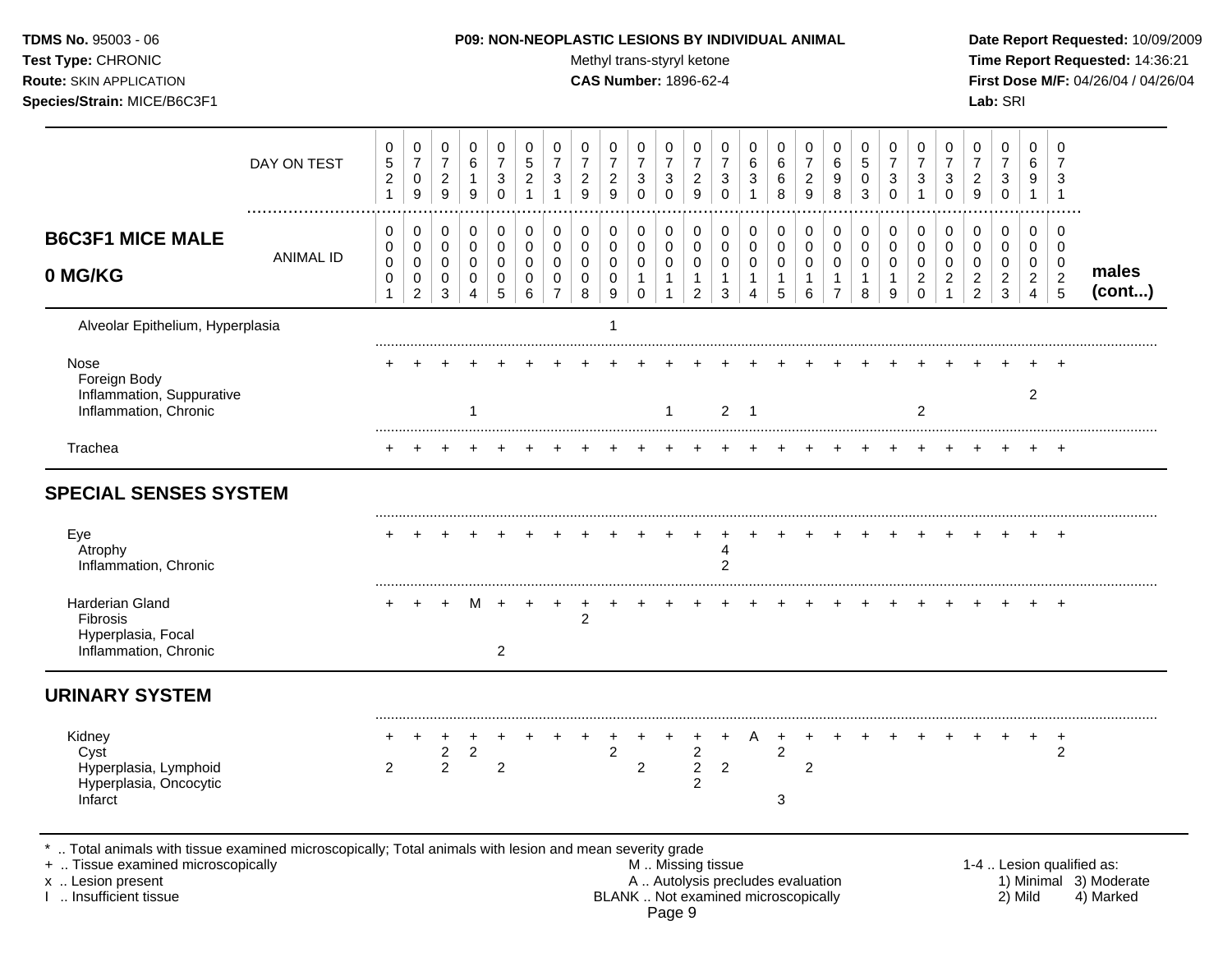| <b>TDMS No. 95003 - 06</b>         |
|------------------------------------|
| <b>Test Type: CHRONIC</b>          |
| <b>Route: SKIN APPLICATION</b>     |
| <b>Species/Strain: MICE/B6C3F1</b> |

#### P09: NON-NEOPLASTIC LESIONS BY INDIVIDUAL ANIMAL

Methyl trans-styryl ketone

**CAS Number: 1896-62-4** 

Date Report Requested: 10/09/2009 Time Report Requested: 14:36:21 First Dose M/F: 04/26/04 / 04/26/04 Lab: SRI

|                                                                                                                                     | DAY ON TEST<br>  | 0<br>5<br>$\overline{c}$             | 0<br>$\overline{7}$<br>$\pmb{0}$<br>9 | 0<br>$\boldsymbol{7}$<br>$\overline{2}$<br>9 | 0<br>6<br>$\mathbf 1$<br>9            | 0<br>$\overline{7}$<br>$\mathbf{3}$ | 0<br>$\sqrt{5}$<br>$\boldsymbol{2}$ | 0<br>$\overline{7}$<br>$\mathbf{3}$ | 0<br>$\overline{7}$<br>$\overline{c}$<br>9 | 0<br>$\overline{7}$<br>$\overline{2}$<br>9      | 0<br>$\overline{7}$<br>$\mathbf{3}$<br>0 | $\mathbf 0$<br>$\overline{7}$<br>$\mathbf{3}$<br>0 | 0<br>$\overline{7}$<br>$\overline{2}$<br>9 | 0<br>$\overline{7}$<br>3<br>0 | 0<br>6<br>$\sqrt{3}$ | 0<br>$\,6\,$<br>$\,6\,$<br>8 | 0<br>$\overline{\mathbf{7}}$<br>$\overline{c}$<br>9 | 0<br>6<br>$9\,$<br>8                    | $\mathbf 0$<br>$\mathbf 5$<br>$\mathbf 0$<br>3 | 0<br>$\overline{7}$<br>3<br>0 | 0<br>$\overline{ }$<br>3                    | 0<br>7<br>3                  | 0<br>$\overline{7}$<br>$\overline{2}$<br>9        | 0<br>$\overline{7}$<br>$\sqrt{3}$<br>$\Omega$ | 0<br>6<br>9                                     | 3<br>                    |                       |
|-------------------------------------------------------------------------------------------------------------------------------------|------------------|--------------------------------------|---------------------------------------|----------------------------------------------|---------------------------------------|-------------------------------------|-------------------------------------|-------------------------------------|--------------------------------------------|-------------------------------------------------|------------------------------------------|----------------------------------------------------|--------------------------------------------|-------------------------------|----------------------|------------------------------|-----------------------------------------------------|-----------------------------------------|------------------------------------------------|-------------------------------|---------------------------------------------|------------------------------|---------------------------------------------------|-----------------------------------------------|-------------------------------------------------|--------------------------|-----------------------|
| <b>B6C3F1 MICE MALE</b><br>0 MG/KG                                                                                                  | <b>ANIMAL ID</b> | 0<br>0<br>$\mathbf 0$<br>$\mathbf 0$ | 0<br>0<br>0<br>0<br>2                 | 0<br>0<br>$\mathbf 0$<br>0<br>3              | 0<br>0<br>$\pmb{0}$<br>$\pmb{0}$<br>4 | 0<br>$\mathbf 0$<br>5               | 0<br>0<br>0<br>0<br>6               | 0<br>0<br>0<br>0                    | 0<br>0<br>0<br>8                           | $\pmb{0}$<br>$\pmb{0}$<br>0<br>$\mathbf 0$<br>9 | 0<br>0<br>$\mathbf 0$<br>$\Omega$        | 0<br>0<br>$\mathbf 0$                              | 0<br>0<br>$\mathbf 0$<br>2                 | 0<br>0<br>$\mathbf 0$<br>3    | 0<br>0<br>0<br>4     | 0<br>$\mathbf 0$<br>0<br>5   | 0<br>0<br>0<br>6                                    | 0<br>0<br>$\mathbf 0$<br>$\overline{7}$ | 0<br>0<br>$\mathbf 0$<br>8                     | 0<br>0<br>$\mathbf 0$<br>9    | 0<br>0<br>0<br>$\overline{\mathbf{c}}$<br>0 | 0<br>$\overline{\mathbf{c}}$ | 0<br>0<br>0<br>$\boldsymbol{2}$<br>$\overline{2}$ | 0<br>0<br>0<br>$\overline{\mathbf{c}}$<br>3   | 0<br>0<br>0<br>$\overline{c}$<br>$\overline{4}$ | 0<br>$\overline{2}$<br>5 | males<br>$($ cont $)$ |
| Inflammation, Chronic<br>Metaplasia, Osseous<br>Nephropathy<br>Papilla, Necrosis<br>Pelvis, Dilatation<br>Renal Tubule, Hyperplasia |                  |                                      | 2                                     | 3                                            |                                       | 3                                   |                                     | 2                                   |                                            | $\mathcal{P}$                                   | $\overline{2}$                           | 3                                                  | 3                                          | $\overline{2}$                |                      |                              | 4                                                   | -1                                      |                                                | 2                             | 3                                           | 3                            |                                                   | $\overline{2}$                                |                                                 | $\mathcal{P}$            |                       |
| Urethra<br><b>Bulbourethral Gland, Necrosis</b>                                                                                     |                  |                                      |                                       |                                              |                                       |                                     |                                     |                                     |                                            |                                                 |                                          |                                                    |                                            |                               |                      |                              |                                                     |                                         |                                                |                               |                                             |                              |                                                   |                                               |                                                 |                          |                       |
| <b>Urinary Bladder</b><br>Hemorrhage<br>Hyperplasia, Lymphoid<br><b>Necrosis</b>                                                    |                  | $\div$                               |                                       |                                              |                                       |                                     |                                     |                                     | 2                                          |                                                 |                                          |                                                    |                                            |                               |                      |                              |                                                     |                                         |                                                |                               |                                             |                              |                                                   |                                               |                                                 | $\pm$                    |                       |

\* .. Total animals with tissue examined microscopically; Total animals with lesion and mean severity grade<br>+ .. Tissue examined microscopically

x .. Lesion present

I .. Insufficient tissue

A .. Autolysis precludes evaluation<br>BLANK .. Not examined microscopically Page 10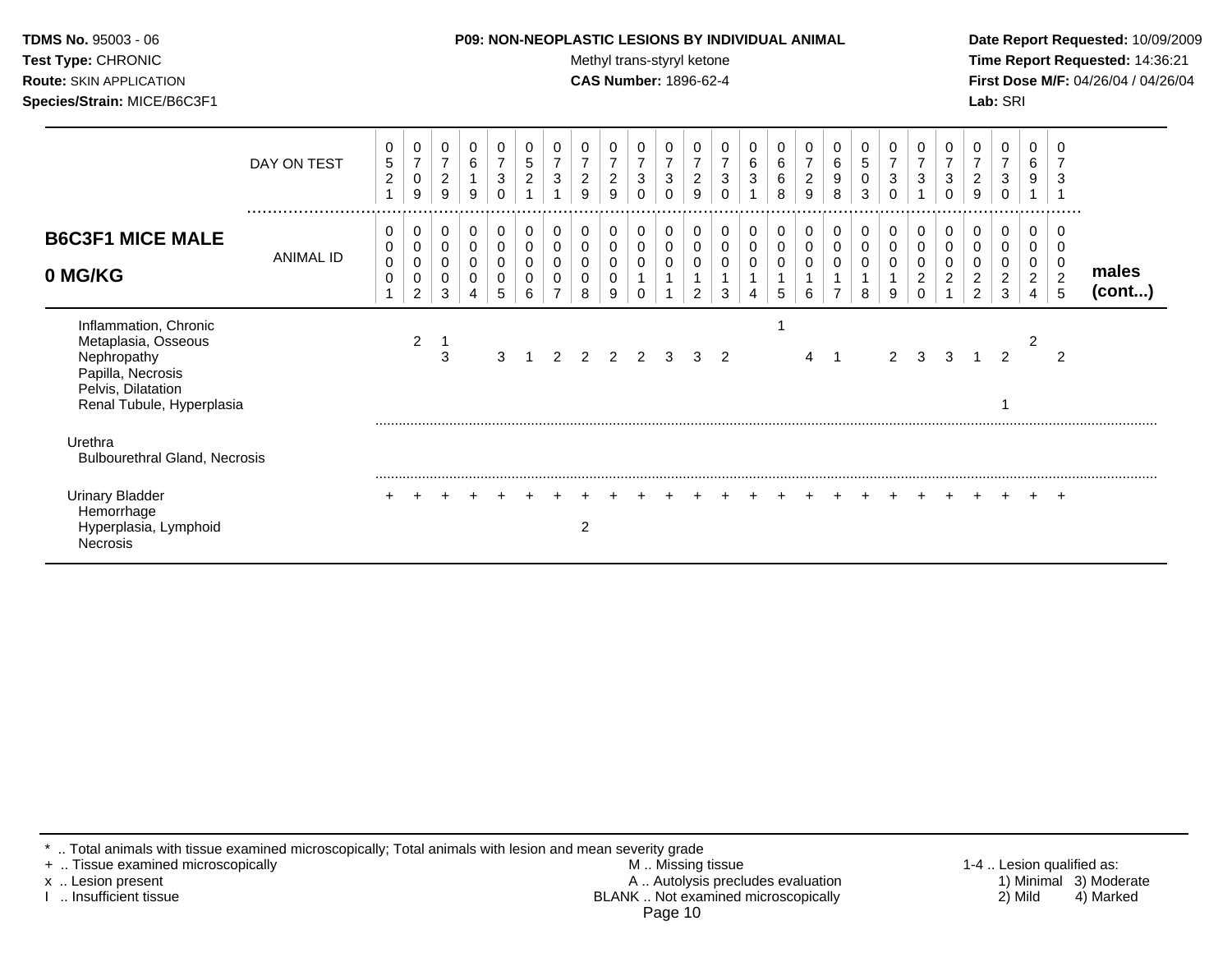TDMS No. 95003 - 06 Test Type: CHRONIC **Route: SKIN APPLICATION** Species/Strain: MICE/B6C3F1

#### P09: NON-NEOPLASTIC LESIONS BY INDIVIDUAL ANIMAL

Methyl trans-styryl ketone

**CAS Number: 1896-62-4** 

Date Report Requested: 10/09/2009 Time Report Requested: 14:36:21 First Dose M/F: 04/26/04 / 04/26/04 Lab: SRI

|                                                                                   | DAY ON TEST<br>  | 0<br>$\overline{7}$<br>3<br>$\mathbf 0$                 | $\pmb{0}$<br>$\overline{7}$<br>$\ensuremath{\mathsf{3}}$<br>$\pmb{0}$     | $\mathbf 0$<br>$\overline{7}$<br>$\mathbf{3}$<br>$\mathbf 0$ | $\pmb{0}$<br>$\overline{7}$<br>$\mathbf{1}$<br>$\overline{4}$ | 0<br>$\overline{7}$<br>$\overline{2}$<br>9       | 0<br>$\overline{7}$<br>$\mathbf{3}$<br>$\Omega$ | $\pmb{0}$<br>$\overline{7}$<br>3<br>$\Omega$                           | $\,0\,$<br>$\overline{7}$<br>3<br>$\Omega$ | $\pmb{0}$<br>$\overline{7}$<br>$\overline{2}$<br>$\overline{1}$ | $\mathbf 0$<br>$\overline{5}$<br>8<br>5 | $\mathbf 0$<br>$\,6\,$<br>$\overline{c}$<br>$\overline{c}$ | 0<br>$\overline{7}$<br>$\sqrt{2}$<br>$\overline{9}$ | 0<br>$\overline{7}$<br>$\overline{c}$<br>9                 | $\pmb{0}$<br>$\overline{4}$<br>$\mathbf 0$<br>$\overline{c}$ | 0<br>$\overline{7}$<br>3<br>$\mathbf 0$                   | $\pmb{0}$<br>$\overline{7}$<br>$\mathbf{3}$<br>$\mathbf 0$ | $\pmb{0}$<br>$\overline{7}$<br>$\mathbf{3}$<br>$\Omega$ | 0<br>$\overline{7}$<br>3<br>0           | $\mathbf 0$<br>$\sqrt{5}$<br>$9\,$<br>8                                       | 0<br>$\overline{7}$<br>$\mathbf{1}$<br>$\overline{2}$ | 0<br>$\overline{7}$<br>$\mathbf{3}$<br>$\mathbf 0$ | $\mathbf 0$<br>$\overline{7}$<br>3<br>1                   | $\pmb{0}$<br>$\overline{7}$<br>$\overline{c}$<br>9 | $\mathbf 0$<br>$\overline{7}$<br>$\overline{2}$<br>$\boldsymbol{9}$ | 0<br>$\overline{7}$<br>3<br>$\mathbf 0$ |     |                         |
|-----------------------------------------------------------------------------------|------------------|---------------------------------------------------------|---------------------------------------------------------------------------|--------------------------------------------------------------|---------------------------------------------------------------|--------------------------------------------------|-------------------------------------------------|------------------------------------------------------------------------|--------------------------------------------|-----------------------------------------------------------------|-----------------------------------------|------------------------------------------------------------|-----------------------------------------------------|------------------------------------------------------------|--------------------------------------------------------------|-----------------------------------------------------------|------------------------------------------------------------|---------------------------------------------------------|-----------------------------------------|-------------------------------------------------------------------------------|-------------------------------------------------------|----------------------------------------------------|-----------------------------------------------------------|----------------------------------------------------|---------------------------------------------------------------------|-----------------------------------------|-----|-------------------------|
| <b>B6C3F1 MICE MALE</b><br>0 MG/KG                                                | <b>ANIMAL ID</b> | 0<br>0<br>$\pmb{0}$<br>$\overline{c}$<br>$6\phantom{a}$ | $\pmb{0}$<br>$\pmb{0}$<br>$\pmb{0}$<br>$\boldsymbol{2}$<br>$\overline{7}$ | 0<br>$\mathbf 0$<br>$\mathbf 0$<br>$\overline{2}$<br>8       | $\,0\,$<br>$\mathsf{O}\xspace$<br>0<br>$\overline{c}$<br>9    | 0<br>$\mathbf 0$<br>$\mathbf 0$<br>3<br>$\Omega$ | 0<br>$\mathbf 0$<br>0<br>3<br>$\overline{1}$    | $\pmb{0}$<br>$\mathsf{O}\xspace$<br>$\mathbf 0$<br>3<br>$\overline{2}$ | 0<br>0<br>$\mathbf 0$<br>3<br>3            | 0<br>$\mathbf 0$<br>$\mathbf 0$<br>3<br>$\overline{4}$          | 0<br>$\mathbf 0$<br>0<br>3<br>5         | 0<br>0<br>0<br>$\mathbf{3}$<br>6                           | 0<br>0<br>$\mathbf 0$<br>3<br>$\overline{7}$        | $\mathbf 0$<br>$\mathsf 0$<br>$\pmb{0}$<br>$\sqrt{3}$<br>8 | 0<br>$\mathbf 0$<br>$\pmb{0}$<br>$\mathbf{3}$<br>9           | 0<br>$\mathsf{O}\xspace$<br>$\pmb{0}$<br>4<br>$\mathbf 0$ | 0<br>$\pmb{0}$<br>$\pmb{0}$<br>4<br>$\mathbf{1}$           | 0<br>$\mathbf 0$<br>$\mathbf 0$<br>4<br>$\overline{2}$  | 0<br>$\pmb{0}$<br>$\mathbf 0$<br>4<br>3 | $\mathbf 0$<br>$\mathbf 0$<br>$\mathbf 0$<br>$\overline{4}$<br>$\overline{4}$ | $\pmb{0}$<br>$\pmb{0}$<br>0<br>4<br>5                 | 0<br>$\mathbf 0$<br>0<br>4<br>6                    | 0<br>$\mathbf 0$<br>0<br>$\overline{4}$<br>$\overline{7}$ | 0<br>$\pmb{0}$<br>0<br>4<br>8                      | 0<br>$\mathbf 0$<br>0<br>4<br>9                                     | $\Omega$<br>0<br>0<br>5<br>$\Omega$     |     | * TOTALS                |
| <b>ALIMENTARY SYSTEM</b>                                                          |                  |                                                         |                                                                           |                                                              |                                                               |                                                  |                                                 |                                                                        |                                            |                                                                 |                                         |                                                            |                                                     |                                                            |                                                              |                                                           |                                                            |                                                         |                                         |                                                                               |                                                       |                                                    |                                                           |                                                    |                                                                     |                                         |     |                         |
| Esophagus                                                                         |                  |                                                         |                                                                           |                                                              |                                                               |                                                  |                                                 |                                                                        |                                            |                                                                 |                                         |                                                            |                                                     |                                                            |                                                              |                                                           |                                                            |                                                         |                                         |                                                                               |                                                       |                                                    |                                                           |                                                    |                                                                     |                                         | 50  |                         |
| Gallbladder                                                                       |                  | $+$                                                     |                                                                           |                                                              |                                                               |                                                  |                                                 |                                                                        |                                            | A                                                               |                                         |                                                            |                                                     |                                                            |                                                              |                                                           |                                                            |                                                         |                                         |                                                                               |                                                       |                                                    |                                                           |                                                    |                                                                     |                                         | 40  |                         |
| Intestine Large, Cecum                                                            |                  | ÷                                                       |                                                                           |                                                              |                                                               |                                                  |                                                 |                                                                        |                                            | A                                                               | A                                       |                                                            |                                                     |                                                            |                                                              |                                                           |                                                            |                                                         |                                         |                                                                               |                                                       |                                                    |                                                           |                                                    |                                                                     |                                         | 41  |                         |
| Intestine Large, Colon                                                            |                  | ÷                                                       |                                                                           |                                                              |                                                               |                                                  |                                                 |                                                                        |                                            |                                                                 |                                         |                                                            |                                                     |                                                            |                                                              |                                                           |                                                            |                                                         |                                         |                                                                               |                                                       |                                                    |                                                           |                                                    |                                                                     |                                         | 39  |                         |
| Intestine Large, Rectum                                                           |                  |                                                         |                                                                           |                                                              |                                                               |                                                  |                                                 |                                                                        |                                            |                                                                 |                                         |                                                            |                                                     |                                                            |                                                              |                                                           |                                                            |                                                         |                                         |                                                                               |                                                       |                                                    |                                                           |                                                    |                                                                     |                                         | 41  |                         |
| Intestine Small, Duodenum                                                         |                  |                                                         |                                                                           |                                                              |                                                               |                                                  |                                                 |                                                                        |                                            |                                                                 |                                         |                                                            |                                                     |                                                            |                                                              |                                                           |                                                            |                                                         |                                         |                                                                               |                                                       |                                                    |                                                           |                                                    |                                                                     |                                         | 40  |                         |
| Intestine Small, Ileum                                                            |                  |                                                         |                                                                           |                                                              |                                                               |                                                  |                                                 |                                                                        |                                            |                                                                 |                                         |                                                            |                                                     |                                                            | A                                                            | $\div$                                                    |                                                            |                                                         |                                         |                                                                               |                                                       |                                                    |                                                           |                                                    |                                                                     | $\div$                                  | 40  |                         |
| Intestine Small, Jejunum<br>Inflammation, Acute<br>Necrosis                       |                  |                                                         |                                                                           |                                                              |                                                               |                                                  |                                                 |                                                                        |                                            |                                                                 |                                         |                                                            |                                                     |                                                            |                                                              | 1                                                         |                                                            |                                                         |                                         |                                                                               |                                                       |                                                    |                                                           |                                                    | $\div$                                                              | $\ddot{}$                               | -41 | 12.0<br>1.0<br>1        |
| Liver<br>Angiectasis<br><b>Basophilic Focus</b><br>Clear Cell Focus<br>Congestion |                  |                                                         | $X$ $X$                                                                   |                                                              |                                                               |                                                  | $\overline{a}$                                  | $\overline{4}$<br>X<br>X                                               | $\boldsymbol{\mathsf{X}}$                  |                                                                 |                                         |                                                            |                                                     | $X$ $X$                                                    |                                                              |                                                           |                                                            | $X$ $X$ $X$                                             |                                         |                                                                               |                                                       |                                                    | X                                                         |                                                    | $\boldsymbol{X}$                                                    | $+$                                     | 50  | 23.0<br>5<br>17<br>12.0 |
| <b>Eosinophilic Focus</b><br>Fatty Change                                         |                  | Х<br>4                                                  |                                                                           |                                                              |                                                               |                                                  | $X$ $X$                                         |                                                                        | X                                          |                                                                 |                                         |                                                            | X                                                   |                                                            |                                                              |                                                           | X                                                          |                                                         |                                         |                                                                               | X                                                     |                                                    |                                                           | $X$ $X$                                            |                                                                     |                                         |     | 17<br>14.0              |

\* .. Total animals with tissue examined microscopically; Total animals with lesion and mean severity grade + .. Tissue examined microscopically

x .. Lesion present

I .. Insufficient tissue

M .. Missing tissue A .. Autolysis precludes evaluation<br>BLANK .. Not examined microscopically Page 11

1-4 .. Lesion qualified as: 1) Minimal 3) Moderate 2) Mild 4) Marked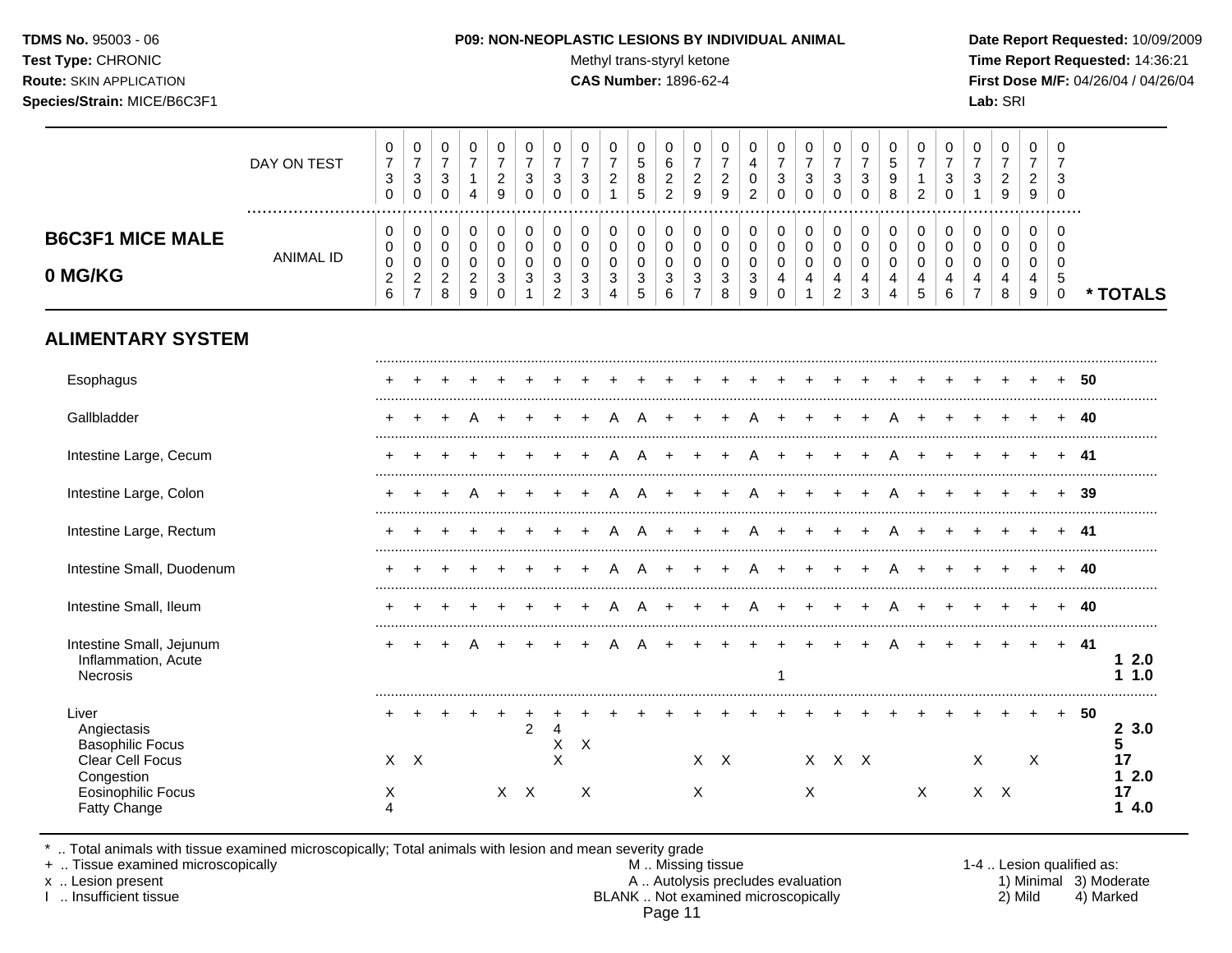Test Type: CHRONIC **Test Type:** CHRONIC **Test Type:** CHRONIC **Time Report Requested:** 14:36:21 **Route:** SKIN APPLICATION **CAS Number:** 1896-62-4 **First Dose M/F:** 04/26/04 / 04/26/04

|                                                                                                                                                                                                                  | DAY ON TEST<br>. | 0<br>$\boldsymbol{7}$<br>$\mathbf{3}$<br>$\mathbf 0$      | 0<br>$\boldsymbol{7}$<br>$\ensuremath{\mathsf{3}}$<br>0     | 0<br>$\overline{7}$<br>$\mathbf{3}$<br>$\mathbf 0$       | $\pmb{0}$<br>$\overline{7}$<br>$\mathbf{1}$<br>4                          | 0<br>$\overline{7}$<br>$\boldsymbol{2}$<br>9 | 0<br>$\overline{7}$<br>$\sqrt{3}$<br>$\Omega$ | 0<br>$\overline{7}$<br>$\mathbf{3}$<br>$\Omega$                       | 0<br>$\overline{7}$<br>$\mathbf{3}$<br>$\Omega$ | 0<br>$\boldsymbol{7}$<br>$\overline{2}$<br>$\overline{1}$ | 0<br>$\overline{5}$<br>8<br>5                        | $\,0\,$<br>6<br>$\overline{c}$<br>$\overline{2}$   | 0<br>$\boldsymbol{7}$<br>$\boldsymbol{2}$<br>9                    | 0<br>$\boldsymbol{7}$<br>$\boldsymbol{2}$<br>9   | 0<br>$\overline{4}$<br>$\mathbf 0$<br>$\overline{2}$ | 0<br>$\overline{7}$<br>3<br>$\Omega$                        | 0<br>$\boldsymbol{7}$<br>$\ensuremath{\mathsf{3}}$<br>$\Omega$                | 0<br>$\boldsymbol{7}$<br>$\sqrt{3}$<br>$\Omega$      | 0<br>$\overline{7}$<br>3<br>$\mathbf 0$ | 0<br>$\sqrt{5}$<br>$\boldsymbol{9}$<br>8                    | 0<br>$\overline{7}$<br>1<br>$\overline{2}$ | 0<br>$\overline{7}$<br>3<br>$\Omega$ | 0<br>$\overline{7}$<br>$\sqrt{3}$                         | $\boldsymbol{0}$<br>$\overline{7}$<br>$\overline{c}$<br>9 | $\pmb{0}$<br>$\overline{7}$<br>$\boldsymbol{2}$<br>9                  | 0<br>$\overline{7}$<br>3<br>$\mathbf 0$           |    |                                                                |
|------------------------------------------------------------------------------------------------------------------------------------------------------------------------------------------------------------------|------------------|-----------------------------------------------------------|-------------------------------------------------------------|----------------------------------------------------------|---------------------------------------------------------------------------|----------------------------------------------|-----------------------------------------------|-----------------------------------------------------------------------|-------------------------------------------------|-----------------------------------------------------------|------------------------------------------------------|----------------------------------------------------|-------------------------------------------------------------------|--------------------------------------------------|------------------------------------------------------|-------------------------------------------------------------|-------------------------------------------------------------------------------|------------------------------------------------------|-----------------------------------------|-------------------------------------------------------------|--------------------------------------------|--------------------------------------|-----------------------------------------------------------|-----------------------------------------------------------|-----------------------------------------------------------------------|---------------------------------------------------|----|----------------------------------------------------------------|
| <b>B6C3F1 MICE MALE</b><br>0 MG/KG                                                                                                                                                                               | <b>ANIMAL ID</b> | 0<br>0<br>$\pmb{0}$<br>$\boldsymbol{2}$<br>$6\phantom{a}$ | 0<br>$\pmb{0}$<br>$\pmb{0}$<br>$\sqrt{2}$<br>$\overline{7}$ | 0<br>$\mathbf 0$<br>$\mathbf 0$<br>$\boldsymbol{2}$<br>8 | $\,0\,$<br>$\pmb{0}$<br>$\mathbf 0$<br>$\overline{c}$<br>$\boldsymbol{9}$ | 0<br>0<br>$\Omega$<br>3<br>0                 | $\mathbf 0$<br>$\mathbf 0$<br>$\Omega$<br>3   | $\mathbf 0$<br>$\mathsf{O}\xspace$<br>$\Omega$<br>3<br>$\overline{2}$ | 0<br>0<br>$\mathbf 0$<br>3<br>$\mathbf{3}$      | 0<br>$\mathbf 0$<br>0<br>$\mathbf{3}$<br>$\overline{4}$   | 0<br>$\mathbf 0$<br>$\mathbf 0$<br>$\mathbf{3}$<br>5 | 0<br>$\pmb{0}$<br>$\mathbf 0$<br>$\mathbf{3}$<br>6 | 0<br>$\mathbf 0$<br>$\mathbf 0$<br>$\mathbf{3}$<br>$\overline{7}$ | $\pmb{0}$<br>$\pmb{0}$<br>0<br>$\mathbf{3}$<br>8 | 0<br>$\pmb{0}$<br>$\mathbf 0$<br>$\mathbf{3}$<br>9   | 0<br>$\pmb{0}$<br>$\mathbf 0$<br>$\overline{4}$<br>$\Omega$ | $\boldsymbol{0}$<br>$\pmb{0}$<br>0<br>$\overline{\mathbf{4}}$<br>$\mathbf{1}$ | 0<br>$\pmb{0}$<br>$\mathbf 0$<br>4<br>$\overline{2}$ | 0<br>$\pmb{0}$<br>$\mathbf 0$<br>4<br>3 | $\mathbf 0$<br>$\pmb{0}$<br>$\Omega$<br>$\overline{4}$<br>4 | 0<br>0<br>$\Omega$<br>4<br>5               | 0<br>0<br>$\Omega$<br>4<br>6         | 0<br>0<br>$\mathbf 0$<br>$\overline{4}$<br>$\overline{7}$ | $\pmb{0}$<br>$\boldsymbol{0}$<br>0<br>4<br>8              | $\mathbf 0$<br>0<br>$\mathbf 0$<br>$\overline{4}$<br>$\boldsymbol{9}$ | 0<br>$\mathbf 0$<br>$\mathbf 0$<br>5<br>$\pmb{0}$ |    | * TOTALS                                                       |
| Hematopoietic Cell Proliferation<br>Hemorrhage<br>Hyperplasia, Lymphoid<br>Inflammation, Acute<br><b>Mixed Cell Focus</b><br>Necrosis, Focal<br>Centrilobular, Necrosis<br>Hepatocyte, Vacuolization Cytoplasmic |                  | $\overline{2}$<br>$\mathbf{1}$                            |                                                             |                                                          |                                                                           | $\overline{c}$<br>$\mathbf{1}$               |                                               | $\overline{1}$                                                        |                                                 |                                                           |                                                      |                                                    |                                                                   |                                                  | $\overline{2}$                                       | х                                                           | $\mathbf{1}$                                                                  | 1<br>$\mathbf{1}$                                    | $\overline{2}$                          | $2 \quad 1$                                                 |                                            |                                      | X                                                         |                                                           |                                                                       |                                                   |    | 4 1.8<br>2.5<br>2.0<br>3.0<br>1.<br>2<br>15 1.8<br>12.0<br>2.0 |
| Mesentery<br>Fat, Necrosis                                                                                                                                                                                       |                  |                                                           | +<br>3                                                      |                                                          |                                                                           |                                              |                                               |                                                                       |                                                 |                                                           |                                                      |                                                    |                                                                   |                                                  |                                                      |                                                             |                                                                               | $\overline{2}$                                       |                                         |                                                             | +<br>$\overline{2}$                        |                                      |                                                           |                                                           | $\ddot{}$<br>$\overline{2}$                                           |                                                   | 6  | 52.2                                                           |
| Pancreas<br>Angiectasis<br>Metaplasia, Hepatocyte                                                                                                                                                                |                  | ٠                                                         | $\ddot{}$                                                   | $\overline{+}$                                           | +<br>$\overline{2}$                                                       |                                              |                                               |                                                                       |                                                 |                                                           |                                                      |                                                    |                                                                   |                                                  |                                                      |                                                             |                                                                               |                                                      |                                         |                                                             |                                            |                                      |                                                           |                                                           |                                                                       | $+$                                               | 49 | 12.0<br>11.0                                                   |
| Salivary Glands<br>Atrophy<br>Hyperplasia, Lymphoid<br>Mineralization                                                                                                                                            |                  |                                                           |                                                             |                                                          |                                                                           | $\overline{c}$                               |                                               | $\overline{2}$                                                        | $\overline{2}$                                  | 2                                                         |                                                      | $\overline{c}$                                     |                                                                   | $\overline{c}$                                   |                                                      | $\overline{2}$                                              |                                                                               |                                                      | $\overline{2}$                          |                                                             | $\overline{2}$                             | $\overline{2}$                       |                                                           |                                                           |                                                                       | $\ddot{}$                                         | 50 | $12.0$<br>12 2.0<br>1.1.0                                      |
| Stomach, Forestomach<br>Erosion<br>Ulcer<br>Epithelium, Hyperplasia                                                                                                                                              |                  |                                                           |                                                             |                                                          |                                                                           |                                              | 3<br>3                                        | 3                                                                     |                                                 |                                                           |                                                      |                                                    |                                                                   |                                                  |                                                      |                                                             |                                                                               |                                                      |                                         |                                                             | $\overline{2}$                             |                                      |                                                           |                                                           |                                                                       | $\ddot{}$<br>$\overline{2}$                       | 50 | 42.0<br>2.5<br>2.4<br>5                                        |
| Stomach, Glandular<br>Cyst<br>Erosion                                                                                                                                                                            |                  |                                                           |                                                             |                                                          |                                                                           |                                              |                                               |                                                                       |                                                 |                                                           |                                                      | $\ddot{}$<br>$\overline{2}$                        | $\overline{2}$                                                    |                                                  |                                                      |                                                             |                                                                               |                                                      |                                         |                                                             |                                            |                                      |                                                           |                                                           |                                                                       | $+$                                               | 47 | 22.0<br>2.2.0                                                  |

\* .. Total animals with tissue examined microscopically; Total animals with lesion and mean severity grade

+ .. Tissue examined microscopically M .. Missing tissue 1-4 .. Lesion qualified as: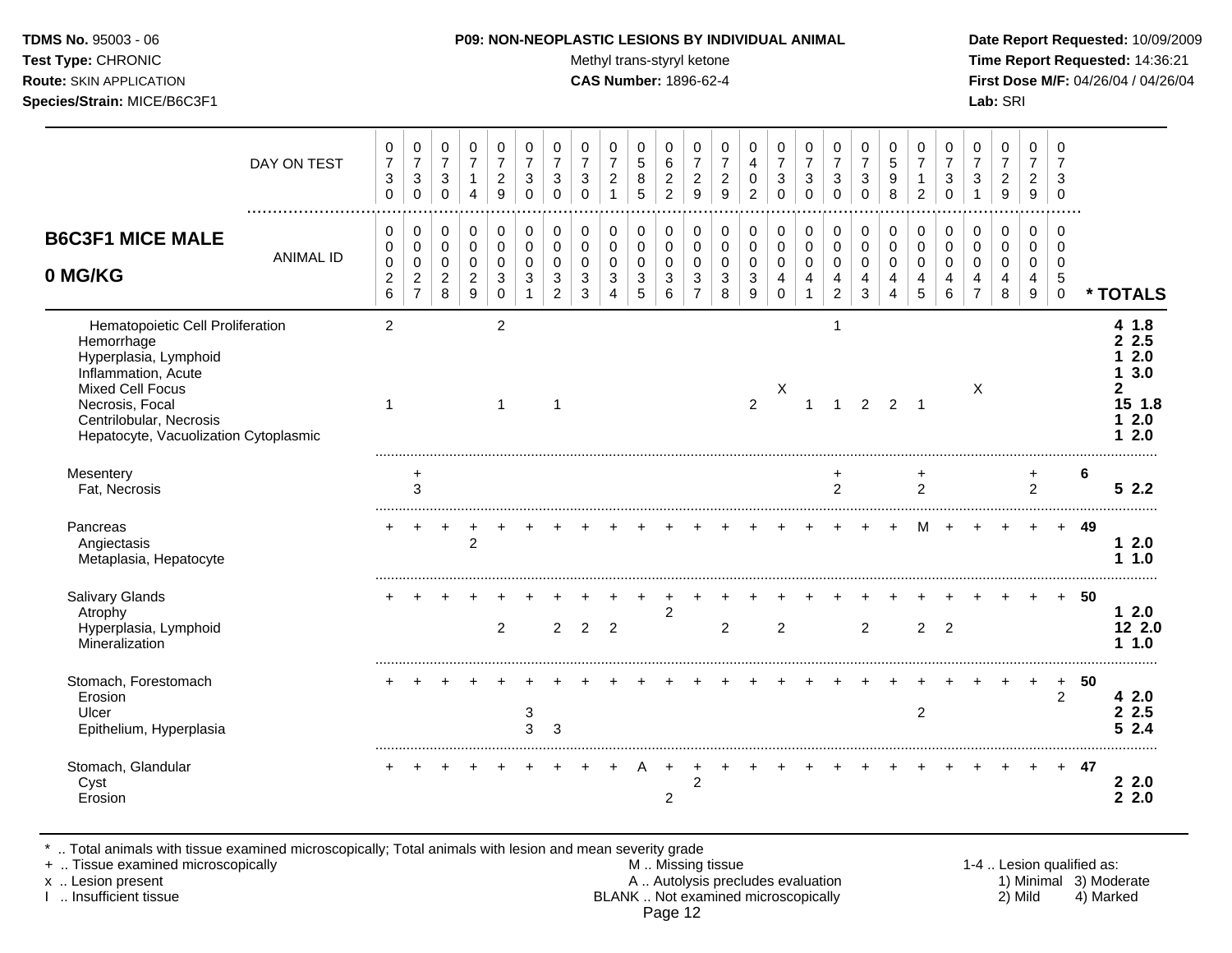### **TDMS No.** 95003 - 06 **P09: NON-NEOPLASTIC LESIONS BY INDIVIDUAL ANIMAL Date Report Requested:** 10/09/2009

Test Type: CHRONIC **Test Type:** CHRONIC **Test Type:** CHRONIC **Time Report Requested:** 14:36:21 **Route:** SKIN APPLICATION **CAS Number:** 1896-62-4 **First Dose M/F:** 04/26/04 / 04/26/04

|                                                                                                         | DAY ON TEST      | 0<br>$\boldsymbol{7}$<br>$\sqrt{3}$<br>$\mathbf 0$    | $\mathbf 0$<br>$\overline{7}$<br>$\sqrt{3}$<br>$\mathbf 0$      | 0<br>$\overline{7}$<br>$\mathbf{3}$<br>$\mathbf 0$                 | 0<br>$\overline{7}$<br>$\mathbf{1}$<br>$\overline{4}$ | 0<br>$\boldsymbol{7}$<br>$\overline{c}$<br>9                   | 0<br>$\overline{7}$<br>3<br>$\mathbf 0$                        | $\mathbf 0$<br>$\overline{7}$<br>3<br>$\mathbf 0$             | 0<br>$\overline{7}$<br>3<br>$\Omega$             | 0<br>$\overline{7}$<br>$\overline{c}$<br>$\overline{1}$ | 0<br>$\sqrt{5}$<br>$\,8\,$<br>5                                  | $\mathbf 0$<br>6<br>$\boldsymbol{2}$<br>$\overline{2}$            | $\mathbf 0$<br>$\overline{7}$<br>$\boldsymbol{2}$<br>$\boldsymbol{9}$ | 0<br>$\overline{7}$<br>$\overline{c}$<br>9          | 0<br>4<br>0<br>$\overline{c}$            | $\mathbf 0$<br>$\overline{7}$<br>3<br>$\Omega$                | 0<br>$\overline{7}$<br>3<br>$\mathbf 0$    | 0<br>$\boldsymbol{7}$<br>$\sqrt{3}$<br>$\mathbf 0$ | 0<br>$\overline{7}$<br>$\sqrt{3}$<br>0                                    | 0<br>$\sqrt{5}$<br>9<br>8                        | $\mathbf 0$<br>$\overline{7}$<br>$\mathbf{1}$<br>$\overline{2}$ | 0<br>$\overline{7}$<br>3<br>$\Omega$             | 0<br>$\overline{7}$<br>3<br>1                          | $\mathbf 0$<br>$\boldsymbol{7}$<br>$\sqrt{2}$<br>$\boldsymbol{9}$      | $\mathbf 0$<br>$\overline{7}$<br>$\overline{c}$<br>$\boldsymbol{9}$ | 0<br>$\overline{7}$<br>3<br>$\mathbf 0$                 |    |                            |
|---------------------------------------------------------------------------------------------------------|------------------|-------------------------------------------------------|-----------------------------------------------------------------|--------------------------------------------------------------------|-------------------------------------------------------|----------------------------------------------------------------|----------------------------------------------------------------|---------------------------------------------------------------|--------------------------------------------------|---------------------------------------------------------|------------------------------------------------------------------|-------------------------------------------------------------------|-----------------------------------------------------------------------|-----------------------------------------------------|------------------------------------------|---------------------------------------------------------------|--------------------------------------------|----------------------------------------------------|---------------------------------------------------------------------------|--------------------------------------------------|-----------------------------------------------------------------|--------------------------------------------------|--------------------------------------------------------|------------------------------------------------------------------------|---------------------------------------------------------------------|---------------------------------------------------------|----|----------------------------|
| <b>B6C3F1 MICE MALE</b><br>0 MG/KG                                                                      | <b>ANIMAL ID</b> | 0<br>0<br>$\mathbf 0$<br>$\overline{\mathbf{c}}$<br>6 | 0<br>$\mathbf 0$<br>$\mathbf 0$<br>$\sqrt{2}$<br>$\overline{7}$ | $\mathbf 0$<br>$\mathbf 0$<br>$\mathbf 0$<br>$\boldsymbol{2}$<br>8 | 0<br>0<br>$\mathbf 0$<br>$\overline{c}$<br>9          | 0<br>$\mathbf 0$<br>$\mathbf 0$<br>$\mathbf{3}$<br>$\mathbf 0$ | $\mathbf 0$<br>$\mathbf 0$<br>$\mathbf 0$<br>3<br>$\mathbf{1}$ | $\mathbf 0$<br>$\mathbf 0$<br>$\Omega$<br>3<br>$\overline{2}$ | $\mathbf 0$<br>$\mathbf 0$<br>$\Omega$<br>3<br>3 | 0<br>0<br>$\mathbf 0$<br>$\sqrt{3}$<br>$\overline{4}$   | 0<br>0<br>$\mathbf 0$<br>$\ensuremath{\mathsf{3}}$<br>$\sqrt{5}$ | $\mathbf 0$<br>0<br>$\mathbf 0$<br>$\ensuremath{\mathsf{3}}$<br>6 | 0<br>$\mathbf 0$<br>$\mathbf 0$<br>$\sqrt{3}$<br>$\overline{7}$       | $\mathbf 0$<br>$\mathbf 0$<br>$\mathbf 0$<br>3<br>8 | 0<br>0<br>$\mathbf 0$<br>$\sqrt{3}$<br>9 | $\mathbf 0$<br>$\mathbf 0$<br>$\mathbf 0$<br>4<br>$\mathbf 0$ | 0<br>0<br>$\mathbf 0$<br>4<br>$\mathbf{1}$ | 0<br>0<br>0<br>$\overline{4}$<br>$\overline{2}$    | $\mathbf 0$<br>$\mathbf 0$<br>$\mathbf 0$<br>$\overline{4}$<br>$\sqrt{3}$ | $\mathbf 0$<br>$\mathbf 0$<br>$\Omega$<br>4<br>4 | 0<br>$\mathbf 0$<br>$\Omega$<br>4<br>5                          | $\mathbf 0$<br>$\mathbf 0$<br>$\Omega$<br>4<br>6 | 0<br>$\mathbf 0$<br>$\mathbf 0$<br>4<br>$\overline{7}$ | $\mathbf 0$<br>$\mathbf 0$<br>$\mathbf 0$<br>$\overline{4}$<br>$\,8\,$ | $\Omega$<br>$\mathbf 0$<br>$\mathbf 0$<br>4<br>$\boldsymbol{9}$     | $\Omega$<br>0<br>$\mathbf 0$<br>$\sqrt{5}$<br>$\pmb{0}$ |    | * TOTALS                   |
| Inflammation, Acute<br>Metaplasia, Squamous<br>Ulcer<br>Epithelium, Hyperplasia                         |                  |                                                       |                                                                 |                                                                    | 2<br>$\overline{4}$                                   |                                                                |                                                                |                                                               |                                                  |                                                         |                                                                  |                                                                   |                                                                       |                                                     |                                          |                                                               |                                            |                                                    |                                                                           |                                                  |                                                                 |                                                  |                                                        |                                                                        |                                                                     |                                                         |    | 11.0<br>2.0<br>4.0<br>23.5 |
| Tooth<br>Malformation                                                                                   |                  |                                                       |                                                                 |                                                                    |                                                       |                                                                |                                                                |                                                               |                                                  |                                                         |                                                                  |                                                                   |                                                                       |                                                     |                                          |                                                               |                                            |                                                    |                                                                           |                                                  |                                                                 |                                                  |                                                        |                                                                        |                                                                     |                                                         | -1 | 12.0                       |
| <b>CARDIOVASCULAR SYSTEM</b>                                                                            |                  |                                                       |                                                                 |                                                                    |                                                       |                                                                |                                                                |                                                               |                                                  |                                                         |                                                                  |                                                                   |                                                                       |                                                     |                                          |                                                               |                                            |                                                    |                                                                           |                                                  |                                                                 |                                                  |                                                        |                                                                        |                                                                     |                                                         |    |                            |
| Heart<br>Cardiomyopathy                                                                                 |                  |                                                       |                                                                 |                                                                    |                                                       |                                                                |                                                                |                                                               |                                                  |                                                         |                                                                  |                                                                   |                                                                       |                                                     |                                          |                                                               |                                            |                                                    |                                                                           |                                                  |                                                                 |                                                  |                                                        |                                                                        |                                                                     | $\ddot{}$<br>$\mathbf 1$                                | 50 | 11 1.0                     |
|                                                                                                         |                  |                                                       |                                                                 |                                                                    |                                                       |                                                                |                                                                |                                                               |                                                  |                                                         |                                                                  |                                                                   |                                                                       |                                                     |                                          |                                                               |                                            |                                                    |                                                                           |                                                  |                                                                 |                                                  |                                                        |                                                                        |                                                                     |                                                         |    |                            |
| <b>ENDOCRINE SYSTEM</b>                                                                                 |                  |                                                       |                                                                 |                                                                    |                                                       |                                                                |                                                                |                                                               |                                                  |                                                         |                                                                  |                                                                   |                                                                       |                                                     |                                          |                                                               |                                            |                                                    |                                                                           |                                                  |                                                                 |                                                  |                                                        |                                                                        |                                                                     |                                                         |    |                            |
| <b>Adrenal Cortex</b><br><b>Accessory Adrenal Cortical Nodule</b><br>Degeneration, Fatty<br>Hyperplasia |                  |                                                       | 1                                                               |                                                                    |                                                       | 2<br>$\overline{1}$                                            |                                                                |                                                               |                                                  |                                                         |                                                                  |                                                                   |                                                                       | $\overline{2}$                                      |                                          |                                                               |                                            |                                                    |                                                                           |                                                  |                                                                 |                                                  |                                                        |                                                                        |                                                                     | $\ddot{}$<br>$\mathbf 1$                                | 50 | 22.0<br>4 1.0<br>24.0      |
| Hyperplasia, Focal<br>Hypertrophy, Focal<br>Capsule, Hyperplasia                                        |                  | 3<br>3                                                | $\mathfrak{p}$                                                  | 3                                                                  | 3                                                     |                                                                | $\mathfrak{p}$                                                 | $\mathcal{P}$                                                 | $\mathfrak{p}$                                   | $\mathcal{P}$                                           | $\mathfrak{p}$                                                   |                                                                   | 2                                                                     | 2<br>$\mathfrak{p}$                                 | $\overline{2}$                           |                                                               | 3<br>$\overline{2}$                        | $\mathbf{1}$<br>$\overline{2}$                     | -1<br>$\overline{2}$                                                      |                                                  | 1<br>2                                                          | $\overline{2}$                                   | 2                                                      | $\mathcal{P}$                                                          |                                                                     | 3                                                       |    | 1.0<br>16 2.1<br>38 2.1    |
| Adrenal Medulla<br>Hyperplasia                                                                          |                  |                                                       |                                                                 |                                                                    |                                                       |                                                                |                                                                |                                                               |                                                  |                                                         |                                                                  |                                                                   |                                                                       |                                                     |                                          |                                                               |                                            |                                                    |                                                                           |                                                  |                                                                 |                                                  |                                                        |                                                                        |                                                                     | $+$                                                     | 49 | 4 1.0                      |

Page 13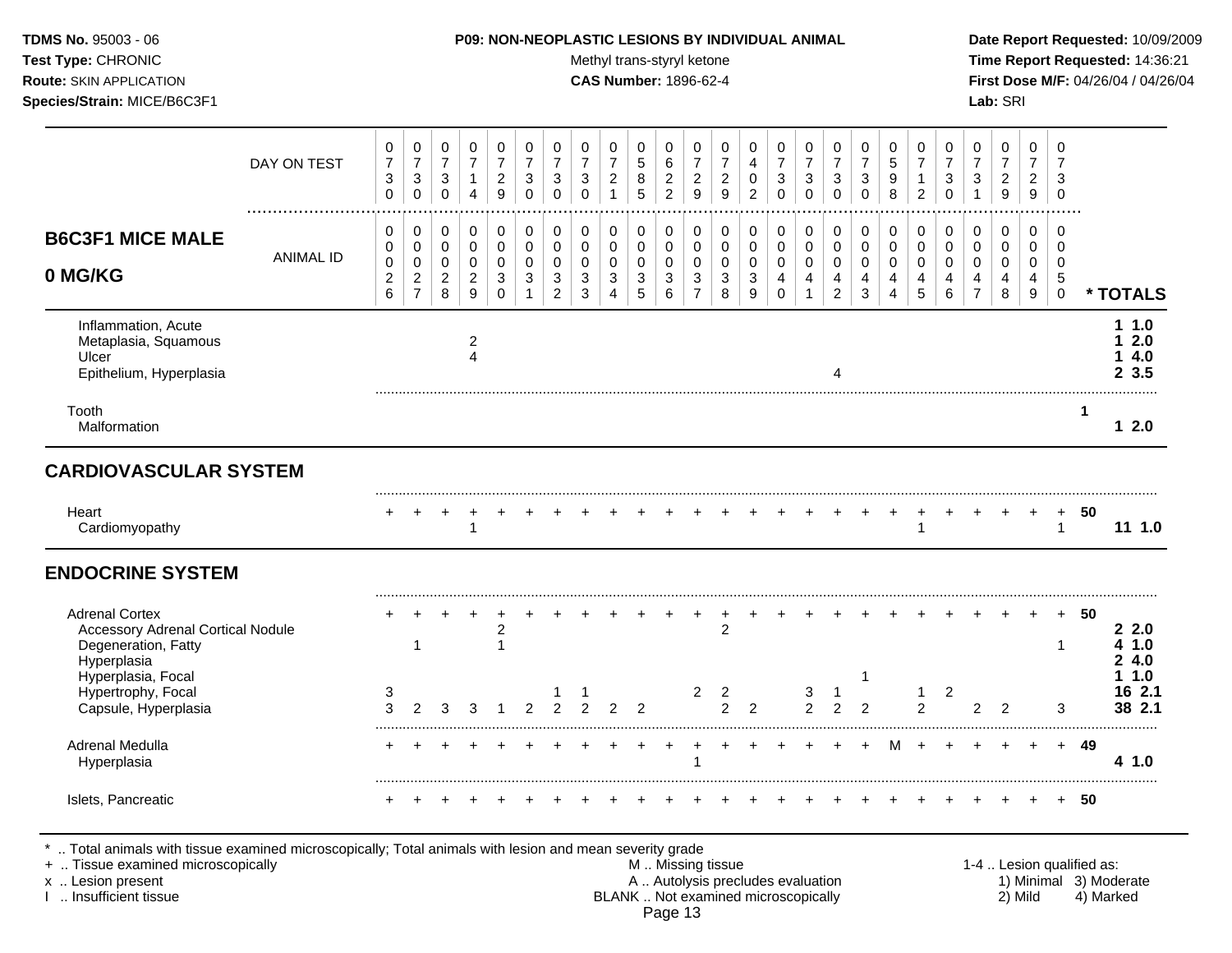Test Type: CHRONIC **Test Type:** CHRONIC **Test Type:** CHRONIC **Time Report Requested:** 14:36:21 **Route:** SKIN APPLICATION **CAS Number:** 1896-62-4 **First Dose M/F:** 04/26/04 / 04/26/04 **Species/Strain:** MICE/B6C3F1 **Lab:** SRI

|                                                                    | DAY ON TEST      | 0<br>$\overline{7}$<br>$\ensuremath{\mathsf{3}}$<br>$\mathbf 0$ | 0<br>$\overline{7}$<br>$\ensuremath{\mathsf{3}}$<br>$\mathbf 0$ | 0<br>$\overline{7}$<br>$\ensuremath{\mathsf{3}}$<br>0 | 0<br>$\overline{7}$<br>$\mathbf{1}$<br>4          | 0<br>$\overline{7}$<br>$\overline{2}$<br>9   | 0<br>$\overline{7}$<br>3<br>$\mathbf 0$ | 0<br>$\overline{7}$<br>3<br>$\Omega$ | 0<br>$\overline{7}$<br>$\ensuremath{\mathsf{3}}$<br>$\mathbf 0$        | 0<br>7<br>$\overline{c}$<br>$\mathbf{1}$ | 0<br>5<br>$\bf 8$<br>$\overline{5}$ | 0<br>$\,6\,$<br>$\sqrt{2}$<br>$\overline{2}$         | 0<br>$\overline{7}$<br>$\overline{c}$<br>9   | 0<br>$\overline{7}$<br>$\boldsymbol{2}$<br>$\boldsymbol{9}$ | 0<br>4<br>0<br>$\overline{2}$                                | 0<br>$\overline{7}$<br>$\ensuremath{\mathsf{3}}$<br>$\mathbf 0$ | 0<br>$\overline{7}$<br>$\mathsf 3$<br>$\mathbf 0$ | 0<br>$\boldsymbol{7}$<br>$\mathbf{3}$<br>$\Omega$ | 0<br>$\overline{7}$<br>3<br>$\mathbf 0$ | 0<br>5<br>9<br>8                     | 0<br>$\overline{7}$<br>1<br>$\overline{c}$ | 0<br>$\overline{7}$<br>$\sqrt{3}$<br>$\mathbf 0$ | 0<br>$\overline{7}$<br>$\ensuremath{\mathsf{3}}$ | 0<br>$\overline{7}$<br>$\sqrt{2}$<br>$\boldsymbol{9}$ | 0<br>$\overline{7}$<br>$\overline{2}$<br>$\boldsymbol{9}$ | 0<br>$\overline{7}$<br>3<br>$\mathbf 0$       |              |                            |
|--------------------------------------------------------------------|------------------|-----------------------------------------------------------------|-----------------------------------------------------------------|-------------------------------------------------------|---------------------------------------------------|----------------------------------------------|-----------------------------------------|--------------------------------------|------------------------------------------------------------------------|------------------------------------------|-------------------------------------|------------------------------------------------------|----------------------------------------------|-------------------------------------------------------------|--------------------------------------------------------------|-----------------------------------------------------------------|---------------------------------------------------|---------------------------------------------------|-----------------------------------------|--------------------------------------|--------------------------------------------|--------------------------------------------------|--------------------------------------------------|-------------------------------------------------------|-----------------------------------------------------------|-----------------------------------------------|--------------|----------------------------|
| <b>B6C3F1 MICE MALE</b><br>0 MG/KG                                 | <b>ANIMAL ID</b> | 0<br>0<br>$\pmb{0}$<br>$\overline{c}$                           | 0<br>$\pmb{0}$<br>$\pmb{0}$<br>$\overline{c}$                   | 0<br>$\pmb{0}$<br>$\pmb{0}$<br>$\overline{c}$         | $\mathbf 0$<br>0<br>$\mathbf 0$<br>$\overline{c}$ | $\mathbf 0$<br>$\pmb{0}$<br>$\mathbf 0$<br>3 | 0<br>0<br>$\Omega$<br>3                 | $\mathbf 0$<br>0<br>$\Omega$<br>3    | $\mathbf 0$<br>$\mathbf 0$<br>$\mathbf 0$<br>$\ensuremath{\mathsf{3}}$ | 0<br>0<br>$\mathbf 0$<br>$\mathbf{3}$    | 0<br>0<br>0<br>3                    | $\Omega$<br>$\mathbf 0$<br>$\mathbf 0$<br>$\sqrt{3}$ | $\mathbf 0$<br>$\pmb{0}$<br>$\mathbf 0$<br>3 | $\mathbf 0$<br>$\mathbf 0$<br>$\mathbf 0$<br>$\sqrt{3}$     | 0<br>$\mathbf 0$<br>$\mathbf 0$<br>$\ensuremath{\mathsf{3}}$ | $\pmb{0}$<br>$\pmb{0}$<br>$\pmb{0}$<br>4                        | 0<br>$\mathsf 0$<br>$\mathbf 0$<br>$\overline{4}$ | $\mathbf 0$<br>$\pmb{0}$<br>0<br>4                | 0<br>$\mathbf 0$<br>$\mathbf 0$<br>4    | $\mathbf 0$<br>0<br>$\mathbf 0$<br>4 | 0<br>0<br>$\mathbf 0$<br>4                 | $\mathbf 0$<br>$\mathbf 0$<br>0<br>4             | 0<br>0<br>$\mathbf 0$<br>4                       | 0<br>0<br>$\mathbf 0$<br>4                            | $\Omega$<br>$\mathbf 0$<br>0<br>4                         | $\mathbf 0$<br>0<br>$\mathbf 0$<br>$\sqrt{5}$ |              |                            |
| Angiectasis<br>Hyperplasia                                         |                  | $6\phantom{1}$<br>2                                             | $\overline{7}$<br>$\overline{1}$                                | 8                                                     | $\boldsymbol{9}$<br>$\mathbf{3}$                  | 0<br>$\overline{2}$                          | $\overline{1}$                          | $\overline{2}$                       | 3<br>3                                                                 | $\overline{4}$<br>$\overline{2}$         | $\overline{5}$                      | 6<br>1                                               | $\overline{7}$                               | 8                                                           | 9<br>$\overline{2}$                                          | $\Omega$<br>$\overline{2}$                                      | $\overline{1}$                                    | $\overline{2}$                                    | $\mathbf{3}$<br>2                       | 4<br>3                               | 5                                          | $6\phantom{1}6$<br>$\overline{c}$                | $\overline{7}$<br>2                              | 8<br>$\overline{2}$                                   | $\boldsymbol{9}$<br>2                                     | $\pmb{0}$                                     |              | * TOTALS<br>13.0<br>28 1.8 |
| Parathyroid Gland<br>Cyst                                          |                  |                                                                 |                                                                 |                                                       |                                                   |                                              |                                         |                                      |                                                                        |                                          |                                     |                                                      | $\overline{2}$                               |                                                             |                                                              |                                                                 |                                                   |                                                   |                                         |                                      |                                            | $\overline{2}$                                   |                                                  |                                                       |                                                           | $+$                                           | 48           | 22.0                       |
| <b>Pituitary Gland</b><br>Pars Distalis, Cyst                      |                  |                                                                 |                                                                 |                                                       |                                                   |                                              |                                         |                                      | $\overline{c}$                                                         |                                          |                                     |                                                      |                                              |                                                             |                                                              |                                                                 |                                                   |                                                   |                                         |                                      |                                            |                                                  | $\ddot{}$<br>$\overline{c}$                      | $\overline{2}$                                        |                                                           | $\pm$                                         | 49           | 42.0                       |
| <b>Thyroid Gland</b><br>Cyst                                       |                  |                                                                 |                                                                 |                                                       |                                                   |                                              |                                         |                                      |                                                                        |                                          |                                     |                                                      |                                              |                                                             |                                                              |                                                                 |                                                   |                                                   |                                         |                                      | $\div$                                     | $\ddot{}$<br>2                                   | $\overline{+}$                                   |                                                       |                                                           | $+$                                           | 50           | 12.0                       |
| <b>GENERAL BODY SYSTEM</b>                                         |                  |                                                                 |                                                                 |                                                       |                                                   |                                              |                                         |                                      |                                                                        |                                          |                                     |                                                      |                                              |                                                             |                                                              |                                                                 |                                                   |                                                   |                                         |                                      |                                            |                                                  |                                                  |                                                       |                                                           |                                               |              |                            |
| <b>Tissue NOS</b><br>Fibrosis                                      |                  |                                                                 |                                                                 |                                                       |                                                   |                                              |                                         |                                      |                                                                        |                                          |                                     |                                                      |                                              |                                                             |                                                              |                                                                 |                                                   |                                                   |                                         |                                      |                                            |                                                  |                                                  |                                                       |                                                           |                                               | $\mathbf{2}$ | 12.0                       |
| <b>GENITAL SYSTEM</b>                                              |                  |                                                                 |                                                                 |                                                       |                                                   |                                              |                                         |                                      |                                                                        |                                          |                                     |                                                      |                                              |                                                             |                                                              |                                                                 |                                                   |                                                   |                                         |                                      |                                            |                                                  |                                                  |                                                       |                                                           |                                               |              |                            |
| Epididymis<br>Inflammation, Chronic<br>Necrosis                    |                  | 3                                                               |                                                                 |                                                       |                                                   |                                              |                                         |                                      |                                                                        |                                          |                                     |                                                      |                                              |                                                             |                                                              |                                                                 |                                                   |                                                   |                                         |                                      |                                            |                                                  |                                                  |                                                       |                                                           | $+$                                           | 50           | 12.0<br>13.0               |
| <b>Preputial Gland</b><br>Atrophy<br>Cyst<br>Hyperplasia, Squamous |                  |                                                                 |                                                                 |                                                       |                                                   |                                              |                                         |                                      |                                                                        |                                          |                                     | $\overline{c}$                                       |                                              |                                                             |                                                              |                                                                 |                                                   |                                                   |                                         |                                      |                                            |                                                  |                                                  | $\overline{2}$                                        |                                                           | $+$                                           | 50           | 13.0<br>32.0<br>2.0<br>1   |

+ .. Tissue examined microscopically M .. Missing tissue 1-4 .. Lesion qualified as: x .. Lesion present **A .. Autolysis precludes evaluation** A .. Autolysis precludes evaluation 1) Minimal 3) Moderate I .. Insufficient tissue BLANK .. Not examined microscopically 2) Mild 4) Marked Page 14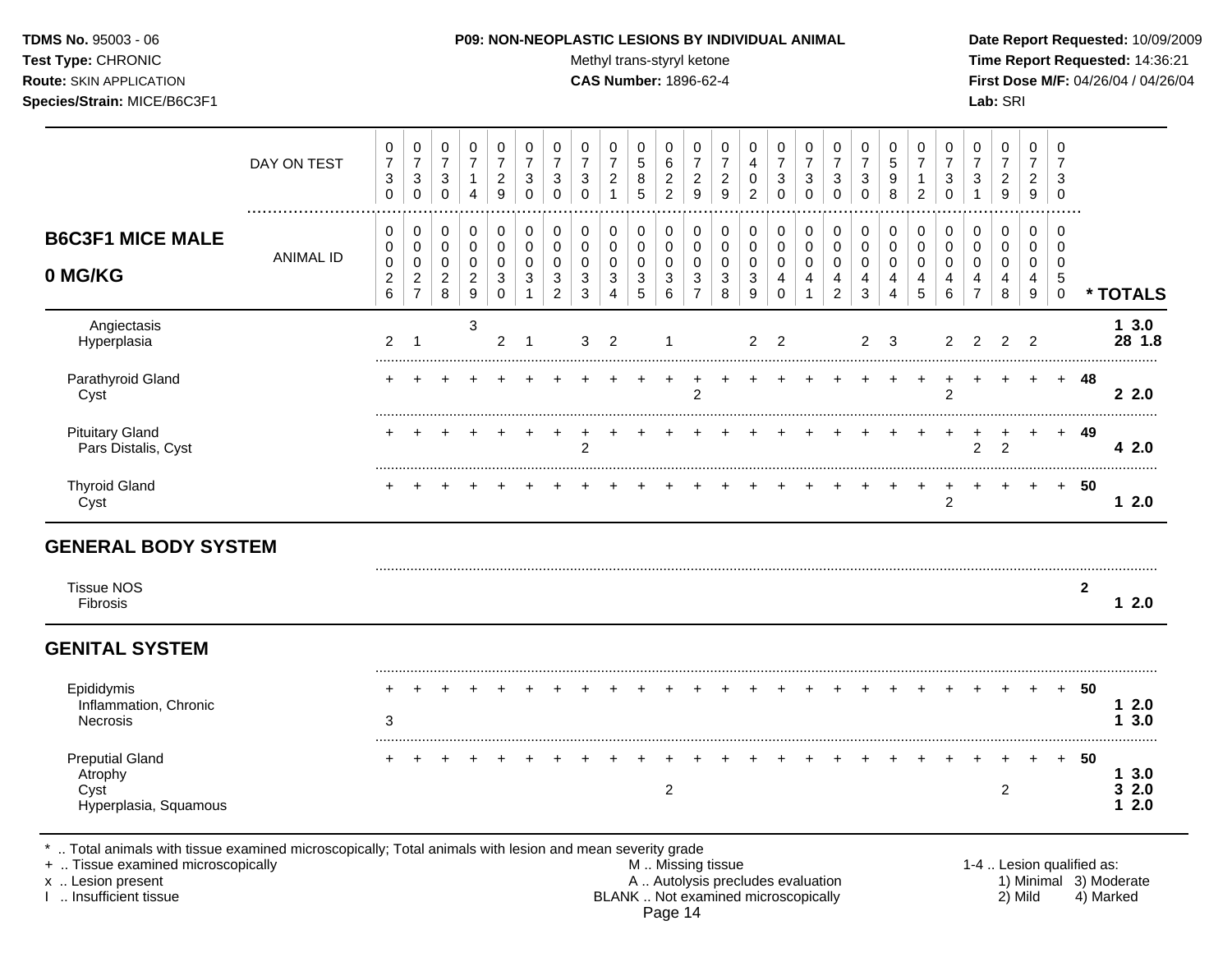Test Type: CHRONIC **Test Type:** CHRONIC **Test Type:** CHRONIC **Time Report Requested:** 14:36:21 **Route:** SKIN APPLICATION **CAS Number:** 1896-62-4 **First Dose M/F:** 04/26/04 / 04/26/04 **Species/Strain:** MICE/B6C3F1 **Lab:** SRI

|                                                                                                                                             | DAY ON TEST      | 0<br>$\overline{7}$<br>3<br>$\Omega$            | 0<br>$\overline{7}$<br>$\sqrt{3}$<br>$\mathbf 0$            | 0<br>$\overline{7}$<br>3<br>$\Omega$                   | $\,0\,$<br>$\overline{7}$<br>$\mathbf{1}$<br>$\overline{4}$              | $\mathbf 0$<br>$\overline{7}$<br>$\overline{2}$<br>9                     | 0<br>$\overline{7}$<br>3<br>$\Omega$                 | 0<br>$\overline{7}$<br>3<br>$\Omega$                   | 0<br>$\overline{7}$<br>3<br>$\Omega$                               | 0<br>$\overline{7}$<br>$\boldsymbol{2}$<br>$\overline{1}$ | $\mathbf 0$<br>$\sqrt{5}$<br>8<br>5                  | 0<br>$\,6$<br>$\overline{c}$<br>$\overline{2}$ | 0<br>$\overline{7}$<br>$\overline{c}$<br>9 | 0<br>$\overline{7}$<br>$\overline{2}$<br>9                   | 0<br>$\overline{\mathbf{4}}$<br>$\pmb{0}$<br>$\overline{2}$ | 0<br>$\overline{7}$<br>$\sqrt{3}$<br>$\Omega$                          | 0<br>$\overline{7}$<br>3<br>$\Omega$                 | 0<br>$\overline{7}$<br>3<br>$\Omega$                     | 0<br>$\overline{7}$<br>3<br>$\Omega$      | 0<br>$\overline{5}$<br>9<br>8 | $\mathbf 0$<br>$\overline{7}$<br>$\mathbf{1}$<br>$\overline{2}$  | 0<br>$\overline{7}$<br>3<br>$\Omega$         | 0<br>$\overline{7}$<br>$\mathbf{3}$<br>$\mathbf{1}$ | 0<br>$\overline{7}$<br>$\overline{2}$<br>9 | $\pmb{0}$<br>$\overline{7}$<br>$\overline{c}$<br>$\boldsymbol{9}$       | $\mathbf 0$<br>$\overline{7}$<br>3<br>$\mathbf 0$   |      |                                                         |
|---------------------------------------------------------------------------------------------------------------------------------------------|------------------|-------------------------------------------------|-------------------------------------------------------------|--------------------------------------------------------|--------------------------------------------------------------------------|--------------------------------------------------------------------------|------------------------------------------------------|--------------------------------------------------------|--------------------------------------------------------------------|-----------------------------------------------------------|------------------------------------------------------|------------------------------------------------|--------------------------------------------|--------------------------------------------------------------|-------------------------------------------------------------|------------------------------------------------------------------------|------------------------------------------------------|----------------------------------------------------------|-------------------------------------------|-------------------------------|------------------------------------------------------------------|----------------------------------------------|-----------------------------------------------------|--------------------------------------------|-------------------------------------------------------------------------|-----------------------------------------------------|------|---------------------------------------------------------|
| <b>B6C3F1 MICE MALE</b><br>0 MG/KG                                                                                                          | <b>ANIMAL ID</b> | 0<br>0<br>0<br>$\overline{c}$<br>$6\phantom{a}$ | 0<br>$\pmb{0}$<br>$\pmb{0}$<br>$\sqrt{2}$<br>$\overline{7}$ | 0<br>$\mathbf 0$<br>$\mathbf 0$<br>$\overline{c}$<br>8 | $\mathbf 0$<br>$\pmb{0}$<br>$\mathbf 0$<br>$\overline{c}$<br>$\mathsf g$ | $\mathbf 0$<br>$\mathbf 0$<br>$\mathbf 0$<br>$\mathbf{3}$<br>$\mathbf 0$ | $\mathbf 0$<br>0<br>$\mathbf 0$<br>3<br>$\mathbf{1}$ | 0<br>$\mathbf 0$<br>$\mathbf 0$<br>3<br>$\overline{2}$ | 0<br>0<br>$\mathbf 0$<br>$\mathbf{3}$<br>$\ensuremath{\mathsf{3}}$ | 0<br>$\pmb{0}$<br>0<br>$\mathbf{3}$<br>4                  | 0<br>$\mathbf 0$<br>$\mathbf 0$<br>$\mathbf{3}$<br>5 | 0<br>$\mathbf 0$<br>$\mathbf 0$<br>3<br>6      | 0<br>0<br>0<br>3<br>$\overline{7}$         | $\pmb{0}$<br>$\mathbf 0$<br>$\mathbf 0$<br>$\mathbf{3}$<br>8 | $\,0\,$<br>$\pmb{0}$<br>$\pmb{0}$<br>$\mathbf{3}$<br>9      | $\pmb{0}$<br>$\mathsf 0$<br>$\mathbf 0$<br>$\overline{4}$<br>$\pmb{0}$ | 0<br>$\mathbf 0$<br>$\mathbf 0$<br>4<br>$\mathbf{1}$ | 0<br>$\mathbf 0$<br>$\mathbf 0$<br>4<br>$\boldsymbol{2}$ | 0<br>$\mathbf 0$<br>$\mathbf 0$<br>4<br>3 | $\pmb{0}$<br>0<br>0<br>4<br>4 | $\mathbf 0$<br>$\mathbf 0$<br>$\mathbf 0$<br>$\overline{4}$<br>5 | 0<br>0<br>$\mathbf 0$<br>$\overline{4}$<br>6 | 0<br>0<br>$\mathbf 0$<br>4<br>$\overline{7}$        | 0<br>$\mathbf 0$<br>$\mathbf 0$<br>4<br>8  | $\pmb{0}$<br>$\mathbf 0$<br>$\mathbf 0$<br>$\overline{\mathbf{4}}$<br>9 | $\mathbf 0$<br>$\mathbf 0$<br>0<br>5<br>$\mathbf 0$ |      | * TOTALS                                                |
| Inflammation, Chronic<br>Inflammation, Chronic Active                                                                                       |                  |                                                 |                                                             |                                                        |                                                                          |                                                                          | $\overline{2}$                                       |                                                        | $\overline{c}$                                                     |                                                           |                                                      |                                                |                                            |                                                              |                                                             | 3                                                                      |                                                      | 4                                                        | $\overline{2}$                            | 2                             |                                                                  |                                              |                                                     | $\overline{c}$                             | $\overline{2}$                                                          |                                                     |      | 13 2.2<br>14.0                                          |
| Prostate<br>Inflammation, Chronic<br>Necrosis<br>Epithelium, Hyperplasia                                                                    |                  | 2                                               | 2                                                           |                                                        |                                                                          | $\overline{1}$                                                           |                                                      | $\overline{2}$                                         |                                                                    |                                                           |                                                      |                                                |                                            | 2                                                            |                                                             | 1                                                                      | $\mathbf 1$                                          | 2                                                        | 1                                         | 2                             | -1                                                               |                                              | 2                                                   |                                            | 2                                                                       | $+$<br>$\overline{2}$                               | 50   | 12.0<br>11.0<br>27 1.5                                  |
| <b>Seminal Vesicle</b><br><b>Infiltration Cellular</b><br>Infiltration Cellular, Lymphocyte<br>Inflammation, Chronic                        |                  |                                                 |                                                             |                                                        |                                                                          |                                                                          |                                                      |                                                        |                                                                    |                                                           |                                                      |                                                |                                            | 1                                                            |                                                             |                                                                        |                                                      |                                                          |                                           |                               |                                                                  |                                              |                                                     |                                            |                                                                         | $+$                                                 | 50   | 13.0<br>21.0<br>1.10                                    |
| <b>Testes</b><br>Germinal Epithelium, Atrophy                                                                                               |                  |                                                 |                                                             |                                                        |                                                                          |                                                                          |                                                      |                                                        |                                                                    |                                                           |                                                      | 1                                              |                                            |                                                              |                                                             |                                                                        |                                                      |                                                          |                                           |                               |                                                                  |                                              | $\ddot{}$                                           | 3                                          | $+$                                                                     | $+$                                                 | -50  | 61.7                                                    |
| <b>HEMATOPOIETIC SYSTEM</b>                                                                                                                 |                  |                                                 |                                                             |                                                        |                                                                          |                                                                          |                                                      |                                                        |                                                                    |                                                           |                                                      |                                                |                                            |                                                              |                                                             |                                                                        |                                                      |                                                          |                                           |                               |                                                                  |                                              |                                                     |                                            |                                                                         |                                                     |      |                                                         |
| <b>Bone Marrow</b>                                                                                                                          |                  |                                                 |                                                             |                                                        |                                                                          |                                                                          |                                                      |                                                        |                                                                    |                                                           |                                                      |                                                |                                            |                                                              |                                                             |                                                                        |                                                      |                                                          |                                           |                               |                                                                  |                                              |                                                     |                                            |                                                                         | $\ddot{}$                                           | -50  |                                                         |
| Lymph Node<br>Hemorrhage<br>Pigmentation<br>Iliac, Hyperplasia, Lymphoid<br>Inguinal, Hyperplasia, Lymphoid<br>Renal, Hyperplasia, Lymphoid |                  |                                                 |                                                             |                                                        |                                                                          |                                                                          | $\ddot{}$                                            |                                                        |                                                                    |                                                           |                                                      | $\ddot{}$<br>3<br>$\overline{c}$               |                                            |                                                              |                                                             |                                                                        |                                                      |                                                          |                                           |                               |                                                                  |                                              |                                                     |                                            |                                                                         |                                                     | 5    | 13.0<br>3.0<br>1<br>3.0<br>2.<br>2.0<br>1.<br>3.0<br>1. |
| Lymph Node, Mandibular                                                                                                                      |                  |                                                 |                                                             |                                                        |                                                                          |                                                                          |                                                      |                                                        |                                                                    |                                                           |                                                      | м                                              |                                            |                                                              |                                                             |                                                                        |                                                      |                                                          |                                           |                               |                                                                  |                                              |                                                     |                                            |                                                                         |                                                     | + 49 |                                                         |

+ .. Tissue examined microscopically examined microscopically with the state of the state of the state of the state M .. Missing tissue M .. Missing tissue and the state of the state of the state M .. Autolysis precludes e x .. Lesion present **A .. Autolysis precludes evaluation** A .. Autolysis precludes evaluation 1) Minimal 3) Moderate I .. Insufficient tissue BLANK .. Not examined microscopically 2) Mild 4) Marked Page 15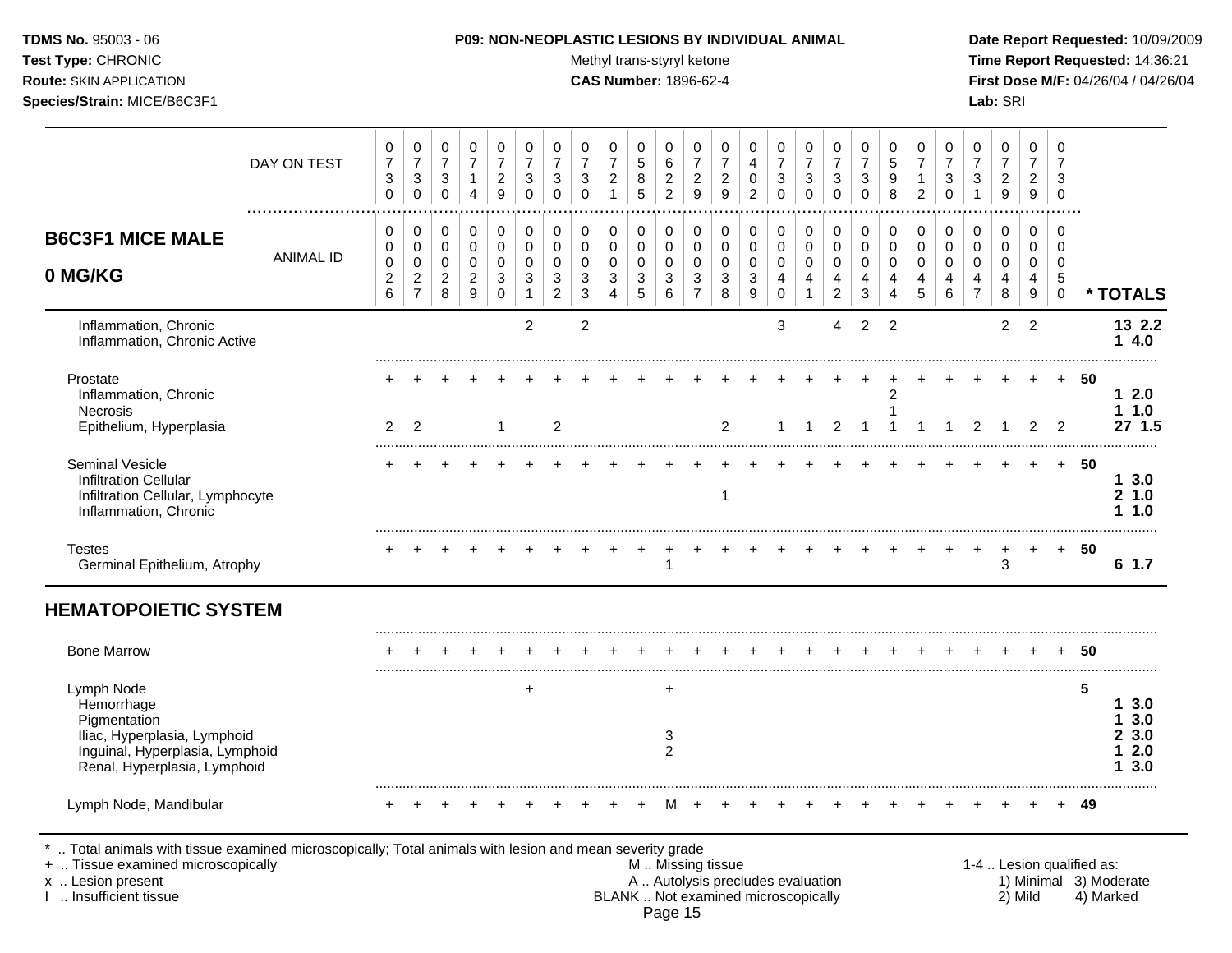Test Type: CHRONIC **Test Type:** CHRONIC **Test Type:** CHRONIC **Time Report Requested:** 14:36:21 **Route:** SKIN APPLICATION **CAS Number:** 1896-62-4 **First Dose M/F:** 04/26/04 / 04/26/04

|                                                                                                                                                                                                                                                | DAY ON TEST           | 0<br>$\overline{7}$<br>3<br>0                  | $\pmb{0}$<br>$\overline{7}$<br>$\ensuremath{\mathsf{3}}$<br>$\mathbf 0$ | 0<br>$\overline{7}$<br>$\mathbf{3}$<br>$\mathbf 0$ | 0<br>$\boldsymbol{7}$<br>$\mathbf{1}$<br>$\overline{4}$ | 0<br>$\overline{7}$<br>$\sqrt{2}$<br>9                                   | 0<br>$\overline{7}$<br>3<br>$\Omega$ | 0<br>$\overline{7}$<br>$\mathbf{3}$<br>$\mathbf 0$     | 0<br>$\overline{7}$<br>$\mathbf{3}$<br>$\Omega$         | 0<br>$\overline{7}$<br>$\overline{c}$<br>$\mathbf{1}$ | 0<br>$\,$ 5 $\,$<br>$\,8\,$<br>5                        | 0<br>$\,6\,$<br>$\sqrt{2}$<br>$\overline{2}$ | 0<br>$\overline{7}$<br>$\boldsymbol{2}$<br>9            | 0<br>$\overline{7}$<br>$\overline{c}$<br>9 | 0<br>4<br>$\mathbf 0$<br>$\overline{2}$ | 0<br>$\overline{7}$<br>3<br>$\Omega$                | 0<br>$\overline{7}$<br>3<br>$\Omega$ | 0<br>$\boldsymbol{7}$<br>$\ensuremath{\mathsf{3}}$<br>$\mathbf 0$          | 0<br>$\overline{7}$<br>$\mathbf{3}$<br>$\mathbf 0$            | 0<br>5<br>9<br>8              | 0<br>$\overline{7}$<br>$\overline{2}$     | 0<br>$\overline{7}$<br>3<br>$\Omega$   | 0<br>$\overline{7}$<br>$\mathbf{3}$ | 0<br>$\overline{7}$<br>$\overline{c}$<br>$\boldsymbol{9}$ | 0<br>$\overline{7}$<br>$\overline{2}$<br>9 | 0<br>$\overline{7}$<br>3<br>$\Omega$                   |     |                                                                     |
|------------------------------------------------------------------------------------------------------------------------------------------------------------------------------------------------------------------------------------------------|-----------------------|------------------------------------------------|-------------------------------------------------------------------------|----------------------------------------------------|---------------------------------------------------------|--------------------------------------------------------------------------|--------------------------------------|--------------------------------------------------------|---------------------------------------------------------|-------------------------------------------------------|---------------------------------------------------------|----------------------------------------------|---------------------------------------------------------|--------------------------------------------|-----------------------------------------|-----------------------------------------------------|--------------------------------------|----------------------------------------------------------------------------|---------------------------------------------------------------|-------------------------------|-------------------------------------------|----------------------------------------|-------------------------------------|-----------------------------------------------------------|--------------------------------------------|--------------------------------------------------------|-----|---------------------------------------------------------------------|
| <b>B6C3F1 MICE MALE</b><br>0 MG/KG                                                                                                                                                                                                             | .<br><b>ANIMAL ID</b> | 0<br>0<br>$\mathbf 0$<br>$\boldsymbol{2}$<br>6 | 0<br>$\pmb{0}$<br>$\pmb{0}$<br>$\boldsymbol{2}$<br>$\overline{7}$       | 0<br>$\pmb{0}$<br>0<br>$\overline{a}$<br>8         | 0<br>$\mathbf 0$<br>$\mathbf 0$<br>$\overline{c}$<br>9  | 0<br>$\mathbf 0$<br>$\mathbf 0$<br>$\ensuremath{\mathsf{3}}$<br>$\Omega$ | 0<br>$\mathbf 0$<br>$\mathbf 0$<br>3 | 0<br>$\mathbf 0$<br>$\mathbf 0$<br>3<br>$\overline{c}$ | 0<br>0<br>$\mathbf 0$<br>$\ensuremath{\mathsf{3}}$<br>3 | 0<br>0<br>$\mathbf 0$<br>3<br>$\boldsymbol{\Lambda}$  | 0<br>0<br>$\mathbf 0$<br>$\ensuremath{\mathsf{3}}$<br>5 | 0<br>$\mathbf 0$<br>$\mathbf 0$<br>3<br>6    | 0<br>$\mathbf 0$<br>0<br>$\mathbf{3}$<br>$\overline{7}$ | 0<br>$\mathbf 0$<br>$\mathbf 0$<br>3<br>8  | 0<br>0<br>0<br>$\sqrt{3}$<br>9          | 0<br>0<br>$\mathbf 0$<br>$\overline{4}$<br>$\Omega$ | 0<br>0<br>$\mathbf 0$<br>4           | 0<br>$\pmb{0}$<br>$\mathsf 0$<br>$\overline{\mathbf{4}}$<br>$\overline{2}$ | 0<br>$\pmb{0}$<br>$\mathbf 0$<br>$\overline{\mathbf{4}}$<br>3 | 0<br>$\pmb{0}$<br>0<br>4<br>4 | 0<br>$\mathbf 0$<br>$\mathbf 0$<br>4<br>5 | 0<br>$\mathbf 0$<br>$\Omega$<br>4<br>6 | 0<br>$\mathbf 0$<br>$\Omega$<br>4   | 0<br>0<br>$\mathbf{0}$<br>4<br>8                          | 0<br>$\mathbf 0$<br>0<br>4<br>9            | $\Omega$<br>$\Omega$<br>0<br>$\sqrt{5}$<br>$\mathbf 0$ |     | * TOTALS                                                            |
| Atrophy<br>Hemorrhage<br>Hyperplasia, Lymphoid                                                                                                                                                                                                 |                       |                                                |                                                                         |                                                    | $\overline{a}$                                          | 3                                                                        |                                      |                                                        | $\overline{2}$                                          |                                                       |                                                         |                                              |                                                         |                                            |                                         | -1                                                  | 1                                    |                                                                            |                                                               |                               |                                           | $\overline{2}$                         |                                     |                                                           |                                            |                                                        |     | 31.7<br>2.0<br>2.2.0                                                |
| Lymph Node, Mesenteric<br>Atrophy<br>Fibrosis<br>Hematopoietic Cell Proliferation<br>Hemorrhage<br>Hyperplasia, Histiocytic<br>Hyperplasia, Lymphoid<br>Hyperplasia, Plasma Cell<br>Infiltration Cellular, Neutrophil<br>Inflammation, Chronic |                       |                                                | 1                                                                       | $\mathbf{1}$                                       | $\overline{1}$                                          | 1                                                                        |                                      |                                                        |                                                         |                                                       |                                                         |                                              |                                                         |                                            |                                         | 4                                                   |                                      |                                                                            | $\mathbf{3}$                                                  |                               | 3                                         |                                        |                                     |                                                           |                                            |                                                        | 49  | 9 1.6<br>3.0<br>3.0<br>3.7<br>3.0<br>3.0<br>2.5<br>2.5<br>1.0<br>1. |
| Spleen<br>Hematopoietic Cell Proliferation<br>Lymphoid Follicle, Atrophy                                                                                                                                                                       |                       |                                                | 2                                                                       |                                                    |                                                         |                                                                          |                                      |                                                        | 3                                                       |                                                       |                                                         |                                              | 3                                                       |                                            |                                         |                                                     |                                      |                                                                            | $\overline{4}$                                                |                               | 3                                         |                                        |                                     |                                                           |                                            |                                                        | 48  | 11 3.2<br>2.0<br>1.                                                 |
| Thymus<br>Cyst                                                                                                                                                                                                                                 |                       |                                                | $\overline{2}$                                                          | $\ddot{}$                                          | M                                                       |                                                                          | $+$                                  | м                                                      |                                                         |                                                       |                                                         |                                              | $\overline{c}$                                          | $\overline{2}$                             |                                         |                                                     |                                      |                                                                            |                                                               |                               |                                           | $\overline{2}$                         | М                                   | $\div$                                                    | $\overline{a}$                             | $\ddot{}$<br>$\overline{2}$                            | -44 | 10 2.0                                                              |
| <b>INTEGUMENTARY SYSTEM</b>                                                                                                                                                                                                                    |                       |                                                |                                                                         |                                                    |                                                         |                                                                          |                                      |                                                        |                                                         |                                                       |                                                         |                                              |                                                         |                                            |                                         |                                                     |                                      |                                                                            |                                                               |                               |                                           |                                        |                                     |                                                           |                                            |                                                        |     |                                                                     |
| <b>Mammary Gland</b>                                                                                                                                                                                                                           |                       |                                                |                                                                         |                                                    |                                                         |                                                                          |                                      |                                                        |                                                         |                                                       |                                                         |                                              |                                                         |                                            |                                         |                                                     |                                      |                                                                            |                                                               |                               |                                           |                                        |                                     |                                                           |                                            |                                                        | 50  |                                                                     |
| Skin<br>Hyperkeratosis                                                                                                                                                                                                                         |                       |                                                |                                                                         |                                                    |                                                         |                                                                          |                                      |                                                        |                                                         |                                                       |                                                         |                                              |                                                         |                                            |                                         |                                                     |                                      |                                                                            |                                                               |                               |                                           |                                        |                                     |                                                           |                                            | $\pm$                                                  | 50  | 12.0                                                                |

\* .. Total animals with tissue examined microscopically; Total animals with lesion and mean severity grade

+ .. Tissue examined microscopically M .. Missing tissue 1-4 .. Lesion qualified as:

- x .. Lesion present **A .. Autolysis precludes evaluation** A .. Autolysis precludes evaluation 1) Minimal 3) Moderate I .. Insufficient tissue BLANK .. Not examined microscopically 2) Mild 4) Marked Page 16
-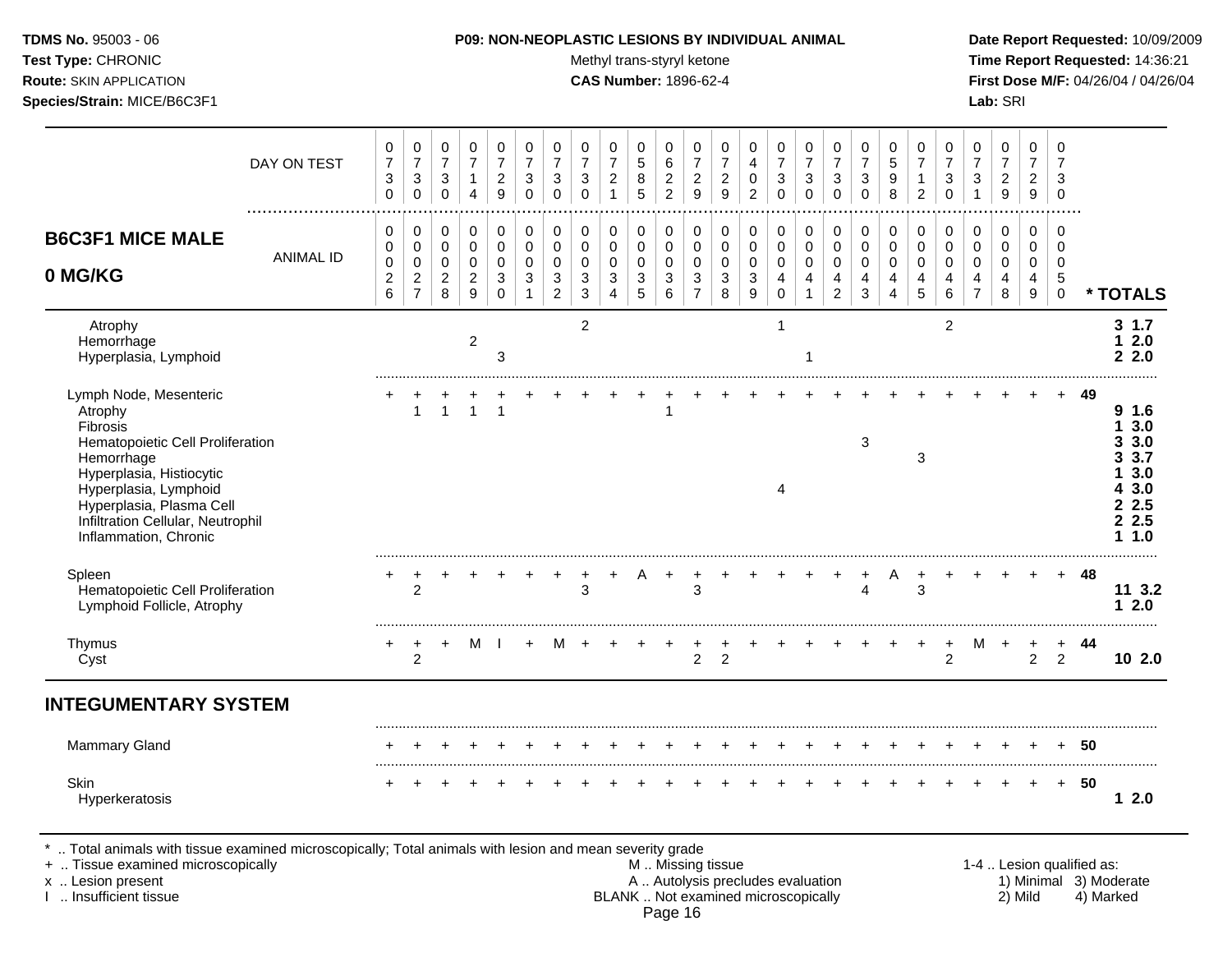## **TDMS No.** 95003 - 06 **P09: NON-NEOPLASTIC LESIONS BY INDIVIDUAL ANIMAL Date Report Requested:** 10/09/2009

Test Type: CHRONIC **Test Type:** CHRONIC **Test Type:** CHRONIC **Time Report Requested:** 14:36:21 **Route:** SKIN APPLICATION **CAS Number:** 1896-62-4 **First Dose M/F:** 04/26/04 / 04/26/04

|                                                                                                                                                                                            | DAY ON TEST      | 0<br>$\overline{7}$<br>$\sqrt{3}$<br>$\mathbf 0$ | 0<br>$\overline{7}$<br>$\sqrt{3}$<br>$\mathbf 0$                | 0<br>$\overline{7}$<br>$\sqrt{3}$<br>$\mathbf 0$             | 0<br>$\overline{7}$<br>$\mathbf{1}$<br>$\overline{4}$               | 0<br>$\overline{7}$<br>$\overline{c}$<br>$\mathsf g$         | 0<br>$\overline{7}$<br>3<br>$\mathbf 0$           | 0<br>$\overline{7}$<br>$\ensuremath{\mathsf{3}}$<br>$\mathbf 0$   | 0<br>$\overline{7}$<br>3<br>$\mathbf 0$        | 0<br>$\overline{7}$<br>$\overline{c}$<br>$\mathbf{1}$                          | 0<br>$\sqrt{5}$<br>$\,8\,$<br>$\overline{5}$                    | 0<br>6<br>$\boldsymbol{2}$<br>$\overline{2}$       | 0<br>$\overline{7}$<br>$\boldsymbol{2}$<br>9                   | 0<br>$\overline{7}$<br>$\overline{c}$<br>9         | 0<br>4<br>$\pmb{0}$<br>$\overline{2}$                             | 0<br>$\overline{7}$<br>$\ensuremath{\mathsf{3}}$<br>$\mathbf 0$          | 0<br>$\overline{7}$<br>$\ensuremath{\mathsf{3}}$<br>$\mathbf 0$ | 0<br>$\overline{7}$<br>$\sqrt{3}$<br>$\mathbf 0$                    | 0<br>$\overline{7}$<br>$\ensuremath{\mathsf{3}}$<br>$\mathbf 0$          | 0<br>5<br>9<br>8             | 0<br>$\overline{7}$<br>$\mathbf{1}$<br>$\overline{c}$ | 0<br>$\overline{7}$<br>3<br>$\mathbf 0$ | 0<br>$\overline{7}$<br>$\sqrt{3}$<br>$\mathbf{1}$          | 0<br>$\boldsymbol{7}$<br>$\sqrt{2}$<br>$\boldsymbol{9}$ | 0<br>$\overline{7}$<br>$\overline{c}$<br>$\mathsf g$    | 0<br>$\overline{7}$<br>3<br>$\mathbf 0$                    |                           |                                     |
|--------------------------------------------------------------------------------------------------------------------------------------------------------------------------------------------|------------------|--------------------------------------------------|-----------------------------------------------------------------|--------------------------------------------------------------|---------------------------------------------------------------------|--------------------------------------------------------------|---------------------------------------------------|-------------------------------------------------------------------|------------------------------------------------|--------------------------------------------------------------------------------|-----------------------------------------------------------------|----------------------------------------------------|----------------------------------------------------------------|----------------------------------------------------|-------------------------------------------------------------------|--------------------------------------------------------------------------|-----------------------------------------------------------------|---------------------------------------------------------------------|--------------------------------------------------------------------------|------------------------------|-------------------------------------------------------|-----------------------------------------|------------------------------------------------------------|---------------------------------------------------------|---------------------------------------------------------|------------------------------------------------------------|---------------------------|-------------------------------------|
| <b>B6C3F1 MICE MALE</b><br>0 MG/KG                                                                                                                                                         | <b>ANIMAL ID</b> | 0<br>0<br>0<br>$\overline{c}$<br>$\,6$           | 0<br>$\mathbf 0$<br>$\mathbf 0$<br>$\sqrt{2}$<br>$\overline{7}$ | 0<br>$\mathbf 0$<br>$\mathbf 0$<br>$\overline{2}$<br>$\,8\,$ | 0<br>$\pmb{0}$<br>$\mathbf 0$<br>$\overline{c}$<br>$\boldsymbol{9}$ | 0<br>$\mathbf 0$<br>$\mathbf 0$<br>$\sqrt{3}$<br>$\mathbf 0$ | 0<br>$\mathbf 0$<br>$\Omega$<br>3<br>$\mathbf{1}$ | 0<br>$\mathbf 0$<br>$\mathbf 0$<br>$\mathbf{3}$<br>$\overline{c}$ | 0<br>$\Omega$<br>$\Omega$<br>3<br>$\mathbf{3}$ | 0<br>$\mathbf 0$<br>$\mathbf 0$<br>$\ensuremath{\mathsf{3}}$<br>$\overline{4}$ | 0<br>$\mathbf 0$<br>$\mathbf 0$<br>$\sqrt{3}$<br>$\overline{5}$ | 0<br>$\mathbf 0$<br>$\mathbf 0$<br>$\sqrt{3}$<br>6 | 0<br>$\mathbf 0$<br>$\Omega$<br>$\mathbf{3}$<br>$\overline{7}$ | 0<br>$\mathbf 0$<br>$\mathbf 0$<br>$\sqrt{3}$<br>8 | 0<br>$\mathbf 0$<br>$\mathbf 0$<br>$\sqrt{3}$<br>$\boldsymbol{9}$ | 0<br>$\mathbf 0$<br>$\mathbf 0$<br>4<br>$\mathbf 0$                      | 0<br>$\mathbf 0$<br>$\mathbf 0$<br>4<br>1                       | 0<br>$\mathbf 0$<br>$\mathbf 0$<br>$\overline{4}$<br>$\overline{2}$ | $\mathbf 0$<br>$\mathbf 0$<br>$\Omega$<br>$\overline{4}$<br>$\mathbf{3}$ | 0<br>0<br>$\Omega$<br>4<br>4 | 0<br>$\mathbf 0$<br>$\mathbf 0$<br>4<br>5             | 0<br>$\Omega$<br>$\Omega$<br>4<br>6     | $\mathbf 0$<br>$\Omega$<br>$\Omega$<br>4<br>$\overline{7}$ | 0<br>$\mathbf 0$<br>$\mathbf 0$<br>4<br>8               | 0<br>$\mathbf 0$<br>$\mathbf{0}$<br>$\overline{4}$<br>9 | 0<br>$\Omega$<br>$\mathbf 0$<br>$\,$ 5 $\,$<br>$\mathbf 0$ |                           | * TOTALS                            |
| Epidermis, Site Of Application, Hyperplasia<br>Site Of Application, Hyperkeratosis<br>Site Of Application, Inflammation, Chronic                                                           |                  | $\mathbf{1}$                                     | $\overline{\mathbf{1}}$                                         | $\overline{1}$                                               |                                                                     |                                                              | $\overline{2}$                                    |                                                                   | $\mathbf{1}$                                   | -1<br>$\overline{1}$                                                           |                                                                 | 1<br>1                                             |                                                                |                                                    |                                                                   | $\mathbf{1}$                                                             |                                                                 |                                                                     | $\overline{1}$                                                           |                              |                                                       |                                         | 1                                                          |                                                         |                                                         | $\mathbf{1}$                                               |                           | 7.1.1<br>171.2<br>$1 1.0$           |
| <b>MUSCULOSKELETAL SYSTEM</b>                                                                                                                                                              |                  |                                                  |                                                                 |                                                              |                                                                     |                                                              |                                                   |                                                                   |                                                |                                                                                |                                                                 |                                                    |                                                                |                                                    |                                                                   |                                                                          |                                                                 |                                                                     |                                                                          |                              |                                                       |                                         |                                                            |                                                         |                                                         |                                                            |                           |                                     |
| <b>Bone</b><br>Cranium, Osteopetrosis                                                                                                                                                      |                  |                                                  |                                                                 |                                                              |                                                                     |                                                              |                                                   |                                                                   |                                                |                                                                                |                                                                 |                                                    |                                                                |                                                    |                                                                   |                                                                          |                                                                 |                                                                     |                                                                          |                              |                                                       |                                         |                                                            |                                                         |                                                         | $+$                                                        | - 50                      | 22.0                                |
| <b>Skeletal Muscle</b>                                                                                                                                                                     |                  |                                                  |                                                                 |                                                              |                                                                     |                                                              |                                                   |                                                                   |                                                |                                                                                |                                                                 |                                                    |                                                                |                                                    |                                                                   |                                                                          |                                                                 |                                                                     | $\ddot{}$                                                                |                              |                                                       |                                         |                                                            |                                                         |                                                         |                                                            | 1                         |                                     |
| <b>NERVOUS SYSTEM</b>                                                                                                                                                                      |                  |                                                  |                                                                 |                                                              |                                                                     |                                                              |                                                   |                                                                   |                                                |                                                                                |                                                                 |                                                    |                                                                |                                                    |                                                                   |                                                                          |                                                                 |                                                                     |                                                                          |                              |                                                       |                                         |                                                            |                                                         |                                                         |                                                            |                           |                                     |
| <b>Brain</b><br>Congestion<br>Hemorrhage                                                                                                                                                   |                  | $\mathbf{1}$                                     |                                                                 |                                                              |                                                                     |                                                              |                                                   |                                                                   |                                                |                                                                                |                                                                 |                                                    |                                                                |                                                    |                                                                   |                                                                          |                                                                 |                                                                     |                                                                          |                              |                                                       |                                         |                                                            |                                                         |                                                         |                                                            | $+ 50$                    | 12.0<br>2, 1.0                      |
| <b>RESPIRATORY SYSTEM</b>                                                                                                                                                                  |                  |                                                  |                                                                 |                                                              |                                                                     |                                                              |                                                   |                                                                   |                                                |                                                                                |                                                                 |                                                    |                                                                |                                                    |                                                                   |                                                                          |                                                                 |                                                                     |                                                                          |                              |                                                       |                                         |                                                            |                                                         |                                                         |                                                            |                           |                                     |
| Lung<br>Congestion<br>Hemorrhage<br>Hyperplasia, Lymphoid                                                                                                                                  |                  |                                                  |                                                                 |                                                              |                                                                     |                                                              |                                                   |                                                                   |                                                |                                                                                |                                                                 |                                                    |                                                                |                                                    |                                                                   |                                                                          |                                                                 |                                                                     | $\overline{1}$                                                           |                              |                                                       |                                         |                                                            |                                                         |                                                         | $+$                                                        | 50                        | 23.0<br>2 1.5<br>2.0<br>1           |
| Infiltration Cellular, Histiocyte<br>Inflammation, Suppurative<br>Metaplasia, Osseous<br>Necrosis                                                                                          |                  |                                                  |                                                                 |                                                              | 4<br>4                                                              |                                                              |                                                   |                                                                   | -1                                             |                                                                                |                                                                 |                                                    | 3                                                              |                                                    |                                                                   |                                                                          |                                                                 |                                                                     |                                                                          |                              |                                                       |                                         |                                                            |                                                         |                                                         | 4                                                          |                           | 8 2.5<br>14.0<br>11.0<br>14.0       |
| Total animals with tissue examined microscopically; Total animals with lesion and mean severity grade<br>+  Tissue examined microscopically<br>x  Lesion present<br>1  Insufficient tissue |                  |                                                  |                                                                 |                                                              |                                                                     |                                                              |                                                   |                                                                   |                                                |                                                                                |                                                                 |                                                    |                                                                | M  Missing tissue                                  |                                                                   | A  Autolysis precludes evaluation<br>BLANK  Not examined microscopically |                                                                 |                                                                     |                                                                          |                              |                                                       |                                         |                                                            |                                                         | 2) Mild                                                 |                                                            | 1-4  Lesion qualified as: | 1) Minimal 3) Moderate<br>4) Marked |

BLANK .. Not examined microscopically Page 17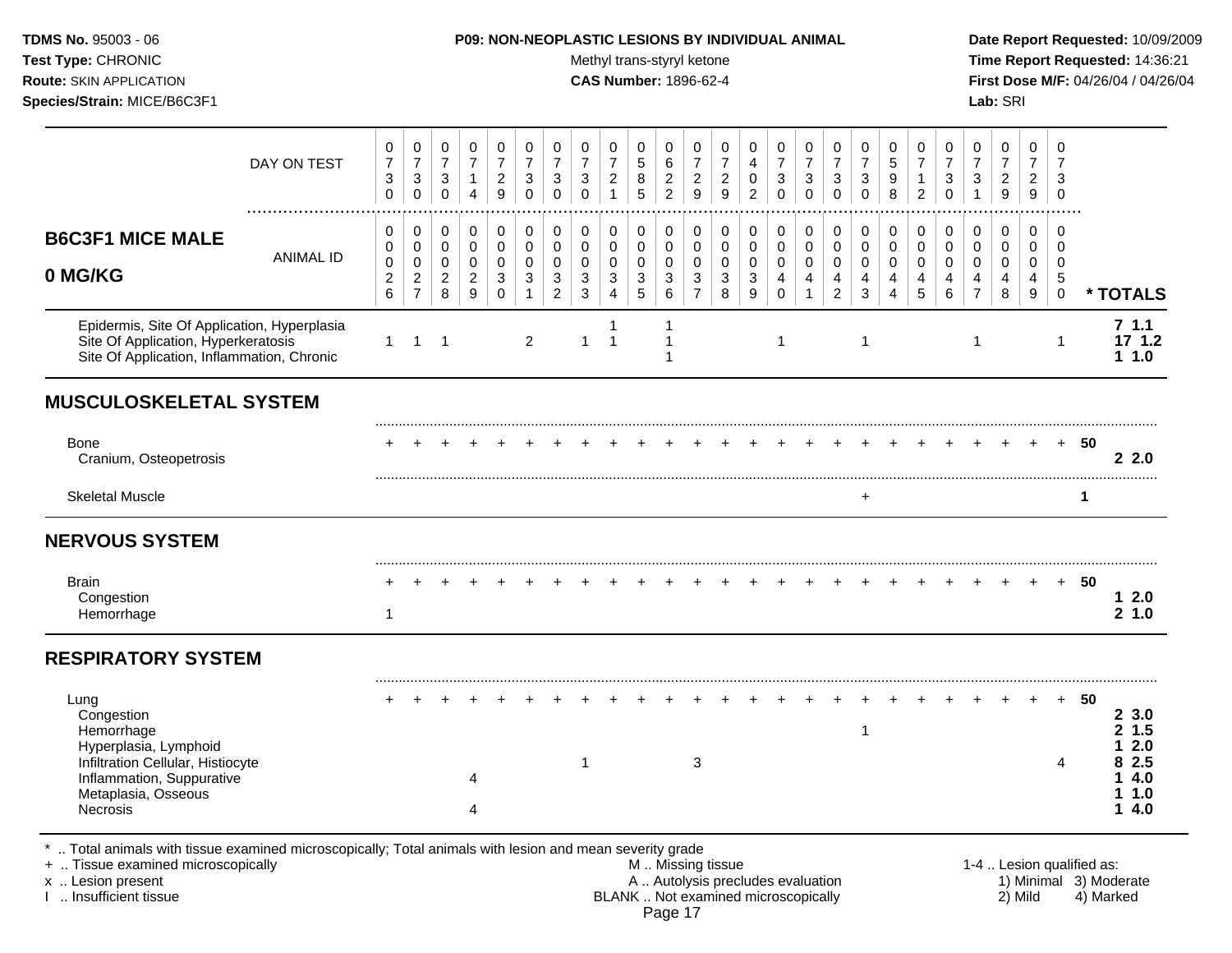Test Type: CHRONIC **Test Type:** CHRONIC **Test Type:** CHRONIC **Time Report Requested:** 14:36:21 **Route:** SKIN APPLICATION **CAS Number:** 1896-62-4 **First Dose M/F:** 04/26/04 / 04/26/04 **Species/Strain:** MICE/B6C3F1 **Lab:** SRI

|                                                                                                                                             | DAY ON TEST      | 0<br>$\boldsymbol{7}$<br>$\ensuremath{\mathsf{3}}$<br>$\Omega$ | 0<br>$\overline{7}$<br>3<br>$\Omega$ | 0<br>$\overline{7}$<br>$\mathbf{3}$<br>$\mathbf 0$ | 0<br>$\overline{7}$<br>$\mathbf{1}$<br>4      | 0<br>$\overline{7}$<br>$\boldsymbol{2}$<br>9                 | 0<br>$\overline{7}$<br>3<br>$\mathbf 0$ | 0<br>$\overline{7}$<br>3<br>$\Omega$ | 0<br>$\overline{7}$<br>3<br>$\Omega$        | 0<br>$\overline{7}$<br>$\overline{c}$<br>$\mathbf{1}$ | 0<br>$\sqrt{5}$<br>8<br>5           | 0<br>6<br>$\boldsymbol{2}$<br>$\overline{2}$ | 0<br>$\overline{7}$<br>$\boldsymbol{2}$<br>9       | 0<br>$\overline{7}$<br>$\boldsymbol{2}$<br>9 | 0<br>4<br>$\mathbf 0$<br>$\overline{2}$ | 0<br>$\overline{7}$<br>$\sqrt{3}$<br>$\mathbf 0$ | 0<br>$\overline{7}$<br>$\ensuremath{\mathsf{3}}$<br>$\mathbf 0$ | 0<br>$\boldsymbol{7}$<br>$\ensuremath{\mathsf{3}}$<br>$\mathbf 0$ | 0<br>$\overline{7}$<br>3<br>$\Omega$ | 0<br>5<br>9<br>8           | 0<br>$\overline{7}$<br>$\mathbf 1$<br>$\overline{2}$ | 0<br>$\overline{7}$<br>3<br>$\Omega$ | 0<br>$\overline{7}$<br>3<br>$\mathbf 1$ | 0<br>$\overline{7}$<br>$\overline{c}$<br>$\overline{9}$ | 0<br>$\overline{7}$<br>$\overline{c}$<br>9 | 0<br>$\overline{7}$<br>3<br>$\mathbf 0$ |                           |                                   |
|---------------------------------------------------------------------------------------------------------------------------------------------|------------------|----------------------------------------------------------------|--------------------------------------|----------------------------------------------------|-----------------------------------------------|--------------------------------------------------------------|-----------------------------------------|--------------------------------------|---------------------------------------------|-------------------------------------------------------|-------------------------------------|----------------------------------------------|----------------------------------------------------|----------------------------------------------|-----------------------------------------|--------------------------------------------------|-----------------------------------------------------------------|-------------------------------------------------------------------|--------------------------------------|----------------------------|------------------------------------------------------|--------------------------------------|-----------------------------------------|---------------------------------------------------------|--------------------------------------------|-----------------------------------------|---------------------------|-----------------------------------|
| <b>B6C3F1 MICE MALE</b><br>0 MG/KG                                                                                                          | <b>ANIMAL ID</b> | $\mathbf 0$<br>0<br>0<br>$\boldsymbol{2}$                      | 0<br>0<br>$\mathbf 0$                | $\mathbf 0$<br>$\mathbf 0$<br>0<br>$\overline{c}$  | 0<br>$\mathbf 0$<br>$\mathbf 0$<br>$\sqrt{2}$ | $\mathbf 0$<br>$\mathbf 0$<br>0<br>$\ensuremath{\mathsf{3}}$ | 0<br>$\mathbf 0$<br>0<br>3              | 0<br>$\mathbf 0$<br>0<br>$\sqrt{3}$  | $\mathbf 0$<br>$\Omega$<br>$\mathbf 0$<br>3 | 0<br>$\mathbf 0$<br>$\mathbf 0$<br>3                  | 0<br>$\mathbf 0$<br>0<br>$\sqrt{3}$ | 0<br>$\mathbf 0$<br>0<br>$\sqrt{3}$          | 0<br>$\mathbf 0$<br>0<br>$\ensuremath{\mathsf{3}}$ | 0<br>$\mathbf 0$<br>0<br>$\mathbf{3}$        | 0<br>$\mathbf 0$<br>$\mathbf 0$<br>3    | 0<br>$\mathbf 0$<br>0<br>$\overline{4}$          | 0<br>0<br>0<br>$\overline{4}$                                   | 0<br>0<br>0<br>$\overline{\mathbf{4}}$                            | 0<br>$\mathbf 0$<br>0<br>4           | 0<br>$\mathbf 0$<br>0<br>4 | 0<br>$\mathbf 0$<br>0<br>4                           | 0<br>$\Omega$<br>$\Omega$<br>4       | 0<br>$\mathbf 0$<br>0<br>4              | 0<br>$\mathbf 0$<br>0<br>4                              | $\mathbf 0$<br>$\mathbf 0$<br>0<br>4       | 0<br>$\mathbf 0$<br>0<br>$\sqrt{5}$     |                           |                                   |
|                                                                                                                                             |                  | 6                                                              | $\frac{2}{7}$                        | 8                                                  | 9                                             | $\mathbf 0$                                                  | $\mathbf{1}$                            | $\overline{2}$                       | 3                                           | $\overline{4}$                                        | 5                                   | 6                                            | $\overline{7}$                                     | 8                                            | 9                                       | $\Omega$                                         | $\mathbf{1}$                                                    | $\overline{2}$                                                    | 3                                    | 4                          | 5                                                    | 6                                    | $\overline{7}$                          | 8                                                       | 9                                          | $\mathbf 0$                             |                           | * TOTALS                          |
| Alveolar Epithelium, Hyperplasia                                                                                                            |                  |                                                                |                                      |                                                    |                                               |                                                              |                                         |                                      | 1                                           |                                                       |                                     |                                              |                                                    | -1                                           |                                         |                                                  |                                                                 |                                                                   |                                      |                            |                                                      |                                      |                                         |                                                         | -1                                         |                                         |                           | 51.0                              |
| Nose<br>Foreign Body<br>Inflammation, Suppurative<br>Inflammation, Chronic                                                                  |                  |                                                                |                                      |                                                    |                                               |                                                              |                                         |                                      |                                             |                                                       |                                     | -1                                           |                                                    |                                              |                                         |                                                  |                                                                 |                                                                   |                                      |                            | X                                                    |                                      |                                         |                                                         |                                            | $+$                                     | 50                        | 12.0<br>61.3                      |
| Trachea                                                                                                                                     |                  |                                                                |                                      |                                                    |                                               |                                                              |                                         |                                      |                                             |                                                       |                                     |                                              |                                                    |                                              |                                         |                                                  |                                                                 |                                                                   |                                      |                            |                                                      |                                      |                                         |                                                         |                                            | $+$                                     | 50                        |                                   |
| <b>SPECIAL SENSES SYSTEM</b><br>Eye<br>Atrophy<br>Inflammation, Chronic                                                                     |                  |                                                                |                                      |                                                    |                                               |                                                              |                                         |                                      |                                             |                                                       |                                     |                                              |                                                    |                                              |                                         |                                                  |                                                                 |                                                                   |                                      |                            |                                                      |                                      |                                         |                                                         |                                            | $+$                                     | 49                        | 14.0<br>2.0<br>1                  |
| Harderian Gland<br>Fibrosis<br>Hyperplasia, Focal<br>Inflammation, Chronic                                                                  |                  |                                                                | $\mathbf{1}$                         |                                                    |                                               |                                                              | $\overline{2}$                          |                                      | 3                                           |                                                       |                                     |                                              |                                                    |                                              |                                         |                                                  |                                                                 |                                                                   |                                      |                            |                                                      |                                      |                                         | $\overline{2}$                                          |                                            |                                         | 48                        | $12.0$<br>22.0<br>32.0            |
| <b>URINARY SYSTEM</b>                                                                                                                       |                  |                                                                |                                      |                                                    |                                               |                                                              |                                         |                                      |                                             |                                                       |                                     |                                              |                                                    |                                              |                                         |                                                  |                                                                 |                                                                   |                                      |                            |                                                      |                                      |                                         |                                                         |                                            |                                         |                           |                                   |
| Kidney<br>Cyst<br>Hyperplasia, Lymphoid<br>Hyperplasia, Oncocytic<br>Infarct                                                                |                  | $\overline{2}$                                                 |                                      |                                                    | $\frac{+}{2}$                                 | $\frac{+}{2}$                                                | $\overline{2}$                          |                                      | 2                                           |                                                       | A                                   | $\overline{2}$                               |                                                    |                                              |                                         | $\overline{2}$                                   |                                                                 | $\overline{c}$<br>2                                               |                                      |                            |                                                      |                                      | $\ddot{}$<br>$\boldsymbol{2}$           | +<br>$\boldsymbol{2}$<br>2                              |                                            | $\pm$<br>$\overline{2}$                 | 48                        | 15 2.0<br>10 2.0<br>$12.0$<br>2.5 |
| Total animals with tissue examined microscopically; Total animals with lesion and mean severity grade<br>+  Tissue examined microscopically |                  |                                                                |                                      |                                                    |                                               |                                                              |                                         |                                      |                                             |                                                       |                                     |                                              | M. Missing tissue                                  |                                              |                                         |                                                  |                                                                 |                                                                   |                                      |                            |                                                      |                                      |                                         |                                                         |                                            |                                         | 1-4  Lesion qualified as: |                                   |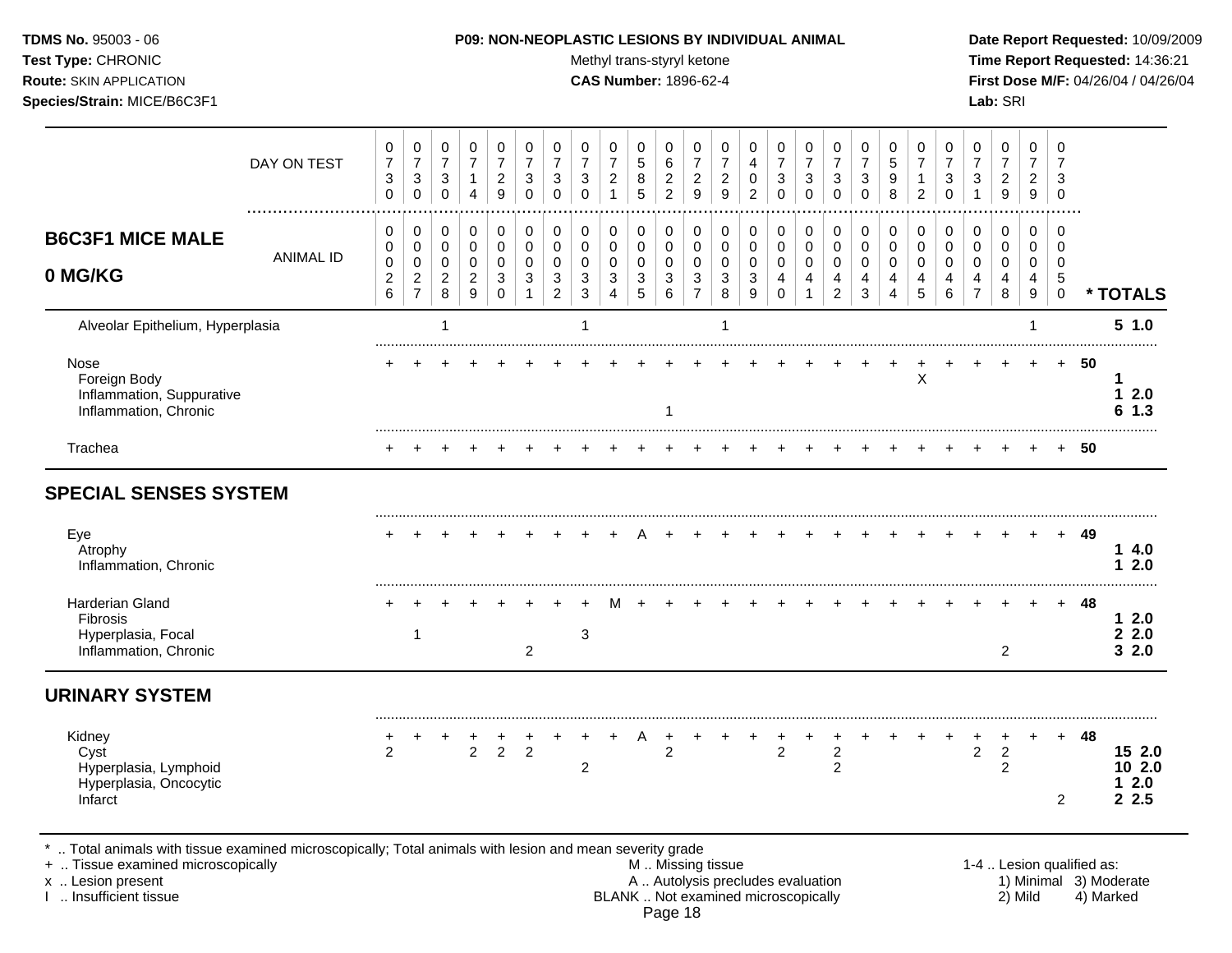#### **TDMS No.** 95003 - 06 **P09: NON-NEOPLASTIC LESIONS BY INDIVIDUAL ANIMAL Date Report Requested:** 10/09/2009

Test Type: CHRONIC **Test Type:** CHRONIC **Test Type:** CHRONIC **Time Report Requested:** 14:36:21 **Route:** SKIN APPLICATION **CAS Number:** 1896-62-4 **First Dose M/F:** 04/26/04 / 04/26/04

|                                                                                                                                     | DAY ON TEST<br> | 0<br>$\overline{7}$<br>$\sqrt{3}$<br>$\Omega$            | 0<br>$\overline{7}$<br>$\mathbf{3}$<br>$\Omega$   | 0<br>$\overline{7}$<br>$\mathbf{3}$<br>0 | 0<br>$\overline{7}$<br>$\overline{1}$<br>4                | 0<br>$\overline{7}$<br>$\boldsymbol{2}$<br>9                | 0<br>$\overline{7}$<br>3<br>0 | 7<br>3                | 0<br>$\overline{7}$<br>$\sqrt{3}$<br>$\Omega$ | 0<br>$\overline{7}$<br>$\overline{c}$ | 0<br>5<br>8<br>5      | 0<br>$\,6\,$<br>$\sqrt{2}$<br>2            | 0<br>$\overline{7}$<br>$\overline{c}$<br>9                 | 0<br>$\overline{7}$<br>$\boldsymbol{2}$<br>9 | 4<br>$\mathsf 0$<br>$\overline{c}$ | 0<br>$\overline{\mathbf{7}}$<br>$\sqrt{3}$<br>$\mathbf 0$ | 0<br>$\overline{7}$<br>$\mathbf{3}$<br>$\Omega$ | 0<br>$\boldsymbol{7}$<br>$\mathfrak{S}$<br>0 | 0<br>$\overline{7}$<br>$\mathbf{3}$ | 0<br>5<br>$\boldsymbol{9}$<br>8  | 0<br>$\overline{7}$<br>2 | 3      | 0<br>$\overline{7}$<br>$\mathbf{3}$ | 0<br>$\overline{7}$<br>$\overline{a}$<br>9 | 0<br>$\overline{7}$<br>$\overline{2}$<br>9 | 3<br>.           |    |                                           |  |
|-------------------------------------------------------------------------------------------------------------------------------------|-----------------|----------------------------------------------------------|---------------------------------------------------|------------------------------------------|-----------------------------------------------------------|-------------------------------------------------------------|-------------------------------|-----------------------|-----------------------------------------------|---------------------------------------|-----------------------|--------------------------------------------|------------------------------------------------------------|----------------------------------------------|------------------------------------|-----------------------------------------------------------|-------------------------------------------------|----------------------------------------------|-------------------------------------|----------------------------------|--------------------------|--------|-------------------------------------|--------------------------------------------|--------------------------------------------|------------------|----|-------------------------------------------|--|
| <b>B6C3F1 MICE MALE</b><br>0 MG/KG                                                                                                  | ANIMAL ID       | 0<br>0<br>$\pmb{0}$<br>$\overline{c}$<br>$6\phantom{1}6$ | 0<br>0<br>0<br>$\boldsymbol{2}$<br>$\overline{ }$ | 0<br>0<br>0<br>$\overline{c}$<br>8       | 0<br>$\mathbf 0$<br>$\overline{0}$<br>$\overline{2}$<br>9 | 0<br>$\,0\,$<br>$\pmb{0}$<br>$\ensuremath{\mathsf{3}}$<br>0 | 0<br>0<br>0<br>3              | $\mathbf 0$<br>3<br>2 | $\pmb{0}$<br>$\mathbf 0$<br>0<br>3<br>3       | 0<br>0<br>0<br>3                      | 0<br>0<br>0<br>3<br>5 | 0<br>0<br>$\mathbf 0$<br>$\mathbf{3}$<br>6 | 0<br>0<br>0<br>$\ensuremath{\mathsf{3}}$<br>$\overline{7}$ | 0<br>0<br>0<br>3<br>8                        | 0<br>0<br>$\sqrt{3}$<br>9          | 0<br>$\pmb{0}$<br>$\pmb{0}$<br>4<br>0                     | 0<br>$\mathbf 0$<br>0<br>4                      | $\mathbf 0$<br>0<br>0<br>4<br>$\overline{c}$ | 0<br>0<br>0<br>4<br>3               | 0<br>0<br>0<br>4<br>4            | 0<br>0<br>5              | 0<br>6 | 0<br>0<br>0                         | 0<br>0<br>0<br>4<br>8                      | 0<br>0<br>0<br>4<br>9                      | 5<br>$\mathbf 0$ |    | * TOTALS                                  |  |
| Inflammation, Chronic<br>Metaplasia, Osseous<br>Nephropathy<br>Papilla, Necrosis<br>Pelvis, Dilatation<br>Renal Tubule, Hyperplasia |                 |                                                          |                                                   |                                          |                                                           |                                                             |                               |                       |                                               |                                       |                       |                                            | $1 \quad 2$                                                | 3                                            |                                    | $\mathcal{P}$                                             | $\overline{2}$                                  | 2 <sub>2</sub>                               |                                     | 3<br>$\overline{2}$              | $\mathfrak{p}$           | 2      | $\overline{2}$                      | $\mathfrak{p}$                             |                                            |                  |    | 1.0<br>1.8<br>41 2.0<br>3.0<br>2.0<br>1.0 |  |
| Urethra<br><b>Bulbourethral Gland, Necrosis</b>                                                                                     |                 |                                                          |                                                   |                                          |                                                           |                                                             |                               |                       |                                               |                                       |                       |                                            |                                                            |                                              |                                    |                                                           |                                                 |                                              |                                     | ÷                                |                          |        |                                     |                                            |                                            |                  |    | 4.0                                       |  |
| <b>Urinary Bladder</b><br>Hemorrhage<br>Hyperplasia, Lymphoid<br><b>Necrosis</b>                                                    |                 |                                                          |                                                   |                                          |                                                           |                                                             |                               |                       |                                               |                                       |                       |                                            |                                                            |                                              |                                    |                                                           |                                                 |                                              |                                     | $\overline{2}$<br>$\overline{2}$ |                          |        |                                     |                                            |                                            | $+$              | 49 | 2.0<br>2.0<br>2.0                         |  |

\* .. Total animals with tissue examined microscopically; Total animals with lesion and mean severity grade

+ .. Tissue examined microscopically M .. Missing tissue 1-4 .. Lesion qualified as: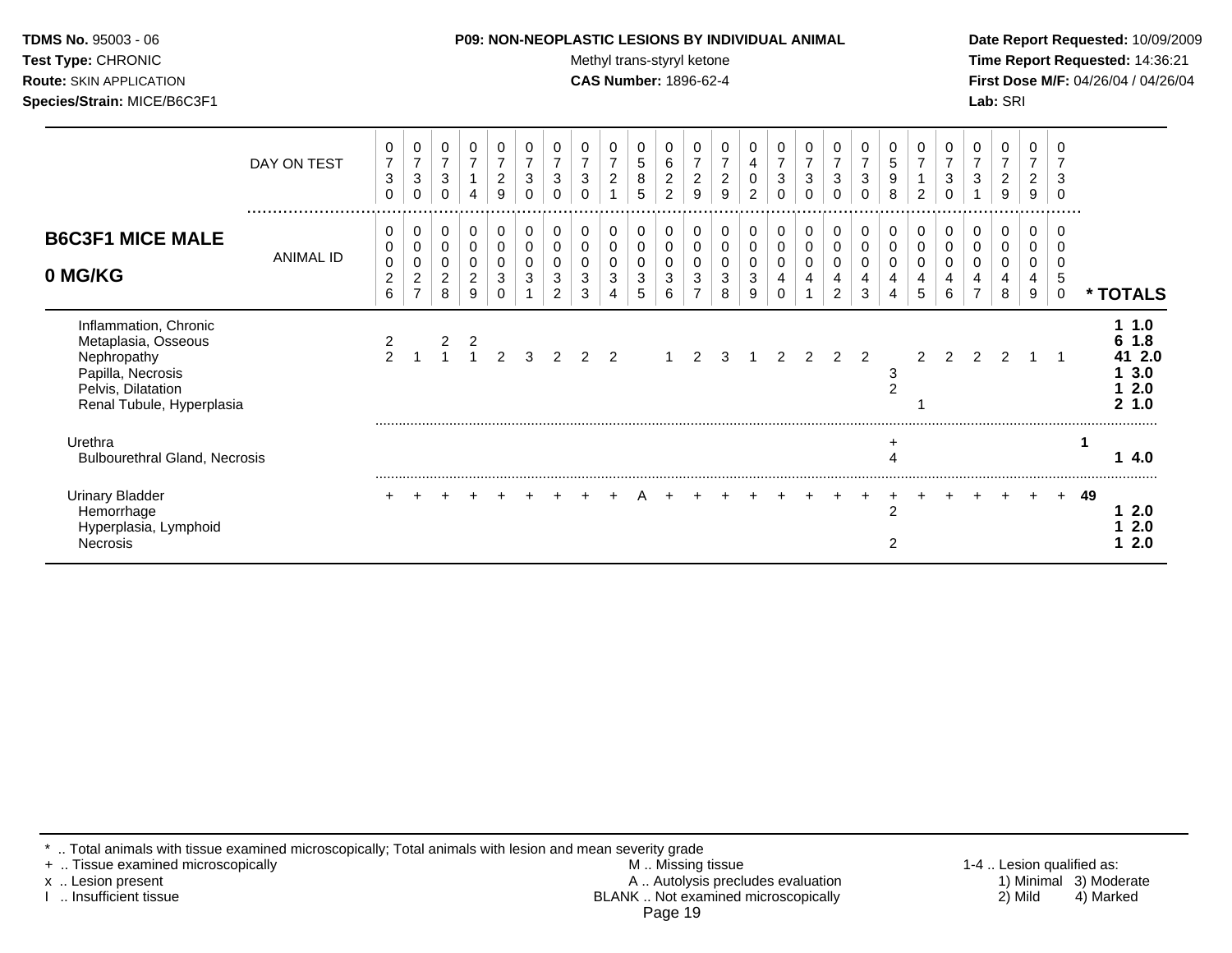TDMS No. 95003 - 06 Test Type: CHRONIC **Route: SKIN APPLICATION** Species/Strain: MICE/B6C3F1

#### P09: NON-NEOPLASTIC LESIONS BY INDIVIDUAL ANIMAL

Methyl trans-styryl ketone

**CAS Number: 1896-62-4** 

 $\overline{\phantom{a}}$ 

Date Report Requested: 10/09/2009 Time Report Requested: 14:36:21 First Dose M/F: 04/26/04 / 04/26/04 Lab: SRI

 $\overline{\phantom{a}}$ 

 $\top$  $\overline{\phantom{a}}$ □  $\overline{\phantom{0}}$ 

|                                                             | DAY ON TEST      | $\pmb{0}$<br>$\mathbf 5$<br>$\pmb{0}$<br>9         | $\mathbf 0$<br>$\boldsymbol{7}$<br>$\overline{c}$<br>$9\,$      | 0<br>$\overline{7}$<br>$\sqrt{3}$<br>$\mathbf 0$              | $\mathbf 0$<br>6<br>4<br>$\mathbf{1}$                            | 0<br>$\overline{7}$<br>3<br>$\mathbf{1}$          | 0<br>$\,6\,$<br>8<br>3 | $\mathbf 0$<br>$\overline{7}$<br>$\sqrt{3}$<br>$\overline{1}$   | $\pmb{0}$<br>$\overline{7}$<br>3<br>$\Omega$ | $\mathbf 0$<br>$\sqrt{5}$<br>$\mathbf 0$<br>$\Omega$     | $\mathbf 0$<br>$\overline{7}$<br>$\overline{2}$<br>9                 | $\pmb{0}$<br>$\overline{7}$<br>$\ensuremath{\mathsf{3}}$<br>$\mathbf{1}$ | $\pmb{0}$<br>$\overline{7}$<br>$\overline{2}$<br>9 | 0<br>$\overline{7}$<br>$\overline{c}$<br>9 | $\pmb{0}$<br>$\overline{7}$<br>1<br>$\overline{4}$        | 0<br>$\overline{7}$<br>$\overline{c}$<br>9 | $\pmb{0}$<br>6<br>8<br>$\overline{1}$                    | $\pmb{0}$<br>$\overline{7}$<br>$\mathbf{3}$<br>$\Omega$    | $\pmb{0}$<br>$\overline{7}$<br>$\overline{a}$<br>9 | 0<br>$\overline{7}$<br>$\overline{c}$<br>9    | $\pmb{0}$<br>$\overline{7}$<br>$\boldsymbol{2}$<br>9                       | $\pmb{0}$<br>$\overline{7}$<br>$\overline{2}$<br>9 | 0<br>$\overline{7}$<br>$\sqrt{3}$<br>$\mathbf 0$                    | $\pmb{0}$<br>$\boldsymbol{7}$<br>$\mathbf{3}$<br>$\mathbf{1}$     | $\mathbf 0$<br>$\sqrt{5}$<br>9<br>$\mathbf 0$             | $\mathbf 0$<br>$\overline{7}$<br>3<br>$\Omega$ |                 |
|-------------------------------------------------------------|------------------|----------------------------------------------------|-----------------------------------------------------------------|---------------------------------------------------------------|------------------------------------------------------------------|---------------------------------------------------|------------------------|-----------------------------------------------------------------|----------------------------------------------|----------------------------------------------------------|----------------------------------------------------------------------|--------------------------------------------------------------------------|----------------------------------------------------|--------------------------------------------|-----------------------------------------------------------|--------------------------------------------|----------------------------------------------------------|------------------------------------------------------------|----------------------------------------------------|-----------------------------------------------|----------------------------------------------------------------------------|----------------------------------------------------|---------------------------------------------------------------------|-------------------------------------------------------------------|-----------------------------------------------------------|------------------------------------------------|-----------------|
| <b>B6C3F1 MICE MALE</b><br><b>10 MG/KG</b>                  | <b>ANIMAL ID</b> | 0<br>0<br>$\pmb{0}$<br>$\mathbf 5$<br>$\mathbf{1}$ | $\mathbf 0$<br>$\mathbf 0$<br>0<br>$\sqrt{5}$<br>$\overline{c}$ | $\mathbf 0$<br>$\mathbf 0$<br>$\mathbf 0$<br>$\,$ 5 $\,$<br>3 | $\mathbf 0$<br>$\mathbf 0$<br>0<br>$\,$ 5 $\,$<br>$\overline{4}$ | $\pmb{0}$<br>$\mathbf 0$<br>$\mathbf 0$<br>5<br>5 | 0<br>0<br>0<br>5<br>6  | $\mathbf 0$<br>$\mathbf 0$<br>0<br>$\sqrt{5}$<br>$\overline{7}$ | $\mathbf 0$<br>0<br>0<br>$\sqrt{5}$<br>8     | 0<br>$\mathbf 0$<br>0<br>$\,$ 5 $\,$<br>$\boldsymbol{9}$ | $\mathbf 0$<br>$\mathbf 0$<br>$\overline{0}$<br>$\,6$<br>$\mathbf 0$ | 0<br>0<br>0<br>6<br>1                                                    | 0<br>$\mathbf 0$<br>0<br>$\,6$<br>$\overline{c}$   | 0<br>0<br>$\mathbf 0$<br>6<br>$\sqrt{3}$   | $\mathbf 0$<br>$\mathbf 0$<br>$\mathbf 0$<br>$\,6\,$<br>4 | 0<br>$\pmb{0}$<br>0<br>6<br>5              | 0<br>$\mathsf{O}\xspace$<br>0<br>$\,6$<br>$6\phantom{a}$ | $\mathbf 0$<br>$\mathbf 0$<br>0<br>$\,6$<br>$\overline{7}$ | $\pmb{0}$<br>$\pmb{0}$<br>$\mathbf 0$<br>6<br>8    | $\mathbf 0$<br>$\mathbf 0$<br>0<br>$\,6$<br>9 | $\mathbf 0$<br>$\mathbf 0$<br>$\mathbf 0$<br>$\overline{7}$<br>$\mathbf 0$ | $\mathbf 0$<br>$\mathbf 0$<br>0<br>$\overline{7}$  | 0<br>$\pmb{0}$<br>$\mathbf 0$<br>$\boldsymbol{7}$<br>$\overline{c}$ | 0<br>$\pmb{0}$<br>$\mathbf 0$<br>$\boldsymbol{7}$<br>$\mathbf{3}$ | $\mathbf 0$<br>0<br>0<br>$\overline{7}$<br>$\overline{4}$ | $\mathbf 0$<br>0<br>0<br>$\boldsymbol{7}$<br>5 | males<br>(cont) |
| <b>ALIMENTARY SYSTEM</b>                                    |                  |                                                    |                                                                 |                                                               |                                                                  |                                                   |                        |                                                                 |                                              |                                                          |                                                                      |                                                                          |                                                    |                                            |                                                           |                                            |                                                          |                                                            |                                                    |                                               |                                                                            |                                                    |                                                                     |                                                                   |                                                           |                                                |                 |
| Esophagus                                                   |                  |                                                    |                                                                 |                                                               |                                                                  |                                                   |                        |                                                                 |                                              |                                                          |                                                                      |                                                                          |                                                    |                                            |                                                           |                                            |                                                          |                                                            |                                                    |                                               |                                                                            |                                                    |                                                                     |                                                                   |                                                           |                                                |                 |
| Gallbladder                                                 |                  | A                                                  | $\ddot{}$                                                       | $\pm$                                                         | M                                                                |                                                   |                        |                                                                 |                                              |                                                          |                                                                      |                                                                          |                                                    |                                            |                                                           |                                            | м                                                        | $\div$                                                     |                                                    |                                               |                                                                            |                                                    |                                                                     |                                                                   | A                                                         | $+$                                            |                 |
| Intestine Large, Cecum                                      |                  | $\pm$                                              |                                                                 |                                                               |                                                                  |                                                   |                        |                                                                 |                                              |                                                          |                                                                      |                                                                          |                                                    |                                            |                                                           |                                            |                                                          |                                                            |                                                    |                                               |                                                                            |                                                    |                                                                     |                                                                   | $\div$                                                    | $\div$                                         |                 |
| Intestine Large, Colon                                      |                  | A                                                  |                                                                 |                                                               |                                                                  |                                                   |                        |                                                                 |                                              |                                                          |                                                                      |                                                                          |                                                    |                                            |                                                           |                                            |                                                          |                                                            |                                                    |                                               |                                                                            |                                                    |                                                                     |                                                                   |                                                           | $\div$                                         |                 |
| Intestine Large, Rectum<br>Inflammation, Acute              |                  | м                                                  | $\overline{+}$                                                  |                                                               |                                                                  |                                                   |                        |                                                                 |                                              |                                                          |                                                                      |                                                                          |                                                    |                                            |                                                           |                                            |                                                          |                                                            |                                                    |                                               |                                                                            |                                                    |                                                                     |                                                                   |                                                           | $+$                                            |                 |
| Intestine Small, Duodenum                                   |                  | A                                                  | $\pm$                                                           |                                                               |                                                                  |                                                   |                        |                                                                 |                                              |                                                          |                                                                      |                                                                          |                                                    |                                            |                                                           |                                            |                                                          |                                                            |                                                    |                                               |                                                                            |                                                    |                                                                     |                                                                   |                                                           | $+$                                            |                 |
| Intestine Small, Ileum                                      |                  | A                                                  |                                                                 |                                                               |                                                                  |                                                   |                        |                                                                 |                                              |                                                          |                                                                      |                                                                          |                                                    |                                            |                                                           |                                            |                                                          |                                                            |                                                    |                                               |                                                                            |                                                    |                                                                     |                                                                   |                                                           |                                                |                 |
| Intestine Small, Jejunum<br>Mineralization<br>Necrosis      |                  | A                                                  |                                                                 |                                                               |                                                                  |                                                   |                        |                                                                 |                                              |                                                          |                                                                      |                                                                          |                                                    |                                            |                                                           |                                            |                                                          |                                                            |                                                    |                                               |                                                                            |                                                    |                                                                     |                                                                   |                                                           | $+$                                            |                 |
| Liver<br><b>Basophilic Focus</b><br><b>Bile Stasis</b>      |                  | ÷                                                  | ÷                                                               | $\ddot{}$                                                     | $\div$<br>X                                                      |                                                   |                        |                                                                 |                                              |                                                          |                                                                      |                                                                          |                                                    |                                            |                                                           |                                            |                                                          |                                                            |                                                    |                                               |                                                                            | $\ddot{}$                                          | $^{+}$                                                              | $\ddot{}$<br>X                                                    | $+$                                                       | $+$                                            |                 |
| Clear Cell Focus<br>Congestion<br><b>Eosinophilic Focus</b> |                  |                                                    |                                                                 | $\mathsf{X}$                                                  | 2<br>$\mathsf{X}$                                                |                                                   |                        | $X$ $X$                                                         | X                                            |                                                          |                                                                      |                                                                          |                                                    | X<br>$\mathsf{X}$                          |                                                           | X                                          |                                                          | $\times$<br>$X$ $X$                                        |                                                    |                                               |                                                                            | Χ                                                  | x x x x x                                                           |                                                                   |                                                           | X                                              |                 |

\* .. Total animals with tissue examined microscopically; Total animals with lesion and mean severity grade<br>+ .. Tissue examined microscopically

 $\overline{\phantom{a}}$ 

x .. Lesion present

I .. Insufficient tissue

M .. Missing tissue A .. Autolysis precludes evaluation<br>BLANK .. Not examined microscopically Page 20

1-4 .. Lesion qualified as: 1) Minimal 3) Moderate 2) Mild 4) Marked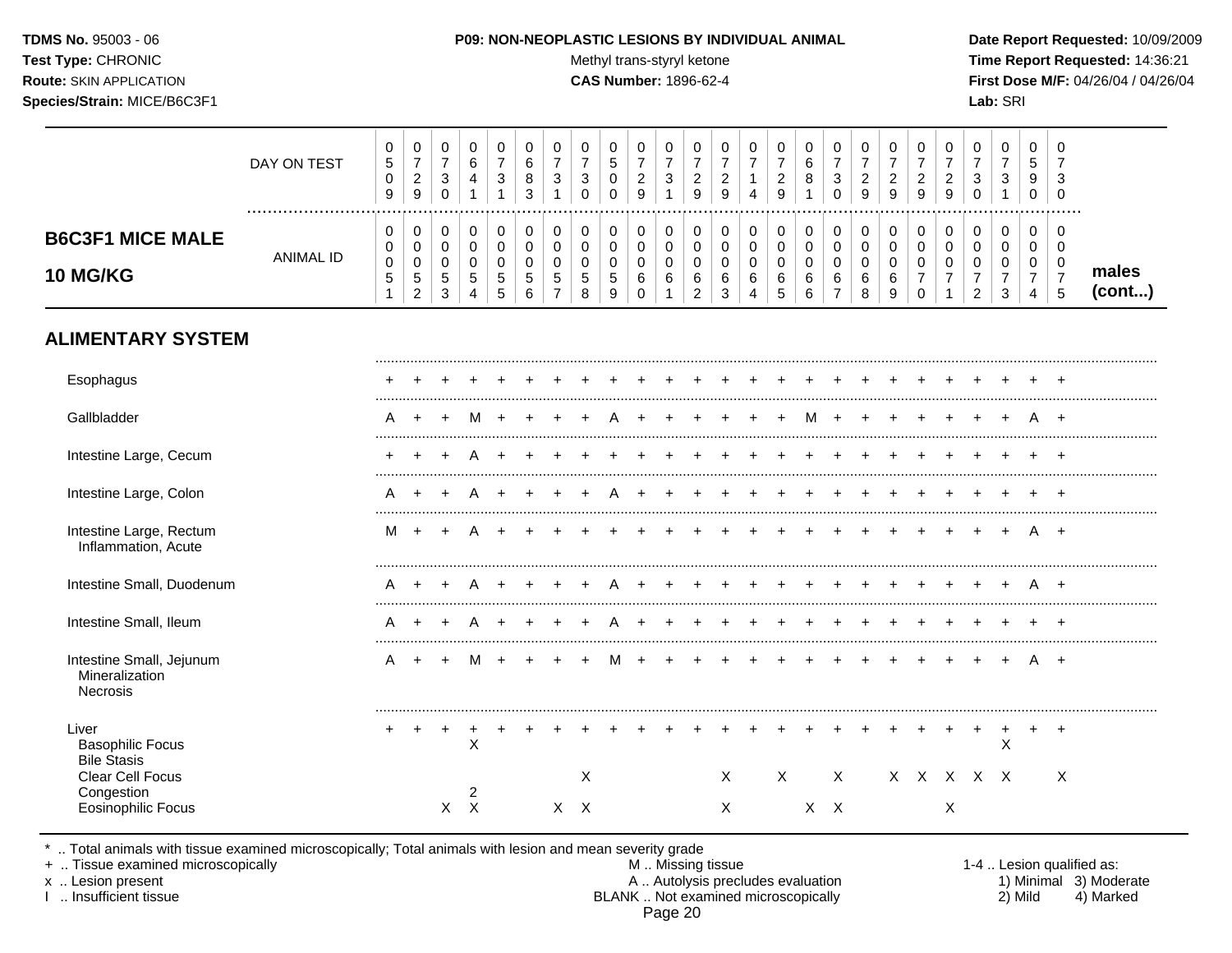#### **TDMS No.** 95003 - 06 **P09: NON-NEOPLASTIC LESIONS BY INDIVIDUAL ANIMAL Date Report Requested:** 10/09/2009

Test Type: CHRONIC **Test Type:** CHRONIC **Test Type:** CHRONIC **Time Report Requested:** 14:36:21 **Route:** SKIN APPLICATION **CAS Number:** 1896-62-4 **First Dose M/F:** 04/26/04 / 04/26/04

|                                                                                                                                                                                           | DAY ON TEST      | 0<br>$\,$ 5 $\,$<br>$\mathbf 0$<br>9 | 0<br>$\boldsymbol{7}$<br>$\sqrt{2}$<br>9                    | 0<br>$\overline{7}$<br>$\mathbf{3}$<br>$\Omega$ | 0<br>6<br>$\overline{4}$                  | 0<br>$\overline{7}$<br>3                  | 0<br>6<br>8<br>3                                 | 0<br>$\overline{7}$<br>3            | 0<br>$\overline{7}$<br>3<br>$\Omega$ | 0<br>$\sqrt{5}$<br>$\mathbf 0$<br>$\Omega$ | 0<br>$\overline{7}$<br>$\overline{c}$<br>9 | 0<br>$\overline{7}$<br>$\sqrt{3}$<br>1 | 0<br>$\overline{7}$<br>$\overline{2}$<br>9 | 0<br>$\overline{7}$<br>$\sqrt{2}$<br>9    | 0<br>$\overline{7}$<br>$\mathbf{1}$ | 0<br>$\overline{7}$<br>$\overline{2}$<br>9 | 0<br>$\,6$<br>8               | 0<br>$\boldsymbol{7}$<br>$\mathbf{3}$<br>$\Omega$          | 0<br>$\overline{7}$<br>$\boldsymbol{2}$<br>9 | 0<br>$\overline{7}$<br>$\overline{c}$<br>9 | 0<br>$\overline{7}$<br>$\overline{2}$<br>9                         | 0<br>$\overline{7}$<br>$\overline{c}$<br>9 | 0<br>$\overline{7}$<br>3<br>$\Omega$          | 0<br>$\overline{7}$<br>3           | 0<br>5<br>9<br>$\mathbf 0$                              | $\Omega$<br>7<br>3<br>$\Omega$               |                 |
|-------------------------------------------------------------------------------------------------------------------------------------------------------------------------------------------|------------------|--------------------------------------|-------------------------------------------------------------|-------------------------------------------------|-------------------------------------------|-------------------------------------------|--------------------------------------------------|-------------------------------------|--------------------------------------|--------------------------------------------|--------------------------------------------|----------------------------------------|--------------------------------------------|-------------------------------------------|-------------------------------------|--------------------------------------------|-------------------------------|------------------------------------------------------------|----------------------------------------------|--------------------------------------------|--------------------------------------------------------------------|--------------------------------------------|-----------------------------------------------|------------------------------------|---------------------------------------------------------|----------------------------------------------|-----------------|
| <b>B6C3F1 MICE MALE</b><br><b>10 MG/KG</b>                                                                                                                                                | <b>ANIMAL ID</b> | 0<br>0<br>$\mathbf 0$<br>$\sqrt{5}$  | 0<br>$\pmb{0}$<br>$\pmb{0}$<br>$\sqrt{5}$<br>$\overline{c}$ | $\pmb{0}$<br>$\pmb{0}$<br>$\pmb{0}$<br>5<br>3   | 0<br>$\mathbf 0$<br>$\mathbf 0$<br>5<br>4 | $\mathbf 0$<br>0<br>$\mathbf 0$<br>5<br>5 | $\mathbf 0$<br>$\mathbf 0$<br>$\Omega$<br>5<br>6 | 0<br>$\Omega$<br>$\Omega$<br>5<br>7 | 0<br>0<br>$\Omega$<br>5<br>8         | 0<br>0<br>$\mathbf 0$<br>5<br>9            | 0<br>$\pmb{0}$<br>0<br>6<br>$\Omega$       | 0<br>0<br>$\mathbf 0$<br>6             | 0<br>0<br>0<br>6<br>$\overline{2}$         | 0<br>$\mathbf 0$<br>$\mathbf 0$<br>6<br>3 | 0<br>0<br>$\Omega$<br>6             | 0<br>$\mathbf 0$<br>$\mathbf 0$<br>6<br>5  | 0<br>$\pmb{0}$<br>0<br>6<br>6 | $\pmb{0}$<br>$\pmb{0}$<br>$\pmb{0}$<br>6<br>$\overline{7}$ | 0<br>0<br>$\mathbf 0$<br>6<br>8              | 0<br>$\mathbf 0$<br>$\mathbf 0$<br>6<br>9  | $\pmb{0}$<br>$\mathbf 0$<br>$\Omega$<br>$\overline{7}$<br>$\Omega$ | 0<br>0<br>$\Omega$<br>7                    | 0<br>$\mathbf 0$<br>$\Omega$<br>$\mathcal{P}$ | 0<br>0<br>0<br>$\overline{7}$<br>3 | $\pmb{0}$<br>0<br>0<br>$\overline{7}$<br>$\overline{4}$ | 0<br>$\mathbf 0$<br>0<br>$\overline{7}$<br>5 | males<br>(cont) |
| Hematopoietic Cell Proliferation<br>Hemorrhage<br>Inflammation, Chronic<br><b>Mixed Cell Focus</b><br>Necrosis, Focal<br>Hepatocyte, Hypertrophy<br>Hepatocyte, Vacuolization Cytoplasmic |                  | $\sqrt{3}$                           | Χ                                                           |                                                 | $\overline{2}$                            | X                                         |                                                  |                                     |                                      | $\overline{2}$                             | 2                                          |                                        | $\mathbf 1$<br>$\overline{2}$              |                                           |                                     |                                            | 3                             |                                                            |                                              |                                            | X                                                                  |                                            |                                               |                                    |                                                         |                                              |                 |
| Mesentery<br>Fibrosis<br>Hemorrhage<br>Fat, Necrosis                                                                                                                                      |                  |                                      |                                                             |                                                 | $\overline{2}$                            | $\overline{2}$                            |                                                  | 2                                   |                                      |                                            |                                            |                                        |                                            |                                           |                                     |                                            | ٠                             | ÷.<br>2                                                    | $\overline{ }$                               |                                            |                                                                    |                                            |                                               |                                    |                                                         |                                              |                 |
| Pancreas<br>Inflammation, Chronic<br>Lipomatosis                                                                                                                                          |                  |                                      |                                                             |                                                 |                                           |                                           |                                                  |                                     |                                      |                                            |                                            |                                        |                                            |                                           |                                     |                                            |                               |                                                            |                                              |                                            |                                                                    |                                            |                                               |                                    |                                                         | $^{+}$                                       |                 |
| Salivary Glands<br>Hyperplasia, Lymphoid<br>Inflammation, Chronic Active<br>Mineralization<br><b>Necrosis</b>                                                                             |                  |                                      | $\overline{2}$                                              |                                                 |                                           |                                           |                                                  | 2                                   |                                      | $\overline{2}$<br>3                        |                                            |                                        | $\overline{c}$                             | $\overline{2}$                            |                                     |                                            |                               |                                                            |                                              |                                            |                                                                    |                                            |                                               | ٠<br>$\overline{c}$                | ÷<br>$\overline{2}$                                     | $^{+}$                                       |                 |
| Stomach, Forestomach<br>Edema<br>Inflammation, Chronic<br>Ulcer<br>Epithelium, Hyperplasia                                                                                                |                  |                                      |                                                             |                                                 | 1                                         |                                           | 4<br>$\overline{c}$                              |                                     |                                      |                                            |                                            |                                        | 2                                          |                                           | 2                                   |                                            | 2                             |                                                            |                                              |                                            |                                                                    |                                            |                                               |                                    | $\overline{c}$<br>3                                     |                                              |                 |

\* .. Total animals with tissue examined microscopically; Total animals with lesion and mean severity grade

+ .. Tissue examined microscopically M .. Missing tissue 1-4 .. Lesion qualified as: x .. Lesion present **A .. Autolysis precludes evaluation** A .. Autolysis precludes evaluation 1) Minimal 3) Moderate I .. Insufficient tissue BLANK .. Not examined microscopically 2) Mild 4) Marked Page 21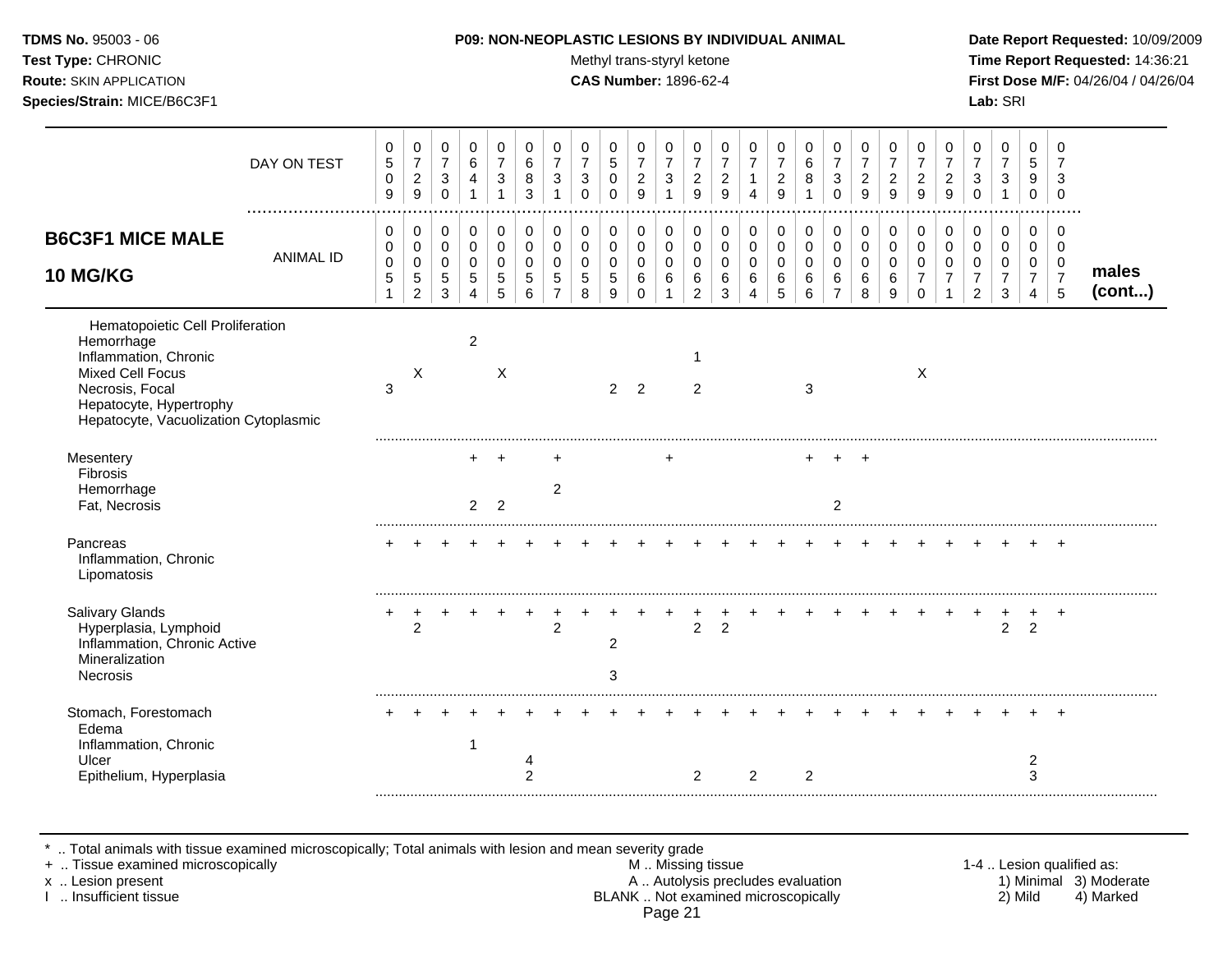| TDMS No. 95003 - 06                | <b>P09: NON-NEOPLASTIC LESIONS BY INDIVIDUAL ANIMAL</b> | Date Report Requested: 10/09/2009          |
|------------------------------------|---------------------------------------------------------|--------------------------------------------|
| <b>Test Type: CHRONIC</b>          | Methyl trans-styryl ketone                              | <b>Time Report Requested: 14:36:21</b>     |
| <b>Route:</b> SKIN APPLICATION     | <b>CAS Number: 1896-62-4</b>                            | <b>First Dose M/F: 04/26/04 / 04/26/04</b> |
| <b>Species/Strain: MICE/B6C3F1</b> |                                                         | Lab: SRI                                   |

|                                                                                                                                                                                               | DAY ON TEST      | 0<br>5<br>$\,0\,$<br>9           | $\mathbf 0$<br>$\overline{7}$<br>$\overline{2}$<br>$\boldsymbol{9}$      | 0<br>$\overline{7}$<br>$\sqrt{3}$<br>$\mathsf{O}\xspace$ | $\mathbf 0$<br>6<br>$\overline{4}$<br>$\mathbf{1}$  | $\pmb{0}$<br>$\overline{7}$<br>$\mathbf{3}$<br>$\mathbf{1}$ | $\mathbf 0$<br>$\,6\,$<br>8<br>$\sqrt{3}$               | 0<br>$\overline{7}$<br>3<br>$\mathbf{1}$             | 0<br>$\overline{7}$<br>$\mathbf{3}$<br>$\mathbf 0$ | 0<br>5<br>$\mathbf 0$<br>$\Omega$       | 0<br>$\overline{7}$<br>$\overline{c}$<br>9          | 0<br>$\overline{7}$<br>$\ensuremath{\mathsf{3}}$<br>$\mathbf{1}$ | 0<br>$\overline{7}$<br>$\overline{2}$<br>9             | 0<br>$\overline{7}$<br>$\boldsymbol{2}$<br>$\boldsymbol{9}$ | 0<br>$\overline{7}$<br>$\mathbf{1}$<br>$\overline{4}$            | 0<br>$\overline{7}$<br>$\overline{a}$<br>9 | 0<br>$\,6\,$<br>8<br>$\mathbf{1}$                                        | 0<br>$\overline{7}$<br>3<br>$\mathbf 0$                | 0<br>$\overline{7}$<br>$\overline{2}$<br>$9\,$ | 0<br>$\overline{7}$<br>$\overline{c}$<br>$\overline{9}$ | 0<br>$\overline{7}$<br>$\overline{2}$<br>9                                 | 0<br>$\overline{7}$<br>$\overline{c}$<br>$\overline{9}$           | $\pmb{0}$<br>$\overline{7}$<br>$\sqrt{3}$<br>$\mathbf 0$            | $\mathbf 0$<br>$\overline{7}$<br>$\ensuremath{\mathsf{3}}$<br>$\mathbf{1}$ | 0<br>5<br>9<br>$\pmb{0}$                                            | $\mathbf 0$<br>$\overline{7}$<br>$\mathbf{3}$<br>$\mathbf 0$ |                                                                  |
|-----------------------------------------------------------------------------------------------------------------------------------------------------------------------------------------------|------------------|----------------------------------|--------------------------------------------------------------------------|----------------------------------------------------------|-----------------------------------------------------|-------------------------------------------------------------|---------------------------------------------------------|------------------------------------------------------|----------------------------------------------------|-----------------------------------------|-----------------------------------------------------|------------------------------------------------------------------|--------------------------------------------------------|-------------------------------------------------------------|------------------------------------------------------------------|--------------------------------------------|--------------------------------------------------------------------------|--------------------------------------------------------|------------------------------------------------|---------------------------------------------------------|----------------------------------------------------------------------------|-------------------------------------------------------------------|---------------------------------------------------------------------|----------------------------------------------------------------------------|---------------------------------------------------------------------|--------------------------------------------------------------|------------------------------------------------------------------|
| <b>B6C3F1 MICE MALE</b><br><b>10 MG/KG</b>                                                                                                                                                    | <b>ANIMAL ID</b> | 0<br>0<br>0<br>5<br>$\mathbf{1}$ | 0<br>$\mathbf 0$<br>$\mathsf{O}\xspace$<br>$\,$ 5 $\,$<br>$\overline{c}$ | 0<br>$\mathbf 0$<br>$\mathbf 0$<br>5<br>3                | $\mathbf 0$<br>$\mathbf 0$<br>$\mathbf 0$<br>5<br>4 | 0<br>$\mathbf 0$<br>$\pmb{0}$<br>5<br>5                     | 0<br>$\mathbf 0$<br>$\mathbf 0$<br>5<br>$6\phantom{1}6$ | 0<br>$\mathbf 0$<br>$\pmb{0}$<br>5<br>$\overline{7}$ | 0<br>$\mathbf 0$<br>$\mathbf 0$<br>5<br>8          | 0<br>$\mathbf 0$<br>$\pmb{0}$<br>5<br>9 | 0<br>$\mathbf 0$<br>$\mathbf 0$<br>6<br>$\mathbf 0$ | 0<br>$\mathbf 0$<br>$\mathbf 0$<br>6<br>$\mathbf{1}$             | 0<br>$\mathbf 0$<br>$\mathbf 0$<br>6<br>$\overline{a}$ | 0<br>$\mathbf 0$<br>0<br>6<br>$\mathbf{3}$                  | $\mathbf 0$<br>$\mathbf 0$<br>$\mathbf 0$<br>6<br>$\overline{4}$ | 0<br>$\mathbf 0$<br>$\pmb{0}$<br>6<br>5    | 0<br>$\mathbf 0$<br>$\mathbf 0$<br>6<br>$\,6\,$                          | 0<br>$\mathbf 0$<br>$\mathbf 0$<br>6<br>$\overline{7}$ | 0<br>$\mathsf 0$<br>$\pmb{0}$<br>6<br>8        | 0<br>$\mathbf 0$<br>$\mathbf 0$<br>6<br>9               | $\mathbf 0$<br>$\mathbf 0$<br>$\mathbf 0$<br>$\overline{7}$<br>$\mathbf 0$ | 0<br>$\mathbf 0$<br>$\pmb{0}$<br>$\overline{7}$<br>$\overline{1}$ | 0<br>$\mathbf 0$<br>$\mathbf 0$<br>$\overline{7}$<br>$\overline{2}$ | 0<br>$\mathbf 0$<br>$\mathbf 0$<br>$\overline{7}$<br>3                     | $\mathbf 0$<br>$\mathbf 0$<br>0<br>$\overline{7}$<br>$\overline{4}$ | $\mathbf 0$<br>$\Omega$<br>0<br>$\overline{7}$<br>5          | males<br>(cont)                                                  |
| Stomach, Glandular<br>Cyst<br>Erosion<br>Metaplasia, Squamous<br>Mineralization<br>Ulcer<br>Epithelium, Hyperplasia                                                                           |                  |                                  |                                                                          |                                                          | 1                                                   |                                                             | 4                                                       |                                                      |                                                    |                                         |                                                     | $\overline{1}$                                                   |                                                        |                                                             |                                                                  |                                            |                                                                          |                                                        |                                                | 1<br>4                                                  |                                                                            |                                                                   |                                                                     |                                                                            |                                                                     | $\ddot{}$                                                    |                                                                  |
| Tooth<br>Malformation                                                                                                                                                                         |                  |                                  |                                                                          |                                                          |                                                     |                                                             |                                                         |                                                      |                                                    |                                         |                                                     |                                                                  |                                                        |                                                             |                                                                  |                                            |                                                                          |                                                        |                                                |                                                         |                                                                            |                                                                   |                                                                     |                                                                            |                                                                     |                                                              |                                                                  |
| <b>CARDIOVASCULAR SYSTEM</b>                                                                                                                                                                  |                  |                                  |                                                                          |                                                          |                                                     |                                                             |                                                         |                                                      |                                                    |                                         |                                                     |                                                                  |                                                        |                                                             |                                                                  |                                            |                                                                          |                                                        |                                                |                                                         |                                                                            |                                                                   |                                                                     |                                                                            |                                                                     |                                                              |                                                                  |
| <b>Blood Vessel</b>                                                                                                                                                                           |                  |                                  |                                                                          |                                                          |                                                     |                                                             |                                                         |                                                      |                                                    |                                         |                                                     |                                                                  |                                                        |                                                             |                                                                  |                                            |                                                                          |                                                        |                                                |                                                         |                                                                            |                                                                   |                                                                     |                                                                            |                                                                     |                                                              |                                                                  |
| Heart<br>Cardiomyopathy<br>Thrombosis                                                                                                                                                         |                  |                                  |                                                                          |                                                          |                                                     |                                                             |                                                         |                                                      |                                                    | 3                                       |                                                     | -1                                                               |                                                        |                                                             |                                                                  | $\mathbf{1}$                               |                                                                          |                                                        |                                                |                                                         | 1                                                                          |                                                                   |                                                                     |                                                                            |                                                                     | $\ddot{}$                                                    |                                                                  |
| <b>ENDOCRINE SYSTEM</b>                                                                                                                                                                       |                  |                                  |                                                                          |                                                          |                                                     |                                                             |                                                         |                                                      |                                                    |                                         |                                                     |                                                                  |                                                        |                                                             |                                                                  |                                            |                                                                          |                                                        |                                                |                                                         |                                                                            |                                                                   |                                                                     |                                                                            |                                                                     |                                                              |                                                                  |
| <b>Adrenal Cortex</b><br><b>Accessory Adrenal Cortical Nodule</b><br>Degeneration, Fatty                                                                                                      |                  |                                  | $\mathbf{1}$                                                             |                                                          |                                                     |                                                             |                                                         | $\overline{2}$                                       | $\overline{1}$                                     |                                         |                                                     |                                                                  |                                                        |                                                             |                                                                  | 3                                          |                                                                          | $\mathbf{1}$                                           | 2                                              |                                                         | $\overline{c}$                                                             |                                                                   |                                                                     |                                                                            |                                                                     |                                                              |                                                                  |
| Hyperplasia, Focal<br>Hypertrophy, Focal<br>Capsule, Hyperplasia                                                                                                                              |                  | 2<br>1                           | 2<br>$\mathcal{P}$                                                       | 2                                                        |                                                     | 2                                                           | 2                                                       | $\overline{2}$                                       | -1<br>3                                            | $\overline{2}$                          | 2                                                   | $\overline{2}$                                                   | $\mathcal{P}$                                          |                                                             |                                                                  |                                            | 3                                                                        |                                                        | $\overline{2}$                                 | $\overline{2}$<br>$\mathbf{1}$                          |                                                                            |                                                                   | 2                                                                   | 2                                                                          | 2                                                                   | 2<br>$\mathcal{P}$                                           |                                                                  |
| *  Total animals with tissue examined microscopically; Total animals with lesion and mean severity grade<br>+  Tissue examined microscopically<br>x  Lesion present<br>I  Insufficient tissue |                  |                                  |                                                                          |                                                          |                                                     |                                                             |                                                         |                                                      |                                                    |                                         |                                                     | Page 22                                                          | M Missing tissue                                       |                                                             |                                                                  |                                            | A  Autolysis precludes evaluation<br>BLANK  Not examined microscopically |                                                        |                                                |                                                         |                                                                            |                                                                   |                                                                     |                                                                            | 2) Mild                                                             |                                                              | 1-4  Lesion qualified as:<br>1) Minimal 3) Moderate<br>4) Marked |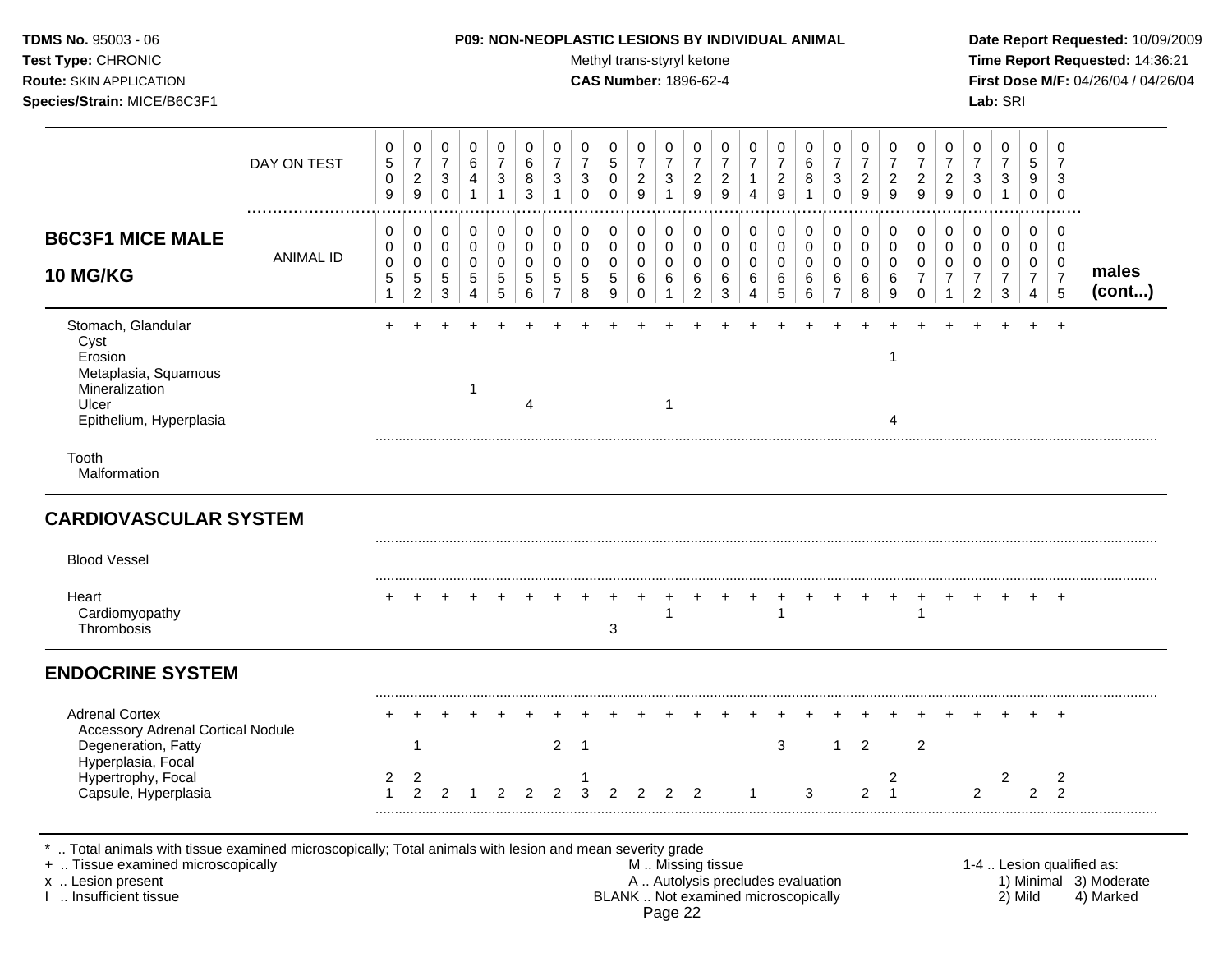Test Type: CHRONIC **Test Type:** CHRONIC **Test Type:** CHRONIC **Time Report Requested:** 14:36:21 **Route:** SKIN APPLICATION **CAS Number:** 1896-62-4 **First Dose M/F:** 04/26/04 / 04/26/04 **Species/Strain:** MICE/B6C3F1 **Lab:** SRI

|                                                                                                                                                                                            | DAY ON TEST | 0<br>$\sqrt{5}$<br>$\pmb{0}$<br>$9\,$      | $\pmb{0}$<br>$\overline{7}$<br>$\overline{c}$<br>$\boldsymbol{9}$ | 0<br>$\overline{7}$<br>3<br>$\pmb{0}$     | 0<br>6<br>4<br>$\mathbf{1}$                         | 0<br>$\overline{7}$<br>3<br>$\mathbf{1}$ | 0<br>$6\phantom{1}6$<br>8<br>3            | $\pmb{0}$<br>$\overline{7}$<br>$\ensuremath{\mathsf{3}}$<br>$\mathbf{1}$ | 0<br>$\overline{7}$<br>$\sqrt{3}$<br>$\mathsf 0$ | 0<br>5<br>$\pmb{0}$<br>$\pmb{0}$                   | 0<br>$\overline{7}$<br>$\overline{c}$<br>$\boldsymbol{9}$ | 0<br>$\overline{7}$<br>3<br>$\mathbf{1}$             | 0<br>$\overline{7}$<br>$\overline{c}$<br>$\boldsymbol{9}$ | 0<br>$\overline{7}$<br>$\overline{c}$<br>9 | 0<br>$\overline{7}$<br>1<br>$\overline{4}$                 | 0<br>$\overline{7}$<br>$\overline{c}$<br>9               | 0<br>$\,6\,$<br>8<br>$\mathbf{1}$             | $\,0\,$<br>$\overline{7}$<br>$\ensuremath{\mathsf{3}}$<br>$\pmb{0}$ | $\pmb{0}$<br>$\overline{7}$<br>$\overline{c}$<br>9 | 0<br>$\overline{7}$<br>$\overline{c}$<br>9              | 0<br>$\overline{7}$<br>$\boldsymbol{2}$<br>9                  | 0<br>$\overline{7}$<br>$\overline{c}$<br>$\boldsymbol{9}$ | $\pmb{0}$<br>$\overline{7}$<br>3<br>$\mathbf 0$   | $\mathbf 0$<br>$\overline{7}$<br>$\sqrt{3}$<br>$\mathbf{1}$      | $\mathbf 0$<br>5<br>9<br>$\mathsf 0$                      | 0<br>$\overline{7}$<br>3<br>$\mathbf 0$                |                                                                  |
|--------------------------------------------------------------------------------------------------------------------------------------------------------------------------------------------|-------------|--------------------------------------------|-------------------------------------------------------------------|-------------------------------------------|-----------------------------------------------------|------------------------------------------|-------------------------------------------|--------------------------------------------------------------------------|--------------------------------------------------|----------------------------------------------------|-----------------------------------------------------------|------------------------------------------------------|-----------------------------------------------------------|--------------------------------------------|------------------------------------------------------------|----------------------------------------------------------|-----------------------------------------------|---------------------------------------------------------------------|----------------------------------------------------|---------------------------------------------------------|---------------------------------------------------------------|-----------------------------------------------------------|---------------------------------------------------|------------------------------------------------------------------|-----------------------------------------------------------|--------------------------------------------------------|------------------------------------------------------------------|
| <b>B6C3F1 MICE MALE</b><br><b>10 MG/KG</b>                                                                                                                                                 | ANIMAL ID   | 0<br>0<br>$\mathbf 0$<br>5<br>$\mathbf{1}$ | 0<br>0<br>0<br>$\sqrt{5}$<br>$\overline{c}$                       | 0<br>$\mathbf 0$<br>$\mathbf 0$<br>5<br>3 | 0<br>$\mathbf 0$<br>$\Omega$<br>5<br>$\overline{4}$ | 0<br>$\mathbf 0$<br>0<br>$\sqrt{5}$<br>5 | 0<br>$\mathbf 0$<br>$\mathbf 0$<br>5<br>6 | 0<br>$\pmb{0}$<br>0<br>$\sqrt{5}$<br>$\overline{7}$                      | 0<br>$\mathbf 0$<br>0<br>$\sqrt{5}$<br>8         | 0<br>$\mathbf 0$<br>$\mathbf 0$<br>$\sqrt{5}$<br>9 | 0<br>$\mathbf 0$<br>$\mathbf 0$<br>$\,6\,$<br>$\mathbf 0$ | 0<br>$\mathbf 0$<br>$\mathbf 0$<br>6<br>$\mathbf{1}$ | 0<br>0<br>0<br>6<br>$\overline{c}$                        | 0<br>$\mathbf 0$<br>0<br>6<br>3            | 0<br>$\mathbf 0$<br>$\mathbf 0$<br>$\,6$<br>$\overline{4}$ | 0<br>$\mathbf 0$<br>$\mathbf 0$<br>$\,6\,$<br>$\sqrt{5}$ | 0<br>$\mathbf 0$<br>$\mathbf 0$<br>6<br>$\,6$ | $\pmb{0}$<br>$\pmb{0}$<br>0<br>6<br>$\overline{7}$                  | $\mathbf 0$<br>$\mathbf 0$<br>0<br>6<br>8          | $\mathbf 0$<br>$\mathbf 0$<br>$\mathbf 0$<br>$\,6$<br>9 | 0<br>$\mathbf 0$<br>$\Omega$<br>$\overline{7}$<br>$\mathbf 0$ | 0<br>0<br>$\mathbf 0$<br>$\overline{7}$<br>$\mathbf{1}$   | 0<br>0<br>0<br>$\boldsymbol{7}$<br>$\overline{c}$ | $\mathbf 0$<br>$\mathbf 0$<br>$\mathbf 0$<br>$\overline{7}$<br>3 | 0<br>$\mathbf 0$<br>0<br>$\overline{7}$<br>$\overline{4}$ | 0<br>$\mathbf 0$<br>$\mathbf 0$<br>$\overline{7}$<br>5 | males<br>(cont)                                                  |
| Adrenal Medulla<br>Hyperplasia                                                                                                                                                             |             | $\ddot{}$                                  |                                                                   |                                           |                                                     |                                          |                                           | $\overline{2}$                                                           |                                                  |                                                    |                                                           |                                                      |                                                           |                                            |                                                            |                                                          |                                               |                                                                     |                                                    |                                                         |                                                               |                                                           |                                                   |                                                                  |                                                           |                                                        |                                                                  |
| Islets, Pancreatic<br>Hyperplasia                                                                                                                                                          |             | $\mathfrak{p}$                             |                                                                   | $\mathfrak{p}$                            |                                                     |                                          |                                           |                                                                          | $\overline{2}$                                   |                                                    |                                                           |                                                      |                                                           |                                            |                                                            |                                                          |                                               |                                                                     |                                                    | $\mathfrak{p}$                                          | $\overline{2}$                                                |                                                           |                                                   | $\overline{2}$                                                   | $+$                                                       | $\overline{+}$                                         |                                                                  |
| Parathyroid Gland<br>Cyst                                                                                                                                                                  |             | М                                          | $\ddot{}$                                                         |                                           | м                                                   |                                          |                                           |                                                                          |                                                  |                                                    |                                                           |                                                      |                                                           |                                            |                                                            |                                                          |                                               |                                                                     |                                                    |                                                         |                                                               |                                                           |                                                   |                                                                  |                                                           |                                                        |                                                                  |
| <b>Pituitary Gland</b><br>Pars Distalis, Cyst<br>Pars Distalis, Hyperplasia, Focal                                                                                                         |             |                                            | 2                                                                 |                                           |                                                     |                                          |                                           |                                                                          |                                                  |                                                    |                                                           |                                                      |                                                           |                                            |                                                            |                                                          |                                               |                                                                     |                                                    |                                                         |                                                               |                                                           |                                                   |                                                                  |                                                           | $\ddot{}$                                              |                                                                  |
| <b>Thyroid Gland</b><br>Follicle, Degeneration, Focal                                                                                                                                      |             |                                            |                                                                   |                                           |                                                     |                                          |                                           |                                                                          |                                                  |                                                    |                                                           |                                                      |                                                           |                                            |                                                            |                                                          |                                               |                                                                     |                                                    |                                                         |                                                               |                                                           |                                                   |                                                                  | $\div$                                                    | $\ddot{}$                                              |                                                                  |
| <b>GENERAL BODY SYSTEM</b>                                                                                                                                                                 |             |                                            |                                                                   |                                           |                                                     |                                          |                                           |                                                                          |                                                  |                                                    |                                                           |                                                      |                                                           |                                            |                                                            |                                                          |                                               |                                                                     |                                                    |                                                         |                                                               |                                                           |                                                   |                                                                  |                                                           |                                                        |                                                                  |
| <b>Tissue NOS</b>                                                                                                                                                                          |             |                                            |                                                                   |                                           |                                                     |                                          | $\ddot{}$                                 |                                                                          |                                                  |                                                    |                                                           |                                                      |                                                           |                                            |                                                            |                                                          | $\ddot{}$                                     |                                                                     |                                                    |                                                         |                                                               |                                                           |                                                   |                                                                  |                                                           |                                                        |                                                                  |
| <b>GENITAL SYSTEM</b>                                                                                                                                                                      |             |                                            |                                                                   |                                           |                                                     |                                          |                                           |                                                                          |                                                  |                                                    |                                                           |                                                      |                                                           |                                            |                                                            |                                                          |                                               |                                                                     |                                                    |                                                         |                                                               |                                                           |                                                   |                                                                  |                                                           |                                                        |                                                                  |
| <b>Coagulating Gland</b>                                                                                                                                                                   |             |                                            |                                                                   |                                           |                                                     |                                          |                                           |                                                                          |                                                  |                                                    |                                                           |                                                      |                                                           |                                            |                                                            |                                                          |                                               |                                                                     |                                                    |                                                         |                                                               |                                                           |                                                   |                                                                  |                                                           |                                                        |                                                                  |
| Epididymis<br>Fibrosis<br>Hemorrhage                                                                                                                                                       |             |                                            |                                                                   |                                           |                                                     |                                          |                                           |                                                                          |                                                  |                                                    |                                                           |                                                      |                                                           |                                            |                                                            |                                                          |                                               |                                                                     | 3<br>3                                             |                                                         |                                                               |                                                           |                                                   |                                                                  |                                                           | $\ddot{}$                                              |                                                                  |
| Total animals with tissue examined microscopically; Total animals with lesion and mean severity grade<br>+  Tissue examined microscopically<br>x  Lesion present<br>I. Insufficient tissue |             |                                            |                                                                   |                                           |                                                     |                                          |                                           |                                                                          |                                                  | BLANK  Not examined microscopically                |                                                           | Page 23                                              | M  Missing tissue<br>A  Autolysis precludes evaluation    |                                            |                                                            |                                                          |                                               |                                                                     |                                                    |                                                         |                                                               |                                                           |                                                   |                                                                  | 2) Mild                                                   |                                                        | 1-4  Lesion qualified as:<br>1) Minimal 3) Moderate<br>4) Marked |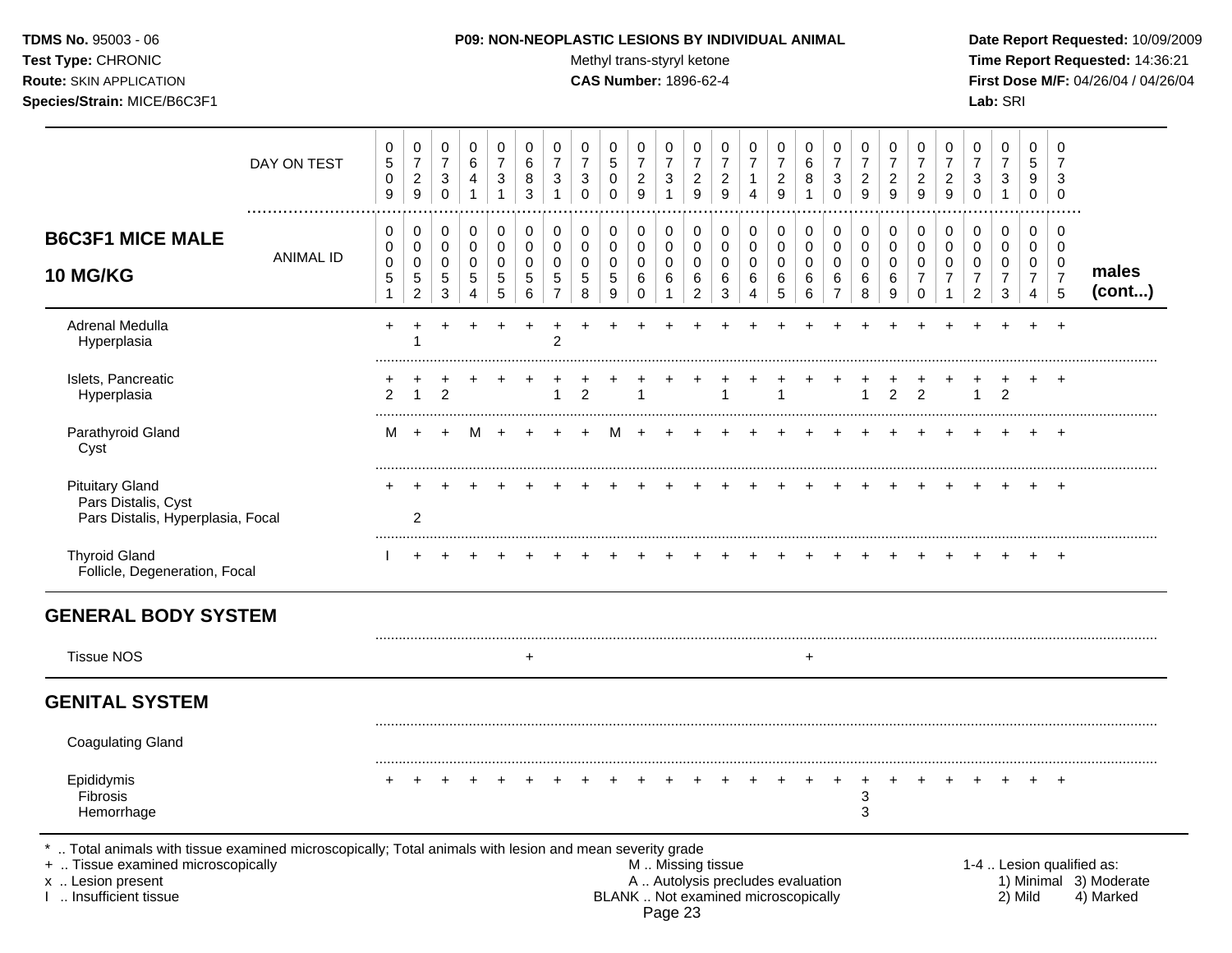Test Type: CHRONIC **Test Type:** CHRONIC **Test Type:** CHRONIC **Time Report Requested:** 14:36:21 **Route:** SKIN APPLICATION **CAS Number:** 1896-62-4 **First Dose M/F:** 04/26/04 / 04/26/04 **Species/Strain:** MICE/B6C3F1 **Lab:** SRI

|                 | $\mathbf 0$<br>7                                    | 0<br>5                                    | $\mathbf 0$<br>$\overline{7}$             | 0<br>$\overline{7}$              | 0<br>$\overline{7}$              | 0<br>$\overline{7}$             | 0<br>$\overline{7}$                | 0<br>$\overline{7}$ | 0<br>$\overline{7}$                      | 0<br>6             | 0<br>$\boldsymbol{7}$                                                    | 0<br>$\overline{7}$   | 0<br>$\overline{7}$          | 0<br>$\overline{7}$              | 0<br>$\overline{7}$ | $\mathbf 0$<br>$\overline{7}$             | $\mathbf 0$<br>5    | 0<br>$\overline{7}$   | 0<br>$\overline{7}$               | 0<br>6                | 0<br>$\overline{7}$  | $\mathbf 0$<br>6                | 0<br>$\overline{7}$             | 0<br>$\overline{7}$              | 0<br>$\mathbf 5$           | DAY ON TEST                                                                                                                                                                                |
|-----------------|-----------------------------------------------------|-------------------------------------------|-------------------------------------------|----------------------------------|----------------------------------|---------------------------------|------------------------------------|---------------------|------------------------------------------|--------------------|--------------------------------------------------------------------------|-----------------------|------------------------------|----------------------------------|---------------------|-------------------------------------------|---------------------|-----------------------|-----------------------------------|-----------------------|----------------------|---------------------------------|---------------------------------|----------------------------------|----------------------------|--------------------------------------------------------------------------------------------------------------------------------------------------------------------------------------------|
|                 | 3<br>$\mathbf 0$                                    | 9<br>$\pmb{0}$                            | 3<br>$\mathbf{1}$                         | 3<br>$\mathbf 0$                 | $\overline{c}$<br>$\overline{9}$ | $\boldsymbol{2}$<br>9           | $\overline{c}$<br>$\boldsymbol{9}$ | $\overline{c}$<br>9 | $\ensuremath{\mathsf{3}}$<br>$\mathbf 0$ | 8<br>$\mathbf{1}$  | $\overline{c}$<br>$\overline{9}$                                         | 1<br>$\overline{4}$   | $\boldsymbol{2}$<br>9        | $\overline{c}$<br>$\overline{9}$ | 3<br>$\mathbf{1}$   | $\overline{c}$<br>$\boldsymbol{9}$        | 0<br>$\mathbf 0$    | 3<br>$\mathbf 0$      | 3<br>$\mathbf{1}$                 | 8<br>3                | 3<br>$\mathbf{1}$    | 4<br>1                          | 3<br>$\mathbf 0$                | $\overline{c}$<br>$\overline{9}$ | $\pmb{0}$<br>9             | .                                                                                                                                                                                          |
|                 | $\mathbf 0$<br>$\mathbf 0$<br>$\mathbf 0$           | $\mathbf 0$<br>$\mathbf 0$<br>$\mathbf 0$ | $\mathbf 0$<br>$\mathbf 0$<br>$\mathbf 0$ | 0<br>0<br>$\pmb{0}$              | 0<br>$\mathbf 0$<br>$\mathbf 0$  | 0<br>$\mathbf 0$<br>$\mathbf 0$ | 0<br>0<br>$\mathbf 0$              | 0<br>0<br>$\Omega$  | 0<br>$\mathbf 0$<br>$\mathbf 0$          | 0<br>0<br>$\Omega$ | 0<br>$\mathbf 0$<br>$\mathbf 0$                                          | 0<br>0<br>$\mathbf 0$ | 0<br>$\mathbf 0$<br>$\Omega$ | 0<br>0<br>$\mathbf 0$            | 0<br>0<br>$\Omega$  | $\mathbf 0$<br>$\mathbf 0$<br>$\mathbf 0$ | 0<br>0<br>$\pmb{0}$ | 0<br>0<br>$\mathbf 0$ | 0<br>$\mathbf 0$<br>$\Omega$      | 0<br>0<br>$\mathbf 0$ | 0<br>0<br>$\Omega$   | 0<br>$\mathbf 0$<br>$\mathbf 0$ | 0<br>0<br>$\Omega$              | 0<br>$\pmb{0}$<br>$\pmb{0}$      | 0<br>0<br>$\pmb{0}$        | <b>B6C3F1 MICE MALE</b><br><b>ANIMAL ID</b>                                                                                                                                                |
| males<br>(cont) | $\overline{7}$<br>5                                 | $\overline{7}$<br>$\overline{4}$          | $\overline{7}$<br>$\sqrt{3}$              | $\overline{7}$<br>$\overline{2}$ | $\overline{7}$                   | $\overline{7}$<br>$\Omega$      | 6<br>9                             | 6<br>8              | 6<br>$\overline{7}$                      | 6<br>6             | $\,6\,$<br>5                                                             | 6<br>$\overline{4}$   | 6<br>3                       | $\,6\,$<br>$\overline{c}$        | 6<br>$\mathbf{1}$   | 6<br>$\mathbf 0$                          | $\,$ 5 $\,$<br>9    | $\sqrt{5}$<br>8       | $5\phantom{.0}$<br>$\overline{7}$ | 5<br>6                | $5\phantom{.0}$<br>5 | 5<br>4                          | $5\phantom{.0}$<br>$\mathbf{3}$ | $\,$ 5 $\,$<br>$\overline{c}$    | $\sqrt{5}$<br>$\mathbf{1}$ | 10 MG/KG                                                                                                                                                                                   |
|                 |                                                     |                                           |                                           |                                  |                                  |                                 |                                    | 3                   |                                          |                    |                                                                          |                       |                              |                                  |                     |                                           | $\overline{2}$      |                       |                                   |                       |                      |                                 |                                 |                                  |                            | Inflammation, Chronic<br>Spermatocele                                                                                                                                                      |
|                 |                                                     |                                           |                                           |                                  |                                  |                                 |                                    |                     |                                          |                    |                                                                          | $\overline{c}$        |                              |                                  |                     |                                           |                     |                       |                                   |                       |                      |                                 |                                 |                                  |                            | <b>Preputial Gland</b><br>Cyst                                                                                                                                                             |
|                 | $\overline{2}$                                      | 2                                         | 2                                         |                                  |                                  | 2                               |                                    |                     |                                          |                    |                                                                          | $\overline{2}$        | $\overline{a}$               |                                  |                     |                                           |                     |                       | 3                                 |                       |                      |                                 | $\overline{2}$                  |                                  | 2                          | Inflammation, Chronic<br>Inflammation, Chronic Active                                                                                                                                      |
|                 |                                                     |                                           |                                           |                                  |                                  |                                 |                                    |                     |                                          |                    |                                                                          |                       |                              |                                  |                     |                                           |                     |                       |                                   |                       |                      |                                 |                                 |                                  |                            | Prostate<br>Angiectasis                                                                                                                                                                    |
|                 | -1                                                  |                                           | 2                                         |                                  |                                  |                                 | 2                                  | $\mathbf 1$         | 3                                        | 2                  | $\mathbf{1}$                                                             |                       | 2                            |                                  |                     |                                           | $\overline{1}$      | 2                     | $\mathbf 1$                       |                       |                      |                                 | $\overline{2}$                  | $\overline{2}$                   |                            | Inflammation, Chronic<br>Epithelium, Hyperplasia                                                                                                                                           |
|                 |                                                     |                                           |                                           |                                  |                                  | 3<br>$\overline{2}$             |                                    |                     |                                          |                    |                                                                          |                       |                              |                                  |                     |                                           |                     |                       |                                   |                       |                      |                                 |                                 |                                  |                            | Seminal Vesicle<br>Fibrosis<br>Inflammation, Chronic                                                                                                                                       |
|                 |                                                     |                                           |                                           |                                  |                                  |                                 |                                    | +<br>3              | $\ddot{}$                                |                    |                                                                          |                       |                              |                                  | +<br>3              |                                           |                     |                       |                                   |                       |                      |                                 |                                 |                                  |                            | <b>Testes</b><br>Germinal Epithelium, Atrophy                                                                                                                                              |
|                 |                                                     |                                           |                                           |                                  |                                  |                                 |                                    |                     |                                          |                    |                                                                          |                       |                              |                                  |                     |                                           |                     |                       |                                   |                       |                      |                                 |                                 |                                  |                            | <b>HEMATOPOIETIC SYSTEM</b>                                                                                                                                                                |
|                 |                                                     |                                           |                                           |                                  |                                  |                                 |                                    |                     |                                          |                    |                                                                          |                       |                              |                                  |                     |                                           |                     |                       |                                   |                       |                      |                                 |                                 |                                  |                            | <b>Bone Marrow</b>                                                                                                                                                                         |
|                 |                                                     | $\ddot{}$                                 |                                           |                                  |                                  |                                 |                                    |                     |                                          | $+$                |                                                                          |                       |                              | $\ddot{}$                        |                     |                                           |                     |                       |                                   |                       |                      |                                 |                                 |                                  |                            | Lymph Node<br>Mediastinal, Hyperplasia, Lymphoid                                                                                                                                           |
|                 |                                                     | M +                                       |                                           |                                  |                                  |                                 |                                    |                     |                                          |                    |                                                                          |                       |                              |                                  |                     |                                           | м                   |                       |                                   |                       |                      |                                 |                                 |                                  |                            | Lymph Node, Mandibular                                                                                                                                                                     |
| 4) Marked       | 1-4  Lesion qualified as:<br>1) Minimal 3) Moderate |                                           | 2) Mild                                   |                                  |                                  |                                 |                                    |                     |                                          |                    | A  Autolysis precludes evaluation<br>BLANK  Not examined microscopically |                       |                              | M  Missing tissue                |                     |                                           |                     |                       |                                   |                       |                      |                                 |                                 |                                  |                            | Total animals with tissue examined microscopically; Total animals with lesion and mean severity grade<br>+  Tissue examined microscopically<br>x  Lesion present<br>I  Insufficient tissue |

Page 24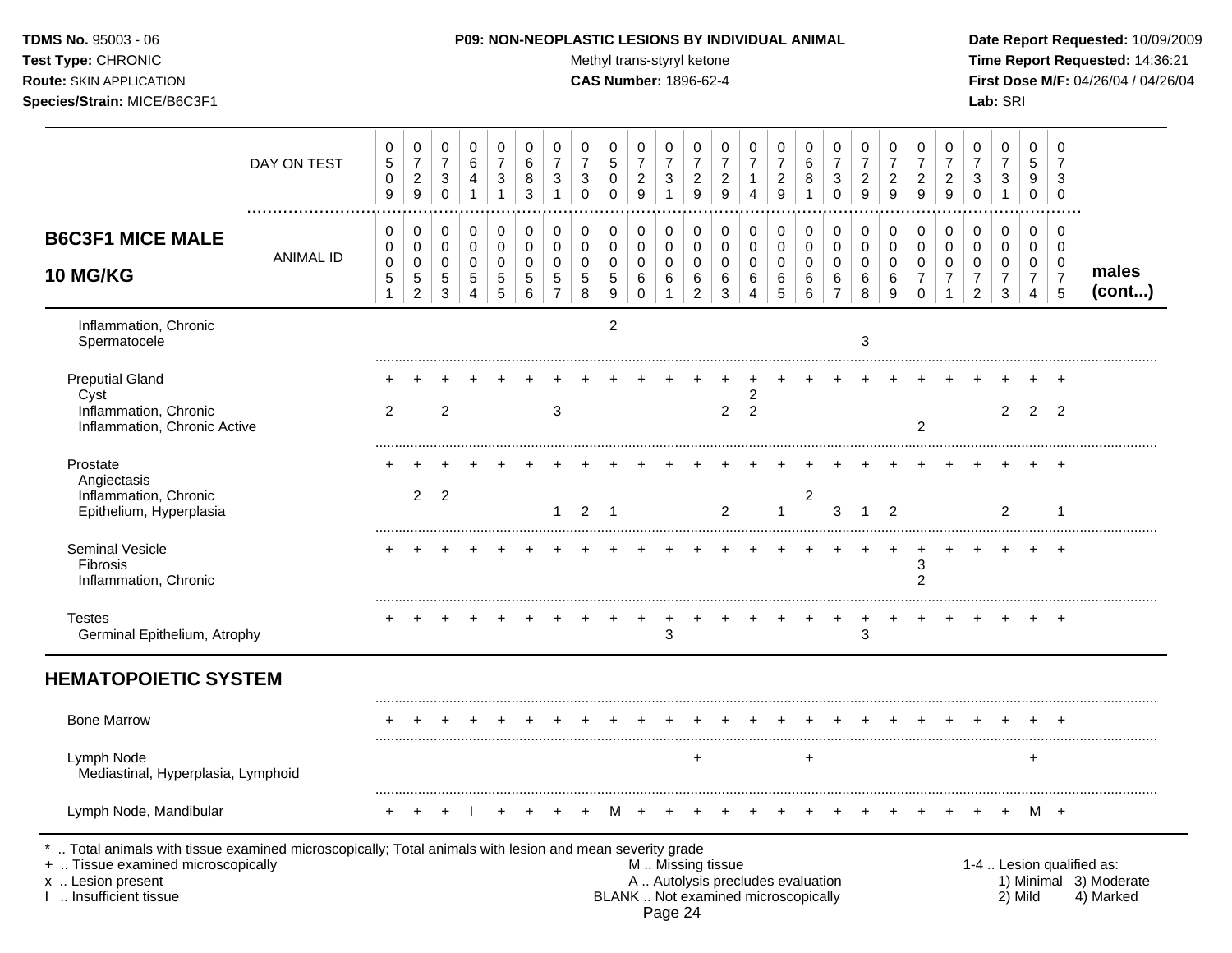| TDMS No. 95003 - 06            | <b>P09: NON-NEOPLASTIC LESIONS BY INDIVIDUAL ANIMAL</b> | Date Rep         |
|--------------------------------|---------------------------------------------------------|------------------|
| Test Type: CHRONIC             | Methyl trans-styryl ketone                              | Time Re          |
| <b>Route:</b> SKIN APPLICATION | <b>CAS Number: 1896-62-4</b>                            | <b>First Dos</b> |
| Species/Strain: MICE/B6C3F1    |                                                         | <b>Lab:</b> SRI  |

### **P09: NON-NEOPLASTIC LESIONS BY INDIVIDUAL ANIMAL Date Report Requested:** 10/09/2009

**Methyl trans-styryl ketone Time Report Requested:** 14:36:21 **CAS Number:** 1896-62-4 **First Dose M/F:** 04/26/04 / 04/26/04

|                                                                                                                                           | DAY ON TEST      | 0<br>$\sqrt{5}$<br>$\pmb{0}$<br>9 | 0<br>$\overline{7}$<br>$\sqrt{2}$<br>9                         | 0<br>$\overline{7}$<br>$\mathsf 3$<br>$\mathbf 0$ | 0<br>6<br>$\overline{\mathbf{4}}$<br>1           | 0<br>$\overline{7}$<br>3                  | 0<br>6<br>8<br>3                          | 0<br>$\overline{7}$<br>3                               | 0<br>$\overline{7}$<br>$\ensuremath{\mathsf{3}}$<br>$\Omega$ | 0<br>$\sqrt{5}$<br>$\pmb{0}$<br>$\Omega$            | 0<br>$\overline{7}$<br>$\sqrt{2}$<br>9 | 0<br>$\overline{7}$<br>$\ensuremath{\mathsf{3}}$ | 0<br>$\overline{7}$<br>$\overline{c}$<br>9   | 0<br>$\overline{7}$<br>$\overline{c}$<br>9 | 0<br>$\overline{7}$<br>$\mathbf{1}$<br>4  | 0<br>$\overline{7}$<br>$\overline{\mathbf{c}}$<br>9 | 0<br>6<br>$\bf 8$                                           | 0<br>$\overline{7}$<br>$\ensuremath{\mathsf{3}}$<br>$\Omega$ | 0<br>$\overline{7}$<br>$\boldsymbol{2}$<br>9 | 0<br>$\overline{7}$<br>$\overline{\mathbf{c}}$<br>9 | 0<br>$\overline{7}$<br>$\overline{c}$<br>$\mathbf{Q}$         | 0<br>$\overline{7}$<br>$\boldsymbol{2}$<br>9 | 0<br>$\overline{7}$<br>$\sqrt{3}$<br>$\Omega$             | 0<br>$\overline{7}$<br>$\ensuremath{\mathsf{3}}$<br>$\mathbf{1}$ | 0<br>5<br>9<br>0                             | 0<br>$\overline{7}$<br>3<br>$\mathbf 0$                |                 |
|-------------------------------------------------------------------------------------------------------------------------------------------|------------------|-----------------------------------|----------------------------------------------------------------|---------------------------------------------------|--------------------------------------------------|-------------------------------------------|-------------------------------------------|--------------------------------------------------------|--------------------------------------------------------------|-----------------------------------------------------|----------------------------------------|--------------------------------------------------|----------------------------------------------|--------------------------------------------|-------------------------------------------|-----------------------------------------------------|-------------------------------------------------------------|--------------------------------------------------------------|----------------------------------------------|-----------------------------------------------------|---------------------------------------------------------------|----------------------------------------------|-----------------------------------------------------------|------------------------------------------------------------------|----------------------------------------------|--------------------------------------------------------|-----------------|
| <b>B6C3F1 MICE MALE</b><br>10 MG/KG                                                                                                       | <b>ANIMAL ID</b> | 0<br>0<br>$\pmb{0}$<br>5<br>1     | 0<br>$\mathbf 0$<br>$\pmb{0}$<br>$\,$ 5 $\,$<br>$\overline{c}$ | 0<br>$\mathsf 0$<br>0<br>5<br>3                   | 0<br>$\mathbf 0$<br>$\pmb{0}$<br>$\sqrt{5}$<br>4 | 0<br>$\mathbf 0$<br>$\mathbf 0$<br>5<br>5 | 0<br>$\mathbf 0$<br>$\mathbf 0$<br>5<br>6 | 0<br>$\mathbf 0$<br>$\mathbf 0$<br>5<br>$\overline{7}$ | 0<br>$\pmb{0}$<br>0<br>$\sqrt{5}$<br>8                       | 0<br>$\mathbf 0$<br>$\mathbf 0$<br>$\,$ 5 $\,$<br>9 | 0<br>0<br>0<br>6<br>$\Omega$           | 0<br>0<br>$\mathbf 0$<br>6                       | 0<br>$\mathbf 0$<br>0<br>6<br>$\overline{2}$ | 0<br>0<br>0<br>6<br>3                      | 0<br>$\mathbf 0$<br>$\mathbf 0$<br>6<br>4 | 0<br>$\mathbf 0$<br>0<br>6<br>5                     | 0<br>$\mathsf 0$<br>$\boldsymbol{0}$<br>6<br>$6\phantom{a}$ | 0<br>$\pmb{0}$<br>0<br>6<br>$\overline{7}$                   | 0<br>$\mathsf 0$<br>0<br>6<br>8              | 0<br>$\mathbf 0$<br>0<br>6<br>9                     | 0<br>$\mathbf 0$<br>$\mathbf 0$<br>$\overline{7}$<br>$\Omega$ | 0<br>$\pmb{0}$<br>0<br>$\overline{7}$<br>1   | 0<br>0<br>$\mathbf 0$<br>$\overline{7}$<br>$\overline{c}$ | 0<br>$\mathbf 0$<br>$\mathbf 0$<br>$\overline{7}$<br>3           | 0<br>$\mathbf 0$<br>0<br>$\overline{7}$<br>4 | 0<br>$\mathbf 0$<br>$\mathbf 0$<br>$\overline{7}$<br>5 | males<br>(cont) |
| Hemorrhage<br>Hyperplasia, Lymphoid<br>Hyperplasia, Plasma Cell                                                                           |                  |                                   |                                                                |                                                   |                                                  |                                           |                                           |                                                        |                                                              |                                                     |                                        |                                                  |                                              |                                            |                                           |                                                     |                                                             |                                                              |                                              |                                                     |                                                               | $\overline{2}$                               |                                                           |                                                                  |                                              |                                                        |                 |
| Lymph Node, Mesenteric<br>Atrophy<br>Hemorrhage<br>Hyperplasia, Lymphoid<br>Hyperplasia, Plasma Cell<br>Infiltration Cellular, Neutrophil |                  |                                   | $\ddot{}$                                                      | +<br>$\overline{2}$                               |                                                  | $\ddot{}$<br>$\overline{2}$               | м                                         |                                                        |                                                              |                                                     |                                        |                                                  |                                              | 3                                          |                                           |                                                     | $\ddot{}$                                                   |                                                              |                                              |                                                     |                                                               | 3<br>$\mathbf{3}$<br>$\overline{2}$          | $\overline{c}$                                            |                                                                  |                                              |                                                        |                 |
| Spleen<br>Hematopoietic Cell Proliferation<br>Pigmentation<br>Lymphoid Follicle, Atrophy<br>Lymphoid Follicle, Hyperplasia                |                  |                                   |                                                                |                                                   | 2                                                |                                           | 3<br>$\overline{2}$                       |                                                        |                                                              | Δ                                                   | 4                                      | 3                                                |                                              |                                            | 2                                         |                                                     | 4                                                           |                                                              |                                              |                                                     |                                                               | $\overline{\Lambda}$                         |                                                           |                                                                  | $\sqrt{3}$                                   | $\ddot{}$                                              |                 |
| Thymus<br>Cyst                                                                                                                            |                  |                                   |                                                                |                                                   | $\overline{2}$                                   |                                           |                                           |                                                        |                                                              |                                                     |                                        |                                                  |                                              | $\overline{c}$                             |                                           |                                                     |                                                             | 2                                                            |                                              |                                                     |                                                               |                                              |                                                           |                                                                  |                                              |                                                        |                 |
| <b>INTEGUMENTARY SYSTEM</b>                                                                                                               |                  |                                   |                                                                |                                                   |                                                  |                                           |                                           |                                                        |                                                              |                                                     |                                        |                                                  |                                              |                                            |                                           |                                                     |                                                             |                                                              |                                              |                                                     |                                                               |                                              |                                                           |                                                                  |                                              |                                                        |                 |
| <b>Mammary Gland</b>                                                                                                                      |                  |                                   |                                                                |                                                   |                                                  |                                           |                                           |                                                        |                                                              |                                                     |                                        |                                                  |                                              |                                            |                                           |                                                     |                                                             |                                                              |                                              |                                                     |                                                               |                                              |                                                           |                                                                  |                                              |                                                        |                 |
| Skin<br>Cyst Epithelial Inclusion<br>Edema<br>Hyperkeratosis                                                                              |                  |                                   |                                                                |                                                   |                                                  |                                           | $\sqrt{3}$                                |                                                        |                                                              |                                                     | 3                                      |                                                  |                                              |                                            |                                           |                                                     |                                                             |                                                              |                                              |                                                     |                                                               |                                              |                                                           |                                                                  |                                              | $\ddot{}$                                              |                 |

\* .. Total animals with tissue examined microscopically; Total animals with lesion and mean severity grade

+ .. Tissue examined microscopically M .. Missing tissue 1-4 .. Lesion qualified as: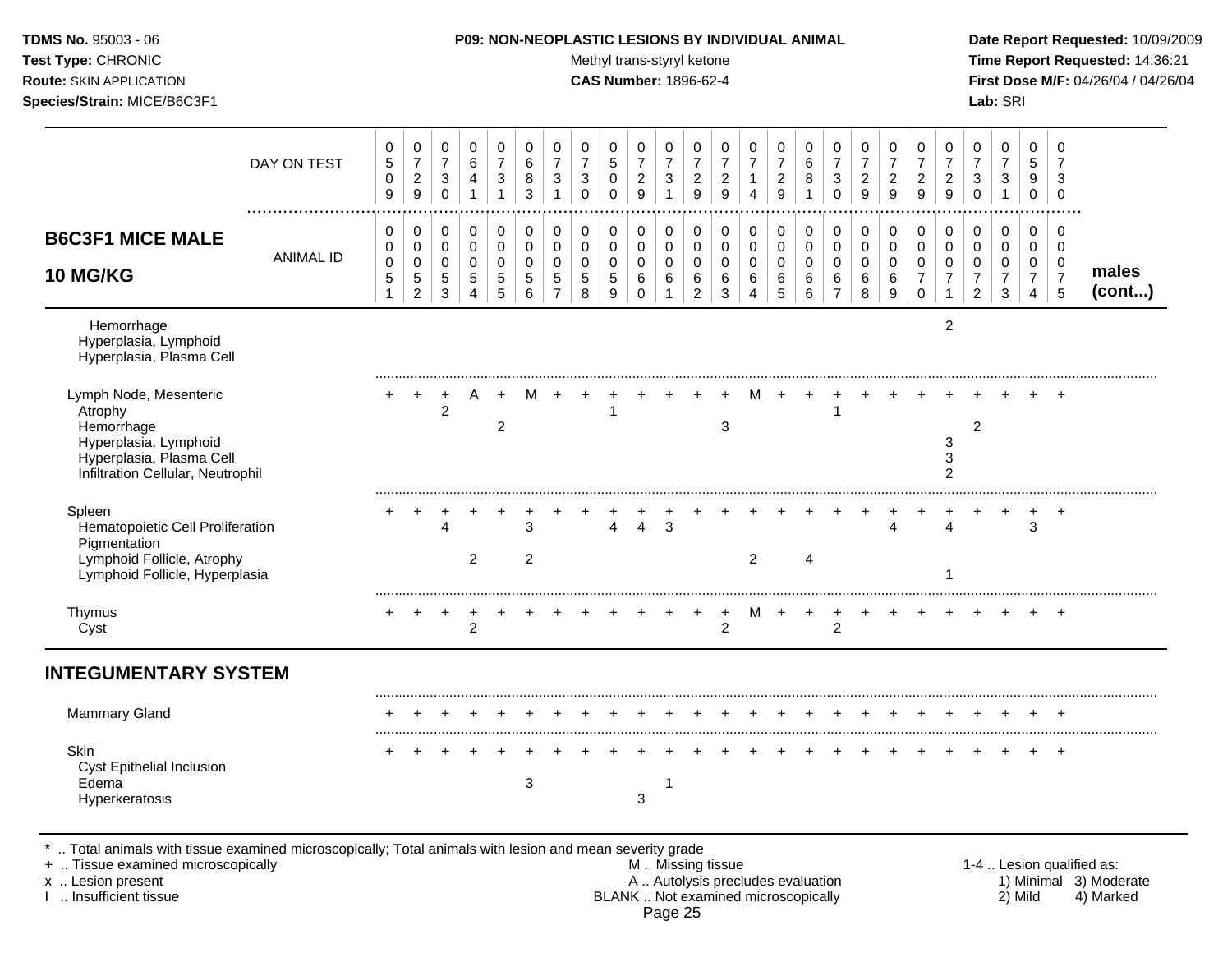| <b>TDMS No. 95003 - 06</b><br>Test Type: CHRONIC<br><b>Route: SKIN APPLICATION</b><br>Species/Strain: MICE/B6C3F1                                                                                                          |                  |                            |                                              |                               |                                                               |                                                    |                                   | <b>P09: NON-NEOPLASTIC LESIONS BY INDIVIDUAL ANIMAL</b>       |                                                                 |                                             | Methyl trans-styryl ketone<br><b>CAS Number: 1896-62-4</b> |                                                    |                                        |                                                           |                                           |                                                    |                                       |                                                        |                                 |                       |                                                                         |                                              |                                                           | Lab: SRI                           |                                                      |                            | Date Report Requested: 10/09/2009<br>Time Report Requested: 14:36:21<br>First Dose M/F: 04/26/04 / 04/26/04 |
|----------------------------------------------------------------------------------------------------------------------------------------------------------------------------------------------------------------------------|------------------|----------------------------|----------------------------------------------|-------------------------------|---------------------------------------------------------------|----------------------------------------------------|-----------------------------------|---------------------------------------------------------------|-----------------------------------------------------------------|---------------------------------------------|------------------------------------------------------------|----------------------------------------------------|----------------------------------------|-----------------------------------------------------------|-------------------------------------------|----------------------------------------------------|---------------------------------------|--------------------------------------------------------|---------------------------------|-----------------------|-------------------------------------------------------------------------|----------------------------------------------|-----------------------------------------------------------|------------------------------------|------------------------------------------------------|----------------------------|-------------------------------------------------------------------------------------------------------------|
|                                                                                                                                                                                                                            | DAY ON TEST      | 0<br>5<br>0<br>9           | 0<br>$\overline{7}$<br>$\overline{c}$<br>9   | 0<br>$\overline{7}$<br>3<br>0 | 0<br>6<br>$\overline{4}$<br>$\mathbf{1}$                      | 0<br>$\overline{7}$<br>$\mathbf 3$<br>$\mathbf{1}$ | 0<br>6<br>$\bf 8$<br>$\mathbf{3}$ | 0<br>$\boldsymbol{7}$<br>$\ensuremath{\mathsf{3}}$            | 0<br>$\overline{7}$<br>$\ensuremath{\mathsf{3}}$<br>$\mathbf 0$ | 0<br>$\,$ 5 $\,$<br>$\mathbf 0$<br>$\Omega$ | 0<br>$\boldsymbol{7}$<br>$\overline{c}$<br>9               | 0<br>$\boldsymbol{7}$<br>$\ensuremath{\mathsf{3}}$ | 0<br>$\boldsymbol{7}$<br>$\frac{2}{9}$ | 0<br>$\overline{7}$<br>$\boldsymbol{2}$<br>$\overline{9}$ | 0<br>$\overline{7}$<br>$\overline{4}$     | 0<br>$\boldsymbol{7}$<br>$\sqrt{2}$<br>$\mathsf g$ | 0<br>6<br>$\bf 8$                     | 0<br>$\overline{7}$<br>$\mathbf{3}$<br>$\mathbf 0$     | $\overline{c}$<br>9             | $\boldsymbol{2}$<br>9 | 0<br>$\overline{7}$<br>$\frac{2}{9}$                                    | 0<br>$\boldsymbol{7}$<br>$\overline{2}$<br>9 | 0<br>$\overline{7}$<br>3<br>$\Omega$                      | 0<br>7<br>3                        | 0<br>$\sqrt{5}$<br>9<br>$\mathbf 0$                  | 0<br>3<br>$\mathbf 0$      |                                                                                                             |
| <b>B6C3F1 MICE MALE</b><br><b>10 MG/KG</b>                                                                                                                                                                                 | <b>ANIMAL ID</b> | 0<br>0<br>$\mathbf 0$<br>5 | 0<br>0<br>$\mathbf 0$<br>5<br>$\overline{2}$ | 0<br>0<br>0<br>5<br>3         | 0<br>$\mathsf 0$<br>$\pmb{0}$<br>$\sqrt{5}$<br>$\overline{4}$ | 0<br>$\pmb{0}$<br>$\pmb{0}$<br>$\sqrt{5}$<br>5     | 0<br>0<br>$\mathbf 0$<br>5<br>6   | 0<br>$\pmb{0}$<br>$\mathbf 0$<br>$\sqrt{5}$<br>$\overline{7}$ | 0<br>$\mathbf 0$<br>$\mathbf 0$<br>$\,$ 5 $\,$<br>8             | 0<br>$\mathbf 0$<br>$\mathbf 0$<br>5<br>9   | 0<br>0<br>$\mathbf 0$<br>6<br>$\Omega$                     | 0<br>$\pmb{0}$<br>$\pmb{0}$<br>$\,6\,$             | 0<br>0<br>0<br>6<br>$\overline{2}$     | 0<br>$\pmb{0}$<br>$\mathbf 0$<br>$\,6\,$<br>3             | 0<br>$\mathbf 0$<br>$\mathbf 0$<br>6<br>4 | 0<br>$\mathbf 0$<br>$\pmb{0}$<br>$\,6\,$<br>5      | 0<br>$\pmb{0}$<br>$\pmb{0}$<br>6<br>6 | 0<br>$\mathbf 0$<br>$\mathbf 0$<br>6<br>$\overline{7}$ | 0<br>0<br>$\mathbf 0$<br>6<br>8 | 0<br>0<br>0<br>6<br>9 | 0<br>$\boldsymbol{0}$<br>$\boldsymbol{0}$<br>$\overline{7}$<br>$\Omega$ | 0<br>0<br>0<br>$\boldsymbol{7}$              | 0<br>$\mathbf 0$<br>0<br>$\overline{7}$<br>$\overline{2}$ | 0<br>0<br>0<br>$\overline{7}$<br>3 | 0<br>$\mathbf 0$<br>$\pmb{0}$<br>$\overline{7}$<br>4 | 0<br>$\mathbf 0$<br>0<br>5 | males<br>(cont)                                                                                             |
| Hyperplasia, Melanocyte<br>Inflammation, Chronic<br>Metaplasia, Osseous<br>Ulcer<br>Epidermis, Hyperplasia<br>Epidermis, Site Of Application, Hyperplasia<br>Site Of Application, Erosion<br>Site Of Application, Fibrosis |                  |                            |                                              |                               |                                                               |                                                    |                                   |                                                               |                                                                 |                                             | 3<br>3                                                     |                                                    |                                        | $\overline{1}$                                            |                                           |                                                    |                                       |                                                        |                                 |                       |                                                                         |                                              | 1                                                         | $\overline{1}$                     |                                                      |                            |                                                                                                             |
| Site Of Application, Hyperkeratosis<br>Site Of Application, Hyperplasia,<br>Melanocyte<br>Site Of Application, Inflammation, Chronic<br>Site Of Application, Ulcer                                                         |                  |                            |                                              |                               | $\overline{2}$                                                |                                                    | $\overline{2}$                    |                                                               |                                                                 |                                             | $\overline{2}$<br>3                                        | 3                                                  |                                        |                                                           |                                           |                                                    |                                       |                                                        |                                 |                       |                                                                         |                                              | 1<br>-1                                                   | 2                                  |                                                      |                            |                                                                                                             |

# **NERVOUS SYSTEM**

| <b>Brain</b> |  |  |  |  |  |  |  |  |  |  |  |  |  |  |
|--------------|--|--|--|--|--|--|--|--|--|--|--|--|--|--|
|              |  |  |  |  |  |  |  |  |  |  |  |  |  |  |
|              |  |  |  |  |  |  |  |  |  |  |  |  |  |  |
|              |  |  |  |  |  |  |  |  |  |  |  |  |  |  |

\* .. Total animals with tissue examined microscopically; Total animals with lesion and mean severity grade

Skeletal Muscle + +

+ .. Tissue examined microscopically M .. Missing tissue 1-4 .. Lesion qualified as: x .. Lesion present **A .. Autolysis precludes evaluation** A .. Autolysis precludes evaluation 1) Minimal 3) Moderate I .. Insufficient tissue BLANK .. Not examined microscopically 2) Mild 4) Marked Page 26

.........................................................................................................................................................................................................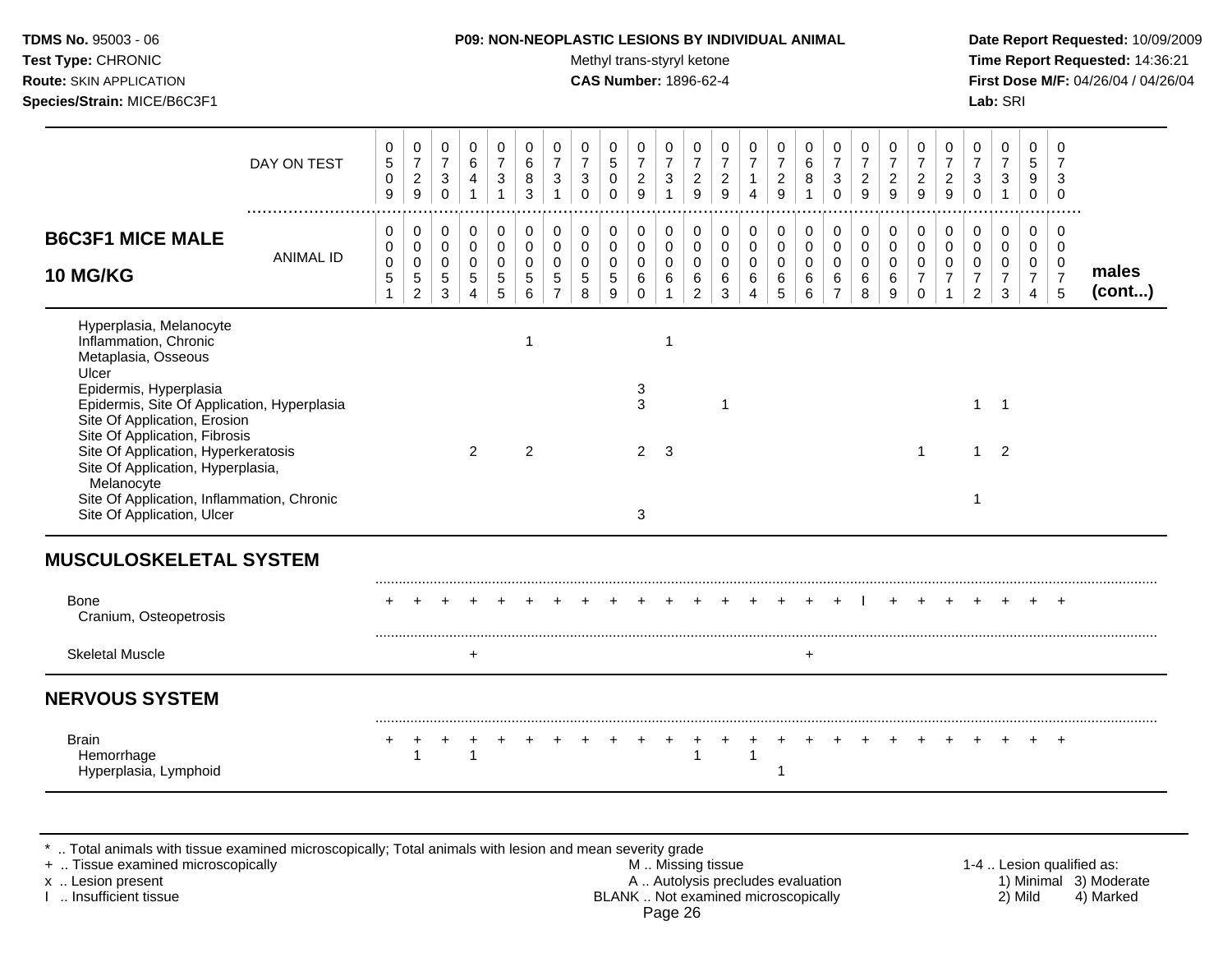#### **TDMS No.** 95003 - 06 **P09: NON-NEOPLASTIC LESIONS BY INDIVIDUAL ANIMAL Date Report Requested:** 10/09/2009

Test Type: CHRONIC **Test Type:** CHRONIC **Test Type:** CHRONIC **Time Report Requested:** 14:36:21 **Route:** SKIN APPLICATION **CAS Number:** 1896-62-4 **First Dose M/F:** 04/26/04 / 04/26/04

|                         | DAY ON TEST      | 0<br><sub>5</sub><br>0<br>9 | 0<br>-<br>ົ<br>$\sim$<br>9 | ◡<br>3                   |    | υ<br>3       | 6<br>8<br>ີ |                               | U<br>3<br>υ | U<br>đ<br>0<br>0 | U<br><u>_</u><br>9 | v<br>9 | 9      | u      | υ<br>9 | 6<br>8      | υ<br>3 | -9 | 9      | υ<br>9 | u<br>∼<br>9 | ν | د. | v<br>5<br>9<br>U | - 0<br>-3<br>- 0 |                 |
|-------------------------|------------------|-----------------------------|----------------------------|--------------------------|----|--------------|-------------|-------------------------------|-------------|------------------|--------------------|--------|--------|--------|--------|-------------|--------|----|--------|--------|-------------|---|----|------------------|------------------|-----------------|
| <b>B6C3F1 MICE MALE</b> |                  | 0<br>0                      | 0<br>0                     |                          |    |              |             |                               | 0<br>ν      | 0<br>0           | 0                  |        |        | u      | υ      |             |        |    |        | 0      | u           |   |    | 0<br>v           | - 0              |                 |
| <b>10 MG/KG</b>         | <b>ANIMAL ID</b> | 0<br>G                      | 0<br>5<br>ົ<br><u>_</u>    | ◡<br><sub>5</sub><br>- 0 | ರಿ | 0<br>.5<br>◡ | đ<br>6      | J<br>$\overline{\phantom{a}}$ | ν<br>ა<br>8 | 0<br>đ<br>a      | 6                  | 6      | 6<br>ັ | u<br>6 | v<br>6 | 6<br>$\sim$ | 6<br>- |    | 6<br>9 |        | u           | v |    | U                |                  | males<br>(cont) |

# **RESPIRATORY SYSTEM**

| Lung<br>Congestion<br>Hemorrhage<br>Infiltration Cellular, Histiocyte<br>Thrombosis<br>Alveolar Epithelium, Hyperplasia |  | 2 |  |  |  |  | 3 |  |                |  | $\overline{2}$ | 2 |  |  |  |  |
|-------------------------------------------------------------------------------------------------------------------------|--|---|--|--|--|--|---|--|----------------|--|----------------|---|--|--|--|--|
| Nose<br>Inflammation, Chronic                                                                                           |  |   |  |  |  |  |   |  | $\overline{2}$ |  |                |   |  |  |  |  |
| Pleura                                                                                                                  |  |   |  |  |  |  |   |  |                |  |                |   |  |  |  |  |
| Trachea                                                                                                                 |  |   |  |  |  |  |   |  |                |  |                |   |  |  |  |  |
| <b>SPECIAL SENSES SYSTEM</b>                                                                                            |  |   |  |  |  |  |   |  |                |  |                |   |  |  |  |  |
| Eye<br>Inflammation, Chronic Active<br>Cornea, Hyperplasia                                                              |  |   |  |  |  |  |   |  |                |  |                |   |  |  |  |  |
| Harderian Gland<br>Hyperplasia<br>Hyperplasia, Focal<br>Inflammation, Chronic                                           |  |   |  |  |  |  |   |  | 2              |  |                |   |  |  |  |  |

\* .. Total animals with tissue examined microscopically; Total animals with lesion and mean severity grade<br>+ .. Tissue examined microscopically

+ .. Tissue examined microscopically examined microscopically the state of the state of the state of the state of the M .. Missing tissue M .. Missing tissue and the M .. Missing tissue the matter of the M .. Autolysis pre x .. Lesion present **A .. Autolysis precludes evaluation** A .. Autolysis precludes evaluation 1) Minimal 3) Moderate I .. Insufficient tissue BLANK .. Not examined microscopically 2) Mild 4) Marked Page 27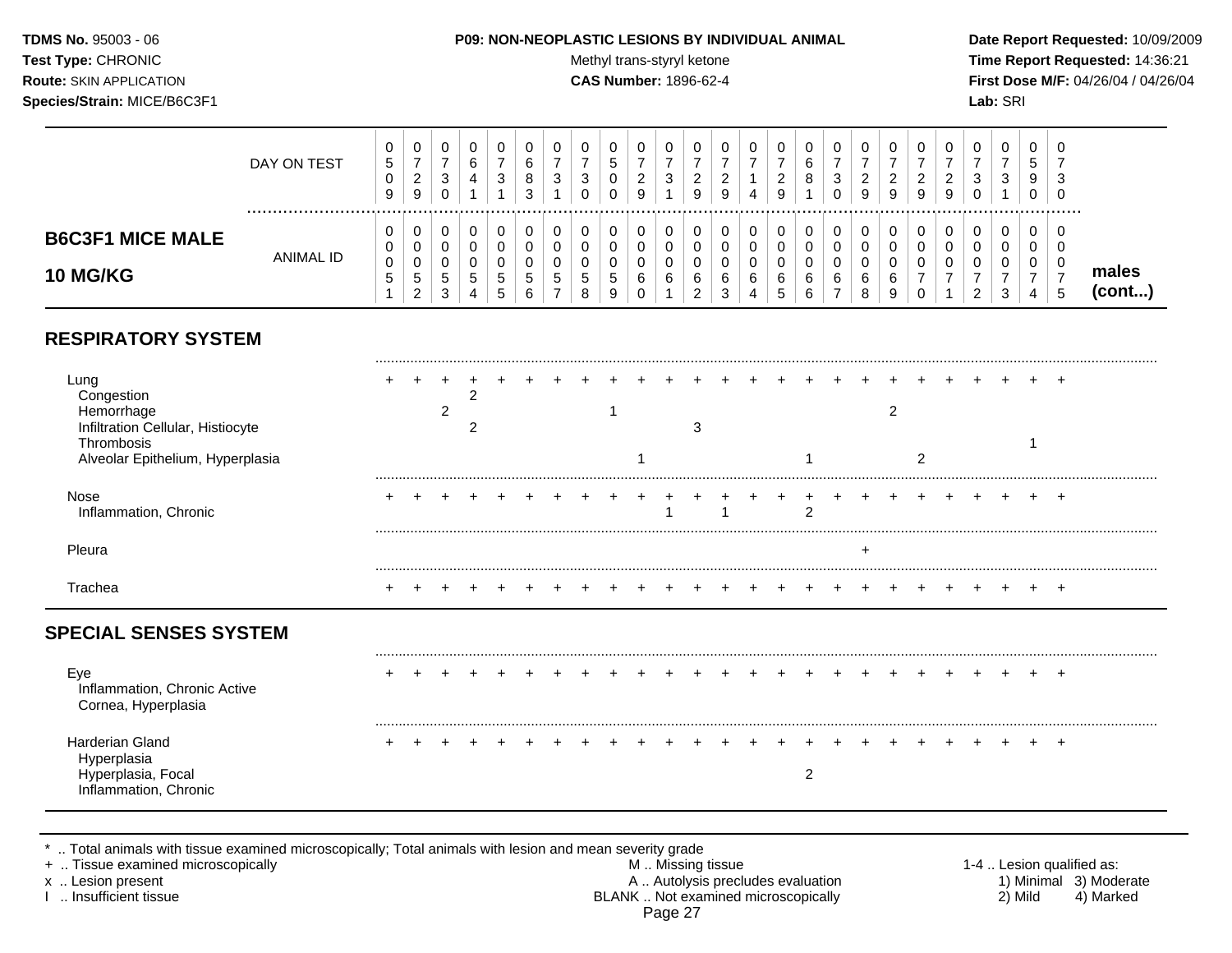#### **TDMS No.** 95003 - 06 **P09: NON-NEOPLASTIC LESIONS BY INDIVIDUAL ANIMAL Date Report Requested:** 10/09/2009

Test Type: CHRONIC **Test Type:** CHRONIC **Test Type:** CHRONIC **Time Report Requested:** 14:36:21 **Route:** SKIN APPLICATION **CAS Number:** 1896-62-4 **First Dose M/F:** 04/26/04 / 04/26/04

|                                            | DAY ON TEST | υ<br>5<br>0<br>9 | 0<br>–<br>2<br>9      | 0<br>3                | 0<br>6<br>4      | 0<br>3                | 0<br>6<br>8<br>3 | U<br>3 | υ<br>3       | 0<br>đ<br>0 | 0<br>2<br>9      | U<br>3 | 0<br>2<br>9           | υ<br>2<br>9 |   | 0<br>⌒<br>∼<br>9      | 0<br>6<br>8           | U<br>3<br>0 | υ<br>2<br>9 | ∠<br>9 | O<br>∠<br>9 | U<br>▵<br>9 | 0<br>3<br>0      | 0<br>3           | 9 | U<br>-0<br>0 |                       |
|--------------------------------------------|-------------|------------------|-----------------------|-----------------------|------------------|-----------------------|------------------|--------|--------------|-------------|------------------|--------|-----------------------|-------------|---|-----------------------|-----------------------|-------------|-------------|--------|-------------|-------------|------------------|------------------|---|--------------|-----------------------|
| <b>B6C3F1 MICE MALE</b><br><b>10 MG/KG</b> | ANIMAL ID   | 0<br>G           | 0<br>0<br>0<br>5<br>2 | 0<br>0<br>0<br>5<br>3 | 0<br>υ<br>5<br>4 | 0<br>0<br>0<br>5<br>5 | 0<br>υ<br>5<br>6 | u<br>đ | v<br>.5<br>8 | 5<br>9      | 0<br>0<br>0<br>6 | U<br>6 | 0<br>0<br>U<br>6<br>2 | U<br>6<br>3 | 6 | 0<br>0<br>0<br>6<br>5 | 0<br>0<br>0<br>6<br>6 | 0<br>U<br>6 | ν<br>6<br>8 | 6<br>9 | u           |             | 0<br>0<br>υ<br>2 | 0<br>0<br>0<br>3 |   | <br>U        | males<br>$($ cont $)$ |
| <b>URINARY SYSTEM</b>                      |             |                  |                       |                       |                  |                       |                  |        |              |             |                  |        |                       |             |   |                       |                       |             |             |        |             |             |                  |                  |   |              |                       |
| Kidney<br>Caste Granular                   |             |                  |                       |                       |                  |                       |                  |        |              | -2          |                  |        |                       |             |   |                       |                       |             |             |        |             |             |                  |                  |   |              |                       |

| <b>Casts Granular</b>           |               |   |   |  |   |  | 3 |  |                |                |   |   |  |  |  |   |   |                |  |
|---------------------------------|---------------|---|---|--|---|--|---|--|----------------|----------------|---|---|--|--|--|---|---|----------------|--|
| <b>Casts Protein</b>            |               |   |   |  |   |  |   |  |                |                |   |   |  |  |  |   |   |                |  |
| Cyst                            |               |   |   |  |   |  |   |  | $\overline{2}$ |                |   | ົ |  |  |  |   |   |                |  |
| Hyperplasia, Lymphoid           | $\mathcal{P}$ |   | C |  |   |  |   |  |                | $\overline{2}$ |   |   |  |  |  |   | っ |                |  |
| Infarct                         |               |   |   |  |   |  | З |  |                |                |   |   |  |  |  |   |   |                |  |
| Inflammation, Suppurative       |               |   |   |  |   |  |   |  |                |                |   |   |  |  |  |   |   |                |  |
| Metaplasia, Osseous             |               |   |   |  |   |  |   |  |                |                | ົ |   |  |  |  |   |   |                |  |
| Nephropathy                     |               | 2 | 3 |  |   |  |   |  |                |                | 2 | 3 |  |  |  | 2 |   | $\overline{2}$ |  |
| Papilla, Necrosis               |               |   |   |  |   |  | 3 |  |                |                |   |   |  |  |  |   |   |                |  |
| Pelvis, Dilatation              |               |   |   |  |   |  |   |  |                |                |   |   |  |  |  |   |   |                |  |
| Renal Tubule, Dilatation, Focal |               |   |   |  |   |  |   |  |                |                |   |   |  |  |  |   |   |                |  |
| Renal Tubule, Hyperplasia       |               | 4 |   |  |   |  |   |  |                |                |   |   |  |  |  |   |   |                |  |
| Renal Tubule, Pigmentation      |               |   |   |  |   |  |   |  |                |                |   |   |  |  |  |   |   |                |  |
|                                 |               |   |   |  |   |  |   |  |                |                |   |   |  |  |  |   |   |                |  |
| <b>Urinary Bladder</b>          |               |   |   |  |   |  |   |  |                |                |   |   |  |  |  |   |   |                |  |
| Edema                           |               |   |   |  | 4 |  |   |  |                |                |   |   |  |  |  |   |   |                |  |
| Hyperplasia, Lymphoid           |               |   |   |  |   |  |   |  |                |                |   |   |  |  |  |   |   |                |  |
| <b>Necrosis</b>                 |               |   |   |  |   |  |   |  |                |                |   |   |  |  |  |   |   |                |  |
|                                 |               |   |   |  |   |  |   |  |                |                |   |   |  |  |  |   |   |                |  |

\* .. Total animals with tissue examined microscopically; Total animals with lesion and mean severity grade

+ .. Tissue examined microscopically M .. Missing tissue 1-4 .. Lesion qualified as: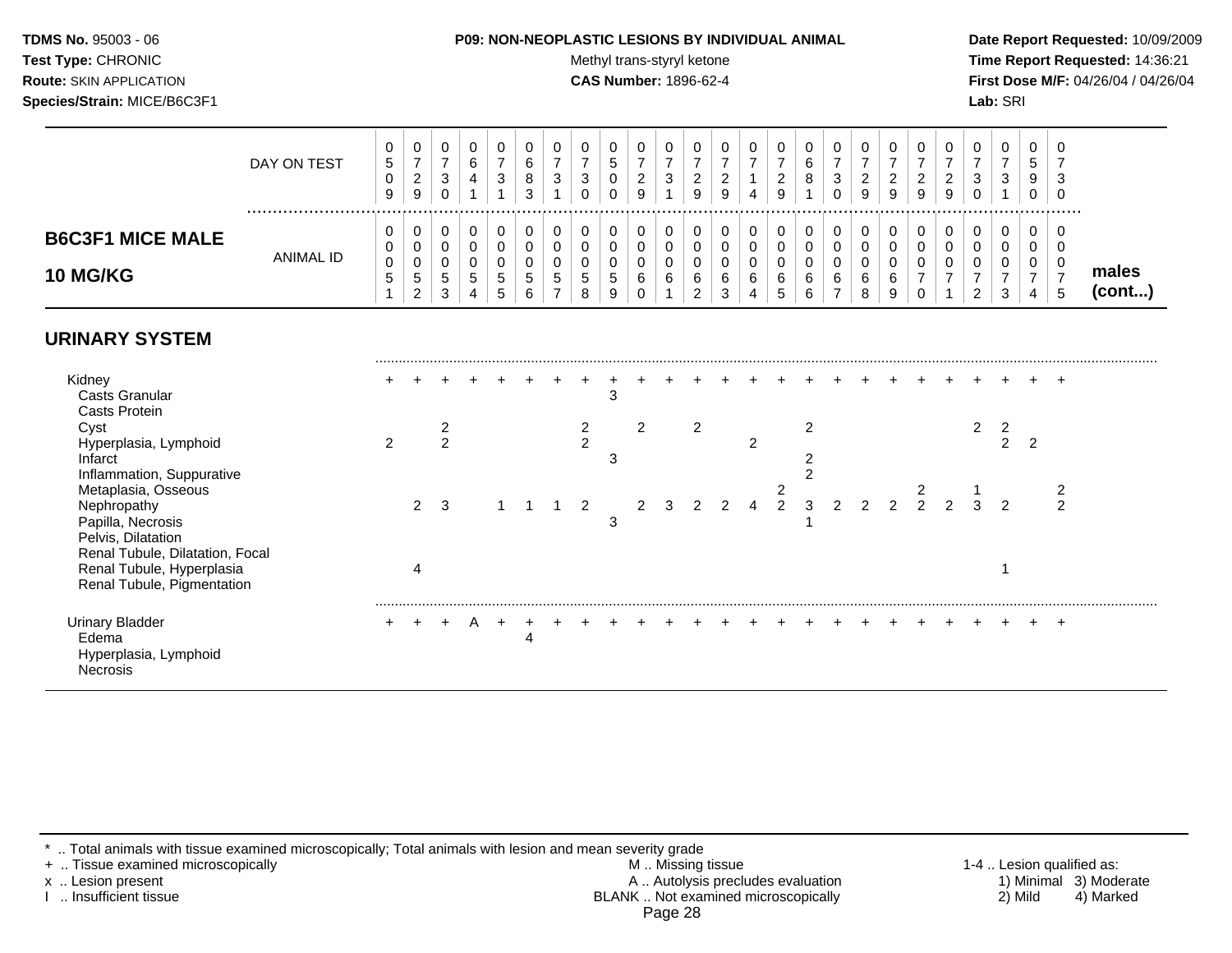TDMS No. 95003 - 06 Test Type: CHRONIC **Route: SKIN APPLICATION** Species/Strain: MICE/B6C3F1

#### P09: NON-NEOPLASTIC LESIONS BY INDIVIDUAL ANIMAL

Methyl trans-styryl ketone

**CAS Number: 1896-62-4** 

Date Report Requested: 10/09/2009 Time Report Requested: 14:36:21 First Dose M/F: 04/26/04 / 04/26/04 Lab: SRI

|                                                                                          | DAY ON TEST      | 0<br>$\overline{7}$<br>$\sqrt{3}$<br>$\mathbf{1}$ | $\pmb{0}$<br>$\,6$<br>$\mathbf{1}$<br>$\mathbf 0$                           | 0<br>$\,6\,$<br>$\mathbf{1}$<br>$\mathbf{3}$ | $\pmb{0}$<br>$\,6$<br>$\ensuremath{\mathsf{3}}$<br>$\mathbf{1}$ | $\mathbf 0$<br>$\overline{7}$<br>$\mathbf{3}$<br>$\mathbf 0$ | 0<br>$\overline{7}$<br>$\sqrt{3}$<br>$\Omega$      | $\mathbf 0$<br>$\overline{7}$<br>$\sqrt{3}$                    | $\pmb{0}$<br>$\overline{7}$<br>$\mathbf{3}$<br>$\mathbf{1}$ | 0<br>$\overline{7}$<br>$\mathbf{3}$<br>$\mathbf{1}$ | 0<br>6<br>$\sqrt{5}$<br>9                             | 0<br>5<br>$\mathbf{1}$<br>3               | 0<br>$\sqrt{5}$<br>$\mathbf{1}$<br>5       | 0<br>$\overline{7}$<br>$\sqrt{3}$<br>$\mathbf 0$ | $\mathbf 0$<br>6<br>$\overline{c}$<br>$\,6$ | 0<br>$\overline{7}$<br>$\ensuremath{\mathsf{3}}$<br>$\mathbf 0$ | $\mathbf 0$<br>$\overline{7}$<br>$\sqrt{3}$<br>$\mathbf{1}$ | 0<br>$\overline{7}$<br>$\ensuremath{\mathsf{3}}$<br>$\mathbf 0$ | $\mathbf 0$<br>$\overline{7}$<br>$\mathbf{1}$<br>$\mathbf{1}$ | 0<br>$\overline{7}$<br>$\mathbf{3}$<br>1             | 0<br>$\overline{7}$<br>$\overline{c}$<br>9 | 0<br>$\overline{7}$<br>$\mathbf{3}$<br>1 | 0<br>$\overline{7}$<br>$\overline{a}$<br>9 | $\mathbf 0$<br>$\overline{7}$<br>$\sqrt{3}$<br>$\mathbf{1}$ | $\mathbf 0$<br>$\overline{7}$<br>3<br>$\mathbf{1}$ | 0<br>7<br>$\overline{2}$<br>9<br>. |      |                        |
|------------------------------------------------------------------------------------------|------------------|---------------------------------------------------|-----------------------------------------------------------------------------|----------------------------------------------|-----------------------------------------------------------------|--------------------------------------------------------------|----------------------------------------------------|----------------------------------------------------------------|-------------------------------------------------------------|-----------------------------------------------------|-------------------------------------------------------|-------------------------------------------|--------------------------------------------|--------------------------------------------------|---------------------------------------------|-----------------------------------------------------------------|-------------------------------------------------------------|-----------------------------------------------------------------|---------------------------------------------------------------|------------------------------------------------------|--------------------------------------------|------------------------------------------|--------------------------------------------|-------------------------------------------------------------|----------------------------------------------------|------------------------------------|------|------------------------|
| <b>B6C3F1 MICE MALE</b><br><b>10 MG/KG</b>                                               | <b>ANIMAL ID</b> | 0<br>0<br>$\,0\,$<br>$\overline{7}$<br>6          | $\mathbf 0$<br>$\mathbf 0$<br>$\pmb{0}$<br>$\overline{7}$<br>$\overline{7}$ | 0<br>$\mathbf 0$<br>0<br>$\overline{7}$<br>8 | $\pmb{0}$<br>$\mathbf 0$<br>$\pmb{0}$<br>$\overline{7}$<br>9    | $\pmb{0}$<br>$\mathbf 0$<br>0<br>8<br>$\mathbf 0$            | $\pmb{0}$<br>$\mathbf 0$<br>0<br>8<br>$\mathbf{1}$ | $\pmb{0}$<br>$\mathbf 0$<br>$\mathbf 0$<br>8<br>$\overline{c}$ | 0<br>0<br>0<br>8<br>3                                       | 0<br>0<br>$\mathbf 0$<br>8<br>$\overline{4}$        | 0<br>$\mathbf 0$<br>$\pmb{0}$<br>8<br>$5\phantom{.0}$ | 0<br>$\mathbf 0$<br>$\mathbf 0$<br>8<br>6 | $\pmb{0}$<br>0<br>0<br>8<br>$\overline{7}$ | 0<br>$\mathbf 0$<br>0<br>8<br>8                  | 0<br>$\mathsf 0$<br>0<br>8<br>9             | 0<br>$\pmb{0}$<br>$\pmb{0}$<br>9<br>$\mathbf 0$                 | 0<br>$\mathbf 0$<br>$\pmb{0}$<br>9<br>$\mathbf{1}$          | $\,0\,$<br>$\pmb{0}$<br>$\,0\,$<br>9<br>$\overline{c}$          | $\pmb{0}$<br>$\mathbf 0$<br>0<br>9<br>$\sqrt{3}$              | $\pmb{0}$<br>$\mathbf 0$<br>0<br>9<br>$\overline{4}$ | 0<br>$\mathbf 0$<br>0<br>9<br>$\sqrt{5}$   | 0<br>0<br>0<br>9<br>6                    | 0<br>0<br>0<br>9<br>$\overline{7}$         | 0<br>$\mathbf 0$<br>$\mathbf 0$<br>9<br>8                   | 0<br>$\mathbf 0$<br>0<br>9<br>9                    | 0<br>$\Omega$<br>0<br>$\mathbf 0$  |      | * TOTALS               |
| <b>ALIMENTARY SYSTEM</b>                                                                 |                  |                                                   |                                                                             |                                              |                                                                 |                                                              |                                                    |                                                                |                                                             |                                                     |                                                       |                                           |                                            |                                                  |                                             |                                                                 |                                                             |                                                                 |                                                               |                                                      |                                            |                                          |                                            |                                                             |                                                    |                                    |      |                        |
| Esophagus                                                                                |                  |                                                   |                                                                             |                                              |                                                                 |                                                              |                                                    |                                                                |                                                             |                                                     |                                                       |                                           |                                            |                                                  |                                             |                                                                 |                                                             |                                                                 |                                                               |                                                      |                                            |                                          |                                            |                                                             |                                                    |                                    | 50   |                        |
| Gallbladder                                                                              |                  | $\ddot{}$                                         | м                                                                           | A                                            | A                                                               |                                                              |                                                    |                                                                |                                                             |                                                     |                                                       |                                           |                                            |                                                  |                                             |                                                                 |                                                             |                                                                 |                                                               |                                                      |                                            |                                          | $\ddot{}$                                  | м                                                           |                                                    | $\ddot{}$                          | 38   |                        |
| Intestine Large, Cecum                                                                   |                  |                                                   |                                                                             |                                              |                                                                 |                                                              |                                                    |                                                                |                                                             |                                                     |                                                       |                                           |                                            |                                                  |                                             |                                                                 |                                                             |                                                                 |                                                               |                                                      |                                            |                                          |                                            |                                                             |                                                    |                                    | 46   |                        |
| Intestine Large, Colon                                                                   |                  |                                                   | $\ddot{}$                                                                   | M                                            | A                                                               |                                                              |                                                    |                                                                |                                                             |                                                     |                                                       |                                           |                                            |                                                  |                                             |                                                                 |                                                             |                                                                 |                                                               |                                                      |                                            |                                          |                                            |                                                             |                                                    |                                    | 43   |                        |
| Intestine Large, Rectum<br>Inflammation, Acute                                           |                  |                                                   |                                                                             |                                              |                                                                 |                                                              |                                                    |                                                                |                                                             |                                                     |                                                       | A                                         |                                            |                                                  |                                             |                                                                 |                                                             | $\div$                                                          | А                                                             |                                                      |                                            |                                          |                                            |                                                             | $\div$                                             | $+$                                | 43   | 11.0                   |
| Intestine Small, Duodenum                                                                |                  | ٠                                                 |                                                                             | A                                            | A                                                               |                                                              |                                                    |                                                                |                                                             |                                                     |                                                       |                                           |                                            |                                                  |                                             |                                                                 |                                                             |                                                                 |                                                               |                                                      |                                            |                                          |                                            |                                                             |                                                    |                                    | 42   |                        |
| Intestine Small, Ileum                                                                   |                  |                                                   |                                                                             |                                              |                                                                 |                                                              |                                                    |                                                                |                                                             |                                                     |                                                       |                                           |                                            |                                                  |                                             |                                                                 |                                                             |                                                                 |                                                               |                                                      |                                            |                                          |                                            |                                                             |                                                    |                                    | -44  |                        |
| Intestine Small, Jejunum<br>Mineralization<br>Necrosis                                   |                  | $+$                                               | $\ddot{}$                                                                   | A                                            | A                                                               |                                                              |                                                    |                                                                |                                                             |                                                     |                                                       | A                                         | ÷                                          |                                                  | $\ddot{}$                                   | $\ddot{}$                                                       |                                                             | $\div$                                                          |                                                               |                                                      |                                            |                                          |                                            | $\ddot{}$                                                   | $+$                                                | $+$<br>1                           | - 42 | 11.0<br>1.10           |
| Liver<br><b>Basophilic Focus</b><br><b>Bile Stasis</b><br>Clear Cell Focus<br>Congestion |                  | +                                                 | +<br>Χ<br>4                                                                 | $\mathsf X$                                  |                                                                 |                                                              | $X$ $X$                                            |                                                                |                                                             | X                                                   |                                                       |                                           |                                            | $\mathsf{X}$                                     | $\boldsymbol{2}$                            | X<br>X                                                          |                                                             |                                                                 | 3                                                             | Χ<br>Χ                                               |                                            |                                          |                                            |                                                             |                                                    | $+$<br>X                           | 50   | 5<br>2.5<br>18<br>23.0 |
| <b>Eosinophilic Focus</b>                                                                |                  | $\times$                                          | X                                                                           |                                              |                                                                 |                                                              |                                                    |                                                                |                                                             | $X$ $X$                                             |                                                       |                                           | X                                          |                                                  |                                             |                                                                 |                                                             |                                                                 |                                                               | X                                                    |                                            |                                          |                                            |                                                             |                                                    |                                    |      | 14                     |

\* .. Total animals with tissue examined microscopically; Total animals with lesion and mean severity grade + .. Tissue examined microscopically

x .. Lesion present

I .. Insufficient tissue

M .. Missing tissue A .. Autolysis precludes evaluation<br>BLANK .. Not examined microscopically Page 29

1-4 .. Lesion qualified as: 1) Minimal 3) Moderate 2) Mild 4) Marked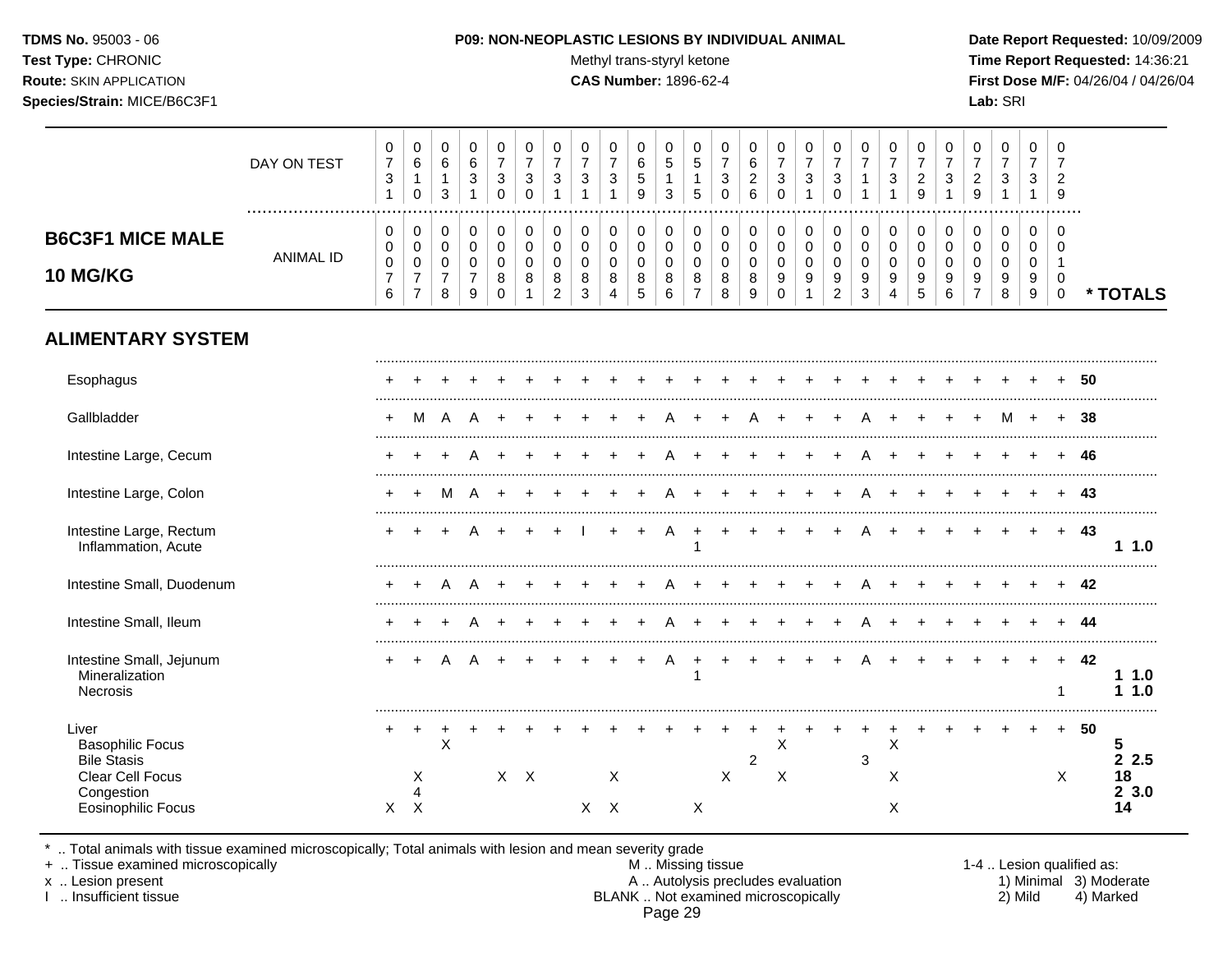#### **TDMS No.** 95003 - 06 **P09: NON-NEOPLASTIC LESIONS BY INDIVIDUAL ANIMAL Date Report Requested:** 10/09/2009

Test Type: CHRONIC **Test Type:** CHRONIC **Test Type:** CHRONIC **Time Report Requested:** 14:36:21 **Route:** SKIN APPLICATION **CAS Number:** 1896-62-4 **First Dose M/F:** 04/26/04 / 04/26/04

|                                                                                                                                                                                    | DAY ON TEST      | 0<br>$\overline{7}$<br>$\sqrt{3}$ | 0<br>$\,6$<br>$\mathbf{1}$<br>$\mathbf 0$               | 0<br>$\,6\,$<br>$\mathbf{1}$<br>3            | 0<br>$\,6$<br>3<br>$\mathbf{1}$                        | 0<br>$\overline{7}$<br>3<br>$\Omega$           | 0<br>$\overline{7}$<br>3<br>$\Omega$ | 0<br>$\overline{7}$<br>3<br>1          | 0<br>$\overline{7}$<br>3               | 0<br>$\overline{7}$<br>3           | 0<br>$\,6$<br>$\sqrt{5}$<br>9  | 0<br>5<br>$\mathbf{1}$<br>3     | 0<br>$\sqrt{5}$<br>$\mathbf{1}$<br>5       | 0<br>$\overline{7}$<br>3<br>$\Omega$      | 0<br>6<br>$\overline{2}$<br>6   | 0<br>$\overline{7}$<br>3<br>$\Omega$   | 0<br>$\overline{7}$<br>3             | 0<br>$\overline{7}$<br>$\mathbf{3}$<br>$\Omega$ | 0<br>$\overline{7}$<br>1<br>$\mathbf{1}$           | 0<br>$\overline{7}$<br>$\ensuremath{\mathsf{3}}$       | 0<br>$\overline{7}$<br>$\overline{c}$<br>9 | 0<br>$\overline{7}$<br>3               | 0<br>$\overline{7}$<br>$\overline{2}$<br>9   | 0<br>$\overline{7}$<br>3        | 0<br>$\overline{7}$<br>3        | 0<br>7<br>$\overline{2}$<br>9                           |    |                                                     |
|------------------------------------------------------------------------------------------------------------------------------------------------------------------------------------|------------------|-----------------------------------|---------------------------------------------------------|----------------------------------------------|--------------------------------------------------------|------------------------------------------------|--------------------------------------|----------------------------------------|----------------------------------------|------------------------------------|--------------------------------|---------------------------------|--------------------------------------------|-------------------------------------------|---------------------------------|----------------------------------------|--------------------------------------|-------------------------------------------------|----------------------------------------------------|--------------------------------------------------------|--------------------------------------------|----------------------------------------|----------------------------------------------|---------------------------------|---------------------------------|---------------------------------------------------------|----|-----------------------------------------------------|
| <b>B6C3F1 MICE MALE</b><br><b>10 MG/KG</b>                                                                                                                                         | <b>ANIMAL ID</b> | 0<br>0<br>0<br>7<br>6             | 0<br>0<br>$\pmb{0}$<br>$\overline{7}$<br>$\overline{7}$ | 0<br>$\mathsf 0$<br>0<br>$\overline{7}$<br>8 | 0<br>$\mathbf 0$<br>$\mathbf 0$<br>$\overline{7}$<br>9 | 0<br>$\pmb{0}$<br>$\mathbf 0$<br>8<br>$\Omega$ | 0<br>$\mathbf 0$<br>0<br>8           | 0<br>$\mathbf 0$<br>$\Omega$<br>8<br>2 | 0<br>$\mathbf 0$<br>$\Omega$<br>8<br>3 | 0<br>0<br>0<br>8<br>$\overline{4}$ | 0<br>0<br>0<br>8<br>$\sqrt{5}$ | 0<br>$\mathbf 0$<br>0<br>8<br>6 | 0<br>0<br>$\pmb{0}$<br>8<br>$\overline{7}$ | 0<br>$\mathbf 0$<br>$\mathbf 0$<br>8<br>8 | 0<br>0<br>$\mathbf 0$<br>8<br>9 | 0<br>$\mathbf 0$<br>0<br>9<br>$\Omega$ | 0<br>$\mathbf 0$<br>$\mathbf 0$<br>9 | 0<br>$\mathbf 0$<br>0<br>9<br>$\overline{c}$    | 0<br>$\mathbf 0$<br>$\mathbf 0$<br>9<br>$\sqrt{3}$ | 0<br>$\mathbf 0$<br>$\mathbf 0$<br>9<br>$\overline{4}$ | 0<br>$\mathbf 0$<br>0<br>9<br>5            | 0<br>$\mathbf 0$<br>$\Omega$<br>9<br>6 | 0<br>$\mathbf 0$<br>0<br>9<br>$\overline{7}$ | 0<br>$\mathbf 0$<br>0<br>9<br>8 | 0<br>$\mathbf 0$<br>0<br>9<br>9 | $\Omega$<br>$\Omega$<br>1<br>$\mathbf 0$<br>$\mathbf 0$ |    | * TOTALS                                            |
| Hematopoietic Cell Proliferation<br>Hemorrhage<br>Inflammation, Chronic<br>Mixed Cell Focus<br>Necrosis, Focal<br>Hepatocyte, Hypertrophy<br>Hepatocyte, Vacuolization Cytoplasmic |                  |                                   |                                                         | $\overline{2}$                               |                                                        |                                                | -1                                   |                                        |                                        |                                    | 3                              | 4                               | 2<br>$\overline{2}$<br>$\overline{2}$      |                                           |                                 | 4                                      | X                                    |                                                 |                                                    |                                                        |                                            |                                        | X                                            |                                 |                                 |                                                         |    | 11.0<br>2.5<br>2.5<br>5<br>2.6<br>2.0<br>1<br>2.2.0 |
| Mesentery<br>Fibrosis<br>Hemorrhage<br>Fat, Necrosis                                                                                                                               |                  |                                   |                                                         |                                              |                                                        |                                                |                                      |                                        |                                        |                                    | +<br>3                         |                                 |                                            | +<br>$\overline{c}$<br>$\overline{2}$     |                                 | +<br>$\overline{2}$                    |                                      | $^+$<br>3                                       | $+$                                                |                                                        |                                            |                                        |                                              |                                 |                                 |                                                         | 12 | 12.0<br>32.7<br>52.0                                |
| Pancreas<br>Inflammation, Chronic<br>Lipomatosis                                                                                                                                   |                  |                                   |                                                         |                                              |                                                        |                                                |                                      |                                        |                                        |                                    |                                |                                 |                                            |                                           |                                 |                                        |                                      |                                                 |                                                    |                                                        |                                            |                                        |                                              | $\overline{2}$                  | 2                               |                                                         | 50 | $12.0$<br>2.0<br>1                                  |
| <b>Salivary Glands</b><br>Hyperplasia, Lymphoid<br>Inflammation, Chronic Active<br>Mineralization<br>Necrosis                                                                      |                  | 2                                 |                                                         |                                              |                                                        | $\overline{2}$                                 | $\overline{2}$                       |                                        |                                        | $\overline{2}$                     |                                |                                 |                                            |                                           | $\overline{c}$                  |                                        |                                      |                                                 |                                                    |                                                        | 1                                          | $\overline{2}$                         | $\mathfrak{p}$                               | 1                               |                                 | $+$                                                     | 50 | 13 2.0<br>$12.0$<br>21.0<br>3.0<br>1                |
| Stomach, Forestomach<br>Edema<br>Inflammation, Chronic<br>Ulcer<br>Epithelium, Hyperplasia                                                                                         |                  |                                   |                                                         |                                              |                                                        |                                                |                                      |                                        |                                        |                                    |                                |                                 |                                            |                                           |                                 |                                        |                                      |                                                 |                                                    |                                                        | 3<br>3                                     |                                        | $\overline{c}$<br>$\overline{2}$<br>3        |                                 |                                 | $+$                                                     | 50 | 12.0<br>2.0<br>3<br>3.0<br>$\mathbf{2}$<br>2.4<br>7 |

\* .. Total animals with tissue examined microscopically; Total animals with lesion and mean severity grade

+ .. Tissue examined microscopically M .. Missing tissue 1-4 .. Lesion qualified as: x .. Lesion present **A .. Autolysis precludes evaluation** A .. Autolysis precludes evaluation 1) Minimal 3) Moderate I .. Insufficient tissue BLANK .. Not examined microscopically 2) Mild 4) Marked Page 30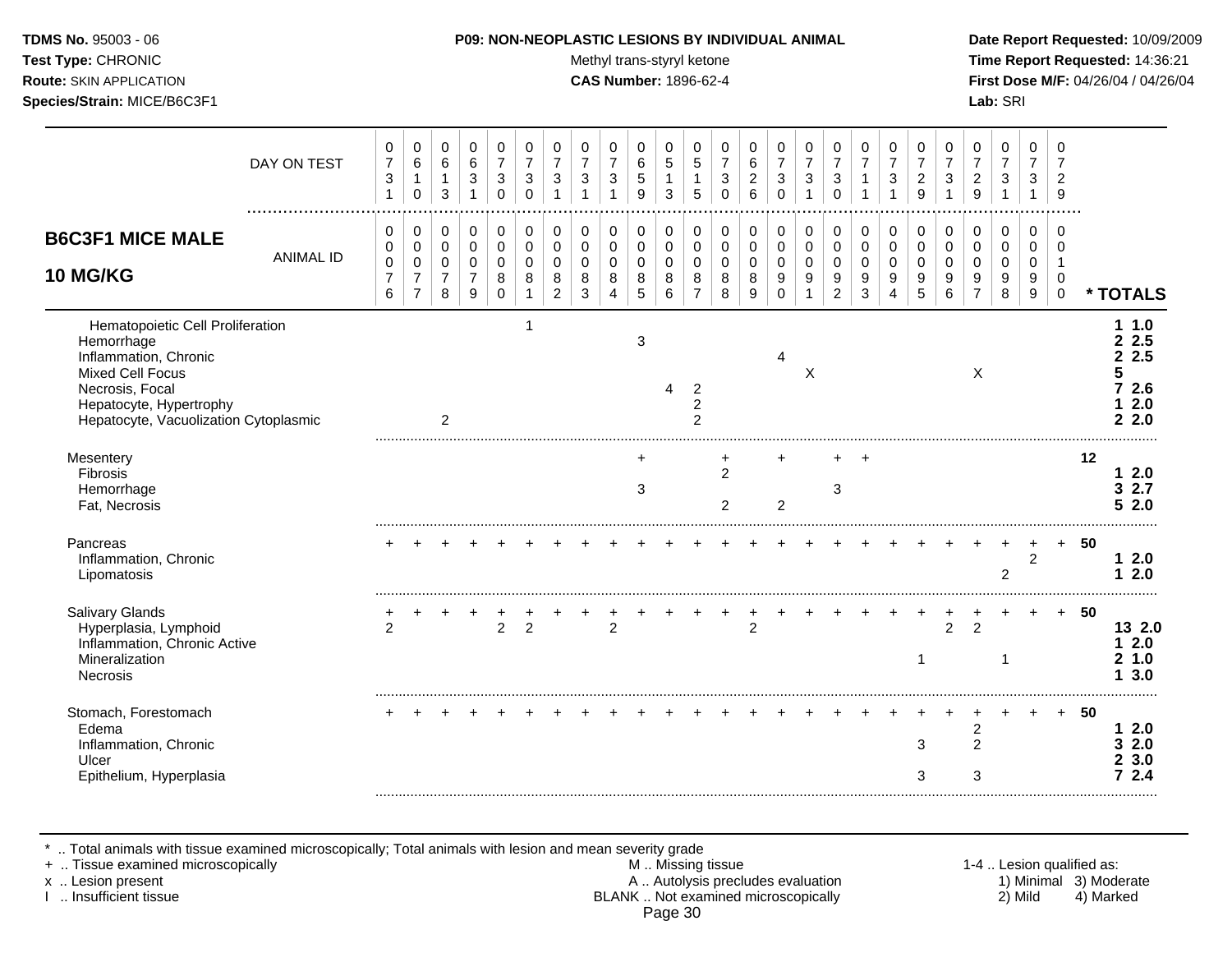Test Type: CHRONIC **Test Type:** CHRONIC **Test Type:** CHRONIC **Time Report Requested:** 14:36:21 **Route:** SKIN APPLICATION **CAS Number:** 1896-62-4 **First Dose M/F:** 04/26/04 / 04/26/04 **Species/Strain:** MICE/B6C3F1 **Lab:** SRI

|                                                                                                                                                                  | DAY ON TEST      | 0<br>$\overline{7}$<br>$\ensuremath{\mathsf{3}}$<br>$\overline{1}$ | 0<br>6<br>$\mathbf{1}$<br>0                             | 0<br>6<br>$\mathbf{1}$<br>$\mathfrak{S}$                  | 0<br>6<br>3<br>$\mathbf{1}$                            | 0<br>$\overline{7}$<br>3<br>0 | 0<br>$\overline{7}$<br>$\mathbf{3}$<br>$\mathbf 0$             | 0<br>$\overline{7}$<br>3<br>$\mathbf{1}$     | $\mathbf 0$<br>$\overline{7}$<br>3<br>1            | 0<br>$\overline{7}$<br>3<br>$\mathbf{1}$                        | $\mathbf 0$<br>6<br>$\,$ 5 $\,$<br>$\boldsymbol{9}$ | 0<br>5<br>$\mathbf{1}$<br>$\sqrt{3}$ | 0<br>5<br>1<br>5                   | 0<br>$\overline{7}$<br>3<br>$\mathbf 0$                | 0<br>6<br>$\overline{c}$<br>$6\phantom{1}6$   | 0<br>$\overline{7}$<br>$\ensuremath{\mathsf{3}}$<br>$\mathbf 0$  | 0<br>$\overline{7}$<br>$\sqrt{3}$<br>$\mathbf{1}$ | 0<br>$\overline{7}$<br>$\ensuremath{\mathsf{3}}$<br>$\mathbf 0$ | 0<br>$\overline{7}$<br>1<br>$\mathbf{1}$                          | 0<br>$\overline{7}$<br>3<br>$\mathbf{1}$ | 0<br>$\overline{7}$<br>$\overline{c}$<br>$\overline{9}$ | 0<br>$\overline{7}$<br>3<br>$\mathbf{1}$ | 0<br>$\overline{7}$<br>$\boldsymbol{2}$<br>9                   | 0<br>$\overline{7}$<br>$\ensuremath{\mathsf{3}}$<br>$\mathbf{1}$ | 0<br>$\overline{7}$<br>3<br>$\mathbf{1}$  | $\mathbf 0$<br>$\overline{7}$<br>$\overline{c}$<br>9          |                           |                                                      |
|------------------------------------------------------------------------------------------------------------------------------------------------------------------|------------------|--------------------------------------------------------------------|---------------------------------------------------------|-----------------------------------------------------------|--------------------------------------------------------|-------------------------------|----------------------------------------------------------------|----------------------------------------------|----------------------------------------------------|-----------------------------------------------------------------|-----------------------------------------------------|--------------------------------------|------------------------------------|--------------------------------------------------------|-----------------------------------------------|------------------------------------------------------------------|---------------------------------------------------|-----------------------------------------------------------------|-------------------------------------------------------------------|------------------------------------------|---------------------------------------------------------|------------------------------------------|----------------------------------------------------------------|------------------------------------------------------------------|-------------------------------------------|---------------------------------------------------------------|---------------------------|------------------------------------------------------|
| <b>B6C3F1 MICE MALE</b><br><b>10 MG/KG</b>                                                                                                                       | <b>ANIMAL ID</b> | 0<br>0<br>$\pmb{0}$<br>$\overline{7}$<br>$\,6$                     | 0<br>$\pmb{0}$<br>0<br>$\overline{7}$<br>$\overline{7}$ | 0<br>$\pmb{0}$<br>$\boldsymbol{0}$<br>$\overline{7}$<br>8 | 0<br>$\mathbf 0$<br>$\mathbf 0$<br>$\overline{7}$<br>9 | 0<br>0<br>0<br>8<br>0         | $\mathbf 0$<br>$\mathbf 0$<br>$\mathbf 0$<br>8<br>$\mathbf{1}$ | 0<br>0<br>$\mathbf 0$<br>8<br>$\overline{2}$ | 0<br>$\mathbf 0$<br>$\mathbf 0$<br>8<br>$\sqrt{3}$ | 0<br>$\mathbf 0$<br>$\mathbf 0$<br>8<br>$\overline{\mathbf{4}}$ | 0<br>0<br>$\boldsymbol{0}$<br>8<br>$\sqrt{5}$       | 0<br>$\mathbf 0$<br>0<br>8<br>$\,6$  | 0<br>0<br>0<br>8<br>$\overline{7}$ | $\mathbf 0$<br>0<br>0<br>8<br>8                        | 0<br>$\mathbf 0$<br>$\mathbf 0$<br>8<br>$9\,$ | 0<br>$\mathsf 0$<br>$\mathbf 0$<br>$\boldsymbol{9}$<br>$\pmb{0}$ | 0<br>$\mathsf{O}$<br>0<br>9<br>$\mathbf{1}$       | 0<br>$\mathsf{O}$<br>0<br>9<br>$\overline{a}$                   | 0<br>$\mathbf 0$<br>$\mathbf 0$<br>9<br>$\ensuremath{\mathsf{3}}$ | 0<br>0<br>$\mathbf 0$<br>9<br>4          | 0<br>0<br>$\mathbf 0$<br>9<br>5                         | 0<br>$\mathbf 0$<br>$\Omega$<br>9<br>6   | 0<br>$\pmb{0}$<br>$\mathbf 0$<br>$\mathsf g$<br>$\overline{7}$ | 0<br>0<br>0<br>9<br>$\bf 8$                                      | 0<br>$\mathbf 0$<br>$\mathbf 0$<br>9<br>9 | $\Omega$<br>$\mathbf 0$<br>$\overline{1}$<br>$\mathbf 0$<br>0 |                           | * TOTALS                                             |
| Stomach, Glandular<br>Cyst<br>Erosion<br>Metaplasia, Squamous<br>Mineralization<br>Ulcer<br>Epithelium, Hyperplasia                                              |                  | $+$                                                                |                                                         |                                                           |                                                        |                               |                                                                |                                              |                                                    | 2                                                               |                                                     |                                      |                                    |                                                        |                                               | 2<br>$\mathbf{1}$                                                |                                                   |                                                                 |                                                                   |                                          | 1                                                       |                                          |                                                                |                                                                  | $+$<br>-1                                 | $+$                                                           | 49                        | 12.0<br>11.0<br>1.5<br>2<br>31.0<br>2.5<br>4.0<br>1. |
| Tooth<br>Malformation                                                                                                                                            |                  |                                                                    |                                                         |                                                           |                                                        |                               |                                                                |                                              |                                                    |                                                                 | +<br>$\overline{2}$                                 |                                      |                                    |                                                        |                                               |                                                                  |                                                   |                                                                 |                                                                   |                                          |                                                         |                                          |                                                                |                                                                  |                                           |                                                               | $\mathbf{1}$              | 12.0                                                 |
| <b>CARDIOVASCULAR SYSTEM</b>                                                                                                                                     |                  |                                                                    |                                                         |                                                           |                                                        |                               |                                                                |                                              |                                                    |                                                                 |                                                     |                                      |                                    |                                                        |                                               |                                                                  |                                                   |                                                                 |                                                                   |                                          |                                                         |                                          |                                                                |                                                                  |                                           |                                                               |                           |                                                      |
| <b>Blood Vessel</b>                                                                                                                                              |                  |                                                                    |                                                         |                                                           |                                                        |                               |                                                                |                                              |                                                    |                                                                 | $\ddot{}$                                           |                                      |                                    |                                                        |                                               |                                                                  |                                                   |                                                                 |                                                                   |                                          |                                                         |                                          |                                                                |                                                                  |                                           |                                                               | 1                         |                                                      |
| Heart<br>Cardiomyopathy<br>Thrombosis                                                                                                                            |                  |                                                                    |                                                         |                                                           |                                                        |                               |                                                                |                                              | 1                                                  |                                                                 |                                                     | $\overline{c}$                       |                                    |                                                        |                                               |                                                                  |                                                   | 1                                                               |                                                                   |                                          |                                                         |                                          |                                                                | $\ddot{}$                                                        | $\ddot{}$                                 | $+$                                                           | 50                        | 7.1.1<br>13.0                                        |
| <b>ENDOCRINE SYSTEM</b>                                                                                                                                          |                  |                                                                    |                                                         |                                                           |                                                        |                               |                                                                |                                              |                                                    |                                                                 |                                                     |                                      |                                    |                                                        |                                               |                                                                  |                                                   |                                                                 |                                                                   |                                          |                                                         |                                          |                                                                |                                                                  |                                           |                                                               |                           |                                                      |
| <b>Adrenal Cortex</b><br><b>Accessory Adrenal Cortical Nodule</b><br>Degeneration, Fatty<br>Hyperplasia, Focal                                                   |                  |                                                                    |                                                         |                                                           |                                                        | 1                             |                                                                |                                              |                                                    |                                                                 |                                                     |                                      | -1                                 |                                                        |                                               |                                                                  | $\overline{2}$                                    | $\overline{c}$                                                  |                                                                   | $\overline{2}$                           | $\overline{1}$                                          |                                          | $\overline{2}$                                                 |                                                                  |                                           |                                                               | 50                        | 11.0<br>12 1.7<br>12.0                               |
| Hypertrophy, Focal<br>Capsule, Hyperplasia                                                                                                                       |                  | 3                                                                  | 2                                                       | 2<br>3                                                    | 1                                                      | 4<br>$\overline{2}$           | 2<br>$\mathcal{P}$                                             | 3<br>$\mathcal{P}$                           | $\mathbf 1$                                        | $\overline{2}$                                                  | 2                                                   |                                      | 2                                  | 3                                                      |                                               | 3<br>3                                                           |                                                   |                                                                 |                                                                   | $\mathfrak{p}$                           | 2                                                       | $\mathcal{P}$                            |                                                                | $\mathfrak{p}$                                                   | 1                                         | $\overline{2}$<br>$\mathcal{P}$                               |                           | 16 2.1<br>40 2.0                                     |
| Total animals with tissue examined microscopically; Total animals with lesion and mean severity grade<br>+  Tissue examined microscopically<br>x  Lesion present |                  |                                                                    |                                                         |                                                           |                                                        |                               |                                                                |                                              |                                                    |                                                                 |                                                     |                                      |                                    | M. Missing tissue<br>A  Autolysis precludes evaluation |                                               |                                                                  |                                                   |                                                                 |                                                                   |                                          |                                                         |                                          |                                                                |                                                                  |                                           |                                                               | 1-4  Lesion qualified as: | 1) Minimal 3) Moderate                               |

I ... Insufficient tissue and the state of methods of the BLANK ... Not examined microscopically 2) Mild 4) Marked Page 31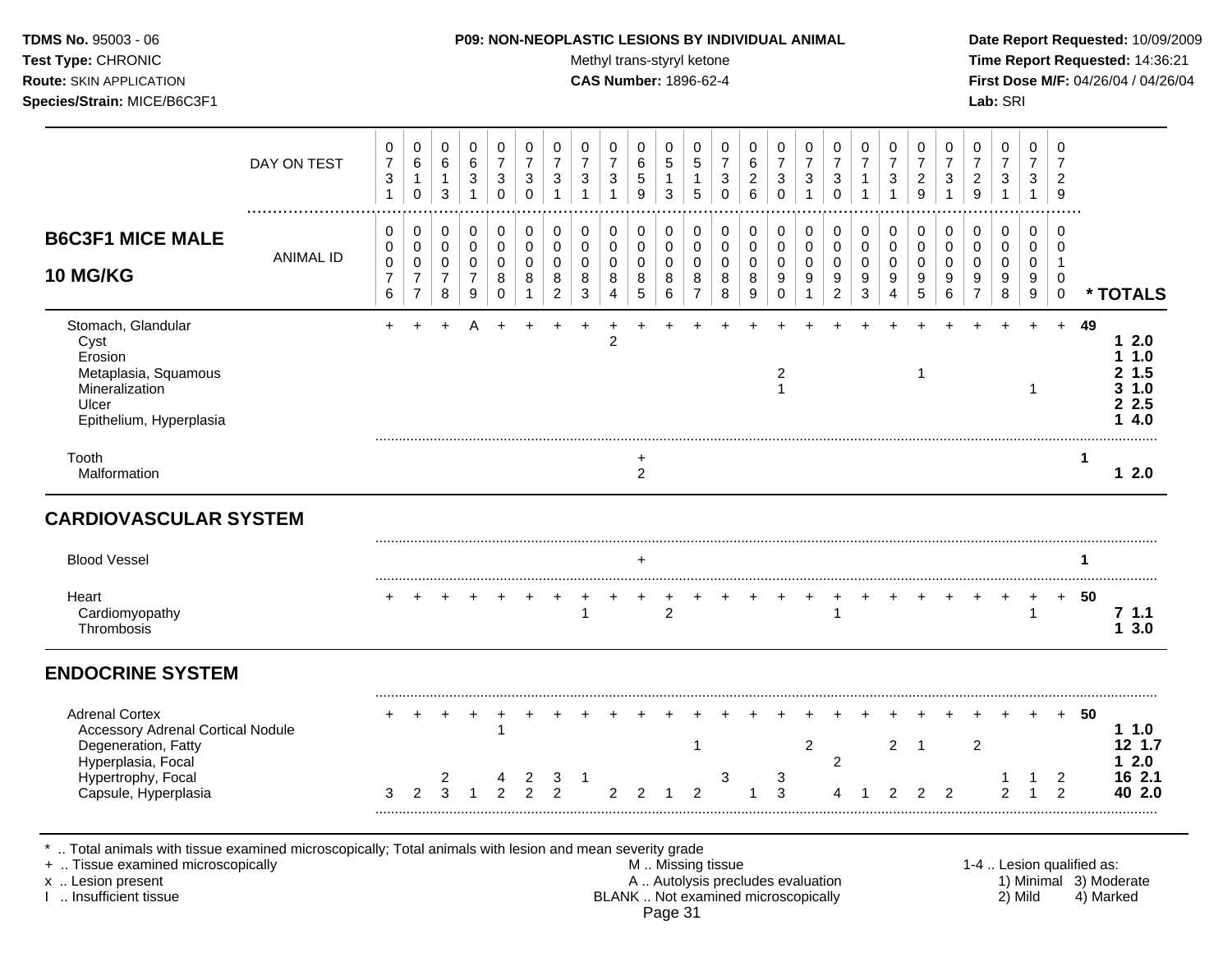Test Type: CHRONIC **Test Type:** CHRONIC **Test Type:** CHRONIC **Time Report Requested:** 14:36:21 **Route:** SKIN APPLICATION **CAS Number:** 1896-62-4 **First Dose M/F:** 04/26/04 / 04/26/04 **Species/Strain:** MICE/B6C3F1 **Lab:** SRI

|                                                                                                                                                                                            | DAY ON TEST      | 0<br>$\overline{7}$<br>$\mathbf{3}$<br>$\overline{1}$      | 0<br>6<br>1<br>0                                          | $\mathbf 0$<br>6<br>$\mathbf{1}$<br>$\mathfrak{S}$   | $\mathbf 0$<br>$\,6$<br>$\sqrt{3}$<br>$\mathbf{1}$     | 0<br>$\overline{7}$<br>3<br>$\pmb{0}$ | $\mathbf 0$<br>$\overline{7}$<br>$\ensuremath{\mathsf{3}}$<br>$\mathbf 0$ | 0<br>$\overline{7}$<br>3<br>$\mathbf{1}$            | 0<br>$\overline{7}$<br>3<br>1                   | 0<br>$\overline{7}$<br>3<br>1             | $\pmb{0}$<br>6<br>$\sqrt{5}$<br>9       | $\mathbf 0$<br>$\sqrt{5}$<br>$\mathbf{1}$<br>$\sqrt{3}$ | 0<br>5<br>1<br>5                                           | $\mathbf 0$<br>$\overline{7}$<br>3<br>$\mathbf 0$ | 0<br>$6\phantom{1}6$<br>$\overline{c}$<br>6 | 0<br>$\overline{7}$<br>$\ensuremath{\mathsf{3}}$<br>$\mathbf 0$          | 0<br>$\overline{7}$<br>$\sqrt{3}$<br>$\mathbf{1}$    | 0<br>$\overline{7}$<br>$\sqrt{3}$<br>$\mathbf 0$ | $\mathbf 0$<br>$\overline{7}$<br>$\mathbf{1}$<br>$\mathbf{1}$ | 0<br>$\overline{7}$<br>3<br>1             | $\mathbf 0$<br>$\overline{7}$<br>$\sqrt{2}$<br>9   | 0<br>$\overline{7}$<br>3<br>1          | 0<br>$\overline{7}$<br>$\boldsymbol{2}$<br>9                          | $\mathbf 0$<br>$\overline{7}$<br>$\ensuremath{\mathsf{3}}$<br>$\mathbf{1}$ | 0<br>$\overline{7}$<br>3<br>$\mathbf{1}$         | $\mathbf 0$<br>$\overline{7}$<br>$\overline{2}$<br>9     |                           |                                     |
|--------------------------------------------------------------------------------------------------------------------------------------------------------------------------------------------|------------------|------------------------------------------------------------|-----------------------------------------------------------|------------------------------------------------------|--------------------------------------------------------|---------------------------------------|---------------------------------------------------------------------------|-----------------------------------------------------|-------------------------------------------------|-------------------------------------------|-----------------------------------------|---------------------------------------------------------|------------------------------------------------------------|---------------------------------------------------|---------------------------------------------|--------------------------------------------------------------------------|------------------------------------------------------|--------------------------------------------------|---------------------------------------------------------------|-------------------------------------------|----------------------------------------------------|----------------------------------------|-----------------------------------------------------------------------|----------------------------------------------------------------------------|--------------------------------------------------|----------------------------------------------------------|---------------------------|-------------------------------------|
| <b>B6C3F1 MICE MALE</b><br><b>10 MG/KG</b>                                                                                                                                                 | <b>ANIMAL ID</b> | 0<br>$\mathbf 0$<br>$\mathbf 0$<br>$\overline{7}$<br>$\,6$ | 0<br>0<br>$\mathbf 0$<br>$\overline{7}$<br>$\overline{7}$ | 0<br>$\pmb{0}$<br>$\mathbf 0$<br>$\overline{7}$<br>8 | 0<br>$\mathbf 0$<br>$\mathbf 0$<br>$\overline{7}$<br>9 | $\pmb{0}$<br>$\pmb{0}$<br>0<br>8<br>0 | $\pmb{0}$<br>$\mathbf 0$<br>$\mathbf 0$<br>8<br>$\mathbf 1$               | 0<br>$\mathbf 0$<br>$\Omega$<br>8<br>$\overline{2}$ | 0<br>$\mathbf 0$<br>$\Omega$<br>8<br>$\sqrt{3}$ | 0<br>$\mathbf 0$<br>$\mathbf 0$<br>8<br>4 | 0<br>$\pmb{0}$<br>$\mathbf 0$<br>8<br>5 | 0<br>$\mathbf 0$<br>$\mathbf 0$<br>8<br>6               | 0<br>$\pmb{0}$<br>$\mathbf 0$<br>$\bf 8$<br>$\overline{7}$ | 0<br>$\mathbf 0$<br>$\mathbf 0$<br>8<br>8         | 0<br>$\mathbf 0$<br>$\Omega$<br>8<br>$9\,$  | 0<br>$\mathbf 0$<br>$\mathbf 0$<br>$\boldsymbol{9}$<br>$\pmb{0}$         | 0<br>$\mathbf 0$<br>$\mathbf 0$<br>9<br>$\mathbf{1}$ | 0<br>0<br>0<br>9<br>$\overline{a}$               | 0<br>$\mathbf 0$<br>$\mathbf 0$<br>9<br>$\mathbf{3}$          | 0<br>$\mathbf 0$<br>$\mathbf 0$<br>9<br>4 | 0<br>$\mathbf 0$<br>$\mathbf 0$<br>9<br>$\sqrt{5}$ | 0<br>$\mathbf 0$<br>$\Omega$<br>9<br>6 | 0<br>$\mathbf 0$<br>$\mathbf 0$<br>$\boldsymbol{9}$<br>$\overline{7}$ | 0<br>$\mathbf 0$<br>$\mathbf 0$<br>9<br>8                                  | $\Omega$<br>$\mathbf 0$<br>$\mathbf 0$<br>9<br>9 | $\Omega$<br>$\Omega$<br>-1<br>$\mathbf 0$<br>$\mathbf 0$ |                           | * TOTALS                            |
| Adrenal Medulla<br>Hyperplasia                                                                                                                                                             |                  |                                                            |                                                           |                                                      |                                                        |                                       |                                                                           |                                                     |                                                 |                                           |                                         |                                                         |                                                            |                                                   |                                             |                                                                          |                                                      |                                                  |                                                               |                                           |                                                    |                                        |                                                                       | $\ddot{}$                                                                  | $\ddot{}$                                        | $+$                                                      | 50                        | 2 1.5                               |
| Islets, Pancreatic<br>Hyperplasia                                                                                                                                                          |                  |                                                            | 1                                                         |                                                      |                                                        | $\overline{c}$                        | 4                                                                         |                                                     |                                                 | $\overline{c}$                            |                                         |                                                         | 4                                                          |                                                   |                                             |                                                                          |                                                      |                                                  |                                                               | $\overline{c}$                            | 4                                                  |                                        |                                                                       |                                                                            | 1                                                | $\ddot{}$<br>$\overline{4}$                              | 50                        | 23 1.9                              |
| Parathyroid Gland<br>Cyst                                                                                                                                                                  |                  |                                                            |                                                           |                                                      |                                                        |                                       |                                                                           |                                                     |                                                 | $\overline{2}$                            |                                         |                                                         |                                                            |                                                   |                                             |                                                                          |                                                      |                                                  |                                                               |                                           |                                                    |                                        |                                                                       |                                                                            |                                                  | $+$                                                      | -47                       | 12.0                                |
| <b>Pituitary Gland</b><br>Pars Distalis, Cyst<br>Pars Distalis, Hyperplasia, Focal                                                                                                         |                  | 2                                                          |                                                           |                                                      |                                                        | $\overline{2}$                        |                                                                           |                                                     |                                                 |                                           |                                         |                                                         |                                                            |                                                   |                                             |                                                                          | м                                                    | $\ddot{}$<br>$\overline{c}$                      |                                                               |                                           | $\overline{2}$                                     |                                        |                                                                       |                                                                            |                                                  |                                                          | 49                        | 42.0<br>12.0                        |
| <b>Thyroid Gland</b><br>Follicle, Degeneration, Focal                                                                                                                                      |                  |                                                            |                                                           |                                                      |                                                        |                                       |                                                                           |                                                     |                                                 |                                           |                                         |                                                         |                                                            |                                                   |                                             |                                                                          |                                                      |                                                  |                                                               |                                           |                                                    |                                        |                                                                       |                                                                            | 3                                                | $+$                                                      | 49                        | 13.0                                |
| <b>GENERAL BODY SYSTEM</b>                                                                                                                                                                 |                  |                                                            |                                                           |                                                      |                                                        |                                       |                                                                           |                                                     |                                                 |                                           |                                         |                                                         |                                                            |                                                   |                                             |                                                                          |                                                      |                                                  |                                                               |                                           |                                                    |                                        |                                                                       |                                                                            |                                                  |                                                          |                           |                                     |
| <b>Tissue NOS</b>                                                                                                                                                                          |                  |                                                            |                                                           |                                                      |                                                        |                                       |                                                                           |                                                     |                                                 |                                           |                                         |                                                         |                                                            |                                                   |                                             |                                                                          |                                                      |                                                  |                                                               |                                           |                                                    |                                        |                                                                       |                                                                            |                                                  |                                                          | $\mathbf{2}$              |                                     |
| <b>GENITAL SYSTEM</b>                                                                                                                                                                      |                  |                                                            |                                                           |                                                      |                                                        |                                       |                                                                           |                                                     |                                                 |                                           |                                         |                                                         |                                                            |                                                   |                                             |                                                                          |                                                      |                                                  |                                                               |                                           |                                                    |                                        |                                                                       |                                                                            |                                                  |                                                          |                           |                                     |
| <b>Coagulating Gland</b>                                                                                                                                                                   |                  |                                                            |                                                           |                                                      |                                                        |                                       |                                                                           |                                                     |                                                 | $\ddot{}$                                 |                                         |                                                         |                                                            |                                                   |                                             |                                                                          |                                                      |                                                  |                                                               |                                           |                                                    |                                        |                                                                       |                                                                            |                                                  |                                                          | 1                         |                                     |
| Epididymis<br>Fibrosis<br>Hemorrhage                                                                                                                                                       |                  |                                                            |                                                           |                                                      |                                                        |                                       |                                                                           |                                                     |                                                 |                                           |                                         |                                                         |                                                            |                                                   |                                             |                                                                          |                                                      |                                                  |                                                               |                                           |                                                    |                                        |                                                                       |                                                                            |                                                  | $+$                                                      | 50                        | 13.0<br>3.0<br>1                    |
| Total animals with tissue examined microscopically; Total animals with lesion and mean severity grade<br>+  Tissue examined microscopically<br>x  Lesion present<br>1  Insufficient tissue |                  |                                                            |                                                           |                                                      |                                                        |                                       |                                                                           |                                                     |                                                 |                                           |                                         |                                                         |                                                            | M  Missing tissue                                 |                                             | A  Autolysis precludes evaluation<br>BLANK  Not examined microscopically |                                                      |                                                  |                                                               |                                           |                                                    |                                        |                                                                       |                                                                            | 2) Mild                                          |                                                          | 1-4  Lesion qualified as: | 1) Minimal 3) Moderate<br>4) Marked |

Page 32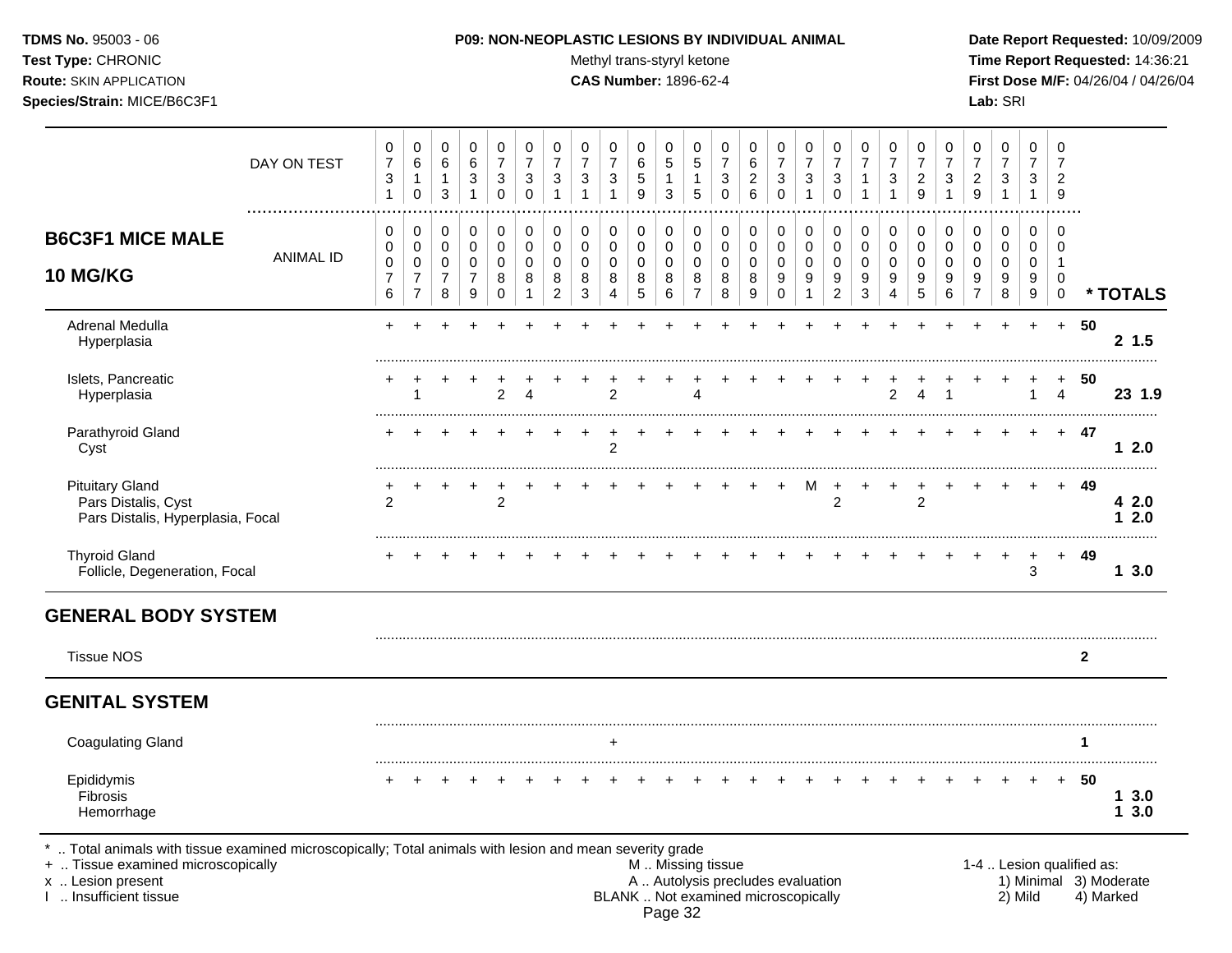Test Type: CHRONIC **Test Type:** CHRONIC **Test Type:** CHRONIC **Time Report Requested:** 14:36:21 **Route:** SKIN APPLICATION **CAS Number:** 1896-62-4 **First Dose M/F:** 04/26/04 / 04/26/04

|                                                                                                                                                                                            | DAY ON TEST      | 0<br>$\overline{7}$<br>$\ensuremath{\mathsf{3}}$<br>$\mathbf{1}$ | $\mathbf 0$<br>$\,6$<br>$\mathbf{1}$<br>$\mathbf 0$                 | 0<br>$\,6$<br>$\mathbf{1}$<br>$\mathbf{3}$ | $\mathbf 0$<br>$\,6\,$<br>$\ensuremath{\mathsf{3}}$<br>$\mathbf{1}$ | 0<br>$\overline{7}$<br>$\mathbf{3}$<br>$\mathbf 0$   | 0<br>$\overline{7}$<br>$\sqrt{3}$<br>$\mathbf 0$  | 0<br>$\overline{7}$<br>$\mathbf{3}$                    | $\pmb{0}$<br>$\overline{7}$<br>$\ensuremath{\mathsf{3}}$<br>$\mathbf{1}$ | $\mathbf 0$<br>$\overline{7}$<br>$\sqrt{3}$<br>$\overline{1}$        | 0<br>6<br>5<br>9                        | 0<br>$\sqrt{5}$<br>$\mathbf{1}$<br>$\sqrt{3}$ | 0<br>$\,$ 5 $\,$<br>$\mathbf{1}$<br>5                    | 0<br>$\overline{7}$<br>$\ensuremath{\mathsf{3}}$<br>$\Omega$ | 0<br>6<br>$\sqrt{2}$<br>6                           | 0<br>$\overline{7}$<br>$\ensuremath{\mathsf{3}}$<br>$\Omega$ | 0<br>$\overline{7}$<br>$\mathsf 3$<br>$\mathbf{1}$                        | 0<br>$\overline{7}$<br>$\ensuremath{\mathsf{3}}$<br>$\mathbf 0$ | 0<br>$\overline{7}$<br>$\mathbf 1$<br>1                | 0<br>$\overline{7}$<br>$\sqrt{3}$<br>1  | 0<br>$\overline{7}$<br>$\overline{c}$<br>9 | $\,0\,$<br>$\overline{7}$<br>$\ensuremath{\mathsf{3}}$<br>$\mathbf{1}$ | $\mathbf 0$<br>$\overline{7}$<br>$\overline{c}$<br>9                | 0<br>$\overline{7}$<br>$\ensuremath{\mathsf{3}}$<br>$\mathbf{1}$ | $\mathbf 0$<br>$\overline{7}$<br>3<br>1        | $\mathbf 0$<br>$\overline{7}$<br>$\overline{2}$<br>9                |                           |                                     |
|--------------------------------------------------------------------------------------------------------------------------------------------------------------------------------------------|------------------|------------------------------------------------------------------|---------------------------------------------------------------------|--------------------------------------------|---------------------------------------------------------------------|------------------------------------------------------|---------------------------------------------------|--------------------------------------------------------|--------------------------------------------------------------------------|----------------------------------------------------------------------|-----------------------------------------|-----------------------------------------------|----------------------------------------------------------|--------------------------------------------------------------|-----------------------------------------------------|--------------------------------------------------------------|---------------------------------------------------------------------------|-----------------------------------------------------------------|--------------------------------------------------------|-----------------------------------------|--------------------------------------------|------------------------------------------------------------------------|---------------------------------------------------------------------|------------------------------------------------------------------|------------------------------------------------|---------------------------------------------------------------------|---------------------------|-------------------------------------|
| <b>B6C3F1 MICE MALE</b><br><b>10 MG/KG</b>                                                                                                                                                 | <b>ANIMAL ID</b> | 0<br>$\mathbf 0$<br>$\,0\,$<br>$\overline{7}$<br>6               | 0<br>$\mathbf 0$<br>$\mathbf 0$<br>$\overline{7}$<br>$\overline{7}$ | 0<br>$\pmb{0}$<br>0<br>$\overline{7}$<br>8 | 0<br>$\pmb{0}$<br>$\mathbf 0$<br>$\overline{7}$<br>9                | $\pmb{0}$<br>$\pmb{0}$<br>$\pmb{0}$<br>8<br>$\Omega$ | $\mathbf 0$<br>$\pmb{0}$<br>0<br>8<br>$\mathbf 1$ | 0<br>$\mathbf 0$<br>$\mathbf 0$<br>8<br>$\overline{2}$ | $\mathbf 0$<br>$\pmb{0}$<br>0<br>8<br>3                                  | $\mathbf 0$<br>$\pmb{0}$<br>$\mathbf 0$<br>$\,8\,$<br>$\overline{4}$ | $\pmb{0}$<br>$\mathbf 0$<br>0<br>8<br>5 | 0<br>$\pmb{0}$<br>0<br>$\,8\,$<br>6           | 0<br>$\pmb{0}$<br>0<br>8<br>$\overline{7}$               | 0<br>$\pmb{0}$<br>0<br>8<br>8                                | $\mathbf 0$<br>$\mathbf 0$<br>$\mathbf 0$<br>8<br>9 | 0<br>$\pmb{0}$<br>$\mathbf 0$<br>9<br>$\mathbf 0$            | $\mathbf 0$<br>$\pmb{0}$<br>$\pmb{0}$<br>$\boldsymbol{9}$<br>$\mathbf{1}$ | 0<br>$\pmb{0}$<br>$\mathbf 0$<br>9<br>$\overline{c}$            | 0<br>$\pmb{0}$<br>$\mathbf 0$<br>$\boldsymbol{9}$<br>3 | 0<br>$\pmb{0}$<br>$\mathbf 0$<br>9<br>4 | 0<br>$\mathbf 0$<br>$\mathbf 0$<br>9<br>5  | $\pmb{0}$<br>$\pmb{0}$<br>0<br>9<br>$6\phantom{a}$                     | 0<br>$\pmb{0}$<br>$\mathbf 0$<br>$\boldsymbol{9}$<br>$\overline{7}$ | 0<br>$\pmb{0}$<br>0<br>9<br>8                                    | 0<br>$\mathbf 0$<br>0<br>9<br>$\boldsymbol{9}$ | $\mathbf 0$<br>$\mathbf 0$<br>$\overline{1}$<br>0<br>$\overline{0}$ |                           | * TOTALS                            |
| Inflammation, Chronic<br>Spermatocele                                                                                                                                                      |                  |                                                                  |                                                                     |                                            |                                                                     |                                                      |                                                   |                                                        |                                                                          |                                                                      |                                         |                                               |                                                          |                                                              |                                                     |                                                              |                                                                           | 2                                                               |                                                        |                                         |                                            |                                                                        |                                                                     |                                                                  | 2                                              |                                                                     |                           | 32.0<br>13.0                        |
| <b>Preputial Gland</b><br>Cyst<br>Inflammation, Chronic<br>Inflammation, Chronic Active                                                                                                    |                  | 3                                                                | $\overline{2}$                                                      |                                            |                                                                     |                                                      |                                                   | $\overline{c}$                                         |                                                                          | 2<br>$\overline{2}$                                                  | 4                                       |                                               | $\overline{2}$                                           | 2                                                            | -1                                                  |                                                              |                                                                           | $\overline{2}$                                                  |                                                        | 2<br>$\mathbf{3}$                       |                                            |                                                                        | $\overline{2}$                                                      | $\overline{2}$                                                   |                                                | $+$                                                                 | -50                       | 32.0<br>18 2.2<br>32.3              |
| Prostate<br>Angiectasis<br>Inflammation, Chronic<br>Epithelium, Hyperplasia                                                                                                                |                  | -1                                                               |                                                                     | $\overline{2}$<br>$\overline{2}$           |                                                                     |                                                      |                                                   | 1                                                      |                                                                          | 4                                                                    | -1                                      |                                               |                                                          |                                                              |                                                     | $\overline{2}$                                               | $\mathbf{1}$                                                              | $\overline{1}$                                                  |                                                        | 2<br>$\overline{2}$                     | 2<br>$\overline{2}$                        | $\overline{1}$                                                         |                                                                     |                                                                  | $\overline{2}$                                 | $\overline{2}$                                                      | -50                       | 12.0<br>82.3<br>20 1.5              |
| Seminal Vesicle<br><b>Fibrosis</b><br>Inflammation, Chronic                                                                                                                                |                  |                                                                  |                                                                     | 1                                          |                                                                     |                                                      |                                                   |                                                        |                                                                          | 3                                                                    |                                         |                                               |                                                          |                                                              |                                                     |                                                              |                                                                           |                                                                 |                                                        |                                         |                                            |                                                                        |                                                                     |                                                                  | 2                                              | $+$                                                                 | -50                       | 13.0<br>4 2.0                       |
| <b>Testes</b><br>Germinal Epithelium, Atrophy                                                                                                                                              |                  |                                                                  |                                                                     |                                            |                                                                     |                                                      |                                                   |                                                        |                                                                          |                                                                      |                                         |                                               |                                                          |                                                              |                                                     |                                                              |                                                                           |                                                                 |                                                        |                                         |                                            |                                                                        |                                                                     |                                                                  | $\ddot{}$                                      | $+$                                                                 | -50                       | 32.3                                |
| <b>HEMATOPOIETIC SYSTEM</b>                                                                                                                                                                |                  |                                                                  |                                                                     |                                            |                                                                     |                                                      |                                                   |                                                        |                                                                          |                                                                      |                                         |                                               |                                                          |                                                              |                                                     |                                                              |                                                                           |                                                                 |                                                        |                                         |                                            |                                                                        |                                                                     |                                                                  |                                                |                                                                     |                           |                                     |
| <b>Bone Marrow</b>                                                                                                                                                                         |                  |                                                                  |                                                                     |                                            |                                                                     |                                                      |                                                   |                                                        |                                                                          |                                                                      |                                         |                                               |                                                          |                                                              |                                                     |                                                              |                                                                           |                                                                 |                                                        |                                         |                                            |                                                                        |                                                                     |                                                                  |                                                |                                                                     | 50                        |                                     |
| Lymph Node<br>Mediastinal, Hyperplasia, Lymphoid                                                                                                                                           |                  |                                                                  |                                                                     |                                            |                                                                     |                                                      |                                                   |                                                        |                                                                          |                                                                      |                                         |                                               | $\ddot{}$                                                |                                                              | $\ddot{}$<br>3                                      |                                                              |                                                                           |                                                                 |                                                        |                                         |                                            |                                                                        |                                                                     |                                                                  |                                                |                                                                     | 5                         | 13.0                                |
| Lymph Node, Mandibular                                                                                                                                                                     |                  |                                                                  |                                                                     |                                            |                                                                     |                                                      |                                                   |                                                        |                                                                          |                                                                      |                                         |                                               |                                                          |                                                              |                                                     |                                                              |                                                                           |                                                                 |                                                        |                                         |                                            |                                                                        |                                                                     |                                                                  |                                                |                                                                     | 46                        |                                     |
| Total animals with tissue examined microscopically; Total animals with lesion and mean severity grade<br>+  Tissue examined microscopically<br>x  Lesion present<br>I  Insufficient tissue |                  |                                                                  |                                                                     |                                            |                                                                     |                                                      |                                                   |                                                        |                                                                          |                                                                      |                                         |                                               | M  Missing tissue<br>BLANK  Not examined microscopically |                                                              | A  Autolysis precludes evaluation                   |                                                              |                                                                           |                                                                 |                                                        |                                         |                                            |                                                                        |                                                                     |                                                                  | 2) Mild                                        |                                                                     | 1-4  Lesion qualified as: | 1) Minimal 3) Moderate<br>4) Marked |

Page 33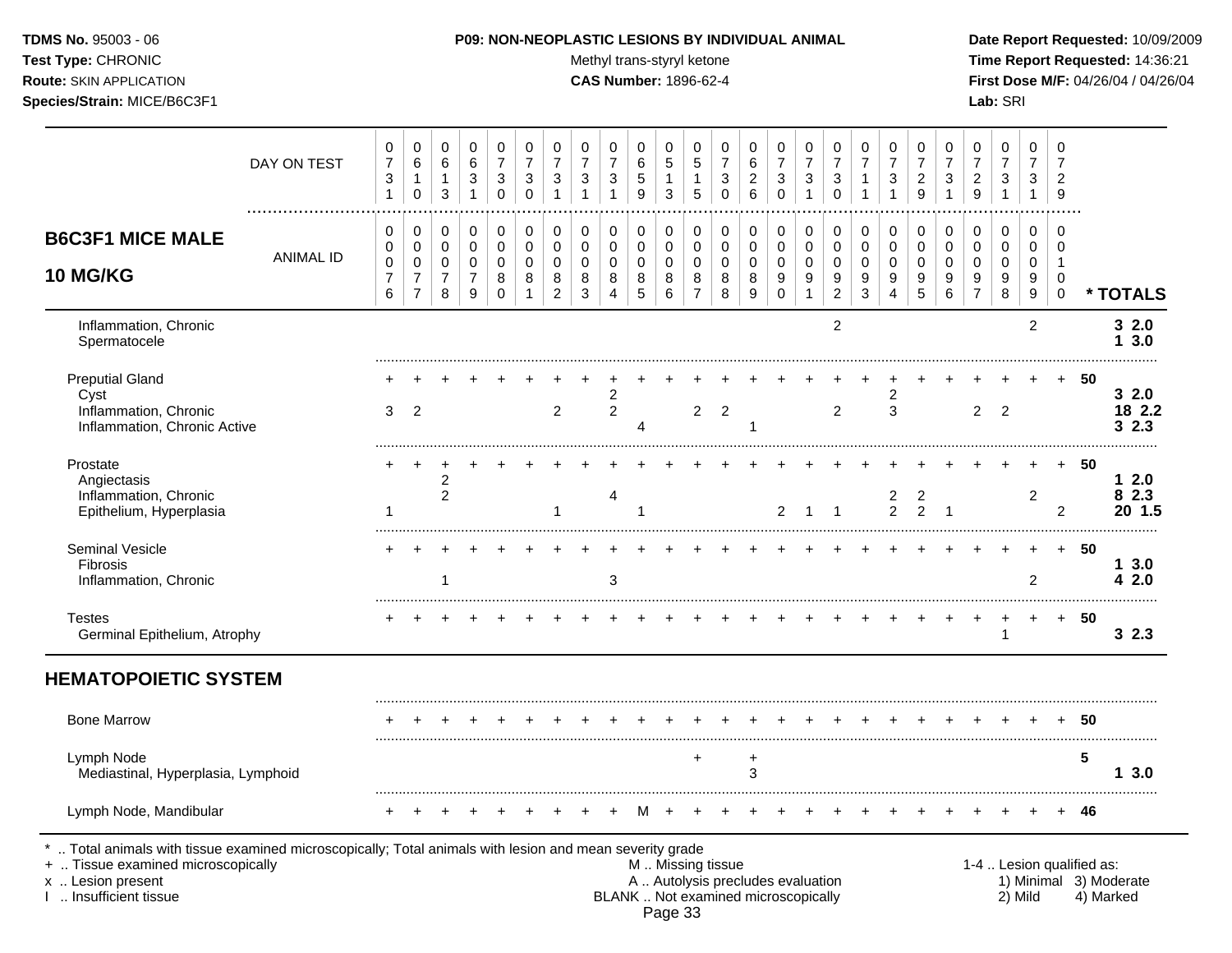## **TDMS No.** 95003 - 06 **P09: NON-NEOPLASTIC LESIONS BY INDIVIDUAL ANIMAL Date Report Requested:** 10/09/2009

Test Type: CHRONIC **Test Type:** CHRONIC **Test Type:** CHRONIC **Time Report Requested:** 14:36:21 **Route:** SKIN APPLICATION **CAS Number:** 1896-62-4 **First Dose M/F:** 04/26/04 / 04/26/04

|                                                                                                                                             | DAY ON TEST      | 0<br>$\overline{7}$<br>$\ensuremath{\mathsf{3}}$<br>$\mathbf{1}$ | 0<br>$\,6\,$<br>1<br>$\mathbf 0$                                    | 0<br>$\,6\,$<br>$\mathbf{1}$<br>3                    | 0<br>$\,6\,$<br>$\ensuremath{\mathsf{3}}$<br>$\mathbf{1}$             | 0<br>$\overline{7}$<br>3<br>$\mathbf 0$           | 0<br>$\overline{7}$<br>$\sqrt{3}$<br>$\mathbf 0$ | 0<br>$\overline{7}$<br>3<br>$\mathbf{1}$                   | 0<br>$\overline{7}$<br>3                            | 0<br>$\overline{7}$<br>3<br>$\mathbf{1}$               | 0<br>$\,6\,$<br>5<br>9                       | 0<br>$\sqrt{5}$<br>1<br>3                           | 0<br>$\sqrt{5}$<br>1<br>5                              | 0<br>$\overline{7}$<br>3<br>$\Omega$      | 0<br>$\,6\,$<br>$\boldsymbol{2}$<br>6               | 0<br>$\overline{7}$<br>$\ensuremath{\mathsf{3}}$<br>$\mathbf 0$     | 0<br>$\overline{7}$<br>$\ensuremath{\mathsf{3}}$<br>$\overline{1}$ | 0<br>$\overline{7}$<br>$\ensuremath{\mathsf{3}}$<br>$\Omega$   | 0<br>$\overline{7}$<br>1<br>$\mathbf 1$                        | 0<br>$\overline{7}$<br>3<br>$\mathbf{1}$  | 0<br>$\overline{7}$<br>$\overline{c}$<br>9        | 0<br>$\overline{7}$<br>3<br>$\mathbf{1}$                    | 0<br>$\overline{7}$<br>$\overline{c}$<br>9             | 0<br>$\overline{7}$<br>$\ensuremath{\mathsf{3}}$<br>$\overline{1}$ | 0<br>$\overline{7}$<br>3<br>$\mathbf{1}$                           | 0<br>$\overline{7}$<br>$\overline{c}$<br>9              |                           |                                       |
|---------------------------------------------------------------------------------------------------------------------------------------------|------------------|------------------------------------------------------------------|---------------------------------------------------------------------|------------------------------------------------------|-----------------------------------------------------------------------|---------------------------------------------------|--------------------------------------------------|------------------------------------------------------------|-----------------------------------------------------|--------------------------------------------------------|----------------------------------------------|-----------------------------------------------------|--------------------------------------------------------|-------------------------------------------|-----------------------------------------------------|---------------------------------------------------------------------|--------------------------------------------------------------------|----------------------------------------------------------------|----------------------------------------------------------------|-------------------------------------------|---------------------------------------------------|-------------------------------------------------------------|--------------------------------------------------------|--------------------------------------------------------------------|--------------------------------------------------------------------|---------------------------------------------------------|---------------------------|---------------------------------------|
| <b>B6C3F1 MICE MALE</b><br>10 MG/KG                                                                                                         | <b>ANIMAL ID</b> | $\mathbf 0$<br>$\mathbf 0$<br>0<br>7<br>6                        | 0<br>$\mathbf 0$<br>$\mathbf 0$<br>$\overline{7}$<br>$\overline{7}$ | $\pmb{0}$<br>$\mathbf 0$<br>0<br>$\overline{7}$<br>8 | 0<br>$\mathbf 0$<br>$\mathbf 0$<br>$\overline{7}$<br>$\boldsymbol{9}$ | 0<br>$\mathbf 0$<br>$\mathbf 0$<br>8<br>$\pmb{0}$ | $\pmb{0}$<br>$\Omega$<br>$\mathbf 0$<br>8<br>-1  | $\mathbf 0$<br>$\Omega$<br>$\Omega$<br>8<br>$\overline{c}$ | $\mathbf 0$<br>$\mathbf 0$<br>$\mathbf 0$<br>8<br>3 | 0<br>$\mathbf 0$<br>$\mathbf 0$<br>8<br>$\overline{4}$ | 0<br>$\mathbf 0$<br>0<br>8<br>$\overline{5}$ | $\mathbf 0$<br>$\mathbf 0$<br>$\mathbf 0$<br>8<br>6 | 0<br>$\mathbf 0$<br>$\mathbf 0$<br>8<br>$\overline{7}$ | 0<br>$\mathbf 0$<br>$\mathbf 0$<br>8<br>8 | $\mathbf 0$<br>$\mathbf 0$<br>$\mathbf 0$<br>8<br>9 | $\pmb{0}$<br>$\mathbf 0$<br>$\pmb{0}$<br>$\mathsf g$<br>$\mathbf 0$ | $\mathbf 0$<br>$\mathbf 0$<br>$\mathbf 0$<br>9<br>$\mathbf{1}$     | $\pmb{0}$<br>$\mathbf 0$<br>$\mathbf 0$<br>9<br>$\overline{2}$ | $\mathbf 0$<br>$\mathbf 0$<br>$\mathbf 0$<br>9<br>$\mathbf{3}$ | 0<br>$\mathbf 0$<br>$\mathbf 0$<br>9<br>4 | $\pmb{0}$<br>$\mathbf 0$<br>$\mathbf 0$<br>9<br>5 | $\mathbf 0$<br>$\Omega$<br>$\Omega$<br>9<br>$6\phantom{1}6$ | 0<br>$\mathbf 0$<br>$\mathbf 0$<br>9<br>$\overline{7}$ | 0<br>$\mathbf 0$<br>0<br>9<br>8                                    | $\mathbf 0$<br>$\mathbf 0$<br>$\mathbf 0$<br>9<br>$\boldsymbol{9}$ | $\Omega$<br>$\Omega$<br>$\mathbf 1$<br>0<br>$\mathbf 0$ |                           | * TOTALS                              |
| Hemorrhage<br>Hyperplasia, Lymphoid<br>Hyperplasia, Plasma Cell                                                                             |                  |                                                                  |                                                                     |                                                      |                                                                       |                                                   |                                                  | 2<br>4                                                     |                                                     |                                                        |                                              |                                                     |                                                        |                                           |                                                     |                                                                     |                                                                    |                                                                |                                                                |                                           |                                                   |                                                             |                                                        |                                                                    |                                                                    |                                                         |                           | $12.0$<br>2.0<br>1<br>4.0<br>1        |
| Lymph Node, Mesenteric<br>Atrophy<br>Hemorrhage<br>Hyperplasia, Lymphoid<br>Hyperplasia, Plasma Cell<br>Infiltration Cellular, Neutrophil   |                  |                                                                  |                                                                     |                                                      |                                                                       |                                                   |                                                  | 4<br>4                                                     |                                                     | 1                                                      |                                              |                                                     |                                                        |                                           |                                                     | м                                                                   |                                                                    |                                                                |                                                                |                                           |                                                   |                                                             |                                                        |                                                                    |                                                                    |                                                         | 44                        | 4 1.3<br>32.3<br>23.5<br>23.5<br>12.0 |
| Spleen<br>Hematopoietic Cell Proliferation<br>Pigmentation<br>Lymphoid Follicle, Atrophy<br>Lymphoid Follicle, Hyperplasia                  |                  |                                                                  |                                                                     | $\overline{c}$                                       |                                                                       |                                                   | 3                                                |                                                            | 4                                                   |                                                        |                                              |                                                     |                                                        | 3                                         | 3                                                   |                                                                     |                                                                    | 3                                                              |                                                                | 3                                         | 4                                                 | 3                                                           |                                                        |                                                                    |                                                                    | $\div$                                                  | 47                        | 16 3.4<br>12.0<br>42.5<br>11.0        |
| Thymus<br>Cyst                                                                                                                              |                  | 2                                                                | $\overline{2}$                                                      | $\overline{c}$                                       |                                                                       |                                                   |                                                  |                                                            |                                                     |                                                        |                                              |                                                     |                                                        |                                           |                                                     |                                                                     |                                                                    |                                                                | M                                                              | $\overline{c}$                            |                                                   |                                                             |                                                        |                                                                    |                                                                    |                                                         | 48                        | 72.0                                  |
| <b>INTEGUMENTARY SYSTEM</b>                                                                                                                 |                  |                                                                  |                                                                     |                                                      |                                                                       |                                                   |                                                  |                                                            |                                                     |                                                        |                                              |                                                     |                                                        |                                           |                                                     |                                                                     |                                                                    |                                                                |                                                                |                                           |                                                   |                                                             |                                                        |                                                                    |                                                                    |                                                         |                           |                                       |
| Mammary Gland                                                                                                                               |                  |                                                                  |                                                                     |                                                      |                                                                       |                                                   |                                                  |                                                            |                                                     |                                                        |                                              |                                                     |                                                        |                                           |                                                     |                                                                     |                                                                    |                                                                |                                                                |                                           |                                                   |                                                             |                                                        |                                                                    |                                                                    |                                                         | 50                        |                                       |
| Skin<br>Cyst Epithelial Inclusion<br>Edema<br>Hyperkeratosis                                                                                |                  |                                                                  |                                                                     |                                                      |                                                                       |                                                   |                                                  |                                                            |                                                     |                                                        |                                              |                                                     | $\ddot{}$<br>X<br>4                                    |                                           |                                                     |                                                                     |                                                                    |                                                                |                                                                |                                           |                                                   |                                                             |                                                        |                                                                    | 1                                                                  | $+$                                                     | 50                        | 22.0<br>32.7                          |
| Total animals with tissue examined microscopically; Total animals with lesion and mean severity grade<br>+  Tissue examined microscopically |                  |                                                                  |                                                                     |                                                      |                                                                       |                                                   |                                                  |                                                            |                                                     |                                                        | M  Missing tissue                            |                                                     |                                                        |                                           |                                                     |                                                                     |                                                                    |                                                                |                                                                |                                           |                                                   |                                                             |                                                        |                                                                    |                                                                    |                                                         | 1-4  Lesion qualified as: |                                       |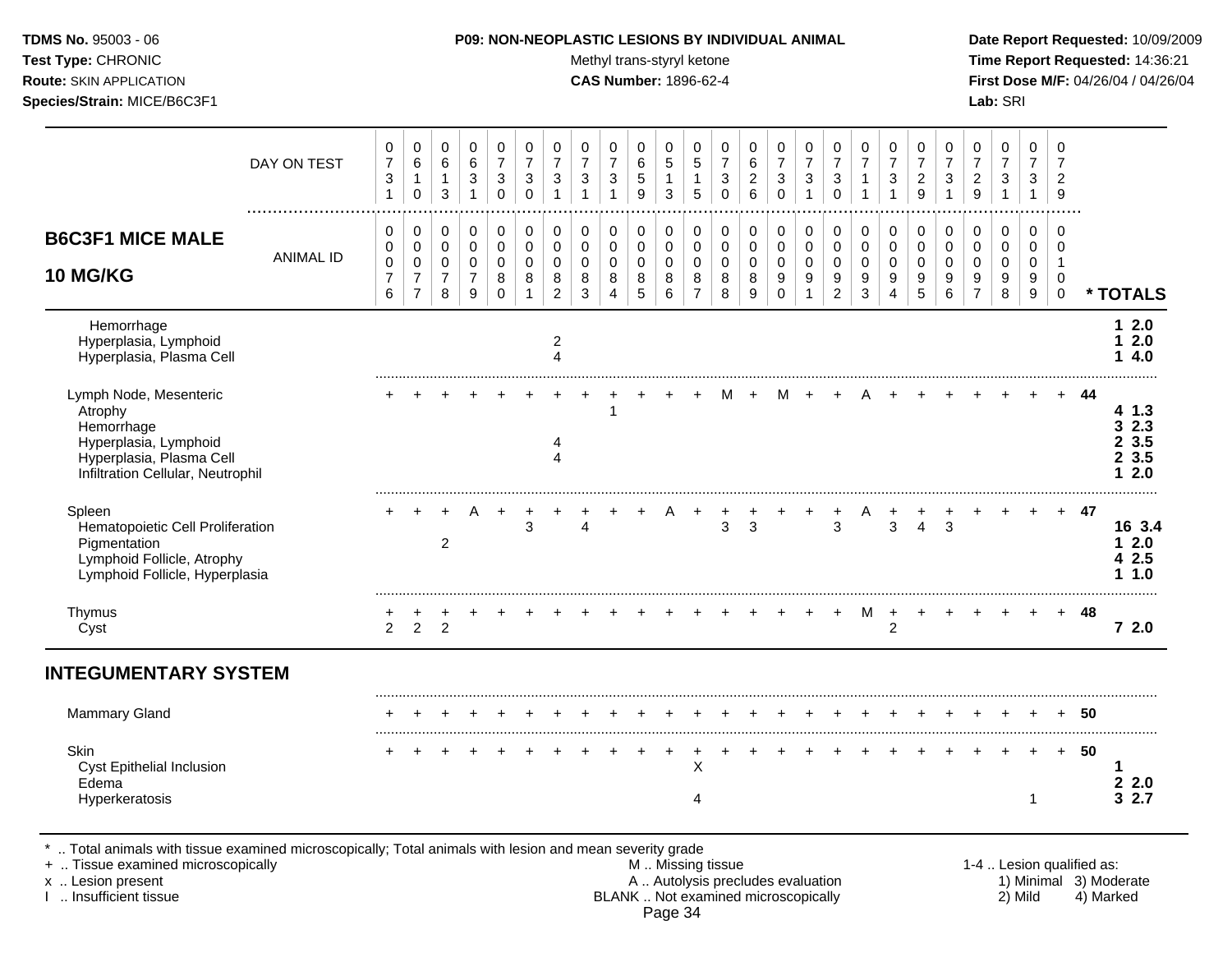| <b>TDMS No. 95003 - 06</b>     | <b>P09: NON-NEOPLASTIC LESIONS BY INDIVIDUAL ANIMAL</b> | Date Report Requested: 10/09/2009          |
|--------------------------------|---------------------------------------------------------|--------------------------------------------|
| <b>Test Type: CHRONIC</b>      | Methyl trans-styryl ketone                              | Time Report Requested: 14:36:21            |
| <b>Route: SKIN APPLICATION</b> | <b>CAS Number: 1896-62-4</b>                            | <b>First Dose M/F: 04/26/04 / 04/26/04</b> |
| Species/Strain: MICE/B6C3F1    |                                                         | Lab: SRI                                   |
|                                |                                                         |                                            |

### **P09: NON-NEOPLASTIC LESIONS BY INDIVIDUAL ANIMAL Date Report Requested:** 10/09/2009

|                                                                                                                                                                                                                                                                                                                                                                                                  | DAY ON TEST      | 0<br>$\overline{7}$<br>3<br>$\mathbf{1}$     | $\pmb{0}$<br>$\,6$<br>$\mathbf 0$                                 | 0<br>$\,6\,$<br>$\mathbf{1}$<br>3                     | 0<br>6<br>$\ensuremath{\mathsf{3}}$<br>$\mathbf{1}$              | 0<br>$\overline{7}$<br>$\ensuremath{\mathsf{3}}$<br>$\mathbf 0$ | 0<br>$\overline{7}$<br>3<br>$\Omega$ | 0<br>$\overline{7}$<br>3<br>$\overline{1}$   | 0<br>$\overline{7}$<br>3<br>$\overline{1}$ | 0<br>$\overline{7}$<br>3<br>$\overline{1}$             | 0<br>$\,6$<br>$\sqrt{5}$<br>9           | 0<br>$\sqrt{5}$<br>$\mathbf{1}$<br>$\mathbf{3}$ | 0<br>$\sqrt{5}$<br>$\mathbf{1}$<br>5               | 0<br>$\boldsymbol{7}$<br>$\sqrt{3}$<br>$\mathbf 0$        | 0<br>6<br>$\overline{2}$<br>6         | 0<br>$\overline{7}$<br>$\sqrt{3}$<br>$\Omega$                      | 0<br>$\overline{7}$<br>$\mathbf{3}$<br>$\mathbf 1$ | 0<br>$\boldsymbol{7}$<br>$\ensuremath{\mathsf{3}}$<br>$\Omega$ | 0<br>$\overline{7}$<br>$\mathbf{1}$<br>$\overline{1}$ | 0<br>$\overline{7}$<br>3<br>$\mathbf{1}$  | 0<br>$\overline{7}$<br>$\overline{c}$<br>9          | 0<br>$\overline{7}$<br>$\mathbf{3}$<br>$\overline{1}$ | 0<br>$\overline{7}$<br>$\overline{2}$<br>$\boldsymbol{9}$ | 0<br>$\overline{7}$<br>$\mathbf{3}$<br>$\overline{1}$ | 0<br>$\overline{7}$<br>3<br>$\mathbf{1}$           | 0<br>$\overline{7}$<br>$\overline{2}$<br>9         |    |                                                                                              |
|--------------------------------------------------------------------------------------------------------------------------------------------------------------------------------------------------------------------------------------------------------------------------------------------------------------------------------------------------------------------------------------------------|------------------|----------------------------------------------|-------------------------------------------------------------------|-------------------------------------------------------|------------------------------------------------------------------|-----------------------------------------------------------------|--------------------------------------|----------------------------------------------|--------------------------------------------|--------------------------------------------------------|-----------------------------------------|-------------------------------------------------|----------------------------------------------------|-----------------------------------------------------------|---------------------------------------|--------------------------------------------------------------------|----------------------------------------------------|----------------------------------------------------------------|-------------------------------------------------------|-------------------------------------------|-----------------------------------------------------|-------------------------------------------------------|-----------------------------------------------------------|-------------------------------------------------------|----------------------------------------------------|----------------------------------------------------|----|----------------------------------------------------------------------------------------------|
| <b>B6C3F1 MICE MALE</b><br><b>10 MG/KG</b>                                                                                                                                                                                                                                                                                                                                                       | <b>ANIMAL ID</b> | 0<br>0<br>$\mathbf 0$<br>$\overline{7}$<br>6 | 0<br>$\mathsf 0$<br>$\pmb{0}$<br>$\overline{7}$<br>$\overline{7}$ | 0<br>$\mathsf{O}$<br>$\pmb{0}$<br>$\overline{7}$<br>8 | 0<br>$\mathsf{O}\xspace$<br>$\mathsf 0$<br>$\boldsymbol{7}$<br>9 | 0<br>$\mathbf 0$<br>$\mathbf 0$<br>8<br>$\mathbf 0$             | 0<br>$\mathbf 0$<br>$\mathbf 0$<br>8 | 0<br>0<br>$\mathbf 0$<br>8<br>$\overline{2}$ | 0<br>$\mathbf 0$<br>$\mathbf 0$<br>8<br>3  | 0<br>$\mathsf 0$<br>$\mathbf 0$<br>8<br>$\overline{4}$ | 0<br>$\pmb{0}$<br>$\mathbf 0$<br>8<br>5 | 0<br>$\mathbf 0$<br>$\mathbf 0$<br>8<br>6       | 0<br>$\pmb{0}$<br>$\pmb{0}$<br>8<br>$\overline{7}$ | $\mathbf 0$<br>$\mathbf 0$<br>$\mathbf 0$<br>$\,8\,$<br>8 | 0<br>$\pmb{0}$<br>$\pmb{0}$<br>8<br>9 | 0<br>$\mathbf 0$<br>$\mathbf 0$<br>$\boldsymbol{9}$<br>$\mathbf 0$ | 0<br>$\mathsf{O}$<br>0<br>9<br>$\mathbf{1}$        | 0<br>0<br>0<br>$\boldsymbol{9}$<br>$\overline{c}$              | 0<br>$\mathbf 0$<br>$\mathbf 0$<br>9<br>3             | 0<br>$\mathbf 0$<br>$\mathbf 0$<br>9<br>4 | 0<br>$\mathbf 0$<br>0<br>9<br>5                     | 0<br>$\mathbf 0$<br>0<br>9<br>6                       | 0<br>$\mathbf 0$<br>0<br>$9\,$<br>$\overline{7}$          | 0<br>$\mathbf 0$<br>0<br>9<br>8                       | $\Omega$<br>$\mathbf 0$<br>$\mathbf 0$<br>9<br>9   | $\mathbf 0$<br>0<br>$\mathbf{1}$<br>0<br>$\pmb{0}$ |    | * TOTALS                                                                                     |
| Hyperplasia, Melanocyte<br>Inflammation, Chronic<br>Metaplasia, Osseous<br>Ulcer<br>Epidermis, Hyperplasia<br>Epidermis, Site Of Application, Hyperplasia<br>Site Of Application, Erosion<br>Site Of Application, Fibrosis<br>Site Of Application, Hyperkeratosis<br>Site Of Application, Hyperplasia,<br>Melanocyte<br>Site Of Application, Inflammation, Chronic<br>Site Of Application, Ulcer |                  |                                              |                                                                   |                                                       |                                                                  |                                                                 |                                      | 3<br>3<br>$\overline{2}$<br>3                |                                            |                                                        |                                         |                                                 | 3<br>$\boldsymbol{\Lambda}$<br>$\mathbf 1$         | -1<br>-1                                                  | 1<br>1                                | $\overline{1}$<br>$\overline{1}$                                   | $\mathbf{1}$                                       |                                                                |                                                       | 1<br>1                                    | $\overline{\mathbf{c}}$<br>$\overline{2}$<br>2<br>2 | $\overline{2}$<br>$\overline{2}$                      | $\overline{1}$<br>2<br>$1 \quad 1$                        |                                                       | $\overline{2}$<br>$\overline{2}$<br>$\overline{2}$ | $\overline{1}$<br>$\overline{2}$                   |    | 13.0<br>32.0<br>4.0<br>4.0<br>23.5<br>13 1.5<br>2.0<br>1.0<br>19 1.7<br>11.0<br>81.4<br>23.0 |
| <b>MUSCULOSKELETAL SYSTEM</b><br><b>Bone</b><br>Cranium, Osteopetrosis                                                                                                                                                                                                                                                                                                                           |                  |                                              |                                                                   |                                                       |                                                                  |                                                                 |                                      |                                              |                                            |                                                        |                                         |                                                 |                                                    |                                                           |                                       |                                                                    |                                                    |                                                                |                                                       | $\overline{2}$                            |                                                     |                                                       |                                                           |                                                       |                                                    | $\div$                                             | 49 | 2.0<br>1.                                                                                    |
| <b>Skeletal Muscle</b><br><b>NERVOUS SYSTEM</b>                                                                                                                                                                                                                                                                                                                                                  |                  |                                              |                                                                   |                                                       |                                                                  |                                                                 |                                      |                                              |                                            |                                                        |                                         | $\ddot{}$                                       |                                                    |                                                           |                                       |                                                                    |                                                    |                                                                | $\ddot{}$                                             |                                           |                                                     |                                                       |                                                           |                                                       |                                                    |                                                    | 4  |                                                                                              |
| <b>Brain</b><br>Hemorrhage<br>Hyperplasia, Lymphoid                                                                                                                                                                                                                                                                                                                                              |                  |                                              |                                                                   |                                                       |                                                                  |                                                                 |                                      |                                              |                                            | 1                                                      |                                         |                                                 |                                                    |                                                           |                                       |                                                                    |                                                    |                                                                |                                                       |                                           |                                                     | 1                                                     |                                                           |                                                       |                                                    | $+$                                                | 50 | 51.0<br>1.0<br>$\mathbf{2}$                                                                  |

\* .. Total animals with tissue examined microscopically; Total animals with lesion and mean severity grade

+ .. Tissue examined microscopically M .. Missing tissue 1-4 .. Lesion qualified as: x .. Lesion present **A .. Autolysis precludes evaluation** A .. Autolysis precludes evaluation 1) Minimal 3) Moderate I .. Insufficient tissue BLANK .. Not examined microscopically 2) Mild 4) Marked Page 35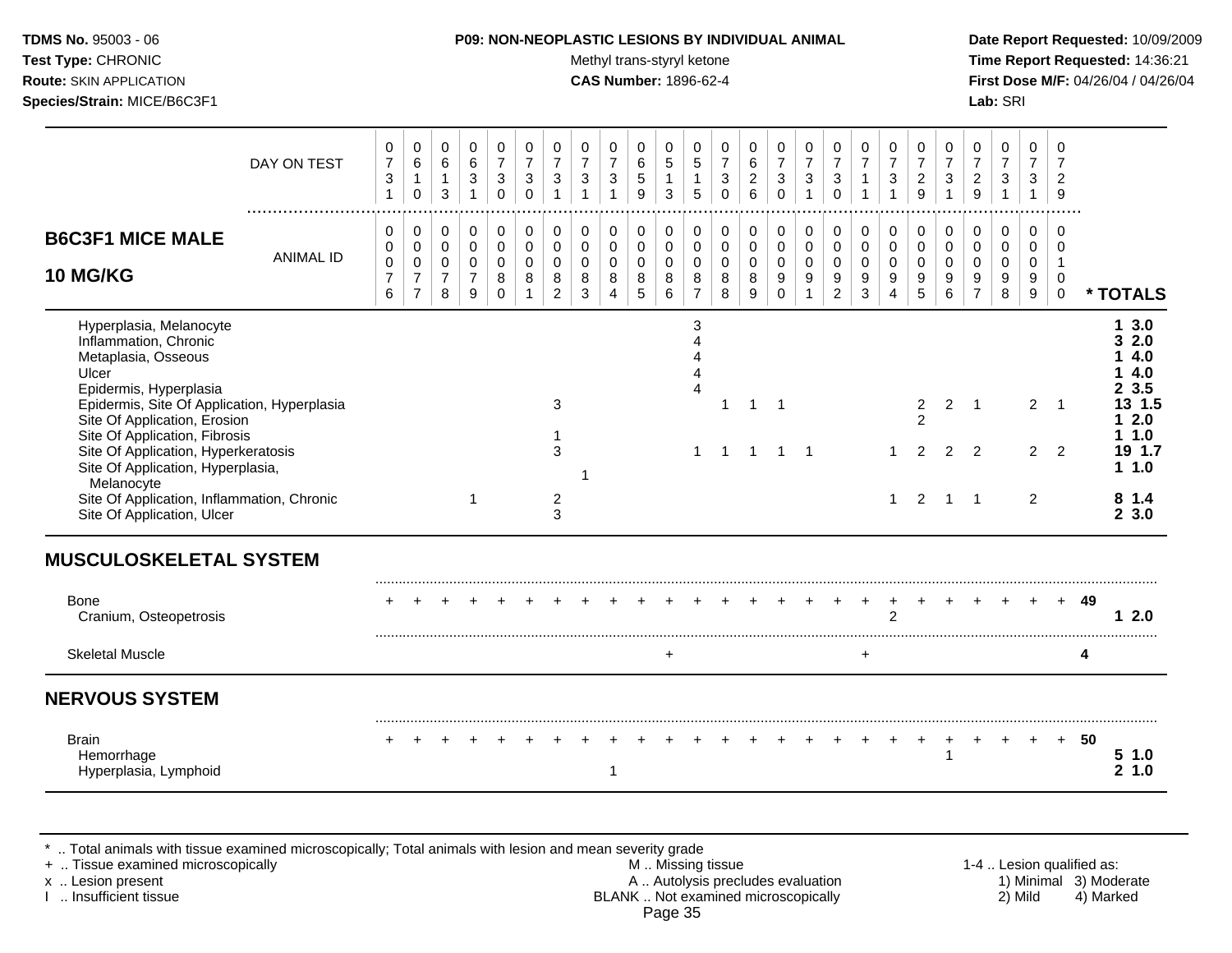### **TDMS No.** 95003 - 06 **P09: NON-NEOPLASTIC LESIONS BY INDIVIDUAL ANIMAL Date Report Requested:** 10/09/2009

Test Type: CHRONIC **Test Type:** CHRONIC **Test Type:** CHRONIC **Time Report Requested:** 14:36:21 **Route:** SKIN APPLICATION **CAS Number:** 1896-62-4 **First Dose M/F:** 04/26/04 / 04/26/04

|                                                                                                                         | DAY ON TEST      | 0<br>$\overline{7}$<br>$\sqrt{3}$<br>1               | 0<br>6<br>$\mathbf{1}$<br>$\Omega$           | $\pmb{0}$<br>6<br>$\mathbf{1}$<br>3 | 0<br>6<br>3<br>1              | 0<br>$\overline{7}$<br>3<br>$\Omega$   | 0<br>$\overline{7}$<br>3<br>$\Omega$ | 0<br>$\overline{7}$<br>3                  | 0<br>$\overline{7}$<br>3                  | 0<br>$\overline{7}$<br>3<br>1             | 0<br>6<br>$\sqrt{5}$<br>9 | 0<br>5<br>1<br>3                          | 0<br>5<br>1<br>5                                       | 0<br>$\overline{7}$<br>3<br>$\Omega$ | 0<br>6<br>$\overline{c}$<br>6   | 0<br>$\overline{7}$<br>3<br>$\Omega$   | 0<br>$\overline{7}$<br>3   | 0<br>$\overline{7}$<br>3<br>$\Omega$      | 0<br>$\overline{7}$             | 0<br>$\overline{7}$<br>3        | 0<br>$\overline{7}$<br>$\overline{c}$<br>9 | 0<br>$\overline{7}$<br>3                | 0<br>$\overline{7}$<br>$\overline{c}$<br>9   | $\pmb{0}$<br>$\overline{7}$<br>3 | 0<br>$\overline{7}$<br>3<br>1   | 0<br>$\overline{7}$<br>$\overline{c}$<br>9     |    |                                                   |
|-------------------------------------------------------------------------------------------------------------------------|------------------|------------------------------------------------------|----------------------------------------------|-------------------------------------|-------------------------------|----------------------------------------|--------------------------------------|-------------------------------------------|-------------------------------------------|-------------------------------------------|---------------------------|-------------------------------------------|--------------------------------------------------------|--------------------------------------|---------------------------------|----------------------------------------|----------------------------|-------------------------------------------|---------------------------------|---------------------------------|--------------------------------------------|-----------------------------------------|----------------------------------------------|----------------------------------|---------------------------------|------------------------------------------------|----|---------------------------------------------------|
| <b>B6C3F1 MICE MALE</b><br>10 MG/KG                                                                                     | <b>ANIMAL ID</b> | 0<br>$\mathbf 0$<br>$\pmb{0}$<br>$\overline{7}$<br>6 | 0<br>$\mathbf 0$<br>0<br>$\overline{7}$<br>7 | 0<br>0<br>0<br>$\overline{7}$<br>8  | 0<br>$\pmb{0}$<br>0<br>7<br>9 | 0<br>$\mathbf 0$<br>0<br>8<br>$\Omega$ | 0<br>$\Omega$<br>$\Omega$<br>8       | 0<br>$\Omega$<br>0<br>8<br>$\overline{2}$ | 0<br>$\mathbf 0$<br>$\mathbf 0$<br>8<br>3 | 0<br>$\mathbf 0$<br>$\mathbf 0$<br>8<br>4 | 0<br>0<br>0<br>8<br>5     | 0<br>$\mathbf 0$<br>$\mathbf 0$<br>8<br>6 | 0<br>$\mathbf 0$<br>$\mathbf 0$<br>8<br>$\overline{7}$ | 0<br>0<br>0<br>8<br>8                | 0<br>$\mathbf 0$<br>0<br>8<br>9 | 0<br>$\mathbf 0$<br>0<br>9<br>$\Omega$ | 0<br>$\mathbf 0$<br>0<br>9 | 0<br>$\mathsf 0$<br>$\mathbf 0$<br>9<br>2 | 0<br>$\mathbf 0$<br>0<br>9<br>3 | 0<br>$\mathbf 0$<br>0<br>9<br>4 | 0<br>0<br>0<br>9<br>5                      | 0<br>$\mathbf{0}$<br>$\Omega$<br>9<br>6 | 0<br>$\mathbf 0$<br>0<br>9<br>$\overline{7}$ | 0<br>0<br>0<br>9<br>8            | 0<br>$\mathbf 0$<br>0<br>9<br>9 | $\Omega$<br>$\Omega$<br>-1<br>0<br>$\mathbf 0$ |    | * TOTALS                                          |
| <b>RESPIRATORY SYSTEM</b>                                                                                               |                  |                                                      |                                              |                                     |                               |                                        |                                      |                                           |                                           |                                           |                           |                                           |                                                        |                                      |                                 |                                        |                            |                                           |                                 |                                 |                                            |                                         |                                              |                                  |                                 |                                                |    |                                                   |
| Lung<br>Congestion<br>Hemorrhage<br>Infiltration Cellular, Histiocyte<br>Thrombosis<br>Alveolar Epithelium, Hyperplasia |                  | 3                                                    |                                              | $\overline{c}$<br>2                 | $\overline{2}$                |                                        |                                      | 2                                         |                                           |                                           | 3<br>$\overline{2}$       |                                           |                                                        |                                      |                                 |                                        | 2                          |                                           |                                 |                                 |                                            |                                         |                                              |                                  |                                 | $\ddot{}$                                      | 50 | 32.0<br>1.8<br>6.<br>2.3<br>3.<br>1.0<br>1.8<br>6 |
| Nose<br>Inflammation, Chronic                                                                                           |                  |                                                      |                                              |                                     |                               |                                        |                                      |                                           |                                           |                                           |                           | 1                                         | 3                                                      |                                      |                                 |                                        |                            |                                           |                                 |                                 |                                            |                                         |                                              |                                  |                                 | $+$<br>$\overline{2}$                          | 50 | 61.7                                              |
| Pleura                                                                                                                  |                  |                                                      |                                              |                                     |                               |                                        |                                      |                                           |                                           |                                           |                           |                                           |                                                        |                                      |                                 |                                        |                            |                                           |                                 |                                 |                                            |                                         |                                              |                                  |                                 |                                                | 1  |                                                   |
| Trachea                                                                                                                 |                  |                                                      |                                              |                                     |                               |                                        |                                      |                                           |                                           |                                           |                           |                                           |                                                        |                                      |                                 |                                        |                            |                                           |                                 |                                 |                                            |                                         |                                              |                                  |                                 | $+$                                            | 50 |                                                   |
| <b>SPECIAL SENSES SYSTEM</b>                                                                                            |                  |                                                      |                                              |                                     |                               |                                        |                                      |                                           |                                           |                                           |                           |                                           |                                                        |                                      |                                 |                                        |                            |                                           |                                 |                                 |                                            |                                         |                                              |                                  |                                 |                                                |    |                                                   |
| Eye<br>Inflammation, Chronic Active<br>Cornea, Hyperplasia                                                              |                  |                                                      |                                              |                                     |                               |                                        |                                      |                                           |                                           |                                           |                           |                                           |                                                        |                                      |                                 |                                        |                            |                                           |                                 |                                 |                                            |                                         |                                              |                                  | $\div$                          | $\ddot{}$<br>$\overline{2}$<br>2               | 48 | 12.0<br>2.0<br>1.                                 |
| Harderian Gland<br>Hyperplasia<br>Hyperplasia, Focal<br>Inflammation, Chronic                                           |                  | 4                                                    |                                              | 2                                   | $\overline{2}$                |                                        | $\overline{c}$                       |                                           |                                           |                                           |                           |                                           |                                                        |                                      |                                 |                                        | $\boldsymbol{2}$           |                                           |                                 |                                 |                                            |                                         |                                              |                                  |                                 | $+$                                            | 50 | 14.0<br>22.0<br>32.0                              |

\* .. Total animals with tissue examined microscopically; Total animals with lesion and mean severity grade

+ .. Tissue examined microscopically M .. Missing tissue 1-4 .. Lesion qualified as: x .. Lesion present **A .. Autolysis precludes evaluation** A .. Autolysis precludes evaluation 1) Minimal 3) Moderate I .. Insufficient tissue BLANK .. Not examined microscopically 2) Mild 4) Marked Page 36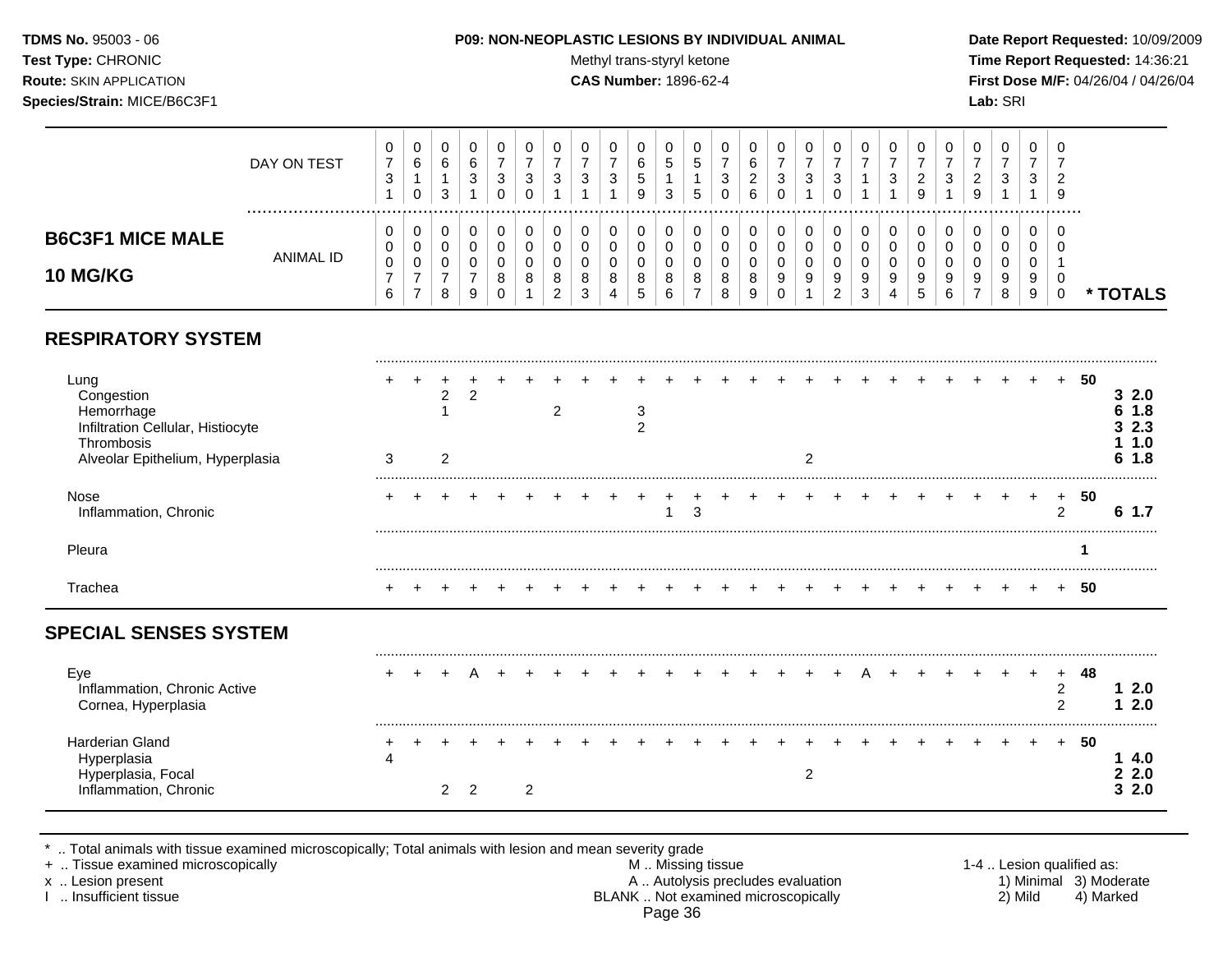## **TDMS No.** 95003 - 06 **P09: NON-NEOPLASTIC LESIONS BY INDIVIDUAL ANIMAL Date Report Requested:** 10/09/2009

Test Type: CHRONIC **Test Type:** CHRONIC **Test Type:** CHRONIC **Time Report Requested:** 14:36:21 **Route:** SKIN APPLICATION **CAS Number:** 1896-62-4 **First Dose M/F:** 04/26/04 / 04/26/04

|                                                                                                                                                                             | DAY ON TEST      | 0<br>$\boldsymbol{7}$<br>$\mathbf{3}$<br>1 | 0<br>$\,6\,$<br>0                               | 0<br>6<br>$\overline{1}$<br>3                          | $\mathbf 0$<br>6<br>$\mathbf{3}$                       | 0<br>$\boldsymbol{7}$<br>$\sqrt{3}$<br>0       | 0<br>$\overline{7}$<br>$\mathbf{3}$<br>0 | 0<br>$\overline{7}$<br>$\mathbf{3}$ | 0<br>$\overline{7}$<br>$\sqrt{3}$               | 0<br>$\overline{7}$<br>$\mathbf{3}$ | 0<br>$\,6\,$<br>$\sqrt{5}$<br>9 | 0<br>$\sqrt{5}$<br>$\mathbf{1}$<br>3            | 0<br>$\sqrt{5}$<br>5                                   | 0<br>$\overline{7}$<br>$\mathbf{3}$<br>0 | 0<br>$\,6\,$<br>$\overline{c}$<br>6 | 0<br>$\overline{7}$<br>$\sqrt{3}$<br>$\mathbf 0$                                | 0<br>$\overline{7}$<br>$\mathbf{3}$       | 0<br>$\overline{7}$<br>$\mathbf{3}$<br>$\mathbf 0$                    | 0<br>$\overline{7}$<br>$\mathbf{1}$       | 0<br>$\overline{7}$<br>$\sqrt{3}$         | 0<br>$\overline{7}$<br>$\overline{2}$<br>9 | 0<br>$\overline{7}$<br>$\mathbf{3}$ | 0<br>$\overline{7}$<br>$\overline{2}$<br>9 | 0<br>$\overline{7}$<br>3 | 0<br>$\boldsymbol{7}$<br>$\mathbf{3}$ | 0<br>$\overline{7}$<br>$\overline{2}$<br>9               |    |                                                                            |
|-----------------------------------------------------------------------------------------------------------------------------------------------------------------------------|------------------|--------------------------------------------|-------------------------------------------------|--------------------------------------------------------|--------------------------------------------------------|------------------------------------------------|------------------------------------------|-------------------------------------|-------------------------------------------------|-------------------------------------|---------------------------------|-------------------------------------------------|--------------------------------------------------------|------------------------------------------|-------------------------------------|---------------------------------------------------------------------------------|-------------------------------------------|-----------------------------------------------------------------------|-------------------------------------------|-------------------------------------------|--------------------------------------------|-------------------------------------|--------------------------------------------|--------------------------|---------------------------------------|----------------------------------------------------------|----|----------------------------------------------------------------------------|
| <b>B6C3F1 MICE MALE</b><br><b>10 MG/KG</b>                                                                                                                                  | <b>ANIMAL ID</b> | 0<br>0<br>$\pmb{0}$<br>$\overline{7}$<br>6 | 0<br>0<br>0<br>$\overline{7}$<br>$\overline{7}$ | 0<br>$\mathbf 0$<br>$\mathbf 0$<br>$\overline{7}$<br>8 | 0<br>$\mathbf 0$<br>$\mathbf 0$<br>$\overline{7}$<br>9 | 0<br>$\pmb{0}$<br>$\mathbf 0$<br>8<br>$\Omega$ | 0<br>$\mathbf 0$<br>$\mathbf 0$<br>8     | 0<br>0<br>$\Omega$<br>8<br>2        | 0<br>$\mathbf 0$<br>$\mathbf 0$<br>$\,8\,$<br>3 | 0<br>$\pmb{0}$<br>0<br>8<br>4       | 0<br>0<br>0<br>8<br>5           | 0<br>$\mathbf 0$<br>$\mathbf 0$<br>$\bf 8$<br>6 | 0<br>$\mathbf 0$<br>$\mathbf 0$<br>8<br>$\overline{7}$ | 0<br>0<br>0<br>8<br>8                    | 0<br>0<br>$\mathbf 0$<br>8<br>9     | 0<br>$\mathsf{O}\xspace$<br>$\mathsf{O}\xspace$<br>$\boldsymbol{9}$<br>$\Omega$ | 0<br>$\mathsf{O}$<br>$\mathbf 0$<br>$9\,$ | 0<br>$\mathbf 0$<br>$\mathbf 0$<br>$\boldsymbol{9}$<br>$\overline{2}$ | 0<br>$\mathbf 0$<br>$\mathbf 0$<br>9<br>3 | 0<br>$\mathbf 0$<br>$\mathbf 0$<br>9<br>4 | 0<br>$\mathbf 0$<br>$\Omega$<br>9<br>5     | 0<br>0<br>$\Omega$<br>9<br>6        | 0<br>$\mathbf 0$<br>$\mathbf{0}$<br>9      | 0<br>0<br>0<br>9<br>8    | 0<br>0<br>0<br>9<br>9                 | $\Omega$<br>$\Omega$<br>-1<br>$\mathbf 0$<br>$\mathbf 0$ |    | * TOTALS                                                                   |
| <b>URINARY SYSTEM</b>                                                                                                                                                       |                  |                                            |                                                 |                                                        |                                                        |                                                |                                          |                                     |                                                 |                                     |                                 |                                                 |                                                        |                                          |                                     |                                                                                 |                                           |                                                                       |                                           |                                           |                                            |                                     |                                            |                          |                                       |                                                          |    |                                                                            |
| Kidney<br><b>Casts Granular</b><br><b>Casts Protein</b>                                                                                                                     |                  |                                            |                                                 |                                                        |                                                        |                                                |                                          |                                     |                                                 |                                     |                                 |                                                 |                                                        |                                          |                                     |                                                                                 |                                           |                                                                       |                                           |                                           |                                            |                                     |                                            |                          |                                       |                                                          | 49 | 22.0<br>1.0                                                                |
| Cyst<br>Hyperplasia, Lymphoid<br>Infarct<br>Inflammation, Suppurative                                                                                                       |                  | $\overline{c}$<br>$\overline{2}$           |                                                 |                                                        |                                                        | $\frac{2}{2}$                                  | $\overline{2}$                           |                                     |                                                 | 2                                   |                                 |                                                 | $\overline{c}$                                         |                                          | 2                                   | $\overline{2}$                                                                  | 2                                         | 2                                                                     | $\mathcal{P}$                             | 2<br>$\overline{2}$                       |                                            | $\frac{2}{2}$                       |                                            | $\overline{c}$           | $\overline{2}$                        | 2                                                        |    | 13 2.0<br>18 2.0<br>2.0<br>2.0                                             |
| Metaplasia, Osseous<br>Nephropathy<br>Papilla, Necrosis<br>Pelvis, Dilatation<br>Renal Tubule, Dilatation, Focal<br>Renal Tubule, Hyperplasia<br>Renal Tubule, Pigmentation |                  |                                            | 3                                               | $\overline{c}$<br>$\overline{2}$                       |                                                        | 2                                              |                                          |                                     | 3                                               |                                     | 2<br>$\overline{1}$             |                                                 | $\overline{\mathbf{c}}$<br>$\overline{A}$              | $\mathfrak{D}$                           |                                     | $\mathcal{P}$                                                                   | 3                                         |                                                                       | 2                                         | $\overline{2}$                            |                                            |                                     |                                            | $\mathcal{P}$            | $\mathcal{P}$                         | $\overline{2}$                                           |    | 1.8<br>43 2.0<br>2.0<br>3<br>2.0<br>1.0<br>2.5<br>$\mathbf{2}$<br>3.0<br>1 |
| <b>Urinary Bladder</b><br>Edema<br>Hyperplasia, Lymphoid<br><b>Necrosis</b>                                                                                                 |                  |                                            | $\ddot{}$                                       | $\ddot{}$<br>$\overline{2}$<br>$\overline{2}$          | A                                                      |                                                |                                          |                                     |                                                 |                                     |                                 |                                                 |                                                        |                                          |                                     |                                                                                 |                                           |                                                                       |                                           |                                           |                                            |                                     | $\overline{2}$<br>3                        |                          | $\overline{2}$                        |                                                          | 48 | 32.7<br>2.5<br>2.0                                                         |

\* .. Total animals with tissue examined microscopically; Total animals with lesion and mean severity grade

+ .. Tissue examined microscopically M .. Missing tissue 1-4 .. Lesion qualified as: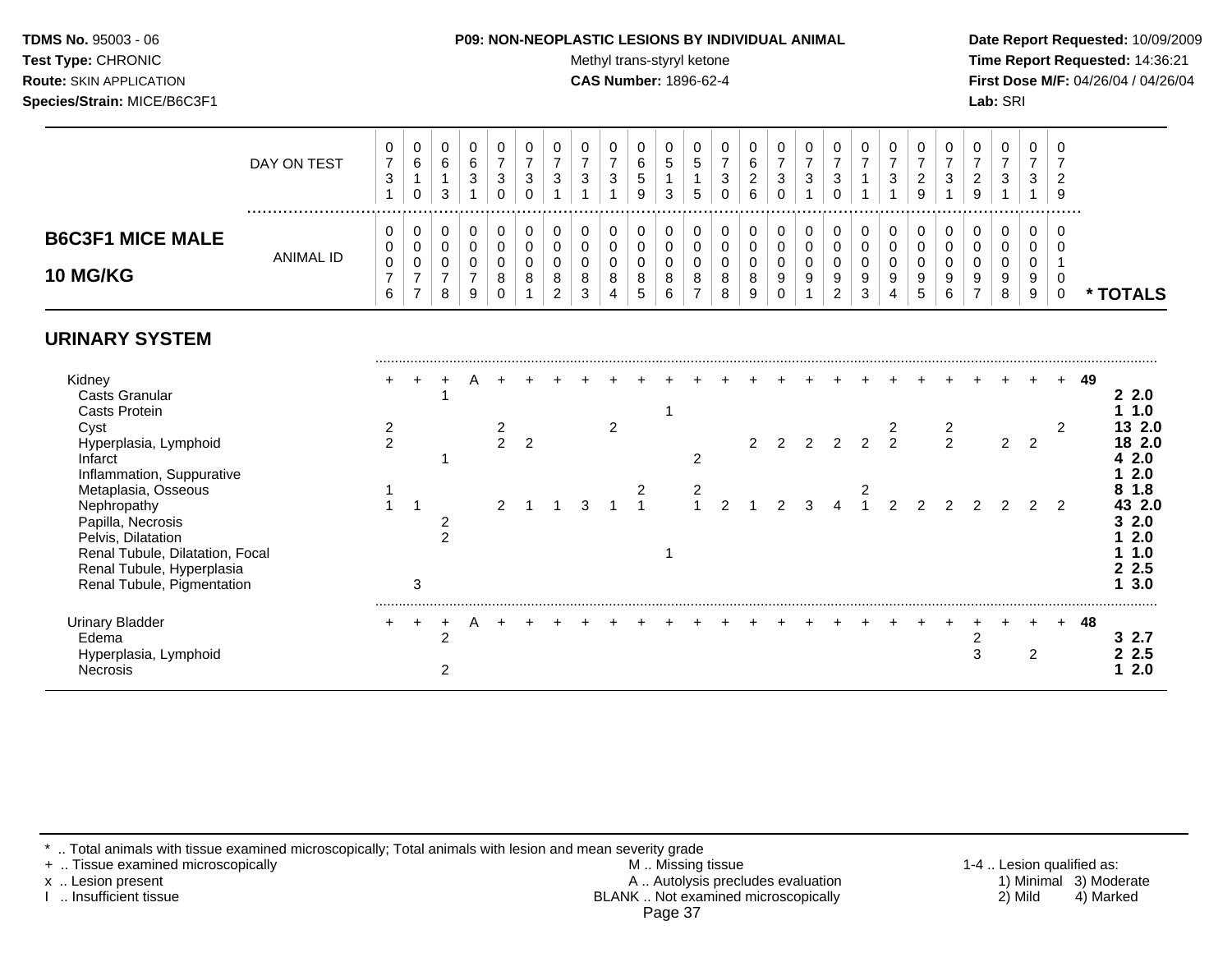#### **TDMS No.** 95003 - 06 **P09: NON-NEOPLASTIC LESIONS BY INDIVIDUAL ANIMAL Date Report Requested:** 10/09/2009

Test Type: CHRONIC **Test Type:** CHRONIC **Test Type:** CHRONIC **Time Report Requested:** 14:36:21 **Route:** SKIN APPLICATION **CAS Number:** 1896-62-4 **First Dose M/F:** 04/26/04 / 04/26/04

|                                                                       | DAY ON TEST      | 0<br>$6\phantom{1}6$<br>$\overline{7}$<br>$5\phantom{.0}$ | 0<br>$\,6\,$<br>$\sqrt{5}$<br>3                                       | 0<br>6<br>$\boldsymbol{9}$<br>8                                | 0<br>$\overline{7}$<br>$\ensuremath{\mathsf{3}}$<br>$\mathbf 0$ | 0<br>$\,$ 5 $\,$<br>$\overline{c}$                 | 0<br>$\overline{7}$<br>$\ensuremath{\mathsf{3}}$<br>1 | $\mathbf 0$<br>$\overline{7}$<br>$\ensuremath{\mathsf{3}}$<br>0 | 0<br>$\overline{7}$<br>$\sqrt{2}$<br>9                     | 0<br>$\overline{7}$<br>$\mathsf 3$<br>$\mathbf 0$    | 0<br>$\overline{7}$<br>$\ensuremath{\mathsf{3}}$<br>1         | 0<br>$\,$ 5 $\,$<br>$\boldsymbol{7}$<br>$\mathbf{1}$  | 0<br>$\overline{7}$<br>$\mathbf 0$<br>5                                    | 0<br>$\overline{7}$<br>$\ensuremath{\mathsf{3}}$ | 0<br>$\overline{7}$<br>$\overline{2}$<br>$9\,$ | 0<br>$\overline{7}$<br>$\overline{c}$<br>$\boldsymbol{9}$            | 0<br>$\overline{7}$<br>$\mathsf 3$<br>$\mathbf{1}$            | 0<br>$\overline{7}$<br>$\boldsymbol{2}$<br>9                   | 0<br>6<br>$\overline{a}$<br>$\overline{7}$          | 0<br>5<br>9<br>6                                    | 0<br>$\overline{7}$<br>$\sqrt{2}$<br>$\boldsymbol{9}$         | 0<br>$\overline{7}$<br>$\sqrt{2}$<br>9                          | 0<br>$\overline{7}$<br>$\mathbf 0$<br>3                          | 0<br>4<br>$\boldsymbol{7}$<br>1                                            | 0<br>$\overline{7}$<br>$\overline{c}$<br>9                                   | 0<br>5<br>$\mathbf{3}$<br>$\overline{4}$<br>.                     |                 |
|-----------------------------------------------------------------------|------------------|-----------------------------------------------------------|-----------------------------------------------------------------------|----------------------------------------------------------------|-----------------------------------------------------------------|----------------------------------------------------|-------------------------------------------------------|-----------------------------------------------------------------|------------------------------------------------------------|------------------------------------------------------|---------------------------------------------------------------|-------------------------------------------------------|----------------------------------------------------------------------------|--------------------------------------------------|------------------------------------------------|----------------------------------------------------------------------|---------------------------------------------------------------|----------------------------------------------------------------|-----------------------------------------------------|-----------------------------------------------------|---------------------------------------------------------------|-----------------------------------------------------------------|------------------------------------------------------------------|----------------------------------------------------------------------------|------------------------------------------------------------------------------|-------------------------------------------------------------------|-----------------|
| <b>B6C3F1 MICE MALE</b><br>30 MG/KG                                   | <b>ANIMAL ID</b> | 0<br>0<br>$\mathbf{1}$<br>$\pmb{0}$<br>$\mathbf 1$        | $\pmb{0}$<br>$\pmb{0}$<br>$\mathbf{1}$<br>$\pmb{0}$<br>$\overline{2}$ | $\pmb{0}$<br>$\mathbf 0$<br>$\overline{1}$<br>$\mathbf 0$<br>3 | $\,0\,$<br>$\mathbf 0$<br>$\mathbf{1}$<br>0<br>4                | $\pmb{0}$<br>0<br>$\mathbf{1}$<br>$\mathbf 0$<br>5 | $\pmb{0}$<br>$\mathbf 0$<br>$\mathbf{1}$<br>0<br>6    | 0<br>$\mathbf 0$<br>$\mathbf{1}$<br>$\pmb{0}$<br>$\overline{7}$ | $\pmb{0}$<br>$\mathbf 0$<br>$\mathbf{1}$<br>$\pmb{0}$<br>8 | 0<br>$\mathbf 0$<br>$\mathbf{1}$<br>$\mathbf 0$<br>9 | $\pmb{0}$<br>0<br>$\mathbf{1}$<br>$\mathbf{1}$<br>$\mathbf 0$ | 0<br>$\mathbf 0$<br>$\mathbf{1}$<br>$\mathbf{1}$<br>1 | $\pmb{0}$<br>$\pmb{0}$<br>$\overline{1}$<br>$\mathbf{1}$<br>$\overline{2}$ | $\pmb{0}$<br>0<br>1<br>1<br>3                    | 0<br>$\mathbf 0$<br>$\mathbf{1}$<br>1<br>4     | $\pmb{0}$<br>$\pmb{0}$<br>$\mathbf{1}$<br>$\mathbf{1}$<br>$\sqrt{5}$ | $\pmb{0}$<br>$\mathbf 0$<br>$\mathbf{1}$<br>$\mathbf{1}$<br>6 | $\,0\,$<br>0<br>$\mathbf{1}$<br>$\mathbf{1}$<br>$\overline{7}$ | $\pmb{0}$<br>0<br>$\mathbf{1}$<br>$\mathbf{1}$<br>8 | $\pmb{0}$<br>0<br>$\mathbf{1}$<br>$\mathbf{1}$<br>9 | 0<br>$\mathbf 0$<br>$\mathbf{1}$<br>$\sqrt{2}$<br>$\mathbf 0$ | 0<br>$\mathbf 0$<br>$\mathbf 1$<br>$\sqrt{2}$<br>$\overline{1}$ | 0<br>$\mathbf 0$<br>$\mathbf{1}$<br>$\sqrt{2}$<br>$\overline{2}$ | $\pmb{0}$<br>$\mathbf 0$<br>$\mathbf{1}$<br>$\overline{c}$<br>$\mathbf{3}$ | $\pmb{0}$<br>$\mathbf 0$<br>$\mathbf{1}$<br>$\overline{2}$<br>$\overline{4}$ | $\mathbf 0$<br>$\mathbf 0$<br>$\mathbf{1}$<br>$\overline{2}$<br>5 | males<br>(cont) |
| <b>ALIMENTARY SYSTEM</b>                                              |                  |                                                           |                                                                       |                                                                |                                                                 |                                                    |                                                       |                                                                 |                                                            |                                                      |                                                               |                                                       |                                                                            |                                                  |                                                |                                                                      |                                                               |                                                                |                                                     |                                                     |                                                               |                                                                 |                                                                  |                                                                            |                                                                              |                                                                   |                 |
| Esophagus                                                             |                  |                                                           |                                                                       |                                                                |                                                                 |                                                    |                                                       |                                                                 |                                                            |                                                      |                                                               |                                                       |                                                                            |                                                  |                                                |                                                                      |                                                               |                                                                |                                                     |                                                     |                                                               |                                                                 |                                                                  |                                                                            |                                                                              |                                                                   |                 |
| Gallbladder                                                           |                  |                                                           |                                                                       |                                                                |                                                                 |                                                    |                                                       |                                                                 | м                                                          | м                                                    |                                                               | м                                                     |                                                                            |                                                  |                                                |                                                                      |                                                               |                                                                |                                                     |                                                     |                                                               |                                                                 |                                                                  | A                                                                          | $\ddot{}$                                                                    | $\div$                                                            |                 |
| Intestine Large, Cecum                                                |                  | Α                                                         |                                                                       |                                                                |                                                                 |                                                    |                                                       |                                                                 |                                                            |                                                      |                                                               |                                                       |                                                                            |                                                  |                                                |                                                                      |                                                               |                                                                |                                                     |                                                     |                                                               |                                                                 |                                                                  |                                                                            |                                                                              | A                                                                 |                 |
| Intestine Large, Colon<br>Edema                                       |                  | A                                                         | $\pm$                                                                 |                                                                |                                                                 |                                                    |                                                       |                                                                 |                                                            |                                                      |                                                               |                                                       |                                                                            |                                                  |                                                |                                                                      |                                                               |                                                                |                                                     |                                                     |                                                               |                                                                 |                                                                  |                                                                            | $\ddot{}$                                                                    | A                                                                 |                 |
| Intestine Large, Rectum                                               |                  | A                                                         | $\div$                                                                |                                                                |                                                                 |                                                    |                                                       |                                                                 |                                                            |                                                      |                                                               |                                                       |                                                                            |                                                  |                                                |                                                                      |                                                               |                                                                |                                                     |                                                     |                                                               |                                                                 |                                                                  |                                                                            | $\div$                                                                       | A                                                                 |                 |
| Intestine Small, Duodenum                                             |                  | Α                                                         | $\ddot{}$                                                             |                                                                |                                                                 |                                                    |                                                       |                                                                 |                                                            |                                                      |                                                               |                                                       |                                                                            |                                                  |                                                |                                                                      |                                                               |                                                                |                                                     |                                                     |                                                               |                                                                 |                                                                  | A                                                                          | $\ddot{}$                                                                    | A                                                                 |                 |
| Intestine Small, Ileum<br>Inflammation, Acute                         |                  | Α                                                         |                                                                       |                                                                |                                                                 |                                                    |                                                       |                                                                 |                                                            |                                                      |                                                               |                                                       |                                                                            |                                                  |                                                |                                                                      |                                                               |                                                                |                                                     |                                                     |                                                               |                                                                 |                                                                  | A                                                                          | $+$                                                                          | A                                                                 |                 |
| Intestine Small, Jejunum<br>Inflammation, Acute<br>Necrosis           |                  | A                                                         | $\ddot{}$                                                             |                                                                |                                                                 |                                                    |                                                       |                                                                 |                                                            |                                                      | $\ddot{}$                                                     | A                                                     |                                                                            |                                                  | $\ddot{}$                                      | $\ddot{}$                                                            | $\ddot{}$                                                     | $\div$                                                         |                                                     |                                                     | $\ddot{}$                                                     | $+$                                                             | $+$                                                              | A                                                                          | + A                                                                          |                                                                   |                 |
| Liver<br>Angiectasis<br><b>Basophilic Focus</b><br><b>Bile Stasis</b> |                  |                                                           |                                                                       |                                                                |                                                                 |                                                    |                                                       |                                                                 |                                                            |                                                      |                                                               |                                                       |                                                                            |                                                  |                                                |                                                                      |                                                               |                                                                |                                                     |                                                     |                                                               | X                                                               |                                                                  |                                                                            |                                                                              |                                                                   |                 |
| Clear Cell Focus                                                      |                  |                                                           |                                                                       |                                                                |                                                                 |                                                    |                                                       |                                                                 |                                                            |                                                      | X X                                                           |                                                       |                                                                            |                                                  | X X X                                          |                                                                      |                                                               | $\boldsymbol{\mathsf{X}}$                                      |                                                     |                                                     |                                                               |                                                                 |                                                                  |                                                                            | Χ                                                                            |                                                                   |                 |

\* .. Total animals with tissue examined microscopically; Total animals with lesion and mean severity grade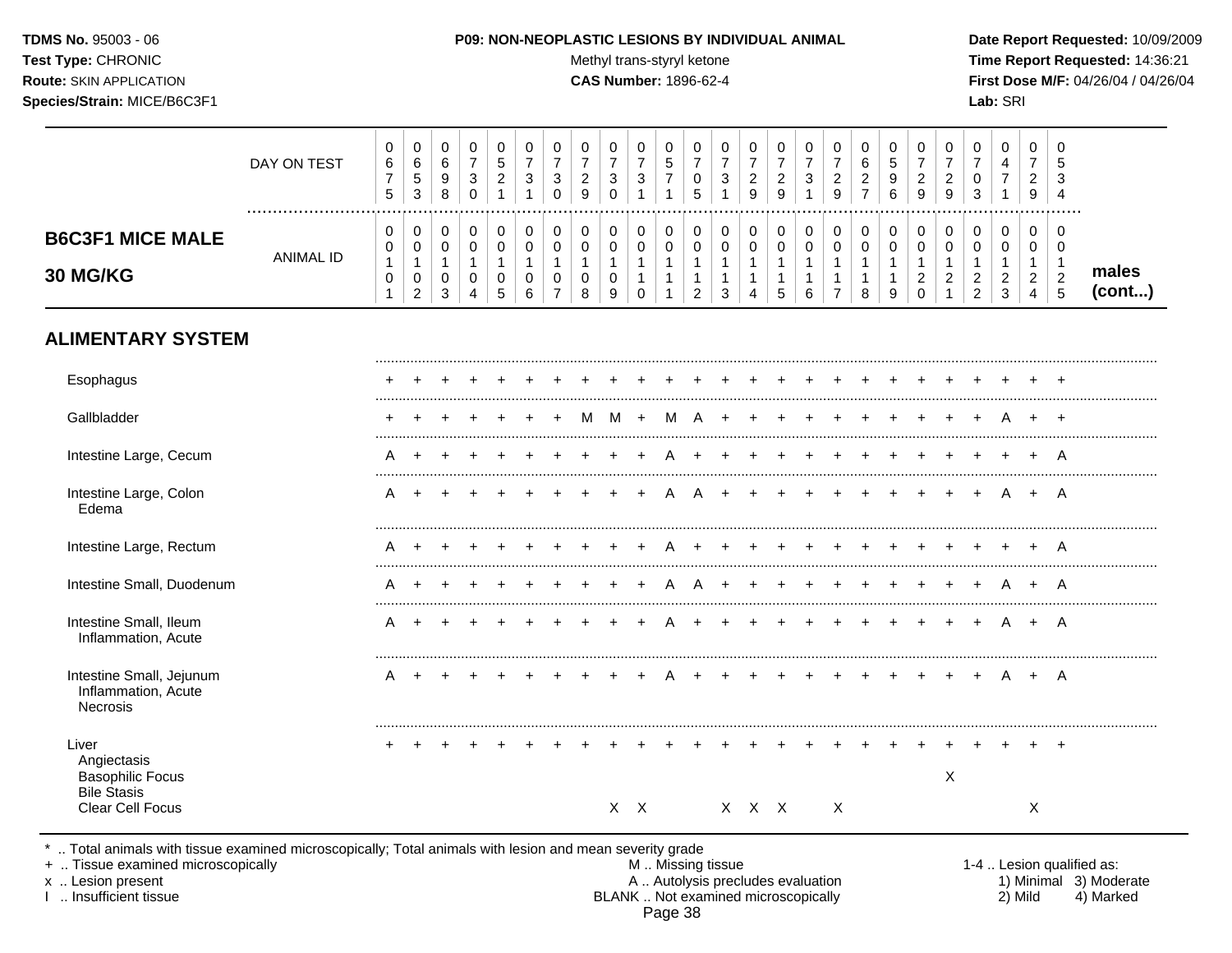Test Type: CHRONIC **Test Type:** CHRONIC **Test Type:** CHRONIC **Time Report Requested:** 14:36:21 **Route:** SKIN APPLICATION **CAS Number:** 1896-62-4 **First Dose M/F:** 04/26/04 / 04/26/04

|                                                                                                                                                             | DAY ON TEST      | 0<br>6<br>$\overline{7}$<br>5               | $\pmb{0}$<br>$\,6\,$<br>$\sqrt{5}$<br>3       | 0<br>6<br>9<br>8                                     | 0<br>$\overline{7}$<br>3<br>$\Omega$         | 0<br>5<br>$\overline{c}$             | 0<br>$\overline{7}$<br>3     | 0<br>$\overline{7}$<br>3<br>$\Omega$ | 0<br>$\overline{7}$<br>$\overline{c}$<br>9 | $\pmb{0}$<br>$\overline{7}$<br>$\mathbf{3}$<br>$\mathbf 0$ | 0<br>$\overline{7}$<br>3<br>1              | 0<br>5<br>$\overline{7}$              | 0<br>$\overline{7}$<br>0<br>5  | 0<br>$\overline{7}$<br>3     | 0<br>$\overline{7}$<br>$\overline{c}$<br>9 | 0<br>$\overline{7}$<br>$\overline{c}$<br>9 | $\pmb{0}$<br>$\overline{7}$<br>3<br>$\mathbf{1}$   | 0<br>$\overline{7}$<br>$\overline{2}$<br>9              | 0<br>6<br>$\overline{c}$<br>$\overline{7}$ | 0<br>5<br>9<br>6         | 0<br>$\overline{7}$<br>$\overline{c}$<br>9     | 0<br>$\overline{7}$<br>$\overline{c}$<br>9 | 0<br>$\overline{7}$<br>0<br>3                                       | $\pmb{0}$<br>4<br>$\boldsymbol{7}$<br>$\mathbf{1}$               | 0<br>$\overline{7}$<br>$\overline{2}$<br>9                  | $\Omega$<br>5<br>3<br>$\overline{4}$          |                 |
|-------------------------------------------------------------------------------------------------------------------------------------------------------------|------------------|---------------------------------------------|-----------------------------------------------|------------------------------------------------------|----------------------------------------------|--------------------------------------|------------------------------|--------------------------------------|--------------------------------------------|------------------------------------------------------------|--------------------------------------------|---------------------------------------|--------------------------------|------------------------------|--------------------------------------------|--------------------------------------------|----------------------------------------------------|---------------------------------------------------------|--------------------------------------------|--------------------------|------------------------------------------------|--------------------------------------------|---------------------------------------------------------------------|------------------------------------------------------------------|-------------------------------------------------------------|-----------------------------------------------|-----------------|
| <b>B6C3F1 MICE MALE</b><br>30 MG/KG                                                                                                                         | <b>ANIMAL ID</b> | 0<br>0<br>$\mathbf{1}$<br>0<br>$\mathbf{1}$ | 0<br>0<br>$\mathbf{1}$<br>0<br>$\overline{2}$ | 0<br>$\mathbf 0$<br>$\mathbf{1}$<br>$\mathbf 0$<br>3 | 0<br>$\mathbf 0$<br>$\overline{1}$<br>0<br>4 | 0<br>$\Omega$<br>-1<br>$\Omega$<br>5 | 0<br>$\Omega$<br>1<br>0<br>6 | 0<br>$\mathbf 0$<br>0                | 0<br>$\mathbf 0$<br>$\mathbf{1}$<br>0<br>8 | 0<br>$\pmb{0}$<br>$\mathbf{1}$<br>0<br>9                   | 0<br>$\mathbf 0$<br>$\mathbf{1}$<br>1<br>0 | 0<br>$\mathbf 0$<br>$\mathbf{1}$<br>1 | 0<br>0<br>-1<br>$\overline{2}$ | 0<br>$\Omega$<br>1<br>1<br>3 | 0<br>$\mathbf 0$<br>4                      | 0<br>$\mathbf 0$<br>$\mathbf 1$<br>5       | 0<br>$\pmb{0}$<br>$\mathbf{1}$<br>$\mathbf 1$<br>6 | 0<br>$\mathbf 0$<br>$\mathbf{1}$<br>1<br>$\overline{7}$ | 0<br>$\pmb{0}$<br>$\mathbf{1}$<br>8        | 0<br>$\Omega$<br>-1<br>9 | 0<br>$\Omega$<br>$\mathbf{1}$<br>2<br>$\Omega$ | 0<br>$\Omega$<br>$\overline{c}$            | 0<br>$\mathbf 0$<br>$\mathbf 1$<br>$\overline{c}$<br>$\overline{2}$ | 0<br>$\pmb{0}$<br>$\mathbf{1}$<br>$\overline{c}$<br>$\mathbf{3}$ | 0<br>$\mathbf 0$<br>$\overline{1}$<br>$\boldsymbol{2}$<br>4 | 0<br>$\mathbf 0$<br>-1<br>$\overline{c}$<br>5 | males<br>(cont) |
| <b>Eosinophilic Focus</b><br>Hematopoietic Cell Proliferation<br>Mixed Cell Focus<br>Necrosis, Focal<br>Thrombosis<br>Hepatocyte, Vacuolization Cytoplasmic |                  | 4                                           | X                                             |                                                      | $\times$                                     |                                      |                              | Λ                                    |                                            |                                                            | X<br>-1                                    | 3<br>$\overline{c}$<br>$\overline{2}$ | $\times$                       |                              | X                                          |                                            |                                                    |                                                         | 3                                          | Δ                        |                                                |                                            |                                                                     |                                                                  | 1                                                           | X                                             |                 |
| Mesentery<br>Fibrosis<br>Fat, Necrosis                                                                                                                      |                  |                                             |                                               |                                                      | $\div$<br>2                                  |                                      | ÷                            |                                      |                                            |                                                            |                                            |                                       | $\overline{c}$<br>3            |                              |                                            | ٠<br>2                                     |                                                    |                                                         |                                            |                          |                                                | 2                                          | $\overline{2}$                                                      |                                                                  |                                                             |                                               |                 |
| Pancreas<br>Lipomatosis                                                                                                                                     |                  |                                             |                                               |                                                      |                                              |                                      |                              |                                      |                                            |                                                            |                                            |                                       |                                |                              |                                            |                                            |                                                    |                                                         |                                            |                          |                                                |                                            |                                                                     |                                                                  |                                                             | $\ddot{}$<br>3                                |                 |
| Salivary Glands<br>Atrophy<br>Hyperplasia, Lymphoid<br>Mineralization                                                                                       |                  |                                             |                                               |                                                      | $\overline{2}$                               | $\overline{2}$                       | $\overline{c}$               |                                      |                                            |                                                            |                                            |                                       |                                | $\overline{2}$               | 2 <sub>2</sub>                             |                                            |                                                    | $\overline{2}$                                          |                                            |                          |                                                |                                            |                                                                     |                                                                  |                                                             |                                               |                 |
| Stomach, Forestomach<br>Edema<br>Erosion<br>Inflammation, Chronic<br>Ulcer<br>Epithelium, Hyperplasia                                                       |                  |                                             |                                               |                                                      |                                              | $\overline{2}$                       | $\overline{2}$               |                                      |                                            |                                                            |                                            |                                       | 2                              |                              |                                            |                                            |                                                    |                                                         |                                            |                          | 3                                              |                                            | $\overline{2}$<br>$\overline{\mathbf{c}}$<br>$\overline{2}$         |                                                                  |                                                             | $\ddot{}$                                     |                 |
| Stomach, Glandular<br>Cyst<br>Erosion                                                                                                                       |                  | A                                           | $+$                                           | $^{+}$                                               | $\ddot{}$<br>$\overline{2}$                  |                                      |                              |                                      | +<br>$\overline{2}$                        |                                                            | $\overline{2}$                             |                                       |                                | $\mathfrak{p}$               |                                            | $\overline{2}$                             | +                                                  | $\overline{2}$                                          | ٠                                          | 3                        |                                                | $\ddot{}$<br>$\overline{2}$                | ٠                                                                   |                                                                  |                                                             | $\overline{+}$                                |                 |

\* .. Total animals with tissue examined microscopically; Total animals with lesion and mean severity grade

+ .. Tissue examined microscopically M .. Missing tissue 1-4 .. Lesion qualified as: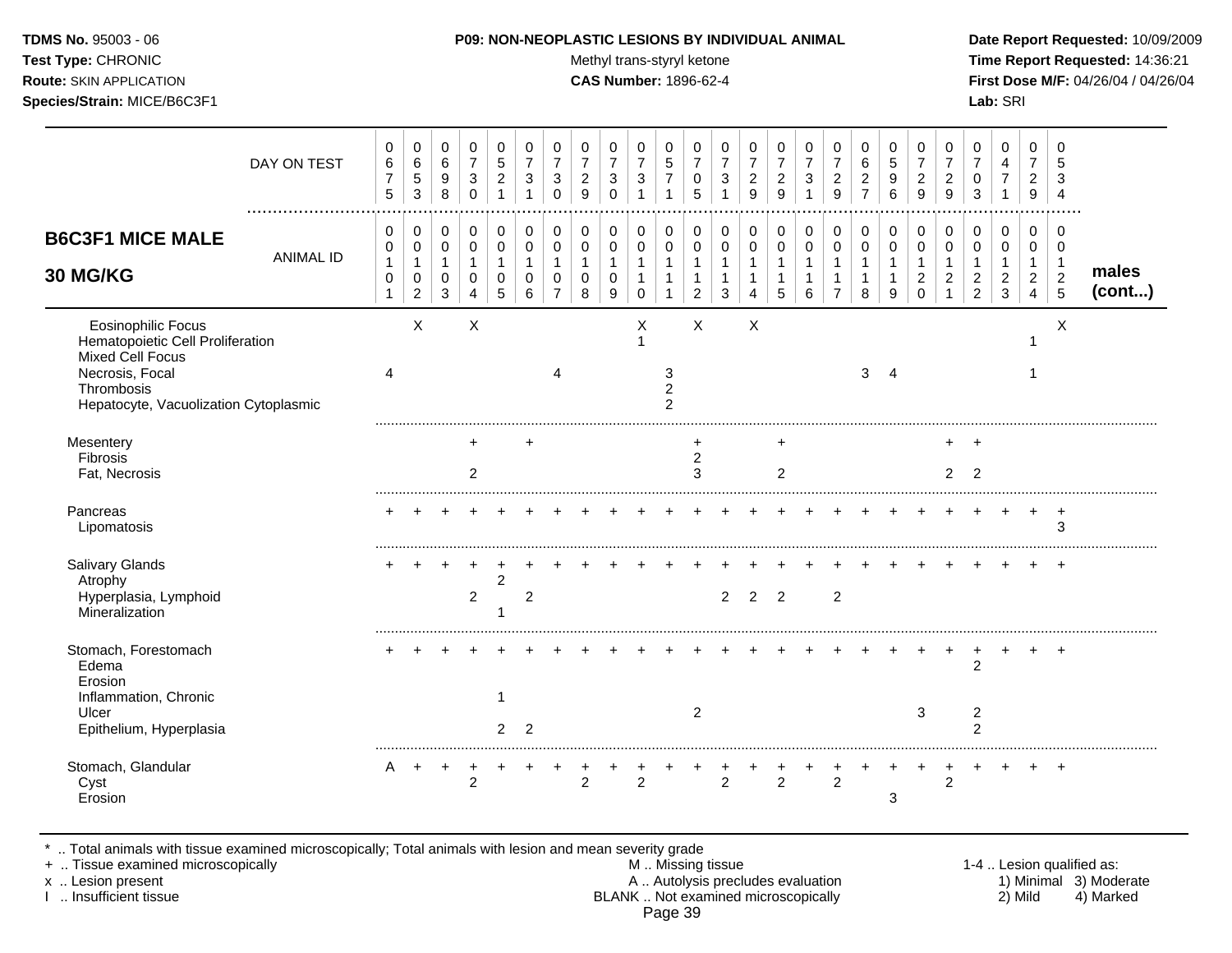# **TDMS No.** 95003 - 06 **P09: NON-NEOPLASTIC LESIONS BY INDIVIDUAL ANIMAL Date Report Requested:** 10/09/2009

Test Type: CHRONIC **Test Type:** CHRONIC **Test Type:** CHRONIC **Time Report Requested:** 14:36:21 **Route:** SKIN APPLICATION **CAS Number:** 1896-62-4 **First Dose M/F:** 04/26/04 / 04/26/04

|                                                                                                                                                                                            | DAY ON TEST      | 0<br>6<br>$\overline{7}$<br>5              | 0<br>$\,6$<br>5<br>3                          | 0<br>6<br>9<br>8                 | $\mathbf 0$<br>$\overline{7}$<br>$\mathbf{3}$<br>$\mathbf 0$      | $\pmb{0}$<br>5<br>$\overline{c}$<br>$\mathbf{1}$ | $\mathbf 0$<br>$\overline{7}$<br>$\sqrt{3}$<br>$\mathbf{1}$ | 0<br>$\overline{7}$<br>3<br>$\Omega$                              | $\mathbf 0$<br>$\overline{7}$<br>$\overline{c}$<br>9 | 0<br>7<br>3<br>$\Omega$                    | $\mathbf 0$<br>$\overline{7}$<br>$\mathbf{3}$<br>$\mathbf{1}$ | $\mathbf 0$<br>$\overline{5}$<br>$\boldsymbol{7}$<br>$\mathbf{1}$ | $\mathbf 0$<br>$\overline{7}$<br>0<br>5                            | 0<br>$\overline{7}$<br>3<br>$\mathbf{1}$              | $\mathbf 0$<br>$\overline{7}$<br>$\overline{c}$<br>9                     | 0<br>$\overline{7}$<br>$\overline{c}$<br>9            | 0<br>$\overline{7}$<br>$\mathbf{3}$<br>$\mathbf{1}$           | 0<br>$\overline{7}$<br>$\overline{c}$<br>9                         | 0<br>$\,6\,$<br>$\sqrt{2}$<br>$\overline{7}$                  | $\mathbf 0$<br>$\sqrt{5}$<br>9<br>6                     | $\mathbf 0$<br>$\overline{7}$<br>$\sqrt{2}$<br>9               | 0<br>$\overline{7}$<br>$\overline{c}$<br>9                         | 0<br>$\overline{7}$<br>0<br>$\mathbf{3}$                             | $\mathbf 0$<br>4<br>$\boldsymbol{7}$<br>$\mathbf{1}$ | $\mathbf 0$<br>$\overline{7}$<br>$\overline{a}$<br>9                 | $\mathbf 0$<br>5<br>3<br>$\overline{4}$                   |                                                                  |
|--------------------------------------------------------------------------------------------------------------------------------------------------------------------------------------------|------------------|--------------------------------------------|-----------------------------------------------|----------------------------------|-------------------------------------------------------------------|--------------------------------------------------|-------------------------------------------------------------|-------------------------------------------------------------------|------------------------------------------------------|--------------------------------------------|---------------------------------------------------------------|-------------------------------------------------------------------|--------------------------------------------------------------------|-------------------------------------------------------|--------------------------------------------------------------------------|-------------------------------------------------------|---------------------------------------------------------------|--------------------------------------------------------------------|---------------------------------------------------------------|---------------------------------------------------------|----------------------------------------------------------------|--------------------------------------------------------------------|----------------------------------------------------------------------|------------------------------------------------------|----------------------------------------------------------------------|-----------------------------------------------------------|------------------------------------------------------------------|
| <b>B6C3F1 MICE MALE</b><br>30 MG/KG                                                                                                                                                        | <b>ANIMAL ID</b> | 0<br>0<br>$\mathbf{1}$<br>0<br>$\mathbf 1$ | 0<br>0<br>$\mathbf{1}$<br>0<br>$\overline{a}$ | 0<br>0<br>$\mathbf{1}$<br>0<br>3 | 0<br>$\mathbf 0$<br>$\mathbf{1}$<br>$\mathbf 0$<br>$\overline{4}$ | 0<br>$\pmb{0}$<br>$\mathbf{1}$<br>0<br>5         | 0<br>$\pmb{0}$<br>$\mathbf{1}$<br>0<br>6                    | 0<br>$\mathbf 0$<br>$\mathbf{1}$<br>$\mathbf 0$<br>$\overline{7}$ | 0<br>$\mathbf 0$<br>$\mathbf{1}$<br>$\mathbf 0$<br>8 | 0<br>$\mathbf 0$<br>$\mathbf{1}$<br>0<br>9 | 0<br>$\mathsf{O}\xspace$<br>$\mathbf{1}$<br>$\mathbf{1}$<br>0 | 0<br>$\mathbf 0$<br>$\mathbf{1}$<br>$\mathbf{1}$<br>$\mathbf{1}$  | 0<br>$\mathbf 0$<br>$\mathbf{1}$<br>$\mathbf{1}$<br>$\overline{2}$ | 0<br>$\mathbf 0$<br>$\mathbf{1}$<br>$\mathbf{1}$<br>3 | 0<br>$\mathbf 0$<br>$\mathbf{1}$<br>$\mathbf{1}$<br>$\overline{4}$       | 0<br>$\mathbf 0$<br>$\mathbf{1}$<br>$\mathbf{1}$<br>5 | 0<br>$\mathsf{O}\xspace$<br>$\mathbf{1}$<br>$\mathbf{1}$<br>6 | 0<br>$\mathbf 0$<br>$\mathbf{1}$<br>$\mathbf{1}$<br>$\overline{7}$ | 0<br>$\mathsf{O}\xspace$<br>$\mathbf{1}$<br>$\mathbf{1}$<br>8 | 0<br>$\mathbf 0$<br>$\overline{1}$<br>$\mathbf{1}$<br>9 | 0<br>$\mathbf 0$<br>$\mathbf{1}$<br>$\overline{c}$<br>$\Omega$ | 0<br>$\mathbf 0$<br>$\mathbf{1}$<br>$\overline{c}$<br>$\mathbf{1}$ | 0<br>$\mathbf 0$<br>$\mathbf{1}$<br>$\overline{2}$<br>$\overline{c}$ | 0<br>0<br>$\mathbf{1}$<br>$\overline{2}$<br>3        | 0<br>$\mathbf 0$<br>$\mathbf{1}$<br>$\overline{2}$<br>$\overline{4}$ | 0<br>$\mathbf 0$<br>$\overline{1}$<br>$\overline{c}$<br>5 | males<br>(cont)                                                  |
| Inflammation, Acute<br>Metaplasia, Squamous<br>Mineralization<br><b>Necrosis</b>                                                                                                           |                  |                                            | 1                                             |                                  |                                                                   |                                                  |                                                             |                                                                   | 1                                                    |                                            |                                                               |                                                                   |                                                                    |                                                       |                                                                          |                                                       |                                                               |                                                                    |                                                               |                                                         |                                                                |                                                                    |                                                                      |                                                      |                                                                      | 1                                                         |                                                                  |
| <b>CARDIOVASCULAR SYSTEM</b>                                                                                                                                                               |                  |                                            |                                               |                                  |                                                                   |                                                  |                                                             |                                                                   |                                                      |                                            |                                                               |                                                                   |                                                                    |                                                       |                                                                          |                                                       |                                                               |                                                                    |                                                               |                                                         |                                                                |                                                                    |                                                                      |                                                      |                                                                      |                                                           |                                                                  |
| <b>Blood Vessel</b>                                                                                                                                                                        |                  |                                            |                                               |                                  |                                                                   |                                                  |                                                             |                                                                   |                                                      |                                            |                                                               |                                                                   |                                                                    |                                                       |                                                                          |                                                       |                                                               |                                                                    |                                                               |                                                         |                                                                |                                                                    |                                                                      |                                                      |                                                                      |                                                           |                                                                  |
| Heart<br>Cardiomyopathy<br>Mineralization                                                                                                                                                  |                  | $\mathbf{1}$                               | $\ddot{}$<br>$\mathbf 1$                      | $\ddot{}$                        | -1                                                                | $\div$                                           |                                                             |                                                                   |                                                      |                                            |                                                               |                                                                   | 1                                                                  |                                                       |                                                                          | $\ddot{}$<br>$\mathbf 1$                              | $\ddot{}$                                                     |                                                                    | $\ddot{}$                                                     |                                                         |                                                                | $\ddot{}$                                                          | $\ddot{}$<br>2                                                       |                                                      | $\ddot{}$                                                            | $^{+}$                                                    |                                                                  |
| <b>ENDOCRINE SYSTEM</b>                                                                                                                                                                    |                  |                                            |                                               |                                  |                                                                   |                                                  |                                                             |                                                                   |                                                      |                                            |                                                               |                                                                   |                                                                    |                                                       |                                                                          |                                                       |                                                               |                                                                    |                                                               |                                                         |                                                                |                                                                    |                                                                      |                                                      |                                                                      |                                                           |                                                                  |
| <b>Adrenal Cortex</b><br><b>Accessory Adrenal Cortical Nodule</b><br>Degeneration, Fatty<br>Hyperplasia, Focal                                                                             |                  |                                            |                                               |                                  |                                                                   |                                                  | $\overline{2}$                                              |                                                                   |                                                      | $\overline{c}$                             |                                                               |                                                                   |                                                                    |                                                       |                                                                          |                                                       |                                                               |                                                                    |                                                               |                                                         |                                                                | -1                                                                 |                                                                      |                                                      |                                                                      |                                                           |                                                                  |
| Hypertrophy, Focal<br>Capsule, Hyperplasia                                                                                                                                                 |                  |                                            | $\overline{2}$                                |                                  | $\overline{2}$                                                    | 2                                                | $\overline{2}$                                              |                                                                   |                                                      | $\overline{2}$                             |                                                               |                                                                   | 2<br>$\overline{2}$                                                | 2                                                     | $\overline{ }$                                                           | 2<br>$\overline{2}$                                   | 2<br>$\overline{2}$                                           | 3                                                                  | 2                                                             | 2                                                       |                                                                |                                                                    | 2                                                                    | 2                                                    | 2                                                                    | -1                                                        |                                                                  |
| <b>Adrenal Medulla</b><br>Hyperplasia                                                                                                                                                      |                  |                                            |                                               |                                  |                                                                   |                                                  |                                                             |                                                                   |                                                      |                                            |                                                               |                                                                   |                                                                    |                                                       |                                                                          |                                                       |                                                               |                                                                    |                                                               |                                                         |                                                                |                                                                    |                                                                      |                                                      |                                                                      | $\div$                                                    |                                                                  |
| Islets, Pancreatic<br>Hyperplasia                                                                                                                                                          |                  | $\mathfrak{p}$                             |                                               |                                  |                                                                   |                                                  |                                                             |                                                                   |                                                      | $\mathbf{1}$                               |                                                               | $\mathbf{1}$                                                      | +<br>4                                                             | $\overline{\mathbf{A}}$                               |                                                                          | $\mathbf{1}$                                          |                                                               |                                                                    |                                                               | $\mathfrak{p}$                                          |                                                                |                                                                    | 3                                                                    |                                                      | $\mathbf{1}$                                                         | $\overline{ }$                                            |                                                                  |
| Total animals with tissue examined microscopically; Total animals with lesion and mean severity grade<br>+  Tissue examined microscopically<br>x  Lesion present<br>I  Insufficient tissue |                  |                                            |                                               |                                  |                                                                   |                                                  |                                                             |                                                                   |                                                      |                                            |                                                               |                                                                   | M  Missing tissue                                                  |                                                       | A  Autolysis precludes evaluation<br>BLANK  Not examined microscopically |                                                       |                                                               |                                                                    |                                                               |                                                         |                                                                |                                                                    |                                                                      | 2) Mild                                              |                                                                      |                                                           | 1-4  Lesion qualified as:<br>1) Minimal 3) Moderate<br>4) Marked |

Page 40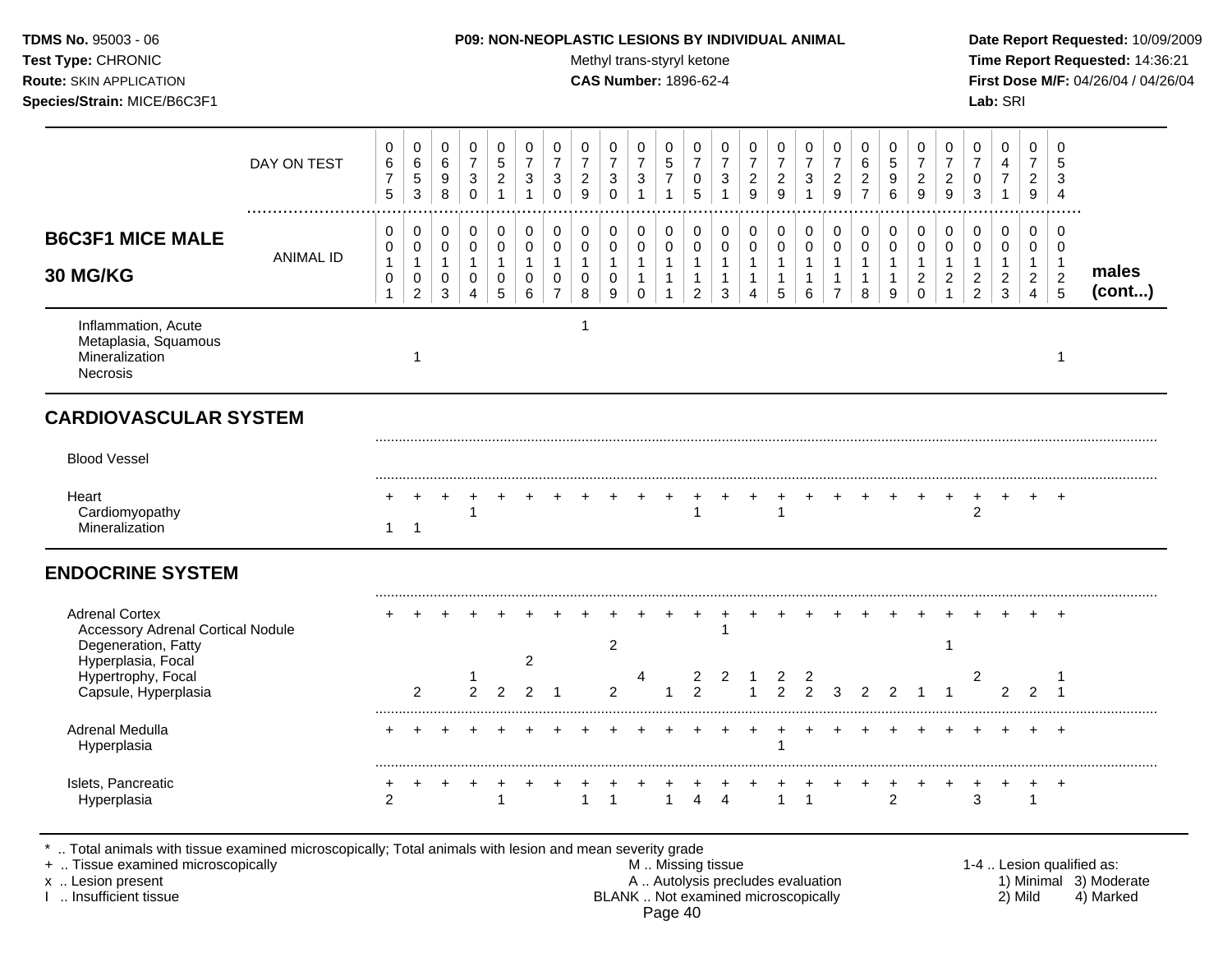# **TDMS No.** 95003 - 06 **P09: NON-NEOPLASTIC LESIONS BY INDIVIDUAL ANIMAL Date Report Requested:** 10/09/2009

Test Type: CHRONIC **Test Type:** CHRONIC **Test Type:** CHRONIC **Time Report Requested:** 14:36:21 **Route:** SKIN APPLICATION **CAS Number:** 1896-62-4 **First Dose M/F:** 04/26/04 / 04/26/04

|                                                                                                                                                                                            | DAY ON TEST      | 0<br>$\,6\,$<br>$\overline{7}$<br>5                         | $\boldsymbol{0}$<br>$\,6\,$<br>$\sqrt{5}$<br>$\mathbf{3}$         | $\mathbf 0$<br>6<br>9<br>8                           | $\pmb{0}$<br>$\overline{7}$<br>$\sqrt{3}$<br>$\mathbf 0$ | 0<br>$\sqrt{5}$<br>$\overline{c}$<br>$\mathbf{1}$              | $\mathbf 0$<br>$\overline{7}$<br>3<br>$\mathbf 1$            | 0<br>$\overline{7}$<br>$\sqrt{3}$<br>$\Omega$                   | 0<br>$\overline{7}$<br>$\overline{c}$<br>9           | $\mathbf 0$<br>$\overline{7}$<br>3<br>$\mathbf 0$ | $\mathbf 0$<br>$\overline{7}$<br>$\sqrt{3}$<br>$\mathbf{1}$ | 0<br>5<br>$\overline{7}$<br>1              | $\mathbf 0$<br>$\overline{7}$<br>0<br>5                            | 0<br>$\overline{7}$<br>3<br>1              | $\mathbf 0$<br>$\overline{7}$<br>$\overline{c}$<br>9                     | 0<br>$\overline{7}$<br>$\overline{a}$<br>9            | 0<br>$\overline{7}$<br>$\sqrt{3}$<br>$\mathbf{1}$     | 0<br>$\overline{7}$<br>$\overline{c}$<br>9              | 0<br>6<br>$\overline{c}$<br>$\overline{7}$  | $\mathbf 0$<br>$\overline{5}$<br>$9\,$<br>6                     | 0<br>$\overline{7}$<br>$\overline{c}$<br>9                     | $\mathbf 0$<br>$\overline{7}$<br>$\overline{a}$<br>$\overline{9}$ | $\mathbf 0$<br>$\overline{7}$<br>0<br>3                              | $\mathbf 0$<br>4<br>$\overline{7}$<br>$\mathbf{1}$      | $\mathbf 0$<br>$\overline{7}$<br>$\overline{2}$<br>9                 | $\Omega$<br>5<br>3<br>$\overline{4}$                                |                                                                  |
|--------------------------------------------------------------------------------------------------------------------------------------------------------------------------------------------|------------------|-------------------------------------------------------------|-------------------------------------------------------------------|------------------------------------------------------|----------------------------------------------------------|----------------------------------------------------------------|--------------------------------------------------------------|-----------------------------------------------------------------|------------------------------------------------------|---------------------------------------------------|-------------------------------------------------------------|--------------------------------------------|--------------------------------------------------------------------|--------------------------------------------|--------------------------------------------------------------------------|-------------------------------------------------------|-------------------------------------------------------|---------------------------------------------------------|---------------------------------------------|-----------------------------------------------------------------|----------------------------------------------------------------|-------------------------------------------------------------------|----------------------------------------------------------------------|---------------------------------------------------------|----------------------------------------------------------------------|---------------------------------------------------------------------|------------------------------------------------------------------|
| <b>B6C3F1 MICE MALE</b><br>30 MG/KG                                                                                                                                                        | <b>ANIMAL ID</b> | 0<br>$\pmb{0}$<br>$\mathbf{1}$<br>$\pmb{0}$<br>$\mathbf{1}$ | $\mathbf 0$<br>$\mathbf 0$<br>$\mathbf{1}$<br>0<br>$\overline{2}$ | 0<br>$\mathbf 0$<br>$\mathbf{1}$<br>$\mathbf 0$<br>3 | $\pmb{0}$<br>0<br>$\mathbf{1}$<br>$\mathbf 0$<br>4       | $\mathbf 0$<br>$\mathbf 0$<br>$\mathbf{1}$<br>$\mathbf 0$<br>5 | $\pmb{0}$<br>$\mathbf 0$<br>$\mathbf{1}$<br>$\mathbf 0$<br>6 | $\mathbf 0$<br>$\pmb{0}$<br>$\mathbf{1}$<br>0<br>$\overline{7}$ | 0<br>$\mathbf 0$<br>$\mathbf{1}$<br>$\mathbf 0$<br>8 | 0<br>$\pmb{0}$<br>$\mathbf{1}$<br>0<br>9          | 0<br>$\mathbf 0$<br>$\mathbf{1}$<br>1<br>$\mathbf 0$        | 0<br>$\mathbf 0$<br>$\mathbf{1}$<br>1<br>1 | 0<br>$\mathbf 0$<br>$\mathbf{1}$<br>$\mathbf{1}$<br>$\overline{2}$ | 0<br>$\mathbf 0$<br>$\mathbf{1}$<br>1<br>3 | 0<br>$\mathbf 0$<br>$\mathbf{1}$<br>1<br>4                               | 0<br>$\mathbf 0$<br>$\mathbf{1}$<br>$\mathbf{1}$<br>5 | 0<br>$\mathbf 0$<br>$\mathbf{1}$<br>$\mathbf{1}$<br>6 | 0<br>$\mathbf 0$<br>$\mathbf{1}$<br>1<br>$\overline{7}$ | 0<br>0<br>$\mathbf{1}$<br>$\mathbf{1}$<br>8 | $\mathbf 0$<br>$\mathbf 0$<br>$\mathbf{1}$<br>$\mathbf{1}$<br>9 | 0<br>$\mathbf 0$<br>$\mathbf{1}$<br>$\overline{c}$<br>$\Omega$ | 0<br>0<br>$\mathbf{1}$<br>$\boldsymbol{2}$<br>$\mathbf{1}$        | 0<br>$\mathbf 0$<br>$\mathbf{1}$<br>$\overline{c}$<br>$\overline{2}$ | 0<br>$\mathbf 0$<br>$\mathbf{1}$<br>$\overline{c}$<br>3 | 0<br>$\mathbf 0$<br>$\mathbf{1}$<br>$\overline{c}$<br>$\overline{4}$ | $\mathbf 0$<br>$\mathbf 0$<br>$\mathbf{1}$<br>$\boldsymbol{2}$<br>5 | males<br>(cont)                                                  |
| Parathyroid Gland<br>Cyst                                                                                                                                                                  |                  |                                                             |                                                                   |                                                      |                                                          |                                                                |                                                              |                                                                 |                                                      |                                                   |                                                             |                                            |                                                                    |                                            |                                                                          | $\overline{c}$                                        |                                                       |                                                         |                                             |                                                                 |                                                                |                                                                   |                                                                      |                                                         |                                                                      | $\ddot{}$                                                           |                                                                  |
| <b>Pituitary Gland</b><br>Pars Distalis, Cyst<br>Pars Distalis, Hyperplasia, Focal<br>Pars Intermedia, Cyst                                                                                |                  |                                                             |                                                                   |                                                      |                                                          | $\overline{2}$                                                 |                                                              |                                                                 |                                                      |                                                   |                                                             |                                            |                                                                    |                                            | +                                                                        | $\ddot{}$<br>$\overline{c}$                           |                                                       |                                                         |                                             |                                                                 |                                                                |                                                                   |                                                                      |                                                         |                                                                      |                                                                     |                                                                  |
| <b>Thyroid Gland</b><br>Follicular Cell, Hyperplasia, Focal                                                                                                                                |                  |                                                             |                                                                   |                                                      |                                                          |                                                                |                                                              |                                                                 |                                                      |                                                   |                                                             |                                            |                                                                    |                                            |                                                                          |                                                       |                                                       |                                                         |                                             |                                                                 |                                                                |                                                                   |                                                                      |                                                         |                                                                      |                                                                     |                                                                  |
| <b>GENERAL BODY SYSTEM</b>                                                                                                                                                                 |                  |                                                             |                                                                   |                                                      |                                                          |                                                                |                                                              |                                                                 |                                                      |                                                   |                                                             |                                            |                                                                    |                                            |                                                                          |                                                       |                                                       |                                                         |                                             |                                                                 |                                                                |                                                                   |                                                                      |                                                         |                                                                      |                                                                     |                                                                  |
| <b>Tissue NOS</b>                                                                                                                                                                          |                  | $\ddot{}$                                                   |                                                                   |                                                      |                                                          |                                                                |                                                              |                                                                 |                                                      |                                                   |                                                             |                                            |                                                                    |                                            |                                                                          |                                                       |                                                       |                                                         |                                             |                                                                 |                                                                |                                                                   |                                                                      |                                                         |                                                                      |                                                                     |                                                                  |
| <b>GENITAL SYSTEM</b>                                                                                                                                                                      |                  |                                                             |                                                                   |                                                      |                                                          |                                                                |                                                              |                                                                 |                                                      |                                                   |                                                             |                                            |                                                                    |                                            |                                                                          |                                                       |                                                       |                                                         |                                             |                                                                 |                                                                |                                                                   |                                                                      |                                                         |                                                                      |                                                                     |                                                                  |
| Epididymis<br>Amyloid Deposition, Chronic<br>Granuloma Sperm                                                                                                                               |                  |                                                             |                                                                   |                                                      |                                                          |                                                                |                                                              |                                                                 |                                                      |                                                   |                                                             |                                            |                                                                    |                                            |                                                                          | 3                                                     |                                                       |                                                         |                                             |                                                                 |                                                                |                                                                   |                                                                      |                                                         |                                                                      | $\overline{+}$                                                      |                                                                  |
| Penis<br>Congestion<br>Inflammation, Acute                                                                                                                                                 |                  |                                                             |                                                                   |                                                      |                                                          |                                                                |                                                              |                                                                 |                                                      |                                                   |                                                             |                                            |                                                                    |                                            |                                                                          |                                                       |                                                       |                                                         |                                             |                                                                 |                                                                |                                                                   | $\ddot{}$<br>$\boldsymbol{2}$<br>-1                                  |                                                         |                                                                      |                                                                     |                                                                  |
| <b>Preputial Gland</b>                                                                                                                                                                     |                  | +                                                           |                                                                   |                                                      |                                                          |                                                                |                                                              |                                                                 |                                                      |                                                   |                                                             |                                            |                                                                    |                                            |                                                                          |                                                       |                                                       |                                                         |                                             |                                                                 |                                                                |                                                                   |                                                                      |                                                         |                                                                      | $\overline{ }$                                                      |                                                                  |
| Total animals with tissue examined microscopically; Total animals with lesion and mean severity grade<br>+  Tissue examined microscopically<br>x  Lesion present<br>1  Insufficient tissue |                  |                                                             |                                                                   |                                                      |                                                          |                                                                |                                                              |                                                                 |                                                      |                                                   | M  Missing tissue                                           | Page 41                                    |                                                                    |                                            | A  Autolysis precludes evaluation<br>BLANK  Not examined microscopically |                                                       |                                                       |                                                         |                                             |                                                                 |                                                                |                                                                   |                                                                      |                                                         | 2) Mild                                                              |                                                                     | 1-4  Lesion qualified as:<br>1) Minimal 3) Moderate<br>4) Marked |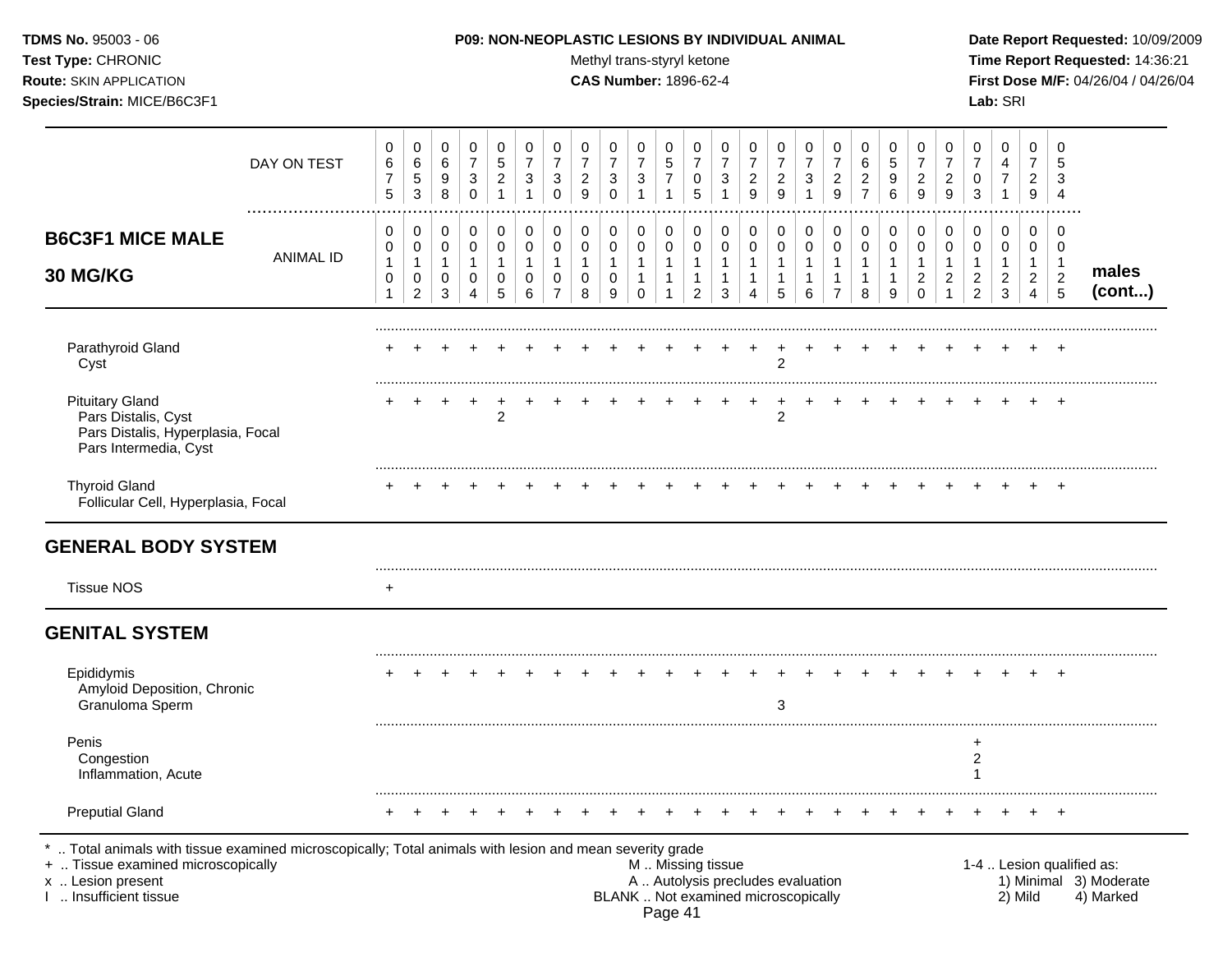Test Type: CHRONIC **Test Type:** CHRONIC **Test Type:** CHRONIC **Time Report Requested:** 14:36:21 **Route:** SKIN APPLICATION **CAS Number:** 1896-62-4 **First Dose M/F:** 04/26/04 / 04/26/04 **Species/Strain:** MICE/B6C3F1 **Lab:** SRI

| DAY ON TEST<br>.                                                                               | 0<br>6<br>$\overline{7}$<br>5                                   | 0<br>$\,6\,$<br>5<br>3                                  | 0<br>6<br>9<br>8                                          | $\mathbf 0$<br>$\overline{7}$<br>3<br>$\mathbf 0$    | 0<br>$\overline{5}$<br>$\overline{\mathbf{c}}$<br>$\mathbf{1}$ | 0<br>$\overline{7}$<br>3<br>$\overline{1}$ | 0<br>$\overline{7}$<br>3<br>$\Omega$                           | 0<br>$\overline{7}$<br>$\overline{\mathbf{c}}$<br>9 | 0<br>$\overline{7}$<br>$\sqrt{3}$<br>$\mathbf 0$ | 0<br>$\overline{7}$<br>$\ensuremath{\mathsf{3}}$<br>$\mathbf{1}$ | 0<br>5<br>$\overline{7}$<br>$\mathbf{1}$                        | 0<br>$\overline{7}$<br>0<br>5                                     | 0<br>$\overline{7}$<br>3<br>1          | 0<br>$\overline{7}$<br>$\boldsymbol{2}$<br>9                     | 0<br>$\overline{7}$<br>$\overline{c}$<br>$\overline{9}$ | 0<br>$\overline{7}$<br>3<br>$\mathbf{1}$                  | 0<br>$\overline{7}$<br>$\overline{c}$<br>9   | 0<br>$\,6\,$<br>$\overline{c}$<br>$\overline{7}$ | 0<br>5<br>9<br>6                                   | 0<br>$\overline{7}$<br>$\overline{c}$<br>9  | 0<br>$\overline{7}$<br>$\boldsymbol{2}$<br>9   | 0<br>$\overline{7}$<br>$\pmb{0}$<br>3                                | $\mathbf 0$<br>$\overline{4}$<br>7<br>1                 | 0<br>$\overline{7}$<br>$\overline{\mathbf{c}}$<br>9        | 0<br>5<br>3<br>$\overline{4}$                                  |                 |
|------------------------------------------------------------------------------------------------|-----------------------------------------------------------------|---------------------------------------------------------|-----------------------------------------------------------|------------------------------------------------------|----------------------------------------------------------------|--------------------------------------------|----------------------------------------------------------------|-----------------------------------------------------|--------------------------------------------------|------------------------------------------------------------------|-----------------------------------------------------------------|-------------------------------------------------------------------|----------------------------------------|------------------------------------------------------------------|---------------------------------------------------------|-----------------------------------------------------------|----------------------------------------------|--------------------------------------------------|----------------------------------------------------|---------------------------------------------|------------------------------------------------|----------------------------------------------------------------------|---------------------------------------------------------|------------------------------------------------------------|----------------------------------------------------------------|-----------------|
| <b>B6C3F1 MICE MALE</b><br><b>ANIMAL ID</b><br>30 MG/KG                                        | 0<br>$\mathbf 0$<br>$\mathbf{1}$<br>$\pmb{0}$<br>$\overline{1}$ | 0<br>$\mathbf 0$<br>$\mathbf{1}$<br>0<br>$\overline{2}$ | 0<br>$\mathbf 0$<br>$\mathbf{1}$<br>$\boldsymbol{0}$<br>3 | 0<br>$\mathbf 0$<br>$\mathbf{1}$<br>$\mathbf 0$<br>4 | 0<br>$\Omega$<br>$\mathbf{1}$<br>0<br>5                        | 0<br>$\mathbf 0$<br>$\mathbf{1}$<br>0<br>6 | $\mathbf 0$<br>$\Omega$<br>$\mathbf{1}$<br>0<br>$\overline{7}$ | 0<br>$\mathbf 0$<br>$\mathbf{1}$<br>0<br>8          | 0<br>$\mathbf 0$<br>$\mathbf{1}$<br>0<br>9       | 0<br>$\mathbf 0$<br>$\mathbf{1}$<br>$\mathbf{1}$<br>$\Omega$     | 0<br>$\mathbf 0$<br>$\mathbf{1}$<br>$\mathbf{1}$<br>$\mathbf 1$ | 0<br>$\mathbf 0$<br>$\mathbf{1}$<br>$\mathbf 1$<br>$\overline{2}$ | $\mathbf 0$<br>$\Omega$<br>1<br>1<br>3 | 0<br>$\pmb{0}$<br>$\mathbf{1}$<br>$\mathbf{1}$<br>$\overline{4}$ | 0<br>$\pmb{0}$<br>$\mathbf{1}$<br>$\mathbf{1}$<br>5     | 0<br>$\mathbf 0$<br>$\mathbf{1}$<br>$\mathbf{1}$<br>$\,6$ | 0<br>$\mathbf 0$<br>1<br>1<br>$\overline{7}$ | 0<br>$\mathbf 0$<br>$\mathbf{1}$<br>1<br>8       | 0<br>$\Omega$<br>$\mathbf{1}$<br>$\mathbf{1}$<br>9 | 0<br>$\Omega$<br>$\overline{c}$<br>$\Omega$ | 0<br>0<br>1<br>$\boldsymbol{2}$<br>$\mathbf 1$ | 0<br>$\mathsf 0$<br>$\mathbf{1}$<br>$\overline{c}$<br>$\overline{2}$ | 0<br>$\mathbf 0$<br>$\mathbf{1}$<br>$\overline{c}$<br>3 | 0<br>$\mathbf 0$<br>-1<br>$\overline{2}$<br>$\overline{4}$ | $\mathbf 0$<br>$\Omega$<br>$\mathbf{1}$<br>$\overline{c}$<br>5 | males<br>(cont) |
| Cyst<br>Hyperplasia<br>Inflammation, Chronic<br>Inflammation, Chronic Active                   | 2 <sub>2</sub>                                                  |                                                         |                                                           |                                                      |                                                                | $\overline{2}$                             |                                                                |                                                     |                                                  |                                                                  |                                                                 | $\overline{c}$<br>3                                               |                                        | $\overline{2}$<br>3                                              |                                                         | $\overline{2}$                                            |                                              |                                                  |                                                    | $\overline{2}$<br>$\overline{2}$            | $\overline{2}$                                 |                                                                      |                                                         |                                                            |                                                                |                 |
| Prostate<br>Inflammation, Chronic<br>Epithelium, Hyperplasia                                   |                                                                 |                                                         |                                                           | 2                                                    |                                                                | 1                                          | -1                                                             | $\mathbf 1$                                         | 2<br>3                                           |                                                                  |                                                                 |                                                                   | $\overline{2}$                         | $\overline{2}$                                                   |                                                         |                                                           | $\overline{2}$                               |                                                  |                                                    |                                             |                                                |                                                                      |                                                         |                                                            | +<br>$\overline{2}$                                            |                 |
| <b>Seminal Vesicle</b>                                                                         |                                                                 |                                                         |                                                           |                                                      |                                                                |                                            |                                                                |                                                     |                                                  |                                                                  |                                                                 |                                                                   |                                        |                                                                  |                                                         |                                                           |                                              |                                                  |                                                    |                                             |                                                |                                                                      |                                                         |                                                            | $\ddot{}$                                                      |                 |
| <b>Testes</b><br>Angiectasis<br>Germinal Epithelium, Atrophy<br>Interstitial Cell, Hyperplasia |                                                                 | 3                                                       |                                                           |                                                      |                                                                |                                            |                                                                |                                                     |                                                  |                                                                  |                                                                 |                                                                   |                                        |                                                                  | $\overline{c}$                                          |                                                           |                                              |                                                  |                                                    |                                             |                                                |                                                                      |                                                         |                                                            | $\ddot{}$                                                      |                 |
| <b>HEMATOPOIETIC SYSTEM</b>                                                                    |                                                                 |                                                         |                                                           |                                                      |                                                                |                                            |                                                                |                                                     |                                                  |                                                                  |                                                                 |                                                                   |                                        |                                                                  |                                                         |                                                           |                                              |                                                  |                                                    |                                             |                                                |                                                                      |                                                         |                                                            |                                                                |                 |
| <b>Bone Marrow</b><br>Myelofibrosis                                                            |                                                                 |                                                         |                                                           |                                                      |                                                                |                                            |                                                                |                                                     |                                                  |                                                                  |                                                                 |                                                                   |                                        |                                                                  |                                                         | $\ddot{}$                                                 | $\ddot{}$<br>$\mathfrak{p}$                  |                                                  |                                                    |                                             |                                                |                                                                      |                                                         |                                                            |                                                                |                 |
| Lymph Node<br>Iliac, Hemorrhage<br>Iliac, Hyperplasia, Lymphoid                                | $\overline{2}$<br>2                                             |                                                         |                                                           | $\ddot{}$                                            |                                                                |                                            |                                                                |                                                     |                                                  |                                                                  |                                                                 |                                                                   |                                        |                                                                  |                                                         |                                                           |                                              |                                                  |                                                    |                                             |                                                |                                                                      |                                                         |                                                            |                                                                |                 |
| Lymph Node, Mandibular                                                                         |                                                                 |                                                         |                                                           |                                                      |                                                                |                                            |                                                                |                                                     |                                                  |                                                                  |                                                                 |                                                                   |                                        |                                                                  |                                                         |                                                           |                                              |                                                  |                                                    |                                             |                                                |                                                                      |                                                         |                                                            | $\ddot{}$                                                      |                 |
| Lymph Node, Mesenteric                                                                         | A                                                               | $\overline{ }$                                          |                                                           |                                                      |                                                                |                                            |                                                                |                                                     |                                                  |                                                                  |                                                                 |                                                                   |                                        |                                                                  |                                                         |                                                           |                                              |                                                  |                                                    |                                             |                                                |                                                                      |                                                         | ÷                                                          | $\ddot{}$                                                      |                 |

+ .. Tissue examined microscopically examined microscopically with the state of the state of the state of the m<br>A .. Autolysis precludes evaluation and the state of the state of the state of the state of the state of the s x .. Lesion present **A .. Autolysis precludes evaluation** A .. Autolysis precludes evaluation 1) Minimal 3) Moderate I .. Insufficient tissue BLANK .. Not examined microscopically 2) Mild 4) Marked Page 42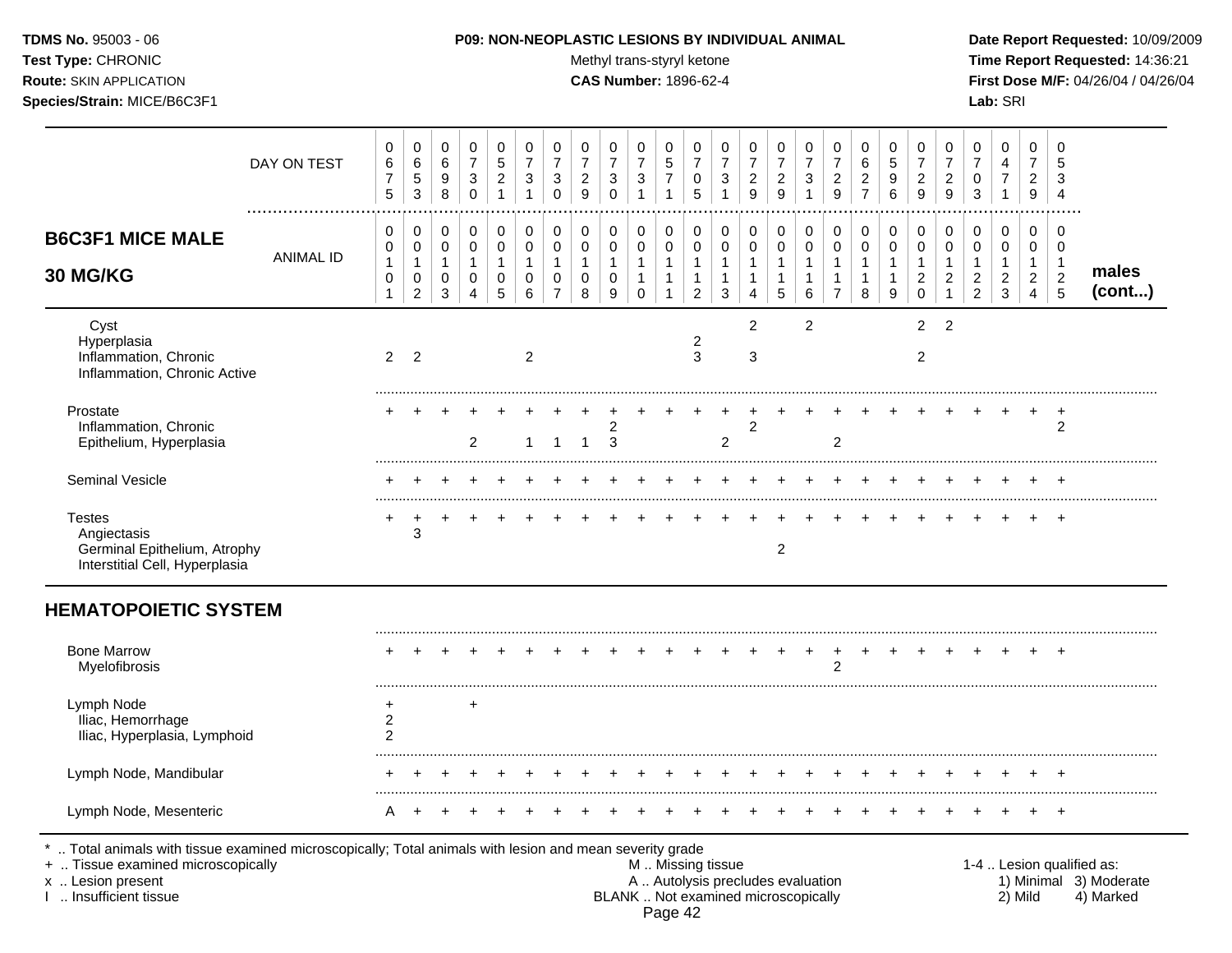| TDMS No. 95003 - 06            | <b>P09: NON-NEOPLASTIC LESIONS BY INDIVIDUAL ANIMAL</b> | Date Rep         |
|--------------------------------|---------------------------------------------------------|------------------|
| Test Type: CHRONIC             | Methyl trans-styryl ketone                              | Time Re          |
| <b>Route:</b> SKIN APPLICATION | <b>CAS Number: 1896-62-4</b>                            | <b>First Dos</b> |
| Species/Strain: MICE/B6C3F1    |                                                         | Lab: SRI         |
|                                |                                                         |                  |

## **P09: NON-NEOPLASTIC LESIONS BY INDIVIDUAL ANIMAL Date Report Requested:** 10/09/2009

**Methyl trans-styryl ketone Time Report Requested:** 14:36:21 **CAS Number:** 1896-62-4 **First Dose M/F:** 04/26/04 / 04/26/04

|                                                                                                                                                     | DAY ON TEST      | 0<br>6<br>$\boldsymbol{7}$<br>5             | 0<br>$\,6\,$<br>$\,$ 5 $\,$<br>3                                  | 0<br>$\,6\,$<br>$\boldsymbol{9}$<br>8                 | $\pmb{0}$<br>$\boldsymbol{7}$<br>$\ensuremath{\mathsf{3}}$<br>$\mathbf 0$ | 0<br>$\sqrt{5}$<br>$\overline{c}$<br>$\mathbf{1}$   | 0<br>$\boldsymbol{7}$<br>3<br>$\mathbf{1}$ | 0<br>$\overline{7}$<br>$\mathbf{3}$<br>$\mathbf 0$                  | 0<br>$\boldsymbol{7}$<br>$\boldsymbol{2}$<br>9    | 0<br>$\overline{7}$<br>$\sqrt{3}$<br>$\Omega$        | 0<br>$\overline{7}$<br>$\mathbf{3}$<br>1                          | 0<br>$\sqrt{5}$<br>$\overline{7}$<br>$\mathbf{1}$     | 0<br>$\boldsymbol{7}$<br>$\mathbf 0$<br>5                        | 0<br>$\overline{7}$<br>$\mathbf{3}$         | 0<br>$\boldsymbol{7}$<br>$\sqrt{2}$<br>9    | 0<br>$\overline{7}$<br>$\overline{c}$<br>9            | $\pmb{0}$<br>$\overline{7}$<br>$\sqrt{3}$<br>1 | 0<br>$\boldsymbol{7}$<br>$\sqrt{2}$<br>$\mathsf g$                                | 0<br>6<br>$\overline{c}$<br>$\overline{7}$            | 0<br>$\,$ 5 $\,$<br>$\boldsymbol{9}$<br>6  | 0<br>$\overline{7}$<br>$\sqrt{2}$<br>9                            | 0<br>$\boldsymbol{7}$<br>$\boldsymbol{2}$<br>9 | 0<br>$\overline{7}$<br>$\mathbf 0$<br>3                              | 0<br>4<br>$\overline{7}$                      | 0<br>$\boldsymbol{7}$<br>$\overline{c}$<br>9                       | 0<br>5<br>3<br>$\overline{4}$                                |                 |
|-----------------------------------------------------------------------------------------------------------------------------------------------------|------------------|---------------------------------------------|-------------------------------------------------------------------|-------------------------------------------------------|---------------------------------------------------------------------------|-----------------------------------------------------|--------------------------------------------|---------------------------------------------------------------------|---------------------------------------------------|------------------------------------------------------|-------------------------------------------------------------------|-------------------------------------------------------|------------------------------------------------------------------|---------------------------------------------|---------------------------------------------|-------------------------------------------------------|------------------------------------------------|-----------------------------------------------------------------------------------|-------------------------------------------------------|--------------------------------------------|-------------------------------------------------------------------|------------------------------------------------|----------------------------------------------------------------------|-----------------------------------------------|--------------------------------------------------------------------|--------------------------------------------------------------|-----------------|
| <b>B6C3F1 MICE MALE</b><br><b>30 MG/KG</b>                                                                                                          | <b>ANIMAL ID</b> | 0<br>0<br>$\mathbf{1}$<br>0<br>$\mathbf{1}$ | 0<br>$\mathbf 0$<br>$\mathbf{1}$<br>$\mathbf 0$<br>$\overline{2}$ | 0<br>$\mathbf 0$<br>$\mathbf{1}$<br>0<br>$\mathbf{3}$ | 0<br>$\mathsf 0$<br>$\mathbf{1}$<br>$\mathbf 0$<br>$\overline{4}$         | 0<br>$\mathbf 0$<br>$\mathbf{1}$<br>0<br>$\sqrt{5}$ | 0<br>$\pmb{0}$<br>$\mathbf{1}$<br>0<br>6   | $\mathbf 0$<br>$\mathbf 0$<br>$\overline{1}$<br>0<br>$\overline{7}$ | 0<br>$\mathbf 0$<br>$\mathbf{1}$<br>$\Omega$<br>8 | 0<br>$\mathbf 0$<br>$\mathbf{1}$<br>$\mathbf 0$<br>9 | 0<br>$\boldsymbol{0}$<br>$\mathbf{1}$<br>$\mathbf{1}$<br>$\Omega$ | 0<br>$\mathbf 0$<br>$\mathbf{1}$<br>$\mathbf{1}$<br>1 | 0<br>$\pmb{0}$<br>$\mathbf{1}$<br>$\mathbf{1}$<br>$\overline{2}$ | 0<br>0<br>$\mathbf{1}$<br>$\mathbf{1}$<br>3 | 0<br>0<br>$\mathbf{1}$<br>$\mathbf{1}$<br>4 | 0<br>$\mathbf 0$<br>$\mathbf{1}$<br>$\mathbf{1}$<br>5 | 0<br>$\pmb{0}$<br>$\mathbf{1}$<br>1<br>6       | $\boldsymbol{0}$<br>$\mathbf 0$<br>$\mathbf{1}$<br>$\mathbf{1}$<br>$\overline{7}$ | 0<br>$\mathbf 0$<br>$\mathbf{1}$<br>$\mathbf{1}$<br>8 | 0<br>$\mathbf 0$<br>$\mathbf{1}$<br>1<br>9 | 0<br>$\mathbf 0$<br>$\mathbf{1}$<br>$\overline{c}$<br>$\mathbf 0$ | 0<br>0<br>$\mathbf{1}$<br>$\overline{c}$       | 0<br>$\mathbf 0$<br>$\mathbf{1}$<br>$\overline{c}$<br>$\overline{c}$ | 0<br>0<br>$\mathbf{1}$<br>$\overline{c}$<br>3 | 0<br>$\pmb{0}$<br>$\mathbf{1}$<br>$\overline{a}$<br>$\overline{4}$ | 0<br>$\overline{0}$<br>$\overline{1}$<br>$\overline{c}$<br>5 | males<br>(cont) |
| Atrophy<br>Hematopoietic Cell Proliferation<br>Hemorrhage<br>Hyperplasia, Lymphoid<br>Hyperplasia, Plasma Cell<br>Infiltration Cellular, Neutrophil |                  |                                             |                                                                   | 2                                                     |                                                                           |                                                     |                                            | $\overline{c}$                                                      |                                                   |                                                      |                                                                   |                                                       | $\overline{c}$                                                   |                                             |                                             | 4                                                     | $\overline{2}$                                 |                                                                                   |                                                       |                                            |                                                                   |                                                | $\overline{c}$                                                       |                                               |                                                                    |                                                              |                 |
| Spleen<br>Fibrosis<br>Hematopoietic Cell Proliferation<br>Lymphoid Follicle, Atrophy<br>Lymphoid Follicle, Hyperplasia                              |                  | 2<br>3                                      |                                                                   | 4                                                     |                                                                           |                                                     | 3                                          |                                                                     |                                                   |                                                      |                                                                   |                                                       | 2                                                                |                                             |                                             |                                                       | 3                                              |                                                                                   | 4                                                     |                                            | 4                                                                 |                                                |                                                                      |                                               |                                                                    |                                                              |                 |
| Thymus<br>Cyst                                                                                                                                      |                  | м                                           | $\overline{+}$                                                    | $\overline{c}$                                        |                                                                           |                                                     |                                            |                                                                     |                                                   |                                                      |                                                                   |                                                       |                                                                  |                                             | 2                                           |                                                       |                                                |                                                                                   |                                                       |                                            | $\ddot{}$                                                         | +<br>$\overline{2}$                            |                                                                      |                                               | $\pm$                                                              | $+$                                                          |                 |
| <b>INTEGUMENTARY SYSTEM</b>                                                                                                                         |                  |                                             |                                                                   |                                                       |                                                                           |                                                     |                                            |                                                                     |                                                   |                                                      |                                                                   |                                                       |                                                                  |                                             |                                             |                                                       |                                                |                                                                                   |                                                       |                                            |                                                                   |                                                |                                                                      |                                               |                                                                    |                                                              |                 |
| Mammary Gland                                                                                                                                       |                  |                                             |                                                                   |                                                       |                                                                           |                                                     |                                            |                                                                     |                                                   |                                                      |                                                                   |                                                       |                                                                  |                                             |                                             |                                                       |                                                |                                                                                   |                                                       |                                            |                                                                   |                                                |                                                                      |                                               |                                                                    |                                                              |                 |
| Skin<br>Cyst Epithelial Inclusion<br>Edema<br>Hyperkeratosis<br>Inflammation, Chronic<br>Ulcer                                                      |                  | $\overline{2}$<br>$\mathbf{1}$              |                                                                   |                                                       |                                                                           |                                                     | $\mathbf{1}$                               | -1                                                                  |                                                   |                                                      |                                                                   | +                                                     | $\ddot{}$<br>$\times$                                            |                                             |                                             |                                                       |                                                |                                                                                   |                                                       |                                            |                                                                   |                                                |                                                                      |                                               |                                                                    |                                                              |                 |
| Epidermis, Site Of Application, Hyperplasia<br>Prepuce, Hyperkeratosis<br>Site Of Application, Fibrosis                                             |                  |                                             |                                                                   |                                                       |                                                                           | 1<br>1                                              | $1 \quad$                                  | $\overline{1}$                                                      |                                                   | $\mathbf 1$                                          |                                                                   |                                                       |                                                                  | $1 \quad$                                   |                                             | 2 1 1 1                                               |                                                |                                                                                   |                                                       |                                            |                                                                   |                                                | 3                                                                    |                                               | -1                                                                 | $\overline{1}$                                               |                 |

\* .. Total animals with tissue examined microscopically; Total animals with lesion and mean severity grade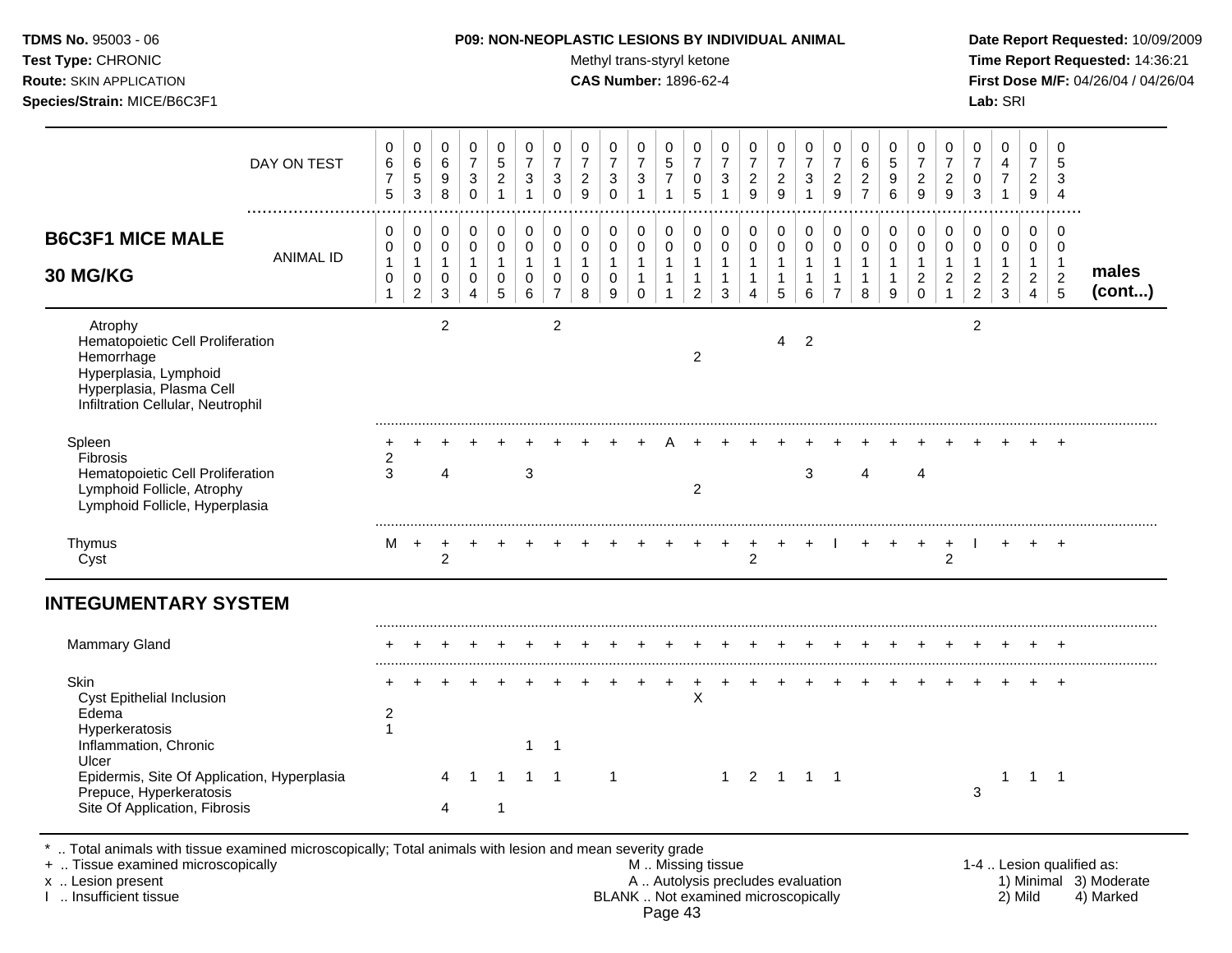**Test Type:** CHRONIC **Trans-styryl ketone** Methyl trans-styryl ketone **Time Report Requested:** 14:36:21 **Route:** SKIN APPLICATION **CAS Number:** 1896-62-4 **First Dose M/F:** 04/26/04 / 04/26/04 **Species/Strain:** MICE/B6C3F1 **Lab:** SRI

| 0<br>$\,6\,$<br>$\overline{7}$<br>5 | 0<br>$\,6\,$<br>$\sqrt{5}$<br>3                                   | 0<br>$\,6\,$<br>9<br>8           | 0<br>$\boldsymbol{7}$<br>$\mathbf{3}$<br>$\mathbf 0$              | 0<br>$\sqrt{5}$<br>$\overline{c}$<br>$\mathbf{1}$ | 0<br>$\overline{7}$<br>$\mathbf{3}$<br>$\mathbf{1}$  | 0<br>$\overline{7}$<br>3<br>$\Omega$                                   | 0<br>$\overline{7}$<br>$\boldsymbol{2}$<br>9               | 0<br>$\boldsymbol{7}$<br>$\sqrt{3}$<br>$\mathbf 0$           | 0<br>$\boldsymbol{7}$<br>3<br>$\mathbf{1}$            | 0<br>$\,$ 5 $\,$<br>$\overline{7}$<br>$\mathbf{1}$               | 0<br>$\overline{7}$<br>0<br>5                            | 0<br>$\boldsymbol{7}$<br>3<br>$\mathbf{1}$  | 0<br>$\overline{7}$<br>$\sqrt{2}$<br>9                        | 0<br>$\overline{7}$<br>$\overline{2}$<br>9  | 0<br>$\boldsymbol{7}$<br>$\mathbf{3}$      | 0<br>$\boldsymbol{7}$<br>$\overline{c}$<br>9             | 0<br>6<br>$\overline{c}$<br>$\overline{7}$  | 0<br>$\sqrt{5}$<br>9<br>$6\phantom{1}$               | 0<br>$\overline{7}$<br>$\overline{c}$<br>$\mathsf g$           | 0<br>$\overline{7}$<br>$\sqrt{2}$<br>$\mathsf g$ | 0<br>$\boldsymbol{7}$<br>0<br>3                            | 0<br>$\overline{4}$<br>$\boldsymbol{7}$<br>$\mathbf{1}$  | $\mathbf 0$<br>$\overline{7}$<br>$\overline{2}$<br>9                 | $\mathbf 0$<br>5<br>3<br>$\overline{4}$                              |                 |
|-------------------------------------|-------------------------------------------------------------------|----------------------------------|-------------------------------------------------------------------|---------------------------------------------------|------------------------------------------------------|------------------------------------------------------------------------|------------------------------------------------------------|--------------------------------------------------------------|-------------------------------------------------------|------------------------------------------------------------------|----------------------------------------------------------|---------------------------------------------|---------------------------------------------------------------|---------------------------------------------|--------------------------------------------|----------------------------------------------------------|---------------------------------------------|------------------------------------------------------|----------------------------------------------------------------|--------------------------------------------------|------------------------------------------------------------|----------------------------------------------------------|----------------------------------------------------------------------|----------------------------------------------------------------------|-----------------|
| 0<br>0<br>1<br>$\mathbf 0$          | 0<br>$\mathbf 0$<br>$\mathbf{1}$<br>$\mathbf 0$<br>$\overline{c}$ | 0<br>0<br>$\mathbf{1}$<br>0<br>3 | 0<br>$\mathbf 0$<br>$\mathbf{1}$<br>$\mathbf 0$<br>$\overline{4}$ | 0<br>0<br>$\mathbf{1}$<br>$\mathbf 0$<br>5        | $\mathbf 0$<br>$\mathbf 0$<br>$\mathbf{1}$<br>0<br>6 | $\pmb{0}$<br>$\mathbf 0$<br>$\mathbf{1}$<br>$\Omega$<br>$\overline{7}$ | $\pmb{0}$<br>$\pmb{0}$<br>$\mathbf{1}$<br>$\mathbf 0$<br>8 | $\pmb{0}$<br>$\mathbf 0$<br>$\mathbf{1}$<br>$\mathbf 0$<br>9 | 0<br>0<br>$\mathbf{1}$<br>$\mathbf{1}$<br>$\mathbf 0$ | 0<br>$\mathbf 0$<br>$\mathbf{1}$<br>$\mathbf{1}$<br>$\mathbf{1}$ | 0<br>0<br>$\mathbf{1}$<br>$\mathbf{1}$<br>$\overline{a}$ | 0<br>0<br>$\mathbf{1}$<br>$\mathbf{1}$<br>3 | $\pmb{0}$<br>$\mathbf 0$<br>$\mathbf{1}$<br>$\mathbf{1}$<br>4 | 0<br>0<br>$\mathbf{1}$<br>$\mathbf{1}$<br>5 | 0<br>$\mathbf 0$<br>1<br>$\mathbf{1}$<br>6 | 0<br>0<br>$\mathbf{1}$<br>$\mathbf{1}$<br>$\overline{7}$ | 0<br>0<br>$\mathbf{1}$<br>$\mathbf{1}$<br>8 | 0<br>$\mathbf 0$<br>$\mathbf 1$<br>$\mathbf{1}$<br>9 | 0<br>$\mathbf 0$<br>$\mathbf{1}$<br>$\overline{c}$<br>$\Omega$ | 0<br>$\mathbf 0$<br>$\overline{c}$               | 0<br>0<br>$\mathbf{1}$<br>$\overline{c}$<br>$\overline{2}$ | 0<br>0<br>$\mathbf{1}$<br>$\overline{2}$<br>$\mathbf{3}$ | $\mathbf 0$<br>0<br>$\mathbf{1}$<br>$\overline{c}$<br>$\overline{4}$ | $\mathbf 0$<br>$\overline{0}$<br>$\mathbf{1}$<br>$\overline{c}$<br>5 | males<br>(cont) |
| $\overline{2}$                      | -1                                                                | 4<br>4                           | 1                                                                 | 1                                                 | 1                                                    | $\mathbf 1$<br>2<br>$\mathbf 1$                                        |                                                            |                                                              |                                                       |                                                                  |                                                          | 1<br>$\overline{2}$<br>1                    | $\overline{2}$<br>-1<br>-1                                    | $\overline{1}$<br>-1                        | 1                                          | $\mathbf 1$<br>-1                                        | $\mathbf 1$                                 |                                                      | $\mathbf{1}$                                                   |                                                  |                                                            | 1                                                        | -1                                                                   | $\overline{1}$                                                       |                 |
|                                     |                                                                   |                                  |                                                                   |                                                   |                                                      |                                                                        |                                                            |                                                              |                                                       |                                                                  |                                                          |                                             |                                                               |                                             |                                            |                                                          |                                             |                                                      |                                                                |                                                  |                                                            |                                                          |                                                                      |                                                                      |                 |
|                                     |                                                                   |                                  |                                                                   |                                                   |                                                      |                                                                        | $\overline{2}$                                             |                                                              |                                                       |                                                                  |                                                          |                                             |                                                               | +                                           | +<br>3                                     |                                                          |                                             |                                                      |                                                                |                                                  | $\overline{2}$                                             |                                                          |                                                                      | $\div$                                                               |                 |
|                                     |                                                                   |                                  |                                                                   |                                                   |                                                      |                                                                        |                                                            |                                                              |                                                       |                                                                  |                                                          |                                             |                                                               |                                             |                                            |                                                          |                                             |                                                      |                                                                |                                                  |                                                            |                                                          |                                                                      |                                                                      |                 |
|                                     |                                                                   |                                  |                                                                   |                                                   |                                                      |                                                                        |                                                            |                                                              |                                                       |                                                                  |                                                          |                                             |                                                               |                                             |                                            |                                                          |                                             |                                                      |                                                                |                                                  |                                                            |                                                          |                                                                      |                                                                      |                 |
|                                     | $\overline{2}$                                                    |                                  |                                                                   |                                                   |                                                      |                                                                        |                                                            |                                                              |                                                       |                                                                  |                                                          |                                             |                                                               |                                             |                                            |                                                          |                                             |                                                      |                                                                |                                                  | $\mathbf{1}$                                               |                                                          |                                                                      |                                                                      |                 |
|                                     |                                                                   |                                  |                                                                   |                                                   |                                                      |                                                                        |                                                            |                                                              |                                                       |                                                                  |                                                          |                                             |                                                               |                                             |                                            |                                                          |                                             |                                                      |                                                                |                                                  |                                                            |                                                          |                                                                      |                                                                      |                 |
|                                     |                                                                   |                                  |                                                                   | $\overline{2}$                                    |                                                      |                                                                        |                                                            |                                                              |                                                       | $\mathbf 1$                                                      |                                                          |                                             | -1                                                            |                                             |                                            |                                                          |                                             |                                                      | -1<br>2                                                        |                                                  |                                                            |                                                          |                                                                      |                                                                      |                 |
|                                     |                                                                   |                                  |                                                                   |                                                   |                                                      |                                                                        |                                                            |                                                              |                                                       |                                                                  |                                                          |                                             |                                                               |                                             |                                            |                                                          |                                             |                                                      |                                                                |                                                  |                                                            |                                                          |                                                                      |                                                                      |                 |

+ .. Tissue examined microscopically with the state of the state of the M .. Missing tissue the state of the state of the M .. Missing tissue the state of the state of the state of the state of the state of the state of th x .. Lesion present **A .. Autolysis precludes evaluation** A .. Autolysis precludes evaluation 1) Minimal 3) Moderate I .. Insufficient tissue BLANK .. Not examined microscopically 2) Mild 4) Marked

Page 44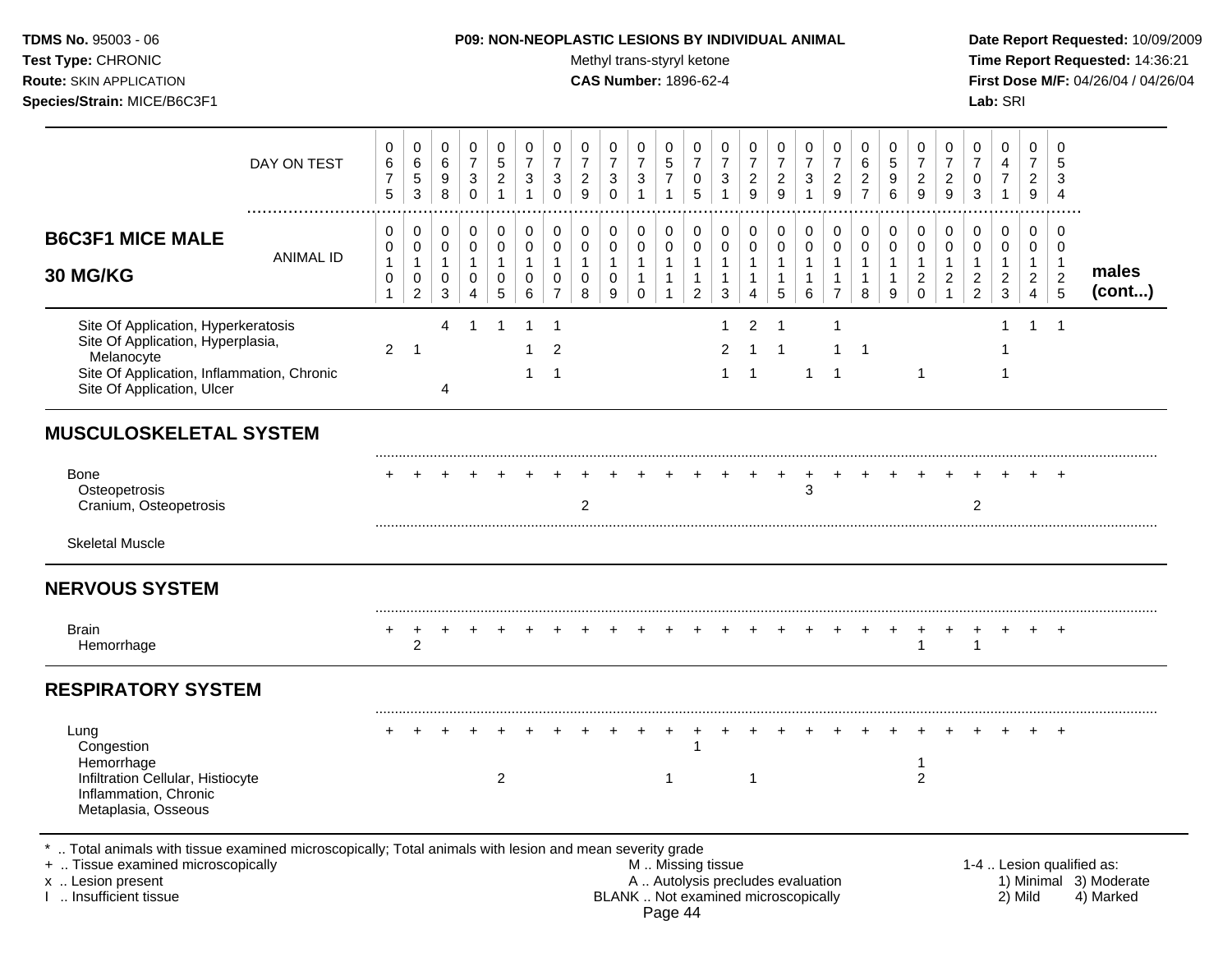| TDMS No. 95003 - 06<br>Test Type: CHRONIC<br>Route: SKIN APPLICATION<br>Species/Strain: MICE/B6C3F1                                                                 |                  |                                 |                                              |                                                   |                                                       |                                                |                                                     |                                                       |                                                       |                                      | Methyl trans-styryl ketone<br><b>CAS Number: 1896-62-4</b>         |                                                            |                                                                      |                                                   | P09: NON-NEOPLASTIC LESIONS BY INDIVIDUAL ANIMAL              |                                        |                                                         |                                                       |                                              |                                         |                                                                           |                                                    |                                                            | Lab: SRI                                 |                                            |                                                  | Date Report Requested: 10/09/2009<br>Time Report Requested: 14:36:21<br>First Dose M/F: 04/26/04 / 04/26/04 |
|---------------------------------------------------------------------------------------------------------------------------------------------------------------------|------------------|---------------------------------|----------------------------------------------|---------------------------------------------------|-------------------------------------------------------|------------------------------------------------|-----------------------------------------------------|-------------------------------------------------------|-------------------------------------------------------|--------------------------------------|--------------------------------------------------------------------|------------------------------------------------------------|----------------------------------------------------------------------|---------------------------------------------------|---------------------------------------------------------------|----------------------------------------|---------------------------------------------------------|-------------------------------------------------------|----------------------------------------------|-----------------------------------------|---------------------------------------------------------------------------|----------------------------------------------------|------------------------------------------------------------|------------------------------------------|--------------------------------------------|--------------------------------------------------|-------------------------------------------------------------------------------------------------------------|
|                                                                                                                                                                     | DAY ON TEST<br>. | 0<br>6<br>$\overline{7}$<br>5   | 0<br>$\,6\,$<br>$\,$ 5 $\,$<br>$\mathbf{3}$  | 0<br>$\,6\,$<br>9<br>$\,8\,$                      | 0<br>$\overline{7}$<br>$\sqrt{3}$<br>$\mathbf 0$      | 0<br>$\,$ 5 $\,$<br>$\sqrt{2}$<br>$\mathbf{1}$ | 0<br>$\boldsymbol{7}$<br>$\sqrt{3}$<br>$\mathbf{1}$ | 0<br>$\boldsymbol{7}$<br>$\boldsymbol{3}$<br>$\Omega$ | 0<br>$\boldsymbol{7}$<br>$\overline{\mathbf{c}}$<br>9 | 0<br>$\overline{7}$<br>3<br>$\Omega$ | 0<br>$\overline{7}$<br>$\ensuremath{\mathsf{3}}$<br>$\overline{1}$ | 0<br>$\sqrt{5}$<br>$\boldsymbol{7}$<br>$\overline{1}$      | 0<br>$\boldsymbol{7}$<br>$\pmb{0}$<br>5                              | 0<br>$\overline{7}$<br>$\sqrt{3}$<br>$\mathbf{1}$ | 0<br>$\boldsymbol{7}$<br>$\boldsymbol{2}$<br>9                | 0<br>$\overline{7}$<br>$\sqrt{2}$<br>9 | 0<br>$\overline{7}$<br>$\boldsymbol{3}$<br>$\mathbf{1}$ | 0<br>$\boldsymbol{7}$<br>$\overline{\mathbf{c}}$<br>9 | 0<br>6<br>$\boldsymbol{2}$<br>$\overline{7}$ | 0<br>$\mathbf 5$<br>9<br>$6\phantom{a}$ | 0<br>$\boldsymbol{7}$<br>$\frac{2}{9}$                                    | 0<br>$\boldsymbol{7}$<br>$\frac{2}{9}$             | 0<br>$\overline{7}$<br>0<br>$\sqrt{3}$                     | 0<br>4<br>$\overline{7}$<br>$\mathbf{1}$ | 0<br>$\overline{7}$<br>2<br>9              | 0<br>3<br>$\overline{4}$                         |                                                                                                             |
| <b>B6C3F1 MICE MALE</b><br>30 MG/KG                                                                                                                                 | <b>ANIMAL ID</b> | 0<br>0<br>1<br>0<br>$\mathbf 1$ | 0<br>0<br>1<br>$\mathbf 0$<br>$\overline{2}$ | 0<br>$\pmb{0}$<br>$\mathbf{1}$<br>0<br>$\sqrt{3}$ | $\pmb{0}$<br>0<br>$\mathbf{1}$<br>0<br>$\overline{4}$ | $\pmb{0}$<br>0<br>$\mathbf{1}$<br>0<br>5       | $\pmb{0}$<br>0<br>1<br>0<br>6                       | 0<br>$\mathbf 0$<br>1<br>0<br>$\overline{7}$          | 0<br>0<br>$\mathbf{1}$<br>0<br>8                      | 0<br>0<br>1<br>0<br>9                | $\pmb{0}$<br>$\pmb{0}$<br>1<br>1<br>$\mathbf 0$                    | $\pmb{0}$<br>$\mathbf 0$<br>$\mathbf{1}$<br>$\overline{1}$ | $\pmb{0}$<br>$\boldsymbol{0}$<br>$\mathbf{1}$<br>1<br>$\overline{2}$ | 0<br>0<br>$\mathbf{1}$<br>$\mathbf{1}$<br>3       | $\pmb{0}$<br>$\pmb{0}$<br>1<br>$\mathbf{1}$<br>$\overline{4}$ | 0<br>0<br>5                            | 0<br>$\mathbf 0$<br>$\mathbf{1}$<br>$\mathbf{1}$<br>6   | 0<br>0<br>$\mathbf{1}$<br>1<br>$\overline{7}$         | 0<br>0<br>$\mathbf{1}$<br>$\mathbf{1}$<br>8  | 0<br>$\mathbf 0$<br>9                   | $\pmb{0}$<br>$\mathbf 0$<br>$\mathbf{1}$<br>$\overline{a}$<br>$\mathbf 0$ | 0<br>$\mathbf 0$<br>$\mathbf{1}$<br>$\overline{c}$ | 0<br>0<br>$\mathbf{1}$<br>$\overline{c}$<br>$\overline{2}$ | 0<br>0<br>1<br>$\boldsymbol{2}$<br>3     | 0<br>0<br>$\overline{c}$<br>$\overline{4}$ | 0<br>$\mathbf 0$<br>$\overline{c}$<br>$\sqrt{5}$ | males<br>(cont)                                                                                             |
| Alveolar Epithelium, Hyperplasia                                                                                                                                    |                  |                                 |                                              |                                                   |                                                       |                                                |                                                     |                                                       |                                                       |                                      |                                                                    |                                                            |                                                                      |                                                   | 1                                                             |                                        |                                                         |                                                       |                                              |                                         |                                                                           |                                                    |                                                            |                                          |                                            |                                                  |                                                                                                             |
| Nose<br>Inflammation, Chronic<br>Respiratory Epithelium, Hyperplasia<br>Respiratory Epithelium, Metaplasia,<br>Squamous                                             |                  |                                 | $\overline{2}$                               |                                                   |                                                       |                                                |                                                     |                                                       |                                                       |                                      |                                                                    | $\overline{2}$                                             |                                                                      |                                                   |                                                               |                                        |                                                         |                                                       |                                              |                                         |                                                                           |                                                    | 1                                                          |                                          |                                            | $\overline{+}$                                   |                                                                                                             |
| Trachea<br>Inflammation, Chronic                                                                                                                                    |                  |                                 |                                              |                                                   |                                                       |                                                |                                                     |                                                       |                                                       |                                      |                                                                    |                                                            |                                                                      |                                                   |                                                               |                                        |                                                         |                                                       |                                              |                                         |                                                                           |                                                    |                                                            |                                          |                                            | $+$                                              |                                                                                                             |
| <b>SPECIAL SENSES SYSTEM</b>                                                                                                                                        |                  |                                 |                                              |                                                   |                                                       |                                                |                                                     |                                                       |                                                       |                                      |                                                                    |                                                            |                                                                      |                                                   |                                                               |                                        |                                                         |                                                       |                                              |                                         |                                                                           |                                                    |                                                            |                                          |                                            |                                                  |                                                                                                             |
| Eye<br>Inflammation, Chronic Active<br>Cornea, Hyperplasia<br>Retina, Vacuolization Cytoplasmic                                                                     |                  |                                 | 2                                            |                                                   |                                                       |                                                |                                                     |                                                       |                                                       |                                      |                                                                    |                                                            |                                                                      |                                                   |                                                               |                                        |                                                         |                                                       |                                              |                                         |                                                                           |                                                    |                                                            |                                          |                                            |                                                  |                                                                                                             |
| Harderian Gland<br>Hyperplasia, Focal                                                                                                                               |                  |                                 |                                              |                                                   |                                                       |                                                |                                                     |                                                       |                                                       |                                      |                                                                    |                                                            |                                                                      |                                                   |                                                               |                                        |                                                         |                                                       |                                              |                                         |                                                                           |                                                    |                                                            |                                          |                                            | $+$                                              |                                                                                                             |
| <b>URINARY SYSTEM</b>                                                                                                                                               |                  |                                 |                                              |                                                   |                                                       |                                                |                                                     |                                                       |                                                       |                                      |                                                                    |                                                            |                                                                      |                                                   |                                                               |                                        |                                                         |                                                       |                                              |                                         |                                                                           |                                                    |                                                            |                                          |                                            |                                                  |                                                                                                             |
| Kidney<br>Cyst<br>Hyperplasia, Lymphoid<br>Metaplasia, Osseous                                                                                                      |                  | Α                               | $+$                                          |                                                   | 2<br>$\overline{2}$                                   |                                                | $\overline{c}$                                      |                                                       |                                                       |                                      | $\overline{c}$                                                     |                                                            |                                                                      |                                                   | 2<br>$\overline{2}$                                           |                                        | $\overline{2}$                                          |                                                       |                                              |                                         |                                                                           |                                                    |                                                            |                                          |                                            |                                                  |                                                                                                             |
| *  Total animals with tissue examined microscopically; Total animals with lesion and mean severity grade<br>+  Tissue examined microscopically<br>x  Lesion present |                  |                                 |                                              |                                                   |                                                       |                                                |                                                     |                                                       |                                                       |                                      |                                                                    |                                                            | M  Missing tissue                                                    |                                                   | A  Autolysis precludes evaluation                             |                                        |                                                         |                                                       |                                              |                                         |                                                                           |                                                    |                                                            |                                          |                                            |                                                  | 1-4  Lesion qualified as:<br>1) Minimal 3) Moderate                                                         |

I .. Insufficient tissue BLANK .. Not examined microscopically 2) Mild 4) Marked Page 45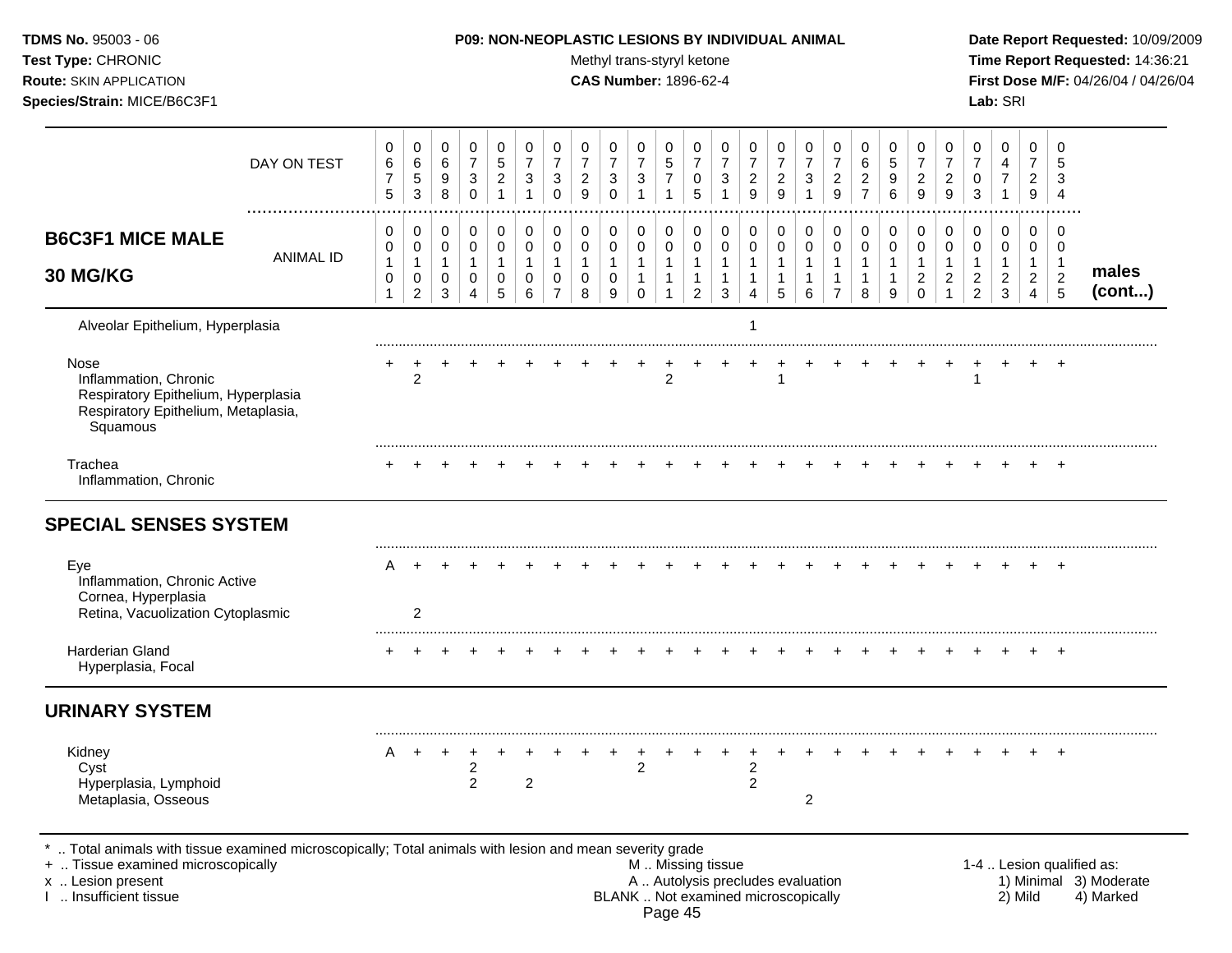| <b>TDMS No. 95003 - 06</b>     | <b>P09: NON-NEOPLASTIC LESIONS BY INDIVIDUAL ANIMAL</b> | Date Rep         |
|--------------------------------|---------------------------------------------------------|------------------|
| <b>Test Type: CHRONIC</b>      | Methyl trans-styryl ketone                              | <b>Time Re</b>   |
| <b>Route: SKIN APPLICATION</b> | <b>CAS Number: 1896-62-4</b>                            | <b>First Dos</b> |
| Species/Strain: MICE/B6C3F1    |                                                         | <b>Lab:</b> SRI  |

## **P09: NON-NEOPLASTIC LESIONS BY INDIVIDUAL ANIMAL Date Report Requested:** 10/09/2009

**Methyl trans-styryl ketone Time Report Requested:** 14:36:21 **CAS Number:** 1896-62-4 **First Dose M/F:** 04/26/04 / 04/26/04

|                                                                    | DAY ON TEST   | 0<br>6<br>$\overline{ }$<br>5 | υ<br>$\,6$<br>5<br>3     | 0<br>6<br>9<br>8 | 0<br>$\overline{7}$<br>3<br>0 | 0<br>5<br>$\overline{2}$ | 0<br>$\overline{ }$<br>3 | 0<br>$\overline{ }$<br>3<br>0 | $\overline{7}$<br>$\overline{2}$<br>9 | 0<br>$\overline{ }$<br>3<br>0 | 0<br>$\overline{ }$<br>3 | 0<br>5<br>$\overline{7}$ | 0<br>0<br>5 | 0<br>$\overline{ }$<br>3 | U<br>$\overline{ }$<br>2<br>9 | 0<br>$\overline{ }$<br>$\overline{2}$<br>9 | 0<br>$\overline{ }$<br>3 | 0<br>7<br>$\overline{c}$<br>9 | 6<br>$\overline{c}$<br>$\overline{ }$ | 5<br>9<br>6 | 0<br>⇁<br>2<br>9 | υ<br>$\overline{7}$<br>$\overline{2}$<br>9 | 0<br>$\overline{ }$<br>0<br>3 | 0<br>4<br>$\overline{ }$ | ⇁<br>2<br>9                | J<br>5<br>3                 |                 |
|--------------------------------------------------------------------|---------------|-------------------------------|--------------------------|------------------|-------------------------------|--------------------------|--------------------------|-------------------------------|---------------------------------------|-------------------------------|--------------------------|--------------------------|-------------|--------------------------|-------------------------------|--------------------------------------------|--------------------------|-------------------------------|---------------------------------------|-------------|------------------|--------------------------------------------|-------------------------------|--------------------------|----------------------------|-----------------------------|-----------------|
| <b>B6C3F1 MICE MALE</b><br><b>30 MG/KG</b>                         | <br>ANIMAL ID | 0<br>0<br>0                   | υ<br>U<br>$\overline{2}$ | 0<br>0<br>0<br>3 | 0<br>0<br>0<br>4              | 0<br>0<br>0<br>5         | 0<br>0<br>0<br>6         | 0<br>0<br>0<br>$\overline{ }$ | 0<br>8                                | 0<br>0<br>0<br>9              | 0<br>0<br>0              | 0                        | 0<br>0<br>◠ | 0<br>0<br>3              | 0<br>0                        | 0<br>0<br>$5\phantom{.0}$                  | $\mathbf 0$<br>0<br>6    | 0<br>0<br>-                   | 0<br>0<br>8                           | 9           | 0<br>0<br>2<br>0 | 0<br>0<br>$\overline{2}$                   | 0<br>0<br>2<br>$\overline{c}$ | 0<br>0<br>2<br>3         | $\mathbf 0$<br>ົ<br>∠<br>4 | .<br>0<br>J<br>L.<br>∠<br>5 | males<br>(cont) |
| Nephropathy<br>Renal Tubule, Hyperplasia<br>Renal Tubule, Necrosis |               |                               |                          |                  | $\mathcal{P}$                 |                          | 3                        | $\mathcal{P}$                 | 2                                     |                               | 2                        | 4                        | 2           | 2                        | $\mathcal{P}$                 | 2                                          | 2                        |                               | 2                                     | 2           | 4                | $\mathbf{2}^{\circ}$                       | 3                             |                          | $\overline{2}$             |                             |                 |
| <b>Urinary Bladder</b><br>Hyperplasia, Lymphoid                    |               | A                             |                          |                  |                               |                          |                          |                               |                                       |                               |                          |                          |             |                          |                               |                                            |                          |                               |                                       |             |                  |                                            |                               |                          |                            | $\pm$                       |                 |

\* .. Total animals with tissue examined microscopically; Total animals with lesion and mean severity grade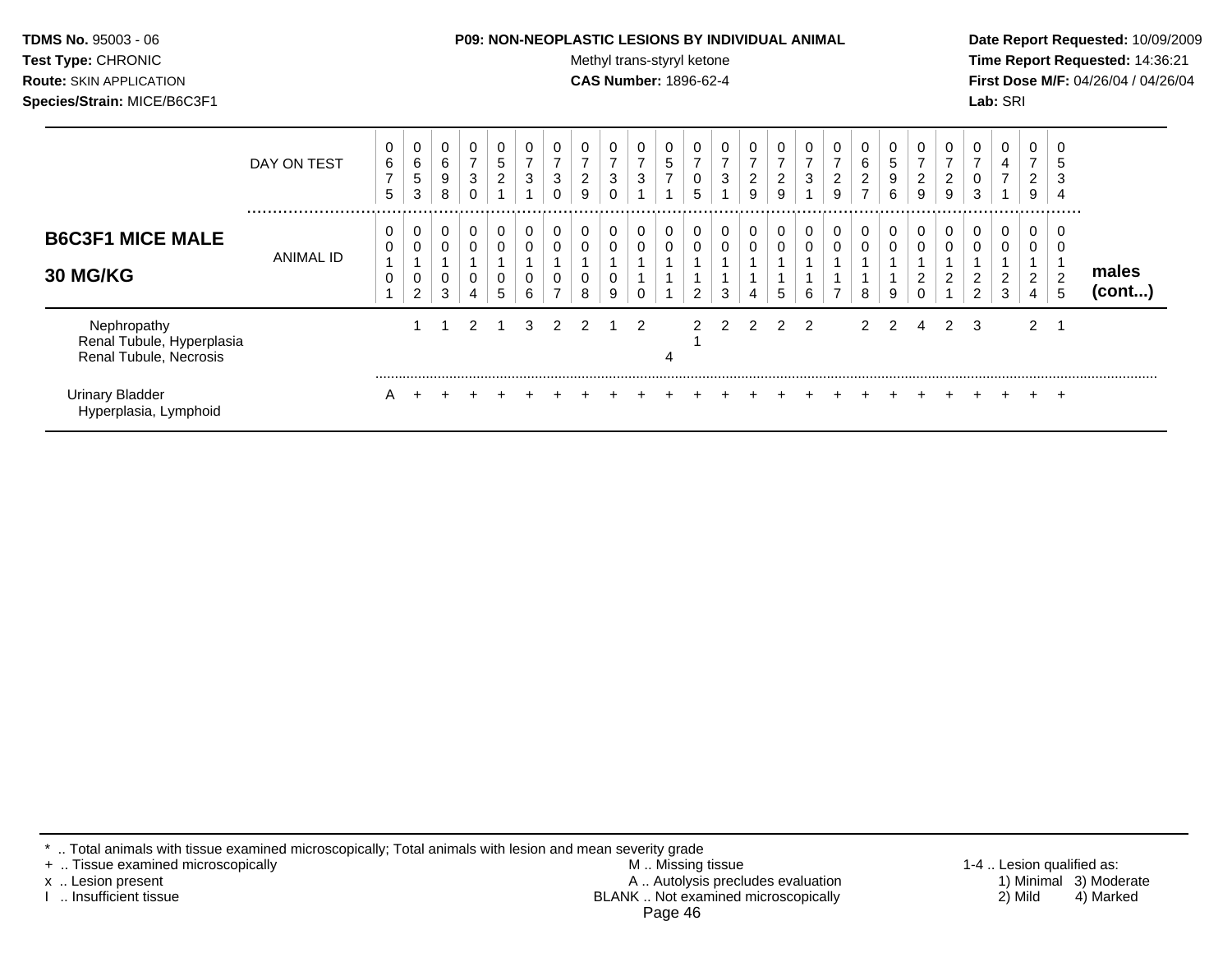## **TDMS No.** 95003 - 06 **P09: NON-NEOPLASTIC LESIONS BY INDIVIDUAL ANIMAL Date Report Requested:** 10/09/2009

Test Type: CHRONIC **Test Type:** CHRONIC **Test Type:** CHRONIC **Time Report Requested:** 14:36:21 **Route:** SKIN APPLICATION **CAS Number:** 1896-62-4 **First Dose M/F:** 04/26/04 / 04/26/04

|                                                                    | DAY ON TEST      | $\,0\,$<br>$\overline{7}$<br>$\mathbf{3}$<br>$\mathbf 0$                         | $\pmb{0}$<br>$\overline{7}$<br>$\overline{2}$<br>$9\,$               | $\mathbf 0$<br>$\overline{7}$<br>$\overline{a}$<br>9            | $\pmb{0}$<br>$\overline{7}$<br>$\sqrt{2}$<br>9                          | 0<br>$\overline{7}$<br>3<br>$\Omega$                 | 0<br>$\overline{7}$<br>$\mathbf{3}$          | $\pmb{0}$<br>$\overline{7}$<br>$\overline{c}$<br>9          | 0<br>5<br>$\mathfrak{S}$<br>$\Omega$                | 0<br>$\overline{7}$<br>$\overline{c}$<br>9                | 0<br>$\overline{7}$<br>3<br>$\mathbf{1}$            | $\mathbf 0$<br>5<br>$\overline{7}$       | 0<br>$\overline{7}$<br>3<br>$\Omega$                    | 0<br>$\overline{7}$<br>$\sqrt{3}$<br>$\Omega$    | $\,0\,$<br>$\overline{7}$<br>$\mathbf{1}$<br>9                             | $\boldsymbol{0}$<br>$\overline{7}$<br>3<br>$\Omega$ | $\pmb{0}$<br>$\overline{7}$<br>$\mathbf{3}$<br>$\Omega$          | $\pmb{0}$<br>$\overline{7}$<br>$\mathbf{3}$<br>$\Omega$                               | 0<br>$\overline{7}$<br>$\overline{c}$<br>9 | 0<br>$\overline{7}$<br>3<br>$\Omega$                 | 0<br>$\overline{7}$<br>$\overline{c}$<br>9 | $\,0\,$<br>$\overline{7}$<br>$\mathbf{3}$<br>$\Omega$ | $\,0\,$<br>$\overline{7}$<br>3<br>$\mathbf{1}$           | $\pmb{0}$<br>$\overline{7}$<br>$\mathbf{3}$<br>$\mathbf 0$     | $\Omega$<br>6<br>4<br>9                                        | 0<br>$\overline{7}$<br>3<br>$\Omega$             |        |               |
|--------------------------------------------------------------------|------------------|----------------------------------------------------------------------------------|----------------------------------------------------------------------|-----------------------------------------------------------------|-------------------------------------------------------------------------|------------------------------------------------------|----------------------------------------------|-------------------------------------------------------------|-----------------------------------------------------|-----------------------------------------------------------|-----------------------------------------------------|------------------------------------------|---------------------------------------------------------|--------------------------------------------------|----------------------------------------------------------------------------|-----------------------------------------------------|------------------------------------------------------------------|---------------------------------------------------------------------------------------|--------------------------------------------|------------------------------------------------------|--------------------------------------------|-------------------------------------------------------|----------------------------------------------------------|----------------------------------------------------------------|----------------------------------------------------------------|--------------------------------------------------|--------|---------------|
| <b>B6C3F1 MICE MALE</b><br>30 MG/KG                                | <b>ANIMAL ID</b> | $\mathbf 0$<br>$\mathbf 0$<br>$\mathbf{1}$<br>$\boldsymbol{2}$<br>$6\phantom{a}$ | 0<br>$\mathbf 0$<br>$\mathbf{1}$<br>$\overline{2}$<br>$\overline{7}$ | 0<br>$\mathsf{O}\xspace$<br>$\mathbf{1}$<br>$\overline{c}$<br>8 | $\mathbf 0$<br>$\mathsf{O}\xspace$<br>$\overline{1}$<br>$\sqrt{2}$<br>9 | 0<br>$\mathbf 0$<br>$\mathbf{1}$<br>3<br>$\mathbf 0$ | $\mathbf 0$<br>$\pmb{0}$<br>3<br>$\mathbf 1$ | $\pmb{0}$<br>$\mathbf 0$<br>$\mathbf{1}$<br>$\sqrt{3}$<br>2 | 0<br>$\mathbf 0$<br>$\mathbf{1}$<br>$\sqrt{3}$<br>3 | 0<br>$\mathbf 0$<br>$\overline{1}$<br>3<br>$\overline{4}$ | 0<br>$\mathbf 0$<br>$\mathbf{1}$<br>$\sqrt{3}$<br>5 | 0<br>$\pmb{0}$<br>$\mathbf{1}$<br>3<br>6 | 0<br>$\mathbf 0$<br>$\mathbf{1}$<br>3<br>$\overline{7}$ | 0<br>$\mathbf 0$<br>$\mathbf{1}$<br>3<br>$\,8\,$ | $\pmb{0}$<br>$\mathbf 0$<br>$\mathbf{1}$<br>$\ensuremath{\mathsf{3}}$<br>9 | 0<br>$\mathbf 0$<br>$\mathbf{1}$<br>4<br>$\Omega$   | 0<br>$\pmb{0}$<br>$\mathbf{1}$<br>$\overline{4}$<br>$\mathbf{1}$ | $\mathbf 0$<br>$\pmb{0}$<br>$\mathbf{1}$<br>$\overline{\mathbf{4}}$<br>$\overline{c}$ | 0<br>$\mathbf 0$<br>$\mathbf{1}$<br>4<br>3 | $\pmb{0}$<br>$\mathbf 0$<br>$\overline{1}$<br>4<br>4 | 0<br>$\pmb{0}$<br>$\mathbf{1}$<br>4<br>5   | $\mathbf 0$<br>$\mathbf 0$<br>$\overline{4}$<br>6     | 0<br>$\mathsf{O}$<br>$\mathbf{1}$<br>4<br>$\overline{7}$ | 0<br>$\pmb{0}$<br>$\mathbf{1}$<br>$\overline{\mathbf{4}}$<br>8 | $\Omega$<br>$\mathbf 0$<br>$\mathbf{1}$<br>$\overline{4}$<br>9 | $\Omega$<br>$\Omega$<br>1<br>5<br>$\overline{0}$ |        | * TOTALS      |
| <b>ALIMENTARY SYSTEM</b>                                           |                  |                                                                                  |                                                                      |                                                                 |                                                                         |                                                      |                                              |                                                             |                                                     |                                                           |                                                     |                                          |                                                         |                                                  |                                                                            |                                                     |                                                                  |                                                                                       |                                            |                                                      |                                            |                                                       |                                                          |                                                                |                                                                |                                                  |        |               |
| Esophagus                                                          |                  |                                                                                  |                                                                      |                                                                 |                                                                         |                                                      |                                              |                                                             |                                                     |                                                           |                                                     |                                          |                                                         |                                                  |                                                                            |                                                     |                                                                  |                                                                                       |                                            |                                                      |                                            |                                                       |                                                          |                                                                |                                                                |                                                  | 50     |               |
| Gallbladder                                                        |                  |                                                                                  |                                                                      |                                                                 |                                                                         |                                                      |                                              |                                                             |                                                     |                                                           |                                                     |                                          |                                                         |                                                  |                                                                            |                                                     |                                                                  |                                                                                       |                                            |                                                      |                                            |                                                       |                                                          |                                                                | M                                                              |                                                  | -44    |               |
| Intestine Large, Cecum                                             |                  |                                                                                  |                                                                      |                                                                 |                                                                         |                                                      |                                              |                                                             |                                                     |                                                           |                                                     |                                          |                                                         |                                                  |                                                                            |                                                     |                                                                  |                                                                                       |                                            |                                                      |                                            |                                                       |                                                          |                                                                |                                                                | $+$                                              | - 46   |               |
| Intestine Large, Colon<br>Edema                                    |                  |                                                                                  |                                                                      |                                                                 |                                                                         |                                                      |                                              |                                                             |                                                     |                                                           |                                                     |                                          |                                                         |                                                  | $\overline{2}$                                                             |                                                     |                                                                  |                                                                                       |                                            |                                                      |                                            |                                                       |                                                          |                                                                | A                                                              | $+$                                              | - 44   | 12.0          |
| Intestine Large, Rectum                                            |                  |                                                                                  |                                                                      |                                                                 |                                                                         |                                                      |                                              |                                                             |                                                     |                                                           |                                                     |                                          |                                                         |                                                  |                                                                            |                                                     |                                                                  |                                                                                       |                                            |                                                      |                                            |                                                       |                                                          |                                                                |                                                                |                                                  | 46     |               |
| Intestine Small, Duodenum                                          |                  |                                                                                  |                                                                      |                                                                 |                                                                         |                                                      |                                              |                                                             |                                                     |                                                           |                                                     |                                          |                                                         |                                                  |                                                                            |                                                     |                                                                  |                                                                                       |                                            |                                                      |                                            |                                                       |                                                          |                                                                |                                                                |                                                  | -44    |               |
| Intestine Small, Ileum<br>Inflammation, Acute                      |                  |                                                                                  |                                                                      |                                                                 |                                                                         |                                                      |                                              |                                                             |                                                     |                                                           |                                                     |                                          |                                                         |                                                  |                                                                            |                                                     |                                                                  | $\overline{2}$                                                                        |                                            |                                                      |                                            |                                                       |                                                          |                                                                | A                                                              | $+$                                              | 45     | 12.0          |
| Intestine Small, Jejunum<br>Inflammation, Acute<br><b>Necrosis</b> |                  |                                                                                  |                                                                      |                                                                 |                                                                         |                                                      |                                              |                                                             |                                                     |                                                           |                                                     |                                          |                                                         |                                                  |                                                                            |                                                     |                                                                  | $\mathbf{1}$                                                                          |                                            |                                                      |                                            |                                                       |                                                          |                                                                | A                                                              |                                                  | + 45   | 11.0<br>1.1.0 |
| Liver<br>Angiectasis<br><b>Basophilic Focus</b>                    |                  |                                                                                  | X                                                                    |                                                                 |                                                                         |                                                      |                                              |                                                             | $\ddot{}$                                           | $\ddot{}$<br>3                                            |                                                     |                                          |                                                         |                                                  | X                                                                          |                                                     |                                                                  |                                                                                       |                                            |                                                      |                                            |                                                       |                                                          |                                                                |                                                                |                                                  | $+ 50$ | 13.0<br>3     |
| <b>Bile Stasis</b><br>Clear Cell Focus                             |                  |                                                                                  |                                                                      | X X                                                             |                                                                         |                                                      |                                              |                                                             |                                                     | X                                                         |                                                     |                                          | X X X                                                   |                                                  |                                                                            | $\times$                                            |                                                                  |                                                                                       | 3                                          |                                                      |                                            |                                                       | Χ                                                        |                                                                |                                                                |                                                  |        | 13.0<br>15    |

\* .. Total animals with tissue examined microscopically; Total animals with lesion and mean severity grade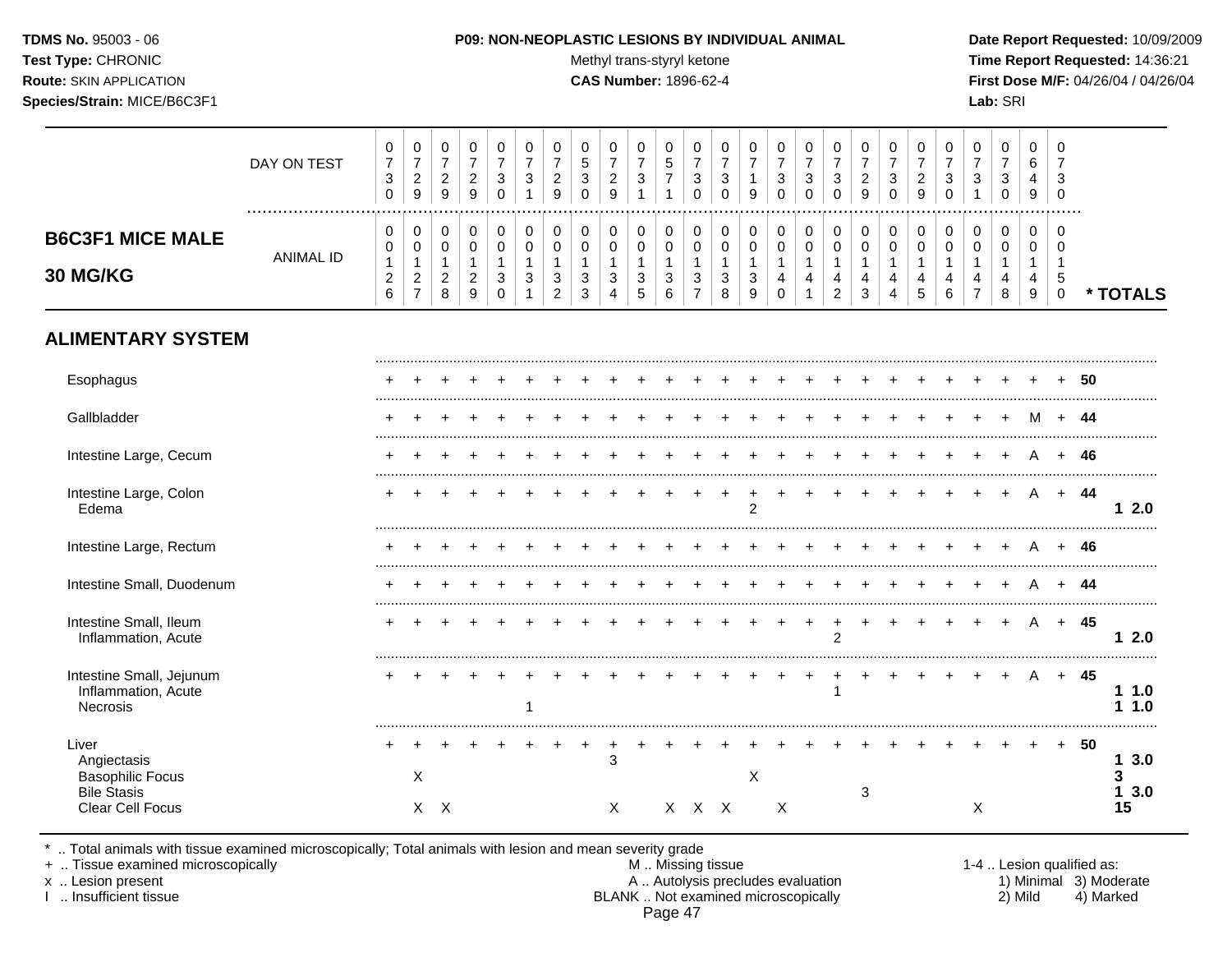Test Type: CHRONIC **Test Type:** CHRONIC **Test Type:** CHRONIC **Time Report Requested:** 14:36:21 **Route:** SKIN APPLICATION **CAS Number:** 1896-62-4 **First Dose M/F:** 04/26/04 / 04/26/04 **Species/Strain:** MICE/B6C3F1 **Lab:** SRI

|                                                                                                                                                             | DAY ON TEST      | 0<br>$\overline{7}$<br>$\ensuremath{\mathsf{3}}$<br>0 | 0<br>$\overline{7}$<br>$\overline{c}$<br>9                         | 0<br>$\overline{7}$<br>$\overline{c}$<br>9                    | 0<br>$\overline{7}$<br>$\overline{2}$<br>9 | 0<br>$\overline{7}$<br>3<br>$\Omega$   | 0<br>$\overline{7}$<br>3        | 0<br>$\overline{7}$<br>$\sqrt{2}$<br>9 | 0<br>5<br>3<br>$\Omega$                                     | 0<br>$\overline{7}$<br>$\sqrt{2}$<br>9                    | 0<br>$\overline{7}$<br>$\sqrt{3}$<br>1     | 0<br>$\sqrt{5}$<br>$\overline{7}$<br>-1 | 0<br>$\overline{7}$<br>$\ensuremath{\mathsf{3}}$<br>$\Omega$ | 0<br>$\overline{7}$<br>$\sqrt{3}$<br>$\Omega$    | 0<br>$\overline{7}$<br>1<br>9                | 0<br>$\overline{7}$<br>$\mathbf{3}$<br>$\Omega$                         | 0<br>$\overline{7}$<br>$\mathbf{3}$<br>$\mathbf{0}$  | 0<br>$\overline{7}$<br>3<br>$\mathbf 0$      | 0<br>$\overline{7}$<br>$\overline{c}$<br>9 | 0<br>$\overline{7}$<br>3<br>$\Omega$                 | 0<br>$\overline{7}$<br>$\overline{c}$<br>9 | 0<br>$\overline{7}$<br>$\sqrt{3}$<br>$\mathbf 0$ | 0<br>$\overline{7}$<br>$\sqrt{3}$<br>$\overline{1}$                            | 0<br>$\overline{7}$<br>3<br>$\mathbf 0$   | 0<br>6<br>4<br>9                | 0<br>$\overline{7}$<br>3<br>0                    |      |                                                   |
|-------------------------------------------------------------------------------------------------------------------------------------------------------------|------------------|-------------------------------------------------------|--------------------------------------------------------------------|---------------------------------------------------------------|--------------------------------------------|----------------------------------------|---------------------------------|----------------------------------------|-------------------------------------------------------------|-----------------------------------------------------------|--------------------------------------------|-----------------------------------------|--------------------------------------------------------------|--------------------------------------------------|----------------------------------------------|-------------------------------------------------------------------------|------------------------------------------------------|----------------------------------------------|--------------------------------------------|------------------------------------------------------|--------------------------------------------|--------------------------------------------------|--------------------------------------------------------------------------------|-------------------------------------------|---------------------------------|--------------------------------------------------|------|---------------------------------------------------|
| <b>B6C3F1 MICE MALE</b><br>30 MG/KG                                                                                                                         | <b>ANIMAL ID</b> | 0<br>$\pmb{0}$<br>$\mathbf{1}$<br>$\overline{c}$<br>6 | 0<br>$\pmb{0}$<br>$\mathbf{1}$<br>$\overline{c}$<br>$\overline{7}$ | 0<br>$\mathbf 0$<br>$\mathbf{1}$<br>$\overline{2}$<br>$\,8\,$ | 0<br>$\mathbf 0$<br>$\overline{2}$<br>9    | 0<br>$\mathbf 0$<br>1<br>3<br>$\Omega$ | $\mathbf 0$<br>$\mathbf 0$<br>3 | 0<br>0<br>1<br>3<br>$\overline{2}$     | 0<br>0<br>$\mathbf{1}$<br>3<br>3                            | 0<br>$\mathbf 0$<br>$\overline{1}$<br>3<br>$\overline{4}$ | 0<br>$\mathbf 0$<br>$\mathbf{1}$<br>3<br>5 | 0<br>$\mathbf 0$<br>1<br>3<br>6         | $\pmb{0}$<br>$\mathbf 0$<br>3<br>$\overline{7}$              | $\pmb{0}$<br>$\pmb{0}$<br>1<br>$\mathbf{3}$<br>8 | 0<br>$\pmb{0}$<br>$\mathbf{1}$<br>3<br>$9\,$ | $\pmb{0}$<br>$\pmb{0}$<br>$\mathbf{1}$<br>$\overline{4}$<br>$\mathbf 0$ | 0<br>$\mathbf 0$<br>$\mathbf 1$<br>4<br>$\mathbf{1}$ | 0<br>$\mathbf 0$<br>1<br>4<br>$\overline{c}$ | $\pmb{0}$<br>$\mathbf 0$<br>4<br>3         | $\pmb{0}$<br>$\mathbf 0$<br>1<br>4<br>$\overline{4}$ | 0<br>0<br>1<br>4<br>$\sqrt{5}$             | 0<br>$\mathbf 0$<br>-1<br>4<br>$\,6\,$           | $\mathbf 0$<br>$\mathbf 0$<br>$\mathbf{1}$<br>$\overline{4}$<br>$\overline{7}$ | $\mathbf 0$<br>$\mathbf 0$<br>1<br>4<br>8 | 0<br>$\mathbf 0$<br>1<br>4<br>9 | 0<br>$\Omega$<br>$\mathbf 1$<br>5<br>$\mathbf 0$ |      | * TOTALS                                          |
| <b>Eosinophilic Focus</b><br>Hematopoietic Cell Proliferation<br>Mixed Cell Focus<br>Necrosis, Focal<br>Thrombosis<br>Hepatocyte, Vacuolization Cytoplasmic |                  |                                                       |                                                                    | X                                                             | X                                          | X                                      |                                 |                                        |                                                             |                                                           | $X$ $X$                                    |                                         |                                                              |                                                  |                                              | X                                                                       | X<br>$\overline{c}$<br>$\times$<br>-1                |                                              |                                            | 1<br>1                                               |                                            | $X$ $X$                                          |                                                                                | $X$ $X$                                   |                                 |                                                  |      | 16<br>41.3<br>$\mathbf{2}$<br>8 2.6<br>2.0<br>2.0 |
| Mesentery<br>Fibrosis<br>Fat, Necrosis                                                                                                                      |                  |                                                       |                                                                    |                                                               | ÷<br>2                                     |                                        |                                 |                                        |                                                             |                                                           |                                            |                                         |                                                              |                                                  |                                              |                                                                         |                                                      |                                              |                                            | 1                                                    |                                            |                                                  |                                                                                |                                           |                                 |                                                  | 8    | 12.0<br>72.0                                      |
| Pancreas<br>Lipomatosis                                                                                                                                     |                  |                                                       |                                                                    |                                                               |                                            |                                        |                                 |                                        |                                                             |                                                           |                                            |                                         |                                                              |                                                  |                                              |                                                                         |                                                      |                                              |                                            |                                                      |                                            |                                                  |                                                                                |                                           |                                 | $+$                                              | - 50 | 13.0                                              |
| <b>Salivary Glands</b><br>Atrophy<br>Hyperplasia, Lymphoid<br>Mineralization                                                                                |                  |                                                       | 1                                                                  |                                                               |                                            | $\overline{2}$                         | $\overline{2}$                  |                                        |                                                             |                                                           |                                            | 2                                       |                                                              |                                                  |                                              | 2                                                                       |                                                      |                                              |                                            |                                                      |                                            | $\overline{2}$                                   |                                                                                |                                           |                                 | $+$                                              | 50   | $2\;1.5$<br>11 2.0<br>1.1.0                       |
| Stomach, Forestomach<br>Edema<br>Erosion<br>Inflammation, Chronic<br>Ulcer<br>Epithelium, Hyperplasia                                                       |                  |                                                       |                                                                    |                                                               |                                            |                                        |                                 | $\overline{2}$<br>3                    | $\overline{\mathbf{c}}$<br>$\overline{2}$<br>$\overline{2}$ |                                                           |                                            |                                         |                                                              |                                                  | $\overline{c}$                               |                                                                         |                                                      |                                              |                                            |                                                      |                                            |                                                  |                                                                                |                                           | $\overline{2}$<br>2             | $+$<br>3<br>$\overline{2}$                       | 50   | 12.0<br>2.2.0<br>1.7<br>З.<br>2.4<br>2.1<br>7     |
| Stomach, Glandular<br>Cyst<br>Erosion                                                                                                                       |                  | $\overline{2}$                                        |                                                                    |                                                               |                                            |                                        |                                 |                                        |                                                             | $\overline{2}$                                            |                                            |                                         |                                                              |                                                  |                                              | $\overline{2}$                                                          |                                                      |                                              |                                            |                                                      |                                            |                                                  | 2                                                                              | $\overline{c}$<br>1                       |                                 | $\ddot{}$<br>$\overline{2}$                      | 49   | 13 2.0<br>1.7<br>$\mathbf{3}$                     |

\* .. Total animals with tissue examined microscopically; Total animals with lesion and mean severity grade

+ .. Tissue examined microscopically M .. Missing tissue 1-4 .. Lesion qualified as: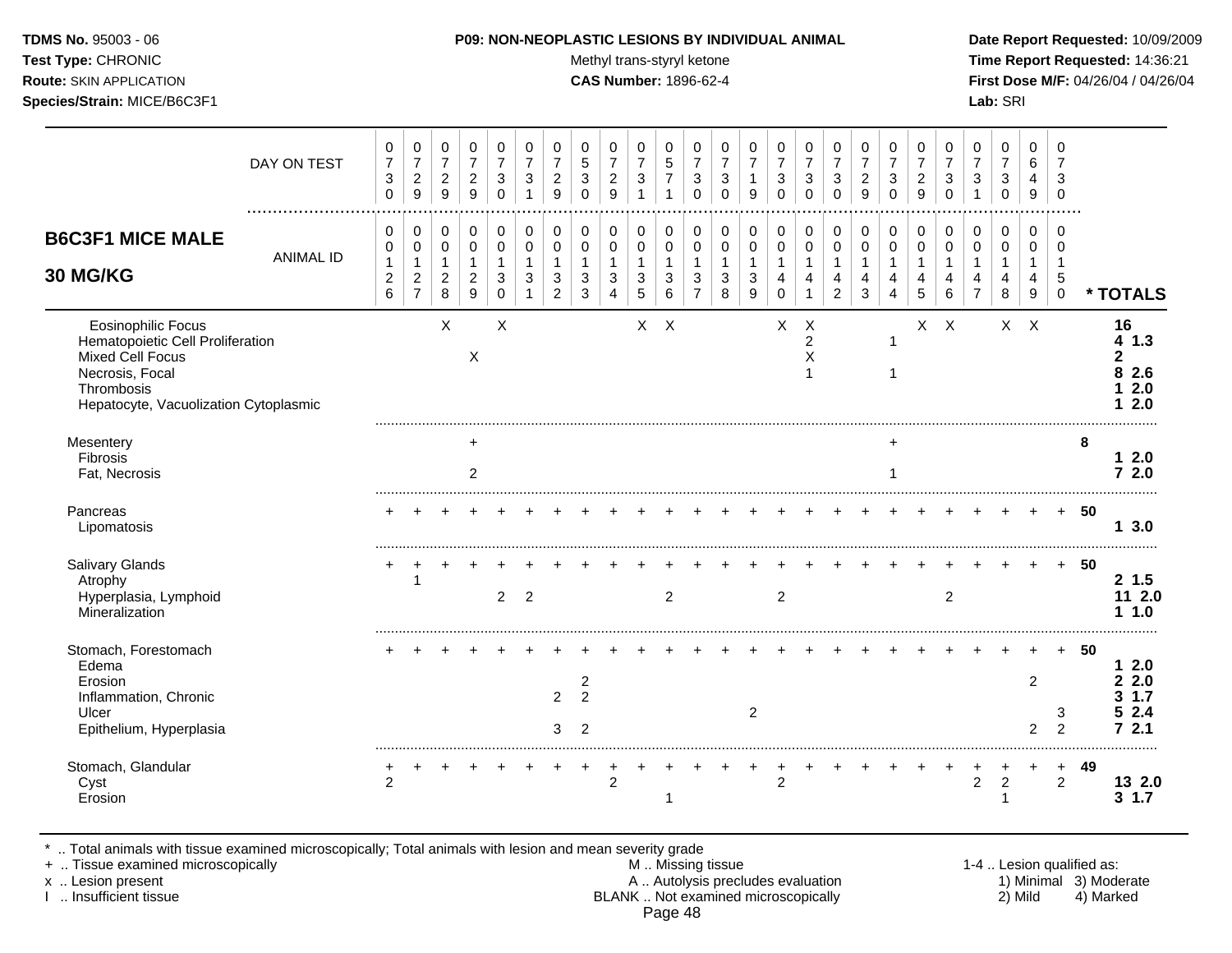# **TDMS No.** 95003 - 06 **P09: NON-NEOPLASTIC LESIONS BY INDIVIDUAL ANIMAL Date Report Requested:** 10/09/2009

Test Type: CHRONIC **Test Type:** CHRONIC **Test Type:** CHRONIC **Time Report Requested:** 14:36:21 **Route:** SKIN APPLICATION **CAS Number:** 1896-62-4 **First Dose M/F:** 04/26/04 / 04/26/04

|                                                                                          | DAY ON TEST           | 0<br>$\boldsymbol{7}$<br>3<br>$\mathbf 0$               | 0<br>$\overline{7}$<br>$\sqrt{2}$<br>9                                         | 0<br>$\overline{7}$<br>$\overline{2}$<br>$9\,$ | 0<br>$\overline{7}$<br>$\sqrt{2}$<br>9                                    | 0<br>$\overline{7}$<br>$\sqrt{3}$<br>$\mathbf 0$            | 0<br>$\overline{7}$<br>3<br>$\mathbf{1}$                     | 0<br>$\boldsymbol{7}$<br>$\overline{c}$<br>$\overline{9}$                               | 0<br>$\overline{5}$<br>3<br>$\mathbf 0$                                  | 0<br>$\overline{7}$<br>$\overline{2}$<br>$\mathsf g$            | 0<br>$\overline{7}$<br>$\mathbf{3}$<br>$\overline{1}$                               | 0<br>$\overline{5}$<br>$\overline{7}$<br>$\mathbf{1}$              | 0<br>$\overline{7}$<br>3<br>$\mathbf 0$               | $\mathbf 0$<br>$\overline{7}$<br>3<br>$\mathbf{0}$                             | $\mathbf 0$<br>$\overline{7}$<br>1<br>9           | 0<br>$\overline{7}$<br>$\sqrt{3}$<br>$\mathbf 0$                                 | 0<br>$\overline{7}$<br>$\sqrt{3}$<br>$\mathbf 0$                                    | 0<br>$\overline{7}$<br>3<br>$\mathbf 0$                                       | 0<br>$\overline{7}$<br>$\overline{c}$<br>9                                | 0<br>$\overline{7}$<br>3<br>$\mathbf 0$                         | $\mathbf 0$<br>$\overline{7}$<br>$\overline{c}$<br>$\overline{9}$      | $\mathbf 0$<br>$\overline{7}$<br>3<br>$\mathbf 0$ | 0<br>$\overline{7}$<br>$\mathbf{3}$<br>$\mathbf{1}$ | 0<br>$\overline{7}$<br>$\mathbf{3}$<br>$\mathbf 0$             | $\Omega$<br>6<br>4<br>9                                   | $\mathbf 0$<br>$\overline{7}$<br>3<br>$\mathbf 0$                             |     |                                           |
|------------------------------------------------------------------------------------------|-----------------------|---------------------------------------------------------|--------------------------------------------------------------------------------|------------------------------------------------|---------------------------------------------------------------------------|-------------------------------------------------------------|--------------------------------------------------------------|-----------------------------------------------------------------------------------------|--------------------------------------------------------------------------|-----------------------------------------------------------------|-------------------------------------------------------------------------------------|--------------------------------------------------------------------|-------------------------------------------------------|--------------------------------------------------------------------------------|---------------------------------------------------|----------------------------------------------------------------------------------|-------------------------------------------------------------------------------------|-------------------------------------------------------------------------------|---------------------------------------------------------------------------|-----------------------------------------------------------------|------------------------------------------------------------------------|---------------------------------------------------|-----------------------------------------------------|----------------------------------------------------------------|-----------------------------------------------------------|-------------------------------------------------------------------------------|-----|-------------------------------------------|
| <b>B6C3F1 MICE MALE</b><br>30 MG/KG                                                      | .<br><b>ANIMAL ID</b> | 0<br>$\pmb{0}$<br>$\mathbf{1}$<br>$\boldsymbol{2}$<br>6 | $\mathbf 0$<br>$\pmb{0}$<br>$\mathbf{1}$<br>$\boldsymbol{2}$<br>$\overline{7}$ | 0<br>0<br>$\mathbf{1}$<br>$\overline{a}$<br>8  | $\mathbf 0$<br>$\mathsf{O}\xspace$<br>$\mathbf{1}$<br>$\sqrt{2}$<br>$9\,$ | 0<br>$\mathbf 0$<br>$\mathbf{1}$<br>$\sqrt{3}$<br>$\pmb{0}$ | 0<br>$\pmb{0}$<br>$\mathbf{1}$<br>$\sqrt{3}$<br>$\mathbf{1}$ | $\pmb{0}$<br>$\pmb{0}$<br>$\mathbf{1}$<br>$\ensuremath{\mathsf{3}}$<br>$\boldsymbol{2}$ | $\pmb{0}$<br>$\pmb{0}$<br>$\mathbf{1}$<br>$\ensuremath{\mathsf{3}}$<br>3 | 0<br>$\mathsf{O}\xspace$<br>$\mathbf{1}$<br>3<br>$\overline{4}$ | $\pmb{0}$<br>$\mathbf 0$<br>$\mathbf{1}$<br>$\ensuremath{\mathsf{3}}$<br>$\sqrt{5}$ | 0<br>$\mathbf 0$<br>$\mathbf{1}$<br>$\ensuremath{\mathsf{3}}$<br>6 | 0<br>$\pmb{0}$<br>$\mathbf{1}$<br>3<br>$\overline{7}$ | $\mathbf 0$<br>$\mathbf 0$<br>$\overline{1}$<br>$\ensuremath{\mathsf{3}}$<br>8 | 0<br>$\pmb{0}$<br>$\mathbf{1}$<br>$\sqrt{3}$<br>9 | $\pmb{0}$<br>$\pmb{0}$<br>$\mathbf{1}$<br>$\overline{\mathbf{4}}$<br>$\mathbf 0$ | $\pmb{0}$<br>$\mathbf 0$<br>$\mathbf{1}$<br>$\overline{\mathbf{4}}$<br>$\mathbf{1}$ | 0<br>$\mathbf 0$<br>$\mathbf{1}$<br>$\overline{\mathbf{4}}$<br>$\overline{2}$ | 0<br>$\pmb{0}$<br>$\mathbf{1}$<br>$\overline{\mathbf{4}}$<br>$\mathbf{3}$ | $\mathbf 0$<br>$\pmb{0}$<br>$\mathbf{1}$<br>4<br>$\overline{4}$ | $\pmb{0}$<br>$\pmb{0}$<br>$\mathbf{1}$<br>$\overline{\mathbf{4}}$<br>5 | 0<br>$\pmb{0}$<br>$\mathbf 1$<br>4<br>$\,6\,$     | 0<br>0<br>$\mathbf{1}$<br>4<br>$\overline{7}$       | 0<br>$\pmb{0}$<br>$\mathbf{1}$<br>$\overline{\mathbf{4}}$<br>8 | 0<br>$\mathbf 0$<br>$\mathbf{1}$<br>4<br>$\boldsymbol{9}$ | $\mathbf 0$<br>$\mathbf 0$<br>$\overline{1}$<br>$\overline{5}$<br>$\mathbf 0$ |     | * TOTALS                                  |
| Inflammation, Acute<br>Metaplasia, Squamous<br>Mineralization<br><b>Necrosis</b>         |                       |                                                         |                                                                                |                                                |                                                                           |                                                             |                                                              | $\overline{c}$                                                                          |                                                                          |                                                                 |                                                                                     |                                                                    |                                                       |                                                                                | 1                                                 |                                                                                  | $\overline{2}$                                                                      | $\overline{2}$                                                                | $\overline{c}$                                                            |                                                                 |                                                                        |                                                   | $\overline{2}$                                      |                                                                |                                                           |                                                                               |     | 51.8<br>2.0<br>1.<br>21.0<br>11.0         |
| <b>CARDIOVASCULAR SYSTEM</b>                                                             |                       |                                                         |                                                                                |                                                |                                                                           |                                                             |                                                              |                                                                                         |                                                                          |                                                                 |                                                                                     |                                                                    |                                                       |                                                                                |                                                   |                                                                                  |                                                                                     |                                                                               |                                                                           |                                                                 |                                                                        |                                                   |                                                     |                                                                |                                                           |                                                                               |     |                                           |
| <b>Blood Vessel</b>                                                                      |                       |                                                         |                                                                                |                                                |                                                                           |                                                             | $\ddot{}$                                                    |                                                                                         |                                                                          |                                                                 |                                                                                     |                                                                    |                                                       |                                                                                |                                                   |                                                                                  |                                                                                     |                                                                               |                                                                           |                                                                 |                                                                        |                                                   |                                                     |                                                                |                                                           |                                                                               | 1   |                                           |
| Heart<br>Cardiomyopathy<br>Mineralization                                                |                       | $\ddot{}$                                               | 1                                                                              | +                                              |                                                                           |                                                             |                                                              |                                                                                         |                                                                          |                                                                 | +                                                                                   | 1                                                                  |                                                       | 1                                                                              |                                                   |                                                                                  |                                                                                     | $\ddot{}$                                                                     | $\ddot{}$<br>$\overline{2}$                                               |                                                                 |                                                                        |                                                   |                                                     | $\ddot{}$                                                      | $+$                                                       | $+$                                                                           | 50  | 81.3<br>21.0                              |
| <b>ENDOCRINE SYSTEM</b>                                                                  |                       |                                                         |                                                                                |                                                |                                                                           |                                                             |                                                              |                                                                                         |                                                                          |                                                                 |                                                                                     |                                                                    |                                                       |                                                                                |                                                   |                                                                                  |                                                                                     |                                                                               |                                                                           |                                                                 |                                                                        |                                                   |                                                     |                                                                |                                                           |                                                                               |     |                                           |
| <b>Adrenal Cortex</b><br><b>Accessory Adrenal Cortical Nodule</b><br>Degeneration, Fatty |                       |                                                         |                                                                                |                                                |                                                                           | $\mathbf 1$                                                 |                                                              |                                                                                         |                                                                          | 1                                                               |                                                                                     | $\overline{c}$                                                     | 1                                                     | $\overline{2}$<br>4                                                            |                                                   | $\overline{2}$                                                                   | 2                                                                                   | 2                                                                             | $\mathbf 1$                                                               | $\overline{c}$                                                  |                                                                        | 3                                                 |                                                     |                                                                |                                                           | $+$<br>1                                                                      | -50 | 2 1.5<br>1.4<br>9.<br>2.0<br>1.<br>20 2.1 |
| Hyperplasia, Focal<br>Hypertrophy, Focal                                                 |                       |                                                         |                                                                                | 1                                              | $\overline{2}$                                                            | $\overline{4}$                                              |                                                              |                                                                                         |                                                                          | 3                                                               |                                                                                     | っ                                                                  |                                                       |                                                                                |                                                   |                                                                                  |                                                                                     |                                                                               | $\overline{1}$                                                            |                                                                 | $\mathfrak{p}$                                                         |                                                   |                                                     |                                                                |                                                           |                                                                               |     |                                           |
| Capsule, Hyperplasia<br>Adrenal Medulla<br>Hyperplasia                                   |                       |                                                         |                                                                                | $\mathfrak{p}$                                 |                                                                           |                                                             | $\overline{2}$                                               |                                                                                         |                                                                          | 3                                                               |                                                                                     |                                                                    | $\overline{2}$                                        |                                                                                |                                                   | $\overline{2}$                                                                   | $\overline{3}$                                                                      | $\overline{2}$                                                                |                                                                           | $\mathfrak{p}$                                                  |                                                                        |                                                   |                                                     |                                                                |                                                           | $+$                                                                           | -50 | 40 1.7<br>11.0                            |

- x .. Lesion present **A .. Autolysis precludes evaluation** A .. Autolysis precludes evaluation 1) Minimal 3) Moderate I .. Insufficient tissue BLANK .. Not examined microscopically 2) Mild 4) Marked Page 49
-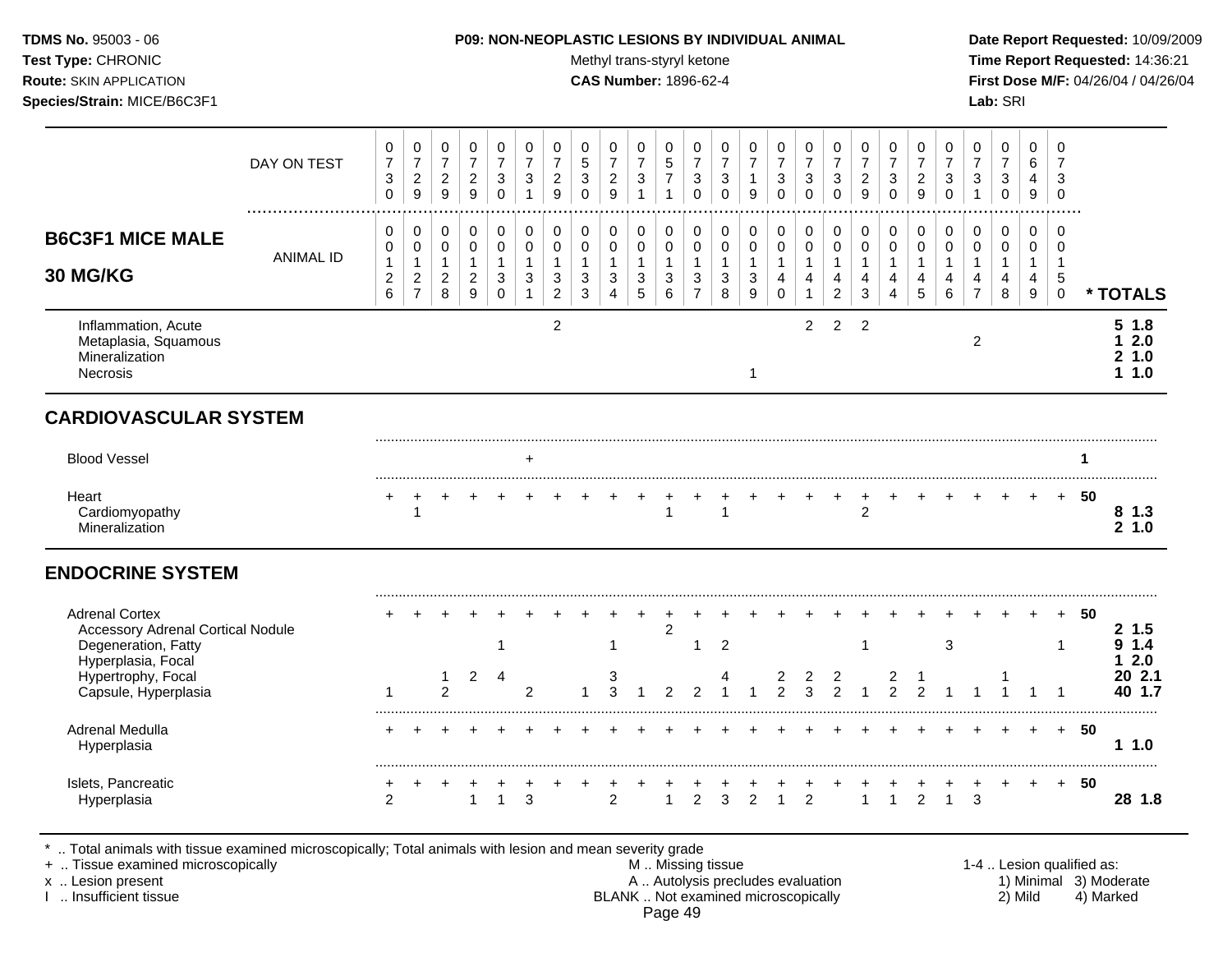Test Type: CHRONIC **Test Type:** CHRONIC **Test Type:** CHRONIC **Time Report Requested:** 14:36:21 **Route:** SKIN APPLICATION **CAS Number:** 1896-62-4 **First Dose M/F:** 04/26/04 / 04/26/04 **Species/Strain:** MICE/B6C3F1 **Lab:** SRI

|                                                                                                                                                                                            | DAY ON TEST      | 0<br>$\overline{7}$<br>$\ensuremath{\mathsf{3}}$<br>$\mathbf 0$ | 0<br>$\boldsymbol{7}$<br>$\sqrt{2}$<br>9 | 0<br>$\overline{7}$<br>$\overline{c}$<br>$\overline{9}$ | 0<br>$\overline{7}$<br>$\overline{c}$<br>9 | 0<br>$\overline{7}$<br>3<br>$\mathbf 0$ | 0<br>$\overline{7}$<br>3<br>$\mathbf{1}$ | 0<br>$\overline{7}$<br>$\overline{c}$<br>9 | 0<br>$\sqrt{5}$<br>$\ensuremath{\mathsf{3}}$<br>$\Omega$ | 0<br>$\boldsymbol{7}$<br>$\sqrt{2}$<br>$\overline{9}$ | 0<br>$\overline{7}$<br>$\ensuremath{\mathsf{3}}$<br>$\mathbf{1}$ | 0<br>$\mathbf 5$<br>$\overline{7}$<br>$\mathbf{1}$ | 0<br>$\boldsymbol{7}$<br>$\ensuremath{\mathsf{3}}$<br>$\Omega$ | 0<br>$\overline{7}$<br>3<br>$\Omega$ | 0<br>$\overline{7}$<br>9 | 0<br>$\overline{7}$<br>3<br>$\mathbf 0$ | 0<br>$\overline{7}$<br>$\ensuremath{\mathsf{3}}$<br>$\mathbf 0$ | 0<br>$\boldsymbol{7}$<br>3<br>$\Omega$ | 0<br>$\overline{7}$<br>$\overline{c}$<br>9 | 0<br>$\overline{7}$<br>3<br>$\mathbf 0$ | 0<br>$\overline{7}$<br>$\overline{c}$<br>9 | 0<br>$\overline{7}$<br>3<br>$\Omega$ | 0<br>$\boldsymbol{7}$<br>$\sqrt{3}$<br>$\overline{1}$ | 0<br>$\overline{7}$<br>3<br>$\mathbf 0$ | 0<br>6<br>4<br>9                    | $\mathbf 0$<br>$\overline{7}$<br>$\mathbf{3}$<br>$\mathbf 0$ |                           |                                     |
|--------------------------------------------------------------------------------------------------------------------------------------------------------------------------------------------|------------------|-----------------------------------------------------------------|------------------------------------------|---------------------------------------------------------|--------------------------------------------|-----------------------------------------|------------------------------------------|--------------------------------------------|----------------------------------------------------------|-------------------------------------------------------|------------------------------------------------------------------|----------------------------------------------------|----------------------------------------------------------------|--------------------------------------|--------------------------|-----------------------------------------|-----------------------------------------------------------------|----------------------------------------|--------------------------------------------|-----------------------------------------|--------------------------------------------|--------------------------------------|-------------------------------------------------------|-----------------------------------------|-------------------------------------|--------------------------------------------------------------|---------------------------|-------------------------------------|
| <b>B6C3F1 MICE MALE</b>                                                                                                                                                                    | <b>ANIMAL ID</b> | 0<br>0                                                          | 0<br>0                                   | 0<br>$\mathbf 0$                                        | 0<br>$\mathbf 0$                           | 0<br>$\mathbf 0$                        | 0<br>0                                   | 0<br>$\mathbf 0$                           | 0<br>$\mathbf 0$                                         | 0<br>$\mathbf 0$                                      | 0<br>$\mathbf 0$                                                 | 0<br>0                                             | 0<br>$\mathbf 0$                                               | 0<br>$\mathbf 0$                     | 0<br>$\pmb{0}$           | 0<br>0                                  | 0<br>$\mathbf 0$                                                | 0<br>$\mathbf 0$                       | 0<br>$\mathbf 0$                           | $\pmb{0}$<br>$\mathbf 0$                | 0<br>$\mathbf 0$                           | 0<br>$\mathbf 0$                     | 0<br>0                                                | 0<br>$\mathbf 0$                        | 0<br>0                              | $\mathbf 0$<br>0                                             |                           |                                     |
| 30 MG/KG                                                                                                                                                                                   |                  | 1<br>$\overline{c}$<br>$\,6\,$                                  | 1<br>$\overline{c}$<br>$\overline{7}$    | $\mathbf{1}$<br>$\overline{2}$<br>8                     | $\overline{1}$<br>$\overline{c}$<br>9      | $\mathbf 1$<br>$\mathbf{3}$<br>0        | -1<br>3                                  | 1<br>3<br>$\overline{2}$                   | 1<br>3<br>3                                              | $\mathbf{1}$<br>$\sqrt{3}$<br>4                       | $\mathbf{1}$<br>3<br>5                                           | $\mathbf{1}$<br>3<br>6                             | $\mathbf{1}$<br>$\mathbf{3}$<br>$\overline{7}$                 | $\mathbf{1}$<br>3<br>8               | 1<br>3<br>9              | $\mathbf{1}$<br>4<br>$\mathbf 0$        | $\mathbf{1}$<br>4<br>$\mathbf{1}$                               | $\mathbf{1}$<br>4<br>$\overline{2}$    | 1<br>4<br>3                                | $\mathbf{1}$<br>4<br>4                  | 1<br>4<br>5                                | 1<br>4<br>6                          | 1<br>4<br>$\overline{7}$                              | $\mathbf{1}$<br>4<br>8                  | $\mathbf{1}$<br>$\overline{4}$<br>9 | $\mathbf 1$<br>5<br>$\mathbf 0$                              |                           | * TOTALS                            |
| Parathyroid Gland<br>Cyst                                                                                                                                                                  |                  |                                                                 |                                          |                                                         |                                            |                                         |                                          |                                            |                                                          |                                                       |                                                                  |                                                    |                                                                |                                      |                          |                                         |                                                                 |                                        |                                            |                                         |                                            |                                      |                                                       | M                                       | $+$                                 |                                                              | + 48                      | 12.0                                |
| <b>Pituitary Gland</b><br>Pars Distalis, Cyst<br>Pars Distalis, Hyperplasia, Focal<br>Pars Intermedia, Cyst                                                                                |                  |                                                                 |                                          | $\overline{a}$                                          | $\overline{2}$                             |                                         |                                          |                                            |                                                          |                                                       | $\boldsymbol{2}$                                                 |                                                    |                                                                |                                      |                          |                                         |                                                                 |                                        |                                            |                                         | $\overline{2}$                             |                                      |                                                       |                                         |                                     | $+$                                                          | 50                        | 52.0<br>11.0<br>12.0                |
| <b>Thyroid Gland</b><br>Follicular Cell, Hyperplasia, Focal                                                                                                                                |                  |                                                                 |                                          |                                                         |                                            |                                         |                                          | $\overline{c}$                             |                                                          |                                                       |                                                                  |                                                    |                                                                |                                      |                          |                                         |                                                                 |                                        |                                            |                                         |                                            |                                      |                                                       |                                         |                                     |                                                              | $+ 50$                    | 12.0                                |
| <b>GENERAL BODY SYSTEM</b>                                                                                                                                                                 |                  |                                                                 |                                          |                                                         |                                            |                                         |                                          |                                            |                                                          |                                                       |                                                                  |                                                    |                                                                |                                      |                          |                                         |                                                                 |                                        |                                            |                                         |                                            |                                      |                                                       |                                         |                                     |                                                              |                           |                                     |
| <b>Tissue NOS</b>                                                                                                                                                                          |                  |                                                                 |                                          |                                                         |                                            |                                         |                                          |                                            |                                                          |                                                       |                                                                  |                                                    |                                                                |                                      |                          |                                         |                                                                 |                                        |                                            |                                         |                                            |                                      |                                                       |                                         | $+$                                 |                                                              | $\mathbf{2}$              |                                     |
| <b>GENITAL SYSTEM</b>                                                                                                                                                                      |                  |                                                                 |                                          |                                                         |                                            |                                         |                                          |                                            |                                                          |                                                       |                                                                  |                                                    |                                                                |                                      |                          |                                         |                                                                 |                                        |                                            |                                         |                                            |                                      |                                                       |                                         |                                     |                                                              |                           |                                     |
| Epididymis<br>Amyloid Deposition, Chronic<br>Granuloma Sperm                                                                                                                               |                  |                                                                 |                                          |                                                         |                                            |                                         |                                          |                                            |                                                          |                                                       | $\overline{c}$                                                   |                                                    |                                                                |                                      |                          | 3                                       |                                                                 |                                        |                                            |                                         |                                            |                                      |                                                       |                                         |                                     | $+$                                                          | -50                       | 12.0<br>23.0                        |
| Penis<br>Congestion<br>Inflammation, Acute                                                                                                                                                 |                  |                                                                 |                                          |                                                         |                                            |                                         | $\ddot{}$                                |                                            |                                                          |                                                       |                                                                  |                                                    |                                                                |                                      |                          |                                         |                                                                 |                                        |                                            |                                         |                                            |                                      |                                                       |                                         |                                     |                                                              | $\mathbf{2}$              | 12.0<br>1.1.0                       |
| <b>Preputial Gland</b>                                                                                                                                                                     |                  |                                                                 |                                          |                                                         |                                            |                                         |                                          |                                            |                                                          |                                                       |                                                                  |                                                    |                                                                |                                      |                          |                                         |                                                                 |                                        |                                            |                                         |                                            |                                      |                                                       |                                         |                                     | $+$                                                          | 50                        |                                     |
| Total animals with tissue examined microscopically; Total animals with lesion and mean severity grade<br>+  Tissue examined microscopically<br>x  Lesion present<br>I  Insufficient tissue |                  |                                                                 |                                          |                                                         |                                            |                                         |                                          |                                            |                                                          |                                                       |                                                                  |                                                    | M  Missing tissue<br>A  Autolysis precludes evaluation         |                                      |                          | BLANK  Not examined microscopically     |                                                                 |                                        |                                            |                                         |                                            |                                      |                                                       | 2) Mild                                 |                                     |                                                              | 1-4  Lesion qualified as: | 1) Minimal 3) Moderate<br>4) Marked |

Page 50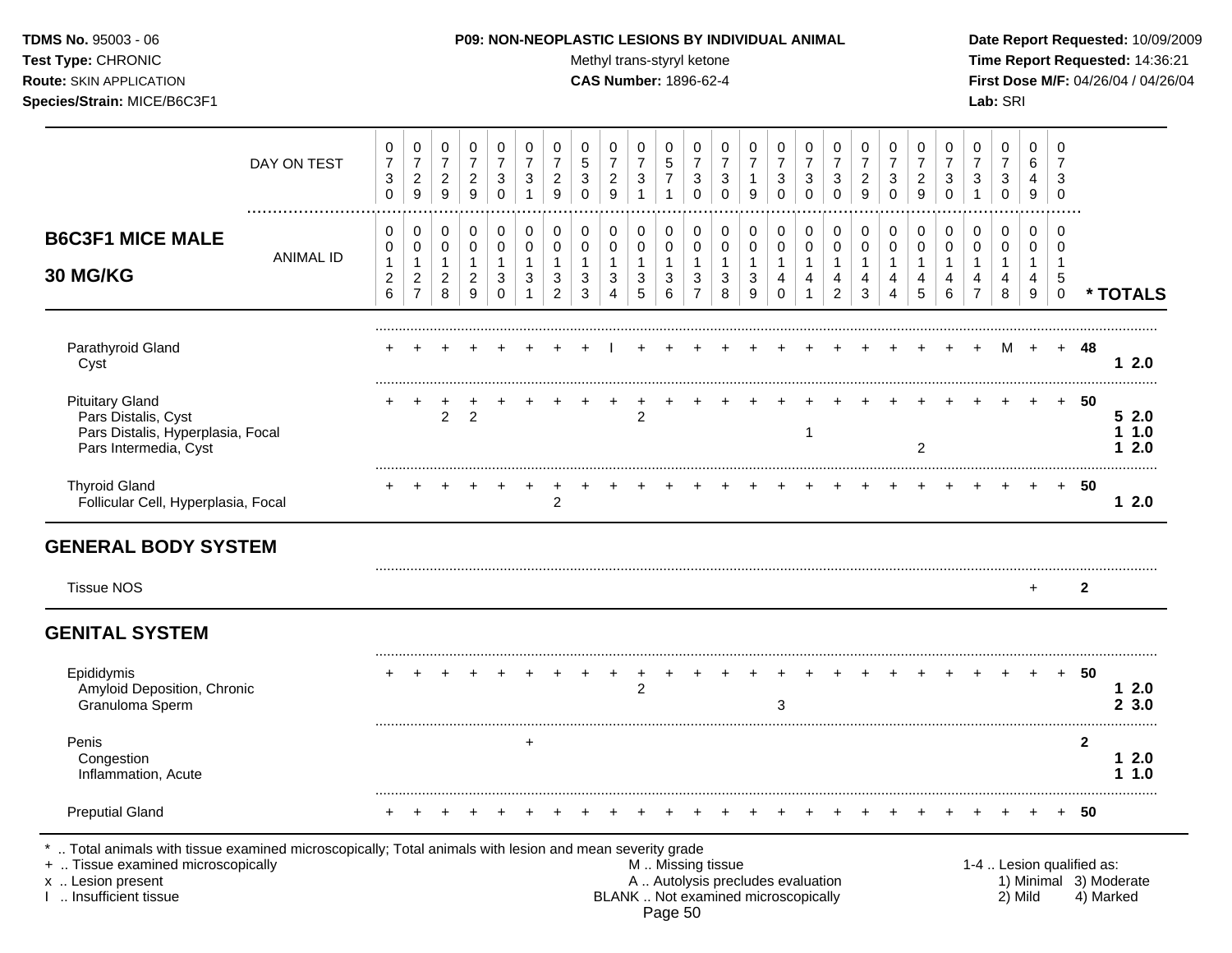Test Type: CHRONIC **Test Type:** CHRONIC **Test Type:** CHRONIC **Time Report Requested:** 14:36:21 **Route:** SKIN APPLICATION **CAS Number:** 1896-62-4 **First Dose M/F:** 04/26/04 / 04/26/04 **Species/Strain:** MICE/B6C3F1 **Lab:** SRI

|                                                                                                                                                                  | DAY ON TEST      | 0<br>$\overline{7}$<br>$\sqrt{3}$<br>$\mathbf 0$            | 0<br>$\boldsymbol{7}$<br>$\overline{c}$<br>9                 | 0<br>$\boldsymbol{7}$<br>$\sqrt{2}$<br>9      | 0<br>$\overline{7}$<br>$\overline{c}$<br>9               | 0<br>$\overline{7}$<br>3<br>0                    | 0<br>$\overline{7}$<br>$\mathbf{3}$<br>1   | 0<br>$\overline{7}$<br>$\overline{c}$<br>9              | 0<br>$\sqrt{5}$<br>$\sqrt{3}$<br>$\Omega$ | 0<br>$\boldsymbol{7}$<br>$\sqrt{2}$<br>$\overline{9}$          | 0<br>$\overline{7}$<br>$\mathbf{3}$<br>$\mathbf{1}$ | 0<br>$\sqrt{5}$<br>$\overline{7}$          | 0<br>$\overline{7}$<br>$\sqrt{3}$<br>0                           | 0<br>$\overline{7}$<br>$\mathbf{3}$<br>$\Omega$ | 0<br>$\overline{7}$<br>1<br>9              | 0<br>$\overline{7}$<br>3<br>$\overline{0}$ | 0<br>$\boldsymbol{7}$<br>3<br>$\Omega$      | 0<br>$\overline{7}$<br>3<br>$\Omega$                      | 0<br>$\overline{7}$<br>$\sqrt{2}$<br>9 | 0<br>$\overline{7}$<br>$\mathbf{3}$<br>$\mathbf 0$    | 0<br>$\overline{7}$<br>$\overline{c}$<br>9 | 0<br>7<br>$\mathbf{3}$<br>$\mathbf 0$            | 0<br>$\overline{7}$<br>$\sqrt{3}$<br>$\mathbf{1}$ | 0<br>$\overline{7}$<br>$\ensuremath{\mathsf{3}}$<br>$\mathbf 0$ | 0<br>6<br>4<br>$\boldsymbol{9}$                        | 0<br>$\overline{7}$<br>3<br>$\mathbf 0$                     |                           |                                 |
|------------------------------------------------------------------------------------------------------------------------------------------------------------------|------------------|-------------------------------------------------------------|--------------------------------------------------------------|-----------------------------------------------|----------------------------------------------------------|--------------------------------------------------|--------------------------------------------|---------------------------------------------------------|-------------------------------------------|----------------------------------------------------------------|-----------------------------------------------------|--------------------------------------------|------------------------------------------------------------------|-------------------------------------------------|--------------------------------------------|--------------------------------------------|---------------------------------------------|-----------------------------------------------------------|----------------------------------------|-------------------------------------------------------|--------------------------------------------|--------------------------------------------------|---------------------------------------------------|-----------------------------------------------------------------|--------------------------------------------------------|-------------------------------------------------------------|---------------------------|---------------------------------|
| <b>B6C3F1 MICE MALE</b><br>30 MG/KG                                                                                                                              | <b>ANIMAL ID</b> | 0<br>0<br>$\mathbf{1}$<br>$\overline{c}$<br>$6\phantom{1}6$ | 0<br>0<br>$\mathbf{1}$<br>$\boldsymbol{2}$<br>$\overline{7}$ | 0<br>0<br>$\mathbf{1}$<br>$\overline{c}$<br>8 | $\Omega$<br>0<br>$\mathbf{1}$<br>$\overline{c}$<br>$9\,$ | 0<br>$\pmb{0}$<br>$\mathbf{1}$<br>3<br>$\pmb{0}$ | 0<br>$\mathbf 0$<br>$\mathbf 1$<br>3<br>-1 | 0<br>$\mathbf 0$<br>$\mathbf{1}$<br>3<br>$\overline{2}$ | 0<br>$\pmb{0}$<br>$\mathbf{1}$<br>3<br>3  | 0<br>$\pmb{0}$<br>$\mathbf{1}$<br>$\sqrt{3}$<br>$\overline{4}$ | 0<br>$\mathbf 0$<br>$\mathbf{1}$<br>3<br>5          | 0<br>$\mathbf 0$<br>$\mathbf{1}$<br>3<br>6 | 0<br>$\mathbf 0$<br>$\mathbf{1}$<br>$\sqrt{3}$<br>$\overline{7}$ | 0<br>0<br>$\mathbf{1}$<br>$\sqrt{3}$<br>8       | 0<br>$\mathbf 0$<br>$\mathbf{1}$<br>3<br>9 | 0<br>0<br>1<br>4<br>$\mathbf 0$            | 0<br>0<br>$\mathbf{1}$<br>4<br>$\mathbf{1}$ | 0<br>$\mathbf 0$<br>$\mathbf{1}$<br>4<br>$\boldsymbol{2}$ | 0<br>0<br>1<br>4<br>3                  | 0<br>$\pmb{0}$<br>$\mathbf{1}$<br>4<br>$\overline{4}$ | 0<br>$\mathbf 0$<br>$\mathbf{1}$<br>4<br>5 | 0<br>$\mathbf 0$<br>1<br>$\overline{4}$<br>$\,6$ | 0<br>0<br>1<br>$\overline{4}$<br>$\overline{7}$   | 0<br>0<br>$\mathbf{1}$<br>4<br>$\,8\,$                          | $\Omega$<br>0<br>$\mathbf{1}$<br>4<br>$\boldsymbol{9}$ | $\Omega$<br>$\mathbf 0$<br>$\overline{1}$<br>5<br>$\pmb{0}$ |                           | * TOTALS                        |
| Cyst<br>Hyperplasia<br>Inflammation, Chronic<br>Inflammation, Chronic Active                                                                                     |                  |                                                             |                                                              |                                               |                                                          |                                                  | $\overline{2}$                             |                                                         | $\boldsymbol{2}$                          | 2                                                              | 3                                                   |                                            |                                                                  |                                                 | $\overline{2}$                             |                                            |                                             | 2<br>$\overline{2}$                                       |                                        | $\overline{2}$<br>$\overline{2}$                      | -1                                         |                                                  |                                                   | $\overline{c}$                                                  |                                                        | 2<br>3                                                      |                           | 72.0<br>12.0<br>12 2.1<br>4 2.5 |
| Prostate<br>Inflammation, Chronic<br>Epithelium, Hyperplasia                                                                                                     |                  | 1                                                           |                                                              | 2                                             |                                                          | $\overline{2}$                                   | 2                                          | -1                                                      |                                           |                                                                |                                                     |                                            | 1                                                                |                                                 | 1                                          | $\overline{\mathbf{c}}$<br>$\overline{2}$  |                                             |                                                           |                                        |                                                       |                                            | $\overline{c}$<br>$\mathbf{1}$                   |                                                   |                                                                 | $\ddot{}$                                              | $\ddot{}$<br>$\overline{c}$                                 | 50                        | 62.0<br>16 1.6                  |
| <b>Seminal Vesicle</b>                                                                                                                                           |                  |                                                             |                                                              |                                               |                                                          |                                                  |                                            |                                                         |                                           |                                                                |                                                     |                                            |                                                                  |                                                 |                                            |                                            |                                             |                                                           |                                        |                                                       |                                            |                                                  |                                                   |                                                                 |                                                        | $+$                                                         | -50                       |                                 |
| <b>Testes</b><br>Angiectasis<br>Germinal Epithelium, Atrophy<br>Interstitial Cell, Hyperplasia                                                                   |                  |                                                             |                                                              |                                               |                                                          |                                                  | $\overline{2}$                             |                                                         |                                           |                                                                |                                                     |                                            |                                                                  |                                                 |                                            |                                            |                                             |                                                           |                                        |                                                       |                                            |                                                  |                                                   |                                                                 | $+$                                                    |                                                             | $+ 50$                    | 13.0<br>12.0<br>12.0            |
| <b>HEMATOPOIETIC SYSTEM</b>                                                                                                                                      |                  |                                                             |                                                              |                                               |                                                          |                                                  |                                            |                                                         |                                           |                                                                |                                                     |                                            |                                                                  |                                                 |                                            |                                            |                                             |                                                           |                                        |                                                       |                                            |                                                  |                                                   |                                                                 |                                                        |                                                             |                           |                                 |
| <b>Bone Marrow</b><br>Myelofibrosis                                                                                                                              |                  |                                                             |                                                              |                                               |                                                          |                                                  |                                            |                                                         |                                           |                                                                |                                                     |                                            |                                                                  |                                                 |                                            |                                            |                                             |                                                           |                                        |                                                       |                                            |                                                  |                                                   |                                                                 |                                                        | $+$                                                         | -50                       | 12.0                            |
| Lymph Node<br>Iliac, Hemorrhage<br>Iliac, Hyperplasia, Lymphoid                                                                                                  |                  |                                                             |                                                              |                                               |                                                          |                                                  |                                            |                                                         |                                           |                                                                |                                                     |                                            |                                                                  |                                                 |                                            |                                            |                                             | $\div$                                                    |                                        |                                                       |                                            |                                                  |                                                   |                                                                 |                                                        |                                                             | 4                         | 12.0<br>12.0                    |
| Lymph Node, Mandibular                                                                                                                                           |                  |                                                             |                                                              |                                               |                                                          |                                                  |                                            |                                                         |                                           |                                                                |                                                     |                                            |                                                                  |                                                 |                                            |                                            |                                             |                                                           |                                        |                                                       |                                            |                                                  |                                                   |                                                                 |                                                        |                                                             | 50                        |                                 |
| Lymph Node, Mesenteric                                                                                                                                           |                  |                                                             |                                                              |                                               |                                                          |                                                  |                                            |                                                         |                                           |                                                                |                                                     |                                            |                                                                  |                                                 |                                            |                                            |                                             |                                                           |                                        |                                                       |                                            |                                                  |                                                   |                                                                 |                                                        |                                                             | + 49                      |                                 |
| Total animals with tissue examined microscopically; Total animals with lesion and mean severity grade<br>+  Tissue examined microscopically<br>x  Lesion present |                  |                                                             |                                                              |                                               |                                                          |                                                  |                                            |                                                         |                                           |                                                                |                                                     |                                            | M  Missing tissue<br>A  Autolysis precludes evaluation           |                                                 |                                            |                                            |                                             |                                                           |                                        |                                                       |                                            |                                                  |                                                   |                                                                 |                                                        |                                                             | 1-4  Lesion qualified as: | 1) Minimal 3) Moderate          |

- I .. Insufficient tissue **ELANK** .. Not examined microscopically **2**) Mild 4) Marked Page 51
-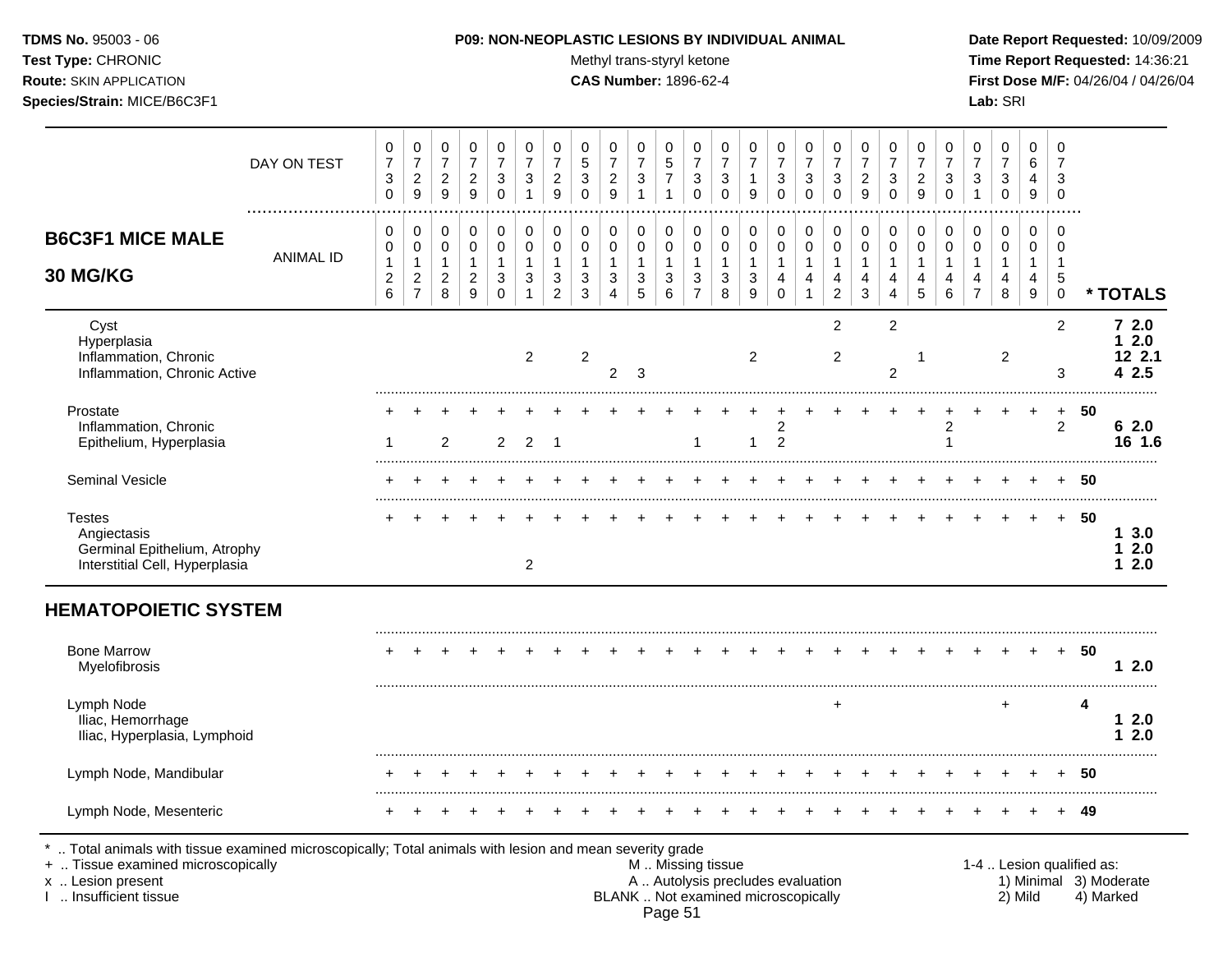#### **TDMS No.** 95003 - 06 **P09: NON-NEOPLASTIC LESIONS BY INDIVIDUAL ANIMAL Date Report Requested:** 10/09/2009

Test Type: CHRONIC **Test Type:** CHRONIC **Test Type:** CHRONIC **Time Report Requested:** 14:36:21 **Route:** SKIN APPLICATION **CAS Number:** 1896-62-4 **First Dose M/F:** 04/26/04 / 04/26/04

|                                                                                                                                                     | DAY ON TEST      | 0<br>$\boldsymbol{7}$<br>3<br>$\mathbf 0$     | 0<br>$\overline{7}$<br>$\overline{c}$<br>$\boldsymbol{9}$            | 0<br>$\boldsymbol{7}$<br>$\overline{c}$<br>$9\,$ | 0<br>$\boldsymbol{7}$<br>$\boldsymbol{2}$<br>9                 | 0<br>$\overline{7}$<br>3<br>0                                           | 0<br>$\overline{7}$<br>3                            | 0<br>$\boldsymbol{7}$<br>$\overline{a}$<br>9            | 0<br>$\sqrt{5}$<br>$\mathbf{3}$<br>$\Omega$ | 0<br>$\overline{7}$<br>$\overline{a}$<br>9    | 0<br>$\overline{7}$<br>3                   | 0<br>5<br>$\overline{7}$                            | 0<br>$\overline{7}$<br>$\ensuremath{\mathsf{3}}$<br>$\mathbf 0$                 | 0<br>$\overline{7}$<br>$\mathbf{3}$<br>0              | 0<br>$\boldsymbol{7}$<br>$\mathbf{1}$<br>9          | 0<br>$\overline{7}$<br>$\mathbf{3}$<br>$\Omega$                | 0<br>$\overline{7}$<br>$\mathbf{3}$<br>$\mathbf 0$ | 0<br>$\boldsymbol{7}$<br>3<br>0                       | 0<br>$\overline{7}$<br>$\boldsymbol{2}$<br>9        | 0<br>$\overline{7}$<br>3<br>$\Omega$                    | 0<br>$\overline{7}$<br>$\overline{c}$<br>9 | 0<br>$\overline{7}$<br>3<br>$\Omega$                 | 0<br>$\overline{7}$<br>3                      | 0<br>$\boldsymbol{7}$<br>3<br>$\pmb{0}$ | 0<br>6<br>4<br>9                           | $\Omega$<br>7<br>3<br>$\mathbf 0$              |     |                                               |
|-----------------------------------------------------------------------------------------------------------------------------------------------------|------------------|-----------------------------------------------|----------------------------------------------------------------------|--------------------------------------------------|----------------------------------------------------------------|-------------------------------------------------------------------------|-----------------------------------------------------|---------------------------------------------------------|---------------------------------------------|-----------------------------------------------|--------------------------------------------|-----------------------------------------------------|---------------------------------------------------------------------------------|-------------------------------------------------------|-----------------------------------------------------|----------------------------------------------------------------|----------------------------------------------------|-------------------------------------------------------|-----------------------------------------------------|---------------------------------------------------------|--------------------------------------------|------------------------------------------------------|-----------------------------------------------|-----------------------------------------|--------------------------------------------|------------------------------------------------|-----|-----------------------------------------------|
| <b>B6C3F1 MICE MALE</b><br><b>30 MG/KG</b>                                                                                                          | <b>ANIMAL ID</b> | 0<br>0<br>$\mathbf{1}$<br>$\overline{c}$<br>6 | 0<br>$\mathbf 0$<br>$\mathbf{1}$<br>$\overline{c}$<br>$\overline{7}$ | 0<br>0<br>$\mathbf{1}$<br>$\overline{2}$<br>8    | 0<br>0<br>$\mathbf{1}$<br>$\boldsymbol{2}$<br>$\boldsymbol{9}$ | $\mathbf 0$<br>$\mathbf 0$<br>$\mathbf{1}$<br>$\sqrt{3}$<br>$\mathbf 0$ | 0<br>$\pmb{0}$<br>$\mathbf{1}$<br>3<br>$\mathbf{1}$ | 0<br>$\mathbf 0$<br>$\mathbf{1}$<br>3<br>$\overline{2}$ | 0<br>$\mathbf 0$<br>$\mathbf{1}$<br>3<br>3  | 0<br>0<br>$\mathbf{1}$<br>3<br>$\overline{4}$ | 0<br>$\mathbf 0$<br>$\mathbf{1}$<br>3<br>5 | 0<br>$\mathbf 0$<br>$\mathbf{1}$<br>$\sqrt{3}$<br>6 | 0<br>$\mathbf 0$<br>$\mathbf{1}$<br>$\ensuremath{\mathsf{3}}$<br>$\overline{7}$ | 0<br>$\mathbf 0$<br>$\mathbf{1}$<br>$\mathbf{3}$<br>8 | 0<br>$\mathbf 0$<br>$\mathbf{1}$<br>$\sqrt{3}$<br>9 | 0<br>$\mathbf 0$<br>$\mathbf{1}$<br>$\overline{4}$<br>$\Omega$ | 0<br>0<br>$\mathbf{1}$<br>4                        | 0<br>$\pmb{0}$<br>$\mathbf{1}$<br>4<br>$\overline{2}$ | 0<br>$\mathbf 0$<br>$\mathbf{1}$<br>4<br>$\sqrt{3}$ | 0<br>$\mathbf 0$<br>$\mathbf{1}$<br>$\overline{4}$<br>4 | 0<br>$\mathbf 0$<br>$\mathbf{1}$<br>4<br>5 | $\mathbf 0$<br>$\mathbf 0$<br>$\mathbf{1}$<br>4<br>6 | 0<br>0<br>$\mathbf{1}$<br>4<br>$\overline{7}$ | 0<br>0<br>$\mathbf{1}$<br>4<br>$\,8\,$  | $\mathbf 0$<br>0<br>$\mathbf{1}$<br>4<br>9 | $\Omega$<br>$\Omega$<br>-1<br>5<br>$\mathbf 0$ |     | * TOTALS                                      |
| Atrophy<br>Hematopoietic Cell Proliferation<br>Hemorrhage<br>Hyperplasia, Lymphoid<br>Hyperplasia, Plasma Cell<br>Infiltration Cellular, Neutrophil |                  |                                               |                                                                      | $\overline{2}$                                   |                                                                |                                                                         |                                                     | $\overline{c}$<br>3<br>$\overline{c}$                   |                                             |                                               |                                            |                                                     |                                                                                 |                                                       |                                                     |                                                                | 3<br>3<br>$\overline{2}$                           |                                                       | $\overline{c}$                                      |                                                         |                                            |                                                      |                                               |                                         |                                            |                                                |     | 42.0<br>23.0<br>2.2.0<br>2.5<br>23.0<br>2.2.0 |
| Spleen<br>Fibrosis<br>Hematopoietic Cell Proliferation<br>Lymphoid Follicle, Atrophy<br>Lymphoid Follicle, Hyperplasia                              |                  |                                               |                                                                      |                                                  |                                                                |                                                                         | 3                                                   |                                                         | 4                                           |                                               | 4                                          | 4                                                   |                                                                                 |                                                       | 3                                                   |                                                                |                                                    | 4                                                     | 3                                                   | $\overline{4}$                                          |                                            |                                                      | 3<br>$\overline{2}$                           |                                         | 4                                          | 4<br>$\overline{2}$                            | 49  | $12.0$<br>16 3.6<br>2.5<br>2.2.0              |
| Thymus<br>Cyst                                                                                                                                      |                  | $\overline{c}$                                |                                                                      |                                                  |                                                                |                                                                         |                                                     |                                                         |                                             |                                               |                                            |                                                     |                                                                                 |                                                       |                                                     |                                                                |                                                    |                                                       |                                                     | м                                                       |                                            |                                                      |                                               |                                         |                                            | $+$                                            | -46 | 42.0                                          |
| <b>INTEGUMENTARY SYSTEM</b>                                                                                                                         |                  |                                               |                                                                      |                                                  |                                                                |                                                                         |                                                     |                                                         |                                             |                                               |                                            |                                                     |                                                                                 |                                                       |                                                     |                                                                |                                                    |                                                       |                                                     |                                                         |                                            |                                                      |                                               |                                         |                                            |                                                |     |                                               |
| <b>Mammary Gland</b>                                                                                                                                |                  |                                               |                                                                      |                                                  |                                                                |                                                                         |                                                     |                                                         |                                             |                                               |                                            |                                                     |                                                                                 |                                                       |                                                     |                                                                |                                                    |                                                       |                                                     |                                                         |                                            |                                                      |                                               |                                         |                                            |                                                | 50  |                                               |
| Skin<br>Cyst Epithelial Inclusion<br>Edema<br>Hyperkeratosis<br>Inflammation, Chronic<br>Ulcer                                                      |                  |                                               |                                                                      |                                                  |                                                                |                                                                         |                                                     |                                                         |                                             |                                               |                                            |                                                     |                                                                                 |                                                       |                                                     |                                                                |                                                    |                                                       |                                                     |                                                         |                                            |                                                      |                                               |                                         |                                            | $+$                                            | 50  | 2.0<br>1.0<br>1.0<br>2<br>4.0                 |
| Epidermis, Site Of Application, Hyperplasia<br>Prepuce, Hyperkeratosis<br>Site Of Application, Fibrosis                                             |                  |                                               | 1                                                                    |                                                  |                                                                |                                                                         |                                                     | $1 \quad 1$                                             | $1 \quad 1$                                 |                                               |                                            | $\mathbf{1}$                                        | $\overline{2}$                                                                  | $\overline{1}$                                        |                                                     | $\mathbf 1$                                                    | $\mathbf 1$                                        | 3<br>3                                                |                                                     | -1<br>$\mathbf 1$                                       |                                            |                                                      |                                               | -1                                      |                                            | $\mathbf 1$                                    |     | 29 1.2<br>3.0<br>5<br>2.0                     |

\* .. Total animals with tissue examined microscopically; Total animals with lesion and mean severity grade

+ .. Tissue examined microscopically M .. Missing tissue 1-4 .. Lesion qualified as: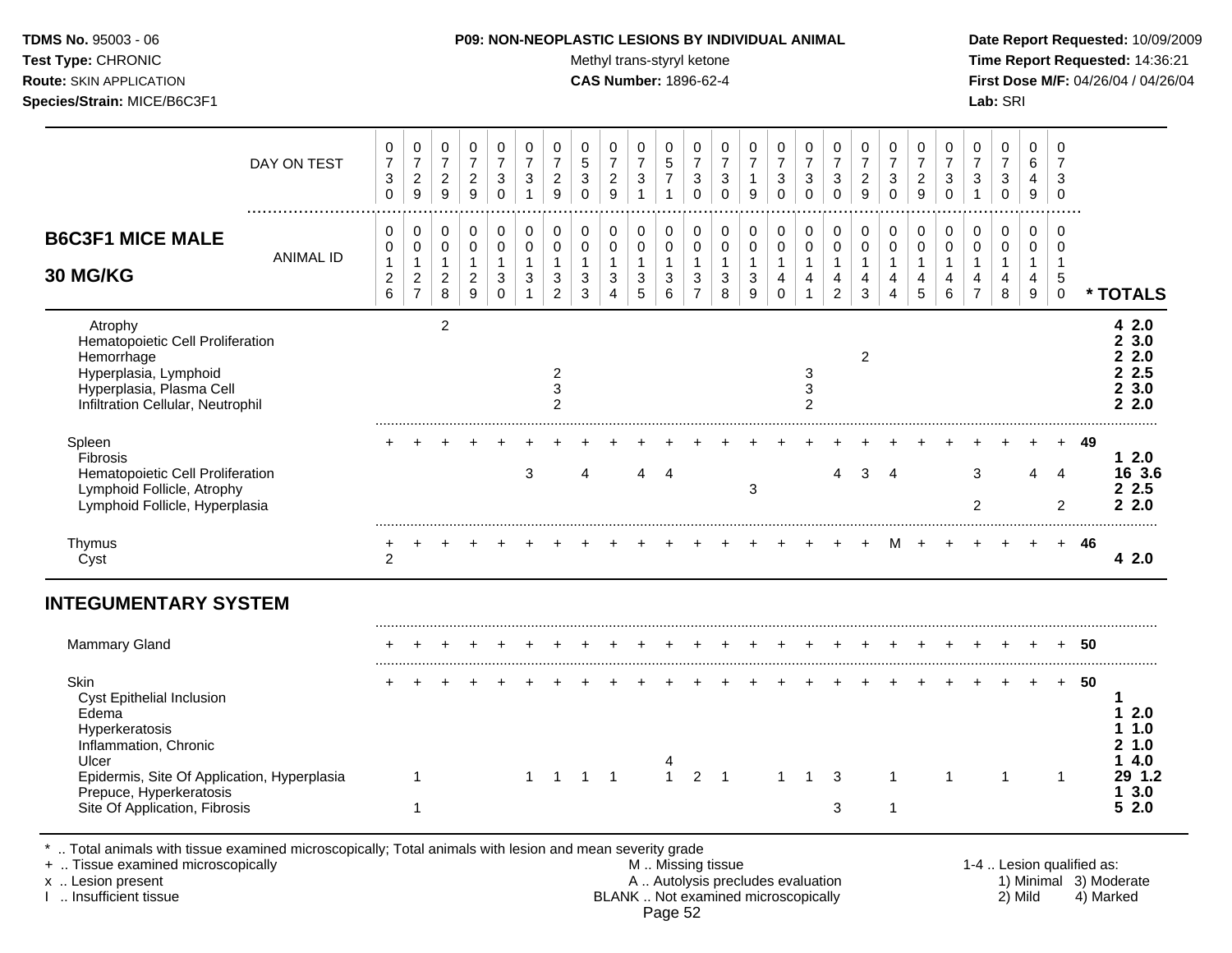Test Type: CHRONIC **Test Type:** CHRONIC **Test Type:** CHRONIC **Time Report Requested:** 14:36:21 **Route:** SKIN APPLICATION **CAS Number:** 1896-62-4 **First Dose M/F:** 04/26/04 / 04/26/04 **Species/Strain:** MICE/B6C3F1 **Lab:** SRI

|                                                                                                                                                                    | DAY ON TEST      | $\pmb{0}$<br>$\boldsymbol{7}$<br>3<br>$\mathsf 0$          | $\pmb{0}$<br>$\overline{7}$<br>$\overline{c}$<br>$\boldsymbol{9}$          | 0<br>$\boldsymbol{7}$<br>$\overline{c}$<br>9          | $\pmb{0}$<br>$\boldsymbol{7}$<br>$\sqrt{2}$<br>$\mathsf g$             | 0<br>$\overline{7}$<br>$\sqrt{3}$<br>$\mathbf 0$                      | $\pmb{0}$<br>$\overline{7}$<br>$\sqrt{3}$<br>$\mathbf{1}$              | $\pmb{0}$<br>$\boldsymbol{7}$<br>$\overline{c}$<br>$\overline{9}$          | 0<br>$\sqrt{5}$<br>$\sqrt{3}$<br>$\Omega$                                | 0<br>$\overline{7}$<br>$\overline{c}$<br>$\boldsymbol{9}$ | 0<br>$\overline{7}$<br>$\mathbf{3}$<br>$\mathbf{1}$              | 0<br>$\sqrt{5}$<br>$\overline{7}$<br>$\mathbf{1}$        | 0<br>$\overline{7}$<br>$\ensuremath{\mathsf{3}}$<br>$\mathbf 0$                             | 0<br>$\overline{7}$<br>3<br>$\mathbf 0$  | 0<br>$\boldsymbol{7}$<br>$\mathbf{1}$<br>$\boldsymbol{9}$                  | 0<br>$\overline{7}$<br>$\sqrt{3}$<br>$\mathbf 0$                          | $\pmb{0}$<br>$\overline{\mathbf{7}}$<br>$\ensuremath{\mathsf{3}}$<br>$\Omega$ | $\mathbf 0$<br>$\boldsymbol{7}$<br>$\sqrt{3}$<br>$\mathbf 0$  | 0<br>$\overline{7}$<br>$\overline{2}$<br>9                    | $\pmb{0}$<br>$\overline{7}$<br>$\ensuremath{\mathsf{3}}$<br>$\mathbf 0$ | 0<br>$\overline{7}$<br>$\overline{c}$<br>$\boldsymbol{9}$   | 0<br>$\overline{7}$<br>3<br>$\Omega$             | $\mathbf 0$<br>$\overline{7}$<br>3              | 0<br>$\overline{7}$<br>$\mathbf{3}$<br>$\mathbf 0$ | $\pmb{0}$<br>6<br>$\overline{4}$<br>$\mathsf g$ | $\mathbf 0$<br>$\overline{7}$<br>3<br>$\mathbf 0$                |                           |                                              |
|--------------------------------------------------------------------------------------------------------------------------------------------------------------------|------------------|------------------------------------------------------------|----------------------------------------------------------------------------|-------------------------------------------------------|------------------------------------------------------------------------|-----------------------------------------------------------------------|------------------------------------------------------------------------|----------------------------------------------------------------------------|--------------------------------------------------------------------------|-----------------------------------------------------------|------------------------------------------------------------------|----------------------------------------------------------|---------------------------------------------------------------------------------------------|------------------------------------------|----------------------------------------------------------------------------|---------------------------------------------------------------------------|-------------------------------------------------------------------------------|---------------------------------------------------------------|---------------------------------------------------------------|-------------------------------------------------------------------------|-------------------------------------------------------------|--------------------------------------------------|-------------------------------------------------|----------------------------------------------------|-------------------------------------------------|------------------------------------------------------------------|---------------------------|----------------------------------------------|
| <b>B6C3F1 MICE MALE</b><br>30 MG/KG                                                                                                                                | <b>ANIMAL ID</b> | 0<br>0<br>$\mathbf{1}$<br>$\overline{c}$<br>$6\phantom{a}$ | $\mathbf 0$<br>$\mathbf 0$<br>$\mathbf{1}$<br>$\sqrt{2}$<br>$\overline{7}$ | 0<br>$\pmb{0}$<br>$\mathbf{1}$<br>$\overline{c}$<br>8 | 0<br>$\pmb{0}$<br>$\mathbf{1}$<br>$\boldsymbol{2}$<br>$\boldsymbol{9}$ | $\pmb{0}$<br>$\pmb{0}$<br>$\mathbf{1}$<br>$\mathbf{3}$<br>$\mathbf 0$ | $\mathbf 0$<br>$\pmb{0}$<br>$\mathbf{1}$<br>$\sqrt{3}$<br>$\mathbf{1}$ | $\mathbf 0$<br>$\pmb{0}$<br>$\mathbf{1}$<br>$\mathbf{3}$<br>$\overline{c}$ | $\pmb{0}$<br>$\pmb{0}$<br>$\mathbf{1}$<br>$\ensuremath{\mathsf{3}}$<br>3 | $\mathbf 0$<br>$\pmb{0}$<br>$\mathbf{1}$<br>3<br>4        | 0<br>$\pmb{0}$<br>$\mathbf{1}$<br>$\mathbf{3}$<br>$\overline{5}$ | 0<br>0<br>$\mathbf{1}$<br>$\mathbf{3}$<br>$6\phantom{a}$ | $\mathbf 0$<br>$\mathbf 0$<br>$\overline{1}$<br>$\ensuremath{\mathsf{3}}$<br>$\overline{7}$ | 0<br>$\pmb{0}$<br>$\mathbf{1}$<br>3<br>8 | $\mathbf 0$<br>$\pmb{0}$<br>$\mathbf{1}$<br>$\ensuremath{\mathsf{3}}$<br>9 | $\mathbf 0$<br>$\pmb{0}$<br>$\mathbf{1}$<br>$\overline{4}$<br>$\mathbf 0$ | 0<br>$\pmb{0}$<br>$\mathbf{1}$<br>$\overline{4}$<br>1                         | $\pmb{0}$<br>$\pmb{0}$<br>$\mathbf{1}$<br>4<br>$\overline{c}$ | $\mathbf 0$<br>$\mathbf 0$<br>$\mathbf{1}$<br>4<br>$\sqrt{3}$ | $\pmb{0}$<br>$\pmb{0}$<br>$\mathbf{1}$<br>4<br>4                        | $\mathbf 0$<br>$\pmb{0}$<br>$\mathbf{1}$<br>4<br>$\sqrt{5}$ | $\pmb{0}$<br>$\pmb{0}$<br>$\mathbf{1}$<br>4<br>6 | $\mathbf 0$<br>$\pmb{0}$<br>4<br>$\overline{7}$ | 0<br>$\mathsf 0$<br>1<br>4<br>8                    | 0<br>0<br>$\mathbf{1}$<br>$\overline{4}$<br>9   | $\mathbf 0$<br>$\mathbf 0$<br>$\overline{1}$<br>5<br>$\mathbf 0$ |                           | * TOTALS                                     |
| Site Of Application, Hyperkeratosis<br>Site Of Application, Hyperplasia,<br>Melanocyte<br>Site Of Application, Inflammation, Chronic<br>Site Of Application, Ulcer |                  |                                                            | $\mathbf{1}$<br>$\mathbf{1}$                                               | 1                                                     |                                                                        | 1                                                                     | -1                                                                     | 1                                                                          |                                                                          | 1                                                         | $\overline{2}$<br>$\mathbf{1}$                                   | $\overline{1}$                                           | 2                                                                                           | $\mathbf{1}$                             |                                                                            | $\mathbf{1}$<br>1                                                         | $\overline{1}$                                                                | $\overline{2}$<br>$\ensuremath{\mathsf{3}}$<br>3              | $\mathbf{1}$                                                  | $\mathbf 1$<br>$\overline{1}$<br>$\overline{1}$                         |                                                             | 1                                                | $\overline{\mathbf{1}}$                         | 1<br>-1<br>$\overline{c}$                          | $\overline{1}$                                  | $\overline{2}$<br>$\overline{1}$                                 |                           | 26 1.3<br>23 1.2<br>15 1.2<br>23.5           |
| <b>MUSCULOSKELETAL SYSTEM</b>                                                                                                                                      |                  |                                                            |                                                                            |                                                       |                                                                        |                                                                       |                                                                        |                                                                            |                                                                          |                                                           |                                                                  |                                                          |                                                                                             |                                          |                                                                            |                                                                           |                                                                               |                                                               |                                                               |                                                                         |                                                             |                                                  |                                                 |                                                    |                                                 |                                                                  |                           |                                              |
| Bone<br>Osteopetrosis<br>Cranium, Osteopetrosis                                                                                                                    |                  |                                                            |                                                                            |                                                       |                                                                        |                                                                       |                                                                        |                                                                            |                                                                          |                                                           |                                                                  |                                                          |                                                                                             |                                          |                                                                            |                                                                           |                                                                               |                                                               |                                                               |                                                                         |                                                             |                                                  |                                                 |                                                    |                                                 | $\ddot{}$                                                        | 50                        | 13.0<br>2.2.0                                |
| <b>Skeletal Muscle</b>                                                                                                                                             |                  |                                                            |                                                                            |                                                       |                                                                        |                                                                       |                                                                        |                                                                            |                                                                          |                                                           |                                                                  |                                                          |                                                                                             |                                          |                                                                            |                                                                           |                                                                               |                                                               |                                                               |                                                                         |                                                             |                                                  |                                                 |                                                    | $\ddot{}$                                       |                                                                  | $\mathbf{1}$              |                                              |
| <b>NERVOUS SYSTEM</b>                                                                                                                                              |                  |                                                            |                                                                            |                                                       |                                                                        |                                                                       |                                                                        |                                                                            |                                                                          |                                                           |                                                                  |                                                          |                                                                                             |                                          |                                                                            |                                                                           |                                                                               |                                                               |                                                               |                                                                         |                                                             |                                                  |                                                 |                                                    |                                                 |                                                                  |                           |                                              |
| <b>Brain</b><br>Hemorrhage                                                                                                                                         |                  |                                                            |                                                                            |                                                       |                                                                        |                                                                       |                                                                        |                                                                            |                                                                          |                                                           |                                                                  |                                                          |                                                                                             |                                          |                                                                            |                                                                           |                                                                               |                                                               |                                                               |                                                                         |                                                             |                                                  |                                                 |                                                    | +<br>$\mathbf{1}$                               | $+$                                                              | 50                        | 4 1.3                                        |
| <b>RESPIRATORY SYSTEM</b>                                                                                                                                          |                  |                                                            |                                                                            |                                                       |                                                                        |                                                                       |                                                                        |                                                                            |                                                                          |                                                           |                                                                  |                                                          |                                                                                             |                                          |                                                                            |                                                                           |                                                                               |                                                               |                                                               |                                                                         |                                                             |                                                  |                                                 |                                                    |                                                 |                                                                  |                           |                                              |
| Lung<br>Congestion<br>Hemorrhage<br>Infiltration Cellular, Histiocyte<br>Inflammation, Chronic<br>Metaplasia, Osseous                                              |                  | $\mathbf{1}$                                               | $\overline{c}$                                                             |                                                       |                                                                        |                                                                       |                                                                        |                                                                            |                                                                          | 1                                                         |                                                                  | $\mathbf 1$                                              | $\overline{4}$                                                                              |                                          |                                                                            |                                                                           |                                                                               | $\overline{1}$                                                |                                                               |                                                                         |                                                             |                                                  |                                                 | 3                                                  |                                                 | $\ddot{}$                                                        | 50                        | 11.0<br>21.0<br>1.9<br>8<br>2.0<br>1<br>11.0 |
| *  Total animals with tissue examined microscopically; Total animals with lesion and mean severity grade<br>+  Tissue examined microscopically                     |                  |                                                            |                                                                            |                                                       |                                                                        |                                                                       |                                                                        |                                                                            |                                                                          |                                                           |                                                                  |                                                          |                                                                                             | M  Missing tissue                        |                                                                            |                                                                           |                                                                               |                                                               |                                                               |                                                                         |                                                             |                                                  |                                                 |                                                    |                                                 |                                                                  | 1-4  Lesion qualified as: |                                              |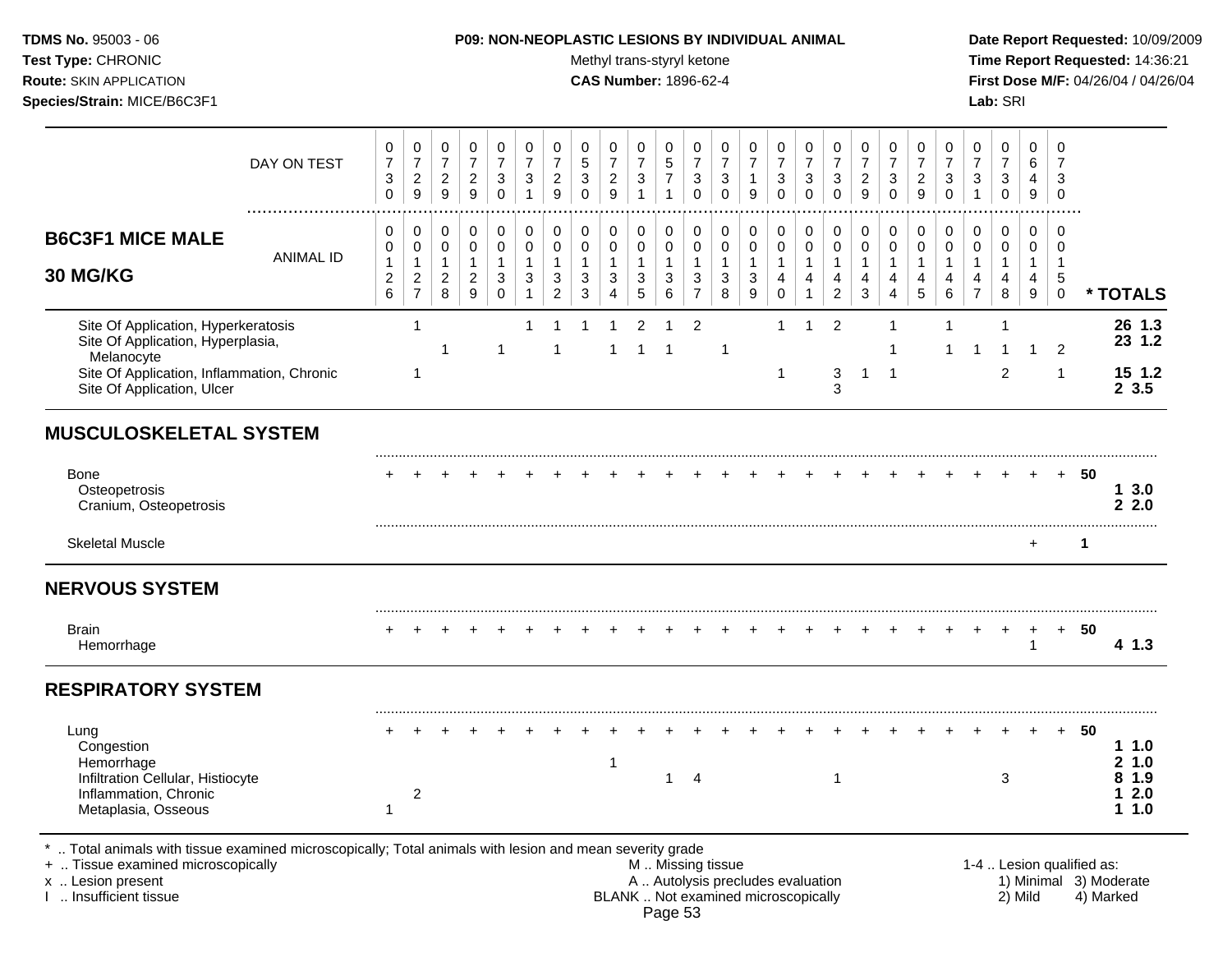Test Type: CHRONIC **Test Type:** CHRONIC **Test Type:** CHRONIC **Time Report Requested:** 14:36:21 **Route:** SKIN APPLICATION **CAS Number:** 1896-62-4 **First Dose M/F:** 04/26/04 / 04/26/04 **Species/Strain:** MICE/B6C3F1 **Lab:** SRI

|                                                                                                                         | DAY ON TEST      | 0<br>$\overline{7}$<br>3<br>$\Omega$            | 0<br>$\overline{7}$<br>$\overline{2}$<br>9                       | 0<br>$\overline{7}$<br>$\overline{2}$<br>9            | 0<br>$\overline{7}$<br>$\overline{2}$<br>$\boldsymbol{9}$ | 0<br>$\overline{7}$<br>3<br>$\mathbf 0$                                            | 0<br>$\overline{7}$<br>3<br>$\mathbf{1}$           | 0<br>$\overline{7}$<br>$\overline{c}$<br>9    | 0<br>$\overline{5}$<br>3<br>$\Omega$                 | 0<br>$\overline{7}$<br>$\overline{c}$<br>9 | 0<br>$\overline{7}$<br>$\sqrt{3}$<br>$\overline{1}$       | 0<br>$\,$ 5 $\,$<br>$\overline{7}$<br>$\mathbf{1}$    | 0<br>$\overline{7}$<br>3<br>$\Omega$                                            | 0<br>$\overline{7}$<br>3<br>$\Omega$               | 0<br>$\overline{7}$<br>9                            | 0<br>$\overline{7}$<br>3<br>$\Omega$                       | 0<br>$\overline{7}$<br>$\mathbf{3}$<br>$\Omega$                            | 0<br>$\overline{7}$<br>$\sqrt{3}$<br>$\Omega$                      | 0<br>$\overline{7}$<br>$\overline{c}$<br>9                  | 0<br>$\overline{7}$<br>3<br>$\Omega$                  | 0<br>$\overline{7}$<br>$\overline{c}$<br>9 | 0<br>$\overline{7}$<br>3<br>$\Omega$ | 0<br>$\overline{7}$<br>3<br>$\mathbf{1}$      | 0<br>$\overline{7}$<br>$\sqrt{3}$<br>$\mathbf 0$ | 0<br>$6\phantom{1}6$<br>4<br>9                                    | 0<br>$\overline{7}$<br>3<br>$\mathbf 0$            |    |                           |
|-------------------------------------------------------------------------------------------------------------------------|------------------|-------------------------------------------------|------------------------------------------------------------------|-------------------------------------------------------|-----------------------------------------------------------|------------------------------------------------------------------------------------|----------------------------------------------------|-----------------------------------------------|------------------------------------------------------|--------------------------------------------|-----------------------------------------------------------|-------------------------------------------------------|---------------------------------------------------------------------------------|----------------------------------------------------|-----------------------------------------------------|------------------------------------------------------------|----------------------------------------------------------------------------|--------------------------------------------------------------------|-------------------------------------------------------------|-------------------------------------------------------|--------------------------------------------|--------------------------------------|-----------------------------------------------|--------------------------------------------------|-------------------------------------------------------------------|----------------------------------------------------|----|---------------------------|
| <b>B6C3F1 MICE MALE</b><br>30 MG/KG                                                                                     | <b>ANIMAL ID</b> | 0<br>0<br>$\mathbf{1}$<br>$\boldsymbol{2}$<br>6 | 0<br>$\mathbf 0$<br>$\mathbf{1}$<br>$\sqrt{2}$<br>$\overline{7}$ | 0<br>$\mathbf 0$<br>$\overline{1}$<br>$\sqrt{2}$<br>8 | 0<br>$\pmb{0}$<br>$\mathbf{1}$<br>$\boldsymbol{2}$<br>9   | $\pmb{0}$<br>$\pmb{0}$<br>$\mathbf{1}$<br>$\ensuremath{\mathsf{3}}$<br>$\mathbf 0$ | $\pmb{0}$<br>$\mathbf 0$<br>$\mathbf{1}$<br>3<br>1 | 0<br>0<br>$\mathbf{1}$<br>3<br>$\overline{2}$ | $\mathbf 0$<br>$\mathbf 0$<br>$\mathbf{1}$<br>3<br>3 | 0<br>$\pmb{0}$<br>$\mathbf{1}$<br>3<br>4   | $\pmb{0}$<br>$\pmb{0}$<br>$\mathbf{1}$<br>$\sqrt{3}$<br>5 | 0<br>$\mathbf 0$<br>$\mathbf{1}$<br>$\mathbf{3}$<br>6 | 0<br>$\mathsf 0$<br>$\mathbf{1}$<br>$\ensuremath{\mathsf{3}}$<br>$\overline{7}$ | $\pmb{0}$<br>$\mathbf 0$<br>$\mathbf{1}$<br>3<br>8 | 0<br>$\mathbf 0$<br>$\mathbf{1}$<br>$\sqrt{3}$<br>9 | $\pmb{0}$<br>$\pmb{0}$<br>$\mathbf{1}$<br>4<br>$\mathbf 0$ | 0<br>$\mathsf{O}\xspace$<br>$\mathbf{1}$<br>$\overline{4}$<br>$\mathbf{1}$ | 0<br>$\pmb{0}$<br>$\mathbf{1}$<br>$\overline{4}$<br>$\overline{2}$ | $\pmb{0}$<br>$\pmb{0}$<br>$\mathbf{1}$<br>4<br>$\mathbf{3}$ | 0<br>$\pmb{0}$<br>$\mathbf{1}$<br>$\overline{4}$<br>4 | $\pmb{0}$<br>0<br>$\mathbf{1}$<br>4<br>5   | 0<br>0<br>$\mathbf{1}$<br>4<br>6     | 0<br>0<br>$\mathbf{1}$<br>4<br>$\overline{7}$ | $\pmb{0}$<br>$\pmb{0}$<br>$\mathbf{1}$<br>4<br>8 | $\mathbf 0$<br>$\mathbf 0$<br>$\mathbf{1}$<br>$\overline{4}$<br>9 | 0<br>$\mathbf 0$<br>$\mathbf{1}$<br>5<br>$\pmb{0}$ |    | * TOTALS                  |
| Alveolar Epithelium, Hyperplasia                                                                                        |                  |                                                 |                                                                  |                                                       |                                                           |                                                                                    | 4                                                  |                                               |                                                      |                                            | 4                                                         |                                                       |                                                                                 |                                                    |                                                     |                                                            | 3                                                                          |                                                                    | 1                                                           |                                                       |                                            |                                      |                                               |                                                  |                                                                   |                                                    |    | $52.6$                    |
| Nose<br>Inflammation, Chronic<br>Respiratory Epithelium, Hyperplasia<br>Respiratory Epithelium, Metaplasia,<br>Squamous |                  |                                                 |                                                                  |                                                       |                                                           |                                                                                    |                                                    |                                               | 3                                                    |                                            |                                                           |                                                       |                                                                                 |                                                    | $\overline{c}$<br>$\overline{2}$                    |                                                            |                                                                            |                                                                    |                                                             |                                                       |                                            |                                      |                                               |                                                  |                                                                   |                                                    | 50 | 52.0<br>2.5<br>12.0       |
| Trachea<br>Inflammation, Chronic                                                                                        |                  |                                                 |                                                                  |                                                       |                                                           |                                                                                    |                                                    |                                               |                                                      |                                            |                                                           |                                                       |                                                                                 |                                                    |                                                     |                                                            |                                                                            | $\overline{c}$                                                     |                                                             |                                                       |                                            |                                      |                                               |                                                  |                                                                   | $+$                                                | 50 | $12.0$                    |
| <b>SPECIAL SENSES SYSTEM</b>                                                                                            |                  |                                                 |                                                                  |                                                       |                                                           |                                                                                    |                                                    |                                               |                                                      |                                            |                                                           |                                                       |                                                                                 |                                                    |                                                     |                                                            |                                                                            |                                                                    |                                                             |                                                       |                                            |                                      |                                               |                                                  |                                                                   |                                                    |    |                           |
| Eye<br>Inflammation, Chronic Active<br>Cornea, Hyperplasia<br>Retina, Vacuolization Cytoplasmic                         |                  |                                                 |                                                                  |                                                       |                                                           |                                                                                    |                                                    |                                               |                                                      |                                            |                                                           | $\overline{\mathbf{c}}$<br>$\overline{c}$             |                                                                                 |                                                    |                                                     |                                                            |                                                                            |                                                                    |                                                             |                                                       |                                            |                                      |                                               |                                                  |                                                                   | $+$                                                | 48 | 12.0<br>2.0<br>2.0<br>1   |
| <b>Harderian Gland</b><br>Hyperplasia, Focal                                                                            |                  |                                                 |                                                                  |                                                       |                                                           |                                                                                    |                                                    |                                               |                                                      |                                            |                                                           |                                                       |                                                                                 |                                                    |                                                     |                                                            |                                                                            |                                                                    |                                                             |                                                       |                                            |                                      |                                               |                                                  |                                                                   | $+$                                                | 50 | 11.0                      |
| <b>URINARY SYSTEM</b>                                                                                                   |                  |                                                 |                                                                  |                                                       |                                                           |                                                                                    |                                                    |                                               |                                                      |                                            |                                                           |                                                       |                                                                                 |                                                    |                                                     |                                                            |                                                                            |                                                                    |                                                             |                                                       |                                            |                                      |                                               |                                                  |                                                                   |                                                    |    |                           |
| Kidney<br>Cyst<br>Hyperplasia, Lymphoid<br>Metaplasia, Osseous                                                          |                  | $\overline{c}$                                  | $\overline{2}$                                                   | 1                                                     | $\overline{2}$                                            |                                                                                    | $\overline{2}$                                     | $\overline{2}$                                |                                                      |                                            | $\overline{2}$                                            |                                                       | 2                                                                               | 2                                                  |                                                     |                                                            | 2                                                                          |                                                                    | $\boldsymbol{2}$<br>$\overline{2}$                          | $\overline{c}$                                        |                                            |                                      |                                               |                                                  |                                                                   | $\overline{2}$                                     | 49 | $72.0$<br>10 2.0<br>4 1.8 |

+ .. Tissue examined microscopically examined microscopically with the state of the state of the state of the state M .. Missing tissue M .. Missing tissue and the state of the state of the state M .. Autolysis precludes e x .. Lesion present **A .. Autolysis precludes evaluation** A .. Autolysis precludes evaluation 1) Minimal 3) Moderate I .. Insufficient tissue BLANK .. Not examined microscopically 2) Mild 4) Marked Page 54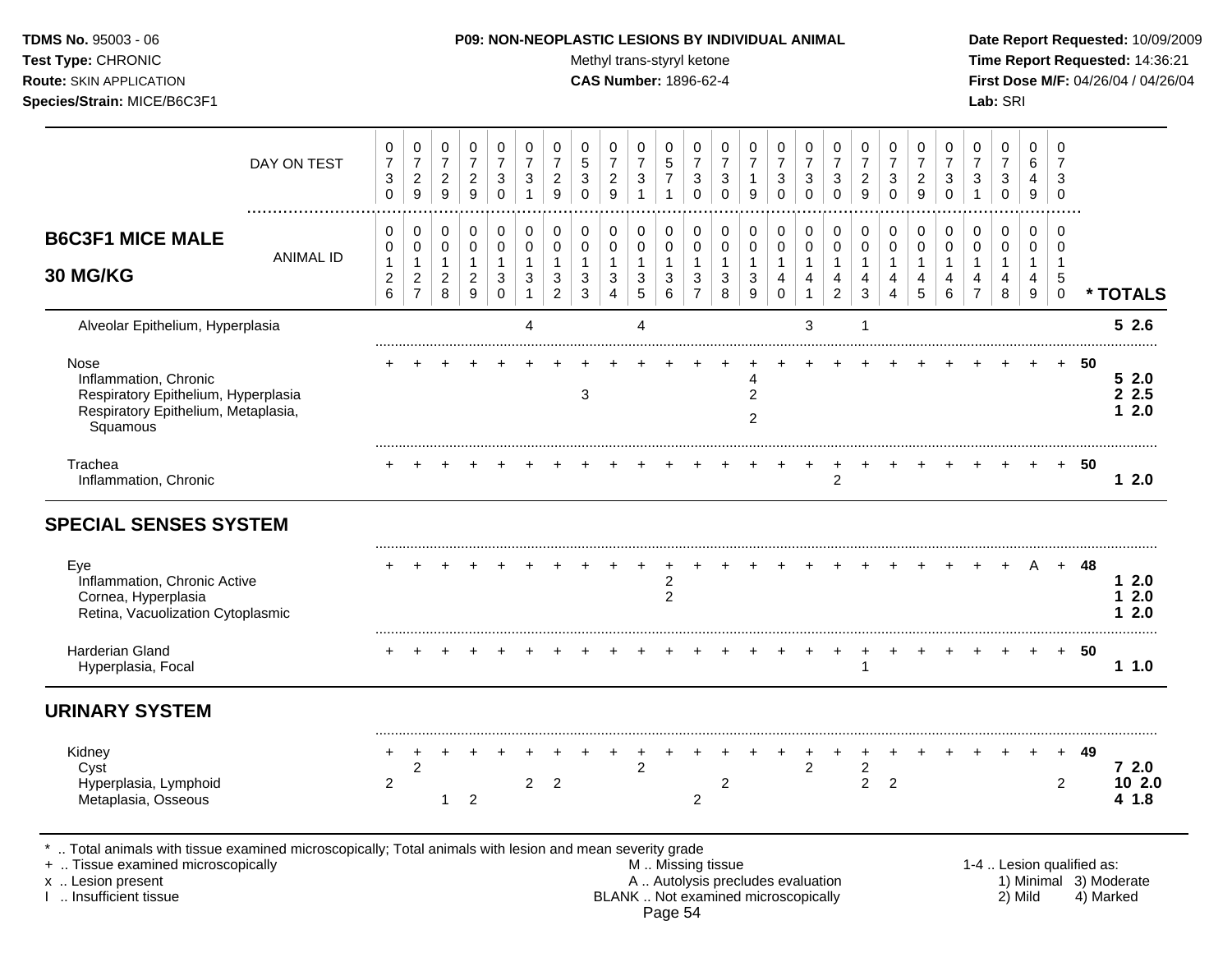| <b>TDMS No. 95003 - 06</b>     | <b>P09: NON-NEOPLASTIC LESIONS BY INDIVIDUAL ANIMAL</b> | Date Rep         |
|--------------------------------|---------------------------------------------------------|------------------|
| <b>Test Type: CHRONIC</b>      | Methyl trans-styryl ketone                              | <b>Time Re</b>   |
| <b>Route: SKIN APPLICATION</b> | <b>CAS Number: 1896-62-4</b>                            | <b>First Dos</b> |
| Species/Strain: MICE/B6C3F1    |                                                         | <b>Lab:</b> SRI  |

## **P09: NON-NEOPLASTIC LESIONS BY INDIVIDUAL ANIMAL Date Report Requested:** 10/09/2009

**Methyl trans-styryl ketone Time Report Requested:** 14:36:21 **CAS Number:** 1896-62-4 **First Dose M/F:** 04/26/04 / 04/26/04

|                                                                    | DAY ON TEST          | 0<br>$\overline{7}$<br>3<br>0 | 0<br>$\overline{7}$<br>$\overline{c}$<br>9 | 0<br>$\overline{ }$<br>$\overline{2}$<br>9 | 0<br>$\overline{ }$<br>$\overline{2}$<br>9 | $\overline{7}$<br>3             | 0<br>⇁<br>3 | 0<br>$\overline{ }$<br>2<br>9 | 5<br>3 | 0<br>$\overline{ }$<br>$\overline{2}$<br>9 | 0<br>$\overline{ }$<br>3 | 0<br>5<br>–      | $\overline{\phantom{a}}$<br>3 | $\overline{ }$<br>3 | 0<br>$\overline{ }$<br>9 | 0<br>$\overline{7}$<br>3 | 0<br>$\overline{ }$<br>3<br>0 | 0<br>$\overline{\phantom{a}}$<br>3<br>$\Omega$ | $\overline{ }$<br>2<br>9 | 0<br>$\overline{ }$<br>3<br>0 | $\overline{\phantom{a}}$<br>2<br>9 | $\overline{7}$<br>3 | 0<br>$\overline{ }$<br>3 | 0<br>$\overline{ }$<br>3<br>0 | 0<br>6<br>4<br>9      | 3<br>$\Omega$ |             |                            |
|--------------------------------------------------------------------|----------------------|-------------------------------|--------------------------------------------|--------------------------------------------|--------------------------------------------|---------------------------------|-------------|-------------------------------|--------|--------------------------------------------|--------------------------|------------------|-------------------------------|---------------------|--------------------------|--------------------------|-------------------------------|------------------------------------------------|--------------------------|-------------------------------|------------------------------------|---------------------|--------------------------|-------------------------------|-----------------------|---------------|-------------|----------------------------|
| <b>B6C3F1 MICE MALE</b><br>30 MG/KG                                | <br><b>ANIMAL ID</b> | 0<br>0<br>2<br>6              | υ<br>$\overline{c}$<br>$\overline{ }$      | 0<br>0<br>$\overline{a}$<br>8              | 0<br>0<br>$\overline{a}$<br>9              | $\mathbf 0$<br>$\mathbf 0$<br>3 | 0<br>0<br>3 | 0<br>0<br>3<br>2              | 3<br>3 | 0<br>0<br>3<br>4                           | 0<br>0<br>3<br>5         | 0<br>0<br>3<br>6 | 0<br>3<br>⇁                   | 3<br>8              | 0<br>0<br>3<br>9         | $\mathbf 0$<br>0<br>4    | 0<br>0<br>4                   | 0<br>0<br>4<br>2                               | $\overline{0}$<br>4<br>3 | 0<br>0<br>4<br>4              | 0<br>0<br>4<br>5                   | 4<br>6              | 0<br>0<br>4              | 0<br>0<br>4<br>8              | .<br>0<br>0<br>4<br>9 | 0<br>.5<br>0  | $\mathbf x$ | <b>TOTALS</b>              |
| Nephropathy<br>Renal Tubule, Hyperplasia<br>Renal Tubule, Necrosis |                      | 2                             |                                            | 2                                          |                                            |                                 |             |                               |        |                                            |                          |                  | ົ                             |                     |                          | $\mathcal{P}$            | 2                             | $\mathcal{P}$                                  |                          | 2                             |                                    |                     | $\mathcal{P}$            | 3                             |                       | 4             |             | 45 1.8<br>1.0<br>2.<br>4.0 |
| <b>Urinary Bladder</b><br>Hyperplasia, Lymphoid                    |                      |                               |                                            |                                            |                                            | 2                               |             |                               |        |                                            |                          |                  |                               |                     |                          |                          |                               |                                                |                          |                               |                                    |                     |                          |                               | ÷.                    | $+$           | 49          | -2.0                       |

\* .. Total animals with tissue examined microscopically; Total animals with lesion and mean severity grade

+ .. Tissue examined microscopically M .. Missing tissue 1-4 .. Lesion qualified as: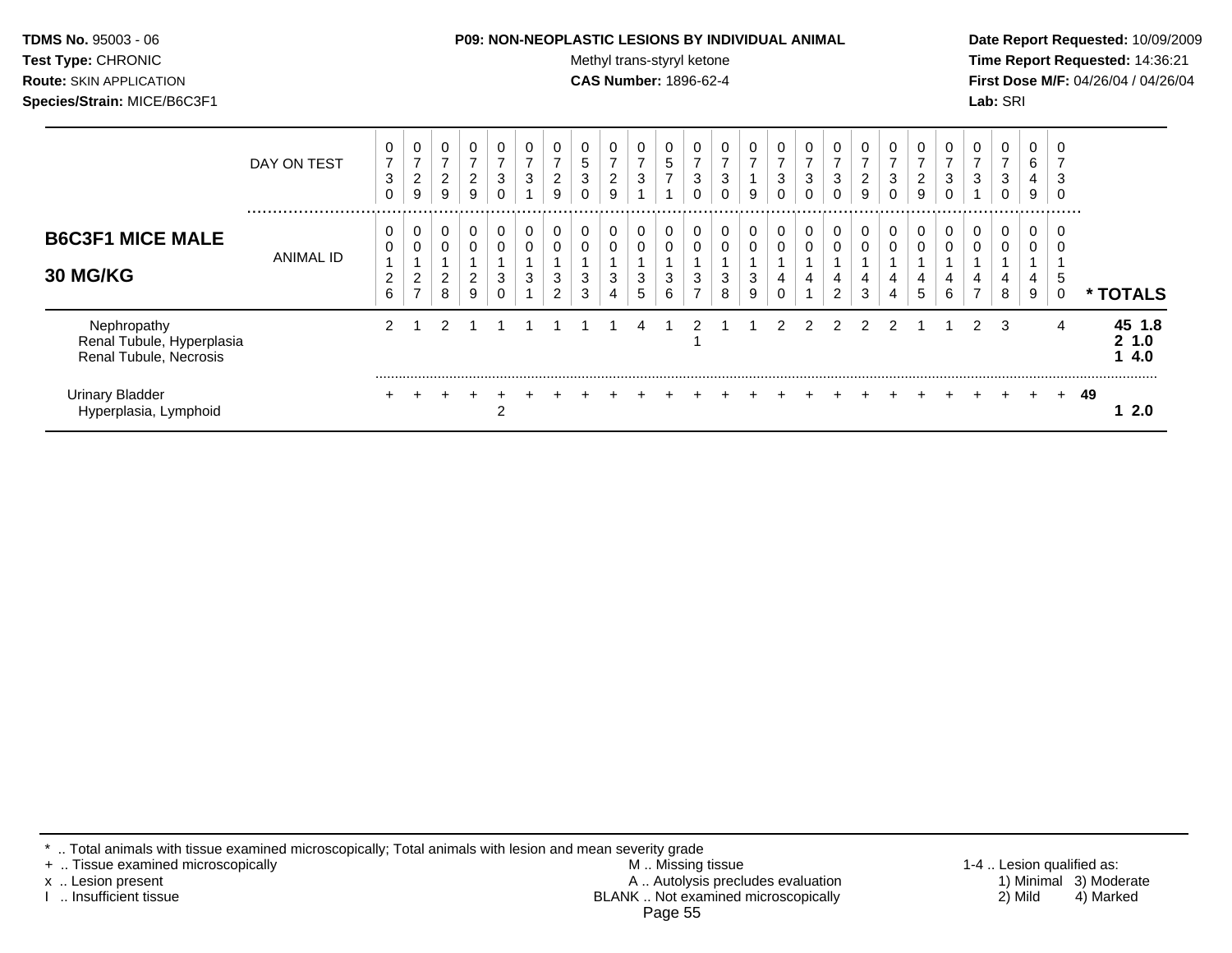#### **TDMS No.** 95003 - 06 **P09: NON-NEOPLASTIC LESIONS BY INDIVIDUAL ANIMAL Date Report Requested:** 10/09/2009

Test Type: CHRONIC **Test Type:** CHRONIC **Test Type:** CHRONIC **Time Report Requested:** 14:36:21 **Route:** SKIN APPLICATION **CAS Number:** 1896-62-4 **First Dose M/F:** 04/26/04 / 04/26/04

|                                                                       | DAY ON TEST<br>  | 0<br>6<br>$\overline{7}$<br>6                        | 0<br>$\overline{7}$<br>$\ensuremath{\mathsf{3}}$<br>$\mathbf 0$         | 0<br>$\overline{7}$<br>3<br>$\Omega$                  | 0<br>6<br>4<br>5                                        | 0<br>$\overline{7}$<br>3<br>$\Omega$       | 0<br>$\overline{7}$<br>3<br>$\overline{1}$                      | 0<br>$\overline{7}$<br>3<br>$\Omega$                                      | 0<br>$\overline{7}$<br>3<br>$\Omega$                | $\pmb{0}$<br>$\overline{7}$<br>$\sqrt{2}$<br>8               | 0<br>$\overline{7}$<br>3<br>$\Omega$                     | 0<br>$\overline{7}$<br>$\overline{c}$<br>9                 | 0<br>$\overline{7}$<br>$\overline{c}$<br>9                            | 0<br>$\boldsymbol{7}$<br>$\sqrt{2}$<br>9             | 0<br>$\overline{7}$<br>$\sqrt{2}$<br>9       | 0<br>$\,6\,$<br>$\sqrt{3}$<br>$\Omega$         | 0<br>$\overline{7}$<br>$\ensuremath{\mathsf{3}}$<br>$\mathbf 0$ | 0<br>$\overline{7}$<br>$\overline{2}$<br>9                            | 0<br>$\overline{7}$<br>3<br>$\Omega$     | 0<br>$\overline{7}$<br>$\mathbf{3}$<br>$\overline{1}$    | 0<br>$\overline{7}$<br>3                                               | 0<br>$\,6\,$<br>5<br>9           | 0<br>$\overline{7}$<br>$\overline{2}$<br>$\mathbf{3}$                | $\pmb{0}$<br>$\overline{7}$<br>$\ensuremath{\mathsf{3}}$<br>$\mathbf 0$      | 0<br>$\overline{7}$<br>$\overline{2}$<br>9                          | 0<br>7<br>3<br>1                                                  |                 |
|-----------------------------------------------------------------------|------------------|------------------------------------------------------|-------------------------------------------------------------------------|-------------------------------------------------------|---------------------------------------------------------|--------------------------------------------|-----------------------------------------------------------------|---------------------------------------------------------------------------|-----------------------------------------------------|--------------------------------------------------------------|----------------------------------------------------------|------------------------------------------------------------|-----------------------------------------------------------------------|------------------------------------------------------|----------------------------------------------|------------------------------------------------|-----------------------------------------------------------------|-----------------------------------------------------------------------|------------------------------------------|----------------------------------------------------------|------------------------------------------------------------------------|----------------------------------|----------------------------------------------------------------------|------------------------------------------------------------------------------|---------------------------------------------------------------------|-------------------------------------------------------------------|-----------------|
| <b>B6C3F1 MICE MALE</b><br>90 MG/KG                                   | <b>ANIMAL ID</b> | 0<br>0<br>$\mathbf{1}$<br>$\mathbf 5$<br>$\mathbf 1$ | $\pmb{0}$<br>$\pmb{0}$<br>$\mathbf{1}$<br>$\,$ 5 $\,$<br>$\overline{2}$ | 0<br>$\mathbf 0$<br>$\overline{1}$<br>$\sqrt{5}$<br>3 | $\,0\,$<br>$\pmb{0}$<br>$\mathbf{1}$<br>$\sqrt{5}$<br>4 | 0<br>$\mathbf 0$<br>$\mathbf{1}$<br>5<br>5 | $\mathbf 0$<br>$\mathbf 0$<br>$\overline{1}$<br>$\sqrt{5}$<br>6 | $\pmb{0}$<br>$\mathbf 0$<br>$\mathbf{1}$<br>$\,$ 5 $\,$<br>$\overline{7}$ | 0<br>$\mathbf 0$<br>$\mathbf{1}$<br>$\sqrt{5}$<br>8 | 0<br>$\mathsf{O}\xspace$<br>$\mathbf{1}$<br>$\mathbf 5$<br>9 | 0<br>$\mathbf 0$<br>$\mathbf{1}$<br>$\,6$<br>$\mathbf 0$ | $\pmb{0}$<br>$\pmb{0}$<br>$\mathbf{1}$<br>6<br>$\mathbf 1$ | $\mathbf 0$<br>$\mathbf 0$<br>$\mathbf{1}$<br>$\,6$<br>$\overline{c}$ | $\pmb{0}$<br>$\mathsf 0$<br>$\overline{1}$<br>6<br>3 | 0<br>$\pmb{0}$<br>$\mathbf{1}$<br>$\,6$<br>4 | 0<br>$\mathbf 0$<br>$\mathbf{1}$<br>$\,6$<br>5 | 0<br>$\pmb{0}$<br>$\mathbf{1}$<br>$\,6$<br>$6\phantom{a}$       | 0<br>$\mathsf{O}\xspace$<br>$\mathbf{1}$<br>$\,6\,$<br>$\overline{7}$ | 0<br>$\pmb{0}$<br>$\mathbf{1}$<br>6<br>8 | $\mathbf 0$<br>$\mathbf 0$<br>$\mathbf{1}$<br>$\,6$<br>9 | $\pmb{0}$<br>$\mathbf 0$<br>$\mathbf{1}$<br>$\overline{7}$<br>$\Omega$ | 0<br>$\mathbf 0$<br>$\mathbf{1}$ | 0<br>$\mathbf 0$<br>$\mathbf{1}$<br>$\overline{7}$<br>$\overline{c}$ | 0<br>$\mathsf{O}\xspace$<br>$\mathbf{1}$<br>$\boldsymbol{7}$<br>$\mathbf{3}$ | $\mathbf 0$<br>$\mathbf 0$<br>$\overline{1}$<br>$\overline{7}$<br>4 | $\mathbf 0$<br>$\mathbf 0$<br>$\mathbf{1}$<br>$\overline{7}$<br>5 | males<br>(cont) |
| <b>ALIMENTARY SYSTEM</b>                                              |                  |                                                      |                                                                         |                                                       |                                                         |                                            |                                                                 |                                                                           |                                                     |                                                              |                                                          |                                                            |                                                                       |                                                      |                                              |                                                |                                                                 |                                                                       |                                          |                                                          |                                                                        |                                  |                                                                      |                                                                              |                                                                     |                                                                   |                 |
| Esophagus                                                             |                  |                                                      |                                                                         |                                                       |                                                         |                                            |                                                                 |                                                                           |                                                     |                                                              |                                                          |                                                            |                                                                       |                                                      |                                              |                                                |                                                                 |                                                                       |                                          |                                                          |                                                                        |                                  |                                                                      |                                                                              |                                                                     |                                                                   |                 |
| Gallbladder<br>Inflammation, Acute                                    |                  | A                                                    | $\overline{ }$                                                          |                                                       |                                                         |                                            |                                                                 |                                                                           |                                                     |                                                              |                                                          | 1                                                          |                                                                       |                                                      |                                              |                                                | $\ddot{}$                                                       | М                                                                     | $\ddot{}$                                |                                                          |                                                                        | M                                | A                                                                    | $\ddot{}$                                                                    |                                                                     | $\overline{+}$                                                    |                 |
| Intestine Large, Cecum                                                |                  | Α                                                    |                                                                         |                                                       |                                                         |                                            |                                                                 |                                                                           |                                                     |                                                              |                                                          |                                                            |                                                                       |                                                      |                                              |                                                |                                                                 |                                                                       |                                          |                                                          |                                                                        |                                  |                                                                      |                                                                              |                                                                     |                                                                   |                 |
| Intestine Large, Colon                                                |                  | A                                                    | $\ddot{}$                                                               |                                                       | Α                                                       |                                            |                                                                 |                                                                           |                                                     |                                                              |                                                          |                                                            |                                                                       |                                                      |                                              |                                                |                                                                 |                                                                       |                                          |                                                          |                                                                        |                                  | Α                                                                    |                                                                              |                                                                     | $\pm$                                                             |                 |
| Intestine Large, Rectum                                               |                  | Α                                                    |                                                                         |                                                       |                                                         |                                            |                                                                 |                                                                           |                                                     |                                                              |                                                          |                                                            |                                                                       |                                                      |                                              |                                                |                                                                 |                                                                       |                                          |                                                          |                                                                        |                                  |                                                                      |                                                                              |                                                                     | $\div$                                                            |                 |
| Intestine Small, Duodenum<br>Hemorrhage                               |                  | A                                                    |                                                                         |                                                       |                                                         |                                            |                                                                 |                                                                           |                                                     |                                                              |                                                          |                                                            |                                                                       |                                                      |                                              |                                                |                                                                 |                                                                       |                                          |                                                          |                                                                        |                                  |                                                                      |                                                                              |                                                                     | $\ddot{}$                                                         |                 |
| Intestine Small, Ileum<br>Inflammation, Chronic                       |                  | A                                                    | $\ddot{}$                                                               | $\pm$                                                 | A                                                       |                                            |                                                                 |                                                                           |                                                     |                                                              |                                                          |                                                            |                                                                       |                                                      |                                              | A                                              | $+$                                                             | $+$                                                                   | $\ddot{}$                                |                                                          |                                                                        |                                  | A                                                                    | $+$                                                                          | $\ddot{}$                                                           | $+$                                                               |                 |
| Intestine Small, Jejunum<br>Inflammation, Chronic                     |                  | A                                                    | $\ddot{}$                                                               | $\pm$                                                 | A                                                       |                                            |                                                                 |                                                                           |                                                     | A                                                            |                                                          |                                                            |                                                                       |                                                      |                                              | A                                              | $+$                                                             | $+$                                                                   | $+$                                      |                                                          |                                                                        |                                  | A                                                                    | $+$                                                                          | $+$                                                                 | $+$                                                               |                 |
| Liver<br><b>Basophilic Focus</b><br><b>Basophilic Focus, Multiple</b> |                  |                                                      |                                                                         |                                                       |                                                         |                                            |                                                                 | $\ddot{}$                                                                 | $\ddot{}$<br>X                                      | A                                                            | $\ddot{}$                                                | $\ddot{}$<br>X                                             | $\ddot{}$                                                             |                                                      |                                              |                                                |                                                                 |                                                                       |                                          |                                                          |                                                                        |                                  |                                                                      |                                                                              |                                                                     | $\ddot{}$                                                         |                 |
| Clear Cell Focus<br>Cyst                                              |                  |                                                      |                                                                         | $X$ $X$<br>4                                          |                                                         | $\boldsymbol{\mathsf{X}}$                  |                                                                 |                                                                           | $X$ $X$                                             |                                                              | $\boldsymbol{\mathsf{X}}$                                |                                                            |                                                                       | X                                                    |                                              |                                                | $\times$                                                        |                                                                       | Χ                                        |                                                          |                                                                        | $\overline{2}$                   |                                                                      | Χ                                                                            |                                                                     | Χ                                                                 |                 |

\* .. Total animals with tissue examined microscopically; Total animals with lesion and mean severity grade

+ .. Tissue examined microscopically M .. Missing tissue 1-4 .. Lesion qualified as: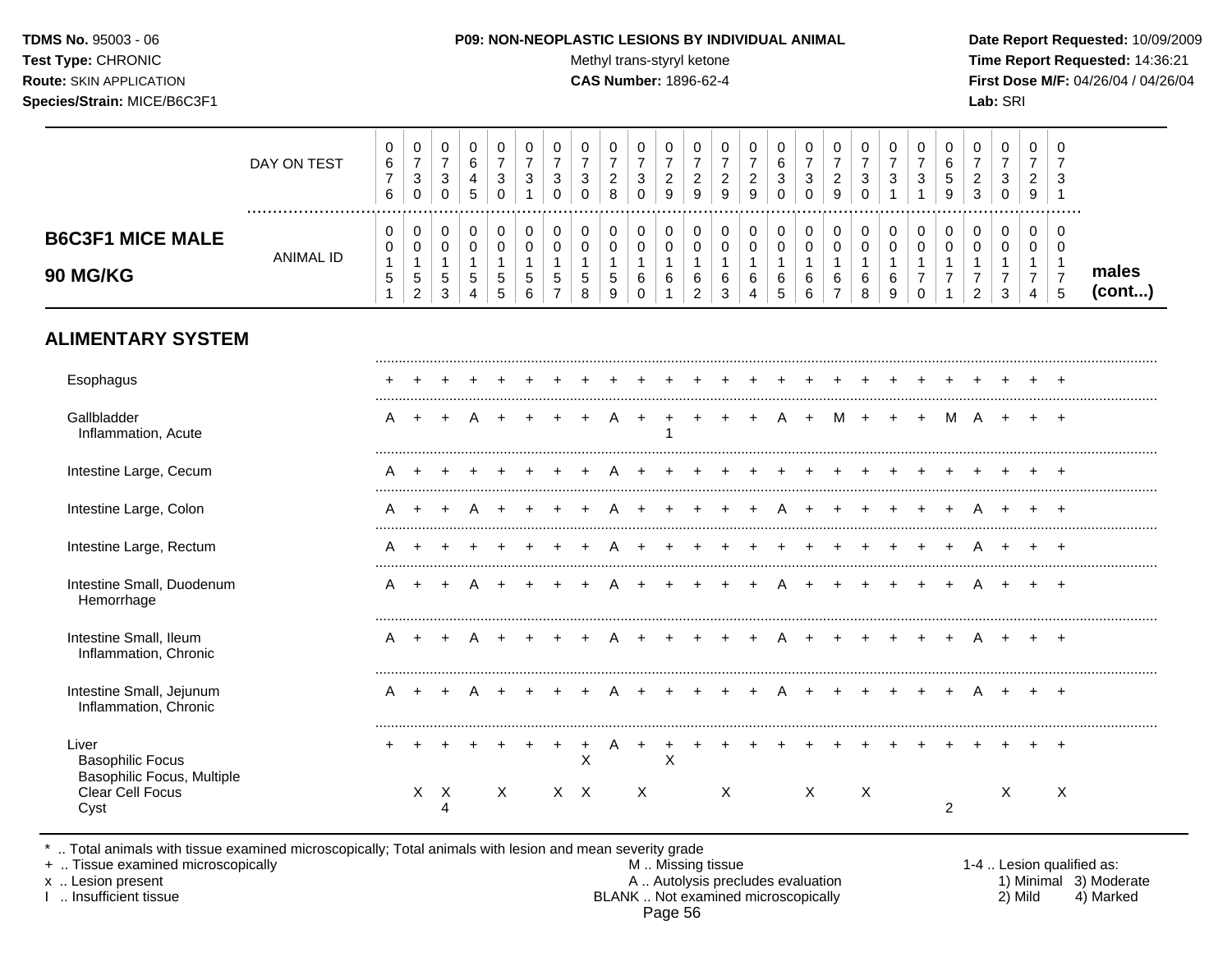Test Type: CHRONIC **Test Type:** CHRONIC **Test Type:** CHRONIC **Time Report Requested:** 14:36:21 **Route:** SKIN APPLICATION **CAS Number:** 1896-62-4 **First Dose M/F:** 04/26/04 / 04/26/04 **Species/Strain:** MICE/B6C3F1 **Lab:** SRI

|                                                                                                                                               | DAY ON TEST      | 0<br>$\,6$<br>$\overline{7}$<br>6           | 0<br>$\overline{7}$<br>$\mathbf{3}$<br>$\mathbf 0$      | 0<br>$\overline{7}$<br>$\ensuremath{\mathsf{3}}$<br>$\pmb{0}$ | $\mathbf 0$<br>6<br>4<br>$\sqrt{5}$        | 0<br>$\overline{7}$<br>$\sqrt{3}$<br>$\pmb{0}$ | 0<br>$\overline{7}$<br>3<br>1              | 0<br>$\overline{7}$<br>$\ensuremath{\mathsf{3}}$<br>$\Omega$ | 0<br>$\overline{7}$<br>$\mathbf{3}$<br>$\Omega$ | 0<br>$\overline{7}$<br>$\boldsymbol{2}$<br>8 | 0<br>$\overline{7}$<br>$\ensuremath{\mathsf{3}}$<br>$\pmb{0}$ | $\mathbf 0$<br>$\overline{7}$<br>$\overline{c}$<br>9 | 0<br>$\overline{7}$<br>$\boldsymbol{2}$<br>9            | 0<br>$\overline{7}$<br>$\sqrt{2}$<br>9       | 0<br>$\overline{7}$<br>$\overline{c}$<br>9    | 0<br>6<br>$\sqrt{3}$<br>$\mathbf 0$      | 0<br>$\overline{7}$<br>$\mathbf{3}$<br>$\mathbf 0$ | 0<br>$\overline{7}$<br>$\overline{c}$<br>$\boldsymbol{9}$ | $\mathbf 0$<br>$\overline{7}$<br>$\mathbf{3}$<br>$\mathbf 0$ | 0<br>$\overline{7}$<br>$\mathbf{3}$ | 0<br>7<br>3                          | 0<br>6<br>5<br>9                     | 0<br>$\overline{7}$<br>$\overline{c}$<br>3                 | 0<br>$\overline{7}$<br>$\ensuremath{\mathsf{3}}$<br>$\pmb{0}$ | 0<br>$\overline{7}$<br>$\overline{c}$<br>$\boldsymbol{9}$ | 0<br>7<br>3                                     |                 |
|-----------------------------------------------------------------------------------------------------------------------------------------------|------------------|---------------------------------------------|---------------------------------------------------------|---------------------------------------------------------------|--------------------------------------------|------------------------------------------------|--------------------------------------------|--------------------------------------------------------------|-------------------------------------------------|----------------------------------------------|---------------------------------------------------------------|------------------------------------------------------|---------------------------------------------------------|----------------------------------------------|-----------------------------------------------|------------------------------------------|----------------------------------------------------|-----------------------------------------------------------|--------------------------------------------------------------|-------------------------------------|--------------------------------------|--------------------------------------|------------------------------------------------------------|---------------------------------------------------------------|-----------------------------------------------------------|-------------------------------------------------|-----------------|
| <b>B6C3F1 MICE MALE</b><br>90 MG/KG                                                                                                           | <b>ANIMAL ID</b> | 0<br>0<br>$\mathbf{1}$<br>5<br>$\mathbf{1}$ | 0<br>0<br>$\mathbf{1}$<br>$\,$ 5 $\,$<br>$\overline{c}$ | 0<br>0<br>1<br>$\sqrt{5}$<br>3                                | 0<br>$\mathbf 0$<br>$\mathbf{1}$<br>5<br>4 | 0<br>0<br>$\mathbf{1}$<br>5<br>5               | 0<br>$\mathbf 0$<br>$\mathbf{1}$<br>5<br>6 | 0<br>0<br>$\mathbf{1}$<br>5<br>$\overline{7}$                | 0<br>$\mathbf 0$<br>1<br>5<br>8                 | 0<br>$\mathbf 0$<br>$\mathbf{1}$<br>5<br>9   | 0<br>0<br>$\mathbf{1}$<br>6<br>$\mathbf 0$                    | 0<br>0<br>$\mathbf{1}$<br>6<br>$\mathbf{1}$          | 0<br>$\mathbf 0$<br>$\mathbf{1}$<br>6<br>$\overline{c}$ | 0<br>$\mathbf 0$<br>$\overline{1}$<br>6<br>3 | 0<br>0<br>$\mathbf{1}$<br>6<br>$\overline{4}$ | 0<br>$\mathbf 0$<br>1<br>6<br>$\sqrt{5}$ | 0<br>0<br>$\mathbf{1}$<br>6<br>6                   | 0<br>$\mathbf 0$<br>$\mathbf{1}$<br>6<br>$\overline{7}$   | 0<br>$\mathbf 0$<br>$\overline{1}$<br>6<br>8                 | 0<br>0<br>$\mathbf{1}$<br>6<br>9    | 0<br>$\mathbf 0$<br>7<br>$\mathbf 0$ | 0<br>$\Omega$<br>$\overline{7}$<br>1 | 0<br>0<br>$\mathbf{1}$<br>$\overline{7}$<br>$\overline{2}$ | 0<br>0<br>$\mathbf{1}$<br>$\overline{7}$<br>$\mathbf{3}$      | 0<br>0<br>1<br>$\overline{7}$<br>$\overline{4}$           | 0<br>0<br>$\overline{1}$<br>$\overline{7}$<br>5 | males<br>(cont) |
| <b>Eosinophilic Focus</b><br>Hematopoietic Cell Proliferation<br>Mixed Cell Focus<br>Necrosis, Focal<br>Thrombosis<br>Hepatocyte, Hypertrophy |                  |                                             | X<br>X                                                  |                                                               | $\overline{2}$                             | Χ                                              |                                            | Χ                                                            |                                                 |                                              | 1                                                             | $\overline{1}$                                       | х<br>$\overline{1}$<br>2                                |                                              |                                               | $\mathsf{X}$<br>$\overline{2}$           | $X$ $X$                                            |                                                           |                                                              | Χ<br>$\mathbf{1}$                   |                                      | X<br>4                               |                                                            | X<br>1                                                        |                                                           | $\times$                                        |                 |
| Mesentery<br>Fibrosis<br>Hemorrhage<br>Inflammation, Chronic<br>Artery, Hyperplasia<br>Fat, Necrosis                                          |                  |                                             |                                                         |                                                               |                                            | $\ddot{}$<br>2                                 |                                            |                                                              |                                                 |                                              |                                                               |                                                      | $\ddot{}$<br>$\overline{2}$                             |                                              |                                               |                                          |                                                    |                                                           |                                                              |                                     |                                      |                                      |                                                            |                                                               |                                                           |                                                 |                 |
| Pancreas                                                                                                                                      |                  |                                             |                                                         |                                                               |                                            |                                                |                                            |                                                              |                                                 |                                              |                                                               |                                                      |                                                         |                                              |                                               |                                          |                                                    |                                                           |                                                              |                                     |                                      |                                      |                                                            |                                                               |                                                           |                                                 |                 |
| <b>Salivary Glands</b><br>Hyperplasia, Lymphoid                                                                                               |                  |                                             | ÷                                                       | $\overline{2}$                                                | 2                                          |                                                | $\overline{2}$                             |                                                              |                                                 |                                              |                                                               |                                                      |                                                         |                                              | 2                                             |                                          |                                                    | $\overline{c}$                                            |                                                              |                                     |                                      | 2                                    |                                                            | ÷                                                             | $\ddot{}$                                                 | $+$                                             |                 |
| Stomach, Forestomach<br>Cyst<br>Inflammation, Chronic<br>Ulcer<br>Epithelium, Hyperplasia                                                     |                  |                                             |                                                         |                                                               |                                            |                                                |                                            |                                                              |                                                 |                                              |                                                               |                                                      |                                                         |                                              |                                               |                                          | $\overline{2}$                                     |                                                           | $\sqrt{2}$<br>3                                              |                                     |                                      |                                      |                                                            |                                                               | 2<br>3                                                    |                                                 |                 |
| Stomach, Glandular<br>Cyst<br>Erosion<br>Hemorrhage                                                                                           |                  |                                             |                                                         |                                                               |                                            | -1                                             |                                            |                                                              |                                                 | A                                            | $\ddot{}$<br>$\overline{c}$                                   | $\overline{2}$                                       |                                                         |                                              |                                               |                                          |                                                    |                                                           |                                                              |                                     |                                      |                                      |                                                            |                                                               |                                                           | $\overline{+}$                                  |                 |

\* .. Total animals with tissue examined microscopically; Total animals with lesion and mean severity grade

+ .. Tissue examined microscopically M .. Missing tissue 1-4 .. Lesion qualified as:

- x .. Lesion present **A .. Autolysis precludes evaluation** A .. Autolysis precludes evaluation 1) Minimal 3) Moderate I .. Insufficient tissue BLANK .. Not examined microscopically 2) Mild 4) Marked Page 57
-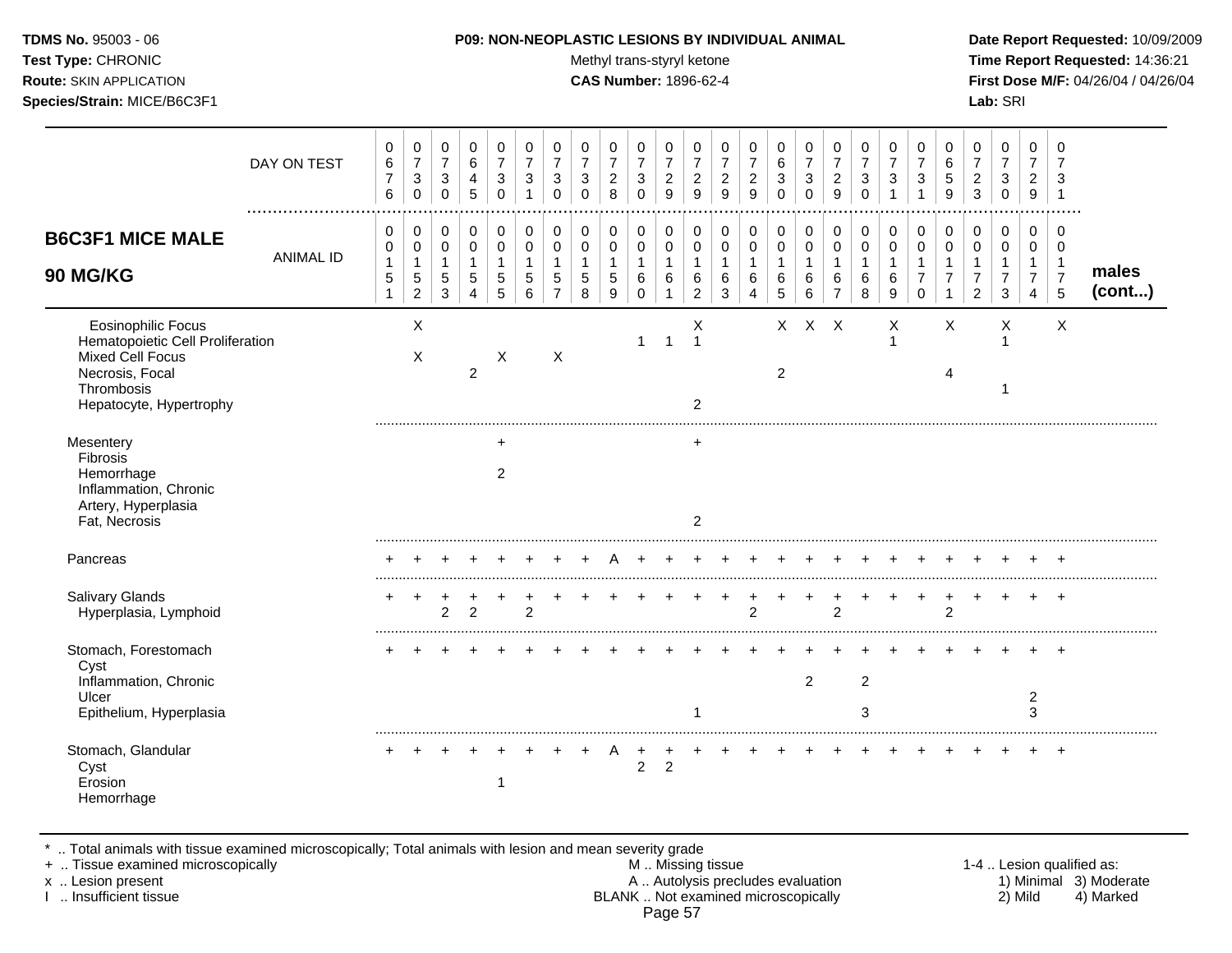#### **TDMS No.** 95003 - 06 **P09: NON-NEOPLASTIC LESIONS BY INDIVIDUAL ANIMAL Date Report Requested:** 10/09/2009

Test Type: CHRONIC **Test Type:** CHRONIC **Test Type:** CHRONIC **Time Report Requested:** 14:36:21 **Route:** SKIN APPLICATION **CAS Number:** 1896-62-4 **First Dose M/F:** 04/26/04 / 04/26/04

|                                                                                                                                        | DAY ON TEST      | 0<br>6<br>$\overline{7}$<br>6                           | $\pmb{0}$<br>$\overline{7}$<br>$\sqrt{3}$<br>$\Omega$ | 0<br>$\overline{7}$<br>$\mathbf{3}$<br>$\Omega$ | 0<br>6<br>4<br>5                                                 | 0<br>$\overline{7}$<br>3<br>$\Omega$                     | 0<br>$\overline{7}$<br>3<br>1              | 0<br>$\overline{7}$<br>3<br>$\Omega$ | 0<br>$\overline{7}$<br>$\sqrt{3}$<br>$\Omega$ | 0<br>$\overline{7}$<br>$\overline{c}$<br>8 | 0<br>$\overline{7}$<br>3<br>$\Omega$       | 0<br>$\overline{7}$<br>$\overline{c}$<br>9            | 0<br>$\overline{7}$<br>$\boldsymbol{2}$<br>9            | 0<br>$\overline{7}$<br>$\sqrt{2}$<br>9       | 0<br>$\overline{7}$<br>$\overline{c}$<br>9                      | 0<br>6<br>$\mathbf{3}$<br>$\Omega$         | 0<br>$\overline{7}$<br>$\sqrt{3}$<br>$\Omega$ | 0<br>$\boldsymbol{7}$<br>$\sqrt{2}$<br>9                        | 0<br>$\overline{7}$<br>$\mathbf{3}$<br>$\Omega$ | 0<br>$\overline{7}$<br>3<br>1              | 0<br>$\overline{7}$<br>3<br>$\mathbf 1$              | 0<br>$\,6\,$<br>5<br>9                             | 0<br>$\overline{7}$<br>$\overline{c}$<br>3    | 0<br>$\overline{7}$<br>3<br>$\mathbf 0$ | 0<br>$\overline{7}$<br>$\overline{c}$<br>9                 | 0<br>$\overline{7}$<br>3<br>$\mathbf 1$       |                 |
|----------------------------------------------------------------------------------------------------------------------------------------|------------------|---------------------------------------------------------|-------------------------------------------------------|-------------------------------------------------|------------------------------------------------------------------|----------------------------------------------------------|--------------------------------------------|--------------------------------------|-----------------------------------------------|--------------------------------------------|--------------------------------------------|-------------------------------------------------------|---------------------------------------------------------|----------------------------------------------|-----------------------------------------------------------------|--------------------------------------------|-----------------------------------------------|-----------------------------------------------------------------|-------------------------------------------------|--------------------------------------------|------------------------------------------------------|----------------------------------------------------|-----------------------------------------------|-----------------------------------------|------------------------------------------------------------|-----------------------------------------------|-----------------|
| <b>B6C3F1 MICE MALE</b><br><b>90 MG/KG</b>                                                                                             | <b>ANIMAL ID</b> | 0<br>0<br>$\mathbf{1}$<br>$\mathbf 5$<br>$\overline{1}$ | 0<br>$\mathbf 0$<br>$\mathbf{1}$<br>$\,$ 5 $\,$<br>2  | 0<br>$\mathbf 0$<br>$\mathbf{1}$<br>5<br>3      | 0<br>$\mathsf{O}\xspace$<br>$\mathbf{1}$<br>$5\phantom{.0}$<br>4 | 0<br>$\mathbf 0$<br>$\mathbf{1}$<br>$5\phantom{.0}$<br>5 | 0<br>$\mathbf 0$<br>$\mathbf{1}$<br>5<br>6 | 0<br>0<br>5<br>$\overline{7}$        | 0<br>$\mathbf 0$<br>$\mathbf{1}$<br>5<br>8    | 0<br>0<br>$\mathbf{1}$<br>5<br>9           | 0<br>0<br>$\mathbf{1}$<br>6<br>$\mathbf 0$ | 0<br>$\mathbf 0$<br>$\mathbf{1}$<br>6<br>$\mathbf{1}$ | 0<br>$\mathbf 0$<br>$\mathbf{1}$<br>6<br>$\overline{2}$ | 0<br>$\mathbf 0$<br>$\overline{1}$<br>6<br>3 | 0<br>$\mathbf 0$<br>$\mathbf{1}$<br>6<br>$\boldsymbol{\Lambda}$ | 0<br>$\mathsf 0$<br>$\mathbf{1}$<br>6<br>5 | 0<br>$\mathbf 0$<br>$\mathbf{1}$<br>6<br>6    | 0<br>$\mathsf{O}\xspace$<br>$\mathbf{1}$<br>6<br>$\overline{7}$ | 0<br>$\mathbf 0$<br>$\mathbf{1}$<br>6<br>8      | 0<br>$\mathbf 0$<br>$\mathbf{1}$<br>6<br>9 | 0<br>0<br>$\mathbf{1}$<br>$\overline{7}$<br>$\Omega$ | 0<br>$\mathbf 0$<br>$\mathbf{1}$<br>$\overline{7}$ | 0<br>0<br>$\mathbf{1}$<br>$\overline{7}$<br>2 | 0<br>0<br>$\overline{7}$<br>3           | 0<br>0<br>$\mathbf{1}$<br>$\overline{7}$<br>$\overline{4}$ | 0<br>0<br>$\mathbf{1}$<br>$\overline{7}$<br>5 | males<br>(cont) |
| Inflammation, Acute<br>Inflammation, Chronic<br>Metaplasia, Squamous                                                                   |                  |                                                         |                                                       |                                                 |                                                                  | $\overline{1}$                                           |                                            |                                      |                                               |                                            |                                            | 2                                                     |                                                         |                                              |                                                                 |                                            | 2                                             |                                                                 | $\overline{2}$                                  |                                            |                                                      |                                                    |                                               |                                         |                                                            |                                               |                 |
| <b>CARDIOVASCULAR SYSTEM</b>                                                                                                           |                  |                                                         |                                                       |                                                 |                                                                  |                                                          |                                            |                                      |                                               |                                            |                                            |                                                       |                                                         |                                              |                                                                 |                                            |                                               |                                                                 |                                                 |                                            |                                                      |                                                    |                                               |                                         |                                                            |                                               |                 |
| Heart<br>Cardiomyopathy<br>Mineralization<br>Artery, Inflammation, Chronic                                                             |                  |                                                         |                                                       |                                                 |                                                                  |                                                          | 2                                          |                                      |                                               |                                            |                                            |                                                       |                                                         |                                              |                                                                 |                                            |                                               |                                                                 |                                                 |                                            |                                                      |                                                    |                                               |                                         |                                                            |                                               |                 |
| <b>ENDOCRINE SYSTEM</b>                                                                                                                |                  |                                                         |                                                       |                                                 |                                                                  |                                                          |                                            |                                      |                                               |                                            |                                            |                                                       |                                                         |                                              |                                                                 |                                            |                                               |                                                                 |                                                 |                                            |                                                      |                                                    |                                               |                                         |                                                            |                                               |                 |
| <b>Adrenal Cortex</b><br><b>Accessory Adrenal Cortical Nodule</b><br>Degeneration, Fatty<br>Hypertrophy, Focal<br>Capsule, Hyperplasia |                  | 1                                                       | 3<br>$\overline{1}$                                   | -1<br>$\overline{2}$                            |                                                                  | $\overline{2}$                                           |                                            | $\overline{2}$<br>$\mathcal{P}$      | $\overline{1}$<br>$\boldsymbol{\varDelta}$    | A                                          | $\overline{c}$                             | -1<br>$\mathcal{P}$                                   | 3<br>$\overline{2}$                                     | 4                                            | $\overline{2}$                                                  |                                            | $\overline{2}$                                | 3                                                               | $\overline{1}$                                  | 1                                          | $\overline{2}$                                       |                                                    | 2<br>$\overline{1}$                           | $\overline{c}$                          | 1                                                          | $\overline{ }$<br>$\mathcal{P}$               |                 |
| Adrenal Medulla<br>Hyperplasia                                                                                                         |                  |                                                         |                                                       |                                                 |                                                                  |                                                          |                                            |                                      |                                               |                                            |                                            |                                                       |                                                         |                                              |                                                                 | $\overline{2}$                             |                                               |                                                                 |                                                 |                                            |                                                      |                                                    | 1                                             |                                         |                                                            | $\ddot{}$<br>-1                               |                 |
| Islets, Pancreatic<br>Hyperplasia                                                                                                      |                  |                                                         |                                                       | $\overline{2}$                                  |                                                                  | $\overline{2}$                                           |                                            | $\overline{2}$                       |                                               |                                            |                                            |                                                       |                                                         | $\overline{2}$                               |                                                                 |                                            |                                               |                                                                 |                                                 |                                            |                                                      | $\overline{2}$                                     |                                               |                                         |                                                            | $\overline{+}$                                |                 |
| Parathyroid Gland                                                                                                                      |                  |                                                         |                                                       |                                                 | ÷                                                                |                                                          | M                                          |                                      |                                               |                                            |                                            |                                                       |                                                         |                                              |                                                                 |                                            |                                               |                                                                 |                                                 |                                            |                                                      |                                                    |                                               |                                         |                                                            | $\pm$                                         |                 |

\* .. Total animals with tissue examined microscopically; Total animals with lesion and mean severity grade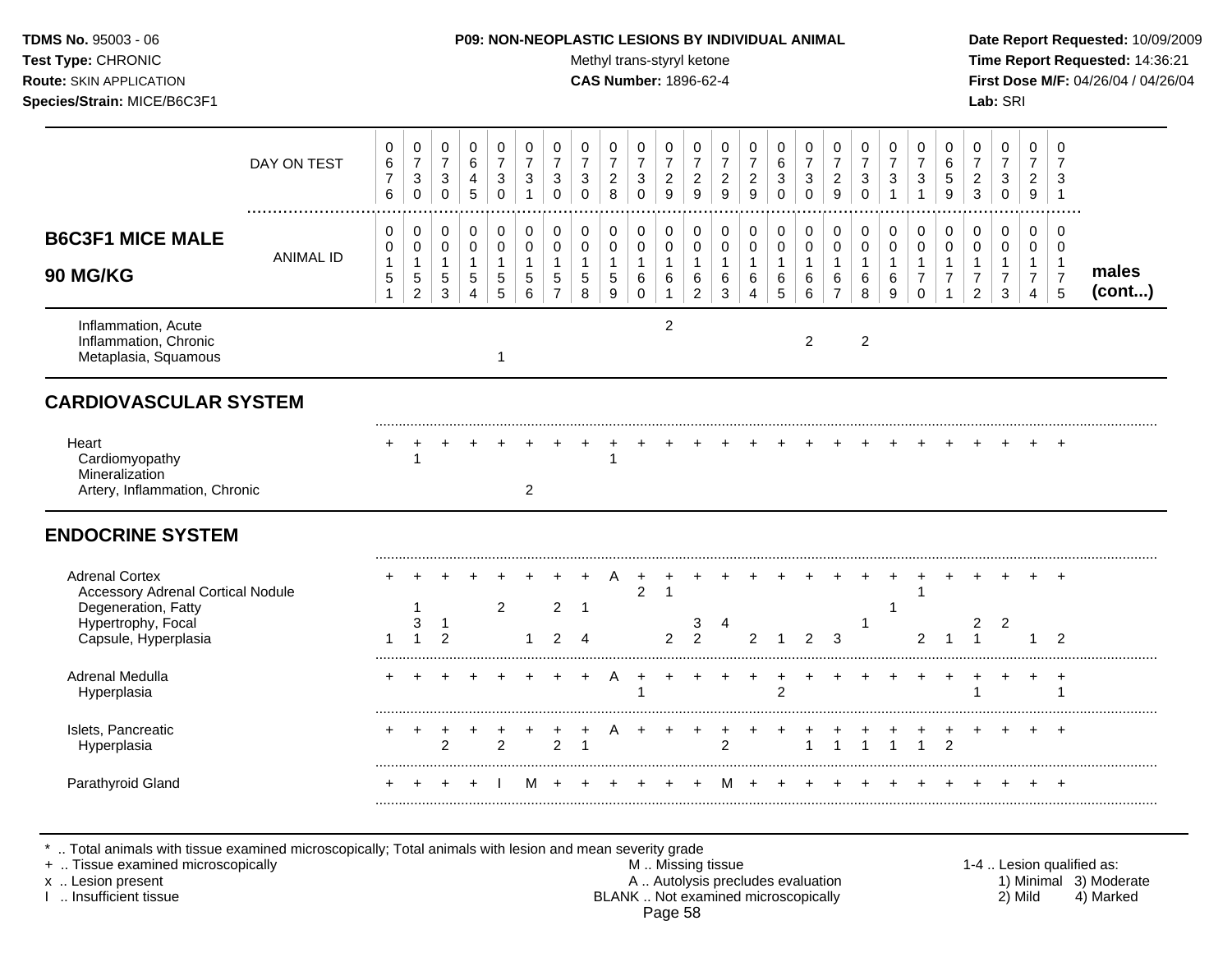#### **TDMS No.** 95003 - 06 **P09: NON-NEOPLASTIC LESIONS BY INDIVIDUAL ANIMAL Date Report Requested:** 10/09/2009

Test Type: CHRONIC **Test Type:** CHRONIC **Test Type:** CHRONIC **Time Report Requested:** 14:36:21 **Route:** SKIN APPLICATION **CAS Number:** 1896-62-4 **First Dose M/F:** 04/26/04 / 04/26/04

| DAY ON TEST                                                                                  | 0<br>6<br>$\overline{7}$<br>6               | 0<br>$\overline{7}$<br>3<br>$\mathbf 0$             | 0<br>$\overline{7}$<br>$\mathbf{3}$<br>$\Omega$ | 0<br>$\,6\,$<br>4<br>5                                                | 0<br>$\overline{7}$<br>3<br>$\mathbf 0$    | 0<br>$\overline{7}$<br>3<br>1   | 0<br>$\overline{7}$<br>3<br>$\mathbf 0$       | 0<br>$\overline{7}$<br>3<br>$\Omega$ | 0<br>$\overline{7}$<br>$\overline{c}$<br>8 | 0<br>$\overline{7}$<br>$\sqrt{3}$<br>$\Omega$ | 0<br>$\overline{7}$<br>$\overline{c}$<br>9   | 0<br>$\overline{7}$<br>$\overline{c}$<br>9            | 0<br>$\overline{7}$<br>$\overline{c}$<br>$\boldsymbol{9}$ | 0<br>$\overline{7}$<br>$\overline{c}$<br>9 | 0<br>$\,6\,$<br>3<br>$\Omega$ | 0<br>$\overline{7}$<br>3<br>$\Omega$     | 0<br>$\overline{7}$<br>$\overline{2}$<br>$\overline{9}$ | 0<br>$\overline{7}$<br>3<br>$\mathbf{0}$   | 0<br>$\overline{7}$<br>3<br>$\mathbf{1}$   | 0<br>$\overline{7}$<br>3 | 0<br>$\,6\,$<br>5<br>9                                  | 0<br>$\overline{7}$<br>$\overline{c}$<br>$\mathbf{3}$     | 0<br>$\overline{7}$<br>$\mathbf{3}$<br>$\mathbf 0$ | $\mathbf 0$<br>$\overline{7}$<br>$\overline{2}$<br>9    | 0<br>$\overline{7}$<br>3<br>$\mathbf 1$                |                 |
|----------------------------------------------------------------------------------------------|---------------------------------------------|-----------------------------------------------------|-------------------------------------------------|-----------------------------------------------------------------------|--------------------------------------------|---------------------------------|-----------------------------------------------|--------------------------------------|--------------------------------------------|-----------------------------------------------|----------------------------------------------|-------------------------------------------------------|-----------------------------------------------------------|--------------------------------------------|-------------------------------|------------------------------------------|---------------------------------------------------------|--------------------------------------------|--------------------------------------------|--------------------------|---------------------------------------------------------|-----------------------------------------------------------|----------------------------------------------------|---------------------------------------------------------|--------------------------------------------------------|-----------------|
| <b>B6C3F1 MICE MALE</b><br><b>ANIMAL ID</b><br><b>90 MG/KG</b>                               | 0<br>0<br>$\mathbf{1}$<br>5<br>$\mathbf{1}$ | 0<br>$\pmb{0}$<br>1<br>$\sqrt{5}$<br>$\overline{c}$ | 0<br>0<br>$\mathbf{1}$<br>5<br>$\mathbf{3}$     | 0<br>$\mathbf 0$<br>$\mathbf{1}$<br>$5\phantom{.0}$<br>$\overline{4}$ | 0<br>$\mathbf 0$<br>$\mathbf{1}$<br>5<br>5 | 0<br>$\mathbf 0$<br>1<br>5<br>6 | 0<br>0<br>$\mathbf{1}$<br>5<br>$\overline{7}$ | 0<br>$\mathbf 0$<br>1<br>5<br>8      | 0<br>$\pmb{0}$<br>$\mathbf{1}$<br>5<br>9   | 0<br>0<br>$\mathbf{1}$<br>6<br>0              | 0<br>$\mathbf 0$<br>$\overline{1}$<br>6<br>1 | 0<br>$\pmb{0}$<br>$\mathbf{1}$<br>6<br>$\overline{c}$ | 0<br>$\mathbf 0$<br>$\mathbf{1}$<br>6<br>$\sqrt{3}$       | 0<br>0<br>$\mathbf{1}$<br>6<br>4           | 0<br>$\mathbf 0$<br>6<br>5    | 0<br>$\pmb{0}$<br>$\mathbf{1}$<br>6<br>6 | 0<br>0<br>$\mathbf{1}$<br>$\,6\,$<br>$\overline{7}$     | 0<br>$\mathbf 0$<br>$\mathbf{1}$<br>6<br>8 | 0<br>$\mathbf 0$<br>$\mathbf{1}$<br>6<br>9 | 0<br>0<br>7<br>$\Omega$  | 0<br>$\mathbf 0$<br>$\mathbf{1}$<br>$\overline{7}$<br>1 | 0<br>0<br>$\mathbf 1$<br>$\overline{7}$<br>$\overline{c}$ | 0<br>0<br>$\mathbf{1}$<br>$\overline{7}$<br>3      | 0<br>$\mathbf 0$<br>$\mathbf{1}$<br>$\overline{7}$<br>4 | 0<br>$\mathbf 0$<br>$\mathbf 1$<br>$\overline{7}$<br>5 | males<br>(cont) |
| <b>Pituitary Gland</b><br>Pars Distalis, Cyst<br>Pars Distalis, Hyperplasia, Focal           |                                             |                                                     |                                                 |                                                                       |                                            |                                 |                                               |                                      |                                            |                                               |                                              |                                                       |                                                           | 3                                          |                               | $\overline{2}$                           |                                                         |                                            |                                            |                          |                                                         |                                                           |                                                    |                                                         | $\ddot{}$                                              |                 |
| <b>Thyroid Gland</b><br>Follicle, Degeneration, Focal<br>Follicular Cell, Hyperplasia, Focal |                                             |                                                     |                                                 |                                                                       |                                            |                                 |                                               |                                      |                                            |                                               |                                              |                                                       |                                                           |                                            |                               |                                          |                                                         |                                            |                                            |                          |                                                         |                                                           |                                                    | 1                                                       | $\div$                                                 |                 |
| <b>GENERAL BODY SYSTEM</b><br><b>NONE</b>                                                    |                                             |                                                     |                                                 |                                                                       |                                            |                                 |                                               |                                      |                                            |                                               |                                              |                                                       |                                                           |                                            |                               |                                          |                                                         |                                            |                                            |                          |                                                         |                                                           |                                                    |                                                         |                                                        |                 |
| <b>GENITAL SYSTEM</b>                                                                        |                                             |                                                     |                                                 |                                                                       |                                            |                                 |                                               |                                      |                                            |                                               |                                              |                                                       |                                                           |                                            |                               |                                          |                                                         |                                            |                                            |                          |                                                         |                                                           |                                                    |                                                         |                                                        |                 |
| Epididymis<br>Angiectasis<br>Inflammation, Chronic<br>Spermatocele                           |                                             |                                                     | 1                                               |                                                                       |                                            |                                 |                                               | 2                                    |                                            |                                               |                                              |                                                       |                                                           |                                            |                               |                                          |                                                         |                                            |                                            |                          |                                                         |                                                           |                                                    |                                                         | $\overline{ }$                                         |                 |
| <b>Preputial Gland</b><br>Cyst<br>Inflammation, Chronic<br>Inflammation, Chronic Active      | 3                                           | 4                                                   |                                                 | $\overline{c}$<br>$\overline{c}$                                      | $\overline{c}$                             |                                 | $\overline{c}$                                |                                      |                                            |                                               |                                              | Δ                                                     |                                                           | $\overline{2}$                             | $\overline{2}$                |                                          |                                                         |                                            | Δ                                          |                          |                                                         |                                                           | 1                                                  | 3                                                       | ÷<br>$\overline{c}$                                    |                 |
| Prostate<br>Angiectasis<br>Cyst<br>Inflammation, Chronic<br>Polyarteritis                    |                                             | $\ddot{}$                                           | $^{+}$                                          | $\ddot{}$<br>$\overline{c}$                                           |                                            |                                 | 2                                             | 3<br>$\overline{1}$                  |                                            | -1                                            | $\overline{2}$                               |                                                       |                                                           | 2                                          |                               | 2                                        |                                                         |                                            |                                            |                          |                                                         |                                                           |                                                    |                                                         | $\overline{+}$                                         |                 |

\* .. Total animals with tissue examined microscopically; Total animals with lesion and mean severity grade

+ .. Tissue examined microscopically M .. Missing tissue 1-4 .. Lesion qualified as: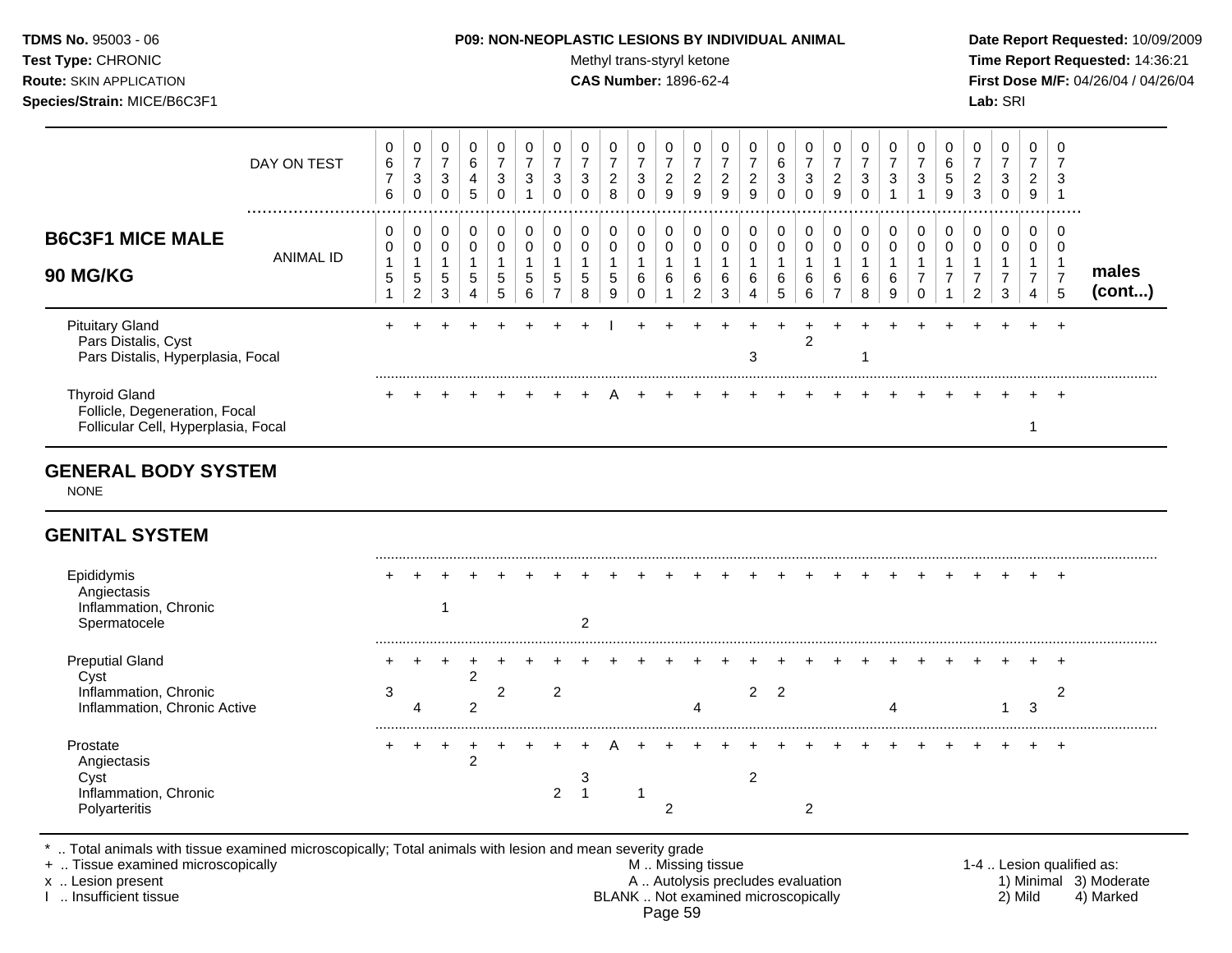#### **TDMS No.** 95003 - 06 **P09: NON-NEOPLASTIC LESIONS BY INDIVIDUAL ANIMAL Date Report Requested:** 10/09/2009

Test Type: CHRONIC **Test Type:** CHRONIC **Test Type:** CHRONIC **Time Report Requested:** 14:36:21 **Route:** SKIN APPLICATION **CAS Number:** 1896-62-4 **First Dose M/F:** 04/26/04 / 04/26/04

|                                                                                                                        | DAY ON TEST      | 0<br>$\,6$<br>$\overline{7}$<br>6                 | 0<br>$\overline{7}$<br>3<br>$\mathbf 0$                 | 0<br>$\overline{7}$<br>$\mathbf{3}$<br>$\mathbf 0$ | 0<br>$\,6\,$<br>4<br>5                            | 0<br>$\overline{7}$<br>$\mathbf{3}$<br>$\mathbf 0$   | 0<br>$\overline{7}$<br>3<br>$\overline{\mathbf{1}}$ | 0<br>$\overline{7}$<br>3<br>$\Omega$         | 0<br>$\overline{7}$<br>$\mathbf{3}$<br>$\Omega$           | 0<br>$\overline{7}$<br>$\overline{2}$<br>8 | 0<br>$\overline{7}$<br>$\mathsf 3$<br>$\Omega$ | 0<br>$\overline{7}$<br>$\overline{c}$<br>9            | 0<br>$\overline{7}$<br>$\sqrt{2}$<br>9       | 0<br>$\overline{7}$<br>$\overline{c}$<br>9 | 0<br>$\overline{7}$<br>$\sqrt{2}$<br>9                                     | 0<br>$\,6$<br>3<br>$\Omega$     | 0<br>$\overline{7}$<br>$\sqrt{3}$<br>$\mathbf 0$ | 0<br>$\overline{7}$<br>$\overline{c}$<br>9                    | 0<br>$\overline{7}$<br>$\sqrt{3}$<br>$\mathbf 0$ | 0<br>$\overline{7}$<br>3<br>$\overline{1}$     | 0<br>$\overline{7}$<br>3<br>$\overline{1}$                   | 0<br>6<br>$\sqrt{5}$<br>9 | 0<br>$\overline{7}$<br>$\overline{c}$<br>3 | 0<br>$\overline{7}$<br>3<br>0                                        | $\mathbf 0$<br>$\overline{7}$<br>$\overline{2}$<br>$9\,$               | 0<br>$\overline{7}$<br>3<br>$\overline{1}$              |                 |
|------------------------------------------------------------------------------------------------------------------------|------------------|---------------------------------------------------|---------------------------------------------------------|----------------------------------------------------|---------------------------------------------------|------------------------------------------------------|-----------------------------------------------------|----------------------------------------------|-----------------------------------------------------------|--------------------------------------------|------------------------------------------------|-------------------------------------------------------|----------------------------------------------|--------------------------------------------|----------------------------------------------------------------------------|---------------------------------|--------------------------------------------------|---------------------------------------------------------------|--------------------------------------------------|------------------------------------------------|--------------------------------------------------------------|---------------------------|--------------------------------------------|----------------------------------------------------------------------|------------------------------------------------------------------------|---------------------------------------------------------|-----------------|
| <b>B6C3F1 MICE MALE</b><br>90 MG/KG                                                                                    | <b>ANIMAL ID</b> | 0<br>$\pmb{0}$<br>$\mathbf{1}$<br>$\sqrt{5}$<br>1 | 0<br>$\mathbf 0$<br>$\mathbf{1}$<br>5<br>$\overline{c}$ | 0<br>$\pmb{0}$<br>1<br>$\sqrt{5}$<br>3             | 0<br>$\pmb{0}$<br>$\mathbf{1}$<br>$\sqrt{5}$<br>4 | 0<br>$\mathsf 0$<br>$\mathbf{1}$<br>$\,$ 5 $\,$<br>5 | 0<br>$\mathbf 0$<br>$\mathbf 1$<br>5<br>6           | 0<br>$\mathbf 0$<br>1<br>5<br>$\overline{7}$ | $\pmb{0}$<br>$\pmb{0}$<br>$\mathbf{1}$<br>$\sqrt{5}$<br>8 | 0<br>0<br>$\mathbf{1}$<br>$\,$ 5 $\,$<br>9 | 0<br>$\mathbf 0$<br>$\mathbf{1}$<br>6<br>0     | 0<br>$\mathbf 0$<br>$\mathbf{1}$<br>6<br>$\mathbf{1}$ | 0<br>$\mathbf 0$<br>1<br>6<br>$\overline{c}$ | $\pmb{0}$<br>0<br>$\mathbf{1}$<br>6<br>3   | $\mathbf 0$<br>$\mathbf 0$<br>$\mathbf{1}$<br>6<br>$\overline{\mathbf{4}}$ | 0<br>0<br>$\mathbf 1$<br>6<br>5 | 0<br>$\mathbf 0$<br>1<br>$\,6\,$<br>6            | 0<br>$\mathbf 0$<br>$\mathbf{1}$<br>$\,6\,$<br>$\overline{7}$ | 0<br>$\pmb{0}$<br>$\mathbf{1}$<br>6<br>8         | 0<br>$\mathbf 0$<br>$\mathbf{1}$<br>$\,6$<br>9 | 0<br>$\pmb{0}$<br>$\mathbf{1}$<br>$\overline{7}$<br>$\Omega$ | 0<br>$\mathbf 0$<br>7     | 0<br>0<br>1<br>7<br>$\overline{c}$         | 0<br>$\mathbf 0$<br>$\mathbf{1}$<br>$\overline{7}$<br>$\mathfrak{Z}$ | 0<br>$\mathbf 0$<br>$\overline{1}$<br>$\overline{7}$<br>$\overline{4}$ | 0<br>$\mathbf 0$<br>$\mathbf{1}$<br>$\overline{7}$<br>5 | males<br>(cont) |
| Epithelium, Hyperplasia                                                                                                |                  |                                                   | $\mathbf{1}$                                            |                                                    |                                                   | $\overline{2}$                                       |                                                     | $\overline{2}$                               | $\overline{2}$                                            |                                            |                                                | $\mathbf 1$                                           |                                              | $\overline{2}$                             | -1                                                                         |                                 | $\mathbf{1}$                                     | -1                                                            |                                                  | 1                                              | -1                                                           |                           |                                            | $\overline{2}$                                                       |                                                                        | $\mathbf{1}$                                            |                 |
| <b>Seminal Vesicle</b><br>Fibrosis<br><b>Infiltration Cellular</b><br>Inflammation, Chronic<br>Epithelium, Hyperplasia |                  |                                                   |                                                         |                                                    |                                                   |                                                      |                                                     |                                              |                                                           |                                            |                                                |                                                       |                                              |                                            |                                                                            |                                 |                                                  | 3                                                             |                                                  |                                                |                                                              |                           |                                            |                                                                      |                                                                        |                                                         |                 |
| <b>Testes</b><br>Angiectasis<br>Germinal Epithelium, Atrophy                                                           |                  |                                                   |                                                         |                                                    |                                                   |                                                      |                                                     |                                              |                                                           |                                            |                                                |                                                       |                                              |                                            |                                                                            |                                 |                                                  |                                                               |                                                  |                                                |                                                              |                           |                                            |                                                                      |                                                                        | $\ddot{}$                                               |                 |
| <b>HEMATOPOIETIC SYSTEM</b>                                                                                            |                  |                                                   |                                                         |                                                    |                                                   |                                                      |                                                     |                                              |                                                           |                                            |                                                |                                                       |                                              |                                            |                                                                            |                                 |                                                  |                                                               |                                                  |                                                |                                                              |                           |                                            |                                                                      |                                                                        |                                                         |                 |
| <b>Bone Marrow</b><br>Hyperplasia<br>Infiltration Cellular, Histiocyte<br>Thrombosis                                   |                  |                                                   |                                                         | $\overline{2}$                                     |                                                   |                                                      |                                                     |                                              |                                                           |                                            |                                                |                                                       |                                              |                                            |                                                                            |                                 |                                                  |                                                               |                                                  |                                                |                                                              |                           |                                            |                                                                      | $\ddot{}$                                                              | $^{+}$<br>$\overline{c}$                                |                 |
| Lymph Node<br>Iliac, Hemorrhage<br>Inguinal, Hyperplasia<br>Inguinal, Hyperplasia, Lymphoid                            |                  |                                                   |                                                         |                                                    | +<br>4                                            |                                                      | +                                                   |                                              |                                                           |                                            |                                                |                                                       | $\ddot{}$<br>$\overline{2}$                  |                                            |                                                                            |                                 |                                                  | ÷                                                             |                                                  |                                                |                                                              |                           | $\ddot{}$                                  |                                                                      | $\ddot{}$<br>3                                                         |                                                         |                 |
| Lymph Node, Mandibular<br>Atrophy<br>Hematopoietic Cell Proliferation<br>Hyperplasia, Lymphoid                         |                  |                                                   |                                                         | 2                                                  |                                                   | 2                                                    |                                                     |                                              |                                                           |                                            |                                                | 2                                                     |                                              |                                            |                                                                            |                                 |                                                  |                                                               |                                                  | 4                                              |                                                              |                           |                                            |                                                                      |                                                                        | $\overline{ }$                                          |                 |

\* .. Total animals with tissue examined microscopically; Total animals with lesion and mean severity grade

+ .. Tissue examined microscopically M .. Missing tissue 1-4 .. Lesion qualified as: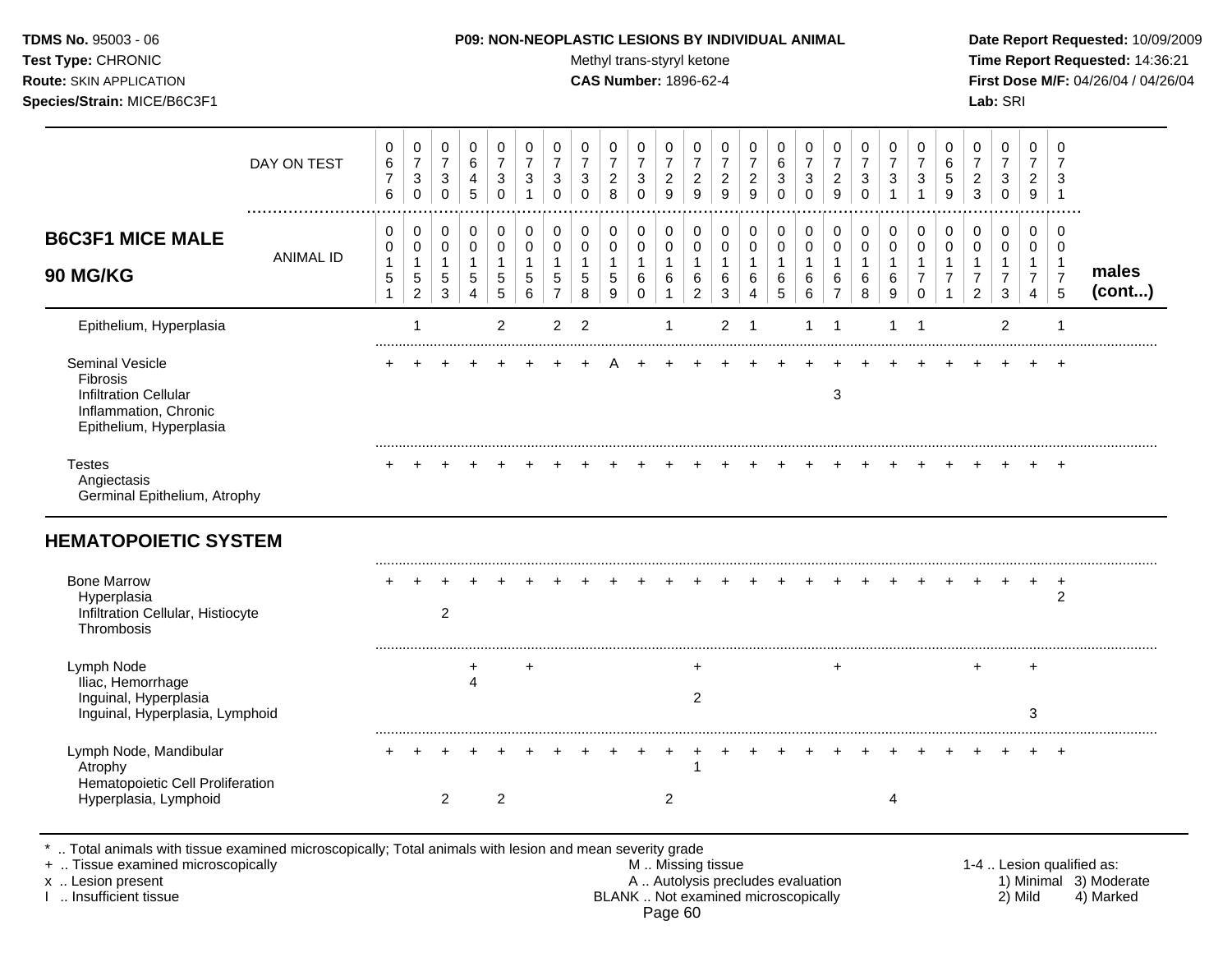| <b>TDMS No. 95003 - 06</b>     | <b>P09: NON-NEOPLASTIC LESIONS BY INDIVIDUAL ANIMAL</b> | Date Rep         |
|--------------------------------|---------------------------------------------------------|------------------|
| Test Type: CHRONIC             | Methyl trans-styryl ketone                              | Time Rei         |
| <b>Route: SKIN APPLICATION</b> | <b>CAS Number: 1896-62-4</b>                            | <b>First Dos</b> |
| Species/Strain: MICE/B6C3F1    |                                                         | <b>Lab:</b> SRI  |

# **P09: NON-NEOPLASTIC LESIONS BY INDIVIDUAL ANIMAL Date Report Requested:** 10/09/2009

**Methyl trans-styryl ketone Time Report Requested:** 14:36:21 **CAS Number:** 1896-62-4 **First Dose M/F:** 04/26/04 / 04/26/04

| DAY ON TEST                                                                                                                                                                                                                            | 0<br>6<br>$\overline{7}$<br>6                                      | 0<br>$\overline{7}$<br>$\ensuremath{\mathsf{3}}$<br>$\Omega$ | 0<br>$\overline{7}$<br>$\mathsf 3$<br>$\mathsf 0$ | $\mathbf 0$<br>6<br>$\overline{4}$<br>$\overline{5}$ | 0<br>$\overline{7}$<br>3<br>$\Omega$       | 0<br>$\overline{7}$<br>$\sqrt{3}$<br>$\overline{1}$ | 0<br>$\overline{7}$<br>$\mathbf{3}$<br>$\Omega$                   | $\mathbf 0$<br>$\overline{7}$<br>$\mathbf{3}$<br>$\Omega$ | 0<br>$\overline{7}$<br>$\boldsymbol{2}$<br>8             | 0<br>$\overline{7}$<br>$\sqrt{3}$<br>$\Omega$ | 0<br>$\overline{7}$<br>$\overline{a}$<br>9  | 0<br>$\overline{7}$<br>$\overline{2}$<br>9      | 0<br>$\overline{7}$<br>$\sqrt{2}$<br>9               | $\pmb{0}$<br>$\overline{7}$<br>$\overline{c}$<br>$\boldsymbol{9}$ | 0<br>$\,6$<br>$\sqrt{3}$<br>$\Omega$              | $\mathbf 0$<br>$\overline{7}$<br>$\sqrt{3}$<br>$\Omega$ | 0<br>$\overline{7}$<br>$\overline{c}$<br>9            | 0<br>$\overline{7}$<br>3<br>$\Omega$         | 0<br>$\overline{7}$<br>3<br>$\mathbf 1$    | 0<br>$\overline{7}$<br>3                            | 0<br>6<br>$\sqrt{5}$<br>9                                | $\mathbf 0$<br>$\overline{7}$<br>$\overline{c}$<br>$\overline{3}$      | $\mathbf 0$<br>$\overline{7}$<br>3<br>0                            | 0<br>$\overline{7}$<br>$\overline{c}$<br>9   | $\Omega$<br>7<br>3<br>$\mathbf{1}$                             |                           |
|----------------------------------------------------------------------------------------------------------------------------------------------------------------------------------------------------------------------------------------|--------------------------------------------------------------------|--------------------------------------------------------------|---------------------------------------------------|------------------------------------------------------|--------------------------------------------|-----------------------------------------------------|-------------------------------------------------------------------|-----------------------------------------------------------|----------------------------------------------------------|-----------------------------------------------|---------------------------------------------|-------------------------------------------------|------------------------------------------------------|-------------------------------------------------------------------|---------------------------------------------------|---------------------------------------------------------|-------------------------------------------------------|----------------------------------------------|--------------------------------------------|-----------------------------------------------------|----------------------------------------------------------|------------------------------------------------------------------------|--------------------------------------------------------------------|----------------------------------------------|----------------------------------------------------------------|---------------------------|
| <b>B6C3F1 MICE MALE</b><br><b>ANIMAL ID</b><br><b>90 MG/KG</b>                                                                                                                                                                         | 0<br>$\mathbf 0$<br>$\overline{1}$<br>$\sqrt{5}$<br>$\overline{1}$ | 0<br>0<br>1<br>5<br>$\overline{c}$                           | 0<br>0<br>$\mathbf{1}$<br>5<br>$\mathbf{3}$       | 0<br>$\mathbf 0$<br>$\mathbf{1}$<br>$\sqrt{5}$<br>4  | 0<br>$\mathbf 0$<br>$\mathbf{1}$<br>5<br>5 | 0<br>$\mathbf 0$<br>$\mathbf{1}$<br>5<br>6          | $\mathbf 0$<br>$\mathbf 0$<br>$\mathbf{1}$<br>5<br>$\overline{7}$ | 0<br>$\pmb{0}$<br>$\mathbf{1}$<br>5<br>8                  | 0<br>0<br>$\mathbf{1}$<br>$\sqrt{5}$<br>$\boldsymbol{9}$ | 0<br>$\mathbf 0$<br>1<br>6<br>$\Omega$        | 0<br>0<br>$\mathbf{1}$<br>6<br>$\mathbf{1}$ | 0<br>0<br>$\overline{1}$<br>6<br>$\overline{2}$ | $\mathbf 0$<br>$\mathbf 0$<br>$\mathbf{1}$<br>6<br>3 | 0<br>$\pmb{0}$<br>$\mathbf{1}$<br>6<br>$\overline{A}$             | 0<br>$\pmb{0}$<br>$\mathbf{1}$<br>6<br>$\sqrt{5}$ | 0<br>$\mathbf 0$<br>$\mathbf{1}$<br>6<br>6              | 0<br>$\pmb{0}$<br>$\mathbf{1}$<br>6<br>$\overline{7}$ | 0<br>$\mathbf 0$<br>$\overline{1}$<br>6<br>8 | 0<br>$\mathbf 0$<br>$\mathbf{1}$<br>6<br>9 | 0<br>$\mathbf 0$<br>1<br>$\overline{7}$<br>$\Omega$ | 0<br>0<br>$\mathbf{1}$<br>$\overline{7}$<br>$\mathbf{1}$ | 0<br>$\mathbf 0$<br>$\mathbf{1}$<br>$\boldsymbol{7}$<br>$\overline{2}$ | 0<br>$\mathbf 0$<br>$\mathbf{1}$<br>$\overline{7}$<br>$\mathbf{3}$ | 0<br>$\mathbf 0$<br>1<br>$\overline{7}$<br>4 | $\mathbf 0$<br>$\Omega$<br>$\mathbf{1}$<br>$\overline{7}$<br>5 | males<br>(cont)           |
| Hyperplasia, Plasma Cell<br>Lymph Node, Mesenteric<br>Atrophy<br>Fibrosis<br>Hemorrhage<br>Hyperplasia, Histiocytic<br>Hyperplasia, Lymphoid<br>Hyperplasia, Plasma Cell<br>Infiltration Cellular, Neutrophil<br>Inflammation, Chronic |                                                                    |                                                              |                                                   | 4                                                    |                                            | $\overline{2}$                                      | $\overline{2}$                                                    | 3                                                         |                                                          |                                               | 4<br>$\overline{4}$<br>$\overline{2}$       |                                                 | 4<br>4                                               |                                                                   | $\overline{2}$                                    |                                                         | $\overline{2}$                                        |                                              |                                            |                                                     | м                                                        | A                                                                      |                                                                    |                                              |                                                                |                           |
| Spleen<br>Hematopoietic Cell Proliferation<br><b>Necrosis</b><br>Lymphoid Follicle, Atrophy<br>Lymphoid Follicle, Hyperplasia                                                                                                          | 2                                                                  |                                                              | 3                                                 | $\overline{4}$                                       |                                            |                                                     | 1                                                                 | $\overline{1}$                                            |                                                          | $\ddot{}$                                     | $\div$<br>$\overline{2}$                    |                                                 | $\overline{2}$                                       | -1                                                                |                                                   | $\overline{2}$                                          |                                                       | 3                                            |                                            | $\overline{2}$                                      | 4                                                        |                                                                        |                                                                    | 4                                            | $\ddot{}$                                                      |                           |
| Thymus<br>Cyst                                                                                                                                                                                                                         | $\ddot{}$                                                          |                                                              | $\ddot{}$                                         | $\ddot{}$                                            | M                                          | $\ddot{}$                                           | $\overline{2}$                                                    | $\ddot{}$<br>$\overline{2}$                               |                                                          | $\overline{2}$                                |                                             |                                                 |                                                      |                                                                   |                                                   |                                                         | М                                                     | $+$                                          |                                            | $\ddot{}$                                           |                                                          | M +                                                                    | $+$                                                                | M +                                          |                                                                |                           |
| <b>INTEGUMENTARY SYSTEM</b>                                                                                                                                                                                                            |                                                                    |                                                              |                                                   |                                                      |                                            |                                                     |                                                                   |                                                           |                                                          |                                               |                                             |                                                 |                                                      |                                                                   |                                                   |                                                         |                                                       |                                              |                                            |                                                     |                                                          |                                                                        |                                                                    |                                              |                                                                |                           |
| <b>Mammary Gland</b><br><b>Infiltration Cellular</b>                                                                                                                                                                                   |                                                                    |                                                              |                                                   | $\overline{4}$                                       |                                            |                                                     |                                                                   |                                                           |                                                          |                                               |                                             |                                                 |                                                      |                                                                   |                                                   |                                                         |                                                       |                                              |                                            |                                                     |                                                          |                                                                        |                                                                    |                                              | $\ddot{}$                                                      |                           |
| <b>Skin</b><br>Hyperkeratosis                                                                                                                                                                                                          | +                                                                  | $^{+}$                                                       | $\ddot{}$<br>1                                    |                                                      |                                            |                                                     |                                                                   |                                                           |                                                          |                                               |                                             |                                                 |                                                      | $\div$                                                            | 1                                                 |                                                         |                                                       |                                              |                                            |                                                     |                                                          |                                                                        |                                                                    |                                              | $\ddot{}$                                                      |                           |
| Total animals with tissue examined microscopically; Total animals with lesion and mean severity grade<br>+  Tissue examined microscopically                                                                                            |                                                                    |                                                              |                                                   |                                                      |                                            |                                                     |                                                                   |                                                           |                                                          | M  Missing tissue                             |                                             |                                                 |                                                      |                                                                   |                                                   |                                                         |                                                       |                                              |                                            |                                                     |                                                          |                                                                        |                                                                    |                                              |                                                                | 1-4  Lesion qualified as: |

x .. Lesion present **A .. Autolysis precludes evaluation** A .. Autolysis precludes evaluation 1) Minimal 3) Moderate I .. Insufficient tissue BLANK .. Not examined microscopically 2) Mild 4) Marked

Page 61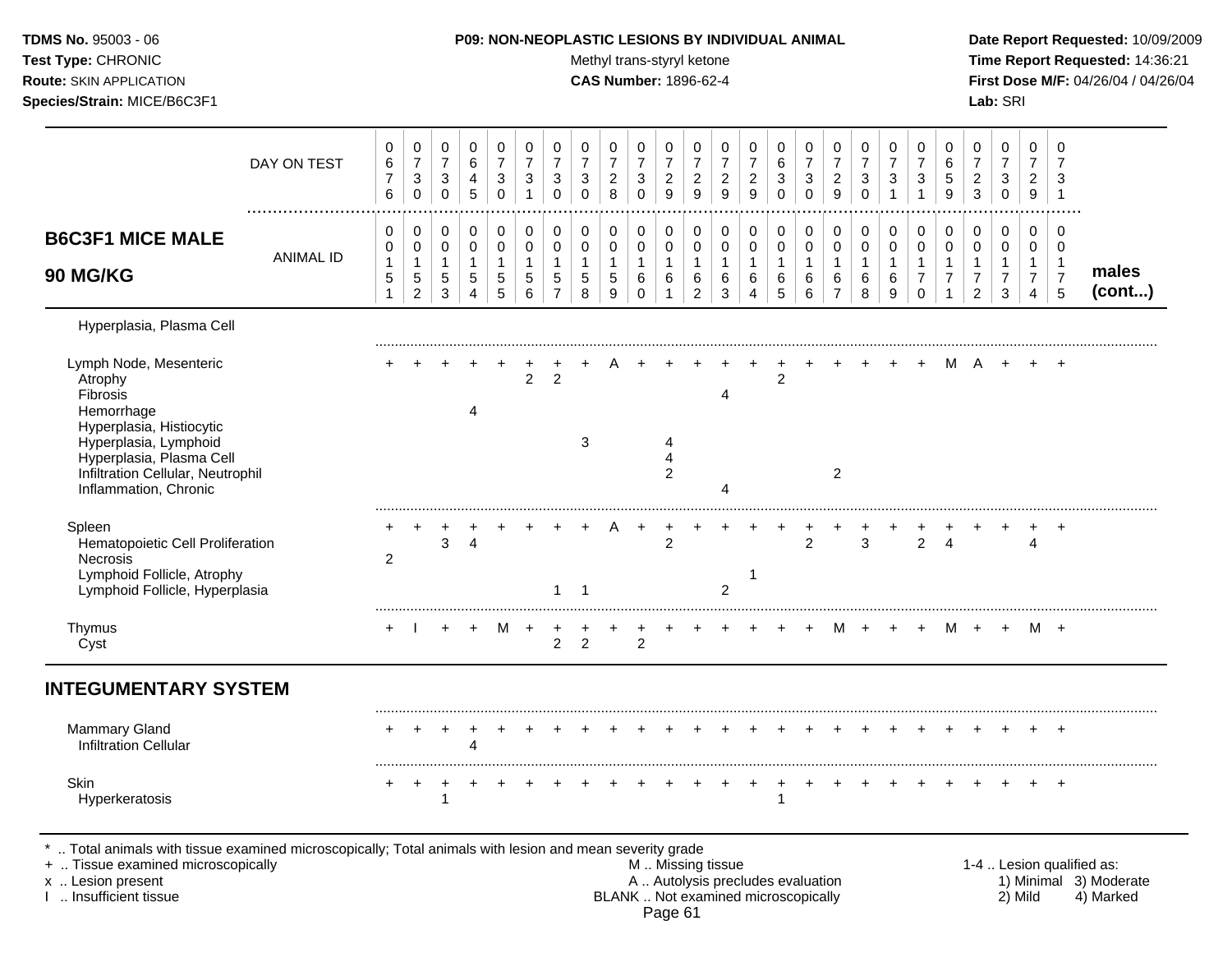Test Type: CHRONIC **Test Type:** CHRONIC **Test Type:** CHRONIC **Time Report Requested:** 14:36:21 **Route:** SKIN APPLICATION **CAS Number:** 1896-62-4 **First Dose M/F:** 04/26/04 / 04/26/04 **Species/Strain:** MICE/B6C3F1 **Lab:** SRI

| DAY ON TEST                                                                                                                                                                                                                                                                                                                                                                                         | 0<br>6<br>$\overline{7}$<br>$\,6$                                       | $\mathbf 0$<br>$\overline{7}$<br>3<br>$\pmb{0}$ | $\mathbf 0$<br>$\boldsymbol{7}$<br>$\ensuremath{\mathsf{3}}$<br>$\mathsf{O}\xspace$ | $\mathbf 0$<br>6<br>4<br>$\sqrt{5}$                               | $\pmb{0}$<br>$\overline{7}$<br>$\mathbf{3}$<br>$\pmb{0}$      | $\mathbf 0$<br>$\overline{7}$<br>$\mathbf{3}$<br>$\mathbf{1}$ | 0<br>$\boldsymbol{7}$<br>$\mathbf{3}$<br>$\pmb{0}$                     | $\mathbf 0$<br>$\overline{7}$<br>$\sqrt{3}$<br>$\pmb{0}$   | 0<br>$\overline{7}$<br>$\overline{c}$<br>$\bf8$     | 0<br>$\overline{7}$<br>$\mathbf{3}$<br>$\pmb{0}$   | 0<br>$\boldsymbol{7}$<br>$\overline{2}$<br>$\boldsymbol{9}$     | 0<br>$\overline{7}$<br>$\overline{c}$<br>$\boldsymbol{9}$ | 0<br>$\boldsymbol{7}$<br>$\sqrt{2}$<br>$9\,$             | $\mathbf 0$<br>$\boldsymbol{7}$<br>$\overline{c}$<br>9        | 0<br>6<br>3<br>$\mathbf 0$                                | $\boldsymbol{0}$<br>$\overline{7}$<br>$\sqrt{3}$<br>$\Omega$          | $\mathbf 0$<br>$\boldsymbol{7}$<br>$\overline{a}$<br>$\boldsymbol{9}$ | $\pmb{0}$<br>$\overline{7}$<br>$\mathbf{3}$<br>$\pmb{0}$ | $\mathbf 0$<br>$\overline{7}$<br>$\mathbf{3}$<br>$\mathbf{1}$ | 0<br>$\boldsymbol{7}$<br>$\ensuremath{\mathsf{3}}$<br>$\mathbf{1}$      | 0<br>$\,6\,$<br>$\sqrt{5}$<br>9                                          | 0<br>$\overline{7}$<br>$\overline{c}$<br>$\mathbf{3}$        | $\pmb{0}$<br>$\boldsymbol{7}$<br>$\mathbf{3}$<br>$\mathbf 0$               | $\mathbf 0$<br>$\overline{7}$<br>$\overline{c}$<br>9                 | 0<br>7<br>3<br>$\overline{1}$                       |                                                     |
|-----------------------------------------------------------------------------------------------------------------------------------------------------------------------------------------------------------------------------------------------------------------------------------------------------------------------------------------------------------------------------------------------------|-------------------------------------------------------------------------|-------------------------------------------------|-------------------------------------------------------------------------------------|-------------------------------------------------------------------|---------------------------------------------------------------|---------------------------------------------------------------|------------------------------------------------------------------------|------------------------------------------------------------|-----------------------------------------------------|----------------------------------------------------|-----------------------------------------------------------------|-----------------------------------------------------------|----------------------------------------------------------|---------------------------------------------------------------|-----------------------------------------------------------|-----------------------------------------------------------------------|-----------------------------------------------------------------------|----------------------------------------------------------|---------------------------------------------------------------|-------------------------------------------------------------------------|--------------------------------------------------------------------------|--------------------------------------------------------------|----------------------------------------------------------------------------|----------------------------------------------------------------------|-----------------------------------------------------|-----------------------------------------------------|
| <b>B6C3F1 MICE MALE</b><br><b>ANIMAL ID</b><br>90 MG/KG                                                                                                                                                                                                                                                                                                                                             | 0<br>0<br>$\mathbf{1}$<br>5<br>$\mathbf{1}$                             | 0<br>0<br>$\mathbf{1}$<br>5<br>$\overline{2}$   | 0<br>0<br>$\mathbf{1}$<br>$\sqrt{5}$<br>3                                           | 0<br>$\mathbf 0$<br>$\mathbf{1}$<br>$\,$ 5 $\,$<br>$\overline{4}$ | 0<br>$\pmb{0}$<br>$\mathbf{1}$<br>$\,$ 5 $\,$<br>5            | $\pmb{0}$<br>$\mathbf 0$<br>$\mathbf{1}$<br>5<br>6            | $\pmb{0}$<br>$\pmb{0}$<br>$\mathbf{1}$<br>$\sqrt{5}$<br>$\overline{7}$ | $\pmb{0}$<br>$\pmb{0}$<br>$\mathbf{1}$<br>$\,$ 5 $\,$<br>8 | 0<br>$\mathsf 0$<br>$\mathbf{1}$<br>$\sqrt{5}$<br>9 | $\pmb{0}$<br>0<br>$\mathbf{1}$<br>6<br>$\mathbf 0$ | $\mathbf 0$<br>$\mathbf 0$<br>$\mathbf{1}$<br>6<br>$\mathbf{1}$ | 0<br>0<br>$\mathbf{1}$<br>6<br>$\overline{2}$             | $\pmb{0}$<br>$\mathbf 0$<br>$\mathbf{1}$<br>$\,6\,$<br>3 | $\pmb{0}$<br>$\pmb{0}$<br>$\mathbf{1}$<br>6<br>$\overline{4}$ | 0<br>0<br>$\mathbf{1}$<br>6<br>5                          | 0<br>$\mathbf 0$<br>$\mathbf{1}$<br>$\,6$<br>6                        | 0<br>$\mathbf 0$<br>$\mathbf{1}$<br>$\,6$<br>$\overline{7}$           | $\pmb{0}$<br>$\pmb{0}$<br>$\mathbf{1}$<br>6<br>8         | $\pmb{0}$<br>$\pmb{0}$<br>$\mathbf{1}$<br>$\,6$<br>9          | $\pmb{0}$<br>$\pmb{0}$<br>$\mathbf{1}$<br>$\overline{7}$<br>$\mathbf 0$ | $\pmb{0}$<br>$\pmb{0}$<br>$\mathbf{1}$<br>$\overline{7}$<br>$\mathbf{1}$ | 0<br>0<br>$\mathbf{1}$<br>$\boldsymbol{7}$<br>$\overline{2}$ | $\pmb{0}$<br>$\pmb{0}$<br>$\mathbf{1}$<br>$\boldsymbol{7}$<br>$\mathbf{3}$ | $\mathbf 0$<br>0<br>$\mathbf{1}$<br>$\overline{7}$<br>$\overline{4}$ | 0<br>0<br>$\overline{1}$<br>$\overline{7}$<br>5     | males<br>(cont)                                     |
| Inflammation, Chronic<br>Epidermis, Hyperplasia<br>Epidermis, Site Of Application, Hyperplasia<br>Site Of Application, Fibrosis<br>Site Of Application, Hyperkeratosis<br>Site Of Application, Hyperplasia,<br>Melanocyte<br>Site Of Application, Inflammation, Chronic<br>Site Of Application, Ulcer<br>Site Of Application, Subcutaneous Tissue,<br>Hemorrhage<br>Subcutaneous Tissue, Hemorrhage | $\overline{2}$<br>$\overline{2}$<br>3<br>$\overline{2}$<br>$\mathbf{1}$ | $\overline{1}$<br>$\overline{2}$<br>2<br>2      | $\overline{2}$<br>2<br>-1<br>-1                                                     | 1<br>$\mathbf 1$                                                  | 1<br>$\overline{2}$<br>$\overline{2}$<br>-1<br>$\overline{2}$ | 2<br>2                                                        | 2                                                                      | $\mathbf 1$<br>-1                                          | $\mathbf 1$<br>3<br>2                               | 2<br>2                                             | $\overline{1}$<br>$\overline{\mathbf{1}}$                       | 2                                                         | 1                                                        | $\overline{2}$<br>$\overline{2}$<br>1                         | 1<br>-1<br>$\mathbf{1}$<br>$\mathbf{1}$<br>$\overline{2}$ | $\overline{1}$<br>$\overline{\mathbf{1}}$<br>2<br>$\overline{2}$<br>2 | $\overline{\phantom{a}}$<br>3<br>1                                    | $\overline{2}$<br>2                                      | 1<br>1<br>$\overline{2}$                                      | 2<br>$\overline{2}$<br>2<br>2                                           | 2<br>-1                                                                  | $\overline{2}$<br>$\overline{c}$<br>3<br>2                   | 2<br>2<br>2<br>2                                                           | 2                                                                    | $\mathbf{1}$<br>$\mathbf{1}$<br>1<br>$\overline{1}$ |                                                     |
| <b>MUSCULOSKELETAL SYSTEM</b><br>Bone                                                                                                                                                                                                                                                                                                                                                               |                                                                         |                                                 |                                                                                     |                                                                   |                                                               |                                                               |                                                                        |                                                            |                                                     |                                                    |                                                                 |                                                           |                                                          |                                                               |                                                           |                                                                       |                                                                       |                                                          |                                                               |                                                                         |                                                                          |                                                              |                                                                            |                                                                      |                                                     |                                                     |
| <b>Skeletal Muscle</b>                                                                                                                                                                                                                                                                                                                                                                              |                                                                         |                                                 |                                                                                     | +                                                                 |                                                               |                                                               |                                                                        |                                                            |                                                     |                                                    |                                                                 |                                                           |                                                          |                                                               |                                                           |                                                                       |                                                                       |                                                          |                                                               |                                                                         |                                                                          |                                                              |                                                                            |                                                                      |                                                     |                                                     |
| <b>NERVOUS SYSTEM</b>                                                                                                                                                                                                                                                                                                                                                                               |                                                                         |                                                 |                                                                                     |                                                                   |                                                               |                                                               |                                                                        |                                                            |                                                     |                                                    |                                                                 |                                                           |                                                          |                                                               |                                                           |                                                                       |                                                                       |                                                          |                                                               |                                                                         |                                                                          |                                                              |                                                                            |                                                                      |                                                     |                                                     |
| <b>Brain</b><br>Compression<br>Congestion<br>Hemorrhage<br>Hyperplasia, Lymphoid<br>Infiltration Cellular, Histiocyte, Focal                                                                                                                                                                                                                                                                        | 2                                                                       |                                                 |                                                                                     |                                                                   |                                                               |                                                               |                                                                        |                                                            |                                                     |                                                    |                                                                 |                                                           |                                                          | 1                                                             | $\overline{1}$                                            |                                                                       |                                                                       |                                                          |                                                               |                                                                         | $\ddot{}$<br>$\mathbf{3}$                                                | $\ddot{}$<br>$\overline{2}$<br>$\overline{1}$                |                                                                            | $\pm$<br>$\overline{1}$                                              | $\ddot{}$                                           |                                                     |
| Total animals with tissue examined microscopically; Total animals with lesion and mean severity grade<br>+  Tissue examined microscopically<br>x  Lesion present                                                                                                                                                                                                                                    |                                                                         |                                                 |                                                                                     |                                                                   |                                                               |                                                               |                                                                        |                                                            |                                                     |                                                    |                                                                 | M  Missing tissue                                         |                                                          |                                                               |                                                           | A  Autolysis precludes evaluation                                     |                                                                       |                                                          |                                                               |                                                                         |                                                                          |                                                              |                                                                            |                                                                      |                                                     | 1-4  Lesion qualified as:<br>1) Minimal 3) Moderate |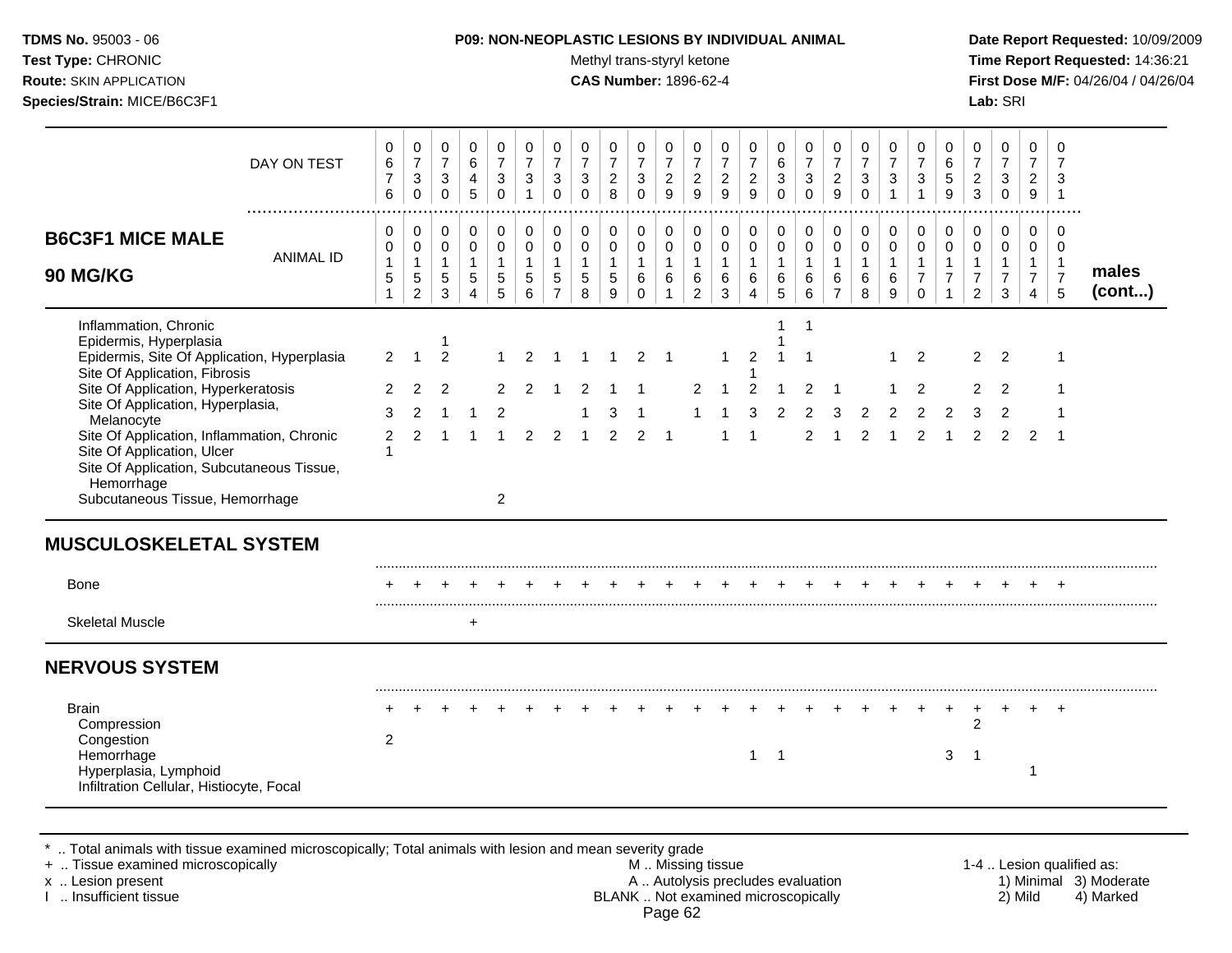# **TDMS No.** 95003 - 06 **P09: NON-NEOPLASTIC LESIONS BY INDIVIDUAL ANIMAL Date Report Requested:** 10/09/2009

Test Type: CHRONIC **Test Type:** CHRONIC **Test Type:** CHRONIC **Time Report Requested:** 14:36:21 **Route:** SKIN APPLICATION **CAS Number:** 1896-62-4 **First Dose M/F:** 04/26/04 / 04/26/04

|                                                                                                                                                                                               | DAY ON TEST      | 0<br>6<br>$\boldsymbol{7}$<br>6             | $\mathbf 0$<br>$\overline{7}$<br>$\sqrt{3}$<br>$\pmb{0}$ | 0<br>$\overline{7}$<br>3<br>$\mathbf 0$             | 0<br>6<br>4<br>5                                                              | 0<br>$\overline{7}$<br>$\sqrt{3}$<br>$\pmb{0}$      | 0<br>$\overline{7}$<br>3<br>$\mathbf{1}$ | $\mathbf 0$<br>$\overline{7}$<br>3<br>$\Omega$        | $\mathbf 0$<br>$\overline{7}$<br>3<br>$\Omega$    | 0<br>$\overline{7}$<br>$\overline{c}$<br>8 | 0<br>$\overline{7}$<br>3<br>$\Omega$                       | $\mathbf 0$<br>$\overline{7}$<br>$\overline{c}$<br>9              | 0<br>$\overline{7}$<br>$\overline{a}$<br>9                                                    | $\mathbf 0$<br>$\overline{7}$<br>$\overline{c}$<br>9 | 0<br>$\overline{7}$<br>$\overline{c}$<br>9                      | 0<br>6<br>3<br>$\Omega$       | 0<br>$\overline{7}$<br>$\mathbf{3}$<br>$\mathsf{O}\xspace$ | 0<br>$\overline{7}$<br>$\overline{c}$<br>9                        | $\mathbf 0$<br>$\overline{7}$<br>3<br>$\Omega$ | $\mathbf 0$<br>$\overline{7}$<br>3<br>$\mathbf{1}$   | 0<br>$\overline{7}$<br>3<br>$\mathbf{1}$                       | 0<br>$\,6\,$<br>$\sqrt{5}$<br>9                           | 0<br>$\overline{7}$<br>$\overline{c}$<br>$\mathfrak{Z}$              | $\mathbf 0$<br>$\overline{7}$<br>3<br>$\mathbf 0$                 | 0<br>$\overline{7}$<br>$\overline{a}$<br>$\boldsymbol{9}$            | $\Omega$<br>$\overline{7}$<br>3<br>$\overline{1}$ |                                                                  |
|-----------------------------------------------------------------------------------------------------------------------------------------------------------------------------------------------|------------------|---------------------------------------------|----------------------------------------------------------|-----------------------------------------------------|-------------------------------------------------------------------------------|-----------------------------------------------------|------------------------------------------|-------------------------------------------------------|---------------------------------------------------|--------------------------------------------|------------------------------------------------------------|-------------------------------------------------------------------|-----------------------------------------------------------------------------------------------|------------------------------------------------------|-----------------------------------------------------------------|-------------------------------|------------------------------------------------------------|-------------------------------------------------------------------|------------------------------------------------|------------------------------------------------------|----------------------------------------------------------------|-----------------------------------------------------------|----------------------------------------------------------------------|-------------------------------------------------------------------|----------------------------------------------------------------------|---------------------------------------------------|------------------------------------------------------------------|
| <b>B6C3F1 MICE MALE</b><br>90 MG/KG                                                                                                                                                           | <b>ANIMAL ID</b> | 0<br>0<br>$\mathbf{1}$<br>5<br>$\mathbf{1}$ | 0<br>0<br>1<br>$\sqrt{5}$<br>$\overline{c}$              | 0<br>$\mathbf 0$<br>$\mathbf{1}$<br>$\sqrt{5}$<br>3 | 0<br>$\mathsf{O}\xspace$<br>$\mathbf{1}$<br>$5\phantom{.0}$<br>$\overline{4}$ | 0<br>$\mathbf 0$<br>$\mathbf{1}$<br>$\sqrt{5}$<br>5 | 0<br>$\mathbf 0$<br>1<br>5<br>6          | $\pmb{0}$<br>0<br>$\mathbf{1}$<br>5<br>$\overline{7}$ | $\pmb{0}$<br>$\mathbf 0$<br>$\mathbf 1$<br>5<br>8 | 0<br>$\mathbf 0$<br>1<br>$\sqrt{5}$<br>9   | $\pmb{0}$<br>$\pmb{0}$<br>$\mathbf{1}$<br>6<br>$\mathbf 0$ | $\mathbf 0$<br>$\mathbf 0$<br>$\overline{1}$<br>6<br>$\mathbf{1}$ | 0<br>0<br>$\mathbf{1}$<br>6<br>$\overline{2}$                                                 | $\pmb{0}$<br>0<br>$\mathbf{1}$<br>6<br>3             | 0<br>$\mathbf 0$<br>$\mathbf{1}$<br>6<br>$\boldsymbol{\Lambda}$ | 0<br>$\pmb{0}$<br>1<br>6<br>5 | 0<br>$\mathsf{O}\xspace$<br>$\mathbf{1}$<br>6<br>6         | $\mathbf 0$<br>$\mathsf 0$<br>$\mathbf{1}$<br>6<br>$\overline{7}$ | 0<br>0<br>$\mathbf{1}$<br>6<br>8               | $\mathbf 0$<br>$\mathbf 0$<br>$\mathbf{1}$<br>6<br>9 | 0<br>$\mathbf 0$<br>$\mathbf{1}$<br>$\overline{7}$<br>$\Omega$ | 0<br>$\mathsf{O}\xspace$<br>$\mathbf 1$<br>$\overline{7}$ | 0<br>$\mathbf 0$<br>$\mathbf{1}$<br>$\overline{7}$<br>$\overline{2}$ | $\pmb{0}$<br>$\mathbf 0$<br>$\overline{1}$<br>$\overline{7}$<br>3 | $\mathbf 0$<br>0<br>$\mathbf{1}$<br>$\overline{7}$<br>$\overline{4}$ | $\mathbf 0$<br>0<br>-1<br>$\overline{7}$<br>5     | males<br>(cont)                                                  |
| <b>RESPIRATORY SYSTEM</b>                                                                                                                                                                     |                  |                                             |                                                          |                                                     |                                                                               |                                                     |                                          |                                                       |                                                   |                                            |                                                            |                                                                   |                                                                                               |                                                      |                                                                 |                               |                                                            |                                                                   |                                                |                                                      |                                                                |                                                           |                                                                      |                                                                   |                                                                      |                                                   |                                                                  |
| Lung<br>Hyperplasia, Lymphoid<br>Infiltration Cellular, Histiocyte<br>Alveolar Epithelium, Hyperplasia                                                                                        |                  |                                             | 1                                                        | 3                                                   |                                                                               | $\overline{2}$<br>$\overline{c}$<br>2               |                                          |                                                       | 2<br>3                                            |                                            |                                                            |                                                                   | 4                                                                                             |                                                      | $\mathbf 1$                                                     |                               |                                                            |                                                                   |                                                |                                                      |                                                                | 2                                                         |                                                                      |                                                                   | $\mathbf{1}$                                                         |                                                   |                                                                  |
| <b>Nose</b><br>Foreign Body<br>Inflammation, Suppurative<br>Inflammation, Chronic<br>Inflammation, Chronic Active<br>Respiratory Epithelium, Hyperplasia                                      |                  |                                             |                                                          |                                                     |                                                                               |                                                     |                                          |                                                       |                                                   |                                            | X<br>2                                                     |                                                                   |                                                                                               |                                                      | 2                                                               |                               |                                                            |                                                                   |                                                | 3                                                    |                                                                | $\overline{2}$                                            |                                                                      |                                                                   |                                                                      |                                                   |                                                                  |
| Trachea                                                                                                                                                                                       |                  |                                             |                                                          |                                                     |                                                                               |                                                     |                                          |                                                       |                                                   |                                            |                                                            |                                                                   |                                                                                               |                                                      |                                                                 |                               |                                                            |                                                                   |                                                |                                                      |                                                                |                                                           |                                                                      |                                                                   |                                                                      | $\div$                                            |                                                                  |
| <b>SPECIAL SENSES SYSTEM</b>                                                                                                                                                                  |                  |                                             |                                                          |                                                     |                                                                               |                                                     |                                          |                                                       |                                                   |                                            |                                                            |                                                                   |                                                                                               |                                                      |                                                                 |                               |                                                            |                                                                   |                                                |                                                      |                                                                |                                                           |                                                                      |                                                                   |                                                                      |                                                   |                                                                  |
| Eye<br>Atrophy<br><b>Fibrosis</b><br>Inflammation, Chronic                                                                                                                                    |                  | А                                           |                                                          |                                                     |                                                                               |                                                     |                                          |                                                       |                                                   |                                            |                                                            |                                                                   |                                                                                               |                                                      |                                                                 |                               |                                                            |                                                                   |                                                |                                                      |                                                                |                                                           |                                                                      |                                                                   |                                                                      |                                                   |                                                                  |
| Inflammation, Chronic Active<br>Cornea, Hyperplasia<br>Cornea, Necrosis                                                                                                                       |                  |                                             |                                                          |                                                     |                                                                               |                                                     |                                          |                                                       |                                                   |                                            |                                                            |                                                                   |                                                                                               |                                                      | $\overline{4}$<br>$\boldsymbol{\Lambda}$                        |                               |                                                            |                                                                   |                                                |                                                      |                                                                |                                                           |                                                                      |                                                                   |                                                                      |                                                   |                                                                  |
| <b>Harderian Gland</b>                                                                                                                                                                        |                  |                                             |                                                          |                                                     |                                                                               |                                                     |                                          |                                                       |                                                   |                                            |                                                            |                                                                   |                                                                                               |                                                      |                                                                 |                               |                                                            |                                                                   |                                                |                                                      |                                                                |                                                           |                                                                      |                                                                   |                                                                      |                                                   |                                                                  |
| *  Total animals with tissue examined microscopically; Total animals with lesion and mean severity grade<br>+  Tissue examined microscopically<br>x  Lesion present<br>1  Insufficient tissue |                  |                                             |                                                          |                                                     |                                                                               |                                                     |                                          |                                                       |                                                   |                                            |                                                            | Page 63                                                           | M. Missing tissue<br>A  Autolysis precludes evaluation<br>BLANK  Not examined microscopically |                                                      |                                                                 |                               |                                                            |                                                                   |                                                |                                                      |                                                                |                                                           |                                                                      |                                                                   | 2) Mild                                                              |                                                   | 1-4  Lesion qualified as:<br>1) Minimal 3) Moderate<br>4) Marked |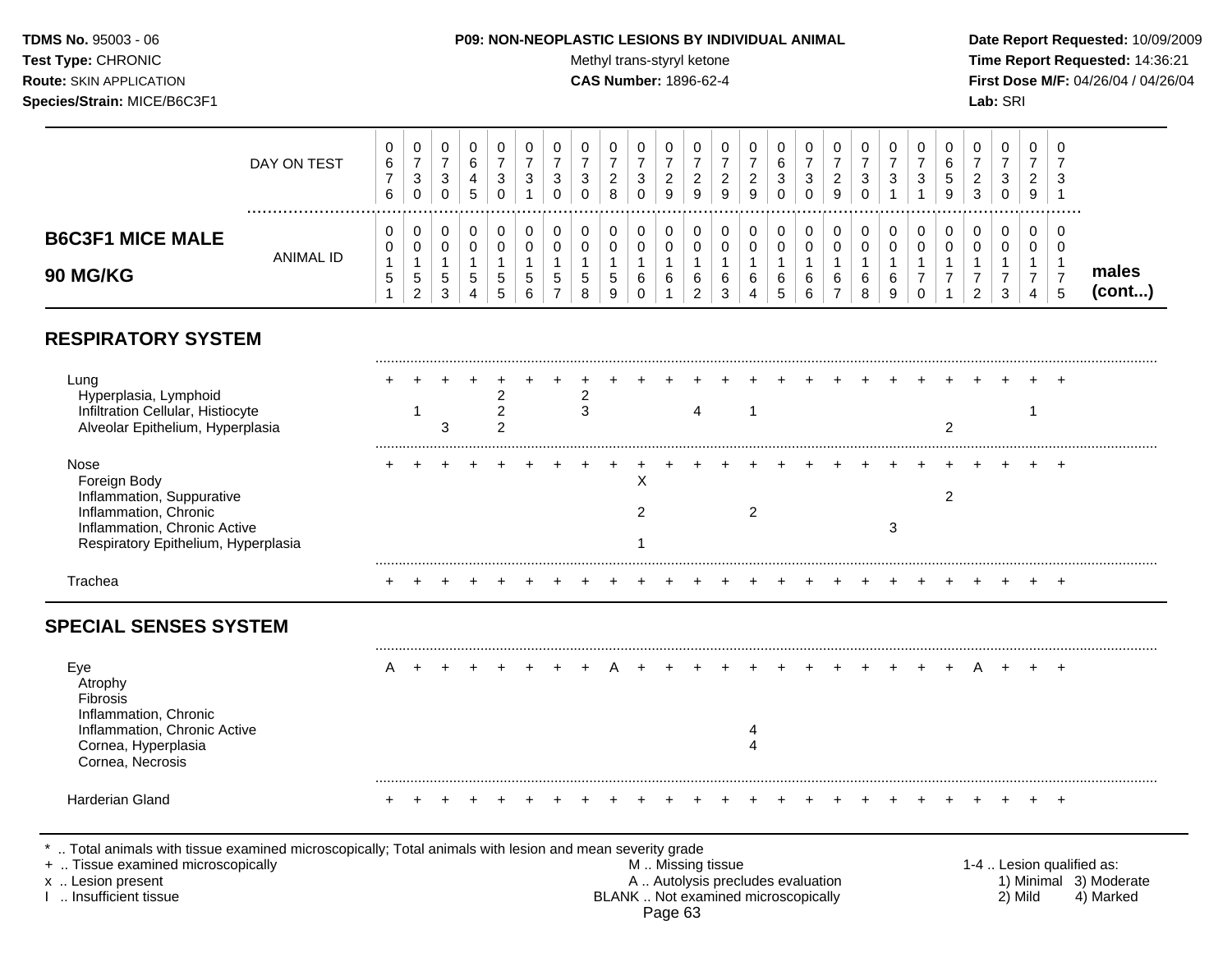| <b>TDMS No. 95003 - 06</b>     | <b>P09: NON-NEOPLASTIC LESIONS BY INDIVIDUAL ANIMAL</b> | Date Rep         |
|--------------------------------|---------------------------------------------------------|------------------|
| <b>Test Type: CHRONIC</b>      | Methyl trans-styryl ketone                              | <b>Time Re</b>   |
| <b>Route: SKIN APPLICATION</b> | <b>CAS Number: 1896-62-4</b>                            | <b>First Dos</b> |
| Species/Strain: MICE/B6C3F1    |                                                         | <b>Lab:</b> SRI  |

## **P09: NON-NEOPLASTIC LESIONS BY INDIVIDUAL ANIMAL Date Report Requested:** 10/09/2009

**Methyl trans-styryl ketone Time Report Requested:** 14:36:21 **CAS Number:** 1896-62-4 **First Dose M/F:** 04/26/04 / 04/26/04

|                                                                                                                                                                                                                                     | DAY ON TEST      | 0<br>$\,6\,$<br>$\overline{7}$<br>6   | 0<br>$\overline{7}$<br>$\sqrt{3}$<br>0                         | 0<br>$\overline{7}$<br>$\mathbf{3}$<br>$\mathbf 0$ | 0<br>$\,6\,$<br>$\overline{4}$<br>5                         | 0<br>$\overline{7}$<br>$\sqrt{3}$<br>$\mathbf 0$    | 0<br>$\overline{7}$<br>$\ensuremath{\mathsf{3}}$<br>1 | 0<br>$\overline{7}$<br>$\mathbf{3}$<br>$\mathbf 0$ | 0<br>$\overline{7}$<br>$\mathbf{3}$<br>$\Omega$ | 0<br>$\overline{7}$<br>$\overline{c}$<br>8 | 0<br>$\overline{7}$<br>$\mathbf{3}$<br>$\Omega$ | 0<br>$\overline{7}$<br>$\overline{c}$<br>9    | 0<br>$\overline{7}$<br>$\sqrt{2}$<br>9                            | 0<br>$\overline{7}$<br>$\overline{c}$<br>9       | 0<br>$\boldsymbol{7}$<br>$\overline{c}$<br>9 | 0<br>$\,6\,$<br>$\sqrt{3}$<br>$\Omega$   | 0<br>$\overline{7}$<br>$\ensuremath{\mathsf{3}}$<br>$\mathbf 0$ | 0<br>$\boldsymbol{7}$<br>$\overline{c}$<br>$\overline{9}$       | 0<br>$\overline{7}$<br>$\ensuremath{\mathsf{3}}$<br>$\Omega$ | 0<br>$\overline{7}$<br>$\sqrt{3}$          | 0<br>$\overline{7}$<br>3          | 0<br>$\,6\,$<br>5<br>9 | 0<br>$\overline{7}$<br>$\overline{c}$<br>3 | 0<br>$\overline{7}$<br>3<br>$\mathbf 0$  | 0<br>$\boldsymbol{7}$<br>$\overline{a}$<br>9                    | 0<br>$\overline{7}$<br>3                                  |                 |
|-------------------------------------------------------------------------------------------------------------------------------------------------------------------------------------------------------------------------------------|------------------|---------------------------------------|----------------------------------------------------------------|----------------------------------------------------|-------------------------------------------------------------|-----------------------------------------------------|-------------------------------------------------------|----------------------------------------------------|-------------------------------------------------|--------------------------------------------|-------------------------------------------------|-----------------------------------------------|-------------------------------------------------------------------|--------------------------------------------------|----------------------------------------------|------------------------------------------|-----------------------------------------------------------------|-----------------------------------------------------------------|--------------------------------------------------------------|--------------------------------------------|-----------------------------------|------------------------|--------------------------------------------|------------------------------------------|-----------------------------------------------------------------|-----------------------------------------------------------|-----------------|
| <b>B6C3F1 MICE MALE</b><br><b>90 MG/KG</b>                                                                                                                                                                                          | <b>ANIMAL ID</b> | 0<br>0<br>$\mathbf{1}$<br>$\,$ 5 $\,$ | 0<br>$\pmb{0}$<br>$\mathbf{1}$<br>$\sqrt{5}$<br>$\overline{c}$ | 0<br>$\pmb{0}$<br>$\mathbf{1}$<br>5<br>3           | 0<br>$\mathsf{O}\xspace$<br>$\mathbf{1}$<br>$\sqrt{5}$<br>4 | 0<br>$\pmb{0}$<br>$\overline{1}$<br>$\sqrt{5}$<br>5 | 0<br>$\mathbf 0$<br>$\mathbf{1}$<br>5<br>6            | 0<br>$\mathbf 0$<br>5<br>$\overline{7}$            | 0<br>$\mathbf 0$<br>$\mathbf{1}$<br>5<br>8      | 0<br>$\pmb{0}$<br>5<br>9                   | 0<br>$\pmb{0}$<br>$\mathbf{1}$<br>6<br>$\Omega$ | 0<br>$\mathsf{O}\xspace$<br>$\mathbf{1}$<br>6 | 0<br>$\mathsf{O}\xspace$<br>$\overline{1}$<br>6<br>$\overline{2}$ | 0<br>$\mathbf 0$<br>$\mathbf{1}$<br>$\,6\,$<br>3 | 0<br>$\pmb{0}$<br>$\mathbf{1}$<br>6<br>4     | 0<br>$\pmb{0}$<br>$\mathbf{1}$<br>6<br>5 | 0<br>$\pmb{0}$<br>$\mathbf{1}$<br>6<br>$6\phantom{1}$           | 0<br>$\mathsf{O}\xspace$<br>$\mathbf{1}$<br>6<br>$\overline{7}$ | 0<br>$\mathbf 0$<br>$\mathbf{1}$<br>6<br>8                   | 0<br>$\mathbf 0$<br>$\mathbf{1}$<br>6<br>9 | 0<br>$\mathbf 0$<br>7<br>$\Omega$ | 0<br>$\mathbf 0$       | 0<br>$\pmb{0}$<br>$\overline{c}$           | 0<br>$\mathsf{O}$<br>$\overline{7}$<br>3 | 0<br>$\mathsf{O}\xspace$<br>$\mathbf{1}$<br>$\overline{7}$<br>4 | 0<br>$\mathbf 0$<br>$\overline{1}$<br>$\overline{7}$<br>5 | males<br>(cont) |
| Hyperplasia, Focal<br>Inflammation, Chronic<br>Metaplasia, Osseous                                                                                                                                                                  |                  |                                       |                                                                |                                                    |                                                             |                                                     |                                                       |                                                    |                                                 |                                            |                                                 |                                               |                                                                   |                                                  |                                              | $\overline{2}$                           |                                                                 |                                                                 |                                                              |                                            | $\overline{c}$                    | $\overline{2}$         |                                            |                                          |                                                                 | $\overline{c}$<br>$\overline{2}$                          |                 |
| <b>URINARY SYSTEM</b>                                                                                                                                                                                                               |                  |                                       |                                                                |                                                    |                                                             |                                                     |                                                       |                                                    |                                                 |                                            |                                                 |                                               |                                                                   |                                                  |                                              |                                          |                                                                 |                                                                 |                                                              |                                            |                                   |                        |                                            |                                          |                                                                 |                                                           |                 |
| Kidney<br>Cyst<br>Hyperplasia, Lymphoid<br>Infarct<br>Metaplasia, Osseous                                                                                                                                                           |                  |                                       | $\overline{2}$                                                 | 2                                                  | $\overline{2}$                                              |                                                     | $\overline{c}$                                        | $\overline{c}$<br>2                                | $\overline{2}$                                  |                                            |                                                 |                                               |                                                                   |                                                  | $\overline{c}$                               |                                          |                                                                 |                                                                 | 2                                                            |                                            | 2                                 | $\overline{2}$<br>2    |                                            |                                          | 2                                                               |                                                           |                 |
| Nephropathy<br>Capsule, Fibrosis<br>Capsule, Pigmentation<br>Pelvis, Dilatation<br>Renal Tubule, Accumulation, Hyaline<br><b>Droplet</b><br>Renal Tubule, Dilatation, Focal<br>Renal Tubule, Necrosis<br>Renal Tubule, Pigmentation |                  |                                       | $\overline{2}$                                                 | $\overline{2}$                                     |                                                             |                                                     | $\overline{2}$                                        | 2                                                  | 3                                               |                                            | 2                                               |                                               |                                                                   | 2                                                | $\mathcal{P}$                                |                                          |                                                                 |                                                                 | 3                                                            |                                            | $\mathfrak{p}$                    | $\mathcal{P}$          |                                            | 2                                        | 2                                                               | $\overline{2}$                                            |                 |
| <b>Urinary Bladder</b><br>Hyperplasia, Lymphoid                                                                                                                                                                                     |                  |                                       |                                                                |                                                    |                                                             | 2                                                   |                                                       |                                                    |                                                 |                                            |                                                 |                                               |                                                                   |                                                  |                                              |                                          |                                                                 |                                                                 |                                                              |                                            |                                   |                        |                                            |                                          |                                                                 | $+$                                                       |                 |

\* .. Total animals with tissue examined microscopically; Total animals with lesion and mean severity grade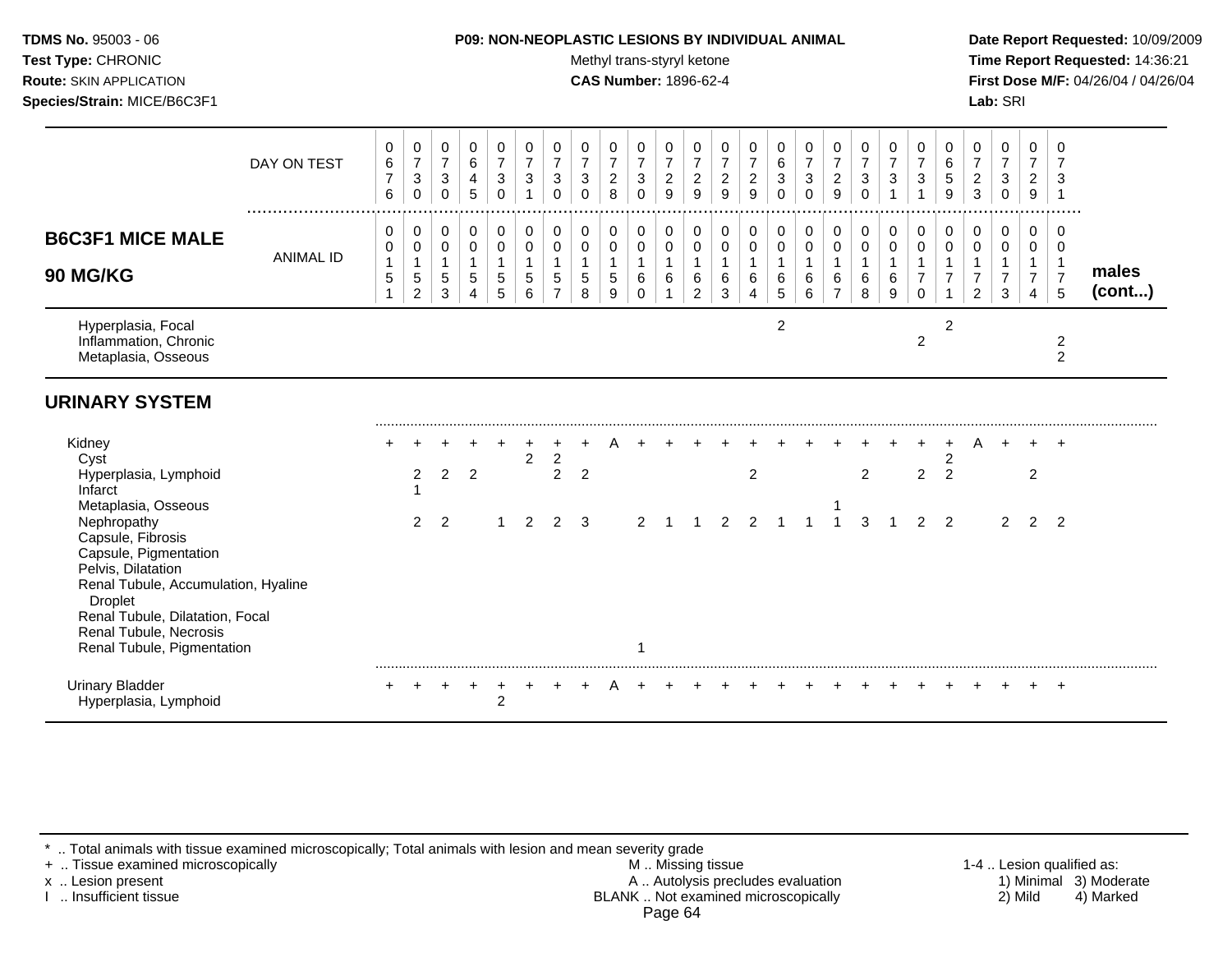#### **TDMS No.** 95003 - 06 **P09: NON-NEOPLASTIC LESIONS BY INDIVIDUAL ANIMAL Date Report Requested:** 10/09/2009

Test Type: CHRONIC **Test Type:** CHRONIC **Test Type:** CHRONIC **Time Report Requested:** 14:36:21 **Route:** SKIN APPLICATION **CAS Number:** 1896-62-4 **First Dose M/F:** 04/26/04 / 04/26/04

|                                                                                            | DAY ON TEST      | 0<br>$\overline{7}$<br>$\overline{c}$<br>$\boldsymbol{9}$ | 0<br>$\overline{7}$<br>$\ensuremath{\mathsf{3}}$<br>$\mathbf 0$        | 0<br>$\overline{7}$<br>$\ensuremath{\mathsf{3}}$<br>0 | 0<br>$\sqrt{5}$<br>$9\,$<br>$\mathbf 0$                 | 0<br>$\overline{7}$<br>$\overline{c}$<br>9           | $\mathbf 0$<br>$\overline{7}$<br>$\boldsymbol{2}$<br>9 | 0<br>$\overline{7}$<br>$\overline{c}$<br>9              | 0<br>$\overline{7}$<br>$\ensuremath{\mathsf{3}}$<br>$\Omega$ | 0<br>$\overline{7}$<br>$\boldsymbol{2}$<br>9 | 0<br>$\,6\,$<br>$\boldsymbol{7}$<br>3 | 0<br>$\overline{7}$<br>$\sqrt{3}$<br>$\mathbf{1}$ | 0<br>$\overline{7}$<br>$\overline{c}$<br>9              | 0<br>$\overline{7}$<br>$\sqrt{2}$<br>9     | 0<br>$\overline{7}$<br>$\boldsymbol{2}$<br>$\mathbf 0$ | 0<br>$\overline{7}$<br>$\mathbf{1}$<br>9                            | 0<br>$\overline{7}$<br>$\mathbf{1}$<br>8    | 0<br>$\overline{7}$<br>$\ensuremath{\mathsf{3}}$<br>0   | 0<br>$\overline{7}$<br>$\sqrt{3}$<br>$\Omega$            | 0<br>$\overline{7}$<br>$\overline{c}$<br>9 | 0<br>$\overline{7}$<br>$\ensuremath{\mathsf{3}}$<br>$\mathbf 0$ | 0<br>$\overline{7}$<br>$\ensuremath{\mathsf{3}}$<br>$\Omega$ | 0<br>$\overline{7}$<br>$\overline{c}$<br>9              | 0<br>$\sqrt{5}$<br>$\boldsymbol{2}$<br>$\overline{1}$ | 0<br>$\overline{7}$<br>$\mathbf{3}$<br>0   | $\Omega$<br>7<br>$\overline{2}$<br>9                       |     |                 |
|--------------------------------------------------------------------------------------------|------------------|-----------------------------------------------------------|------------------------------------------------------------------------|-------------------------------------------------------|---------------------------------------------------------|------------------------------------------------------|--------------------------------------------------------|---------------------------------------------------------|--------------------------------------------------------------|----------------------------------------------|---------------------------------------|---------------------------------------------------|---------------------------------------------------------|--------------------------------------------|--------------------------------------------------------|---------------------------------------------------------------------|---------------------------------------------|---------------------------------------------------------|----------------------------------------------------------|--------------------------------------------|-----------------------------------------------------------------|--------------------------------------------------------------|---------------------------------------------------------|-------------------------------------------------------|--------------------------------------------|------------------------------------------------------------|-----|-----------------|
| <b>B6C3F1 MICE MALE</b><br>90 MG/KG                                                        | <b>ANIMAL ID</b> | 0<br>$\mathbf 0$<br>$\mathbf{1}$<br>$\overline{7}$<br>6   | 0<br>$\mathbf 0$<br>$\mathbf{1}$<br>$\boldsymbol{7}$<br>$\overline{7}$ | 0<br>0<br>$\mathbf{1}$<br>$\boldsymbol{7}$<br>8       | 0<br>$\pmb{0}$<br>$\mathbf{1}$<br>$\boldsymbol{7}$<br>9 | 0<br>$\mathbf 0$<br>$\mathbf{1}$<br>8<br>$\mathbf 0$ | 0<br>$\Omega$<br>$\mathbf{1}$<br>8<br>-1               | 0<br>$\mathbf 0$<br>$\mathbf{1}$<br>8<br>$\overline{c}$ | 0<br>$\mathbf 0$<br>$\mathbf{1}$<br>8<br>3                   | 0<br>$\mathbf 0$<br>$\mathbf{1}$<br>8<br>4   | 0<br>0<br>$\mathbf{1}$<br>8<br>5      | 0<br>$\mathbf 0$<br>$\mathbf{1}$<br>8<br>6        | 0<br>$\mathbf 0$<br>$\mathbf{1}$<br>8<br>$\overline{7}$ | 0<br>$\mathbf 0$<br>$\mathbf{1}$<br>8<br>8 | 0<br>$\mathbf 0$<br>$\mathbf{1}$<br>8<br>9             | 0<br>$\mathbf 0$<br>$\mathbf{1}$<br>$\boldsymbol{9}$<br>$\mathbf 0$ | 0<br>0<br>$\mathbf{1}$<br>9<br>$\mathbf{1}$ | 0<br>$\mathbf 0$<br>$\mathbf{1}$<br>9<br>$\overline{2}$ | 0<br>$\mathsf{O}\xspace$<br>$\overline{1}$<br>$9\,$<br>3 | 0<br>$\mathbf 0$<br>$\mathbf{1}$<br>9<br>4 | 0<br>$\mathbf 0$<br>$\mathbf{1}$<br>9<br>$\sqrt{5}$             | 0<br>$\mathbf 0$<br>$\mathbf{1}$<br>9<br>6                   | 0<br>$\mathbf 0$<br>$\mathbf{1}$<br>9<br>$\overline{7}$ | 0<br>$\mathbf 0$<br>$\overline{1}$<br>9<br>8          | 0<br>$\mathbf 0$<br>$\mathbf{1}$<br>9<br>9 | $\Omega$<br>$\Omega$<br>$\overline{c}$<br>0<br>$\mathbf 0$ |     | * TOTALS        |
| <b>ALIMENTARY SYSTEM</b>                                                                   |                  |                                                           |                                                                        |                                                       |                                                         |                                                      |                                                        |                                                         |                                                              |                                              |                                       |                                                   |                                                         |                                            |                                                        |                                                                     |                                             |                                                         |                                                          |                                            |                                                                 |                                                              |                                                         |                                                       |                                            |                                                            |     |                 |
| Esophagus                                                                                  |                  |                                                           |                                                                        |                                                       |                                                         |                                                      |                                                        |                                                         |                                                              |                                              |                                       |                                                   |                                                         |                                            |                                                        |                                                                     |                                             |                                                         |                                                          |                                            |                                                                 |                                                              |                                                         |                                                       |                                            |                                                            | 50  |                 |
| Gallbladder<br>Inflammation, Acute                                                         |                  | ÷                                                         | M                                                                      | $\pm$                                                 | $\ddot{}$                                               | м                                                    |                                                        |                                                         |                                                              |                                              |                                       |                                                   |                                                         |                                            |                                                        |                                                                     |                                             |                                                         |                                                          |                                            |                                                                 |                                                              |                                                         |                                                       | $\ddot{}$                                  | $+$                                                        | 38  | 11.0            |
| Intestine Large, Cecum                                                                     |                  |                                                           |                                                                        |                                                       |                                                         |                                                      |                                                        |                                                         |                                                              |                                              |                                       |                                                   |                                                         |                                            |                                                        |                                                                     |                                             |                                                         |                                                          |                                            |                                                                 |                                                              |                                                         |                                                       |                                            |                                                            | -46 |                 |
| Intestine Large, Colon                                                                     |                  |                                                           |                                                                        |                                                       |                                                         |                                                      |                                                        |                                                         |                                                              |                                              |                                       |                                                   |                                                         |                                            |                                                        |                                                                     |                                             |                                                         |                                                          |                                            |                                                                 |                                                              |                                                         |                                                       |                                            |                                                            | -43 |                 |
| Intestine Large, Rectum                                                                    |                  |                                                           |                                                                        |                                                       |                                                         |                                                      |                                                        |                                                         |                                                              |                                              |                                       |                                                   |                                                         |                                            |                                                        |                                                                     |                                             |                                                         |                                                          |                                            |                                                                 |                                                              |                                                         |                                                       |                                            |                                                            | 46  |                 |
| Intestine Small, Duodenum<br>Hemorrhage                                                    |                  |                                                           |                                                                        |                                                       |                                                         |                                                      |                                                        |                                                         |                                                              |                                              |                                       |                                                   |                                                         |                                            |                                                        | A                                                                   | $\ddot{}$<br>$\overline{2}$                 | $\ddot{}$                                               |                                                          |                                            |                                                                 |                                                              |                                                         |                                                       |                                            | $+$                                                        | 43  | 12.0            |
| Intestine Small, Ileum<br>Inflammation, Chronic                                            |                  |                                                           |                                                                        |                                                       |                                                         |                                                      |                                                        |                                                         |                                                              |                                              |                                       |                                                   |                                                         |                                            |                                                        |                                                                     |                                             |                                                         |                                                          |                                            |                                                                 |                                                              | $\ddot{}$<br>3                                          | $\ddot{}$                                             | $+$                                        | $+$                                                        | -43 | 13.0            |
| Intestine Small, Jejunum<br>Inflammation, Chronic                                          |                  |                                                           |                                                                        |                                                       |                                                         |                                                      |                                                        |                                                         |                                                              |                                              |                                       |                                                   |                                                         |                                            |                                                        |                                                                     |                                             |                                                         |                                                          |                                            |                                                                 |                                                              | $\overline{+}$<br>$\boldsymbol{\Lambda}$                | $\ddot{}$                                             | $+$                                        | $+$                                                        | -44 | 14.0            |
| Liver<br><b>Basophilic Focus</b><br>Basophilic Focus, Multiple<br>Clear Cell Focus<br>Cyst |                  |                                                           |                                                                        | X                                                     |                                                         |                                                      |                                                        |                                                         |                                                              |                                              |                                       | $X$ $X$                                           |                                                         | X<br>X                                     |                                                        |                                                                     |                                             |                                                         | X                                                        |                                            | $\mathsf X$                                                     | X                                                            |                                                         |                                                       |                                            | X                                                          | 49  | 3<br>18<br>23.0 |

\* .. Total animals with tissue examined microscopically; Total animals with lesion and mean severity grade

+ .. Tissue examined microscopically M .. Missing tissue 1-4 .. Lesion qualified as: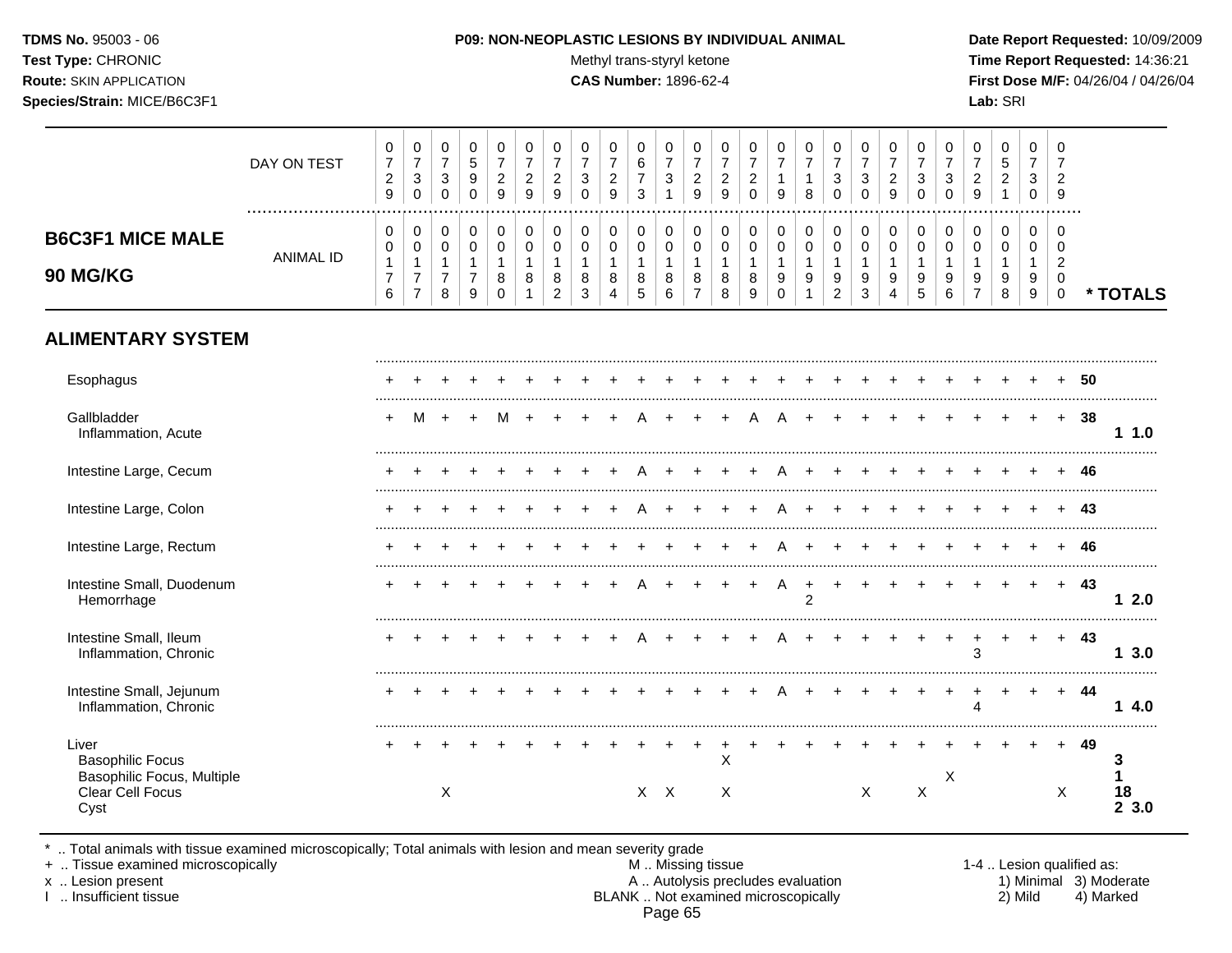#### **TDMS No.** 95003 - 06 **P09: NON-NEOPLASTIC LESIONS BY INDIVIDUAL ANIMAL Date Report Requested:** 10/09/2009

Test Type: CHRONIC **Test Type:** CHRONIC **Test Type:** CHRONIC **Time Report Requested:** 14:36:21 **Route:** SKIN APPLICATION **CAS Number:** 1896-62-4 **First Dose M/F:** 04/26/04 / 04/26/04

|                                                                                                                                        | DAY ON TEST<br>  | 0<br>$\boldsymbol{7}$<br>$\overline{2}$<br>$\boldsymbol{9}$ | 0<br>$\overline{7}$<br>$\ensuremath{\mathsf{3}}$<br>$\mathsf{O}\xspace$ | 0<br>$\overline{7}$<br>$\sqrt{3}$<br>$\mathbf 0$        | 0<br>$\sqrt{5}$<br>$\boldsymbol{9}$<br>$\mathbf 0$                   | 0<br>$\overline{7}$<br>$\boldsymbol{2}$<br>9         | 0<br>$\overline{7}$<br>$\boldsymbol{2}$<br>9        | 0<br>$\overline{7}$<br>$\sqrt{2}$<br>9                  | 0<br>$\overline{7}$<br>$\mathbf{3}$<br>$\Omega$            | 0<br>$\boldsymbol{7}$<br>$\overline{c}$<br>9 | 0<br>$\,6$<br>$\overline{7}$<br>3         | 0<br>$\overline{7}$<br>3<br>1    | 0<br>$\overline{7}$<br>$\sqrt{2}$<br>9                  | 0<br>$\overline{7}$<br>$\overline{c}$<br>9 | 0<br>$\overline{7}$<br>$\boldsymbol{2}$<br>$\mathbf 0$ | 0<br>$\overline{7}$<br>$\mathbf{1}$<br>9              | 0<br>$\boldsymbol{7}$<br>$\mathbf{1}$<br>8                    | 0<br>$\overline{7}$<br>$\sqrt{3}$<br>$\mathbf 0$      | 0<br>$\overline{7}$<br>$\mathbf{3}$<br>$\mathbf 0$ | 0<br>$\overline{7}$<br>$\boldsymbol{2}$<br>9 | 0<br>$\overline{7}$<br>$\sqrt{3}$<br>$\mathbf 0$ | 0<br>$\overline{7}$<br>$\mathbf{3}$<br>$\mathbf 0$      | 0<br>$\overline{7}$<br>$\boldsymbol{2}$<br>$\boldsymbol{9}$ | 0<br>$\sqrt{5}$<br>$\overline{c}$<br>$\mathbf{1}$ | 0<br>$\overline{7}$<br>$\mathbf{3}$<br>0        | $\Omega$<br>7<br>$\overline{2}$<br>9                                    |      |                                          |
|----------------------------------------------------------------------------------------------------------------------------------------|------------------|-------------------------------------------------------------|-------------------------------------------------------------------------|---------------------------------------------------------|----------------------------------------------------------------------|------------------------------------------------------|-----------------------------------------------------|---------------------------------------------------------|------------------------------------------------------------|----------------------------------------------|-------------------------------------------|----------------------------------|---------------------------------------------------------|--------------------------------------------|--------------------------------------------------------|-------------------------------------------------------|---------------------------------------------------------------|-------------------------------------------------------|----------------------------------------------------|----------------------------------------------|--------------------------------------------------|---------------------------------------------------------|-------------------------------------------------------------|---------------------------------------------------|-------------------------------------------------|-------------------------------------------------------------------------|------|------------------------------------------|
| <b>B6C3F1 MICE MALE</b><br>90 MG/KG                                                                                                    | <b>ANIMAL ID</b> | 0<br>0<br>$\mathbf{1}$<br>$\overline{7}$<br>$6\phantom{a}$  | 0<br>$\mathbf 0$<br>$\overline{1}$<br>$\overline{7}$<br>$\overline{7}$  | 0<br>$\mathbf 0$<br>$\mathbf{1}$<br>$\overline{7}$<br>8 | 0<br>$\pmb{0}$<br>$\mathbf{1}$<br>$\overline{7}$<br>$\boldsymbol{9}$ | 0<br>$\mathbf 0$<br>$\mathbf{1}$<br>8<br>$\mathbf 0$ | 0<br>$\pmb{0}$<br>$\mathbf{1}$<br>8<br>$\mathbf{1}$ | 0<br>$\mathbf 0$<br>$\mathbf{1}$<br>8<br>$\overline{2}$ | 0<br>$\mathbf 0$<br>$\mathbf{1}$<br>$\bf8$<br>$\mathbf{3}$ | 0<br>$\mathbf 0$<br>$\mathbf{1}$<br>8<br>4   | 0<br>0<br>$\mathbf{1}$<br>8<br>$\sqrt{5}$ | 0<br>0<br>$\mathbf{1}$<br>8<br>6 | 0<br>$\pmb{0}$<br>$\overline{1}$<br>8<br>$\overline{7}$ | 0<br>$\mathbf 0$<br>$\mathbf{1}$<br>8<br>8 | 0<br>$\mathbf 0$<br>$\mathbf{1}$<br>8<br>9             | 0<br>$\mathsf{O}$<br>$\mathbf{1}$<br>9<br>$\mathbf 0$ | 0<br>$\mathsf{O}\xspace$<br>$\mathbf{1}$<br>9<br>$\mathbf{1}$ | 0<br>$\pmb{0}$<br>$\mathbf{1}$<br>9<br>$\overline{c}$ | 0<br>$\pmb{0}$<br>$\mathbf{1}$<br>9<br>3           | 0<br>$\pmb{0}$<br>$\mathbf{1}$<br>9<br>4     | 0<br>$\mathbf 0$<br>$\mathbf{1}$<br>9<br>5       | 0<br>$\pmb{0}$<br>$\mathbf{1}$<br>$\boldsymbol{9}$<br>6 | 0<br>$\mathbf 0$<br>$\mathbf{1}$<br>9<br>$\overline{7}$     | 0<br>$\mathbf 0$<br>$\mathbf 1$<br>9<br>8         | 0<br>0<br>$\mathbf{1}$<br>9<br>$\boldsymbol{9}$ | $\Omega$<br>$\mathbf 0$<br>$\overline{2}$<br>$\mathbf 0$<br>$\mathbf 0$ |      | * TOTALS                                 |
| Eosinophilic Focus<br>Hematopoietic Cell Proliferation<br>Mixed Cell Focus<br>Necrosis, Focal<br>Thrombosis<br>Hepatocyte, Hypertrophy |                  |                                                             |                                                                         | X<br>$\mathbf{1}$                                       |                                                                      |                                                      |                                                     |                                                         | X                                                          |                                              | $\overline{2}$                            | Χ                                |                                                         | X                                          | 4                                                      |                                                       |                                                               | $\mathbf{1}$                                          |                                                    |                                              |                                                  |                                                         |                                                             |                                                   |                                                 | X                                                                       |      | 13<br>71.0<br>6 3.0<br>1.0<br>2.0        |
| Mesentery<br>Fibrosis<br>Hemorrhage<br>Inflammation, Chronic<br>Artery, Hyperplasia<br>Fat, Necrosis                                   |                  |                                                             |                                                                         |                                                         |                                                                      |                                                      | $\ddot{}$<br>$\overline{c}$                         |                                                         |                                                            |                                              |                                           |                                  |                                                         |                                            |                                                        |                                                       |                                                               | 3<br>3                                                |                                                    |                                              |                                                  |                                                         | $\ddot{}$<br>$\overline{2}$<br>2                            |                                                   |                                                 | $+ 6$<br>1                                                              |      | 2.0<br>1.<br>2.0<br>3.0<br>3.0<br>1.8    |
| Pancreas                                                                                                                               |                  |                                                             |                                                                         |                                                         |                                                                      |                                                      |                                                     |                                                         |                                                            |                                              |                                           |                                  |                                                         |                                            |                                                        |                                                       |                                                               |                                                       |                                                    |                                              |                                                  |                                                         |                                                             |                                                   |                                                 | $+$                                                                     | 49   |                                          |
| Salivary Glands<br>Hyperplasia, Lymphoid                                                                                               |                  | $\pm$                                                       |                                                                         |                                                         | $\overline{2}$                                                       |                                                      |                                                     |                                                         |                                                            |                                              |                                           | $\overline{c}$                   |                                                         |                                            |                                                        |                                                       |                                                               |                                                       |                                                    | $\overline{c}$                               |                                                  |                                                         |                                                             |                                                   | $\ddot{}$                                       | $+$<br>$\overline{2}$                                                   | 50   | 102.0                                    |
| Stomach, Forestomach<br>Cyst<br>Inflammation, Chronic<br>Ulcer<br>Epithelium, Hyperplasia                                              |                  |                                                             |                                                                         |                                                         | 2<br>$\overline{2}$                                                  | $\overline{c}$                                       |                                                     |                                                         |                                                            |                                              |                                           |                                  |                                                         |                                            |                                                        |                                                       |                                                               |                                                       |                                                    |                                              |                                                  |                                                         |                                                             |                                                   | 3                                               | $+$<br>$\overline{2}$                                                   | - 50 | 2.0<br>1.<br>2.0<br>3<br>2.0<br>2.3<br>6 |
| Stomach, Glandular<br>Cyst<br>Erosion<br>Hemorrhage                                                                                    |                  |                                                             |                                                                         | 2                                                       |                                                                      |                                                      |                                                     |                                                         |                                                            |                                              |                                           |                                  |                                                         |                                            |                                                        |                                                       |                                                               |                                                       | 2                                                  |                                              |                                                  |                                                         |                                                             |                                                   |                                                 | $\ddot{}$<br>$\overline{2}$                                             | 48   | 52.0<br>1.0<br>1.0                       |

\* .. Total animals with tissue examined microscopically; Total animals with lesion and mean severity grade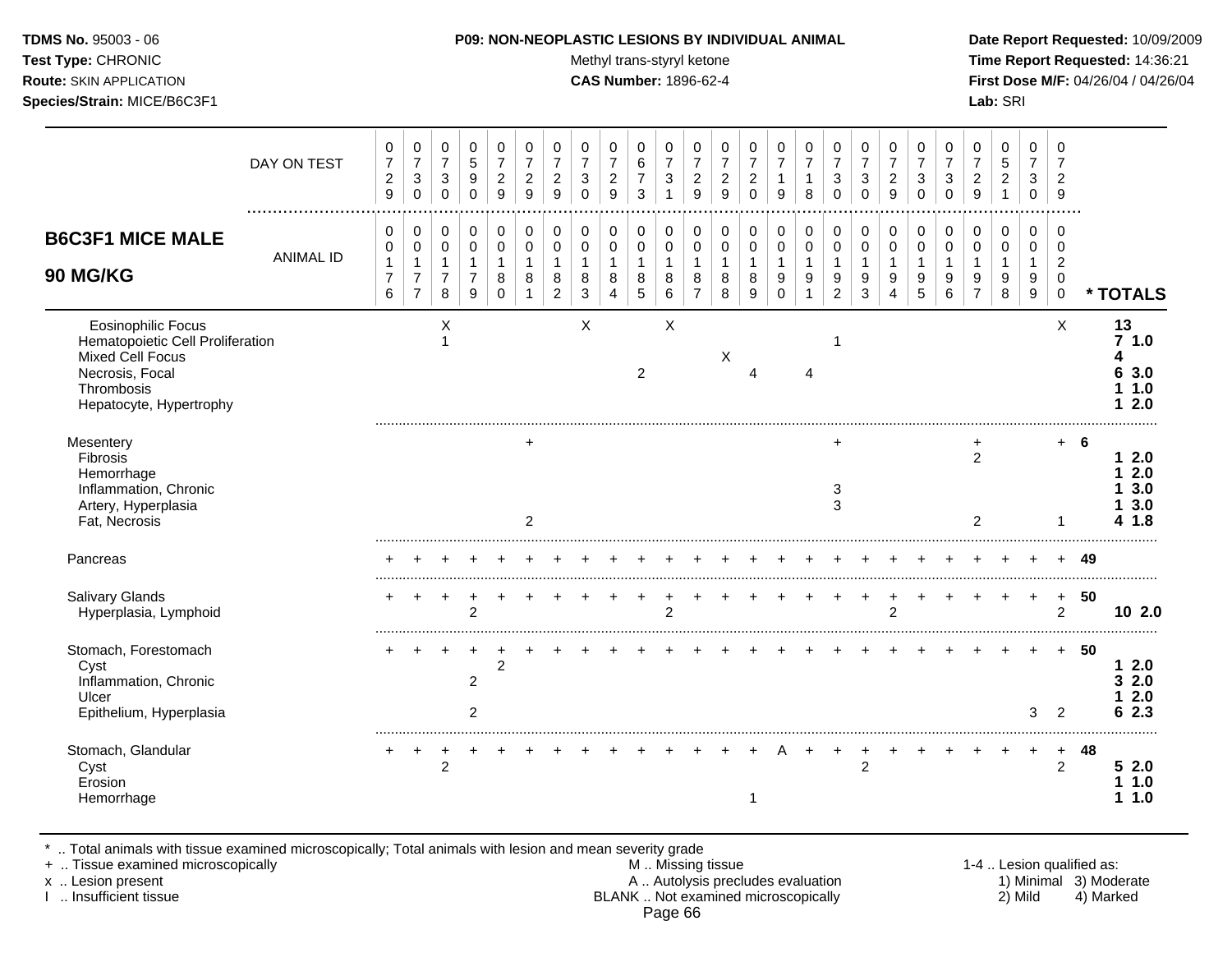#### **TDMS No.** 95003 - 06 **P09: NON-NEOPLASTIC LESIONS BY INDIVIDUAL ANIMAL Date Report Requested:** 10/09/2009

Test Type: CHRONIC **Test Type:** CHRONIC **Test Type:** CHRONIC **Time Report Requested:** 14:36:21 **Route:** SKIN APPLICATION **CAS Number:** 1896-62-4 **First Dose M/F:** 04/26/04 / 04/26/04

|                                                                                          | DAY ON TEST      | 0<br>$\boldsymbol{7}$<br>$\overline{c}$<br>9  | $\pmb{0}$<br>$\overline{7}$<br>$\sqrt{3}$<br>$\mathbf 0$                       | 0<br>$\overline{7}$<br>$\sqrt{3}$<br>$\Omega$ | $\mathbf 0$<br>$\sqrt{5}$<br>$\boldsymbol{9}$<br>$\mathbf 0$            | $\pmb{0}$<br>$\overline{7}$<br>$\overline{2}$<br>9   | 0<br>$\overline{7}$<br>$\overline{c}$<br>9 | $\mathbf 0$<br>$\overline{7}$<br>$\sqrt{2}$<br>$\overline{9}$       | 0<br>$\overline{7}$<br>3<br>$\Omega$     | 0<br>$\overline{7}$<br>$\overline{c}$<br>9               | 0<br>6<br>$\overline{7}$<br>3    | 0<br>$\overline{7}$<br>$\mathbf{3}$<br>$\mathbf{1}$ | $\mathbf 0$<br>$\overline{7}$<br>$\sqrt{2}$<br>$\overline{9}$     | 0<br>$\overline{7}$<br>$\overline{c}$<br>9 | 0<br>$\overline{7}$<br>$\sqrt{2}$<br>$\mathbf 0$ | $\,0\,$<br>$\overline{7}$<br>$\mathbf{1}$<br>9 | 0<br>$\overline{7}$<br>$\mathbf{1}$<br>8    | 0<br>$\overline{7}$<br>$\ensuremath{\mathsf{3}}$<br>$\mathbf{0}$ | 0<br>$\overline{7}$<br>3<br>$\Omega$                    | 0<br>$\overline{7}$<br>$\boldsymbol{2}$<br>$\boldsymbol{9}$ | 0<br>$\overline{7}$<br>$\mathbf{3}$<br>$\mathbf 0$ | 0<br>$\overline{7}$<br>$\sqrt{3}$<br>$\Omega$ | $\mathbf 0$<br>$\overline{7}$<br>$\overline{2}$<br>9            | 0<br>5<br>$\overline{c}$<br>$\mathbf{1}$ | 0<br>$\overline{7}$<br>3<br>0              | $\mathbf 0$<br>$\overline{7}$<br>$\overline{c}$<br>9                   |      |                           |
|------------------------------------------------------------------------------------------|------------------|-----------------------------------------------|--------------------------------------------------------------------------------|-----------------------------------------------|-------------------------------------------------------------------------|------------------------------------------------------|--------------------------------------------|---------------------------------------------------------------------|------------------------------------------|----------------------------------------------------------|----------------------------------|-----------------------------------------------------|-------------------------------------------------------------------|--------------------------------------------|--------------------------------------------------|------------------------------------------------|---------------------------------------------|------------------------------------------------------------------|---------------------------------------------------------|-------------------------------------------------------------|----------------------------------------------------|-----------------------------------------------|-----------------------------------------------------------------|------------------------------------------|--------------------------------------------|------------------------------------------------------------------------|------|---------------------------|
| <b>B6C3F1 MICE MALE</b><br>90 MG/KG                                                      | <b>ANIMAL ID</b> | 0<br>0<br>$\mathbf{1}$<br>$\overline{7}$<br>6 | $\mathbf 0$<br>$\pmb{0}$<br>$\overline{1}$<br>$\overline{7}$<br>$\overline{7}$ | 0<br>0<br>$\mathbf{1}$<br>$\overline{7}$<br>8 | $\pmb{0}$<br>$\mathsf{O}\xspace$<br>$\mathbf{1}$<br>$\overline{7}$<br>9 | 0<br>$\mathbf 0$<br>$\mathbf{1}$<br>8<br>$\mathbf 0$ | 0<br>0<br>$\mathbf{1}$<br>8<br>1           | $\mathbf 0$<br>$\mathbf 0$<br>$\overline{1}$<br>8<br>$\overline{c}$ | 0<br>$\pmb{0}$<br>$\mathbf{1}$<br>8<br>3 | $\pmb{0}$<br>$\mathbf 0$<br>8<br>$\overline{\mathbf{4}}$ | 0<br>0<br>$\mathbf{1}$<br>8<br>5 | 0<br>0<br>$\mathbf{1}$<br>8<br>$\,6\,$              | $\mathbf 0$<br>$\mathbf 0$<br>$\mathbf{1}$<br>8<br>$\overline{7}$ | 0<br>0<br>$\mathbf{1}$<br>8<br>8           | $\pmb{0}$<br>0<br>$\mathbf{1}$<br>8<br>9         | 0<br>0<br>$\mathbf{1}$<br>9<br>$\Omega$        | 0<br>0<br>$\mathbf{1}$<br>9<br>$\mathbf{1}$ | 0<br>$\mathbf 0$<br>$\overline{1}$<br>9<br>$\overline{2}$        | 0<br>$\mathsf 0$<br>$\mathbf{1}$<br>9<br>$\mathfrak{Z}$ | 0<br>$\pmb{0}$<br>$\mathbf{1}$<br>9<br>4                    | 0<br>0<br>$\mathbf{1}$<br>9<br>5                   | 0<br>0<br>$\mathbf{1}$<br>9<br>6              | $\pmb{0}$<br>$\mathbf 0$<br>$\mathbf{1}$<br>9<br>$\overline{7}$ | 0<br>0<br>$\mathbf{1}$<br>9<br>8         | $\mathbf 0$<br>0<br>$\mathbf{1}$<br>9<br>9 | $\mathbf 0$<br>$\mathbf 0$<br>$\sqrt{2}$<br>$\mathbf 0$<br>$\mathbf 0$ |      | * TOTALS                  |
| Inflammation, Acute<br>Inflammation, Chronic<br>Metaplasia, Squamous                     |                  |                                               |                                                                                |                                               |                                                                         |                                                      |                                            |                                                                     |                                          |                                                          |                                  |                                                     |                                                                   |                                            |                                                  |                                                |                                             |                                                                  |                                                         |                                                             |                                                    |                                               |                                                                 |                                          |                                            |                                                                        |      | 12.0<br>22.0<br>1.1.0     |
| <b>CARDIOVASCULAR SYSTEM</b>                                                             |                  |                                               |                                                                                |                                               |                                                                         |                                                      |                                            |                                                                     |                                          |                                                          |                                  |                                                     |                                                                   |                                            |                                                  |                                                |                                             |                                                                  |                                                         |                                                             |                                                    |                                               |                                                                 |                                          |                                            |                                                                        |      |                           |
| Heart<br>Cardiomyopathy<br>Mineralization<br>Artery, Inflammation, Chronic               |                  |                                               |                                                                                |                                               |                                                                         |                                                      |                                            |                                                                     |                                          |                                                          |                                  | $\overline{c}$                                      |                                                                   |                                            |                                                  |                                                | $\overline{2}$<br>$\mathbf{1}$              |                                                                  |                                                         |                                                             |                                                    |                                               |                                                                 |                                          |                                            |                                                                        | 50   | 4 1.5<br>11.0<br>2.0<br>1 |
| <b>ENDOCRINE SYSTEM</b>                                                                  |                  |                                               |                                                                                |                                               |                                                                         |                                                      |                                            |                                                                     |                                          |                                                          |                                  |                                                     |                                                                   |                                            |                                                  |                                                |                                             |                                                                  |                                                         |                                                             |                                                    |                                               |                                                                 |                                          |                                            |                                                                        |      |                           |
| <b>Adrenal Cortex</b><br><b>Accessory Adrenal Cortical Nodule</b><br>Degeneration, Fatty |                  |                                               |                                                                                |                                               |                                                                         |                                                      |                                            |                                                                     |                                          |                                                          |                                  |                                                     | -1                                                                | $\mathbf 1$                                |                                                  |                                                |                                             |                                                                  |                                                         |                                                             |                                                    |                                               |                                                                 | $\overline{2}$                           | $\overline{2}$                             |                                                                        | 49   | 81.4<br>1.3<br>6          |
| Hypertrophy, Focal<br>Capsule, Hyperplasia                                               |                  |                                               | 1                                                                              | $\overline{1}$                                | $\mathbf{1}$                                                            | $\overline{2}$                                       | $\overline{2}$                             | $\overline{c}$                                                      | $\overline{2}$                           | 3                                                        | $\mathcal{P}$                    |                                                     |                                                                   | $\overline{2}$                             |                                                  |                                                |                                             | 3<br>$\overline{2}$                                              | 4<br>$\overline{2}$                                     | 3                                                           |                                                    | $\overline{2}$                                | 2<br>$\overline{1}$                                             | $\overline{2}$                           | 2                                          | $\overline{1}$                                                         |      | 12 2.3<br>36 1.8          |
| Adrenal Medulla<br>Hyperplasia                                                           |                  |                                               |                                                                                |                                               |                                                                         |                                                      |                                            |                                                                     |                                          |                                                          |                                  |                                                     |                                                                   |                                            |                                                  |                                                |                                             |                                                                  |                                                         |                                                             |                                                    |                                               |                                                                 |                                          |                                            | $+$                                                                    | 49   | 51.2                      |
| Islets, Pancreatic<br>Hyperplasia                                                        |                  | $\ddot{}$                                     |                                                                                | ÷                                             | +                                                                       | $\ddot{}$                                            | +<br>$\overline{2}$                        |                                                                     |                                          | $\overline{2}$                                           | 1                                | $\overline{2}$                                      | $\overline{ }$                                                    |                                            |                                                  |                                                | ÷                                           | $\ddot{}$                                                        | +<br>$\overline{2}$                                     | $\ddot{}$                                                   |                                                    |                                               | $\ddot{}$                                                       | $\ddot{}$<br>$\overline{2}$              | $\ddot{}$                                  | $+$                                                                    | 49   | 19 1.5                    |
| Parathyroid Gland                                                                        |                  |                                               |                                                                                |                                               |                                                                         |                                                      |                                            |                                                                     |                                          | м                                                        |                                  |                                                     |                                                                   |                                            |                                                  |                                                |                                             |                                                                  |                                                         |                                                             |                                                    |                                               |                                                                 |                                          | $\ddot{}$                                  |                                                                        | M 45 |                           |

\* .. Total animals with tissue examined microscopically; Total animals with lesion and mean severity grade

+ .. Tissue examined microscopically M .. Missing tissue 1-4 .. Lesion qualified as:

- x .. Lesion present **A .. Autolysis precludes evaluation** A .. Autolysis precludes evaluation 1) Minimal 3) Moderate I .. Insufficient tissue BLANK .. Not examined microscopically 2) Mild 4) Marked Page 67
-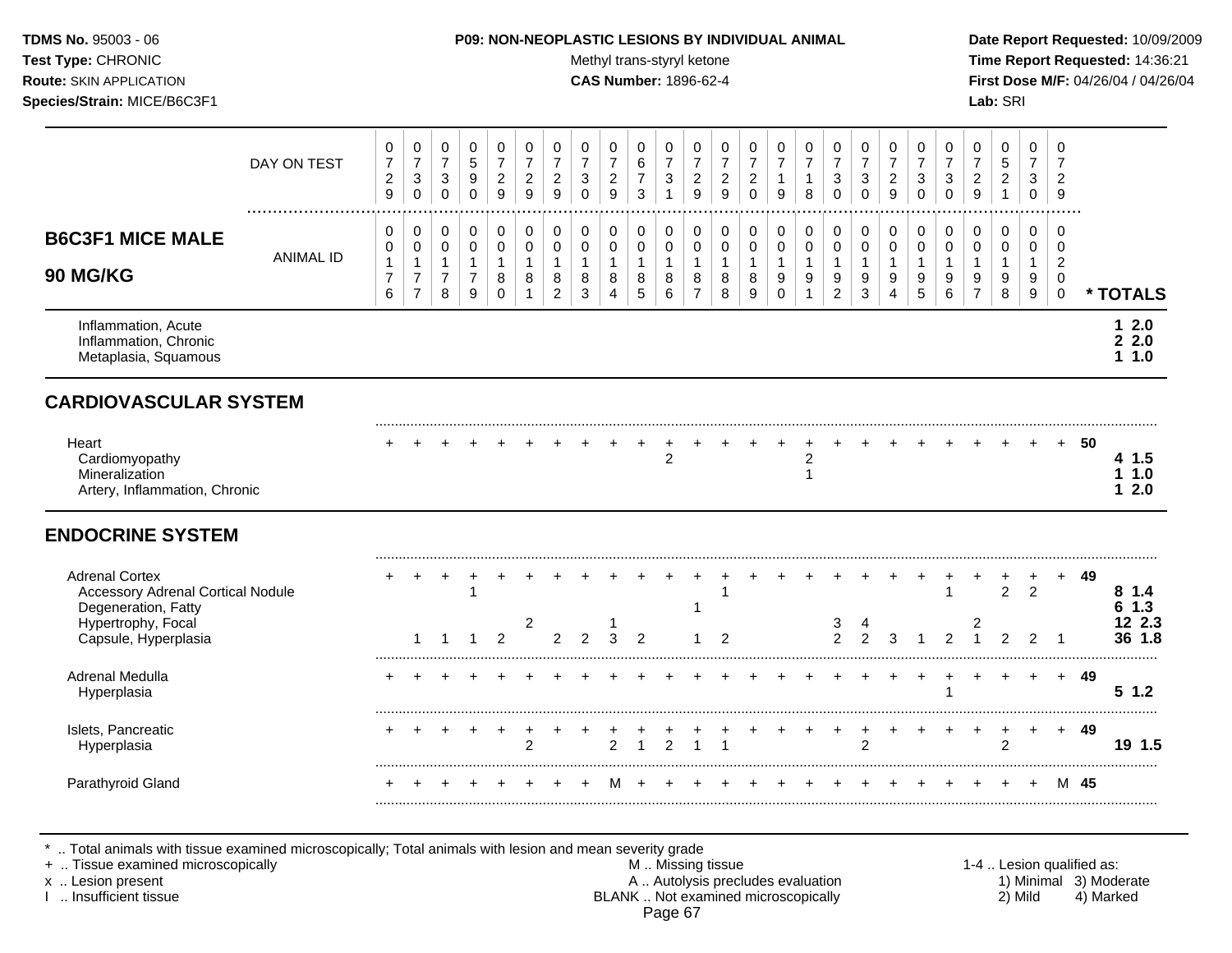**Test Type:** CHRONIC **The Report Requested:** 14:36:21 **Route:** SKIN APPLICATION **CAS Number:** 1896-62-4 **First Dose M/F:** 04/26/04 / 04/26/04 **Species/Strain:** MICE/B6C3F1 **Lab:** SRI

|                                                                                              | DAY ON TEST      | $\pmb{0}$<br>$\overline{7}$<br>$\overline{\mathbf{c}}$<br>9 | $\pmb{0}$<br>$\overline{7}$<br>$\sqrt{3}$<br>$\mathbf 0$ | 0<br>$\overline{7}$<br>$\mathbf{3}$<br>$\mathbf 0$    | $\pmb{0}$<br>$\sqrt{5}$<br>$\boldsymbol{9}$<br>$\mathbf 0$ | $\mathbf 0$<br>$\boldsymbol{7}$<br>$\sqrt{2}$<br>9          | 0<br>$\overline{7}$<br>$\overline{c}$<br>9 | 0<br>$\overline{7}$<br>$\overline{c}$<br>9 | $\mathbf 0$<br>$\overline{7}$<br>$\mathbf{3}$<br>$\Omega$ | $\pmb{0}$<br>$\overline{7}$<br>$\boldsymbol{2}$<br>9 | $\mathbf 0$<br>$\,6\,$<br>$\overline{7}$<br>3      | $\pmb{0}$<br>$\overline{7}$<br>$\sqrt{3}$<br>$\overline{1}$ | 0<br>$\overline{7}$<br>$\overline{c}$<br>9    | 0<br>$\overline{7}$<br>$\sqrt{2}$<br>9 | 0<br>$\overline{7}$<br>$\overline{c}$<br>$\Omega$ | $\mathbf 0$<br>$\overline{7}$<br>$\mathbf{1}$<br>9 | $\pmb{0}$<br>$\overline{7}$<br>$\mathbf 1$<br>8     | 0<br>$\overline{7}$<br>$\sqrt{3}$<br>$\Omega$         | 0<br>$\overline{7}$<br>$\sqrt{3}$<br>$\Omega$ | $\pmb{0}$<br>$\overline{7}$<br>$\overline{c}$<br>9 | $\mathbf 0$<br>$\overline{7}$<br>$\sqrt{3}$<br>$\Omega$ | 0<br>$\overline{7}$<br>$\mathbf{3}$<br>$\Omega$ | $\mathbf 0$<br>$\overline{7}$<br>2<br>9 | 0<br>$5\phantom{.0}$<br>$\overline{a}$<br>$\mathbf{1}$ | $\pmb{0}$<br>$\overline{7}$<br>3<br>$\mathbf 0$ | $\Omega$<br>$\overline{7}$<br>$\overline{2}$<br>9      |    |                               |
|----------------------------------------------------------------------------------------------|------------------|-------------------------------------------------------------|----------------------------------------------------------|-------------------------------------------------------|------------------------------------------------------------|-------------------------------------------------------------|--------------------------------------------|--------------------------------------------|-----------------------------------------------------------|------------------------------------------------------|----------------------------------------------------|-------------------------------------------------------------|-----------------------------------------------|----------------------------------------|---------------------------------------------------|----------------------------------------------------|-----------------------------------------------------|-------------------------------------------------------|-----------------------------------------------|----------------------------------------------------|---------------------------------------------------------|-------------------------------------------------|-----------------------------------------|--------------------------------------------------------|-------------------------------------------------|--------------------------------------------------------|----|-------------------------------|
| <b>B6C3F1 MICE MALE</b><br><b>90 MG/KG</b>                                                   | <b>ANIMAL ID</b> | 0<br>0<br>$\mathbf{1}$<br>$\overline{7}$<br>6               | 0<br>$\pmb{0}$<br>1<br>$\overline{7}$<br>$\overline{7}$  | 0<br>$\pmb{0}$<br>$\mathbf{1}$<br>$\overline{7}$<br>8 | 0<br>$\pmb{0}$<br>$\mathbf{1}$<br>$\overline{7}$<br>9      | $\mathbf 0$<br>$\pmb{0}$<br>$\overline{1}$<br>8<br>$\Omega$ | 0<br>0<br>$\mathbf{1}$<br>8<br>1           | 0<br>0<br>$\mathbf{1}$<br>8<br>2           | 0<br>$\pmb{0}$<br>$\mathbf{1}$<br>8<br>3                  | $\,0\,$<br>$\pmb{0}$<br>$\mathbf{1}$<br>8<br>4       | 0<br>$\mathsf{O}\xspace$<br>$\mathbf{1}$<br>8<br>5 | 0<br>$\mathbf 0$<br>$\mathbf{1}$<br>8<br>6                  | 0<br>0<br>$\mathbf{1}$<br>8<br>$\overline{7}$ | 0<br>0<br>$\mathbf{1}$<br>8<br>8       | 0<br>0<br>$\mathbf{1}$<br>8<br>9                  | 0<br>$\pmb{0}$<br>$\mathbf{1}$<br>9<br>$\Omega$    | 0<br>$\pmb{0}$<br>$\mathbf{1}$<br>9<br>$\mathbf{1}$ | 0<br>$\pmb{0}$<br>$\mathbf{1}$<br>9<br>$\overline{c}$ | 0<br>$\mathbf 0$<br>$\overline{1}$<br>9<br>3  | 0<br>$\pmb{0}$<br>$\mathbf{1}$<br>9<br>4           | 0<br>0<br>$\mathbf{1}$<br>9<br>5                        | 0<br>$\pmb{0}$<br>$\mathbf{1}$<br>9<br>6        | 0<br>0<br>1<br>9<br>$\overline{7}$      | 0<br>0<br>9<br>8                                       | 0<br>0<br>$\mathbf{1}$<br>9<br>9                | 0<br>0<br>$\overline{2}$<br>$\mathbf 0$<br>$\mathbf 0$ |    | * TOTALS                      |
| <b>Pituitary Gland</b><br>Pars Distalis, Cyst<br>Pars Distalis, Hyperplasia, Focal           |                  |                                                             |                                                          |                                                       |                                                            |                                                             |                                            |                                            |                                                           |                                                      |                                                    |                                                             |                                               |                                        |                                                   |                                                    |                                                     |                                                       | $\overline{c}$                                |                                                    |                                                         |                                                 |                                         | $\overline{c}$                                         |                                                 | $+$                                                    | 49 | 32.0<br>22.0                  |
| <b>Thyroid Gland</b><br>Follicle, Degeneration, Focal<br>Follicular Cell, Hyperplasia, Focal |                  |                                                             |                                                          |                                                       |                                                            |                                                             |                                            |                                            |                                                           |                                                      |                                                    |                                                             |                                               | 4                                      |                                                   |                                                    |                                                     |                                                       |                                               |                                                    |                                                         | 3                                               |                                         |                                                        |                                                 |                                                        | 49 | 23.5<br>11.0                  |
| <b>GENERAL BODY SYSTEM</b><br><b>NONE</b>                                                    |                  |                                                             |                                                          |                                                       |                                                            |                                                             |                                            |                                            |                                                           |                                                      |                                                    |                                                             |                                               |                                        |                                                   |                                                    |                                                     |                                                       |                                               |                                                    |                                                         |                                                 |                                         |                                                        |                                                 |                                                        |    |                               |
| <b>GENITAL SYSTEM</b>                                                                        |                  |                                                             |                                                          |                                                       |                                                            |                                                             |                                            |                                            |                                                           |                                                      |                                                    |                                                             |                                               |                                        |                                                   |                                                    |                                                     |                                                       |                                               |                                                    |                                                         |                                                 |                                         |                                                        |                                                 |                                                        |    |                               |
| Epididymis<br>Angiectasis<br>Inflammation, Chronic<br>Spermatocele                           |                  |                                                             |                                                          | 1                                                     |                                                            |                                                             |                                            |                                            | $\overline{c}$                                            |                                                      |                                                    |                                                             |                                               |                                        | $\overline{2}$                                    |                                                    |                                                     |                                                       |                                               |                                                    |                                                         |                                                 |                                         |                                                        |                                                 | $\ddot{}$                                              | 50 | 12.0<br>$3 \t1.3$<br>2.0<br>1 |
| <b>Preputial Gland</b><br>Cyst<br>Inflammation, Chronic<br>Inflammation, Chronic Active      |                  |                                                             | $\overline{c}$                                           |                                                       |                                                            | $\frac{2}{3}$                                               |                                            | $\sqrt{3}$                                 |                                                           |                                                      |                                                    | $\overline{c}$<br>$\overline{2}$                            |                                               |                                        | 2<br>$\overline{2}$                               | $\overline{c}$<br>$\overline{2}$                   |                                                     | $\overline{2}$                                        | $\overline{2}$                                | $\overline{4}$                                     |                                                         |                                                 |                                         |                                                        |                                                 |                                                        | 50 | 52.0<br>15 2.3<br>6 3.0       |
| Prostate<br>Angiectasis                                                                      |                  |                                                             |                                                          |                                                       |                                                            |                                                             |                                            |                                            |                                                           |                                                      |                                                    |                                                             |                                               |                                        |                                                   |                                                    |                                                     |                                                       |                                               |                                                    |                                                         |                                                 |                                         |                                                        |                                                 |                                                        | 48 | 12.0                          |

Cyst **2 2.5** Inflammation, Chronic **6 1.7**<br>
Polyarteritis **6 1.7**<br> **Polyarteritis** 2 2.0 Polyarteritis **2 2.0**

\* .. Total animals with tissue examined microscopically; Total animals with lesion and mean severity grade

+ .. Tissue examined microscopically M .. Missing tissue 1-4 .. Lesion qualified as: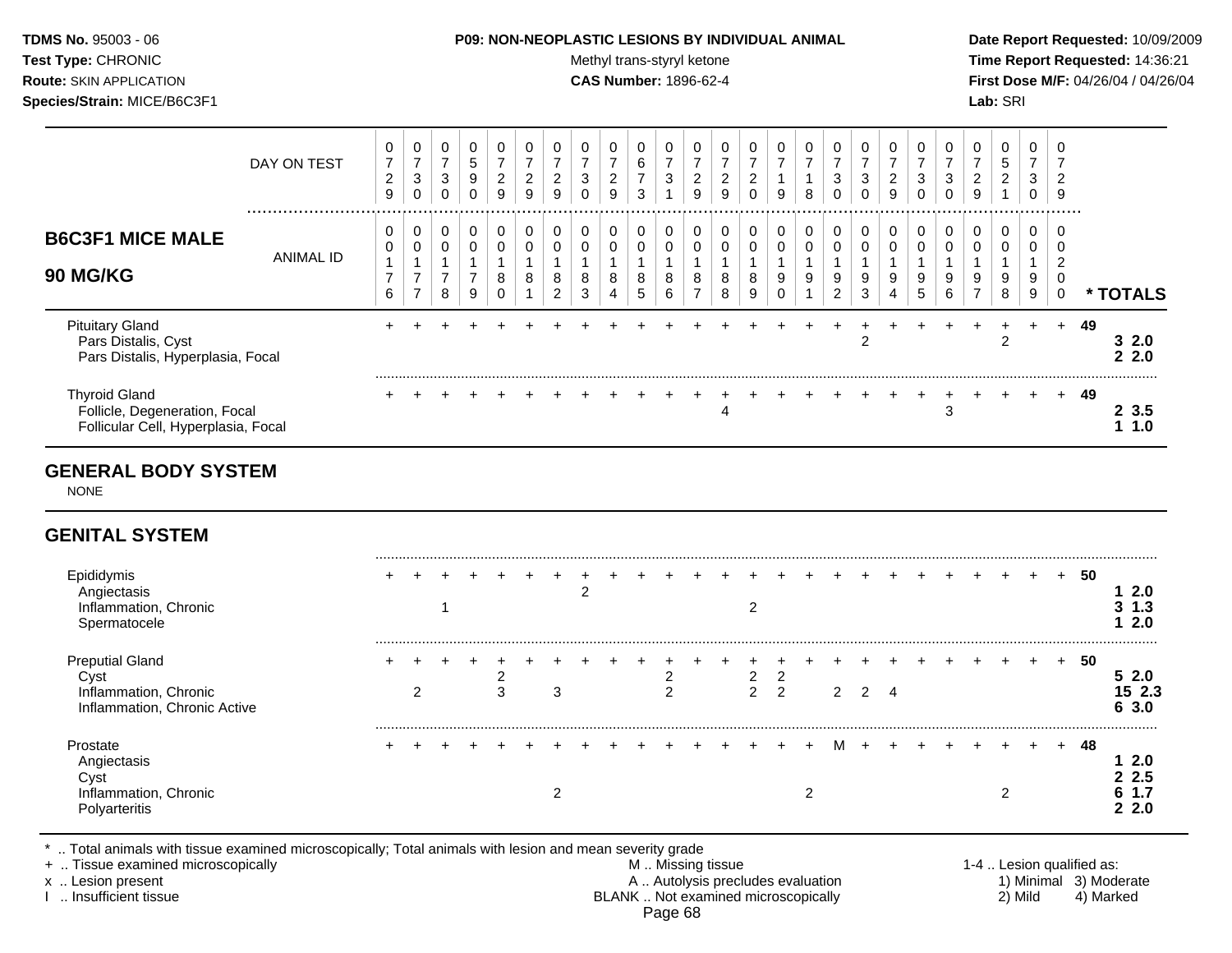Test Type: CHRONIC **Test Type:** CHRONIC **Test Type:** CHRONIC **Time Report Requested:** 14:36:21 **Route:** SKIN APPLICATION **CAS Number:** 1896-62-4 **First Dose M/F:** 04/26/04 / 04/26/04 **Species/Strain:** MICE/B6C3F1 **Lab:** SRI

|                                                                                                                 | DAY ON TEST      | 0<br>$\overline{7}$<br>$\boldsymbol{2}$<br>9    | 0<br>$\overline{7}$<br>$\ensuremath{\mathsf{3}}$<br>$\mathbf 0$      | 0<br>$\overline{7}$<br>3<br>$\Omega$                  | 0<br>$\sqrt{5}$<br>$\boldsymbol{9}$<br>$\mathbf 0$                             | 0<br>$\overline{7}$<br>$\overline{c}$<br>9 | 0<br>$\overline{7}$<br>$\overline{c}$<br>9 | 0<br>$\overline{7}$<br>$\sqrt{2}$<br>9                            | 0<br>$\overline{7}$<br>3<br>$\Omega$ | 0<br>$\overline{7}$<br>$\boldsymbol{2}$<br>9         | 0<br>$6\phantom{1}6$<br>$\overline{7}$<br>3             | 0<br>$\overline{7}$<br>$\sqrt{3}$<br>1 | 0<br>$\overline{7}$<br>$\sqrt{2}$<br>9                | 0<br>$\overline{7}$<br>$\sqrt{2}$<br>9 | 0<br>$\overline{7}$<br>$\overline{2}$<br>$\Omega$ | 0<br>$\overline{7}$<br>1<br>9        | 0<br>$\overline{7}$<br>$\mathbf{1}$<br>8              | 0<br>$\overline{7}$<br>3<br>$\Omega$       | 0<br>$\overline{7}$<br>$\sqrt{3}$<br>$\Omega$                 | 0<br>$\overline{7}$<br>$\sqrt{2}$<br>9             | 0<br>$\overline{7}$<br>3<br>$\Omega$               | 0<br>$\overline{7}$<br>3<br>$\Omega$ | 0<br>$\overline{7}$<br>$\boldsymbol{2}$<br>9 | 0<br>$\sqrt{5}$<br>$\overline{c}$<br>$\mathbf{1}$  | 0<br>$\overline{7}$<br>3<br>$\Omega$                                               | 0<br>$\overline{7}$<br>$\overline{c}$<br>9                       |    |                                       |
|-----------------------------------------------------------------------------------------------------------------|------------------|-------------------------------------------------|----------------------------------------------------------------------|-------------------------------------------------------|--------------------------------------------------------------------------------|--------------------------------------------|--------------------------------------------|-------------------------------------------------------------------|--------------------------------------|------------------------------------------------------|---------------------------------------------------------|----------------------------------------|-------------------------------------------------------|----------------------------------------|---------------------------------------------------|--------------------------------------|-------------------------------------------------------|--------------------------------------------|---------------------------------------------------------------|----------------------------------------------------|----------------------------------------------------|--------------------------------------|----------------------------------------------|----------------------------------------------------|------------------------------------------------------------------------------------|------------------------------------------------------------------|----|---------------------------------------|
| <b>B6C3F1 MICE MALE</b><br><b>90 MG/KG</b>                                                                      | <b>ANIMAL ID</b> | 0<br>0<br>1<br>$\overline{7}$<br>$6\phantom{a}$ | 0<br>$\pmb{0}$<br>$\overline{1}$<br>$\overline{7}$<br>$\overline{7}$ | 0<br>$\pmb{0}$<br>$\mathbf{1}$<br>$\overline{7}$<br>8 | $\mathbf 0$<br>$\pmb{0}$<br>$\mathbf{1}$<br>$\overline{7}$<br>$\boldsymbol{9}$ | 0<br>$\pmb{0}$<br>1<br>8<br>$\Omega$       | 0<br>0<br>1<br>8<br>$\mathbf{1}$           | $\mathbf 0$<br>$\mathbf 0$<br>$\mathbf{1}$<br>8<br>$\overline{2}$ | 0<br>$\pmb{0}$<br>1<br>8<br>3        | 0<br>$\pmb{0}$<br>$\mathbf 1$<br>8<br>$\overline{4}$ | 0<br>$\mathbf 0$<br>$\mathbf{1}$<br>8<br>$\overline{5}$ | 0<br>$\pmb{0}$<br>1<br>8<br>6          | 0<br>$\pmb{0}$<br>$\mathbf{1}$<br>8<br>$\overline{7}$ | 0<br>0<br>$\mathbf{1}$<br>8<br>8       | $\mathbf 0$<br>$\mathsf{O}\xspace$<br>1<br>8<br>9 | 0<br>$\pmb{0}$<br>1<br>9<br>$\Omega$ | 0<br>$\mathsf 0$<br>$\mathbf{1}$<br>9<br>$\mathbf{1}$ | 0<br>$\pmb{0}$<br>1<br>9<br>$\overline{2}$ | $\pmb{0}$<br>$\pmb{0}$<br>$\mathbf{1}$<br>9<br>$\mathfrak{S}$ | $\mathbf 0$<br>$\pmb{0}$<br>$\mathbf{1}$<br>9<br>4 | $\mathbf 0$<br>$\pmb{0}$<br>$\mathbf{1}$<br>9<br>5 | $\mathbf 0$<br>$\mathbf 0$<br>9<br>6 | 0<br>$\pmb{0}$<br>1<br>9<br>$\overline{7}$   | $\mathbf 0$<br>$\pmb{0}$<br>$\mathbf{1}$<br>9<br>8 | $\mathbf 0$<br>$\mathbf 0$<br>$\mathbf{1}$<br>$\boldsymbol{9}$<br>$\boldsymbol{9}$ | 0<br>$\mathbf 0$<br>$\overline{c}$<br>$\mathbf 0$<br>$\mathsf 0$ |    | * TOTALS                              |
| Epithelium, Hyperplasia                                                                                         |                  |                                                 |                                                                      | 1                                                     |                                                                                |                                            | $\overline{2}$                             | $\overline{2}$                                                    |                                      |                                                      |                                                         | 2                                      | $\overline{2}$                                        | $\overline{2}$                         |                                                   |                                      |                                                       |                                            | 2                                                             |                                                    | $\overline{2}$                                     |                                      | -1                                           |                                                    | $\overline{2}$                                                                     |                                                                  |    | 25 1.5                                |
| Seminal Vesicle<br>Fibrosis<br><b>Infiltration Cellular</b><br>Inflammation, Chronic<br>Epithelium, Hyperplasia |                  |                                                 |                                                                      |                                                       |                                                                                |                                            |                                            | -1                                                                |                                      |                                                      |                                                         |                                        |                                                       |                                        |                                                   |                                      | 2<br>3<br>1                                           |                                            |                                                               |                                                    |                                                    |                                      |                                              |                                                    |                                                                                    | $+$                                                              | 49 | 2.0<br>1<br>23.0<br>11.0<br>1.0<br>1. |
| <b>Testes</b><br>Angiectasis<br>Germinal Epithelium, Atrophy                                                    |                  |                                                 | 3                                                                    |                                                       |                                                                                |                                            |                                            |                                                                   | 3                                    |                                                      |                                                         |                                        |                                                       |                                        |                                                   |                                      |                                                       |                                            |                                                               |                                                    |                                                    |                                      |                                              |                                                    |                                                                                    | $+$                                                              | 50 | 13.0<br>3.0<br>1                      |
| <b>HEMATOPOIETIC SYSTEM</b>                                                                                     |                  |                                                 |                                                                      |                                                       |                                                                                |                                            |                                            |                                                                   |                                      |                                                      |                                                         |                                        |                                                       |                                        |                                                   |                                      |                                                       |                                            |                                                               |                                                    |                                                    |                                      |                                              |                                                    |                                                                                    |                                                                  |    |                                       |
| <b>Bone Marrow</b><br>Hyperplasia<br>Infiltration Cellular, Histiocyte<br>Thrombosis                            |                  |                                                 |                                                                      |                                                       |                                                                                |                                            |                                            |                                                                   |                                      |                                                      | 3                                                       |                                        |                                                       |                                        |                                                   |                                      |                                                       |                                            |                                                               |                                                    |                                                    |                                      |                                              |                                                    |                                                                                    | $+$                                                              | 50 | 12.0<br>2.0<br>1<br>3.0<br>1          |
| Lymph Node<br>Iliac, Hemorrhage<br>Inguinal, Hyperplasia<br>Inguinal, Hyperplasia, Lymphoid                     |                  |                                                 |                                                                      |                                                       |                                                                                |                                            |                                            |                                                                   |                                      |                                                      |                                                         |                                        |                                                       |                                        |                                                   |                                      |                                                       |                                            |                                                               |                                                    |                                                    |                                      |                                              |                                                    |                                                                                    |                                                                  | 6  | 14.0<br>2.0<br>1<br>3.0<br>1          |
| Lymph Node, Mandibular<br>Atrophy<br>Hematopoietic Cell Proliferation<br>Hyperplasia, Lymphoid                  |                  | $\overline{4}$                                  | $\overline{c}$                                                       |                                                       |                                                                                |                                            |                                            |                                                                   |                                      |                                                      |                                                         |                                        |                                                       |                                        |                                                   |                                      |                                                       |                                            |                                                               |                                                    |                                                    | 4                                    |                                              |                                                    |                                                                                    | $+$                                                              | 49 | 11.0<br>2.0<br>1<br>3.0<br>6          |

\* .. Total animals with tissue examined microscopically; Total animals with lesion and mean severity grade

| 1-4  Lesion qualified as: |                        |
|---------------------------|------------------------|
|                           | 1) Minimal 3) Moderate |
| 2) Mild                   | 4) Marked              |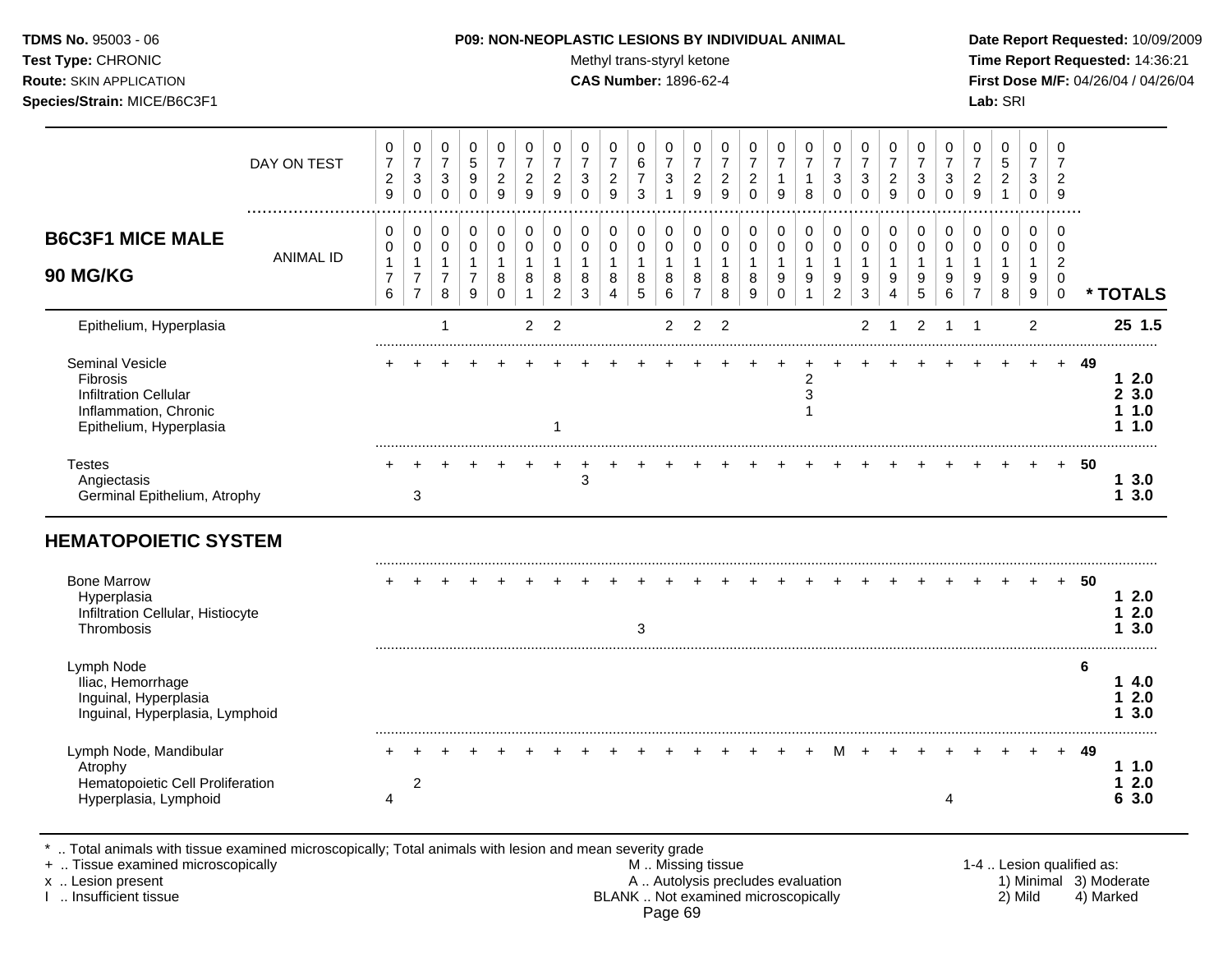Test Type: CHRONIC **Test Type:** CHRONIC **Test Type:** CHRONIC **Time Report Requested:** 14:36:21 **Route:** SKIN APPLICATION **CAS Number:** 1896-62-4 **First Dose M/F:** 04/26/04 / 04/26/04 **Species/Strain:** MICE/B6C3F1 **Lab:** SRI

|                                                                                                                                                                                            | DAY ON TEST      | 0<br>$\overline{7}$<br>$\overline{2}$<br>$\boldsymbol{9}$ | 0<br>$\overline{7}$<br>$\sqrt{3}$<br>$\mathbf 0$ | $\mathbf 0$<br>$\overline{7}$<br>3<br>$\mathbf 0$ | 0<br>$\overline{5}$<br>9<br>$\mathbf 0$ | 0<br>$\overline{7}$<br>$\sqrt{2}$<br>$\boldsymbol{9}$ | 0<br>$\overline{7}$<br>$\boldsymbol{2}$<br>9 | 0<br>$\overline{7}$<br>$\boldsymbol{2}$<br>$\boldsymbol{9}$ | 0<br>$\overline{7}$<br>$\mathbf{3}$<br>$\mathbf 0$ | 0<br>$\overline{7}$<br>$\boldsymbol{2}$<br>9 | $\mathbf 0$<br>$\,6\,$<br>$\overline{7}$<br>$\sqrt{3}$ | 0<br>$\overline{7}$<br>3<br>$\mathbf{1}$ | 0<br>$\overline{7}$<br>$\overline{a}$<br>9 | 0<br>$\overline{7}$<br>$\overline{c}$<br>$\overline{9}$ | 0<br>$\overline{7}$<br>$\overline{c}$<br>$\mathbf 0$                     | 0<br>$\overline{7}$<br>$\mathbf{1}$<br>$\boldsymbol{9}$ | 0<br>$\overline{7}$<br>$\mathbf{1}$<br>$\,8\,$ | 0<br>$\overline{7}$<br>3<br>$\mathbf 0$ | 0<br>$\overline{7}$<br>3<br>$\mathbf 0$ | 0<br>$\overline{7}$<br>$\overline{c}$<br>9 | 0<br>$\overline{7}$<br>$\ensuremath{\mathsf{3}}$<br>$\pmb{0}$ | 0<br>$\overline{7}$<br>3<br>$\pmb{0}$ | 0<br>$\overline{7}$<br>$\overline{c}$<br>$\overline{9}$ | $\mathbf 0$<br>$\,$ 5 $\,$<br>$\overline{c}$<br>$\mathbf{1}$ | 0<br>$\overline{7}$<br>3<br>0 | 0<br>$\overline{7}$<br>$\overline{c}$<br>9 |                           |                                             |
|--------------------------------------------------------------------------------------------------------------------------------------------------------------------------------------------|------------------|-----------------------------------------------------------|--------------------------------------------------|---------------------------------------------------|-----------------------------------------|-------------------------------------------------------|----------------------------------------------|-------------------------------------------------------------|----------------------------------------------------|----------------------------------------------|--------------------------------------------------------|------------------------------------------|--------------------------------------------|---------------------------------------------------------|--------------------------------------------------------------------------|---------------------------------------------------------|------------------------------------------------|-----------------------------------------|-----------------------------------------|--------------------------------------------|---------------------------------------------------------------|---------------------------------------|---------------------------------------------------------|--------------------------------------------------------------|-------------------------------|--------------------------------------------|---------------------------|---------------------------------------------|
| <b>B6C3F1 MICE MALE</b>                                                                                                                                                                    | <b>ANIMAL ID</b> | 0<br>$\mathbf 0$                                          | $\pmb{0}$<br>$\pmb{0}$                           | $\Omega$<br>$\mathbf 0$                           | $\mathbf 0$<br>$\mathbf 0$              | $\mathbf 0$<br>$\mathbf 0$                            | $\mathbf 0$<br>$\mathbf 0$                   | $\mathbf 0$<br>$\pmb{0}$                                    | 0<br>$\mathbf 0$                                   | $\mathbf 0$<br>$\mathbf 0$                   | $\mathbf 0$<br>$\mathbf 0$                             | 0<br>$\mathbf 0$                         | 0<br>0                                     | $\mathbf 0$<br>$\mathbf 0$                              | 0<br>$\pmb{0}$                                                           | $\mathbf 0$<br>$\mathsf 0$                              | $\mathbf 0$<br>$\mathbf 0$                     | $\mathbf 0$<br>$\pmb{0}$                | $\pmb{0}$<br>$\mathbf 0$                | $\mathbf 0$<br>$\mathbf 0$                 | $\pmb{0}$<br>$\pmb{0}$<br>$\mathbf{1}$                        | $\mathbf 0$<br>$\mathbf 0$            | $\Omega$<br>$\mathbf 0$                                 | $\mathbf 0$<br>$\mathbf 0$                                   | $\mathbf 0$<br>$\mathbf 0$    | $\Omega$<br>$\Omega$                       |                           |                                             |
| 90 MG/KG                                                                                                                                                                                   |                  | 1<br>$\overline{7}$<br>$\,6$                              | $\mathbf{1}$<br>$\overline{7}$<br>$\overline{7}$ | $\mathbf{1}$<br>$\overline{7}$<br>8               | $\mathbf{1}$<br>$\overline{7}$<br>9     | $\mathbf{1}$<br>8<br>$\mathbf 0$                      | 1<br>8<br>$\mathbf{1}$                       | $\mathbf{1}$<br>8<br>$\overline{c}$                         | $\overline{1}$<br>8<br>$\mathbf{3}$                | $\mathbf{1}$<br>8<br>$\overline{4}$          | $\mathbf{1}$<br>8<br>$\sqrt{5}$                        | 1<br>8<br>6                              | $\mathbf{1}$<br>8<br>$\overline{7}$        | $\mathbf{1}$<br>8<br>$\, 8$                             | $\mathbf{1}$<br>8<br>$\boldsymbol{9}$                                    | $\mathbf{1}$<br>9<br>0                                  | $\mathbf{1}$<br>9<br>$\mathbf{1}$              | $\mathbf{1}$<br>9<br>$\overline{2}$     | $\mathbf{1}$<br>9<br>$\mathbf{3}$       | $\mathbf{1}$<br>9<br>4                     | 9<br>$\overline{5}$                                           | $\mathbf{1}$<br>9<br>$\,6\,$          | $\mathbf{1}$<br>9<br>$\overline{7}$                     | $\mathbf{1}$<br>9<br>8                                       | $\mathbf{1}$<br>9<br>9        | $\overline{2}$<br>$\mathbf 0$<br>$\pmb{0}$ |                           | * TOTALS                                    |
| Hyperplasia, Plasma Cell                                                                                                                                                                   |                  | 4                                                         |                                                  |                                                   |                                         |                                                       |                                              |                                                             |                                                    |                                              |                                                        |                                          |                                            |                                                         |                                                                          |                                                         |                                                |                                         |                                         |                                            |                                                               |                                       |                                                         |                                                              |                               |                                            |                           | 14.0                                        |
| Lymph Node, Mesenteric<br>Atrophy<br><b>Fibrosis</b><br>Hemorrhage                                                                                                                         |                  |                                                           |                                                  |                                                   |                                         |                                                       | 3                                            | $\mathbf 1$                                                 |                                                    |                                              |                                                        |                                          |                                            |                                                         | $\mathbf{1}$                                                             |                                                         | $\overline{2}$                                 |                                         | 3                                       |                                            |                                                               | $\overline{\mathbf{4}}$               |                                                         |                                                              |                               | $+$                                        | 45                        | 82.1<br>14.0<br>23.5                        |
| Hyperplasia, Histiocytic<br>Hyperplasia, Lymphoid<br>Hyperplasia, Plasma Cell<br>Infiltration Cellular, Neutrophil<br>Inflammation, Chronic                                                |                  |                                                           |                                                  |                                                   |                                         | 4<br>$\overline{4}$                                   |                                              |                                                             |                                                    | 3                                            |                                                        |                                          |                                            |                                                         |                                                                          |                                                         |                                                |                                         |                                         | 4<br>4                                     |                                                               |                                       | 4<br>4<br>4<br>3                                        |                                                              |                               |                                            |                           | 4.0<br>1.<br>6 3.7<br>4 4.0<br>32.3<br>14.0 |
| Spleen<br>Hematopoietic Cell Proliferation<br><b>Necrosis</b><br>Lymphoid Follicle, Atrophy<br>Lymphoid Follicle, Hyperplasia                                                              |                  | 3                                                         | 4                                                | 3                                                 | 3                                       | 4                                                     |                                              | 3                                                           | 3                                                  |                                              |                                                        |                                          |                                            |                                                         | $\overline{\mathbf{4}}$                                                  | 2                                                       | 4                                              |                                         |                                         | 3                                          |                                                               | 3                                     |                                                         |                                                              | 4                             | $+$                                        | 49                        | 20 3.3<br>12.0<br>2 1.5<br>$3 \; 1.3$       |
| Thymus<br>Cyst                                                                                                                                                                             |                  | М                                                         | $+$                                              |                                                   |                                         |                                                       |                                              | $\overline{2}$                                              |                                                    |                                              |                                                        |                                          |                                            |                                                         |                                                                          | м                                                       | M                                              | $\ddot{}$                               |                                         |                                            |                                                               |                                       |                                                         | м                                                            | $+$                           | $+$                                        | 40                        | 42.0                                        |
| <b>INTEGUMENTARY SYSTEM</b>                                                                                                                                                                |                  |                                                           |                                                  |                                                   |                                         |                                                       |                                              |                                                             |                                                    |                                              |                                                        |                                          |                                            |                                                         |                                                                          |                                                         |                                                |                                         |                                         |                                            |                                                               |                                       |                                                         |                                                              |                               |                                            |                           |                                             |
| <b>Mammary Gland</b><br><b>Infiltration Cellular</b>                                                                                                                                       |                  |                                                           |                                                  |                                                   |                                         |                                                       |                                              |                                                             |                                                    |                                              |                                                        |                                          |                                            |                                                         |                                                                          |                                                         |                                                |                                         |                                         |                                            |                                                               |                                       |                                                         |                                                              |                               |                                            | $+ 50$                    | 14.0                                        |
| <b>Skin</b><br>Hyperkeratosis                                                                                                                                                              |                  |                                                           |                                                  |                                                   |                                         |                                                       |                                              |                                                             |                                                    |                                              |                                                        |                                          |                                            | $\overline{1}$                                          |                                                                          |                                                         |                                                |                                         |                                         |                                            | $\div$<br>1                                                   | $\ddot{}$                             |                                                         |                                                              |                               | $+$                                        | 50                        | 51.0                                        |
| Total animals with tissue examined microscopically; Total animals with lesion and mean severity grade<br>+  Tissue examined microscopically<br>x  Lesion present<br>I  Insufficient tissue |                  |                                                           |                                                  |                                                   |                                         |                                                       |                                              |                                                             |                                                    |                                              |                                                        |                                          |                                            | M  Missing tissue                                       | A  Autolysis precludes evaluation<br>BLANK  Not examined microscopically |                                                         |                                                |                                         |                                         |                                            |                                                               |                                       |                                                         |                                                              | 2) Mild                       |                                            | 1-4  Lesion qualified as: | 1) Minimal 3) Moderate<br>4) Marked         |

Page 70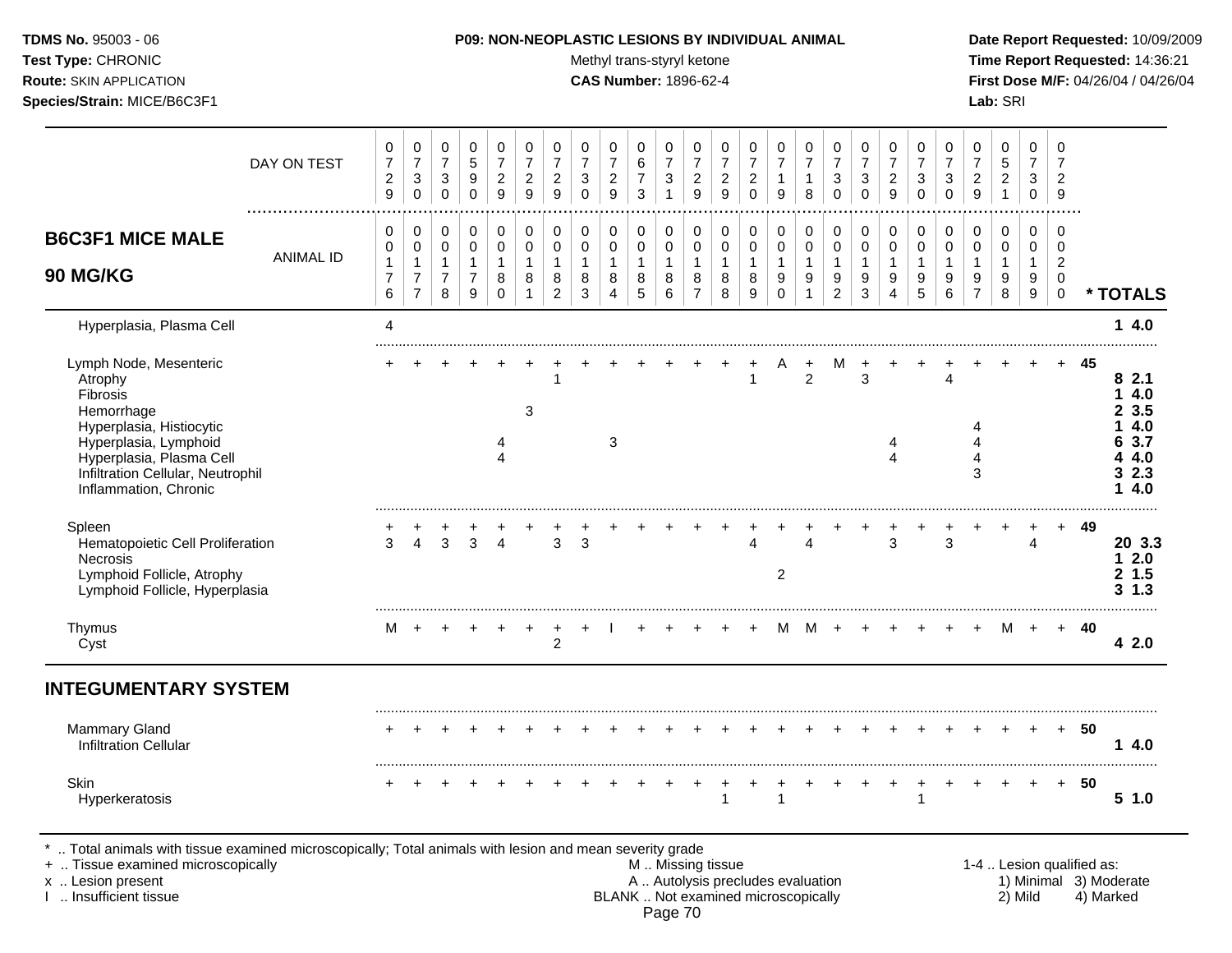Test Type: CHRONIC **Test Type:** CHRONIC **Test Type:** CHRONIC **Time Report Requested:** 14:36:21 **Route:** SKIN APPLICATION **CAS Number:** 1896-62-4 **First Dose M/F:** 04/26/04 / 04/26/04 **Species/Strain:** MICE/B6C3F1 **Lab:** SRI

|                                                                                       |                  | 0                                                    | $\pmb{0}$                                        | 0                                             | 0                                   | 0                                                    | 0                                     | $\mathbf 0$                           | $\mathbf 0$                                   | $\pmb{0}$                             | 0                                         | 0                                              | 0                                                      | 0                                     | 0                                       | $\mathbf 0$                         | 0                                   | 0                                           | $\mathbf 0$                               | 0                                                    | $\mathbf 0$                                   | $\mathbf 0$                        | 0                                     | $\mathbf 0$                                      | $\mathbf 0$                        | 0                                    |                           |
|---------------------------------------------------------------------------------------|------------------|------------------------------------------------------|--------------------------------------------------|-----------------------------------------------|-------------------------------------|------------------------------------------------------|---------------------------------------|---------------------------------------|-----------------------------------------------|---------------------------------------|-------------------------------------------|------------------------------------------------|--------------------------------------------------------|---------------------------------------|-----------------------------------------|-------------------------------------|-------------------------------------|---------------------------------------------|-------------------------------------------|------------------------------------------------------|-----------------------------------------------|------------------------------------|---------------------------------------|--------------------------------------------------|------------------------------------|--------------------------------------|---------------------------|
|                                                                                       | DAY ON TEST      | $\overline{7}$<br>$\overline{c}$<br>$\boldsymbol{9}$ | $\overline{7}$<br>$\sqrt{3}$<br>$\mathbf 0$      | $\overline{7}$<br>$\mathbf{3}$<br>$\mathbf 0$ | $\sqrt{5}$<br>$9\,$<br>$\pmb{0}$    | $\overline{7}$<br>$\overline{c}$<br>$\boldsymbol{9}$ | $\overline{7}$<br>$\overline{a}$<br>9 | $\overline{7}$<br>$\overline{2}$<br>9 | $\overline{7}$<br>$\mathbf{3}$<br>$\mathbf 0$ | $\overline{7}$<br>$\overline{2}$<br>9 | $\,6\,$<br>$\overline{7}$<br>$\mathbf{3}$ | $\overline{7}$<br>$\mathbf{3}$<br>$\mathbf{1}$ | $\overline{7}$<br>$\boldsymbol{2}$<br>$\boldsymbol{9}$ | $\overline{7}$<br>$\overline{2}$<br>9 | $\overline{7}$<br>$\boldsymbol{2}$<br>0 | $\overline{7}$<br>$\mathbf{1}$<br>9 | $\overline{7}$<br>$\mathbf{1}$<br>8 | $\overline{7}$<br>$\mathbf{3}$<br>$\pmb{0}$ | $\overline{7}$<br>$\sqrt{3}$<br>$\pmb{0}$ | $\overline{7}$<br>$\overline{2}$<br>$\boldsymbol{9}$ | $\overline{7}$<br>$\mathbf{3}$<br>$\mathbf 0$ | $\overline{7}$<br>3<br>$\mathbf 0$ | $\overline{7}$<br>$\overline{c}$<br>9 | $\sqrt{5}$<br>$\boldsymbol{2}$<br>$\overline{1}$ | $\overline{7}$<br>3<br>$\mathbf 0$ | $\overline{7}$<br>2<br>$9\,$         |                           |
| <b>B6C3F1 MICE MALE</b>                                                               |                  | 0<br>0                                               | $\mathbf 0$<br>0                                 | 0<br>0                                        | $\mathbf 0$<br>$\mathbf 0$          | 0<br>$\pmb{0}$                                       | 0<br>0                                | $\mathbf 0$<br>$\mathbf 0$            | $\mathbf 0$<br>$\mathbf 0$                    | 0<br>$\pmb{0}$                        | 0<br>0                                    | 0<br>$\pmb{0}$                                 | $\mathbf 0$<br>$\mathbf 0$                             | $\mathbf 0$<br>$\mathbf 0$            | $\mathbf 0$<br>0                        | 0<br>$\mathbf 0$                    | 0<br>0                              | $\pmb{0}$<br>$\pmb{0}$                      | 0<br>$\mathbf 0$                          | $\mathbf 0$<br>$\pmb{0}$                             | $\mathbf 0$<br>$\mathbf 0$                    | $\pmb{0}$<br>$\mathbf 0$           | 0<br>0                                | $\mathbf 0$<br>$\mathbf 0$                       | $\mathbf 0$<br>$\mathbf 0$         | 0<br>0                               |                           |
| 90 MG/KG                                                                              | <b>ANIMAL ID</b> | $\mathbf{1}$<br>$\overline{7}$<br>6                  | $\mathbf{1}$<br>$\overline{7}$<br>$\overline{7}$ | $\mathbf{1}$<br>$\overline{7}$<br>8           | $\mathbf{1}$<br>$\overline{7}$<br>9 | $\mathbf{1}$<br>8<br>$\Omega$                        | $\mathbf{1}$<br>8<br>$\mathbf{1}$     | $\overline{1}$<br>8<br>$\overline{2}$ | $\mathbf{1}$<br>8<br>3                        | $\mathbf{1}$<br>8<br>$\overline{4}$   | $\mathbf{1}$<br>8<br>5                    | $\mathbf{1}$<br>8<br>6                         | $\mathbf{1}$<br>8<br>$\overline{7}$                    | $\mathbf{1}$<br>8<br>8                | $\mathbf{1}$<br>8<br>9                  | $\mathbf{1}$<br>9<br>$\Omega$       | $\mathbf{1}$<br>9                   | $\mathbf{1}$<br>9<br>$\overline{2}$         | $\mathbf{1}$<br>9<br>$\mathbf{3}$         | $\overline{1}$<br>9<br>$\overline{4}$                | $\mathbf{1}$<br>9<br>5                        | $\mathbf{1}$<br>9<br>6             | $\mathbf{1}$<br>9<br>$\overline{7}$   | $\mathbf{1}$<br>9<br>8                           | $\mathbf{1}$<br>9<br>9             | $\boldsymbol{2}$<br>0<br>$\mathbf 0$ | * TOTALS                  |
| Inflammation, Chronic<br>Epidermis, Hyperplasia                                       |                  |                                                      |                                                  |                                               |                                     |                                                      |                                       |                                       |                                               |                                       |                                           |                                                |                                                        | 1                                     |                                         |                                     |                                     |                                             |                                           | 1                                                    | $\mathbf{1}$                                  | $\mathbf{1}$                       |                                       |                                                  |                                    |                                      | 61.0<br>1.0<br>4          |
| Epidermis, Site Of Application, Hyperplasia<br>Site Of Application, Fibrosis          |                  | $\overline{2}$                                       |                                                  |                                               |                                     |                                                      | 1                                     | $\overline{2}$                        |                                               |                                       | $\overline{2}$                            | 3                                              | $\overline{2}$                                         | 3                                     | 3                                       |                                     |                                     |                                             | $\overline{2}$                            |                                                      | 2                                             | 2                                  |                                       |                                                  | $\overline{2}$                     | 2                                    | 37 1.6<br>11.0            |
| Site Of Application, Hyperkeratosis<br>Site Of Application, Hyperplasia,              |                  | 2                                                    |                                                  |                                               |                                     |                                                      |                                       | $\overline{c}$                        | 2                                             |                                       |                                           |                                                |                                                        | 2                                     |                                         |                                     |                                     |                                             |                                           |                                                      |                                               |                                    | -1                                    |                                                  | $\mathbf{2}^{\prime}$              | 2                                    | 40 1.6<br>44 2.2          |
| Melanocyte<br>Site Of Application, Inflammation, Chronic                              |                  | 2<br>2                                               | 3<br>$\overline{2}$                              | $\mathbf 1$                                   | $\overline{2}$                      | 3                                                    | 3<br>2                                | 2<br>$\overline{2}$                   | 3<br>$\overline{2}$                           |                                       | 3                                         | 3                                              | $\overline{2}$                                         | 2<br>$\overline{2}$                   | 3<br>3                                  | З                                   | 2                                   | 2<br>2                                      | 2                                         | 2                                                    | з<br>2                                        | $\overline{2}$                     | 3<br>2                                |                                                  | 3<br>$\overline{2}$                | $\overline{2}$<br>$\overline{2}$     | 43 1.7                    |
| Site Of Application, Ulcer<br>Site Of Application, Subcutaneous Tissue,<br>Hemorrhage |                  |                                                      |                                                  |                                               |                                     |                                                      |                                       |                                       |                                               | $\overline{2}$                        |                                           |                                                | -1                                                     | $\overline{2}$                        |                                         |                                     |                                     |                                             |                                           |                                                      |                                               | 2                                  |                                       |                                                  | 2                                  |                                      | $5$ 1.6<br>12.0           |
| Subcutaneous Tissue, Hemorrhage                                                       |                  |                                                      |                                                  |                                               |                                     |                                                      |                                       |                                       |                                               |                                       |                                           |                                                |                                                        |                                       |                                         |                                     |                                     |                                             |                                           |                                                      |                                               |                                    |                                       |                                                  |                                    |                                      | $12.0$                    |
|                                                                                       |                  |                                                      |                                                  |                                               |                                     |                                                      |                                       |                                       |                                               |                                       |                                           |                                                |                                                        |                                       |                                         |                                     |                                     |                                             |                                           |                                                      |                                               |                                    |                                       |                                                  |                                    |                                      |                           |
|                                                                                       |                  |                                                      |                                                  |                                               |                                     |                                                      |                                       |                                       |                                               |                                       |                                           |                                                |                                                        |                                       |                                         |                                     |                                     |                                             |                                           |                                                      |                                               |                                    |                                       |                                                  |                                    |                                      |                           |
| <b>Bone</b>                                                                           |                  |                                                      |                                                  |                                               |                                     |                                                      |                                       |                                       |                                               |                                       |                                           |                                                |                                                        |                                       |                                         |                                     |                                     |                                             |                                           |                                                      |                                               |                                    |                                       |                                                  |                                    |                                      | 50                        |
| <b>MUSCULOSKELETAL SYSTEM</b><br><b>Skeletal Muscle</b>                               |                  |                                                      |                                                  |                                               |                                     |                                                      |                                       |                                       |                                               |                                       |                                           |                                                |                                                        |                                       |                                         |                                     |                                     |                                             |                                           |                                                      |                                               |                                    |                                       |                                                  |                                    |                                      | -1                        |
|                                                                                       |                  |                                                      |                                                  |                                               |                                     |                                                      |                                       |                                       |                                               |                                       |                                           |                                                |                                                        |                                       |                                         |                                     |                                     |                                             |                                           |                                                      |                                               |                                    |                                       |                                                  |                                    |                                      |                           |
| <b>NERVOUS SYSTEM</b><br><b>Brain</b><br>Compression<br>Congestion<br>Hemorrhage      |                  |                                                      |                                                  |                                               |                                     |                                                      |                                       |                                       | 1                                             |                                       |                                           |                                                |                                                        |                                       |                                         |                                     |                                     |                                             |                                           |                                                      |                                               |                                    |                                       |                                                  |                                    | $\div$                               | 50<br>12.0<br>2.0<br>51.4 |

\* .. Total animals with tissue examined microscopically; Total animals with lesion and mean severity grade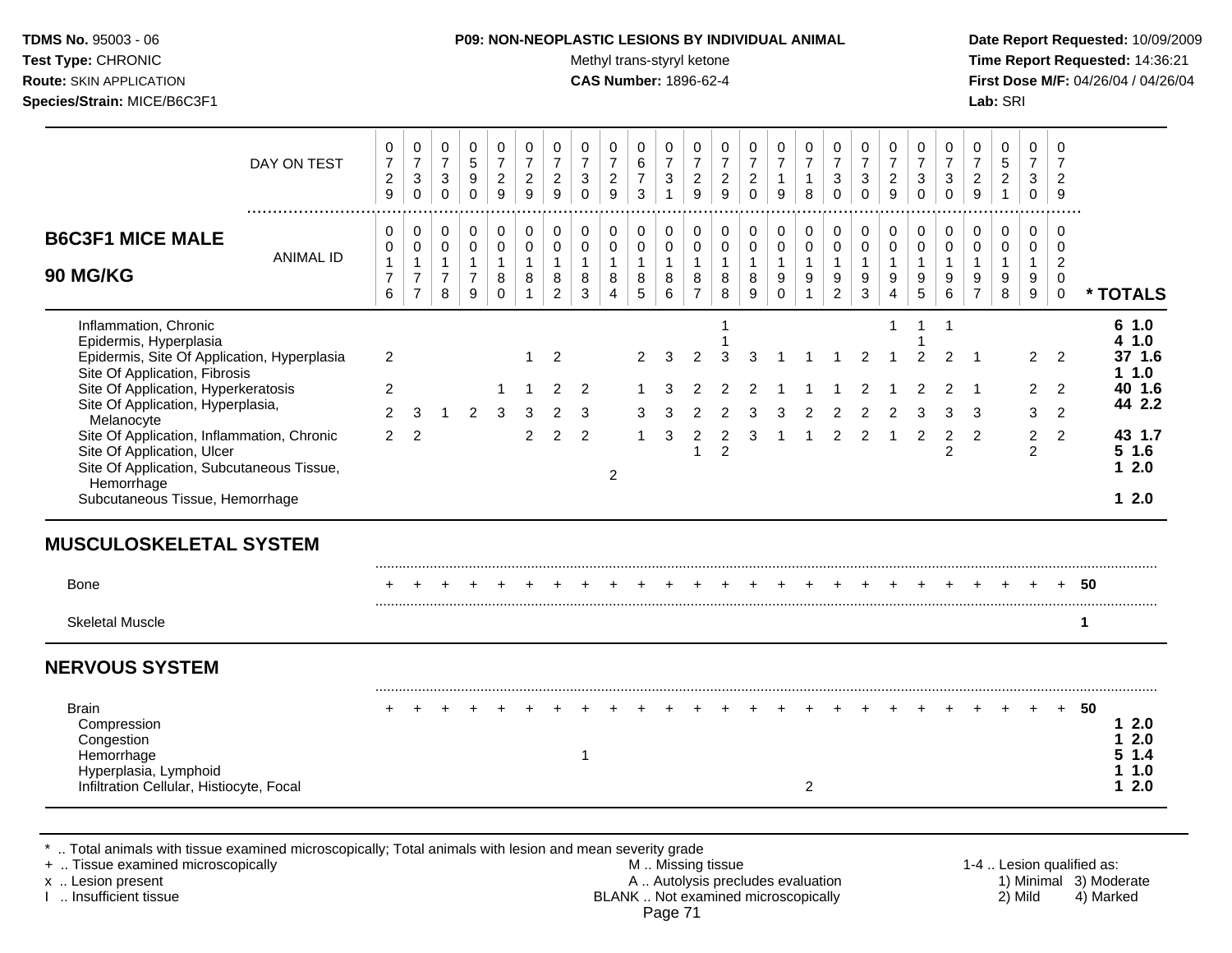# **TDMS No.** 95003 - 06 **P09: NON-NEOPLASTIC LESIONS BY INDIVIDUAL ANIMAL Date Report Requested:** 10/09/2009

Test Type: CHRONIC **Test Type:** CHRONIC **Test Type:** CHRONIC **Time Report Requested:** 14:36:21 **Route:** SKIN APPLICATION **CAS Number:** 1896-62-4 **First Dose M/F:** 04/26/04 / 04/26/04

| DAY ON TEST                                                                                                                                       | 0<br>$\overline{7}$<br>$\overline{c}$<br>$\boldsymbol{9}$ | $\mathbf 0$    | 0<br>$\boldsymbol{7}$<br>$\mathbf{3}$   | 0<br>$\overline{7}$<br>$\sqrt{3}$<br>$\mathbf 0$        | $\mathbf 0$<br>$\sqrt{5}$<br>$\boldsymbol{9}$<br>$\Omega$        | 0<br>$\overline{7}$<br>$\overline{c}$<br>9               | $\mathbf 0$<br>$\overline{7}$<br>$\boldsymbol{2}$<br>9 | 0<br>$\overline{7}$<br>$\overline{c}$<br>9   | 0<br>$\overline{7}$<br>$\sqrt{3}$<br>$\Omega$      | $\mathbf 0$<br>$\overline{7}$<br>$\sqrt{2}$<br>9                | $\mathbf 0$<br>6<br>$\overline{7}$<br>3           | $\Omega$<br>$\overline{7}$<br>$\sqrt{3}$   | 0<br>$\overline{7}$<br>$\overline{c}$<br>9    | 0<br>$\overline{7}$<br>$\overline{c}$<br>9 | $\mathbf 0$<br>$\overline{7}$<br>$\boldsymbol{2}$<br>$\Omega$ | 0<br>$\overline{7}$<br>1<br>9                     | 0<br>$\overline{7}$<br>1<br>8         | 0<br>$\overline{7}$<br>3<br>$\Omega$                 | 0<br>$\overline{7}$<br>3<br>$\Omega$                    | $\Omega$<br>$\overline{7}$<br>$\sqrt{2}$<br>9                       | $\Omega$<br>$\overline{7}$<br>$\mathbf{3}$<br>$\Omega$ | $\Omega$<br>$\overline{7}$<br>$\sqrt{3}$<br>$\Omega$ | 0<br>$\overline{7}$<br>$\overline{c}$<br>9 | 0<br>$5\phantom{.0}$<br>$\overline{c}$<br>$\mathbf{1}$ | $\Omega$<br>$\overline{7}$<br>3<br>$\mathbf 0$    | 0<br>$\overline{7}$<br>$\overline{2}$<br>9                                 |      |                                     |
|---------------------------------------------------------------------------------------------------------------------------------------------------|-----------------------------------------------------------|----------------|-----------------------------------------|---------------------------------------------------------|------------------------------------------------------------------|----------------------------------------------------------|--------------------------------------------------------|----------------------------------------------|----------------------------------------------------|-----------------------------------------------------------------|---------------------------------------------------|--------------------------------------------|-----------------------------------------------|--------------------------------------------|---------------------------------------------------------------|---------------------------------------------------|---------------------------------------|------------------------------------------------------|---------------------------------------------------------|---------------------------------------------------------------------|--------------------------------------------------------|------------------------------------------------------|--------------------------------------------|--------------------------------------------------------|---------------------------------------------------|----------------------------------------------------------------------------|------|-------------------------------------|
| <b>B6C3F1 MICE MALE</b><br><b>ANIMAL ID</b><br>90 MG/KG                                                                                           | 0<br>0<br>$\mathbf{1}$<br>$\overline{7}$<br>6             | $\overline{7}$ | 0<br>$\mathbf 0$<br>1<br>$\overline{7}$ | $\mathbf 0$<br>0<br>$\mathbf{1}$<br>$\overline{7}$<br>8 | $\Omega$<br>$\mathbf 0$<br>$\overline{1}$<br>$\overline{7}$<br>9 | $\Omega$<br>$\mathbf 0$<br>$\mathbf{1}$<br>8<br>$\Omega$ | $\mathbf 0$<br>$\mathbf 0$<br>$\mathbf{1}$<br>8        | 0<br>$\mathbf 0$<br>1<br>8<br>$\overline{2}$ | $\mathbf 0$<br>$\pmb{0}$<br>$\mathbf{1}$<br>8<br>3 | 0<br>$\mathbf 0$<br>$\overline{1}$<br>$\bf 8$<br>$\overline{4}$ | $\Omega$<br>$\mathbf 0$<br>$\mathbf{1}$<br>8<br>5 | 0<br>$\mathbf 0$<br>$\mathbf{1}$<br>8<br>6 | 0<br>0<br>$\mathbf{1}$<br>8<br>$\overline{7}$ | 0<br>0<br>$\mathbf{1}$<br>8<br>8           | 0<br>$\mathbf 0$<br>$\mathbf{1}$<br>$\bf8$<br>9               | $\mathbf 0$<br>0<br>$\mathbf{1}$<br>9<br>$\Omega$ | 0<br>$\mathbf 0$<br>$\mathbf{1}$<br>9 | $\Omega$<br>0<br>$\mathbf{1}$<br>9<br>$\overline{2}$ | 0<br>$\pmb{0}$<br>$\mathbf{1}$<br>$\boldsymbol{9}$<br>3 | $\mathbf 0$<br>$\mathbf 0$<br>$\overline{1}$<br>9<br>$\overline{A}$ | 0<br>$\mathbf 0$<br>$\mathbf{1}$<br>9<br>5             | $\mathbf 0$<br>$\mathbf 0$<br>9<br>6                 | 0<br>$\mathbf 0$<br>9<br>$\overline{7}$    | 0<br>0<br>$\mathbf{1}$<br>$9\,$<br>8                   | $\Omega$<br>$\mathbf 0$<br>$\mathbf{1}$<br>9<br>9 | $\Omega$<br>$\mathbf 0$<br>$\overline{2}$<br>$\overline{0}$<br>$\mathbf 0$ |      | * TOTALS                            |
| <b>RESPIRATORY SYSTEM</b>                                                                                                                         |                                                           |                |                                         |                                                         |                                                                  |                                                          |                                                        |                                              |                                                    |                                                                 |                                                   |                                            |                                               |                                            |                                                               |                                                   |                                       |                                                      |                                                         |                                                                     |                                                        |                                                      |                                            |                                                        |                                                   |                                                                            |      |                                     |
| Lung<br>Hyperplasia, Lymphoid<br>Infiltration Cellular, Histiocyte<br>Alveolar Epithelium, Hyperplasia                                            |                                                           |                | 1                                       |                                                         | -1<br>3                                                          |                                                          |                                                        |                                              | 4                                                  |                                                                 | $\overline{2}$                                    | $\overline{4}$                             |                                               | 3                                          |                                                               | 3                                                 |                                       | 4                                                    |                                                         |                                                                     |                                                        | -1                                                   | $\overline{2}$                             |                                                        |                                                   |                                                                            | -50  | 22.0<br>122.1<br>82.8               |
| Nose<br>Foreign Body<br>Inflammation, Suppurative<br>Inflammation, Chronic<br>Inflammation, Chronic Active<br>Respiratory Epithelium, Hyperplasia |                                                           |                |                                         |                                                         |                                                                  |                                                          |                                                        |                                              | X<br>$\mathbf 1$                                   |                                                                 |                                                   |                                            |                                               |                                            |                                                               | $\pmb{\times}$<br>1                               |                                       |                                                      |                                                         |                                                                     |                                                        | $\overline{2}$                                       |                                            |                                                        |                                                   |                                                                            | - 50 | 3<br>2, 1.5<br>3, 1.7<br>2.5<br>1.0 |
| Trachea                                                                                                                                           |                                                           |                |                                         |                                                         |                                                                  |                                                          |                                                        |                                              |                                                    |                                                                 |                                                   |                                            |                                               |                                            |                                                               |                                                   |                                       |                                                      |                                                         |                                                                     |                                                        |                                                      |                                            |                                                        |                                                   | $+$                                                                        | - 50 |                                     |
| <b>SPECIAL SENSES SYSTEM</b>                                                                                                                      |                                                           |                |                                         |                                                         |                                                                  |                                                          |                                                        |                                              |                                                    |                                                                 |                                                   |                                            |                                               |                                            |                                                               |                                                   |                                       |                                                      |                                                         |                                                                     |                                                        |                                                      |                                            |                                                        |                                                   |                                                                            |      |                                     |
| Eye<br>Atrophy<br><b>Fibrosis</b><br>Inflammation, Chronic                                                                                        |                                                           |                |                                         |                                                         |                                                                  | $\overline{\mathbf{4}}$                                  |                                                        |                                              |                                                    | 4                                                               |                                                   |                                            |                                               |                                            |                                                               |                                                   |                                       |                                                      |                                                         |                                                                     |                                                        |                                                      |                                            | 3                                                      |                                                   |                                                                            | 45   | 14.0<br>3.0<br>4.0                  |
| Inflammation, Chronic Active<br>Cornea, Hyperplasia<br>Cornea, Necrosis                                                                           |                                                           |                |                                         |                                                         |                                                                  |                                                          |                                                        |                                              |                                                    | 3<br>3                                                          |                                                   |                                            |                                               |                                            |                                                               |                                                   |                                       |                                                      |                                                         |                                                                     |                                                        | 3<br>$\overline{4}$                                  |                                            | 3                                                      |                                                   |                                                                            |      | 2.8<br>3.0<br>4<br>3.0<br>1.        |
| Harderian Gland                                                                                                                                   |                                                           |                |                                         |                                                         |                                                                  |                                                          |                                                        |                                              |                                                    |                                                                 |                                                   |                                            |                                               |                                            |                                                               |                                                   |                                       |                                                      |                                                         |                                                                     |                                                        |                                                      |                                            |                                                        |                                                   |                                                                            | 50   |                                     |

I .. Insufficient tissue BLANK .. Not examined microscopically 2) Mild 4) Marked

Page 72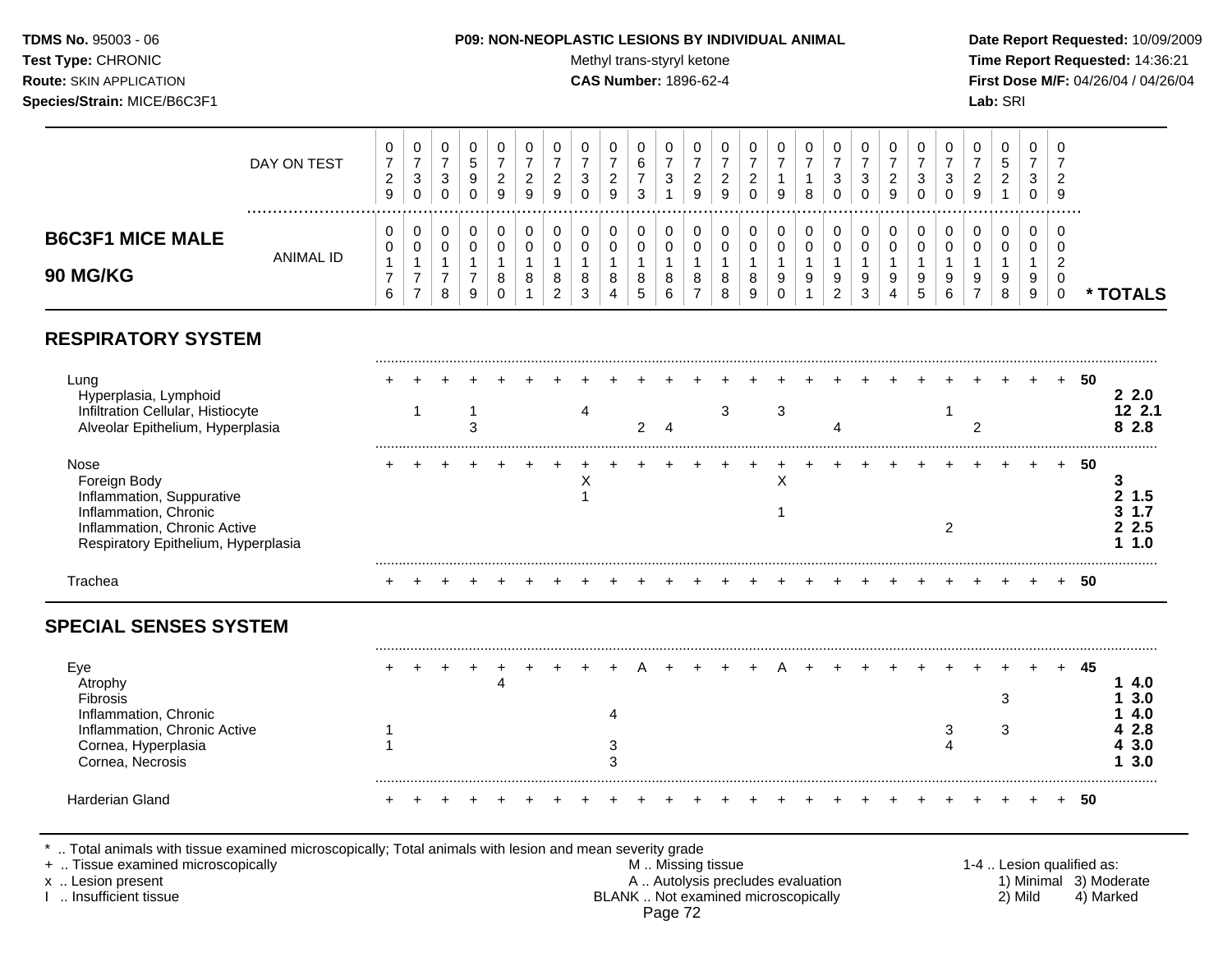#### **TDMS No.** 95003 - 06 **P09: NON-NEOPLASTIC LESIONS BY INDIVIDUAL ANIMAL Date Report Requested:** 10/09/2009

Test Type: CHRONIC **Test Type:** CHRONIC **Test Type:** CHRONIC **Time Report Requested:** 14:36:21 **Route:** SKIN APPLICATION **CAS Number:** 1896-62-4 **First Dose M/F:** 04/26/04 / 04/26/04

|                                                                                                                                               | DAY ON TEST      | 0<br>$\overline{7}$<br>$\overline{c}$<br>9    | $\pmb{0}$<br>$\overline{7}$<br>$\ensuremath{\mathsf{3}}$<br>$\mathbf 0$ | 0<br>$\overline{7}$<br>3<br>$\Omega$                  | 0<br>$\sqrt{5}$<br>$\boldsymbol{9}$<br>$\Omega$       | $\pmb{0}$<br>$\overline{7}$<br>$\sqrt{2}$<br>9              | 0<br>$\overline{7}$<br>$\overline{c}$<br>9 | 0<br>$\overline{7}$<br>$\boldsymbol{2}$<br>9            | 0<br>$\overline{7}$<br>$\mathbf{3}$<br>$\Omega$ | $\pmb{0}$<br>$\overline{7}$<br>$\overline{2}$<br>9 | 0<br>$\,6\,$<br>$\overline{7}$<br>3                 | 0<br>$\overline{7}$<br>$\ensuremath{\mathsf{3}}$<br>$\mathbf{1}$ | 0<br>$\overline{7}$<br>$\boldsymbol{2}$<br>9  | 0<br>$\overline{7}$<br>$\overline{c}$<br>9 | 0<br>$\overline{7}$<br>$\overline{c}$<br>$\Omega$ | 0<br>$\overline{7}$<br>$\mathbf{1}$<br>9        | 0<br>$\overline{7}$<br>$\mathbf{1}$<br>8 | 0<br>$\overline{7}$<br>$\sqrt{3}$<br>$\Omega$           | $\mathbf 0$<br>$\overline{7}$<br>$\sqrt{3}$<br>$\Omega$ | 0<br>$\overline{7}$<br>$\overline{c}$<br>9 | 0<br>$\overline{7}$<br>3<br>$\Omega$       | 0<br>$\overline{7}$<br>3<br>$\Omega$ | 0<br>$\overline{7}$<br>$\sqrt{2}$<br>9 | 0<br>$\sqrt{5}$<br>$\overline{2}$ | 0<br>$\overline{7}$<br>3<br>$\Omega$       | 0<br>$\overline{7}$<br>$\overline{2}$<br>9                              |    |                                                 |
|-----------------------------------------------------------------------------------------------------------------------------------------------|------------------|-----------------------------------------------|-------------------------------------------------------------------------|-------------------------------------------------------|-------------------------------------------------------|-------------------------------------------------------------|--------------------------------------------|---------------------------------------------------------|-------------------------------------------------|----------------------------------------------------|-----------------------------------------------------|------------------------------------------------------------------|-----------------------------------------------|--------------------------------------------|---------------------------------------------------|-------------------------------------------------|------------------------------------------|---------------------------------------------------------|---------------------------------------------------------|--------------------------------------------|--------------------------------------------|--------------------------------------|----------------------------------------|-----------------------------------|--------------------------------------------|-------------------------------------------------------------------------|----|-------------------------------------------------|
| <b>B6C3F1 MICE MALE</b><br>90 MG/KG                                                                                                           | <b>ANIMAL ID</b> | 0<br>0<br>$\mathbf{1}$<br>$\overline{7}$<br>6 | $\pmb{0}$<br>$\pmb{0}$<br>$\overline{7}$<br>$\overline{7}$              | 0<br>$\pmb{0}$<br>$\mathbf{1}$<br>$\overline{7}$<br>8 | 0<br>$\pmb{0}$<br>$\mathbf{1}$<br>$\overline{7}$<br>9 | $\mathbf 0$<br>$\pmb{0}$<br>$\overline{1}$<br>8<br>$\Omega$ | 0<br>0<br>$\mathbf{1}$<br>8                | 0<br>$\mathbf 0$<br>$\mathbf{1}$<br>8<br>$\overline{2}$ | 0<br>$\,0\,$<br>$\mathbf{1}$<br>8<br>3          | 0<br>$\pmb{0}$<br>$\mathbf{1}$<br>8<br>4           | 0<br>$\mathbf 0$<br>$\mathbf{1}$<br>8<br>$\sqrt{5}$ | 0<br>$\mathbf 0$<br>$\mathbf{1}$<br>8<br>6                       | 0<br>0<br>$\mathbf{1}$<br>8<br>$\overline{7}$ | 0<br>$\pmb{0}$<br>$\mathbf{1}$<br>8<br>8   | 0<br>$\pmb{0}$<br>$\mathbf{1}$<br>8<br>9          | 0<br>$\pmb{0}$<br>$\mathbf{1}$<br>9<br>$\Omega$ | 0<br>$\pmb{0}$<br>$\mathbf{1}$<br>9      | 0<br>$\mathbf 0$<br>$\mathbf{1}$<br>9<br>$\overline{2}$ | 0<br>$\mathbf 0$<br>$\mathbf{1}$<br>9<br>3              | 0<br>$\mathbf 0$<br>$\mathbf{1}$<br>9<br>4 | 0<br>$\mathbf 0$<br>$\mathbf{1}$<br>9<br>5 | 0<br>0<br>$\mathbf{1}$<br>9<br>6     | 0<br>0<br>1<br>9<br>$\overline{7}$     | 0<br>0<br>9<br>8                  | 0<br>$\mathbf 0$<br>$\mathbf{1}$<br>9<br>9 | $\Omega$<br>$\mathbf 0$<br>$\overline{c}$<br>$\mathbf 0$<br>$\mathbf 0$ |    | * TOTALS                                        |
| Hyperplasia, Focal<br>Inflammation, Chronic<br>Metaplasia, Osseous                                                                            |                  |                                               |                                                                         |                                                       |                                                       |                                                             |                                            |                                                         |                                                 |                                                    |                                                     |                                                                  |                                               |                                            |                                                   |                                                 | 2                                        |                                                         |                                                         |                                            |                                            |                                      |                                        |                                   |                                            |                                                                         |    | 32.0<br>22.0<br>2.0<br>$\mathbf 1$              |
| <b>URINARY SYSTEM</b>                                                                                                                         |                  |                                               |                                                                         |                                                       |                                                       |                                                             |                                            |                                                         |                                                 |                                                    |                                                     |                                                                  |                                               |                                            |                                                   |                                                 |                                          |                                                         |                                                         |                                            |                                            |                                      |                                        |                                   |                                            |                                                                         |    |                                                 |
| Kidney<br>Cyst<br>Hyperplasia, Lymphoid<br>Infarct                                                                                            |                  | $\overline{2}$                                | 2                                                                       | $\overline{2}$                                        |                                                       | $\overline{2}$                                              | 2                                          |                                                         |                                                 | $\overline{c}$                                     | $\overline{c}$                                      |                                                                  | $\overline{2}$                                |                                            | $\overline{2}$                                    |                                                 |                                          | $\overline{c}$                                          |                                                         |                                            | $\overline{2}$                             | 2<br>3                               |                                        |                                   | $\overline{2}$                             | 2                                                                       | 47 | 92.0<br>18 2.0<br>2.0<br>2                      |
| Metaplasia, Osseous<br>Nephropathy<br>Capsule, Fibrosis<br>Capsule, Pigmentation<br>Pelvis, Dilatation<br>Renal Tubule, Accumulation, Hyaline |                  |                                               | 4                                                                       | 2                                                     | 3<br>$\overline{c}$<br>$\overline{c}$                 | $\mathcal{P}$                                               |                                            |                                                         | 2                                               |                                                    |                                                     | 2                                                                |                                               |                                            | $\mathcal{P}$                                     |                                                 | 3                                        | 3                                                       |                                                         | 2                                          |                                            |                                      |                                        | $\mathfrak{p}$                    |                                            |                                                                         |    | 2.0<br>45 1.6<br>2.0<br>2.0<br>2.0<br>3.0<br>1. |
| <b>Droplet</b><br>Renal Tubule, Dilatation, Focal<br>Renal Tubule, Necrosis<br>Renal Tubule, Pigmentation                                     |                  |                                               |                                                                         |                                                       |                                                       |                                                             |                                            |                                                         |                                                 |                                                    |                                                     |                                                                  |                                               |                                            |                                                   |                                                 | 2                                        |                                                         |                                                         |                                            |                                            |                                      |                                        |                                   |                                            |                                                                         |    | 2.0<br>1.0<br>1.0<br>1                          |
| <b>Urinary Bladder</b><br>Hyperplasia, Lymphoid                                                                                               |                  |                                               |                                                                         |                                                       |                                                       |                                                             |                                            |                                                         |                                                 |                                                    |                                                     |                                                                  |                                               |                                            |                                                   |                                                 |                                          |                                                         |                                                         |                                            |                                            |                                      |                                        |                                   |                                            | $+$                                                                     | 48 | 2.0<br>1                                        |

# \*\*\* END OF MALE DATA \*\*\*

\* .. Total animals with tissue examined microscopically; Total animals with lesion and mean severity grade<br>+ .. Tissue examined microscopically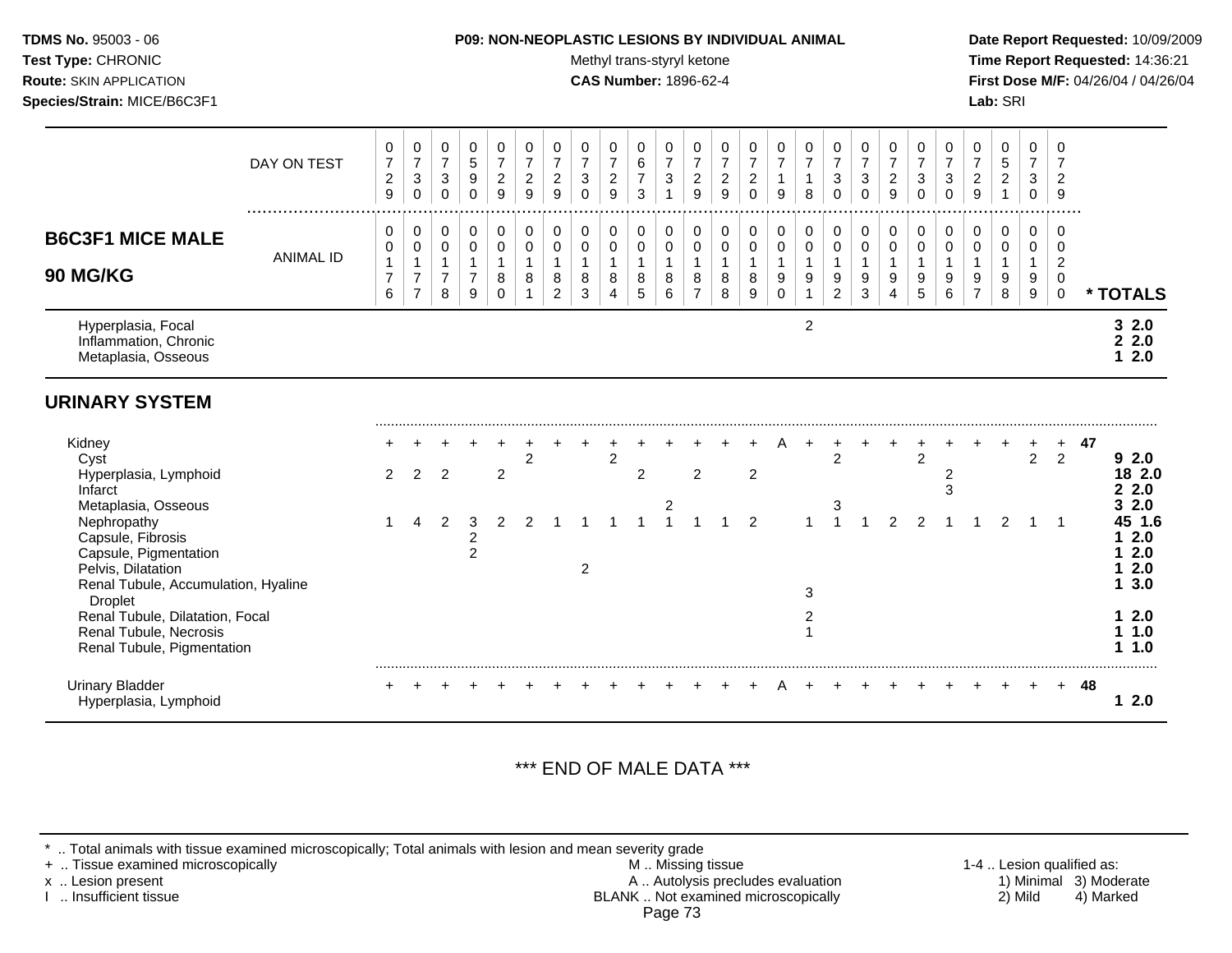#### **TDMS No.** 95003 - 06 **P09: NON-NEOPLASTIC LESIONS BY INDIVIDUAL ANIMAL Date Report Requested:** 10/09/2009

**Test Type:** CHRONIC **The Report Requested:** 14:36:21 **Route:** SKIN APPLICATION **CAS Number:** 1896-62-4 **First Dose M/F:** 04/26/04 / 04/26/04

|                                      | DAY ON TEST          | 0<br>$\overline{7}$<br>$\ensuremath{\mathsf{3}}$<br>2 | $\mathbf 0$<br>$\overline{7}$<br>$\sqrt{3}$<br>2     | $\mathbf 0$<br>$\boldsymbol{7}$<br>$\mathsf 3$<br>3    | 0<br>$\boldsymbol{7}$<br>$\mathbf 1$<br>9                  | 0<br>$\boldsymbol{7}$<br>$\ensuremath{\mathsf{3}}$<br>2 | 0<br>$\boldsymbol{7}$<br>3<br>2    | 0<br>$\boldsymbol{2}$<br>8<br>5                           | 0<br>$\overline{7}$<br>3<br>$\overline{2}$ | 0<br>$\,6\,$<br>4<br>9             | 0<br>$\overline{7}$<br>3<br>3                  | 0<br>$\boldsymbol{7}$<br>$\sqrt{3}$<br>2 | 0<br>$\boldsymbol{7}$<br>3<br>3                            | 0<br>$\overline{7}$<br>3<br>$\overline{2}$      | 0<br>$\overline{7}$<br>$\mathbf{3}$  | 0<br>$\,6$<br>9<br>8                            | 0<br>$\,6\,$<br>0<br>8             | 0<br>$\overline{7}$<br>3<br>3              | 0<br>$\boldsymbol{7}$<br>$\sqrt{3}$<br>3 | 0<br>$\boldsymbol{7}$<br>$\sqrt{3}$<br>3                  | 0<br>$\overline{7}$<br>3                                  | 0<br>$\overline{7}$<br>3<br>3 | 0<br>$\overline{7}$<br>3                        | 0<br>$\overline{7}$<br>3                                | 0<br>$\overline{7}$<br>3                        | 0<br>6<br>9<br>8                                                      |                   |
|--------------------------------------|----------------------|-------------------------------------------------------|------------------------------------------------------|--------------------------------------------------------|------------------------------------------------------------|---------------------------------------------------------|------------------------------------|-----------------------------------------------------------|--------------------------------------------|------------------------------------|------------------------------------------------|------------------------------------------|------------------------------------------------------------|-------------------------------------------------|--------------------------------------|-------------------------------------------------|------------------------------------|--------------------------------------------|------------------------------------------|-----------------------------------------------------------|-----------------------------------------------------------|-------------------------------|-------------------------------------------------|---------------------------------------------------------|-------------------------------------------------|-----------------------------------------------------------------------|-------------------|
| <b>B6C3F1 MICE FEMALE</b><br>0 MG/KG | <br><b>ANIMAL ID</b> | 0<br>0<br>$\boldsymbol{2}$<br>$\mathbf 0$<br>1        | $\pmb{0}$<br>0<br>$\boldsymbol{2}$<br>$\pmb{0}$<br>2 | 0<br>$\mathbf 0$<br>$\overline{a}$<br>$\mathbf 0$<br>3 | $\pmb{0}$<br>$\pmb{0}$<br>$\overline{c}$<br>$\pmb{0}$<br>4 | 0<br>0<br>$\boldsymbol{2}$<br>$\pmb{0}$<br>5            | 0<br>0<br>$\overline{c}$<br>0<br>6 | $\mathbf 0$<br>0<br>$\overline{c}$<br>0<br>$\overline{7}$ | 0<br>0<br>$\overline{c}$<br>0<br>8         | 0<br>0<br>$\overline{c}$<br>0<br>9 | 0<br>$\mathbf 0$<br>$\overline{a}$<br>$\Omega$ | $\pmb{0}$<br>0<br>$\overline{2}$         | 0<br>0<br>$\overline{c}$<br>$\mathbf{1}$<br>$\overline{2}$ | 0<br>0<br>$\boldsymbol{2}$<br>$\mathbf{1}$<br>3 | 0<br>0<br>$\boldsymbol{2}$<br>1<br>4 | 0<br>0<br>$\boldsymbol{2}$<br>$\mathbf{1}$<br>5 | 0<br>0<br>$\overline{c}$<br>1<br>6 | 0<br>0<br>$\overline{a}$<br>$\overline{7}$ | 0<br>0<br>$\overline{2}$<br>8            | 0<br>$\mathbf 0$<br>$\boldsymbol{2}$<br>$\mathbf{1}$<br>9 | 0<br>0<br>$\overline{c}$<br>$\overline{c}$<br>$\mathbf 0$ | 0<br>0<br>2                   | 0<br>0<br>2<br>$\overline{c}$<br>$\overline{2}$ | $\pmb{0}$<br>0<br>$\overline{c}$<br>$\overline{c}$<br>3 | 0<br>0<br>$\overline{c}$<br>$\overline{c}$<br>4 | 0<br>0<br>$\overline{\mathbf{c}}$<br>$\overline{2}$<br>$\overline{5}$ | females<br>(cont) |
| <b>ALIMENTARY SYSTEM</b>             |                      |                                                       |                                                      |                                                        |                                                            |                                                         |                                    |                                                           |                                            |                                    |                                                |                                          |                                                            |                                                 |                                      |                                                 |                                    |                                            |                                          |                                                           |                                                           |                               |                                                 |                                                         |                                                 |                                                                       |                   |
| Esophagus                            |                      |                                                       |                                                      |                                                        |                                                            |                                                         |                                    |                                                           |                                            |                                    |                                                |                                          |                                                            |                                                 |                                      |                                                 |                                    |                                            |                                          |                                                           |                                                           |                               |                                                 |                                                         |                                                 |                                                                       |                   |
| Gallbladder                          |                      |                                                       |                                                      |                                                        |                                                            |                                                         |                                    |                                                           |                                            |                                    |                                                |                                          |                                                            |                                                 |                                      |                                                 |                                    |                                            |                                          |                                                           |                                                           |                               |                                                 |                                                         |                                                 |                                                                       |                   |
| Intestine Large, Cecum               |                      |                                                       |                                                      |                                                        |                                                            |                                                         |                                    |                                                           |                                            |                                    |                                                |                                          |                                                            |                                                 |                                      |                                                 |                                    |                                            |                                          |                                                           |                                                           |                               |                                                 |                                                         |                                                 |                                                                       |                   |
| Intestine Large, Colon               |                      |                                                       |                                                      |                                                        |                                                            |                                                         |                                    |                                                           |                                            |                                    |                                                |                                          |                                                            |                                                 |                                      |                                                 |                                    |                                            |                                          |                                                           |                                                           |                               |                                                 |                                                         |                                                 |                                                                       |                   |
| Intestine Large, Rectum              |                      |                                                       |                                                      |                                                        |                                                            |                                                         |                                    |                                                           |                                            |                                    |                                                |                                          |                                                            |                                                 |                                      |                                                 |                                    |                                            |                                          |                                                           |                                                           |                               |                                                 |                                                         |                                                 |                                                                       |                   |
| Intestine Small, Duodenum            |                      |                                                       |                                                      |                                                        |                                                            |                                                         |                                    |                                                           |                                            |                                    |                                                |                                          |                                                            |                                                 |                                      |                                                 |                                    |                                            |                                          |                                                           |                                                           |                               |                                                 |                                                         |                                                 |                                                                       |                   |
| Intestine Small, Ileum               |                      |                                                       |                                                      |                                                        |                                                            |                                                         |                                    |                                                           |                                            |                                    |                                                |                                          |                                                            |                                                 |                                      |                                                 |                                    |                                            |                                          |                                                           |                                                           |                               |                                                 |                                                         |                                                 |                                                                       |                   |
| Intestine Small, Jejunum             |                      |                                                       |                                                      |                                                        |                                                            |                                                         |                                    |                                                           |                                            |                                    |                                                |                                          |                                                            |                                                 |                                      |                                                 |                                    |                                            |                                          |                                                           |                                                           |                               |                                                 |                                                         |                                                 |                                                                       |                   |
| Liver<br>Angiectasis                 |                      |                                                       |                                                      |                                                        |                                                            |                                                         |                                    |                                                           |                                            | 3                                  |                                                |                                          |                                                            |                                                 |                                      |                                                 |                                    |                                            |                                          |                                                           |                                                           |                               |                                                 |                                                         |                                                 |                                                                       |                   |

Basophilic Focus X Clear Cell Focus X X X X<br>Eosinophilic Focus X X X X X Eosinophilic Focus X X X X X X X X X X Fatty Change 3 Hematopoietic Cell Proliferation 1 2 2 2<br>
Hemorrhage 1 2 2 1 1 1 Hemorrhage Hyperplasia, Lymphoid

\* .. Total animals with tissue examined microscopically; Total animals with lesion and mean severity grade<br>+ .. Tissue examined microscopically

+ .. Tissue examined microscopically examined microscopically and the state of the 1-4 . Lesion qualified as:

x .. Lesion present A .. Autolysis precludes evaluation 1) Minimal 3) Moderate<br>I .. Insufficient tissue BLANK .. Not examined microscopically 2) M BLANK .. Not examined microscopically Page 74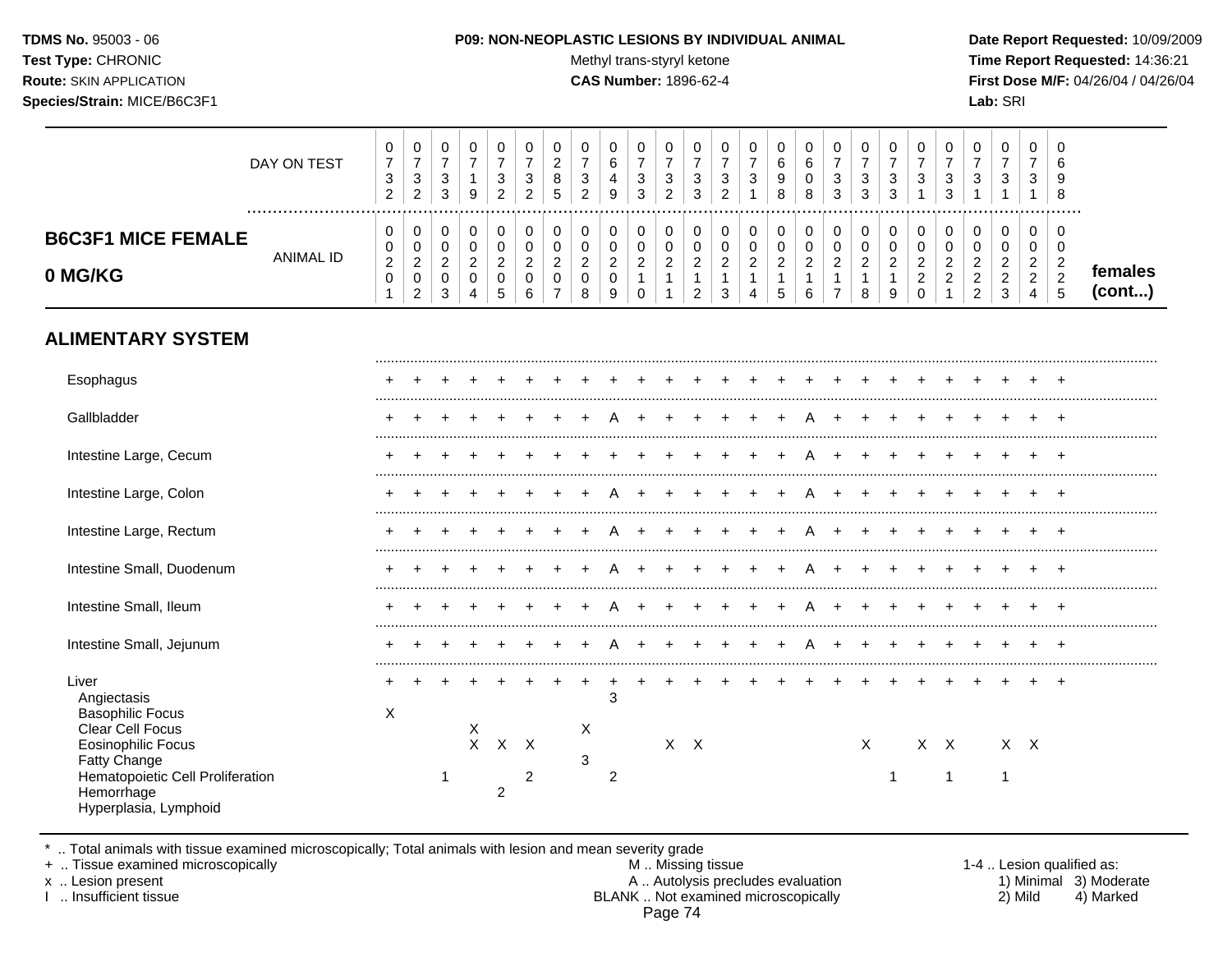Test Type: CHRONIC **Test Type:** CHRONIC **Test Type:** CHRONIC **Time Report Requested:** 14:36:21 **Route:** SKIN APPLICATION **CAS Number:** 1896-62-4 **First Dose M/F:** 04/26/04 / 04/26/04 **Species/Strain:** MICE/B6C3F1 **Lab:** SRI

|                                                                                                                                                                | DAY ON TEST      | 0<br>$\boldsymbol{7}$<br>$\ensuremath{\mathsf{3}}$<br>$\overline{2}$ | 0<br>$\overline{7}$<br>$\mathbf{3}$<br>$\overline{2}$ | 0<br>$\overline{7}$<br>$\sqrt{3}$<br>3         | 0<br>$\overline{7}$<br>1<br>9                         | 0<br>$\overline{7}$<br>3<br>$\overline{c}$ | 0<br>$\overline{7}$<br>3<br>$\overline{2}$ | 0<br>$\overline{c}$<br>8<br>5      | 0<br>$\overline{7}$<br>3<br>$\overline{2}$        | 0<br>6<br>4<br>9                             | 0<br>$\overline{7}$<br>$\sqrt{3}$<br>3                 | 0<br>$\overline{7}$<br>$\ensuremath{\mathsf{3}}$<br>$\overline{2}$ | 0<br>$\overline{7}$<br>3<br>3                     | 0<br>$\overline{7}$<br>3<br>$\overline{2}$    | 0<br>$\overline{7}$<br>3<br>-1           | 0<br>$\,6$<br>9<br>8                                   | 0<br>$\,6\,$<br>0<br>8                                 | 0<br>$\overline{7}$<br>3<br>3                                        | 0<br>$\overline{7}$<br>3<br>3          | 0<br>$\overline{7}$<br>3<br>3      | 0<br>$\overline{7}$<br>3<br>$\mathbf 1$                | 0<br>$\overline{7}$<br>3<br>3                             | 0<br>$\overline{7}$<br>3                                     | 0<br>$\overline{7}$<br>3<br>$\overline{1}$    | 0<br>$\overline{7}$<br>3<br>$\mathbf{1}$                     | 0<br>6<br>9<br>8                                                   |                   |
|----------------------------------------------------------------------------------------------------------------------------------------------------------------|------------------|----------------------------------------------------------------------|-------------------------------------------------------|------------------------------------------------|-------------------------------------------------------|--------------------------------------------|--------------------------------------------|------------------------------------|---------------------------------------------------|----------------------------------------------|--------------------------------------------------------|--------------------------------------------------------------------|---------------------------------------------------|-----------------------------------------------|------------------------------------------|--------------------------------------------------------|--------------------------------------------------------|----------------------------------------------------------------------|----------------------------------------|------------------------------------|--------------------------------------------------------|-----------------------------------------------------------|--------------------------------------------------------------|-----------------------------------------------|--------------------------------------------------------------|--------------------------------------------------------------------|-------------------|
| <b>B6C3F1 MICE FEMALE</b><br>0 MG/KG                                                                                                                           | <b>ANIMAL ID</b> | 0<br>0<br>$\sqrt{2}$<br>$\pmb{0}$<br>$\mathbf{1}$                    | 0<br>0<br>$\sqrt{2}$<br>$\pmb{0}$<br>$\overline{2}$   | 0<br>0<br>$\boldsymbol{2}$<br>$\mathbf 0$<br>3 | 0<br>$\mathbf 0$<br>$\sqrt{2}$<br>0<br>$\overline{4}$ | 0<br>0<br>$\overline{2}$<br>0<br>5         | 0<br>0<br>$\overline{c}$<br>0<br>6         | 0<br>0<br>$\overline{c}$<br>0<br>7 | 0<br>$\boldsymbol{0}$<br>$\overline{2}$<br>0<br>8 | 0<br>0<br>$\overline{c}$<br>$\mathbf 0$<br>9 | 0<br>0<br>$\boldsymbol{2}$<br>$\mathbf{1}$<br>$\Omega$ | 0<br>$\pmb{0}$<br>$\overline{c}$<br>1                              | 0<br>$\overline{0}$<br>$\boldsymbol{2}$<br>1<br>2 | 0<br>0<br>$\overline{c}$<br>$\mathbf{1}$<br>3 | 0<br>$\mathbf 0$<br>$\sqrt{2}$<br>1<br>Δ | 0<br>$\mathbf 0$<br>$\overline{c}$<br>$\mathbf 1$<br>5 | 0<br>$\pmb{0}$<br>$\boldsymbol{2}$<br>$\mathbf 1$<br>6 | 0<br>$\pmb{0}$<br>$\boldsymbol{2}$<br>$\mathbf{1}$<br>$\overline{7}$ | 0<br>$\pmb{0}$<br>$\sqrt{2}$<br>1<br>8 | 0<br>0<br>$\overline{2}$<br>1<br>9 | 0<br>0<br>$\overline{c}$<br>$\overline{2}$<br>$\Omega$ | 0<br>$\mathbf 0$<br>$\overline{c}$<br>$\overline{2}$<br>1 | 0<br>0<br>$\overline{a}$<br>$\overline{c}$<br>$\overline{2}$ | 0<br>0<br>$\sqrt{2}$<br>$\boldsymbol{2}$<br>3 | 0<br>0<br>$\overline{c}$<br>$\overline{2}$<br>$\overline{4}$ | 0<br>$\mathbf 0$<br>$\overline{c}$<br>$\overline{c}$<br>$\sqrt{5}$ | females<br>(cont) |
| Inflammation, Chronic<br>Mixed Cell Focus<br>Necrosis, Focal<br>Centrilobular, Necrosis<br>Hepatocyte, Vacuolization Cytoplasmic<br>Kupffer Cell, Pigmentation |                  |                                                                      |                                                       |                                                |                                                       | 3                                          | X<br>$\overline{c}$                        |                                    |                                                   | $\overline{2}$                               |                                                        |                                                                    |                                                   |                                               |                                          |                                                        |                                                        |                                                                      |                                        |                                    |                                                        |                                                           |                                                              |                                               |                                                              |                                                                    |                   |
| Mesentery<br>Congestion<br>Fibrosis<br>Fat, Necrosis                                                                                                           |                  |                                                                      | +<br>2                                                |                                                |                                                       |                                            |                                            |                                    |                                                   | +<br>$\overline{2}$                          |                                                        | 2                                                                  |                                                   | +<br>$\overline{2}$                           | $\overline{2}$                           | $\div$<br>$\overline{2}$                               |                                                        |                                                                      | 2                                      |                                    |                                                        | $\overline{c}$<br>2                                       |                                                              |                                               |                                                              | +<br>2                                                             |                   |
| Pancreas<br>Atrophy<br>Hyperplasia, Lymphoid<br>Acinus, Hyperplasia, Focal                                                                                     |                  |                                                                      |                                                       |                                                |                                                       |                                            |                                            |                                    |                                                   |                                              |                                                        |                                                                    |                                                   |                                               |                                          |                                                        |                                                        |                                                                      |                                        | $\overline{2}$                     |                                                        |                                                           |                                                              |                                               |                                                              | $\overline{ }$                                                     |                   |
| Salivary Glands<br>Atrophy<br>Hyperplasia, Lymphoid<br>Mineralization                                                                                          |                  | $\overline{2}$                                                       |                                                       |                                                | 2                                                     | $\overline{2}$                             |                                            | $\overline{2}$                     |                                                   |                                              | $\overline{2}$                                         |                                                                    | $\overline{c}$                                    |                                               | 1                                        |                                                        |                                                        | $\overline{2}$                                                       | $\overline{2}$                         | $\overline{2}$                     |                                                        | $\overline{2}$                                            |                                                              | $\overline{c}$                                | $\overline{c}$                                               |                                                                    |                   |
| Stomach, Forestomach<br>Erosion<br>Inflammation, Chronic<br>Ulcer<br>Epithelium, Hyperplasia                                                                   |                  |                                                                      |                                                       |                                                |                                                       |                                            |                                            |                                    |                                                   | $\overline{2}$<br>$\overline{c}$             |                                                        |                                                                    |                                                   |                                               |                                          | 2                                                      |                                                        |                                                                      | 1<br>$\overline{2}$                    |                                    |                                                        |                                                           |                                                              | 2                                             |                                                              | $\overline{c}$<br>2                                                |                   |
| Stomach, Glandular                                                                                                                                             |                  |                                                                      |                                                       |                                                |                                                       |                                            |                                            |                                    |                                                   |                                              |                                                        |                                                                    |                                                   |                                               |                                          |                                                        |                                                        |                                                                      |                                        |                                    |                                                        |                                                           |                                                              |                                               |                                                              | $\div$                                                             |                   |

\* .. Total animals with tissue examined microscopically; Total animals with lesion and mean severity grade

- + .. Tissue examined microscopically M .. Missing tissue 1-4 .. Lesion qualified as: x .. Lesion present **A .. Autolysis precludes evaluation** A .. Autolysis precludes evaluation 1) Minimal 3) Moderate I .. Insufficient tissue BLANK .. Not examined microscopically 2) Mild 4) Marked Page 75
	-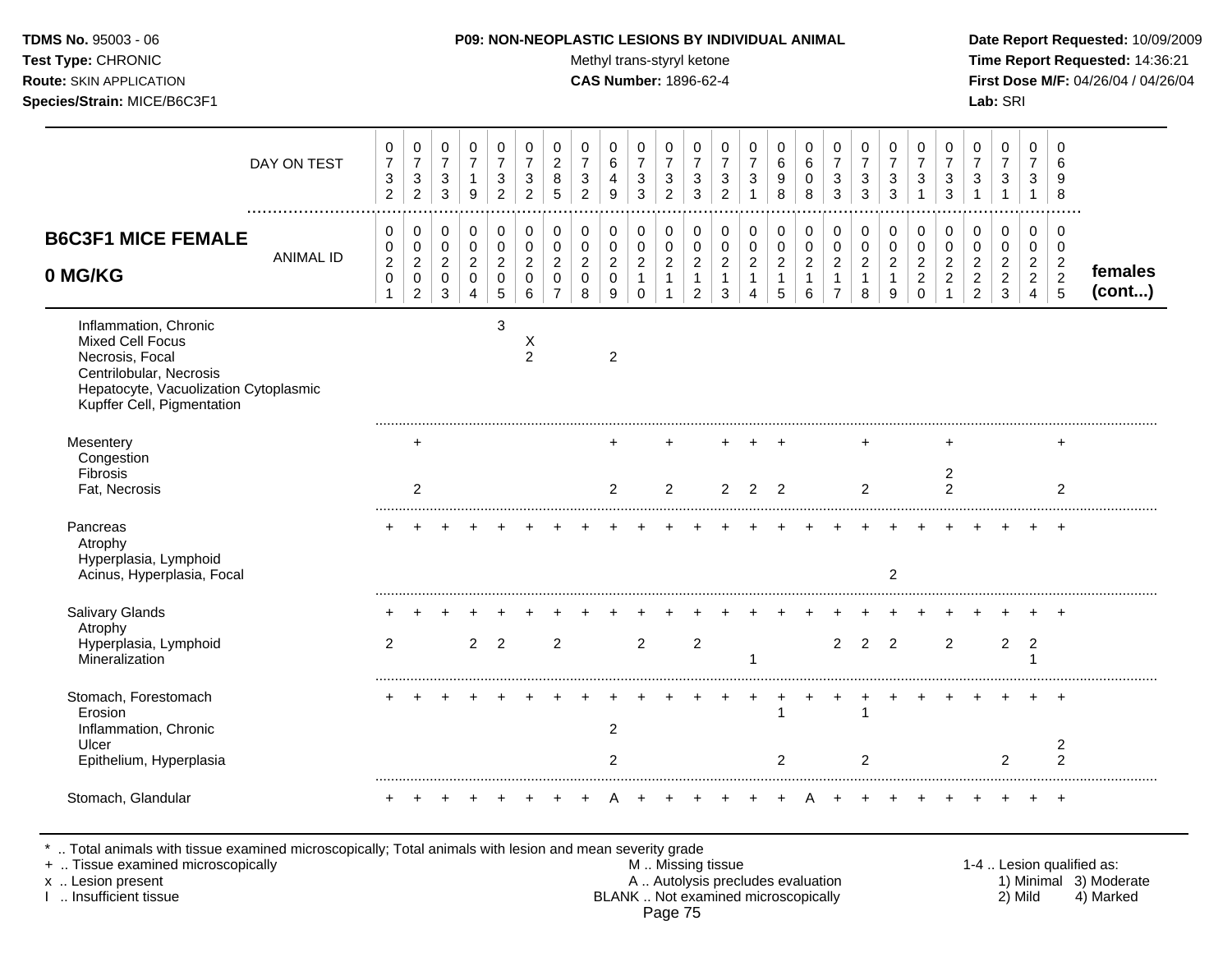| <b>TDMS No. 95003 - 06</b>     | <b>P09: NON-NEOPLASTIC LESIONS BY INDIVIDUAL ANIMAL</b> | Date Rep         |
|--------------------------------|---------------------------------------------------------|------------------|
| <b>Test Type: CHRONIC</b>      | Methyl trans-styryl ketone                              | <b>Time Re</b>   |
| <b>Route: SKIN APPLICATION</b> | <b>CAS Number: 1896-62-4</b>                            | <b>First Dos</b> |
| Species/Strain: MICE/B6C3F1    |                                                         | Lab: SRI         |

## **P09: NON-NEOPLASTIC LESIONS BY INDIVIDUAL ANIMAL Date Report Requested:** 10/09/2009

**Methyl trans-styryl ketone Time Report Requested:** 14:36:21 **CAS Number:** 1896-62-4 **First Dose M/F:** 04/26/04 / 04/26/04

| DAY ON TEST                                                                              | 0<br>$\overline{7}$<br>$\sqrt{3}$<br>$\overline{c}$           | 0<br>$\overline{7}$<br>$\mathbf{3}$<br>$\overline{2}$         | 0<br>$\overline{7}$<br>$\mathbf{3}$<br>$\mathbf{3}$ | 0<br>$\overline{7}$<br>$\mathbf{1}$<br>9             | 0<br>$\overline{7}$<br>3<br>$\overline{2}$   | 0<br>$\overline{7}$<br>3<br>$\overline{c}$             | 0<br>$\sqrt{2}$<br>8<br>5                                                     | 0<br>$\overline{7}$<br>$\mathfrak{S}$<br>$\overline{2}$ | 0<br>$\,6\,$<br>$\overline{a}$<br>9                                     | 0<br>$\overline{7}$<br>$\mathbf{3}$<br>3                          | 0<br>$\overline{7}$<br>3<br>$\overline{2}$       | 0<br>$\overline{7}$<br>$\mathbf{3}$<br>3                             | 0<br>$\overline{7}$<br>$\mathbf{3}$<br>$\overline{2}$ | 0<br>$\overline{7}$<br>$\sqrt{3}$                                        | 0<br>6<br>9<br>8                                      | 0<br>$\,6\,$<br>$\mathbf 0$<br>8                                     | 0<br>$\overline{7}$<br>3<br>3                                                            | 0<br>$\overline{7}$<br>3<br>3                | 0<br>$\overline{7}$<br>$\mathbf{3}$<br>3                | 0<br>$\overline{7}$<br>$\sqrt{3}$<br>$\overline{1}$                    | 0<br>$\overline{7}$<br>$\mathbf{3}$<br>3                               | 0<br>$\overline{7}$<br>$\mathfrak{S}$                           | $\mathbf 0$<br>$\overline{7}$<br>$\mathbf{3}$<br>$\mathbf{1}$          | 0<br>$\overline{7}$<br>3<br>$\mathbf{1}$                               | 0<br>6<br>9<br>8                                      |                   |
|------------------------------------------------------------------------------------------|---------------------------------------------------------------|---------------------------------------------------------------|-----------------------------------------------------|------------------------------------------------------|----------------------------------------------|--------------------------------------------------------|-------------------------------------------------------------------------------|---------------------------------------------------------|-------------------------------------------------------------------------|-------------------------------------------------------------------|--------------------------------------------------|----------------------------------------------------------------------|-------------------------------------------------------|--------------------------------------------------------------------------|-------------------------------------------------------|----------------------------------------------------------------------|------------------------------------------------------------------------------------------|----------------------------------------------|---------------------------------------------------------|------------------------------------------------------------------------|------------------------------------------------------------------------|-----------------------------------------------------------------|------------------------------------------------------------------------|------------------------------------------------------------------------|-------------------------------------------------------|-------------------|
| <b>B6C3F1 MICE FEMALE</b><br><b>ANIMAL ID</b><br>0 MG/KG                                 | $\mathbf 0$<br>0<br>$\sqrt{2}$<br>$\mathbf 0$<br>$\mathbf{1}$ | 0<br>$\mathsf 0$<br>$\sqrt{2}$<br>$\pmb{0}$<br>$\overline{c}$ | 0<br>$\mathbf 0$<br>$\sqrt{2}$<br>0<br>$\mathbf{3}$ | 0<br>$\pmb{0}$<br>$\overline{c}$<br>$\mathbf 0$<br>4 | 0<br>$\mathbf 0$<br>$\overline{2}$<br>0<br>5 | 0<br>$\mathbf 0$<br>$\overline{c}$<br>$\mathbf 0$<br>6 | $\mathbf 0$<br>$\mathbf 0$<br>$\overline{c}$<br>$\mathbf 0$<br>$\overline{7}$ | 0<br>$\pmb{0}$<br>$\overline{c}$<br>$\mathbf 0$<br>8    | $\mathbf 0$<br>$\pmb{0}$<br>$\sqrt{2}$<br>$\mathbf 0$<br>$\overline{9}$ | 0<br>$\mathbf 0$<br>$\overline{2}$<br>$\mathbf{1}$<br>$\mathbf 0$ | 0<br>$\pmb{0}$<br>$\overline{c}$<br>$\mathbf{1}$ | 0<br>$\mathsf 0$<br>$\overline{c}$<br>$\mathbf{1}$<br>$\overline{c}$ | 0<br>$\pmb{0}$<br>$\overline{2}$<br>$\mathbf{1}$<br>3 | $\mathbf 0$<br>$\pmb{0}$<br>$\sqrt{2}$<br>$\mathbf{1}$<br>$\overline{4}$ | 0<br>$\pmb{0}$<br>$\overline{c}$<br>$\mathbf{1}$<br>5 | 0<br>$\mathbf 0$<br>$\overline{a}$<br>$\mathbf{1}$<br>$6\phantom{1}$ | $\mathbf 0$<br>$\mathsf{O}\xspace$<br>$\overline{2}$<br>$\overline{1}$<br>$\overline{7}$ | 0<br>$\mathbf 0$<br>$\overline{c}$<br>1<br>8 | 0<br>$\mathbf 0$<br>$\overline{c}$<br>$\mathbf{1}$<br>9 | $\mathbf 0$<br>$\mathbf 0$<br>$\sqrt{2}$<br>$\overline{2}$<br>$\Omega$ | 0<br>$\mathbf 0$<br>$\boldsymbol{2}$<br>$\overline{2}$<br>$\mathbf{1}$ | 0<br>$\mathbf 0$<br>$\sqrt{2}$<br>$\mathbf 2$<br>$\overline{2}$ | $\mathbf 0$<br>0<br>$\overline{c}$<br>$\overline{2}$<br>$\mathfrak{Z}$ | 0<br>$\mathsf 0$<br>$\overline{2}$<br>$\overline{2}$<br>$\overline{4}$ | 0<br>$\mathbf 0$<br>$\overline{c}$<br>$\sqrt{2}$<br>5 | females<br>(cont) |
| Cyst<br>Mineralization<br>Ulcer<br>Epithelium, Hyperplasia                               |                                                               |                                                               |                                                     |                                                      |                                              |                                                        |                                                                               |                                                         |                                                                         |                                                                   |                                                  | $\overline{2}$                                                       | 2                                                     |                                                                          |                                                       |                                                                      |                                                                                          |                                              | $\overline{2}$                                          | $\overline{2}$                                                         |                                                                        |                                                                 |                                                                        |                                                                        |                                                       |                   |
| <b>CARDIOVASCULAR SYSTEM</b>                                                             |                                                               |                                                               |                                                     |                                                      |                                              |                                                        |                                                                               |                                                         |                                                                         |                                                                   |                                                  |                                                                      |                                                       |                                                                          |                                                       |                                                                      |                                                                                          |                                              |                                                         |                                                                        |                                                                        |                                                                 |                                                                        |                                                                        |                                                       |                   |
| <b>Blood Vessel</b>                                                                      |                                                               |                                                               |                                                     |                                                      |                                              |                                                        |                                                                               |                                                         |                                                                         |                                                                   |                                                  |                                                                      |                                                       |                                                                          |                                                       |                                                                      |                                                                                          |                                              | $\div$                                                  |                                                                        |                                                                        |                                                                 |                                                                        | $\div$                                                                 |                                                       |                   |
| Heart<br>Cardiomyopathy<br>Mineralization                                                |                                                               | $\div$                                                        | $\ddot{}$                                           | $\overline{+}$<br>$\overline{1}$                     | $+$                                          |                                                        |                                                                               |                                                         |                                                                         |                                                                   | $\pm$                                            | $\ddot{}$<br>1                                                       | $\pm$                                                 |                                                                          |                                                       |                                                                      |                                                                                          | $\pm$                                        | $\ddot{}$                                               | $\ddot{}$<br>$\overline{1}$                                            | $\ddot{}$<br>$\mathbf{1}$                                              | $\overline{1}$                                                  |                                                                        | $+$<br>$\mathbf{1}$                                                    | $+$                                                   |                   |
| <b>ENDOCRINE SYSTEM</b>                                                                  |                                                               |                                                               |                                                     |                                                      |                                              |                                                        |                                                                               |                                                         |                                                                         |                                                                   |                                                  |                                                                      |                                                       |                                                                          |                                                       |                                                                      |                                                                                          |                                              |                                                         |                                                                        |                                                                        |                                                                 |                                                                        |                                                                        |                                                       |                   |
| <b>Adrenal Cortex</b><br><b>Accessory Adrenal Cortical Nodule</b><br>Degeneration, Fatty |                                                               |                                                               |                                                     | 1<br>4                                               | $\overline{4}$                               |                                                        |                                                                               |                                                         |                                                                         |                                                                   |                                                  |                                                                      |                                                       |                                                                          |                                                       |                                                                      |                                                                                          |                                              |                                                         | -1                                                                     |                                                                        |                                                                 |                                                                        |                                                                        | $\pm$                                                 |                   |
| Hematopoietic Cell Proliferation<br>Hyperplasia, Focal<br>Capsule, Hyperplasia           | $\overline{2}$                                                | 3                                                             | $\overline{2}$                                      | $\overline{2}$                                       |                                              |                                                        |                                                                               | 2                                                       | 3                                                                       | 2                                                                 | 2                                                | 2                                                                    | 2                                                     | 3                                                                        |                                                       | 3                                                                    | 2                                                                                        | 2                                            | $\overline{2}$                                          | 2                                                                      | $\overline{2}$                                                         | 2                                                               | $\mathcal{P}$                                                          | $\mathcal{P}$                                                          | 2<br>$\mathcal{P}$                                    |                   |
| Adrenal Medulla<br>Hyperplasia                                                           |                                                               |                                                               |                                                     |                                                      |                                              |                                                        |                                                                               |                                                         |                                                                         |                                                                   |                                                  |                                                                      |                                                       |                                                                          |                                                       |                                                                      |                                                                                          |                                              |                                                         |                                                                        |                                                                        |                                                                 |                                                                        |                                                                        | $+$                                                   |                   |
| Islets, Pancreatic<br>Hyperplasia                                                        |                                                               | 1                                                             |                                                     | 1                                                    |                                              |                                                        |                                                                               |                                                         |                                                                         |                                                                   |                                                  |                                                                      |                                                       |                                                                          |                                                       |                                                                      |                                                                                          |                                              |                                                         |                                                                        |                                                                        |                                                                 |                                                                        |                                                                        | $\pm$                                                 |                   |

\* .. Total animals with tissue examined microscopically; Total animals with lesion and mean severity grade

+ .. Tissue examined microscopically M .. Missing tissue 1-4 .. Lesion qualified as: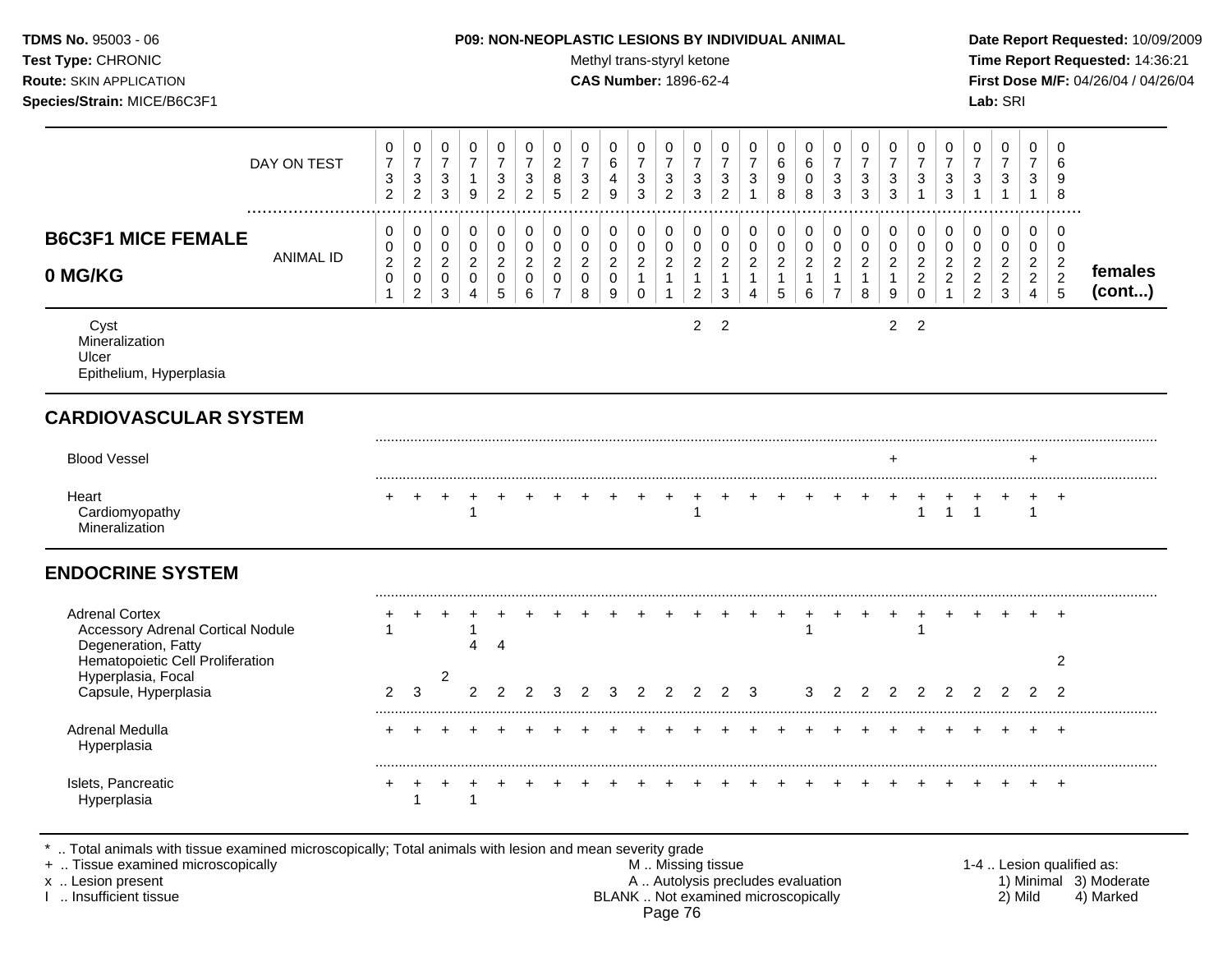| <b>TDMS No. 95003 - 06</b>         | <b>P09: NON-NEOPLASTIC LESIONS BY INDIVIDUAL ANIMAL</b> | Date Rep         |
|------------------------------------|---------------------------------------------------------|------------------|
| <b>Test Type: CHRONIC</b>          | Methyl trans-styryl ketone                              | Time Rep         |
| <b>Route: SKIN APPLICATION</b>     | <b>CAS Number: 1896-62-4</b>                            | <b>First Dos</b> |
| <b>Species/Strain: MICE/B6C3F1</b> |                                                         | <b>Lab: SRI</b>  |

Test Type: CHRONIC **Test Type:** CHRONIC **Test Type:** CHRONIC **Time Report Requested:** 14:36:21 **Route:** SKIN APPLICATION **CAS Number:** 1896-62-4 **First Dose M/F:** 04/26/04 / 04/26/04

| DAY ON TEST                                                                                                                                                                                | 0<br>$\overline{7}$<br>$\sqrt{3}$<br>$\overline{2}$              | 0<br>$\overline{7}$<br>$\mathbf{3}$<br>$\overline{c}$                         | 0<br>$\overline{7}$<br>3<br>$\mathbf{3}$                        | 0<br>$\overline{7}$<br>$\mathbf{1}$<br>9                       | 0<br>$\overline{7}$<br>3<br>$\overline{2}$                    | 0<br>$\overline{7}$<br>3<br>$\overline{2}$           | $\mathbf 0$<br>$\sqrt{2}$<br>8<br>5                                                       | 0<br>$\overline{7}$<br>$\sqrt{3}$<br>$\overline{2}$  | 0<br>6<br>4<br>9                                   | 0<br>$\overline{7}$<br>$\sqrt{3}$<br>$\mathbf{3}$                 | 0<br>7<br>3<br>$\overline{2}$                                    | 0<br>$\overline{7}$<br>3<br>3                                                  | 0<br>$\overline{7}$<br>$\ensuremath{\mathsf{3}}$<br>$\overline{2}$ | 0<br>$\overline{7}$<br>$\sqrt{3}$<br>$\mathbf{1}$                        | 0<br>6<br>9<br>8                                              | 0<br>$\,6\,$<br>0<br>8                                          | 0<br>$\overline{7}$<br>$\sqrt{3}$<br>3                                       | 0<br>$\overline{7}$<br>$\mathbf{3}$<br>3                        | 0<br>$\overline{7}$<br>3<br>3                                     | 0<br>$\overline{7}$<br>$\mathfrak{S}$<br>$\mathbf{1}$                  | 0<br>$\overline{7}$<br>$\mathbf 3$<br>$\mathbf{3}$                   | 0<br>$\overline{7}$<br>3<br>$\mathbf{1}$                                       | 0<br>$\overline{7}$<br>3<br>$\mathbf{1}$                  | 0<br>7<br>3<br>$\mathbf{1}$                                                      | 0<br>6<br>9<br>8                                |                                                                  |
|--------------------------------------------------------------------------------------------------------------------------------------------------------------------------------------------|------------------------------------------------------------------|-------------------------------------------------------------------------------|-----------------------------------------------------------------|----------------------------------------------------------------|---------------------------------------------------------------|------------------------------------------------------|-------------------------------------------------------------------------------------------|------------------------------------------------------|----------------------------------------------------|-------------------------------------------------------------------|------------------------------------------------------------------|--------------------------------------------------------------------------------|--------------------------------------------------------------------|--------------------------------------------------------------------------|---------------------------------------------------------------|-----------------------------------------------------------------|------------------------------------------------------------------------------|-----------------------------------------------------------------|-------------------------------------------------------------------|------------------------------------------------------------------------|----------------------------------------------------------------------|--------------------------------------------------------------------------------|-----------------------------------------------------------|----------------------------------------------------------------------------------|-------------------------------------------------|------------------------------------------------------------------|
| <b>B6C3F1 MICE FEMALE</b><br><b>ANIMAL ID</b><br>0 MG/KG                                                                                                                                   | $\mathbf 0$<br>$\pmb{0}$<br>$\boldsymbol{2}$<br>$\mathbf 0$<br>1 | $\mathbf 0$<br>$\mathbf 0$<br>$\overline{a}$<br>$\mathbf 0$<br>$\overline{c}$ | $\pmb{0}$<br>$\mathsf 0$<br>$\overline{c}$<br>0<br>$\mathbf{3}$ | $\pmb{0}$<br>$\pmb{0}$<br>$\boldsymbol{2}$<br>$\mathbf 0$<br>4 | $\mathbf 0$<br>$\mathbf 0$<br>$\overline{c}$<br>$\Omega$<br>5 | 0<br>$\pmb{0}$<br>$\overline{c}$<br>$\mathbf 0$<br>6 | $\mathsf{O}\xspace$<br>$\mathsf{O}\xspace$<br>$\sqrt{2}$<br>$\mathbf 0$<br>$\overline{7}$ | 0<br>$\pmb{0}$<br>$\overline{2}$<br>$\mathbf 0$<br>8 | $\pmb{0}$<br>$\pmb{0}$<br>$\overline{c}$<br>0<br>9 | 0<br>$\mathbf 0$<br>$\overline{2}$<br>$\mathbf{1}$<br>$\mathbf 0$ | 0<br>$\pmb{0}$<br>$\overline{c}$<br>$\mathbf{1}$<br>$\mathbf{1}$ | $\mathbf 0$<br>$\mathbf 0$<br>$\overline{a}$<br>$\mathbf{1}$<br>$\overline{2}$ | $\pmb{0}$<br>$\pmb{0}$<br>$\overline{c}$<br>$\mathbf{1}$<br>3      | 0<br>$\pmb{0}$<br>$\overline{c}$<br>$\mathbf{1}$<br>4                    | $\pmb{0}$<br>$\pmb{0}$<br>$\overline{c}$<br>$\mathbf{1}$<br>5 | $\pmb{0}$<br>$\mathbf 0$<br>$\overline{2}$<br>$\mathbf{1}$<br>6 | $\pmb{0}$<br>$\pmb{0}$<br>$\boldsymbol{2}$<br>$\mathbf{1}$<br>$\overline{7}$ | $\pmb{0}$<br>$\mathbf 0$<br>$\overline{2}$<br>$\mathbf{1}$<br>8 | $\mathbf 0$<br>$\mathbf 0$<br>$\overline{2}$<br>$\mathbf{1}$<br>9 | $\pmb{0}$<br>$\pmb{0}$<br>$\overline{c}$<br>$\overline{2}$<br>$\Omega$ | 0<br>$\mathbf 0$<br>$\overline{c}$<br>$\overline{2}$<br>$\mathbf{1}$ | $\pmb{0}$<br>$\mathbf 0$<br>$\overline{2}$<br>$\overline{2}$<br>$\overline{2}$ | 0<br>$\mathbf 0$<br>$\overline{c}$<br>$\overline{2}$<br>3 | $\mathbf 0$<br>$\mathbf 0$<br>$\overline{2}$<br>$\overline{2}$<br>$\overline{4}$ | 0<br>0<br>$\overline{c}$<br>$\overline{2}$<br>5 | females<br>(cont)                                                |
| Parathyroid Gland                                                                                                                                                                          |                                                                  | ÷                                                                             | $\ddot{}$                                                       | M                                                              | $\ddot{}$                                                     | $\pm$                                                | M                                                                                         |                                                      |                                                    |                                                                   |                                                                  |                                                                                |                                                                    |                                                                          |                                                               |                                                                 |                                                                              |                                                                 |                                                                   |                                                                        |                                                                      |                                                                                |                                                           |                                                                                  |                                                 |                                                                  |
| <b>Pituitary Gland</b><br>Pars Distalis, Cyst<br>Pars Distalis, Hyperplasia<br>Pars Distalis, Hyperplasia, Focal<br>Pars Intermedia, Cyst<br>Pars Intermedia, Hyperplasia, Focal           |                                                                  |                                                                               |                                                                 |                                                                |                                                               |                                                      |                                                                                           | 4                                                    |                                                    | Δ                                                                 |                                                                  |                                                                                | 4                                                                  |                                                                          |                                                               |                                                                 |                                                                              |                                                                 |                                                                   |                                                                        | $\overline{c}$                                                       |                                                                                |                                                           |                                                                                  | $\ddot{}$                                       |                                                                  |
| <b>Thyroid Gland</b><br>Infiltration Cellular, Lymphocyte<br>Follicle, Degeneration, Focal<br>Follicular Cell, Hyperplasia, Focal                                                          |                                                                  | $\overline{2}$                                                                | $\mathbf{1}$                                                    | $\overline{1}$                                                 |                                                               |                                                      |                                                                                           | $\overline{2}$                                       | 2                                                  | 3                                                                 | 2                                                                | 3                                                                              | $\overline{1}$                                                     | 2                                                                        | $\overline{2}$                                                |                                                                 | $\mathbf{1}$                                                                 | $\overline{1}$                                                  |                                                                   |                                                                        | $\overline{2}$<br>1                                                  | 3                                                                              |                                                           | $\overline{2}$                                                                   | 3                                               |                                                                  |
| <b>GENERAL BODY SYSTEM</b>                                                                                                                                                                 |                                                                  |                                                                               |                                                                 |                                                                |                                                               |                                                      |                                                                                           |                                                      |                                                    |                                                                   |                                                                  |                                                                                |                                                                    |                                                                          |                                                               |                                                                 |                                                                              |                                                                 |                                                                   |                                                                        |                                                                      |                                                                                |                                                           |                                                                                  |                                                 |                                                                  |
| <b>Tissue NOS</b><br>Fibrosis                                                                                                                                                              |                                                                  |                                                                               |                                                                 |                                                                |                                                               |                                                      |                                                                                           |                                                      | $\ddot{}$                                          |                                                                   |                                                                  |                                                                                |                                                                    |                                                                          |                                                               |                                                                 |                                                                              |                                                                 |                                                                   | $\ddot{}$                                                              |                                                                      |                                                                                |                                                           |                                                                                  |                                                 |                                                                  |
| <b>GENITAL SYSTEM</b>                                                                                                                                                                      |                                                                  |                                                                               |                                                                 |                                                                |                                                               |                                                      |                                                                                           |                                                      |                                                    |                                                                   |                                                                  |                                                                                |                                                                    |                                                                          |                                                               |                                                                 |                                                                              |                                                                 |                                                                   |                                                                        |                                                                      |                                                                                |                                                           |                                                                                  |                                                 |                                                                  |
| <b>Clitoral Gland</b><br>Inflammation, Chronic                                                                                                                                             |                                                                  |                                                                               |                                                                 |                                                                |                                                               |                                                      |                                                                                           |                                                      |                                                    |                                                                   |                                                                  |                                                                                |                                                                    |                                                                          |                                                               |                                                                 |                                                                              |                                                                 |                                                                   |                                                                        |                                                                      |                                                                                |                                                           | 4                                                                                | $\ddot{}$                                       |                                                                  |
| Ovary<br>Angiectasis                                                                                                                                                                       |                                                                  |                                                                               |                                                                 |                                                                |                                                               |                                                      |                                                                                           |                                                      |                                                    |                                                                   |                                                                  |                                                                                |                                                                    | $\overline{c}$                                                           |                                                               |                                                                 |                                                                              |                                                                 |                                                                   |                                                                        |                                                                      |                                                                                |                                                           |                                                                                  | $\ddot{}$                                       |                                                                  |
| Total animals with tissue examined microscopically; Total animals with lesion and mean severity grade<br>+  Tissue examined microscopically<br>x  Lesion present<br>1  Insufficient tissue |                                                                  |                                                                               |                                                                 |                                                                |                                                               |                                                      |                                                                                           |                                                      |                                                    |                                                                   | Page 77                                                          | M  Missing tissue                                                              |                                                                    | A  Autolysis precludes evaluation<br>BLANK  Not examined microscopically |                                                               |                                                                 |                                                                              |                                                                 |                                                                   |                                                                        |                                                                      |                                                                                |                                                           | 2) Mild                                                                          |                                                 | 1-4  Lesion qualified as:<br>1) Minimal 3) Moderate<br>4) Marked |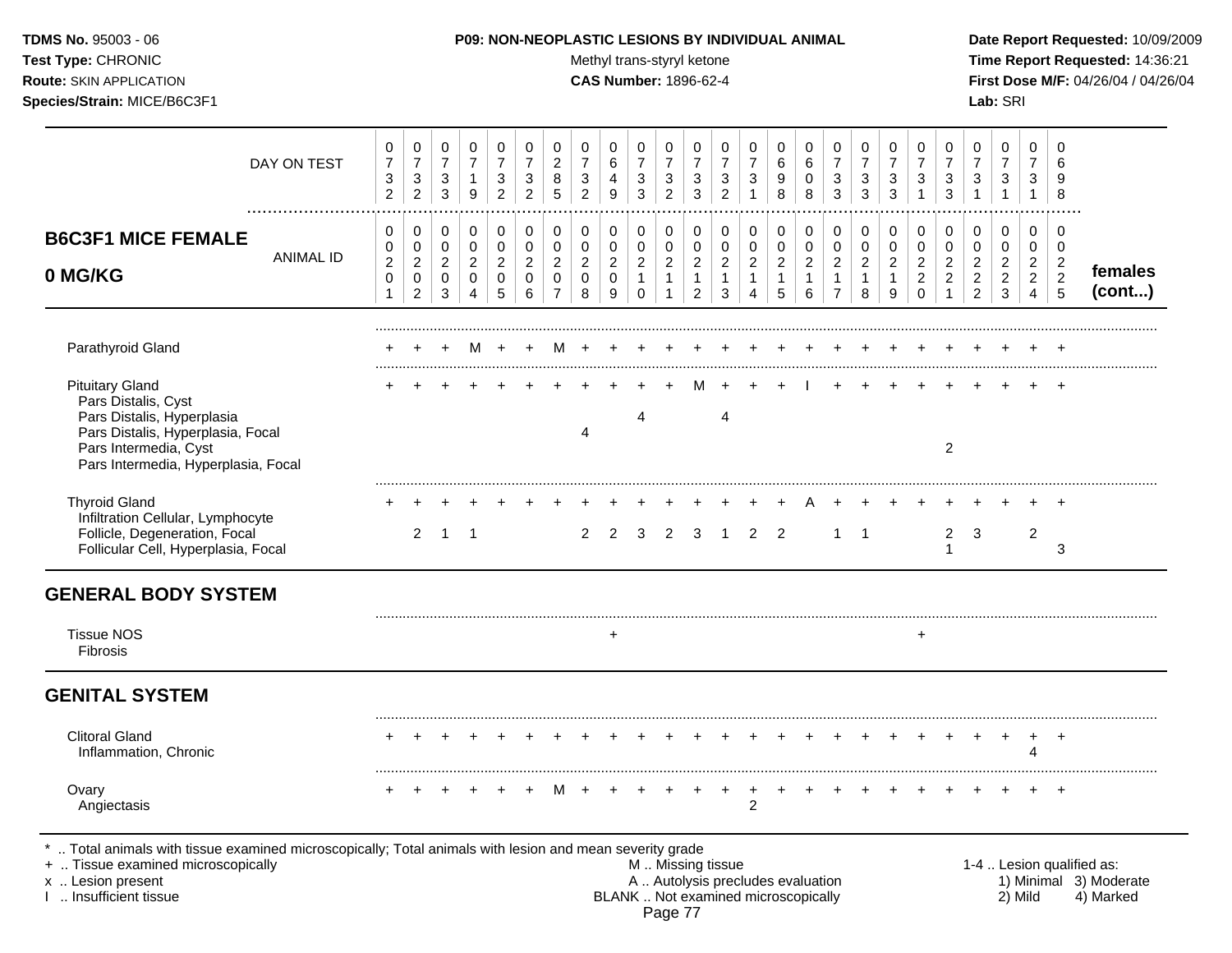Test Type: CHRONIC **Test Type:** CHRONIC **Test Type:** CHRONIC **Time Report Requested:** 14:36:21 **Route:** SKIN APPLICATION **CAS Number:** 1896-62-4 **First Dose M/F:** 04/26/04 / 04/26/04 **Species/Strain:** MICE/B6C3F1 **Lab:** SRI

|                                                                                                            | DAY ON TEST      | 0<br>$\overline{7}$<br>$\sqrt{3}$<br>$\overline{2}$ | 0<br>$\overline{7}$<br>3<br>$\overline{c}$                        | 0<br>$\overline{7}$<br>3<br>3                          | 0<br>$\overline{7}$<br>1<br>9                | 0<br>$\overline{7}$<br>3<br>$\overline{2}$   | 0<br>$\overline{7}$<br>$\mathbf{3}$<br>$\overline{2}$  | 0<br>$\overline{c}$<br>8<br>5                                   | 0<br>$\overline{7}$<br>$\sqrt{3}$<br>2       | 0<br>6<br>4<br>9                                       | 0<br>$\overline{7}$<br>$\ensuremath{\mathsf{3}}$<br>3        | 0<br>$\overline{7}$<br>$\sqrt{3}$<br>2 | 0<br>$\overline{7}$<br>3<br>3                          | 0<br>$\overline{7}$<br>3<br>2         | 0<br>$\overline{7}$<br>3                     | 0<br>6<br>9<br>8                             | 0<br>6<br>0<br>8                                        | 0<br>$\overline{7}$<br>3<br>3                         | 0<br>$\overline{7}$<br>$\mathbf{3}$<br>3 | 0<br>$\overline{7}$<br>3<br>3 | 0<br>$\overline{7}$<br>3                                     | 0<br>$\overline{7}$<br>3<br>3                   | 0<br>$\overline{7}$<br>$\sqrt{3}$<br>$\mathbf 1$                       | 0<br>$\overline{7}$<br>$\sqrt{3}$<br>1                | 0<br>7<br>3<br>1                                          | 0<br>6<br>9<br>8                                               |                   |
|------------------------------------------------------------------------------------------------------------|------------------|-----------------------------------------------------|-------------------------------------------------------------------|--------------------------------------------------------|----------------------------------------------|----------------------------------------------|--------------------------------------------------------|-----------------------------------------------------------------|----------------------------------------------|--------------------------------------------------------|--------------------------------------------------------------|----------------------------------------|--------------------------------------------------------|---------------------------------------|----------------------------------------------|----------------------------------------------|---------------------------------------------------------|-------------------------------------------------------|------------------------------------------|-------------------------------|--------------------------------------------------------------|-------------------------------------------------|------------------------------------------------------------------------|-------------------------------------------------------|-----------------------------------------------------------|----------------------------------------------------------------|-------------------|
| <b>B6C3F1 MICE FEMALE</b><br>0 MG/KG                                                                       | <b>ANIMAL ID</b> | 0<br>0<br>$\overline{c}$<br>$\mathsf{O}\xspace$     | 0<br>$\mathbf 0$<br>$\overline{c}$<br>$\pmb{0}$<br>$\overline{c}$ | 0<br>$\mathbf 0$<br>$\overline{2}$<br>$\mathbf 0$<br>3 | 0<br>$\mathbf 0$<br>$\overline{2}$<br>0<br>4 | 0<br>0<br>$\overline{2}$<br>$\mathbf 0$<br>5 | 0<br>$\mathbf 0$<br>$\overline{2}$<br>$\mathbf 0$<br>6 | 0<br>$\pmb{0}$<br>$\overline{2}$<br>$\pmb{0}$<br>$\overline{7}$ | 0<br>$\pmb{0}$<br>$\boldsymbol{2}$<br>0<br>8 | 0<br>$\mathbf 0$<br>$\overline{2}$<br>$\mathbf 0$<br>9 | 0<br>$\pmb{0}$<br>$\overline{c}$<br>$\mathbf{1}$<br>$\Omega$ | 0<br>0<br>$\overline{2}$<br>1          | 0<br>$\pmb{0}$<br>$\boldsymbol{2}$<br>$\mathbf 1$<br>2 | 0<br>$\pmb{0}$<br>$\overline{2}$<br>3 | 0<br>$\mathsf 0$<br>$\overline{2}$<br>1<br>4 | 0<br>$\mathbf 0$<br>$\overline{2}$<br>1<br>5 | 0<br>$\pmb{0}$<br>$\boldsymbol{2}$<br>$\mathbf{1}$<br>6 | 0<br>$\mathbf 0$<br>$\sqrt{2}$<br>1<br>$\overline{7}$ | 0<br>0<br>$\overline{2}$<br>8            | 0<br>0<br>2<br>9              | 0<br>$\mathbf 0$<br>$\overline{c}$<br>$\sqrt{2}$<br>$\Omega$ | 0<br>0<br>$\overline{c}$<br>$\overline{c}$<br>1 | 0<br>$\pmb{0}$<br>$\boldsymbol{2}$<br>$\overline{2}$<br>$\overline{2}$ | 0<br>$\mathbf 0$<br>$\sqrt{2}$<br>$\overline{c}$<br>3 | 0<br>$\mathbf 0$<br>$\overline{2}$<br>$\overline{c}$<br>4 | 0<br>$\mathbf 0$<br>$\overline{c}$<br>$\sqrt{2}$<br>$\sqrt{5}$ | females<br>(cont) |
| Cyst<br>Hemorrhage<br>Thrombosis<br>Interstitial Cell, Hyperplasia                                         |                  |                                                     |                                                                   |                                                        | $\overline{\mathbf{c}}$                      | $\overline{c}$<br>$\overline{c}$             |                                                        |                                                                 | 3                                            | 3                                                      | 3                                                            |                                        |                                                        |                                       | 3                                            |                                              |                                                         | $\overline{2}$                                        |                                          |                               |                                                              | $\overline{c}$                                  | 2                                                                      |                                                       |                                                           |                                                                |                   |
| <b>Uterus</b><br>Angiectasis<br>Hemorrhage<br>Hyperplasia, Cystic                                          |                  | 3                                                   |                                                                   |                                                        |                                              |                                              |                                                        |                                                                 |                                              |                                                        |                                                              |                                        |                                                        |                                       |                                              |                                              |                                                         |                                                       |                                          |                               |                                                              | 3                                               |                                                                        |                                                       |                                                           | $\overline{2}$                                                 |                   |
| Vagina                                                                                                     |                  |                                                     |                                                                   | $\div$                                                 |                                              |                                              |                                                        |                                                                 |                                              |                                                        |                                                              |                                        |                                                        |                                       |                                              |                                              |                                                         |                                                       |                                          |                               |                                                              |                                                 |                                                                        |                                                       |                                                           |                                                                |                   |
| <b>HEMATOPOIETIC SYSTEM</b>                                                                                |                  |                                                     |                                                                   |                                                        |                                              |                                              |                                                        |                                                                 |                                              |                                                        |                                                              |                                        |                                                        |                                       |                                              |                                              |                                                         |                                                       |                                          |                               |                                                              |                                                 |                                                                        |                                                       |                                                           |                                                                |                   |
| <b>Bone Marrow</b><br>Myelofibrosis                                                                        |                  |                                                     |                                                                   |                                                        |                                              |                                              |                                                        |                                                                 |                                              |                                                        |                                                              |                                        |                                                        |                                       |                                              |                                              |                                                         |                                                       |                                          |                               |                                                              |                                                 |                                                                        |                                                       | $\ddot{}$                                                 | $\ddot{}$                                                      |                   |
| Lymph Node<br>Ectasia<br>Hemorrhage<br>Iliac, Ectasia<br>Iliac, Hemorrhage<br>Renal, Hyperplasia, Lymphoid |                  |                                                     |                                                                   |                                                        | $\overline{2}$                               |                                              |                                                        |                                                                 | +<br>$\overline{c}$<br>3                     |                                                        | $\ddot{}$<br>3                                               |                                        |                                                        |                                       |                                              |                                              |                                                         |                                                       |                                          |                               |                                                              |                                                 | 2<br>$\overline{c}$                                                    |                                                       |                                                           | $\div$                                                         |                   |
| Lymph Node, Mandibular<br>Atrophy<br>Hyperplasia, Lymphoid                                                 |                  | +                                                   |                                                                   |                                                        |                                              |                                              |                                                        |                                                                 |                                              |                                                        | 3                                                            | 2                                      | 2                                                      |                                       | 4                                            |                                              |                                                         | $\overline{2}$                                        |                                          | 3                             |                                                              |                                                 |                                                                        | 2                                                     |                                                           | $\ddot{}$                                                      |                   |

\* .. Total animals with tissue examined microscopically; Total animals with lesion and mean severity grade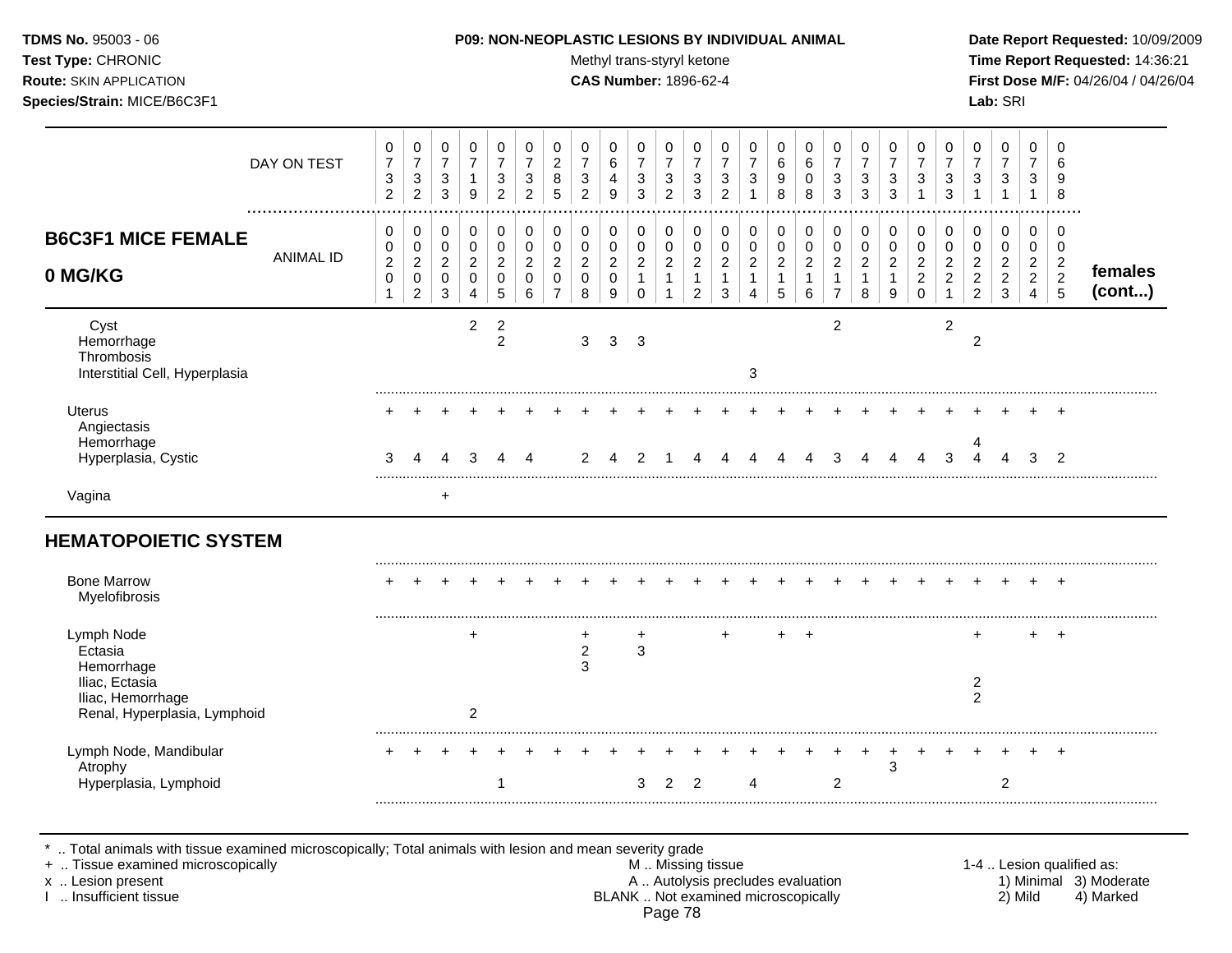Test Type: CHRONIC **Test Type:** CHRONIC **Test Type:** CHRONIC **Time Report Requested:** 14:36:21 **Route:** SKIN APPLICATION **CAS Number:** 1896-62-4 **First Dose M/F:** 04/26/04 / 04/26/04 **Species/Strain:** MICE/B6C3F1 **Lab:** SRI

| DAY ON TEST<br>.                                                                                                                            | 0<br>$\overline{7}$<br>3<br>$\overline{2}$ | 0<br>$\overline{7}$<br>$\sqrt{3}$<br>$\overline{2}$ | 0<br>$\overline{7}$<br>3<br>3           | $\mathbf 0$<br>$\overline{7}$<br>$\mathbf 1$<br>9 | 0<br>$\overline{7}$<br>3<br>$\overline{2}$ | $\mathbf 0$<br>$\overline{7}$<br>3<br>$\overline{2}$    | 0<br>$\boldsymbol{2}$<br>8<br>5                                           | 0<br>$\overline{7}$<br>$\mathbf{3}$<br>$\overline{2}$ | $\mathbf 0$<br>6<br>$\overline{4}$<br>9                     | $\mathbf 0$<br>$\overline{7}$<br>$\sqrt{3}$<br>3     | $\mathbf 0$<br>$\overline{7}$<br>3<br>$\overline{2}$ | 0<br>$\overline{7}$<br>3<br>3                            | $\mathbf 0$<br>$\overline{7}$<br>3<br>$\overline{c}$ | 0<br>$\overline{7}$<br>3<br>$\mathbf{1}$                   | 0<br>6<br>9<br>8                                   | $\mathbf 0$<br>$\,6\,$<br>0<br>8             | 0<br>$\overline{7}$<br>$\sqrt{3}$<br>3                 | $\mathbf 0$<br>$\overline{7}$<br>3<br>3                    | 0<br>$\overline{7}$<br>3<br>$\mathbf{3}$                 | $\mathbf 0$<br>$\overline{7}$<br>3<br>$\mathbf 1$                  | 0<br>$\overline{7}$<br>$\sqrt{3}$<br>3                           | 0<br>$\overline{7}$<br>$\mathbf{3}$<br>$\mathbf 1$   | 0<br>$\overline{7}$<br>$\sqrt{3}$<br>$\mathbf{1}$                      | 0<br>$\overline{7}$<br>3<br>$\mathbf{1}$                     | $\mathbf 0$<br>6<br>9<br>8                                     |                           |
|---------------------------------------------------------------------------------------------------------------------------------------------|--------------------------------------------|-----------------------------------------------------|-----------------------------------------|---------------------------------------------------|--------------------------------------------|---------------------------------------------------------|---------------------------------------------------------------------------|-------------------------------------------------------|-------------------------------------------------------------|------------------------------------------------------|------------------------------------------------------|----------------------------------------------------------|------------------------------------------------------|------------------------------------------------------------|----------------------------------------------------|----------------------------------------------|--------------------------------------------------------|------------------------------------------------------------|----------------------------------------------------------|--------------------------------------------------------------------|------------------------------------------------------------------|------------------------------------------------------|------------------------------------------------------------------------|--------------------------------------------------------------|----------------------------------------------------------------|---------------------------|
| <b>B6C3F1 MICE FEMALE</b><br><b>ANIMAL ID</b><br>0 MG/KG                                                                                    | 0<br>0<br>$\overline{c}$<br>$\mathbf 0$    | 0<br>$\pmb{0}$<br>$\overline{2}$<br>0               | 0<br>$\mathbf 0$<br>$\overline{2}$<br>0 | $\pmb{0}$<br>$\mathbf 0$<br>$\overline{2}$<br>0   | 0<br>$\mathbf 0$<br>$\overline{2}$<br>0    | $\mathbf 0$<br>$\mathbf 0$<br>$\sqrt{2}$<br>$\mathbf 0$ | $\pmb{0}$<br>$\pmb{0}$<br>$\boldsymbol{2}$<br>$\pmb{0}$<br>$\overline{7}$ | 0<br>$\pmb{0}$<br>$\overline{c}$<br>0                 | $\mathbf 0$<br>$\mathbf 0$<br>$\overline{2}$<br>$\mathbf 0$ | 0<br>$\mathbf 0$<br>$\boldsymbol{2}$<br>$\mathbf{1}$ | 0<br>$\mathbf 0$<br>$\sqrt{2}$<br>$\mathbf{1}$       | $\pmb{0}$<br>$\pmb{0}$<br>$\overline{2}$<br>$\mathbf{1}$ | 0<br>$\pmb{0}$<br>$\sqrt{2}$<br>$\mathbf{1}$         | $\mathbf 0$<br>$\pmb{0}$<br>$\overline{c}$<br>$\mathbf{1}$ | 0<br>$\pmb{0}$<br>$\boldsymbol{2}$<br>$\mathbf{1}$ | 0<br>$\pmb{0}$<br>$\sqrt{2}$<br>$\mathbf{1}$ | $\,0\,$<br>$\pmb{0}$<br>$\overline{c}$<br>$\mathbf{1}$ | $\mathbf 0$<br>$\pmb{0}$<br>$\overline{2}$<br>$\mathbf{1}$ | $\pmb{0}$<br>$\pmb{0}$<br>$\overline{2}$<br>$\mathbf{1}$ | 0<br>$\mathbf 0$<br>$\boldsymbol{2}$<br>$\overline{c}$<br>$\Omega$ | 0<br>$\mathbf 0$<br>$\sqrt{2}$<br>$\overline{2}$<br>$\mathbf{1}$ | 0<br>$\mathbf 0$<br>$\overline{c}$<br>$\overline{c}$ | 0<br>$\mathbf 0$<br>$\overline{c}$<br>$\boldsymbol{2}$<br>$\mathbf{3}$ | $\pmb{0}$<br>$\mathbf 0$<br>$\overline{2}$<br>$\overline{2}$ | $\mathbf 0$<br>$\mathbf 0$<br>$\overline{2}$<br>$\overline{2}$ | females<br>(cont)         |
| Lymph Node, Mesenteric<br>Atrophy<br>Hyperplasia, Lymphoid<br>Hyperplasia, Plasma Cell<br>Infiltration Cellular, Neutrophil                 | 1<br>$\ddot{}$                             | $\overline{2}$                                      | 3                                       | 4                                                 | 5                                          | 6<br>4<br>$\overline{c}$                                | $\overline{2}$                                                            | 8                                                     | 9<br>$\overline{c}$                                         | $\mathbf 0$                                          |                                                      | $\overline{2}$                                           | 3                                                    | 4                                                          | 5<br>$\overline{c}$                                | 6                                            | $\overline{7}$                                         | 8                                                          | 9                                                        |                                                                    |                                                                  | $\overline{2}$                                       |                                                                        | 4<br>÷                                                       | 5<br>$\ddot{}$                                                 |                           |
| Spleen<br>Angiectasis<br>Hematopoietic Cell Proliferation<br>Pigmentation<br>Lymphoid Follicle, Atrophy<br>Lymphoid Follicle, Hyperplasia   |                                            | 4                                                   | 3<br>$\mathbf{1}$<br>2                  | 1<br>1                                            | $\overline{c}$<br>$\overline{2}$           | -1<br>2                                                 | 3<br>-1                                                                   |                                                       | $\boldsymbol{\Delta}$                                       |                                                      |                                                      |                                                          | 2                                                    |                                                            | 4                                                  |                                              | 3                                                      | 3<br>1                                                     | 2<br>2<br>2                                              | $\overline{\mathbf{c}}$<br>$\mathcal{P}$<br>-1                     | 2<br>$\mathbf{1}$                                                | 3<br>$\overline{2}$                                  |                                                                        | $\overline{2}$                                               |                                                                |                           |
| Thymus<br>Cyst<br>Hemorrhage<br>Hyperplasia, Lymphoid                                                                                       |                                            |                                                     |                                         |                                                   |                                            |                                                         |                                                                           | $\overline{c}$                                        |                                                             |                                                      |                                                      |                                                          |                                                      |                                                            |                                                    |                                              | $\overline{2}$                                         |                                                            |                                                          |                                                                    | 2<br>$\overline{2}$                                              | 2                                                    |                                                                        |                                                              | ÷                                                              |                           |
| <b>INTEGUMENTARY SYSTEM</b>                                                                                                                 |                                            |                                                     |                                         |                                                   |                                            |                                                         |                                                                           |                                                       |                                                             |                                                      |                                                      |                                                          |                                                      |                                                            |                                                    |                                              |                                                        |                                                            |                                                          |                                                                    |                                                                  |                                                      |                                                                        |                                                              |                                                                |                           |
| <b>Mammary Gland</b><br>Hyperplasia                                                                                                         |                                            |                                                     |                                         |                                                   |                                            |                                                         |                                                                           |                                                       |                                                             |                                                      |                                                      |                                                          |                                                      |                                                            |                                                    |                                              |                                                        |                                                            |                                                          |                                                                    |                                                                  |                                                      |                                                                        |                                                              |                                                                |                           |
| Skin<br>Edema<br>Hemorrhage<br>Hyperkeratosis<br>Hyperplasia, Melanocyte<br>Inflammation, Chronic                                           |                                            |                                                     |                                         | $\overline{c}$<br>$\mathbf{3}$                    |                                            |                                                         |                                                                           |                                                       | 2<br>3                                                      |                                                      |                                                      |                                                          |                                                      |                                                            |                                                    |                                              | 3                                                      |                                                            | 1                                                        |                                                                    |                                                                  |                                                      |                                                                        |                                                              | $\ddot{}$                                                      |                           |
| Total animals with tissue examined microscopically; Total animals with lesion and mean severity grade<br>+  Tissue examined microscopically |                                            |                                                     |                                         |                                                   |                                            |                                                         |                                                                           |                                                       |                                                             |                                                      |                                                      | M  Missing tissue                                        |                                                      |                                                            |                                                    |                                              |                                                        |                                                            |                                                          |                                                                    |                                                                  |                                                      |                                                                        |                                                              |                                                                | 1-4  Lesion qualified as: |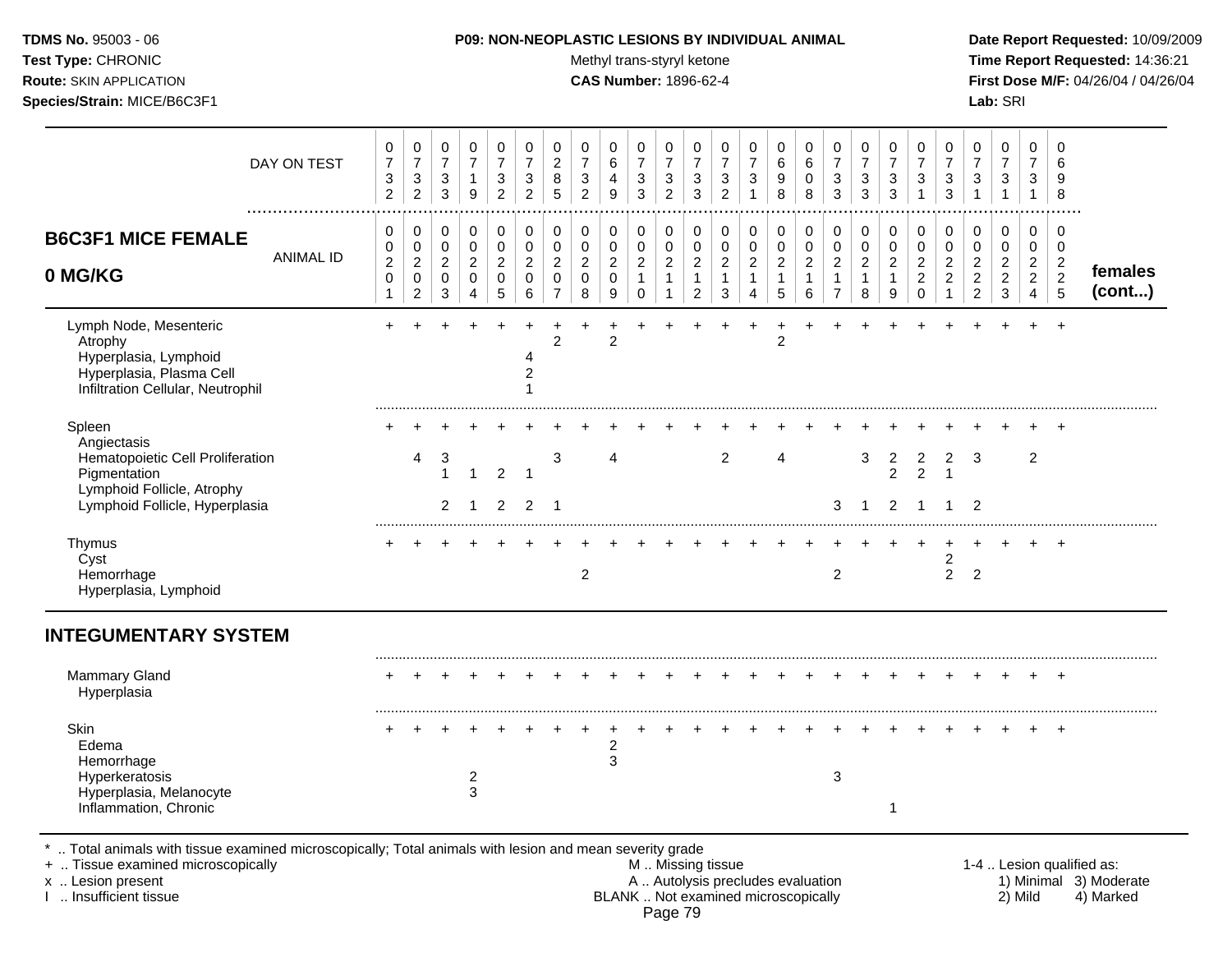Test Type: CHRONIC **Test Type:** CHRONIC **Test Type:** CHRONIC **Time Report Requested:** 14:36:21 **Route:** SKIN APPLICATION **CAS Number:** 1896-62-4 **First Dose M/F:** 04/26/04 / 04/26/04 **Species/Strain:** MICE/B6C3F1 **Lab:** SRI

| DAY ON TEST                                                                                                                                                                                                                                                                            | 0<br>$\overline{\mathcal{I}}$<br>3<br>$\overline{a}$ | 0<br>$\overline{7}$<br>$\sqrt{3}$<br>$\overline{2}$                     | $\mathbf 0$<br>$\overline{7}$<br>3<br>$\sqrt{3}$       | 0<br>$\overline{7}$<br>$\mathbf{1}$<br>9             | 0<br>$\overline{7}$<br>3<br>$\overline{2}$           | 0<br>$\overline{7}$<br>$\mathbf{3}$<br>$\overline{c}$ | 0<br>$\overline{c}$<br>$\,8\,$<br>5                                           | 0<br>$\overline{7}$<br>$\ensuremath{\mathsf{3}}$<br>$\overline{c}$ | 0<br>6<br>4<br>$\overline{9}$              | $\mathbf 0$<br>$\boldsymbol{7}$<br>$\ensuremath{\mathsf{3}}$<br>$\mathbf{3}$ | 0<br>$\overline{7}$<br>3<br>$\overline{c}$                       | 0<br>$\overline{7}$<br>$\mathbf{3}$<br>3                           | 0<br>$\overline{7}$<br>$\mathbf{3}$<br>$\overline{c}$              | 0<br>$\overline{\mathbf{7}}$<br>3<br>$\mathbf{1}$ | 0<br>6<br>9<br>8                                      | $\mathbf 0$<br>6<br>$\mathbf 0$<br>8                    | 0<br>$\boldsymbol{7}$<br>$\sqrt{3}$<br>3                                     | 0<br>$\overline{7}$<br>3<br>3                        | 0<br>$\overline{7}$<br>3<br>3              | 0<br>7<br>3                                                                  | 0<br>$\overline{7}$<br>3<br>3                                    | 0<br>$\overline{7}$<br>$\ensuremath{\mathsf{3}}$<br>$\mathbf{1}$ | $\mathbf 0$<br>$\overline{7}$<br>$\ensuremath{\mathsf{3}}$<br>$\mathbf{1}$ | $\mathbf 0$<br>$\overline{7}$<br>3<br>$\mathbf{1}$                     | $\mathbf 0$<br>6<br>9<br>8                                                     |                   |
|----------------------------------------------------------------------------------------------------------------------------------------------------------------------------------------------------------------------------------------------------------------------------------------|------------------------------------------------------|-------------------------------------------------------------------------|--------------------------------------------------------|------------------------------------------------------|------------------------------------------------------|-------------------------------------------------------|-------------------------------------------------------------------------------|--------------------------------------------------------------------|--------------------------------------------|------------------------------------------------------------------------------|------------------------------------------------------------------|--------------------------------------------------------------------|--------------------------------------------------------------------|---------------------------------------------------|-------------------------------------------------------|---------------------------------------------------------|------------------------------------------------------------------------------|------------------------------------------------------|--------------------------------------------|------------------------------------------------------------------------------|------------------------------------------------------------------|------------------------------------------------------------------|----------------------------------------------------------------------------|------------------------------------------------------------------------|--------------------------------------------------------------------------------|-------------------|
| <b>B6C3F1 MICE FEMALE</b><br><b>ANIMAL ID</b><br>0 MG/KG                                                                                                                                                                                                                               | 0<br>0<br>$\overline{c}$<br>$\pmb{0}$<br>$\mathbf 1$ | 0<br>$\mathbf 0$<br>$\overline{c}$<br>$\mathsf{O}\xspace$<br>$\sqrt{2}$ | 0<br>$\mathbf 0$<br>$\overline{2}$<br>$\mathbf 0$<br>3 | $\pmb{0}$<br>$\pmb{0}$<br>$\boldsymbol{2}$<br>0<br>4 | $\pmb{0}$<br>$\mathbf 0$<br>$\overline{2}$<br>0<br>5 | $\pmb{0}$<br>0<br>$\overline{2}$<br>$\mathbf 0$<br>6  | $\pmb{0}$<br>$\mathbf 0$<br>$\boldsymbol{2}$<br>$\mathbf 0$<br>$\overline{7}$ | 0<br>$\mathbf 0$<br>$\overline{2}$<br>$\mathbf 0$<br>8             | 0<br>0<br>$\overline{a}$<br>$\pmb{0}$<br>9 | 0<br>$\mathbf 0$<br>$\sqrt{2}$<br>$\mathbf{1}$<br>0                          | 0<br>$\pmb{0}$<br>$\overline{a}$<br>$\mathbf{1}$<br>$\mathbf{1}$ | $\pmb{0}$<br>0<br>$\overline{2}$<br>$\mathbf{1}$<br>$\overline{2}$ | 0<br>$\pmb{0}$<br>$\boldsymbol{2}$<br>$\mathbf{1}$<br>$\mathbf{3}$ | 0<br>0<br>$\overline{c}$<br>$\mathbf{1}$<br>4     | 0<br>$\pmb{0}$<br>$\overline{c}$<br>$\mathbf{1}$<br>5 | 0<br>$\mathbf 0$<br>$\overline{c}$<br>$\mathbf{1}$<br>6 | $\pmb{0}$<br>$\pmb{0}$<br>$\boldsymbol{2}$<br>$\mathbf{1}$<br>$\overline{7}$ | $\pmb{0}$<br>$\mathbf 0$<br>$\overline{2}$<br>1<br>8 | $\pmb{0}$<br>0<br>$\overline{2}$<br>1<br>9 | $\mathbf 0$<br>$\mathbf 0$<br>$\boldsymbol{2}$<br>$\overline{c}$<br>$\Omega$ | 0<br>$\mathbf 0$<br>$\sqrt{2}$<br>$\overline{2}$<br>$\mathbf{1}$ | 0<br>0<br>$\overline{a}$<br>$\overline{a}$<br>$\overline{2}$     | $\mathbf 0$<br>$\mathbf 0$<br>$\sqrt{2}$<br>$\sqrt{2}$<br>$\mathbf{3}$     | 0<br>$\mathbf 0$<br>$\overline{2}$<br>$\overline{a}$<br>$\overline{4}$ | $\mathbf 0$<br>$\mathbf 0$<br>$\overline{c}$<br>$\boldsymbol{2}$<br>$\sqrt{5}$ | females<br>(cont) |
| Inflammation, Chronic Active<br>Ulcer<br>Epidermis, Hyperplasia<br>Epidermis, Site Of Application, Hyperplasia<br>Site Of Application, Erosion<br>Site Of Application, Hyperkeratosis<br>Site Of Application, Hyperplasia,<br>Melanocyte<br>Site Of Application, Inflammation, Chronic |                                                      | 1                                                                       |                                                        | 3<br>$\ensuremath{\mathsf{3}}$<br>3                  |                                                      | -1<br>-1                                              |                                                                               | $\overline{c}$                                                     |                                            |                                                                              |                                                                  |                                                                    |                                                                    |                                                   | 2                                                     |                                                         |                                                                              |                                                      |                                            |                                                                              |                                                                  |                                                                  |                                                                            | 3<br>$\overline{\mathbf{c}}$<br>$\mathfrak{p}$<br>$\overline{2}$       | $\overline{2}$<br>$\overline{1}$                                               |                   |
| <b>MUSCULOSKELETAL SYSTEM</b>                                                                                                                                                                                                                                                          |                                                      |                                                                         |                                                        |                                                      |                                                      |                                                       |                                                                               |                                                                    |                                            |                                                                              |                                                                  |                                                                    |                                                                    |                                                   |                                                       |                                                         |                                                                              |                                                      |                                            |                                                                              |                                                                  |                                                                  |                                                                            |                                                                        |                                                                                |                   |
| Bone<br>Cranium, Fibrosis<br>Femur, Fibro-Osseous Lesion                                                                                                                                                                                                                               |                                                      |                                                                         |                                                        |                                                      | 1                                                    |                                                       |                                                                               |                                                                    |                                            |                                                                              |                                                                  |                                                                    | 2                                                                  |                                                   |                                                       |                                                         | $\overline{2}$                                                               |                                                      | 2                                          |                                                                              |                                                                  |                                                                  |                                                                            |                                                                        | $\ddot{}$                                                                      |                   |
| <b>Skeletal Muscle</b><br>Degeneration                                                                                                                                                                                                                                                 |                                                      |                                                                         |                                                        | +<br>$\mathbf 1$                                     |                                                      |                                                       |                                                                               |                                                                    | +                                          |                                                                              |                                                                  |                                                                    |                                                                    |                                                   |                                                       |                                                         |                                                                              |                                                      |                                            |                                                                              |                                                                  |                                                                  |                                                                            |                                                                        |                                                                                |                   |
| <b>NERVOUS SYSTEM</b>                                                                                                                                                                                                                                                                  |                                                      |                                                                         |                                                        |                                                      |                                                      |                                                       |                                                                               |                                                                    |                                            |                                                                              |                                                                  |                                                                    |                                                                    |                                                   |                                                       |                                                         |                                                                              |                                                      |                                            |                                                                              |                                                                  |                                                                  |                                                                            |                                                                        |                                                                                |                   |
| <b>Brain</b><br>Hemorrhage<br>Hyperplasia, Lymphoid<br>Meninges, Inflammation, Chronic                                                                                                                                                                                                 |                                                      |                                                                         |                                                        | 2                                                    |                                                      |                                                       |                                                                               |                                                                    |                                            |                                                                              | $\mathbf{1}$                                                     |                                                                    |                                                                    |                                                   |                                                       |                                                         |                                                                              |                                                      |                                            |                                                                              |                                                                  |                                                                  |                                                                            |                                                                        | $\div$                                                                         |                   |
| <b>Peripheral Nerve</b>                                                                                                                                                                                                                                                                |                                                      |                                                                         |                                                        | $\ddot{}$<br>$\overline{c}$                          |                                                      |                                                       |                                                                               |                                                                    |                                            |                                                                              |                                                                  |                                                                    |                                                                    |                                                   |                                                       |                                                         |                                                                              |                                                      |                                            |                                                                              |                                                                  |                                                                  |                                                                            |                                                                        |                                                                                |                   |

+ .. Tissue examined microscopically and microscopically M.. Missing tissue M.. Missing tissue 1-4 .. Lesion qualified as:<br>
The M .. Missing tissue A .. Autolysis precludes evaluation 1. Lesion present A .. Lesion present x .. Lesion present **A .. Autolysis precludes evaluation** A .. Autolysis precludes evaluation 1) Minimal 3) Moderate I .. Insufficient tissue BLANK .. Not examined microscopically 2) Mild 4) Marked Page 80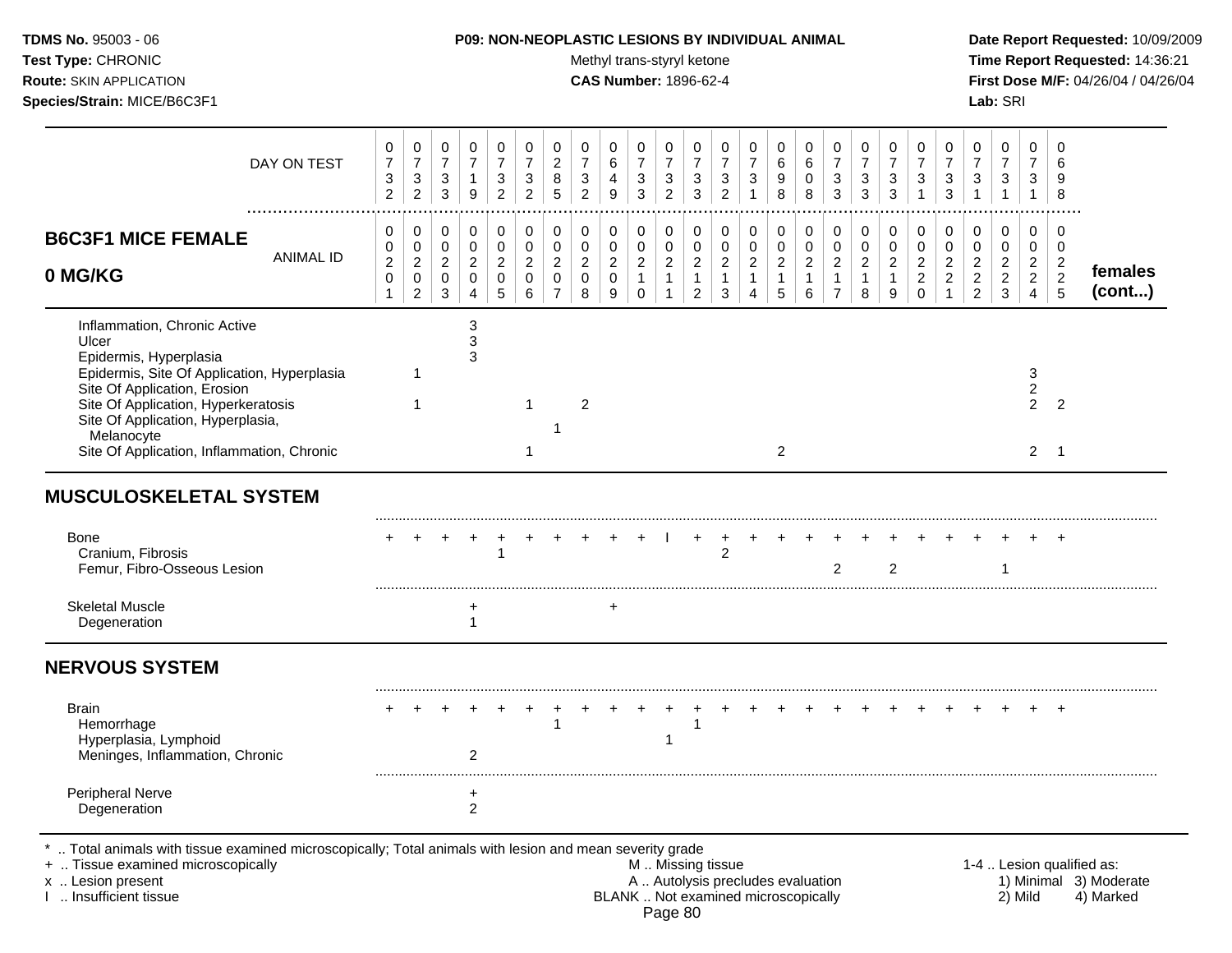# **TDMS No.** 95003 - 06 **P09: NON-NEOPLASTIC LESIONS BY INDIVIDUAL ANIMAL Date Report Requested:** 10/09/2009

Test Type: CHRONIC **Test Type:** CHRONIC **Test Type:** CHRONIC **Time Report Requested:** 14:36:21 **Route:** SKIN APPLICATION **CAS Number:** 1896-62-4 **First Dose M/F:** 04/26/04 / 04/26/04

|                                                                                                                                                                                            | DAY ON TEST      | 0<br>$\overline{7}$<br>3<br>$\overline{2}$                  | 0<br>$\overline{7}$<br>3<br>$\overline{2}$                        | 0<br>$\overline{7}$<br>3<br>3      | $\mathbf 0$<br>$\overline{7}$<br>$\overline{1}$<br>9                    | 0<br>$\overline{7}$<br>3<br>$\overline{2}$ | $\mathbf 0$<br>$\overline{7}$<br>3<br>$\overline{2}$   | 0<br>$\overline{2}$<br>8<br>5                                             | 0<br>$\overline{7}$<br>3<br>$\overline{2}$           | 0<br>$\,6\,$<br>4<br>9                                           | 0<br>$\overline{7}$<br>3<br>3                                     | 0<br>$\overline{7}$<br>3<br>$\overline{2}$   | 0<br>$\overline{7}$<br>3<br>3                                    | 0<br>$\overline{7}$<br>3<br>$\overline{2}$                 | $\mathbf 0$<br>$\overline{7}$<br>3<br>1                                          | 0<br>$\,6$<br>9<br>8                                  | 0<br>$\,6$<br>0<br>8                                          | 0<br>$\boldsymbol{7}$<br>3<br>3                                | 0<br>$\overline{7}$<br>3<br>3                                 | 0<br>$\overline{7}$<br>3<br>3                                   | 0<br>$\overline{7}$<br>3<br>1                                     | 0<br>$\overline{7}$<br>3<br>3                                          | 0<br>$\overline{7}$<br>3<br>$\mathbf{1}$                             | $\mathbf 0$<br>$\overline{7}$<br>3<br>$\mathbf{1}$                        | $\Omega$<br>$\overline{7}$<br>3<br>$\mathbf{1}$                     | $\mathbf 0$<br>6<br>9<br>8                                                       |                                                                  |
|--------------------------------------------------------------------------------------------------------------------------------------------------------------------------------------------|------------------|-------------------------------------------------------------|-------------------------------------------------------------------|------------------------------------|-------------------------------------------------------------------------|--------------------------------------------|--------------------------------------------------------|---------------------------------------------------------------------------|------------------------------------------------------|------------------------------------------------------------------|-------------------------------------------------------------------|----------------------------------------------|------------------------------------------------------------------|------------------------------------------------------------|----------------------------------------------------------------------------------|-------------------------------------------------------|---------------------------------------------------------------|----------------------------------------------------------------|---------------------------------------------------------------|-----------------------------------------------------------------|-------------------------------------------------------------------|------------------------------------------------------------------------|----------------------------------------------------------------------|---------------------------------------------------------------------------|---------------------------------------------------------------------|----------------------------------------------------------------------------------|------------------------------------------------------------------|
| <b>B6C3F1 MICE FEMALE</b><br>0 MG/KG                                                                                                                                                       | <b>ANIMAL ID</b> | 0<br>$\pmb{0}$<br>$\sqrt{2}$<br>$\mathbf 0$<br>$\mathbf{1}$ | 0<br>$\mathbf 0$<br>$\overline{2}$<br>$\pmb{0}$<br>$\overline{c}$ | 0<br>0<br>$\overline{2}$<br>0<br>3 | $\mathbf 0$<br>$\pmb{0}$<br>$\sqrt{2}$<br>$\mathbf 0$<br>$\overline{4}$ | 0<br>0<br>2<br>$\mathbf 0$<br>5            | 0<br>$\mathbf 0$<br>$\overline{2}$<br>$\mathbf 0$<br>6 | $\pmb{0}$<br>$\pmb{0}$<br>$\overline{2}$<br>$\mathbf 0$<br>$\overline{7}$ | 0<br>$\pmb{0}$<br>$\overline{c}$<br>$\mathbf 0$<br>8 | $\mathbf 0$<br>$\mathbf 0$<br>$\sqrt{2}$<br>$\mathbf 0$<br>$9\,$ | $\mathbf 0$<br>0<br>$\overline{2}$<br>$\mathbf{1}$<br>$\mathbf 0$ | 0<br>$\pmb{0}$<br>$\boldsymbol{2}$<br>1<br>1 | 0<br>$\mathbf 0$<br>$\sqrt{2}$<br>$\mathbf{1}$<br>$\overline{c}$ | 0<br>0<br>$\boldsymbol{2}$<br>$\mathbf{1}$<br>$\mathbf{3}$ | $\mathbf 0$<br>$\pmb{0}$<br>$\sqrt{2}$<br>$\mathbf{1}$<br>$\boldsymbol{\Lambda}$ | 0<br>$\pmb{0}$<br>$\overline{c}$<br>$\mathbf{1}$<br>5 | 0<br>$\pmb{0}$<br>$\boldsymbol{2}$<br>$\mathbf{1}$<br>$\,6\,$ | 0<br>$\pmb{0}$<br>$\sqrt{2}$<br>$\mathbf{1}$<br>$\overline{7}$ | $\pmb{0}$<br>$\pmb{0}$<br>$\overline{c}$<br>$\mathbf{1}$<br>8 | $\mathbf 0$<br>$\pmb{0}$<br>$\sqrt{2}$<br>1<br>$\boldsymbol{9}$ | $\pmb{0}$<br>0<br>$\overline{2}$<br>$\overline{c}$<br>$\mathbf 0$ | 0<br>$\pmb{0}$<br>$\boldsymbol{2}$<br>$\overline{c}$<br>$\overline{1}$ | 0<br>$\mathbf 0$<br>$\sqrt{2}$<br>$\boldsymbol{2}$<br>$\overline{2}$ | 0<br>$\boldsymbol{0}$<br>$\overline{2}$<br>$\overline{c}$<br>$\mathbf{3}$ | $\mathbf 0$<br>$\mathbf 0$<br>$\overline{2}$<br>$\overline{2}$<br>4 | $\mathbf 0$<br>$\mathbf 0$<br>$\overline{2}$<br>$\overline{2}$<br>$\overline{5}$ | females<br>(cont)                                                |
| Inflammation, Chronic                                                                                                                                                                      |                  |                                                             |                                                                   |                                    | 2                                                                       |                                            |                                                        |                                                                           |                                                      |                                                                  |                                                                   |                                              |                                                                  |                                                            |                                                                                  |                                                       |                                                               |                                                                |                                                               |                                                                 |                                                                   |                                                                        |                                                                      |                                                                           |                                                                     |                                                                                  |                                                                  |
| Spinal Cord                                                                                                                                                                                |                  |                                                             |                                                                   |                                    | $\ddot{}$                                                               |                                            |                                                        |                                                                           |                                                      |                                                                  |                                                                   |                                              |                                                                  |                                                            |                                                                                  |                                                       |                                                               |                                                                |                                                               |                                                                 |                                                                   |                                                                        |                                                                      |                                                                           |                                                                     |                                                                                  |                                                                  |
| <b>RESPIRATORY SYSTEM</b>                                                                                                                                                                  |                  |                                                             |                                                                   |                                    |                                                                         |                                            |                                                        |                                                                           |                                                      |                                                                  |                                                                   |                                              |                                                                  |                                                            |                                                                                  |                                                       |                                                               |                                                                |                                                               |                                                                 |                                                                   |                                                                        |                                                                      |                                                                           |                                                                     |                                                                                  |                                                                  |
| Lung<br>Congestion<br>Hemorrhage<br>Infiltration Cellular, Histiocyte<br>Mineralization<br>Thrombosis<br>Alveolar Epithelium, Hyperplasia                                                  |                  |                                                             |                                                                   |                                    |                                                                         |                                            |                                                        |                                                                           |                                                      | 3<br>$\overline{2}$<br>$\overline{c}$                            |                                                                   | 2                                            |                                                                  | $\mathbf 1$                                                |                                                                                  |                                                       |                                                               |                                                                |                                                               |                                                                 |                                                                   | 1                                                                      | 1                                                                    |                                                                           |                                                                     | $\overline{1}$                                                                   |                                                                  |
| Nose<br>Inflammation, Chronic                                                                                                                                                              |                  |                                                             |                                                                   |                                    |                                                                         |                                            |                                                        |                                                                           |                                                      |                                                                  |                                                                   |                                              |                                                                  |                                                            |                                                                                  |                                                       |                                                               |                                                                |                                                               |                                                                 |                                                                   |                                                                        |                                                                      |                                                                           |                                                                     |                                                                                  |                                                                  |
| Pleura                                                                                                                                                                                     |                  |                                                             |                                                                   |                                    |                                                                         |                                            |                                                        |                                                                           |                                                      |                                                                  |                                                                   |                                              |                                                                  |                                                            |                                                                                  |                                                       |                                                               |                                                                |                                                               |                                                                 |                                                                   |                                                                        |                                                                      |                                                                           |                                                                     |                                                                                  |                                                                  |
| Trachea                                                                                                                                                                                    |                  |                                                             |                                                                   |                                    |                                                                         |                                            |                                                        |                                                                           |                                                      |                                                                  |                                                                   |                                              |                                                                  |                                                            |                                                                                  |                                                       |                                                               |                                                                |                                                               |                                                                 |                                                                   |                                                                        |                                                                      |                                                                           |                                                                     | $\overline{+}$                                                                   |                                                                  |
| <b>SPECIAL SENSES SYSTEM</b>                                                                                                                                                               |                  |                                                             |                                                                   |                                    |                                                                         |                                            |                                                        |                                                                           |                                                      |                                                                  |                                                                   |                                              |                                                                  |                                                            |                                                                                  |                                                       |                                                               |                                                                |                                                               |                                                                 |                                                                   |                                                                        |                                                                      |                                                                           |                                                                     |                                                                                  |                                                                  |
| Eye                                                                                                                                                                                        |                  |                                                             |                                                                   |                                    |                                                                         |                                            |                                                        |                                                                           |                                                      |                                                                  |                                                                   |                                              |                                                                  |                                                            |                                                                                  |                                                       |                                                               |                                                                |                                                               |                                                                 |                                                                   |                                                                        |                                                                      |                                                                           |                                                                     |                                                                                  |                                                                  |
| Harderian Gland<br>Hyperplasia                                                                                                                                                             |                  |                                                             |                                                                   |                                    |                                                                         |                                            |                                                        |                                                                           |                                                      |                                                                  |                                                                   |                                              |                                                                  |                                                            |                                                                                  |                                                       |                                                               |                                                                |                                                               |                                                                 |                                                                   |                                                                        |                                                                      |                                                                           |                                                                     |                                                                                  |                                                                  |
| Total animals with tissue examined microscopically; Total animals with lesion and mean severity grade<br>+  Tissue examined microscopically<br>x  Lesion present<br>I  Insufficient tissue |                  |                                                             |                                                                   |                                    |                                                                         |                                            |                                                        |                                                                           |                                                      |                                                                  |                                                                   | Page 81                                      | M  Missing tissue                                                |                                                            | A  Autolysis precludes evaluation<br>BLANK  Not examined microscopically         |                                                       |                                                               |                                                                |                                                               |                                                                 |                                                                   |                                                                        |                                                                      |                                                                           | 2) Mild                                                             |                                                                                  | 1-4  Lesion qualified as:<br>1) Minimal 3) Moderate<br>4) Marked |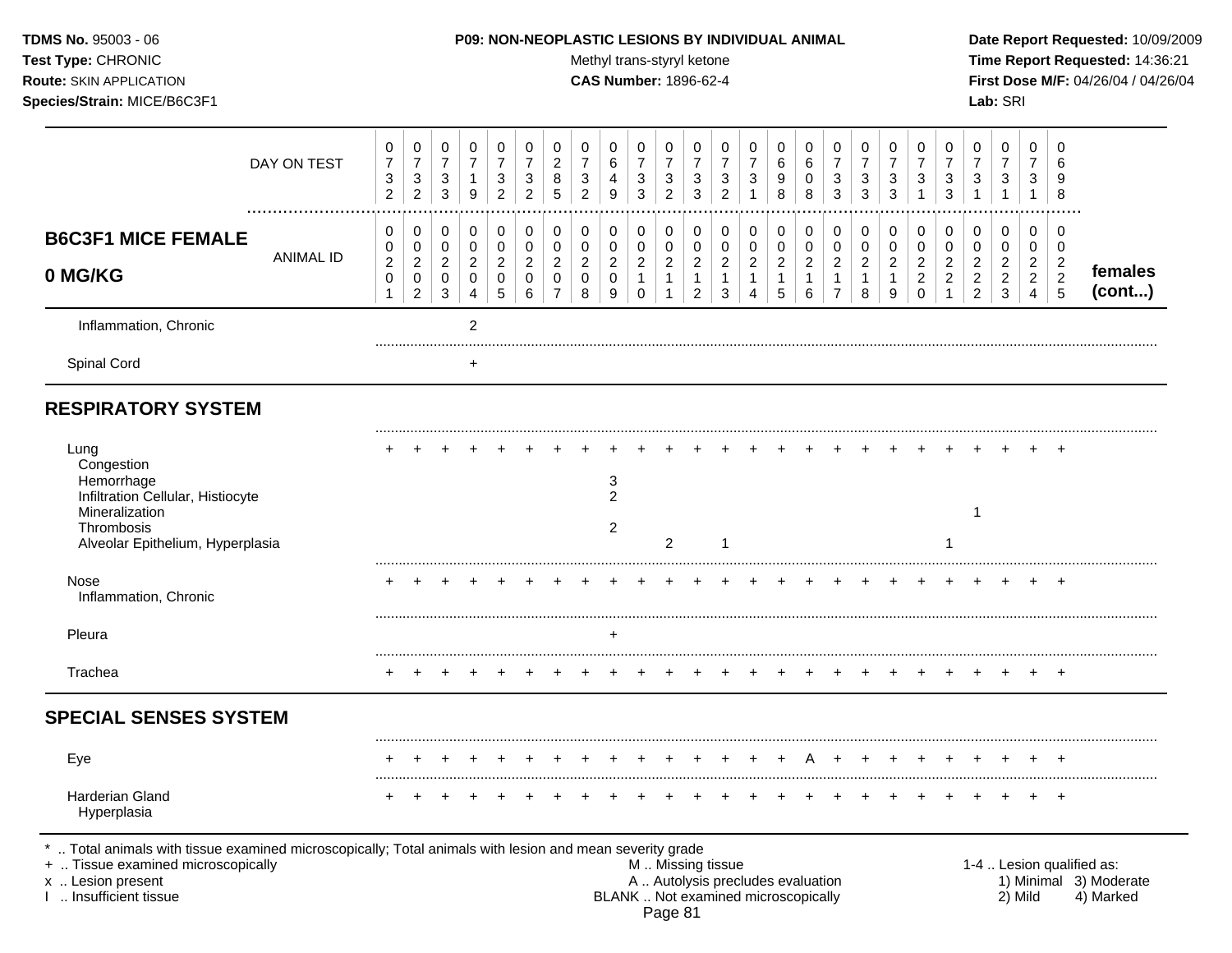| <b>TDMS No. 95003 - 06</b>     | <b>P09: NON-NEOPLASTIC LESIONS BY INDIVIDUAL ANIMAL</b> | Date Rep         |
|--------------------------------|---------------------------------------------------------|------------------|
| <b>Test Type: CHRONIC</b>      | Methyl trans-styryl ketone                              | <b>Time Re</b>   |
| <b>Route: SKIN APPLICATION</b> | <b>CAS Number: 1896-62-4</b>                            | <b>First Dos</b> |
| Species/Strain: MICE/B6C3F1    |                                                         | <b>Lab:</b> SRI  |

## **P09: NON-NEOPLASTIC LESIONS BY INDIVIDUAL ANIMAL Date Report Requested:** 10/09/2009

**Methyl trans-styryl ketone Time Report Requested:** 14:36:21 **CAS Number:** 1896-62-4 **First Dose M/F:** 04/26/04 / 04/26/04

|                                                                                                                                                                                   | DAY ON TEST      | 0<br>$\overline{7}$<br>3<br>$\overline{c}$      | 0<br>$\overline{7}$<br>3<br>$\overline{2}$ | 0<br>$\overline{7}$<br>3<br>3      | 0<br>$\overline{7}$<br>9                     | 0<br>$\overline{7}$<br>3<br>$\overline{2}$   | 0<br>$\overline{7}$<br>3<br>2 | 0<br>$\overline{c}$<br>8<br>5           | 0<br>$\overline{7}$<br>3<br>2              | 0<br>6<br>4<br>9                   | 0<br>$\overline{7}$<br>$\ensuremath{\mathsf{3}}$<br>3 | 0<br>7<br>3<br>$\overline{2}$    | 0<br>$\overline{7}$<br>3<br>3                             | 0<br>$\overline{7}$<br>3<br>$\overline{c}$ | 0<br>$\overline{7}$<br>3                | 0<br>6<br>9<br>8                        | 0<br>6<br>0<br>8                        | 0<br>$\boldsymbol{7}$<br>3<br>3                      | 0<br>$\overline{7}$<br>3<br>3                          | 0<br>$\overline{7}$<br>3<br>3           | 0<br>$\overline{7}$<br>3                                                  | 0<br>7<br>3<br>3                           | 0<br>$\overline{7}$<br>3                                              | 0<br>$\overline{7}$<br>3                                       | 0<br>$\overline{7}$<br>3<br>1                                  | 0<br>6<br>9<br>8                                         |                   |
|-----------------------------------------------------------------------------------------------------------------------------------------------------------------------------------|------------------|-------------------------------------------------|--------------------------------------------|------------------------------------|----------------------------------------------|----------------------------------------------|-------------------------------|-----------------------------------------|--------------------------------------------|------------------------------------|-------------------------------------------------------|----------------------------------|-----------------------------------------------------------|--------------------------------------------|-----------------------------------------|-----------------------------------------|-----------------------------------------|------------------------------------------------------|--------------------------------------------------------|-----------------------------------------|---------------------------------------------------------------------------|--------------------------------------------|-----------------------------------------------------------------------|----------------------------------------------------------------|----------------------------------------------------------------|----------------------------------------------------------|-------------------|
| <b>B6C3F1 MICE FEMALE</b><br>0 MG/KG                                                                                                                                              | <b>ANIMAL ID</b> | 0<br>$\pmb{0}$<br>$\overline{c}$<br>$\mathbf 0$ | 0<br>0<br>$\overline{c}$<br>0<br>2         | 0<br>0<br>$\overline{c}$<br>0<br>3 | 0<br>$\mathbf 0$<br>$\overline{c}$<br>0<br>4 | 0<br>$\mathbf 0$<br>$\overline{2}$<br>0<br>5 | 0<br>0<br>2<br>6              | 0<br>$\mathbf 0$<br>$\overline{c}$<br>0 | 0<br>$\pmb{0}$<br>$\overline{c}$<br>0<br>8 | 0<br>0<br>$\overline{a}$<br>0<br>9 | 0<br>0<br>$\overline{c}$<br>1<br>$\Omega$             | 0<br>$\pmb{0}$<br>$\overline{c}$ | 0<br>$\mathbf 0$<br>$\overline{a}$<br>1<br>$\overline{2}$ | 0<br>0<br>$\overline{a}$<br>3              | 0<br>$\mathbf 0$<br>$\overline{c}$<br>4 | 0<br>$\mathbf 0$<br>$\overline{c}$<br>5 | 0<br>$\mathbf 0$<br>$\overline{a}$<br>6 | 0<br>$\pmb{0}$<br>$\boldsymbol{2}$<br>$\overline{7}$ | 0<br>$\pmb{0}$<br>$\boldsymbol{2}$<br>$\mathbf 1$<br>8 | 0<br>$\mathbf 0$<br>$\overline{2}$<br>9 | 0<br>$\pmb{0}$<br>$\boldsymbol{2}$<br>$\overline{\mathbf{c}}$<br>$\Omega$ | 0<br>0<br>$\overline{2}$<br>$\overline{2}$ | 0<br>0<br>$\overline{a}$<br>$\overline{\mathbf{c}}$<br>$\overline{2}$ | 0<br>$\boldsymbol{0}$<br>$\overline{c}$<br>$\overline{c}$<br>3 | 0<br>0<br>$\boldsymbol{2}$<br>$\overline{2}$<br>$\overline{4}$ | 0<br>0<br>$\overline{\mathbf{c}}$<br>$\overline{2}$<br>5 | females<br>(cont) |
| Hyperplasia, Focal<br>Inflammation, Chronic                                                                                                                                       |                  |                                                 |                                            | $\overline{2}$                     |                                              |                                              |                               |                                         |                                            |                                    |                                                       |                                  |                                                           |                                            |                                         |                                         |                                         | 2                                                    |                                                        | $\overline{2}$                          | $\overline{2}$                                                            |                                            |                                                                       |                                                                |                                                                | $\overline{c}$                                           |                   |
| <b>URINARY SYSTEM</b>                                                                                                                                                             |                  |                                                 |                                            |                                    |                                              |                                              |                               |                                         |                                            |                                    |                                                       |                                  |                                                           |                                            |                                         |                                         |                                         |                                                      |                                                        |                                         |                                                                           |                                            |                                                                       |                                                                |                                                                |                                                          |                   |
| Kidney<br>Cyst<br>Hyperplasia, Lymphoid                                                                                                                                           |                  |                                                 | 2                                          |                                    | $\overline{2}$                               | $\overline{2}$                               | $\overline{2}$                |                                         |                                            |                                    |                                                       |                                  |                                                           |                                            | 2                                       |                                         |                                         | $\overline{2}$                                       | 3                                                      | 2                                       | $\overline{2}$                                                            | $\overline{2}$                             |                                                                       |                                                                |                                                                | $\pm$                                                    |                   |
| Infarct<br>Infiltration Cellular, Lipocyte<br>Metaplasia, Osseous<br>Mineralization<br>Nephropathy<br>Pelvis, Dilatation<br>Renal Tubule, Accumulation, Hyaline<br><b>Droplet</b> |                  |                                                 | -1                                         | 1                                  | $\overline{1}$                               |                                              | $\overline{2}$                |                                         |                                            |                                    |                                                       | $\overline{2}$<br>$\overline{2}$ | 2                                                         | 2<br>$\mathfrak{p}$                        |                                         | $\overline{2}$<br>3                     |                                         |                                                      |                                                        |                                         |                                                                           |                                            |                                                                       |                                                                |                                                                | 3                                                        |                   |
| <b>Urinary Bladder</b><br>Hyperplasia, Lymphoid                                                                                                                                   |                  |                                                 |                                            |                                    |                                              |                                              |                               |                                         |                                            |                                    |                                                       | $\overline{c}$                   | $\overline{2}$                                            |                                            |                                         |                                         |                                         |                                                      | $\ddot{}$<br>3                                         |                                         |                                                                           | $\ddot{}$<br>$\overline{2}$                |                                                                       | $\pm$                                                          |                                                                | $+$                                                      |                   |

\* .. Total animals with tissue examined microscopically; Total animals with lesion and mean severity grade

+ .. Tissue examined microscopically M .. Missing tissue 1-4 .. Lesion qualified as: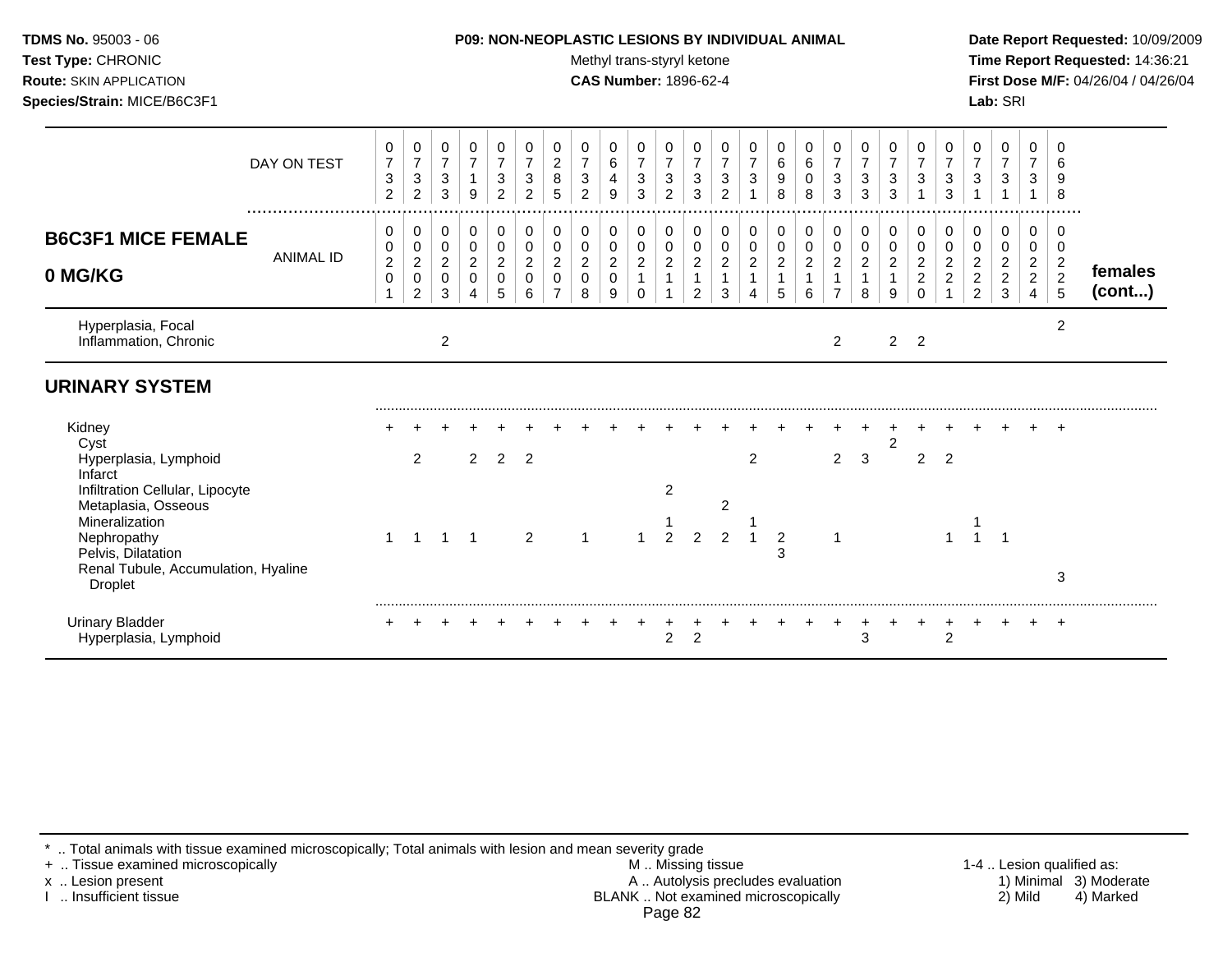Test Type: CHRONIC **Test Type:** CHRONIC **Test Type:** CHRONIC **Time Report Requested:** 14:36:21 **Route:** SKIN APPLICATION **CAS Number:** 1896-62-4 **First Dose M/F:** 04/26/04 / 04/26/04 **Species/Strain:** MICE/B6C3F1 **Lab:** SRI

|                                                                                                                                                                                             | DAY ON TEST      | $\pmb{0}$<br>$\overline{7}$<br>$\ensuremath{\mathsf{3}}$<br>$\mathfrak{S}$       | $\pmb{0}$<br>$\,6\,$<br>$\mathbf{1}$<br>$9\,$                  | 0<br>$\overline{7}$<br>$\sqrt{3}$<br>$\overline{c}$       | 0<br>$\overline{7}$<br>$\sqrt{3}$<br>3                    | 0<br>$\overline{7}$<br>$\mathbf{3}$<br>3                          | 0<br>$\overline{7}$<br>3<br>$\overline{1}$                      | 0<br>$\overline{7}$<br>$\sqrt{3}$<br>3                             | $\pmb{0}$<br>$\overline{7}$<br>$\sqrt{3}$<br>$\overline{2}$ | 0<br>$\overline{7}$<br>$\ensuremath{\mathsf{3}}$<br>$\overline{c}$ | $\mathbf 0$<br>$\overline{7}$<br>$\sqrt{3}$<br>$\mathbf{1}$ | $\pmb{0}$<br>$\overline{7}$<br>$\sqrt{3}$<br>$\overline{c}$ | 0<br>$\overline{7}$<br>$\sqrt{3}$<br>$\mathbf{1}$                  | $\mathbf 0$<br>6<br>$\boldsymbol{7}$<br>5                          | 0<br>$\,6$<br>$\boldsymbol{9}$<br>$\overline{7}$      | 0<br>$\overline{7}$<br>$\ensuremath{\mathsf{3}}$<br>$\overline{c}$ | $\pmb{0}$<br>$\overline{7}$<br>$\mathbf{3}$<br>$\overline{2}$ | 0<br>$\overline{7}$<br>$\sqrt{3}$<br>3                                          | 0<br>6<br>8<br>$\overline{7}$                                      | 0<br>$\overline{7}$<br>$\sqrt{3}$<br>1          | 0<br>$\overline{7}$<br>3<br>$\overline{2}$                         | $\pmb{0}$<br>6<br>$\overline{7}$<br>8                           | 0<br>6<br>9<br>$\overline{c}$                   | $\boldsymbol{0}$<br>$\overline{7}$<br>$\ensuremath{\mathsf{3}}$<br>$\overline{2}$ | 0<br>$\overline{7}$<br>3<br>$\overline{2}$             | $\Omega$<br>6<br>9<br>8                                       |     |                                                     |
|---------------------------------------------------------------------------------------------------------------------------------------------------------------------------------------------|------------------|----------------------------------------------------------------------------------|----------------------------------------------------------------|-----------------------------------------------------------|-----------------------------------------------------------|-------------------------------------------------------------------|-----------------------------------------------------------------|--------------------------------------------------------------------|-------------------------------------------------------------|--------------------------------------------------------------------|-------------------------------------------------------------|-------------------------------------------------------------|--------------------------------------------------------------------|--------------------------------------------------------------------|-------------------------------------------------------|--------------------------------------------------------------------|---------------------------------------------------------------|---------------------------------------------------------------------------------|--------------------------------------------------------------------|-------------------------------------------------|--------------------------------------------------------------------|-----------------------------------------------------------------|-------------------------------------------------|-----------------------------------------------------------------------------------|--------------------------------------------------------|---------------------------------------------------------------|-----|-----------------------------------------------------|
| <b>B6C3F1 MICE FEMALE</b><br>0 MG/KG                                                                                                                                                        | <b>ANIMAL ID</b> | $\pmb{0}$<br>$\pmb{0}$<br>$\boldsymbol{2}$<br>$\boldsymbol{2}$<br>$6\phantom{a}$ | 0<br>$\mathbf 0$<br>$\sqrt{2}$<br>$\sqrt{2}$<br>$\overline{7}$ | 0<br>$\mathbf 0$<br>$\overline{2}$<br>$\overline{2}$<br>8 | 0<br>$\mathbf 0$<br>$\overline{c}$<br>$\overline{c}$<br>9 | 0<br>$\mathbf 0$<br>$\overline{2}$<br>$\mathbf{3}$<br>$\mathbf 0$ | $\pmb{0}$<br>0<br>$\overline{2}$<br>$\mathbf{3}$<br>$\mathbf 1$ | 0<br>$\mathbf 0$<br>$\overline{c}$<br>$\sqrt{3}$<br>$\overline{c}$ | 0<br>$\mathbf 0$<br>$\overline{c}$<br>$\mathbf{3}$<br>3     | 0<br>0<br>$\overline{c}$<br>$\mathbf{3}$<br>4                      | 0<br>$\mathbf 0$<br>$\overline{a}$<br>$\sqrt{3}$<br>5       | $\,0\,$<br>0<br>$\boldsymbol{2}$<br>$\mathfrak{S}$<br>6     | 0<br>$\mathbf 0$<br>$\overline{c}$<br>$\sqrt{3}$<br>$\overline{7}$ | $\pmb{0}$<br>$\boldsymbol{0}$<br>$\sqrt{2}$<br>$\mathfrak{S}$<br>8 | 0<br>$\pmb{0}$<br>$\overline{c}$<br>$\mathbf{3}$<br>9 | 0<br>$\pmb{0}$<br>$\overline{2}$<br>$\overline{4}$<br>$\Omega$     | 0<br>$\pmb{0}$<br>$\overline{2}$<br>4<br>$\overline{1}$       | 0<br>$\mathbf 0$<br>$\overline{2}$<br>$\overline{\mathbf{4}}$<br>$\overline{c}$ | 0<br>$\mathbf 0$<br>$\overline{2}$<br>$\overline{\mathbf{4}}$<br>3 | 0<br>0<br>$\overline{c}$<br>$\overline{4}$<br>4 | 0<br>$\mathbf 0$<br>$\overline{2}$<br>$\overline{\mathbf{4}}$<br>5 | $\pmb{0}$<br>$\pmb{0}$<br>$\overline{c}$<br>$\overline{4}$<br>6 | 0<br>0<br>$\overline{2}$<br>4<br>$\overline{7}$ | 0<br>$\boldsymbol{0}$<br>$\overline{c}$<br>$\overline{4}$<br>8                    | $\mathbf 0$<br>$\mathbf 0$<br>$\overline{2}$<br>4<br>9 | $\Omega$<br>$\Omega$<br>$\overline{2}$<br>5<br>$\overline{0}$ |     | * TOTALS                                            |
| <b>ALIMENTARY SYSTEM</b>                                                                                                                                                                    |                  |                                                                                  |                                                                |                                                           |                                                           |                                                                   |                                                                 |                                                                    |                                                             |                                                                    |                                                             |                                                             |                                                                    |                                                                    |                                                       |                                                                    |                                                               |                                                                                 |                                                                    |                                                 |                                                                    |                                                                 |                                                 |                                                                                   |                                                        |                                                               |     |                                                     |
| Esophagus                                                                                                                                                                                   |                  |                                                                                  |                                                                |                                                           |                                                           |                                                                   |                                                                 |                                                                    |                                                             |                                                                    |                                                             |                                                             |                                                                    |                                                                    |                                                       |                                                                    |                                                               |                                                                                 |                                                                    |                                                 |                                                                    |                                                                 |                                                 |                                                                                   |                                                        |                                                               | -50 |                                                     |
| Gallbladder                                                                                                                                                                                 |                  | ÷                                                                                |                                                                |                                                           |                                                           |                                                                   |                                                                 |                                                                    |                                                             |                                                                    |                                                             |                                                             |                                                                    |                                                                    |                                                       |                                                                    |                                                               |                                                                                 |                                                                    |                                                 |                                                                    | м                                                               | A                                               | $\ddot{}$                                                                         |                                                        |                                                               | 44  |                                                     |
| Intestine Large, Cecum                                                                                                                                                                      |                  |                                                                                  |                                                                |                                                           |                                                           |                                                                   |                                                                 |                                                                    |                                                             |                                                                    |                                                             |                                                             |                                                                    |                                                                    |                                                       |                                                                    |                                                               |                                                                                 |                                                                    |                                                 |                                                                    |                                                                 |                                                 |                                                                                   |                                                        |                                                               | 47  |                                                     |
| Intestine Large, Colon                                                                                                                                                                      |                  | $\div$                                                                           | А                                                              |                                                           |                                                           |                                                                   |                                                                 |                                                                    |                                                             |                                                                    |                                                             |                                                             |                                                                    |                                                                    |                                                       |                                                                    |                                                               |                                                                                 |                                                                    |                                                 |                                                                    | А                                                               | А                                               |                                                                                   |                                                        |                                                               | 44  |                                                     |
| Intestine Large, Rectum                                                                                                                                                                     |                  |                                                                                  |                                                                |                                                           |                                                           |                                                                   |                                                                 |                                                                    |                                                             |                                                                    |                                                             |                                                             |                                                                    |                                                                    |                                                       |                                                                    |                                                               |                                                                                 |                                                                    |                                                 |                                                                    |                                                                 | А                                               |                                                                                   |                                                        |                                                               | 45  |                                                     |
| Intestine Small, Duodenum                                                                                                                                                                   |                  | $\ddot{}$                                                                        |                                                                |                                                           |                                                           |                                                                   |                                                                 |                                                                    |                                                             |                                                                    |                                                             |                                                             |                                                                    |                                                                    |                                                       |                                                                    |                                                               |                                                                                 | А                                                                  |                                                 |                                                                    |                                                                 | А                                               |                                                                                   |                                                        |                                                               | 43  |                                                     |
| Intestine Small, Ileum                                                                                                                                                                      |                  |                                                                                  |                                                                |                                                           |                                                           |                                                                   |                                                                 |                                                                    |                                                             |                                                                    |                                                             |                                                             |                                                                    |                                                                    |                                                       |                                                                    |                                                               |                                                                                 |                                                                    |                                                 |                                                                    | А                                                               | A                                               |                                                                                   |                                                        |                                                               | 43  |                                                     |
| Intestine Small, Jejunum                                                                                                                                                                    |                  |                                                                                  |                                                                |                                                           |                                                           |                                                                   |                                                                 |                                                                    |                                                             |                                                                    |                                                             |                                                             |                                                                    |                                                                    |                                                       |                                                                    |                                                               |                                                                                 | A                                                                  |                                                 |                                                                    | Α                                                               | A                                               |                                                                                   |                                                        |                                                               | 43  |                                                     |
| Liver<br>Angiectasis<br><b>Basophilic Focus</b><br>Clear Cell Focus<br><b>Eosinophilic Focus</b><br>Fatty Change<br>Hematopoietic Cell Proliferation<br>Hemorrhage<br>Hyperplasia, Lymphoid |                  | 1                                                                                |                                                                | $\overline{2}$                                            | X                                                         | X                                                                 |                                                                 | X<br>X<br>$\boldsymbol{\mathsf{X}}$<br>$\mathbf{1}$                | $\overline{1}$                                              |                                                                    | $\mathsf{X}$<br>1                                           | +<br>3<br>Χ<br>$\mathsf{X}$<br>-1                           | X<br>$\boldsymbol{\mathsf{X}}$                                     |                                                                    |                                                       |                                                                    | -1                                                            | X                                                                               | Δ                                                                  |                                                 | $\boldsymbol{\mathsf{X}}$                                          | $\mathsf X$                                                     |                                                 | 2                                                                                 | $\ddot{}$<br>-1                                        | $\ddot{}$<br>$\overline{2}$                                   | 50  | 2.7<br>3<br>16<br>3.0<br>13 1.2<br>3.0<br>2<br>22.0 |

\* .. Total animals with tissue examined microscopically; Total animals with lesion and mean severity grade

+ .. Tissue examined microscopically M .. Missing tissue 1-4 .. Lesion qualified as: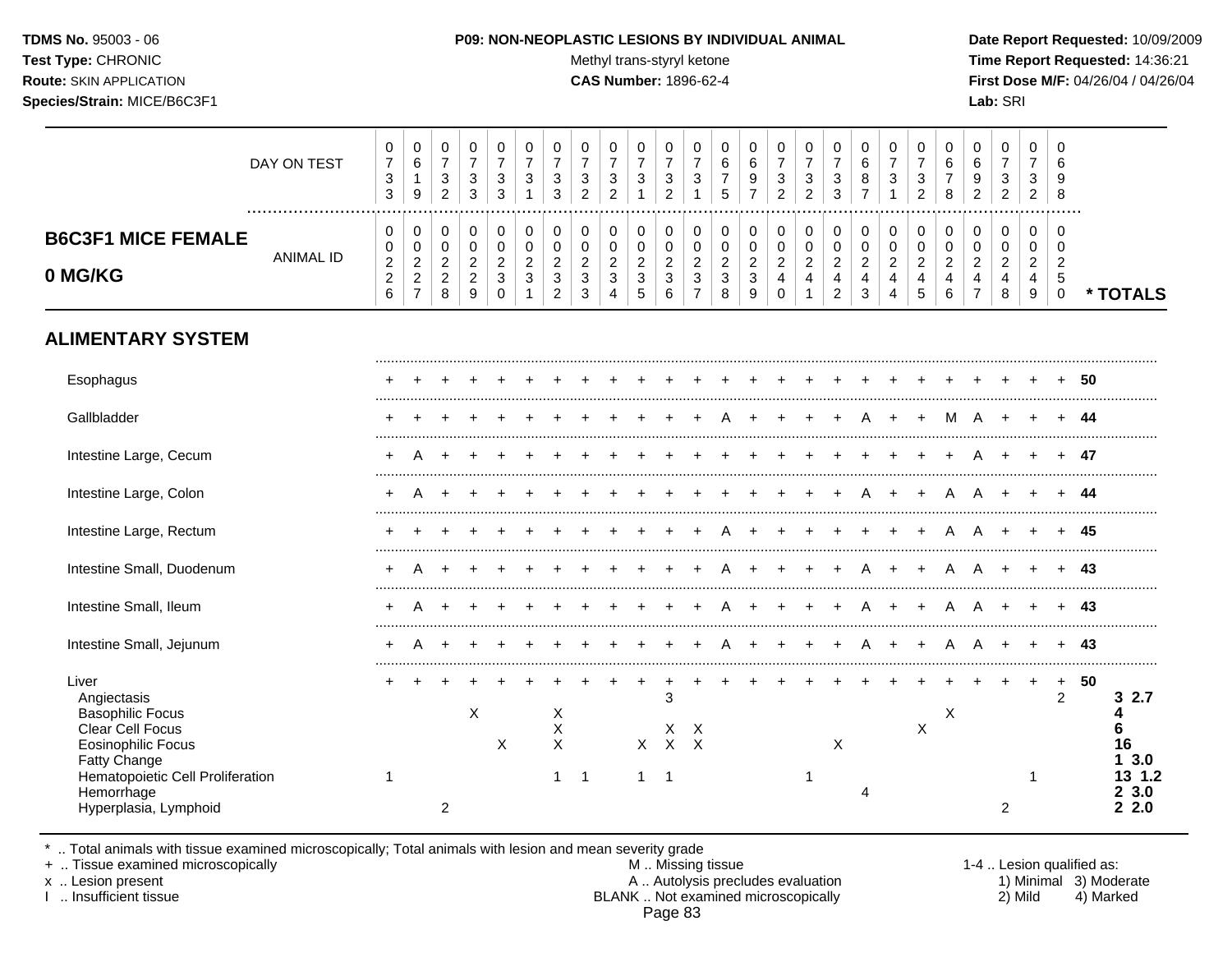Test Type: CHRONIC **Test Type:** CHRONIC **Test Type:** CHRONIC **Time Report Requested:** 14:36:21 **Route:** SKIN APPLICATION **CAS Number:** 1896-62-4 **First Dose M/F:** 04/26/04 / 04/26/04 **Species/Strain:** MICE/B6C3F1 **Lab:** SRI

|                                                                                                                                                                | DAY ON TEST      | 0<br>$\boldsymbol{7}$<br>$\ensuremath{\mathsf{3}}$<br>$\sqrt{3}$        | $\mathbf 0$<br>$\,6\,$<br>1<br>$\boldsymbol{9}$                                  | $\mathbf 0$<br>$\overline{7}$<br>$\sqrt{3}$<br>$\overline{2}$   | 0<br>$\overline{7}$<br>3<br>3                             | 0<br>$\overline{7}$<br>$\ensuremath{\mathsf{3}}$<br>3 | $\mathbf 0$<br>$\overline{7}$<br>$\mathbf{3}$<br>$\overline{1}$ | 0<br>$\overline{7}$<br>$\sqrt{3}$<br>3                               | 0<br>$\overline{7}$<br>$\sqrt{3}$<br>2                  | 0<br>$\overline{7}$<br>$\sqrt{3}$<br>$\overline{2}$              | $\mathbf 0$<br>$\overline{7}$<br>$\sqrt{3}$<br>1 | 0<br>$\overline{7}$<br>$\ensuremath{\mathsf{3}}$<br>$\overline{2}$ | 0<br>$\overline{7}$<br>$\ensuremath{\mathsf{3}}$                | 0<br>6<br>7<br>5                           | 0<br>$\,6\,$<br>9<br>$\overline{7}$                    | 0<br>$\overline{7}$<br>$\sqrt{3}$<br>$\mathcal{P}$ | 0<br>$\overline{7}$<br>$\ensuremath{\mathsf{3}}$<br>$\overline{2}$ | $\mathbf 0$<br>$\overline{7}$<br>$\sqrt{3}$<br>3                                 | 0<br>6<br>8<br>$\overline{7}$                             | 0<br>$\overline{7}$<br>3                                  | 0<br>$\overline{7}$<br>$\sqrt{3}$<br>$\overline{c}$ | 0<br>6<br>$\overline{7}$<br>8                                     | 0<br>6<br>9<br>$\overline{2}$                                | 0<br>$\overline{7}$<br>$\mathbf{3}$<br>$\overline{2}$     | 0<br>$\overline{7}$<br>$\mathbf{3}$<br>$\boldsymbol{2}$             | $\Omega$<br>6<br>9<br>8                                     |    |                                                |
|----------------------------------------------------------------------------------------------------------------------------------------------------------------|------------------|-------------------------------------------------------------------------|----------------------------------------------------------------------------------|-----------------------------------------------------------------|-----------------------------------------------------------|-------------------------------------------------------|-----------------------------------------------------------------|----------------------------------------------------------------------|---------------------------------------------------------|------------------------------------------------------------------|--------------------------------------------------|--------------------------------------------------------------------|-----------------------------------------------------------------|--------------------------------------------|--------------------------------------------------------|----------------------------------------------------|--------------------------------------------------------------------|----------------------------------------------------------------------------------|-----------------------------------------------------------|-----------------------------------------------------------|-----------------------------------------------------|-------------------------------------------------------------------|--------------------------------------------------------------|-----------------------------------------------------------|---------------------------------------------------------------------|-------------------------------------------------------------|----|------------------------------------------------|
| <b>B6C3F1 MICE FEMALE</b><br>0 MG/KG                                                                                                                           | <b>ANIMAL ID</b> | 0<br>0<br>$\overline{\mathbf{c}}$<br>$\boldsymbol{2}$<br>$6\phantom{a}$ | $\mathbf 0$<br>$\mathbf 0$<br>$\overline{c}$<br>$\overline{2}$<br>$\overline{7}$ | $\mathbf 0$<br>$\mathbf 0$<br>$\sqrt{2}$<br>$\overline{2}$<br>8 | 0<br>$\mathbf 0$<br>$\overline{c}$<br>$\overline{c}$<br>9 | 0<br>$\mathbf 0$<br>$\overline{c}$<br>3<br>$\Omega$   | $\pmb{0}$<br>$\mathbf 0$<br>$\overline{2}$<br>3<br>$\mathbf 1$  | 0<br>$\pmb{0}$<br>$\boldsymbol{2}$<br>$\mathbf{3}$<br>$\overline{2}$ | 0<br>$\mathbf 0$<br>$\overline{a}$<br>3<br>$\mathbf{3}$ | 0<br>$\mathbf 0$<br>$\sqrt{2}$<br>$\mathbf{3}$<br>$\overline{4}$ | $\Omega$<br>$\mathbf 0$<br>$\sqrt{2}$<br>3<br>5  | 0<br>$\mathbf 0$<br>$\boldsymbol{2}$<br>3<br>6                     | $\mathbf 0$<br>$\mathbf 0$<br>$\sqrt{2}$<br>3<br>$\overline{7}$ | 0<br>$\pmb{0}$<br>$\overline{c}$<br>3<br>8 | $\mathbf 0$<br>$\mathbf 0$<br>$\overline{c}$<br>3<br>9 | 0<br>0<br>$\overline{a}$<br>4<br>$\Omega$          | 0<br>$\pmb{0}$<br>$\sqrt{2}$<br>$\overline{4}$                     | $\mathbf 0$<br>$\mathbf 0$<br>$\overline{c}$<br>$\overline{4}$<br>$\overline{2}$ | 0<br>$\pmb{0}$<br>$\boldsymbol{2}$<br>$\overline{4}$<br>3 | 0<br>$\mathbf 0$<br>$\overline{c}$<br>4<br>$\overline{4}$ | 0<br>0<br>$\overline{c}$<br>4<br>5                  | $\pmb{0}$<br>$\mathbf 0$<br>$\overline{2}$<br>$\overline{4}$<br>6 | 0<br>0<br>$\overline{c}$<br>$\overline{4}$<br>$\overline{7}$ | 0<br>$\mathbf 0$<br>$\overline{2}$<br>$\overline{4}$<br>8 | $\mathbf 0$<br>$\mathbf 0$<br>$\overline{a}$<br>4<br>$\overline{9}$ | $\Omega$<br>$\mathbf 0$<br>$\overline{2}$<br>5<br>$\pmb{0}$ |    | * TOTALS                                       |
| Inflammation, Chronic<br>Mixed Cell Focus<br>Necrosis, Focal<br>Centrilobular, Necrosis<br>Hepatocyte, Vacuolization Cytoplasmic<br>Kupffer Cell, Pigmentation |                  |                                                                         |                                                                                  | $\overline{2}$                                                  |                                                           |                                                       |                                                                 |                                                                      | $\mathbf 1$                                             | $\overline{1}$                                                   |                                                  |                                                                    |                                                                 |                                            |                                                        |                                                    |                                                                    |                                                                                  | 4                                                         | $\overline{2}$                                            | $\overline{2}$                                      |                                                                   | $\overline{c}$<br>$\overline{2}$                             |                                                           |                                                                     |                                                             |    | 3.0<br>1<br>2.0<br>6<br>2.0<br>2.0<br>2.0<br>2 |
| Mesentery<br>Congestion<br>Fibrosis<br>Fat, Necrosis                                                                                                           |                  |                                                                         | ÷<br>$\overline{2}$                                                              |                                                                 |                                                           |                                                       | $\overline{2}$                                                  | $\overline{2}$                                                       |                                                         |                                                                  |                                                  |                                                                    |                                                                 |                                            |                                                        |                                                    |                                                                    |                                                                                  |                                                           | $\overline{2}$                                            | $\overline{2}$                                      | 3                                                                 |                                                              | $\overline{c}$                                            |                                                                     |                                                             | 16 | 2.0<br>1.<br>2.0<br>1<br>15 2.1                |
| Pancreas<br>Atrophy<br>Hyperplasia, Lymphoid<br>Acinus, Hyperplasia, Focal                                                                                     |                  |                                                                         |                                                                                  | $\overline{2}$                                                  |                                                           |                                                       |                                                                 |                                                                      |                                                         |                                                                  |                                                  |                                                                    |                                                                 |                                            |                                                        | $\overline{\mathbf{4}}$                            |                                                                    |                                                                                  |                                                           |                                                           |                                                     |                                                                   |                                                              |                                                           |                                                                     | $+$                                                         | 50 | 2.5<br>2.0<br>1<br>2.0<br>1.                   |
| Salivary Glands<br>Atrophy<br>Hyperplasia, Lymphoid<br>Mineralization                                                                                          |                  |                                                                         |                                                                                  | $\sqrt{2}$                                                      |                                                           |                                                       |                                                                 |                                                                      |                                                         | $\overline{c}$                                                   | $\overline{c}$                                   |                                                                    |                                                                 |                                            | $\boldsymbol{2}$                                       |                                                    | $\boldsymbol{2}$                                                   |                                                                                  | $\overline{c}$                                            |                                                           |                                                     |                                                                   |                                                              | $\overline{2}$                                            | $\overline{2}$                                                      |                                                             | 50 | 11.0<br>20 2.0<br>31.0                         |
| Stomach, Forestomach<br>Erosion<br>Inflammation, Chronic<br>Ulcer<br>Epithelium, Hyperplasia                                                                   |                  |                                                                         |                                                                                  |                                                                 |                                                           |                                                       | $\overline{2}$                                                  |                                                                      |                                                         |                                                                  |                                                  |                                                                    |                                                                 | $\mathbf 1$                                |                                                        |                                                    |                                                                    |                                                                                  |                                                           |                                                           |                                                     |                                                                   |                                                              |                                                           |                                                                     |                                                             | 50 | 21.0<br>2.0<br>1<br>1.5<br>2<br>2.0<br>6       |
| Stomach, Glandular                                                                                                                                             |                  |                                                                         |                                                                                  |                                                                 |                                                           |                                                       |                                                                 |                                                                      |                                                         |                                                                  |                                                  |                                                                    |                                                                 |                                            |                                                        |                                                    |                                                                    |                                                                                  |                                                           |                                                           |                                                     |                                                                   |                                                              |                                                           |                                                                     |                                                             | 48 |                                                |

\* .. Total animals with tissue examined microscopically; Total animals with lesion and mean severity grade

- + .. Tissue examined microscopically M .. Missing tissue 1-4 .. Lesion qualified as: x .. Lesion present **A .. Autolysis precludes evaluation** A .. Autolysis precludes evaluation 1) Minimal 3) Moderate I .. Insufficient tissue BLANK .. Not examined microscopically 2) Mild 4) Marked Page 84
-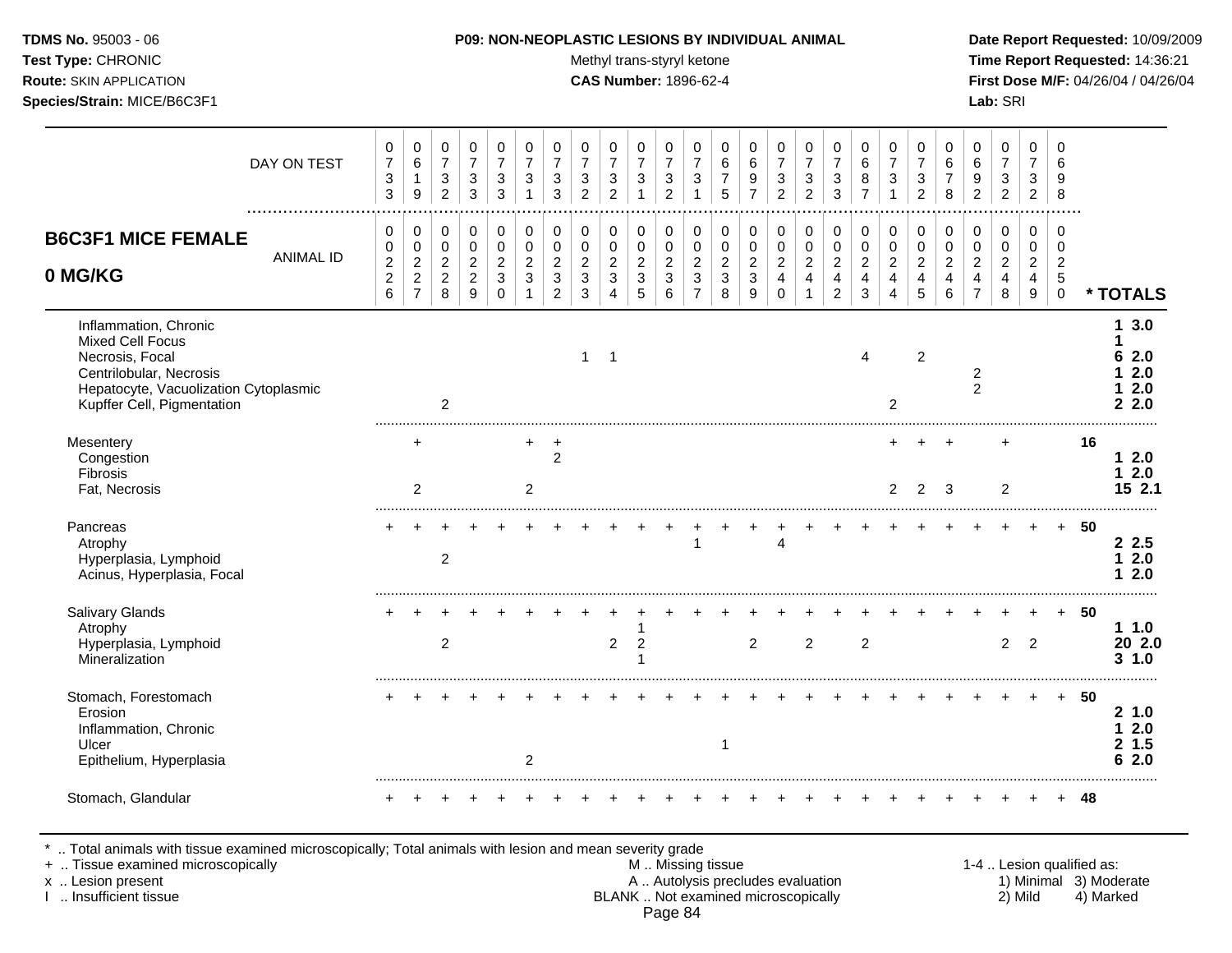## **TDMS No.** 95003 - 06 **P09: NON-NEOPLASTIC LESIONS BY INDIVIDUAL ANIMAL Date Report Requested:** 10/09/2009

Test Type: CHRONIC **Test Type:** CHRONIC **Test Type:** CHRONIC **Time Report Requested:** 14:36:21 **Route:** SKIN APPLICATION **CAS Number:** 1896-62-4 **First Dose M/F:** 04/26/04 / 04/26/04

|                                                                                                                                                                            | DAY ON TEST      | 0<br>$\overline{7}$<br>3<br>$\mathfrak{Z}$                 | 0<br>$\,6\,$<br>$\mathbf{1}$<br>$\boldsymbol{9}$                       | 0<br>$\overline{7}$<br>$\sqrt{3}$<br>$\overline{c}$   | 0<br>$\overline{7}$<br>$\mathbf{3}$<br>$\mathbf{3}$     | 0<br>$\overline{7}$<br>$\sqrt{3}$<br>$\mathbf{3}$                       | 0<br>$\overline{7}$<br>3<br>$\mathbf 1$                   | 0<br>$\overline{7}$<br>$\sqrt{3}$<br>3                                     | 0<br>$\overline{7}$<br>$\mathbf{3}$<br>$\overline{2}$           | 0<br>$\overline{7}$<br>$\sqrt{3}$<br>$\overline{2}$                        | 0<br>$\overline{7}$<br>$\sqrt{3}$<br>$\overline{1}$                    | 0<br>$\overline{7}$<br>$\mathsf 3$<br>$\overline{2}$ | 0<br>$\overline{7}$<br>$\sqrt{3}$<br>$\mathbf{1}$               | 0<br>$\,6\,$<br>$\overline{7}$<br>5                | 0<br>6<br>9<br>$\overline{7}$                        | 0<br>$\overline{7}$<br>3<br>$\overline{2}$    | 0<br>$\overline{7}$<br>$\ensuremath{\mathsf{3}}$<br>$\overline{2}$ | 0<br>$\overline{7}$<br>$\mathbf{3}$<br>3                                         | 0<br>$\,6\,$<br>8<br>$\overline{7}$                             | 0<br>$\overline{7}$<br>$\ensuremath{\mathsf{3}}$<br>$\mathbf{1}$                | 0<br>$\overline{7}$<br>3<br>$\overline{2}$           | 0<br>6<br>$\boldsymbol{7}$<br>8                         | $\mathbf 0$<br>6<br>9<br>$\overline{2}$                                            | 0<br>$\overline{7}$<br>$\sqrt{3}$<br>$\overline{2}$                 | 0<br>$\overline{7}$<br>3<br>$\overline{2}$            | $\Omega$<br>6<br>9<br>8                                                       |                |                                          |
|----------------------------------------------------------------------------------------------------------------------------------------------------------------------------|------------------|------------------------------------------------------------|------------------------------------------------------------------------|-------------------------------------------------------|---------------------------------------------------------|-------------------------------------------------------------------------|-----------------------------------------------------------|----------------------------------------------------------------------------|-----------------------------------------------------------------|----------------------------------------------------------------------------|------------------------------------------------------------------------|------------------------------------------------------|-----------------------------------------------------------------|----------------------------------------------------|------------------------------------------------------|-----------------------------------------------|--------------------------------------------------------------------|----------------------------------------------------------------------------------|-----------------------------------------------------------------|---------------------------------------------------------------------------------|------------------------------------------------------|---------------------------------------------------------|------------------------------------------------------------------------------------|---------------------------------------------------------------------|-------------------------------------------------------|-------------------------------------------------------------------------------|----------------|------------------------------------------|
| <b>B6C3F1 MICE FEMALE</b><br>0 MG/KG                                                                                                                                       | <b>ANIMAL ID</b> | 0<br>0<br>$\overline{\mathbf{c}}$<br>$\boldsymbol{2}$<br>6 | 0<br>$\pmb{0}$<br>$\boldsymbol{2}$<br>$\overline{2}$<br>$\overline{7}$ | 0<br>$\mathbf 0$<br>$\overline{a}$<br>$\sqrt{2}$<br>8 | 0<br>$\pmb{0}$<br>$\overline{c}$<br>$\overline{2}$<br>9 | $\mathbf 0$<br>$\mathbf 0$<br>$\sqrt{2}$<br>$\mathbf{3}$<br>$\mathbf 0$ | 0<br>$\mathbf 0$<br>$\boldsymbol{2}$<br>3<br>$\mathbf{1}$ | $\mathbf 0$<br>$\pmb{0}$<br>$\overline{c}$<br>$\sqrt{3}$<br>$\overline{2}$ | $\pmb{0}$<br>$\mathbf 0$<br>$\overline{c}$<br>$\mathbf{3}$<br>3 | $\pmb{0}$<br>$\pmb{0}$<br>$\overline{c}$<br>$\mathbf{3}$<br>$\overline{4}$ | 0<br>$\mathsf{O}\xspace$<br>$\sqrt{2}$<br>$\sqrt{3}$<br>$\overline{5}$ | 0<br>$\mathbf 0$<br>$\sqrt{2}$<br>$\mathbf 3$<br>6   | $\mathbf 0$<br>0<br>$\sqrt{2}$<br>$\mathsf 3$<br>$\overline{7}$ | 0<br>$\mathbf 0$<br>$\sqrt{2}$<br>$\mathsf 3$<br>8 | 0<br>$\pmb{0}$<br>$\overline{c}$<br>$\mathsf 3$<br>9 | 0<br>$\pmb{0}$<br>$\sqrt{2}$<br>4<br>$\Omega$ | 0<br>$\pmb{0}$<br>$\overline{2}$<br>$\overline{4}$<br>$\mathbf{1}$ | 0<br>$\mathsf{O}\xspace$<br>$\boldsymbol{2}$<br>$\overline{4}$<br>$\overline{c}$ | $\mathbf 0$<br>$\mathsf 0$<br>$\sqrt{2}$<br>$\overline{4}$<br>3 | 0<br>$\mathsf 0$<br>$\overline{c}$<br>$\overline{4}$<br>$\overline{\mathbf{4}}$ | $\pmb{0}$<br>$\mathbf 0$<br>$\overline{c}$<br>4<br>5 | 0<br>$\pmb{0}$<br>$\overline{c}$<br>$\overline{4}$<br>6 | $\mathbf 0$<br>$\mathbf 0$<br>$\boldsymbol{2}$<br>$\overline{4}$<br>$\overline{7}$ | $\mathbf 0$<br>$\mathbf 0$<br>$\overline{c}$<br>$\overline{4}$<br>8 | $\mathbf 0$<br>0<br>$\sqrt{2}$<br>$\overline{4}$<br>9 | $\mathbf 0$<br>$\mathbf 0$<br>$\overline{2}$<br>$\overline{5}$<br>$\mathbf 0$ |                | * TOTALS                                 |
| Cyst<br>Mineralization<br>Ulcer<br>Epithelium, Hyperplasia                                                                                                                 |                  |                                                            |                                                                        |                                                       |                                                         |                                                                         |                                                           | $\mathbf 1$                                                                |                                                                 |                                                                            |                                                                        |                                                      |                                                                 |                                                    |                                                      |                                               |                                                                    |                                                                                  |                                                                 |                                                                                 | $\overline{2}$                                       | $\overline{2}$                                          |                                                                                    |                                                                     |                                                       | $\overline{2}$                                                                |                | 52.0<br>1.0<br>2.0<br>12.0               |
| <b>CARDIOVASCULAR SYSTEM</b>                                                                                                                                               |                  |                                                            |                                                                        |                                                       |                                                         |                                                                         |                                                           |                                                                            |                                                                 |                                                                            |                                                                        |                                                      |                                                                 |                                                    |                                                      |                                               |                                                                    |                                                                                  |                                                                 |                                                                                 |                                                      |                                                         |                                                                                    |                                                                     |                                                       |                                                                               |                |                                          |
| <b>Blood Vessel</b>                                                                                                                                                        |                  |                                                            |                                                                        |                                                       |                                                         |                                                                         |                                                           |                                                                            |                                                                 |                                                                            |                                                                        |                                                      |                                                                 |                                                    |                                                      |                                               |                                                                    |                                                                                  |                                                                 |                                                                                 |                                                      |                                                         |                                                                                    |                                                                     |                                                       |                                                                               | $\overline{2}$ |                                          |
| Heart<br>Cardiomyopathy<br>Mineralization                                                                                                                                  |                  |                                                            | $\mathbf{1}$                                                           |                                                       |                                                         |                                                                         |                                                           |                                                                            |                                                                 |                                                                            |                                                                        |                                                      |                                                                 |                                                    |                                                      |                                               |                                                                    |                                                                                  |                                                                 |                                                                                 |                                                      |                                                         |                                                                                    |                                                                     | $\ddot{}$<br>$\mathbf{1}$                             | $\ddot{}$<br>$\overline{1}$                                                   | 50             | 81.0<br>11.0                             |
| <b>ENDOCRINE SYSTEM</b>                                                                                                                                                    |                  |                                                            |                                                                        |                                                       |                                                         |                                                                         |                                                           |                                                                            |                                                                 |                                                                            |                                                                        |                                                      |                                                                 |                                                    |                                                      |                                               |                                                                    |                                                                                  |                                                                 |                                                                                 |                                                      |                                                         |                                                                                    |                                                                     |                                                       |                                                                               |                |                                          |
| <b>Adrenal Cortex</b><br><b>Accessory Adrenal Cortical Nodule</b><br>Degeneration, Fatty<br>Hematopoietic Cell Proliferation<br>Hyperplasia, Focal<br>Capsule, Hyperplasia |                  | 2                                                          | 3                                                                      | 2                                                     | 2                                                       | 3                                                                       | 2                                                         | 2                                                                          |                                                                 |                                                                            | $\overline{c}$<br>2                                                    | 3                                                    | $\overline{c}$<br>3                                             | $\overline{c}$                                     | $\mathbf 1$<br>$\overline{2}$                        | 3                                             | $\overline{2}$                                                     | 2                                                                                | 3                                                               | 2                                                                               | $\overline{2}$                                       | $\overline{2}$                                          | 3                                                                                  | 2                                                                   | 2                                                     | 2                                                                             | 50             | 61.3<br>3.3.3<br>2, 1.5<br>2.0<br>48 2.3 |
| Adrenal Medulla<br>Hyperplasia                                                                                                                                             |                  |                                                            |                                                                        |                                                       |                                                         |                                                                         | +                                                         | 2                                                                          |                                                                 |                                                                            |                                                                        |                                                      |                                                                 |                                                    |                                                      |                                               |                                                                    |                                                                                  |                                                                 |                                                                                 |                                                      |                                                         |                                                                                    |                                                                     | $\div$                                                | $+$                                                                           | -50            | 2, 1.5                                   |
|                                                                                                                                                                            |                  |                                                            |                                                                        |                                                       |                                                         |                                                                         |                                                           |                                                                            |                                                                 | $\mathbf{1}$                                                               | +                                                                      |                                                      |                                                                 |                                                    |                                                      |                                               |                                                                    |                                                                                  |                                                                 |                                                                                 |                                                      |                                                         |                                                                                    |                                                                     | $+$                                                   | $+$                                                                           | 50             | 4 1.0                                    |

+ .. Tissue examined microscopically examined microscopically with the state of the state of the state of the m<br>A .. Autolysis precludes evaluation and the state of the state of the state of the state of the state of the s x .. Lesion present **A .. Autolysis precludes evaluation** A .. Autolysis precludes evaluation 1) Minimal 3) Moderate I .. Insufficient tissue BLANK .. Not examined microscopically 2) Mild 4) Marked Page 85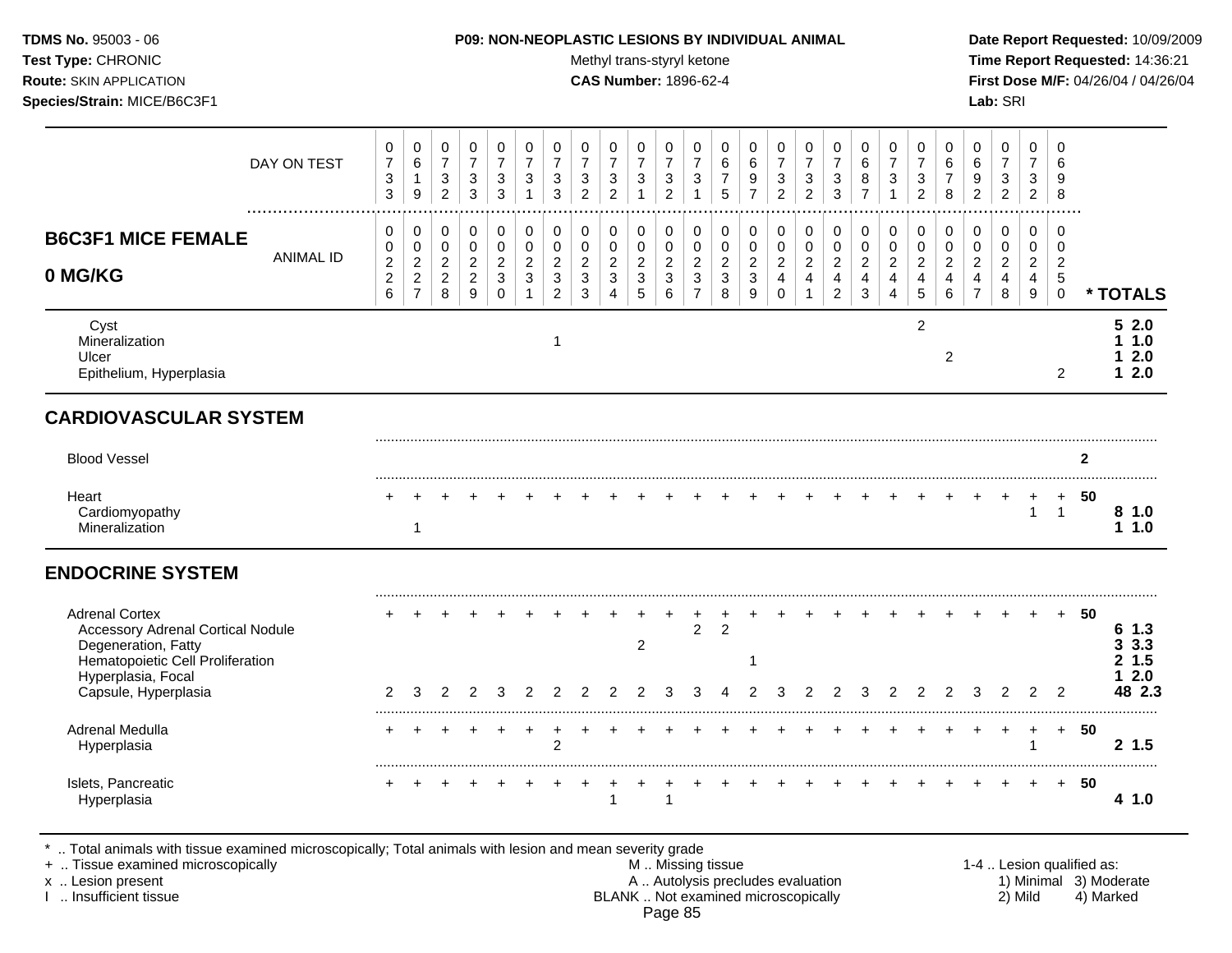Test Type: CHRONIC **Test Type:** CHRONIC **Test Type:** CHRONIC **Time Report Requested:** 14:36:21 **Route:** SKIN APPLICATION **CAS Number:** 1896-62-4 **First Dose M/F:** 04/26/04 / 04/26/04 **Species/Strain:** MICE/B6C3F1 **Lab:** SRI

| DAY ON TEST                                                                                                                                                                             | 0<br>$\overline{7}$<br>$\ensuremath{\mathsf{3}}$<br>$\mathbf{3}$ | 0<br>$\,6\,$<br>1<br>9                                       | $\pmb{0}$<br>$\overline{7}$<br>$\ensuremath{\mathsf{3}}$<br>$\overline{2}$ | $\pmb{0}$<br>$\overline{7}$<br>$\ensuremath{\mathsf{3}}$<br>$\mathfrak{S}$ | 0<br>$\overline{7}$<br>3<br>3              | 0<br>$\overline{7}$<br>3<br>$\overline{1}$                                      | 0<br>$\overline{7}$<br>3<br>3                                      | 0<br>$\overline{7}$<br>3<br>$\overline{2}$               | 0<br>$\overline{7}$<br>$\ensuremath{\mathsf{3}}$<br>$\overline{c}$ | 0<br>$\overline{7}$<br>$\ensuremath{\mathsf{3}}$<br>$\mathbf{1}$   | 0<br>$\overline{7}$<br>$\ensuremath{\mathsf{3}}$<br>$\overline{2}$ | 0<br>$\overline{7}$<br>$\ensuremath{\mathsf{3}}$<br>$\mathbf{1}$     | $\mathbf 0$<br>6<br>$\overline{7}$<br>$\overline{5}$                                          | 0<br>$\,6\,$<br>$\boldsymbol{9}$<br>$\overline{7}$                             | 0<br>$\overline{7}$<br>3<br>$\overline{a}$                         | $\mathbf 0$<br>$\overline{7}$<br>$\sqrt{3}$<br>$\overline{c}$                         | 0<br>$\overline{7}$<br>$\ensuremath{\mathsf{3}}$<br>3                | $\mathbf 0$<br>$\,6\,$<br>8<br>$\overline{7}$             | 0<br>$\overline{7}$<br>3<br>$\mathbf{1}$                               | 0<br>$\overline{7}$<br>3<br>$\overline{c}$                                   | 0<br>$\,6\,$<br>$\overline{7}$<br>8                                   | 0<br>$\,6$<br>9<br>$\overline{2}$                                    | 0<br>$\overline{7}$<br>$\ensuremath{\mathsf{3}}$<br>$\overline{2}$ | $\Omega$<br>$\overline{7}$<br>3<br>$\overline{2}$             | $\mathbf 0$<br>6<br>9<br>8                                      |                           |                                               |
|-----------------------------------------------------------------------------------------------------------------------------------------------------------------------------------------|------------------------------------------------------------------|--------------------------------------------------------------|----------------------------------------------------------------------------|----------------------------------------------------------------------------|--------------------------------------------|---------------------------------------------------------------------------------|--------------------------------------------------------------------|----------------------------------------------------------|--------------------------------------------------------------------|--------------------------------------------------------------------|--------------------------------------------------------------------|----------------------------------------------------------------------|-----------------------------------------------------------------------------------------------|--------------------------------------------------------------------------------|--------------------------------------------------------------------|---------------------------------------------------------------------------------------|----------------------------------------------------------------------|-----------------------------------------------------------|------------------------------------------------------------------------|------------------------------------------------------------------------------|-----------------------------------------------------------------------|----------------------------------------------------------------------|--------------------------------------------------------------------|---------------------------------------------------------------|-----------------------------------------------------------------|---------------------------|-----------------------------------------------|
| <b>B6C3F1 MICE FEMALE</b><br><b>ANIMAL ID</b><br>0 MG/KG                                                                                                                                | 0<br>0<br>$\sqrt{2}$<br>$\mathbf 2$<br>$6\phantom{a}$            | 0<br>$\pmb{0}$<br>$\sqrt{2}$<br>$\sqrt{2}$<br>$\overline{7}$ | $\mathbf 0$<br>$\pmb{0}$<br>$\overline{2}$<br>$\sqrt{2}$<br>8              | $\mathbf 0$<br>$\pmb{0}$<br>$\overline{c}$<br>$\overline{a}$<br>9          | 0<br>$\pmb{0}$<br>$\overline{c}$<br>3<br>0 | 0<br>$\mathbf 0$<br>$\overline{2}$<br>$\ensuremath{\mathsf{3}}$<br>$\mathbf{1}$ | 0<br>$\mathbf 0$<br>$\overline{c}$<br>$\sqrt{3}$<br>$\overline{2}$ | 0<br>0<br>$\overline{c}$<br>$\mathbf{3}$<br>$\mathbf{3}$ | 0<br>0<br>$\overline{c}$<br>$\ensuremath{\mathsf{3}}$<br>4         | 0<br>$\pmb{0}$<br>$\overline{a}$<br>$\ensuremath{\mathsf{3}}$<br>5 | 0<br>$\mathbf 0$<br>$\boldsymbol{2}$<br>$\mathsf 3$<br>6           | 0<br>$\pmb{0}$<br>$\overline{c}$<br>$\mathfrak{Z}$<br>$\overline{7}$ | $\mathbf 0$<br>$\mathsf 0$<br>$\mathbf 2$<br>$\sqrt{3}$<br>8                                  | 0<br>$\mathsf{O}\xspace$<br>$\boldsymbol{2}$<br>$\ensuremath{\mathsf{3}}$<br>9 | 0<br>0<br>$\overline{c}$<br>$\overline{\mathbf{4}}$<br>$\mathbf 0$ | $\mathbf 0$<br>$\mathbf 0$<br>$\sqrt{2}$<br>$\overline{\mathbf{4}}$<br>$\overline{1}$ | 0<br>$\pmb{0}$<br>$\overline{c}$<br>$\overline{4}$<br>$\overline{2}$ | 0<br>$\mathbf 0$<br>$\overline{c}$<br>$\overline{4}$<br>3 | 0<br>$\mathbf 0$<br>$\overline{c}$<br>$\overline{4}$<br>$\overline{4}$ | $\mathbf 0$<br>$\pmb{0}$<br>$\boldsymbol{2}$<br>$\overline{\mathbf{4}}$<br>5 | $\mathbf 0$<br>$\mathbf 0$<br>$\boldsymbol{2}$<br>$\overline{4}$<br>6 | 0<br>$\pmb{0}$<br>$\overline{c}$<br>$\overline{4}$<br>$\overline{7}$ | 0<br>$\pmb{0}$<br>$\overline{c}$<br>$\overline{\mathbf{4}}$<br>8   | 0<br>$\mathbf 0$<br>$\overline{2}$<br>$\overline{4}$<br>$9\,$ | $\mathbf 0$<br>0<br>$\overline{c}$<br>$\sqrt{5}$<br>$\mathbf 0$ |                           | * TOTALS                                      |
| Parathyroid Gland                                                                                                                                                                       |                                                                  | м                                                            |                                                                            |                                                                            |                                            | м                                                                               |                                                                    |                                                          |                                                                    |                                                                    |                                                                    |                                                                      |                                                                                               |                                                                                |                                                                    |                                                                                       |                                                                      |                                                           |                                                                        |                                                                              |                                                                       |                                                                      |                                                                    |                                                               |                                                                 | 46                        |                                               |
| <b>Pituitary Gland</b><br>Pars Distalis, Cyst<br>Pars Distalis, Hyperplasia<br>Pars Distalis, Hyperplasia, Focal<br>Pars Intermedia, Cyst<br>Pars Intermedia, Hyperplasia, Focal        | 4                                                                |                                                              |                                                                            |                                                                            | $\ddot{}$<br>3                             | $\overline{2}$                                                                  |                                                                    |                                                          |                                                                    |                                                                    |                                                                    |                                                                      |                                                                                               | $\overline{2}$                                                                 | $\overline{2}$                                                     |                                                                                       |                                                                      | $\mathbf{1}$                                              | 4                                                                      | 2                                                                            |                                                                       |                                                                      |                                                                    |                                                               | $+$                                                             | 47                        | 2.0<br>1<br>34.0<br>6 2.7<br>2.0<br>2.0<br>1. |
| <b>Thyroid Gland</b><br>Infiltration Cellular, Lymphocyte<br>Follicle, Degeneration, Focal<br>Follicular Cell, Hyperplasia, Focal                                                       | $\overline{2}$                                                   | $\overline{1}$                                               | $\overline{\phantom{0}}$ 1                                                 |                                                                            |                                            | $\overline{2}$<br>$\mathbf{1}$                                                  | $\overline{1}$                                                     |                                                          |                                                                    |                                                                    |                                                                    | 1                                                                    | $\mathbf{1}$                                                                                  |                                                                                | 3                                                                  | $\overline{2}$                                                                        |                                                                      | 3                                                         |                                                                        |                                                                              | $\mathbf{1}$                                                          | $\overline{1}$                                                       |                                                                    | 3                                                             | $\overline{1}$                                                  | 49                        | 12.0<br>30 1.7<br>22.0                        |
| <b>GENERAL BODY SYSTEM</b>                                                                                                                                                              |                                                                  |                                                              |                                                                            |                                                                            |                                            |                                                                                 |                                                                    |                                                          |                                                                    |                                                                    |                                                                    |                                                                      |                                                                                               |                                                                                |                                                                    |                                                                                       |                                                                      |                                                           |                                                                        |                                                                              |                                                                       |                                                                      |                                                                    |                                                               |                                                                 |                           |                                               |
| <b>Tissue NOS</b><br><b>Fibrosis</b>                                                                                                                                                    |                                                                  |                                                              |                                                                            | $\ddot{}$<br>3                                                             |                                            |                                                                                 |                                                                    |                                                          |                                                                    |                                                                    |                                                                    |                                                                      |                                                                                               |                                                                                |                                                                    |                                                                                       |                                                                      |                                                           |                                                                        |                                                                              |                                                                       |                                                                      |                                                                    |                                                               |                                                                 | 3                         | 13.0                                          |
| <b>GENITAL SYSTEM</b>                                                                                                                                                                   |                                                                  |                                                              |                                                                            |                                                                            |                                            |                                                                                 |                                                                    |                                                          |                                                                    |                                                                    |                                                                    |                                                                      |                                                                                               |                                                                                |                                                                    |                                                                                       |                                                                      |                                                           |                                                                        |                                                                              |                                                                       |                                                                      |                                                                    |                                                               |                                                                 |                           |                                               |
| <b>Clitoral Gland</b><br>Inflammation, Chronic                                                                                                                                          |                                                                  |                                                              |                                                                            |                                                                            |                                            |                                                                                 |                                                                    |                                                          |                                                                    |                                                                    |                                                                    |                                                                      | м                                                                                             |                                                                                |                                                                    |                                                                                       |                                                                      | $\ddot{}$<br>$\overline{2}$                               | $+$                                                                    |                                                                              | M                                                                     |                                                                      |                                                                    |                                                               | $+$                                                             | 48                        | 23.0                                          |
| Ovary<br>Angiectasis                                                                                                                                                                    |                                                                  |                                                              |                                                                            |                                                                            |                                            |                                                                                 |                                                                    |                                                          |                                                                    |                                                                    |                                                                    |                                                                      |                                                                                               |                                                                                |                                                                    |                                                                                       |                                                                      |                                                           |                                                                        |                                                                              |                                                                       |                                                                      |                                                                    |                                                               | $+$                                                             | 49                        | $12.0$                                        |
| Total animals with tissue examined microscopically; Total animals with lesion and mean severity grade<br>+  Tissue examined microscopically<br>x  Lesion present<br>Insufficient tissue |                                                                  |                                                              |                                                                            |                                                                            |                                            |                                                                                 |                                                                    |                                                          |                                                                    |                                                                    |                                                                    |                                                                      | M  Missing tissue<br>A  Autolysis precludes evaluation<br>BLANK  Not examined microscopically |                                                                                |                                                                    |                                                                                       |                                                                      |                                                           |                                                                        |                                                                              |                                                                       |                                                                      |                                                                    | 2) Mild                                                       |                                                                 | 1-4  Lesion qualified as: | 1) Minimal 3) Moderate<br>4) Marked           |

BLANK .. Not examined microscopically Page 86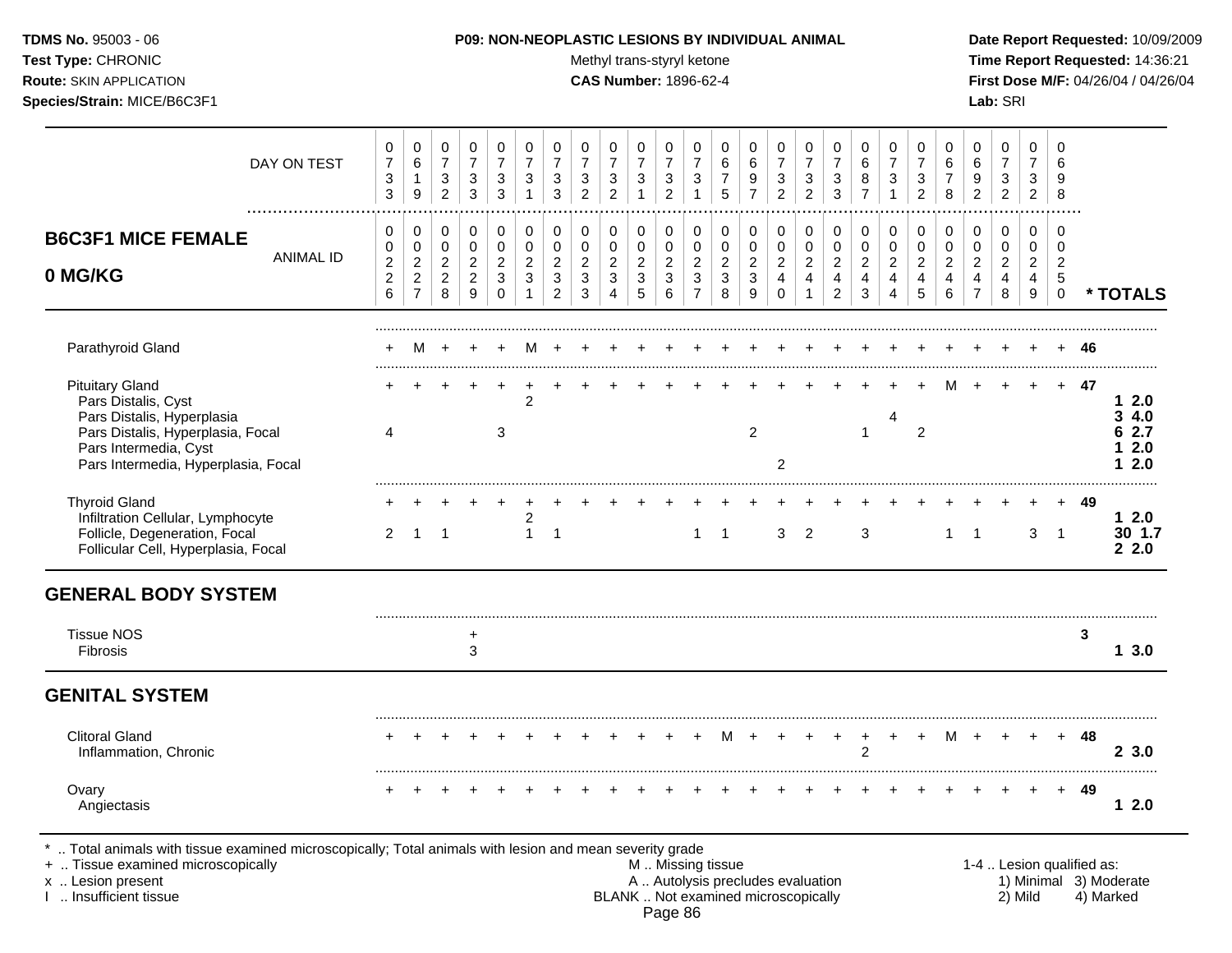Test Type: CHRONIC **Test Type:** CHRONIC **Test Type:** CHRONIC **Time Report Requested:** 14:36:21 **Route:** SKIN APPLICATION **CAS Number:** 1896-62-4 **First Dose M/F:** 04/26/04 / 04/26/04 **Species/Strain:** MICE/B6C3F1 **Lab:** SRI

|                                                                                                            | DAY ON TEST      | 0<br>$\overline{7}$<br>$\mathbf{3}$<br>$\mathbf{3}$                   | 0<br>6<br>$\mathbf{1}$<br>$\boldsymbol{9}$                               | $\pmb{0}$<br>$\overline{7}$<br>$\ensuremath{\mathsf{3}}$<br>$\overline{c}$ | 0<br>$\overline{7}$<br>3<br>3                             | 0<br>$\overline{7}$<br>3<br>3             | 0<br>$\overline{7}$<br>3      | 0<br>$\overline{7}$<br>3<br>3                     | 0<br>$\overline{7}$<br>$\ensuremath{\mathsf{3}}$<br>$\overline{c}$ | 0<br>$\overline{7}$<br>3<br>$\overline{2}$   | 0<br>$\overline{7}$<br>3<br>1      | 0<br>$\overline{7}$<br>$\mathbf{3}$<br>$\overline{c}$       | 0<br>$\overline{7}$<br>3                          | 0<br>6<br>5                                           | 0<br>6<br>9<br>$\overline{7}$                                      | 0<br>$\overline{7}$<br>$\sqrt{3}$<br>$\overline{2}$     | 0<br>$\overline{7}$<br>$\sqrt{3}$<br>$\overline{2}$ | 0<br>$\overline{7}$<br>3<br>3                           | 0<br>6<br>8<br>$\overline{7}$      | 0<br>$\overline{7}$<br>3                   | 0<br>$\overline{7}$<br>$\ensuremath{\mathsf{3}}$<br>$\overline{2}$                  | 0<br>6<br>$\overline{7}$<br>$\,8\,$                                  | 0<br>6<br>9<br>2                                                                | 0<br>$\overline{7}$<br>3<br>$\overline{2}$ | 0<br>$\overline{7}$<br>3<br>$\overline{2}$ | 0<br>6<br>9<br>8                                                |             |                                       |
|------------------------------------------------------------------------------------------------------------|------------------|-----------------------------------------------------------------------|--------------------------------------------------------------------------|----------------------------------------------------------------------------|-----------------------------------------------------------|-------------------------------------------|-------------------------------|---------------------------------------------------|--------------------------------------------------------------------|----------------------------------------------|------------------------------------|-------------------------------------------------------------|---------------------------------------------------|-------------------------------------------------------|--------------------------------------------------------------------|---------------------------------------------------------|-----------------------------------------------------|---------------------------------------------------------|------------------------------------|--------------------------------------------|-------------------------------------------------------------------------------------|----------------------------------------------------------------------|---------------------------------------------------------------------------------|--------------------------------------------|--------------------------------------------|-----------------------------------------------------------------|-------------|---------------------------------------|
| <b>B6C3F1 MICE FEMALE</b><br>0 MG/KG                                                                       | <b>ANIMAL ID</b> | 0<br>0<br>$\overline{c}$<br>$\overline{\mathbf{c}}$<br>$6\phantom{a}$ | 0<br>$\mathbf 0$<br>$\boldsymbol{2}$<br>$\overline{a}$<br>$\overline{7}$ | $\,0\,$<br>$\mathbf 0$<br>$\boldsymbol{2}$<br>$\overline{c}$<br>8          | 0<br>$\mathbf 0$<br>$\overline{2}$<br>$\overline{c}$<br>9 | 0<br>0<br>$\overline{2}$<br>3<br>$\Omega$ | 0<br>0<br>$\overline{2}$<br>3 | 0<br>0<br>$\boldsymbol{2}$<br>3<br>$\overline{c}$ | 0<br>$\pmb{0}$<br>$\overline{c}$<br>$\mathbf 3$<br>$\mathbf{3}$    | 0<br>$\pmb{0}$<br>$\boldsymbol{2}$<br>3<br>4 | 0<br>0<br>$\overline{c}$<br>3<br>5 | $\mathbf 0$<br>$\mathbf 0$<br>$\sqrt{2}$<br>$\sqrt{3}$<br>6 | 0<br>0<br>$\boldsymbol{2}$<br>3<br>$\overline{7}$ | 0<br>$\pmb{0}$<br>$\boldsymbol{2}$<br>$\sqrt{3}$<br>8 | 0<br>$\pmb{0}$<br>$\overline{c}$<br>$\ensuremath{\mathsf{3}}$<br>9 | 0<br>$\pmb{0}$<br>$\overline{a}$<br>$\overline{4}$<br>0 | 0<br>$\pmb{0}$<br>$\sqrt{2}$<br>4<br>$\mathbf{1}$   | 0<br>$\pmb{0}$<br>$\overline{2}$<br>4<br>$\overline{2}$ | 0<br>0<br>$\overline{2}$<br>4<br>3 | 0<br>$\pmb{0}$<br>$\overline{c}$<br>4<br>4 | $\,0\,$<br>$\pmb{0}$<br>$\overline{c}$<br>$\overline{\mathbf{4}}$<br>$\overline{5}$ | 0<br>$\mathbf 0$<br>$\boldsymbol{2}$<br>$\overline{\mathbf{4}}$<br>6 | 0<br>$\mathbf 0$<br>$\overline{2}$<br>$\overline{\mathbf{4}}$<br>$\overline{7}$ | 0<br>0<br>$\boldsymbol{2}$<br>4<br>8       | 0<br>0<br>$\overline{2}$<br>4<br>9         | 0<br>$\mathbf 0$<br>$\overline{2}$<br>$\sqrt{5}$<br>$\mathbf 0$ |             | * TOTALS                              |
| Cyst<br>Hemorrhage<br>Thrombosis<br>Interstitial Cell, Hyperplasia                                         |                  |                                                                       |                                                                          |                                                                            | $\overline{c}$                                            | $\overline{2}$                            | $\mathbf{3}$                  | $\overline{c}$                                    |                                                                    | $\overline{2}$                               |                                    |                                                             |                                                   |                                                       |                                                                    | $\overline{c}$                                          | $\overline{2}$                                      | $\overline{2}$                                          |                                    |                                            | $\overline{c}$<br>$\overline{4}$<br>3                                               |                                                                      |                                                                                 |                                            | $\overline{2}$                             |                                                                 |             | 92.0<br>92.7<br>3.0<br>32.3           |
| <b>Uterus</b><br>Angiectasis<br>Hemorrhage<br>Hyperplasia, Cystic                                          |                  | 4                                                                     | 3                                                                        | 3                                                                          | $\overline{2}$                                            |                                           |                               | З                                                 |                                                                    |                                              |                                    |                                                             |                                                   |                                                       |                                                                    |                                                         |                                                     |                                                         |                                    |                                            | 3                                                                                   | 2                                                                    |                                                                                 |                                            |                                            | $+$                                                             | 50          | 12.0<br>14.0<br>49 3.4                |
| Vagina                                                                                                     |                  |                                                                       |                                                                          |                                                                            |                                                           |                                           |                               |                                                   |                                                                    |                                              |                                    |                                                             |                                                   |                                                       |                                                                    |                                                         |                                                     |                                                         |                                    |                                            |                                                                                     |                                                                      |                                                                                 |                                            |                                            |                                                                 | $\mathbf 1$ |                                       |
| <b>HEMATOPOIETIC SYSTEM</b>                                                                                |                  |                                                                       |                                                                          |                                                                            |                                                           |                                           |                               |                                                   |                                                                    |                                              |                                    |                                                             |                                                   |                                                       |                                                                    |                                                         |                                                     |                                                         |                                    |                                            |                                                                                     |                                                                      |                                                                                 |                                            |                                            |                                                                 |             |                                       |
| <b>Bone Marrow</b><br>Myelofibrosis                                                                        |                  |                                                                       |                                                                          |                                                                            |                                                           |                                           |                               |                                                   |                                                                    |                                              |                                    | +                                                           | 2                                                 |                                                       |                                                                    |                                                         |                                                     |                                                         |                                    |                                            |                                                                                     |                                                                      |                                                                                 |                                            | $\ddot{}$                                  | $\ddot{}$                                                       | 50          | 12.0                                  |
| Lymph Node<br>Ectasia<br>Hemorrhage<br>Iliac, Ectasia<br>Iliac, Hemorrhage<br>Renal, Hyperplasia, Lymphoid |                  |                                                                       |                                                                          |                                                                            | ٠                                                         |                                           |                               |                                                   |                                                                    |                                              |                                    |                                                             | 3                                                 |                                                       |                                                                    | +                                                       |                                                     |                                                         |                                    |                                            |                                                                                     |                                                                      |                                                                                 |                                            |                                            |                                                                 | 13          | 2.5<br>13.0<br>2.5<br>2.0<br>2.0<br>1 |
| Lymph Node, Mandibular<br>Atrophy<br>Hyperplasia, Lymphoid                                                 |                  |                                                                       |                                                                          | $\overline{2}$                                                             |                                                           |                                           | -1                            | 1                                                 |                                                                    |                                              |                                    |                                                             |                                                   |                                                       |                                                                    |                                                         |                                                     |                                                         |                                    |                                            |                                                                                     |                                                                      |                                                                                 | $\overline{2}$                             |                                            | $+$                                                             | 50          | 2.5<br>11 1.9                         |

\* .. Total animals with tissue examined microscopically; Total animals with lesion and mean severity grade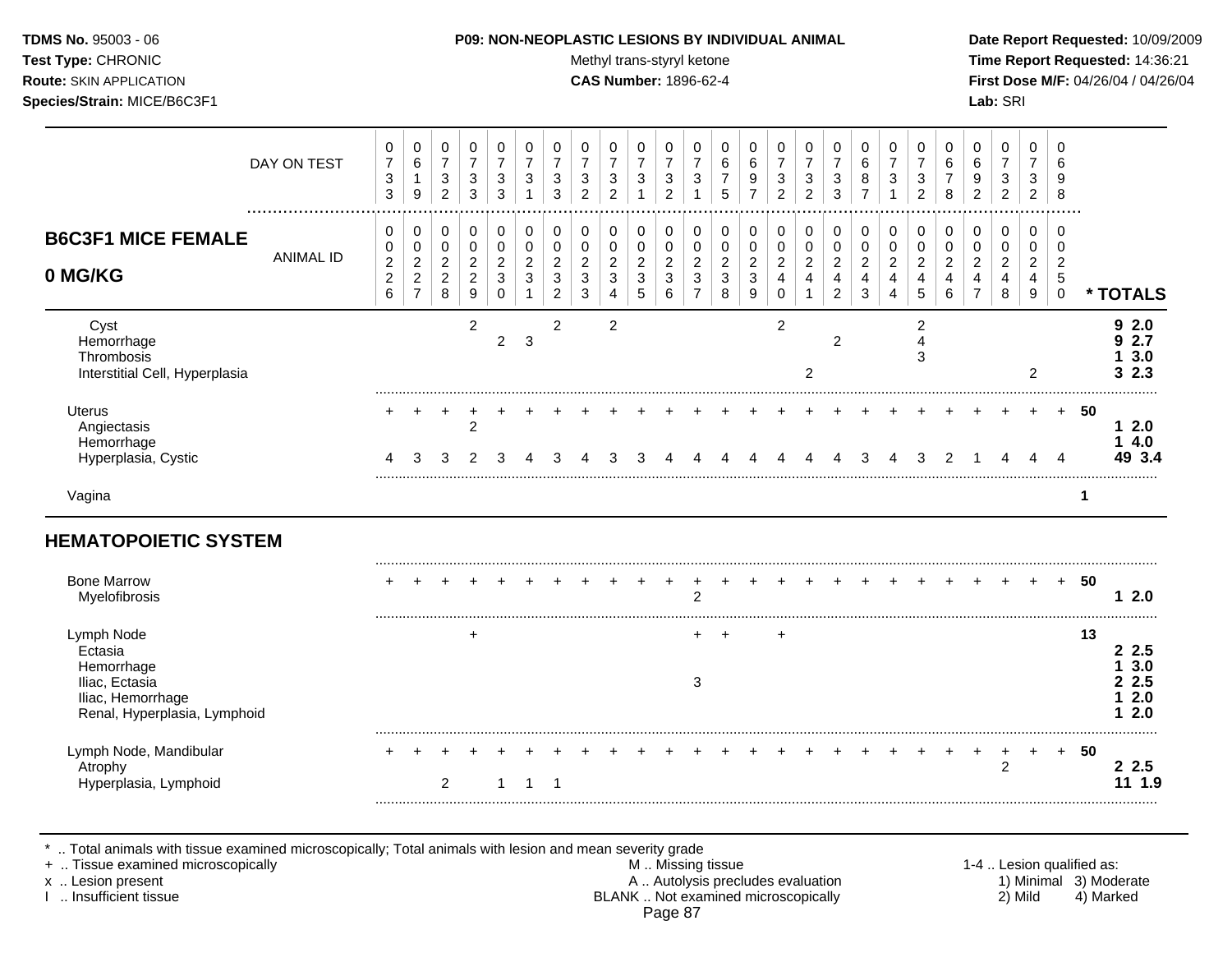Test Type: CHRONIC **Test Type:** CHRONIC **Test Type:** CHRONIC **Time Report Requested:** 14:36:21 **Route:** SKIN APPLICATION **CAS Number:** 1896-62-4 **First Dose M/F:** 04/26/04 / 04/26/04 **Species/Strain:** MICE/B6C3F1 **Lab:** SRI

| DAY ON TEST                                                                                                                                 | 0<br>$\overline{\mathcal{I}}$<br>3<br>3    | 0<br>6<br>$\mathbf{1}$<br>9                          | 0<br>$\overline{7}$<br>3<br>$\overline{c}$             | $\pmb{0}$<br>$\overline{7}$<br>$\ensuremath{\mathsf{3}}$<br>$\mathbf{3}$ | 0<br>$\overline{7}$<br>3<br>3         | 0<br>$\overline{7}$<br>3<br>$\mathbf{1}$ | $\mathbf 0$<br>$\overline{7}$<br>$\sqrt{3}$<br>3         | 0<br>$\overline{7}$<br>$\sqrt{3}$<br>2         | 0<br>$\boldsymbol{7}$<br>$\ensuremath{\mathsf{3}}$<br>$\overline{2}$ | 0<br>$\boldsymbol{7}$<br>$\ensuremath{\mathsf{3}}$<br>$\mathbf{1}$ | $\pmb{0}$<br>$\overline{7}$<br>$\ensuremath{\mathsf{3}}$<br>$\overline{c}$ | 0<br>$\overline{7}$<br>$\sqrt{3}$<br>$\mathbf{1}$ | 0<br>6<br>$\boldsymbol{7}$<br>5                 | 0<br>$\,6$<br>9<br>$\overline{7}$                  | 0<br>$\overline{7}$<br>$\ensuremath{\mathsf{3}}$<br>$\overline{2}$ | 0<br>$\boldsymbol{7}$<br>$\ensuremath{\mathsf{3}}$<br>$\overline{2}$ | $\mathbf 0$<br>$\overline{7}$<br>$\ensuremath{\mathsf{3}}$<br>$\mathbf{3}$ | $\pmb{0}$<br>$\,6$<br>8<br>$\overline{7}$                   | 0<br>$\overline{7}$<br>$\sqrt{3}$<br>$\mathbf{1}$ | 0<br>$\overline{7}$<br>3<br>$\overline{2}$                    | 0<br>$\,6$<br>$\overline{7}$<br>8       | 0<br>$\,6\,$<br>$\boldsymbol{9}$<br>$\overline{2}$          | 0<br>$\boldsymbol{7}$<br>$\ensuremath{\mathsf{3}}$<br>$\overline{2}$ | 0<br>$\overline{7}$<br>3<br>$\overline{c}$         | 0<br>6<br>9<br>8                                    |                           |                                                  |
|---------------------------------------------------------------------------------------------------------------------------------------------|--------------------------------------------|------------------------------------------------------|--------------------------------------------------------|--------------------------------------------------------------------------|---------------------------------------|------------------------------------------|----------------------------------------------------------|------------------------------------------------|----------------------------------------------------------------------|--------------------------------------------------------------------|----------------------------------------------------------------------------|---------------------------------------------------|-------------------------------------------------|----------------------------------------------------|--------------------------------------------------------------------|----------------------------------------------------------------------|----------------------------------------------------------------------------|-------------------------------------------------------------|---------------------------------------------------|---------------------------------------------------------------|-----------------------------------------|-------------------------------------------------------------|----------------------------------------------------------------------|----------------------------------------------------|-----------------------------------------------------|---------------------------|--------------------------------------------------|
| <b>B6C3F1 MICE FEMALE</b><br><b>ANIMAL ID</b><br>0 MG/KG                                                                                    | 0<br>0<br>$\overline{c}$<br>$\overline{c}$ | 0<br>$\mathbf 0$<br>$\overline{c}$<br>$\overline{2}$ | 0<br>$\mathbf 0$<br>$\boldsymbol{2}$<br>$\overline{2}$ | 0<br>$\mathbf 0$<br>$\sqrt{2}$<br>$\overline{2}$                         | 0<br>$\pmb{0}$<br>$\overline{2}$<br>3 | 0<br>0<br>$\boldsymbol{2}$<br>3          | $\pmb{0}$<br>$\pmb{0}$<br>$\boldsymbol{2}$<br>$\sqrt{3}$ | 0<br>$\pmb{0}$<br>$\overline{c}$<br>$\sqrt{3}$ | 0<br>$\pmb{0}$<br>$\boldsymbol{2}$<br>$\sqrt{3}$                     | 0<br>$\pmb{0}$<br>$\overline{c}$<br>$\mathbf{3}$                   | 0<br>$\pmb{0}$<br>$\overline{c}$<br>$\mathbf{3}$                           | 0<br>$\pmb{0}$<br>$\boldsymbol{2}$<br>$\sqrt{3}$  | 0<br>$\mathsf{O}\xspace$<br>$\overline{c}$<br>3 | 0<br>$\pmb{0}$<br>$\boldsymbol{2}$<br>$\mathbf{3}$ | 0<br>$\pmb{0}$<br>$\overline{a}$<br>$\overline{4}$                 | 0<br>$\pmb{0}$<br>$\overline{c}$<br>$\overline{4}$                   | 0<br>$\pmb{0}$<br>$\sqrt{2}$<br>$\overline{4}$                             | 0<br>$\pmb{0}$<br>$\overline{c}$<br>$\overline{\mathbf{4}}$ | 0<br>$\mathbf 0$<br>$\sqrt{2}$<br>4               | 0<br>$\mathbf 0$<br>$\overline{2}$<br>$\overline{\mathbf{4}}$ | 0<br>$\pmb{0}$<br>$\boldsymbol{2}$<br>4 | 0<br>$\pmb{0}$<br>$\overline{c}$<br>$\overline{\mathbf{4}}$ | 0<br>$\pmb{0}$<br>$\overline{c}$<br>$\overline{4}$                   | 0<br>$\pmb{0}$<br>$\overline{2}$<br>$\overline{4}$ | 0<br>$\mathbf 0$<br>$\boldsymbol{2}$<br>$\,$ 5 $\,$ |                           |                                                  |
|                                                                                                                                             | 6                                          | $\overline{7}$                                       | 8                                                      | $9\,$                                                                    | $\mathbf 0$                           | $\mathbf{1}$                             | $\overline{c}$                                           | $\mathbf{3}$                                   | $\overline{4}$                                                       | 5                                                                  | 6                                                                          | $\overline{7}$                                    | 8                                               | 9                                                  | $\mathbf 0$                                                        | $\overline{1}$                                                       | $\overline{c}$                                                             | $\mathfrak{S}$                                              | 4                                                 | 5                                                             | $\,6\,$                                 | $\overline{7}$                                              | 8                                                                    | $\boldsymbol{9}$                                   | $\mathsf 0$                                         |                           | * TOTALS                                         |
| Lymph Node, Mesenteric<br>Atrophy<br>Hyperplasia, Lymphoid<br>Hyperplasia, Plasma Cell<br>Infiltration Cellular, Neutrophil                 | $+$                                        | Α                                                    | $\ddot{}$                                              | $\ddot{}$                                                                | $\ddot{}$                             | M                                        |                                                          |                                                |                                                                      |                                                                    | 3                                                                          |                                                   |                                                 |                                                    |                                                                    |                                                                      |                                                                            |                                                             |                                                   |                                                               |                                         | M                                                           | $\ddot{}$<br>$\overline{c}$                                          | $\ddot{}$                                          | $\ddot{}$                                           | 47                        | 52.2<br>4.0<br>1<br>2.0<br>1<br>11.0             |
| Spleen<br>Angiectasis<br>Hematopoietic Cell Proliferation<br>Pigmentation                                                                   |                                            | 4                                                    | 3                                                      |                                                                          | 2                                     | 2                                        | 3                                                        | 4                                              | 2                                                                    |                                                                    | $\overline{2}$                                                             |                                                   |                                                 | 4<br>$\overline{4}$                                |                                                                    | $\overline{2}$                                                       | $\overline{4}$                                                             |                                                             | $\overline{2}$                                    | 3                                                             |                                         |                                                             |                                                                      | 3<br>1                                             | $\overline{4}$                                      | 49                        | 14.0<br>27 2.9<br>81.4                           |
| Lymphoid Follicle, Atrophy<br>Lymphoid Follicle, Hyperplasia                                                                                | $\overline{2}$                             | 4                                                    | $\overline{c}$                                         |                                                                          | 1                                     | 1                                        | $\overline{1}$                                           | $\mathbf 1$                                    | 2                                                                    |                                                                    | $\overline{1}$                                                             | $\overline{1}$                                    |                                                 |                                                    |                                                                    | $\mathbf{1}$                                                         | $\overline{1}$                                                             |                                                             | $\overline{a}$                                    | $\overline{2}$                                                |                                         |                                                             | $\overline{2}$                                                       | $\overline{2}$                                     |                                                     |                           | 4.0<br>1<br>26 1.5                               |
| Thymus<br>Cyst<br>Hemorrhage<br>Hyperplasia, Lymphoid                                                                                       |                                            |                                                      | $\overline{2}$<br>3                                    |                                                                          |                                       |                                          | $\overline{2}$                                           |                                                |                                                                      |                                                                    | $\overline{4}$                                                             |                                                   |                                                 |                                                    |                                                                    |                                                                      |                                                                            |                                                             |                                                   |                                                               |                                         |                                                             |                                                                      |                                                    | $+$                                                 | 50                        | 22.0<br>62.3<br>13.0                             |
| <b>INTEGUMENTARY SYSTEM</b>                                                                                                                 |                                            |                                                      |                                                        |                                                                          |                                       |                                          |                                                          |                                                |                                                                      |                                                                    |                                                                            |                                                   |                                                 |                                                    |                                                                    |                                                                      |                                                                            |                                                             |                                                   |                                                               |                                         |                                                             |                                                                      |                                                    |                                                     |                           |                                                  |
| <b>Mammary Gland</b><br>Hyperplasia                                                                                                         | +                                          | +<br>$\overline{2}$                                  |                                                        |                                                                          |                                       |                                          |                                                          |                                                |                                                                      |                                                                    |                                                                            |                                                   | 2                                               |                                                    |                                                                    |                                                                      |                                                                            |                                                             |                                                   |                                                               |                                         |                                                             |                                                                      |                                                    | $+$                                                 | 50                        | 4 1.5                                            |
| Skin<br>Edema<br>Hemorrhage<br>Hyperkeratosis<br>Hyperplasia, Melanocyte<br>Inflammation, Chronic                                           |                                            |                                                      |                                                        |                                                                          |                                       |                                          |                                                          |                                                |                                                                      |                                                                    |                                                                            |                                                   |                                                 |                                                    |                                                                    |                                                                      |                                                                            |                                                             |                                                   |                                                               |                                         |                                                             |                                                                      | 3                                                  | $+$                                                 | 50                        | 2.0<br>1<br>3.0<br>1<br>32.7<br>3.0<br>1<br>11.0 |
| Total animals with tissue examined microscopically; Total animals with lesion and mean severity grade<br>+  Tissue examined microscopically |                                            |                                                      |                                                        |                                                                          |                                       |                                          |                                                          |                                                |                                                                      |                                                                    |                                                                            | M  Missing tissue                                 |                                                 |                                                    |                                                                    |                                                                      |                                                                            |                                                             |                                                   |                                                               |                                         |                                                             |                                                                      |                                                    |                                                     | 1-4  Lesion qualified as: |                                                  |

+ .. Tissue examined microscopically <br>x .. Lesion present 1-4 .. Lesion qualified as:<br>A .. Autolysis precludes evaluation 1) Minimal 3) Moderate x .. Lesion present **A .. Autolysis precludes evaluation** A .. Autolysis precludes evaluation 1) Minimal 3) Moderate I .. Insufficient tissue BLANK .. Not examined microscopically 2) Mild 4) Marked Page 88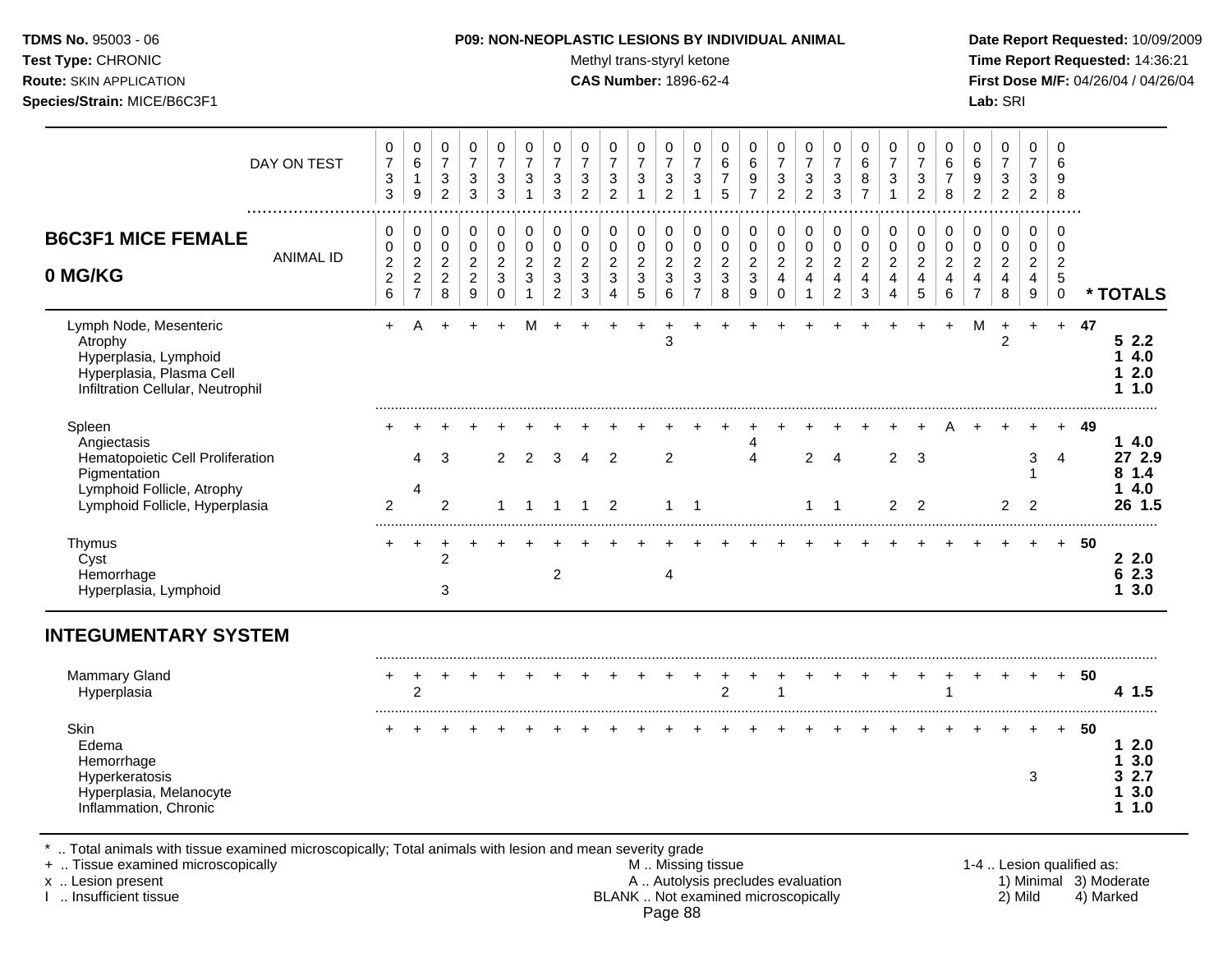Test Type: CHRONIC **Test Type:** CHRONIC **Test Type:** CHRONIC **Time Report Requested:** 14:36:21 **Route:** SKIN APPLICATION **CAS Number:** 1896-62-4 **First Dose M/F:** 04/26/04 / 04/26/04 **Species/Strain:** MICE/B6C3F1 **Lab:** SRI

| DAY ON TEST                                                                                                                                                                                                                                                                            | 0<br>$\overline{7}$<br>3<br>3                                      | 0<br>$\,6\,$<br>1<br>9                                             | 0<br>$\overline{7}$<br>3<br>$\overline{2}$              | $\pmb{0}$<br>$\overline{7}$<br>$\ensuremath{\mathsf{3}}$<br>3 | $\mathbf 0$<br>$\overline{7}$<br>$\ensuremath{\mathsf{3}}$<br>$\mathbf{3}$ | 0<br>$\overline{7}$<br>3<br>$\mathbf{1}$                                  | $\mathbf 0$<br>$\overline{7}$<br>3<br>3                                           | 0<br>$\overline{7}$<br>3<br>$\overline{2}$              | 0<br>$\overline{7}$<br>$\ensuremath{\mathsf{3}}$<br>$\overline{2}$ | 0<br>$\overline{7}$<br>$\ensuremath{\mathsf{3}}$<br>$\mathbf{1}$ | $\mathbf 0$<br>$\overline{7}$<br>$\ensuremath{\mathsf{3}}$<br>$\overline{2}$ | 0<br>$\overline{7}$<br>$\sqrt{3}$<br>$\mathbf{1}$              | $\Omega$<br>6<br>$\overline{7}$<br>5                  | 0<br>6<br>9<br>$\overline{7}$                                  | 0<br>$\overline{7}$<br>3<br>$\overline{2}$                               | $\pmb{0}$<br>$\overline{7}$<br>$\ensuremath{\mathsf{3}}$<br>$\overline{2}$ | 0<br>$\overline{7}$<br>3<br>$\mathbf{3}$                                       | $\mathbf 0$<br>$\,6\,$<br>$\bf 8$<br>$\overline{7}$       | $\mathbf 0$<br>$\overline{7}$<br>$\ensuremath{\mathsf{3}}$<br>$\mathbf{1}$ | 0<br>$\overline{7}$<br>3<br>$\overline{2}$              | $\mathbf 0$<br>6<br>$\overline{7}$<br>8              | 0<br>6<br>$\boldsymbol{9}$<br>$\overline{2}$                           | $\pmb{0}$<br>$\overline{7}$<br>$\ensuremath{\mathsf{3}}$<br>$\overline{c}$ | $\mathbf 0$<br>$\overline{7}$<br>$\sqrt{3}$<br>$\overline{2}$        | $\Omega$<br>6<br>9<br>8                                                        |                           |                                                              |
|----------------------------------------------------------------------------------------------------------------------------------------------------------------------------------------------------------------------------------------------------------------------------------------|--------------------------------------------------------------------|--------------------------------------------------------------------|---------------------------------------------------------|---------------------------------------------------------------|----------------------------------------------------------------------------|---------------------------------------------------------------------------|-----------------------------------------------------------------------------------|---------------------------------------------------------|--------------------------------------------------------------------|------------------------------------------------------------------|------------------------------------------------------------------------------|----------------------------------------------------------------|-------------------------------------------------------|----------------------------------------------------------------|--------------------------------------------------------------------------|----------------------------------------------------------------------------|--------------------------------------------------------------------------------|-----------------------------------------------------------|----------------------------------------------------------------------------|---------------------------------------------------------|------------------------------------------------------|------------------------------------------------------------------------|----------------------------------------------------------------------------|----------------------------------------------------------------------|--------------------------------------------------------------------------------|---------------------------|--------------------------------------------------------------|
| <b>B6C3F1 MICE FEMALE</b><br><b>ANIMAL ID</b><br>0 MG/KG                                                                                                                                                                                                                               | 0<br>$\pmb{0}$<br>$\boldsymbol{2}$<br>$\overline{\mathbf{c}}$<br>6 | 0<br>$\pmb{0}$<br>$\sqrt{2}$<br>$\boldsymbol{2}$<br>$\overline{7}$ | 0<br>$\mathbf 0$<br>$\sqrt{2}$<br>$\sqrt{2}$<br>$\,8\,$ | 0<br>$\pmb{0}$<br>$\sqrt{2}$<br>$\overline{c}$<br>9           | 0<br>$\mathbf 0$<br>$\boldsymbol{2}$<br>$\sqrt{3}$<br>$\mathbf 0$          | $\mathsf 0$<br>$\mathsf{O}\xspace$<br>$\overline{2}$<br>3<br>$\mathbf{1}$ | 0<br>$\mathbf 0$<br>$\overline{2}$<br>$\ensuremath{\mathsf{3}}$<br>$\overline{c}$ | 0<br>$\mathbf 0$<br>$\overline{c}$<br>$\mathbf{3}$<br>3 | 0<br>$\mathbf 0$<br>$\overline{a}$<br>$\mathbf{3}$<br>4            | 0<br>$\pmb{0}$<br>$\boldsymbol{2}$<br>$\mathbf{3}$<br>5          | 0<br>$\pmb{0}$<br>$\overline{2}$<br>$\mathbf{3}$<br>6                        | 0<br>$\pmb{0}$<br>$\sqrt{2}$<br>$\mathbf{3}$<br>$\overline{7}$ | 0<br>$\pmb{0}$<br>$\overline{c}$<br>$\mathbf{3}$<br>8 | 0<br>$\pmb{0}$<br>$\sqrt{2}$<br>$\sqrt{3}$<br>$\boldsymbol{9}$ | 0<br>$\mathbf 0$<br>$\sqrt{2}$<br>$\overline{4}$<br>$\mathbf 0$          | 0<br>$\pmb{0}$<br>$\overline{2}$<br>$\overline{\mathbf{4}}$                | 0<br>$\mathsf{O}\xspace$<br>$\overline{2}$<br>$\overline{4}$<br>$\overline{2}$ | 0<br>$\mathbf 0$<br>$\overline{2}$<br>$\overline{4}$<br>3 | 0<br>$\pmb{0}$<br>$\overline{2}$<br>$\overline{4}$<br>$\overline{4}$       | 0<br>$\pmb{0}$<br>$\overline{c}$<br>$\overline{4}$<br>5 | 0<br>$\mathbf 0$<br>$\boldsymbol{2}$<br>4<br>$\,6\,$ | 0<br>$\mathbf 0$<br>$\overline{c}$<br>$\overline{4}$<br>$\overline{7}$ | $\pmb{0}$<br>$\mathbf 0$<br>$\boldsymbol{2}$<br>$\overline{4}$<br>8        | 0<br>$\pmb{0}$<br>$\mathbf{2}$<br>$\overline{4}$<br>$\boldsymbol{9}$ | $\Omega$<br>$\mathbf 0$<br>$\overline{2}$<br>$\sqrt{5}$<br>$\mathsf{O}\xspace$ |                           | * TOTALS                                                     |
| Inflammation, Chronic Active<br>Ulcer<br>Epidermis, Hyperplasia<br>Epidermis, Site Of Application, Hyperplasia<br>Site Of Application, Erosion<br>Site Of Application, Hyperkeratosis<br>Site Of Application, Hyperplasia,<br>Melanocyte<br>Site Of Application, Inflammation, Chronic |                                                                    |                                                                    |                                                         |                                                               |                                                                            | 1<br>1                                                                    |                                                                                   |                                                         | 1<br>$\mathbf{1}$<br>1                                             | $\overline{1}$<br>$\overline{1}$                                 |                                                                              |                                                                | $\mathbf{1}$<br>2<br>1                                |                                                                | 1<br>$\mathbf 1$                                                         | -1<br>$\overline{1}$                                                       |                                                                                |                                                           |                                                                            |                                                         |                                                      |                                                                        |                                                                            | 3                                                                    |                                                                                |                           | 13.0<br>13.0<br>23.0<br>71.3<br>2.0<br>9 1.4<br>31.0<br>71.3 |
| <b>MUSCULOSKELETAL SYSTEM</b>                                                                                                                                                                                                                                                          |                                                                    |                                                                    |                                                         |                                                               |                                                                            |                                                                           |                                                                                   |                                                         |                                                                    |                                                                  |                                                                              |                                                                |                                                       |                                                                |                                                                          |                                                                            |                                                                                |                                                           |                                                                            |                                                         |                                                      |                                                                        |                                                                            |                                                                      |                                                                                |                           |                                                              |
| <b>Bone</b><br>Cranium, Fibrosis<br>Femur, Fibro-Osseous Lesion                                                                                                                                                                                                                        |                                                                    |                                                                    | $\overline{2}$                                          | $\overline{1}$                                                |                                                                            |                                                                           |                                                                                   | $\overline{2}$                                          |                                                                    |                                                                  |                                                                              | 2                                                              |                                                       |                                                                | 3                                                                        | $\overline{\phantom{0}}$                                                   |                                                                                |                                                           | $\mathbf 1$                                                                | $\overline{4}$                                          |                                                      |                                                                        |                                                                            |                                                                      | $+$<br>$\overline{2}$                                                          | 49                        | 2, 1.5<br>12 1.9                                             |
| <b>Skeletal Muscle</b><br>Degeneration                                                                                                                                                                                                                                                 |                                                                    |                                                                    |                                                         |                                                               |                                                                            |                                                                           |                                                                                   |                                                         |                                                                    |                                                                  |                                                                              |                                                                |                                                       |                                                                |                                                                          |                                                                            |                                                                                |                                                           |                                                                            |                                                         |                                                      |                                                                        |                                                                            | $\ddot{}$                                                            |                                                                                | 3                         | 11.0                                                         |
| <b>NERVOUS SYSTEM</b>                                                                                                                                                                                                                                                                  |                                                                    |                                                                    |                                                         |                                                               |                                                                            |                                                                           |                                                                                   |                                                         |                                                                    |                                                                  |                                                                              |                                                                |                                                       |                                                                |                                                                          |                                                                            |                                                                                |                                                           |                                                                            |                                                         |                                                      |                                                                        |                                                                            |                                                                      |                                                                                |                           |                                                              |
| <b>Brain</b><br>Hemorrhage<br>Hyperplasia, Lymphoid<br>Meninges, Inflammation, Chronic                                                                                                                                                                                                 |                                                                    | $\overline{c}$                                                     |                                                         |                                                               |                                                                            |                                                                           |                                                                                   |                                                         |                                                                    | $\overline{c}$                                                   |                                                                              |                                                                |                                                       |                                                                |                                                                          |                                                                            |                                                                                | 1                                                         | $\overline{c}$                                                             |                                                         |                                                      |                                                                        |                                                                            |                                                                      | $+$                                                                            | 50                        | 41.3<br>$3 \t1.7$<br>12.0                                    |
| <b>Peripheral Nerve</b><br>Degeneration                                                                                                                                                                                                                                                |                                                                    |                                                                    |                                                         |                                                               |                                                                            |                                                                           |                                                                                   |                                                         |                                                                    |                                                                  |                                                                              |                                                                |                                                       |                                                                |                                                                          |                                                                            |                                                                                |                                                           |                                                                            |                                                         |                                                      |                                                                        |                                                                            |                                                                      |                                                                                | 1                         | 12.0                                                         |
| Total animals with tissue examined microscopically; Total animals with lesion and mean severity grade<br>+  Tissue examined microscopically<br>x  Lesion present<br>I  Insufficient tissue                                                                                             |                                                                    |                                                                    |                                                         |                                                               |                                                                            |                                                                           |                                                                                   |                                                         |                                                                    |                                                                  |                                                                              |                                                                | M  Missing tissue                                     |                                                                | A  Autolysis precludes evaluation<br>BLANK  Not examined microscopically |                                                                            |                                                                                |                                                           |                                                                            |                                                         |                                                      |                                                                        |                                                                            | 2) Mild                                                              |                                                                                | 1-4  Lesion qualified as: | 1) Minimal 3) Moderate<br>4) Marked                          |

Page 89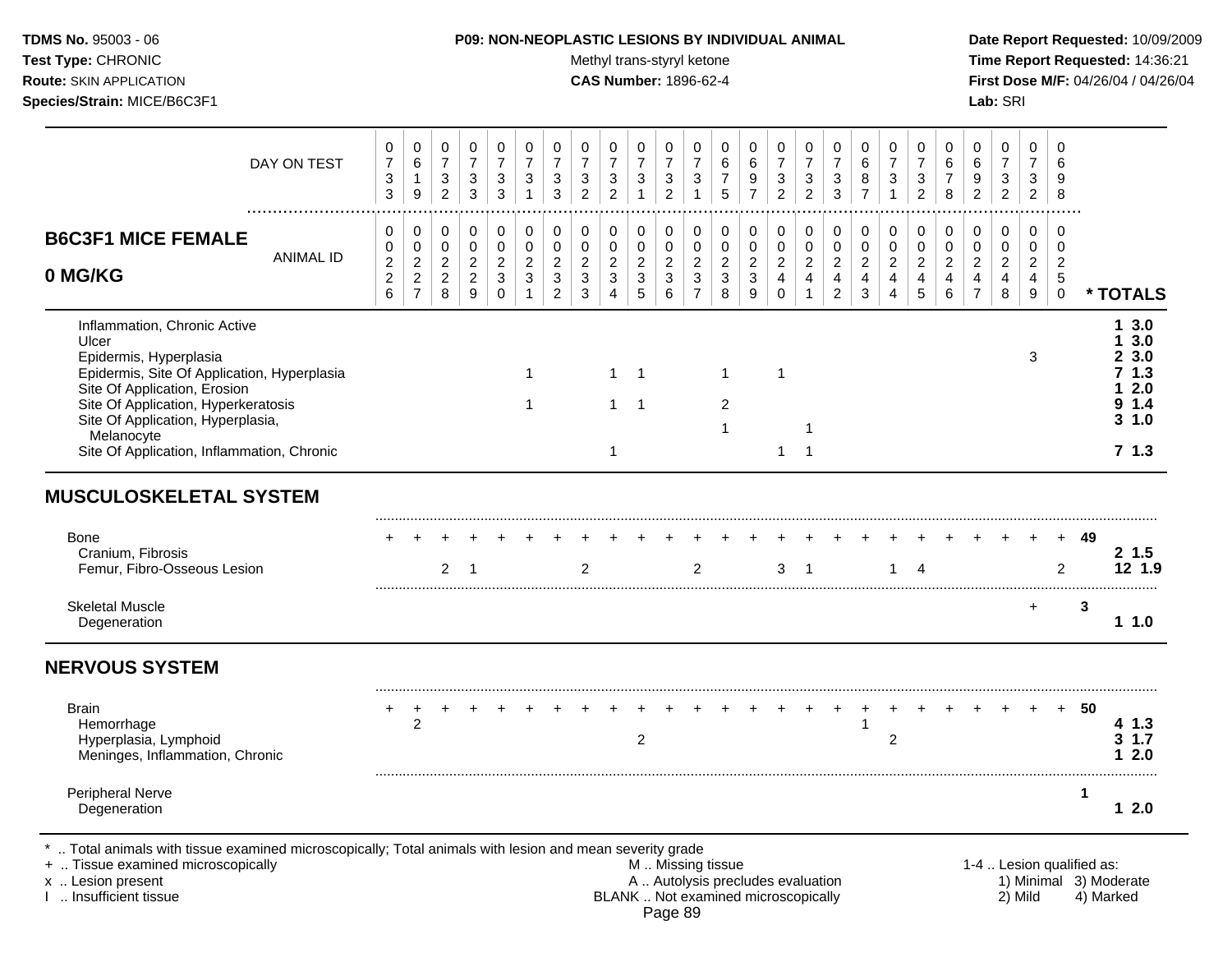# **TDMS No.** 95003 - 06 **P09: NON-NEOPLASTIC LESIONS BY INDIVIDUAL ANIMAL Date Report Requested:** 10/09/2009

Test Type: CHRONIC **Test Type:** CHRONIC **Test Type:** CHRONIC **Time Report Requested:** 14:36:21 **Route:** SKIN APPLICATION **CAS Number:** 1896-62-4 **First Dose M/F:** 04/26/04 / 04/26/04

| DAY ON TEST                                                                                                                               | 0<br>$\boldsymbol{7}$<br>3<br>3                 | 0<br>$\,6\,$<br>$\mathbf{1}$<br>9                                      | 0<br>$\overline{7}$<br>3<br>$\overline{2}$                | 0<br>$\overline{7}$<br>$\ensuremath{\mathsf{3}}$<br>$\mathbf{3}$ | $\mathbf 0$<br>$\overline{7}$<br>$\ensuremath{\mathsf{3}}$<br>$\mathbf{3}$ | 0<br>$\overline{7}$<br>3<br>$\mathbf{1}$                | 0<br>$\overline{7}$<br>$\ensuremath{\mathsf{3}}$<br>$\mathbf{3}$ | 0<br>$\overline{7}$<br>$\ensuremath{\mathsf{3}}$<br>$\overline{2}$ | 0<br>$\overline{7}$<br>$\ensuremath{\mathsf{3}}$<br>$\overline{2}$                | 0<br>$\overline{7}$<br>3<br>$\mathbf{1}$                                      | $\mathbf 0$<br>$\overline{7}$<br>$\ensuremath{\mathsf{3}}$<br>$\overline{2}$ | 0<br>$\overline{7}$<br>$\sqrt{3}$<br>$\mathbf{1}$                  | 0<br>$\,6$<br>$\boldsymbol{7}$<br>5                   | 0<br>6<br>$\boldsymbol{9}$<br>$\overline{7}$            | 0<br>$\overline{7}$<br>$\ensuremath{\mathsf{3}}$<br>$\overline{2}$ | 0<br>$\overline{7}$<br>$\sqrt{3}$<br>$\overline{2}$                  | 0<br>$\overline{7}$<br>$\ensuremath{\mathsf{3}}$<br>$\mathbf{3}$       | $\Omega$<br>6<br>8<br>$\overline{7}$                                  | 0<br>$\overline{7}$<br>3<br>$\mathbf{1}$                  | 0<br>$\overline{7}$<br>$\sqrt{3}$<br>$\overline{2}$     | 0<br>6<br>$\overline{7}$<br>8                         | 0<br>6<br>$\boldsymbol{9}$<br>$\overline{2}$                        | 0<br>$\overline{7}$<br>$\sqrt{3}$<br>$\overline{2}$ | 0<br>$\overline{7}$<br>3<br>$\overline{c}$                | 0<br>6<br>9<br>8                                                     |             |                                                  |
|-------------------------------------------------------------------------------------------------------------------------------------------|-------------------------------------------------|------------------------------------------------------------------------|-----------------------------------------------------------|------------------------------------------------------------------|----------------------------------------------------------------------------|---------------------------------------------------------|------------------------------------------------------------------|--------------------------------------------------------------------|-----------------------------------------------------------------------------------|-------------------------------------------------------------------------------|------------------------------------------------------------------------------|--------------------------------------------------------------------|-------------------------------------------------------|---------------------------------------------------------|--------------------------------------------------------------------|----------------------------------------------------------------------|------------------------------------------------------------------------|-----------------------------------------------------------------------|-----------------------------------------------------------|---------------------------------------------------------|-------------------------------------------------------|---------------------------------------------------------------------|-----------------------------------------------------|-----------------------------------------------------------|----------------------------------------------------------------------|-------------|--------------------------------------------------|
| <b>B6C3F1 MICE FEMALE</b><br><b>ANIMAL ID</b><br>0 MG/KG                                                                                  | 0<br>0<br>$\overline{c}$<br>$\overline{c}$<br>6 | 0<br>$\pmb{0}$<br>$\boldsymbol{2}$<br>$\overline{c}$<br>$\overline{7}$ | 0<br>$\pmb{0}$<br>$\sqrt{2}$<br>$\overline{2}$<br>$\bf 8$ | 0<br>$\pmb{0}$<br>$\overline{c}$<br>$\overline{2}$<br>9          | $\mathbf 0$<br>$\pmb{0}$<br>$\sqrt{2}$<br>$\mathbf{3}$<br>$\mathbf 0$      | 0<br>$\mathbf 0$<br>$\overline{2}$<br>3<br>$\mathbf{1}$ | 0<br>$\mathsf 0$<br>$\sqrt{2}$<br>$\mathbf{3}$<br>$\overline{2}$ | 0<br>$\mathbf 0$<br>$\boldsymbol{2}$<br>3<br>3                     | 0<br>$\mathbf 0$<br>$\overline{a}$<br>$\ensuremath{\mathsf{3}}$<br>$\overline{4}$ | 0<br>$\mathbf 0$<br>$\overline{c}$<br>$\ensuremath{\mathsf{3}}$<br>$\sqrt{5}$ | $\mathbf 0$<br>$\pmb{0}$<br>$\sqrt{2}$<br>$\mathbf{3}$<br>6                  | 0<br>$\pmb{0}$<br>$\overline{c}$<br>$\mathbf{3}$<br>$\overline{7}$ | 0<br>$\pmb{0}$<br>$\boldsymbol{2}$<br>$\sqrt{3}$<br>8 | 0<br>$\mathbf 0$<br>$\boldsymbol{2}$<br>$\sqrt{3}$<br>9 | 0<br>$\mathbf 0$<br>$\overline{c}$<br>4<br>$\mathbf 0$             | 0<br>$\mathbf 0$<br>$\overline{c}$<br>$\overline{4}$<br>$\mathbf{1}$ | 0<br>$\mathbf 0$<br>$\overline{a}$<br>$\overline{4}$<br>$\overline{2}$ | $\mathbf 0$<br>$\mathbf 0$<br>$\boldsymbol{2}$<br>$\overline{4}$<br>3 | 0<br>$\mathbf 0$<br>$\overline{c}$<br>$\overline{4}$<br>4 | 0<br>$\pmb{0}$<br>$\overline{c}$<br>$\overline{4}$<br>5 | 0<br>$\mathbf 0$<br>$\sqrt{2}$<br>$\overline{4}$<br>6 | $\mathbf 0$<br>$\mathbf 0$<br>$\overline{c}$<br>4<br>$\overline{7}$ | 0<br>$\pmb{0}$<br>$\boldsymbol{2}$<br>4<br>8        | 0<br>$\mathbf 0$<br>$\overline{c}$<br>$\overline{4}$<br>9 | $\mathbf 0$<br>$\Omega$<br>$\overline{c}$<br>$\sqrt{5}$<br>$\pmb{0}$ |             | * TOTALS                                         |
| Inflammation, Chronic                                                                                                                     |                                                 |                                                                        |                                                           |                                                                  |                                                                            |                                                         |                                                                  |                                                                    |                                                                                   |                                                                               |                                                                              |                                                                    |                                                       |                                                         |                                                                    |                                                                      |                                                                        |                                                                       |                                                           |                                                         |                                                       |                                                                     |                                                     |                                                           |                                                                      |             | $12.0$                                           |
| Spinal Cord                                                                                                                               |                                                 |                                                                        |                                                           |                                                                  |                                                                            |                                                         |                                                                  |                                                                    |                                                                                   |                                                                               |                                                                              |                                                                    |                                                       |                                                         |                                                                    |                                                                      |                                                                        |                                                                       |                                                           |                                                         |                                                       |                                                                     |                                                     |                                                           |                                                                      | $\mathbf 1$ |                                                  |
| <b>RESPIRATORY SYSTEM</b>                                                                                                                 |                                                 |                                                                        |                                                           |                                                                  |                                                                            |                                                         |                                                                  |                                                                    |                                                                                   |                                                                               |                                                                              |                                                                    |                                                       |                                                         |                                                                    |                                                                      |                                                                        |                                                                       |                                                           |                                                         |                                                       |                                                                     |                                                     |                                                           |                                                                      |             |                                                  |
| Lung<br>Congestion<br>Hemorrhage<br>Infiltration Cellular, Histiocyte<br>Mineralization<br>Thrombosis<br>Alveolar Epithelium, Hyperplasia |                                                 | 3                                                                      |                                                           |                                                                  |                                                                            |                                                         |                                                                  |                                                                    |                                                                                   |                                                                               |                                                                              | -1<br>-1                                                           |                                                       |                                                         | 3                                                                  |                                                                      | ÷<br>$\overline{2}$<br>1                                               |                                                                       |                                                           |                                                         | 3                                                     |                                                                     |                                                     |                                                           |                                                                      | $+ 50$      | 12.0<br>22.0<br>52.0<br>1.0<br>2.0<br>$5 \; 1.6$ |
| Nose<br>Inflammation, Chronic                                                                                                             |                                                 |                                                                        |                                                           |                                                                  |                                                                            |                                                         |                                                                  |                                                                    |                                                                                   |                                                                               |                                                                              |                                                                    | 3                                                     |                                                         |                                                                    |                                                                      |                                                                        |                                                                       |                                                           |                                                         |                                                       |                                                                     |                                                     |                                                           | $+$                                                                  | 50          | 13.0                                             |
| Pleura                                                                                                                                    |                                                 |                                                                        |                                                           |                                                                  |                                                                            |                                                         |                                                                  |                                                                    |                                                                                   |                                                                               |                                                                              |                                                                    |                                                       |                                                         |                                                                    |                                                                      |                                                                        |                                                                       |                                                           |                                                         |                                                       |                                                                     |                                                     |                                                           |                                                                      | 1           |                                                  |
| Trachea                                                                                                                                   |                                                 |                                                                        |                                                           |                                                                  |                                                                            |                                                         |                                                                  |                                                                    |                                                                                   |                                                                               |                                                                              |                                                                    |                                                       |                                                         |                                                                    |                                                                      |                                                                        |                                                                       |                                                           |                                                         |                                                       |                                                                     |                                                     |                                                           | $+$                                                                  | 50          |                                                  |
| <b>SPECIAL SENSES SYSTEM</b>                                                                                                              |                                                 |                                                                        |                                                           |                                                                  |                                                                            |                                                         |                                                                  |                                                                    |                                                                                   |                                                                               |                                                                              |                                                                    |                                                       |                                                         |                                                                    |                                                                      |                                                                        |                                                                       |                                                           |                                                         |                                                       |                                                                     |                                                     |                                                           |                                                                      |             |                                                  |
| Eye                                                                                                                                       |                                                 |                                                                        |                                                           |                                                                  |                                                                            |                                                         |                                                                  |                                                                    |                                                                                   |                                                                               |                                                                              |                                                                    |                                                       |                                                         |                                                                    |                                                                      |                                                                        |                                                                       |                                                           |                                                         |                                                       |                                                                     |                                                     |                                                           |                                                                      | 47          |                                                  |
| Harderian Gland<br>Hyperplasia                                                                                                            |                                                 |                                                                        |                                                           |                                                                  |                                                                            |                                                         |                                                                  |                                                                    |                                                                                   |                                                                               |                                                                              |                                                                    |                                                       |                                                         |                                                                    |                                                                      |                                                                        |                                                                       |                                                           |                                                         |                                                       | $\div$                                                              | $+$                                                 | $+$                                                       | $\ddot{}$<br>3                                                       | 50          | 13.0                                             |

Page 90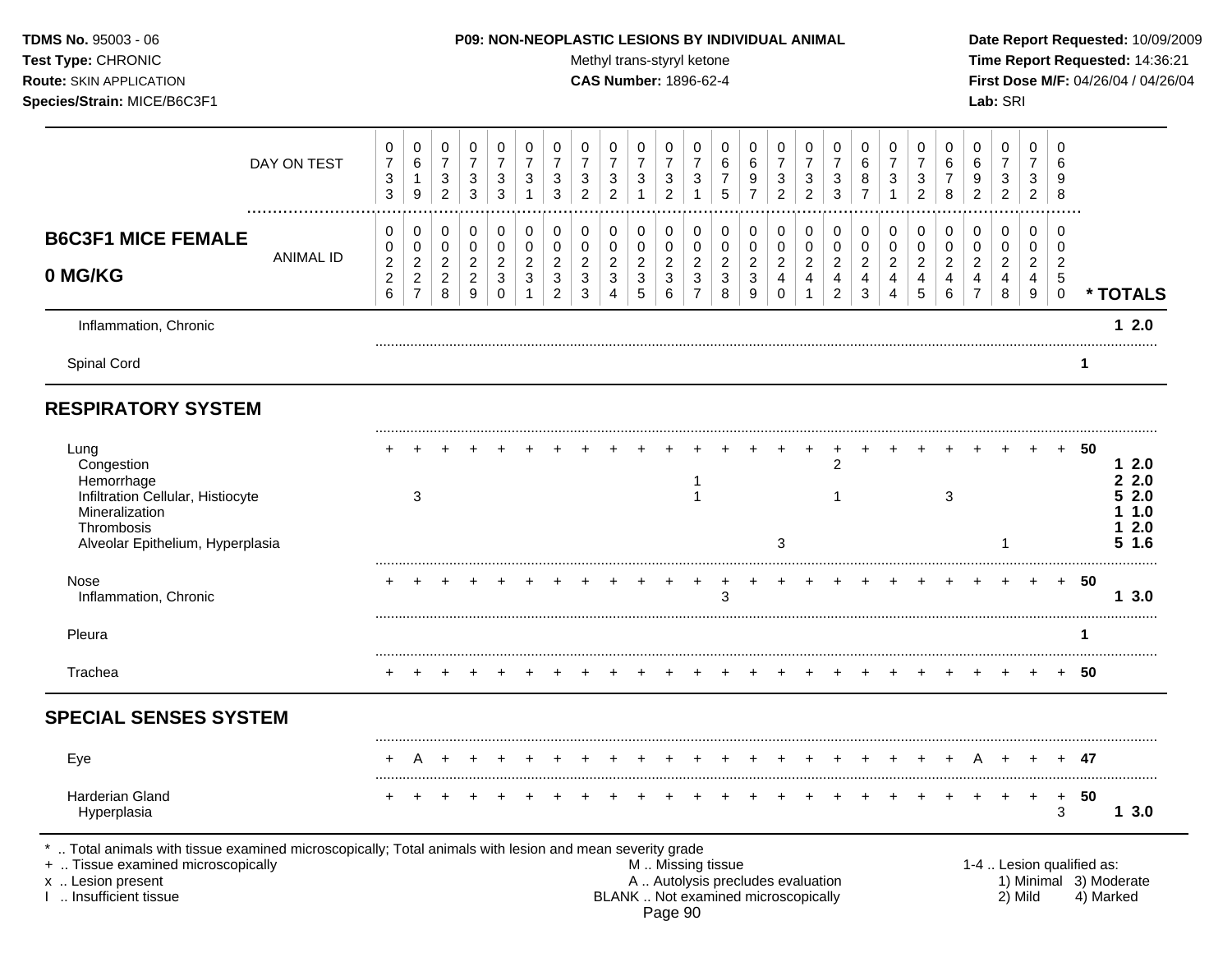#### **TDMS No.** 95003 - 06 **P09: NON-NEOPLASTIC LESIONS BY INDIVIDUAL ANIMAL Date Report Requested:** 10/09/2009

Test Type: CHRONIC **Test Type:** CHRONIC **Test Type:** CHRONIC **Time Report Requested:** 14:36:21 **Route:** SKIN APPLICATION **CAS Number:** 1896-62-4 **First Dose M/F:** 04/26/04 / 04/26/04

|                                                                                                                                                                                                                              | DAY ON TEST      | 0<br>$\overline{7}$<br>$\ensuremath{\mathsf{3}}$<br>3      | 0<br>6<br>-1<br>9                                                 | 0<br>$\overline{7}$<br>3<br>2                            | 0<br>$\overline{7}$<br>$\ensuremath{\mathsf{3}}$<br>$\sqrt{3}$ | 0<br>$\overline{7}$<br>3<br>3                | 0<br>$\overline{7}$<br>3               | 0<br>$\overline{7}$<br>$\ensuremath{\mathsf{3}}$<br>3 | 0<br>$\overline{7}$<br>3<br>$\overline{2}$ | 0<br>$\boldsymbol{7}$<br>3<br>$\overline{2}$ | 0<br>$\overline{7}$<br>$\sqrt{3}$<br>$\mathbf{1}$ | 0<br>$\boldsymbol{7}$<br>$\ensuremath{\mathsf{3}}$<br>$\overline{2}$ | 0<br>$\overline{7}$<br>$\mathbf{3}$<br>$\mathbf 1$ | 0<br>$\,6\,$<br>$\overline{7}$<br>5             | 0<br>$\,6\,$<br>$\boldsymbol{9}$<br>$\overline{7}$ | 0<br>$\overline{7}$<br>3<br>$\overline{2}$                                   | 0<br>$\boldsymbol{7}$<br>$\mathbf{3}$<br>$\overline{2}$ | 0<br>$\overline{7}$<br>$\sqrt{3}$<br>3                  | $\pmb{0}$<br>$\,6\,$<br>$\bf8$<br>$\overline{7}$      | 0<br>$\overline{7}$<br>3                     | 0<br>$\overline{7}$<br>3<br>$\overline{2}$  | 0<br>$\,6$<br>8                    | 0<br>$\,6$<br>9<br>$\overline{c}$                        | 0<br>$\boldsymbol{7}$<br>3<br>$\overline{2}$ | 0<br>$\overline{7}$<br>3<br>$\overline{2}$ | 0<br>6<br>9<br>8                             |    |                                                                    |
|------------------------------------------------------------------------------------------------------------------------------------------------------------------------------------------------------------------------------|------------------|------------------------------------------------------------|-------------------------------------------------------------------|----------------------------------------------------------|----------------------------------------------------------------|----------------------------------------------|----------------------------------------|-------------------------------------------------------|--------------------------------------------|----------------------------------------------|---------------------------------------------------|----------------------------------------------------------------------|----------------------------------------------------|-------------------------------------------------|----------------------------------------------------|------------------------------------------------------------------------------|---------------------------------------------------------|---------------------------------------------------------|-------------------------------------------------------|----------------------------------------------|---------------------------------------------|------------------------------------|----------------------------------------------------------|----------------------------------------------|--------------------------------------------|----------------------------------------------|----|--------------------------------------------------------------------|
| <b>B6C3F1 MICE FEMALE</b><br>0 MG/KG                                                                                                                                                                                         | <b>ANIMAL ID</b> | 0<br>0<br>$\overline{\mathbf{c}}$<br>$\boldsymbol{2}$<br>6 | 0<br>0<br>$\overline{\mathbf{c}}$<br>$\sqrt{2}$<br>$\overline{7}$ | 0<br>0<br>$\overline{\mathbf{c}}$<br>$\overline{2}$<br>8 | 0<br>$\pmb{0}$<br>$\sqrt{2}$<br>$\overline{c}$<br>9            | 0<br>$\mathbf 0$<br>$\overline{2}$<br>3<br>0 | 0<br>0<br>$\overline{\mathbf{c}}$<br>3 | 0<br>0<br>$\overline{c}$<br>3<br>$\overline{2}$       | 0<br>0<br>2<br>3<br>3                      | 0<br>0<br>$\overline{\mathbf{c}}$<br>3<br>4  | 0<br>0<br>$\overline{c}$<br>$\mathbf{3}$<br>5     | 0<br>$\,0\,$<br>$\overline{c}$<br>$\mathbf{3}$<br>6                  | 0<br>0<br>$\overline{c}$<br>3<br>$\overline{7}$    | 0<br>0<br>$\boldsymbol{2}$<br>$\mathbf{3}$<br>8 | 0<br>$\mathbf 0$<br>$\sqrt{2}$<br>$\mathbf 3$<br>9 | 0<br>$\mathbf 0$<br>$\overline{a}$<br>$\overline{\mathbf{4}}$<br>$\mathbf 0$ | 0<br>$\mathbf 0$<br>$\overline{c}$<br>4                 | 0<br>$\pmb{0}$<br>$\overline{c}$<br>$\overline{4}$<br>2 | 0<br>$\,0\,$<br>$\overline{c}$<br>$\overline{4}$<br>3 | 0<br>$\mathbf 0$<br>$\overline{c}$<br>4<br>4 | 0<br>0<br>$\overline{\mathbf{c}}$<br>4<br>5 | 0<br>0<br>$\overline{c}$<br>4<br>6 | 0<br>0<br>$\overline{\mathbf{c}}$<br>4<br>$\overline{7}$ | 0<br>0<br>$\overline{c}$<br>4<br>8           | 0<br>0<br>$\overline{c}$<br>4<br>9         | 0<br>0<br>$\overline{c}$<br>5<br>$\mathbf 0$ |    | * TOTALS                                                           |
| Hyperplasia, Focal<br>Inflammation, Chronic                                                                                                                                                                                  |                  |                                                            |                                                                   | $\overline{2}$                                           |                                                                | $\overline{c}$                               | $\overline{2}$                         | $\overline{c}$                                        |                                            |                                              |                                                   |                                                                      |                                                    |                                                 |                                                    | $\overline{2}$                                                               |                                                         |                                                         |                                                       |                                              |                                             |                                    |                                                          |                                              |                                            |                                              |    | 22.0<br>$\overline{8}$ 2.0                                         |
| <b>URINARY SYSTEM</b>                                                                                                                                                                                                        |                  |                                                            |                                                                   |                                                          |                                                                |                                              |                                        |                                                       |                                            |                                              |                                                   |                                                                      |                                                    |                                                 |                                                    |                                                                              |                                                         |                                                         |                                                       |                                              |                                             |                                    |                                                          |                                              |                                            |                                              |    |                                                                    |
| Kidney<br>Cyst<br>Hyperplasia, Lymphoid<br>Infarct<br>Infiltration Cellular, Lipocyte<br>Metaplasia, Osseous<br>Mineralization<br>Nephropathy<br>Pelvis, Dilatation<br>Renal Tubule, Accumulation, Hyaline<br><b>Droplet</b> |                  |                                                            |                                                                   |                                                          |                                                                | 2<br>1                                       | $\overline{2}$<br>$\overline{2}$       |                                                       |                                            |                                              |                                                   |                                                                      |                                                    | $\frac{2}{3}$                                   | 2                                                  |                                                                              |                                                         | $\overline{2}$<br>$\overline{2}$                        | $\overline{2}$                                        | $\overline{2}$                               | 2                                           | $\overline{2}$<br>$\overline{2}$   | A                                                        |                                              | 2                                          | $\pm$<br>1                                   | 49 | 22.0<br>15 2.1<br>1.0<br>2.0<br>2.0<br>1.1<br>31 1.4<br>3.0<br>3.0 |
| <b>Urinary Bladder</b><br>Hyperplasia, Lymphoid                                                                                                                                                                              |                  | +<br>$\overline{2}$                                        | A                                                                 | $\mathcal{P}$                                            |                                                                |                                              | $\overline{c}$                         |                                                       |                                            |                                              |                                                   |                                                                      | $\overline{2}$                                     |                                                 | $\mathfrak{p}$                                     |                                                                              |                                                         |                                                         | +<br>$\overline{2}$                                   |                                              |                                             |                                    | $\ddot{}$<br>$\overline{2}$                              | $\pm$                                        |                                            | $+$                                          | 49 | 112.1                                                              |

\* .. Total animals with tissue examined microscopically; Total animals with lesion and mean severity grade

+ .. Tissue examined microscopically M .. Missing tissue 1-4 .. Lesion qualified as: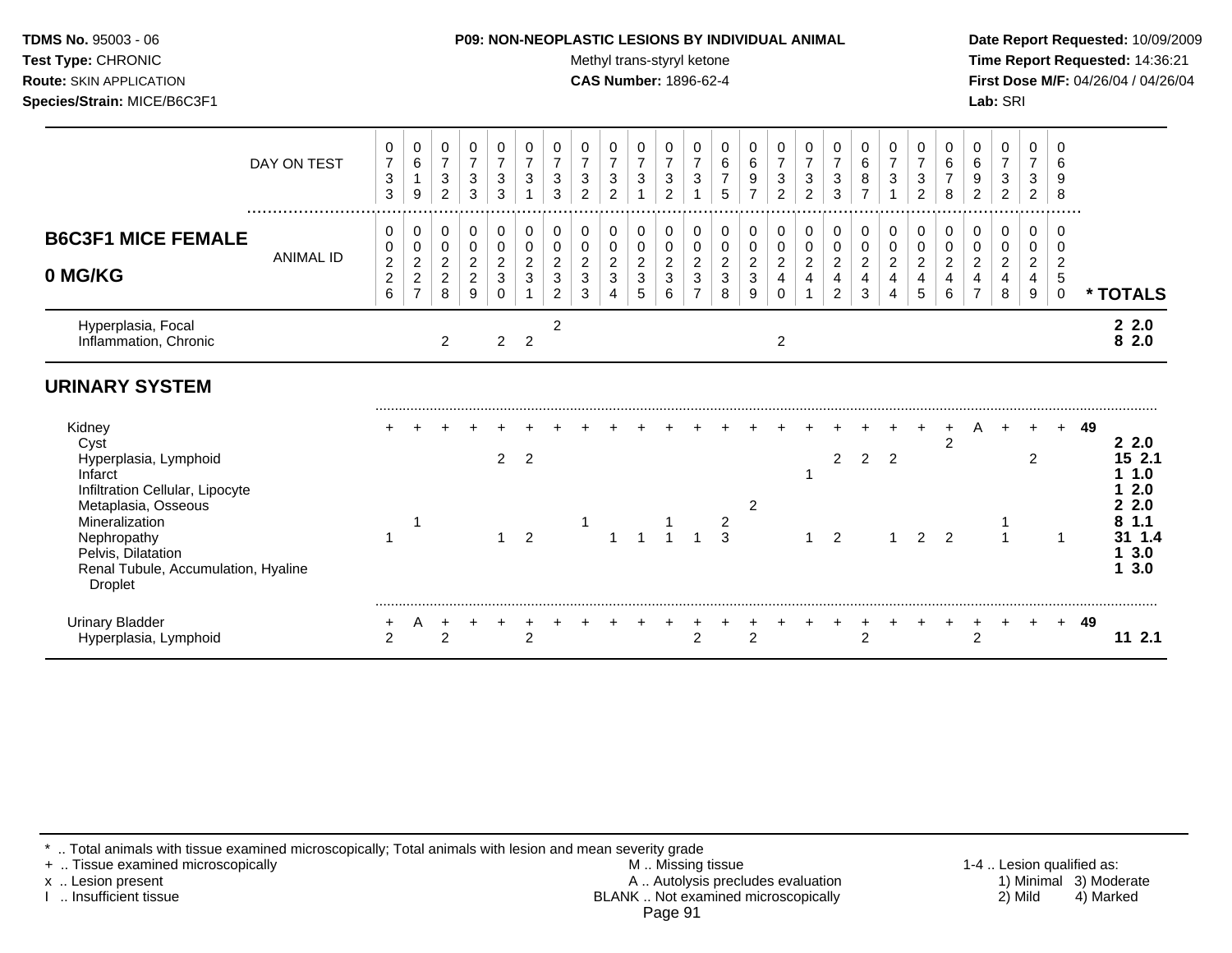#### **TDMS No.** 95003 - 06 **P09: NON-NEOPLASTIC LESIONS BY INDIVIDUAL ANIMAL Date Report Requested:** 10/09/2009

Test Type: CHRONIC **Test Type:** CHRONIC **Test Type:** CHRONIC **Time Report Requested:** 14:36:21 **Route:** SKIN APPLICATION **CAS Number:** 1896-62-4 **First Dose M/F:** 04/26/04 / 04/26/04

| DAY ON TEST<br>                                           | 0<br>⇁<br>3<br>3             | $\mathbf{0}$<br>3                                                | U<br>ົ<br>J.<br>3             | $\overline{\phantom{a}}$ | υ<br>đ<br>9 | ∽<br>ັ<br>9      | ◠<br>J<br>3      | U<br>6<br>٠<br>6                  | 0<br>3<br>3                                    | U<br>ົ<br>Ĵ<br>3   | $\overline{ }$ | υ<br>ు<br>ົ | ⌒<br>ັ<br><sup>o</sup> | t<br>3<br>9 | υ<br>3                          | 0<br>3<br>ົ<br>$\epsilon$  | U<br>3<br>2                  | 3 | υ<br>3<br>3 | 6<br>8   | 3<br>ີ<br><u>_</u> | U<br>3                | 0<br>3<br>ົ<br>$\epsilon$    | 0<br>3<br>3                     | - 6<br>-3<br>- 3 |                   |
|-----------------------------------------------------------|------------------------------|------------------------------------------------------------------|-------------------------------|--------------------------|-------------|------------------|------------------|-----------------------------------|------------------------------------------------|--------------------|----------------|-------------|------------------------|-------------|---------------------------------|----------------------------|------------------------------|---|-------------|----------|--------------------|-----------------------|------------------------------|---------------------------------|------------------|-------------------|
| <b>B6C3F1 MICE FEMALE</b><br>ANIMAL ID<br><b>10 MG/KG</b> | U<br>0<br>ົ<br><u>_</u><br>G | $\mathbf 0$<br>0<br>$\sim$<br><u>_</u><br><sub>5</sub><br>$\sim$ | $\sim$<br><u>.</u><br>b.<br>ົ | <sub>5</sub>             | b.          | U<br>-<br>G<br>6 | U<br>_<br>∽<br>J | 0<br>υ<br>റ<br><u>_</u><br>G<br>8 | 0<br>v<br>ົ<br>$\epsilon$<br><sub>5</sub><br>9 | ◠<br><u>.</u><br>6 |                | 0<br>6<br>⌒ | 0<br>-<br>6<br>◠       | C<br>∼<br>6 | 0<br>ν<br>റ<br>$\sim$<br>b<br>∽ | 0<br>0<br>ົ<br>∼<br>6<br>6 | $\sim$<br><u>.</u><br>6<br>- |   | ົ<br>6<br>9 | <u>_</u> | <u>_</u>           | 0<br>U<br>ി<br>-<br>ົ | 0<br>0<br>ົ<br><u>_</u><br>3 | 0<br>0<br>$\sim$<br>$\sim$<br>– | - 6              | temales<br>(cont) |

# **ALIMENTARY SYSTEM**

| Esophagus                                                             |   |  |                |  |  |  |         |  |             |  |  |     |   |                |           |                |
|-----------------------------------------------------------------------|---|--|----------------|--|--|--|---------|--|-------------|--|--|-----|---|----------------|-----------|----------------|
| Gallbladder                                                           |   |  |                |  |  |  |         |  |             |  |  |     |   |                |           | +              |
| Intestine Large, Cecum                                                |   |  |                |  |  |  |         |  |             |  |  |     |   |                |           | $\div$         |
| Intestine Large, Colon<br>Edema<br>Inflammation, Acute                |   |  |                |  |  |  |         |  |             |  |  |     | A |                |           | +              |
| Intestine Large, Rectum                                               |   |  |                |  |  |  |         |  |             |  |  |     |   |                |           |                |
| Intestine Small, Duodenum<br>Hyperplasia<br>Ulcer                     |   |  |                |  |  |  |         |  |             |  |  | $+$ | A |                |           |                |
| Intestine Small, Ileum<br>Inflammation, Acute                         |   |  |                |  |  |  |         |  |             |  |  |     | A | $\overline{2}$ |           | $\pm$          |
| Intestine Small, Jejunum                                              |   |  |                |  |  |  |         |  |             |  |  |     |   |                |           |                |
| Liver<br>Angiectasis<br><b>Basophilic Focus</b><br><b>Bile Stasis</b> | + |  | $\overline{2}$ |  |  |  | $+$ $+$ |  | + + + + + + |  |  |     |   |                | $\ddot{}$ | $\overline{ }$ |

\* .. Total animals with tissue examined microscopically; Total animals with lesion and mean severity grade

+ .. Tissue examined microscopically M .. Missing tissue 1-4 .. Lesion qualified as: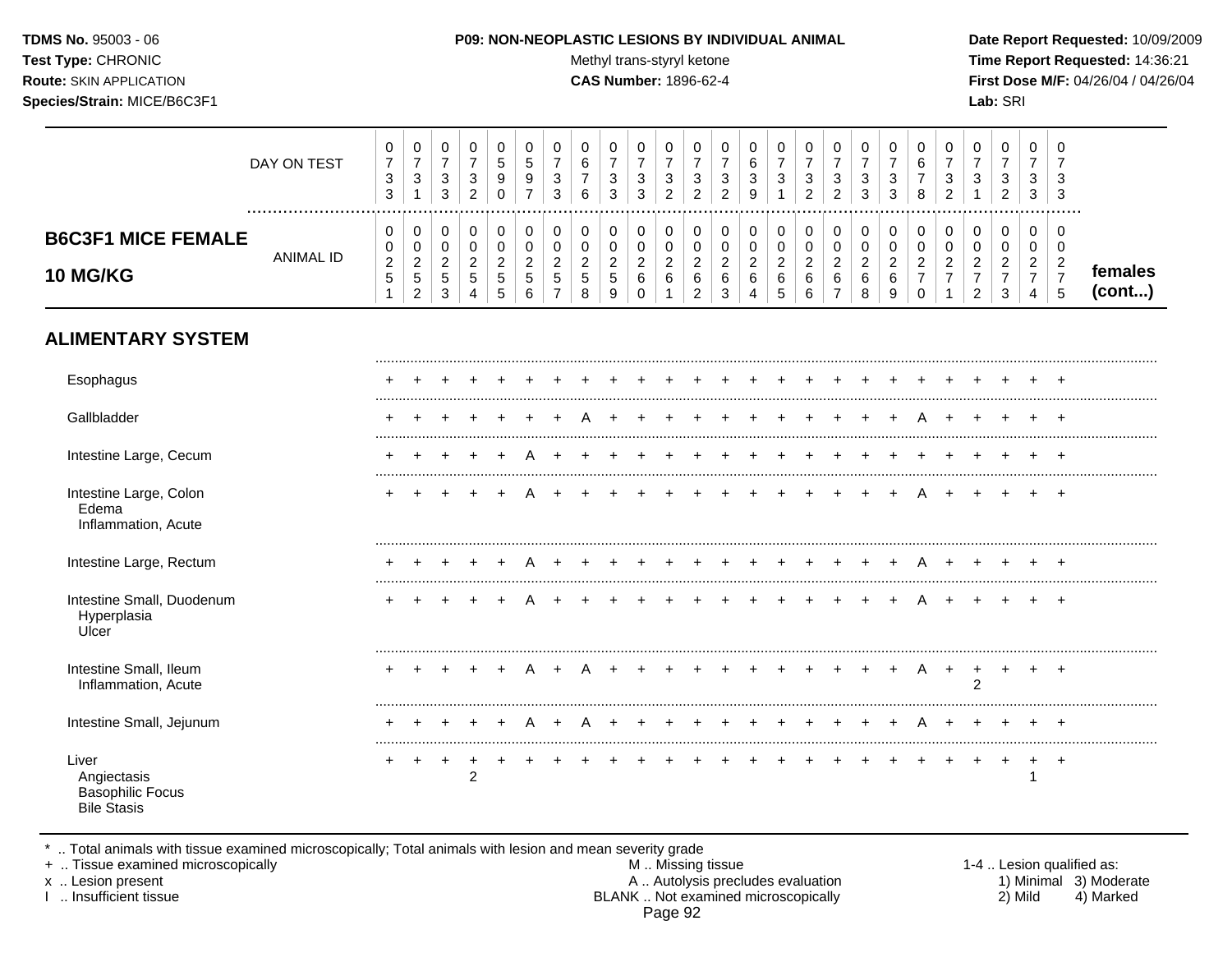| <b>TDMS No. 95003 - 06</b>     |
|--------------------------------|
| <b>Test Type: CHRONIC</b>      |
| <b>Route: SKIN APPLICATION</b> |

## **P09: NON-NEOPLASTIC LESIONS BY INDIVIDUAL ANIMAL Date Report Requested:** 10/09/2009

**Methyl trans-styryl ketone Time Report Requested:** 14:36:21 **CAS Number:** 1896-62-4 **First Dose M/F:** 04/26/04 / 04/26/04

| DAY ON TEST                                                                                                                                                                                                                                                                                                                    | 0<br>$\overline{7}$<br>$\sqrt{3}$<br>3                                 | $\mathbf 0$<br>$\overline{7}$<br>3                                           | $\mathbf 0$<br>$\overline{7}$<br>$\mathbf{3}$<br>3    | $\mathbf 0$<br>$\overline{7}$<br>3<br>$\overline{c}$                | $\mathbf 0$<br>$\overline{5}$<br>$\boldsymbol{9}$<br>$\Omega$ | 0<br>$\sqrt{5}$<br>$\boldsymbol{9}$<br>$\overline{7}$          | $\mathbf 0$<br>$\overline{7}$<br>$\mathbf{3}$<br>3                               | 0<br>$\,6\,$<br>$\overline{7}$<br>6                        | 0<br>$\overline{7}$<br>3<br>3                       | $\mathbf 0$<br>$\overline{7}$<br>$\sqrt{3}$<br>3       | $\mathbf 0$<br>$\overline{7}$<br>$\mathbf{3}$<br>$\overline{c}$ | 0<br>$\overline{7}$<br>$\mathbf{3}$<br>$\overline{2}$             | $\mathbf 0$<br>$\overline{7}$<br>$\sqrt{3}$<br>$\overline{2}$        | 0<br>6<br>3<br>9                           | $\pmb{0}$<br>$\overline{7}$<br>$\mathbf 3$                        | 0<br>$\boldsymbol{7}$<br>$\mathbf{3}$<br>$\overline{2}$ | $\mathbf 0$<br>$\overline{7}$<br>$\mathbf{3}$<br>$\overline{2}$ | $\mathbf 0$<br>$\overline{7}$<br>$\sqrt{3}$<br>3 | $\mathbf 0$<br>$\overline{7}$<br>$\mathbf{3}$<br>3 | $\mathbf 0$<br>$\,6\,$<br>$\overline{7}$<br>8                       | 0<br>$\overline{7}$<br>$\mathbf{3}$<br>$\overline{2}$        | 0<br>$\overline{7}$<br>3                                                 | $\mathbf 0$<br>$\overline{7}$<br>3<br>$\overline{a}$                 | $\mathbf 0$<br>$\overline{7}$<br>$\mathbf{3}$<br>3                   | $\Omega$<br>$\overline{7}$<br>3<br>3                      |                   |
|--------------------------------------------------------------------------------------------------------------------------------------------------------------------------------------------------------------------------------------------------------------------------------------------------------------------------------|------------------------------------------------------------------------|------------------------------------------------------------------------------|-------------------------------------------------------|---------------------------------------------------------------------|---------------------------------------------------------------|----------------------------------------------------------------|----------------------------------------------------------------------------------|------------------------------------------------------------|-----------------------------------------------------|--------------------------------------------------------|-----------------------------------------------------------------|-------------------------------------------------------------------|----------------------------------------------------------------------|--------------------------------------------|-------------------------------------------------------------------|---------------------------------------------------------|-----------------------------------------------------------------|--------------------------------------------------|----------------------------------------------------|---------------------------------------------------------------------|--------------------------------------------------------------|--------------------------------------------------------------------------|----------------------------------------------------------------------|----------------------------------------------------------------------|-----------------------------------------------------------|-------------------|
| <b>B6C3F1 MICE FEMALE</b><br><b>ANIMAL ID</b><br><b>10 MG/KG</b>                                                                                                                                                                                                                                                               | 0<br>$\boldsymbol{0}$<br>$\overline{c}$<br>$\mathbf 5$<br>$\mathbf{1}$ | $\mathbf 0$<br>$\mathbf 0$<br>$\overline{2}$<br>$\sqrt{5}$<br>$\overline{2}$ | 0<br>$\mathbf 0$<br>$\overline{2}$<br>$\sqrt{5}$<br>3 | $\mathbf 0$<br>$\mathbf 0$<br>$\overline{c}$<br>5<br>$\overline{4}$ | 0<br>$\mathbf 0$<br>$\overline{2}$<br>$\sqrt{5}$<br>5         | 0<br>$\mathsf{O}\xspace$<br>$\overline{2}$<br>$\,$ 5 $\,$<br>6 | $\mathbf 0$<br>$\mathbf 0$<br>$\overline{c}$<br>$\overline{5}$<br>$\overline{7}$ | 0<br>$\mathbf 0$<br>$\overline{2}$<br>$5\phantom{.0}$<br>8 | 0<br>$\pmb{0}$<br>$\overline{2}$<br>$\sqrt{5}$<br>9 | 0<br>$\mathbf 0$<br>$\overline{2}$<br>6<br>$\mathbf 0$ | 0<br>$\mathbf 0$<br>$\sqrt{2}$<br>6<br>1                        | 0<br>$\mathbf 0$<br>$\boldsymbol{2}$<br>$\,6\,$<br>$\overline{2}$ | $\mathbf 0$<br>$\mathbf 0$<br>$\overline{2}$<br>$6\phantom{1}6$<br>3 | 0<br>$\pmb{0}$<br>$\overline{2}$<br>6<br>4 | 0<br>$\pmb{0}$<br>$\overline{2}$<br>$6\phantom{1}6$<br>$\sqrt{5}$ | $\pmb{0}$<br>$\mathbf 0$<br>$\overline{2}$<br>6<br>6    | 0<br>$\pmb{0}$<br>$\overline{c}$<br>$\,6\,$<br>$\overline{7}$   | 0<br>$\mathbf 0$<br>$\overline{2}$<br>6<br>8     | 0<br>0<br>$\overline{2}$<br>6<br>9                 | 0<br>$\mathbf 0$<br>$\overline{c}$<br>$\overline{7}$<br>$\mathbf 0$ | $\mathbf 0$<br>$\pmb{0}$<br>$\overline{c}$<br>$\overline{7}$ | 0<br>$\mathbf 0$<br>$\boldsymbol{2}$<br>$\overline{7}$<br>$\overline{2}$ | 0<br>$\mathbf 0$<br>$\overline{2}$<br>$\overline{7}$<br>$\mathbf{3}$ | 0<br>$\pmb{0}$<br>$\overline{2}$<br>$\overline{7}$<br>$\overline{4}$ | $\mathbf 0$<br>0<br>$\overline{2}$<br>$\overline{7}$<br>5 | females<br>(cont) |
| Clear Cell Focus<br>Congestion<br><b>Eosinophilic Focus</b><br>Hematopoietic Cell Proliferation<br>Hemorrhage<br>Hyperplasia, Lymphoid<br>Infarct<br><b>Mixed Cell Focus</b><br>Necrosis, Focal<br>Vacuolization Cytoplasmic<br>Centrilobular, Necrosis<br>Hepatocyte, Vacuolization Cytoplasmic<br>Kupffer Cell, Pigmentation | $\mathbf{1}$                                                           | $\begin{array}{c} \mathsf{X} \\ \mathsf{1} \end{array}$                      | $\overline{1}$                                        | X                                                                   |                                                               | $X$ $X$<br>$\overline{2}$<br>$\overline{2}$                    | X                                                                                | $\overline{c}$<br>4                                        |                                                     |                                                        |                                                                 | Χ<br>$\mathbf{1}$<br>2                                            |                                                                      |                                            | X<br>$\mathbf{1}$                                                 |                                                         | $\mathbf{1}$                                                    |                                                  | $\mathbf 1$<br>$\mathbf 1$                         | $\overline{2}$                                                      | Х<br>$\mathbf{1}$<br>$\overline{2}$                          |                                                                          |                                                                      | X                                                                    |                                                           |                   |
| Mesentery<br>Hemorrhage<br>Fat, Necrosis                                                                                                                                                                                                                                                                                       |                                                                        |                                                                              | ÷<br>2                                                |                                                                     |                                                               |                                                                |                                                                                  |                                                            |                                                     |                                                        |                                                                 |                                                                   | 2                                                                    |                                            | 2                                                                 | 3                                                       |                                                                 |                                                  | 2                                                  |                                                                     | $\overline{2}$                                               | $\ddot{}$<br>$\overline{4}$                                              |                                                                      |                                                                      |                                                           |                   |
| Pancreas<br>Atrophy<br>Cyst<br>Inflammation, Focal, Chronic<br>Necrosis                                                                                                                                                                                                                                                        |                                                                        |                                                                              |                                                       |                                                                     |                                                               |                                                                |                                                                                  |                                                            |                                                     | 3                                                      |                                                                 |                                                                   |                                                                      |                                            | $\overline{c}$                                                    | $\overline{2}$                                          |                                                                 |                                                  |                                                    |                                                                     |                                                              | 4<br>$\overline{2}$                                                      |                                                                      |                                                                      | $\ddot{}$                                                 |                   |
| Salivary Glands<br>Hyperplasia, Lymphoid<br>Mineralization                                                                                                                                                                                                                                                                     |                                                                        |                                                                              |                                                       |                                                                     |                                                               |                                                                |                                                                                  |                                                            |                                                     |                                                        |                                                                 |                                                                   |                                                                      |                                            |                                                                   |                                                         |                                                                 | $\ddot{}$                                        | +<br>$\overline{2}$                                |                                                                     |                                                              | $\overline{2}$                                                           | $\overline{2}$                                                       |                                                                      | $\ddot{}$<br>2                                            |                   |
| Stomach, Forestomach<br>Edema                                                                                                                                                                                                                                                                                                  |                                                                        |                                                                              |                                                       |                                                                     | 1                                                             |                                                                |                                                                                  |                                                            |                                                     |                                                        |                                                                 |                                                                   |                                                                      |                                            |                                                                   |                                                         |                                                                 |                                                  |                                                    |                                                                     |                                                              |                                                                          |                                                                      |                                                                      |                                                           |                   |

\* .. Total animals with tissue examined microscopically; Total animals with lesion and mean severity grade

+ .. Tissue examined microscopically M .. Missing tissue 1-4 .. Lesion qualified as: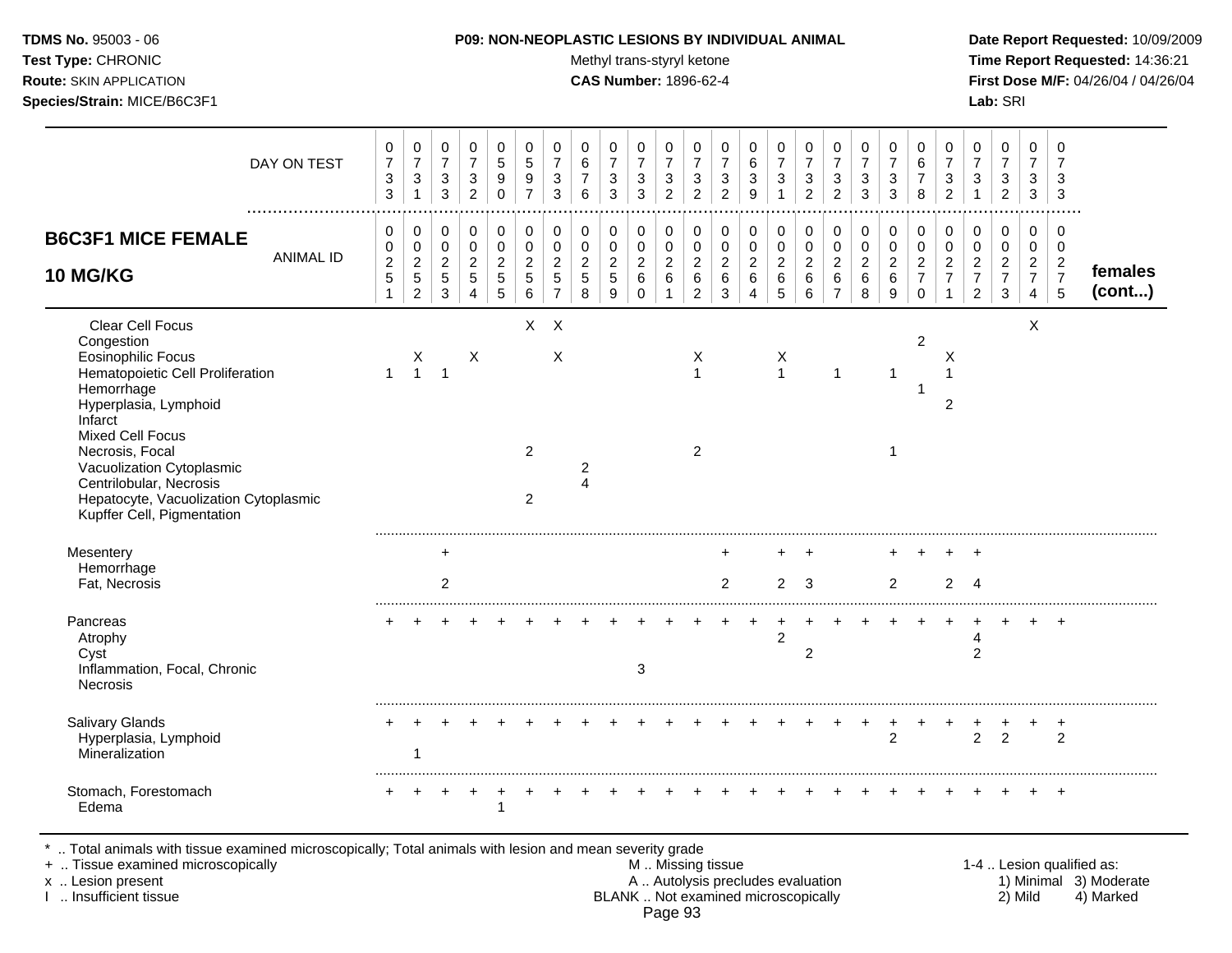| TDMS No. 95003 - 06<br>Test Type: CHRONIC<br>Route: SKIN APPLICATION<br>Species/Strain: MICE/B6C3F1            |                  |                                                                  |                                                          |                                                                    |                                                                                      |                                                                  |                                                                               |                                                                    |                                              | Methyl trans-styryl ketone<br><b>CAS Number: 1896-62-4</b> |                                                                    |                                                                    |                                                                           |                                                               | P09: NON-NEOPLASTIC LESIONS BY INDIVIDUAL ANIMAL                      |                                                       |                                                                    |                                                                        |                                                |                                                                  |                                                                           |                                                                        |                                                                        | Lab: SRI                                                           |                                                                        |                                                                         | Date Report Requested: 10/09/2009<br>Time Report Requested: 14:36:21<br>First Dose M/F: 04/26/04 / 04/26/04 |
|----------------------------------------------------------------------------------------------------------------|------------------|------------------------------------------------------------------|----------------------------------------------------------|--------------------------------------------------------------------|--------------------------------------------------------------------------------------|------------------------------------------------------------------|-------------------------------------------------------------------------------|--------------------------------------------------------------------|----------------------------------------------|------------------------------------------------------------|--------------------------------------------------------------------|--------------------------------------------------------------------|---------------------------------------------------------------------------|---------------------------------------------------------------|-----------------------------------------------------------------------|-------------------------------------------------------|--------------------------------------------------------------------|------------------------------------------------------------------------|------------------------------------------------|------------------------------------------------------------------|---------------------------------------------------------------------------|------------------------------------------------------------------------|------------------------------------------------------------------------|--------------------------------------------------------------------|------------------------------------------------------------------------|-------------------------------------------------------------------------|-------------------------------------------------------------------------------------------------------------|
|                                                                                                                | DAY ON TEST      | 0<br>$\overline{7}$<br>$\mathbf{3}$<br>3                         | 0<br>$\overline{7}$<br>$\mathbf{3}$<br>$\mathbf{1}$      | 0<br>$\overline{7}$<br>$\ensuremath{\mathsf{3}}$<br>$\mathbf{3}$   | 0<br>$\overline{7}$<br>$\mathbf{3}$<br>$\overline{2}$                                | $\mathbf 0$<br>$\overline{5}$<br>$\boldsymbol{9}$<br>$\mathbf 0$ | 0<br>$\overline{5}$<br>$\boldsymbol{9}$<br>$\overline{7}$                     | 0<br>$\overline{7}$<br>$\mathbf 3$<br>$\mathbf{3}$                 | 0<br>6<br>$\overline{7}$<br>$6\phantom{a}$   | 0<br>$\overline{7}$<br>3<br>$\overline{3}$                 | 0<br>$\overline{7}$<br>$\ensuremath{\mathsf{3}}$<br>$\overline{3}$ | 0<br>$\overline{7}$<br>$\ensuremath{\mathsf{3}}$<br>$\overline{2}$ | 0<br>$\overline{7}$<br>$\ensuremath{\mathsf{3}}$<br>$\overline{2}$        | 0<br>$\overline{7}$<br>3<br>$\overline{2}$                    | 0<br>$\,6\,$<br>$\sqrt{3}$<br>9                                       | 0<br>$\overline{7}$<br>$\mathfrak{S}$<br>$\mathbf{1}$ | 0<br>$\overline{7}$<br>$\ensuremath{\mathsf{3}}$<br>$\overline{2}$ | 0<br>$\overline{7}$<br>3<br>$\overline{2}$                             | 0<br>$\overline{7}$<br>3<br>$\overline{3}$     | 0<br>$\overline{7}$<br>$\ensuremath{\mathsf{3}}$<br>$\mathbf{3}$ | 0<br>6<br>$\overline{7}$<br>8                                             | 0<br>$\overline{7}$<br>$\ensuremath{\mathsf{3}}$<br>$\overline{2}$     | 0<br>$\overline{7}$<br>3<br>$\mathbf{1}$                               | 0<br>$\overline{7}$<br>$\ensuremath{\mathsf{3}}$<br>$\overline{2}$ | $\mathbf 0$<br>$\overline{7}$<br>3<br>$\mathbf{3}$                     | 0<br>$\overline{7}$<br>$\mathbf{3}$<br>$\mathbf{3}$                     |                                                                                                             |
| <b>B6C3F1 MICE FEMALE</b><br><b>10 MG/KG</b>                                                                   | <b>ANIMAL ID</b> | 0<br>$\mathbf 0$<br>$\overline{c}$<br>$\sqrt{5}$<br>$\mathbf{1}$ | 0<br>0<br>$\overline{2}$<br>$\sqrt{5}$<br>$\overline{2}$ | 0<br>$\mathbf 0$<br>$\boldsymbol{2}$<br>$\sqrt{5}$<br>$\mathbf{3}$ | $\mathbf 0$<br>$\mathsf{O}\xspace$<br>$\overline{c}$<br>$\sqrt{5}$<br>$\overline{4}$ | $\mathbf 0$<br>0<br>$\overline{c}$<br>$\overline{5}$<br>5        | $\pmb{0}$<br>$\mathbf 0$<br>$\boldsymbol{2}$<br>$\sqrt{5}$<br>$6\phantom{1}6$ | 0<br>$\mathbf 0$<br>$\overline{c}$<br>$\sqrt{5}$<br>$\overline{7}$ | 0<br>$\mathbf 0$<br>$\overline{c}$<br>5<br>8 | 0<br>0<br>$\overline{a}$<br>$\sqrt{5}$<br>9                | 0<br>$\pmb{0}$<br>$\overline{c}$<br>$\,6\,$<br>$\mathbf 0$         | $\mathbf 0$<br>0<br>$\sqrt{2}$<br>$\,6\,$<br>$\mathbf{1}$          | 0<br>$\mathsf{O}\xspace$<br>$\boldsymbol{2}$<br>$\,6\,$<br>$\overline{2}$ | 0<br>$\mathbf 0$<br>$\overline{2}$<br>$\,6\,$<br>$\mathbf{3}$ | $\mathbf 0$<br>$\mathbf 0$<br>$\sqrt{2}$<br>$\,6\,$<br>$\overline{4}$ | 0<br>$\mathbf 0$<br>$\overline{c}$<br>$\,6\,$<br>5    | 0<br>$\mathsf 0$<br>$\sqrt{2}$<br>$\,6\,$<br>6                     | 0<br>$\mathbf 0$<br>$\overline{2}$<br>$6\phantom{a}$<br>$\overline{7}$ | 0<br>$\mathbf 0$<br>$\sqrt{2}$<br>$\,6\,$<br>8 | 0<br>$\pmb{0}$<br>$\boldsymbol{2}$<br>$\,6\,$<br>9               | $\mathbf 0$<br>$\mathbf 0$<br>$\sqrt{2}$<br>$\overline{7}$<br>$\mathbf 0$ | 0<br>$\mathbf 0$<br>$\boldsymbol{2}$<br>$\overline{7}$<br>$\mathbf{1}$ | 0<br>$\mathbf 0$<br>$\overline{2}$<br>$\overline{7}$<br>$\overline{2}$ | $\pmb{0}$<br>$\mathbf 0$<br>$\overline{2}$<br>$\overline{7}$<br>3  | 0<br>$\mathbf 0$<br>$\overline{2}$<br>$\overline{7}$<br>$\overline{4}$ | 0<br>$\mathbf 0$<br>$\overline{2}$<br>$\overline{7}$<br>$5\phantom{.0}$ | females<br>(cont)                                                                                           |
| Erosion<br>Inflammation, Chronic<br>Ulcer<br>Epithelium, Hyperplasia                                           |                  |                                                                  |                                                          |                                                                    | $\overline{c}$<br>$2^{\circ}$                                                        | $\overline{2}$                                                   |                                                                               | $\overline{2}$                                                     |                                              |                                                            |                                                                    |                                                                    |                                                                           |                                                               |                                                                       |                                                       |                                                                    |                                                                        |                                                | 1                                                                |                                                                           |                                                                        |                                                                        | $\overline{c}$                                                     |                                                                        |                                                                         |                                                                                                             |
| Stomach, Glandular<br>Cyst<br>Erosion<br>Mineralization                                                        |                  |                                                                  |                                                          |                                                                    | $\mathbf{1}$                                                                         |                                                                  |                                                                               |                                                                    |                                              |                                                            |                                                                    |                                                                    |                                                                           |                                                               | $\overline{2}$                                                        |                                                       |                                                                    |                                                                        | $\overline{2}$                                 | $\ddot{}$                                                        | A                                                                         |                                                                        |                                                                        |                                                                    |                                                                        | $\pm$                                                                   |                                                                                                             |
| <b>CARDIOVASCULAR SYSTEM</b>                                                                                   |                  |                                                                  |                                                          |                                                                    |                                                                                      |                                                                  |                                                                               |                                                                    |                                              |                                                            |                                                                    |                                                                    |                                                                           |                                                               |                                                                       |                                                       |                                                                    |                                                                        |                                                |                                                                  |                                                                           |                                                                        |                                                                        |                                                                    |                                                                        |                                                                         |                                                                                                             |
| <b>Blood Vessel</b>                                                                                            |                  |                                                                  |                                                          |                                                                    |                                                                                      |                                                                  |                                                                               |                                                                    |                                              |                                                            |                                                                    |                                                                    |                                                                           |                                                               |                                                                       |                                                       |                                                                    |                                                                        |                                                |                                                                  |                                                                           |                                                                        |                                                                        |                                                                    |                                                                        |                                                                         |                                                                                                             |
| Heart<br>Cardiomyopathy<br>Mineralization                                                                      |                  | $\mathbf{1}$                                                     |                                                          |                                                                    | $\overline{1}$                                                                       |                                                                  | 1                                                                             |                                                                    |                                              |                                                            |                                                                    |                                                                    |                                                                           |                                                               |                                                                       |                                                       |                                                                    |                                                                        |                                                |                                                                  |                                                                           |                                                                        |                                                                        |                                                                    |                                                                        | $+$                                                                     |                                                                                                             |
| <b>ENDOCRINE SYSTEM</b>                                                                                        |                  |                                                                  |                                                          |                                                                    |                                                                                      |                                                                  |                                                                               |                                                                    |                                              |                                                            |                                                                    |                                                                    |                                                                           |                                                               |                                                                       |                                                       |                                                                    |                                                                        |                                                |                                                                  |                                                                           |                                                                        |                                                                        |                                                                    |                                                                        |                                                                         |                                                                                                             |
| <b>Adrenal Cortex</b><br><b>Accessory Adrenal Cortical Nodule</b><br>Degeneration, Fatty<br>Hyperplasia, Focal |                  |                                                                  |                                                          |                                                                    |                                                                                      |                                                                  |                                                                               | 3                                                                  |                                              |                                                            |                                                                    |                                                                    |                                                                           |                                                               |                                                                       |                                                       |                                                                    |                                                                        |                                                |                                                                  | $+$                                                                       |                                                                        |                                                                        |                                                                    | $+$                                                                    | $+$                                                                     |                                                                                                             |
| Hypertrophy, Focal<br>Capsule, Hyperplasia                                                                     |                  | 2                                                                | 2                                                        | $\mathcal{P}$                                                      | $\mathcal{P}$                                                                        | 3                                                                | 3                                                                             |                                                                    |                                              |                                                            | 2                                                                  | 2                                                                  |                                                                           | 3                                                             |                                                                       | $\mathcal{P}$                                         | $\mathcal{P}$                                                      | $\mathcal{P}$                                                          | $\mathcal{P}$                                  | $\mathcal{P}$                                                    | $\mathcal{P}$                                                             | $\mathcal{P}$                                                          | 3                                                                      | $\mathfrak{p}$                                                     | $\mathfrak{p}$                                                         | $\mathcal{P}$                                                           |                                                                                                             |

\* .. Total animals with tissue examined microscopically; Total animals with lesion and mean severity grade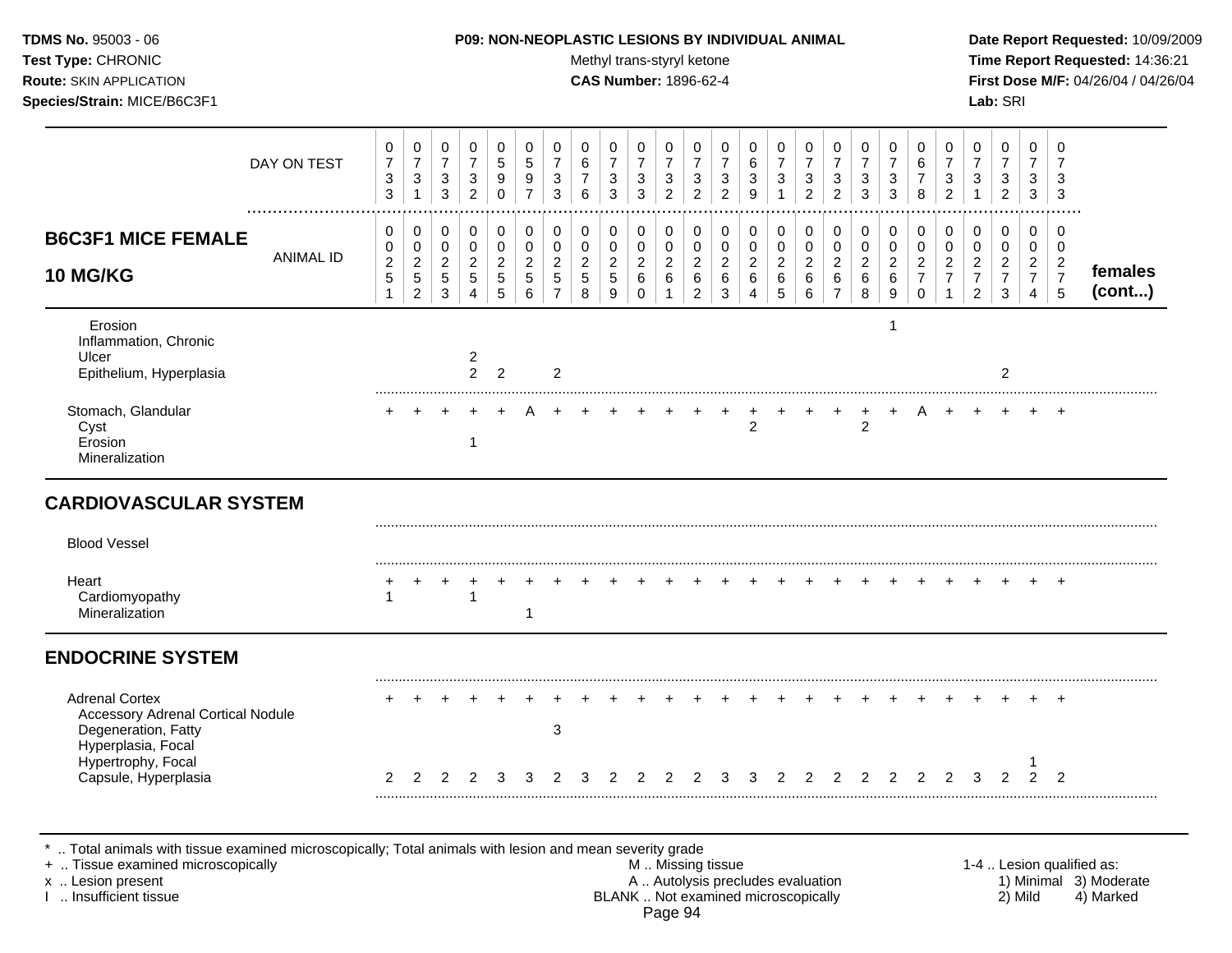Test Type: CHRONIC **Test Type:** CHRONIC **Test Type:** CHRONIC **Time Report Requested:** 14:36:21 **Route:** SKIN APPLICATION **CAS Number:** 1896-62-4 **First Dose M/F:** 04/26/04 / 04/26/04 **Species/Strain:** MICE/B6C3F1 **Lab:** SRI

|                                                                                                                         | DAY ON TEST      | 0<br>$\overline{7}$<br>$\mathbf{3}$<br>3               | 0<br>$\overline{7}$<br>$\sqrt{3}$<br>$\mathbf{1}$        | 0<br>$\overline{7}$<br>3<br>$\mathbf{3}$              | 0<br>$\overline{7}$<br>3<br>$\overline{2}$   | 0<br>5<br>9<br>$\mathbf 0$                   | 0<br>5<br>9<br>$\overline{7}$                | 0<br>$\overline{7}$<br>$\sqrt{3}$<br>3                  | 0<br>$\,6\,$<br>$\overline{7}$<br>6         | 0<br>$\boldsymbol{7}$<br>$\sqrt{3}$<br>3            | 0<br>$\overline{7}$<br>$\mathbf{3}$<br>3     | 0<br>$\overline{7}$<br>3<br>$\overline{2}$ | 0<br>$\overline{7}$<br>3<br>$\overline{2}$                | 0<br>$\overline{7}$<br>3<br>$\overline{2}$     | 0<br>$\,6\,$<br>$\mathbf{3}$<br>9                         | 0<br>$\overline{7}$<br>$\mathbf{3}$<br>$\mathbf{1}$             | 0<br>$\overline{7}$<br>3<br>$\overline{2}$   | 0<br>$\overline{7}$<br>3<br>$\overline{2}$                      | 0<br>$\overline{7}$<br>3<br>3              | 0<br>$\overline{7}$<br>3<br>3                | 0<br>6<br>$\overline{7}$<br>8                                    | 0<br>$\overline{7}$<br>$\mathbf{3}$<br>$\overline{2}$ | 0<br>$\overline{7}$<br>3<br>$\mathbf{1}$                     | 0<br>$\boldsymbol{7}$<br>$\ensuremath{\mathsf{3}}$<br>$\overline{2}$ | $\Omega$<br>$\overline{7}$<br>3<br>3                      | 0<br>7<br>3<br>3                                          |                   |
|-------------------------------------------------------------------------------------------------------------------------|------------------|--------------------------------------------------------|----------------------------------------------------------|-------------------------------------------------------|----------------------------------------------|----------------------------------------------|----------------------------------------------|---------------------------------------------------------|---------------------------------------------|-----------------------------------------------------|----------------------------------------------|--------------------------------------------|-----------------------------------------------------------|------------------------------------------------|-----------------------------------------------------------|-----------------------------------------------------------------|----------------------------------------------|-----------------------------------------------------------------|--------------------------------------------|----------------------------------------------|------------------------------------------------------------------|-------------------------------------------------------|--------------------------------------------------------------|----------------------------------------------------------------------|-----------------------------------------------------------|-----------------------------------------------------------|-------------------|
| <b>B6C3F1 MICE FEMALE</b><br><b>10 MG/KG</b>                                                                            | <b>ANIMAL ID</b> | 0<br>0<br>$\overline{c}$<br>$\sqrt{5}$<br>$\mathbf{1}$ | 0<br>0<br>$\overline{c}$<br>$\sqrt{5}$<br>$\overline{c}$ | 0<br>$\mathbf 0$<br>$\overline{c}$<br>$\sqrt{5}$<br>3 | 0<br>$\mathbf 0$<br>$\overline{2}$<br>5<br>4 | 0<br>$\mathbf 0$<br>$\overline{2}$<br>5<br>5 | 0<br>$\mathbf 0$<br>$\overline{c}$<br>5<br>6 | 0<br>$\pmb{0}$<br>$\overline{c}$<br>5<br>$\overline{7}$ | 0<br>0<br>$\overline{2}$<br>$\sqrt{5}$<br>8 | 0<br>$\pmb{0}$<br>$\overline{2}$<br>$\sqrt{5}$<br>9 | 0<br>$\mathbf 0$<br>$\overline{c}$<br>6<br>0 | 0<br>0<br>$\overline{c}$<br>6              | 0<br>$\mathbf 0$<br>$\overline{2}$<br>6<br>$\overline{2}$ | 0<br>$\mathbf 0$<br>$\boldsymbol{2}$<br>6<br>3 | 0<br>$\pmb{0}$<br>$\boldsymbol{2}$<br>6<br>$\overline{4}$ | 0<br>$\mathbf 0$<br>$\overline{a}$<br>$\,6\,$<br>$\overline{5}$ | 0<br>$\mathbf 0$<br>$\overline{a}$<br>6<br>6 | 0<br>$\mathbf 0$<br>$\overline{c}$<br>$\,6\,$<br>$\overline{7}$ | 0<br>$\pmb{0}$<br>$\overline{2}$<br>6<br>8 | 0<br>$\mathbf 0$<br>$\overline{c}$<br>6<br>9 | 0<br>$\mathbf 0$<br>$\overline{c}$<br>$\overline{7}$<br>$\Omega$ | 0<br>$\pmb{0}$<br>$\overline{c}$<br>$\overline{7}$    | 0<br>0<br>$\overline{2}$<br>$\overline{7}$<br>$\overline{c}$ | 0<br>$\mathbf 0$<br>$\overline{2}$<br>$\overline{7}$<br>3            | 0<br>$\mathbf 0$<br>$\overline{2}$<br>$\overline{7}$<br>4 | 0<br>$\mathbf 0$<br>$\overline{2}$<br>$\overline{7}$<br>5 | females<br>(cont) |
| Adrenal Medulla<br>Hyperplasia                                                                                          |                  | +                                                      |                                                          |                                                       |                                              |                                              |                                              |                                                         |                                             |                                                     |                                              |                                            |                                                           |                                                |                                                           |                                                                 | 3                                            |                                                                 |                                            |                                              |                                                                  |                                                       |                                                              |                                                                      |                                                           |                                                           |                   |
| Islets, Pancreatic<br>Hyperplasia                                                                                       |                  |                                                        |                                                          |                                                       |                                              |                                              |                                              |                                                         |                                             |                                                     |                                              |                                            |                                                           |                                                |                                                           |                                                                 |                                              |                                                                 |                                            |                                              |                                                                  |                                                       |                                                              |                                                                      |                                                           |                                                           |                   |
| Parathyroid Gland                                                                                                       |                  |                                                        |                                                          |                                                       |                                              |                                              |                                              |                                                         |                                             |                                                     |                                              |                                            |                                                           |                                                |                                                           |                                                                 |                                              |                                                                 |                                            |                                              |                                                                  |                                                       |                                                              | м                                                                    |                                                           |                                                           |                   |
| <b>Pituitary Gland</b><br>Pars Distalis, Angiectasis<br>Pars Distalis, Hyperplasia<br>Pars Distalis, Hyperplasia, Focal |                  | 1                                                      |                                                          |                                                       |                                              |                                              |                                              |                                                         |                                             |                                                     |                                              |                                            |                                                           |                                                |                                                           |                                                                 |                                              |                                                                 |                                            |                                              |                                                                  |                                                       |                                                              |                                                                      |                                                           |                                                           |                   |
| <b>Thyroid Gland</b><br>Inflammation, Chronic<br>Bilateral, Follicular Cell, Hyperplasia,<br><b>Diffuse</b>             |                  |                                                        |                                                          |                                                       |                                              |                                              |                                              |                                                         |                                             |                                                     |                                              |                                            |                                                           |                                                |                                                           |                                                                 |                                              |                                                                 |                                            | 3                                            |                                                                  |                                                       |                                                              |                                                                      |                                                           |                                                           |                   |
| Follicle, Degeneration, Focal<br>Follicular Cell, Hyperplasia<br>Follicular Cell, Hyperplasia, Focal                    |                  | 2                                                      |                                                          | 3                                                     | 1                                            | 3                                            |                                              | 3                                                       | $\overline{1}$                              |                                                     | $\overline{2}$                               | $\overline{1}$                             | $\mathbf{3}$                                              | 4                                              | $\mathbf 1$                                               | $\mathbf{1}$                                                    | $\overline{2}$                               | $\overline{2}$                                                  | 3                                          |                                              | $\overline{2}$                                                   | $\overline{2}$                                        | $\mathbf{3}$                                                 | $\overline{2}$                                                       | $\overline{\phantom{a}}$                                  |                                                           |                   |
| <b>GENERAL BODY SYSTEM</b>                                                                                              |                  |                                                        |                                                          |                                                       |                                              |                                              |                                              |                                                         |                                             |                                                     |                                              |                                            |                                                           |                                                |                                                           |                                                                 |                                              |                                                                 |                                            |                                              |                                                                  |                                                       |                                                              |                                                                      |                                                           |                                                           |                   |
| <b>Tissue NOS</b>                                                                                                       |                  |                                                        |                                                          |                                                       |                                              |                                              |                                              |                                                         |                                             |                                                     |                                              |                                            |                                                           |                                                |                                                           |                                                                 |                                              |                                                                 |                                            |                                              | $\ddot{}$                                                        |                                                       |                                                              |                                                                      |                                                           |                                                           |                   |
| <b>GENITAL SYSTEM</b>                                                                                                   |                  |                                                        |                                                          |                                                       |                                              |                                              |                                              |                                                         |                                             |                                                     |                                              |                                            |                                                           |                                                |                                                           |                                                                 |                                              |                                                                 |                                            |                                              |                                                                  |                                                       |                                                              |                                                                      |                                                           |                                                           |                   |

\* .. Total animals with tissue examined microscopically; Total animals with lesion and mean severity grade<br>+ .. Tissue examined microscopically

+ .. Tissue examined microscopically  $M$ .. Missing tissue 1-4 .. Lesion qualified as: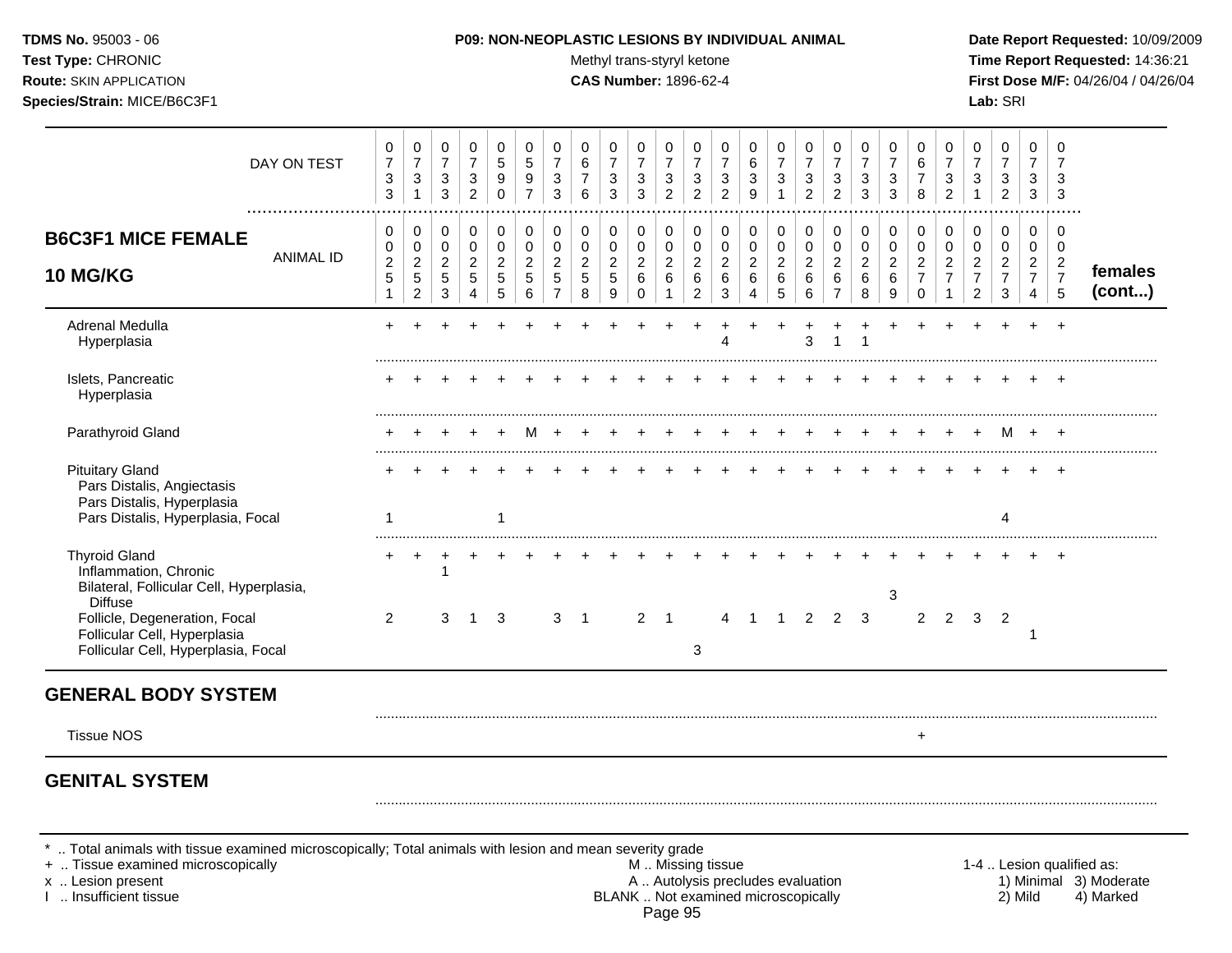Test Type: CHRONIC **Test Type:** CHRONIC **Test Type:** CHRONIC **Time Report Requested:** 14:36:21 **Route:** SKIN APPLICATION **CAS Number:** 1896-62-4 **First Dose M/F:** 04/26/04 / 04/26/04 **Species/Strain:** MICE/B6C3F1 **Lab:** SRI

| DAY ON TEST                                                                                                                                                                                | .                | 0<br>$\overline{7}$<br>3<br>3                           | 0<br>$\overline{7}$<br>$\mathbf{3}$<br>$\mathbf{1}$                | 0<br>$\overline{7}$<br>$\mathbf{3}$<br>3                                     | 0<br>$\overline{7}$<br>$\mathbf{3}$<br>$\overline{2}$              | 0<br>$\overline{5}$<br>$\boldsymbol{9}$<br>$\mathbf 0$                   | $\mathbf 0$<br>$\sqrt{5}$<br>9<br>$\overline{7}$    | 0<br>$\overline{7}$<br>$\ensuremath{\mathsf{3}}$<br>3                        | 0<br>6<br>$\overline{7}$<br>$6\phantom{1}$          | 0<br>$\overline{7}$<br>$\mathbf{3}$<br>3 | $\mathbf 0$<br>$\overline{7}$<br>$\ensuremath{\mathsf{3}}$<br>3 | 0<br>$\overline{7}$<br>$\sqrt{3}$<br>$\overline{2}$   | 0<br>$\overline{7}$<br>$\ensuremath{\mathsf{3}}$<br>$\overline{2}$ | 0<br>$\overline{7}$<br>$\ensuremath{\mathsf{3}}$<br>$\overline{2}$  | 0<br>6<br>3<br>$\boldsymbol{9}$          | 0<br>$\boldsymbol{7}$<br>$\sqrt{3}$<br>$\mathbf{1}$               | 0<br>$\overline{7}$<br>3<br>$\overline{2}$       | 0<br>$\overline{7}$<br>$\ensuremath{\mathsf{3}}$<br>$\overline{2}$ | 0<br>$\overline{7}$<br>3<br>3                        | 0<br>$\overline{7}$<br>3<br>3            | $\mathbf 0$<br>6<br>$\overline{7}$<br>8                                         | 0<br>$\overline{7}$<br>$\sqrt{3}$<br>$\overline{2}$                | 0<br>$\overline{7}$<br>$\mathbf{3}$<br>$\mathbf{1}$      | $\mathbf 0$<br>$\overline{7}$<br>3<br>$\overline{c}$      | 0<br>$\overline{7}$<br>3<br>3                           | $\mathbf 0$<br>$\overline{7}$<br>3<br>3                   |                                                                  |
|--------------------------------------------------------------------------------------------------------------------------------------------------------------------------------------------|------------------|---------------------------------------------------------|--------------------------------------------------------------------|------------------------------------------------------------------------------|--------------------------------------------------------------------|--------------------------------------------------------------------------|-----------------------------------------------------|------------------------------------------------------------------------------|-----------------------------------------------------|------------------------------------------|-----------------------------------------------------------------|-------------------------------------------------------|--------------------------------------------------------------------|---------------------------------------------------------------------|------------------------------------------|-------------------------------------------------------------------|--------------------------------------------------|--------------------------------------------------------------------|------------------------------------------------------|------------------------------------------|---------------------------------------------------------------------------------|--------------------------------------------------------------------|----------------------------------------------------------|-----------------------------------------------------------|---------------------------------------------------------|-----------------------------------------------------------|------------------------------------------------------------------|
| <b>B6C3F1 MICE FEMALE</b><br>10 MG/KG                                                                                                                                                      | <b>ANIMAL ID</b> | 0<br>$\mathbf 0$<br>$\overline{c}$<br>5<br>$\mathbf{1}$ | 0<br>$\mathbf 0$<br>$\overline{c}$<br>$\sqrt{5}$<br>$\overline{2}$ | $\pmb{0}$<br>$\mathbf 0$<br>$\overline{2}$<br>$\overline{5}$<br>$\mathbf{3}$ | $\pmb{0}$<br>$\mathbf 0$<br>$\overline{2}$<br>$5\phantom{.0}$<br>4 | $\mathbf 0$<br>$\mathbf 0$<br>$\sqrt{2}$<br>$\sqrt{5}$<br>$\overline{5}$ | 0<br>$\pmb{0}$<br>$\overline{c}$<br>$\sqrt{5}$<br>6 | $\mathbf 0$<br>$\pmb{0}$<br>$\boldsymbol{2}$<br>$\sqrt{5}$<br>$\overline{7}$ | 0<br>$\pmb{0}$<br>$\overline{a}$<br>$\sqrt{5}$<br>8 | 0<br>0<br>$\sqrt{2}$<br>$5\,$<br>9       | 0<br>$\mathbf 0$<br>$\overline{c}$<br>$\,6\,$<br>0              | 0<br>$\pmb{0}$<br>$\overline{c}$<br>6<br>$\mathbf{1}$ | $\pmb{0}$<br>$\mathbf 0$<br>$\sqrt{2}$<br>$\,6\,$<br>$\sqrt{2}$    | $\pmb{0}$<br>$\pmb{0}$<br>$\overline{c}$<br>$\,6\,$<br>$\mathbf{3}$ | 0<br>0<br>$\overline{c}$<br>$\,6\,$<br>4 | $\mathbf 0$<br>$\mathbf 0$<br>$\sqrt{2}$<br>$\,6\,$<br>$\sqrt{5}$ | 0<br>$\pmb{0}$<br>$\overline{c}$<br>$\,6\,$<br>6 | 0<br>$\mathbf 0$<br>$\overline{2}$<br>$\,6\,$<br>$\overline{7}$    | 0<br>$\mathsf{O}\xspace$<br>$\overline{c}$<br>6<br>8 | 0<br>0<br>$\overline{c}$<br>$\,6\,$<br>9 | $\mathbf 0$<br>$\mathbf 0$<br>$\boldsymbol{2}$<br>$\overline{7}$<br>$\mathbf 0$ | 0<br>$\pmb{0}$<br>$\overline{c}$<br>$\overline{7}$<br>$\mathbf{1}$ | 0<br>0<br>$\sqrt{2}$<br>$\overline{7}$<br>$\overline{2}$ | 0<br>$\mathbf 0$<br>$\overline{c}$<br>$\overline{7}$<br>3 | 0<br>$\pmb{0}$<br>$\overline{a}$<br>$\overline{7}$<br>4 | 0<br>$\mathbf 0$<br>$\overline{c}$<br>$\overline{7}$<br>5 | females<br>(cont)                                                |
| <b>Clitoral Gland</b><br>Inflammation, Chronic                                                                                                                                             |                  | $\ddot{}$<br>3                                          |                                                                    |                                                                              |                                                                    |                                                                          |                                                     |                                                                              |                                                     |                                          |                                                                 |                                                       |                                                                    |                                                                     |                                          |                                                                   |                                                  |                                                                    |                                                      |                                          |                                                                                 |                                                                    |                                                          |                                                           |                                                         | $\ddot{}$                                                 |                                                                  |
| Ovary<br>Angiectasis<br>Cyst<br>Hemorrhage<br>Thrombosis                                                                                                                                   |                  | 2<br>4                                                  | 2                                                                  | $\overline{2}$                                                               | 2<br>3                                                             |                                                                          |                                                     |                                                                              |                                                     | 2<br>$\overline{2}$                      | $\overline{2}$                                                  | 2                                                     | $\overline{2}$                                                     | $\overline{2}$                                                      |                                          |                                                                   | $\overline{2}$<br>2                              |                                                                    |                                                      | $\overline{c}$                           | 3                                                                               |                                                                    |                                                          |                                                           | $\overline{\mathbf{c}}$<br>$\overline{2}$               |                                                           |                                                                  |
| <b>Uterus</b><br>Angiectasis<br>Hyperplasia, Cystic<br>Pigmentation                                                                                                                        |                  | 3                                                       | 3                                                                  | 2                                                                            | 2                                                                  | 4                                                                        |                                                     | 3                                                                            | 4                                                   |                                          | 3                                                               | 4                                                     | 3                                                                  | 4                                                                   | $\overline{1}$                           | $\overline{2}$                                                    | 3                                                | 4                                                                  | 3                                                    | 3                                        | 2<br>2                                                                          | $\overline{2}$                                                     |                                                          |                                                           |                                                         | 4                                                         |                                                                  |
| Vagina<br>Hyperplasia, Squamous<br>Inflammation, Chronic<br><b>Necrosis</b>                                                                                                                |                  |                                                         |                                                                    |                                                                              |                                                                    |                                                                          |                                                     |                                                                              |                                                     | $\ddot{}$                                |                                                                 |                                                       |                                                                    |                                                                     |                                          |                                                                   |                                                  |                                                                    |                                                      |                                          |                                                                                 |                                                                    |                                                          |                                                           |                                                         |                                                           |                                                                  |
| <b>HEMATOPOIETIC SYSTEM</b>                                                                                                                                                                |                  |                                                         |                                                                    |                                                                              |                                                                    |                                                                          |                                                     |                                                                              |                                                     |                                          |                                                                 |                                                       |                                                                    |                                                                     |                                          |                                                                   |                                                  |                                                                    |                                                      |                                          |                                                                                 |                                                                    |                                                          |                                                           |                                                         |                                                           |                                                                  |
| <b>Bone Marrow</b>                                                                                                                                                                         |                  |                                                         |                                                                    |                                                                              |                                                                    |                                                                          |                                                     |                                                                              |                                                     |                                          |                                                                 |                                                       |                                                                    |                                                                     |                                          |                                                                   |                                                  |                                                                    |                                                      |                                          |                                                                                 |                                                                    |                                                          |                                                           |                                                         |                                                           |                                                                  |
| Lymph Node<br>Ectasia<br>Hematopoietic Cell Proliferation<br>Hemorrhage<br>Bronchial, Hyperplasia, Lymphoid                                                                                |                  |                                                         | +<br>4<br>4                                                        | ÷                                                                            |                                                                    | +<br>$\overline{2}$                                                      | <b>+</b>                                            |                                                                              |                                                     | $\ddot{}$<br>3<br>4<br>3                 |                                                                 |                                                       |                                                                    | $\ddot{}$                                                           |                                          |                                                                   |                                                  |                                                                    |                                                      |                                          |                                                                                 |                                                                    |                                                          |                                                           | $\ddot{}$                                               |                                                           |                                                                  |
| Total animals with tissue examined microscopically; Total animals with lesion and mean severity grade<br>+  Tissue examined microscopically<br>x  Lesion present<br>I  Insufficient tissue |                  |                                                         |                                                                    |                                                                              |                                                                    |                                                                          |                                                     |                                                                              |                                                     |                                          |                                                                 |                                                       | M  Missing tissue                                                  |                                                                     | A  Autolysis precludes evaluation        | BLANK  Not examined microscopically                               |                                                  |                                                                    |                                                      |                                          |                                                                                 |                                                                    |                                                          |                                                           | 2) Mild                                                 |                                                           | 1-4  Lesion qualified as:<br>1) Minimal 3) Moderate<br>4) Marked |

Page 96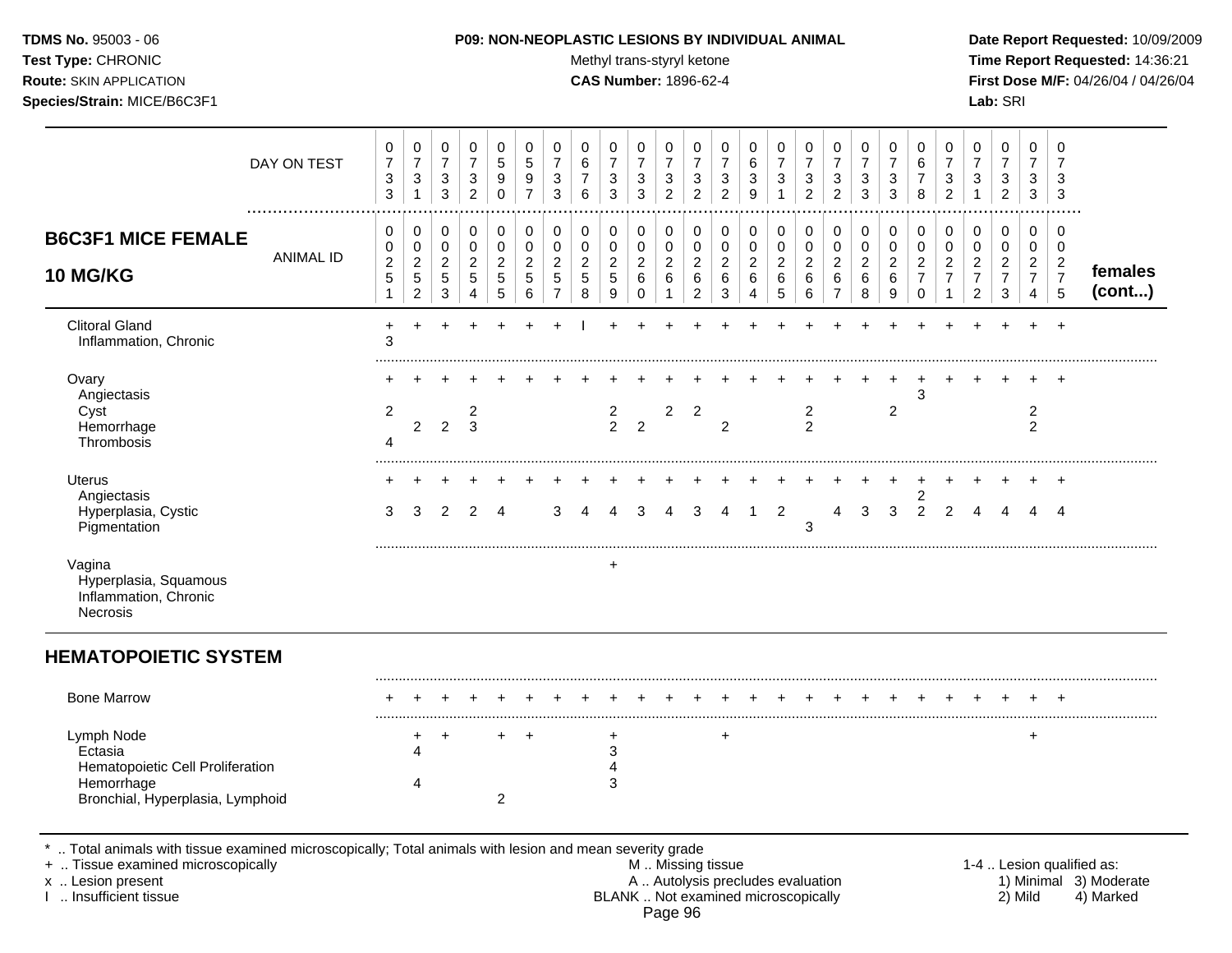**Test Type:** CHRONIC **Trans-styryl ketone** Methyl trans-styryl ketone **Time Report Requested:** 14:36:21 **Route:** SKIN APPLICATION **CAS Number:** 1896-62-4 **First Dose M/F:** 04/26/04 / 04/26/04 **Species/Strain:** MICE/B6C3F1 **Lab:** SRI

| DAY ON TEST                                                                                                                                                     | 0<br>$\overline{7}$<br>3<br>$\mathbf{3}$          | 0<br>$\overline{7}$<br>$\sqrt{3}$<br>$\mathbf 1$             | 0<br>$\boldsymbol{7}$<br>$\ensuremath{\mathsf{3}}$<br>$\mathbf{3}$ | 0<br>$\overline{7}$<br>3<br>$\overline{c}$      | 0<br>5<br>9<br>0                   | 0<br>$\overline{5}$<br>9<br>$\overline{7}$            | 0<br>$\overline{7}$<br>3<br>3                             | 0<br>$\,6\,$<br>$\overline{7}$<br>6                       | 0<br>$\overline{7}$<br>3<br>3               | 0<br>$\overline{7}$<br>$\sqrt{3}$<br>$\mathfrak{Z}$ | 0<br>$\overline{7}$<br>$\mathbf{3}$<br>$\overline{c}$ | 0<br>$\overline{7}$<br>3<br>$\overline{c}$      | 0<br>$\overline{7}$<br>$\sqrt{3}$<br>$\overline{2}$ | 0<br>6<br>3<br>9                             | 0<br>$\overline{7}$<br>3                       | 0<br>$\boldsymbol{7}$<br>$\sqrt{3}$<br>$\overline{2}$ | 0<br>$\overline{7}$<br>$\sqrt{3}$<br>$\overline{2}$ | 0<br>$\overline{7}$<br>$\sqrt{3}$<br>$\sqrt{3}$ | 0<br>$\overline{7}$<br>3<br>3                | 0<br>6<br>$\overline{7}$<br>8                          | $\mathbf 0$<br>$\overline{7}$<br>3<br>$\overline{2}$                   | 0<br>$\overline{7}$<br>3                        | 0<br>$\boldsymbol{7}$<br>$\ensuremath{\mathsf{3}}$<br>$\overline{c}$ | 0<br>$\overline{7}$<br>3<br>$\mathbf{3}$                     | 0<br>$\overline{7}$<br>3<br>$\mathbf{3}$          |                           |
|-----------------------------------------------------------------------------------------------------------------------------------------------------------------|---------------------------------------------------|--------------------------------------------------------------|--------------------------------------------------------------------|-------------------------------------------------|------------------------------------|-------------------------------------------------------|-----------------------------------------------------------|-----------------------------------------------------------|---------------------------------------------|-----------------------------------------------------|-------------------------------------------------------|-------------------------------------------------|-----------------------------------------------------|----------------------------------------------|------------------------------------------------|-------------------------------------------------------|-----------------------------------------------------|-------------------------------------------------|----------------------------------------------|--------------------------------------------------------|------------------------------------------------------------------------|-------------------------------------------------|----------------------------------------------------------------------|--------------------------------------------------------------|---------------------------------------------------|---------------------------|
| <b>B6C3F1 MICE FEMALE</b><br><b>ANIMAL ID</b><br>10 MG/KG                                                                                                       | 0<br>0<br>$\boldsymbol{2}$<br>$\overline{5}$<br>1 | 0<br>0<br>$\overline{c}$<br>$\overline{5}$<br>$\overline{c}$ | 0<br>$\pmb{0}$<br>$\overline{c}$<br>5<br>$\mathbf{3}$              | 0<br>0<br>$\overline{c}$<br>$\overline{5}$<br>4 | 0<br>0<br>$\overline{a}$<br>5<br>5 | 0<br>$\mathbf 0$<br>$\overline{2}$<br>$\sqrt{5}$<br>6 | 0<br>$\mathbf 0$<br>$\overline{2}$<br>5<br>$\overline{7}$ | 0<br>$\mathbf 0$<br>$\overline{c}$<br>$\overline{5}$<br>8 | 0<br>0<br>$\overline{c}$<br>$\sqrt{5}$<br>9 | 0<br>0<br>$\overline{a}$<br>$\,6\,$<br>$\Omega$     | 0<br>$\mathbf 0$<br>$\sqrt{2}$<br>$6\phantom{a}$<br>1 | 0<br>0<br>$\overline{2}$<br>6<br>$\overline{2}$ | 0<br>0<br>$\overline{c}$<br>$\,6\,$<br>3            | 0<br>$\mathbf 0$<br>$\overline{2}$<br>6<br>4 | 0<br>0<br>$\overline{a}$<br>6<br>5             | 0<br>$\mathbf 0$<br>$\sqrt{2}$<br>$\,6\,$<br>6        | 0<br>0<br>$\overline{c}$<br>6<br>$\overline{7}$     | 0<br>0<br>$\overline{c}$<br>$\,6\,$<br>8        | 0<br>$\mathbf 0$<br>$\overline{c}$<br>6<br>9 | 0<br>0<br>$\overline{c}$<br>$\overline{7}$<br>$\Omega$ | 0<br>$\mathbf 0$<br>$\overline{c}$<br>$\overline{7}$<br>$\overline{1}$ | 0<br>0<br>$\overline{c}$<br>$\overline{7}$<br>2 | 0<br>$\mathbf 0$<br>$\boldsymbol{2}$<br>$\overline{7}$<br>3          | 0<br>0<br>$\overline{c}$<br>$\overline{7}$<br>$\overline{4}$ | 0<br>0<br>$\boldsymbol{2}$<br>$\overline{7}$<br>5 | females<br>(cont)         |
| Lymph Node, Mandibular<br>Atrophy<br>Hemorrhage<br>Hyperplasia, Lymphoid                                                                                        |                                                   |                                                              |                                                                    |                                                 |                                    |                                                       |                                                           |                                                           |                                             |                                                     |                                                       |                                                 |                                                     |                                              | $\overline{c}$                                 |                                                       |                                                     |                                                 |                                              |                                                        |                                                                        | $\overline{2}$                                  |                                                                      |                                                              | 2                                                 |                           |
| Lymph Node, Mesenteric<br>Atrophy<br>Hematopoietic Cell Proliferation<br>Hyperplasia, Lymphoid<br>Hyperplasia, Plasma Cell<br>Infiltration Cellular, Neutrophil |                                                   |                                                              |                                                                    |                                                 |                                    |                                                       |                                                           |                                                           |                                             |                                                     | -1                                                    |                                                 |                                                     |                                              | $\overline{c}$                                 |                                                       |                                                     |                                                 |                                              |                                                        |                                                                        | 2<br>3<br>3<br>$\overline{2}$                   |                                                                      |                                                              |                                                   |                           |
| Spleen<br>Hematopoietic Cell Proliferation<br>Pigmentation<br>Lymphoid Follicle, Hyperplasia                                                                    | 3<br>1                                            |                                                              | $\overline{2}$                                                     | 4                                               |                                    |                                                       | 2<br>$\overline{c}$<br>2                                  | 3                                                         | 4<br>$\overline{2}$                         | $\overline{2}$                                      | Λ<br>-1                                               |                                                 | 3                                                   | 3                                            | $\overline{c}$<br>$\sqrt{2}$<br>$\overline{2}$ |                                                       | $\overline{2}$<br>$\overline{c}$<br>$\overline{2}$  | $\mathbf 1$                                     | 3<br>2                                       | 3                                                      | 2<br>$\overline{2}$                                                    |                                                 | $\overline{2}$                                                       |                                                              | $\ddot{}$<br>$\overline{2}$<br>$\overline{2}$     |                           |
| Thymus<br>Cyst<br>Hemorrhage                                                                                                                                    |                                                   |                                                              |                                                                    |                                                 |                                    |                                                       | $\overline{2}$                                            |                                                           |                                             |                                                     |                                                       |                                                 |                                                     |                                              |                                                | $\overline{2}$                                        |                                                     | 2 <sup>7</sup>                                  | $\overline{2}$                               |                                                        |                                                                        |                                                 |                                                                      |                                                              | $\ddot{}$                                         |                           |
| <b>INTEGUMENTARY SYSTEM</b>                                                                                                                                     |                                                   |                                                              |                                                                    |                                                 |                                    |                                                       |                                                           |                                                           |                                             |                                                     |                                                       |                                                 |                                                     |                                              |                                                |                                                       |                                                     |                                                 |                                              |                                                        |                                                                        |                                                 |                                                                      |                                                              |                                                   |                           |
| <b>Mammary Gland</b><br>Hyperplasia<br>Infiltration Cellular, Lymphocyte<br>Inflammation, Chronic                                                               |                                                   |                                                              |                                                                    |                                                 |                                    |                                                       |                                                           |                                                           |                                             |                                                     |                                                       |                                                 |                                                     | 3<br>$\overline{\mathbf{c}}$                 |                                                |                                                       |                                                     |                                                 | $\overline{2}$                               |                                                        |                                                                        |                                                 |                                                                      |                                                              |                                                   |                           |
| Total animals with tissue examined microscopically; Total animals with lesion and mean severity grade<br>+  Tissue examined microscopically                     |                                                   |                                                              |                                                                    |                                                 |                                    |                                                       |                                                           |                                                           |                                             |                                                     |                                                       | M  Missing tissue                               |                                                     |                                              |                                                |                                                       |                                                     |                                                 |                                              |                                                        |                                                                        |                                                 |                                                                      |                                                              |                                                   | 1-4  Lesion qualified as: |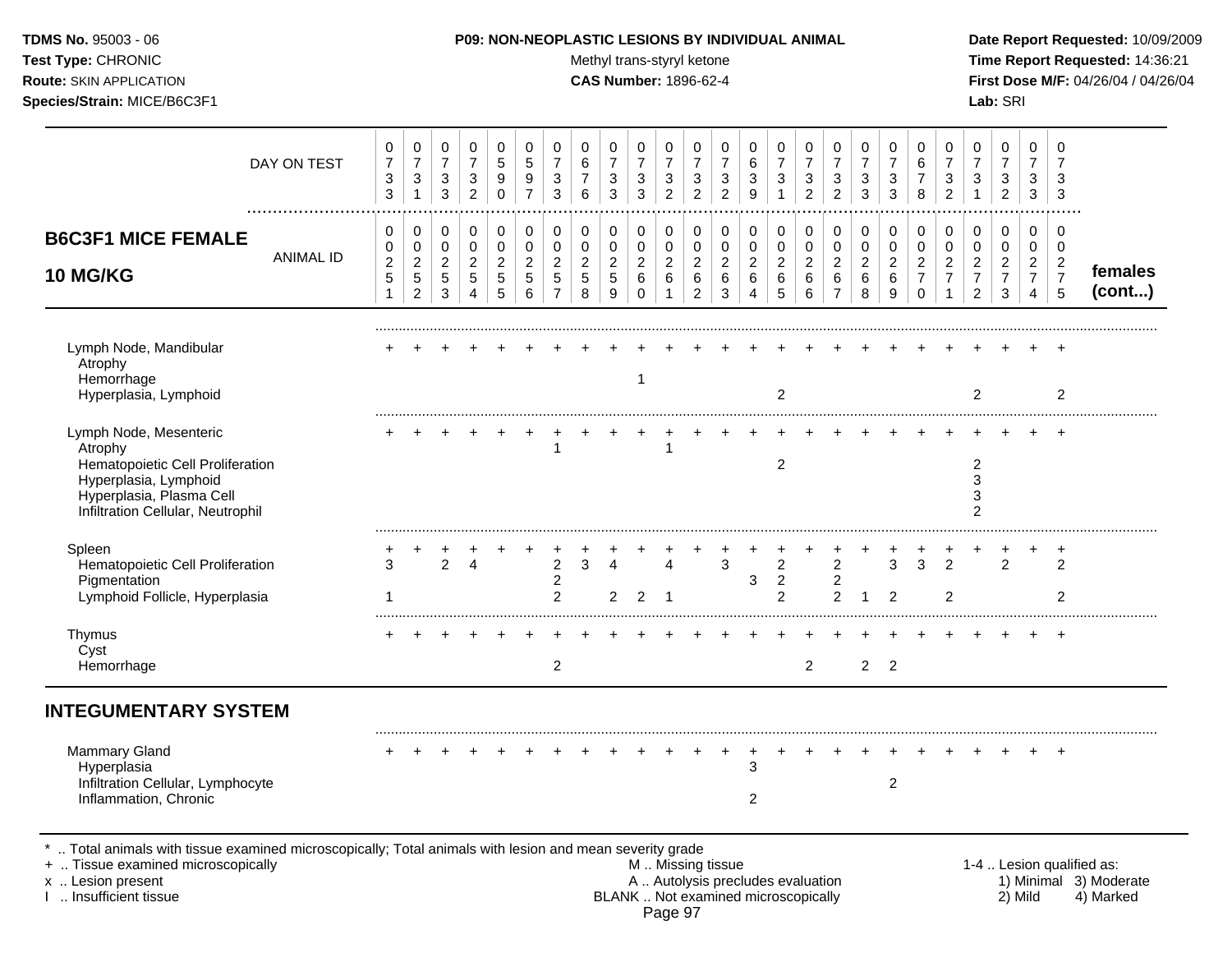| TDMS No. 95003 - 06<br>Test Type: CHRONIC<br>Route: SKIN APPLICATION<br>Species/Strain: MICE/B6C3F1                                                                                                                                                                                                                                                                                           |                                                       |                                                               |                                                                    |                                                                            |                                                               |                                                       |                                                                     |                                            | Methyl trans-styryl ketone<br><b>CAS Number: 1896-62-4</b> |                                                           |                                                                    |                                                               |                                                          | P09: NON-NEOPLASTIC LESIONS BY INDIVIDUAL ANIMAL                    |                                                     |                                            |                                                           |                                                         |                                                                  |                                                                  |                                                                |                                                                        | Lab: SRI                                                            |                                                                        |                                                                         | Date Report Requested: 10/09/2009<br>Time Report Requested: 14:36:21<br>First Dose M/F: 04/26/04 / 04/26/04 |
|-----------------------------------------------------------------------------------------------------------------------------------------------------------------------------------------------------------------------------------------------------------------------------------------------------------------------------------------------------------------------------------------------|-------------------------------------------------------|---------------------------------------------------------------|--------------------------------------------------------------------|----------------------------------------------------------------------------|---------------------------------------------------------------|-------------------------------------------------------|---------------------------------------------------------------------|--------------------------------------------|------------------------------------------------------------|-----------------------------------------------------------|--------------------------------------------------------------------|---------------------------------------------------------------|----------------------------------------------------------|---------------------------------------------------------------------|-----------------------------------------------------|--------------------------------------------|-----------------------------------------------------------|---------------------------------------------------------|------------------------------------------------------------------|------------------------------------------------------------------|----------------------------------------------------------------|------------------------------------------------------------------------|---------------------------------------------------------------------|------------------------------------------------------------------------|-------------------------------------------------------------------------|-------------------------------------------------------------------------------------------------------------|
| DAY ON TEST                                                                                                                                                                                                                                                                                                                                                                                   | 0<br>$\overline{7}$<br>$\ensuremath{\mathsf{3}}$<br>3 | $\mathbf 0$<br>$\overline{7}$<br>$\mathbf{3}$<br>$\mathbf{1}$ | 0<br>$\overline{7}$<br>$\ensuremath{\mathsf{3}}$<br>$\mathfrak{S}$ | 0<br>$\boldsymbol{7}$<br>$\ensuremath{\mathsf{3}}$<br>$\overline{2}$       | 0<br>$\sqrt{5}$<br>$\boldsymbol{9}$<br>$\mathbf 0$            | 0<br>$\sqrt{5}$<br>$\boldsymbol{9}$<br>$\overline{7}$ | 0<br>$\overline{7}$<br>$\sqrt{3}$<br>3                              | 0<br>$\,6$<br>$\boldsymbol{7}$<br>6        | 0<br>$\boldsymbol{7}$<br>3<br>3                            | 0<br>$\overline{7}$<br>$\ensuremath{\mathsf{3}}$<br>3     | 0<br>$\overline{7}$<br>$\ensuremath{\mathsf{3}}$<br>$\overline{2}$ | 0<br>$\overline{7}$<br>$\frac{3}{2}$                          | 0<br>$\overline{7}$<br>$\sqrt{3}$<br>$\overline{2}$      | 0<br>$\,6\,$<br>$\mathsf 3$<br>9                                    | 0<br>$\overline{7}$<br>$\mathbf{3}$<br>$\mathbf{1}$ | 0<br>$\overline{7}$<br>$\frac{3}{2}$       | 0<br>$\overline{7}$<br>$\mathbf{3}$<br>$\overline{2}$     | 0<br>$\boldsymbol{7}$<br>$\ensuremath{\mathsf{3}}$<br>3 | 0<br>$\overline{7}$<br>$\ensuremath{\mathsf{3}}$<br>$\mathbf{3}$ | 0<br>$\,6\,$<br>$\boldsymbol{7}$<br>8                            | 0<br>$\overline{7}$<br>$\frac{3}{2}$                           | 0<br>$\overline{7}$<br>$\ensuremath{\mathsf{3}}$<br>$\mathbf{1}$       | 0<br>$\overline{7}$<br>$\ensuremath{\mathsf{3}}$<br>$\overline{2}$  | 0<br>$\overline{7}$<br>3<br>3                                          | 0<br>$\overline{7}$<br>3<br>$\mathbf{3}$                                |                                                                                                             |
| <b>B6C3F1 MICE FEMALE</b><br><b>ANIMAL ID</b><br><b>10 MG/KG</b>                                                                                                                                                                                                                                                                                                                              | 0<br>0<br>$\overline{c}$<br>5<br>$\mathbf{1}$         | 0<br>0<br>$\overline{2}$<br>$\sqrt{5}$<br>$\overline{2}$      | $\mathbf 0$<br>$\pmb{0}$<br>$\sqrt{2}$<br>$\overline{5}$<br>3      | $\pmb{0}$<br>$\mathbf 0$<br>$\overline{2}$<br>$\sqrt{5}$<br>$\overline{4}$ | $\mathbf 0$<br>$\pmb{0}$<br>$\overline{2}$<br>$\sqrt{5}$<br>5 | 0<br>$\mathbf 0$<br>$\sqrt{2}$<br>$\sqrt{5}$<br>6     | $\mathbf 0$<br>$\mathbf 0$<br>$\overline{2}$<br>5<br>$\overline{7}$ | 0<br>$\pmb{0}$<br>$\overline{c}$<br>5<br>8 | 0<br>0<br>$\overline{2}$<br>5<br>9                         | $\pmb{0}$<br>$\pmb{0}$<br>$\overline{c}$<br>6<br>$\Omega$ | 0<br>$\mathbf 0$<br>$\overline{2}$<br>6<br>$\mathbf{1}$            | $\pmb{0}$<br>$\mathbf 0$<br>$\sqrt{2}$<br>6<br>$\overline{2}$ | 0<br>$\mathbf 0$<br>$\overline{2}$<br>$\,6\,$<br>3       | $\mathbf 0$<br>$\mathbf 0$<br>$\overline{2}$<br>6<br>$\overline{4}$ | 0<br>$\pmb{0}$<br>$\overline{2}$<br>6<br>5          | 0<br>$\pmb{0}$<br>$\overline{2}$<br>6<br>6 | 0<br>$\mathbf 0$<br>$\overline{2}$<br>6<br>$\overline{7}$ | $\mathbf 0$<br>$\mathsf 0$<br>$\overline{2}$<br>6<br>8  | $\mathbf 0$<br>$\pmb{0}$<br>$\overline{2}$<br>$\,6\,$<br>9       | 0<br>$\mathbf 0$<br>$\overline{2}$<br>$\overline{7}$<br>$\Omega$ | 0<br>$\pmb{0}$<br>$\sqrt{2}$<br>$\overline{7}$<br>$\mathbf{1}$ | 0<br>$\mathbf 0$<br>$\overline{2}$<br>$\overline{7}$<br>$\overline{2}$ | $\mathbf 0$<br>$\mathbf 0$<br>$\overline{2}$<br>$\overline{7}$<br>3 | $\mathbf 0$<br>0<br>$\overline{2}$<br>$\overline{7}$<br>$\overline{4}$ | 0<br>$\mathbf 0$<br>$\overline{2}$<br>$\overline{7}$<br>$5\phantom{.0}$ | females<br>(cont)                                                                                           |
| Skin<br>Edema<br>Hemorrhage<br>Hyperkeratosis<br>Inflammation, Acute<br>Inflammation, Chronic<br>Epidermis, Hyperplasia<br>Epidermis, Site Of Application, Hyperplasia<br>Site Of Application, Hemorrhage<br>Site Of Application, Hyperkeratosis<br>Site Of Application, Hyperplasia,<br>Melanocyte<br>Site Of Application, Inflammation, Acute<br>Site Of Application, Inflammation, Chronic | $\mathbf{1}$<br>$\mathbf 1$<br>$\overline{2}$         |                                                               |                                                                    |                                                                            | $\mathbf{1}$                                                  | 2                                                     |                                                                     | $\overline{c}$                             |                                                            |                                                           |                                                                    |                                                               | $\overline{1}$<br>-1<br>$\overline{2}$<br>$\overline{1}$ |                                                                     | 1<br>1.<br>1.<br>$1 \quad 1$                        | 2<br>$\mathbf 1$<br>-1<br>1                | $\overline{1}$<br>$\mathcal{P}$                           | $\mathbf{1}$<br>$\overline{2}$<br>$\mathbf{1}$          |                                                                  | $\overline{2}$                                                   |                                                                | $\mathbf{1}$<br>$\overline{2}$                                         |                                                                     | $1 \quad 1$<br>$\mathbf{1}$<br>$2 \quad 1$                             | $\overline{\phantom{1}}$                                                |                                                                                                             |
| <b>MUSCULOSKELETAL SYSTEM</b><br>Bone<br>Cranium, Fibrosis<br>Cranium, Osteopetrosis<br>Femur, Fibro-Osseous Lesion<br>Femur, Hyperostosis<br><b>Skeletal Muscle</b><br>Inflammation, Chronic                                                                                                                                                                                                 | $\overline{2}$                                        |                                                               |                                                                    |                                                                            |                                                               |                                                       |                                                                     |                                            |                                                            |                                                           |                                                                    | $\overline{2}$                                                | $\overline{2}$                                           |                                                                     | $\overline{2}$                                      |                                            | $\mathbf{1}$                                              |                                                         | $\mathbf{1}$                                                     |                                                                  |                                                                |                                                                        |                                                                     |                                                                        |                                                                         |                                                                                                             |

# **NERVOUS SYSTEM**

\* .. Total animals with tissue examined microscopically; Total animals with lesion and mean severity grade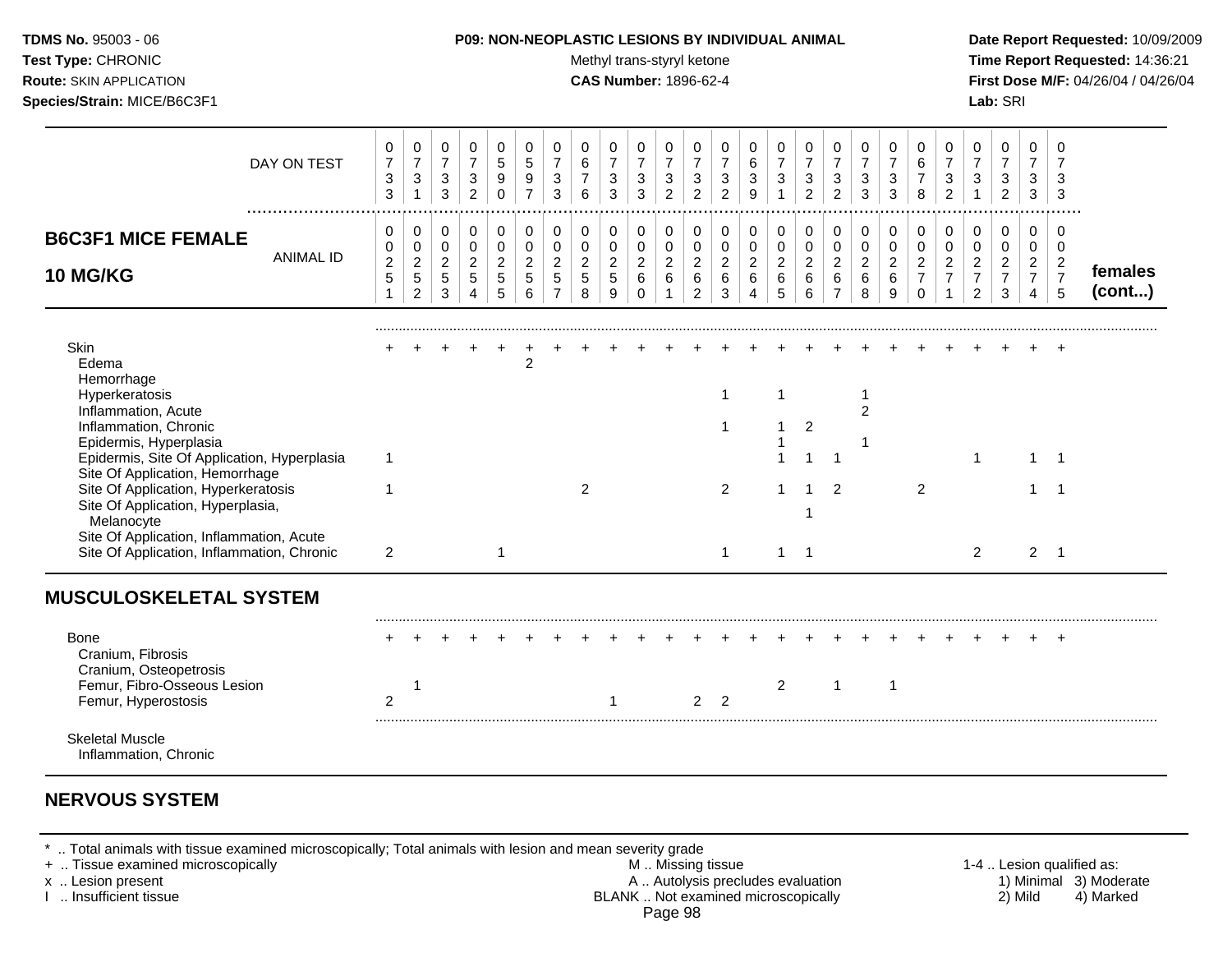| <b>TDMS No. 95003 - 06</b>         | <b>P09: NON-NEOPLASTIC LESIONS BY INDIVIDUAL ANIMAL</b> | Date Report Requested: 10/09/2009          |
|------------------------------------|---------------------------------------------------------|--------------------------------------------|
| <b>Test Type: CHRONIC</b>          | Methyl trans-styryl ketone                              | <b>Time Report Requested: 14:36:21</b>     |
| <b>Route: SKIN APPLICATION</b>     | <b>CAS Number: 1896-62-4</b>                            | <b>First Dose M/F: 04/26/04 / 04/26/04</b> |
| <b>Species/Strain: MICE/B6C3F1</b> |                                                         | <b>Lab:</b> SRI                            |

| DAY ON TEST                                                                                                                      | 0<br>$\overline{7}$<br>3<br>$\sqrt{3}$ | 0<br>$\overline{7}$<br>3                            | 0<br>$\overline{7}$<br>$\mathbf{3}$<br>3 | 0<br>$\overline{7}$<br>$\sqrt{3}$<br>$\overline{2}$     | 0<br>5<br>9<br>$\Omega$                | 0<br>5<br>9           | 0<br>3<br>3      | 0<br>6<br>7<br>6                   | 0<br>$\overline{7}$<br>3<br>3        | 0<br>$\overline{7}$<br>$\sqrt{3}$<br>3    | 0<br>$\overline{7}$<br>$\mathbf{3}$<br>2     | 0<br>$\overline{7}$<br>3<br>2      | 0<br>7<br>3<br>2      | 0<br>6<br>3<br>9      | 0<br>$\overline{7}$<br>3           | 0<br>$\overline{7}$<br>3<br>$\overline{2}$ | 0<br>$\overline{7}$<br>3<br>$\overline{2}$            | 0<br>$\overline{7}$<br>3<br>3                  | 0<br>$\overline{7}$<br>3<br>3              | 0<br>6<br>7<br>8             | 0<br>$\overline{7}$<br>3<br>$\overline{2}$ | 0<br>$\overline{7}$<br>3                        | 0<br>$\overline{7}$<br>3<br>$\overline{2}$      | 0<br>$\overline{7}$<br>3<br>3                                | 0<br>7<br>3<br>3                                |                   |
|----------------------------------------------------------------------------------------------------------------------------------|----------------------------------------|-----------------------------------------------------|------------------------------------------|---------------------------------------------------------|----------------------------------------|-----------------------|------------------|------------------------------------|--------------------------------------|-------------------------------------------|----------------------------------------------|------------------------------------|-----------------------|-----------------------|------------------------------------|--------------------------------------------|-------------------------------------------------------|------------------------------------------------|--------------------------------------------|------------------------------|--------------------------------------------|-------------------------------------------------|-------------------------------------------------|--------------------------------------------------------------|-------------------------------------------------|-------------------|
| <b>B6C3F1 MICE FEMALE</b><br><b>ANIMAL ID</b><br><b>10 MG/KG</b>                                                                 | 0<br>0<br>$\boldsymbol{2}$<br>5<br>1   | 0<br>$\pmb{0}$<br>$\overline{c}$<br>$\sqrt{5}$<br>2 | 0<br>0<br>$\overline{2}$<br>5<br>3       | 0<br>0<br>$\overline{a}$<br>5<br>$\boldsymbol{\Lambda}$ | 0<br>$\pmb{0}$<br>$\sqrt{2}$<br>5<br>5 | 0<br>0<br>2<br>5<br>6 | 0<br>0<br>2<br>5 | 0<br>0<br>$\overline{2}$<br>5<br>8 | 0<br>0<br>$\boldsymbol{2}$<br>5<br>9 | 0<br>0<br>$\overline{c}$<br>6<br>$\Omega$ | 0<br>0<br>$\overline{2}$<br>6<br>$\mathbf 1$ | 0<br>0<br>$\overline{c}$<br>6<br>2 | 0<br>0<br>2<br>6<br>3 | 0<br>0<br>2<br>6<br>4 | 0<br>0<br>$\overline{c}$<br>6<br>5 | 0<br>0<br>$\overline{a}$<br>6<br>6         | 0<br>0<br>$\overline{c}$<br>$\,6\,$<br>$\overline{7}$ | 0<br>$\mathbf 0$<br>$\boldsymbol{2}$<br>6<br>8 | 0<br>$\pmb{0}$<br>$\overline{c}$<br>6<br>9 | 0<br>$\mathbf 0$<br>$\Omega$ | 0<br>0<br>2                                | 0<br>0<br>$\overline{2}$<br>$\overline{7}$<br>2 | 0<br>0<br>$\overline{2}$<br>$\overline{7}$<br>3 | 0<br>0<br>$\overline{c}$<br>$\overline{7}$<br>$\overline{4}$ | 0<br>0<br>$\overline{c}$<br>$\overline{7}$<br>5 | females<br>(cont) |
| <b>Brain</b><br>Compression<br>Hemorrhage<br>Hyperplasia, Lymphoid                                                               |                                        |                                                     |                                          |                                                         |                                        |                       |                  |                                    |                                      |                                           |                                              |                                    |                       |                       |                                    |                                            |                                                       |                                                | $\overline{2}$                             | 2                            |                                            |                                                 |                                                 |                                                              |                                                 |                   |
| Peripheral Nerve<br>Spinal Cord                                                                                                  |                                        |                                                     |                                          |                                                         |                                        |                       |                  |                                    |                                      |                                           |                                              |                                    |                       | $\ddot{}$             |                                    |                                            |                                                       |                                                |                                            |                              |                                            |                                                 |                                                 |                                                              |                                                 |                   |
| <b>RESPIRATORY SYSTEM</b>                                                                                                        |                                        |                                                     |                                          |                                                         |                                        |                       |                  |                                    |                                      |                                           |                                              |                                    |                       |                       |                                    |                                            |                                                       |                                                |                                            |                              |                                            |                                                 |                                                 |                                                              |                                                 |                   |
| Lung<br>Congestion<br>Hemorrhage<br>Infiltration Cellular, Histiocyte<br>Metaplasia, Osseous<br>Alveolar Epithelium, Hyperplasia |                                        |                                                     |                                          |                                                         |                                        |                       |                  |                                    |                                      | 1                                         |                                              |                                    |                       |                       |                                    | $\overline{c}$                             |                                                       |                                                |                                            |                              |                                            |                                                 |                                                 |                                                              |                                                 |                   |
| Nose<br>Hemorrhage<br>Inflammation, Chronic<br>Glands, Cyst                                                                      |                                        |                                                     |                                          |                                                         |                                        |                       |                  |                                    |                                      |                                           |                                              |                                    |                       |                       |                                    |                                            |                                                       |                                                |                                            |                              |                                            |                                                 |                                                 |                                                              |                                                 |                   |
| Trachea                                                                                                                          |                                        |                                                     |                                          |                                                         |                                        |                       |                  |                                    |                                      |                                           |                                              |                                    |                       |                       |                                    |                                            |                                                       |                                                |                                            |                              |                                            |                                                 |                                                 |                                                              |                                                 |                   |

# **SPECIAL SENSES SYSTEM**

\* .. Total animals with tissue examined microscopically; Total animals with lesion and mean severity grade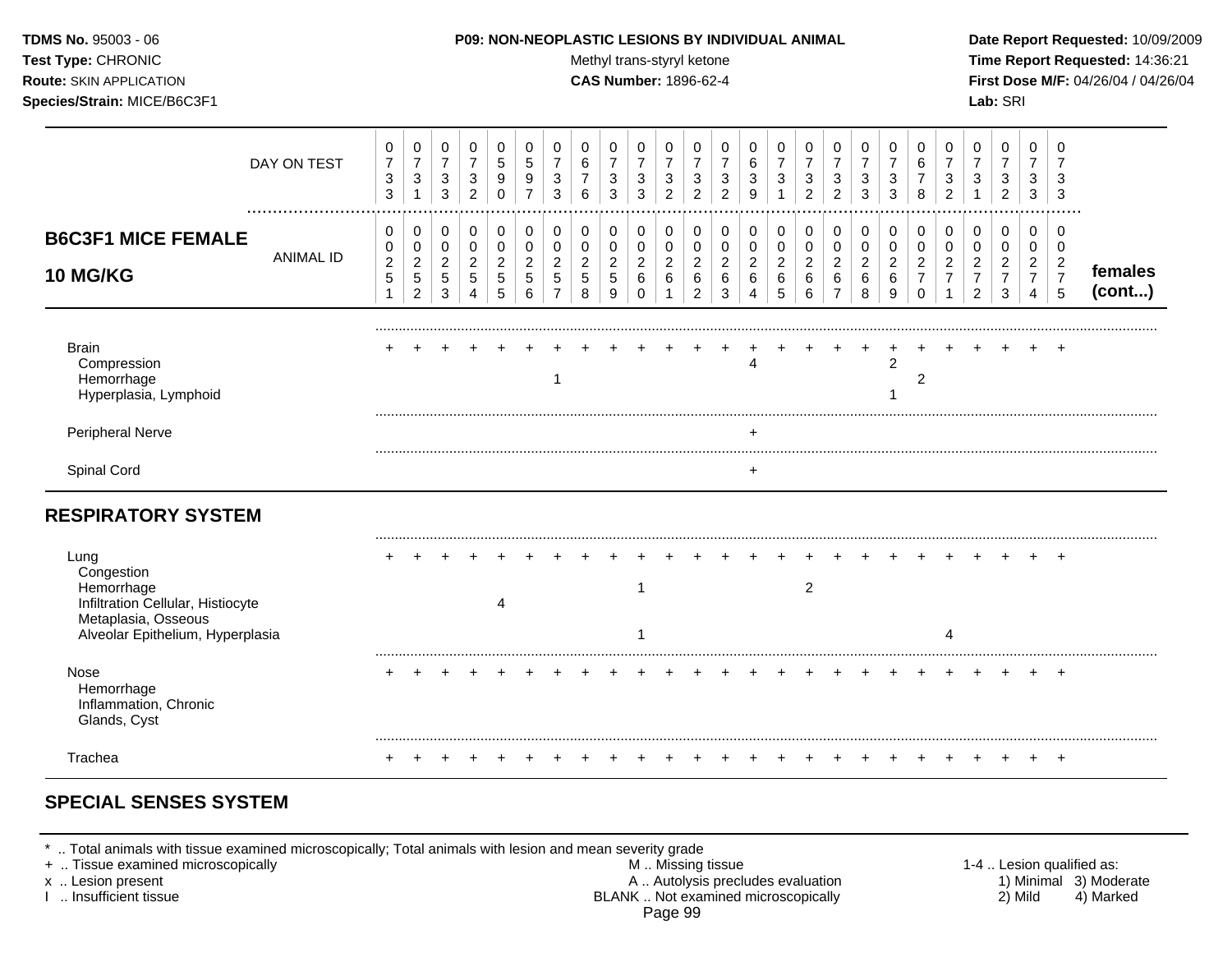| TDMS No. 95003 - 06<br>Test Type: CHRONIC<br>Route: SKIN APPLICATION<br>Species/Strain: MICE/B6C3F1                                                                              |                                                                          |                                                                  |                                                                     | <b>P09: NON-NEOPLASTIC LESIONS BY INDIVIDUAL ANIMAL</b>                  |                                                               |                                                                         |                                                                           |                                            | Methyl trans-styryl ketone<br><b>CAS Number: 1896-62-4</b> |                                                             |                                                                           |                                                                              |                                                      |                                                                       |                                                    |                                                                    |                                                           |                                                 |                                                             |                                                                                       |                                                                          |                                                                        | Lab: SRI                                                          |                                                                        |                                                           | Date Report Requested: 10/09/2009<br>Time Report Requested: 14:36:21<br>First Dose M/F: 04/26/04 / 04/26/04 |
|----------------------------------------------------------------------------------------------------------------------------------------------------------------------------------|--------------------------------------------------------------------------|------------------------------------------------------------------|---------------------------------------------------------------------|--------------------------------------------------------------------------|---------------------------------------------------------------|-------------------------------------------------------------------------|---------------------------------------------------------------------------|--------------------------------------------|------------------------------------------------------------|-------------------------------------------------------------|---------------------------------------------------------------------------|------------------------------------------------------------------------------|------------------------------------------------------|-----------------------------------------------------------------------|----------------------------------------------------|--------------------------------------------------------------------|-----------------------------------------------------------|-------------------------------------------------|-------------------------------------------------------------|---------------------------------------------------------------------------------------|--------------------------------------------------------------------------|------------------------------------------------------------------------|-------------------------------------------------------------------|------------------------------------------------------------------------|-----------------------------------------------------------|-------------------------------------------------------------------------------------------------------------|
| DAY ON TEST                                                                                                                                                                      | 0<br>$\overline{7}$<br>$\mathbf{3}$<br>3                                 | $\mathbf 0$<br>$\overline{7}$<br>$\sqrt{3}$<br>$\mathbf{1}$      | $\mathbf 0$<br>$\overline{7}$<br>$\mathbf{3}$<br>$\mathfrak{Z}$     | $\mathbf 0$<br>$\overline{7}$<br>$\ensuremath{\mathsf{3}}$<br>$\sqrt{2}$ | $\mathbf 0$<br>$\sqrt{5}$<br>$\boldsymbol{9}$<br>$\pmb{0}$    | $\mathbf 0$<br>$\sqrt{5}$<br>$\boldsymbol{9}$<br>$\overline{7}$         | $\Omega$<br>$\overline{7}$<br>$\ensuremath{\mathsf{3}}$<br>$\mathfrak{Z}$ | $\Omega$<br>6<br>$\overline{7}$<br>$\,6\,$ | $\Omega$<br>$\overline{7}$<br>3<br>3                       | $\mathbf 0$<br>$\overline{7}$<br>$\sqrt{3}$<br>$\mathbf{3}$ | $\mathbf 0$<br>$\overline{7}$<br>$\mathbf{3}$<br>$\overline{2}$           | $\mathbf 0$<br>$\overline{7}$<br>$\ensuremath{\mathsf{3}}$<br>$\overline{2}$ | $\mathbf 0$<br>$\overline{7}$<br>3<br>$\overline{c}$ | $\mathbf 0$<br>$\,6\,$<br>$\sqrt{3}$<br>$\boldsymbol{9}$              | $\mathbf 0$<br>$\overline{7}$<br>3<br>$\mathbf{1}$ | 0<br>$\overline{7}$<br>$\ensuremath{\mathsf{3}}$<br>$\overline{2}$ | $\Omega$<br>$\overline{7}$<br>3<br>$\overline{2}$         | $\Omega$<br>$\overline{7}$<br>$\mathbf{3}$<br>3 | $\mathbf 0$<br>$\overline{7}$<br>$\sqrt{3}$<br>$\mathbf{3}$ | $\mathbf 0$<br>$6\phantom{a}$<br>$\overline{7}$<br>8                                  | $\Omega$<br>$\overline{7}$<br>$\sqrt{3}$<br>$\overline{2}$               | $\Omega$<br>$\overline{7}$<br>3<br>$\mathbf{1}$                        | $\Omega$<br>$\overline{7}$<br>3<br>$\overline{c}$                 | $\mathbf 0$<br>$\overline{7}$<br>3<br>$\mathbf{3}$                     | $\Omega$<br>$\overline{7}$<br>3<br>$\mathbf{3}$           |                                                                                                             |
| <b>B6C3F1 MICE FEMALE</b><br><b>ANIMAL ID</b><br>10 MG/KG                                                                                                                        | $\mathbf 0$<br>$\pmb{0}$<br>$\overline{c}$<br>$\sqrt{5}$<br>$\mathbf{1}$ | 0<br>$\pmb{0}$<br>$\overline{2}$<br>$\sqrt{5}$<br>$\overline{2}$ | 0<br>$\mathsf 0$<br>$\sqrt{2}$<br>$5\phantom{.0}$<br>$\mathfrak{S}$ | $\pmb{0}$<br>$\pmb{0}$<br>$\overline{2}$<br>$\sqrt{5}$<br>$\overline{4}$ | $\pmb{0}$<br>$\mathsf 0$<br>$\overline{2}$<br>$\sqrt{5}$<br>5 | $\pmb{0}$<br>$\mathsf 0$<br>$\sqrt{2}$<br>$\sqrt{5}$<br>$6\phantom{1}6$ | 0<br>$\overline{0}$<br>$\overline{2}$<br>$\sqrt{5}$<br>$\overline{7}$     | 0<br>$\pmb{0}$<br>$\overline{c}$<br>5<br>8 | $\mathsf 0$<br>$\mathbf 0$<br>$\overline{2}$<br>5<br>9     | 0<br>$\pmb{0}$<br>$\overline{c}$<br>$\,6\,$<br>$\Omega$     | $\mathbf 0$<br>$\mathsf{O}\xspace$<br>$\overline{2}$<br>6<br>$\mathbf{1}$ | 0<br>$\pmb{0}$<br>$\sqrt{2}$<br>6<br>$\sqrt{2}$                              | 0<br>$\pmb{0}$<br>$\overline{2}$<br>6<br>3           | $\pmb{0}$<br>$\pmb{0}$<br>$\overline{2}$<br>$\,6\,$<br>$\overline{4}$ | 0<br>$\pmb{0}$<br>$\overline{2}$<br>$\,6\,$<br>5   | 0<br>$\pmb{0}$<br>$\overline{2}$<br>6<br>$\,6\,$                   | 0<br>$\mathbf 0$<br>$\overline{2}$<br>6<br>$\overline{7}$ | 0<br>$\pmb{0}$<br>$\overline{2}$<br>6<br>8      | $\mathbf 0$<br>$\pmb{0}$<br>$\overline{2}$<br>$\,6\,$<br>9  | $\mathbf 0$<br>$\mathsf{O}\xspace$<br>$\overline{2}$<br>$\overline{7}$<br>$\mathbf 0$ | $\mathbf 0$<br>$\pmb{0}$<br>$\sqrt{2}$<br>$\overline{7}$<br>$\mathbf{1}$ | 0<br>$\mathbf 0$<br>$\overline{2}$<br>$\overline{7}$<br>$\overline{2}$ | $\pmb{0}$<br>$\mathbf 0$<br>$\overline{2}$<br>$\overline{7}$<br>3 | 0<br>$\mathbf 0$<br>$\overline{2}$<br>$\overline{7}$<br>$\overline{4}$ | 0<br>$\mathbf 0$<br>$\overline{2}$<br>$\overline{7}$<br>5 | females<br>(cont)                                                                                           |
| Eye<br>Inflammation, Chronic<br>Bilateral, Hemorrhage<br><b>Bilateral, Retinal Detachment</b><br>Bilateral, Optic Nerve, Necrosis<br>Cornea, Hyperplasia<br>Retina, Degeneration |                                                                          |                                                                  |                                                                     |                                                                          |                                                               |                                                                         |                                                                           |                                            |                                                            |                                                             |                                                                           |                                                                              |                                                      |                                                                       |                                                    |                                                                    |                                                           |                                                 |                                                             | $+$                                                                                   | $\overline{1}$<br>$\overline{1}$                                         |                                                                        |                                                                   |                                                                        |                                                           |                                                                                                             |
| Harderian Gland<br>Hyperplasia, Focal<br>Inflammation, Chronic<br>Bilateral, Hemorrhage                                                                                          |                                                                          |                                                                  |                                                                     |                                                                          |                                                               |                                                                         |                                                                           |                                            |                                                            |                                                             |                                                                           | $\overline{c}$                                                               |                                                      | $+$                                                                   | $+$<br>$\boldsymbol{2}$                            | $+$                                                                | $+$                                                       |                                                 |                                                             |                                                                                       |                                                                          |                                                                        |                                                                   |                                                                        |                                                           |                                                                                                             |
| <b>URINARY SYSTEM</b><br>Kidney                                                                                                                                                  |                                                                          |                                                                  |                                                                     |                                                                          |                                                               |                                                                         |                                                                           |                                            |                                                            |                                                             |                                                                           |                                                                              |                                                      |                                                                       |                                                    |                                                                    |                                                           |                                                 |                                                             |                                                                                       |                                                                          |                                                                        |                                                                   |                                                                        |                                                           |                                                                                                             |
| Cyst<br>Hyperplasia, Lymphoid<br>Infarct<br>Metaplasia, Osseous                                                                                                                  | $\overline{2}$                                                           |                                                                  |                                                                     | $\overline{1}$                                                           |                                                               | $\overline{c}$                                                          |                                                                           |                                            | $\overline{a}$                                             |                                                             | $\mathbf{1}$                                                              |                                                                              | $\overline{c}$<br>$\overline{2}$                     |                                                                       | $\overline{c}$                                     |                                                                    |                                                           | $\overline{2}$                                  | $\overline{2}$                                              |                                                                                       | $\overline{2}$                                                           | $\overline{2}$                                                         | -1                                                                |                                                                        | $\overline{2}$                                            |                                                                                                             |
| Mineralization<br>Nephropathy<br>Renal Tubule, Accumulation, Hyaline<br><b>Droplet</b><br>Renal Tubule, Necrosis                                                                 | $\mathbf{1}$                                                             | $\overline{1}$                                                   | $\overline{1}$                                                      |                                                                          | $2 \quad 1$                                                   | 3                                                                       | $\overline{2}$                                                            |                                            | $\mathbf 1$<br>4                                           | $\overline{1}$                                              | 2                                                                         | $\overline{1}$                                                               |                                                      | 1 1 1 1 1                                                             |                                                    |                                                                    |                                                           | $1 \quad 1$                                     |                                                             |                                                                                       |                                                                          | 2                                                                      | $\overline{1}$                                                    | $\mathbf{1}$                                                           | $\overline{2}$                                            |                                                                                                             |
| <b>Urinary Bladder</b><br>Hyperplasia, Lymphoid                                                                                                                                  | $+$                                                                      | $+$                                                              | $\overline{2}$                                                      |                                                                          |                                                               |                                                                         | 2                                                                         |                                            |                                                            |                                                             |                                                                           |                                                                              |                                                      |                                                                       |                                                    |                                                                    |                                                           |                                                 |                                                             |                                                                                       |                                                                          |                                                                        |                                                                   |                                                                        | $+$                                                       |                                                                                                             |

\* .. Total animals with tissue examined microscopically; Total animals with lesion and mean severity grade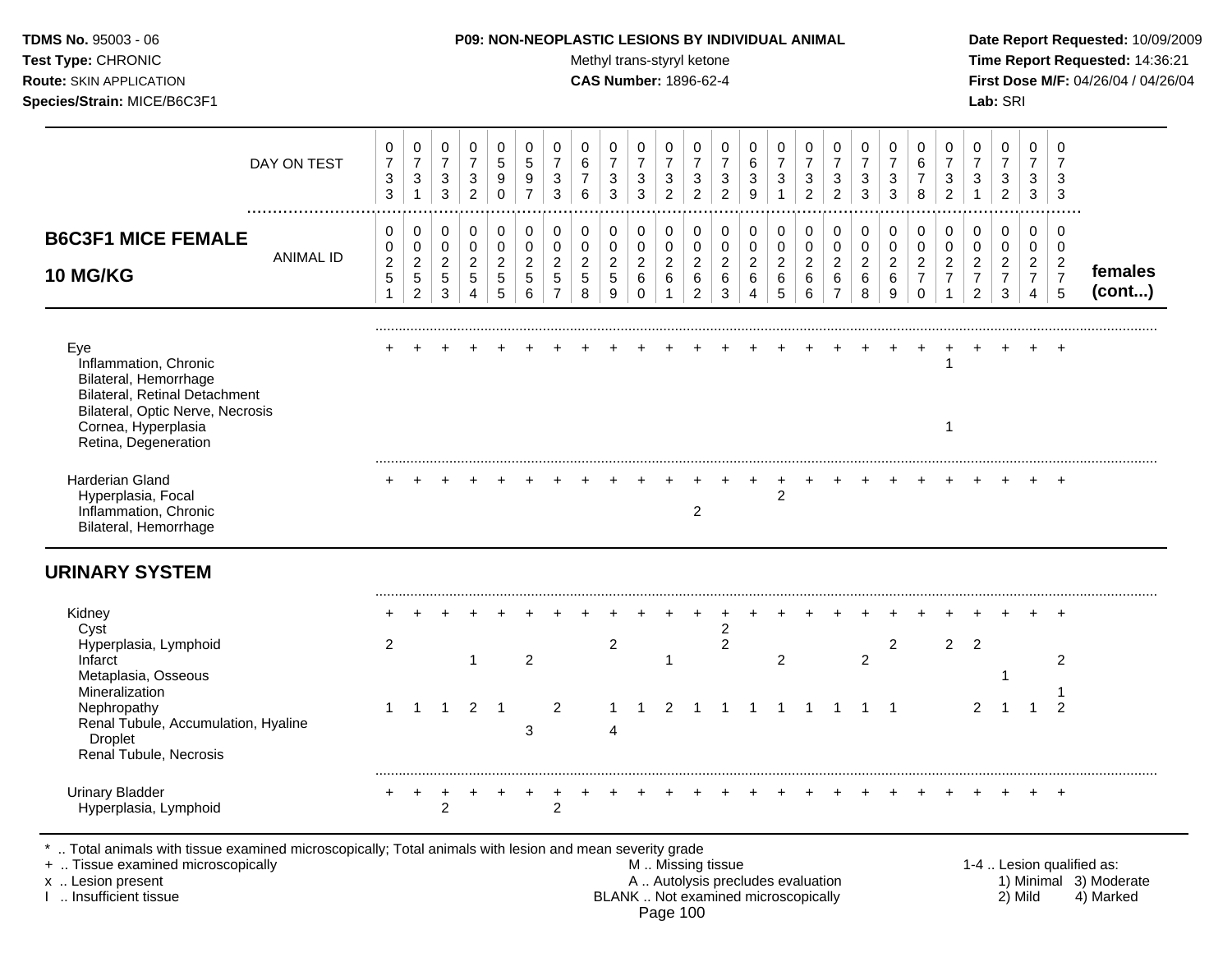| <b>TDMS No. 95003 - 06</b>     | <b>P09: NON-NEOPLASTIC LESIONS BY INDIVIDUAL ANIMAL</b> | Date Rep         |
|--------------------------------|---------------------------------------------------------|------------------|
| <b>Test Type: CHRONIC</b>      | Methyl trans-styryl ketone                              | <b>Time Re</b>   |
| <b>Route: SKIN APPLICATION</b> | <b>CAS Number: 1896-62-4</b>                            | <b>First Dos</b> |
| Species/Strain: MICE/B6C3F1    |                                                         | <b>Lab:</b> SRI  |

## **P09: NON-NEOPLASTIC LESIONS BY INDIVIDUAL ANIMAL Date Report Requested:** 10/09/2009

**Methyl trans-styryl ketone Time Report Requested:** 14:36:21 **CAS Number:** 1896-62-4 **First Dose M/F:** 04/26/04 / 04/26/04

|                                              | DAY ON TEST | υ<br>3<br>3            | 0<br>3                                          | 0<br>ົ<br>J<br>≏<br>ບ                | U<br>3<br>ົ<br>$\epsilon$ | 0<br>C<br>9                                | 9      | 0<br>3<br>3             | 0<br>⌒<br>b<br>-<br>6 | 0<br>3<br>3            | υ<br>3<br>3                  | c<br>ు | 0<br>3<br>◠<br>▃                       | 0<br>3<br>ົ<br>_           | 3<br>$\circ$ | 0<br>3                           | 0<br>ົ<br>J<br>◠                      | U<br>3<br>ົ<br>∠      | 0<br>3<br>3        | $\sim$ | 0<br>6<br>-<br>8        | 0<br>3<br>ົ      | 0<br>3                  | υ<br>3<br>ົ<br><u>.</u> | c<br>ు<br>3          | 0<br>3<br>-3 |                         |
|----------------------------------------------|-------------|------------------------|-------------------------------------------------|--------------------------------------|---------------------------|--------------------------------------------|--------|-------------------------|-----------------------|------------------------|------------------------------|--------|----------------------------------------|----------------------------|--------------|----------------------------------|---------------------------------------|-----------------------|--------------------|--------|-------------------------|------------------|-------------------------|-------------------------|----------------------|--------------|-------------------------|
| <b>B6C3F1 MICE FEMALE</b><br><b>10 MG/KG</b> | ANIMAL ID   | U<br>U<br>າ<br>∠<br>IJ | 0<br>0<br>ົ<br>$\sim$<br><sub>5</sub><br>ົ<br>∼ | v<br>υ<br>$\sim$<br>_<br>G<br>≏<br>◡ | U<br>U<br>⌒<br>▃<br>đ     | $\epsilon$<br>$\mathbf{p}$<br>$\mathbf{p}$ | G<br>6 | 0<br>ົ<br><u>_</u><br>5 | 0<br>U<br>ົ<br>G<br>8 | 0<br>0<br>ົ<br>b.<br>9 | U<br>◠<br><u>_</u><br>6<br>Ü | 6      | 0<br>U<br>ີ<br>∼<br>6<br>ົ<br><u>.</u> | 0<br>U<br>ົ<br>_<br>6<br>3 |              | 0<br>0<br>◠<br>6<br><sub>5</sub> | 0<br>U<br><sup>o</sup><br>_<br>6<br>6 | 0<br>◡<br>ົ<br>▃<br>6 | <u>_</u><br>6<br>8 | 6<br>9 | 0<br>◠<br><u>_</u><br>- | 0<br>υ<br>ົ<br>- | 0<br>ົ<br>ົ<br><u>.</u> | ◠<br><u>.</u><br>3      | $\sqrt{2}$<br>∼<br>4 | O<br>U<br>b  | temales<br>$($ cont $)$ |

\* .. Total animals with tissue examined microscopically; Total animals with lesion and mean severity grade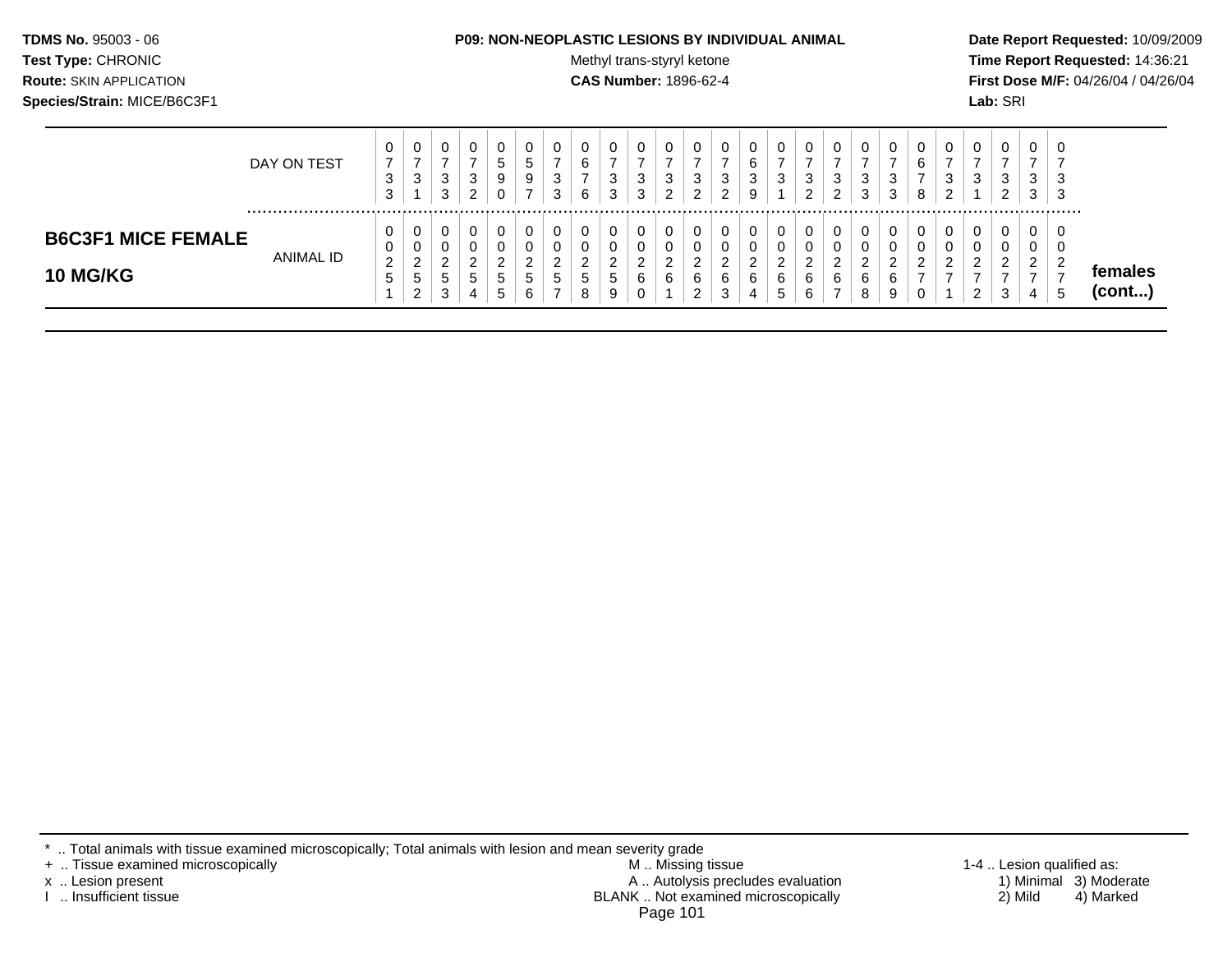#### **TDMS No.** 95003 - 06 **P09: NON-NEOPLASTIC LESIONS BY INDIVIDUAL ANIMAL Date Report Requested:** 10/09/2009

 $\top$ Τ  $\overline{\phantom{0}}$ Τ  $\overline{\phantom{a}}$ 

 $\top$  $\overline{\phantom{a}}$   $\top$ 

 $\top$  $\top$  $\overline{\phantom{a}}$  $\top$  $\Box$ 

Test Type: CHRONIC **Test Type:** CHRONIC **Test Type:** CHRONIC **Time Report Requested:** 14:36:21 **Route:** SKIN APPLICATION **CAS Number:** 1896-62-4 **First Dose M/F:** 04/26/04 / 04/26/04

|                                                                       | DAY ON TEST      | 0<br>$\overline{7}$<br>3<br>$\overline{c}$  | $\pmb{0}$<br>$\overline{7}$<br>$\mathsf 3$<br>$\overline{2}$               | $\pmb{0}$<br>$\overline{\mathbf{7}}$<br>$\mathsf 3$<br>$\overline{2}$ | $\pmb{0}$<br>$\overline{7}$<br>$\mathbf{3}$<br>3          | 0<br>$\overline{7}$<br>3                            | 0<br>$\overline{7}$<br>3<br>3           | 0<br>$\,6$<br>$\mathbf 0$<br>9                               | $\pmb{0}$<br>$\overline{7}$<br>$\mathbf{3}$      | 0<br>$\overline{7}$<br>$\mathbf{3}$<br>$\mathbf{1}$ | 0<br>$\sqrt{5}$<br>$\overline{7}$<br>$\mathbf{1}$             | $\mathbf 0$<br>$\overline{7}$<br>$\mathbf{3}$<br>3       | $\pmb{0}$<br>$\overline{7}$<br>3<br>$\overline{2}$                  | 0<br>$\overline{7}$<br>3<br>3              | $\mathbf 0$<br>$\overline{7}$<br>3<br>$\overline{2}$ | $\,0\,$<br>$\overline{7}$<br>$\ensuremath{\mathsf{3}}$<br>$\overline{2}$ | 0<br>$\overline{7}$<br>$\mathbf{3}$<br>3                                    | $\boldsymbol{0}$<br>$\overline{5}$<br>9<br>$\Omega$            | 0<br>$\,6\,$<br>8<br>$\overline{1}$              | $\pmb{0}$<br>6<br>5<br>3                                  | 0<br>$\overline{7}$<br>3                       | 0<br>$\overline{7}$<br>1                     | $\mathbf 0$<br>$\overline{7}$<br>3<br>3 | 0<br>$\overline{7}$<br>3<br>3                | 0<br>$\overline{7}$<br>3<br>$\overline{2}$ | $\mathbf 0$<br>$\overline{7}$<br>3<br>$\overline{2}$ |      |        |              |
|-----------------------------------------------------------------------|------------------|---------------------------------------------|----------------------------------------------------------------------------|-----------------------------------------------------------------------|-----------------------------------------------------------|-----------------------------------------------------|-----------------------------------------|--------------------------------------------------------------|--------------------------------------------------|-----------------------------------------------------|---------------------------------------------------------------|----------------------------------------------------------|---------------------------------------------------------------------|--------------------------------------------|------------------------------------------------------|--------------------------------------------------------------------------|-----------------------------------------------------------------------------|----------------------------------------------------------------|--------------------------------------------------|-----------------------------------------------------------|------------------------------------------------|----------------------------------------------|-----------------------------------------|----------------------------------------------|--------------------------------------------|------------------------------------------------------|------|--------|--------------|
| <b>B6C3F1 MICE FEMALE</b><br><b>10 MG/KG</b>                          | <b>ANIMAL ID</b> | 0<br>0<br>$\sqrt{2}$<br>$\overline{7}$<br>6 | $\mathbf 0$<br>$\pmb{0}$<br>$\sqrt{2}$<br>$\overline{7}$<br>$\overline{7}$ | $\pmb{0}$<br>$\pmb{0}$<br>$\overline{2}$<br>$\overline{7}$<br>8       | 0<br>$\pmb{0}$<br>$\boldsymbol{2}$<br>$\overline{7}$<br>9 | 0<br>$\mathbf 0$<br>$\overline{2}$<br>8<br>$\Omega$ | 0<br>$\mathbf 0$<br>$\overline{2}$<br>8 | 0<br>$\pmb{0}$<br>$\overline{2}$<br>$\, 8$<br>$\overline{2}$ | 0<br>$\pmb{0}$<br>$\overline{2}$<br>$\bf 8$<br>3 | 0<br>0<br>$\mathbf{2}$<br>$\bf8$<br>$\overline{4}$  | 0<br>$\pmb{0}$<br>$\overline{a}$<br>$\bf 8$<br>$\overline{5}$ | $\mathbf 0$<br>$\mathbf 0$<br>$\sqrt{2}$<br>$\,8\,$<br>6 | $\mathbf 0$<br>$\mathbf 0$<br>$\overline{c}$<br>8<br>$\overline{7}$ | 0<br>0<br>$\boldsymbol{2}$<br>$\bf 8$<br>8 | 0<br>$\mathbf 0$<br>$\overline{2}$<br>8<br>9         | 0<br>$\pmb{0}$<br>$\overline{2}$<br>$\boldsymbol{9}$<br>$\Omega$         | 0<br>$\boldsymbol{0}$<br>$\overline{2}$<br>$\boldsymbol{9}$<br>$\mathbf{1}$ | 0<br>0<br>$\overline{a}$<br>$\boldsymbol{9}$<br>$\overline{c}$ | $\mathbf 0$<br>$\pmb{0}$<br>$\sqrt{2}$<br>9<br>3 | 0<br>$\pmb{0}$<br>$\overline{2}$<br>$\boldsymbol{9}$<br>4 | 0<br>$\mathbf 0$<br>$\boldsymbol{2}$<br>9<br>5 | 0<br>$\mathbf 0$<br>$\overline{2}$<br>9<br>6 | 0<br>$\mathbf 0$<br>$\overline{2}$<br>9 | 0<br>$\mathbf 0$<br>$\overline{a}$<br>9<br>8 | 0<br>0<br>$\overline{c}$<br>9<br>9         | 0<br>$\Omega$<br>3<br>0<br>$\mathbf 0$               |      |        | * TOTALS     |
| <b>ALIMENTARY SYSTEM</b>                                              |                  |                                             |                                                                            |                                                                       |                                                           |                                                     |                                         |                                                              |                                                  |                                                     |                                                               |                                                          |                                                                     |                                            |                                                      |                                                                          |                                                                             |                                                                |                                                  |                                                           |                                                |                                              |                                         |                                              |                                            |                                                      |      |        |              |
| Esophagus                                                             |                  |                                             |                                                                            |                                                                       |                                                           |                                                     |                                         |                                                              |                                                  |                                                     |                                                               |                                                          |                                                                     |                                            |                                                      |                                                                          |                                                                             |                                                                |                                                  |                                                           |                                                |                                              |                                         |                                              |                                            |                                                      | 50   |        |              |
| Gallbladder                                                           |                  |                                             |                                                                            |                                                                       |                                                           |                                                     |                                         |                                                              |                                                  |                                                     |                                                               |                                                          |                                                                     |                                            |                                                      |                                                                          |                                                                             |                                                                |                                                  |                                                           |                                                |                                              |                                         |                                              |                                            |                                                      | -47  |        |              |
| Intestine Large, Cecum                                                |                  |                                             |                                                                            |                                                                       |                                                           |                                                     |                                         |                                                              |                                                  |                                                     |                                                               |                                                          |                                                                     |                                            |                                                      |                                                                          |                                                                             |                                                                |                                                  |                                                           |                                                |                                              |                                         |                                              |                                            |                                                      | 49   |        |              |
| Intestine Large, Colon<br>Edema<br>Inflammation, Acute                |                  |                                             |                                                                            |                                                                       |                                                           |                                                     |                                         |                                                              |                                                  |                                                     |                                                               |                                                          |                                                                     |                                            |                                                      |                                                                          |                                                                             | $\overline{c}$                                                 |                                                  |                                                           |                                                |                                              |                                         |                                              | $+$                                        | $+$                                                  | - 47 | 1.     | 12.0<br>1.0  |
| Intestine Large, Rectum                                               |                  |                                             |                                                                            |                                                                       |                                                           |                                                     |                                         |                                                              |                                                  |                                                     |                                                               |                                                          |                                                                     |                                            |                                                      |                                                                          |                                                                             |                                                                |                                                  |                                                           |                                                |                                              |                                         |                                              |                                            |                                                      | 48   |        |              |
| Intestine Small, Duodenum<br>Hyperplasia<br>Ulcer                     |                  |                                             |                                                                            |                                                                       |                                                           |                                                     |                                         | 2<br>Δ                                                       |                                                  |                                                     |                                                               |                                                          |                                                                     |                                            |                                                      |                                                                          |                                                                             |                                                                |                                                  |                                                           |                                                |                                              |                                         |                                              | $+$                                        | $+$                                                  | - 47 |        | 12.0<br>14.0 |
| Intestine Small, Ileum<br>Inflammation, Acute                         |                  |                                             |                                                                            |                                                                       |                                                           |                                                     |                                         |                                                              |                                                  |                                                     | $\ddot{}$                                                     | $\ddot{}$<br>$\overline{2}$                              |                                                                     |                                            |                                                      |                                                                          |                                                                             | $\ddot{}$                                                      | A                                                | $\ddot{}$                                                 |                                                |                                              |                                         |                                              | $\pm$                                      | $+$                                                  | 45   |        | 22.0         |
| Intestine Small, Jejunum                                              |                  |                                             |                                                                            |                                                                       |                                                           |                                                     |                                         |                                                              |                                                  |                                                     |                                                               |                                                          |                                                                     |                                            |                                                      |                                                                          |                                                                             |                                                                |                                                  |                                                           |                                                |                                              |                                         |                                              |                                            |                                                      | 46   |        |              |
| Liver<br>Angiectasis<br><b>Basophilic Focus</b><br><b>Bile Stasis</b> |                  |                                             |                                                                            |                                                                       |                                                           | X                                                   |                                         | 2                                                            |                                                  | $\ddot{}$<br>3                                      |                                                               |                                                          |                                                                     |                                            |                                                      | X                                                                        |                                                                             |                                                                |                                                  |                                                           |                                                |                                              |                                         |                                              |                                            |                                                      | 50   | 2<br>1 | 32.0<br>2.0  |

\* .. Total animals with tissue examined microscopically; Total animals with lesion and mean severity grade

 $\overline{\phantom{a}}$ 

 $\top$  $\overline{\phantom{a}}$ 

+ .. Tissue examined microscopically M .. Missing tissue 1-4 .. Lesion qualified as: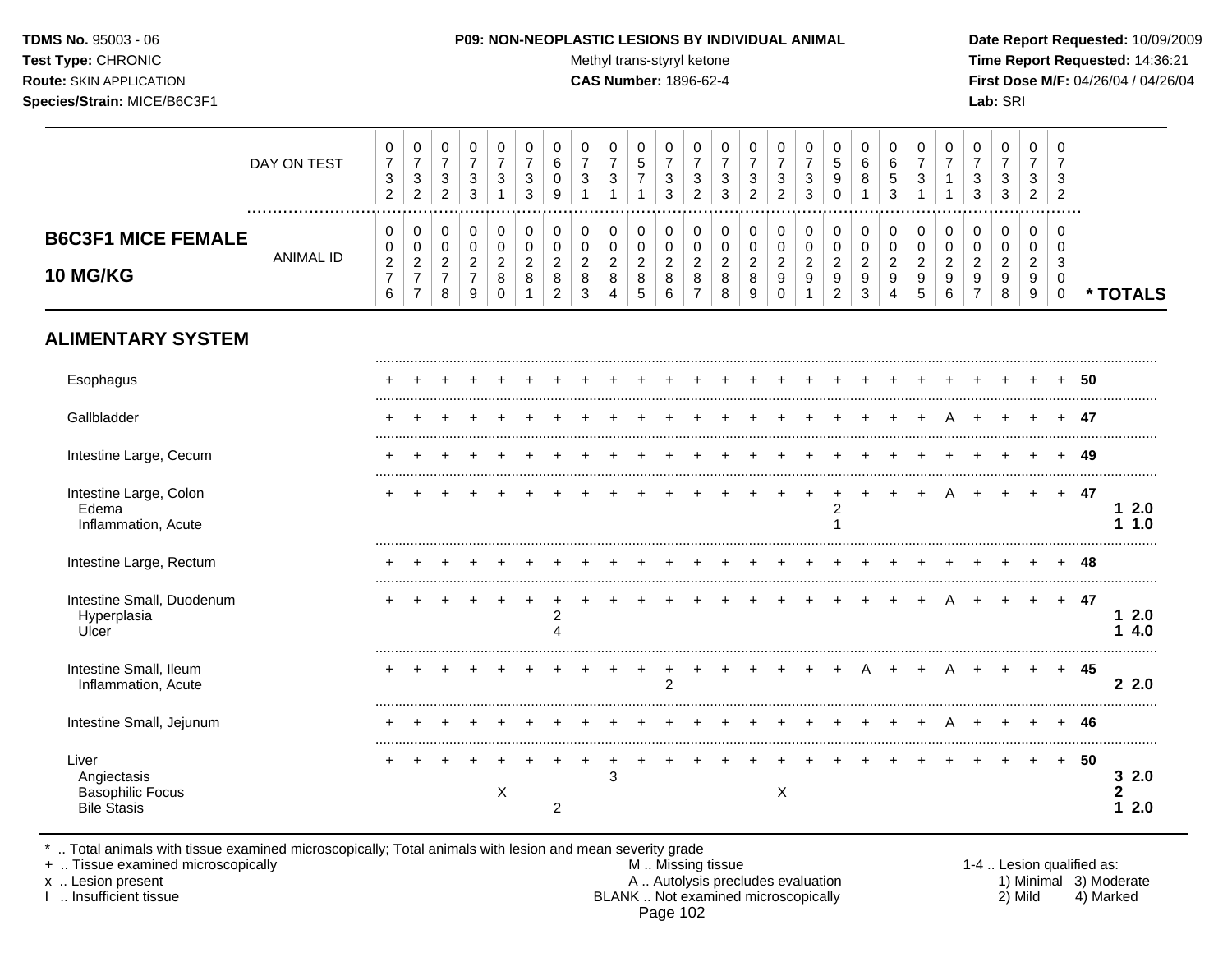Test Type: CHRONIC **Test Type:** CHRONIC **Test Type:** CHRONIC **Time Report Requested:** 14:36:21 **Route:** SKIN APPLICATION **CAS Number:** 1896-62-4 **First Dose M/F:** 04/26/04 / 04/26/04 **Species/Strain:** MICE/B6C3F1 **Lab:** SRI

| DAY ON TEST                                                                                                                                                                                                                                                                                                                    | 0<br>$\overline{7}$<br>$\sqrt{3}$<br>$\overline{2}$ | $\pmb{0}$<br>$\overline{7}$<br>$\sqrt{3}$<br>$\overline{c}$            | $\mathbf 0$<br>$\overline{7}$<br>$\sqrt{3}$<br>$\overline{2}$ | 0<br>$\overline{7}$<br>$\mathbf{3}$<br>3                        | 0<br>$\overline{7}$<br>$\mathbf{3}$<br>$\mathbf{1}$ | 0<br>$\overline{7}$<br>$\sqrt{3}$<br>3                          | 0<br>6<br>$\mathsf 0$<br>9                                        | 0<br>$\overline{7}$<br>$\sqrt{3}$<br>-1                   | 0<br>$\overline{7}$<br>$\sqrt{3}$<br>$\mathbf{1}$               | $\mathbf 0$<br>$\sqrt{5}$<br>$\overline{7}$<br>$\mathbf 1$ | 0<br>$\overline{7}$<br>$\mathbf{3}$<br>3                        | 0<br>$\overline{7}$<br>$\sqrt{3}$<br>$\overline{2}$       | $\pmb{0}$<br>$\overline{7}$<br>$\sqrt{3}$<br>3         | 0<br>$\overline{7}$<br>$\mathbf{3}$<br>$\overline{2}$ | $\mathbf 0$<br>$\overline{7}$<br>$\ensuremath{\mathsf{3}}$<br>$\overline{2}$ | $\pmb{0}$<br>$\overline{7}$<br>$\mathsf 3$<br>3             | $\,0\,$<br>5<br>9<br>$\mathbf 0$                                               | $\mathbf 0$<br>$\,6\,$<br>$\bf 8$<br>$\mathbf{1}$ | 0<br>$\,6\,$<br>$\sqrt{5}$<br>3                              | 0<br>$\overline{7}$<br>$\sqrt{3}$                                   | 0<br>$\overline{7}$<br>$\mathbf{1}$                                       | $\pmb{0}$<br>$\overline{7}$<br>$\mathbf{3}$<br>3                             | $\pmb{0}$<br>$\overline{7}$<br>$\sqrt{3}$<br>$\mathbf{3}$               | 0<br>$\overline{7}$<br>$\mathbf{3}$<br>$\overline{2}$                 | $\mathbf 0$<br>$\overline{7}$<br>$\mathbf{3}$<br>$\overline{2}$ |     |                                                                                                 |
|--------------------------------------------------------------------------------------------------------------------------------------------------------------------------------------------------------------------------------------------------------------------------------------------------------------------------------|-----------------------------------------------------|------------------------------------------------------------------------|---------------------------------------------------------------|-----------------------------------------------------------------|-----------------------------------------------------|-----------------------------------------------------------------|-------------------------------------------------------------------|-----------------------------------------------------------|-----------------------------------------------------------------|------------------------------------------------------------|-----------------------------------------------------------------|-----------------------------------------------------------|--------------------------------------------------------|-------------------------------------------------------|------------------------------------------------------------------------------|-------------------------------------------------------------|--------------------------------------------------------------------------------|---------------------------------------------------|--------------------------------------------------------------|---------------------------------------------------------------------|---------------------------------------------------------------------------|------------------------------------------------------------------------------|-------------------------------------------------------------------------|-----------------------------------------------------------------------|-----------------------------------------------------------------|-----|-------------------------------------------------------------------------------------------------|
| <b>B6C3F1 MICE FEMALE</b><br><b>ANIMAL ID</b><br><b>10 MG/KG</b>                                                                                                                                                                                                                                                               | $\mathbf 0$<br>$\pmb{0}$<br>$\frac{2}{7}$<br>6      | $\mathbf 0$<br>0<br>$\overline{c}$<br>$\overline{7}$<br>$\overline{7}$ | $\mathbf 0$<br>$\pmb{0}$<br>$\sqrt{2}$<br>$\overline{7}$<br>8 | $\mathbf 0$<br>$\mathbf 0$<br>$\sqrt{2}$<br>$\overline{7}$<br>9 | 0<br>$\pmb{0}$<br>$\overline{c}$<br>8<br>$\Omega$   | $\pmb{0}$<br>$\pmb{0}$<br>$\overline{c}$<br>8<br>$\overline{1}$ | $\mathsf 0$<br>$\pmb{0}$<br>$\overline{c}$<br>8<br>$\overline{2}$ | 0<br>$\pmb{0}$<br>$\sqrt{2}$<br>$\bf 8$<br>$\mathfrak{Z}$ | $\mathbf 0$<br>$\mathbf 0$<br>$\sqrt{2}$<br>8<br>$\overline{4}$ | $\mathbf 0$<br>$\pmb{0}$<br>$\overline{c}$<br>8<br>5       | $\pmb{0}$<br>$\pmb{0}$<br>$\overline{2}$<br>8<br>$6\phantom{1}$ | 0<br>$\pmb{0}$<br>$\boldsymbol{2}$<br>8<br>$\overline{7}$ | $\mathbf 0$<br>$\pmb{0}$<br>$\sqrt{2}$<br>$\,8\,$<br>8 | 0<br>$\boldsymbol{0}$<br>$\overline{a}$<br>8<br>9     | 0<br>$\pmb{0}$<br>$\sqrt{2}$<br>$\boldsymbol{9}$<br>$\mathbf 0$              | $\mathbf 0$<br>$\pmb{0}$<br>$\sqrt{2}$<br>9<br>$\mathbf{1}$ | $\pmb{0}$<br>$\pmb{0}$<br>$\overline{c}$<br>$\boldsymbol{9}$<br>$\overline{2}$ | $\mathbf 0$<br>$\pmb{0}$<br>$\sqrt{2}$<br>9<br>3  | $\pmb{0}$<br>$\pmb{0}$<br>$\mathbf 2$<br>9<br>$\overline{4}$ | $\mathbf 0$<br>$\pmb{0}$<br>$\overline{c}$<br>$\boldsymbol{9}$<br>5 | 0<br>$\mathbf 0$<br>$\overline{a}$<br>$\boldsymbol{9}$<br>$6\phantom{1}6$ | $\mathbf 0$<br>$\pmb{0}$<br>$\sqrt{2}$<br>$\boldsymbol{9}$<br>$\overline{7}$ | $\mathbf 0$<br>$\mathbf 0$<br>$\boldsymbol{2}$<br>$\boldsymbol{9}$<br>8 | $\mathbf 0$<br>$\mathsf 0$<br>$\sqrt{2}$<br>$\boldsymbol{9}$<br>$9\,$ | $\mathbf 0$<br>$\mathbf 0$<br>3<br>$\mathbf 0$<br>$\mathbf 0$   |     | * TOTALS                                                                                        |
| Clear Cell Focus<br>Congestion<br><b>Eosinophilic Focus</b><br>Hematopoietic Cell Proliferation<br>Hemorrhage<br>Hyperplasia, Lymphoid<br>Infarct<br><b>Mixed Cell Focus</b><br>Necrosis, Focal<br>Vacuolization Cytoplasmic<br>Centrilobular, Necrosis<br>Hepatocyte, Vacuolization Cytoplasmic<br>Kupffer Cell, Pigmentation | $\overline{2}$                                      | $\times$<br>2                                                          | $\boldsymbol{\mathsf{X}}$<br>$\mathbf{1}$                     | $\overline{1}$<br>$\overline{2}$                                | Χ                                                   | $\overline{2}$                                                  | $\overline{2}$                                                    | $\overline{2}$                                            |                                                                 | $\overline{2}$                                             | Х<br>$\mathbf{1}$                                               | Χ<br>$\overline{1}$<br>2                                  | 3                                                      | $\mathbf{1}$<br>X                                     |                                                                              |                                                             | $\overline{4}$<br>3<br>3                                                       | 2                                                 | 3                                                            | X<br>$\overline{2}$                                                 |                                                                           | $\mathsf{X}$<br>2                                                            | $\mathsf{X}$<br>$\overline{2}$                                          |                                                                       |                                                                 |     | 3<br>12.0<br>13<br>15 1.1<br>1.0<br>52.0<br>14.0<br>2<br>10 2.2<br>22.0<br>14.0<br>2.5<br>2.2.0 |
| Mesentery<br>Hemorrhage<br>Fat, Necrosis                                                                                                                                                                                                                                                                                       | $\ddot{}$<br>2                                      | 1                                                                      | $\overline{ }$<br>2                                           |                                                                 | $\ddot{}$<br>$\overline{c}$<br>$\overline{2}$       | 2                                                               | $\ddot{}$<br>$\overline{2}$                                       |                                                           | 3                                                               |                                                            |                                                                 |                                                           | 2                                                      | -1                                                    | $\ddot{}$<br>$\mathbf{1}$                                                    | $\overline{2}$                                              |                                                                                | $\ddot{}$<br>$\overline{2}$                       |                                                              | $+$<br>$\mathbf{1}$                                                 | $\ddot{}$<br>$\overline{2}$                                               |                                                                              |                                                                         |                                                                       |                                                                 | 22  | $12.0$<br>21 2.0                                                                                |
| Pancreas<br>Atrophy<br>Cyst<br>Inflammation, Focal, Chronic<br>Necrosis                                                                                                                                                                                                                                                        |                                                     |                                                                        |                                                               |                                                                 |                                                     | $\overline{2}$                                                  | $\overline{4}$                                                    |                                                           | 1                                                               |                                                            |                                                                 |                                                           |                                                        |                                                       |                                                                              |                                                             |                                                                                |                                                   |                                                              |                                                                     |                                                                           |                                                                              |                                                                         |                                                                       | $+$                                                             | -50 | 4 2.8<br>22.0<br>3.0<br>1.<br>2.0<br>1                                                          |
| <b>Salivary Glands</b><br>Hyperplasia, Lymphoid<br>Mineralization                                                                                                                                                                                                                                                              | $\overline{2}$                                      | $\overline{2}$                                                         |                                                               |                                                                 |                                                     |                                                                 |                                                                   |                                                           |                                                                 |                                                            |                                                                 | $\overline{c}$                                            | $\overline{2}$                                         |                                                       | $\overline{2}$                                                               |                                                             |                                                                                | $\overline{c}$                                    | $\overline{2}$                                               |                                                                     |                                                                           | $\overline{2}$                                                               | $\overline{2}$                                                          | +<br>$\overline{2}$                                                   | $+$                                                             | 50  | 14 2.0<br>1.0                                                                                   |
| Stomach, Forestomach<br>Edema                                                                                                                                                                                                                                                                                                  |                                                     |                                                                        |                                                               |                                                                 |                                                     |                                                                 |                                                                   |                                                           |                                                                 |                                                            |                                                                 |                                                           |                                                        |                                                       |                                                                              |                                                             |                                                                                |                                                   |                                                              |                                                                     |                                                                           |                                                                              |                                                                         | $\pm$                                                                 | $+$                                                             | 50  | 11.0                                                                                            |

\* .. Total animals with tissue examined microscopically; Total animals with lesion and mean severity grade<br>+ .. Tissue examined microscopically

- + .. Tissue examined microscopically <br>  $\begin{array}{ccc}\n & \text{M} \dots \text{Missing tissue} \\
 & \text{M} \dots \text{Missing tissue} \\
 & \text{A} \dots \text{Autolysis precludes evaluation}\n\end{array}$ 1-4 .. Lesion qualified as:<br>
1) Minimal 3) Moderate x .. Lesion present **A .. Autolysis precludes evaluation** A .. Autolysis precludes evaluation 1) Minimal 3) Moderate I .. Insufficient tissue BLANK .. Not examined microscopically 2) Mild 4) Marked Page 103
	-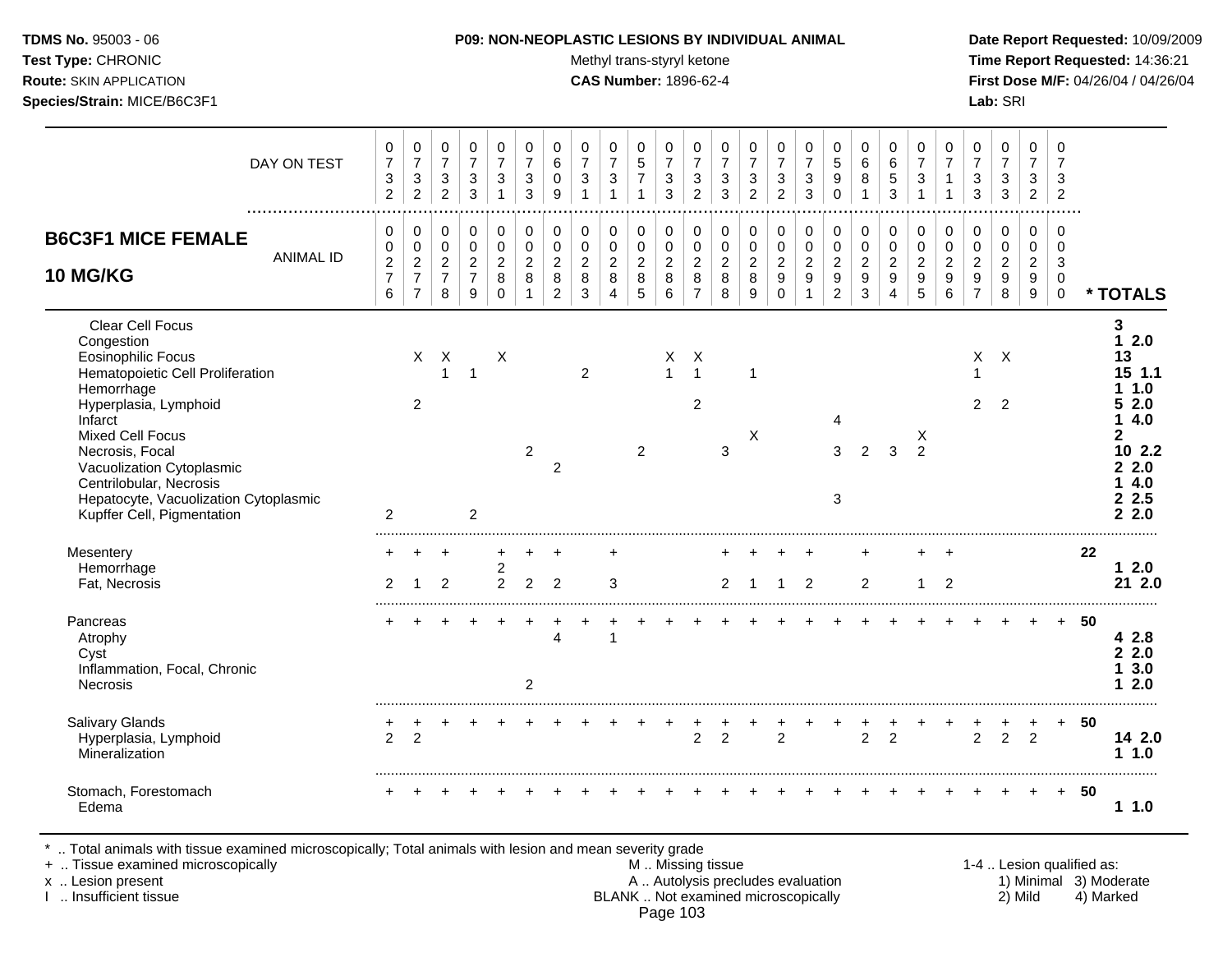Test Type: CHRONIC **Test Type:** CHRONIC **Test Type:** CHRONIC **Time Report Requested:** 14:36:21 **Route:** SKIN APPLICATION **CAS Number:** 1896-62-4 **First Dose M/F:** 04/26/04 / 04/26/04 **Species/Strain:** MICE/B6C3F1 **Lab:** SRI

|                                                                                                                | DAY ON TEST      | 0<br>$\boldsymbol{7}$<br>$\ensuremath{\mathsf{3}}$<br>$\overline{c}$ | 0<br>$\boldsymbol{7}$<br>3<br>$\overline{2}$                 | 0<br>$\boldsymbol{7}$<br>3<br>$\overline{c}$            | 0<br>$\boldsymbol{7}$<br>$\sqrt{3}$<br>$\mathbf{3}$             | 0<br>$\overline{7}$<br>3               | 0<br>$\overline{7}$<br>3<br>3        | 0<br>6<br>0<br>9                                          | 0<br>$\overline{7}$<br>3                     | 0<br>$\overline{7}$<br>3<br>1      | 0<br>$\sqrt{5}$<br>$\overline{7}$<br>$\mathbf{1}$ | 0<br>$\overline{7}$<br>$\sqrt{3}$<br>$\mathbf{3}$      | 0<br>$\overline{7}$<br>3<br>$\overline{2}$      | 0<br>$\overline{7}$<br>3<br>3      | 0<br>$\overline{7}$<br>3<br>$\overline{2}$   | 0<br>$\overline{7}$<br>3<br>$\overline{2}$                           | 0<br>$\overline{7}$<br>3<br>$\mathbf{3}$                     | 0<br>$5\,$<br>9<br>$\Omega$                         | $\mathbf 0$<br>$\,6\,$<br>8<br>$\mathbf{1}$           | 0<br>$\,6$<br>5<br>3                         | 0<br>$\overline{7}$<br>3           | 0<br>$\overline{7}$                       | 0<br>$\overline{7}$<br>3<br>3                             | 0<br>$\overline{7}$<br>3<br>3                | 0<br>$\overline{7}$<br>3<br>$\overline{2}$ | $\Omega$<br>$\overline{7}$<br>3<br>$\overline{2}$       |    |                                |
|----------------------------------------------------------------------------------------------------------------|------------------|----------------------------------------------------------------------|--------------------------------------------------------------|---------------------------------------------------------|-----------------------------------------------------------------|----------------------------------------|--------------------------------------|-----------------------------------------------------------|----------------------------------------------|------------------------------------|---------------------------------------------------|--------------------------------------------------------|-------------------------------------------------|------------------------------------|----------------------------------------------|----------------------------------------------------------------------|--------------------------------------------------------------|-----------------------------------------------------|-------------------------------------------------------|----------------------------------------------|------------------------------------|-------------------------------------------|-----------------------------------------------------------|----------------------------------------------|--------------------------------------------|---------------------------------------------------------|----|--------------------------------|
| <b>B6C3F1 MICE FEMALE</b><br><b>10 MG/KG</b>                                                                   | <b>ANIMAL ID</b> | 0<br>0<br>$\boldsymbol{2}$<br>$\overline{7}$<br>6                    | 0<br>0<br>$\overline{2}$<br>$\overline{7}$<br>$\overline{7}$ | 0<br>$\pmb{0}$<br>$\overline{2}$<br>$\overline{7}$<br>8 | $\mathbf 0$<br>$\mathbf 0$<br>$\sqrt{2}$<br>$\overline{7}$<br>9 | 0<br>$\mathbf 0$<br>2<br>8<br>$\Omega$ | 0<br>$\Omega$<br>$\overline{2}$<br>8 | 0<br>$\mathbf 0$<br>$\overline{c}$<br>8<br>$\overline{2}$ | 0<br>$\mathbf 0$<br>$\overline{c}$<br>8<br>3 | 0<br>0<br>$\overline{2}$<br>8<br>4 | 0<br>0<br>$\overline{a}$<br>8<br>5                | $\mathbf 0$<br>$\mathbf 0$<br>$\overline{2}$<br>8<br>6 | 0<br>0<br>$\overline{2}$<br>8<br>$\overline{7}$ | 0<br>0<br>$\overline{2}$<br>8<br>8 | $\mathbf 0$<br>0<br>$\overline{c}$<br>8<br>9 | 0<br>$\mathbf 0$<br>$\boldsymbol{2}$<br>$\boldsymbol{9}$<br>$\Omega$ | 0<br>0<br>$\overline{2}$<br>$\boldsymbol{9}$<br>$\mathbf{1}$ | 0<br>0<br>$\overline{2}$<br>$9\,$<br>$\overline{2}$ | 0<br>$\mathbf 0$<br>$\sqrt{2}$<br>$\overline{9}$<br>3 | 0<br>$\mathbf 0$<br>$\overline{2}$<br>9<br>4 | 0<br>0<br>$\overline{2}$<br>9<br>5 | $\mathbf 0$<br>$\mathbf 0$<br>2<br>9<br>6 | 0<br>$\mathbf 0$<br>$\overline{c}$<br>9<br>$\overline{7}$ | 0<br>$\mathbf 0$<br>$\overline{2}$<br>9<br>8 | 0<br>0<br>$\overline{2}$<br>9<br>9         | $\Omega$<br>$\Omega$<br>3<br>$\mathbf 0$<br>$\mathbf 0$ |    | * TOTALS                       |
| Erosion<br>Inflammation, Chronic<br>Ulcer<br>Epithelium, Hyperplasia                                           |                  | 3<br>2                                                               |                                                              |                                                         |                                                                 |                                        | $\overline{2}$<br>2                  |                                                           |                                              |                                    |                                                   |                                                        |                                                 |                                    |                                              |                                                                      |                                                              |                                                     |                                                       |                                              |                                    |                                           |                                                           |                                              | $\overline{2}$                             |                                                         |    | 11.0<br>2.0<br>2.5<br>72.0     |
| Stomach, Glandular<br>Cyst<br>Erosion<br>Mineralization                                                        |                  |                                                                      |                                                              |                                                         |                                                                 | $\overline{c}$                         |                                      | $\overline{c}$                                            |                                              |                                    |                                                   |                                                        |                                                 |                                    |                                              |                                                                      |                                                              | -1                                                  |                                                       |                                              |                                    |                                           |                                                           |                                              |                                            |                                                         | 48 | 32.0<br>$3 \t1.3$<br>1.0<br>1. |
| <b>CARDIOVASCULAR SYSTEM</b>                                                                                   |                  |                                                                      |                                                              |                                                         |                                                                 |                                        |                                      |                                                           |                                              |                                    |                                                   |                                                        |                                                 |                                    |                                              |                                                                      |                                                              |                                                     |                                                       |                                              |                                    |                                           |                                                           |                                              |                                            |                                                         |    |                                |
| <b>Blood Vessel</b>                                                                                            |                  |                                                                      |                                                              |                                                         |                                                                 |                                        |                                      |                                                           |                                              |                                    |                                                   |                                                        |                                                 |                                    |                                              |                                                                      |                                                              |                                                     |                                                       |                                              |                                    |                                           |                                                           |                                              |                                            |                                                         | 1  |                                |
| Heart<br>Cardiomyopathy<br>Mineralization                                                                      |                  |                                                                      |                                                              | $\ddot{}$<br>$\mathbf{1}$                               |                                                                 |                                        | $\overline{2}$                       |                                                           | $\mathbf{1}$                                 |                                    | +                                                 | $\mathbf{1}$                                           |                                                 |                                    |                                              |                                                                      | $\mathbf{1}$                                                 |                                                     |                                                       |                                              | 1                                  | $\overline{c}$                            |                                                           | $\mathbf{1}$                                 | $\mathbf{1}$                               | $\ddot{}$<br>$\overline{1}$                             | 50 | 12 1.2<br>11.0                 |
| <b>ENDOCRINE SYSTEM</b>                                                                                        |                  |                                                                      |                                                              |                                                         |                                                                 |                                        |                                      |                                                           |                                              |                                    |                                                   |                                                        |                                                 |                                    |                                              |                                                                      |                                                              |                                                     |                                                       |                                              |                                    |                                           |                                                           |                                              |                                            |                                                         |    |                                |
| <b>Adrenal Cortex</b><br><b>Accessory Adrenal Cortical Nodule</b><br>Degeneration, Fatty<br>Hyperplasia, Focal |                  |                                                                      | 1                                                            |                                                         |                                                                 |                                        |                                      |                                                           | $\overline{c}$                               |                                    |                                                   |                                                        |                                                 |                                    |                                              |                                                                      |                                                              | $\overline{c}$                                      |                                                       |                                              |                                    |                                           |                                                           |                                              | +<br>$\overline{2}$                        | $+$                                                     | 49 | 2.2.0<br>2.5<br>2<br>1.0<br>2  |
| Hypertrophy, Focal<br>Capsule, Hyperplasia                                                                     |                  | 2                                                                    | っ                                                            |                                                         |                                                                 |                                        |                                      |                                                           | 2                                            | っ                                  |                                                   |                                                        | 2                                               |                                    | $\mathcal{P}$                                | $\mathcal{P}$                                                        |                                                              |                                                     |                                                       |                                              | 2                                  |                                           | 2                                                         | $\mathfrak{p}$                               | $\mathcal{P}$                              | 4<br>$\mathcal{P}$                                      |    | 2.5<br>2<br>47 2.2             |
|                                                                                                                |                  |                                                                      |                                                              |                                                         |                                                                 |                                        |                                      |                                                           |                                              |                                    |                                                   |                                                        |                                                 |                                    |                                              |                                                                      |                                                              |                                                     |                                                       |                                              |                                    |                                           |                                                           |                                              |                                            |                                                         |    |                                |

\* .. Total animals with tissue examined microscopically; Total animals with lesion and mean severity grade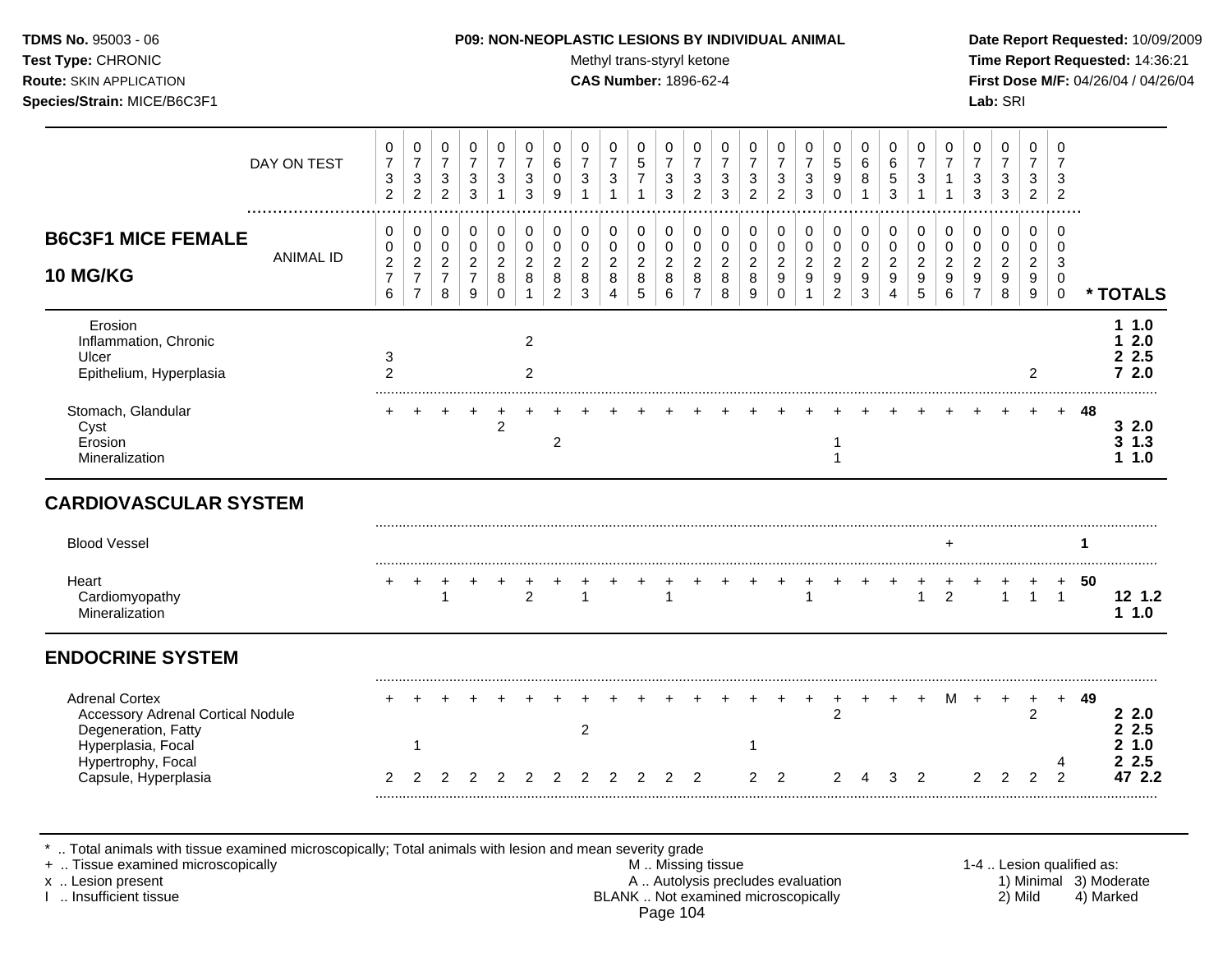Test Type: CHRONIC **Test Type:** CHRONIC **Test Type:** CHRONIC **Time Report Requested:** 14:36:21 **Route:** SKIN APPLICATION **CAS Number:** 1896-62-4 **First Dose M/F:** 04/26/04 / 04/26/04 **Species/Strain:** MICE/B6C3F1 **Lab:** SRI

|                                                                                                                         | DAY ON TEST      | 0<br>$\boldsymbol{7}$<br>$\sqrt{3}$<br>$\overline{2}$ | 0<br>$\boldsymbol{7}$<br>$\mathsf 3$<br>$\overline{2}$                   | $\mathbf 0$<br>$\overline{7}$<br>3<br>$\overline{2}$      | $\Omega$<br>$\overline{7}$<br>3<br>3            | 0<br>$\overline{7}$<br>3                            | 0<br>$\overline{7}$<br>3<br>3         | 0<br>$\,6$<br>0<br>9                            | 0<br>$\overline{7}$<br>$\sqrt{3}$          | 0<br>$\overline{7}$<br>$\ensuremath{\mathsf{3}}$ | $\Omega$<br>$\overline{5}$<br>$\overline{7}$<br>1 | $\Omega$<br>$\overline{7}$<br>3<br>3 | 0<br>$\overline{7}$<br>3<br>$\overline{2}$      | 0<br>$\overline{7}$<br>3<br>3                | 0<br>$\overline{7}$<br>3<br>$\overline{2}$ | 0<br>$\overline{7}$<br>$\sqrt{3}$<br>$\overline{2}$ | $\mathbf 0$<br>$\overline{7}$<br>3<br>3    | $\mathbf 0$<br>$\sqrt{5}$<br>9<br>$\mathbf 0$ | 0<br>6<br>8                                  | 0<br>6<br>5<br>3                   | $\Omega$<br>$\overline{7}$<br>3    | 0<br>$\overline{7}$<br>1                         | 0<br>$\overline{7}$<br>3<br>3                   | 0<br>$\overline{7}$<br>3<br>3      | $\mathbf 0$<br>$\overline{7}$<br>3<br>$\overline{c}$ | $\mathbf 0$<br>$\overline{7}$<br>3<br>$\overline{2}$ |              |                       |
|-------------------------------------------------------------------------------------------------------------------------|------------------|-------------------------------------------------------|--------------------------------------------------------------------------|-----------------------------------------------------------|-------------------------------------------------|-----------------------------------------------------|---------------------------------------|-------------------------------------------------|--------------------------------------------|--------------------------------------------------|---------------------------------------------------|--------------------------------------|-------------------------------------------------|----------------------------------------------|--------------------------------------------|-----------------------------------------------------|--------------------------------------------|-----------------------------------------------|----------------------------------------------|------------------------------------|------------------------------------|--------------------------------------------------|-------------------------------------------------|------------------------------------|------------------------------------------------------|------------------------------------------------------|--------------|-----------------------|
| <b>B6C3F1 MICE FEMALE</b><br><b>10 MG/KG</b>                                                                            | <b>ANIMAL ID</b> | 0<br>0<br>$\sqrt{2}$<br>$\overline{7}$<br>6           | 0<br>$\mathbf 0$<br>$\overline{2}$<br>$\boldsymbol{7}$<br>$\overline{7}$ | 0<br>$\mathbf 0$<br>$\overline{2}$<br>$\overline{7}$<br>8 | 0<br>0<br>$\overline{2}$<br>$\overline{7}$<br>9 | 0<br>$\mathbf 0$<br>$\overline{c}$<br>8<br>$\Omega$ | 0<br>$\pmb{0}$<br>$\overline{2}$<br>8 | 0<br>0<br>$\overline{c}$<br>8<br>$\overline{2}$ | 0<br>$\pmb{0}$<br>$\overline{c}$<br>8<br>3 | 0<br>$\pmb{0}$<br>$\overline{c}$<br>8<br>4       | 0<br>0<br>$\overline{2}$<br>8<br>$\sqrt{5}$       | 0<br>0<br>$\overline{2}$<br>8<br>6   | 0<br>0<br>$\overline{c}$<br>8<br>$\overline{7}$ | 0<br>$\pmb{0}$<br>$\boldsymbol{2}$<br>8<br>8 | 0<br>0<br>$\overline{c}$<br>8<br>9         | 0<br>$\pmb{0}$<br>$\sqrt{2}$<br>9<br>$\Omega$       | 0<br>$\pmb{0}$<br>$\overline{c}$<br>9<br>1 | 0<br>$\pmb{0}$<br>$\overline{2}$<br>9<br>2    | 0<br>$\mathbf 0$<br>$\overline{2}$<br>9<br>3 | 0<br>0<br>$\overline{2}$<br>9<br>4 | 0<br>0<br>$\overline{2}$<br>9<br>5 | 0<br>0<br>$\overline{a}$<br>9<br>$6\phantom{1}6$ | 0<br>0<br>$\overline{c}$<br>9<br>$\overline{7}$ | 0<br>0<br>$\overline{c}$<br>9<br>8 | 0<br>0<br>$\overline{2}$<br>9<br>9                   | 0<br>0<br>3<br>0<br>$\mathbf 0$                      |              | * TOTALS              |
| Adrenal Medulla<br>Hyperplasia                                                                                          |                  |                                                       |                                                                          |                                                           |                                                 |                                                     |                                       |                                                 |                                            |                                                  |                                                   |                                      |                                                 |                                              |                                            |                                                     |                                            |                                               |                                              |                                    |                                    |                                                  |                                                 |                                    |                                                      | $+$                                                  | 49           | 4 2.3                 |
| Islets, Pancreatic<br>Hyperplasia                                                                                       |                  |                                                       |                                                                          |                                                           |                                                 |                                                     |                                       |                                                 |                                            | 2                                                |                                                   |                                      |                                                 |                                              |                                            |                                                     |                                            |                                               |                                              |                                    |                                    |                                                  |                                                 |                                    |                                                      | $+$                                                  | - 50         | 2, 1.5                |
| Parathyroid Gland                                                                                                       |                  |                                                       |                                                                          |                                                           |                                                 |                                                     |                                       |                                                 |                                            |                                                  |                                                   |                                      |                                                 |                                              |                                            |                                                     |                                            |                                               |                                              |                                    |                                    |                                                  |                                                 |                                    |                                                      |                                                      | 48           |                       |
| <b>Pituitary Gland</b><br>Pars Distalis, Angiectasis<br>Pars Distalis, Hyperplasia<br>Pars Distalis, Hyperplasia, Focal |                  | +                                                     | $\overline{2}$<br>2                                                      |                                                           |                                                 |                                                     |                                       |                                                 |                                            |                                                  |                                                   |                                      | $\overline{4}$                                  | $\overline{2}$                               |                                            |                                                     |                                            |                                               |                                              |                                    |                                    |                                                  |                                                 |                                    |                                                      | $\ddot{}$<br>$\overline{2}$                          | 49           | 22.0<br>14.0<br>6 2.3 |
| <b>Thyroid Gland</b><br>Inflammation, Chronic<br>Bilateral, Follicular Cell, Hyperplasia,                               |                  |                                                       |                                                                          |                                                           |                                                 |                                                     |                                       |                                                 |                                            |                                                  |                                                   |                                      |                                                 |                                              |                                            |                                                     |                                            |                                               |                                              |                                    |                                    |                                                  |                                                 |                                    |                                                      | $+$                                                  | 50           | 11.0<br>13.0          |
| <b>Diffuse</b><br>Follicle, Degeneration, Focal<br>Follicular Cell, Hyperplasia<br>Follicular Cell, Hyperplasia, Focal  |                  |                                                       | $\overline{2}$                                                           | $\overline{2}$                                            |                                                 |                                                     | $\overline{1}$                        | $\mathbf{3}$                                    | $\overline{2}$                             |                                                  |                                                   |                                      | 2                                               | 3                                            |                                            |                                                     | 2                                          | -1                                            | 3                                            | 3                                  |                                    | $\overline{2}$                                   |                                                 |                                    |                                                      | 4                                                    |              | 31 2.2<br>11.0<br>2.5 |
| <b>GENERAL BODY SYSTEM</b>                                                                                              |                  |                                                       |                                                                          |                                                           |                                                 |                                                     |                                       |                                                 |                                            |                                                  |                                                   |                                      |                                                 |                                              |                                            |                                                     |                                            |                                               |                                              |                                    |                                    |                                                  |                                                 |                                    |                                                      |                                                      |              |                       |
| <b>Tissue NOS</b>                                                                                                       |                  |                                                       |                                                                          |                                                           |                                                 |                                                     |                                       |                                                 |                                            |                                                  |                                                   |                                      |                                                 |                                              |                                            |                                                     |                                            |                                               |                                              |                                    |                                    | $+$                                              |                                                 |                                    |                                                      |                                                      | $\mathbf{2}$ |                       |
| <b>GENITAL SYSTEM</b>                                                                                                   |                  |                                                       |                                                                          |                                                           |                                                 |                                                     |                                       |                                                 |                                            |                                                  |                                                   |                                      |                                                 |                                              |                                            |                                                     |                                            |                                               |                                              |                                    |                                    |                                                  |                                                 |                                    |                                                      |                                                      |              |                       |

\* .. Total animals with tissue examined microscopically; Total animals with lesion and mean severity grade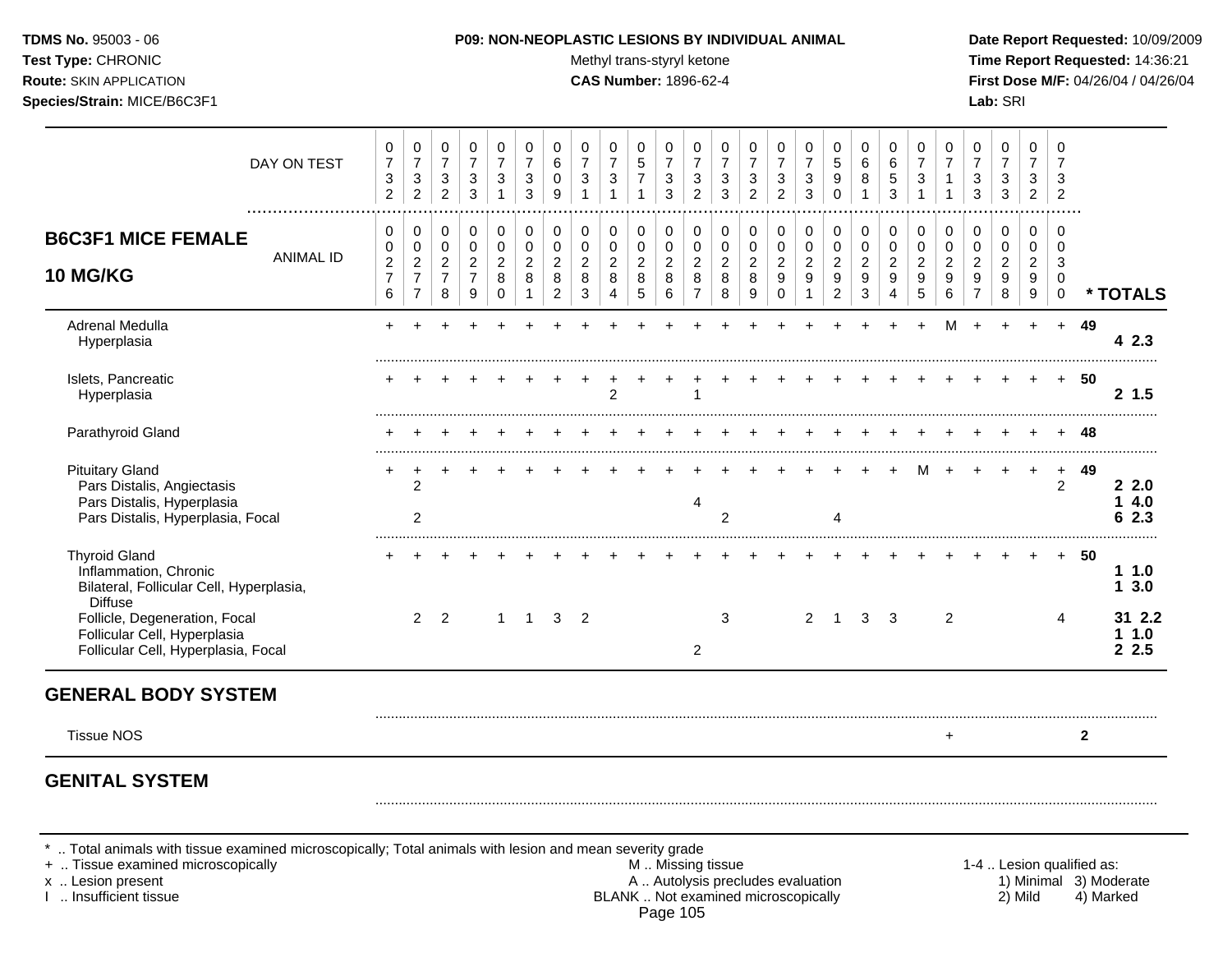Test Type: CHRONIC **Test Type:** CHRONIC **Test Type:** CHRONIC **Time Report Requested:** 14:36:21 **Route:** SKIN APPLICATION **CAS Number:** 1896-62-4 **First Dose M/F:** 04/26/04 / 04/26/04 **Species/Strain:** MICE/B6C3F1 **Lab:** SRI

|                                                                                                                                             | DAY ON TEST      | 0<br>$\boldsymbol{7}$<br>3<br>$\overline{2}$    | $\mathbf 0$<br>$\boldsymbol{7}$<br>$\sqrt{3}$<br>$\overline{2}$        | 0<br>$\boldsymbol{7}$<br>$\sqrt{3}$<br>$\overline{2}$ | $\pmb{0}$<br>$\overline{7}$<br>$\sqrt{3}$<br>$\mathbf{3}$          | 0<br>$\overline{7}$<br>3<br>1                          | 0<br>$\overline{7}$<br>3<br>3                        | 0<br>$\,6\,$<br>$\mathbf 0$<br>9                              | 0<br>$\overline{7}$<br>$\ensuremath{\mathsf{3}}$<br>$\mathbf{1}$ | 0<br>$\boldsymbol{7}$<br>$\ensuremath{\mathsf{3}}$<br>1 | 0<br>$\sqrt{5}$<br>$\boldsymbol{7}$<br>$\mathbf{1}$ | 0<br>$\overline{7}$<br>$\ensuremath{\mathsf{3}}$<br>$\mathbf{3}$ | 0<br>$\overline{7}$<br>3<br>$\overline{2}$          | 0<br>$\overline{7}$<br>3<br>3              | 0<br>$\overline{7}$<br>3<br>$\overline{2}$ | 0<br>$\boldsymbol{7}$<br>$\ensuremath{\mathsf{3}}$<br>$\overline{2}$ | 0<br>$\boldsymbol{7}$<br>$\ensuremath{\mathsf{3}}$<br>$\mathbf{3}$ | $\mathbf 0$<br>$\sqrt{5}$<br>9<br>$\Omega$                           | $\mathbf 0$<br>$\,6$<br>8<br>$\mathbf{1}$                              | 0<br>$\,6$<br>$\sqrt{5}$<br>3              | 0<br>$\overline{7}$<br>$\sqrt{3}$<br>$\mathbf{1}$ | 0<br>$\overline{7}$<br>$\mathbf{1}$<br>1                  | 0<br>$\overline{7}$<br>3<br>3                             | 0<br>$\boldsymbol{7}$<br>$\ensuremath{\mathsf{3}}$<br>3 | $\mathbf 0$<br>$\overline{7}$<br>$\mathbf{3}$<br>$\overline{2}$ | $\,0\,$<br>$\overline{7}$<br>3<br>$\overline{c}$ |                           |                                  |
|---------------------------------------------------------------------------------------------------------------------------------------------|------------------|-------------------------------------------------|------------------------------------------------------------------------|-------------------------------------------------------|--------------------------------------------------------------------|--------------------------------------------------------|------------------------------------------------------|---------------------------------------------------------------|------------------------------------------------------------------|---------------------------------------------------------|-----------------------------------------------------|------------------------------------------------------------------|-----------------------------------------------------|--------------------------------------------|--------------------------------------------|----------------------------------------------------------------------|--------------------------------------------------------------------|----------------------------------------------------------------------|------------------------------------------------------------------------|--------------------------------------------|---------------------------------------------------|-----------------------------------------------------------|-----------------------------------------------------------|---------------------------------------------------------|-----------------------------------------------------------------|--------------------------------------------------|---------------------------|----------------------------------|
| <b>B6C3F1 MICE FEMALE</b><br><b>10 MG/KG</b>                                                                                                | <b>ANIMAL ID</b> | 0<br>0<br>$\overline{c}$<br>$\overline{7}$<br>6 | 0<br>$\pmb{0}$<br>$\boldsymbol{2}$<br>$\overline{7}$<br>$\overline{7}$ | 0<br>0<br>$\overline{c}$<br>$\overline{7}$<br>8       | 0<br>$\pmb{0}$<br>$\sqrt{2}$<br>$\overline{7}$<br>$\boldsymbol{9}$ | 0<br>$\mathbf 0$<br>$\overline{2}$<br>8<br>$\mathbf 0$ | 0<br>$\pmb{0}$<br>$\overline{c}$<br>8<br>$\mathbf 1$ | 0<br>$\pmb{0}$<br>$\overline{c}$<br>$\,8\,$<br>$\overline{c}$ | 0<br>$\mathsf 0$<br>$\overline{2}$<br>$\,8\,$<br>$\sqrt{3}$      | 0<br>0<br>$\overline{2}$<br>$\,8\,$<br>4                | 0<br>$\pmb{0}$<br>$\boldsymbol{2}$<br>8<br>5        | 0<br>$\pmb{0}$<br>$\overline{2}$<br>$\,8\,$<br>$\,6\,$           | 0<br>$\pmb{0}$<br>$\sqrt{2}$<br>8<br>$\overline{7}$ | 0<br>$\pmb{0}$<br>$\overline{2}$<br>8<br>8 | 0<br>0<br>$\sqrt{2}$<br>8<br>9             | 0<br>$\pmb{0}$<br>$\overline{2}$<br>9<br>$\mathbf 0$                 | 0<br>0<br>$\boldsymbol{2}$<br>$\boldsymbol{9}$<br>$\overline{1}$   | 0<br>$\pmb{0}$<br>$\sqrt{2}$<br>$\boldsymbol{9}$<br>$\boldsymbol{2}$ | 0<br>$\mathbf 0$<br>$\boldsymbol{2}$<br>$\boldsymbol{9}$<br>$\sqrt{3}$ | 0<br>$\pmb{0}$<br>$\overline{2}$<br>9<br>4 | 0<br>0<br>$\boldsymbol{2}$<br>9<br>5              | 0<br>$\pmb{0}$<br>$\overline{c}$<br>$\boldsymbol{9}$<br>6 | 0<br>0<br>$\overline{c}$<br>$\mathsf g$<br>$\overline{7}$ | 0<br>0<br>$\boldsymbol{2}$<br>$\boldsymbol{9}$<br>8     | 0<br>0<br>$\overline{2}$<br>9<br>9                              | 0<br>0<br>$\mathbf{3}$<br>$\,0\,$<br>$\pmb{0}$   |                           | * TOTALS                         |
| <b>Clitoral Gland</b><br>Inflammation, Chronic                                                                                              |                  | $\ddot{}$                                       | $\overline{a}$                                                         |                                                       |                                                                    |                                                        |                                                      |                                                               |                                                                  |                                                         |                                                     |                                                                  |                                                     |                                            |                                            |                                                                      |                                                                    |                                                                      |                                                                        |                                            |                                                   |                                                           |                                                           |                                                         |                                                                 | $+$                                              | 49                        | 13.0                             |
| Ovary<br>Angiectasis<br>Cyst<br>Hemorrhage<br>Thrombosis                                                                                    |                  | $\overline{2}$                                  |                                                                        | 2                                                     | $\overline{1}$                                                     |                                                        | $\overline{2}$                                       |                                                               | $\overline{2}$<br>4                                              | $\overline{2}$                                          | $\overline{2}$<br>$\overline{4}$                    | $\overline{2}$                                                   |                                                     |                                            |                                            | $\overline{2}$                                                       |                                                                    |                                                                      |                                                                        | $\overline{2}$                             |                                                   | $\overline{2}$                                            | $\overline{2}$                                            | 1                                                       | $\overline{2}$                                                  | X                                                | 50                        | 13.0<br>17 2.0<br>15 2.1<br>24.0 |
| <b>Uterus</b><br>Angiectasis<br>Hyperplasia, Cystic<br>Pigmentation                                                                         |                  |                                                 | 4                                                                      |                                                       | 3                                                                  | Δ                                                      | Δ                                                    | 3                                                             | $\overline{2}$                                                   | 3                                                       |                                                     | 4                                                                | 3                                                   |                                            | Δ                                          | 4                                                                    | 2                                                                  | 3                                                                    | 2                                                                      | 4                                          | 2                                                 | 4                                                         | 4                                                         | 2                                                       | 3                                                               | $\overline{4}$                                   | 50                        | 12.0<br>46 3.2<br>13.0           |
| Vagina<br>Hyperplasia, Squamous<br>Inflammation, Chronic<br>Necrosis                                                                        |                  |                                                 |                                                                        |                                                       |                                                                    |                                                        |                                                      |                                                               |                                                                  |                                                         |                                                     | $\ddot{}$<br>3<br>4<br>Δ                                         |                                                     |                                            |                                            |                                                                      |                                                                    |                                                                      |                                                                        |                                            |                                                   |                                                           |                                                           |                                                         |                                                                 |                                                  | $\mathbf{2}$              | 13.0<br>4.0<br>1<br>14.0         |
| <b>HEMATOPOIETIC SYSTEM</b>                                                                                                                 |                  |                                                 |                                                                        |                                                       |                                                                    |                                                        |                                                      |                                                               |                                                                  |                                                         |                                                     |                                                                  |                                                     |                                            |                                            |                                                                      |                                                                    |                                                                      |                                                                        |                                            |                                                   |                                                           |                                                           |                                                         |                                                                 |                                                  |                           |                                  |
| <b>Bone Marrow</b>                                                                                                                          |                  |                                                 |                                                                        |                                                       |                                                                    |                                                        |                                                      |                                                               |                                                                  |                                                         |                                                     |                                                                  |                                                     |                                            |                                            |                                                                      |                                                                    |                                                                      |                                                                        |                                            |                                                   |                                                           |                                                           |                                                         |                                                                 |                                                  | 50                        |                                  |
| Lymph Node<br>Ectasia<br>Hematopoietic Cell Proliferation<br>Hemorrhage<br>Bronchial, Hyperplasia, Lymphoid                                 |                  |                                                 |                                                                        | +<br>4<br>4                                           |                                                                    |                                                        |                                                      |                                                               |                                                                  |                                                         |                                                     |                                                                  |                                                     | $\ddot{}$                                  |                                            |                                                                      |                                                                    |                                                                      |                                                                        |                                            | +                                                 |                                                           |                                                           |                                                         |                                                                 |                                                  | 11                        | 3.3.7<br>4.0<br>3.3.7<br>12.0    |
| Total animals with tissue examined microscopically; Total animals with lesion and mean severity grade<br>+  Tissue examined microscopically |                  |                                                 |                                                                        |                                                       |                                                                    |                                                        |                                                      |                                                               |                                                                  |                                                         |                                                     |                                                                  | M  Missing tissue                                   |                                            |                                            |                                                                      |                                                                    |                                                                      |                                                                        |                                            |                                                   |                                                           |                                                           |                                                         |                                                                 |                                                  | 1-4  Lesion qualified as: |                                  |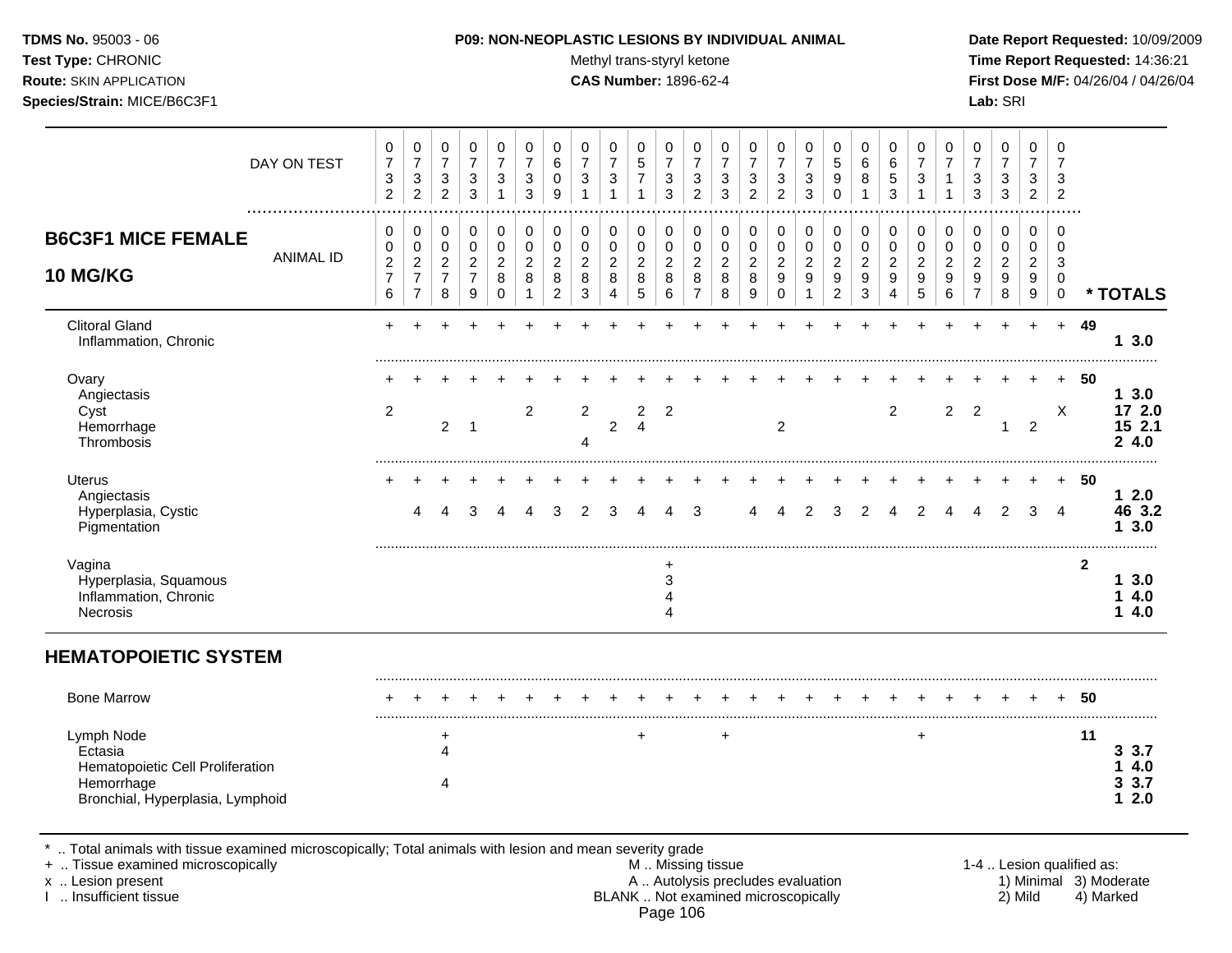**Test Type:** CHRONIC **The Report Requested:** 14:36:21 **Route:** SKIN APPLICATION **CAS Number:** 1896-62-4 **First Dose M/F:** 04/26/04 / 04/26/04 **Species/Strain:** MICE/B6C3F1 **Lab:** SRI

| DAY ON TEST                                                                                                                                                     | 0<br>$\overline{7}$<br>3<br>$\overline{2}$              | 0<br>$\overline{7}$<br>3<br>$\overline{2}$                             | 0<br>$\overline{7}$<br>3<br>$\overline{2}$              | 0<br>$\overline{7}$<br>$\mathbf{3}$<br>$\mathbf{3}$ | 0<br>$\overline{7}$<br>3<br>$\mathbf{1}$          | $\mathbf 0$<br>$\overline{7}$<br>3<br>3              | 0<br>6<br>0<br>9                             | 0<br>$\overline{7}$<br>3                     | 0<br>$\overline{7}$<br>3<br>$\mathbf{1}$   | 0<br>5<br>$\overline{7}$<br>$\mathbf{1}$ | 0<br>$\overline{7}$<br>$\sqrt{3}$<br>$\mathbf{3}$ | 0<br>$\overline{7}$<br>3<br>$\overline{2}$                | 0<br>$\overline{7}$<br>3<br>$\mathbf{3}$     | 0<br>$\overline{7}$<br>3<br>$\overline{2}$ | 0<br>$\overline{7}$<br>3<br>$\overline{2}$        | 0<br>$\overline{7}$<br>$\sqrt{3}$<br>$\mathbf{3}$ | $\mathbf 0$<br>5<br>9<br>$\Omega$                       | $\mathbf 0$<br>6<br>8<br>$\mathbf{1}$      | $\mathbf 0$<br>6<br>5<br>3               | 0<br>$\overline{7}$<br>3<br>$\mathbf{1}$   | $\Omega$<br>$\overline{7}$<br>1<br>$\mathbf{1}$ | 0<br>$\overline{7}$<br>3<br>3                                          | $\mathbf 0$<br>$\overline{7}$<br>3<br>3    | $\mathbf 0$<br>$\overline{7}$<br>3<br>$\overline{2}$        | 0<br>$\overline{7}$<br>3<br>$\overline{c}$ |                           |                                        |
|-----------------------------------------------------------------------------------------------------------------------------------------------------------------|---------------------------------------------------------|------------------------------------------------------------------------|---------------------------------------------------------|-----------------------------------------------------|---------------------------------------------------|------------------------------------------------------|----------------------------------------------|----------------------------------------------|--------------------------------------------|------------------------------------------|---------------------------------------------------|-----------------------------------------------------------|----------------------------------------------|--------------------------------------------|---------------------------------------------------|---------------------------------------------------|---------------------------------------------------------|--------------------------------------------|------------------------------------------|--------------------------------------------|-------------------------------------------------|------------------------------------------------------------------------|--------------------------------------------|-------------------------------------------------------------|--------------------------------------------|---------------------------|----------------------------------------|
| <b>B6C3F1 MICE FEMALE</b><br><b>ANIMAL ID</b><br>10 MG/KG                                                                                                       | 0<br>$\pmb{0}$<br>$\overline{c}$<br>$\overline{7}$<br>6 | 0<br>$\pmb{0}$<br>$\boldsymbol{2}$<br>$\overline{7}$<br>$\overline{7}$ | 0<br>$\pmb{0}$<br>$\overline{c}$<br>$\overline{7}$<br>8 | 0<br>$\pmb{0}$<br>$\sqrt{2}$<br>$\overline{7}$<br>9 | 0<br>$\pmb{0}$<br>$\overline{2}$<br>8<br>$\Omega$ | 0<br>$\pmb{0}$<br>$\overline{2}$<br>8<br>$\mathbf 1$ | 0<br>$\pmb{0}$<br>$\boldsymbol{2}$<br>8<br>2 | 0<br>$\pmb{0}$<br>$\boldsymbol{2}$<br>8<br>3 | 0<br>$\pmb{0}$<br>$\overline{c}$<br>8<br>4 | 0<br>0<br>$\overline{a}$<br>8<br>5       | 0<br>$\mathbf 0$<br>$\overline{c}$<br>8<br>6      | 0<br>$\pmb{0}$<br>$\boldsymbol{2}$<br>8<br>$\overline{7}$ | 0<br>$\pmb{0}$<br>$\boldsymbol{2}$<br>8<br>8 | 0<br>$\pmb{0}$<br>$\sqrt{2}$<br>8<br>9     | 0<br>$\pmb{0}$<br>$\overline{a}$<br>9<br>$\Omega$ | 0<br>$\pmb{0}$<br>$\sqrt{2}$<br>9<br>$\mathbf{1}$ | 0<br>$\pmb{0}$<br>$\overline{2}$<br>9<br>$\overline{2}$ | 0<br>$\pmb{0}$<br>$\overline{2}$<br>9<br>3 | 0<br>$\mathbf 0$<br>$\sqrt{2}$<br>9<br>4 | 0<br>$\pmb{0}$<br>$\overline{2}$<br>9<br>5 | 0<br>0<br>$\sqrt{2}$<br>9<br>6                  | 0<br>$\pmb{0}$<br>$\overline{c}$<br>$\boldsymbol{9}$<br>$\overline{7}$ | 0<br>$\pmb{0}$<br>$\overline{2}$<br>9<br>8 | 0<br>$\mathsf 0$<br>$\overline{2}$<br>9<br>$\boldsymbol{9}$ | 0<br>$\mathbf 0$<br>3<br>0<br>$\mathbf 0$  |                           | * TOTALS                               |
| Lymph Node, Mandibular<br>Atrophy<br>Hemorrhage<br>Hyperplasia, Lymphoid                                                                                        |                                                         |                                                                        |                                                         | $\overline{1}$                                      |                                                   |                                                      |                                              | 2                                            |                                            |                                          |                                                   |                                                           |                                              |                                            | 1                                                 | $\overline{2}$                                    |                                                         |                                            |                                          |                                            |                                                 |                                                                        | $\overline{2}$                             | 2                                                           |                                            | 48                        | 12.0<br>21.0<br>71.9                   |
| Lymph Node, Mesenteric<br>Atrophy<br>Hematopoietic Cell Proliferation<br>Hyperplasia, Lymphoid<br>Hyperplasia, Plasma Cell<br>Infiltration Cellular, Neutrophil |                                                         |                                                                        |                                                         |                                                     |                                                   |                                                      |                                              |                                              |                                            | 3                                        |                                                   |                                                           |                                              |                                            |                                                   |                                                   |                                                         |                                            |                                          |                                            |                                                 |                                                                        |                                            |                                                             |                                            | 49                        | 31.7<br>22.0<br>3.0<br>3.0<br>2.0<br>1 |
| Spleen<br>Hematopoietic Cell Proliferation<br>Pigmentation<br>Lymphoid Follicle, Hyperplasia                                                                    |                                                         |                                                                        | $\overline{2}$<br>$\overline{2}$                        | 2<br>$\overline{2}$                                 |                                                   | 4                                                    |                                              | $\boldsymbol{\Lambda}$<br>$\overline{2}$     | 3                                          |                                          | 3<br>$\overline{2}$                               |                                                           |                                              |                                            | 2<br>$\overline{2}$                               |                                                   | $\Delta$                                                | 3<br>$\overline{2}$                        | $\lambda$                                |                                            | Λ<br>$\overline{2}$                             | $\overline{2}$                                                         | $\overline{2}$                             | $\overline{2}$<br>$\overline{2}$                            | 3                                          | 50                        | 28 2.9<br>$52.2$<br>20 1.9             |
| Thymus<br>Cyst<br>Hemorrhage                                                                                                                                    | $\overline{2}$                                          |                                                                        |                                                         | $\overline{2}$                                      |                                                   |                                                      |                                              |                                              |                                            |                                          |                                                   |                                                           |                                              |                                            | $\overline{2}$                                    |                                                   |                                                         |                                            | м                                        |                                            | м                                               |                                                                        |                                            |                                                             | $+$<br>2                                   | 46                        | 12.0<br>72.0                           |
| <b>INTEGUMENTARY SYSTEM</b>                                                                                                                                     |                                                         |                                                                        |                                                         |                                                     |                                                   |                                                      |                                              |                                              |                                            |                                          |                                                   |                                                           |                                              |                                            |                                                   |                                                   |                                                         |                                            |                                          |                                            |                                                 |                                                                        |                                            |                                                             |                                            |                           |                                        |
| <b>Mammary Gland</b><br>Hyperplasia<br>Infiltration Cellular, Lymphocyte<br>Inflammation, Chronic                                                               |                                                         |                                                                        |                                                         |                                                     |                                                   | $\overline{2}$                                       |                                              |                                              |                                            | 1                                        |                                                   |                                                           |                                              |                                            |                                                   |                                                   |                                                         |                                            |                                          |                                            |                                                 |                                                                        |                                            |                                                             | $\ddot{}$                                  | 50                        | 32.0<br>12.0<br>2.0<br>1.              |
| Total animals with tissue examined microscopically; Total animals with lesion and mean severity grade<br>+  Tissue examined microscopically                     |                                                         |                                                                        |                                                         |                                                     |                                                   |                                                      |                                              |                                              |                                            | M  Missing tissue                        |                                                   |                                                           |                                              |                                            |                                                   |                                                   |                                                         |                                            |                                          |                                            |                                                 |                                                                        |                                            |                                                             |                                            | 1-4  Lesion qualified as: |                                        |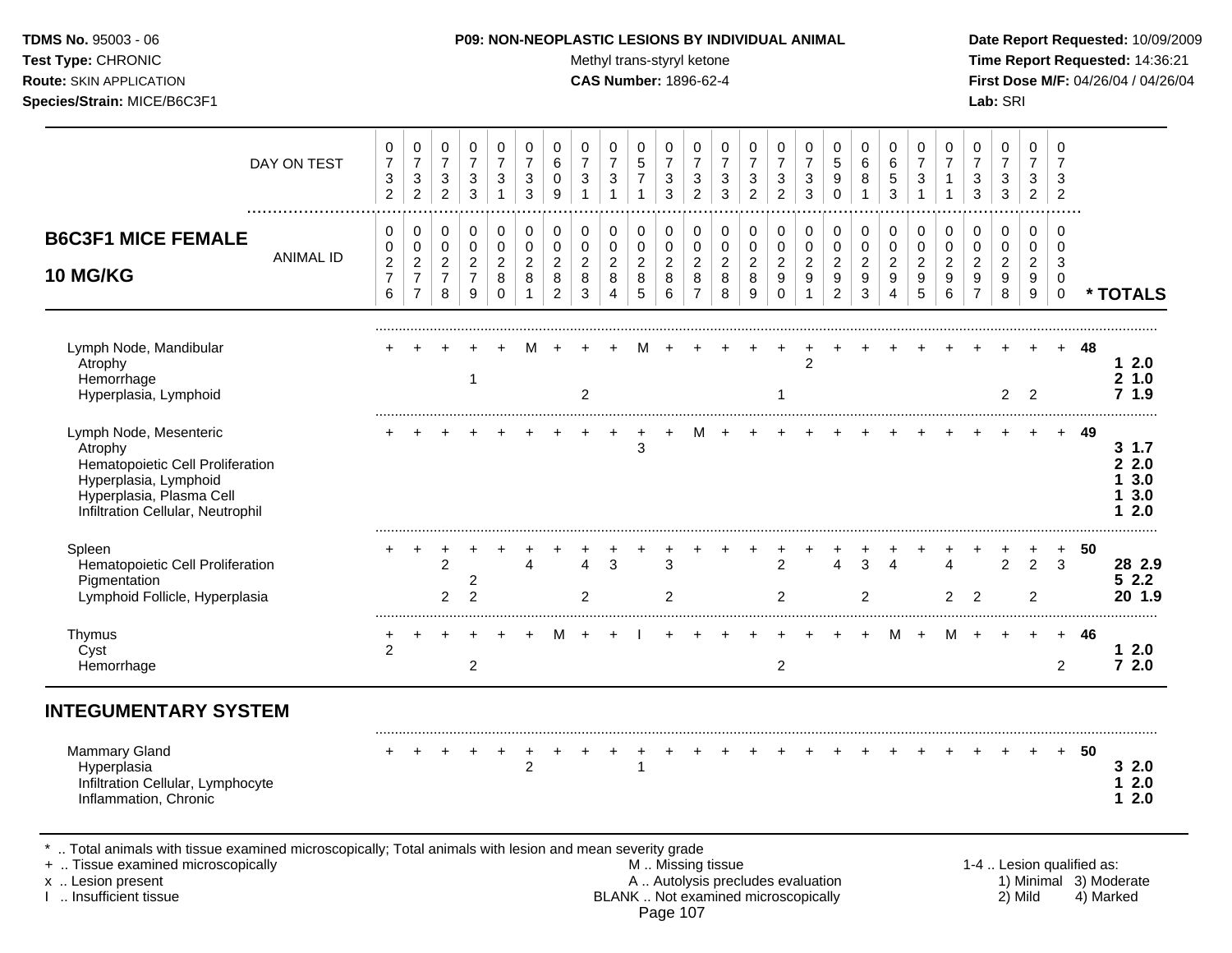| <b>TDMS No. 95003 - 06</b>     |
|--------------------------------|
| <b>Test Type: CHRONIC</b>      |
| <b>Route: SKIN APPLICATION</b> |

#### **P09: NON-NEOPLASTIC LESIONS BY INDIVIDUAL ANIMAL Date Report Requested:** 10/09/2009

**Methyl trans-styryl ketone Time Report Requested:** 14:36:21 **CAS Number:** 1896-62-4 **First Dose M/F:** 04/26/04 / 04/26/04 **Species/Strain:** MICE/B6C3F1 **Lab:** SRI

| DAY ON TEST                                                                                                                                                                                                                                                                                                                                                                                   | 0<br>$\boldsymbol{7}$<br>$\ensuremath{\mathsf{3}}$<br>2   | 0<br>$\boldsymbol{7}$<br>$\mathbf{3}$<br>$\overline{2}$              | 0<br>$\boldsymbol{7}$<br>3<br>$\overline{2}$    | 0<br>$\overline{7}$<br>$\sqrt{3}$<br>$\mathbf{3}$     | 0<br>$\overline{7}$<br>3<br>$\mathbf 1$             | 0<br>$\boldsymbol{7}$<br>$\ensuremath{\mathsf{3}}$<br>3 | 0<br>$\,6\,$<br>$\mathbf 0$<br>9                                  | 0<br>$\overline{7}$<br>$\mathbf{3}$          | 0<br>$\boldsymbol{7}$<br>$\sqrt{3}$<br>$\mathbf{1}$ | 0<br>$\overline{5}$<br>$\overline{7}$<br>$\mathbf{1}$ | 0<br>$\overline{7}$<br>3<br>3                | 0<br>$\overline{7}$<br>$\ensuremath{\mathsf{3}}$<br>$\overline{2}$ | 0<br>$\boldsymbol{7}$<br>3<br>3            | 0<br>$\overline{7}$<br>$\sqrt{3}$<br>$\overline{2}$       | 0<br>$\overline{7}$<br>$\mathbf{3}$<br>$\overline{2}$ | 0<br>$\overline{7}$<br>$\mathbf{3}$<br>3          | 0<br>$\sqrt{5}$<br>$\boldsymbol{9}$<br>$\Omega$                        | 0<br>$\,6\,$<br>8                            | 0<br>$\,6\,$<br>5<br>3             | 0<br>$\overline{7}$<br>$\mathbf{3}$                  | 0<br>$\overline{7}$                        | 0<br>$\boldsymbol{7}$<br>$\mathbf{3}$<br>3      | $\mathbf 0$<br>$\overline{7}$<br>$\sqrt{3}$<br>3 | $\Omega$<br>$\overline{7}$<br>3<br>2         | 0<br>$\overline{7}$<br>3<br>$\overline{2}$        |                                                                                                             |
|-----------------------------------------------------------------------------------------------------------------------------------------------------------------------------------------------------------------------------------------------------------------------------------------------------------------------------------------------------------------------------------------------|-----------------------------------------------------------|----------------------------------------------------------------------|-------------------------------------------------|-------------------------------------------------------|-----------------------------------------------------|---------------------------------------------------------|-------------------------------------------------------------------|----------------------------------------------|-----------------------------------------------------|-------------------------------------------------------|----------------------------------------------|--------------------------------------------------------------------|--------------------------------------------|-----------------------------------------------------------|-------------------------------------------------------|---------------------------------------------------|------------------------------------------------------------------------|----------------------------------------------|------------------------------------|------------------------------------------------------|--------------------------------------------|-------------------------------------------------|--------------------------------------------------|----------------------------------------------|---------------------------------------------------|-------------------------------------------------------------------------------------------------------------|
| <b>B6C3F1 MICE FEMALE</b><br><b>ANIMAL ID</b><br>10 MG/KG                                                                                                                                                                                                                                                                                                                                     | 0<br>$\mathbf 0$<br>$\overline{c}$<br>$\overline{7}$<br>6 | 0<br>$\pmb{0}$<br>$\overline{c}$<br>$\overline{7}$<br>$\overline{7}$ | 0<br>0<br>$\overline{2}$<br>$\overline{7}$<br>8 | 0<br>$\mathbf 0$<br>$\sqrt{2}$<br>$\overline{7}$<br>9 | 0<br>$\mathbf 0$<br>$\overline{2}$<br>8<br>$\Omega$ | 0<br>0<br>$\overline{2}$<br>8                           | $\mathbf 0$<br>$\pmb{0}$<br>$\overline{2}$<br>8<br>$\overline{2}$ | 0<br>$\mathsf 0$<br>$\overline{c}$<br>8<br>3 | 0<br>$\pmb{0}$<br>$\boldsymbol{2}$<br>8<br>4        | 0<br>$\pmb{0}$<br>$\overline{2}$<br>8<br>5            | 0<br>$\pmb{0}$<br>$\boldsymbol{2}$<br>8<br>6 | 0<br>$\mathbf 0$<br>$\overline{2}$<br>8<br>$\overline{7}$          | 0<br>$\pmb{0}$<br>$\overline{2}$<br>8<br>8 | 0<br>$\pmb{0}$<br>$\overline{c}$<br>8<br>$\boldsymbol{9}$ | 0<br>$\pmb{0}$<br>$\overline{2}$<br>9<br>$\mathbf 0$  | 0<br>$\pmb{0}$<br>$\sqrt{2}$<br>9<br>$\mathbf{1}$ | 0<br>$\pmb{0}$<br>$\overline{c}$<br>$\boldsymbol{9}$<br>$\overline{c}$ | 0<br>$\mathbf 0$<br>$\overline{2}$<br>9<br>3 | 0<br>0<br>$\overline{2}$<br>9<br>4 | $\pmb{0}$<br>$\mathbf 0$<br>$\overline{2}$<br>9<br>5 | 0<br>$\pmb{0}$<br>$\overline{c}$<br>9<br>6 | 0<br>0<br>$\overline{2}$<br>9<br>$\overline{7}$ | 0<br>$\mathbf 0$<br>$\overline{2}$<br>9<br>8     | 0<br>$\mathbf 0$<br>$\overline{2}$<br>9<br>9 | $\mathbf 0$<br>$\mathbf 0$<br>3<br>0<br>$\pmb{0}$ | * TOTALS                                                                                                    |
| Skin<br>Edema<br>Hemorrhage<br>Hyperkeratosis<br>Inflammation, Acute<br>Inflammation, Chronic<br>Epidermis, Hyperplasia<br>Epidermis, Site Of Application, Hyperplasia<br>Site Of Application, Hemorrhage<br>Site Of Application, Hyperkeratosis<br>Site Of Application, Hyperplasia,<br>Melanocyte<br>Site Of Application, Inflammation, Acute<br>Site Of Application, Inflammation, Chronic |                                                           |                                                                      | 4<br>3<br>$\mathbf{1}$<br>$\overline{2}$        |                                                       | $\mathbf{1}$<br>$\mathbf{1}$                        |                                                         |                                                                   | 1<br>1                                       |                                                     |                                                       | -1<br>$\mathbf{1}$<br>$\mathbf 1$            | 2                                                                  | $\overline{c}$                             |                                                           | 1<br>$\mathbf{1}$                                     | $\overline{2}$                                    | $\overline{c}$                                                         |                                              | $\overline{c}$<br>$\mathbf{1}$     |                                                      |                                            |                                                 |                                                  |                                              | $+$<br>1                                          | -50<br>32.7<br>4.0<br>1.3<br>2.2.5<br>41.3<br>21.0<br>11 1.0<br>$12.0$<br>16 1.4<br>31.0<br>$12.0$<br>111.3 |
| <b>MUSCULOSKELETAL SYSTEM</b><br><b>Bone</b><br>Cranium, Fibrosis<br>Cranium, Osteopetrosis<br>Femur, Fibro-Osseous Lesion<br>Femur, Hyperostosis                                                                                                                                                                                                                                             |                                                           |                                                                      |                                                 |                                                       | $\mathbf 1$<br>$\mathfrak{p}$                       |                                                         |                                                                   |                                              |                                                     |                                                       |                                              |                                                                    |                                            |                                                           | 1<br>$\overline{c}$                                   | -1                                                |                                                                        |                                              |                                    |                                                      |                                            |                                                 |                                                  | $\ddot{}$                                    | $+$<br>3                                          | 50<br>13.0<br>11.0<br>71.3<br>$5 \; 1.8$                                                                    |
| <b>Skeletal Muscle</b><br>Inflammation, Chronic                                                                                                                                                                                                                                                                                                                                               |                                                           |                                                                      |                                                 |                                                       |                                                     |                                                         |                                                                   |                                              |                                                     |                                                       |                                              |                                                                    |                                            |                                                           |                                                       |                                                   |                                                                        |                                              |                                    |                                                      | +                                          |                                                 |                                                  |                                              |                                                   | $\mathbf{2}$<br>11.0                                                                                        |

\* .. Total animals with tissue examined microscopically; Total animals with lesion and mean severity grade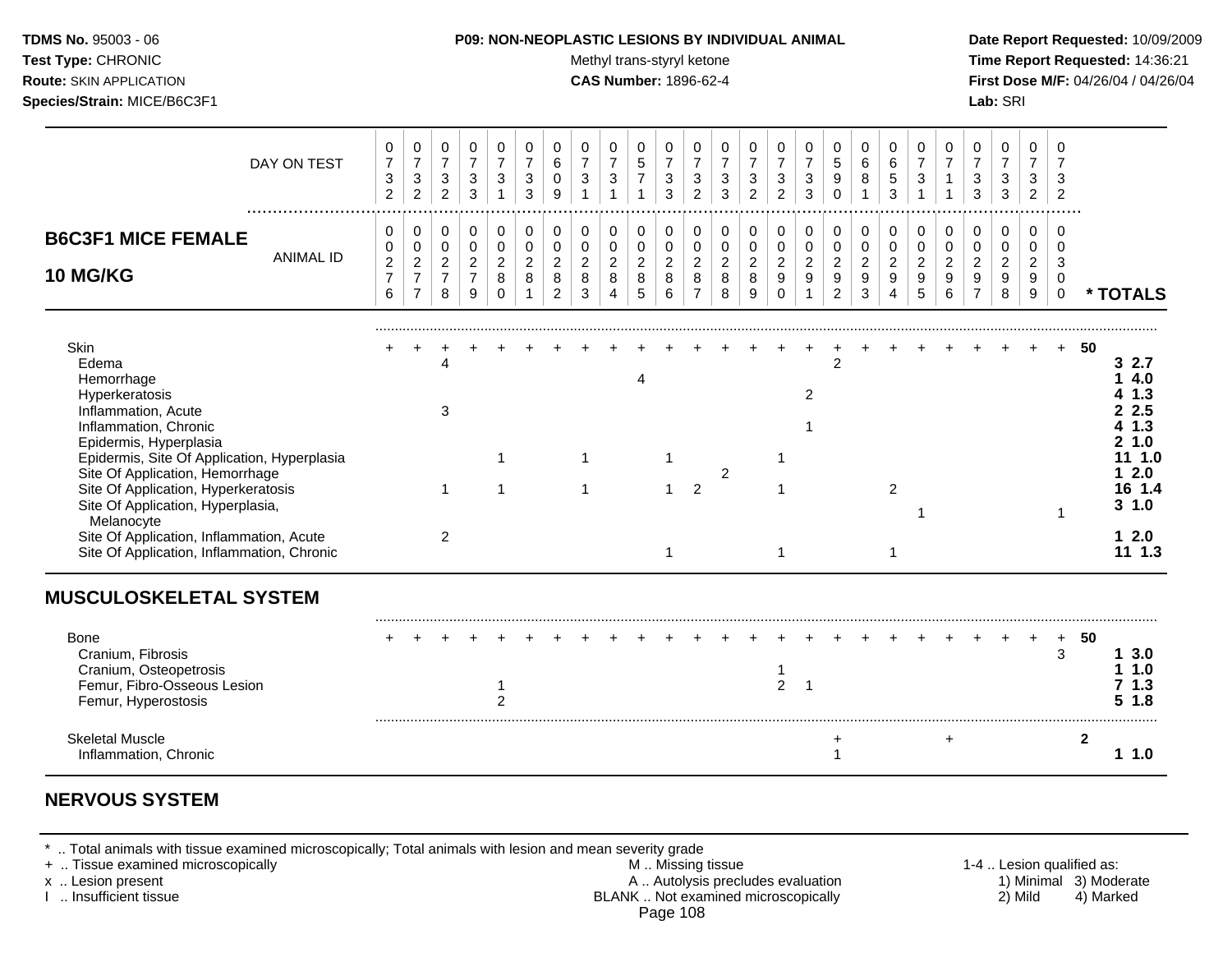**Test Type:** CHRONIC **The Report Requested:** 14:36:21 **Route:** SKIN APPLICATION **CAS Number:** 1896-62-4 **First Dose M/F:** 04/26/04 / 04/26/04 **Species/Strain:** MICE/B6C3F1 **Lab:** SRI

|                                                                                                            | DAY ON TEST      | 0<br>$\overline{7}$<br>$\ensuremath{\mathsf{3}}$<br>$\overline{2}$ | 0<br>$\boldsymbol{7}$<br>$\sqrt{3}$<br>$\overline{2}$ | 0<br>$\overline{7}$<br>3<br>$\overline{2}$ | 0<br>$\overline{7}$<br>3<br>3         | 0<br>$\overline{7}$<br>3 | 0<br>3<br>3         | 0<br>6<br>0<br><sub>9</sub>           | 0<br>$\overline{7}$<br>3       | 0<br>$\overline{7}$<br>3          | 0<br>5<br>$\overline{7}$       | 0<br>$\overline{7}$<br>3<br>3 | 0<br>3<br>$\overline{2}$ | 0<br>7<br>3<br>3         | 0<br>$\overline{7}$<br>3<br>2 | 0<br>7<br>3<br>$\overline{2}$                  | 0<br>$\overline{7}$<br>$\mathbf{3}$<br>3 | 0<br>$\sqrt{5}$<br>9                                 | 0<br>$\,6$<br>8              | 0<br>6<br>5<br>3         | 0<br>3      | 0<br>7      | 0<br>3<br>3                           | 0<br>7<br>3<br>3 | 0<br>$\overline{7}$<br>3<br>2 | 0<br>$\overline{7}$<br>3<br>$\overline{2}$ |     |                               |
|------------------------------------------------------------------------------------------------------------|------------------|--------------------------------------------------------------------|-------------------------------------------------------|--------------------------------------------|---------------------------------------|--------------------------|---------------------|---------------------------------------|--------------------------------|-----------------------------------|--------------------------------|-------------------------------|--------------------------|--------------------------|-------------------------------|------------------------------------------------|------------------------------------------|------------------------------------------------------|------------------------------|--------------------------|-------------|-------------|---------------------------------------|------------------|-------------------------------|--------------------------------------------|-----|-------------------------------|
| <b>B6C3F1 MICE FEMALE</b>                                                                                  |                  | 0<br>0                                                             | 0<br>0                                                | 0<br>$\mathbf 0$                           | 0<br>$\mathbf 0$                      | 0<br>$\mathbf 0$         | 0<br>$\mathbf 0$    | 0<br>0                                | 0<br>0                         | 0<br>$\mathbf 0$                  | 0<br>$\mathbf 0$               | 0<br>0                        | 0<br>0                   | 0<br>0                   | 0<br>0                        | 0<br>$\pmb{0}$                                 | 0<br>0                                   | 0<br>0                                               | 0<br>$\mathbf 0$             | 0<br>$\mathbf 0$         | 0<br>0      | 0<br>0      | 0<br>$\mathbf 0$                      | 0<br>0           | 0<br>$\mathbf 0$              | 0<br>$\Omega$                              |     |                               |
| <b>10 MG/KG</b>                                                                                            | <b>ANIMAL ID</b> | $\overline{c}$<br>$\overline{7}$<br>6                              | $\overline{c}$<br>$\boldsymbol{7}$<br>$\overline{7}$  | $\overline{c}$<br>$\overline{7}$<br>8      | $\overline{c}$<br>$\overline{7}$<br>9 | 2<br>8<br>$\Omega$       | $\overline{2}$<br>8 | $\overline{2}$<br>8<br>$\overline{2}$ | $\overline{c}$<br>$\,8\,$<br>3 | $\sqrt{2}$<br>8<br>$\overline{4}$ | $\overline{c}$<br>$\bf 8$<br>5 | $\overline{c}$<br>8<br>6      | 2<br>8<br>$\overline{7}$ | $\overline{2}$<br>8<br>8 | $\overline{c}$<br>8<br>9      | $\overline{c}$<br>$\boldsymbol{9}$<br>$\Omega$ | $\overline{a}$<br>9<br>$\overline{1}$    | $\overline{a}$<br>$\boldsymbol{9}$<br>$\overline{2}$ | $\overline{2}$<br>$9\,$<br>3 | $\overline{2}$<br>9<br>4 | 2<br>9<br>5 | 2<br>9<br>6 | $\overline{c}$<br>9<br>$\overline{7}$ | 2<br>9<br>8      | $\overline{c}$<br>9<br>9      | 3<br>0<br>$\mathbf 0$                      |     | * TOTALS                      |
| <b>Brain</b><br>Compression<br>Hemorrhage<br>Hyperplasia, Lymphoid                                         |                  |                                                                    |                                                       |                                            |                                       |                          |                     |                                       |                                |                                   |                                |                               |                          |                          |                               |                                                |                                          |                                                      |                              |                          |             |             |                                       |                  |                               | $\pm$                                      | 50  | 3.3.3<br>$2\;1.5$<br>1.0<br>2 |
| <b>Peripheral Nerve</b>                                                                                    |                  |                                                                    |                                                       |                                            |                                       |                          |                     |                                       |                                |                                   |                                |                               |                          |                          |                               |                                                |                                          |                                                      |                              |                          |             |             |                                       |                  |                               |                                            |     |                               |
| Spinal Cord                                                                                                |                  |                                                                    |                                                       |                                            |                                       |                          |                     |                                       |                                |                                   |                                |                               |                          |                          |                               |                                                |                                          |                                                      |                              |                          |             |             |                                       |                  |                               |                                            | 1   |                               |
| <b>RESPIRATORY SYSTEM</b>                                                                                  |                  |                                                                    |                                                       |                                            |                                       |                          |                     |                                       |                                |                                   |                                |                               |                          |                          |                               |                                                |                                          |                                                      |                              |                          |             |             |                                       |                  |                               |                                            |     |                               |
| Lung<br>Congestion                                                                                         |                  |                                                                    |                                                       |                                            |                                       |                          |                     |                                       |                                |                                   |                                |                               |                          |                          |                               |                                                |                                          |                                                      | $\overline{2}$               |                          |             |             |                                       |                  |                               |                                            | 50  | 2.0                           |
| Hemorrhage<br>Infiltration Cellular, Histiocyte<br>Metaplasia, Osseous<br>Alveolar Epithelium, Hyperplasia |                  |                                                                    | 2                                                     |                                            |                                       |                          |                     |                                       |                                |                                   |                                | 2                             |                          |                          |                               | $\overline{2}$                                 |                                          |                                                      |                              |                          |             | 2           |                                       |                  |                               | 3<br>$\overline{2}$                        |     | 1.5<br>2.3<br>2.0<br>1.8      |
| Nose<br>Hemorrhage<br>Inflammation, Chronic<br>Glands, Cyst                                                |                  |                                                                    |                                                       |                                            |                                       |                          | $\overline{2}$      |                                       |                                |                                   |                                |                               |                          | 1                        |                               | 2                                              |                                          | 2                                                    |                              |                          |             |             |                                       |                  |                               |                                            | -50 | 2.0<br>1<br>1.5<br>2<br>2.0   |
| Trachea                                                                                                    |                  |                                                                    |                                                       |                                            |                                       |                          |                     |                                       |                                |                                   |                                |                               |                          |                          |                               |                                                |                                          |                                                      |                              |                          |             |             |                                       |                  |                               |                                            | 50  |                               |

# **SPECIAL SENSES SYSTEM**

\* .. Total animals with tissue examined microscopically; Total animals with lesion and mean severity grade<br>+ .. Tissue examined microscopically

+ .. Tissue examined microscopically the state of the state of the M .. Missing tissue 1-4 .. Lesion qualified as: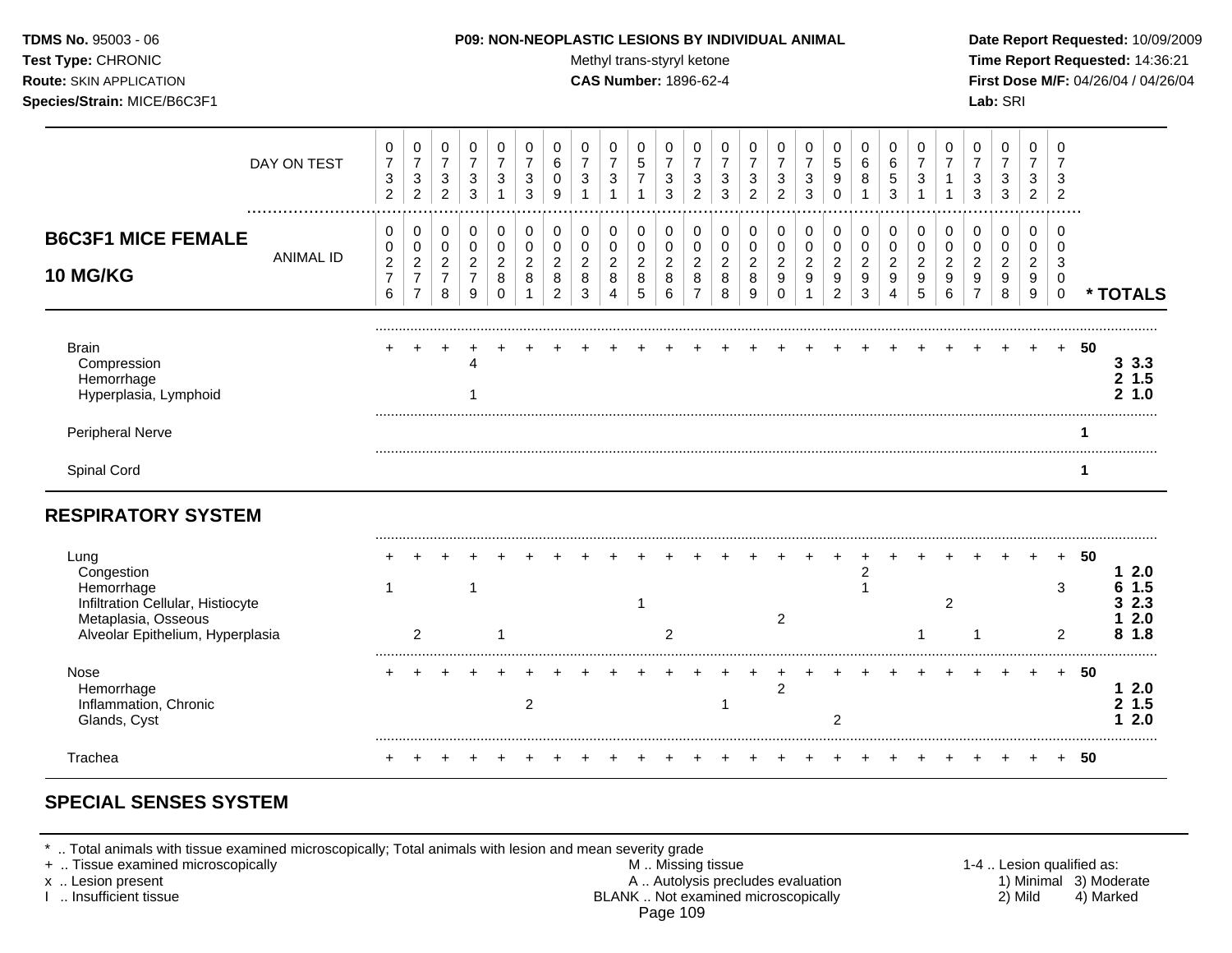#### **TDMS No.** 95003 - 06 **P09: NON-NEOPLASTIC LESIONS BY INDIVIDUAL ANIMAL Date Report Requested:** 10/09/2009

Test Type: CHRONIC **Test Type:** CHRONIC **Test Type:** CHRONIC **Time Report Requested:** 14:36:21 **Route:** SKIN APPLICATION **CAS Number:** 1896-62-4 **First Dose M/F:** 04/26/04 / 04/26/04

| DAY ON TEST                                                                                                                                                                      | 0<br>$\overline{7}$<br>$\ensuremath{\mathsf{3}}$<br>$\overline{2}$ | 0<br>$\boldsymbol{7}$<br>$\sqrt{3}$<br>$\overline{2}$ | 0<br>$\overline{7}$<br>3<br>$\overline{2}$                | 0<br>$\overline{7}$<br>$\sqrt{3}$<br>3                | 0<br>$\overline{7}$<br>3<br>1                | 0<br>$\overline{7}$<br>3<br>3 | 0<br>6<br>$\mathbf 0$<br>9                   | 0<br>$\overline{7}$<br>3                     | 0<br>$\overline{7}$<br>$\sqrt{3}$<br>1 | 0<br>5<br>$\overline{7}$<br>1                | 0<br>$\overline{7}$<br>3<br>3                | 0<br>$\overline{7}$<br>3<br>2             | 0<br>$\overline{7}$<br>$\mathbf{3}$<br>3     | 0<br>$\overline{7}$<br>3<br>$\overline{2}$ | 0<br>$\overline{7}$<br>$\sqrt{3}$<br>$\overline{2}$              | 0<br>$\overline{7}$<br>$\ensuremath{\mathsf{3}}$<br>3 | 0<br>5<br>$\boldsymbol{9}$<br>$\Omega$                  | 0<br>6<br>8<br>1                | 0<br>$\,6\,$<br>$\,$ 5 $\,$<br>3             | 0<br>$\overline{7}$<br>3                     | 0<br>$\overline{7}$                          | 0<br>$\overline{7}$<br>3<br>3                   | 0<br>$\overline{7}$<br>$\sqrt{3}$<br>3       | 0<br>$\overline{7}$<br>3<br>$\overline{2}$             | 0<br>$\overline{7}$<br>3<br>2                              |    |                                              |
|----------------------------------------------------------------------------------------------------------------------------------------------------------------------------------|--------------------------------------------------------------------|-------------------------------------------------------|-----------------------------------------------------------|-------------------------------------------------------|----------------------------------------------|-------------------------------|----------------------------------------------|----------------------------------------------|----------------------------------------|----------------------------------------------|----------------------------------------------|-------------------------------------------|----------------------------------------------|--------------------------------------------|------------------------------------------------------------------|-------------------------------------------------------|---------------------------------------------------------|---------------------------------|----------------------------------------------|----------------------------------------------|----------------------------------------------|-------------------------------------------------|----------------------------------------------|--------------------------------------------------------|------------------------------------------------------------|----|----------------------------------------------|
| <b>B6C3F1 MICE FEMALE</b><br><b>ANIMAL ID</b><br>10 MG/KG                                                                                                                        | $\pmb{0}$<br>$\pmb{0}$<br>$\overline{c}$<br>$\overline{7}$<br>6    | 0<br>$\pmb{0}$<br>$\frac{2}{7}$<br>$\overline{7}$     | 0<br>$\mathbf 0$<br>$\overline{c}$<br>$\overline{7}$<br>8 | 0<br>$\mathbf 0$<br>$\sqrt{2}$<br>$\overline{7}$<br>9 | 0<br>$\mathbf 0$<br>$\overline{2}$<br>8<br>0 | 0<br>0<br>$\overline{2}$<br>8 | 0<br>$\mathbf 0$<br>$\overline{2}$<br>8<br>2 | 0<br>$\mathbf 0$<br>$\overline{2}$<br>8<br>3 | 0<br>0<br>$\overline{c}$<br>8<br>4     | 0<br>$\mathbf 0$<br>$\overline{2}$<br>8<br>5 | 0<br>$\mathbf 0$<br>$\overline{2}$<br>8<br>6 | 0<br>$\mathbf 0$<br>$\boldsymbol{2}$<br>8 | 0<br>$\mathbf 0$<br>$\overline{2}$<br>8<br>8 | 0<br>0<br>$\overline{2}$<br>8<br>9         | 0<br>$\pmb{0}$<br>$\overline{2}$<br>$\boldsymbol{9}$<br>$\Omega$ | 0<br>$\mathbf 0$<br>$\boldsymbol{2}$<br>9<br>1        | 0<br>$\pmb{0}$<br>$\overline{c}$<br>9<br>$\overline{2}$ | 0<br>$\mathbf 0$<br>2<br>9<br>3 | 0<br>$\mathbf 0$<br>$\overline{2}$<br>9<br>4 | 0<br>$\mathbf 0$<br>$\overline{c}$<br>9<br>5 | 0<br>$\mathbf 0$<br>$\overline{2}$<br>9<br>6 | 0<br>0<br>$\overline{a}$<br>9<br>$\overline{7}$ | 0<br>$\mathbf 0$<br>$\overline{2}$<br>9<br>8 | $\mathbf 0$<br>$\mathbf 0$<br>$\overline{2}$<br>9<br>9 | $\mathbf 0$<br>$\Omega$<br>3<br>$\mathbf 0$<br>$\mathbf 0$ |    | * TOTALS                                     |
| Eye<br>Inflammation, Chronic<br>Bilateral, Hemorrhage<br><b>Bilateral, Retinal Detachment</b><br>Bilateral, Optic Nerve, Necrosis<br>Cornea, Hyperplasia<br>Retina, Degeneration |                                                                    |                                                       |                                                           |                                                       |                                              |                               |                                              |                                              |                                        | 4<br>$\overline{A}$<br>$\overline{2}$        | $\overline{1}$                               |                                           |                                              |                                            |                                                                  |                                                       | $\mathbf{1}$                                            |                                 |                                              |                                              |                                              |                                                 |                                              |                                                        | $+$                                                        | 50 | 21.0<br>14.0<br>4.0<br>4.0<br>21.0<br>2, 1.5 |
| Harderian Gland<br>Hyperplasia, Focal<br>Inflammation, Chronic<br>Bilateral, Hemorrhage                                                                                          | 3                                                                  |                                                       |                                                           |                                                       |                                              |                               |                                              |                                              |                                        | 4                                            | $\overline{2}$                               |                                           |                                              |                                            | $\overline{c}$                                                   |                                                       |                                                         |                                 |                                              |                                              | 3                                            |                                                 |                                              |                                                        | $+$                                                        | 50 | 52.4<br>12.0<br>14.0                         |
| <b>URINARY SYSTEM</b>                                                                                                                                                            |                                                                    |                                                       |                                                           |                                                       |                                              |                               |                                              |                                              |                                        |                                              |                                              |                                           |                                              |                                            |                                                                  |                                                       |                                                         |                                 |                                              |                                              |                                              |                                                 |                                              |                                                        |                                                            |    |                                              |
| Kidney<br>Cyst<br>Hyperplasia, Lymphoid<br>Infarct<br>Metaplasia, Osseous                                                                                                        | $2^{\circ}$                                                        | 2                                                     |                                                           |                                                       |                                              |                               |                                              |                                              |                                        |                                              | 2                                            | $\overline{2}$                            |                                              |                                            |                                                                  | $\overline{2}$                                        | $\overline{a}$                                          | $\overline{c}$                  | $\overline{2}$                               |                                              | $\overline{c}$                               |                                                 |                                              | 2                                                      | $+$                                                        | 50 | 12.0<br>14 2.0<br>7.1.7<br>$3 \; 1.3$        |
| Mineralization<br>Nephropathy<br>Renal Tubule, Accumulation, Hyaline<br>Droplet<br>Renal Tubule, Necrosis                                                                        | $\overline{2}$                                                     | $\overline{1}$                                        | $\overline{1}$                                            |                                                       | $\mathbf{1}$                                 |                               |                                              | 1                                            | $\overline{1}$                         |                                              |                                              | $\mathbf{1}$                              |                                              | $\mathbf{1}$                               | $\overline{1}$                                                   | $\overline{1}$                                        | 3                                                       |                                 |                                              | 1                                            | 1                                            | $\mathbf 1$                                     | $\overline{2}$                               | $\mathbf{1}$                                           | 2                                                          |    | 11.0<br>37 1.2<br>3.3.3<br>1.0               |
| <b>Urinary Bladder</b><br>Hyperplasia, Lymphoid                                                                                                                                  |                                                                    |                                                       |                                                           |                                                       |                                              | $\overline{2}$                | $\overline{2}$                               |                                              |                                        |                                              |                                              |                                           |                                              |                                            |                                                                  |                                                       |                                                         |                                 | $\overline{2}$                               |                                              |                                              |                                                 |                                              | $\ddot{}$                                              | $+$<br>$\overline{2}$                                      | 50 | 62.0                                         |

\* .. Total animals with tissue examined microscopically; Total animals with lesion and mean severity grade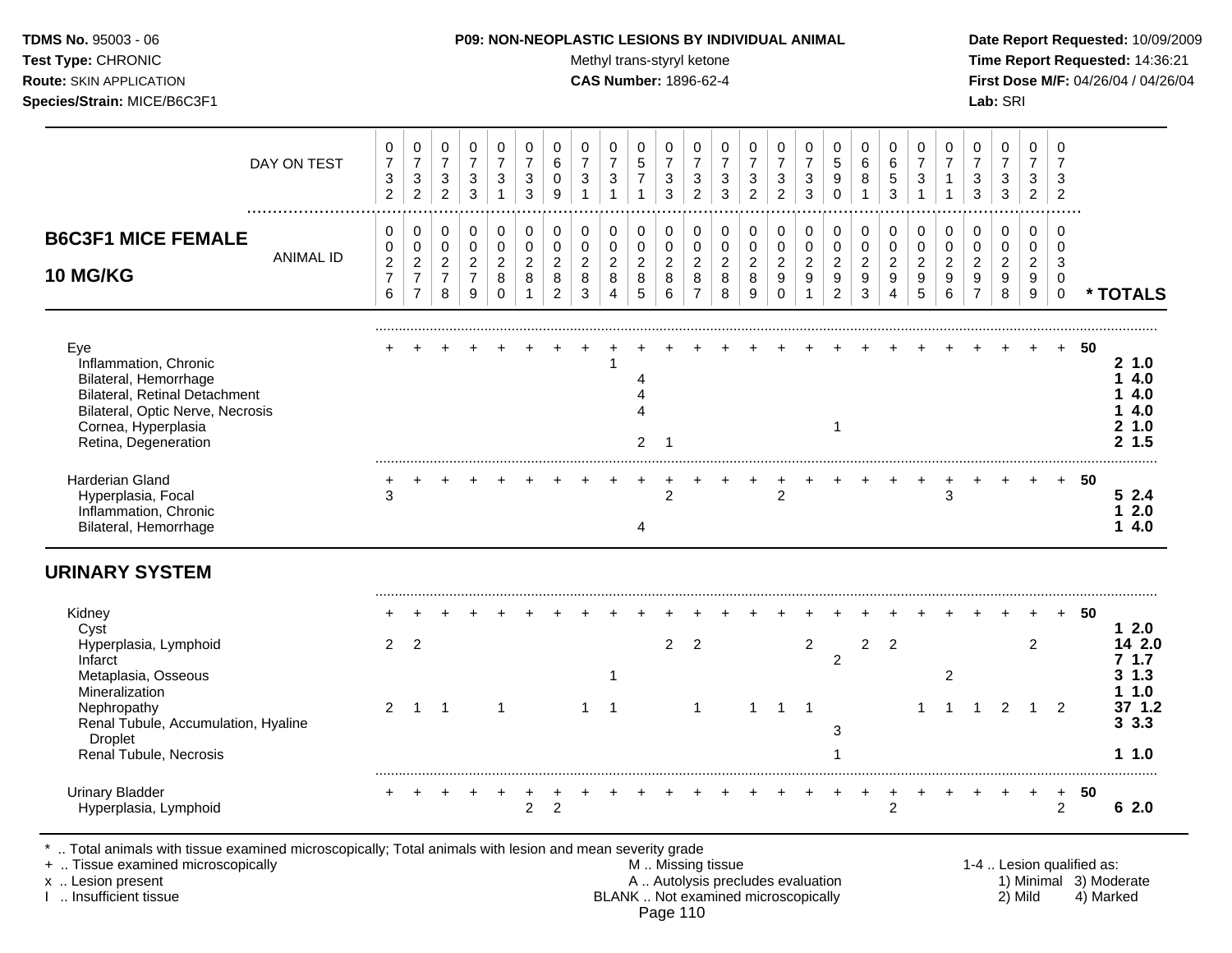#### **TDMS No.** 95003 - 06 **P09: NON-NEOPLASTIC LESIONS BY INDIVIDUAL ANIMAL Date Report Requested:** 10/09/2009

Test Type: CHRONIC **Test Type:** CHRONIC **Test Type:** CHRONIC **Time Report Requested:** 14:36:21 **Route:** SKIN APPLICATION **CAS Number:** 1896-62-4 **First Dose M/F:** 04/26/04 / 04/26/04

|                                              | DAY ON TEST | ⇁<br>$\sqrt{2}$<br>$\sim$<br>∼ | 0<br>-<br>3<br>C<br>$\epsilon$    | U<br>3<br>ົ<br>∼           | 3<br>3 | U<br>3                           | <b>U</b><br>◠<br>ت<br>ີ<br>ت | U<br>u<br>ັ<br>9                  | υ<br>-<br>ີ<br>ັ      | ◠<br>J           | U<br>∽<br>◡                                      | ັບ<br>-2<br>J | 0<br>3<br>ົ<br><u>_</u> | U<br>3<br>3           | ◡<br>$\overline{\phantom{a}}$ | 0<br>3<br>ົ           | v<br>◠<br>ັ<br>ົ<br>ັ             | ν<br>đ<br>9<br>u                | υ<br>6<br>8 | '5 | v<br>3                | v                | 0<br>3<br>3                  | 0<br>3<br>3                       | -4<br><u>_</u> | U<br>- |               |
|----------------------------------------------|-------------|--------------------------------|-----------------------------------|----------------------------|--------|----------------------------------|------------------------------|-----------------------------------|-----------------------|------------------|--------------------------------------------------|---------------|-------------------------|-----------------------|-------------------------------|-----------------------|-----------------------------------|---------------------------------|-------------|----|-----------------------|------------------|------------------------------|-----------------------------------|----------------|--------|---------------|
| <b>B6C3F1 MICE FEMALE</b><br><b>10 MG/KG</b> | ANIMAL ID   | റ<br>_<br>⌒                    | 0<br>0<br>ົ<br><u>_</u><br>-<br>- | U<br>0<br>$\sim$<br>_<br>8 | 9      | 0<br>0<br>◠<br>o<br>$\circ$<br>0 | 0<br><b>U</b><br>$\sim$<br>8 | U<br>u<br>◠<br>▃<br>8<br><u>.</u> | υ<br>U<br>ົ<br>8<br>3 | $\sim$<br>8<br>4 | υ<br>U<br>$\sim$<br><u>.</u><br>8<br>$\mathbf b$ | 8<br>b        | 0<br>U<br>◠<br>8        | U<br>υ<br>ົ<br>8<br>8 | S                             | 0<br>0<br>ົ<br>9<br>0 | U<br>υ<br>$\sim$<br><u>_</u><br>9 | U<br>U<br>ົ<br>ے<br>9<br>າ<br>∠ | 9<br>3      | 4  | υ<br>U<br>ົ<br>9<br>5 | ົ<br>a<br>◡<br>6 | 0<br>0<br>ົ<br><u>.</u><br>9 | 0<br>U<br>ົ<br><u>_</u><br>9<br>8 | č<br>g         | U      | <b>TOTALS</b> |

\* .. Total animals with tissue examined microscopically; Total animals with lesion and mean severity grade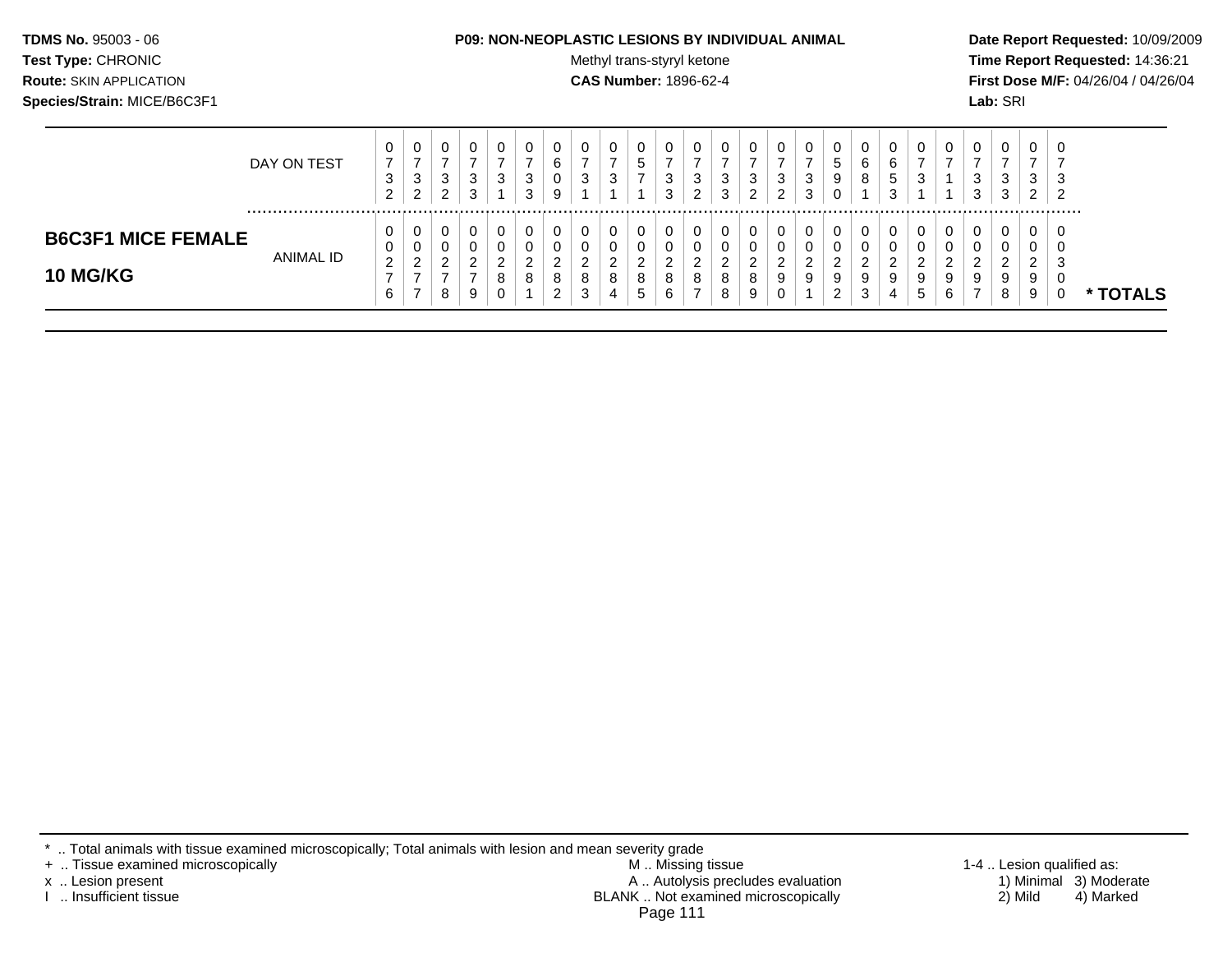#### **TDMS No.** 95003 - 06 **P09: NON-NEOPLASTIC LESIONS BY INDIVIDUAL ANIMAL Date Report Requested:** 10/09/2009

Test Type: CHRONIC **Test Type:** CHRONIC **Test Type:** CHRONIC **Time Report Requested:** 14:36:21 **Route:** SKIN APPLICATION **CAS Number:** 1896-62-4 **First Dose M/F:** 04/26/04 / 04/26/04

|                                                                                        | DAY ON TEST      | $\,0\,$<br>$\overline{7}$<br>$\sqrt{3}$<br>$\overline{2}$             | 0<br>$\overline{\mathbf{4}}$<br>$\,6\,$<br>$\overline{7}$                   | $\pmb{0}$<br>$\overline{7}$<br>$\mathbf{3}$<br>$\mathbf{1}$ | $\mathbf 0$<br>$\overline{7}$<br>$\sqrt{3}$<br>3                      | $\mathbf 0$<br>6<br>8<br>8                                   | 0<br>$\overline{7}$<br>3<br>$\overline{2}$         | 0<br>5<br>6                                            | 0<br>$\overline{7}$<br>3<br>$\overline{2}$ | $\pmb{0}$<br>$\overline{7}$<br>3<br>$\overline{2}$           | $\mathbf 0$<br>$\overline{7}$<br>$\mathbf{3}$<br>$\overline{2}$ | 0<br>$\overline{7}$<br>$\sqrt{3}$<br>$\mathbf{3}$              | $\mathbf 0$<br>$\overline{7}$<br>$\overline{c}$<br>5 | 0<br>$\overline{7}$<br>$\mathbf{3}$<br>3 | 0<br>$\overline{7}$<br>3<br>$\overline{2}$ | $\mathbf 0$<br>$\overline{7}$<br>$\sqrt{3}$<br>$\overline{2}$ | 0<br>$\overline{7}$<br>3<br>$\overline{2}$ | $\pmb{0}$<br>$\overline{7}$<br>$\mathbf{3}$<br>$\mathbf{3}$    | 0<br>6<br>8<br>$\overline{1}$                              | $\pmb{0}$<br>$\overline{7}$<br>$\sqrt{3}$<br>3              | 0<br>$\overline{7}$<br>$\mathbf{3}$<br>3              | 0<br>$\overline{7}$<br>$\mathbf{1}$<br>9                             | $\pmb{0}$<br>$\overline{7}$<br>3<br>3        | 0<br>$\overline{7}$<br>3<br>$\overline{2}$     | $\pmb{0}$<br>$\overline{7}$<br>3<br>$\overline{2}$                   | $\Omega$<br>6<br>7<br>6                                        |                   |
|----------------------------------------------------------------------------------------|------------------|-----------------------------------------------------------------------|-----------------------------------------------------------------------------|-------------------------------------------------------------|-----------------------------------------------------------------------|--------------------------------------------------------------|----------------------------------------------------|--------------------------------------------------------|--------------------------------------------|--------------------------------------------------------------|-----------------------------------------------------------------|----------------------------------------------------------------|------------------------------------------------------|------------------------------------------|--------------------------------------------|---------------------------------------------------------------|--------------------------------------------|----------------------------------------------------------------|------------------------------------------------------------|-------------------------------------------------------------|-------------------------------------------------------|----------------------------------------------------------------------|----------------------------------------------|------------------------------------------------|----------------------------------------------------------------------|----------------------------------------------------------------|-------------------|
| <b>B6C3F1 MICE FEMALE</b><br>30 MG/KG                                                  | <b>ANIMAL ID</b> | $\mathbf 0$<br>$\mathbf 0$<br>$\sqrt{3}$<br>$\pmb{0}$<br>$\mathbf{1}$ | 0<br>$\mathbf 0$<br>$\mathfrak{3}$<br>$\mathsf{O}\xspace$<br>$\overline{2}$ | $\pmb{0}$<br>$\mathbf 0$<br>$\sqrt{3}$<br>$\mathbf 0$<br>3  | $\pmb{0}$<br>$\pmb{0}$<br>$\sqrt{3}$<br>$\mathbf 0$<br>$\overline{4}$ | $\mathbf 0$<br>$\mathbf 0$<br>$\sqrt{3}$<br>$\mathbf 0$<br>5 | $\pmb{0}$<br>$\mathbf 0$<br>$\mathbf{3}$<br>0<br>6 | 0<br>$\mathbf 0$<br>3<br>$\mathbf 0$<br>$\overline{7}$ | 0<br>$\mathbf 0$<br>3<br>$\mathbf 0$<br>8  | $\mathbf 0$<br>$\pmb{0}$<br>$\mathbf{3}$<br>$\mathsf 0$<br>9 | 0<br>$\mathbf 0$<br>$\sqrt{3}$<br>$\mathbf{1}$<br>$\Omega$      | 0<br>$\mathbf 0$<br>$\sqrt{3}$<br>$\mathbf{1}$<br>$\mathbf{1}$ | 0<br>$\mathbf 0$<br>$\mathbf{3}$<br>$\overline{2}$   | $\pmb{0}$<br>$\mathbf 0$<br>3<br>1<br>3  | 0<br>$\mathbf 0$<br>$\mathbf{3}$<br>1<br>4 | $\mathbf 0$<br>$\mathbf 0$<br>$\mathbf{3}$<br>1<br>5          | 0<br>$\mathsf 0$<br>$\mathbf{3}$<br>1<br>6 | 0<br>$\pmb{0}$<br>$\sqrt{3}$<br>$\mathbf{1}$<br>$\overline{7}$ | 0<br>$\boldsymbol{0}$<br>$\mathbf{3}$<br>$\mathbf{1}$<br>8 | $\,0\,$<br>$\pmb{0}$<br>$\mathfrak{S}$<br>$\mathbf{1}$<br>9 | 0<br>$\mathbf 0$<br>3<br>$\boldsymbol{2}$<br>$\Omega$ | 0<br>$\mathsf 0$<br>$\mathbf{3}$<br>$\boldsymbol{2}$<br>$\mathbf{1}$ | 0<br>$\mathbf 0$<br>3<br>$\overline{c}$<br>2 | 0<br>$\mathbf 0$<br>3<br>$\boldsymbol{2}$<br>3 | $\mathbf 0$<br>0<br>$\mathbf{3}$<br>$\overline{a}$<br>$\overline{4}$ | $\Omega$<br>$\mathbf 0$<br>$\mathbf{3}$<br>$\overline{2}$<br>5 | females<br>(cont) |
| <b>ALIMENTARY SYSTEM</b>                                                               |                  |                                                                       |                                                                             |                                                             |                                                                       |                                                              |                                                    |                                                        |                                            |                                                              |                                                                 |                                                                |                                                      |                                          |                                            |                                                               |                                            |                                                                |                                                            |                                                             |                                                       |                                                                      |                                              |                                                |                                                                      |                                                                |                   |
| Esophagus                                                                              |                  |                                                                       |                                                                             |                                                             |                                                                       |                                                              |                                                    |                                                        |                                            |                                                              |                                                                 |                                                                |                                                      |                                          |                                            |                                                               |                                            |                                                                |                                                            |                                                             |                                                       |                                                                      |                                              |                                                |                                                                      |                                                                |                   |
| Gallbladder                                                                            |                  |                                                                       |                                                                             |                                                             |                                                                       |                                                              |                                                    |                                                        |                                            |                                                              |                                                                 |                                                                |                                                      |                                          |                                            |                                                               |                                            |                                                                |                                                            |                                                             |                                                       |                                                                      |                                              |                                                |                                                                      | $\overline{ }$                                                 |                   |
| Intestine Large, Cecum<br>Edema                                                        |                  |                                                                       |                                                                             |                                                             |                                                                       |                                                              |                                                    |                                                        |                                            |                                                              |                                                                 |                                                                |                                                      |                                          |                                            |                                                               |                                            |                                                                |                                                            |                                                             |                                                       |                                                                      |                                              |                                                |                                                                      | $\overline{+}$                                                 |                   |
| Intestine Large, Colon<br>Edema                                                        |                  |                                                                       |                                                                             |                                                             |                                                                       |                                                              |                                                    |                                                        |                                            |                                                              |                                                                 |                                                                |                                                      |                                          |                                            |                                                               |                                            |                                                                |                                                            |                                                             |                                                       |                                                                      |                                              |                                                |                                                                      |                                                                |                   |
| Intestine Large, Rectum                                                                |                  |                                                                       |                                                                             |                                                             |                                                                       |                                                              |                                                    |                                                        |                                            |                                                              |                                                                 |                                                                |                                                      |                                          |                                            |                                                               |                                            |                                                                |                                                            |                                                             |                                                       |                                                                      |                                              |                                                |                                                                      |                                                                |                   |
| Intestine Small, Duodenum                                                              |                  |                                                                       |                                                                             |                                                             |                                                                       |                                                              |                                                    |                                                        |                                            |                                                              |                                                                 |                                                                |                                                      |                                          |                                            |                                                               |                                            |                                                                |                                                            |                                                             |                                                       |                                                                      |                                              |                                                |                                                                      |                                                                |                   |
| Intestine Small, Ileum<br>Dilatation<br>Inflammation, Acute<br>Epithelium, Hyperplasia |                  |                                                                       |                                                                             |                                                             |                                                                       |                                                              |                                                    |                                                        |                                            |                                                              |                                                                 |                                                                |                                                      |                                          |                                            |                                                               |                                            |                                                                | 4                                                          |                                                             |                                                       |                                                                      |                                              |                                                |                                                                      | $\pm$                                                          |                   |
| Intestine Small, Jejunum<br>Necrosis                                                   |                  |                                                                       | A                                                                           | $\overline{+}$                                              |                                                                       | A                                                            |                                                    |                                                        |                                            |                                                              |                                                                 |                                                                |                                                      | +                                        | +                                          | $\ddot{}$                                                     | $\ddot{}$                                  |                                                                |                                                            |                                                             |                                                       |                                                                      |                                              |                                                |                                                                      | $\overline{+}$                                                 |                   |
| Liver<br><b>Basophilic Focus</b><br><b>Bile Stasis</b>                                 |                  |                                                                       |                                                                             |                                                             |                                                                       |                                                              |                                                    |                                                        |                                            | $\ddot{}$<br>X                                               |                                                                 |                                                                |                                                      |                                          |                                            |                                                               |                                            |                                                                |                                                            |                                                             |                                                       |                                                                      |                                              |                                                |                                                                      |                                                                |                   |

\* .. Total animals with tissue examined microscopically; Total animals with lesion and mean severity grade

+ .. Tissue examined microscopically M .. Missing tissue 1-4 .. Lesion qualified as: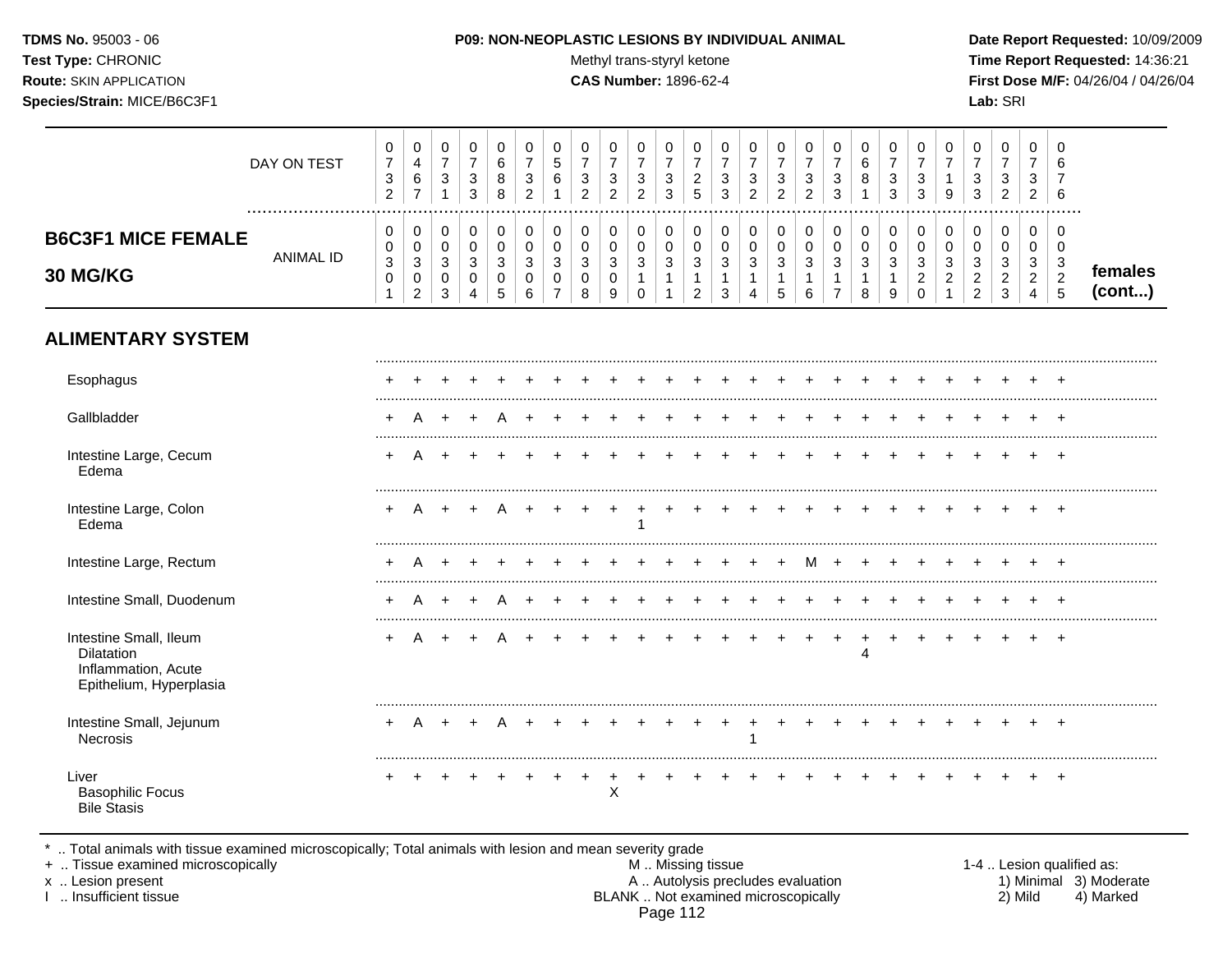| <b>TDMS No.</b> 95003 - 06     |
|--------------------------------|
| Test Type: CHRONIC             |
| <b>Route:</b> SKIN APPLICATION |

### **P09: NON-NEOPLASTIC LESIONS BY INDIVIDUAL ANIMAL Date Report Requested:** 10/09/2009

**Methyl trans-styryl ketone Time Report Requested:** 14:36:21 **CAS Number:** 1896-62-4 **First Dose M/F:** 04/26/04 / 04/26/04 **Species/Strain:** MICE/B6C3F1 **Lab:** SRI

| DAY ON TEST                                                                                                                                                                                                                                               | 0<br>$\boldsymbol{7}$<br>3<br>$\overline{2}$ | 0<br>4<br>6<br>$\overline{7}$      | $\mathbf 0$<br>$\overline{7}$<br>$\mathbf{3}$<br>$\mathbf{1}$ | 0<br>$\overline{7}$<br>$\ensuremath{\mathsf{3}}$<br>$\mathbf{3}$ | 0<br>$\,6$<br>8<br>8            | 0<br>$\overline{7}$<br>3<br>$\overline{c}$ | 0<br>$\sqrt{5}$<br>6<br>$\overline{\mathbf{1}}$     | 0<br>$\boldsymbol{7}$<br>3<br>$\overline{2}$ | 0<br>$\boldsymbol{7}$<br>$\sqrt{3}$<br>$\overline{2}$ | 0<br>$\overline{7}$<br>$\sqrt{3}$<br>$\overline{c}$                          | 0<br>$\boldsymbol{7}$<br>$\sqrt{3}$<br>$\mathbf{3}$                           | 0<br>$\overline{7}$<br>$\overline{c}$<br>$\overline{5}$ | 0<br>$\boldsymbol{7}$<br>3<br>3           | $\,0\,$<br>$\boldsymbol{7}$<br>$\sqrt{3}$<br>$\overline{c}$   | 0<br>$\boldsymbol{7}$<br>$\mathbf{3}$<br>$\overline{c}$                     | 0<br>$\boldsymbol{7}$<br>$\sqrt{3}$<br>$\overline{2}$ | $\mathbf 0$<br>$\overline{7}$<br>3<br>3                            | 0<br>6<br>8<br>$\mathbf{1}$     | $\mathbf 0$<br>$\overline{7}$<br>3<br>3    | 0<br>$\overline{7}$<br>3<br>3                   | 0<br>$\overline{7}$<br>$\mathbf{1}$<br>9                           | 0<br>$\overline{7}$<br>3<br>3                                                 | 0<br>$\overline{7}$<br>$\sqrt{3}$<br>$\overline{c}$           | 0<br>$\overline{7}$<br>3<br>$\overline{a}$      | 0<br>6<br>$\overline{7}$<br>$6\phantom{1}6$       |                                                     |
|-----------------------------------------------------------------------------------------------------------------------------------------------------------------------------------------------------------------------------------------------------------|----------------------------------------------|------------------------------------|---------------------------------------------------------------|------------------------------------------------------------------|---------------------------------|--------------------------------------------|-----------------------------------------------------|----------------------------------------------|-------------------------------------------------------|------------------------------------------------------------------------------|-------------------------------------------------------------------------------|---------------------------------------------------------|-------------------------------------------|---------------------------------------------------------------|-----------------------------------------------------------------------------|-------------------------------------------------------|--------------------------------------------------------------------|---------------------------------|--------------------------------------------|-------------------------------------------------|--------------------------------------------------------------------|-------------------------------------------------------------------------------|---------------------------------------------------------------|-------------------------------------------------|---------------------------------------------------|-----------------------------------------------------|
| <b>B6C3F1 MICE FEMALE</b><br><b>ANIMAL ID</b><br><b>30 MG/KG</b>                                                                                                                                                                                          | 0<br>0<br>3<br>$\mathsf 0$<br>$\mathbf{1}$   | 0<br>0<br>3<br>0<br>$\overline{2}$ | 0<br>$\mathbf 0$<br>3<br>$\mathbf 0$<br>3                     | 0<br>$\mathbf 0$<br>$\mathbf{3}$<br>$\pmb{0}$<br>4               | 0<br>$\mathbf 0$<br>3<br>0<br>5 | 0<br>$\mathbf 0$<br>3<br>$\mathbf 0$<br>6  | 0<br>$\mathbf 0$<br>3<br>$\Omega$<br>$\overline{7}$ | 0<br>$\mathbf 0$<br>3<br>$\mathbf 0$<br>8    | 0<br>$\mathbf 0$<br>$\mathbf{3}$<br>$\pmb{0}$<br>9    | 0<br>$\mathbf 0$<br>$\ensuremath{\mathsf{3}}$<br>$\mathbf{1}$<br>$\mathbf 0$ | 0<br>$\mathbf 0$<br>$\ensuremath{\mathsf{3}}$<br>$\mathbf{1}$<br>$\mathbf{1}$ | 0<br>0<br>3<br>$\mathbf{1}$<br>2                        | $\mathbf 0$<br>$\mathbf 0$<br>3<br>1<br>3 | 0<br>$\pmb{0}$<br>$\mathbf{3}$<br>1<br>$\boldsymbol{\Lambda}$ | 0<br>$\mathbf 0$<br>$\ensuremath{\mathsf{3}}$<br>$\mathbf{1}$<br>$\sqrt{5}$ | 0<br>$\mathbf 0$<br>3<br>$\mathbf{1}$<br>6            | 0<br>$\mathbf 0$<br>$\mathbf{3}$<br>$\mathbf{1}$<br>$\overline{7}$ | 0<br>$\mathbf 0$<br>3<br>1<br>8 | 0<br>$\mathbf 0$<br>3<br>$\mathbf{1}$<br>9 | 0<br>$\mathbf 0$<br>3<br>$\sqrt{2}$<br>$\Omega$ | $\mathbf 0$<br>$\Omega$<br>3<br>$\boldsymbol{2}$<br>$\overline{1}$ | 0<br>$\mathbf 0$<br>$\ensuremath{\mathsf{3}}$<br>$\sqrt{2}$<br>$\overline{2}$ | 0<br>$\mathbf 0$<br>$\mathbf{3}$<br>$\sqrt{2}$<br>$\mathsf 3$ | 0<br>0<br>3<br>$\overline{c}$<br>$\overline{4}$ | 0<br>$\mathbf 0$<br>$\sqrt{3}$<br>$\sqrt{2}$<br>5 | females<br>(cont)                                   |
| Clear Cell Focus<br><b>Eosinophilic Focus</b><br>Hematopoietic Cell Proliferation<br>Hemorrhage<br>Hyperplasia, Lymphoid<br>Infarct<br>Karyomegaly<br><b>Mixed Cell Focus</b><br>Necrosis, Focal<br>Hepatocyte, Hypertrophy<br>Kupffer Cell, Pigmentation | X<br>$\mathbf{1}$<br>1                       | $\overline{1}$                     | $\overline{1}$                                                | X<br>$\mathbf{1}$                                                |                                 | X<br>$\mathbf{1}$                          |                                                     |                                              | X<br>2 <sub>2</sub>                                   |                                                                              | X                                                                             |                                                         |                                           | 2                                                             |                                                                             | Χ                                                     | X                                                                  |                                 |                                            | $\mathsf{X}$<br>$\overline{2}$                  |                                                                    |                                                                               | $X$ $X$                                                       |                                                 | X<br>$\times$                                     |                                                     |
| Mesentery<br>Fat, Necrosis                                                                                                                                                                                                                                | +<br>2                                       |                                    |                                                               | $\overline{2}$                                                   |                                 |                                            |                                                     | +<br>$\overline{2}$                          |                                                       |                                                                              | 2                                                                             |                                                         |                                           | 2                                                             | $\overline{2}$                                                              | $\overline{2}$                                        |                                                                    | $\overline{c}$                  |                                            | 2                                               |                                                                    |                                                                               | $\overline{2}$                                                |                                                 |                                                   |                                                     |
| Pancreas<br>Atrophy<br>Cyst<br>Fibrosis<br>Hyperplasia, Lymphoid<br>Inflammation, Granulomatous, Chronic<br>Active<br>Metaplasia, Hepatocyte<br>Mineralization                                                                                            | 1                                            |                                    |                                                               |                                                                  |                                 |                                            |                                                     |                                              |                                                       |                                                                              |                                                                               |                                                         |                                           |                                                               |                                                                             |                                                       |                                                                    |                                 | $\overline{2}$                             | 2                                               |                                                                    |                                                                               |                                                               |                                                 |                                                   |                                                     |
| Salivary Glands<br>Atrophy<br>Hyperplasia, Lymphoid                                                                                                                                                                                                       |                                              |                                    |                                                               | $\overline{2}$                                                   |                                 |                                            |                                                     |                                              | $\overline{2}$                                        |                                                                              |                                                                               |                                                         |                                           | $\overline{2}$                                                |                                                                             |                                                       |                                                                    | 3<br>$\overline{c}$             | $\overline{2}$                             | $\overline{2}$                                  |                                                                    |                                                                               |                                                               |                                                 | 2                                                 |                                                     |
| Stomach, Forestomach                                                                                                                                                                                                                                      | ÷                                            |                                    |                                                               |                                                                  |                                 |                                            |                                                     |                                              |                                                       |                                                                              |                                                                               |                                                         |                                           |                                                               |                                                                             |                                                       |                                                                    |                                 |                                            |                                                 |                                                                    |                                                                               |                                                               |                                                 |                                                   |                                                     |
| Total animals with tissue examined microscopically; Total animals with lesion and mean severity grade<br>+  Tissue examined microscopically<br>x  Lesion present                                                                                          |                                              |                                    |                                                               |                                                                  |                                 |                                            |                                                     |                                              |                                                       |                                                                              |                                                                               | M  Missing tissue                                       |                                           | A  Autolysis precludes evaluation                             |                                                                             |                                                       |                                                                    |                                 |                                            |                                                 |                                                                    |                                                                               |                                                               |                                                 |                                                   | 1-4  Lesion qualified as:<br>1) Minimal 3) Moderate |

I .. Insufficient tissue BLANK .. Not examined microscopically 2) Mild 4) Marked Page 113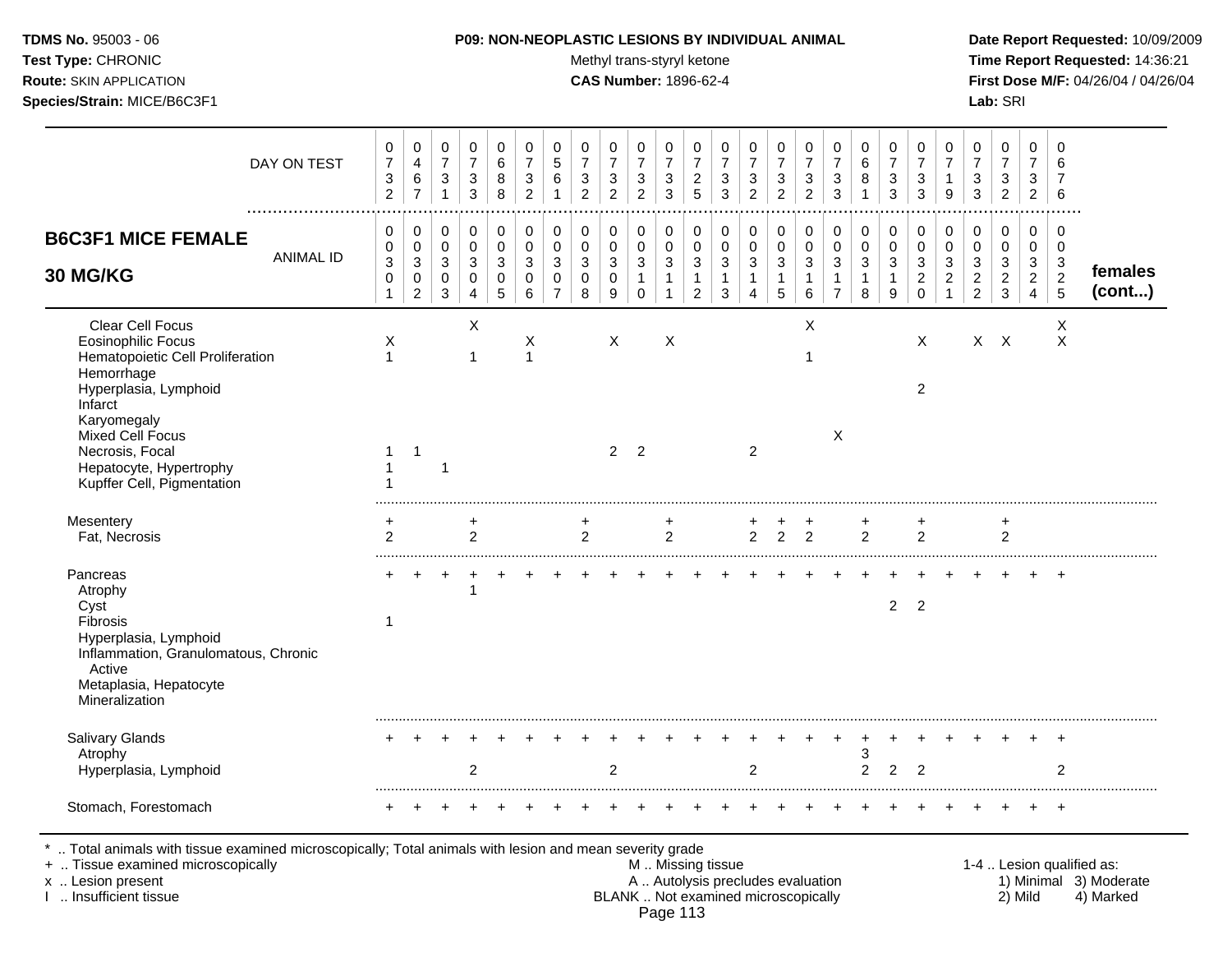| <b>TDMS No. 95003 - 06</b><br>Test Type: CHRONIC<br><b>Route: SKIN APPLICATION</b><br>Species/Strain: MICE/B6C3F1                                                                                |                  |                                                                      |                                            |                                                     |                                                                      |                               |                                                                    | <b>P09: NON-NEOPLASTIC LESIONS BY INDIVIDUAL ANIMAL</b> |                                                                    | Methyl trans-styryl ketone<br><b>CAS Number: 1896-62-4</b> |                                                     |                                                             |                                                                  |                       |                                                       |                                                     |                                                                    |                                    |                                  |                                                                  |                                                         |                                                  |                                                 | Lab: SRI                                                           |                                                 |                                    | Date Report Requested: 10/09/2009<br>Time Report Requested: 14:36:21<br>First Dose M/F: 04/26/04 / 04/26/04 |
|--------------------------------------------------------------------------------------------------------------------------------------------------------------------------------------------------|------------------|----------------------------------------------------------------------|--------------------------------------------|-----------------------------------------------------|----------------------------------------------------------------------|-------------------------------|--------------------------------------------------------------------|---------------------------------------------------------|--------------------------------------------------------------------|------------------------------------------------------------|-----------------------------------------------------|-------------------------------------------------------------|------------------------------------------------------------------|-----------------------|-------------------------------------------------------|-----------------------------------------------------|--------------------------------------------------------------------|------------------------------------|----------------------------------|------------------------------------------------------------------|---------------------------------------------------------|--------------------------------------------------|-------------------------------------------------|--------------------------------------------------------------------|-------------------------------------------------|------------------------------------|-------------------------------------------------------------------------------------------------------------|
|                                                                                                                                                                                                  | DAY ON TEST      | 0<br>$\boldsymbol{7}$<br>$\ensuremath{\mathsf{3}}$<br>$\overline{c}$ | 0<br>$\overline{4}$<br>6<br>$\overline{7}$ | 0<br>$\overline{7}$<br>$\mathbf{3}$<br>$\mathbf{1}$ | 0<br>$\boldsymbol{7}$<br>$\ensuremath{\mathsf{3}}$<br>$\mathfrak{Z}$ | 0<br>6<br>8<br>8              | 0<br>$\overline{7}$<br>$\ensuremath{\mathsf{3}}$<br>$\overline{2}$ | 0<br>$\,$ 5 $\,$<br>$\,6\,$<br>$\overline{1}$           | 0<br>$\overline{7}$<br>$\ensuremath{\mathsf{3}}$<br>$\overline{c}$ | 0<br>$\overline{7}$<br>3<br>$\overline{2}$                 | 0<br>$\overline{7}$<br>$\sqrt{3}$<br>$\overline{2}$ | 0<br>$\overline{7}$<br>$\sqrt{3}$<br>$\mathbf{3}$           | 0<br>$\overline{7}$<br>$\overline{\mathbf{c}}$<br>$\overline{5}$ | 0<br>7<br>3<br>3      | 0<br>$\overline{7}$<br>$\mathbf{3}$<br>$\overline{2}$ | 0<br>$\overline{7}$<br>$\sqrt{3}$<br>$\overline{2}$ | 0<br>$\overline{7}$<br>$\ensuremath{\mathsf{3}}$<br>$\overline{2}$ | 0<br>7<br>3<br>3                   | 0<br>6<br>8<br>$\mathbf{1}$      | 0<br>$\overline{7}$<br>$\ensuremath{\mathsf{3}}$<br>$\mathbf{3}$ | 0<br>$\overline{7}$<br>$\ensuremath{\mathsf{3}}$<br>3   | 0<br>$\overline{7}$<br>9                         | 0<br>7<br>3<br>3                                | 0<br>$\overline{7}$<br>$\ensuremath{\mathsf{3}}$<br>$\overline{2}$ | 0<br>$\overline{7}$<br>3<br>$\overline{2}$      | 0<br>6<br>6                        |                                                                                                             |
| <b>B6C3F1 MICE FEMALE</b><br>30 MG/KG                                                                                                                                                            | <b>ANIMAL ID</b> | 0<br>0<br>3<br>0<br>1                                                | 0<br>0<br>3<br>0<br>$\overline{c}$         | 0<br>0<br>$\mathbf{3}$<br>0<br>3                    | $\pmb{0}$<br>$\pmb{0}$<br>$\sqrt{3}$<br>0<br>$\overline{4}$          | $\pmb{0}$<br>0<br>3<br>0<br>5 | $\boldsymbol{0}$<br>$\mathbf 0$<br>$\mathbf{3}$<br>0<br>6          | 0<br>$\mathbf 0$<br>3<br>0<br>$\overline{7}$            | 0<br>0<br>3<br>0<br>8                                              | 0<br>0<br>3<br>0<br>9                                      | 0<br>0<br>3<br>$\mathbf{1}$<br>$\mathbf 0$          | $\pmb{0}$<br>$\pmb{0}$<br>3<br>$\mathbf{1}$<br>$\mathbf{1}$ | 0<br>0<br>$\sqrt{3}$<br>$\mathbf{1}$<br>$\overline{c}$           | 0<br>0<br>3<br>1<br>3 | 0<br>$\mathbf 0$<br>$\sqrt{3}$<br>$\mathbf{1}$<br>4   | 0<br>0<br>3<br>1<br>5                               | 0<br>$\pmb{0}$<br>$\mathbf{3}$<br>$\mathbf{1}$<br>6                | 0<br>0<br>3<br>1<br>$\overline{7}$ | 0<br>0<br>3<br>$\mathbf{1}$<br>8 | 0<br>$\mathbf 0$<br>$\mathbf{3}$<br>$\mathbf{1}$<br>9            | 0<br>0<br>$\mathbf{3}$<br>$\overline{a}$<br>$\mathbf 0$ | 0<br>$\pmb{0}$<br>$\mathbf{3}$<br>$\overline{c}$ | 0<br>0<br>3<br>$\overline{c}$<br>$\overline{2}$ | 0<br>$\mathbf 0$<br>$\mathbf{3}$<br>$\overline{c}$<br>3            | 0<br>0<br>3<br>$\overline{c}$<br>$\overline{4}$ | 0<br>0<br>3<br>$\overline{2}$<br>5 | females<br>(cont)                                                                                           |
| Edema<br>Inflammation, Chronic<br>Ulcer<br>Epithelium, Hyperplasia                                                                                                                               |                  |                                                                      | 2<br>3                                     |                                                     |                                                                      |                               |                                                                    |                                                         |                                                                    |                                                            |                                                     |                                                             | $\overline{c}$<br>$\overline{2}$                                 |                       |                                                       |                                                     |                                                                    |                                    |                                  |                                                                  |                                                         |                                                  |                                                 |                                                                    |                                                 | 4<br>3                             |                                                                                                             |
| Stomach, Glandular<br>Cyst<br>Edema<br>Erosion<br>Mineralization<br>Ulcer<br>Epithelium, Hyperplasia                                                                                             |                  | $\overline{2}$                                                       |                                            |                                                     | $\overline{2}$                                                       |                               | $\overline{2}$                                                     |                                                         |                                                                    |                                                            |                                                     |                                                             |                                                                  |                       |                                                       |                                                     |                                                                    |                                    |                                  |                                                                  |                                                         |                                                  | $\overline{2}$                                  |                                                                    | $\overline{2}$                                  | $\ddot{}$<br>3                     |                                                                                                             |
| <b>CARDIOVASCULAR SYSTEM</b><br>Heart<br>Cardiomyopathy<br>Mineralization                                                                                                                        |                  |                                                                      | $\ddot{}$                                  | +<br>$\overline{2}$                                 |                                                                      |                               |                                                                    |                                                         |                                                                    |                                                            | 1                                                   |                                                             |                                                                  |                       |                                                       |                                                     |                                                                    |                                    |                                  |                                                                  |                                                         |                                                  |                                                 |                                                                    |                                                 | $^{+}$<br>-1                       |                                                                                                             |
| <b>ENDOCRINE SYSTEM</b>                                                                                                                                                                          |                  |                                                                      |                                            |                                                     |                                                                      |                               |                                                                    |                                                         |                                                                    |                                                            |                                                     |                                                             |                                                                  |                       |                                                       |                                                     |                                                                    |                                    |                                  |                                                                  |                                                         |                                                  |                                                 |                                                                    |                                                 |                                    |                                                                                                             |
| <b>Adrenal Cortex</b><br><b>Accessory Adrenal Cortical Nodule</b><br>Degeneration, Fatty<br>Hematopoietic Cell Proliferation<br>Hyperplasia, Focal<br>Hypertrophy, Focal<br>Capsule, Hyperplasia |                  | $\overline{2}$<br>$\mathbf{1}$<br>$\overline{2}$                     | 3                                          | 2                                                   | 2                                                                    | 2                             | $\overline{2}$                                                     | 3                                                       | $\mathcal{P}$                                                      | $\mathcal{P}$                                              | $\mathcal{P}$                                       | 3                                                           | $\mathcal{P}$                                                    | $\mathcal{P}$         | 2                                                     | 2                                                   | 2                                                                  | 2                                  | 3                                | $\overline{2}$                                                   | 2                                                       | 2<br>3                                           | $\mathcal{P}$                                   | $\mathcal{P}$                                                      |                                                 | $\overline{+}$<br>$2 \quad 3$      |                                                                                                             |

+ .. Tissue examined microscopically with the same of the same of the M .. Missing tissue M .. Missing tissue<br>A .. Autolysis precludes evaluation and the section present tissue 1 . Missing tissue and the M .. Autolysis pre x .. Lesion present **A .. Autolysis precludes evaluation** A .. Autolysis precludes evaluation 1) Minimal 3) Moderate I .. Insufficient tissue BLANK .. Not examined microscopically 2) Mild 4) Marked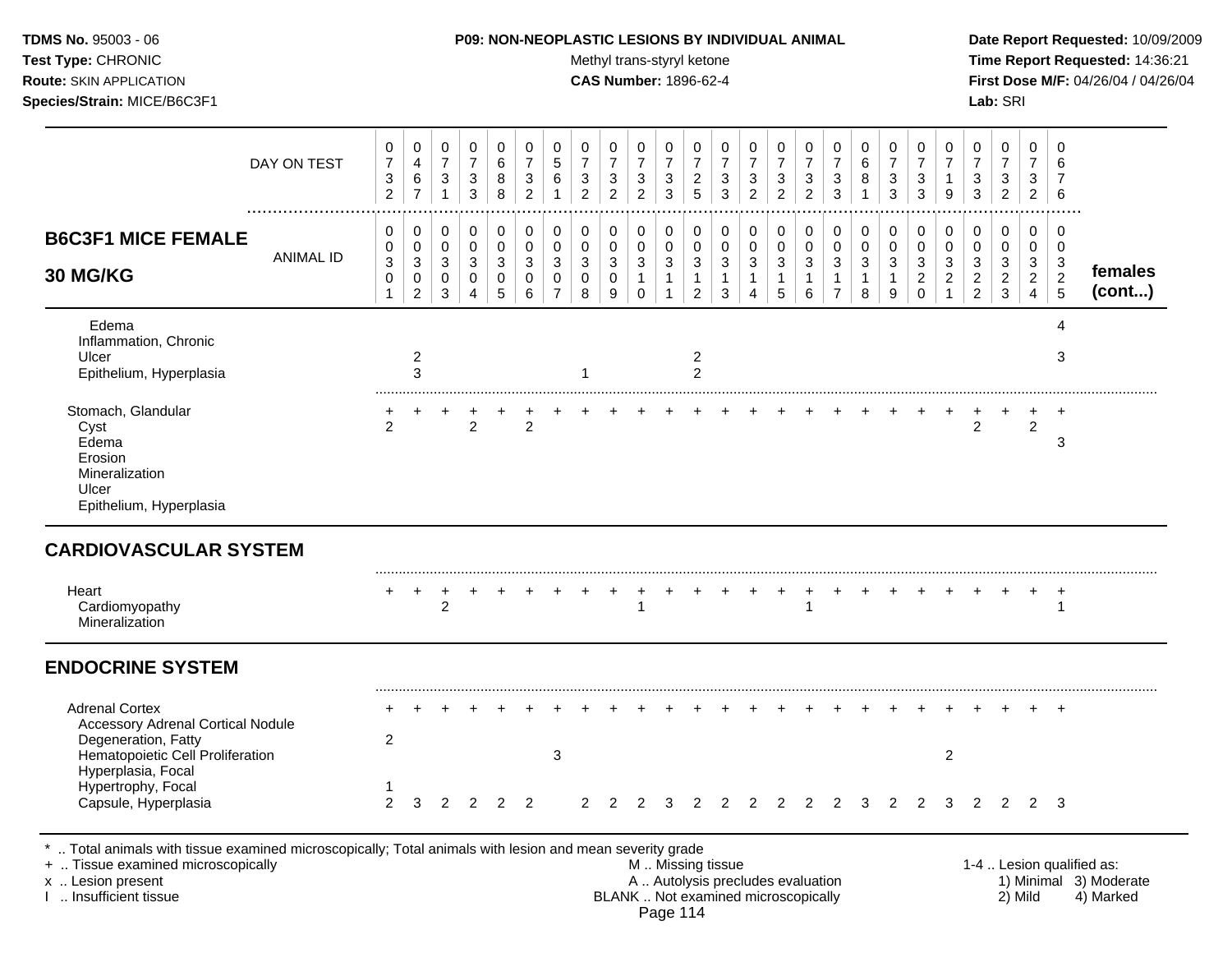Test Type: CHRONIC **Test Type:** CHRONIC **Test Type:** CHRONIC **Time Report Requested:** 14:36:21 **Route:** SKIN APPLICATION **CAS Number:** 1896-62-4 **First Dose M/F:** 04/26/04 / 04/26/04 **Species/Strain:** MICE/B6C3F1 **Lab:** SRI

|                                                                                                                                                         | DAY ON TEST<br>. | 0<br>$\overline{7}$<br>$\sqrt{3}$<br>$\overline{c}$ | 0<br>4<br>$\,6\,$<br>$\overline{7}$ | 0<br>$\overline{7}$<br>$\sqrt{3}$<br>$\mathbf{1}$ | 0<br>$\overline{7}$<br>$\mathbf{3}$<br>3 | 0<br>6<br>8<br>8 | 0<br>$\overline{7}$<br>3<br>$\overline{2}$ | 0<br>$\sqrt{5}$<br>$6\phantom{1}6$ | 0<br>$\overline{7}$<br>$\mathbf{3}$<br>$\overline{2}$ | 0<br>$\overline{7}$<br>$\sqrt{3}$<br>$\overline{2}$ | 0<br>$\overline{7}$<br>$\sqrt{3}$<br>$\overline{2}$ | 0<br>$\overline{7}$<br>3<br>3 | 0<br>$\overline{7}$<br>$\overline{2}$<br>5 | 0<br>$\overline{7}$<br>3<br>3 | 0<br>$\overline{7}$<br>$\mathbf{3}$<br>$\overline{2}$ | 0<br>$\overline{7}$<br>$\mathbf{3}$<br>$\overline{2}$ | 0<br>$\overline{7}$<br>$\mathbf{3}$<br>$\overline{2}$ | 0<br>$\overline{7}$<br>$\mathbf{3}$<br>3 | 0<br>6<br>8           | $\Omega$<br>$\overline{7}$<br>3<br>3 | $\Omega$<br>$\overline{7}$<br>3<br>3 | $\Omega$<br>$\overline{7}$<br>9 | 0<br>$\overline{7}$<br>3<br>3           | 0<br>$\overline{7}$<br>3<br>$\overline{2}$ | 0<br>$\overline{7}$<br>3<br>$\overline{2}$ | $\Omega$<br>6<br>6              |                   |
|---------------------------------------------------------------------------------------------------------------------------------------------------------|------------------|-----------------------------------------------------|-------------------------------------|---------------------------------------------------|------------------------------------------|------------------|--------------------------------------------|------------------------------------|-------------------------------------------------------|-----------------------------------------------------|-----------------------------------------------------|-------------------------------|--------------------------------------------|-------------------------------|-------------------------------------------------------|-------------------------------------------------------|-------------------------------------------------------|------------------------------------------|-----------------------|--------------------------------------|--------------------------------------|---------------------------------|-----------------------------------------|--------------------------------------------|--------------------------------------------|---------------------------------|-------------------|
| <b>B6C3F1 MICE FEMALE</b>                                                                                                                               | <b>ANIMAL ID</b> | 0<br>0                                              | 0<br>0                              | 0<br>$\mathbf 0$                                  | 0<br>$\mathbf 0$                         | 0<br>$\Omega$    | 0<br>0                                     | 0<br>$\mathbf 0$                   | 0<br>$\pmb{0}$                                        | 0<br>$\mathbf 0$                                    | 0<br>0                                              | 0<br>$\mathbf 0$              | 0<br>$\mathbf 0$                           | 0<br>$\mathbf 0$              | 0<br>$\mathbf 0$                                      | 0<br>$\pmb{0}$                                        | 0<br>$\pmb{0}$                                        | 0<br>$\pmb{0}$                           | 0<br>$\mathbf 0$      | 0<br>$\Omega$                        | 0<br>$\Omega$                        | 0<br>$\mathbf 0$                | 0<br>$\mathbf 0$                        | 0<br>$\mathbf 0$                           | 0<br>0                                     | 0<br>$\mathbf 0$                |                   |
| 30 MG/KG                                                                                                                                                |                  | 3<br>0<br>$\mathbf 1$                               | $\sqrt{3}$<br>0<br>$\overline{2}$   | 3<br>0<br>3                                       | 3<br>0<br>$\boldsymbol{\Lambda}$         | 3<br>0<br>5      | 3<br>$\Omega$<br>6                         | 3<br>$\Omega$<br>$\overline{7}$    | 3<br>0<br>8                                           | 3<br>0<br>9                                         | 3<br>$\mathbf{1}$<br>$\Omega$                       | 3                             | 3<br>1<br>2                                | 3<br>3                        | 3<br>1<br>4                                           | $\mathbf{3}$<br>$\mathbf{1}$<br>5                     | $\mathbf{3}$<br>6                                     | $\mathbf{3}$<br>1<br>$\overline{7}$      | 3<br>$\mathbf 1$<br>8 | 3<br>9                               | 3<br>$\overline{c}$<br>$\Omega$      | 3<br>$\overline{2}$             | 3<br>$\boldsymbol{2}$<br>$\mathfrak{p}$ | 3<br>$\overline{2}$<br>3                   | 3<br>$\overline{2}$<br>$\overline{4}$      | $\mathbf{3}$<br>$\sqrt{2}$<br>5 | females<br>(cont) |
|                                                                                                                                                         |                  |                                                     |                                     |                                                   |                                          |                  |                                            |                                    |                                                       |                                                     |                                                     |                               |                                            |                               |                                                       |                                                       |                                                       |                                          |                       |                                      |                                      |                                 |                                         |                                            |                                            |                                 |                   |
| Adrenal Medulla<br>Hyperplasia                                                                                                                          |                  |                                                     |                                     |                                                   |                                          |                  |                                            |                                    | 3                                                     |                                                     |                                                     |                               |                                            |                               |                                                       |                                                       |                                                       |                                          |                       |                                      |                                      |                                 |                                         |                                            |                                            |                                 |                   |
| Islets, Pancreatic<br>Hyperplasia                                                                                                                       |                  |                                                     |                                     |                                                   |                                          |                  |                                            |                                    |                                                       |                                                     |                                                     |                               |                                            |                               | $\mathfrak{p}$                                        |                                                       |                                                       |                                          |                       |                                      |                                      |                                 |                                         |                                            |                                            |                                 |                   |
| Parathyroid Gland                                                                                                                                       |                  |                                                     |                                     |                                                   |                                          |                  |                                            |                                    |                                                       |                                                     |                                                     |                               |                                            |                               |                                                       |                                                       |                                                       |                                          |                       |                                      |                                      |                                 |                                         |                                            |                                            |                                 |                   |
| <b>Pituitary Gland</b><br>Pars Distalis, Angiectasis<br>Pars Distalis, Cyst<br>Pars Distalis, Hyperplasia, Focal<br>Pars Intermedia, Hyperplasia, Focal |                  | 1                                                   |                                     |                                                   |                                          |                  | $\overline{2}$                             |                                    |                                                       |                                                     |                                                     | $\overline{\mathbf{1}}$       |                                            |                               |                                                       |                                                       |                                                       |                                          |                       |                                      |                                      | $\overline{\mathbf{c}}$         | 1                                       | $\frac{2}{2}$                              | 2                                          |                                 |                   |
| <b>Thyroid Gland</b>                                                                                                                                    |                  |                                                     |                                     |                                                   |                                          |                  |                                            |                                    |                                                       |                                                     |                                                     |                               |                                            |                               |                                                       |                                                       |                                                       |                                          |                       |                                      |                                      |                                 |                                         |                                            |                                            |                                 |                   |
| Inflammation, Chronic<br>Follicle, Degeneration, Focal<br>Follicular Cell, Hyperplasia                                                                  |                  | 2                                                   |                                     |                                                   |                                          | 2                | 2                                          | 2                                  | $\overline{2}$                                        |                                                     | 2                                                   |                               | 3                                          | 2                             |                                                       | 2                                                     | 2                                                     |                                          | 3                     | $\overline{2}$                       |                                      | $\overline{2}$                  | 3                                       |                                            | 2                                          |                                 |                   |
| Follicular Cell, Hyperplasia, Focal<br><b>GENERAL BODY SYSTEM</b>                                                                                       |                  |                                                     |                                     |                                                   |                                          |                  | 1                                          |                                    |                                                       |                                                     |                                                     |                               |                                            |                               |                                                       |                                                       |                                                       |                                          |                       |                                      |                                      |                                 |                                         |                                            |                                            |                                 |                   |
|                                                                                                                                                         |                  |                                                     |                                     |                                                   |                                          |                  |                                            |                                    |                                                       |                                                     |                                                     |                               |                                            |                               |                                                       |                                                       |                                                       |                                          |                       |                                      |                                      |                                 |                                         |                                            |                                            |                                 |                   |
| <b>Tissue NOS</b><br>Abdominal, Fat, Inflammation, Chronic<br>Active                                                                                    |                  |                                                     |                                     |                                                   |                                          |                  |                                            |                                    |                                                       |                                                     |                                                     |                               | $\ddot{}$                                  |                               |                                                       |                                                       |                                                       |                                          |                       |                                      |                                      |                                 |                                         |                                            |                                            |                                 |                   |

\* .. Total animals with tissue examined microscopically; Total animals with lesion and mean severity grade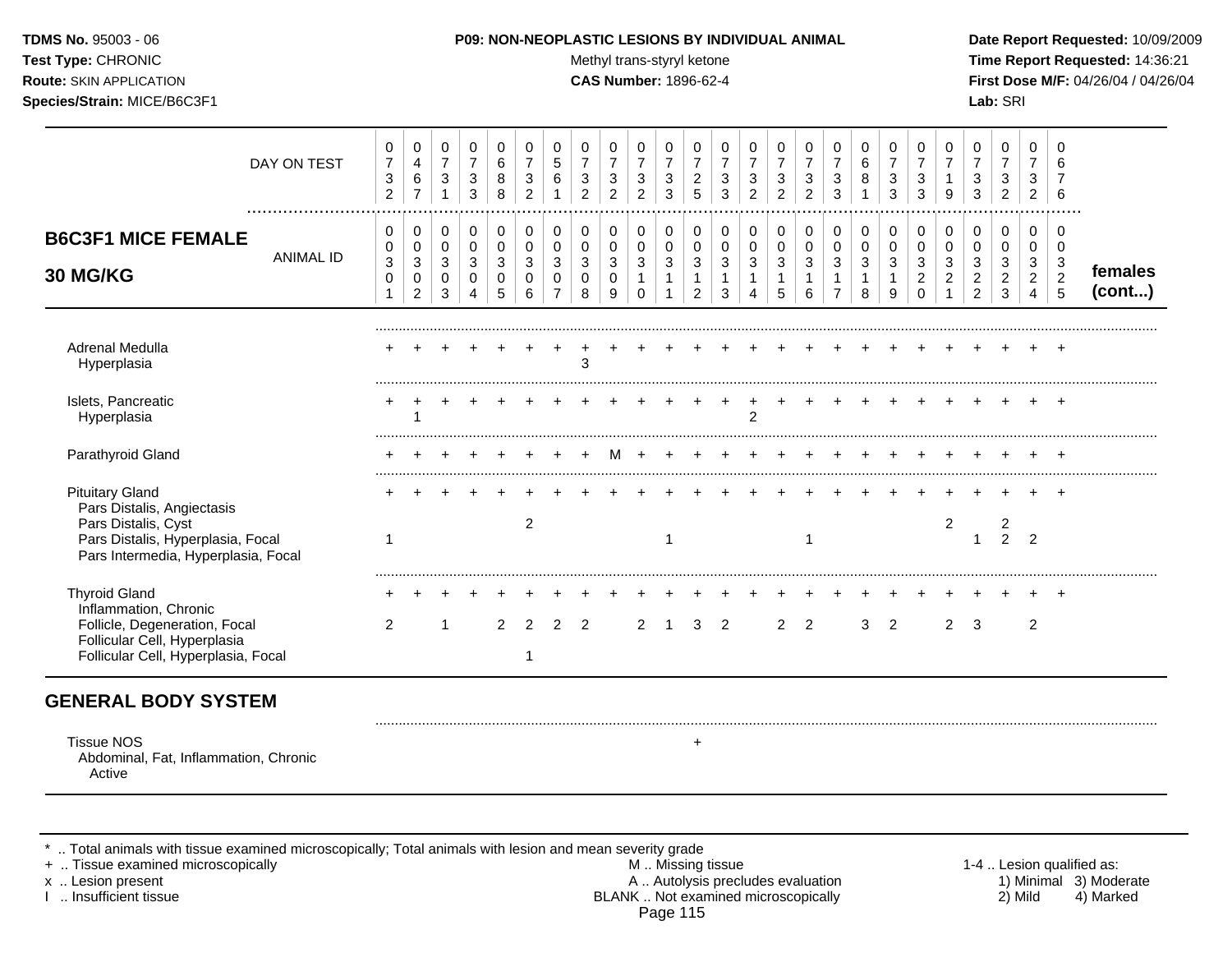### **TDMS No.** 95003 - 06 **P09: NON-NEOPLASTIC LESIONS BY INDIVIDUAL ANIMAL Date Report Requested:** 10/09/2009

Test Type: CHRONIC **Test Type:** CHRONIC **Test Type:** CHRONIC **Time Report Requested:** 14:36:21 **Route:** SKIN APPLICATION **CAS Number:** 1896-62-4 **First Dose M/F:** 04/26/04 / 04/26/04

|                                       | DAY ON TEST | U<br>⇁<br>చ<br>2 | 0<br>4<br>6<br>$\overline{ }$      | ◡<br>$\sim$<br>J | υ<br>3<br>3      | v<br>6<br>8<br>8 | 0<br>-<br>3<br>ົ<br>∼ | 0<br>G<br>6                       | 3 | 0<br>3<br>າ            | $\sim$<br>J<br>ົ<br><u>_</u> | U<br>3<br>3 | U<br>_<br>G      | 0<br>3<br>3      | 0<br>3<br>ົ<br><u>_</u> | u<br>ົ<br>د<br>ົ<br>∼ | 0<br>3<br>ົ<br>∠ | ◠<br>د<br>◠ | U<br>6<br>8      | -3<br>3 | 0<br>3<br>3                                  | 0<br>9                                 | υ<br>3<br>3                            | U<br>3<br>C,<br>∼            | v<br>دت<br>ົ<br>$\epsilon$ | 0<br>6<br>6                            |                   |
|---------------------------------------|-------------|------------------|------------------------------------|------------------|------------------|------------------|-----------------------|-----------------------------------|---|------------------------|------------------------------|-------------|------------------|------------------|-------------------------|-----------------------|------------------|-------------|------------------|---------|----------------------------------------------|----------------------------------------|----------------------------------------|------------------------------|----------------------------|----------------------------------------|-------------------|
| <b>B6C3F1 MICE FEMALE</b><br>30 MG/KG | ANIMAL ID   | U<br>0<br>3<br>U | 0<br>0<br>3<br>0<br>$\overline{2}$ | ີ<br>3           | 0<br>0<br>3<br>4 | ◡<br>ີ<br>J<br>G | 0<br>0<br>3<br>0<br>6 | 0<br>0<br>3<br>0<br>$\rightarrow$ | 3 | 0<br>0<br>3<br>0<br>-9 | $\sim$                       | U<br>υ<br>3 | $\sim$<br>ں<br>£ | 0<br>0<br>3<br>3 | 0<br>0<br>ີ<br>ت<br>4   | دت                    | 0<br>3<br>6      | $\sim$      | v<br>v<br>3<br>8 | 3<br>9  | 0<br>0<br>3<br>ີ<br><u>.</u><br>$\mathbf{0}$ | 0<br>0<br>ີ<br>ັ<br>$\sim$<br><u>_</u> | U<br>3<br>◠<br><u>_</u><br>າ<br>$\sim$ | 0<br>υ<br>3<br><u>_</u><br>3 | v<br>3<br>$\sim$<br>∼      | 0<br>0<br>3<br>$\sim$<br><u>.</u><br>ა | females<br>(cont) |

## **GENITAL SYSTEM**

| $\overline{2}$    | 2<br>$\mathfrak{p}$<br>2<br>+ | 3 | 3<br>3                            | 4 | 2<br>3<br>3<br>4                                    |
|-------------------|-------------------------------|---|-----------------------------------|---|-----------------------------------------------------|
|                   |                               |   |                                   |   |                                                     |
|                   |                               |   |                                   |   |                                                     |
|                   |                               |   |                                   |   |                                                     |
|                   |                               |   |                                   |   |                                                     |
|                   |                               |   |                                   |   |                                                     |
|                   |                               |   |                                   |   |                                                     |
|                   |                               |   |                                   |   |                                                     |
|                   |                               |   |                                   |   | $\ddot{}$                                           |
|                   |                               |   |                                   |   |                                                     |
|                   | +                             |   |                                   |   | $\ddot{}$                                           |
| M  Missing tissue |                               |   | A  Autolysis precludes evaluation |   | 1-4  Lesion qualified as:<br>1) Minimal 3) Moderate |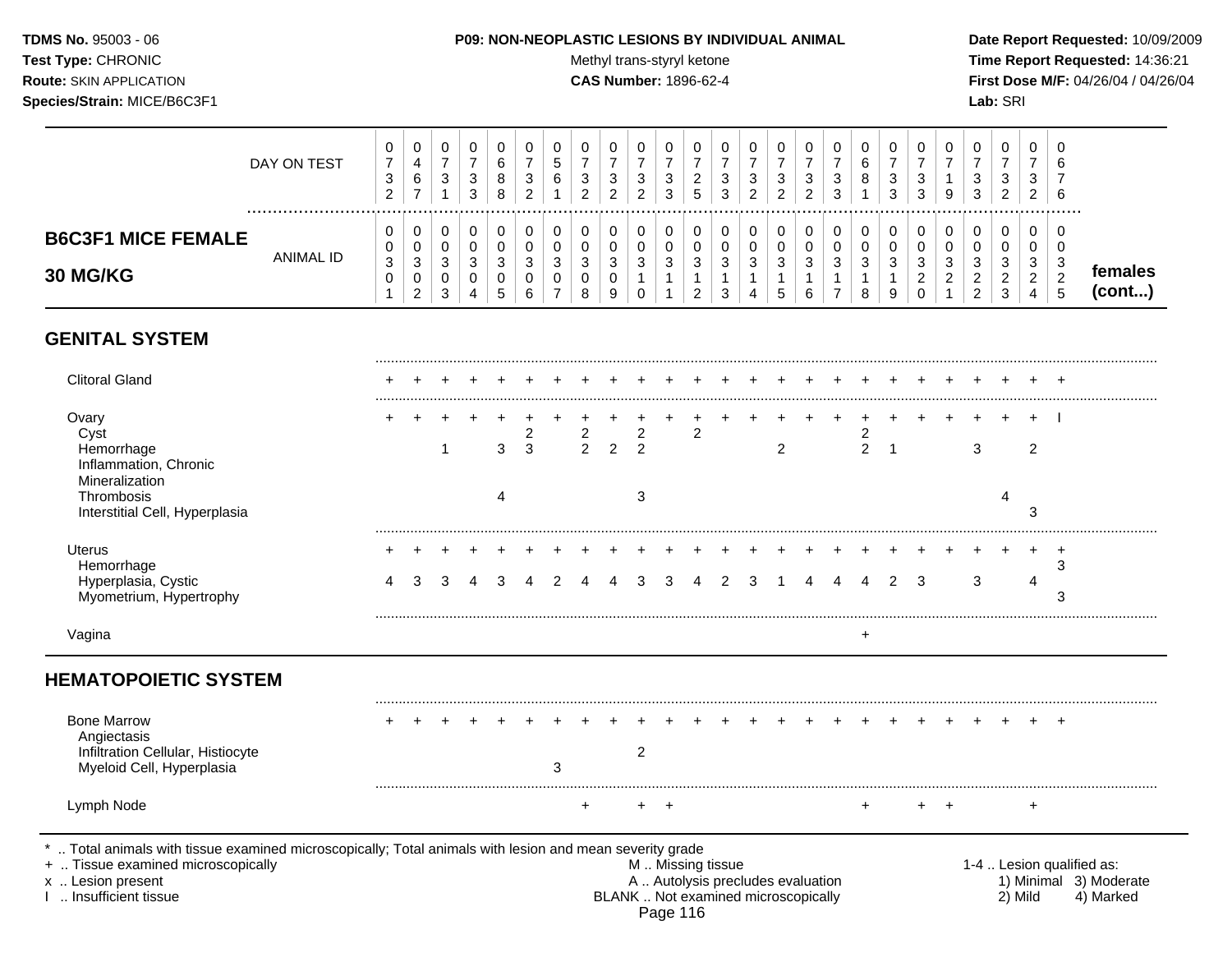| <b>TDMS No. 95003 - 06</b>         | <b>P09: NON-NEOPLASTIC LESIONS BY INDIVIDUAL ANIMAL</b> | Date Rep         |
|------------------------------------|---------------------------------------------------------|------------------|
| <b>Test Type: CHRONIC</b>          | Methyl trans-styryl ketone                              | Time Rer         |
| <b>Route: SKIN APPLICATION</b>     | <b>CAS Number: 1896-62-4</b>                            | <b>First Dos</b> |
| <b>Species/Strain: MICE/B6C3F1</b> |                                                         | <b>Lab: SRI</b>  |

**Test Type:** CHRONIC **Trans-styryl ketone** Methyl trans-styryl ketone **Time Report Requested:** 14:36:21 **Route:** SKIN APPLICATION **CAS Number:** 1896-62-4 **First Dose M/F:** 04/26/04 / 04/26/04

|                                                                                                                                                                                                                                        | DAY ON TEST      | 0<br>$\overline{7}$<br>$\ensuremath{\mathsf{3}}$<br>$\overline{2}$ | 0<br>$\overline{4}$<br>$\,6\,$<br>$\overline{7}$          | 0<br>$\overline{7}$<br>$\sqrt{3}$<br>$\overline{1}$  | 0<br>$\overline{7}$<br>$\sqrt{3}$<br>3              | 0<br>6<br>8<br>8                          | 0<br>$\overline{7}$<br>3<br>2          | 0<br>$\overline{5}$<br>6<br>$\overline{1}$ | 0<br>$\overline{7}$<br>3<br>$\overline{2}$ | 0<br>$\overline{7}$<br>$\sqrt{3}$<br>$\overline{2}$ | 0<br>$\overline{7}$<br>$\ensuremath{\mathsf{3}}$<br>2 | 0<br>$\overline{7}$<br>$\sqrt{3}$<br>3                | 0<br>$\overline{7}$<br>$\sqrt{2}$<br>5 | 0<br>$\overline{7}$<br>3<br>3                        | 0<br>$\overline{7}$<br>$\sqrt{3}$<br>$\overline{2}$ | 0<br>$\overline{7}$<br>3<br>$\overline{2}$              | 0<br>$\overline{7}$<br>$\sqrt{3}$<br>$\overline{2}$ | 0<br>$\overline{7}$<br>3<br>3                | 0<br>$\,6\,$<br>8<br>1                            | 0<br>$\overline{7}$<br>3<br>3 | 0<br>$\overline{7}$<br>3<br>3                         | 0<br>$\overline{7}$<br>9                | 0<br>$\overline{7}$<br>3<br>3                   | 0<br>$\overline{7}$<br>$\sqrt{3}$<br>$\overline{2}$ | 0<br>$\overline{7}$<br>3<br>2                             | 0<br>6<br>6                                 |                   |
|----------------------------------------------------------------------------------------------------------------------------------------------------------------------------------------------------------------------------------------|------------------|--------------------------------------------------------------------|-----------------------------------------------------------|------------------------------------------------------|-----------------------------------------------------|-------------------------------------------|----------------------------------------|--------------------------------------------|--------------------------------------------|-----------------------------------------------------|-------------------------------------------------------|-------------------------------------------------------|----------------------------------------|------------------------------------------------------|-----------------------------------------------------|---------------------------------------------------------|-----------------------------------------------------|----------------------------------------------|---------------------------------------------------|-------------------------------|-------------------------------------------------------|-----------------------------------------|-------------------------------------------------|-----------------------------------------------------|-----------------------------------------------------------|---------------------------------------------|-------------------|
| <b>B6C3F1 MICE FEMALE</b><br>30 MG/KG                                                                                                                                                                                                  | <b>ANIMAL ID</b> | 0<br>0<br>$\,$ 3 $\,$<br>$\mathsf 0$<br>$\mathbf 1$                | 0<br>$\pmb{0}$<br>$\mathbf{3}$<br>$\pmb{0}$<br>$\sqrt{2}$ | 0<br>$\mathbf 0$<br>3<br>$\mathbf 0$<br>$\mathbf{3}$ | $\mathbf 0$<br>$\mathbf 0$<br>3<br>$\mathbf 0$<br>4 | 0<br>$\mathbf 0$<br>3<br>$\mathbf 0$<br>5 | 0<br>$\mathbf 0$<br>3<br>$\Omega$<br>6 | 0<br>0<br>3<br>$\Omega$<br>$\overline{7}$  | 0<br>0<br>3<br>0<br>8                      | 0<br>$\pmb{0}$<br>3<br>$\pmb{0}$<br>$9\,$           | 0<br>0<br>3<br>$\mathbf{1}$<br>$\mathbf 0$            | 0<br>$\mathbf 0$<br>$\mathbf{3}$<br>$\mathbf{1}$<br>1 | 0<br>$\mathbf 0$<br>3<br>1<br>2        | 0<br>$\mathbf 0$<br>$\mathbf{3}$<br>$\mathbf 1$<br>3 | 0<br>0<br>3<br>$\mathbf{1}$<br>4                    | 0<br>$\mathsf 0$<br>$\mathfrak{Z}$<br>$\mathbf{1}$<br>5 | 0<br>$\pmb{0}$<br>$\mathbf{3}$<br>$\mathbf{1}$<br>6 | 0<br>0<br>3<br>$\mathbf 1$<br>$\overline{7}$ | 0<br>$\pmb{0}$<br>$\sqrt{3}$<br>$\mathbf{1}$<br>8 | 0<br>$\mathbf 0$<br>3<br>9    | 0<br>$\mathbf 0$<br>3<br>$\boldsymbol{2}$<br>$\Omega$ | 0<br>$\mathbf 0$<br>3<br>$\overline{2}$ | 0<br>0<br>3<br>$\overline{a}$<br>$\overline{c}$ | 0<br>$\mathbf 0$<br>$\mathbf{3}$<br>$\frac{2}{3}$   | $\mathbf 0$<br>0<br>3<br>$\overline{a}$<br>$\overline{4}$ | 0<br>0<br>3<br>$\sqrt{2}$<br>$\overline{5}$ | females<br>(cont) |
| Ectasia<br>Hemorrhage<br>Iliac, Ectasia<br>Iliac, Hemorrhage<br>Iliac, Hyperplasia, Lymphoid<br>Iliac, Infiltration Cellular, Histiocyte<br>Renal, Ectasia<br>Renal, Hyperplasia, Lymphoid<br>Renal, Infiltration Cellular, Histiocyte |                  |                                                                    |                                                           |                                                      |                                                     |                                           |                                        |                                            | Δ                                          |                                                     | 2                                                     | 3                                                     |                                        |                                                      |                                                     |                                                         |                                                     |                                              | $\overline{2}$                                    |                               | 4                                                     |                                         |                                                 |                                                     | 4<br>$\overline{2}$                                       |                                             |                   |
| Lymph Node, Mandibular<br>Hyperplasia, Histiocytic<br>Hyperplasia, Lymphoid                                                                                                                                                            |                  | $\mathbf 1$                                                        |                                                           |                                                      |                                                     |                                           |                                        |                                            |                                            | M                                                   | 3<br>3                                                |                                                       |                                        | 2                                                    |                                                     |                                                         |                                                     |                                              |                                                   |                               |                                                       |                                         |                                                 |                                                     |                                                           |                                             |                   |
| Lymph Node, Mesenteric<br>Atrophy<br>Ectasia<br>Hematopoietic Cell Proliferation                                                                                                                                                       |                  |                                                                    |                                                           |                                                      |                                                     |                                           |                                        |                                            | 3                                          |                                                     |                                                       |                                                       |                                        |                                                      |                                                     | M                                                       | $\ddot{}$<br>$\overline{c}$                         |                                              |                                                   |                               |                                                       |                                         |                                                 |                                                     |                                                           |                                             |                   |
| Spleen<br>Hematopoietic Cell Proliferation<br>Hyperplasia, Lymphoid<br>Pigmentation<br>Lymphoid Follicle, Atrophy<br>Lymphoid Follicle, Hyperplasia                                                                                    |                  | $\Delta$                                                           | 3                                                         |                                                      | $\mathfrak{p}$<br>$\overline{2}$<br>$\overline{2}$  |                                           |                                        |                                            | $\overline{2}$<br>$\overline{c}$           |                                                     |                                                       |                                                       |                                        |                                                      | 3                                                   | $\overline{2}$<br>2                                     | $\overline{2}$                                      | $\overline{2}$                               |                                                   |                               | 2                                                     |                                         | 3<br>$\overline{2}$                             | $\overline{2}$<br>2                                 | $\overline{2}$<br>$\overline{2}$                          | $\div$<br>3                                 |                   |
| Thymus<br>Cyst<br>Hemorrhage                                                                                                                                                                                                           |                  | -1                                                                 |                                                           |                                                      | -1                                                  |                                           | 3                                      |                                            |                                            |                                                     | 2                                                     |                                                       |                                        | 2                                                    |                                                     |                                                         |                                                     |                                              |                                                   | 1                             |                                                       |                                         | $\overline{c}$<br>$\overline{c}$                |                                                     | 2                                                         | $\overline{ }$<br>$\overline{2}$            |                   |

\* .. Total animals with tissue examined microscopically; Total animals with lesion and mean severity grade

+ .. Tissue examined microscopically M .. Missing tissue 1-4 .. Lesion qualified as: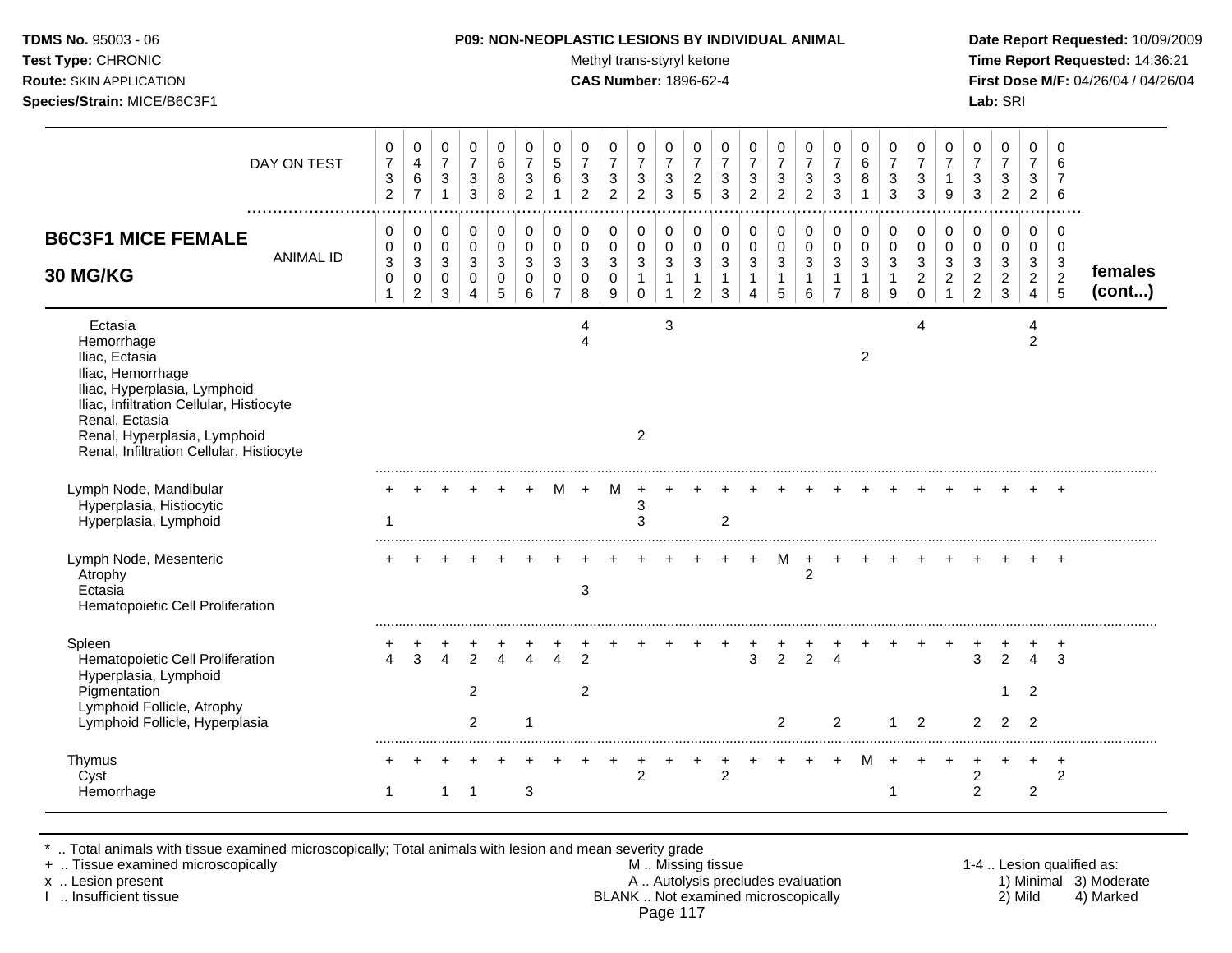#### **TDMS No.** 95003 - 06 **P09: NON-NEOPLASTIC LESIONS BY INDIVIDUAL ANIMAL Date Report Requested:** 10/09/2009

**Test Type:** CHRONIC **The Report Requested:** 14:36:21 **Route:** SKIN APPLICATION **CAS Number:** 1896-62-4 **First Dose M/F:** 04/26/04 / 04/26/04

|                           | DAY ON TEST<br> | ⇁<br>$\sim$<br>ັ<br>ົ | 0<br>4<br>6<br>$\rightarrow$ | U<br>ີ<br>◡           | 3<br>3 | دت<br>$\sim$ | <sub>5</sub><br>6 | 3<br>າ     | U<br>3<br>ົ      | v<br>◠<br>ັ<br>$\sim$<br>$\epsilon$ | u<br>2<br>N<br>3 | v<br>G  | د<br>3 | 3<br>$\sim$<br>$\epsilon$ | ົ | 0<br>3<br>ົ<br><u>_</u> | ີ<br>ັ<br>$\mathbf{r}$<br>ັ | U<br>6<br>8 | 3<br>ີ<br>J             | 0<br>3<br>3      | U<br>9 | J<br>З | U<br>3<br><u>_</u>  |   | ◡<br>6<br>6   |                   |  |
|---------------------------|-----------------|-----------------------|------------------------------|-----------------------|--------|--------------|-------------------|------------|------------------|-------------------------------------|------------------|---------|--------|---------------------------|---|-------------------------|-----------------------------|-------------|-------------------------|------------------|--------|--------|---------------------|---|---------------|-------------------|--|
| <b>B6C3F1 MICE FEMALE</b> | ANIMAL ID       | v                     | 0<br>0                       | U<br>υ                | u      |              |                   |            |                  | v                                   | U<br>u           | ν<br>ັບ |        |                           |   | 0<br>0                  |                             | υ<br>v      |                         | 0<br>0           | 0<br>U |        | 0<br>U              |   | 0<br>◡        |                   |  |
| <b>30 MG/KG</b>           |                 | ົ<br>J.               | 3<br>0<br>ົ<br><u>_</u>      | ົ<br>ັ<br>υ<br>ົ<br>ັ | J      |              | ົ<br>ູບ           | $\sqrt{2}$ | ີ<br>J<br>0<br>9 | $\sim$<br>ັ                         | ◠<br>J           | J       | د      | <sup>o</sup><br>ت         |   | 3                       | ົ                           | ີ<br>J      | ◠<br>J<br>$\Omega$<br>◡ | 3<br>ີ<br>_<br>v | ົ<br>◡ |        | ົ<br>-3<br><u>.</u> | ົ | c<br><u>_</u> | temales<br>(cont) |  |

## **INTEGUMENTARY SYSTEM**

|  |  | 2 |  |  |  |  |  |  |  |  |  |  |
|--|--|---|--|--|--|--|--|--|--|--|--|--|

Cranium, Osteopetrosis 2 Femur, Fibro-Osseous Lesion Femur, Hyperostosis 2

\* .. Total animals with tissue examined microscopically; Total animals with lesion and mean severity grade<br>+ .. Tissue examined microscopically

+ .. Tissue examined microscopically the state of the state of the M .. Missing tissue 1-4 .. Lesion qualified as:

x .. Lesion present 1) Minimal 3) Moderate<br>A .. Autolysis precludes evaluation 1 and 1) Minimal 3) Moderate<br>BLANK .. Not examined microscopically 2) Mild 4) Marked BLANK .. Not examined microscopically Page 118

.........................................................................................................................................................................................................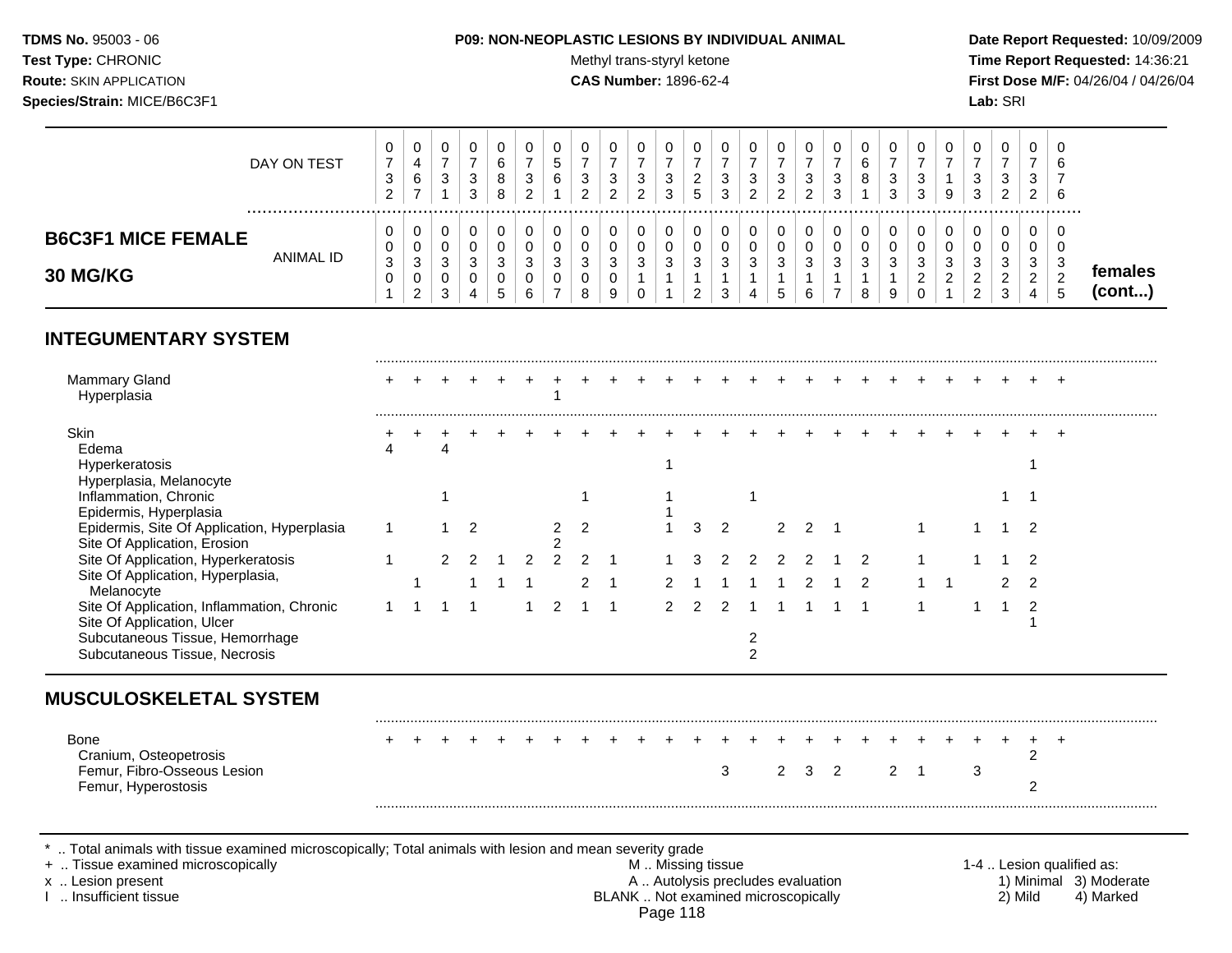#### **TDMS No.** 95003 - 06 **P09: NON-NEOPLASTIC LESIONS BY INDIVIDUAL ANIMAL Date Report Requested:** 10/09/2009

**Test Type:** CHRONIC **The Report Requested:** 14:36:21 **Route:** SKIN APPLICATION **CAS Number:** 1896-62-4 **First Dose M/F:** 04/26/04 / 04/26/04

|                                              | DAY ON TEST | 0<br>$\overline{ }$<br>3<br>ົ<br><u>_</u> | 0<br>6<br>-                                   | 0<br>ົ<br>- 3 | đ<br>3 | υ<br>b<br>8<br>8              | υ<br>$\sim$<br>ت<br>$\sim$ | υ<br>ົບ<br>6           | υ<br>3<br>$\sim$ | دت<br>റ            | υ<br>3<br>ົ<br><u>.</u> | $\sqrt{2}$<br>ు<br>З | υ<br><u>_</u><br>đ | U<br>ົ<br>ັ<br>3           | U<br>c<br>J<br>ົ<br>_ | 0<br>3<br>ົ<br>_ | $\sim$<br>$\sim$ | υ<br>3<br>3 | ⌒<br>8 | 0<br>3<br>3      | U<br>ົ<br>J<br>3                   |         | 0<br>3<br>3                                | $\sim$<br>ت<br>$\sim$<br>_              | 0<br>ີ<br>◡<br>ົ<br>$\epsilon$    | 0<br>O<br>-6                        |                   |
|----------------------------------------------|-------------|-------------------------------------------|-----------------------------------------------|---------------|--------|-------------------------------|----------------------------|------------------------|------------------|--------------------|-------------------------|----------------------|--------------------|----------------------------|-----------------------|------------------|------------------|-------------|--------|------------------|------------------------------------|---------|--------------------------------------------|-----------------------------------------|-----------------------------------|-------------------------------------|-------------------|
| <b>B6C3F1 MICE FEMALE</b><br><b>30 MG/KG</b> | ANIMAL ID   | 0<br>0<br>3<br>U                          | $\mathbf 0$<br>0<br>3<br>0<br>ົ<br>$\epsilon$ | U<br>3<br>3   |        | З<br>$\overline{\phantom{a}}$ | ົ<br>ັ<br>6                | u<br>ີ<br>N<br>ັບ<br>- | U<br>3<br>u<br>8 | ົ<br><b>ت</b><br>9 | 0<br>3                  | 3                    | U<br>3<br>ີ        | 0<br>∩<br>ົ<br>J<br>◠<br>J | U<br>ົ                | 0<br>3<br>.5     | ົ<br>c           | υ<br>3<br>⇁ | 3<br>я | 0<br>0<br>3<br>9 | 3<br><sup>o</sup><br><u>_</u><br>U | ٠J<br>_ | 0<br>0<br>3<br>$\sqrt{2}$<br><u>_</u><br>ົ | ົ<br><sup>o</sup><br><u>_</u><br>$\sim$ | 0<br>ີ<br>◡<br>◠<br><u>_</u><br>4 | $\overline{0}$<br>0<br>-3<br>n<br>ು | temales<br>(cont) |

Skeletal Muscle

### **NERVOUS SYSTEM**

| Brain<br>Compression<br>Hemorrhage<br>Hyperplasia, Lymphoid<br>Infiltration Cellular, Lipocyte |  |  |  |  |   |  |  |  |  |  |  |  |   |  |
|------------------------------------------------------------------------------------------------|--|--|--|--|---|--|--|--|--|--|--|--|---|--|
| Inflammation, Acute<br>Necrosis, Focal                                                         |  |  |  |  |   |  |  |  |  |  |  |  | c |  |
| <b>RESPIRATORY SYSTEM</b>                                                                      |  |  |  |  |   |  |  |  |  |  |  |  |   |  |
| Lung<br>Congestion                                                                             |  |  |  |  |   |  |  |  |  |  |  |  |   |  |
| Hemorrhage<br>Infiltration Cellular, Histiocyte<br>Alveolar Epithelium, Hyperplasia            |  |  |  |  | 2 |  |  |  |  |  |  |  |   |  |
| Nose<br>Foreign Body<br>Inflammation, Chronic                                                  |  |  |  |  |   |  |  |  |  |  |  |  |   |  |
| Trachea                                                                                        |  |  |  |  |   |  |  |  |  |  |  |  |   |  |

# **SPECIAL SENSES SYSTEM**

\* .. Total animals with tissue examined microscopically; Total animals with lesion and mean severity grade<br>+ .. Tissue examined microscopically

+ .. Tissue examined microscopically the state of the state of the M .. Missing tissue 1-4 .. Lesion qualified as: x .. Lesion present 1) Minimal 3) Moderate<br>A .. Autolysis precludes evaluation 1 and 1) Minimal 3) Moderate<br>A .. Autolysis precludes evaluation 1 and 1) Minimal 3) Moderate<br>A .. Autolysis precludes evaluation 1 and 1) Mini BLANK .. Not examined microscopically Page 119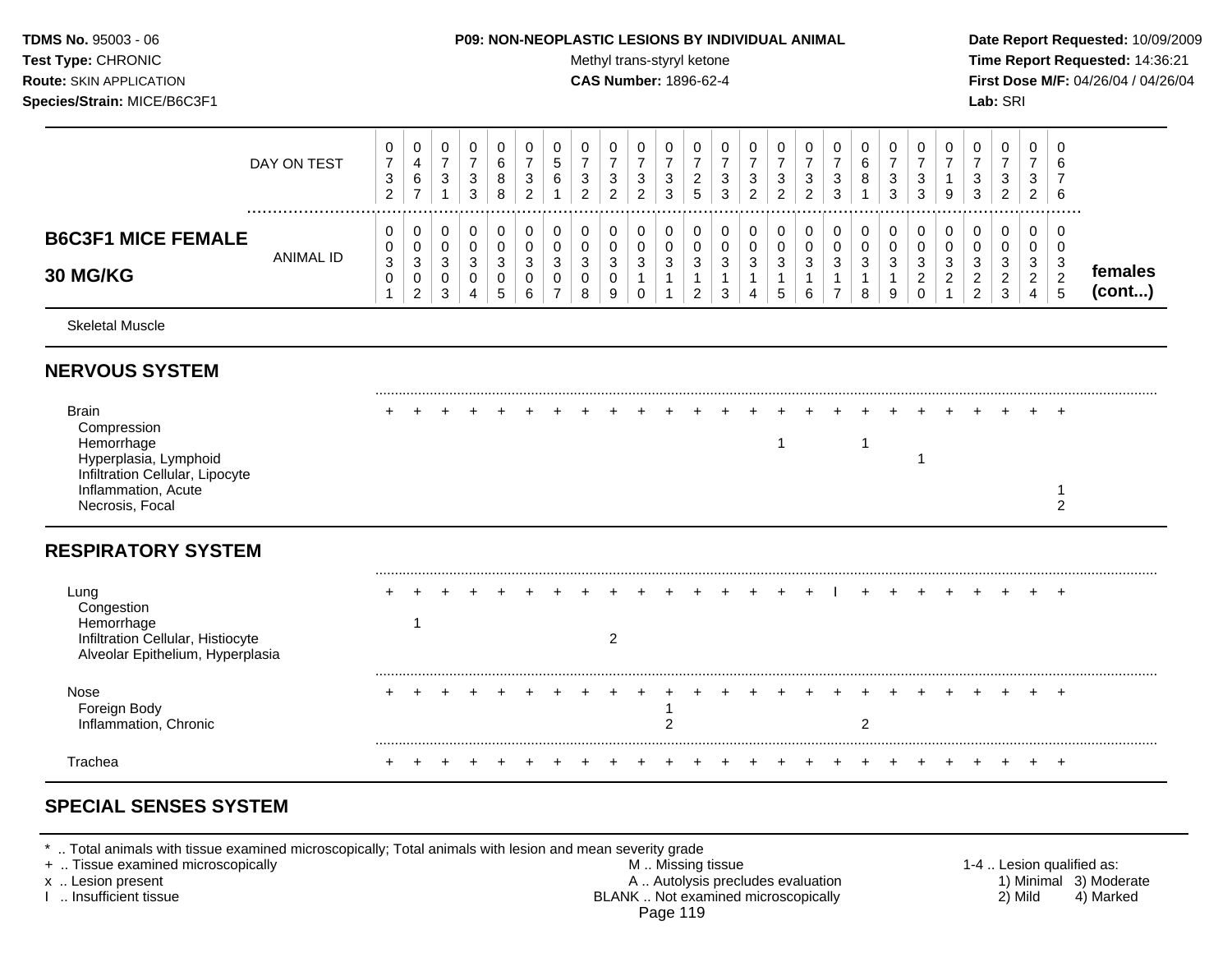| TDMS No. 95003 - 06<br>Test Type: CHRONIC<br>Route: SKIN APPLICATION<br>Species/Strain: MICE/B6C3F1                                            |                                                       |                                                                           |                                                                            |                                                                            |                                                              |                                                                            |                                                                           |                                                       | Methyl trans-styryl ketone<br><b>CAS Number: 1896-62-4</b> |                                                                       |                                                                  |                                                                                         |                                                        | P09: NON-NEOPLASTIC LESIONS BY INDIVIDUAL ANIMAL                  |                                                     |                                                                    |                                                      |                                            |                                                               |                                                                   |                                                                                           |                                                                   | Lab: SRI                                                           |                                                                     |                                                                                 | Date Report Requested: 10/09/2009<br>Time Report Requested: 14:36:21<br>First Dose M/F: 04/26/04 / 04/26/04 |
|------------------------------------------------------------------------------------------------------------------------------------------------|-------------------------------------------------------|---------------------------------------------------------------------------|----------------------------------------------------------------------------|----------------------------------------------------------------------------|--------------------------------------------------------------|----------------------------------------------------------------------------|---------------------------------------------------------------------------|-------------------------------------------------------|------------------------------------------------------------|-----------------------------------------------------------------------|------------------------------------------------------------------|-----------------------------------------------------------------------------------------|--------------------------------------------------------|-------------------------------------------------------------------|-----------------------------------------------------|--------------------------------------------------------------------|------------------------------------------------------|--------------------------------------------|---------------------------------------------------------------|-------------------------------------------------------------------|-------------------------------------------------------------------------------------------|-------------------------------------------------------------------|--------------------------------------------------------------------|---------------------------------------------------------------------|---------------------------------------------------------------------------------|-------------------------------------------------------------------------------------------------------------|
| DAY ON TEST                                                                                                                                    | 0<br>$\overline{7}$<br>$\mathbf{3}$<br>$\overline{2}$ | 0<br>$\overline{4}$<br>$\,6\,$<br>$\overline{7}$                          | $\pmb{0}$<br>$\boldsymbol{7}$<br>$\ensuremath{\mathsf{3}}$<br>$\mathbf{1}$ | $\mathbf 0$<br>$\overline{7}$<br>$\ensuremath{\mathsf{3}}$<br>$\mathbf{3}$ | $\mathbf 0$<br>$\,6\,$<br>$\,8\,$<br>$\,8\,$                 | $\pmb{0}$<br>$\overline{7}$<br>$\ensuremath{\mathsf{3}}$<br>$\overline{2}$ | 0<br>$\overline{5}$<br>6<br>$\mathbf{1}$                                  | 0<br>$\overline{7}$<br>$\mathbf{3}$<br>$\overline{2}$ | 0<br>$\overline{7}$<br>$\mathbf{3}$<br>$\overline{a}$      | 0<br>$\overline{7}$<br>$\sqrt{3}$<br>$\overline{c}$                   | $\mathbf 0$<br>$\boldsymbol{7}$<br>$\mathbf 3$<br>$\mathbf{3}$   | 0<br>$\overline{7}$<br>$\frac{2}{5}$                                                    | 0<br>$\overline{7}$<br>$\mathbf 3$<br>$\mathbf{3}$     | $\mathbf 0$<br>$\overline{7}$<br>$\mathsf 3$<br>$\overline{2}$    | 0<br>$\overline{7}$<br>$\sqrt{3}$<br>$\overline{c}$ | 0<br>$\overline{7}$<br>$\mathbf{3}$<br>$\overline{2}$              | 0<br>$\overline{7}$<br>3<br>3                        | 0<br>6<br>8<br>$\mathbf{1}$                | 0<br>$\overline{7}$<br>$\sqrt{3}$<br>$\mathfrak{Z}$           | $\mathbf 0$<br>$\overline{7}$<br>$\mathbf 3$<br>$\mathbf{3}$      | 0<br>$\overline{7}$<br>$\overline{1}$<br>9                                                | 0<br>$\overline{7}$<br>$\sqrt{3}$<br>$\mathbf{3}$                 | 0<br>$\overline{7}$<br>$\ensuremath{\mathsf{3}}$<br>$\overline{2}$ | $\mathbf 0$<br>$\overline{7}$<br>$\mathbf{3}$<br>$\overline{2}$     | $\Omega$<br>6<br>$\overline{7}$<br>6                                            |                                                                                                             |
| <b>B6C3F1 MICE FEMALE</b><br><b>ANIMAL ID</b><br>30 MG/KG                                                                                      | 0<br>$\mathbf 0$<br>$\mathbf{3}$<br>$\mathbf 0$<br>1  | $\mathbf 0$<br>$\mathbf 0$<br>$\sqrt{3}$<br>$\mathbf 0$<br>$\overline{2}$ | $\mathbf 0$<br>$\mathbf 0$<br>$\mathbf{3}$<br>$\mathbf 0$<br>3             | $\mathbf 0$<br>$\mathbf 0$<br>3<br>$\mathbf 0$<br>$\overline{4}$           | $\mathbf 0$<br>$\mathbf 0$<br>$\sqrt{3}$<br>$\mathbf 0$<br>5 | $\mathbf 0$<br>$\mathbf 0$<br>$\mathbf{3}$<br>$\mathbf 0$<br>$\,6\,$       | $\mathbf 0$<br>$\mathbf 0$<br>$\sqrt{3}$<br>$\mathbf 0$<br>$\overline{7}$ | $\mathbf 0$<br>$\Omega$<br>3<br>$\mathbf 0$<br>8      | 0<br>$\mathbf 0$<br>3<br>0<br>9                            | $\mathbf 0$<br>$\pmb{0}$<br>$\mathbf{3}$<br>$\mathbf{1}$<br>$\pmb{0}$ | 0<br>$\mathbf 0$<br>$\mathbf{3}$<br>$\mathbf{1}$<br>$\mathbf{1}$ | $\pmb{0}$<br>$\mathbf 0$<br>$\ensuremath{\mathsf{3}}$<br>$\mathbf{1}$<br>$\overline{2}$ | $\mathbf 0$<br>$\mathbf 0$<br>3<br>$\overline{1}$<br>3 | $\mathbf 0$<br>$\mathbf 0$<br>3<br>$\mathbf{1}$<br>$\overline{4}$ | 0<br>$\mathbf 0$<br>3<br>$\mathbf{1}$<br>5          | 0<br>$\mathbf 0$<br>$\mathbf{3}$<br>$\mathbf{1}$<br>$6\phantom{1}$ | 0<br>$\Omega$<br>3<br>$\mathbf{1}$<br>$\overline{7}$ | 0<br>$\mathbf 0$<br>3<br>$\mathbf{1}$<br>8 | $\mathbf 0$<br>$\pmb{0}$<br>$\mathbf{3}$<br>$\mathbf{1}$<br>9 | 0<br>$\mathbf 0$<br>$\mathbf{3}$<br>$\overline{2}$<br>$\mathbf 0$ | $\mathbf 0$<br>$\mathbf 0$<br>$\ensuremath{\mathsf{3}}$<br>$\overline{2}$<br>$\mathbf{1}$ | 0<br>$\Omega$<br>$\mathbf{3}$<br>$\overline{c}$<br>$\overline{2}$ | $\mathbf 0$<br>$\Omega$<br>3<br>$\overline{2}$<br>3                | $\mathbf 0$<br>$\mathbf 0$<br>3<br>$\overline{2}$<br>$\overline{4}$ | $\mathbf 0$<br>$\mathbf 0$<br>$\mathbf{3}$<br>$\overline{2}$<br>$5\phantom{.0}$ | females<br>(cont)                                                                                           |
| Eye<br>Inflammation, Chronic<br>Cornea, Hyperplasia<br>Cornea, Inflammation, Chronic                                                           |                                                       | $\mathbf{1}$                                                              |                                                                            |                                                                            |                                                              |                                                                            |                                                                           |                                                       |                                                            |                                                                       |                                                                  |                                                                                         |                                                        |                                                                   |                                                     |                                                                    |                                                      |                                            |                                                               |                                                                   |                                                                                           |                                                                   |                                                                    | $\overline{c}$<br>$\mathbf{1}$                                      |                                                                                 |                                                                                                             |
| Harderian Gland<br><b>Fibrosis</b><br>Hyperplasia, Focal<br>Inflammation, Chronic                                                              |                                                       |                                                                           |                                                                            |                                                                            |                                                              |                                                                            |                                                                           |                                                       | 3                                                          |                                                                       | $\overline{2}$                                                   |                                                                                         |                                                        |                                                                   |                                                     |                                                                    |                                                      |                                            |                                                               |                                                                   |                                                                                           |                                                                   |                                                                    |                                                                     | $+$                                                                             |                                                                                                             |
| <b>URINARY SYSTEM</b>                                                                                                                          |                                                       |                                                                           |                                                                            |                                                                            |                                                              |                                                                            |                                                                           |                                                       |                                                            |                                                                       |                                                                  |                                                                                         |                                                        |                                                                   |                                                     |                                                                    |                                                      |                                            |                                                               |                                                                   |                                                                                           |                                                                   |                                                                    |                                                                     |                                                                                 |                                                                                                             |
| Kidney<br><b>Casts Protein</b><br>Hyperplasia, Lymphoid<br>Infarct<br>Metaplasia, Osseous                                                      |                                                       | $\overline{2}$                                                            | $\overline{2}$<br>Δ                                                        | $\overline{2}$                                                             | $\overline{2}$                                               |                                                                            |                                                                           | $\overline{2}$                                        |                                                            | $\mathbf{1}$                                                          | 3                                                                |                                                                                         | $\overline{c}$                                         |                                                                   |                                                     |                                                                    | $\overline{2}$                                       | $\overline{2}$                             |                                                               | $\overline{2}$                                                    |                                                                                           |                                                                   | $\overline{c}$                                                     |                                                                     | -1                                                                              |                                                                                                             |
| Mineralization<br>Nephropathy<br>Papilla, Necrosis<br>Renal Tubule, Accumulation, Hyaline<br><b>Droplet</b><br>Renal Tubule, Dilatation, Focal | $\mathbf{1}$                                          | $\mathbf{1}$                                                              | 3                                                                          | - 1                                                                        |                                                              | $\mathbf{1}$                                                               | -1                                                                        | $\mathbf{1}$                                          | $\mathbf{1}$                                               | $\overline{2}$                                                        |                                                                  |                                                                                         | $\overline{1}$                                         | $\overline{2}$                                                    | $\overline{1}$                                      | $\mathbf 1$                                                        | $\overline{2}$                                       |                                            | $\mathbf{1}$                                                  | $\overline{2}$                                                    |                                                                                           | 1                                                                 | $\overline{1}$                                                     | $\overline{1}$                                                      | $\overline{2}$                                                                  |                                                                                                             |
| <b>Urinary Bladder</b><br>Hyperplasia, Lymphoid<br>Inflammation, Chronic<br>Transitional Epithelium, Hyperplasia                               |                                                       | $\ddot{}$                                                                 | $\ddot{}$                                                                  | +<br>$\overline{c}$                                                        |                                                              |                                                                            |                                                                           | $\mathbf{1}$                                          |                                                            |                                                                       |                                                                  |                                                                                         | $\ddot{}$                                              | 2                                                                 |                                                     |                                                                    | $\overline{c}$                                       | $\overline{2}$                             |                                                               | +<br>2                                                            |                                                                                           |                                                                   |                                                                    | $\ddot{}$<br>2                                                      | $+$                                                                             |                                                                                                             |

\* .. Total animals with tissue examined microscopically; Total animals with lesion and mean severity grade<br>+ .. Tissue examined microscopically

+ .. Tissue examined microscopically  $\begin{array}{ccc}\n & \text{M} \dots \\
 & \text{M} \dots \\
 & \text{M} \dots\n\end{array}$  M .. Missing tissue  $\begin{array}{ccc}\n & \text{M} \dots \\
 & \text{M} \dots\n\end{array}$  M .. Missing tissue  $\begin{array}{ccc}\n & \text{M} \dots \\
 & \text{M} \dots\n\end{array}$  1-4 .. Lesion qualified as: x .. Lesion present **A .. Autolysis precludes evaluation** A .. Autolysis precludes evaluation 1) Minimal 3) Moderate I .. Insufficient tissue BLANK .. Not examined microscopically 2) Mild 4) Marked Page 120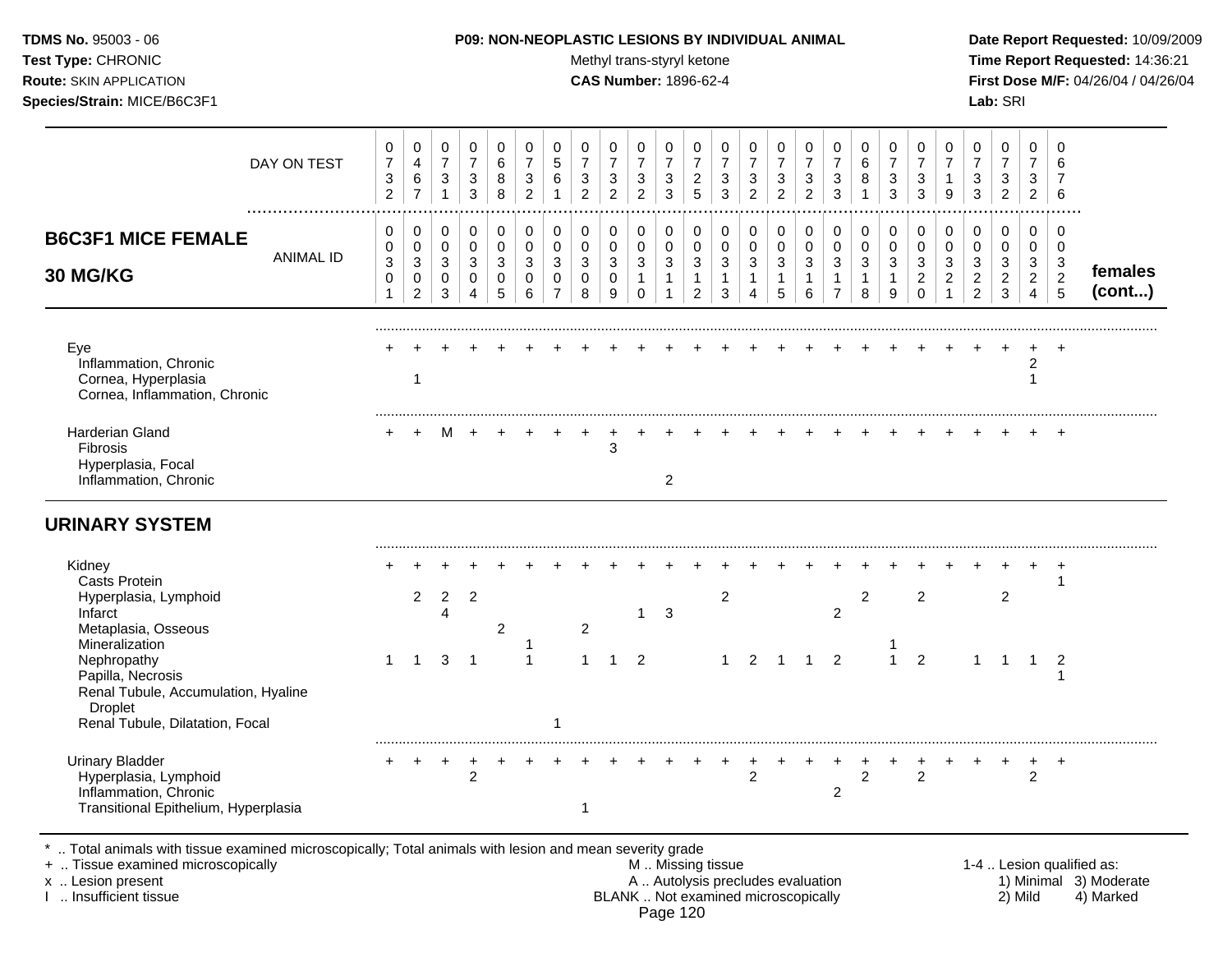| <b>TDMS No. 95003 - 06</b>     | <b>P09: NON-NEOPLASTIC LESIONS BY INDIVIDUAL ANIMAL</b> | Date Rep         |
|--------------------------------|---------------------------------------------------------|------------------|
| <b>Test Type: CHRONIC</b>      | Methyl trans-styryl ketone                              | <b>Time Re</b>   |
| <b>Route: SKIN APPLICATION</b> | <b>CAS Number: 1896-62-4</b>                            | <b>First Dos</b> |
| Species/Strain: MICE/B6C3F1    |                                                         | <b>Lab:</b> SRI  |

#### **P09: NON-NEOPLASTIC LESIONS BY INDIVIDUAL ANIMAL Date Report Requested:** 10/09/2009

**Methyl trans-styryl ketone Time Report Requested:** 14:36:21 **CAS Number:** 1896-62-4 **First Dose M/F:** 04/26/04 / 04/26/04

|                                              | DAY ON TEST | υ<br>- 3<br>$\sim$<br>∠ | $\mathbf{0}$<br>4<br>6<br>- | 0<br>3                     | 3<br>3 | 0<br>6<br>8<br>8                 | 3<br>$\sim$           | U<br>N<br>6      | O<br>3<br>ົ      | ົ<br>دت<br>ົ | ◡<br>3<br>◠<br>$\sim$ | -3<br>વ<br>J | 0<br>◠<br><u>L</u><br>5      | 0<br>3<br>3 | 3<br>າ | 0<br>3<br>ົ       | 0<br>ົ<br>د<br>◠<br>_ | 0<br>3 | 0<br>6<br>8 | <sup>o</sup><br>J<br>$\sim$ | 0<br>3<br>3           | 0<br>9           | 0<br>3<br>3                   | υ<br>3<br>ົ<br><u>_</u> | $\epsilon$<br>ు<br>2 | 0<br>6<br>6                     |                         |
|----------------------------------------------|-------------|-------------------------|-----------------------------|----------------------------|--------|----------------------------------|-----------------------|------------------|------------------|--------------|-----------------------|--------------|------------------------------|-------------|--------|-------------------|-----------------------|--------|-------------|-----------------------------|-----------------------|------------------|-------------------------------|-------------------------|----------------------|---------------------------------|-------------------------|
| <b>B6C3F1 MICE FEMALE</b><br><b>30 MG/KG</b> | ANIMAL ID   | U<br>3                  | 0<br>0<br>3<br>0<br>ົ<br>∠  | 0<br>0<br>ົ<br>ت<br>0<br>3 | C      | 0<br>0<br>3<br>0<br>$\mathbf{p}$ | 0<br>$\sim$<br>ັ<br>6 | 0<br>O<br>າ<br>J | 0<br>U<br>3<br>8 | دت<br>9      | U<br>v<br>3<br>ν      | ີ<br>ت       | 0<br>0<br>3<br>ົ<br><u>.</u> | 3<br>3      | 3      | 0<br>0<br>З<br>b. | 0<br>0<br>ົ<br>J<br>6 | 3      | 0<br>3<br>8 | $\sqrt{2}$<br>9             | 0<br>0<br>ີ<br>J<br>ົ | 0<br>υ<br>3<br>ົ | ົ<br>دت<br>◠<br>റ<br><u>_</u> | O<br>O<br>3<br>◠<br>3   | 3<br>$\sim$<br>4     | O<br>0<br>3<br>$\sqrt{2}$<br>٠b | temales<br>$($ cont $)$ |

\* .. Total animals with tissue examined microscopically; Total animals with lesion and mean severity grade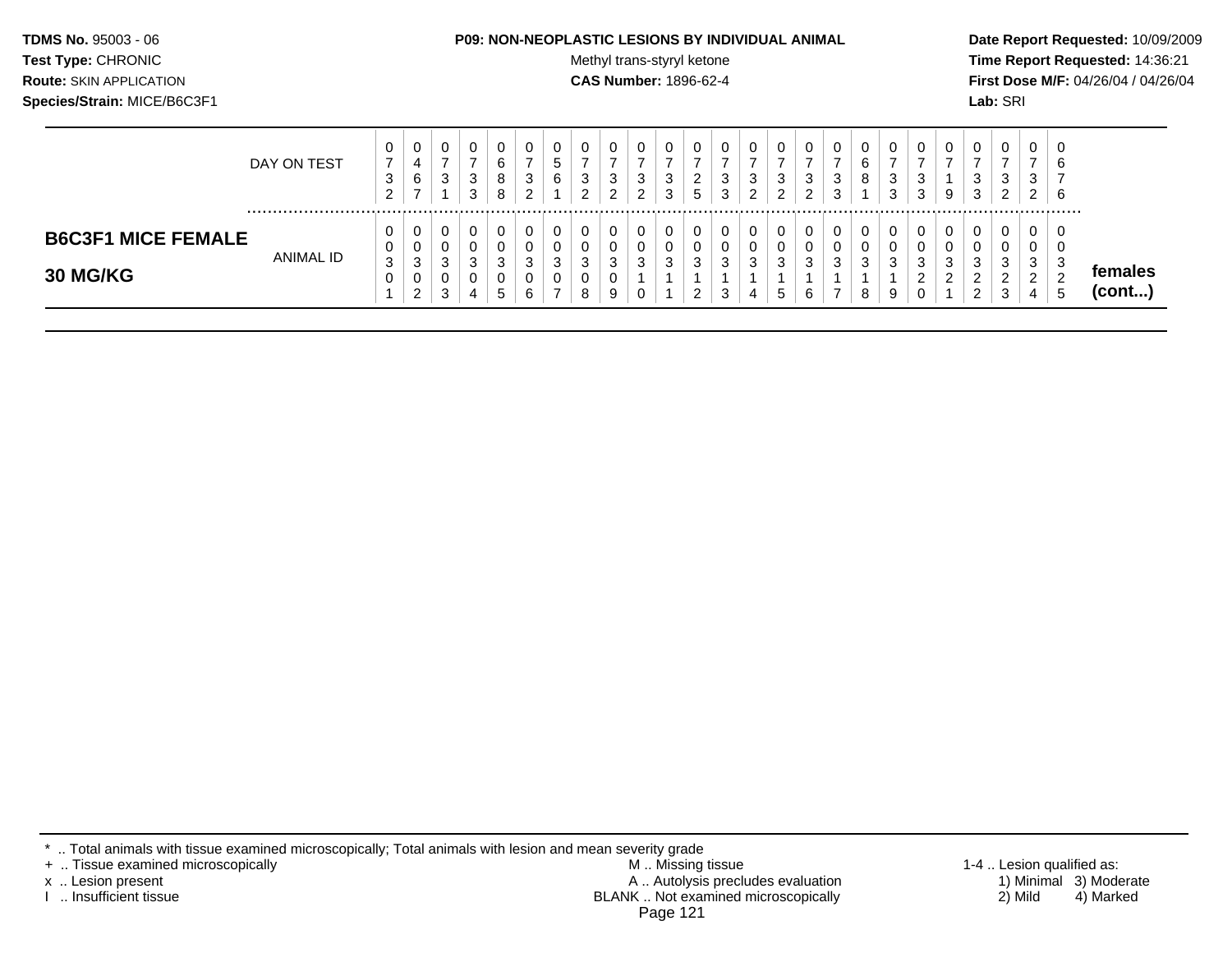#### **TDMS No.** 95003 - 06 **P09: NON-NEOPLASTIC LESIONS BY INDIVIDUAL ANIMAL Date Report Requested:** 10/09/2009

Test Type: CHRONIC **Test Type:** CHRONIC **Test Type:** CHRONIC **Time Report Requested:** 14:36:21 **Route:** SKIN APPLICATION **CAS Number:** 1896-62-4 **First Dose M/F:** 04/26/04 / 04/26/04

|                                                                                               | DAY ON TEST<br>  | 0<br>$\overline{7}$<br>$\mathbf{1}$<br>4                   | $\pmb{0}$<br>$\,6$<br>9<br>$\overline{7}$                                   | 0<br>$\sqrt{5}$<br>$\overline{5}$<br>$\overline{7}$   | 0<br>$\overline{7}$<br>$\sqrt{3}$<br>$\mathfrak{S}$     | 0<br>$\overline{7}$<br>3<br>$\mathbf{1}$ | 0<br>$\boldsymbol{7}$<br>$\sqrt{3}$<br>$\overline{c}$ | 0<br>$\overline{7}$<br>3<br>3                                        | 0<br>$\overline{4}$<br>$\,6\,$<br>5                 | 0<br>$\boldsymbol{7}$<br>0<br>$\overline{4}$                                               | 0<br>$\boldsymbol{7}$<br>$\sqrt{3}$<br>$\mathbf{1}$   | 0<br>$\,$ 5 $\,$<br>$\boldsymbol{7}$<br>$\overline{7}$       | 0<br>$\,6$<br>6<br>$\,8\,$                                                            | 0<br>$\,6\,$<br>8<br>8                                                                | 0<br>$\overline{7}$<br>$\mathbf{3}$<br>3                | 0<br>$\overline{7}$<br>$\sqrt{3}$<br>$\mathfrak{Z}$ | 0<br>$\ensuremath{\mathsf{3}}$<br>8<br>6                                               | 0<br>$\overline{7}$<br>$\mathbf{3}$<br>$\mathbf{3}$                      | 0<br>$\boldsymbol{7}$<br>3<br>$\overline{c}$ | 0<br>$\overline{7}$<br>$\mathbf{1}$<br>6                      | 0<br>6<br>4<br>8              | 0<br>$\overline{7}$<br>3 | 0<br>$\overline{7}$<br>3<br>$\overline{2}$              | 0<br>$\boldsymbol{7}$<br>$\ensuremath{\mathsf{3}}$<br>$\overline{2}$ | $\mathbf 0$<br>$\,6$<br>$\overline{a}$<br>4 | 0<br>$\overline{7}$<br>3<br>3          |    |                    |
|-----------------------------------------------------------------------------------------------|------------------|------------------------------------------------------------|-----------------------------------------------------------------------------|-------------------------------------------------------|---------------------------------------------------------|------------------------------------------|-------------------------------------------------------|----------------------------------------------------------------------|-----------------------------------------------------|--------------------------------------------------------------------------------------------|-------------------------------------------------------|--------------------------------------------------------------|---------------------------------------------------------------------------------------|---------------------------------------------------------------------------------------|---------------------------------------------------------|-----------------------------------------------------|----------------------------------------------------------------------------------------|--------------------------------------------------------------------------|----------------------------------------------|---------------------------------------------------------------|-------------------------------|--------------------------|---------------------------------------------------------|----------------------------------------------------------------------|---------------------------------------------|----------------------------------------|----|--------------------|
| <b>B6C3F1 MICE FEMALE</b><br>30 MG/KG                                                         | <b>ANIMAL ID</b> | 0<br>0<br>$\ensuremath{\mathsf{3}}$<br>$\overline{c}$<br>6 | 0<br>$\pmb{0}$<br>$\ensuremath{\mathsf{3}}$<br>$\sqrt{2}$<br>$\overline{7}$ | 0<br>$\pmb{0}$<br>$\mathbf{3}$<br>$\overline{c}$<br>8 | $\,0\,$<br>$\,0\,$<br>$\sqrt{3}$<br>$\overline{c}$<br>9 | 0<br>$\mathbf 0$<br>3<br>3<br>0          | $\mathbf 0$<br>$\pmb{0}$<br>$\sqrt{3}$<br>$\sqrt{3}$  | 0<br>$\mathbf 0$<br>3<br>$\ensuremath{\mathsf{3}}$<br>$\overline{2}$ | 0<br>$\pmb{0}$<br>3<br>$\mathbf{3}$<br>$\mathbf{3}$ | 0<br>$\pmb{0}$<br>$\ensuremath{\mathsf{3}}$<br>$\ensuremath{\mathsf{3}}$<br>$\overline{4}$ | 0<br>$\pmb{0}$<br>3<br>$\ensuremath{\mathsf{3}}$<br>5 | 0<br>$\,0\,$<br>$\ensuremath{\mathsf{3}}$<br>$\sqrt{3}$<br>6 | $\pmb{0}$<br>$\mathbf 0$<br>$\ensuremath{\mathsf{3}}$<br>$\sqrt{3}$<br>$\overline{7}$ | $\pmb{0}$<br>$\pmb{0}$<br>$\ensuremath{\mathsf{3}}$<br>$\ensuremath{\mathsf{3}}$<br>8 | $\pmb{0}$<br>$\pmb{0}$<br>$\sqrt{3}$<br>$\sqrt{3}$<br>9 | 0<br>0<br>$\mathbf{3}$<br>4<br>$\mathbf 0$          | 0<br>$\pmb{0}$<br>$\ensuremath{\mathsf{3}}$<br>$\overline{\mathbf{4}}$<br>$\mathbf{1}$ | $\pmb{0}$<br>$\pmb{0}$<br>3<br>$\overline{\mathbf{4}}$<br>$\overline{c}$ | 0<br>0<br>3<br>$\overline{4}$<br>3           | $\pmb{0}$<br>$\mathbf 0$<br>$\sqrt{3}$<br>$\overline{4}$<br>4 | $\pmb{0}$<br>0<br>3<br>4<br>5 | 0<br>0<br>3<br>4<br>6    | 0<br>$\pmb{0}$<br>3<br>$\overline{4}$<br>$\overline{7}$ | 0<br>$\pmb{0}$<br>$\sqrt{3}$<br>4<br>8                               | 0<br>0<br>3<br>4<br>$\boldsymbol{9}$        | $\Omega$<br>0<br>3<br>5<br>$\mathbf 0$ |    | * TOTALS           |
| <b>ALIMENTARY SYSTEM</b>                                                                      |                  |                                                            |                                                                             |                                                       |                                                         |                                          |                                                       |                                                                      |                                                     |                                                                                            |                                                       |                                                              |                                                                                       |                                                                                       |                                                         |                                                     |                                                                                        |                                                                          |                                              |                                                               |                               |                          |                                                         |                                                                      |                                             |                                        |    |                    |
| Esophagus                                                                                     |                  |                                                            |                                                                             |                                                       |                                                         |                                          |                                                       |                                                                      |                                                     |                                                                                            |                                                       |                                                              |                                                                                       |                                                                                       |                                                         |                                                     |                                                                                        |                                                                          |                                              |                                                               |                               |                          |                                                         |                                                                      |                                             |                                        | 50 |                    |
| Gallbladder                                                                                   |                  | A                                                          | $\overline{ }$                                                              |                                                       |                                                         |                                          |                                                       |                                                                      |                                                     |                                                                                            |                                                       |                                                              | м                                                                                     |                                                                                       |                                                         |                                                     |                                                                                        | м                                                                        | $\ddot{}$                                    |                                                               |                               |                          |                                                         |                                                                      |                                             |                                        | 40 |                    |
| Intestine Large, Cecum<br>Edema                                                               |                  | A                                                          |                                                                             |                                                       |                                                         |                                          |                                                       |                                                                      |                                                     |                                                                                            |                                                       |                                                              |                                                                                       |                                                                                       |                                                         |                                                     | $\overline{2}$                                                                         |                                                                          |                                              |                                                               |                               |                          |                                                         |                                                                      |                                             | $+$                                    | 45 | 12.0               |
| Intestine Large, Colon<br>Edema                                                               |                  | A                                                          |                                                                             |                                                       |                                                         |                                          |                                                       |                                                                      |                                                     |                                                                                            |                                                       |                                                              |                                                                                       |                                                                                       |                                                         |                                                     | $\overline{2}$                                                                         |                                                                          |                                              |                                                               |                               |                          |                                                         |                                                                      |                                             | $+$                                    | 42 | 2, 1.5             |
| Intestine Large, Rectum                                                                       |                  | A                                                          | $\ddot{}$                                                                   | A                                                     |                                                         |                                          |                                                       |                                                                      |                                                     |                                                                                            |                                                       |                                                              |                                                                                       |                                                                                       |                                                         |                                                     |                                                                                        |                                                                          |                                              |                                                               |                               |                          |                                                         |                                                                      |                                             | $+$                                    | 43 |                    |
| Intestine Small, Duodenum                                                                     |                  | ÷                                                          |                                                                             |                                                       |                                                         |                                          |                                                       |                                                                      |                                                     |                                                                                            |                                                       |                                                              |                                                                                       |                                                                                       |                                                         |                                                     |                                                                                        |                                                                          | ÷                                            | Α                                                             | A                             |                          |                                                         |                                                                      |                                             | $\ddot{}$                              | 43 |                    |
| Intestine Small, Ileum<br><b>Dilatation</b><br>Inflammation, Acute<br>Epithelium, Hyperplasia |                  | Α                                                          |                                                                             |                                                       |                                                         |                                          | $\overline{a}$<br>3                                   |                                                                      |                                                     |                                                                                            |                                                       |                                                              |                                                                                       |                                                                                       |                                                         |                                                     |                                                                                        |                                                                          |                                              |                                                               |                               |                          |                                                         |                                                                      |                                             | $+$                                    | 42 | 14.0<br>2.0<br>3.0 |
| Intestine Small, Jejunum<br>Necrosis                                                          |                  | А                                                          |                                                                             |                                                       |                                                         |                                          |                                                       |                                                                      |                                                     |                                                                                            |                                                       |                                                              |                                                                                       |                                                                                       |                                                         |                                                     |                                                                                        |                                                                          |                                              |                                                               |                               |                          |                                                         |                                                                      |                                             | $+$                                    | 42 | 11.0               |
| Liver<br><b>Basophilic Focus</b><br><b>Bile Stasis</b>                                        |                  |                                                            |                                                                             |                                                       | $\ddot{}$<br>X                                          |                                          |                                                       |                                                                      |                                                     | +                                                                                          | $\div$<br>$\sf X$                                     |                                                              |                                                                                       |                                                                                       |                                                         |                                                     |                                                                                        |                                                                          |                                              |                                                               |                               |                          |                                                         |                                                                      | ÷<br>3                                      | $+$                                    | 50 | 3<br>3.0<br>1      |

\* .. Total animals with tissue examined microscopically; Total animals with lesion and mean severity grade

+ .. Tissue examined microscopically M .. Missing tissue 1-4 .. Lesion qualified as: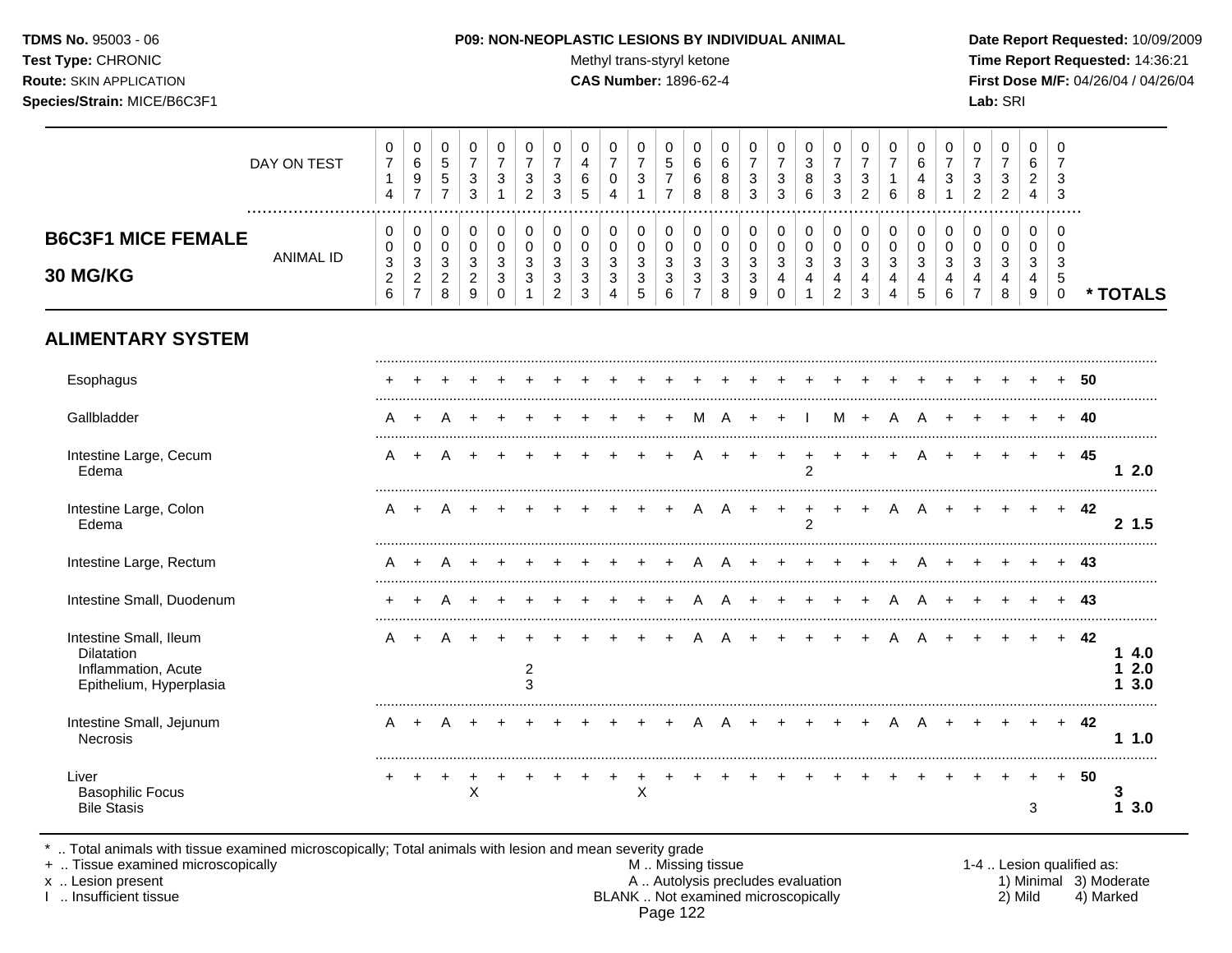Test Type: CHRONIC **Test Type:** CHRONIC **Test Type:** CHRONIC **Time Report Requested:** 14:36:21 **Route:** SKIN APPLICATION **CAS Number:** 1896-62-4 **First Dose M/F:** 04/26/04 / 04/26/04 **Species/Strain:** MICE/B6C3F1 **Lab:** SRI

|                                                                                                                                                                                                                                                                  | DAY ON TEST<br>. | 0<br>$\overline{7}$<br>$\mathbf{1}$<br>$\overline{4}$ | $\mathbf 0$<br>6<br>$\mathsf g$<br>$\overline{7}$                    | 0<br>$\sqrt{5}$<br>5<br>$\overline{7}$                  | 0<br>$\overline{7}$<br>3<br>3                | 0<br>$\overline{7}$<br>3<br>$\mathbf 1$ | 0<br>$\overline{7}$<br>3<br>$\overline{2}$              | 0<br>$\overline{7}$<br>$\mathbf{3}$<br>3                                        | 0<br>4<br>6<br>5                         | 0<br>$\overline{7}$<br>$\mathbf 0$<br>4  | 0<br>$\overline{7}$<br>$\mathbf{3}$                                | 0<br>5<br>7<br>7                | 0<br>6<br>$\,6$<br>8                         | 0<br>6<br>8<br>8                         | 0<br>$\overline{7}$<br>$\mathbf{3}$<br>3                           | 0<br>$\overline{7}$<br>$\ensuremath{\mathsf{3}}$<br>$\mathbf{3}$          | 0<br>3<br>8<br>6                           | 0<br>$\overline{7}$<br>$\sqrt{3}$<br>3                             | 0<br>$\overline{7}$<br>3<br>$\overline{c}$ | 0<br>$\overline{7}$<br>$\mathbf{1}$<br>6 | 0<br>6<br>4<br>8                | 0<br>$\overline{7}$<br>$\mathbf{3}$        | 0<br>$\overline{7}$<br>3<br>$\overline{c}$   | 0<br>$\overline{7}$<br>3<br>$\overline{c}$ | 0<br>6<br>$\overline{c}$<br>$\overline{4}$ | 0<br>7<br>3<br>3                                 |     |                                                                                               |
|------------------------------------------------------------------------------------------------------------------------------------------------------------------------------------------------------------------------------------------------------------------|------------------|-------------------------------------------------------|----------------------------------------------------------------------|---------------------------------------------------------|----------------------------------------------|-----------------------------------------|---------------------------------------------------------|---------------------------------------------------------------------------------|------------------------------------------|------------------------------------------|--------------------------------------------------------------------|---------------------------------|----------------------------------------------|------------------------------------------|--------------------------------------------------------------------|---------------------------------------------------------------------------|--------------------------------------------|--------------------------------------------------------------------|--------------------------------------------|------------------------------------------|---------------------------------|--------------------------------------------|----------------------------------------------|--------------------------------------------|--------------------------------------------|--------------------------------------------------|-----|-----------------------------------------------------------------------------------------------|
| <b>B6C3F1 MICE FEMALE</b><br>30 MG/KG                                                                                                                                                                                                                            | <b>ANIMAL ID</b> | 0<br>$\pmb{0}$<br>$\mathbf{3}$<br>$\overline{c}$<br>6 | 0<br>$\mathbf 0$<br>$\sqrt{3}$<br>$\boldsymbol{2}$<br>$\overline{7}$ | 0<br>$\mathbf 0$<br>$\mathbf{3}$<br>$\overline{c}$<br>8 | 0<br>$\mathbf 0$<br>3<br>$\overline{2}$<br>9 | 0<br>$\mathbf 0$<br>3<br>3<br>$\Omega$  | 0<br>$\mathbf 0$<br>3<br>3                              | 0<br>$\mathbf 0$<br>$\mathbf{3}$<br>$\ensuremath{\mathsf{3}}$<br>$\overline{2}$ | 0<br>$\mathbf 0$<br>3<br>$\sqrt{3}$<br>3 | 0<br>$\mathbf 0$<br>$\sqrt{3}$<br>3<br>4 | 0<br>$\mathbf 0$<br>$\mathbf{3}$<br>$\ensuremath{\mathsf{3}}$<br>5 | 0<br>$\mathbf 0$<br>3<br>3<br>6 | 0<br>$\mathbf 0$<br>3<br>3<br>$\overline{7}$ | 0<br>$\mathbf 0$<br>$\sqrt{3}$<br>3<br>8 | 0<br>$\mathbf 0$<br>$\mathbf{3}$<br>$\ensuremath{\mathsf{3}}$<br>9 | 0<br>0<br>$\mathbf{3}$<br>4<br>0                                          | 0<br>$\mathbf 0$<br>$\mathbf{3}$<br>4<br>1 | 0<br>$\mathbf 0$<br>$\sqrt{3}$<br>$\overline{4}$<br>$\overline{c}$ | 0<br>$\mathbf 0$<br>3<br>4<br>3            | 0<br>$\mathbf 0$<br>3<br>4<br>4          | 0<br>$\mathbf 0$<br>3<br>4<br>5 | 0<br>$\mathbf 0$<br>$\mathbf{3}$<br>4<br>6 | 0<br>$\mathbf 0$<br>3<br>4<br>$\overline{7}$ | 0<br>$\mathbf 0$<br>$\mathbf{3}$<br>4<br>8 | $\mathbf 0$<br>$\mathbf 0$<br>3<br>4<br>9  | $\mathbf 0$<br>$\Omega$<br>3<br>5<br>$\mathbf 0$ |     | * TOTALS                                                                                      |
| <b>Clear Cell Focus</b><br><b>Eosinophilic Focus</b><br>Hematopoietic Cell Proliferation<br>Hemorrhage<br>Hyperplasia, Lymphoid<br>Infarct<br>Karyomegaly<br><b>Mixed Cell Focus</b><br>Necrosis, Focal<br>Hepatocyte, Hypertrophy<br>Kupffer Cell, Pigmentation |                  | $\boldsymbol{\Lambda}$                                |                                                                      | $\overline{2}$                                          | Χ                                            |                                         | $\overline{1}$<br>3<br>$\overline{c}$<br>$\overline{2}$ | Χ                                                                               | -1                                       |                                          | Χ<br>$\sf X$<br>$\overline{2}$                                     | $\overline{2}$                  |                                              | X<br>-1                                  |                                                                    | X<br>$\overline{2}$<br>$\pmb{\times}$<br>$\overline{c}$<br>$\overline{2}$ |                                            |                                                                    | Χ                                          |                                          | X                               |                                            | $\overline{2}$                               |                                            |                                            |                                                  |     | 5<br>14<br>1.0<br>2.0<br>2.0<br>3.0<br>2.0<br>1.<br>2<br>10 1.9<br>5 <sub>1.6</sub><br>2, 1.5 |
| Mesentery<br>Fat, Necrosis                                                                                                                                                                                                                                       |                  |                                                       | $\overline{1}$                                                       |                                                         | +<br>$\overline{2}$                          | +<br>$\overline{2}$                     |                                                         |                                                                                 |                                          |                                          | $\overline{1}$                                                     | $\overline{2}$                  | +<br>2                                       |                                          |                                                                    |                                                                           |                                            |                                                                    |                                            |                                          |                                 |                                            |                                              | 1                                          |                                            |                                                  | 17  | 17, 1.8                                                                                       |
| Pancreas<br>Atrophy<br>Cyst<br>Fibrosis<br>Hyperplasia, Lymphoid<br>Inflammation, Granulomatous, Chronic<br>Active<br>Metaplasia, Hepatocyte<br>Mineralization                                                                                                   |                  |                                                       | 4                                                                    |                                                         | 1                                            |                                         |                                                         |                                                                                 | 2                                        |                                          |                                                                    |                                 |                                              |                                          |                                                                    |                                                                           |                                            |                                                                    | 2                                          | 2                                        |                                 |                                            |                                              |                                            |                                            | $+$                                              | -49 | 11.0<br>2.2.0<br>1.0<br>22.0<br>4.0<br>1.<br>11.0<br>12.0                                     |
| Salivary Glands<br>Atrophy<br>Hyperplasia, Lymphoid                                                                                                                                                                                                              |                  |                                                       | 2                                                                    |                                                         |                                              |                                         |                                                         | 2                                                                               |                                          | $\overline{c}$                           |                                                                    |                                 |                                              |                                          |                                                                    |                                                                           |                                            | $\overline{c}$                                                     |                                            |                                          |                                 | 3                                          |                                              |                                            |                                            | $+$                                              | -50 | 3.0<br>1<br>12 2.1                                                                            |
| Stomach, Forestomach                                                                                                                                                                                                                                             |                  |                                                       |                                                                      |                                                         |                                              |                                         |                                                         |                                                                                 |                                          |                                          |                                                                    |                                 |                                              |                                          |                                                                    |                                                                           |                                            |                                                                    |                                            |                                          |                                 |                                            |                                              |                                            |                                            |                                                  | 50  |                                                                                               |

\* .. Total animals with tissue examined microscopically; Total animals with lesion and mean severity grade

+ .. Tissue examined microscopically M .. Missing tissue 1-4 .. Lesion qualified as:

- x .. Lesion present **A .. Autolysis precludes evaluation** A .. Autolysis precludes evaluation 1) Minimal 3) Moderate I .. Insufficient tissue BLANK .. Not examined microscopically 2) Mild 4) Marked Page 123
-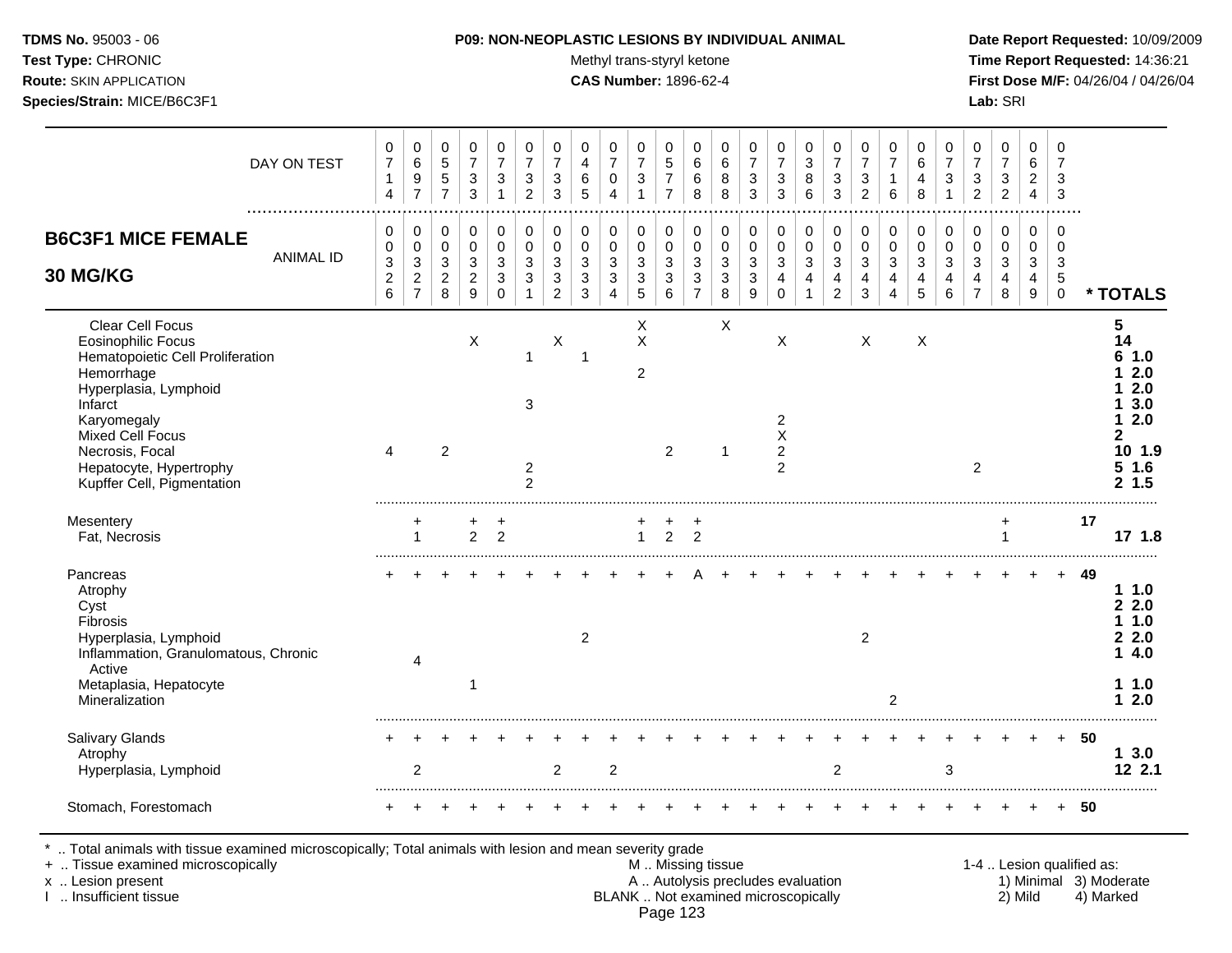| <b>TDMS No. 95003 - 06</b>         | <b>P09: NON-NEOPLASTIC LESIONS BY INDIVIDUAL ANIMAL</b> | Date Rep         |
|------------------------------------|---------------------------------------------------------|------------------|
| <b>Test Type: CHRONIC</b>          | Methyl trans-styryl ketone                              | Time Rep         |
| <b>Route:</b> SKIN APPLICATION     | <b>CAS Number: 1896-62-4</b>                            | <b>First Dos</b> |
| <b>Species/Strain: MICE/B6C3F1</b> |                                                         | <b>Lab:</b> SRI  |

**Test Type:** CHRONIC **Trans-styryl ketone** Methyl trans-styryl ketone **Time Report Requested:** 14:36:21 **Route:** SKIN APPLICATION **CAS Number:** 1896-62-4 **First Dose M/F:** 04/26/04 / 04/26/04

|                                                                                                                                                                                               | DAY ON TEST      | 0<br>$\overline{7}$<br>$\mathbf{1}$<br>$\overline{4}$          | $\pmb{0}$<br>$\,6\,$<br>$\boldsymbol{9}$<br>$\overline{7}$             | 0<br>$\sqrt{5}$<br>$\,$ 5 $\,$<br>$\overline{7}$ | 0<br>$\overline{7}$<br>$\ensuremath{\mathsf{3}}$<br>$\mathbf{3}$                 | $\pmb{0}$<br>$\overline{7}$<br>$\ensuremath{\mathsf{3}}$<br>$\overline{1}$ | 0<br>$\overline{7}$<br>$\mathbf{3}$<br>$\overline{a}$ | 0<br>$\overline{7}$<br>$\sqrt{3}$<br>$\mathbf{3}$                      | $\mathbf 0$<br>$\overline{4}$<br>$\,6\,$<br>5                        | $\pmb{0}$<br>$\overline{7}$<br>$\pmb{0}$<br>$\overline{4}$ | $\mathbf 0$<br>$\overline{7}$<br>$\mathbf{3}$<br>$\mathbf{1}$                 | $\mathbf 0$<br>5<br>$\boldsymbol{7}$<br>$\overline{7}$ | 0<br>6<br>$\,6$<br>8                                    | 0<br>6<br>8<br>8                                | $\pmb{0}$<br>$\overline{7}$<br>$\ensuremath{\mathsf{3}}$<br>$\mathbf{3}$ | 0<br>$\overline{7}$<br>$\ensuremath{\mathsf{3}}$<br>3                     | 0<br>$\sqrt{3}$<br>8<br>6                                                               | 0<br>$\overline{7}$<br>$\sqrt{3}$<br>$\mathfrak{Z}$     | 0<br>$\overline{7}$<br>$\sqrt{3}$<br>$\overline{c}$                | $\mathbf 0$<br>$\overline{7}$<br>$\mathbf{1}$<br>$\,6\,$ | 0<br>6<br>$\overline{\mathbf{4}}$<br>8               | $\mathbf 0$<br>$\overline{7}$<br>3                              | 0<br>$\overline{7}$<br>3<br>$\overline{c}$                         | 0<br>$\overline{7}$<br>3<br>$\overline{2}$          | $\mathbf 0$<br>6<br>$\overline{2}$<br>$\overline{4}$                  | $\mathbf 0$<br>7<br>3<br>3                          |                           |                                                    |
|-----------------------------------------------------------------------------------------------------------------------------------------------------------------------------------------------|------------------|----------------------------------------------------------------|------------------------------------------------------------------------|--------------------------------------------------|----------------------------------------------------------------------------------|----------------------------------------------------------------------------|-------------------------------------------------------|------------------------------------------------------------------------|----------------------------------------------------------------------|------------------------------------------------------------|-------------------------------------------------------------------------------|--------------------------------------------------------|---------------------------------------------------------|-------------------------------------------------|--------------------------------------------------------------------------|---------------------------------------------------------------------------|-----------------------------------------------------------------------------------------|---------------------------------------------------------|--------------------------------------------------------------------|----------------------------------------------------------|------------------------------------------------------|-----------------------------------------------------------------|--------------------------------------------------------------------|-----------------------------------------------------|-----------------------------------------------------------------------|-----------------------------------------------------|---------------------------|----------------------------------------------------|
| <b>B6C3F1 MICE FEMALE</b><br>30 MG/KG                                                                                                                                                         | <b>ANIMAL ID</b> | $\mathbf 0$<br>0<br>$\sqrt{3}$<br>$\overline{\mathbf{c}}$<br>6 | 0<br>$\pmb{0}$<br>$\mathfrak{Z}$<br>$\boldsymbol{2}$<br>$\overline{7}$ | 0<br>0<br>$\mathbf{3}$<br>$\overline{c}$<br>8    | 0<br>$\mathsf{O}\xspace$<br>$\mathfrak{Z}$<br>$\overline{c}$<br>$\boldsymbol{9}$ | 0<br>$\pmb{0}$<br>3<br>$\ensuremath{\mathsf{3}}$<br>$\mathbf 0$            | 0<br>$\pmb{0}$<br>3<br>3<br>1                         | $\pmb{0}$<br>$\pmb{0}$<br>$\mathbf{3}$<br>$\sqrt{3}$<br>$\overline{2}$ | $\pmb{0}$<br>$\pmb{0}$<br>$\mathbf{3}$<br>$\sqrt{3}$<br>$\mathbf{3}$ | 0<br>$\pmb{0}$<br>3<br>$\sqrt{3}$<br>$\overline{4}$        | 0<br>$\pmb{0}$<br>$\mathbf{3}$<br>$\ensuremath{\mathsf{3}}$<br>$\overline{5}$ | 0<br>$\pmb{0}$<br>$\sqrt{3}$<br>$\sqrt{3}$<br>$\,6\,$  | 0<br>$\mathsf 0$<br>$\mathbf{3}$<br>3<br>$\overline{7}$ | 0<br>$\pmb{0}$<br>$\sqrt{3}$<br>$\sqrt{3}$<br>8 | 0<br>$\pmb{0}$<br>$\mathbf{3}$<br>$\ensuremath{\mathsf{3}}$<br>9         | $\pmb{0}$<br>$\pmb{0}$<br>$\mathfrak{Z}$<br>$\overline{4}$<br>$\mathbf 0$ | $\pmb{0}$<br>$\pmb{0}$<br>$\ensuremath{\mathsf{3}}$<br>$\overline{4}$<br>$\overline{1}$ | 0<br>$\mathbf 0$<br>$\mathbf{3}$<br>4<br>$\overline{2}$ | 0<br>$\pmb{0}$<br>$\mathbf{3}$<br>$\overline{4}$<br>$\mathfrak{S}$ | $\pmb{0}$<br>$\mathsf 0$<br>3<br>4<br>4                  | $\pmb{0}$<br>$\mathbf 0$<br>3<br>$\overline{4}$<br>5 | $\mathbf 0$<br>$\pmb{0}$<br>$\mathbf{3}$<br>4<br>$6\phantom{a}$ | 0<br>$\pmb{0}$<br>$\mathbf{3}$<br>$\overline{4}$<br>$\overline{7}$ | 0<br>0<br>$\mathbf{3}$<br>$\overline{4}$<br>$\bf 8$ | $\mathbf 0$<br>$\mathbf 0$<br>3<br>$\overline{4}$<br>$\boldsymbol{9}$ | $\mathbf 0$<br>$\mathbf 0$<br>3<br>5<br>$\mathbf 0$ |                           | * TOTALS                                           |
| Edema<br>Inflammation, Chronic<br>Ulcer<br>Epithelium, Hyperplasia                                                                                                                            |                  | 3                                                              |                                                                        |                                                  |                                                                                  |                                                                            | $\overline{c}$                                        |                                                                        |                                                                      |                                                            |                                                                               |                                                        |                                                         | $\overline{c}$                                  |                                                                          |                                                                           | 1<br>1                                                                                  |                                                         |                                                                    | $\overline{c}$                                           |                                                      | $\overline{2}$<br>3                                             |                                                                    | 4                                                   |                                                                       | 3                                                   |                           | 14.0<br>2 1.5<br>42.3<br>10 2.4                    |
| Stomach, Glandular<br>Cyst<br>Edema<br>Erosion<br>Mineralization<br>Ulcer<br>Epithelium, Hyperplasia                                                                                          |                  |                                                                |                                                                        |                                                  |                                                                                  |                                                                            |                                                       |                                                                        |                                                                      |                                                            |                                                                               |                                                        |                                                         | $\overline{c}$<br>3                             |                                                                          |                                                                           |                                                                                         | $\overline{c}$                                          |                                                                    |                                                          | -1                                                   | $\sqrt{2}$                                                      | 1                                                                  |                                                     |                                                                       | $+$<br>2                                            | 48                        | 8<br>2.0<br>3.0<br>1.<br>1.0<br>1.0<br>3.0<br>12.0 |
| <b>CARDIOVASCULAR SYSTEM</b>                                                                                                                                                                  |                  |                                                                |                                                                        |                                                  |                                                                                  |                                                                            |                                                       |                                                                        |                                                                      |                                                            |                                                                               |                                                        |                                                         |                                                 |                                                                          |                                                                           |                                                                                         |                                                         |                                                                    |                                                          |                                                      |                                                                 |                                                                    |                                                     |                                                                       |                                                     |                           |                                                    |
| Heart<br>Cardiomyopathy<br>Mineralization                                                                                                                                                     |                  |                                                                |                                                                        | $\overline{2}$                                   | 1                                                                                |                                                                            |                                                       |                                                                        |                                                                      |                                                            |                                                                               |                                                        | 1                                                       |                                                 |                                                                          |                                                                           | $\mathbf{1}$                                                                            |                                                         | $\mathbf{1}$                                                       | $\mathbf{1}$                                             |                                                      |                                                                 | $\mathbf{1}$                                                       |                                                     |                                                                       | $\ddot{}$<br>$\mathbf{1}$                           | 50                        | 10 1.1<br>$3 \t1.3$                                |
| <b>ENDOCRINE SYSTEM</b>                                                                                                                                                                       |                  |                                                                |                                                                        |                                                  |                                                                                  |                                                                            |                                                       |                                                                        |                                                                      |                                                            |                                                                               |                                                        |                                                         |                                                 |                                                                          |                                                                           |                                                                                         |                                                         |                                                                    |                                                          |                                                      |                                                                 |                                                                    |                                                     |                                                                       |                                                     |                           |                                                    |
| <b>Adrenal Cortex</b><br><b>Accessory Adrenal Cortical Nodule</b><br>Degeneration, Fatty                                                                                                      |                  |                                                                |                                                                        | $\mathbf{1}$                                     |                                                                                  |                                                                            | $\overline{c}$                                        |                                                                        |                                                                      |                                                            |                                                                               |                                                        |                                                         |                                                 |                                                                          |                                                                           |                                                                                         |                                                         | $\mathbf{1}$                                                       |                                                          |                                                      |                                                                 |                                                                    |                                                     | $\overline{1}$                                                        | $+$                                                 | - 50                      | 4 1.3<br>2.0                                       |
| Hematopoietic Cell Proliferation<br>Hyperplasia, Focal<br>Hypertrophy, Focal<br>Capsule, Hyperplasia                                                                                          |                  | $\overline{2}$                                                 | 2                                                                      | 2                                                | 2                                                                                | 2                                                                          | 3                                                     | 2                                                                      | $\overline{c}$                                                       | 3                                                          | 2                                                                             |                                                        | 2                                                       | 2                                               |                                                                          | $\overline{2}$                                                            | $\overline{c}$                                                                          | 2                                                       | 2                                                                  |                                                          |                                                      | 2                                                               | 4                                                                  | 2                                                   | 2                                                                     | 1<br>$\overline{2}$                                 |                           | 2 2.5<br>11.0<br>1.0<br>49 2.2                     |
| *  Total animals with tissue examined microscopically; Total animals with lesion and mean severity grade<br>+  Tissue examined microscopically<br>x  Lesion present<br>I. Insufficient tissue |                  |                                                                |                                                                        |                                                  |                                                                                  |                                                                            |                                                       |                                                                        |                                                                      |                                                            |                                                                               | Page 124                                               | M  Missing tissue                                       |                                                 | A  Autolysis precludes evaluation<br>BLANK  Not examined microscopically |                                                                           |                                                                                         |                                                         |                                                                    |                                                          |                                                      |                                                                 |                                                                    |                                                     | 2) Mild                                                               |                                                     | 1-4  Lesion qualified as: | 1) Minimal 3) Moderate<br>4) Marked                |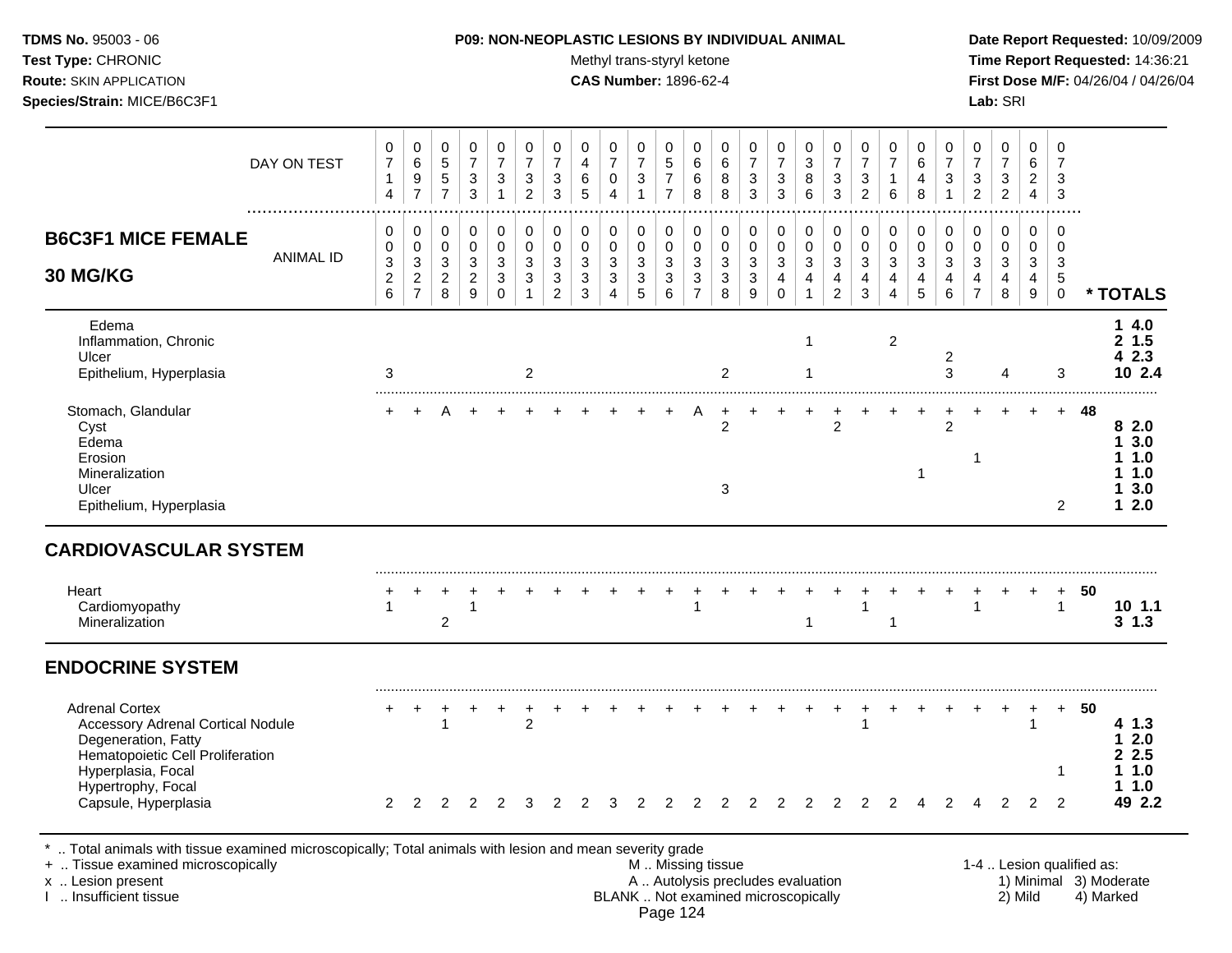Test Type: CHRONIC **Test Type:** CHRONIC **Test Type:** CHRONIC **Time Report Requested:** 14:36:21 **Route:** SKIN APPLICATION **CAS Number:** 1896-62-4 **First Dose M/F:** 04/26/04 / 04/26/04 **Species/Strain:** MICE/B6C3F1 **Lab:** SRI

|                                                                                                                                                         | DAY ON TEST      | 0<br>$\boldsymbol{7}$<br>1<br>4                            | 0<br>$\,6\,$<br>9<br>$\overline{7}$                       | 0<br>$\sqrt{5}$<br>5<br>$\overline{7}$       | 0<br>$\overline{7}$<br>$\ensuremath{\mathsf{3}}$<br>3           | 0<br>$\overline{7}$<br>3<br>$\mathbf 1$        | 0<br>$\overline{7}$<br>3<br>$\overline{2}$ | 0<br>$\overline{7}$<br>3<br>3                                 | 0<br>$\overline{4}$<br>6<br>5             | 0<br>$\overline{7}$<br>0<br>$\overline{4}$           | 0<br>$\overline{7}$<br>$\sqrt{3}$<br>1     | 0<br>5<br>$\overline{7}$<br>$\overline{7}$ | 0<br>$\,6\,$<br>$\,6\,$<br>8                                             | 0<br>6<br>8<br>8                                  | 0<br>$\overline{7}$<br>3<br>3                   | 0<br>$\overline{7}$<br>3<br>3                   | 0<br>$\mathbf{3}$<br>8<br>6                              | 0<br>$\overline{7}$<br>3<br>3                       | 0<br>$\overline{7}$<br>3<br>2    | 0<br>6                          | 0<br>$\,6$<br>4<br>8                     | 0<br>$\overline{7}$<br>$\mathbf{3}$      | 0<br>$\overline{7}$<br>$\mathbf{3}$<br>$\overline{2}$ | 0<br>$\boldsymbol{7}$<br>$\ensuremath{\mathsf{3}}$<br>$\overline{2}$ | $\mathbf 0$<br>6<br>$\overline{c}$<br>4 | 0<br>7<br>3<br>3                                |    |                                       |
|---------------------------------------------------------------------------------------------------------------------------------------------------------|------------------|------------------------------------------------------------|-----------------------------------------------------------|----------------------------------------------|-----------------------------------------------------------------|------------------------------------------------|--------------------------------------------|---------------------------------------------------------------|-------------------------------------------|------------------------------------------------------|--------------------------------------------|--------------------------------------------|--------------------------------------------------------------------------|---------------------------------------------------|-------------------------------------------------|-------------------------------------------------|----------------------------------------------------------|-----------------------------------------------------|----------------------------------|---------------------------------|------------------------------------------|------------------------------------------|-------------------------------------------------------|----------------------------------------------------------------------|-----------------------------------------|-------------------------------------------------|----|---------------------------------------|
| <b>B6C3F1 MICE FEMALE</b><br><b>30 MG/KG</b>                                                                                                            | <b>ANIMAL ID</b> | 0<br>0<br>$\ensuremath{\mathsf{3}}$<br>$\overline{c}$<br>6 | 0<br>$\mathbf 0$<br>3<br>$\overline{2}$<br>$\overline{7}$ | 0<br>$\mathbf 0$<br>3<br>$\overline{2}$<br>8 | $\pmb{0}$<br>$\pmb{0}$<br>$\mathbf{3}$<br>$\boldsymbol{2}$<br>9 | $\pmb{0}$<br>$\mathbf 0$<br>3<br>3<br>$\Omega$ | 0<br>$\mathbf 0$<br>3<br>$\mathbf{3}$      | $\pmb{0}$<br>$\mathbf 0$<br>3<br>$\sqrt{3}$<br>$\overline{2}$ | 0<br>0<br>$\mathbf{3}$<br>$\sqrt{3}$<br>3 | $\mathbf 0$<br>$\mathbf 0$<br>3<br>$\mathbf{3}$<br>4 | 0<br>$\mathbf 0$<br>3<br>$\mathbf{3}$<br>5 | 0<br>0<br>3<br>3<br>6                      | $\pmb{0}$<br>$\pmb{0}$<br>$\mathbf{3}$<br>$\mathbf{3}$<br>$\overline{7}$ | $\,0\,$<br>0<br>$\mathfrak{S}$<br>$\sqrt{3}$<br>8 | 0<br>$\pmb{0}$<br>$\sqrt{3}$<br>$\sqrt{3}$<br>9 | 0<br>$\pmb{0}$<br>$\mathbf{3}$<br>4<br>$\Omega$ | 0<br>0<br>$\mathbf{3}$<br>$\overline{4}$<br>$\mathbf{1}$ | 0<br>$\pmb{0}$<br>$\sqrt{3}$<br>4<br>$\overline{c}$ | 0<br>0<br>$\mathbf{3}$<br>4<br>3 | 0<br>$\mathbf 0$<br>3<br>4<br>4 | 0<br>$\mathbf 0$<br>$\sqrt{3}$<br>4<br>5 | 0<br>$\pmb{0}$<br>$\mathbf{3}$<br>4<br>6 | 0<br>0<br>$\sqrt{3}$<br>4<br>$\overline{7}$           | $\pmb{0}$<br>$\mathbf 0$<br>$\mathbf{3}$<br>$\overline{4}$<br>8      | $\mathbf 0$<br>0<br>3<br>4<br>9         | 0<br>$\overline{0}$<br>3<br>5<br>$\overline{0}$ |    | * TOTALS                              |
| Adrenal Medulla<br>Hyperplasia                                                                                                                          |                  |                                                            |                                                           |                                              |                                                                 |                                                |                                            |                                                               |                                           |                                                      |                                            |                                            |                                                                          |                                                   |                                                 |                                                 |                                                          |                                                     |                                  |                                 |                                          |                                          |                                                       |                                                                      |                                         | $+$                                             | 50 | 22.0                                  |
| Islets, Pancreatic<br>Hyperplasia                                                                                                                       |                  |                                                            |                                                           |                                              |                                                                 |                                                |                                            |                                                               |                                           |                                                      |                                            |                                            |                                                                          |                                                   |                                                 |                                                 |                                                          |                                                     |                                  |                                 |                                          |                                          |                                                       |                                                                      |                                         | $+$                                             | 49 | 4 1.3                                 |
| Parathyroid Gland                                                                                                                                       |                  | м                                                          |                                                           |                                              |                                                                 |                                                |                                            |                                                               |                                           |                                                      |                                            |                                            |                                                                          |                                                   |                                                 | M                                               |                                                          |                                                     |                                  |                                 |                                          |                                          |                                                       |                                                                      |                                         |                                                 | 46 |                                       |
| <b>Pituitary Gland</b><br>Pars Distalis, Angiectasis<br>Pars Distalis, Cyst<br>Pars Distalis, Hyperplasia, Focal<br>Pars Intermedia, Hyperplasia, Focal |                  |                                                            |                                                           |                                              | 1                                                               |                                                | 4                                          | Δ                                                             |                                           | 4                                                    |                                            |                                            |                                                                          |                                                   | $\overline{2}$                                  | $\overline{2}$                                  |                                                          |                                                     | $\overline{4}$                   |                                 |                                          |                                          |                                                       |                                                                      |                                         | $\ddot{}$<br>$\overline{c}$                     | 50 | 23.0<br>32.0<br>12 2.1<br>1.10        |
| <b>Thyroid Gland</b><br>Inflammation, Chronic<br>Follicle, Degeneration, Focal<br>Follicular Cell, Hyperplasia<br>Follicular Cell, Hyperplasia, Focal   |                  | $\overline{2}$                                             | -1                                                        |                                              |                                                                 | $\mathcal{P}$                                  | 4<br>$\overline{2}$                        | $\overline{2}$                                                | -1                                        | 3                                                    | $\mathbf{1}$                               | $\overline{2}$<br>$\overline{c}$           |                                                                          | $\mathbf 1$                                       | $\overline{1}$                                  | 2                                               | $\overline{2}$                                           | $\overline{1}$                                      | $\overline{1}$                   |                                 |                                          |                                          | 3                                                     | 3                                                                    | 3                                       | 1                                               | 49 | 12.0<br>35 1.9<br>3.0<br>1.<br>2, 1.5 |
| <b>GENERAL BODY SYSTEM</b>                                                                                                                              |                  |                                                            |                                                           |                                              |                                                                 |                                                |                                            |                                                               |                                           |                                                      |                                            |                                            |                                                                          |                                                   |                                                 |                                                 |                                                          |                                                     |                                  |                                 |                                          |                                          |                                                       |                                                                      |                                         |                                                 |    |                                       |
| <b>Tissue NOS</b><br>Abdominal, Fat, Inflammation, Chronic<br>Active                                                                                    |                  |                                                            | +<br>2                                                    |                                              |                                                                 |                                                |                                            |                                                               |                                           |                                                      |                                            |                                            |                                                                          | $\ddot{}$                                         |                                                 | $\ddot{}$                                       |                                                          |                                                     |                                  |                                 |                                          |                                          |                                                       |                                                                      |                                         |                                                 | 4  | 12.0                                  |

\* .. Total animals with tissue examined microscopically; Total animals with lesion and mean severity grade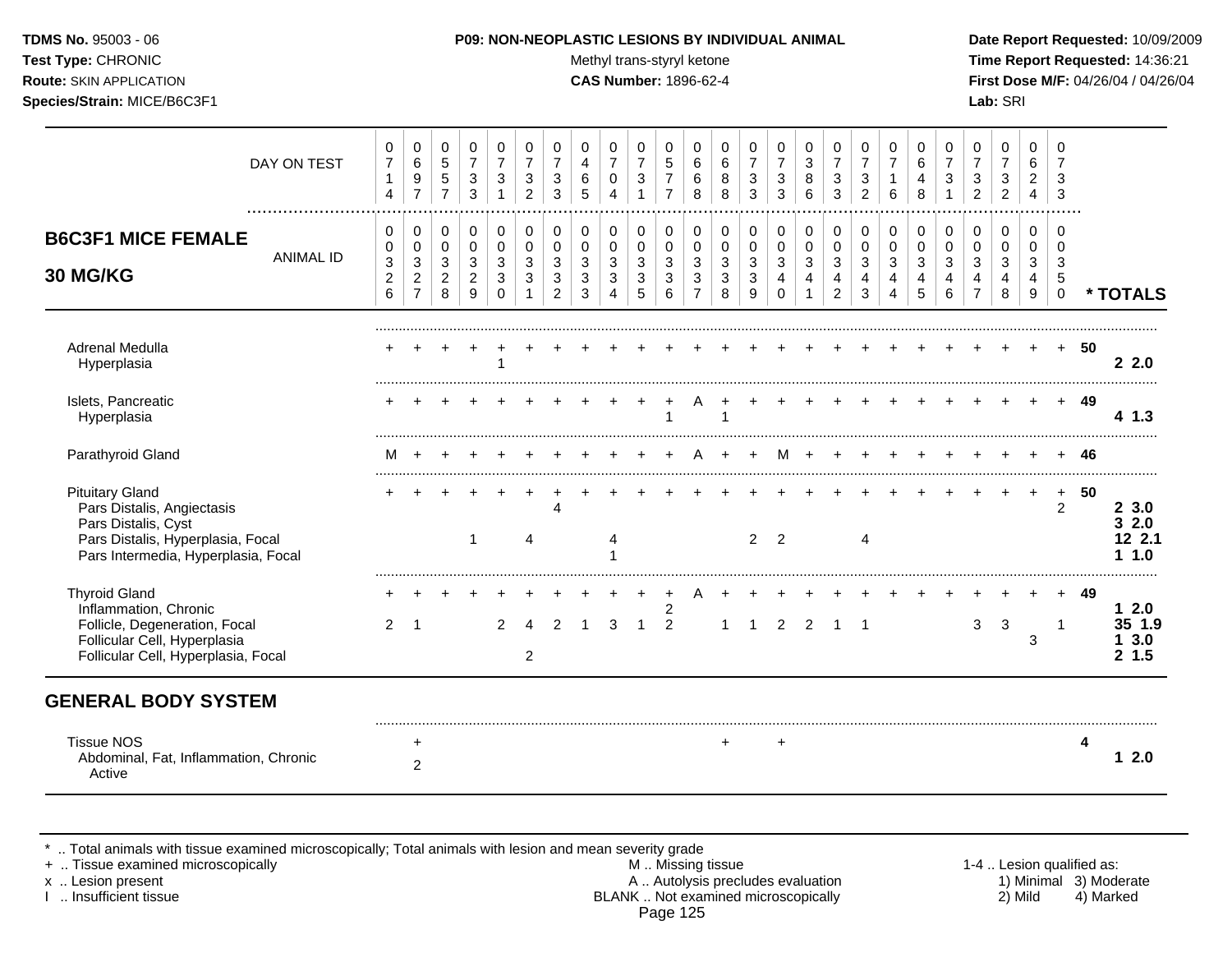### **TDMS No.** 95003 - 06 **P09: NON-NEOPLASTIC LESIONS BY INDIVIDUAL ANIMAL Date Report Requested:** 10/09/2009

Test Type: CHRONIC **Test Type:** CHRONIC **Test Type:** CHRONIC **Time Report Requested:** 14:36:21 **Route:** SKIN APPLICATION **CAS Number:** 1896-62-4 **First Dose M/F:** 04/26/04 / 04/26/04

|                                       | DAY ON TEST | U<br>$\overline{ }$<br>4          | 0<br>6<br>9<br>$\overline{\phantom{0}}$          | υ<br>∽<br>◡<br>$5^{\circ}$        | -3                   | U<br>3                | U<br>ີ<br>◡<br>ົ                      | 3                        | U<br>4<br>6<br>ಎ | υ<br>າ<br>N                     | ັບ<br>∽<br>J              | U<br>⌒<br>6<br>⌒<br>6<br>8 | U<br>6<br>8<br>8       | 3<br>З   | 0<br>3<br>3                       | υ<br>⌒<br>J<br>8<br>6 | U<br>3<br>ີ<br>c                  | U<br>3           | υ<br>6  | 6<br>4<br>8        | ت      | U<br>З<br>◠<br><u>_</u> | 0<br>ົ<br>◡<br>◠<br>_       | υ<br>b<br>ົ<br>$\epsilon$<br>4 | U<br>-<br>3<br>-3 |        |
|---------------------------------------|-------------|-----------------------------------|--------------------------------------------------|-----------------------------------|----------------------|-----------------------|---------------------------------------|--------------------------|------------------|---------------------------------|---------------------------|----------------------------|------------------------|----------|-----------------------------------|-----------------------|-----------------------------------|------------------|---------|--------------------|--------|-------------------------|-----------------------------|--------------------------------|-------------------|--------|
| <b>B6C3F1 MICE FEMALE</b><br>30 MG/KG | ANIMAL ID   | 0<br>0<br>3<br>ີ<br><u>_</u><br>6 | 0<br>0<br>$\sim$<br>J<br>$\sim$<br><u>_</u><br>– | u<br>◠<br>ັ<br><u>_</u><br>o<br>o | $\sqrt{2}$<br>N<br>9 | 0<br>O<br>3<br>3<br>υ | 0<br>υ<br>ົ<br>ັ<br><sup>o</sup><br>ັ | u<br>دت<br>J<br><u>_</u> | 3<br>3<br>3      | υ<br>u<br>ົ<br>◡<br>າ<br>ັ<br>5 | $\epsilon$<br>J<br>⌒<br>J | 0<br>U<br>3<br>3           | U<br>ົ<br>J.<br>3<br>8 | ◡<br>- 3 | Ü<br>0<br>◠<br><b>ت</b><br>4<br>0 | υ<br>$\sim$<br>ັ<br>4 | U<br>ົ<br>J<br>4<br>ി<br><u>.</u> | U<br>◡<br>3<br>3 | ◠<br>دت | ົ<br>۰C<br>4<br>.5 | J<br>4 | ີ<br>J<br>4             | 0<br>0<br>C.<br>ັ<br>4<br>8 | υ<br>ν<br>3<br>4<br>9          | U<br>-3<br>ು      | TOTALS |

# **GENITAL SYSTEM**

| <b>Clitoral Gland</b>                                                                                                                                                                      |  |           |                |   |                                  |   |                |                |                |                                                                                               |   |   |   |                |           |   |   |   |   |         |          | 50                        |                                             |
|--------------------------------------------------------------------------------------------------------------------------------------------------------------------------------------------|--|-----------|----------------|---|----------------------------------|---|----------------|----------------|----------------|-----------------------------------------------------------------------------------------------|---|---|---|----------------|-----------|---|---|---|---|---------|----------|---------------------------|---------------------------------------------|
| Ovary<br>Cyst<br>Hemorrhage<br>Inflammation, Chronic<br>Mineralization<br>Thrombosis<br>Interstitial Cell, Hyperplasia                                                                     |  |           | $\overline{c}$ | 2 | $\overline{2}$<br>$\overline{4}$ |   | $\overline{2}$ | $\overline{2}$ |                |                                                                                               |   |   |   | $\overline{2}$ |           |   |   | 2 |   | ÷.      | $+$<br>2 | -48                       | 62.0<br>17 2.1<br>4.0<br>2.0<br>53.2<br>3.0 |
| <b>Uterus</b><br>Hemorrhage<br>Hyperplasia, Cystic<br>Myometrium, Hypertrophy                                                                                                              |  |           |                |   |                                  | 2 |                | 2              | $\overline{2}$ |                                                                                               | 3 | 2 | 3 | 4              |           | 3 | 4 |   | 3 |         | 4        | -49                       | 13.0<br>43 3.2<br>13.0                      |
| Vagina                                                                                                                                                                                     |  |           |                |   |                                  |   |                |                |                |                                                                                               |   |   |   |                |           |   |   |   |   |         |          |                           |                                             |
| <b>HEMATOPOIETIC SYSTEM</b>                                                                                                                                                                |  |           |                |   |                                  |   |                |                |                |                                                                                               |   |   |   |                |           |   |   |   |   |         |          |                           |                                             |
| <b>Bone Marrow</b><br>Angiectasis<br>Infiltration Cellular, Histiocyte<br>Myeloid Cell, Hyperplasia                                                                                        |  |           |                |   |                                  |   |                |                |                |                                                                                               |   |   |   |                |           | 3 |   |   |   |         | $+$      | -50                       | 13.0<br>2.0<br>3.0                          |
| Lymph Node                                                                                                                                                                                 |  | $\ddot{}$ |                |   |                                  |   |                | $\overline{+}$ |                |                                                                                               |   |   |   |                | $\ddot{}$ |   |   |   |   |         |          | $+ 15$                    |                                             |
| *  Total animals with tissue examined microscopically; Total animals with lesion and mean severity grade<br>+  Tissue examined microscopically<br>x  Lesion present<br>Insufficient tissue |  |           |                |   |                                  |   |                |                |                | M  Missing tissue<br>A  Autolysis precludes evaluation<br>BLANK  Not examined microscopically |   |   |   |                |           |   |   |   |   | 2) Mild |          | 1-4  Lesion qualified as: | 1) Minimal 3) Moderate<br>4) Marked         |

Page 126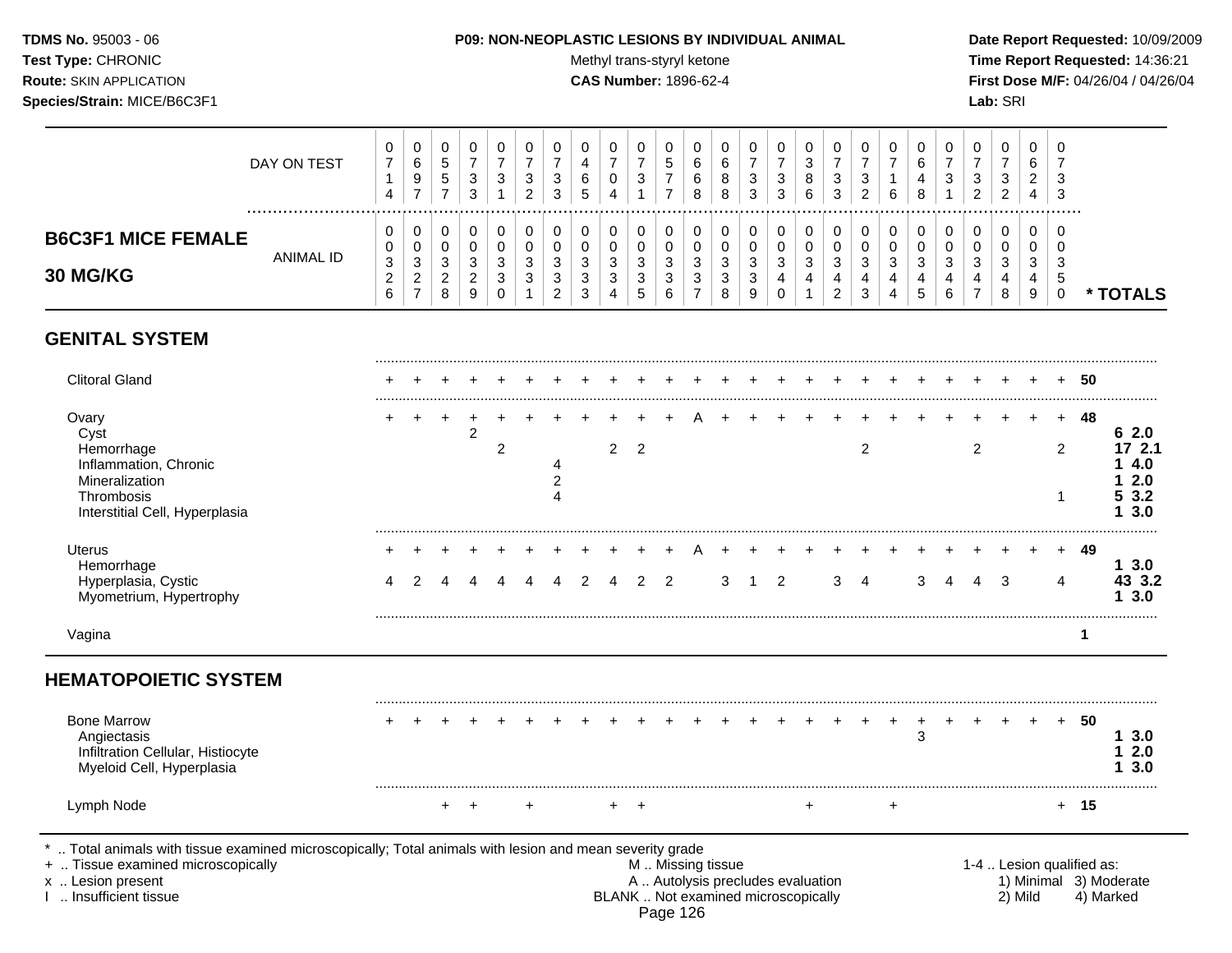Test Type: CHRONIC **Test Type:** CHRONIC **Test Type:** CHRONIC **Time Report Requested:** 14:36:21 **Route:** SKIN APPLICATION **CAS Number:** 1896-62-4 **First Dose M/F:** 04/26/04 / 04/26/04 **Species/Strain:** MICE/B6C3F1 **Lab:** SRI

| DAY ON TEST                                                                                                                                                                                                                            | 0<br>$\overline{7}$<br>1<br>4                                      | 0<br>6<br>9<br>$\overline{7}$                              | 0<br>$\sqrt{5}$<br>$5\,$<br>$\overline{7}$        | 0<br>$\overline{7}$<br>$\ensuremath{\mathsf{3}}$<br>3       | 0<br>$\overline{7}$<br>$\sqrt{3}$<br>$\mathbf{1}$             | 0<br>$\overline{7}$<br>3<br>$\overline{2}$ | 0<br>$\overline{7}$<br>3<br>3                           | 0<br>4<br>6<br>5                       | 0<br>$\overline{7}$<br>0<br>$\overline{\mathbf{4}}$ | 0<br>$\overline{7}$<br>$\mathbf{3}$                 | 0<br>5<br>$\overline{7}$<br>$\overline{7}$            | 0<br>6<br>6<br>8                   | 0<br>6<br>8<br>8                                            | 0<br>$\overline{7}$<br>3<br>3                       | 0<br>$\overline{7}$<br>3<br>3              | 0<br>3<br>8<br>6         | 0<br>$\overline{7}$<br>$\mathbf{3}$<br>3                                    | 0<br>$\overline{7}$<br>3<br>2                           | 0<br>$\overline{7}$<br>1<br>6  | 0<br>6<br>4<br>8                                                  | 0<br>$\overline{7}$<br>3     | 0<br>$\overline{7}$<br>3<br>2 | 0<br>$\overline{7}$<br>3<br>$\overline{c}$ | 0<br>6<br>$\overline{c}$<br>4   | 0<br>$\overline{7}$<br>3<br>3                          |      |                                                                     |
|----------------------------------------------------------------------------------------------------------------------------------------------------------------------------------------------------------------------------------------|--------------------------------------------------------------------|------------------------------------------------------------|---------------------------------------------------|-------------------------------------------------------------|---------------------------------------------------------------|--------------------------------------------|---------------------------------------------------------|----------------------------------------|-----------------------------------------------------|-----------------------------------------------------|-------------------------------------------------------|------------------------------------|-------------------------------------------------------------|-----------------------------------------------------|--------------------------------------------|--------------------------|-----------------------------------------------------------------------------|---------------------------------------------------------|--------------------------------|-------------------------------------------------------------------|------------------------------|-------------------------------|--------------------------------------------|---------------------------------|--------------------------------------------------------|------|---------------------------------------------------------------------|
| <b>B6C3F1 MICE FEMALE</b><br><b>ANIMAL ID</b><br>30 MG/KG                                                                                                                                                                              | 0<br>$\mathbf 0$<br>$\sqrt{3}$<br>$\overline{c}$<br>$6\phantom{a}$ | 0<br>0<br>$\sqrt{3}$<br>$\boldsymbol{2}$<br>$\overline{7}$ | 0<br>$\pmb{0}$<br>$\mathbf{3}$<br>$\sqrt{2}$<br>8 | 0<br>$\mathbf 0$<br>$\mathbf{3}$<br>$\overline{c}$<br>$9\,$ | 0<br>$\mathbf 0$<br>$\sqrt{3}$<br>$\mathbf{3}$<br>$\mathbf 0$ | 0<br>$\Omega$<br>$\mathbf{3}$<br>3         | 0<br>$\mathbf 0$<br>$\mathbf{3}$<br>3<br>$\overline{2}$ | $\mathbf 0$<br>$\Omega$<br>3<br>3<br>3 | 0<br>$\pmb{0}$<br>3<br>3<br>4                       | 0<br>$\pmb{0}$<br>$\mathbf{3}$<br>$\mathbf{3}$<br>5 | 0<br>$\mathbf 0$<br>$\mathbf{3}$<br>$\mathbf{3}$<br>6 | 0<br>0<br>3<br>3<br>$\overline{7}$ | $\mathbf 0$<br>$\mathbf 0$<br>$\sqrt{3}$<br>$\sqrt{3}$<br>8 | 0<br>$\pmb{0}$<br>$\mathbf{3}$<br>$\mathbf{3}$<br>9 | 0<br>$\mathbf 0$<br>$\sqrt{3}$<br>$\Omega$ | 0<br>$\pmb{0}$<br>3<br>4 | 0<br>$\pmb{0}$<br>$\mathbf{3}$<br>$\overline{\mathbf{4}}$<br>$\overline{2}$ | 0<br>$\mathbf 0$<br>3<br>$\overline{4}$<br>$\mathbf{3}$ | 0<br>0<br>$\sqrt{3}$<br>4<br>4 | $\mathbf 0$<br>$\mathbf 0$<br>$\mathbf{3}$<br>$\overline{4}$<br>5 | 0<br>$\Omega$<br>3<br>4<br>6 | 0<br>$\Omega$<br>3            | 0<br>$\mathbf 0$<br>3<br>4<br>8            | 0<br>$\mathbf 0$<br>3<br>4<br>9 | $\Omega$<br>$\Omega$<br>$\sqrt{3}$<br>5<br>$\mathbf 0$ |      | * TOTALS                                                            |
| Ectasia<br>Hemorrhage<br>Iliac, Ectasia<br>Iliac, Hemorrhage<br>Iliac, Hyperplasia, Lymphoid<br>Iliac, Infiltration Cellular, Histiocyte<br>Renal, Ectasia<br>Renal, Hyperplasia, Lymphoid<br>Renal, Infiltration Cellular, Histiocyte |                                                                    |                                                            | 4<br>4                                            | 4<br>2                                                      |                                                               | 2<br>3<br>$\overline{c}$                   |                                                         |                                        |                                                     | 4<br>3                                              |                                                       |                                    |                                                             |                                                     |                                            | $\overline{c}$           |                                                                             |                                                         |                                |                                                                   |                              |                               |                                            |                                 |                                                        |      | 6 3.8<br>2.8<br>2.0<br>3.0<br>2.0<br>4.0<br>2.0<br>2.0<br>4.0<br>1. |
| Lymph Node, Mandibular<br>Hyperplasia, Histiocytic<br>Hyperplasia, Lymphoid                                                                                                                                                            |                                                                    |                                                            |                                                   |                                                             |                                                               |                                            |                                                         |                                        |                                                     |                                                     | 4                                                     |                                    |                                                             |                                                     |                                            |                          |                                                                             |                                                         |                                |                                                                   |                              |                               |                                            | M                               |                                                        | + 46 | 13.0<br>42.5                                                        |
| Lymph Node, Mesenteric<br>Atrophy<br>Ectasia<br>Hematopoietic Cell Proliferation                                                                                                                                                       |                                                                    | м                                                          |                                                   |                                                             |                                                               | 2                                          |                                                         |                                        |                                                     |                                                     |                                                       | M                                  | $\ddot{}$<br>$\overline{2}$                                 |                                                     |                                            | M                        |                                                                             |                                                         |                                |                                                                   |                              |                               |                                            |                                 |                                                        | 45   | 2.2.0<br>3.0<br>1<br>2.0<br>1                                       |
| Spleen<br>Hematopoietic Cell Proliferation<br>Hyperplasia, Lymphoid<br>Pigmentation<br>Lymphoid Follicle, Atrophy<br>Lymphoid Follicle, Hyperplasia                                                                                    |                                                                    | 3                                                          |                                                   | 3<br>$\overline{2}$                                         | 4<br>3                                                        | $\overline{c}$                             |                                                         | $\overline{2}$                         | 3                                                   | 2                                                   | Δ                                                     |                                    | 4                                                           | 4<br>$\overline{2}$                                 | 3<br>-1                                    | 1                        | 3<br>$\overline{2}$                                                         | 4<br>$\overline{1}$<br>2                                |                                |                                                                   | 3                            | 3<br>$2^{\circ}$<br>2         | $\overline{2}$<br>- 1                      | 3                               |                                                        | 48   | 31 3.2<br>3.0<br>1.6<br>9<br>1.0<br>19 1.8                          |
| Thymus<br>Cyst<br>Hemorrhage                                                                                                                                                                                                           |                                                                    |                                                            |                                                   | $\overline{2}$                                              |                                                               |                                            |                                                         |                                        |                                                     |                                                     |                                                       |                                    |                                                             |                                                     |                                            |                          |                                                                             |                                                         |                                |                                                                   |                              |                               | 2                                          |                                 |                                                        | 46   | 42.0<br>10 1.6                                                      |

\* .. Total animals with tissue examined microscopically; Total animals with lesion and mean severity grade

+ .. Tissue examined microscopically M .. Missing tissue 1-4 .. Lesion qualified as: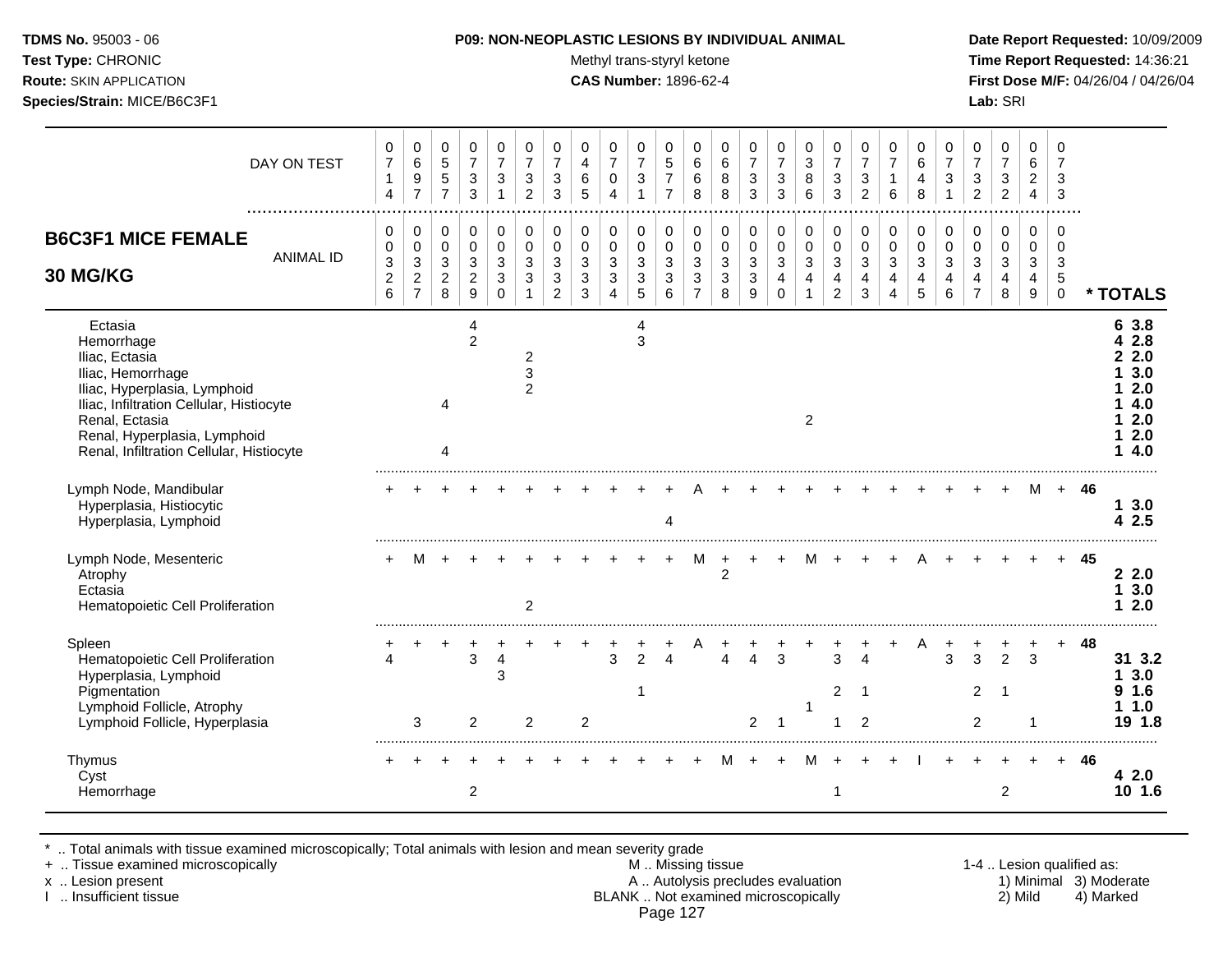#### **TDMS No.** 95003 - 06 **P09: NON-NEOPLASTIC LESIONS BY INDIVIDUAL ANIMAL Date Report Requested:** 10/09/2009

Test Type: CHRONIC **Test Type:** CHRONIC **Test Type:** CHRONIC **Time Report Requested:** 14:36:21 **Route:** SKIN APPLICATION **CAS Number:** 1896-62-4 **First Dose M/F:** 04/26/04 / 04/26/04

| 0<br>0<br>0<br>0<br>0<br>0<br>0<br>0<br>0<br>U<br>U<br>U<br>U<br><b>B6C3F1 MICE FEMALE</b><br>v<br>v<br>0<br>0<br>0<br>0<br>O<br>0<br>O<br>- U<br>υ<br>v<br>υ<br>ANIMAL ID<br>3<br>ົ<br>3<br>っ<br>3<br>3<br>$\sqrt{2}$<br>3<br>ົ<br>ີ<br>ົ<br>3<br>ົ<br>◠<br>ົ<br>3<br><sup>o</sup><br>વ<br>$\epsilon$<br>ົ<br>◠<br>-3<br>- 3<br>C.<br>ت<br>J<br>۰J<br>J<br>ು<br>ັ<br>ں<br>ັ<br>ັ<br>ັ<br>ັ<br>J<br><b>30 MG/KG</b><br>$\sim$<br>$\sqrt{2}$<br>વ<br>ົ<br>3<br>$\sim$<br>ີ<br>າ<br>3<br>4<br>. 5<br>4<br>4<br>4<br>4<br>4<br>4<br>J<br>◡<br>ັ<br>J<br>ں<br>ັ<br><u>_</u><br>$\rightarrow$<br>◠<br>⌒ | DAY ON TEST | 0<br>-4 | ັ<br>6<br>9<br>- | ັ<br><sub>5</sub><br>5 | З<br>3 | U<br>3 | 0<br>ີ<br>ت<br>ົ<br>_ | ت<br>3 | 0<br>4<br>6<br><sub>5</sub> | 4 | ν<br>າ<br>◡ | ◡ | U<br>⌒<br>6<br>6<br>8 | U<br>6<br>8<br>8 | 3 | 0<br>3<br>3 | 8<br>6 | v<br>3<br>3 | ີ<br>J<br>_ | 0<br>6 | υ<br>6<br>4<br>8 | - ఎ | 0<br>3<br>ົ<br><u>_</u> | v<br>ີ<br>J<br>$\epsilon$ | 0<br>6<br><u>.</u><br>4 | - 0<br>3<br>3 |               |
|----------------------------------------------------------------------------------------------------------------------------------------------------------------------------------------------------------------------------------------------------------------------------------------------------------------------------------------------------------------------------------------------------------------------------------------------------------------------------------------------------------------------------------------------------------------------------------------------------|-------------|---------|------------------|------------------------|--------|--------|-----------------------|--------|-----------------------------|---|-------------|---|-----------------------|------------------|---|-------------|--------|-------------|-------------|--------|------------------|-----|-------------------------|---------------------------|-------------------------|---------------|---------------|
|                                                                                                                                                                                                                                                                                                                                                                                                                                                                                                                                                                                                    |             | 6       |                  | 8                      | S      | U      |                       |        | 3                           |   | $5^{\circ}$ |   |                       | 8                |   | 0           |        |             |             |        | C                |     |                         | 8                         | 9                       |               | <b>FOTALS</b> |

## **INTEGUMENTARY SYSTEM**

| <b>Mammary Gland</b><br>Hyperplasia                                                                                                          |  |  |  |   |   |   |   |  |   |               |   |  |  |  | 50 | 4 1.3                       |
|----------------------------------------------------------------------------------------------------------------------------------------------|--|--|--|---|---|---|---|--|---|---------------|---|--|--|--|----|-----------------------------|
| Skin<br>Edema<br>Hyperkeratosis<br>Hyperplasia, Melanocyte<br>Inflammation, Chronic                                                          |  |  |  |   |   |   |   |  |   |               |   |  |  |  | 50 | -4.0                        |
| Epidermis, Hyperplasia<br>Epidermis, Site Of Application, Hyperplasia<br>Site Of Application, Erosion                                        |  |  |  |   |   |   |   |  |   |               |   |  |  |  |    | 1.5<br>2.0                  |
| Site Of Application, Hyperkeratosis                                                                                                          |  |  |  | 3 |   | 3 | 4 |  |   |               |   |  |  |  |    | 37 1.6                      |
| Site Of Application, Hyperplasia,<br>Melanocyte                                                                                              |  |  |  |   |   |   |   |  |   |               |   |  |  |  |    | 33 1.2                      |
| Site Of Application, Inflammation, Chronic<br>Site Of Application, Ulcer<br>Subcutaneous Tissue, Hemorrhage<br>Subcutaneous Tissue, Necrosis |  |  |  |   | 2 |   |   |  | 2 | $\mathcal{P}$ | 2 |  |  |  |    | 33 1.5<br>2.5<br>2.0<br>2.0 |

| <b>Bone</b>            |  |  |  |  |  |  |  |  |  |  | . |  | -50 |  |
|------------------------|--|--|--|--|--|--|--|--|--|--|---|--|-----|--|
| Cranium, Osteopetrosis |  |  |  |  |  |  |  |  |  |  |   |  |     |  |
| Femur, Fibro-Osseous L |  |  |  |  |  |  |  |  |  |  |   |  |     |  |
| Femur, Hyperostosis    |  |  |  |  |  |  |  |  |  |  |   |  |     |  |
|                        |  |  |  |  |  |  |  |  |  |  |   |  |     |  |

\* .. Total animals with tissue examined microscopically; Total animals with lesion and mean severity grade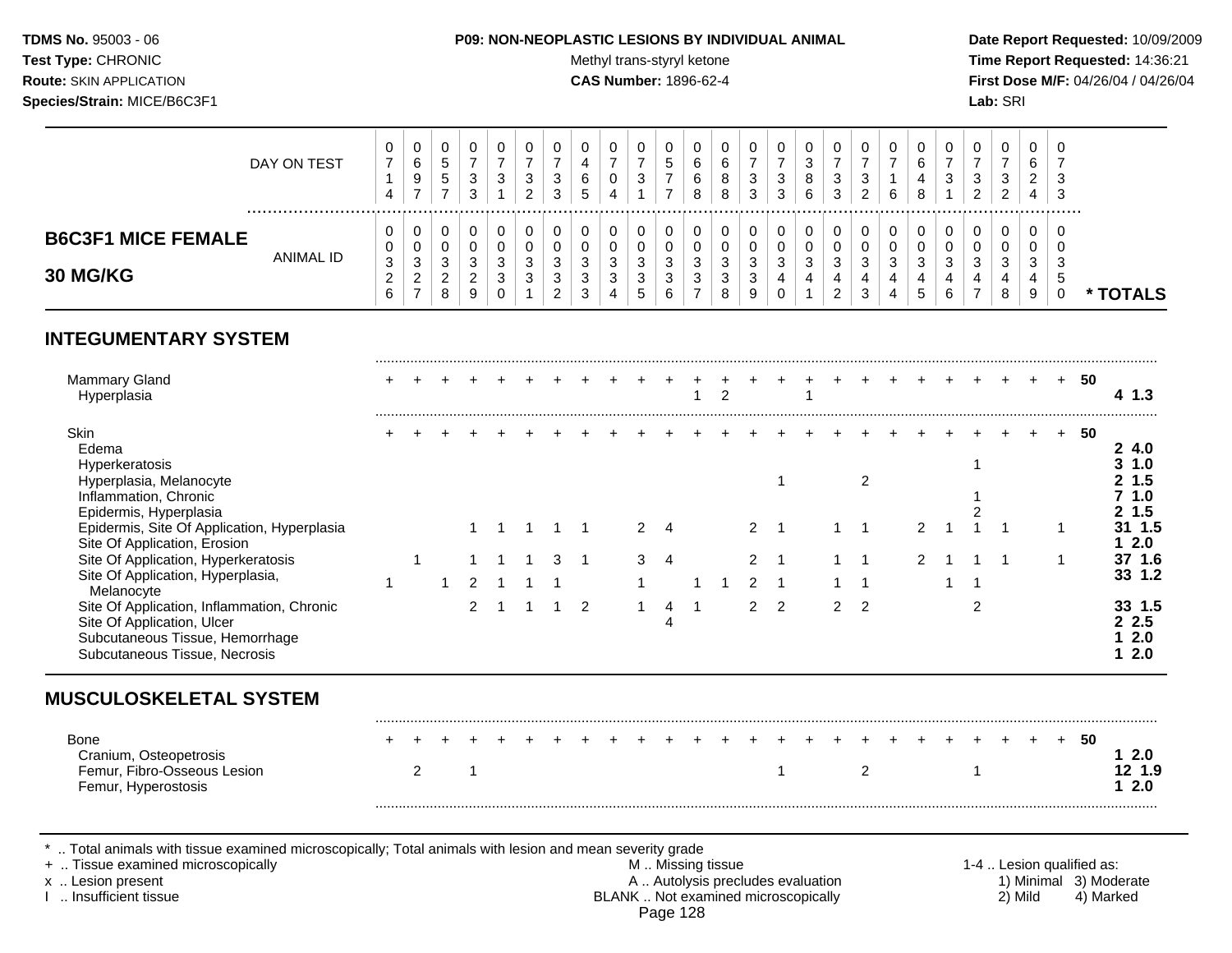#### **TDMS No.** 95003 - 06 **P09: NON-NEOPLASTIC LESIONS BY INDIVIDUAL ANIMAL Date Report Requested:** 10/09/2009

Test Type: CHRONIC **Test Type:** CHRONIC **Test Type:** CHRONIC **Time Report Requested:** 14:36:21 **Route:** SKIN APPLICATION **CAS Number:** 1896-62-4 **First Dose M/F:** 04/26/04 / 04/26/04

|                                                                                                                                                 | DAY ON TEST      | $\pmb{0}$<br>$\overline{7}$<br>$\mathbf{1}$<br>$\overline{4}$          | 0<br>$\,6\,$<br>$\boldsymbol{9}$<br>$\overline{7}$              | 0<br>$\sqrt{5}$<br>$\sqrt{5}$<br>$\overline{7}$ | 0<br>$\overline{7}$<br>$\ensuremath{\mathsf{3}}$<br>3 | 0<br>$\overline{7}$<br>3<br>$\mathbf{1}$  | 0<br>$\overline{7}$<br>3<br>$\overline{2}$ | $\mathbf 0$<br>$\overline{7}$<br>3<br>3 | 0<br>4<br>$\,6\,$<br>5                              | 0<br>$\overline{7}$<br>0<br>$\overline{A}$ | 0<br>$\overline{7}$<br>$\sqrt{3}$<br>$\mathbf{1}$   | 0<br>$\sqrt{5}$<br>$\overline{7}$<br>$\overline{7}$ | $\mathbf 0$<br>6<br>6<br>8                   | 0<br>6<br>8<br>8      | 0<br>$\overline{7}$<br>$\mathbf{3}$<br>3            | 0<br>$\overline{7}$<br>3<br>3          | 0<br>3<br>8<br>6                                      | $\mathbf 0$<br>$\overline{7}$<br>$\ensuremath{\mathsf{3}}$<br>3 | $\pmb{0}$<br>$\overline{7}$<br>$\sqrt{3}$<br>$\overline{2}$ | 0<br>$\overline{7}$<br>1<br>6                | 0<br>6<br>4<br>8                             | $\mathbf 0$<br>$\overline{7}$<br>3<br>$\overline{\mathbf{1}}$ | 0<br>$\overline{7}$<br>3<br>2                | 0<br>$\overline{7}$<br>$\sqrt{3}$<br>$\overline{2}$ | $\mathbf 0$<br>6<br>$\overline{c}$<br>4                | 0<br>$\overline{7}$<br>3<br>3           |                |                                                           |
|-------------------------------------------------------------------------------------------------------------------------------------------------|------------------|------------------------------------------------------------------------|-----------------------------------------------------------------|-------------------------------------------------|-------------------------------------------------------|-------------------------------------------|--------------------------------------------|-----------------------------------------|-----------------------------------------------------|--------------------------------------------|-----------------------------------------------------|-----------------------------------------------------|----------------------------------------------|-----------------------|-----------------------------------------------------|----------------------------------------|-------------------------------------------------------|-----------------------------------------------------------------|-------------------------------------------------------------|----------------------------------------------|----------------------------------------------|---------------------------------------------------------------|----------------------------------------------|-----------------------------------------------------|--------------------------------------------------------|-----------------------------------------|----------------|-----------------------------------------------------------|
| <b>B6C3F1 MICE FEMALE</b><br><b>30 MG/KG</b>                                                                                                    | <b>ANIMAL ID</b> | 0<br>$\pmb{0}$<br>$\ensuremath{\mathsf{3}}$<br>$\overline{c}$<br>$\,6$ | 0<br>$\mathbf 0$<br>$\mathsf 3$<br>$\sqrt{2}$<br>$\overline{7}$ | 0<br>$\mathbf 0$<br>3<br>$\overline{c}$<br>8    | 0<br>$\mathbf 0$<br>3<br>$\boldsymbol{2}$<br>9        | 0<br>$\mathbf 0$<br>3<br>3<br>$\mathbf 0$ | 0<br>$\mathbf 0$<br>3<br>3                 | 0<br>$\mathbf 0$<br>3<br>3<br>2         | 0<br>$\mathbf 0$<br>$\sqrt{3}$<br>$\mathbf{3}$<br>3 | 0<br>$\mathbf 0$<br>3<br>$\mathbf{3}$<br>4 | 0<br>$\mathbf 0$<br>$\sqrt{3}$<br>$\mathbf{3}$<br>5 | 0<br>$\mathbf 0$<br>$\sqrt{3}$<br>$\sqrt{3}$<br>6   | 0<br>$\mathbf 0$<br>3<br>3<br>$\overline{7}$ | 0<br>0<br>3<br>3<br>8 | 0<br>$\mathbf 0$<br>$\mathbf{3}$<br>$\sqrt{3}$<br>9 | 0<br>$\mathbf 0$<br>3<br>4<br>$\Omega$ | 0<br>$\mathbf 0$<br>$\mathbf{3}$<br>4<br>$\mathbf{1}$ | 0<br>$\mathbf 0$<br>$\sqrt{3}$<br>4<br>$\overline{2}$           | 0<br>$\pmb{0}$<br>$\mathbf{3}$<br>4<br>3                    | 0<br>$\mathbf 0$<br>3<br>$\overline{4}$<br>4 | 0<br>$\mathbf 0$<br>3<br>$\overline{4}$<br>5 | $\mathbf 0$<br>$\Omega$<br>3<br>4<br>6                        | 0<br>$\mathbf 0$<br>3<br>4<br>$\overline{7}$ | 0<br>0<br>3<br>4<br>8                               | $\mathbf 0$<br>$\mathbf 0$<br>3<br>$\overline{4}$<br>9 | 0<br>$\mathbf 0$<br>3<br>5<br>$\pmb{0}$ |                | * TOTALS                                                  |
| <b>Skeletal Muscle</b>                                                                                                                          |                  |                                                                        |                                                                 |                                                 |                                                       |                                           |                                            |                                         |                                                     |                                            |                                                     |                                                     |                                              | $+$                   |                                                     | $\ddot{}$                              |                                                       |                                                                 |                                                             |                                              |                                              |                                                               |                                              |                                                     |                                                        |                                         | $\overline{2}$ |                                                           |
| <b>NERVOUS SYSTEM</b>                                                                                                                           |                  |                                                                        |                                                                 |                                                 |                                                       |                                           |                                            |                                         |                                                     |                                            |                                                     |                                                     |                                              |                       |                                                     |                                        |                                                       |                                                                 |                                                             |                                              |                                              |                                                               |                                              |                                                     |                                                        |                                         |                |                                                           |
| <b>Brain</b><br>Compression<br>Hemorrhage<br>Hyperplasia, Lymphoid<br>Infiltration Cellular, Lipocyte<br>Inflammation, Acute<br>Necrosis, Focal |                  |                                                                        |                                                                 |                                                 |                                                       |                                           |                                            |                                         | 3                                                   |                                            |                                                     |                                                     |                                              |                       |                                                     |                                        | 2                                                     |                                                                 |                                                             |                                              |                                              |                                                               | $\mathbf{1}$                                 |                                                     |                                                        | $\pm$                                   | 50             | 23.5<br>21.0<br>1.0<br>$\mathbf 2$<br>2.0<br>11.0<br>12.0 |
| <b>RESPIRATORY SYSTEM</b>                                                                                                                       |                  |                                                                        |                                                                 |                                                 |                                                       |                                           |                                            |                                         |                                                     |                                            |                                                     |                                                     |                                              |                       |                                                     |                                        |                                                       |                                                                 |                                                             |                                              |                                              |                                                               |                                              |                                                     |                                                        |                                         |                |                                                           |
| Lung<br>Congestion<br>Hemorrhage<br>Infiltration Cellular, Histiocyte<br>Alveolar Epithelium, Hyperplasia                                       |                  |                                                                        |                                                                 |                                                 | $\overline{1}$                                        | 3                                         |                                            |                                         |                                                     |                                            | 3                                                   |                                                     | 1                                            |                       |                                                     |                                        |                                                       |                                                                 |                                                             |                                              | $\overline{c}$                               |                                                               |                                              |                                                     | 3                                                      |                                         | 49             | 2.0<br>1<br>31.0<br>32.0<br>32.3                          |
| Nose<br>Foreign Body<br>Inflammation, Chronic                                                                                                   |                  |                                                                        |                                                                 |                                                 |                                                       |                                           |                                            |                                         |                                                     |                                            |                                                     |                                                     |                                              |                       |                                                     |                                        |                                                       |                                                                 |                                                             |                                              |                                              |                                                               |                                              |                                                     |                                                        | $+$                                     | 50             | 11.0<br>2.2.0                                             |
| Trachea                                                                                                                                         |                  | $\div$                                                                 |                                                                 |                                                 |                                                       |                                           |                                            |                                         |                                                     |                                            |                                                     |                                                     |                                              |                       |                                                     |                                        |                                                       |                                                                 |                                                             |                                              |                                              |                                                               |                                              |                                                     |                                                        |                                         | $+ 50$         |                                                           |

\* .. Total animals with tissue examined microscopically; Total animals with lesion and mean severity grade<br>+ .. Tissue examined microscopically

+ .. Tissue examined microscopically  $M$ .. Missing tissue 1-4 .. Lesion qualified as: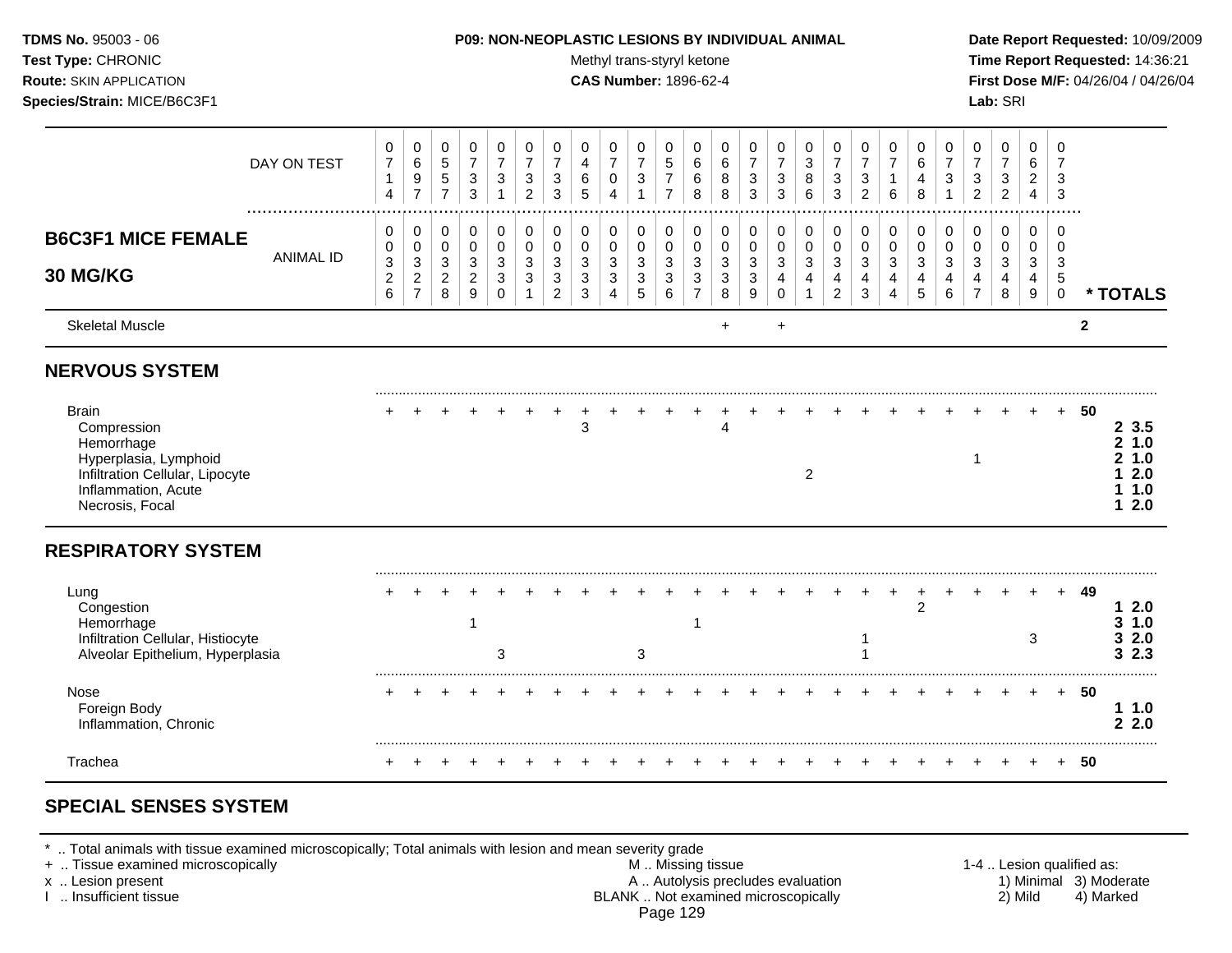Test Type: CHRONIC **Test Type:** CHRONIC **Test Type:** CHRONIC **Time Report Requested:** 14:36:21 **Route:** SKIN APPLICATION **CAS Number:** 1896-62-4 **First Dose M/F:** 04/26/04 / 04/26/04 **Species/Strain:** MICE/B6C3F1 **Lab:** SRI

|                                                                                                                              | DAY ON TEST      | 0<br>$\overline{7}$<br>$\mathbf{1}$<br>4               | 0<br>$\,6\,$<br>9<br>$\overline{7}$                               | 0<br>$\sqrt{5}$<br>$5\phantom{.0}$<br>$\overline{7}$ | 0<br>$\overline{7}$<br>3<br>3                       | 0<br>$\overline{7}$<br>3<br>$\mathbf{1}$ | 0<br>$\overline{7}$<br>3<br>$\overline{c}$ | 0<br>$\overline{7}$<br>$\mathbf{3}$<br>3                      | 0<br>$\overline{4}$<br>6<br>5   | 0<br>$\overline{7}$<br>$\mathbf 0$<br>$\overline{4}$  | 0<br>$\overline{7}$<br>3<br>-1                    | 0<br>5<br>$\overline{7}$<br>$\overline{7}$ | 0<br>6<br>6<br>8                             | 0<br>6<br>8<br>8                              | 0<br>$\overline{7}$<br>$\mathbf{3}$<br>3 | 0<br>$\overline{7}$<br>3<br>3        | 0<br>3<br>8<br>6                              | 0<br>$\overline{7}$<br>3<br>$\sqrt{3}$                         | 0<br>$\overline{7}$<br>3<br>2          | 0<br>$\overline{7}$<br>6                  | 0<br>6<br>4<br>8                | 0<br>$\overline{7}$<br>3                               | 0<br>$\overline{7}$<br>3<br>$\overline{2}$ | 0<br>$\overline{7}$<br>$\sqrt{3}$<br>$\overline{2}$ | $\mathbf 0$<br>6<br>$\overline{2}$<br>4                        | 0<br>$\overline{7}$<br>3<br>3                 |    |                                          |
|------------------------------------------------------------------------------------------------------------------------------|------------------|--------------------------------------------------------|-------------------------------------------------------------------|------------------------------------------------------|-----------------------------------------------------|------------------------------------------|--------------------------------------------|---------------------------------------------------------------|---------------------------------|-------------------------------------------------------|---------------------------------------------------|--------------------------------------------|----------------------------------------------|-----------------------------------------------|------------------------------------------|--------------------------------------|-----------------------------------------------|----------------------------------------------------------------|----------------------------------------|-------------------------------------------|---------------------------------|--------------------------------------------------------|--------------------------------------------|-----------------------------------------------------|----------------------------------------------------------------|-----------------------------------------------|----|------------------------------------------|
| <b>B6C3F1 MICE FEMALE</b><br>30 MG/KG                                                                                        | <b>ANIMAL ID</b> | 0<br>0<br>$\mathbf{3}$<br>$\sqrt{2}$<br>$6\phantom{1}$ | 0<br>$\mathsf{O}\xspace$<br>3<br>$\overline{2}$<br>$\overline{7}$ | $\Omega$<br>$\mathbf 0$<br>3<br>$\overline{2}$<br>8  | $\Omega$<br>$\mathbf 0$<br>3<br>$\overline{2}$<br>9 | 0<br>$\mathbf 0$<br>3<br>3<br>$\Omega$   | 0<br>$\mathbf 0$<br>3<br>3                 | $\pmb{0}$<br>$\pmb{0}$<br>3<br>$\mathbf{3}$<br>$\overline{2}$ | 0<br>$\mathbf 0$<br>3<br>3<br>3 | 0<br>$\pmb{0}$<br>3<br>$\mathbf{3}$<br>$\overline{4}$ | $\Omega$<br>$\mathbf 0$<br>$\mathbf{3}$<br>3<br>5 | $\Omega$<br>$\pmb{0}$<br>3<br>3<br>6       | 0<br>$\mathbf 0$<br>3<br>3<br>$\overline{7}$ | $\Omega$<br>$\pmb{0}$<br>3<br>$\sqrt{3}$<br>8 | 0<br>$\pmb{0}$<br>3<br>$\mathbf{3}$<br>9 | 0<br>$\pmb{0}$<br>3<br>4<br>$\Omega$ | 0<br>0<br>3<br>$\overline{4}$<br>$\mathbf{1}$ | $\Omega$<br>$\pmb{0}$<br>3<br>$\overline{4}$<br>$\overline{2}$ | $\Omega$<br>$\mathbf 0$<br>3<br>4<br>3 | $\mathbf 0$<br>$\mathbf 0$<br>3<br>4<br>4 | 0<br>$\mathbf 0$<br>3<br>4<br>5 | $\mathbf 0$<br>$\mathbf 0$<br>3<br>$\overline{4}$<br>6 | 0<br>$\pmb{0}$<br>3<br>4<br>$\overline{7}$ | 0<br>$\mathbf 0$<br>3<br>4<br>8                     | $\Omega$<br>$\mathbf 0$<br>$\mathbf{3}$<br>$\overline{4}$<br>9 | $\Omega$<br>$\Omega$<br>3<br>5<br>$\mathbf 0$ |    | * TOTALS                                 |
| Eye<br>Inflammation, Chronic<br>Cornea, Hyperplasia<br>Cornea, Inflammation, Chronic                                         |                  |                                                        |                                                                   |                                                      |                                                     |                                          |                                            |                                                               |                                 |                                                       |                                                   | $\overline{c}$<br>$\overline{2}$           |                                              |                                               |                                          |                                      |                                               |                                                                |                                        |                                           |                                 |                                                        |                                            |                                                     |                                                                | $+$                                           | 48 | 12.0<br>$3 \t1.3$<br>12.0                |
| <b>Harderian Gland</b><br>Fibrosis<br>Hyperplasia, Focal<br>Inflammation, Chronic                                            |                  |                                                        |                                                                   | $\overline{2}$                                       |                                                     |                                          |                                            | 3                                                             |                                 | 2                                                     |                                                   |                                            |                                              | 3                                             | $\overline{2}$                           |                                      |                                               | $\overline{2}$                                                 | 4                                      |                                           |                                 |                                                        |                                            |                                                     |                                                                |                                               | 49 | 13.0<br>52.8<br>32.0                     |
| <b>URINARY SYSTEM</b>                                                                                                        |                  |                                                        |                                                                   |                                                      |                                                     |                                          |                                            |                                                               |                                 |                                                       |                                                   |                                            |                                              |                                               |                                          |                                      |                                               |                                                                |                                        |                                           |                                 |                                                        |                                            |                                                     |                                                                |                                               |    |                                          |
| Kidney<br><b>Casts Protein</b><br>Hyperplasia, Lymphoid<br>Infarct<br>Metaplasia, Osseous<br>Mineralization                  |                  |                                                        | $\overline{2}$                                                    |                                                      |                                                     | 2                                        |                                            |                                                               | $\overline{2}$                  |                                                       | $\overline{2}$                                    | $\overline{2}$                             |                                              |                                               | 1                                        |                                      |                                               |                                                                |                                        |                                           | 2<br>1                          | 3<br>$\overline{2}$                                    |                                            | $\overline{2}$                                      | $\overline{2}$                                                 |                                               | 48 | 11.0<br>16 2.1<br>62.2<br>3, 1.7<br>21.0 |
| Nephropathy<br>Papilla, Necrosis<br>Renal Tubule, Accumulation, Hyaline<br><b>Droplet</b><br>Renal Tubule, Dilatation, Focal |                  |                                                        | 1                                                                 | 2<br>$\overline{2}$                                  | 1                                                   | 2                                        | $\overline{2}$                             | $\overline{\phantom{1}}$                                      |                                 | $\overline{2}$                                        | 1                                                 | $\overline{1}$                             |                                              |                                               | $\mathbf{1}$                             | 1                                    | 4                                             | 2                                                              | $\overline{2}$                         |                                           |                                 | 3                                                      | 1                                          | $\overline{1}$                                      |                                                                | 2                                             |    | 36 1.5<br>11.0<br>22.0<br>11.0           |
| <b>Urinary Bladder</b><br>Hyperplasia, Lymphoid<br>Inflammation, Chronic<br>Transitional Epithelium, Hyperplasia             |                  | +                                                      | 2                                                                 |                                                      |                                                     |                                          |                                            | $\overline{2}$                                                |                                 |                                                       |                                                   | +                                          | A                                            | 2                                             |                                          | +                                    | $\ddot{}$                                     | $\ddot{}$                                                      | $\ddot{}$<br>2                         | Α                                         |                                 |                                                        | +                                          | $\ddot{}$                                           | $\ddot{}$<br>$\overline{2}$                                    | $+$                                           | 48 | 102.0<br>12.0<br>11.0                    |

\* .. Total animals with tissue examined microscopically; Total animals with lesion and mean severity grade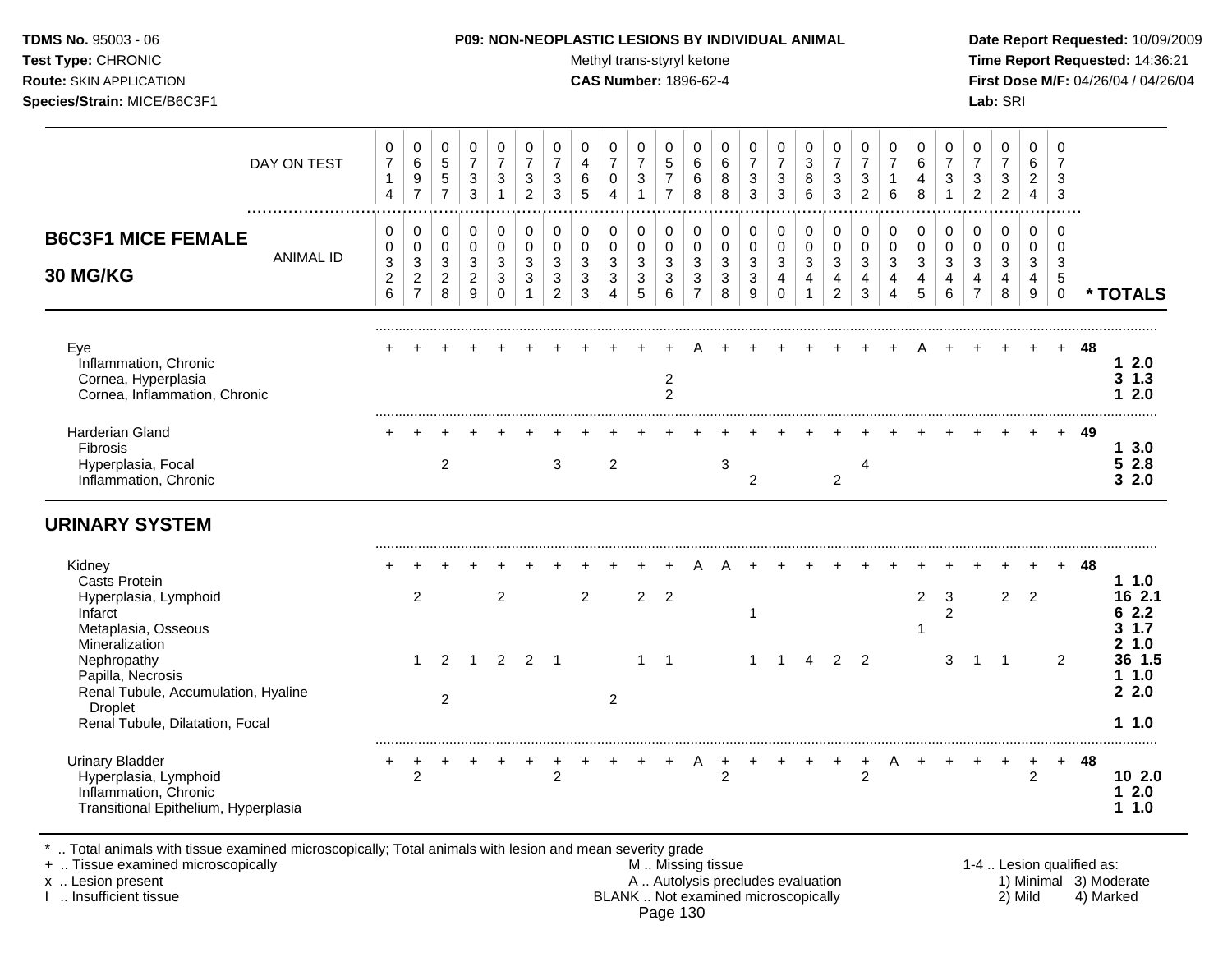#### **TDMS No.** 95003 - 06 **P09: NON-NEOPLASTIC LESIONS BY INDIVIDUAL ANIMAL Date Report Requested:** 10/09/2009

Test Type: CHRONIC **Test Type:** CHRONIC **Test Type:** CHRONIC **Time Report Requested:** 14:36:21 **Route:** SKIN APPLICATION **CAS Number:** 1896-62-4 **First Dose M/F:** 04/26/04 / 04/26/04

|                                       | DAY ON TEST | U<br>⇁<br>4                                   | 0<br>6<br>9<br>–                | υ<br>$\sim$<br>◡<br>$5^{\circ}$ | -3      | U<br>3                     | 0<br>3<br>ົ                | ు      | 0<br>4<br>6<br>$\mathbf{p}$ | 4                     | U<br>◠<br>J                                  | ν<br>ົບ                    | ь<br>ь  | U<br>6<br>o<br>8            | $\sqrt{2}$<br>J<br>3                         | 0<br>3<br>3           | 0<br>ົ<br>د<br>8<br>6 | 3<br>3      | 0<br>3<br>◠           | <b>U</b><br>6                            | u<br>⌒<br>u<br>8 | U<br>ົ<br>P                 | J<br>$\sim$ | ν<br>3<br>◠<br><u>_</u> | u<br><u>_</u><br>4 | 0<br>3<br>3            |               |
|---------------------------------------|-------------|-----------------------------------------------|---------------------------------|---------------------------------|---------|----------------------------|----------------------------|--------|-----------------------------|-----------------------|----------------------------------------------|----------------------------|---------|-----------------------------|----------------------------------------------|-----------------------|-----------------------|-------------|-----------------------|------------------------------------------|------------------|-----------------------------|-------------|-------------------------|--------------------|------------------------|---------------|
| <b>B6C3F1 MICE FEMALE</b><br>30 MG/KG | ANIMAL ID   | U<br>U<br>3<br>$\sqrt{2}$<br>_<br>$\sim$<br>b | 0<br>0<br>◠<br>C<br>ົ<br>∼<br>- | U<br>3<br>ີ<br>o                | ×.<br>g | U<br>O<br>3<br>ີ<br>J<br>0 | 0<br>U<br>ີ<br>ັ<br>ົ<br>ັ | J<br>∼ | 0<br>O<br>-3<br>3<br>◠<br>ు | ⌒<br>◡<br>⌒<br>J<br>4 | U<br>J<br>ີ<br>J<br>ົ<br>ັ<br><b>1</b><br>ົບ | υ<br>υ<br>J<br>c<br>J<br>ь | J<br>۰J | U<br>U<br>3<br>ັບ<br>O<br>o | $\sqrt{2}$<br>$\sim$<br>$\sqrt{2}$<br>N<br>9 | 0<br>0<br>3<br>4<br>0 | 0<br>0<br>3<br>4      | 3<br>4<br>2 | 0<br>O<br>3<br>4<br>3 | <b>U</b><br><b>U</b><br>◠<br>ັ<br>4<br>4 | u<br>u<br>N      | U<br>v<br>ി<br>×.<br>4<br>6 | J.          | U<br>υ<br>3<br>4<br>8   | υ.<br>د.<br>4<br>9 | 0<br>U<br>3<br>٠b<br>U | <b>TOTALS</b> |

\* .. Total animals with tissue examined microscopically; Total animals with lesion and mean severity grade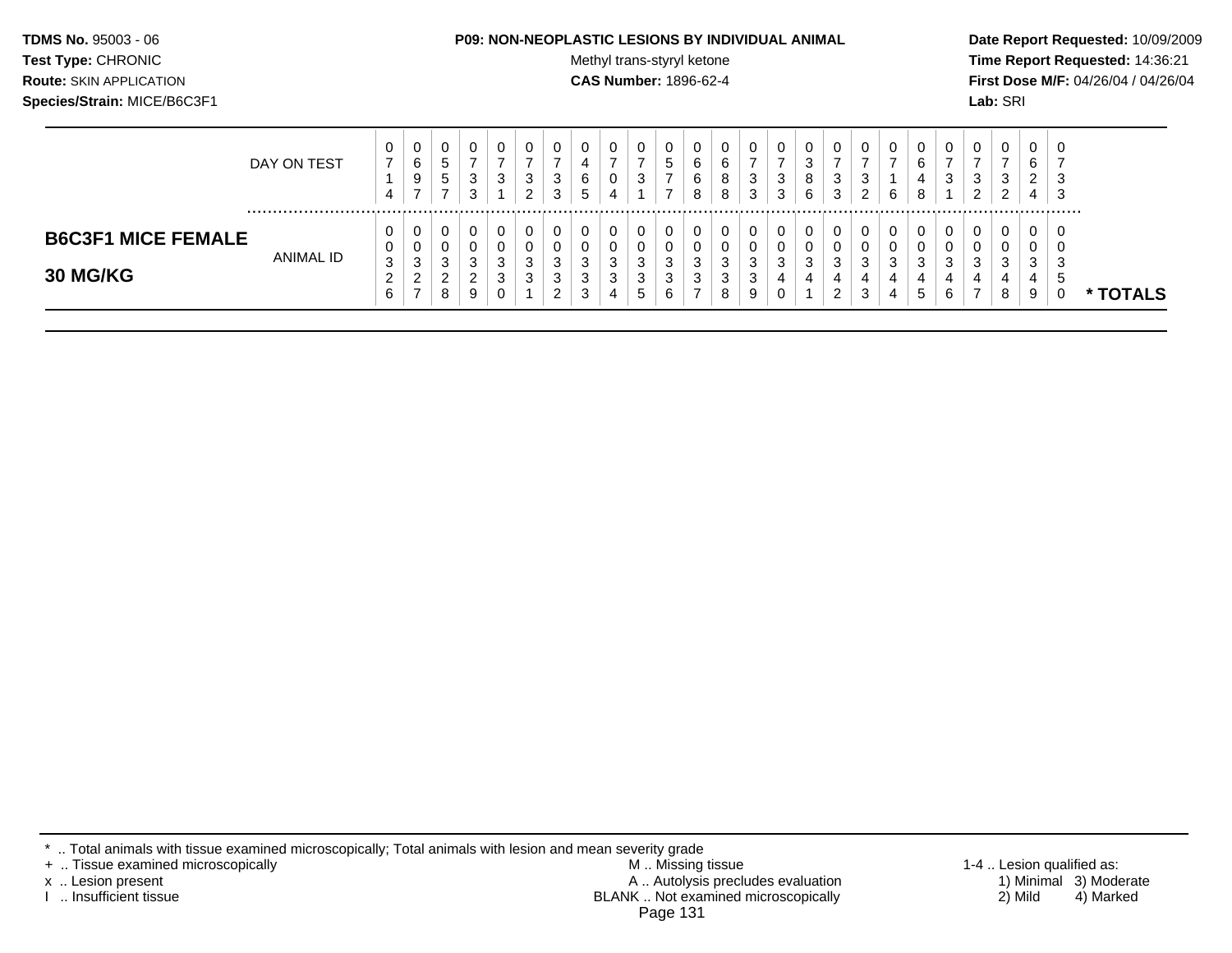#### **TDMS No.** 95003 - 06 **P09: NON-NEOPLASTIC LESIONS BY INDIVIDUAL ANIMAL Date Report Requested:** 10/09/2009

**Test Type:** CHRONIC **The Report Requested:** 14:36:21 **Route:** SKIN APPLICATION **CAS Number:** 1896-62-4 **First Dose M/F:** 04/26/04 / 04/26/04

|                                       | DAY ON TEST           | 0<br>3<br>$\overline{7}$<br>9                           | $\mathbf 0$<br>$\overline{7}$<br>3<br>$\sqrt{3}$       | $\mathbf 0$<br>$\overline{7}$<br>$\mathbf{3}$<br>$\sqrt{3}$ | 0<br>6<br>8<br>0                        | 0<br>$6\phantom{1}6$<br>0<br>3 | 0<br>$\overline{7}$<br>3<br>$\overline{2}$ | 0<br>$\overline{7}$<br>3 | 0<br>$\overline{7}$<br>3 | 0<br>$\overline{7}$<br>3       | 0<br>$\overline{7}$<br>$\overline{c}$<br>9 | 0<br>$\overline{7}$<br>$\overline{c}$<br>9 | 0<br>$\overline{7}$<br>3<br>$\overline{2}$   | 0<br>$\overline{7}$<br>3 | 0<br>$\overline{7}$<br>3<br>3 | 0<br>5<br>3           | $\pmb{0}$<br>$\overline{7}$<br>$\overline{c}$<br>5 | 0<br>$\overline{7}$<br>$\overline{c}$<br>9 | 0<br>$\overline{7}$<br>$\overline{\mathbf{c}}$<br>3 | 0<br>$\overline{7}$<br>3<br>2 | 0<br>7<br>3<br>$\overline{2}$  | 0<br>$\overline{7}$<br>3<br>2 | 0<br>$\overline{7}$<br>3<br>2 | 0<br>$\overline{7}$<br>$\mathbf{3}$      | 0<br>6<br>9<br>8                   | 0<br>$\overline{2}$<br>9                                        |                   |
|---------------------------------------|-----------------------|---------------------------------------------------------|--------------------------------------------------------|-------------------------------------------------------------|-----------------------------------------|--------------------------------|--------------------------------------------|--------------------------|--------------------------|--------------------------------|--------------------------------------------|--------------------------------------------|----------------------------------------------|--------------------------|-------------------------------|-----------------------|----------------------------------------------------|--------------------------------------------|-----------------------------------------------------|-------------------------------|--------------------------------|-------------------------------|-------------------------------|------------------------------------------|------------------------------------|-----------------------------------------------------------------|-------------------|
| <b>B6C3F1 MICE FEMALE</b><br>90 MG/KG | .<br><b>ANIMAL ID</b> | 0<br>0<br>$\ensuremath{\mathsf{3}}$<br>$\mathbf 5$<br>1 | 0<br>0<br>$\mathbf{3}$<br>$\sqrt{5}$<br>$\overline{2}$ | 0<br>0<br>3<br>$\sqrt{5}$<br>3                              | 0<br>$\pmb{0}$<br>3<br>$\,$ 5 $\,$<br>4 | 0<br>0<br>3<br>5<br>5          | 0<br>0<br>3<br>5<br>6                      | 0<br>0<br>3<br>5         | 0<br>0<br>3<br>5<br>8    | 0<br>0<br>3<br>$\sqrt{5}$<br>9 | 0<br>0<br>3<br>6<br>$\Omega$               | 0<br>$\pmb{0}$<br>3<br>6                   | $\mathbf 0$<br>0<br>3<br>6<br>$\overline{2}$ | 0<br>0<br>3<br>6<br>3    | 0<br>0<br>3<br>6<br>4         | 0<br>0<br>3<br>6<br>5 | 0<br>$\pmb{0}$<br>3<br>6<br>6                      | 0<br>$\pmb{0}$<br>3<br>6<br>$\overline{7}$ | 0<br>0<br>3<br>$\,6\,$<br>8                         | 0<br>0<br>3<br>$\,6$<br>9     | 0<br>$\Omega$<br>3<br>$\Omega$ | 0<br>0<br>3                   | 0<br>$\Omega$<br>3<br>7<br>2  | $\,0\,$<br>0<br>3<br>$\overline{7}$<br>3 | 0<br>0<br>3<br>$\overline{7}$<br>4 | $\Omega$<br>0<br>$\mathbf{3}$<br>$\boldsymbol{7}$<br>$\sqrt{5}$ | females<br>(cont) |
| <b>ALIMENTARY SYSTEM</b>              |                       |                                                         |                                                        |                                                             |                                         |                                |                                            |                          |                          |                                |                                            |                                            |                                              |                          |                               |                       |                                                    |                                            |                                                     |                               |                                |                               |                               |                                          |                                    |                                                                 |                   |
| Esophagus                             |                       |                                                         |                                                        |                                                             |                                         |                                |                                            |                          |                          |                                |                                            |                                            |                                              |                          |                               |                       |                                                    |                                            |                                                     |                               |                                |                               |                               |                                          |                                    |                                                                 |                   |
| Gallbladder                           |                       | Α                                                       |                                                        |                                                             |                                         |                                |                                            |                          |                          |                                |                                            |                                            |                                              |                          |                               |                       |                                                    |                                            |                                                     |                               |                                |                               |                               |                                          |                                    |                                                                 |                   |
| Intestine Large, Cecum                |                       |                                                         |                                                        |                                                             |                                         |                                |                                            |                          |                          |                                |                                            |                                            |                                              |                          |                               |                       |                                                    |                                            |                                                     |                               |                                |                               |                               |                                          |                                    |                                                                 |                   |
| Intestine Large, Colon                |                       |                                                         |                                                        |                                                             |                                         |                                |                                            |                          |                          |                                |                                            |                                            |                                              |                          |                               |                       |                                                    |                                            |                                                     |                               |                                |                               |                               |                                          |                                    |                                                                 |                   |
| Intestine Large, Rectum               |                       |                                                         |                                                        |                                                             |                                         |                                |                                            |                          |                          |                                |                                            |                                            |                                              |                          |                               |                       |                                                    |                                            |                                                     |                               |                                |                               |                               |                                          |                                    |                                                                 |                   |
| Intestine Small, Duodenum             |                       |                                                         |                                                        |                                                             |                                         |                                |                                            |                          |                          |                                |                                            |                                            |                                              |                          |                               |                       |                                                    |                                            |                                                     |                               |                                |                               |                               |                                          |                                    |                                                                 |                   |
| Intestine Small, Ileum                |                       |                                                         |                                                        |                                                             |                                         |                                |                                            |                          |                          |                                |                                            |                                            |                                              |                          |                               |                       |                                                    |                                            |                                                     |                               |                                |                               |                               |                                          |                                    |                                                                 |                   |
| Intestine Small, Jejunum              |                       |                                                         |                                                        |                                                             |                                         |                                |                                            |                          |                          |                                |                                            |                                            |                                              |                          |                               |                       |                                                    |                                            |                                                     |                               |                                |                               |                               |                                          |                                    |                                                                 |                   |
| Liver<br><b>Basophilic Focus</b>      |                       |                                                         |                                                        |                                                             |                                         |                                |                                            |                          |                          |                                |                                            |                                            |                                              |                          |                               |                       |                                                    |                                            |                                                     |                               |                                |                               |                               |                                          |                                    |                                                                 |                   |

Eosinophilic Focus **X X X X X X X X X X X X X** X X X Hematopoietic Cell Proliferation and the control of the control of the control of the control of the control of the control of the control of the control of the control of the control of the control of the control of the c Hyperplasia, Lymphoid 2 2 Necrosis, Focal 1 2 2 1 Hepatocyte, Vacuolization Cytoplasmic 3 3 .........................................................................................................................................................................................................

\* .. Total animals with tissue examined microscopically; Total animals with lesion and mean severity grade<br>+ .. Tissue examined microscopically

+ .. Tissue examined microscopically the state of the state of the M .. Missing tissue 1-4 .. Lesion qualified as:

Clear Cell Focus

x .. Lesion present 1) Minimal 3) Moderate<br>A .. Autolysis precludes evaluation 1 and 1) Minimal 3) Moderate<br>BLANK .. Not examined microscopically 2) Mild 4) Marked BLANK .. Not examined microscopically Page 132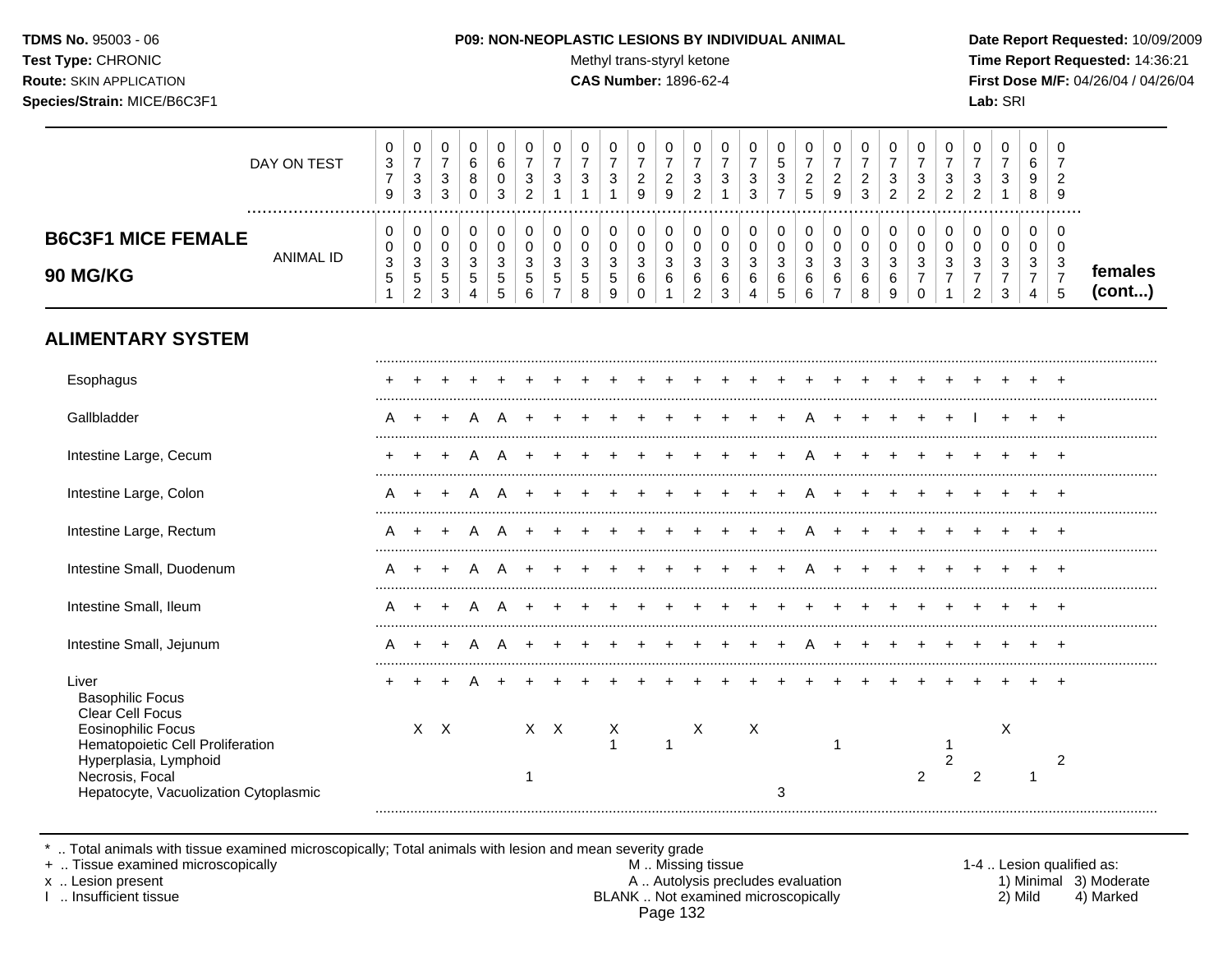Test Type: CHRONIC **Test Type:** CHRONIC **Test Type:** CHRONIC **Time Report Requested:** 14:36:21 **Route:** SKIN APPLICATION **CAS Number:** 1896-62-4 **First Dose M/F:** 04/26/04 / 04/26/04 **Species/Strain:** MICE/B6C3F1 **Lab:** SRI

|                                                                                                | DAY ON TEST      | 0<br>$\mathbf{3}$<br>$\overline{7}$<br>$\boldsymbol{9}$ | 0<br>$\overline{7}$<br>3<br>3                               | 0<br>$\overline{7}$<br>3<br>3 | 0<br>6<br>8<br>0                | 0<br>6<br>0<br>3      | 0<br>$\overline{7}$<br>3<br>2 | 0<br>$\overline{7}$<br>3                                        | 0<br>$\overline{7}$<br>$\mathbf{3}$<br>$\overline{1}$ | 0<br>$\overline{7}$<br>3<br>$\overline{1}$ | 0<br>$\overline{7}$<br>$\overline{2}$<br>9 | 0<br>7<br>$\overline{2}$<br>9 | 0<br>$\overline{7}$<br>3<br>$\overline{c}$ | 0<br>$\overline{7}$<br>3 | 0<br>$\overline{7}$<br>3<br>3      | 0<br>$\sqrt{5}$<br>$\sqrt{3}$<br>$\overline{7}$ | 0<br>$\overline{7}$<br>$\overline{c}$<br>5 | 0<br>$\overline{7}$<br>$\overline{2}$<br>9 | 0<br>7<br>$\overline{2}$<br>3    | 0<br>$\overline{7}$<br>3<br>2 | 0<br>$\overline{7}$<br>3<br>$\overline{2}$ | 0<br>$\overline{7}$<br>3<br>$\overline{c}$ | 0<br>$\overline{7}$<br>3<br>$\overline{2}$                 | 0<br>$\overline{7}$<br>3<br>1                            | 0<br>6<br>9<br>8                   | 0<br>7<br>$\overline{2}$<br>9                |                   |
|------------------------------------------------------------------------------------------------|------------------|---------------------------------------------------------|-------------------------------------------------------------|-------------------------------|---------------------------------|-----------------------|-------------------------------|-----------------------------------------------------------------|-------------------------------------------------------|--------------------------------------------|--------------------------------------------|-------------------------------|--------------------------------------------|--------------------------|------------------------------------|-------------------------------------------------|--------------------------------------------|--------------------------------------------|----------------------------------|-------------------------------|--------------------------------------------|--------------------------------------------|------------------------------------------------------------|----------------------------------------------------------|------------------------------------|----------------------------------------------|-------------------|
| <b>B6C3F1 MICE FEMALE</b><br>90 MG/KG                                                          | <b>ANIMAL ID</b> | 0<br>0<br>$\mathbf{3}$<br>$\sqrt{5}$<br>1               | 0<br>0<br>$\mathbf{3}$<br>$5\phantom{.0}$<br>$\overline{c}$ | 0<br>0<br>3<br>5<br>3         | 0<br>$\mathbf 0$<br>3<br>5<br>4 | 0<br>0<br>3<br>5<br>5 | 0<br>0<br>3<br>5<br>6         | 0<br>$\pmb{0}$<br>$\mathbf{3}$<br>$\mathbf 5$<br>$\overline{7}$ | 0<br>0<br>3<br>$\sqrt{5}$<br>$\bf8$                   | 0<br>0<br>3<br>5<br>$\boldsymbol{9}$       | 0<br>0<br>3<br>6<br>0                      | 0<br>0<br>3<br>6<br>1         | 0<br>0<br>3<br>6<br>$\boldsymbol{2}$       | 0<br>0<br>3<br>6<br>3    | 0<br>0<br>3<br>6<br>$\overline{4}$ | 0<br>$\pmb{0}$<br>$\sqrt{3}$<br>6<br>5          | 0<br>0<br>3<br>6<br>6                      | 0<br>0<br>3<br>6<br>7                      | 0<br>0<br>3<br>6<br>8            | 0<br>0<br>3<br>6<br>9         | $\pmb{0}$<br>0<br>3<br>7<br>0              | 0<br>0<br>3<br>$\overline{7}$              | 0<br>0<br>$\mathbf{3}$<br>$\overline{7}$<br>$\overline{2}$ | 0<br>0<br>$\mathbf{3}$<br>$\overline{7}$<br>$\mathbf{3}$ | 0<br>0<br>3<br>$\overline{7}$<br>4 | $\mathbf 0$<br>0<br>3<br>$\overline{7}$<br>5 | females<br>(cont) |
| Mesentery<br>Hemorrhage<br>Fat, Necrosis                                                       |                  |                                                         |                                                             |                               |                                 |                       | 2                             |                                                                 |                                                       |                                            |                                            |                               |                                            |                          | $\ddot{}$<br>$\overline{c}$        |                                                 |                                            |                                            |                                  |                               | $\overline{2}$                             |                                            |                                                            | 2                                                        |                                    |                                              |                   |
| Pancreas<br>Atrophy<br>Cyst<br>Hyperplasia, Lymphoid<br>Acinus, Hyperplasia, Focal             |                  |                                                         | 4<br>$\overline{2}$                                         | $\overline{2}$                | A                               |                       |                               |                                                                 |                                                       |                                            | 4<br>$\overline{2}$                        |                               |                                            |                          |                                    |                                                 |                                            |                                            |                                  |                               |                                            |                                            |                                                            |                                                          | $\pm$                              | $\overline{+}$                               |                   |
| Salivary Glands<br>Hyperplasia, Lymphoid                                                       |                  |                                                         | 2                                                           | $\overline{2}$                |                                 |                       |                               |                                                                 | $\overline{2}$                                        |                                            |                                            |                               | 2                                          | $\overline{2}$           |                                    |                                                 |                                            | 2                                          | $\overline{2}$                   |                               |                                            |                                            |                                                            | 2                                                        |                                    | $\ddot{}$                                    |                   |
| Stomach, Forestomach<br>Ulcer<br>Epithelium, Hyperplasia                                       |                  |                                                         |                                                             |                               |                                 |                       |                               |                                                                 |                                                       |                                            |                                            |                               |                                            |                          |                                    |                                                 |                                            |                                            | $\overline{c}$<br>$\overline{2}$ |                               |                                            |                                            | $\overline{c}$<br>$\overline{2}$                           | $\overline{c}$<br>3                                      |                                    | $\ddot{}$                                    |                   |
| Stomach, Glandular<br>Cyst<br>Erosion<br>Foreign Body<br>Inflammation, Acute<br>Mineralization |                  | A                                                       | $+$                                                         | $+$                           | A                               | A                     |                               |                                                                 |                                                       |                                            |                                            |                               |                                            |                          |                                    |                                                 | $\overline{2}$                             |                                            | $\overline{c}$                   |                               |                                            |                                            |                                                            |                                                          |                                    | $\ddot{}$<br>$\overline{c}$                  |                   |
| Tongue                                                                                         |                  |                                                         |                                                             |                               |                                 |                       |                               |                                                                 |                                                       |                                            |                                            |                               |                                            |                          |                                    |                                                 |                                            |                                            |                                  |                               |                                            |                                            |                                                            |                                                          |                                    |                                              |                   |
| Tooth                                                                                          |                  |                                                         |                                                             |                               |                                 |                       |                               |                                                                 |                                                       |                                            |                                            |                               |                                            |                          |                                    |                                                 | $\ddot{}$                                  |                                            |                                  |                               |                                            |                                            |                                                            |                                                          |                                    |                                              |                   |

\* .. Total animals with tissue examined microscopically; Total animals with lesion and mean severity grade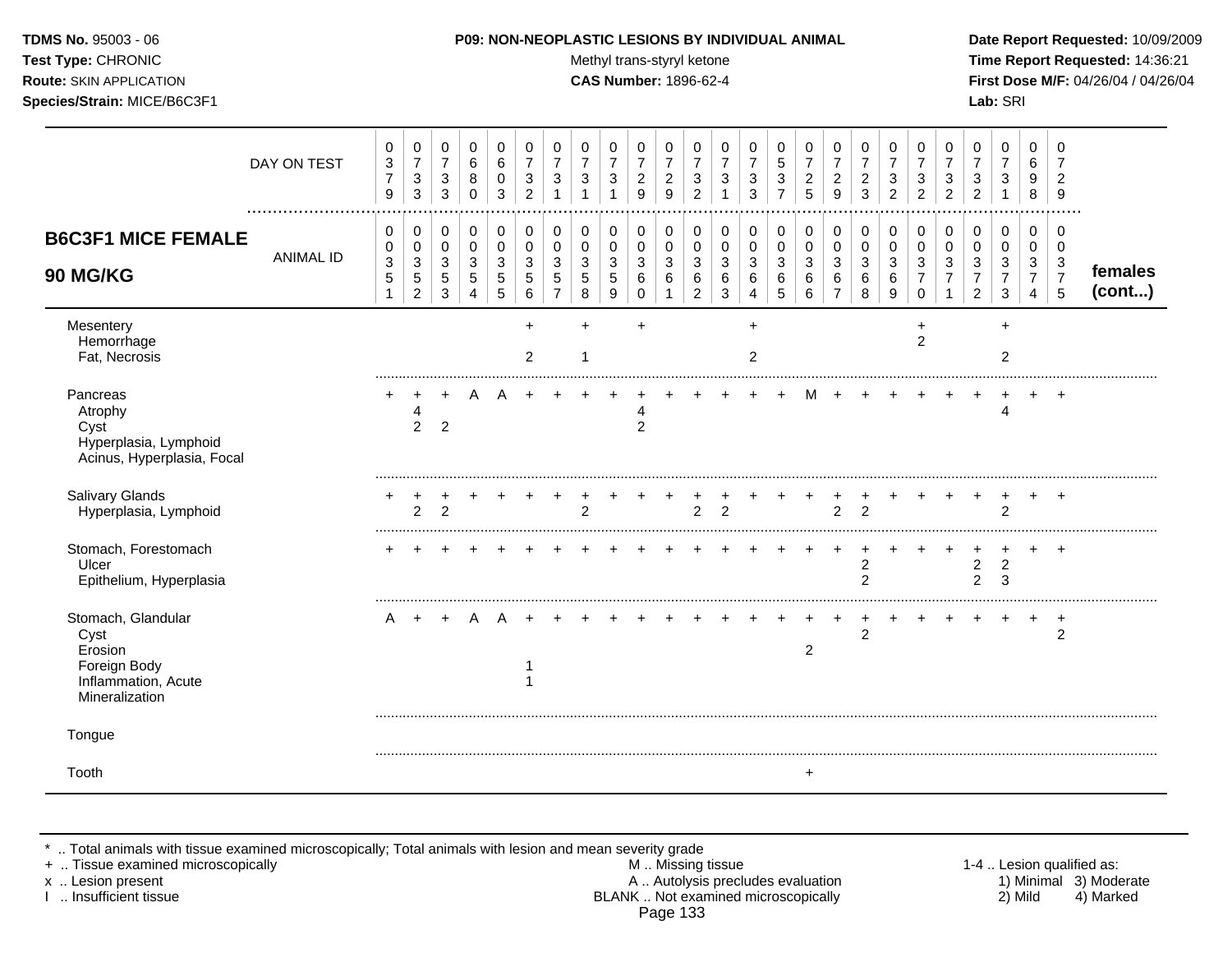### **TDMS No.** 95003 - 06 **P09: NON-NEOPLASTIC LESIONS BY INDIVIDUAL ANIMAL Date Report Requested:** 10/09/2009

Test Type: CHRONIC **Test Type:** CHRONIC **Test Type:** CHRONIC **Time Report Requested:** 14:36:21 **Route:** SKIN APPLICATION **CAS Number:** 1896-62-4 **First Dose M/F:** 04/26/04 / 04/26/04

|                                              | DAY ON TEST | 3<br>9 | $\mathbf{0}$<br>3<br>3                 | 0<br><sup>o</sup><br>ັ<br>◠<br>◡ | 6<br>o<br>U      | 3      | J | 3                      | ు      | 3                               | ⌒<br><u>.</u><br>9 | ີ<br><u>.</u><br>9 | ν<br>c<br>చ      | C.               | J.<br>3      | చ  | ົ<br><u>_</u><br><sub>5</sub> | <sup>o</sup><br>∼<br>9 | v<br>◠<br><u>_</u><br>3    | ⌒<br>- 0<br>∼              | 0<br>3<br>ົ<br><u>_</u> | 0<br>U<br>ົ<br><u>_</u> | دت<br>_ | 0<br>3 | ◡<br>_<br>9       |                    |
|----------------------------------------------|-------------|--------|----------------------------------------|----------------------------------|------------------|--------|---|------------------------|--------|---------------------------------|--------------------|--------------------|------------------|------------------|--------------|----|-------------------------------|------------------------|----------------------------|----------------------------|-------------------------|-------------------------|---------|--------|-------------------|--------------------|
| <b>B6C3F1 MICE FEMALE</b><br><b>90 MG/KG</b> | ANIMAL ID   | 3<br>J | 0<br>0<br>3<br>-<br>ა<br>റ<br><u>.</u> | U<br>U<br>◠<br>◡<br>G<br>ົ<br>ັ  | u<br>u<br>3<br>G | J<br>ಾ |   | າ<br>ັ<br>$\mathbf{p}$ | N<br>N | 0<br>0<br>ി<br>◡<br>∽<br>N<br>9 | v<br>◠<br>ັ<br>6   | U<br>u<br>J<br>6   | υ<br>ν<br>J<br>о | u<br>د<br>^<br>ь | ູບ<br>6<br>4 | ×. | 0<br>0<br>3<br>6<br>6         | $\sim$<br>J<br>6       | 0<br>v<br>વ<br>J<br>6<br>8 | $\sim$<br>J<br>6<br>O<br>v | 0<br>0<br>3<br>v        | 0<br>U<br>◡             | N       | 0<br>3 | v<br>◡<br>3<br>b. | remales<br>(cont…) |

# **CARDIOVASCULAR SYSTEM**

| <b>Blood Vessel</b>                                                                                                          |   |  |  |   |  |   |              |    |               |               |                |               |   |                                              |                |               |               |  |                |  |
|------------------------------------------------------------------------------------------------------------------------------|---|--|--|---|--|---|--------------|----|---------------|---------------|----------------|---------------|---|----------------------------------------------|----------------|---------------|---------------|--|----------------|--|
| Heart<br>Cardiomyopathy                                                                                                      |   |  |  |   |  |   |              |    |               |               |                |               |   |                                              |                |               |               |  |                |  |
| <b>ENDOCRINE SYSTEM</b>                                                                                                      |   |  |  |   |  |   |              |    |               |               |                |               |   |                                              |                |               |               |  |                |  |
| <b>Adrenal Cortex</b><br><b>Accessory Adrenal Cortical Nodule</b><br>Degeneration, Fatty<br>Hematopoietic Cell Proliferation |   |  |  |   |  |   |              |    |               |               |                |               |   |                                              |                |               |               |  |                |  |
| Hypertrophy, Focal<br>Capsule, Hyperplasia                                                                                   | З |  |  |   |  |   | <sup>o</sup> | C. | $\mathcal{D}$ | $\mathcal{P}$ | $\mathfrak{p}$ | $\frac{3}{1}$ |   | $\begin{array}{ccc}\n2 & 2 & 2\n\end{array}$ | $\overline{2}$ | $\frac{2}{2}$ | $\mathcal{L}$ |  | 2<br>$\Omega$  |  |
| Adrenal Medulla<br>Hyperplasia                                                                                               |   |  |  |   |  |   |              |    |               |               |                |               |   |                                              |                |               |               |  | $\overline{ }$ |  |
| Islets, Pancreatic<br>Angiectasis<br>Hyperplasia                                                                             |   |  |  |   |  |   |              |    |               |               |                |               | M |                                              |                |               |               |  | $\overline{ }$ |  |
| Parathyroid Gland<br>Inflammation, Chronic                                                                                   | м |  |  | M |  |   |              |    |               |               |                |               |   |                                              |                |               |               |  |                |  |
| <b>Pituitary Gland</b>                                                                                                       |   |  |  |   |  | M |              |    |               |               |                |               |   |                                              |                |               | м             |  |                |  |

+ .. Tissue examined microscopically examined microscopically the state of the state of the state of the state of the M .. Missing tissue M .. Missing tissue and the M .. Missing tissue the matter of the M .. Autolysis pre x .. Lesion present **A .. Autolysis precludes evaluation** A .. Autolysis precludes evaluation 1) Minimal 3) Moderate I .. Insufficient tissue BLANK .. Not examined microscopically 2) Mild 4) Marked Page 134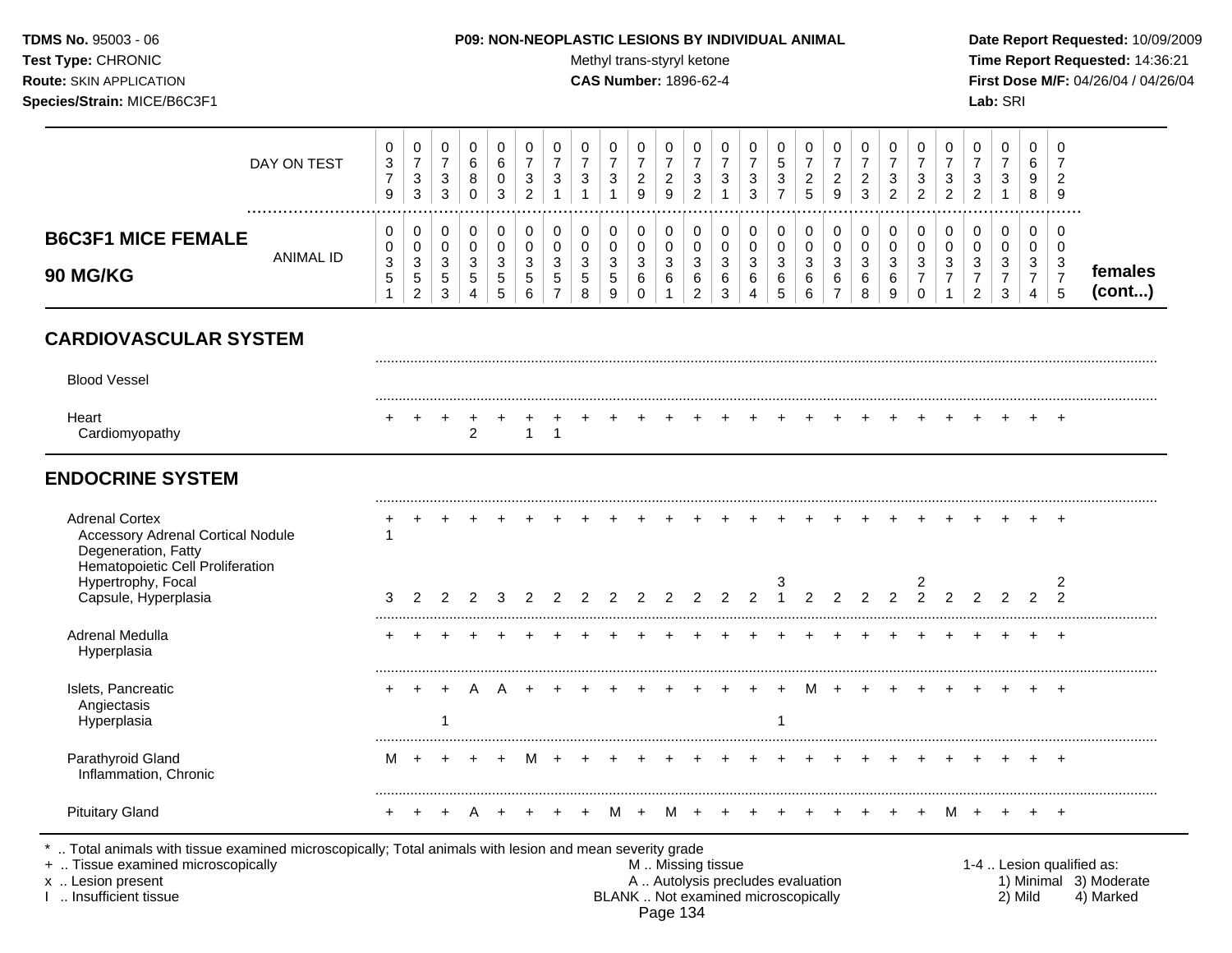| <b>TDMS No. 95003 - 06</b><br>Test Type: CHRONIC<br><b>Route: SKIN APPLICATION</b><br>Species/Strain: MICE/B6C3F1 |             |                          |                                    |                               |                       |                                         | <b>P09: NON-NEOPLASTIC LESIONS BY INDIVIDUAL ANIMAL</b> |                          | Methyl trans-styryl ketone<br><b>CAS Number: 1896-62-4</b> |                                    |                               |                            |                                                   |                       |                                          |                                 |                                            |                                            |                               |                       |                  |                               |                                         | Lab: SRI                                     |                       | Date Report Requ<br><b>Time Report Req</b><br>First Dose M/F: 0 |
|-------------------------------------------------------------------------------------------------------------------|-------------|--------------------------|------------------------------------|-------------------------------|-----------------------|-----------------------------------------|---------------------------------------------------------|--------------------------|------------------------------------------------------------|------------------------------------|-------------------------------|----------------------------|---------------------------------------------------|-----------------------|------------------------------------------|---------------------------------|--------------------------------------------|--------------------------------------------|-------------------------------|-----------------------|------------------|-------------------------------|-----------------------------------------|----------------------------------------------|-----------------------|-----------------------------------------------------------------|
|                                                                                                                   | DAY ON TEST | 3<br>$\overline{ }$<br>9 | 0<br>$\overline{ }$<br>3<br>3      | 0<br>$\overline{ }$<br>3<br>3 | 0<br>6<br>8<br>0      | $\overline{0}$<br>6<br>$\mathbf 0$<br>3 | 0<br>$\overline{ }$<br>3<br>ົ                           | 0<br>$\overline{ }$<br>3 | $\mathbf 0$<br>$\overline{ }$<br>3                         | 0<br>$\overline{\phantom{a}}$<br>3 | 0<br>$\overline{ }$<br>2<br>9 | 0<br>$\overline{2}$<br>9   | $\mathbf 0$<br>$\overline{\phantom{a}}$<br>3<br>റ | 0<br>⇁<br>3           | 0<br>$\overline{ }$<br>$\mathbf{3}$<br>3 | 0<br>5<br>3<br>$\rightarrow$    | 0<br>$\overline{ }$<br>$\overline{2}$<br>5 | 0<br>$\overline{ }$<br>$\overline{2}$<br>9 | 0<br>7<br>$\overline{2}$<br>3 | $\mathbf 0$<br>3<br>2 | 0<br>3<br>2      | 0<br>$\overline{ }$<br>3<br>2 | $\mathbf 0$<br>$\overline{ }$<br>3<br>2 | 0<br>$\overline{ }$<br>3                     | 6<br>9<br>8           | 9                                                               |
| <b>B6C3F1 MICE FEMALE</b><br><b>90 MG/KG</b>                                                                      | ANIMAL ID   | 0<br>3<br>5              | 0<br>0<br>3<br>5<br>$\overline{2}$ | 0<br>0<br>3<br>5<br>3         | 0<br>0<br>3<br>5<br>4 | 0<br>$\mathbf 0$<br>3<br>5<br>5         | 0<br>0<br>3<br>5<br>6                                   | 0<br>0<br>3<br>5         | $\mathbf 0$<br>3<br>5<br>8                                 | 0<br>$\mathbf 0$<br>3<br>5<br>9    | 0<br>$\mathbf 0$<br>3<br>6    | 0<br>$\mathbf 0$<br>3<br>6 | 0<br>$\mathbf 0$<br>3<br>6<br>っ                   | 0<br>0<br>3<br>6<br>3 | 0<br>0<br>3<br>6                         | 0<br>$\mathbf 0$<br>3<br>6<br>5 | 0<br>0<br>3<br>6<br>6                      | 0<br>0<br>3<br>6<br>⇁                      | 0<br>0<br>3<br>6<br>8         | 0<br>3<br>6<br>9      | 0<br>0<br>3<br>0 | 0<br>0<br>3                   | 0<br>3<br>$\overline{ }$<br>◠<br>∠      | 0<br>$\mathbf 0$<br>3<br>$\overline{ }$<br>3 | 0<br>0<br>3<br>⇁<br>4 | -0<br>$\Omega$<br>3<br>5                                        |

|                                                                                                                                      | 2 | ~<br>3 | 4 | 5 | ~<br>6        | $\overline{7}$ | 8 | 9 | 0 | $\overline{1}$ | $\checkmark$<br>$\overline{2}$ | 3 | $\overline{4}$ | $5\overline{)}$ | ັ<br>6 | ັ<br>$\overline{7}$ | 8 | ັ<br>9 | 0 | . .<br>$\overline{2}$ | 3 | 4 | (cont) |  |
|--------------------------------------------------------------------------------------------------------------------------------------|---|--------|---|---|---------------|----------------|---|---|---|----------------|--------------------------------|---|----------------|-----------------|--------|---------------------|---|--------|---|-----------------------|---|---|--------|--|
| Pars Distalis, Angiectasis<br>Pars Distalis, Cyst<br>Pars Distalis, Hyperplasia, Focal<br>Pars Intermedia, Hypertrophy               |   |        |   |   |               |                |   |   |   |                |                                |   |                |                 |        |                     |   |        |   |                       |   |   |        |  |
| <b>Thyroid Gland</b><br>Inflammation, Acute<br>Ultimobranchial Cyst<br>Follicle, Degeneration, Focal<br>Follicular Cell, Hyperplasia |   |        |   |   | $\mathcal{P}$ |                |   |   |   |                |                                |   |                |                 |        |                     |   |        |   |                       |   |   |        |  |

## **GENERAL BODY SYSTEM**

NONE

# **GENITAL SYSTEM**

| Clitoral Gland<br>Inflammation, Chronic |  | M + |  |  | $\sim$     |  |                |   |  | + +   + + + + + + + + + + + + + + |  |  | м |  |  |
|-----------------------------------------|--|-----|--|--|------------|--|----------------|---|--|-----------------------------------|--|--|---|--|--|
| AU                                      |  |     |  |  | $\sqrt{2}$ |  | $\overline{2}$ | 3 |  |                                   |  |  |   |  |  |
|                                         |  |     |  |  |            |  |                |   |  |                                   |  |  |   |  |  |

\* .. Total animals with tissue examined microscopically; Total animals with lesion and mean severity grade

+ .. Tissue examined microscopically M .. Missing tissue 1-4 .. Lesion qualified as: x .. Lesion present **A .. Autolysis precludes evaluation** A .. Autolysis precludes evaluation 1) Minimal 3) Moderate I .. Insufficient tissue BLANK .. Not examined microscopically 2) Mild 4) Marked Page 135

**Drt Requested: 10/09/2009 ort Requested: 14:36:21**  $R$ **M/F:** 04/26/04 / 04/26/04

**females**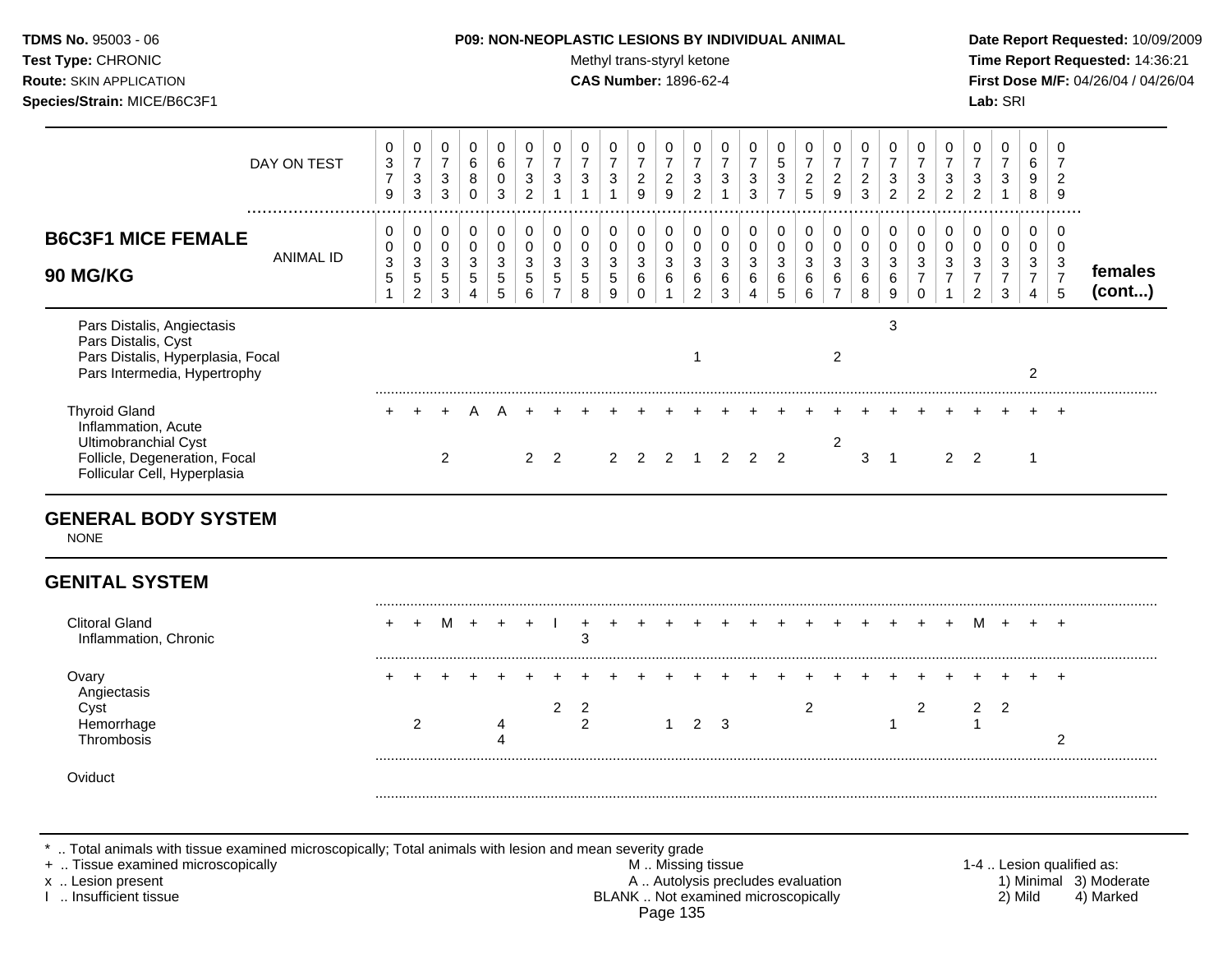**Test Type:** CHRONIC **The Report Requested:** 14:36:21 **Route:** SKIN APPLICATION **CAS Number:** 1896-62-4 **First Dose M/F:** 04/26/04 / 04/26/04

| Species/Strain: MICE/B6C3F1                                                                                     |                  |                                                       |                                             |                               |                            |                                                 |                                                       |                                                       |                                        |                                         |                                            |                                            |                                                     |                                                     |                                        |                                                   |                                            |                                              |                                        |                                                     |                                            |                                            |                                                          | Lab: SRI                                            |                                                 |                                               |                   |
|-----------------------------------------------------------------------------------------------------------------|------------------|-------------------------------------------------------|---------------------------------------------|-------------------------------|----------------------------|-------------------------------------------------|-------------------------------------------------------|-------------------------------------------------------|----------------------------------------|-----------------------------------------|--------------------------------------------|--------------------------------------------|-----------------------------------------------------|-----------------------------------------------------|----------------------------------------|---------------------------------------------------|--------------------------------------------|----------------------------------------------|----------------------------------------|-----------------------------------------------------|--------------------------------------------|--------------------------------------------|----------------------------------------------------------|-----------------------------------------------------|-------------------------------------------------|-----------------------------------------------|-------------------|
|                                                                                                                 | DAY ON TEST      | 0<br>$\ensuremath{\mathsf{3}}$<br>$\overline{7}$<br>9 | 0<br>$\overline{7}$<br>$\sqrt{3}$<br>3      | 0<br>$\overline{7}$<br>3<br>3 | 0<br>6<br>8<br>$\mathbf 0$ | 0<br>$\,6$<br>$\pmb{0}$<br>3                    | 0<br>$\overline{7}$<br>$\mathbf{3}$<br>$\overline{2}$ | 0<br>$\boldsymbol{7}$<br>$\mathbf{3}$<br>$\mathbf{1}$ | 0<br>$\overline{7}$<br>$\sqrt{3}$<br>1 | 0<br>$\overline{7}$<br>3<br>$\mathbf 1$ | 0<br>$\overline{7}$<br>$\overline{c}$<br>9 | 0<br>$\overline{7}$<br>$\overline{c}$<br>9 | 0<br>$\overline{7}$<br>$\sqrt{3}$<br>$\overline{2}$ | 0<br>$\overline{7}$<br>$\mathbf{3}$<br>$\mathbf{1}$ | 0<br>$\overline{7}$<br>$\sqrt{3}$<br>3 | 0<br>$\sqrt{5}$<br>$\mathbf{3}$<br>$\overline{7}$ | 0<br>$\overline{7}$<br>$\overline{c}$<br>5 | 0<br>$\overline{7}$<br>$\boldsymbol{2}$<br>9 | 0<br>$\boldsymbol{7}$<br>$\frac{2}{3}$ | 0<br>$\overline{7}$<br>$\sqrt{3}$<br>$\overline{2}$ | 0<br>$\overline{7}$<br>3<br>$\overline{2}$ | 0<br>$\overline{7}$<br>3<br>$\overline{2}$ | 0<br>$\overline{7}$<br>$\sqrt{3}$<br>$\overline{2}$      | 0<br>$\overline{7}$<br>$\mathbf{3}$<br>$\mathbf{1}$ | 0<br>$\,6$<br>9<br>8                            | 0<br>$\overline{7}$<br>$\overline{2}$<br>9    |                   |
| <b>B6C3F1 MICE FEMALE</b><br><b>90 MG/KG</b>                                                                    | <b>ANIMAL ID</b> | 0<br>0<br>$\ensuremath{\mathsf{3}}$<br>$\,$ 5 $\,$    | 0<br>0<br>3<br>$\sqrt{5}$<br>$\overline{c}$ | 0<br>0<br>3<br>5<br>3         | 0<br>0<br>3<br>5<br>4      | 0<br>$\pmb{0}$<br>$\sqrt{3}$<br>$\sqrt{5}$<br>5 | 0<br>$\mathbf 0$<br>3<br>5<br>6                       | 0<br>$\pmb{0}$<br>$\mathbf{3}$<br>5<br>$\overline{7}$ | 0<br>0<br>3<br>5<br>8                  | 0<br>0<br>3<br>5<br>9                   | 0<br>0<br>$\mathbf{3}$<br>6                | $\pmb{0}$<br>$\pmb{0}$<br>3<br>6           | 0<br>0<br>$\mathbf{3}$<br>$\,6$<br>$\overline{c}$   | 0<br>$\mathbf 0$<br>$\mathbf{3}$<br>6<br>3          | 0<br>0<br>3<br>6<br>4                  | 0<br>0<br>3<br>6<br>5                             | 0<br>0<br>3<br>6<br>6                      | 0<br>0<br>3<br>$\,6$<br>$\overline{7}$       | 0<br>$\pmb{0}$<br>3<br>6<br>8          | 0<br>0<br>3<br>6<br>9                               | 0<br>0<br>3<br>7<br>$\Omega$               | 0<br>0<br>3                                | 0<br>0<br>$\sqrt{3}$<br>$\overline{7}$<br>$\overline{2}$ | 0<br>0<br>3<br>$\overline{7}$<br>3                  | 0<br>0<br>3<br>$\overline{7}$<br>$\overline{4}$ | 0<br>0<br>$\mathbf{3}$<br>$\overline{7}$<br>5 | females<br>(cont) |
| <b>Uterus</b><br>Hemorrhage<br>Hyperplasia, Cystic<br>Hyperplasia, Histiocytic<br>Metaplasia, Osseous           |                  |                                                       | 4                                           | $\mathcal{P}$                 |                            | Δ                                               |                                                       | $\overline{1}$                                        |                                        | 3                                       |                                            | $\overline{4}$                             | 3<br>$\overline{\mathbf{4}}$                        | 4                                                   | $\overline{4}$                         |                                                   | 4                                          | 3                                            | $\overline{4}$                         |                                                     | 2                                          | 4                                          | 4                                                        | 2                                                   | 3                                               | $\overline{4}$                                |                   |
| <b>HEMATOPOIETIC SYSTEM</b>                                                                                     |                  |                                                       |                                             |                               |                            |                                                 |                                                       |                                                       |                                        |                                         |                                            |                                            |                                                     |                                                     |                                        |                                                   |                                            |                                              |                                        |                                                     |                                            |                                            |                                                          |                                                     |                                                 |                                               |                   |
| <b>Bone Marrow</b><br>Angiectasis<br>Hyperplasia, Megakaryocyte<br>Myelofibrosis<br>Myeloid Cell, Hyperplasia   |                  |                                                       |                                             |                               |                            |                                                 |                                                       |                                                       |                                        |                                         |                                            | $\overline{2}$                             |                                                     |                                                     |                                        |                                                   |                                            |                                              |                                        |                                                     |                                            |                                            |                                                          |                                                     |                                                 | $+$                                           |                   |
| Lymph Node<br>Ectasia<br>Fibrosis<br>Hemorrhage<br>Hyperplasia, Lymphoid<br>Iliac, Ectasia<br>Iliac. Hemorrhage |                  | $\pm$                                                 |                                             |                               | M                          |                                                 |                                                       |                                                       |                                        |                                         | +                                          | $\div$<br>3                                |                                                     | 4                                                   | $+$                                    |                                                   | $+$                                        |                                              |                                        | $+$ $+$                                             |                                            |                                            |                                                          |                                                     |                                                 | $\pm$                                         |                   |

Iliac, Hyperplasia, Lymphoid ......................................................................................................................................................................................................... Lymph Node, Mandibular + + + + + + + + + + + + + + + + + + + + + + + + + Atrophy 3 2 3 Ectasia 2 Hyperplasia, Lymphoid ......................................................................................................................................................................................................... Lymph Node, Mesenteric + + + A + + + + + + + + + + + + + + + + + + + + +

.. Total animals with tissue examined microscopically; Total animals with lesion and mean severity grade<br>Tissue examined microscopically

Iliac, Hemorrhage 4

+ .. Tissue examined microscopically the state of the state of the M .. Missing tissue 1-4 .. Lesion qualified as: x .. Lesion present 1) Minimal 3) Moderate<br>A .. Autolysis precludes evaluation 1 and 1) Minimal 3) Moderate<br>BLANK .. Not examined microscopically 2) Mild 4) Marked BLANK .. Not examined microscopically Page 136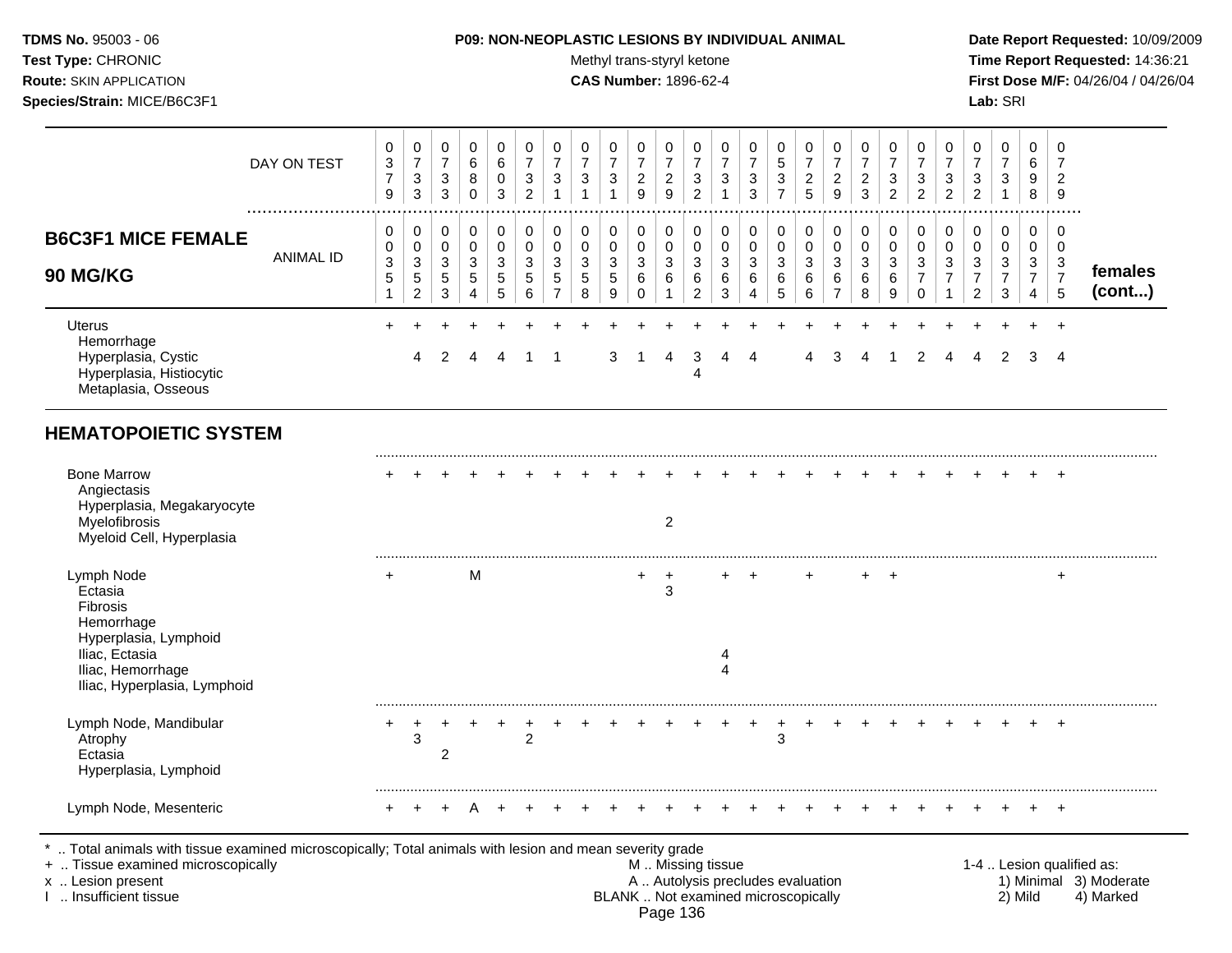Test Type: CHRONIC **Test Type:** CHRONIC **Test Type:** CHRONIC **Time Report Requested:** 14:36:21 **Route:** SKIN APPLICATION **CAS Number:** 1896-62-4 **First Dose M/F:** 04/26/04 / 04/26/04 **Species/Strain:** MICE/B6C3F1 **Lab:** SRI

| DAY ON TEST                                                                                                                    | 0<br>3<br>$\overline{7}$<br>$\boldsymbol{9}$                     | 0<br>$\overline{7}$<br>$\sqrt{3}$<br>$\mathbf{3}$               | 0<br>$\overline{7}$<br>3<br>3   | $\mathbf 0$<br>6<br>8<br>$\mathbf 0$ | 0<br>6<br>$\mathbf 0$<br>3      | 0<br>$\overline{7}$<br>3<br>$\overline{2}$ | 0<br>$\overline{7}$<br>3                               | 0<br>$\overline{7}$<br>$\sqrt{3}$                                | 0<br>$\overline{7}$<br>3<br>1            | 0<br>$\overline{7}$<br>$\boldsymbol{2}$<br>9       | 0<br>$\overline{7}$<br>$\overline{2}$<br>$\boldsymbol{9}$ | 0<br>$\overline{7}$<br>3<br>$\overline{a}$   | 0<br>$\overline{7}$<br>3 | 0<br>$\overline{7}$<br>$\mathbf{3}$<br>3 | 0<br>$\sqrt{5}$<br>$\mathbf{3}$<br>$\overline{7}$ | 0<br>$\overline{7}$<br>$\boldsymbol{2}$<br>5 | 0<br>$\overline{7}$<br>$\overline{c}$<br>9            | 0<br>$\overline{7}$<br>$\overline{c}$<br>3 | 0<br>$\overline{7}$<br>3<br>$\overline{2}$ | 0<br>$\overline{7}$<br>3<br>$\overline{a}$                   | 0<br>$\overline{7}$<br>3<br>$\overline{2}$ | 0<br>$\overline{7}$<br>3<br>$\overline{c}$                       | 0<br>$\overline{7}$<br>$\mathbf{3}$                 | 0<br>6<br>9<br>8                             | $\mathbf 0$<br>$\overline{7}$<br>$\overline{c}$<br>9 |                   |
|--------------------------------------------------------------------------------------------------------------------------------|------------------------------------------------------------------|-----------------------------------------------------------------|---------------------------------|--------------------------------------|---------------------------------|--------------------------------------------|--------------------------------------------------------|------------------------------------------------------------------|------------------------------------------|----------------------------------------------------|-----------------------------------------------------------|----------------------------------------------|--------------------------|------------------------------------------|---------------------------------------------------|----------------------------------------------|-------------------------------------------------------|--------------------------------------------|--------------------------------------------|--------------------------------------------------------------|--------------------------------------------|------------------------------------------------------------------|-----------------------------------------------------|----------------------------------------------|------------------------------------------------------|-------------------|
| <b>B6C3F1 MICE FEMALE</b><br><b>ANIMAL ID</b><br>90 MG/KG                                                                      | 0<br>$\,0\,$<br>$\ensuremath{\mathsf{3}}$<br>$\overline{5}$<br>1 | 0<br>$\pmb{0}$<br>$\mathbf{3}$<br>$\,$ 5 $\,$<br>$\overline{2}$ | 0<br>$\mathbf 0$<br>3<br>5<br>3 | 0<br>$\mathbf 0$<br>3<br>5<br>4      | 0<br>$\mathbf 0$<br>3<br>5<br>5 | 0<br>$\mathbf 0$<br>3<br>5<br>6            | $\mathbf 0$<br>$\mathbf 0$<br>3<br>5<br>$\overline{7}$ | 0<br>$\mathsf{O}\xspace$<br>$\mathbf{3}$<br>$5\phantom{.0}$<br>8 | 0<br>$\mathbf 0$<br>3<br>$\sqrt{5}$<br>9 | 0<br>$\pmb{0}$<br>$\mathbf{3}$<br>6<br>$\mathbf 0$ | $\mathbf 0$<br>$\pmb{0}$<br>$\mathbf{3}$<br>6             | 0<br>$\mathbf 0$<br>3<br>6<br>$\overline{a}$ | 0<br>0<br>3<br>6<br>3    | 0<br>$\pmb{0}$<br>$\sqrt{3}$<br>6<br>4   | 0<br>$\pmb{0}$<br>3<br>6<br>5                     | 0<br>$\pmb{0}$<br>3<br>$\,6\,$<br>6          | 0<br>$\pmb{0}$<br>$\mathbf{3}$<br>6<br>$\overline{7}$ | 0<br>$\pmb{0}$<br>$\sqrt{3}$<br>6<br>8     | 0<br>$\pmb{0}$<br>3<br>6<br>9              | 0<br>$\pmb{0}$<br>$\mathbf{3}$<br>$\overline{7}$<br>$\Omega$ | 0<br>$\mathbf 0$<br>3<br>$\overline{7}$    | 0<br>$\pmb{0}$<br>$\sqrt{3}$<br>$\overline{7}$<br>$\overline{2}$ | 0<br>$\pmb{0}$<br>$\sqrt{3}$<br>$\overline{7}$<br>3 | 0<br>$\mathbf 0$<br>3<br>$\overline{7}$<br>4 | $\mathbf 0$<br>$\mathbf 0$<br>$\frac{3}{7}$<br>5     | females<br>(cont) |
| Atrophy<br>Hemorrhage                                                                                                          |                                                                  |                                                                 |                                 |                                      |                                 |                                            |                                                        |                                                                  |                                          |                                                    |                                                           |                                              | $\overline{2}$           |                                          | 4                                                 |                                              |                                                       |                                            |                                            |                                                              |                                            |                                                                  |                                                     | $\overline{c}$                               |                                                      |                   |
| Spleen<br>Hematopoietic Cell Proliferation<br>Hyperplasia, Lymphoid<br>Pigmentation                                            | $\Delta$                                                         |                                                                 | 2                               |                                      |                                 | 3                                          | $\overline{2}$<br>2                                    |                                                                  | 3                                        | $\overline{2}$                                     |                                                           | 4                                            | 4                        |                                          | 3                                                 |                                              | 2                                                     |                                            |                                            | 2                                                            | $\overline{2}$                             |                                                                  |                                                     | 3                                            |                                                      |                   |
| Lymphoid Follicle, Atrophy<br>Lymphoid Follicle, Hyperplasia                                                                   |                                                                  | 1                                                               |                                 |                                      |                                 | 1                                          | $\overline{1}$                                         |                                                                  | $\mathbf 1$                              |                                                    | 1                                                         | $\overline{1}$                               |                          |                                          | 4                                                 |                                              | 2                                                     |                                            |                                            |                                                              |                                            | 2                                                                |                                                     | 2                                            |                                                      |                   |
| Thymus<br>Cyst<br>Hemorrhage<br>Hyperplasia, Lymphoid                                                                          | м                                                                | $\ddot{}$<br>2<br>$\overline{2}$                                |                                 |                                      |                                 |                                            | 1                                                      |                                                                  |                                          |                                                    |                                                           |                                              |                          |                                          |                                                   | $\overline{2}$                               |                                                       | $\overline{2}$                             |                                            |                                                              |                                            |                                                                  |                                                     |                                              | 1                                                    |                   |
| <b>INTEGUMENTARY SYSTEM</b>                                                                                                    |                                                                  |                                                                 |                                 |                                      |                                 |                                            |                                                        |                                                                  |                                          |                                                    |                                                           |                                              |                          |                                          |                                                   |                                              |                                                       |                                            |                                            |                                                              |                                            |                                                                  |                                                     |                                              |                                                      |                   |
| <b>Mammary Gland</b><br>Hyperplasia<br>Pigmentation                                                                            |                                                                  |                                                                 |                                 |                                      |                                 |                                            |                                                        |                                                                  |                                          |                                                    |                                                           |                                              |                          |                                          | +<br>3                                            |                                              |                                                       |                                            |                                            |                                                              |                                            |                                                                  |                                                     | $\ddot{}$<br>2                               | $\ddot{}$                                            |                   |
| Skin<br>Edema<br>Hyperkeratosis<br>Hyperplasia, Melanocyte                                                                     |                                                                  |                                                                 |                                 | $\overline{2}$                       |                                 |                                            |                                                        |                                                                  |                                          |                                                    |                                                           |                                              |                          |                                          |                                                   |                                              | 1                                                     | -1                                         |                                            |                                                              |                                            |                                                                  |                                                     |                                              | $\ddot{}$                                            |                   |
| Inflammation, Chronic<br>Epidermis, Hyperplasia<br>Epidermis, Site Of Application, Hyperplasia<br>Site Of Application, Erosion |                                                                  | $\overline{c}$<br>1                                             |                                 |                                      |                                 |                                            |                                                        |                                                                  |                                          |                                                    |                                                           | $\overline{2}$                               | $\overline{2}$<br>3      | $\mathbf 1$<br>2                         |                                                   | 3                                            | $\overline{2}$                                        | 3                                          | 1<br>1                                     | 2                                                            | $\overline{2}$                             |                                                                  |                                                     | 4                                            | -1<br>$\overline{1}$                                 |                   |

\* .. Total animals with tissue examined microscopically; Total animals with lesion and mean severity grade<br>+ .. Tissue examined microscopically

+ .. Tissue examined microscopically <br>  $\begin{array}{ccc}\n & \text{M} \dots \text{Missing tissue} \\
 & \text{M} \dots \text{Missing tissue} \\
 & \text{A} \dots \text{Autolysis precludes evaluation}\n\end{array}$ 1-4 .. Lesion qualified as:<br>
1) Minimal 3) Moderate x .. Lesion present **A .. Autolysis precludes evaluation** A .. Autolysis precludes evaluation 1) Minimal 3) Moderate I .. Insufficient tissue BLANK .. Not examined microscopically 2) Mild 4) Marked Page 137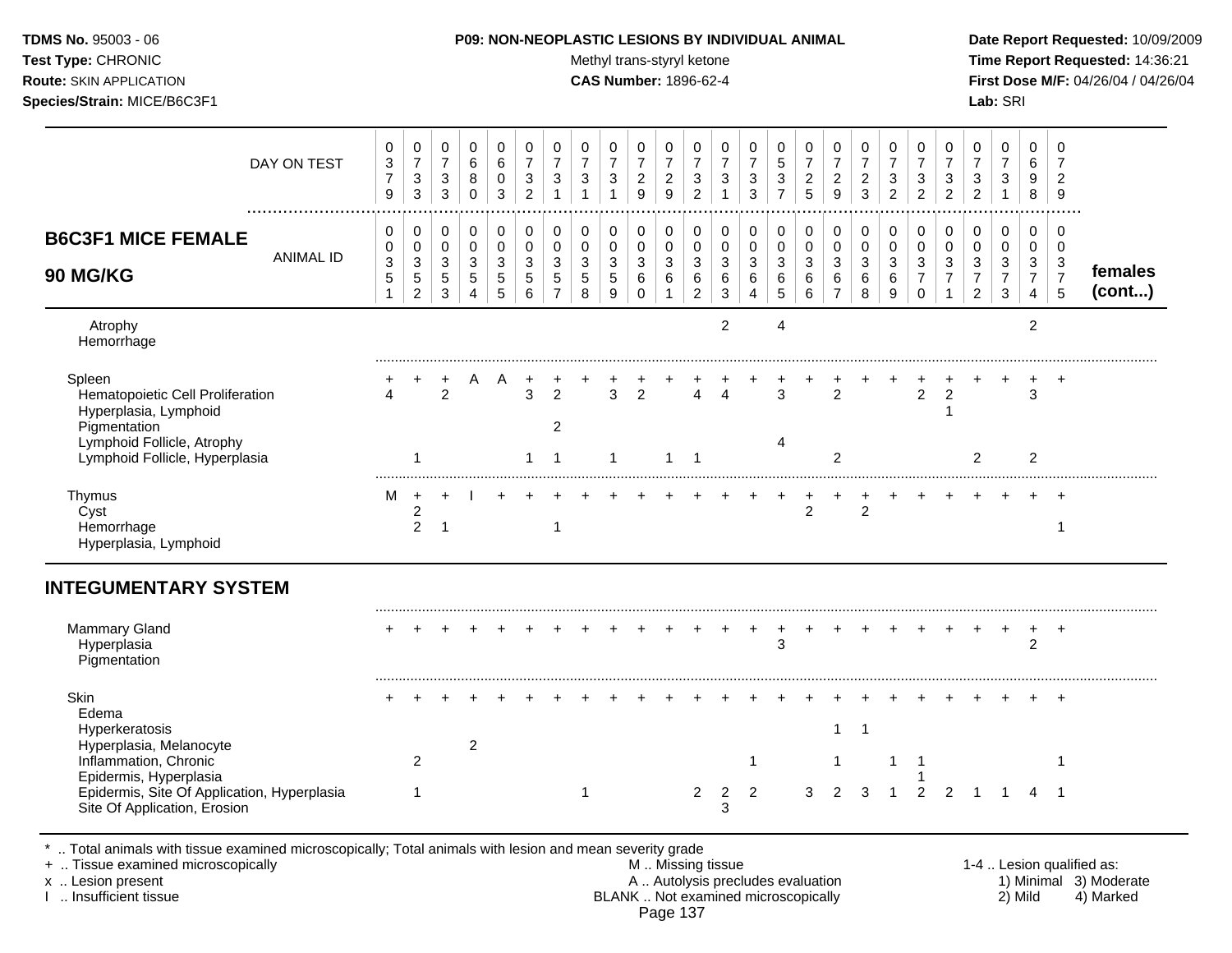Test Type: CHRONIC **Test Type:** CHRONIC **Test Type:** CHRONIC **Time Report Requested:** 14:36:21 **Route:** SKIN APPLICATION **CAS Number:** 1896-62-4 **First Dose M/F:** 04/26/04 / 04/26/04 **Species/Strain:** MICE/B6C3F1 **Lab:** SRI

| DAY ON TEST                                                                                                                                                                                                                                                                | 0<br>$\ensuremath{\mathsf{3}}$<br>$\overline{7}$<br>$\boldsymbol{9}$        | $\pmb{0}$<br>$\boldsymbol{7}$<br>$\sqrt{3}$<br>$\mathbf{3}$ | 0<br>$\boldsymbol{7}$<br>$\mathbf{3}$<br>3                     | 0<br>$\,6\,$<br>$\bf 8$<br>$\pmb{0}$                                 | 0<br>$\,6$<br>$\mathbf 0$<br>3                                                | 0<br>$\overline{7}$<br>$\sqrt{3}$<br>$\overline{2}$                        | 0<br>$\overline{7}$<br>$\ensuremath{\mathsf{3}}$<br>$\mathbf{1}$        | 0<br>$\overline{7}$<br>$\sqrt{3}$<br>$\mathbf{1}$                             | 0<br>$\boldsymbol{7}$<br>$\ensuremath{\mathsf{3}}$<br>$\mathbf{1}$                | 0<br>$\overline{7}$<br>$\sqrt{2}$<br>$\boldsymbol{9}$     | 0<br>$\boldsymbol{7}$<br>$\overline{c}$<br>$\boldsymbol{9}$                  | 0<br>$\boldsymbol{7}$<br>$\sqrt{3}$<br>$\overline{c}$                                         | 0<br>$\boldsymbol{7}$<br>$\sqrt{3}$<br>$\mathbf{1}$                        | 0<br>$\overline{7}$<br>$\ensuremath{\mathsf{3}}$<br>$\mathbf{3}$             | 0<br>$\,$ 5 $\,$<br>$\ensuremath{\mathsf{3}}$<br>$\overline{7}$          | 0<br>$\boldsymbol{7}$<br>$\frac{2}{5}$                                  | 0<br>$\boldsymbol{7}$<br>$\overline{a}$<br>$\overline{9}$  | 0<br>$\boldsymbol{7}$<br>$\overline{c}$<br>3   | 0<br>$\overline{7}$<br>$\ensuremath{\mathsf{3}}$<br>$\overline{c}$                 | 0<br>$\overline{7}$<br>$\sqrt{3}$<br>$\overline{2}$               | 0<br>$\overline{7}$<br>$\mathbf{3}$<br>$\overline{c}$                                 | 0<br>$\overline{7}$<br>$\mathbf{3}$<br>$\overline{2}$              | 0<br>$\boldsymbol{7}$<br>$\sqrt{3}$<br>$\mathbf{1}$                                | 0<br>$\,6\,$<br>$\boldsymbol{9}$<br>8                             | 0<br>7<br>$\overline{2}$<br>9                      |                                                                  |
|----------------------------------------------------------------------------------------------------------------------------------------------------------------------------------------------------------------------------------------------------------------------------|-----------------------------------------------------------------------------|-------------------------------------------------------------|----------------------------------------------------------------|----------------------------------------------------------------------|-------------------------------------------------------------------------------|----------------------------------------------------------------------------|-------------------------------------------------------------------------|-------------------------------------------------------------------------------|-----------------------------------------------------------------------------------|-----------------------------------------------------------|------------------------------------------------------------------------------|-----------------------------------------------------------------------------------------------|----------------------------------------------------------------------------|------------------------------------------------------------------------------|--------------------------------------------------------------------------|-------------------------------------------------------------------------|------------------------------------------------------------|------------------------------------------------|------------------------------------------------------------------------------------|-------------------------------------------------------------------|---------------------------------------------------------------------------------------|--------------------------------------------------------------------|------------------------------------------------------------------------------------|-------------------------------------------------------------------|----------------------------------------------------|------------------------------------------------------------------|
| <b>B6C3F1 MICE FEMALE</b><br><b>ANIMAL ID</b><br><b>90 MG/KG</b>                                                                                                                                                                                                           | 0<br>$\mathbf 0$<br>$\ensuremath{\mathsf{3}}$<br>$\sqrt{5}$<br>$\mathbf{1}$ | $\pmb{0}$<br>$\pmb{0}$<br>$\sqrt{3}$<br>$\frac{5}{2}$       | 0<br>$\mathbf{0}$<br>$\sqrt{3}$<br>$\,$ 5 $\,$<br>$\mathbf{3}$ | $\pmb{0}$<br>$\pmb{0}$<br>$\sqrt{3}$<br>$\sqrt{5}$<br>$\overline{4}$ | 0<br>$\mathbf 0$<br>$\ensuremath{\mathsf{3}}$<br>$\sqrt{5}$<br>$\overline{5}$ | $\,0\,$<br>$\pmb{0}$<br>$\ensuremath{\mathsf{3}}$<br>$\sqrt{5}$<br>$\,6\,$ | $\mathbf 0$<br>$\pmb{0}$<br>$\sqrt{3}$<br>$\,$ 5 $\,$<br>$\overline{7}$ | $\pmb{0}$<br>$\pmb{0}$<br>$\ensuremath{\mathsf{3}}$<br>$\,$ 5 $\,$<br>$\bf 8$ | $\pmb{0}$<br>$\pmb{0}$<br>$\ensuremath{\mathsf{3}}$<br>$\,$ 5 $\,$<br>$\mathsf g$ | 0<br>$\mathbf 0$<br>$\mathsf 3$<br>$\,6\,$<br>$\mathbf 0$ | $\,0\,$<br>$\pmb{0}$<br>$\ensuremath{\mathsf{3}}$<br>$\,6\,$<br>$\mathbf{1}$ | $\pmb{0}$<br>$\mathbf 0$<br>$\sqrt{3}$<br>$\,6\,$<br>$\boldsymbol{2}$                         | $\pmb{0}$<br>$\pmb{0}$<br>$\sqrt{3}$<br>$\,6$<br>$\ensuremath{\mathsf{3}}$ | $\,0\,$<br>$\pmb{0}$<br>$\ensuremath{\mathsf{3}}$<br>$\,6$<br>$\overline{4}$ | 0<br>$\pmb{0}$<br>$\ensuremath{\mathsf{3}}$<br>$\,6\,$<br>$\overline{5}$ | $\pmb{0}$<br>$\pmb{0}$<br>$\ensuremath{\mathsf{3}}$<br>$\,6$<br>$\,6\,$ | 0<br>$\Omega$<br>$\mathbf{3}$<br>$\,6\,$<br>$\overline{7}$ | $\,0\,$<br>$\pmb{0}$<br>$\mathbf{3}$<br>6<br>8 | $\pmb{0}$<br>$\pmb{0}$<br>$\ensuremath{\mathsf{3}}$<br>$\,6\,$<br>$\boldsymbol{9}$ | 0<br>$\mathbf 0$<br>$\sqrt{3}$<br>$\boldsymbol{7}$<br>$\mathbf 0$ | $\,0\,$<br>$\pmb{0}$<br>$\ensuremath{\mathsf{3}}$<br>$\boldsymbol{7}$<br>$\mathbf{1}$ | 0<br>$\pmb{0}$<br>$\mathbf{3}$<br>$\overline{7}$<br>$\overline{2}$ | $\boldsymbol{0}$<br>$\mathbf 0$<br>$\mathsf 3$<br>$\boldsymbol{7}$<br>$\mathbf{3}$ | $\mathbf 0$<br>$\mathbf 0$<br>$\mathbf{3}$<br>$\overline{7}$<br>4 | 0<br>$\Omega$<br>3<br>$\overline{7}$<br>5          | females<br>(cont)                                                |
| Site Of Application, Hyperkeratosis<br>Site Of Application, Hyperplasia<br>Site Of Application, Hyperplasia,<br>Melanocyte<br>Site Of Application, Inflammation, Chronic<br>Site Of Application, Ulcer<br>Site Of Application, Subcutaneous Tissue,<br>Metaplasia, Osseous | $\mathbf{1}$                                                                | $\mathbf{1}$<br>3<br>1                                      | $\mathbf 1$                                                    | 3<br>$\mathbf 1$<br>$\overline{2}$                                   |                                                                               | $\overline{2}$<br>$\mathbf{1}$                                             | $\overline{c}$<br>$\overline{2}$<br>$\overline{2}$                      | $\mathbf 1$<br>-1<br>$\overline{\phantom{1}}$                                 |                                                                                   | 1<br>-1                                                   |                                                                              | $\overline{c}$<br>4<br>$\overline{2}$                                                         | $\overline{c}$<br>$\mathbf 1$                                              | $\overline{c}$<br>3<br>$\overline{2}$                                        |                                                                          | 3<br>4<br>$\overline{2}$                                                | $\overline{2}$<br>$\overline{2}$<br>$\overline{2}$         | $\overline{2}$<br>2<br>$\overline{c}$<br>-1    | 1<br>$\overline{2}$                                                                | $\overline{2}$<br>3<br>2                                          | $\overline{2}$<br>3<br>$\overline{2}$                                                 | -1                                                                 | -1                                                                                 | 4<br>3<br>$\sqrt{3}$<br>4                                         | $\overline{1}$<br>$\overline{2}$<br>$\overline{4}$ |                                                                  |
| <b>MUSCULOSKELETAL SYSTEM</b>                                                                                                                                                                                                                                              |                                                                             |                                                             |                                                                |                                                                      |                                                                               |                                                                            |                                                                         |                                                                               |                                                                                   |                                                           |                                                                              |                                                                                               |                                                                            |                                                                              |                                                                          |                                                                         |                                                            |                                                |                                                                                    |                                                                   |                                                                                       |                                                                    |                                                                                    |                                                                   |                                                    |                                                                  |
| <b>Bone</b><br>Cranium, Fibrosis<br>Cranium, Osteopetrosis<br>Femur, Fibro-Osseous Lesion<br>Femur, Hyperostosis<br>Vertebra, Arthrosis                                                                                                                                    |                                                                             |                                                             | $\mathbf{1}$<br>$\overline{2}$                                 |                                                                      |                                                                               |                                                                            | $\overline{2}$                                                          | $\mathbf 1$                                                                   |                                                                                   |                                                           |                                                                              |                                                                                               |                                                                            |                                                                              |                                                                          | $\mathbf{1}$                                                            | $\overline{1}$<br>$\mathbf{1}$                             |                                                | 2                                                                                  |                                                                   | 1                                                                                     | 1<br>$\overline{2}$                                                |                                                                                    |                                                                   | $\ddot{}$<br>3<br>1                                |                                                                  |
| <b>Skeletal Muscle</b>                                                                                                                                                                                                                                                     |                                                                             |                                                             |                                                                | $\ddot{}$                                                            |                                                                               |                                                                            |                                                                         |                                                                               |                                                                                   |                                                           |                                                                              |                                                                                               |                                                                            |                                                                              |                                                                          |                                                                         |                                                            |                                                |                                                                                    |                                                                   |                                                                                       |                                                                    |                                                                                    |                                                                   |                                                    |                                                                  |
| <b>NERVOUS SYSTEM</b>                                                                                                                                                                                                                                                      |                                                                             |                                                             |                                                                |                                                                      |                                                                               |                                                                            |                                                                         |                                                                               |                                                                                   |                                                           |                                                                              |                                                                                               |                                                                            |                                                                              |                                                                          |                                                                         |                                                            |                                                |                                                                                    |                                                                   |                                                                                       |                                                                    |                                                                                    |                                                                   |                                                    |                                                                  |
| <b>Brain</b><br>Compression<br>Gliosis<br>Hemorrhage<br>Hyperplasia, Lymphoid<br>Inflammation, Chronic                                                                                                                                                                     |                                                                             |                                                             | $\mathbf{1}$                                                   |                                                                      |                                                                               | $\mathbf{1}$                                                               |                                                                         |                                                                               |                                                                                   |                                                           |                                                                              |                                                                                               |                                                                            | 2                                                                            | 3                                                                        |                                                                         |                                                            |                                                |                                                                                    |                                                                   |                                                                                       |                                                                    |                                                                                    | $\overline{1}$                                                    |                                                    |                                                                  |
| Total animals with tissue examined microscopically; Total animals with lesion and mean severity grade<br>+  Tissue examined microscopically<br>x  Lesion present<br>Insufficient tissue                                                                                    |                                                                             |                                                             |                                                                |                                                                      |                                                                               |                                                                            |                                                                         |                                                                               |                                                                                   |                                                           |                                                                              | M  Missing tissue<br>A  Autolysis precludes evaluation<br>BLANK  Not examined microscopically |                                                                            |                                                                              |                                                                          |                                                                         |                                                            |                                                |                                                                                    |                                                                   |                                                                                       |                                                                    |                                                                                    | 2) Mild                                                           |                                                    | 1-4  Lesion qualified as:<br>1) Minimal 3) Moderate<br>4) Marked |

Page 138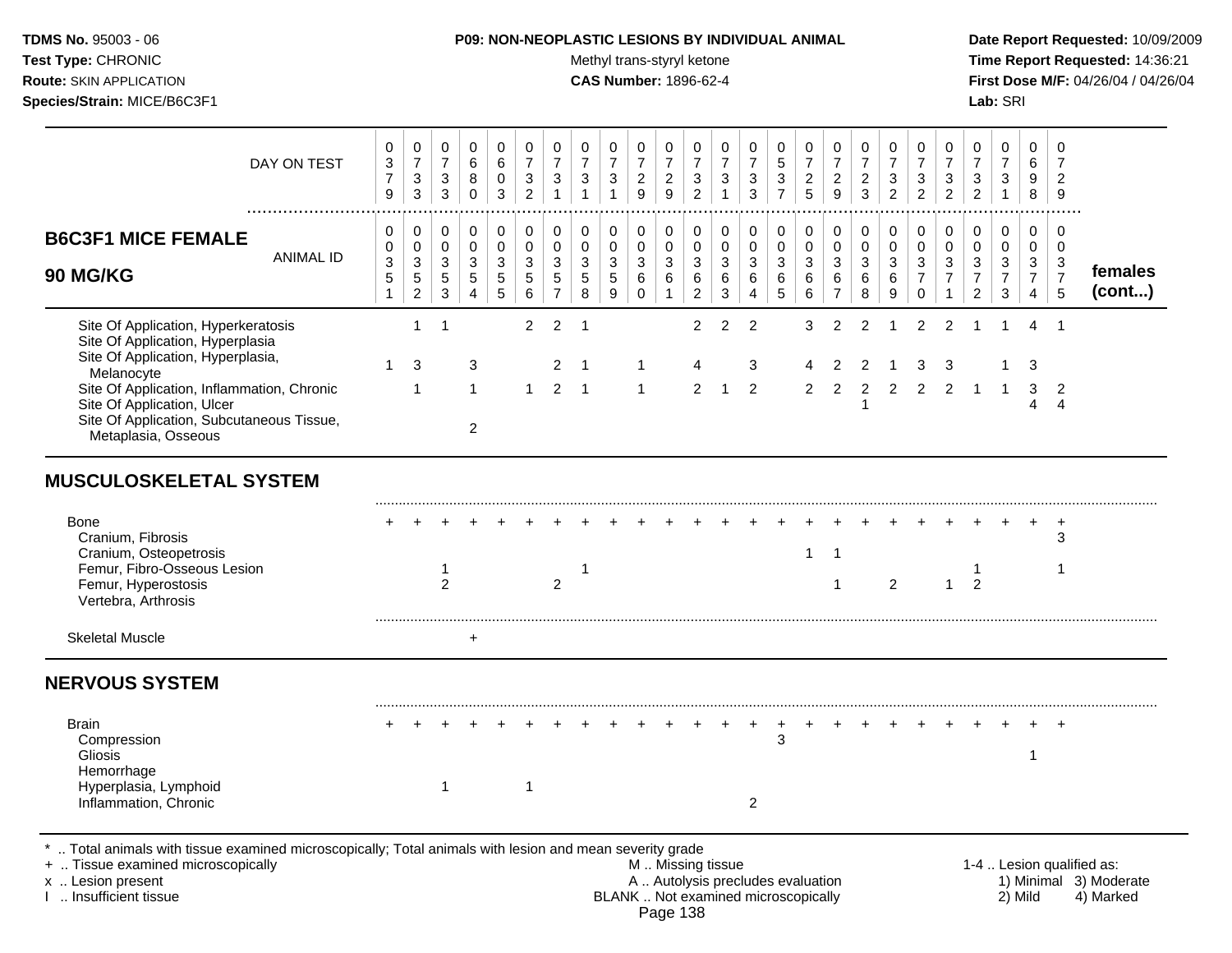| <b>TDMS No. 95003 - 06</b><br>Test Type: CHRONIC<br><b>Route: SKIN APPLICATION</b><br>Species/Strain: MICE/B6C3F1                                                                       |                                                                 |                                                                              |                                        |                                              |                          |                                            |                               |                                                     |                          | Methyl trans-styryl ketone<br><b>CAS Number: 1896-62-4</b> |                                                     |                                                       |                                 | P09: NON-NEOPLASTIC LESIONS BY INDIVIDUAL ANIMAL                         |                                                                 |                                        |                                                       |                                            |                                                                    |                                                       |                                                       |                                            | Lab: SRI                               |                               |                               | Date Report Requested: 10/09/2009<br>Time Report Requested: 14:36:21<br>First Dose M/F: 04/26/04 / 04/26/04 |
|-----------------------------------------------------------------------------------------------------------------------------------------------------------------------------------------|-----------------------------------------------------------------|------------------------------------------------------------------------------|----------------------------------------|----------------------------------------------|--------------------------|--------------------------------------------|-------------------------------|-----------------------------------------------------|--------------------------|------------------------------------------------------------|-----------------------------------------------------|-------------------------------------------------------|---------------------------------|--------------------------------------------------------------------------|-----------------------------------------------------------------|----------------------------------------|-------------------------------------------------------|--------------------------------------------|--------------------------------------------------------------------|-------------------------------------------------------|-------------------------------------------------------|--------------------------------------------|----------------------------------------|-------------------------------|-------------------------------|-------------------------------------------------------------------------------------------------------------|
| DAY ON TEST                                                                                                                                                                             | $\mathbf 0$<br>$\ensuremath{\mathsf{3}}$<br>$\overline{7}$<br>9 | $\mathbf 0$<br>$\boldsymbol{7}$<br>$\ensuremath{\mathsf{3}}$<br>$\mathbf{3}$ | 0<br>$\overline{7}$<br>$\sqrt{3}$<br>3 | 0<br>$\,6$<br>8<br>$\mathbf 0$               | 0<br>6<br>0<br>3         | 0<br>$\overline{7}$<br>3<br>$\overline{c}$ | 0<br>$\overline{7}$<br>3<br>1 | 0<br>$\boldsymbol{7}$<br>$\sqrt{3}$<br>$\mathbf{1}$ | 0<br>$\overline{7}$<br>3 | 0<br>$\overline{7}$<br>$\overline{c}$<br>9                 | 0<br>$\overline{7}$<br>$\overline{\mathbf{c}}$<br>9 | 0<br>$\boldsymbol{7}$<br>$\sqrt{3}$<br>$\overline{2}$ | 0<br>$\boldsymbol{7}$<br>3<br>1 | 0<br>$\overline{7}$<br>$\ensuremath{\mathsf{3}}$<br>3                    | 0<br>$\mathbf 5$<br>$\ensuremath{\mathsf{3}}$<br>$\overline{7}$ | 0<br>$\boldsymbol{7}$<br>$\frac{2}{5}$ | 0<br>$\boldsymbol{7}$<br>$\sqrt{2}$<br>$\overline{9}$ | 0<br>$\overline{7}$<br>$\overline{c}$<br>3 | 0<br>$\overline{7}$<br>$\ensuremath{\mathsf{3}}$<br>$\overline{c}$ | 0<br>$\boldsymbol{7}$<br>$\sqrt{3}$<br>$\overline{2}$ | 0<br>$\boldsymbol{7}$<br>$\sqrt{3}$<br>$\overline{2}$ | 0<br>$\overline{7}$<br>3<br>$\overline{2}$ | 0<br>$\overline{7}$<br>$\sqrt{3}$<br>1 | 0<br>6<br>9<br>8              | 0<br>2<br>9                   |                                                                                                             |
| <br><b>B6C3F1 MICE FEMALE</b><br><b>ANIMAL ID</b><br>90 MG/KG                                                                                                                           | 0<br>0<br>$\sqrt{3}$<br>5                                       | 0<br>0<br>3<br>$\,$ 5 $\,$                                                   | 0<br>0<br>3<br>$\sqrt{5}$              | 0<br>$\pmb{0}$<br>$\mathbf{3}$<br>$\sqrt{5}$ | 0<br>$\pmb{0}$<br>3<br>5 | 0<br>$\mathbf 0$<br>3<br>5                 | 0<br>$\pmb{0}$<br>3<br>5      | 0<br>$\overline{0}$<br>$\sqrt{3}$<br>$\,$ 5 $\,$    | 0<br>0<br>3<br>5         | 0<br>0<br>3<br>6                                           | 0<br>0<br>3<br>6                                    | 0<br>$\pmb{0}$<br>$\mathbf{3}$<br>6                   | 0<br>0<br>3<br>6                | 0<br>$\pmb{0}$<br>3<br>6                                                 | 0<br>$\mathbf 0$<br>3<br>6                                      | 0<br>0<br>3<br>6                       | 0<br>0<br>3<br>6                                      | 0<br>0<br>$\mathbf{3}$<br>6                | $\boldsymbol{0}$<br>$\pmb{0}$<br>$\sqrt{3}$<br>$\,6\,$             | 0<br>$\mathbf 0$<br>$\mathsf 3$<br>$\overline{7}$     | 0<br>$\pmb{0}$<br>$\sqrt{3}$<br>$\overline{7}$        | 0<br>0<br>3<br>7                           | 0<br>0<br>$\sqrt{3}$<br>$\overline{7}$ | 0<br>0<br>3<br>$\overline{7}$ | 0<br>0<br>3<br>$\overline{7}$ | females                                                                                                     |
| Metaplasia, Osseous<br>Necrosis, Focal                                                                                                                                                  | -1                                                              | $\overline{c}$                                                               | 3                                      | 4                                            | 5                        | 6                                          | 7                             | 8                                                   | 9                        | $\Omega$                                                   |                                                     | $\overline{2}$                                        | 3                               | 2                                                                        | 5                                                               | 6<br>2                                 | $\overline{7}$                                        | 8<br>$\overline{2}$                        | 9                                                                  | $\mathbf 0$                                           |                                                       | $\overline{c}$                             | 3                                      | 4                             | 5                             | (cont)                                                                                                      |
| Spinal Cord                                                                                                                                                                             |                                                                 |                                                                              |                                        |                                              |                          |                                            |                               |                                                     | +                        |                                                            |                                                     |                                                       |                                 |                                                                          |                                                                 |                                        |                                                       |                                            |                                                                    |                                                       |                                                       |                                            |                                        |                               |                               |                                                                                                             |
| <b>RESPIRATORY SYSTEM</b>                                                                                                                                                               |                                                                 |                                                                              |                                        |                                              |                          |                                            |                               |                                                     |                          |                                                            |                                                     |                                                       |                                 |                                                                          |                                                                 |                                        |                                                       |                                            |                                                                    |                                                       |                                                       |                                            |                                        |                               |                               |                                                                                                             |
| Lung<br>Congestion<br>Fibrosis<br>Hemorrhage<br>Hyperplasia, Lymphoid<br>Infiltration Cellular, Histiocyte<br>Alveolar Epithelium, Hyperplasia                                          |                                                                 |                                                                              |                                        |                                              | $\overline{c}$           |                                            |                               |                                                     |                          |                                                            | 2<br>$\overline{4}$                                 |                                                       |                                 |                                                                          | $\mathbf{1}$                                                    |                                        |                                                       |                                            |                                                                    |                                                       |                                                       |                                            |                                        |                               |                               |                                                                                                             |
| Nose                                                                                                                                                                                    |                                                                 |                                                                              |                                        |                                              |                          |                                            |                               |                                                     |                          |                                                            |                                                     |                                                       |                                 |                                                                          |                                                                 |                                        |                                                       |                                            |                                                                    |                                                       |                                                       |                                            |                                        |                               |                               |                                                                                                             |
| Pleura                                                                                                                                                                                  |                                                                 |                                                                              |                                        | $\ddot{}$                                    |                          |                                            |                               |                                                     |                          |                                                            |                                                     |                                                       |                                 |                                                                          |                                                                 |                                        |                                                       |                                            |                                                                    |                                                       |                                                       |                                            |                                        |                               |                               |                                                                                                             |
| Trachea                                                                                                                                                                                 | +                                                               |                                                                              |                                        |                                              |                          |                                            |                               |                                                     |                          |                                                            |                                                     |                                                       |                                 |                                                                          |                                                                 |                                        |                                                       |                                            |                                                                    |                                                       |                                                       |                                            |                                        |                               | $+$                           |                                                                                                             |
| <b>SPECIAL SENSES SYSTEM</b>                                                                                                                                                            |                                                                 |                                                                              |                                        |                                              |                          |                                            |                               |                                                     |                          |                                                            |                                                     |                                                       |                                 |                                                                          |                                                                 |                                        |                                                       |                                            |                                                                    |                                                       |                                                       |                                            |                                        |                               |                               |                                                                                                             |
| Eye<br>Developmental Malformation<br>Inflammation, Chronic<br>Cornea, Hyperplasia                                                                                                       |                                                                 |                                                                              |                                        |                                              |                          |                                            |                               | $+$                                                 | $+$                      |                                                            | $+$<br>2                                            |                                                       |                                 |                                                                          | $+$                                                             | $\ddot{}$<br>$\overline{c}$            | $+$                                                   |                                            |                                                                    |                                                       |                                                       |                                            |                                        | $\overline{2}$                |                               |                                                                                                             |
| Total animals with tissue examined microscopically; Total animals with lesion and mean severity grade<br>+  Tissue examined microscopically<br>x  Lesion present<br>Insufficient tissue |                                                                 |                                                                              |                                        |                                              |                          |                                            |                               |                                                     |                          | M  Missing tissue                                          |                                                     |                                                       |                                 | A  Autolysis precludes evaluation<br>BLANK  Not examined microscopically |                                                                 |                                        |                                                       |                                            |                                                                    |                                                       |                                                       |                                            |                                        | 2) Mild                       |                               | 1-4  Lesion qualified as:<br>1) Minimal 3) Moderate<br>4) Marked                                            |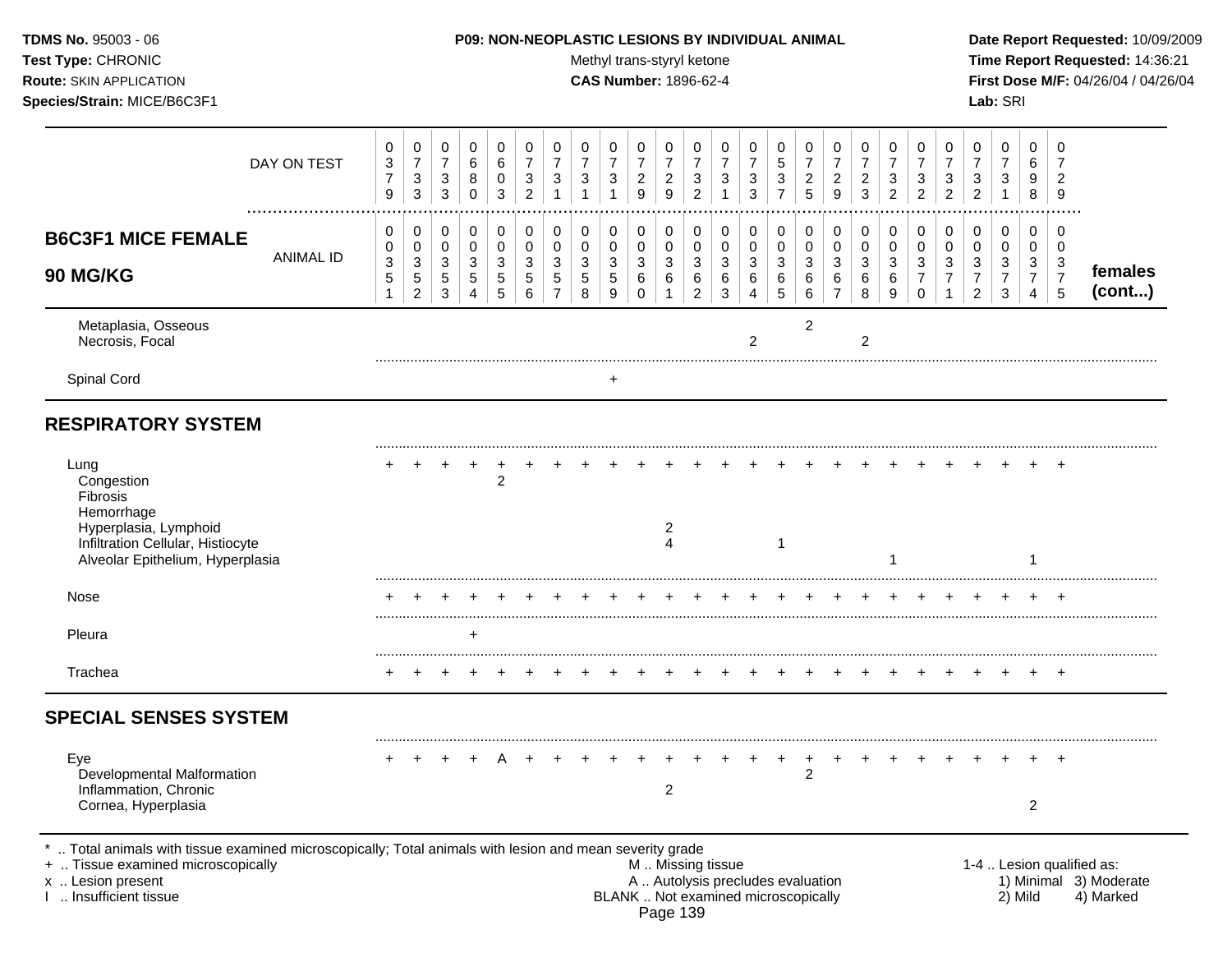| <b>TDMS No. 95003 - 06</b>     | <b>P09: NON-NEOPLASTIC LESIONS BY INDIVIDUAL ANIMAL</b> | Date Rep         |
|--------------------------------|---------------------------------------------------------|------------------|
| <b>Test Type: CHRONIC</b>      | Methyl trans-styryl ketone                              | Time Rer         |
| <b>Route: SKIN APPLICATION</b> | <b>CAS Number: 1896-62-4</b>                            | <b>First Dos</b> |
| Species/Strain: MICE/B6C3F1    |                                                         | <b>Lab: SRI</b>  |

#### **P09: NON-NEOPLASTIC LESIONS BY INDIVIDUAL ANIMAL Date Report Requested:** 10/09/2009

**Methyl trans-styryl ketone Time Report Requested:** 14:36:21 **CAS Number:** 1896-62-4 **First Dose M/F:** 04/26/04 / 04/26/04

|                                                                                                                          | DAY ON TEST          | 0<br>$\sqrt{3}$<br>$\overline{7}$<br>9 | 0<br>7<br>3<br>3      | 0<br>$\overline{7}$<br>$\mathbf{3}$<br>3 | 0<br>$\,6$<br>8<br>0       | 0<br>6<br>0<br>3      | 0<br>$\overline{7}$<br>3<br>$\overline{2}$ | 0<br>$\overline{7}$<br>3 | 0<br>$\overline{7}$<br>$\ensuremath{\mathsf{3}}$ | 0<br>$\overline{7}$<br>$\ensuremath{\mathsf{3}}$ | $\pmb{0}$<br>$\boldsymbol{7}$<br>$\overline{c}$<br>9 | 0<br>$\overline{7}$<br>$\boldsymbol{2}$<br>9 | 0<br>$\overline{7}$<br>3<br>$\overline{2}$ | 0<br>$\overline{7}$<br>$\mathbf{3}$ | 0<br>$\overline{7}$<br>3<br>3 | 0<br>$\,$ 5 $\,$<br>$\ensuremath{\mathsf{3}}$ | 0<br>$\overline{7}$<br>$\overline{c}$<br>5 | 0<br>$\boldsymbol{7}$<br>$\overline{a}$<br>9 | 0<br>$\overline{7}$<br>$\overline{c}$<br>3 | 0<br>$\overline{7}$<br>3<br>2 | 0<br>3<br>$\overline{2}$ | 0<br>$\overline{7}$<br>3<br>າ | 0<br>$\overline{7}$<br>$\ensuremath{\mathsf{3}}$<br>$\overline{2}$ | 0<br>$\overline{7}$<br>$\mathbf{3}$ | 0<br>6<br>9<br>8                   | 0<br>$\overline{2}$<br>9                          |                   |
|--------------------------------------------------------------------------------------------------------------------------|----------------------|----------------------------------------|-----------------------|------------------------------------------|----------------------------|-----------------------|--------------------------------------------|--------------------------|--------------------------------------------------|--------------------------------------------------|------------------------------------------------------|----------------------------------------------|--------------------------------------------|-------------------------------------|-------------------------------|-----------------------------------------------|--------------------------------------------|----------------------------------------------|--------------------------------------------|-------------------------------|--------------------------|-------------------------------|--------------------------------------------------------------------|-------------------------------------|------------------------------------|---------------------------------------------------|-------------------|
| <b>B6C3F1 MICE FEMALE</b><br><b>90 MG/KG</b>                                                                             | <br><b>ANIMAL ID</b> | 0<br>0<br>3<br>5                       | 0<br>0<br>3<br>5<br>2 | 0<br>0<br>3<br>5<br>3                    | 0<br>$\mathbf 0$<br>3<br>5 | 0<br>0<br>3<br>5<br>5 | 0<br>0<br>3<br>5<br>6                      | 0<br>0<br>3              | 0<br>0<br>3<br>5<br>8                            | 0<br>0<br>3<br>5<br>9                            | 0<br>0<br>3<br>6<br>$\Omega$                         | 0<br>0<br>3<br>6                             | 0<br>0<br>3<br>6<br>2                      | 0<br>0<br>3<br>6<br>3               | 0<br>0<br>3<br>6              | 0<br>0<br>3<br>6<br>5                         | 0<br>0<br>3<br>6<br>6                      | 0<br>0<br>3<br>6<br>$\overline{7}$           | 0<br>0<br>3<br>6<br>8                      | 0<br>0<br>3<br>6<br>9         | 0<br>0<br>3<br>0         | 0<br>0<br>3                   | 0<br>0<br>3<br>7<br>$\overline{2}$                                 | 0<br>0<br>3<br>$\overline{7}$<br>3  | 0<br>0<br>3<br>$\overline{7}$<br>4 | 0<br>0<br>$\boldsymbol{3}$<br>$\overline{7}$<br>5 | females<br>(cont) |
| <b>Harderian Gland</b><br>Cyst<br>Inflammation, Chronic                                                                  |                      |                                        |                       |                                          |                            |                       | 2                                          |                          |                                                  |                                                  |                                                      |                                              |                                            |                                     |                               |                                               |                                            |                                              |                                            |                               |                          |                               |                                                                    | $\overline{2}$                      |                                    | $\overline{+}$                                    |                   |
| <b>URINARY SYSTEM</b>                                                                                                    |                      |                                        |                       |                                          |                            |                       |                                            |                          |                                                  |                                                  |                                                      |                                              |                                            |                                     |                               |                                               |                                            |                                              |                                            |                               |                          |                               |                                                                    |                                     |                                    |                                                   |                   |
| Kidney<br>Cyst<br>Hemorrhage<br>Hyperplasia, Lymphoid<br>Infarct<br>Metaplasia, Osseous<br>Mineralization<br>Nephropathy |                      | +<br>2                                 |                       |                                          | A                          | $\overline{2}$        |                                            |                          |                                                  |                                                  | 2                                                    | $\overline{1}$                               | 2                                          | 2                                   |                               |                                               |                                            |                                              |                                            |                               |                          |                               | $\overline{2}$                                                     |                                     |                                    | $+$                                               |                   |
| <b>Urinary Bladder</b><br>Hyperplasia, Lymphoid                                                                          |                      | $\ddot{}$                              | $\ddot{}$             | $+$                                      | A                          | $+$<br>3              |                                            |                          |                                                  |                                                  |                                                      |                                              | $\overline{2}$                             |                                     |                               | $\overline{+}$                                |                                            |                                              |                                            |                               |                          |                               |                                                                    | $\div$<br>$\overline{2}$            | $\ddot{}$                          | $+$                                               |                   |

\* .. Total animals with tissue examined microscopically; Total animals with lesion and mean severity grade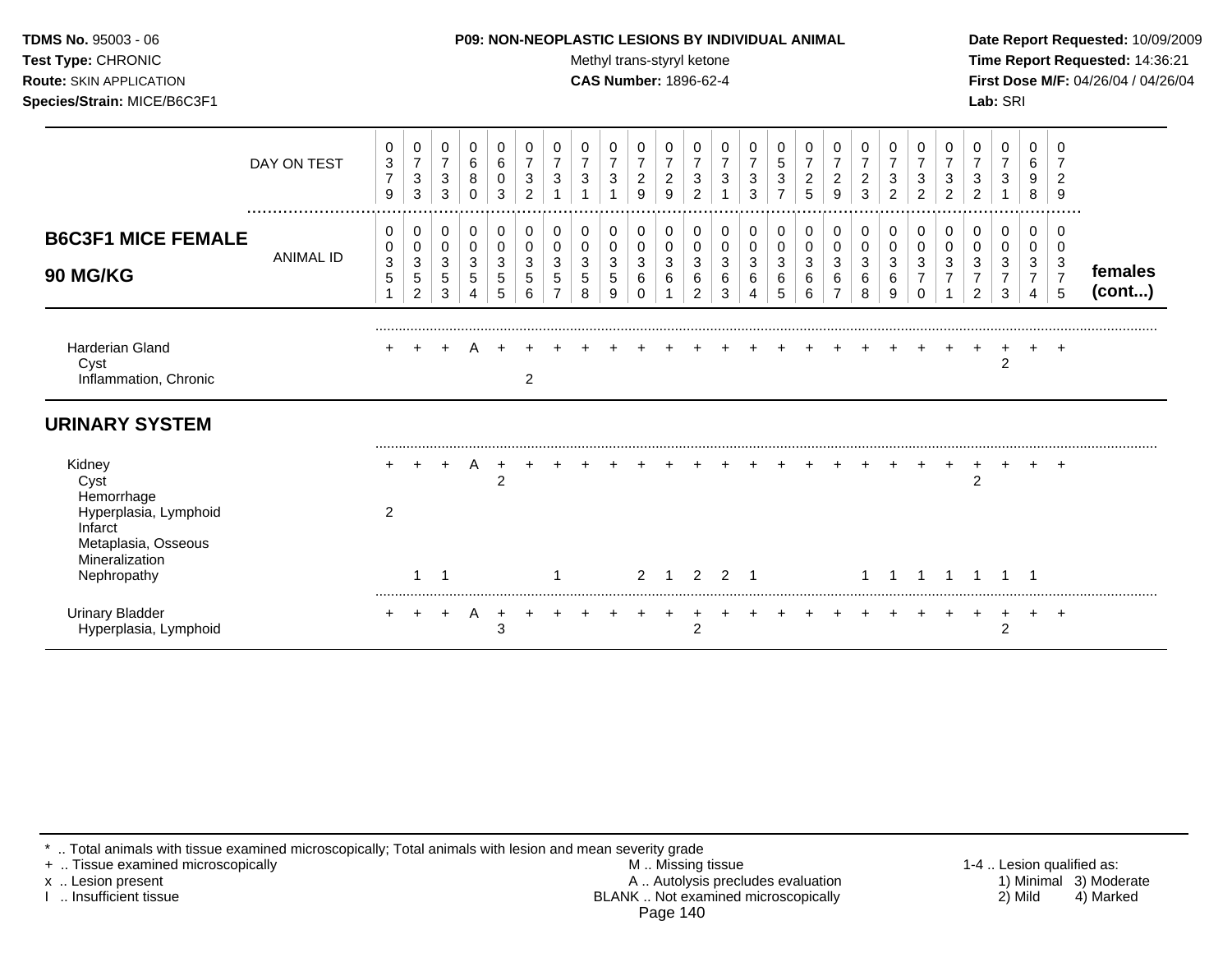Test Type: CHRONIC **Test Type:** CHRONIC **Test Type:** CHRONIC **Time Report Requested:** 14:36:21 **Route:** SKIN APPLICATION **CAS Number:** 1896-62-4 **First Dose M/F:** 04/26/04 / 04/26/04 **Species/Strain:** MICE/B6C3F1 **Lab:** SRI

|                                                                                                                                                                                                            | DAY ON TEST      | $\pmb{0}$<br>6<br>$\mathbf 5$<br>$\mathfrak{S}$                    | $\mathbf 0$<br>$\overline{7}$<br>$\mathbf{3}$<br>$\mathbf{3}$ | 0<br>6<br>$\sqrt{5}$<br>3                               | $\mathbf 0$<br>$\overline{7}$<br>$\overline{c}$<br>9                 | 0<br>$\overline{7}$<br>3<br>$\overline{2}$           | 0<br>6<br>$\,$ 5 $\,$<br>5 | 0<br>$\overline{7}$<br>$\ensuremath{\mathsf{3}}$ | 0<br>$\overline{7}$<br>3<br>$\overline{2}$ | $\pmb{0}$<br>$\boldsymbol{7}$<br>$\sqrt{3}$<br>$\overline{1}$ | 0<br>$\overline{7}$<br>$\sqrt{3}$<br>3            | 0<br>$\overline{7}$<br>$\sqrt{3}$    | 0<br>$\overline{7}$<br>$\boldsymbol{2}$<br>9            | 0<br>$\overline{7}$<br>3<br>$\overline{2}$ | 0<br>$\overline{7}$<br>$\sqrt{3}$<br>3   | 0<br>$\overline{7}$<br>$\ensuremath{\mathsf{3}}$        | 0<br>$\overline{7}$<br>$\sqrt{3}$<br>$\overline{2}$                | $\mathbf 0$<br>$\overline{7}$<br>$\ensuremath{\mathsf{3}}$<br>$\overline{c}$ | 0<br>$\overline{7}$<br>$\overline{c}$<br>9                       | 0<br>$\overline{7}$<br>$\sqrt{3}$<br>$\overline{2}$ | 0<br>$\overline{7}$<br>$\sqrt{3}$ | 0<br>$\,6\,$<br>$\mathbf 5$<br>$\overline{7}$    | 0<br>$\overline{7}$<br>3<br>$\overline{2}$  | $\pmb{0}$<br>$\,6\,$<br>8                               | $\pmb{0}$<br>7<br>3<br>$\overline{a}$ | 0<br>$\overline{4}$<br>9<br>9                       |    |                                     |
|------------------------------------------------------------------------------------------------------------------------------------------------------------------------------------------------------------|------------------|--------------------------------------------------------------------|---------------------------------------------------------------|---------------------------------------------------------|----------------------------------------------------------------------|------------------------------------------------------|----------------------------|--------------------------------------------------|--------------------------------------------|---------------------------------------------------------------|---------------------------------------------------|--------------------------------------|---------------------------------------------------------|--------------------------------------------|------------------------------------------|---------------------------------------------------------|--------------------------------------------------------------------|------------------------------------------------------------------------------|------------------------------------------------------------------|-----------------------------------------------------|-----------------------------------|--------------------------------------------------|---------------------------------------------|---------------------------------------------------------|---------------------------------------|-----------------------------------------------------|----|-------------------------------------|
| <b>B6C3F1 MICE FEMALE</b><br>90 MG/KG                                                                                                                                                                      | <b>ANIMAL ID</b> | 0<br>$\pmb{0}$<br>$\ensuremath{\mathsf{3}}$<br>$\overline{7}$<br>6 | 0<br>0<br>$\mathbf{3}$<br>$\boldsymbol{7}$<br>$\overline{7}$  | 0<br>$\mathbf 0$<br>$\mathbf{3}$<br>$\overline{7}$<br>8 | 0<br>$\mathbf 0$<br>$\ensuremath{\mathsf{3}}$<br>$\overline{7}$<br>9 | 0<br>$\mathbf 0$<br>$\mathbf{3}$<br>8<br>$\mathbf 0$ | $\pmb{0}$<br>0<br>3<br>8   | 0<br>0<br>$\mathbf{3}$<br>8<br>$\overline{c}$    | 0<br>0<br>3<br>$\bf 8$<br>3                | 0<br>$\mathbf 0$<br>$\sqrt{3}$<br>$\,8\,$<br>$\overline{4}$   | 0<br>$\mathbf 0$<br>$\sqrt{3}$<br>8<br>$\sqrt{5}$ | 0<br>0<br>$\sqrt{3}$<br>8<br>$\,6\,$ | 0<br>$\mathbf 0$<br>$\mathbf{3}$<br>8<br>$\overline{7}$ | 0<br>0<br>$\sqrt{3}$<br>8<br>8             | 0<br>$\mathbf 0$<br>$\sqrt{3}$<br>8<br>9 | 0<br>$\boldsymbol{0}$<br>$\mathbf{3}$<br>9<br>$\pmb{0}$ | 0<br>$\pmb{0}$<br>$\ensuremath{\mathsf{3}}$<br>9<br>$\overline{1}$ | 0<br>$\mathbf 0$<br>$\ensuremath{\mathsf{3}}$<br>9<br>$\overline{2}$         | 0<br>$\pmb{0}$<br>$\ensuremath{\mathsf{3}}$<br>9<br>$\mathbf{3}$ | 0<br>0<br>3<br>9<br>4                               | 0<br>0<br>$\mathbf{3}$<br>9<br>5  | 0<br>$\mathbf 0$<br>$\mathbf{3}$<br>9<br>$\,6\,$ | 0<br>0<br>$\sqrt{3}$<br>9<br>$\overline{7}$ | 0<br>$\mathbf 0$<br>$\ensuremath{\mathsf{3}}$<br>9<br>8 | 0<br>0<br>$\mathbf{3}$<br>9<br>9      | 0<br>$\Omega$<br>$\overline{4}$<br>0<br>$\mathbf 0$ |    | * TOTALS                            |
| <b>ALIMENTARY SYSTEM</b>                                                                                                                                                                                   |                  |                                                                    |                                                               |                                                         |                                                                      |                                                      |                            |                                                  |                                            |                                                               |                                                   |                                      |                                                         |                                            |                                          |                                                         |                                                                    |                                                                              |                                                                  |                                                     |                                   |                                                  |                                             |                                                         |                                       |                                                     |    |                                     |
| Esophagus                                                                                                                                                                                                  |                  |                                                                    |                                                               |                                                         |                                                                      |                                                      |                            |                                                  |                                            |                                                               |                                                   |                                      |                                                         |                                            |                                          |                                                         |                                                                    |                                                                              |                                                                  |                                                     |                                   |                                                  |                                             |                                                         |                                       |                                                     | 50 |                                     |
| Gallbladder                                                                                                                                                                                                |                  |                                                                    |                                                               |                                                         |                                                                      |                                                      |                            |                                                  |                                            |                                                               |                                                   |                                      |                                                         |                                            |                                          |                                                         |                                                                    |                                                                              |                                                                  |                                                     |                                   |                                                  |                                             |                                                         |                                       |                                                     | 43 |                                     |
| Intestine Large, Cecum                                                                                                                                                                                     |                  |                                                                    |                                                               |                                                         |                                                                      |                                                      |                            |                                                  |                                            |                                                               |                                                   |                                      |                                                         |                                            |                                          |                                                         |                                                                    |                                                                              |                                                                  |                                                     |                                   |                                                  |                                             |                                                         |                                       |                                                     | 46 |                                     |
| Intestine Large, Colon                                                                                                                                                                                     |                  |                                                                    |                                                               |                                                         |                                                                      |                                                      |                            |                                                  |                                            |                                                               |                                                   |                                      |                                                         |                                            |                                          |                                                         |                                                                    |                                                                              |                                                                  |                                                     |                                   |                                                  |                                             |                                                         |                                       |                                                     | 44 |                                     |
| Intestine Large, Rectum                                                                                                                                                                                    |                  |                                                                    |                                                               |                                                         |                                                                      |                                                      |                            |                                                  |                                            |                                                               |                                                   |                                      |                                                         |                                            |                                          |                                                         |                                                                    |                                                                              |                                                                  |                                                     |                                   |                                                  |                                             |                                                         |                                       |                                                     | 44 |                                     |
| Intestine Small, Duodenum                                                                                                                                                                                  |                  |                                                                    |                                                               |                                                         |                                                                      |                                                      |                            |                                                  |                                            |                                                               |                                                   |                                      |                                                         |                                            |                                          |                                                         |                                                                    |                                                                              |                                                                  |                                                     |                                   |                                                  |                                             |                                                         |                                       |                                                     | 44 |                                     |
| Intestine Small, Ileum                                                                                                                                                                                     |                  |                                                                    |                                                               |                                                         |                                                                      |                                                      |                            |                                                  |                                            |                                                               |                                                   |                                      |                                                         |                                            |                                          |                                                         |                                                                    |                                                                              |                                                                  |                                                     |                                   |                                                  |                                             |                                                         |                                       |                                                     | 45 |                                     |
| Intestine Small, Jejunum                                                                                                                                                                                   |                  |                                                                    |                                                               |                                                         |                                                                      |                                                      |                            |                                                  |                                            |                                                               |                                                   |                                      |                                                         |                                            |                                          |                                                         |                                                                    |                                                                              |                                                                  |                                                     |                                   |                                                  |                                             |                                                         |                                       |                                                     | 44 |                                     |
| Liver<br><b>Basophilic Focus</b><br>Clear Cell Focus<br><b>Eosinophilic Focus</b><br>Hematopoietic Cell Proliferation<br>Hyperplasia, Lymphoid<br>Necrosis, Focal<br>Hepatocyte, Vacuolization Cytoplasmic |                  |                                                                    | $\mathsf X$                                                   | X                                                       | Χ                                                                    |                                                      |                            |                                                  | X                                          |                                                               | 1                                                 | 2                                    | X                                                       | $\frac{x}{x}$                              |                                          | $\mathsf{X}$<br>X                                       |                                                                    | $X$ $X$                                                                      | $\times$                                                         |                                                     | X                                 |                                                  | 1<br>$\overline{2}$                         | 1<br>$\overline{2}$                                     | $\overline{c}$                        | $\overline{2}$                                      | 49 | 2<br>15<br>1.0<br>2.0<br>1.6<br>3.0 |

\* .. Total animals with tissue examined microscopically; Total animals with lesion and mean severity grade

+ .. Tissue examined microscopically M .. Missing tissue 1-4 .. Lesion qualified as: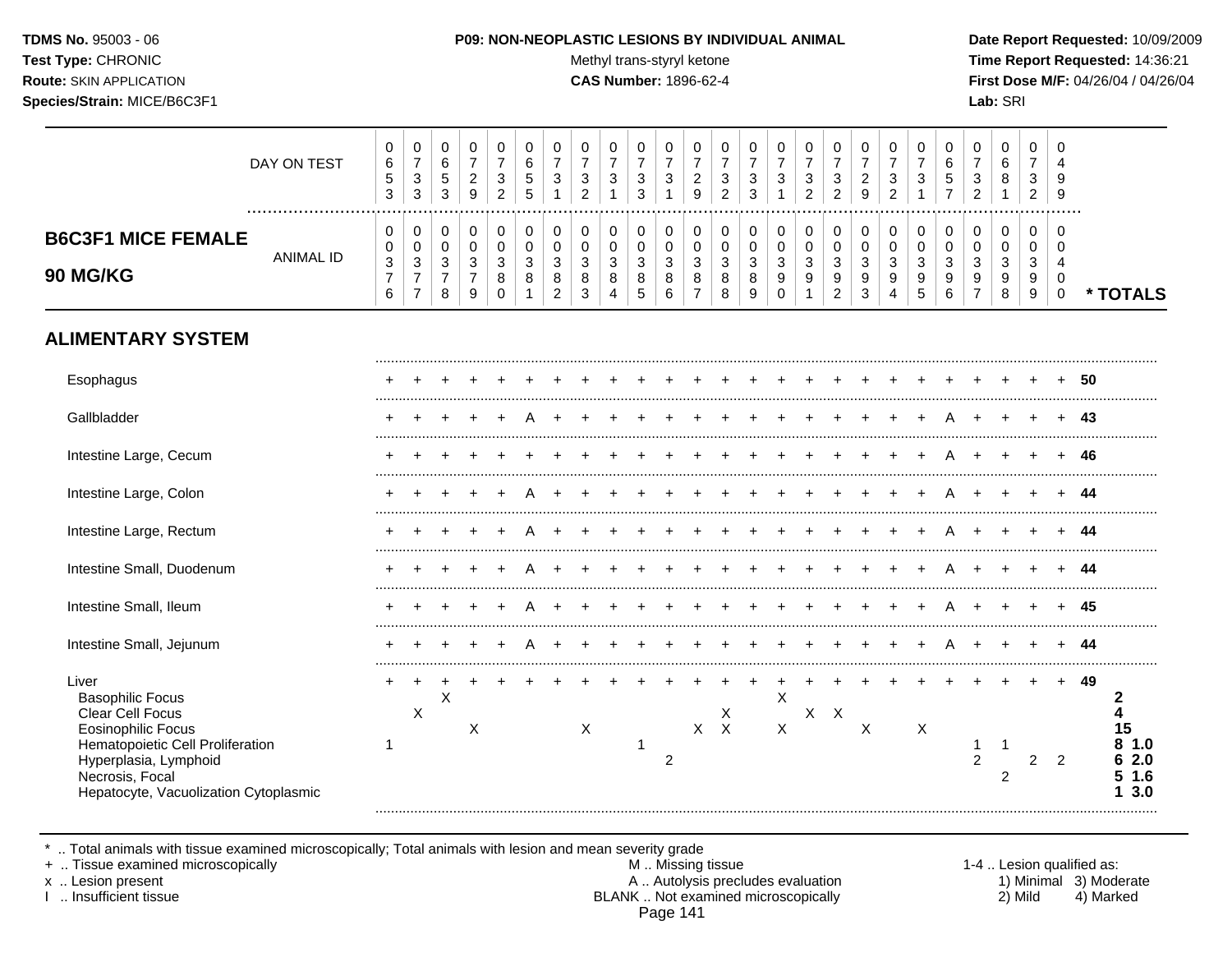Test Type: CHRONIC **Test Type:** CHRONIC **Test Type:** CHRONIC **Time Report Requested:** 14:36:21 **Route:** SKIN APPLICATION **CAS Number:** 1896-62-4 **First Dose M/F:** 04/26/04 / 04/26/04 **Species/Strain:** MICE/B6C3F1 **Lab:** SRI

|                                                                                                | DAY ON TEST      | 0<br>6<br>$\sqrt{5}$<br>3                                            | 0<br>$\overline{7}$<br>$\sqrt{3}$<br>3                   | 0<br>6<br>5<br>3                             | 0<br>$\overline{7}$<br>$\overline{2}$<br>9   | 0<br>3<br>2      | 0<br>6<br>5<br>5 | 0<br>$\overline{7}$<br>3           | 0<br>$\overline{7}$<br>$\ensuremath{\mathsf{3}}$<br>$\overline{2}$ | 0<br>$\overline{7}$<br>$\sqrt{3}$<br>1        | 0<br>$\overline{7}$<br>3<br>3                 | 0<br>$\overline{7}$<br>3        | 0<br>$\overline{7}$<br>$\overline{c}$<br>9 | 0<br>7<br>3<br>$\overline{2}$    | 0<br>$\overline{7}$<br>3<br>3 | 0<br>$\overline{7}$<br>$\mathbf{3}$                             | 0<br>$\overline{7}$<br>3<br>$\overline{c}$              | 0<br>$\overline{7}$<br>3<br>$\overline{2}$                         | 0<br>$\overline{7}$<br>$\overline{c}$<br>9 | 0<br>7<br>3<br>$\overline{2}$ | 0<br>$\overline{7}$<br>3 | 0<br>6<br>$\mathbf 5$<br>$\overline{7}$ | 0<br>7<br>3<br>$\overline{2}$      | 0<br>6<br>8                     | 0<br>$\overline{7}$<br>3<br>$\overline{2}$    | 0<br>$\overline{4}$<br>9<br>9                           |     |                                         |
|------------------------------------------------------------------------------------------------|------------------|----------------------------------------------------------------------|----------------------------------------------------------|----------------------------------------------|----------------------------------------------|------------------|------------------|------------------------------------|--------------------------------------------------------------------|-----------------------------------------------|-----------------------------------------------|---------------------------------|--------------------------------------------|----------------------------------|-------------------------------|-----------------------------------------------------------------|---------------------------------------------------------|--------------------------------------------------------------------|--------------------------------------------|-------------------------------|--------------------------|-----------------------------------------|------------------------------------|---------------------------------|-----------------------------------------------|---------------------------------------------------------|-----|-----------------------------------------|
| <b>B6C3F1 MICE FEMALE</b><br><b>90 MG/KG</b>                                                   | <b>ANIMAL ID</b> | 0<br>$\pmb{0}$<br>$\ensuremath{\mathsf{3}}$<br>$\boldsymbol{7}$<br>6 | 0<br>0<br>$\sqrt{3}$<br>$\overline{7}$<br>$\overline{7}$ | 0<br>$\mathbf 0$<br>3<br>$\overline{7}$<br>8 | 0<br>$\mathbf 0$<br>3<br>$\overline{7}$<br>9 | 0<br>0<br>3<br>8 | 0<br>0<br>3<br>8 | 0<br>0<br>3<br>8<br>$\overline{2}$ | 0<br>0<br>3<br>8<br>3                                              | 0<br>0<br>$\ensuremath{\mathsf{3}}$<br>8<br>4 | 0<br>0<br>$\ensuremath{\mathsf{3}}$<br>8<br>5 | 0<br>$\mathbf 0$<br>3<br>8<br>6 | 0<br>0<br>3<br>8<br>$\overline{7}$         | 0<br>0<br>$\mathbf{3}$<br>8<br>8 | 0<br>0<br>3<br>8<br>9         | 0<br>$\pmb{0}$<br>$\sqrt{3}$<br>$\boldsymbol{9}$<br>$\mathbf 0$ | 0<br>$\mathbf 0$<br>$\ensuremath{\mathsf{3}}$<br>9<br>1 | 0<br>$\pmb{0}$<br>$\sqrt{3}$<br>$\boldsymbol{9}$<br>$\overline{2}$ | 0<br>$\mathbf 0$<br>3<br>9<br>3            | 0<br>0<br>3<br>9<br>4         | 0<br>0<br>3<br>9<br>5    | 0<br>0<br>3<br>9<br>6                   | 0<br>0<br>3<br>9<br>$\overline{7}$ | 0<br>$\mathbf 0$<br>3<br>9<br>8 | 0<br>0<br>$\ensuremath{\mathsf{3}}$<br>9<br>9 | $\Omega$<br>$\Omega$<br>4<br>$\mathbf 0$<br>$\mathbf 0$ |     | * TOTALS                                |
| Mesentery<br>Hemorrhage<br>Fat, Necrosis                                                       |                  | $\ddot{}$<br>$\overline{2}$                                          |                                                          |                                              |                                              |                  |                  | ٠<br>2                             | $\overline{ }$<br>2                                                |                                               |                                               | $\ddot{}$<br>$\overline{c}$     |                                            |                                  |                               | $\ddot{}$<br>2                                                  |                                                         |                                                                    |                                            | $\ddot{}$<br>$\overline{2}$   |                          |                                         |                                    |                                 | $\ddot{}$<br>2                                |                                                         | 13  | $12.0$<br>11 1.9                        |
| Pancreas<br>Atrophy<br>Cyst<br>Hyperplasia, Lymphoid<br>Acinus, Hyperplasia, Focal             |                  |                                                                      |                                                          |                                              |                                              |                  | $\overline{2}$   |                                    |                                                                    |                                               |                                               |                                 | $\overline{c}$                             |                                  |                               |                                                                 |                                                         |                                                                    |                                            |                               |                          |                                         |                                    |                                 |                                               | $+$                                                     | -47 | 34.0<br>32.0<br>2.0<br>2.0              |
| Salivary Glands<br>Hyperplasia, Lymphoid                                                       |                  | 2                                                                    | $\mathcal{P}$                                            | $\mathfrak{p}$                               |                                              |                  |                  | $\mathfrak{p}$                     |                                                                    | $\mathcal{P}$                                 | $\mathfrak{p}$                                | $\mathfrak{D}$                  | $\mathfrak{D}$                             |                                  | $\mathcal{P}$                 |                                                                 | $\mathfrak{p}$                                          |                                                                    |                                            | $\mathcal{P}$                 | $\mathcal{P}$            |                                         | $\overline{2}$                     | $\overline{2}$                  | 2                                             | $+$                                                     | 50  | 23 2.0                                  |
| Stomach, Forestomach<br>Ulcer<br>Epithelium, Hyperplasia                                       |                  |                                                                      |                                                          |                                              |                                              |                  |                  |                                    |                                                                    |                                               |                                               |                                 |                                            |                                  |                               |                                                                 |                                                         |                                                                    |                                            |                               |                          | $\overline{2}$<br>$\overline{2}$        |                                    |                                 |                                               | $\ddot{}$                                               | 50  | 5 1.8<br>2.3<br>4                       |
| Stomach, Glandular<br>Cyst<br>Erosion<br>Foreign Body<br>Inflammation, Acute<br>Mineralization |                  |                                                                      |                                                          |                                              |                                              | $\overline{2}$   |                  |                                    |                                                                    |                                               |                                               |                                 |                                            |                                  |                               | 2                                                               |                                                         |                                                                    |                                            |                               | 2                        |                                         |                                    |                                 |                                               | $+$                                                     | 46  | 4 2.0<br>2.0<br>1.0<br>1.0<br>1.5<br>2. |
| Tongue                                                                                         |                  |                                                                      |                                                          |                                              |                                              |                  |                  |                                    |                                                                    |                                               |                                               |                                 | $\ddot{}$                                  |                                  |                               |                                                                 |                                                         |                                                                    |                                            |                               |                          |                                         |                                    |                                 |                                               |                                                         | 1   |                                         |
| Tooth                                                                                          |                  |                                                                      |                                                          |                                              |                                              |                  |                  |                                    |                                                                    |                                               |                                               |                                 |                                            |                                  |                               |                                                                 |                                                         |                                                                    |                                            |                               |                          |                                         |                                    |                                 |                                               |                                                         | 1   |                                         |

\* .. Total animals with tissue examined microscopically; Total animals with lesion and mean severity grade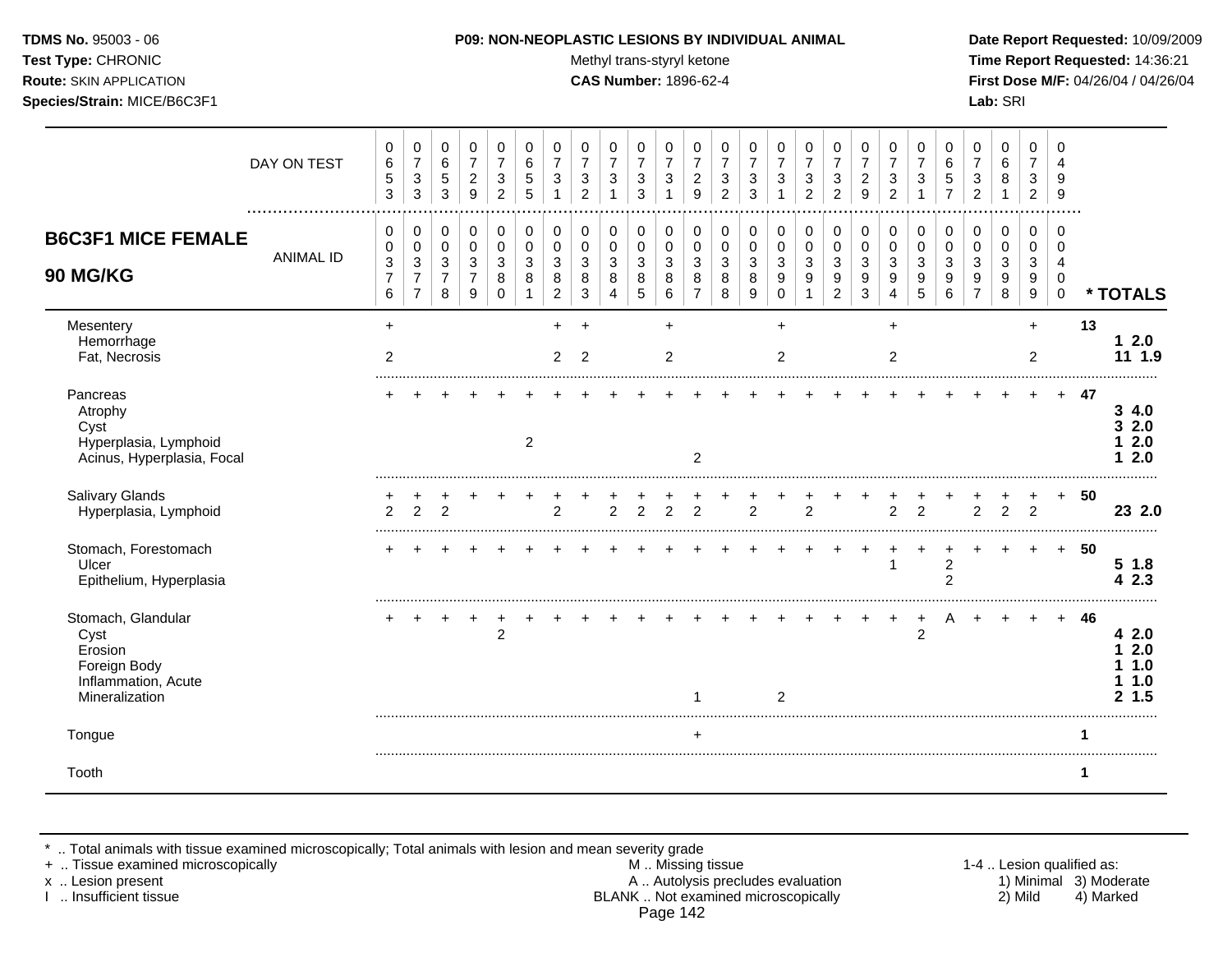#### **TDMS No.** 95003 - 06 **P09: NON-NEOPLASTIC LESIONS BY INDIVIDUAL ANIMAL Date Report Requested:** 10/09/2009

**Test Type:** CHRONIC **Test Type:** CHRONIC **Test Type:** CHRONIC **Time Report Requested:** 14:36:21 **Route:** SKIN APPLICATION **CAS Number:** 1896-62-4 **First Dose M/F:** 04/26/04 / 04/26/04

|                                              | DAY ON TEST | U<br>6<br>ູບ<br>3                       | 0<br>3<br>3      | U<br>6<br>5<br>2<br>◡ | 2       | <b>U</b><br>3<br>ົ | G       | ັ<br>J                  | ີ<br>J                     | 0<br>3                | U<br>3<br>ົ<br>ັ            | د  | <b>U</b><br>9 | ∼            | v<br>J<br>ີ<br>J      | υ<br>-2<br>Ñ                   | 0<br>3<br>ົ<br>▃ | v<br>3<br>$\sim$<br><u>_</u>             | ∠            | 0<br>-3<br>c | J                  | v | υ<br>3                | 0<br>6<br>8           | U<br>3<br><u>.</u>         | – G<br>-9 |      |
|----------------------------------------------|-------------|-----------------------------------------|------------------|-----------------------|---------|--------------------|---------|-------------------------|----------------------------|-----------------------|-----------------------------|----|---------------|--------------|-----------------------|--------------------------------|------------------|------------------------------------------|--------------|--------------|--------------------|---|-----------------------|-----------------------|----------------------------|-----------|------|
| <b>B6C3F1 MICE FEMALE</b><br><b>90 MG/KG</b> | ANIMAL ID   | v<br>v<br>$\Omega$<br>ັບ<br>$\sim$<br>b | 0<br>0<br>3<br>- | υ<br>υ<br>ົ<br>◡<br>8 | ັບ<br>9 | 3<br>O<br>O        | $\circ$ | າ<br>u<br>8<br><u>.</u> | ⌒<br>J<br>8<br>$\sim$<br>J | 0<br>0<br>3<br>8<br>4 | U<br>U<br>ົ<br>P<br>8<br>.5 | J. | ు<br>O        | $\circ$<br>O | ╰<br>?<br>u<br>8<br>9 | ν<br>$\sqrt{2}$<br>J<br>9<br>u | 0<br>0<br>3<br>9 | υ<br>ν<br>ົ<br>◡<br>9<br>ົ<br>$\epsilon$ | ۰J<br>9<br>3 | 3<br>9<br>4  | ⌒<br>$\Omega$<br>υ | 6 | ν<br>◠<br>J<br>ਹ<br>- | 0<br>0<br>3<br>9<br>8 | U<br>ν<br>ົ<br>◡<br>9<br>9 |           | TALS |

# **CARDIOVASCULAR SYSTEM**

| Blood Vessel |  |  |  |  |  |  |  |  |  |  |  |  |  |  |
|--------------|--|--|--|--|--|--|--|--|--|--|--|--|--|--|
| ⊣eart        |  |  |  |  |  |  |  |  |  |  |  |  |  |  |

# **ENDOCRINE SYSTEM**

| <b>Adrenal Cortex</b><br><b>Accessory Adrenal Cortical Nodule</b><br>Degeneration, Fatty |  |  |  |  |   |  |  |  |  |  |  |  |     | 50 | 1.0<br>1.0       |     |
|------------------------------------------------------------------------------------------|--|--|--|--|---|--|--|--|--|--|--|--|-----|----|------------------|-----|
| Hematopoietic Cell Proliferation<br>Hypertrophy, Focal<br>Capsule, Hyperplasia           |  |  |  |  |   |  |  |  |  |  |  |  |     |    | 1.5<br>2.0       | 2.1 |
| Adrenal Medulla<br>Hyperplasia                                                           |  |  |  |  | ◠ |  |  |  |  |  |  |  |     | 50 | 1.7<br>3         |     |
| Islets, Pancreatic<br>Angiectasis<br>Hyperplasia                                         |  |  |  |  |   |  |  |  |  |  |  |  | $+$ | 47 | 3.0 <sub>2</sub> |     |
| Parathyroid Gland<br>Inflammation, Chronic                                               |  |  |  |  |   |  |  |  |  |  |  |  |     | 46 | 2.0              |     |
| <b>Pituitary Gland</b>                                                                   |  |  |  |  |   |  |  |  |  |  |  |  |     |    |                  |     |

\* .. Total animals with tissue examined microscopically; Total animals with lesion and mean severity grade

- + .. Tissue examined microscopically M .. Missing tissue 1-4 .. Lesion qualified as: x .. Lesion present **A .. Autolysis precludes evaluation** A .. Autolysis precludes evaluation 1) Minimal 3) Moderate I .. Insufficient tissue BLANK .. Not examined microscopically 2) Mild 4) Marked Page 143
-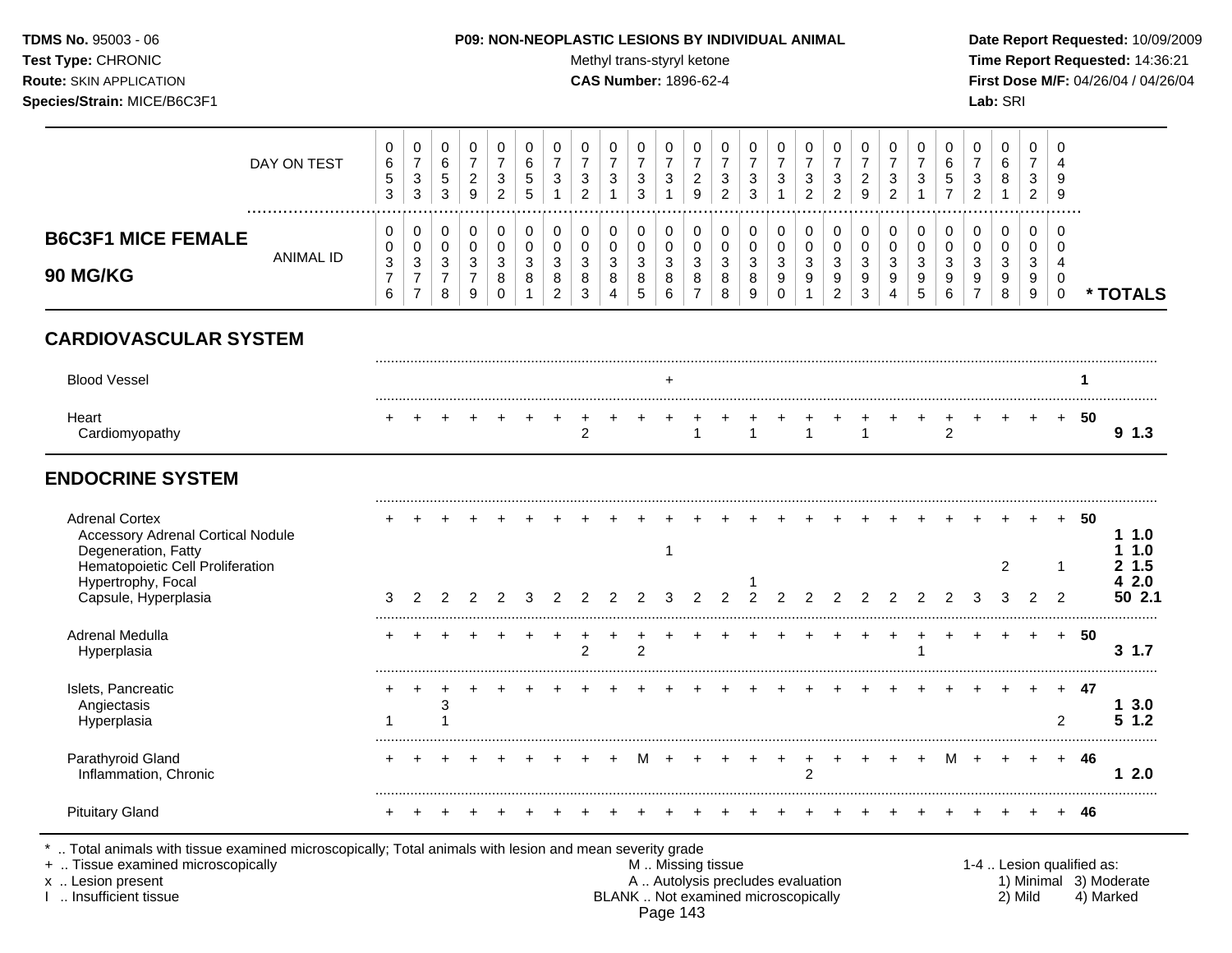**Test Type:** CHRONIC **Trans-styryl ketone** Methyl trans-styryl ketone **Time Report Requested:** 14:36:21 **Route:** SKIN APPLICATION **CAS Number:** 1896-62-4 **First Dose M/F:** 04/26/04 / 04/26/04 **Species/Strain:** MICE/B6C3F1 **Lab:** SRI

| DAY ON TEST                                                                                                                          | 0<br>$\,6\,$<br>$\mathbf 5$<br>3                      | 0<br>$\overline{7}$<br>$\sqrt{3}$<br>3                               | $\mathbf 0$<br>6<br>$\sqrt{5}$<br>3                    | 0<br>$\overline{7}$<br>$\overline{c}$<br>9              | 0<br>$\overline{7}$<br>$\sqrt{3}$<br>$\overline{2}$ | 0<br>$\,6$<br>5<br>5     | 0<br>$\overline{z}$<br>$\sqrt{3}$                   | 0<br>$\overline{z}$<br>3<br>$\overline{2}$ | 0<br>$\overline{ }$<br>3 | $\overline{7}$<br>3<br>3                  | 0<br>$\overline{ }$<br>3       | 0<br>$\overline{ }$<br>$\overline{c}$<br>9 | $\overline{7}$<br>3<br>2 | $\overline{7}$<br>$\sqrt{3}$<br>3              | 0<br>$\overline{7}$<br>$\mathbf{3}$  | 0<br>$\overline{7}$<br>3<br>2 | 0<br>$\overline{7}$<br>$\mathbf{3}$<br>2             | 0<br>$\overline{z}$<br>$\boldsymbol{2}$<br>9 | 0<br>$\overline{ }$<br>3<br>$\overline{2}$ | $\overline{7}$<br>3 | 0<br>6<br>$\overline{5}$<br>$\overline{ }$ | 0<br>$\overline{7}$<br>3<br>2      | 0<br>6<br>8           | 0<br>$\overline{7}$<br>3<br>2 | 4<br>9<br>9 |    |                                       |
|--------------------------------------------------------------------------------------------------------------------------------------|-------------------------------------------------------|----------------------------------------------------------------------|--------------------------------------------------------|---------------------------------------------------------|-----------------------------------------------------|--------------------------|-----------------------------------------------------|--------------------------------------------|--------------------------|-------------------------------------------|--------------------------------|--------------------------------------------|--------------------------|------------------------------------------------|--------------------------------------|-------------------------------|------------------------------------------------------|----------------------------------------------|--------------------------------------------|---------------------|--------------------------------------------|------------------------------------|-----------------------|-------------------------------|-------------|----|---------------------------------------|
| <b>B6C3F1 MICE FEMALE</b><br><b>ANIMAL ID</b><br><b>90 MG/KG</b>                                                                     | 0<br>$\pmb{0}$<br>$\mathbf{3}$<br>$\overline{z}$<br>6 | 0<br>$\mathbf 0$<br>$\mathbf{3}$<br>$\overline{ }$<br>$\overline{7}$ | $\mathbf 0$<br>$\mathbf 0$<br>3<br>$\overline{7}$<br>8 | 0<br>$\mathbf 0$<br>$\mathbf{3}$<br>$\overline{ }$<br>9 | 0<br>$\mathbf 0$<br>$\mathbf{3}$<br>8<br>$\Omega$   | 0<br>$\pmb{0}$<br>3<br>8 | 0<br>$\pmb{0}$<br>$\sqrt{3}$<br>8<br>$\overline{2}$ | 0<br>0<br>3<br>8<br>3                      | 0<br>0<br>3<br>8<br>4    | $\mathbf 0$<br>$\mathbf 0$<br>3<br>8<br>5 | 0<br>0<br>$\sqrt{3}$<br>8<br>6 | 0<br>$\pmb{0}$<br>3<br>8<br>$\overline{ }$ | $\pmb{0}$<br>3<br>8<br>8 | 0<br>$\pmb{0}$<br>$\mathbf{3}$<br>$\,8\,$<br>9 | 0<br>$\pmb{0}$<br>3<br>9<br>$\Omega$ | 0<br>0<br>$\sqrt{3}$<br>9     | $\mathbf 0$<br>$\pmb{0}$<br>3<br>9<br>$\overline{2}$ | 0<br>$\,0\,$<br>$\mathbf{3}$<br>9<br>3       | 0<br>0<br>3<br>9                           | 3<br>9<br>5         | 0<br>$\pmb{0}$<br>3<br>9<br>6              | 0<br>0<br>3<br>9<br>$\overline{ }$ | 0<br>0<br>3<br>9<br>8 | 0<br>0<br>3<br>9<br>9         | .<br>0      | *  | <b>TOTALS</b>                         |
| Pars Distalis, Angiectasis<br>Pars Distalis, Cyst<br>Pars Distalis, Hyperplasia, Focal<br>Pars Intermedia, Hypertrophy               | $\overline{2}$                                        |                                                                      |                                                        |                                                         |                                                     |                          |                                                     |                                            |                          |                                           | $\overline{2}$                 |                                            | $\overline{2}$           |                                                |                                      |                               |                                                      |                                              |                                            |                     |                                            |                                    |                       |                               |             |    | 3.0<br>2.0<br>5 <sub>1.6</sub><br>2.0 |
| <b>Thyroid Gland</b><br>Inflammation, Acute<br>Ultimobranchial Cyst<br>Follicle, Degeneration, Focal<br>Follicular Cell, Hyperplasia | 3                                                     |                                                                      |                                                        |                                                         |                                                     |                          | 2                                                   | 2                                          |                          | 3                                         | 3                              |                                            | 2                        |                                                |                                      |                               | 2                                                    |                                              | 2<br>2                                     |                     |                                            |                                    | 3<br>◠                | $\overline{2}$                | $+$         | 47 | 2.0<br>2.0<br>1.9<br>1.5<br>2         |

## **GENERAL BODY SYSTEM**

NONE

# **GENITAL SYSTEM**

| Clitoral Gland<br>Inflammation, Chronic |  |  |  |  |  |   | + + + + + + |   |   |  |   |  |   |   | 46 |                   |
|-----------------------------------------|--|--|--|--|--|---|-------------|---|---|--|---|--|---|---|----|-------------------|
| ⊃var<br>∪vs                             |  |  |  |  |  | ⌒ |             | ⌒ | າ |  | ົ |  | ົ | ົ | 50 | 3 O<br>2.0<br>2.0 |
| Oviduct                                 |  |  |  |  |  |   |             |   |   |  |   |  |   |   |    |                   |

\* .. Total animals with tissue examined microscopically; Total animals with lesion and mean severity grade

- + .. Tissue examined microscopically M .. Missing tissue 1-4 .. Lesion qualified as: x .. Lesion present **A .. Autolysis precludes evaluation** A .. Autolysis precludes evaluation 1) Minimal 3) Moderate I .. Insufficient tissue BLANK .. Not examined microscopically 2) Mild 4) Marked Page 144
-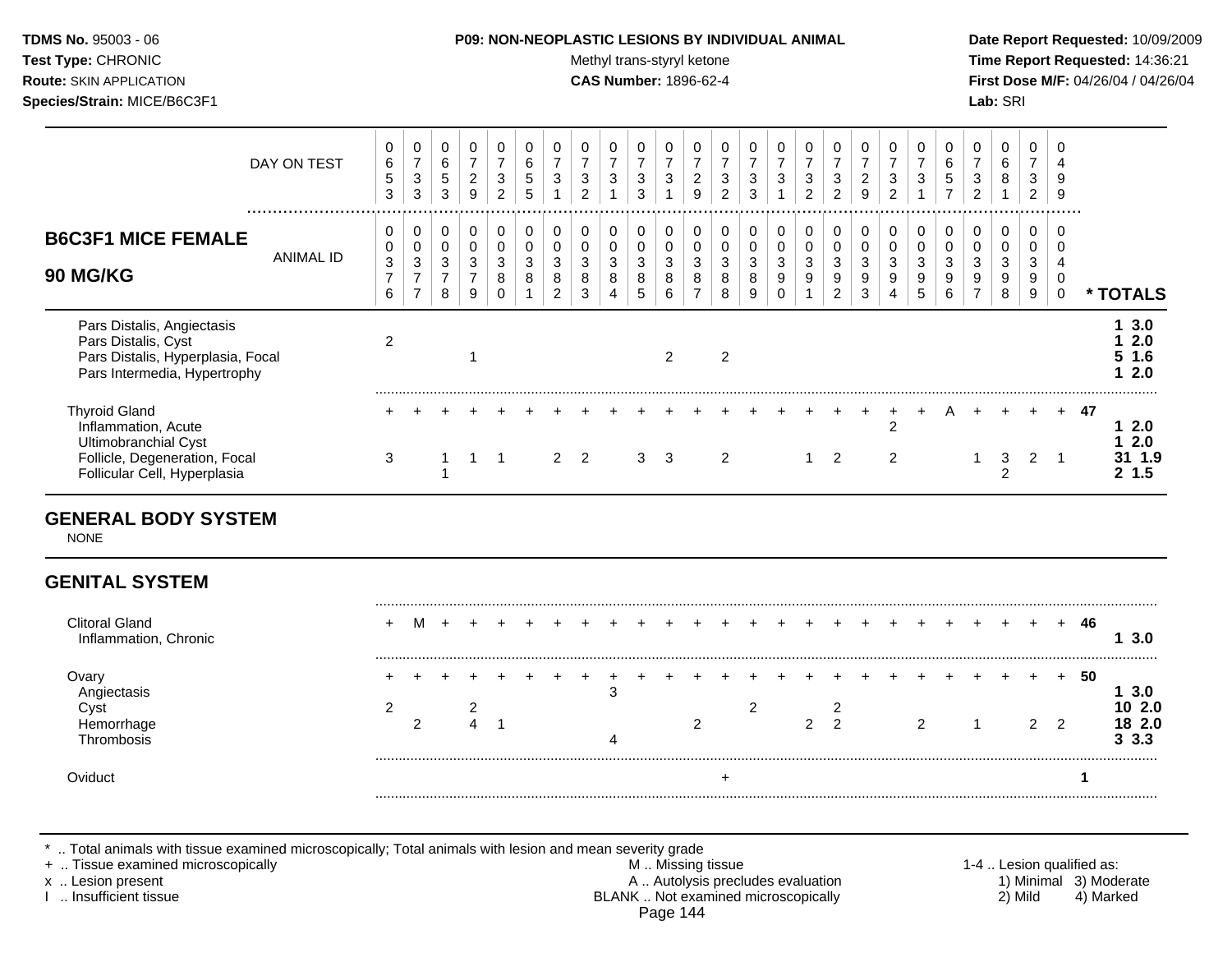**Test Type:** CHRONIC **Test Type:** CHRONIC **Test Type:** CHRONIC **Time Report Requested:** 14:36:21 **Route:** SKIN APPLICATION **CAS Number:** 1896-62-4 **First Dose M/F:** 04/26/04 / 04/26/04 **Species/Strain:** MICE/B6C3F1 **Lab:** SRI

|                                                                                                       | DAY ON TEST      | 0<br>6<br>5<br>3                  | 0<br>$\overline{ }$<br>3<br>3                   | 0<br>6<br>5<br>3                   | 0<br>$\overline{ }$<br>$\overline{2}$<br>9 | $\overline{ }$<br>3<br>2     | 0<br>6<br>5<br>5 | $\overline{\phantom{a}}$<br>3                          | 0<br>$\overline{ }$<br>3<br>2 | 0<br>$\overline{ }$<br>3 | $\overline{ }$<br>3<br>3 | $\overline{ }$<br>3   | ⇁<br>$\overline{2}$<br>9      | 0<br>⇁<br>3<br>2      | $\overline{ }$<br>3<br>3        | 0<br>$\overline{ }$<br>3        | 0<br>$\overline{ }$<br>3<br>$\mathcal{D}$ | $\overline{ }$<br>3<br>$\overline{c}$ | 0<br>$\overline{ }$<br>$\overline{2}$<br>9 | ⇁<br>3<br>$\sim$ | 0<br>3                | 6<br>5<br>$\overline{ }$ | 0<br>$\rightarrow$<br>3<br>2       | 0<br>6<br>8           | 0<br>$\overline{\phantom{a}}$<br>3<br>2 | 0<br>9<br>9      |                                   |
|-------------------------------------------------------------------------------------------------------|------------------|-----------------------------------|-------------------------------------------------|------------------------------------|--------------------------------------------|------------------------------|------------------|--------------------------------------------------------|-------------------------------|--------------------------|--------------------------|-----------------------|-------------------------------|-----------------------|---------------------------------|---------------------------------|-------------------------------------------|---------------------------------------|--------------------------------------------|------------------|-----------------------|--------------------------|------------------------------------|-----------------------|-----------------------------------------|------------------|-----------------------------------|
| <b>B6C3F1 MICE FEMALE</b><br><b>90 MG/KG</b>                                                          | <b>ANIMAL ID</b> | 0<br>0<br>3<br>$\rightarrow$<br>6 | 0<br>0<br>3<br>$\overline{ }$<br>$\overline{ }$ | 0<br>0<br>3<br>$\overline{ }$<br>8 | 0<br>0<br>3<br>$\overline{ }$<br>9         | 0<br>$\Omega$<br>3<br>8<br>0 | 0<br>0<br>3<br>8 | 0<br>$\mathbf 0$<br>$\sim$<br>ు<br>8<br>$\overline{2}$ | 0<br>0<br>3<br>8<br>3         | 0<br>0<br>3<br>8<br>4    | 0<br>0<br>3<br>8<br>5    | 0<br>0<br>3<br>8<br>6 | 0<br>3<br>8<br>$\overline{ }$ | 0<br>0<br>3<br>8<br>8 | 0<br>$\mathbf 0$<br>3<br>8<br>9 | 0<br>0<br>3<br>$\mathsf g$<br>0 | 0<br>0<br>3<br>9                          | 0<br>0<br>3<br>9<br>$\overline{2}$    | 0<br>0<br>3<br>9<br>3                      | 0<br>3<br>9      | 0<br>0<br>3<br>9<br>5 | $\sim$<br>ు<br>9<br>6    | 0<br>0<br>3<br>9<br>$\overline{ }$ | 0<br>0<br>3<br>9<br>8 | 0<br>3<br>9<br>9                        | .<br>0<br>0<br>0 | * TOTALS                          |
| <b>Uterus</b><br>Hemorrhage<br>Hyperplasia, Cystic<br>Hyperplasia, Histiocytic<br>Metaplasia, Osseous |                  | 4                                 | 4                                               | 3                                  | 4                                          |                              | 4                |                                                        | 3                             | 3                        |                          |                       |                               |                       |                                 | $\mathcal{P}$                   | 4                                         | 3                                     | 3                                          | 4                |                       |                          | 3                                  | 4                     |                                         | $+$<br>4         | 50<br>4.0<br>47 3.1<br>4.0<br>1.0 |

# **HEMATOPOIETIC SYSTEM**

| <b>Bone Marrow</b><br>Angiectasis<br>Hyperplasia, Megakaryocyte<br>Myelofibrosis<br>Myeloid Cell, Hyperplasia |                | 2 |  |  | 3 |   |  |  |  |  |  |  | 2 |                | $\pm$ | 50 | 2.0<br>3.0<br>2.0<br>2.0  |
|---------------------------------------------------------------------------------------------------------------|----------------|---|--|--|---|---|--|--|--|--|--|--|---|----------------|-------|----|---------------------------|
| Lymph Node<br>Ectasia                                                                                         | $\overline{ }$ |   |  |  |   |   |  |  |  |  |  |  |   |                |       | 14 | 3<br>-3.7<br>2.0          |
| <b>Fibrosis</b><br>Hemorrhage<br>Hyperplasia, Lymphoid<br>Iliac, Ectasia<br>Iliac, Hemorrhage                 |                |   |  |  |   | 3 |  |  |  |  |  |  |   |                |       |    | 23.5<br>4.0<br>4.0<br>4.0 |
| Iliac, Hyperplasia, Lymphoid                                                                                  | $\mathcal{P}$  |   |  |  |   |   |  |  |  |  |  |  |   |                |       |    | 2.0                       |
| Lymph Node, Mandibular<br>Atrophy<br>Ectasia<br>Hyperplasia, Lymphoid                                         |                |   |  |  |   |   |  |  |  |  |  |  |   | $\mathfrak{p}$ | $+$   | 50 | 42.5<br>2.0<br>2.2.0      |
| Lymph Node, Mesenteric                                                                                        |                |   |  |  |   |   |  |  |  |  |  |  |   |                |       | 48 |                           |

+ .. Tissue examined microscopically M .. Missing tissue 1-4 .. Lesion qualified as: x .. Lesion present 1) Minimal 3) Moderate A .. Autolysis precludes evaluation 1) Minimal 3) Moderate I .. Insufficient tissue BLANK .. Not examined microscopically 2) Mild 4) Marked

Page 145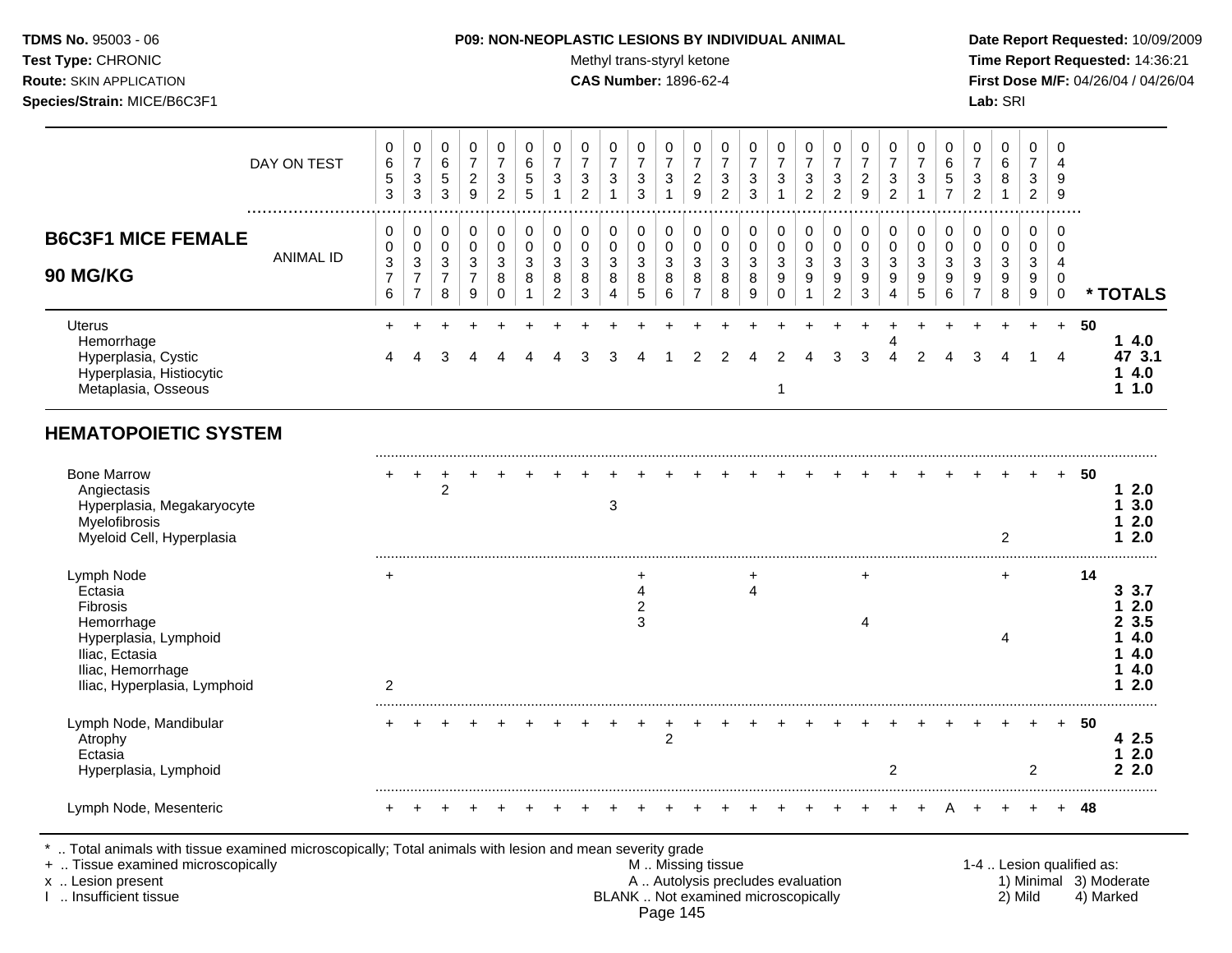Test Type: CHRONIC **Test Type:** CHRONIC **Test Type:** CHRONIC **Time Report Requested:** 14:36:21 **Route:** SKIN APPLICATION **CAS Number:** 1896-62-4 **First Dose M/F:** 04/26/04 / 04/26/04 **Species/Strain:** MICE/B6C3F1 **Lab:** SRI

| DAY ON TEST                                                                                                                                                                                  | 0<br>6<br>5<br>$\mathfrak{S}$                       | $\pmb{0}$<br>$\overline{7}$<br>$\sqrt{3}$<br>$\sqrt{3}$          | 0<br>$\,6$<br>5<br>3               | 0<br>$\overline{7}$<br>$\overline{c}$<br>9           | $\mathbf 0$<br>$\overline{7}$<br>3<br>$\overline{c}$                          | 0<br>6<br>5<br>5                           | 0<br>$\overline{7}$<br>$\mathbf{3}$                     | 0<br>$\overline{7}$<br>$\mathbf{3}$<br>$\overline{c}$ | 0<br>$\overline{7}$<br>3<br>$\mathbf{1}$                           | 0<br>$\overline{7}$<br>3<br>$\sqrt{3}$                   | 0<br>$\overline{7}$<br>3<br>1              | 0<br>$\overline{7}$<br>$\overline{2}$<br>9 | $\mathbf 0$<br>$\overline{7}$<br>3<br>$\overline{2}$     | 0<br>$\overline{7}$<br>3<br>3          | 0<br>$\boldsymbol{7}$<br>$\mathbf{3}$<br>1         | $\mathbf 0$<br>$\overline{7}$<br>$\sqrt{3}$<br>$\overline{c}$    | 0<br>$\overline{7}$<br>3<br>$\overline{2}$                                        | 0<br>$\overline{7}$<br>$\overline{c}$<br>$\overline{9}$   | 0<br>$\overline{7}$<br>3<br>$\overline{c}$ | 0<br>$\overline{7}$<br>$\mathbf{3}$<br>$\mathbf 1$      | 0<br>6<br>$\sqrt{5}$<br>$\overline{7}$                              | 0<br>$\overline{7}$<br>3<br>$\overline{c}$                           | 0<br>6<br>8                                                            | 0<br>$\overline{7}$<br>3<br>$\overline{2}$ | $\mathbf 0$<br>$\overline{4}$<br>9<br>$\boldsymbol{9}$ |    |                                                                      |
|----------------------------------------------------------------------------------------------------------------------------------------------------------------------------------------------|-----------------------------------------------------|------------------------------------------------------------------|------------------------------------|------------------------------------------------------|-------------------------------------------------------------------------------|--------------------------------------------|---------------------------------------------------------|-------------------------------------------------------|--------------------------------------------------------------------|----------------------------------------------------------|--------------------------------------------|--------------------------------------------|----------------------------------------------------------|----------------------------------------|----------------------------------------------------|------------------------------------------------------------------|-----------------------------------------------------------------------------------|-----------------------------------------------------------|--------------------------------------------|---------------------------------------------------------|---------------------------------------------------------------------|----------------------------------------------------------------------|------------------------------------------------------------------------|--------------------------------------------|--------------------------------------------------------|----|----------------------------------------------------------------------|
| <b>B6C3F1 MICE FEMALE</b><br><b>ANIMAL ID</b><br>90 MG/KG                                                                                                                                    | 0<br>$\pmb{0}$<br>$\sqrt{3}$<br>$\overline{7}$<br>6 | 0<br>$\pmb{0}$<br>$\sqrt{3}$<br>$\overline{7}$<br>$\overline{7}$ | 0<br>0<br>3<br>$\overline{7}$<br>8 | 0<br>$\pmb{0}$<br>$\mathbf 3$<br>$\overline{7}$<br>9 | $\mathbf 0$<br>$\mathbf 0$<br>3<br>8<br>$\Omega$                              | 0<br>$\mathbf 0$<br>3<br>8<br>$\mathbf{1}$ | 0<br>$\pmb{0}$<br>$\mathfrak{S}$<br>8<br>$\overline{2}$ | 0<br>0<br>$\sqrt{3}$<br>$\bf 8$<br>$\mathfrak{Z}$     | 0<br>$\pmb{0}$<br>$\ensuremath{\mathsf{3}}$<br>8<br>$\overline{4}$ | $\mathbf 0$<br>$\mathbf 0$<br>$\sqrt{3}$<br>$\,8\,$<br>5 | 0<br>$\mathbf 0$<br>3<br>8<br>6            | 0<br>0<br>3<br>8<br>$\overline{7}$         | $\mathbf 0$<br>$\mathbf 0$<br>$\sqrt{3}$<br>$\,8\,$<br>8 | 0<br>$\pmb{0}$<br>$\sqrt{3}$<br>8<br>9 | 0<br>$\pmb{0}$<br>$\mathbf{3}$<br>9<br>$\mathbf 0$ | 0<br>$\pmb{0}$<br>$\sqrt{3}$<br>$\boldsymbol{9}$<br>$\mathbf{1}$ | 0<br>$\pmb{0}$<br>$\ensuremath{\mathsf{3}}$<br>$\boldsymbol{9}$<br>$\overline{c}$ | 0<br>$\mathbf 0$<br>$\mathbf{3}$<br>$\boldsymbol{9}$<br>3 | 0<br>$\mathbf 0$<br>$\mathbf{3}$<br>9<br>4 | 0<br>$\pmb{0}$<br>$\mathbf{3}$<br>$\boldsymbol{9}$<br>5 | 0<br>$\pmb{0}$<br>$\mathsf 3$<br>$\boldsymbol{9}$<br>$6\phantom{a}$ | 0<br>$\mathbf 0$<br>$\sqrt{3}$<br>$\boldsymbol{9}$<br>$\overline{7}$ | 0<br>$\mathbf 0$<br>$\ensuremath{\mathsf{3}}$<br>$\boldsymbol{9}$<br>8 | 0<br>0<br>3<br>9<br>9                      | 0<br>0<br>4<br>$\mathbf 0$<br>$\mathbf 0$              |    | * TOTALS                                                             |
| Atrophy<br>Hemorrhage                                                                                                                                                                        |                                                     |                                                                  | $\mathbf{1}$                       | $\overline{2}$                                       |                                                                               |                                            |                                                         |                                                       |                                                                    |                                                          |                                            |                                            |                                                          |                                        |                                                    |                                                                  |                                                                                   |                                                           |                                            |                                                         |                                                                     | $\overline{c}$<br>$\overline{2}$                                     |                                                                        |                                            |                                                        |    | 62.2<br>$12.0$                                                       |
| Spleen<br>Hematopoietic Cell Proliferation<br>Hyperplasia, Lymphoid<br>Pigmentation<br>Lymphoid Follicle, Atrophy<br>Lymphoid Follicle, Hyperplasia                                          | 2                                                   |                                                                  | $\mathbf{3}$<br>$\overline{2}$     | 3<br>3                                               | $\overline{\mathbf{1}}$                                                       |                                            | $\mathbf 1$                                             | 3                                                     | $\overline{4}$<br>1                                                | $\overline{2}$<br>$\overline{2}$                         | 3                                          |                                            | 2<br>-1                                                  | $\overline{2}$                         | 3                                                  |                                                                  | $\overline{2}$<br>$\mathbf{1}$                                                    | $\overline{2}$<br>2                                       | 3<br>2                                     | $\overline{\phantom{0}}$ 1                              |                                                                     | $\overline{2}$<br>$\mathbf{2}^{\prime}$                              | $\boldsymbol{\Lambda}$<br>3                                            | $\overline{c}$                             |                                                        | 48 | 26 2.8<br>11.0<br>32.3<br>23.0<br>23 1.6                             |
| Thymus<br>Cyst<br>Hemorrhage<br>Hyperplasia, Lymphoid                                                                                                                                        |                                                     |                                                                  |                                    |                                                      |                                                                               |                                            | $\mathbf 1$                                             |                                                       | $\overline{c}$                                                     |                                                          | $\boldsymbol{2}$<br>3                      |                                            |                                                          |                                        |                                                    |                                                                  |                                                                                   | $\overline{2}$                                            |                                            | $\mathbf{1}$                                            |                                                                     |                                                                      |                                                                        | $\overline{2}$                             | $+$                                                    | 48 | 4 2.0<br>9 1.4<br>13.0                                               |
| <b>INTEGUMENTARY SYSTEM</b>                                                                                                                                                                  |                                                     |                                                                  |                                    |                                                      |                                                                               |                                            |                                                         |                                                       |                                                                    |                                                          |                                            |                                            |                                                          |                                        |                                                    |                                                                  |                                                                                   |                                                           |                                            |                                                         |                                                                     |                                                                      |                                                                        |                                            |                                                        |    |                                                                      |
| <b>Mammary Gland</b><br>Hyperplasia<br>Pigmentation                                                                                                                                          |                                                     |                                                                  | 3<br>$\overline{2}$                |                                                      |                                                                               |                                            |                                                         |                                                       |                                                                    |                                                          |                                            |                                            |                                                          |                                        | $\overline{2}$                                     |                                                                  |                                                                                   |                                                           |                                            |                                                         |                                                                     |                                                                      |                                                                        |                                            | $+$                                                    | 50 | 4 2.5<br>$12.0$                                                      |
| Skin<br>Edema<br>Hyperkeratosis<br>Hyperplasia, Melanocyte<br>Inflammation, Chronic<br>Epidermis, Hyperplasia<br>Epidermis, Site Of Application, Hyperplasia<br>Site Of Application, Erosion | -1<br>$\overline{2}$                                |                                                                  |                                    | 1<br>$\overline{c}$                                  | $\overline{2}$<br>$\overline{2}$<br>$\overline{\mathbf{c}}$<br>$\overline{1}$ |                                            | $\overline{c}$<br>$\mathbf{1}$<br>$\boldsymbol{2}$      | 1                                                     | -1<br>$\overline{2}$                                               |                                                          | $\overline{2}$<br>$\overline{c}$<br>1<br>3 |                                            | 1                                                        | 1<br>$\overline{2}$                    |                                                    |                                                                  |                                                                                   | 1                                                         |                                            | -1                                                      | $\overline{c}$                                                      | $\overline{2}$<br>2                                                  | 2<br>$\overline{4}$                                                    | $\mathbf{1}$<br>-1<br>1<br>$\overline{1}$  | $+$<br>$\mathbf{1}$                                    | 50 | $12.0$<br>12, 1.4<br>$3 \; 1.3$<br>18 1.2<br>9 1.2<br>33 1.7<br>13.0 |

\* .. Total animals with tissue examined microscopically; Total animals with lesion and mean severity grade

+ .. Tissue examined microscopically M .. Missing tissue 1-4 .. Lesion qualified as:

x .. Lesion present 1) Minimal 3) Moderate A .. Autolysis precludes evaluation 1) Minimal 3) Moderate I .. Insufficient tissue BLANK .. Not examined microscopically 2) Mild 4) Marked Page 146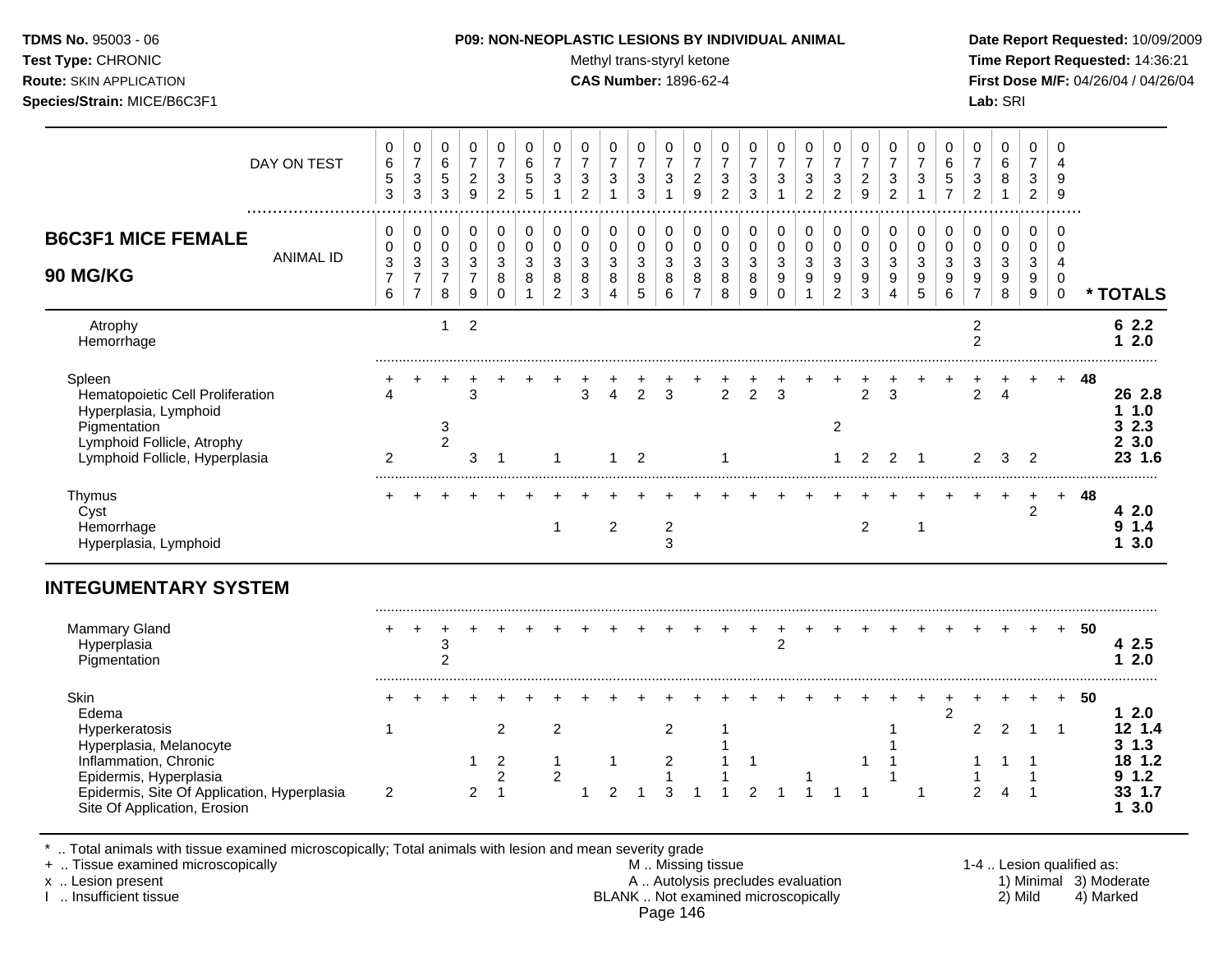Test Type: CHRONIC **Test Type:** CHRONIC **Test Type:** CHRONIC **Time Report Requested:** 14:36:21 **Route:** SKIN APPLICATION **CAS Number:** 1896-62-4 **First Dose M/F:** 04/26/04 / 04/26/04 **Species/Strain:** MICE/B6C3F1 **Lab:** SRI

| DAY ON TEST                                                                                                                                                                                | $\mathbf 0$<br>$\,6\,$<br>5<br>3             | 0<br>$\overline{7}$<br>$\mathbf{3}$<br>3                              | 0<br>6<br>5<br>3                                | 0<br>$\overline{7}$<br>$\overline{c}$<br>$\overline{9}$              | $\mathbf 0$<br>$\overline{7}$<br>3<br>$\overline{2}$ | 0<br>$\,6\,$<br>$\sqrt{5}$<br>5             | $\mathbf 0$<br>$\overline{7}$<br>3<br>$\mathbf{1}$          | 0<br>$\overline{7}$<br>3<br>$\overline{2}$          | $\mathbf 0$<br>$\overline{7}$<br>3<br>$\overline{1}$                      | $\mathbf 0$<br>$\overline{7}$<br>$\mathbf{3}$<br>3 | 0<br>$\overline{7}$<br>$\sqrt{3}$<br>$\mathbf{1}$ | 0<br>$\overline{7}$<br>$\overline{c}$<br>$\boldsymbol{9}$                                     | $\mathbf 0$<br>$\boldsymbol{7}$<br>$\ensuremath{\mathsf{3}}$<br>$\overline{2}$ | $\mathbf 0$<br>$\overline{7}$<br>3<br>$\mathbf{3}$          | 0<br>$\overline{7}$<br>$\mathbf{3}$<br>$\mathbf{1}$                       | 0<br>$\overline{7}$<br>3<br>$\overline{2}$                 | 0<br>$\overline{7}$<br>$\mathsf 3$<br>$\overline{2}$                 | $\mathbf 0$<br>$\overline{7}$<br>$\overline{c}$<br>9 | $\mathbf 0$<br>$\overline{7}$<br>3<br>$\overline{2}$        | 0<br>$\overline{7}$<br>$\ensuremath{\mathsf{3}}$<br>$\mathbf{1}$                  | 0<br>6<br>$\,$ 5 $\,$<br>$\overline{7}$    | $\mathbf 0$<br>$\overline{7}$<br>$\ensuremath{\mathsf{3}}$<br>$\overline{2}$        | $\mathbf 0$<br>$\,6\,$<br>8<br>$\mathbf{1}$                             | $\mathbf 0$<br>$\overline{7}$<br>$\mathbf{3}$<br>$\overline{2}$ | $\mathbf 0$<br>$\overline{4}$<br>9<br>9                          |                           |                                            |
|--------------------------------------------------------------------------------------------------------------------------------------------------------------------------------------------|----------------------------------------------|-----------------------------------------------------------------------|-------------------------------------------------|----------------------------------------------------------------------|------------------------------------------------------|---------------------------------------------|-------------------------------------------------------------|-----------------------------------------------------|---------------------------------------------------------------------------|----------------------------------------------------|---------------------------------------------------|-----------------------------------------------------------------------------------------------|--------------------------------------------------------------------------------|-------------------------------------------------------------|---------------------------------------------------------------------------|------------------------------------------------------------|----------------------------------------------------------------------|------------------------------------------------------|-------------------------------------------------------------|-----------------------------------------------------------------------------------|--------------------------------------------|-------------------------------------------------------------------------------------|-------------------------------------------------------------------------|-----------------------------------------------------------------|------------------------------------------------------------------|---------------------------|--------------------------------------------|
| <b>B6C3F1 MICE FEMALE</b><br><b>ANIMAL ID</b><br>90 MG/KG                                                                                                                                  | 0<br>0<br>$\,$ 3 $\,$<br>$\overline{7}$<br>6 | 0<br>$\mathbf 0$<br>$\mathsf 3$<br>$\boldsymbol{7}$<br>$\overline{7}$ | 0<br>0<br>$\mathbf{3}$<br>$\boldsymbol{7}$<br>8 | 0<br>$\mathbf 0$<br>$\sqrt{3}$<br>$\overline{7}$<br>$\boldsymbol{9}$ | 0<br>$\mathbf 0$<br>$\mathbf{3}$<br>8<br>$\pmb{0}$   | $\pmb{0}$<br>0<br>$\mathfrak{S}$<br>$\,8\,$ | $\pmb{0}$<br>$\pmb{0}$<br>$\sqrt{3}$<br>8<br>$\overline{c}$ | 0<br>0<br>$\mathbf{3}$<br>$\bf 8$<br>$\mathfrak{S}$ | 0<br>$\mathbf 0$<br>$\ensuremath{\mathsf{3}}$<br>$\, 8$<br>$\overline{4}$ | 0<br>$\pmb{0}$<br>$\mathfrak{S}$<br>8<br>$5\,$     | 0<br>$\pmb{0}$<br>$\mathbf{3}$<br>8<br>$\,6\,$    | 0<br>0<br>$\ensuremath{\mathsf{3}}$<br>$\bf 8$<br>$\overline{7}$                              | 0<br>$\pmb{0}$<br>$\sqrt{3}$<br>8<br>$\bf 8$                                   | 0<br>$\pmb{0}$<br>$\sqrt{3}$<br>$\,8\,$<br>$\boldsymbol{9}$ | 0<br>$\mathsf{O}\xspace$<br>$\mathbf{3}$<br>$\boldsymbol{9}$<br>$\pmb{0}$ | 0<br>0<br>$\mathbf{3}$<br>$\boldsymbol{9}$<br>$\mathbf{1}$ | 0<br>$\mathbf 0$<br>$\sqrt{3}$<br>$\boldsymbol{9}$<br>$\overline{2}$ | 0<br>$\pmb{0}$<br>$\mathfrak{S}$<br>9<br>3           | $\pmb{0}$<br>0<br>$\mathfrak{S}$<br>$9\,$<br>$\overline{4}$ | 0<br>$\pmb{0}$<br>$\ensuremath{\mathsf{3}}$<br>$\boldsymbol{9}$<br>$\overline{5}$ | 0<br>0<br>3<br>$\boldsymbol{9}$<br>$\,6\,$ | 0<br>$\mathbf 0$<br>$\ensuremath{\mathsf{3}}$<br>$\boldsymbol{9}$<br>$\overline{7}$ | 0<br>$\mathsf{O}\xspace$<br>$\mathbf{3}$<br>$\boldsymbol{9}$<br>$\bf 8$ | 0<br>0<br>$\mathbf{3}$<br>$\boldsymbol{9}$<br>$\boldsymbol{9}$  | 0<br>$\mathbf 0$<br>$\overline{4}$<br>$\mathbf 0$<br>$\mathsf 0$ |                           | * TOTALS                                   |
| Site Of Application, Hyperkeratosis<br>Site Of Application, Hyperplasia<br>Site Of Application, Hyperplasia,<br>Melanocyte                                                                 | $\overline{2}$<br>3                          |                                                                       | 1                                               | $\overline{2}$<br>2                                                  | $\overline{1}$<br>3                                  |                                             |                                                             | $\mathbf 1$                                         | $\mathbf{1}$<br>2                                                         | $\mathbf{1}$<br>1                                  | $\overline{c}$<br>$\overline{2}$                  | $\mathbf{1}$                                                                                  | -1<br>2                                                                        | 2<br>2                                                      | $\overline{1}$<br>2                                                       | $\overline{2}$<br>3                                        | $\overline{1}$                                                       | $\overline{1}$<br>$\overline{2}$                     |                                                             | $\mathbf{1}$<br>3<br>3                                                            | 2                                          | 2<br>2                                                                              | 4<br>$\overline{2}$                                                     | $\overline{1}$<br>2                                             | 2                                                                |                           | 36 1.7<br>13.0<br>36 2.1                   |
| Site Of Application, Inflammation, Chronic<br>Site Of Application, Ulcer<br>Site Of Application, Subcutaneous Tissue,<br>Metaplasia, Osseous                                               | 2                                            |                                                                       | $\mathbf{1}$                                    | 2                                                                    | $\overline{1}$                                       |                                             |                                                             |                                                     | $\overline{2}$                                                            | $\mathbf{1}$                                       | $\overline{2}$                                    |                                                                                               | $\overline{2}$                                                                 | $\overline{1}$                                              | 2                                                                         | $\mathbf 1$                                                | 2                                                                    | $\mathbf 1$                                          |                                                             |                                                                                   | 1                                          | $\overline{1}$                                                                      | 4<br>4                                                                  | $\mathbf{1}$                                                    | $\overline{1}$                                                   |                           | 38 1.6<br>43.3<br>12.0                     |
| <b>MUSCULOSKELETAL SYSTEM</b>                                                                                                                                                              |                                              |                                                                       |                                                 |                                                                      |                                                      |                                             |                                                             |                                                     |                                                                           |                                                    |                                                   |                                                                                               |                                                                                |                                                             |                                                                           |                                                            |                                                                      |                                                      |                                                             |                                                                                   |                                            |                                                                                     |                                                                         |                                                                 |                                                                  |                           |                                            |
| <b>Bone</b><br>Cranium, Fibrosis<br>Cranium, Osteopetrosis<br>Femur, Fibro-Osseous Lesion<br>Femur, Hyperostosis<br>Vertebra, Arthrosis                                                    |                                              | 1                                                                     |                                                 |                                                                      |                                                      |                                             |                                                             | $\overline{2}$                                      |                                                                           |                                                    | 2<br>3                                            | $\overline{1}$                                                                                |                                                                                | $\overline{1}$                                              |                                                                           |                                                            |                                                                      |                                                      |                                                             |                                                                                   |                                            |                                                                                     |                                                                         | $\mathbf 1$                                                     |                                                                  | 50                        | 13.0<br>21.0<br>101.2<br>61.7<br>3.0<br>1  |
| <b>Skeletal Muscle</b>                                                                                                                                                                     | $\ddot{}$                                    |                                                                       |                                                 |                                                                      |                                                      |                                             |                                                             |                                                     |                                                                           |                                                    |                                                   |                                                                                               |                                                                                |                                                             |                                                                           |                                                            |                                                                      |                                                      |                                                             |                                                                                   | $\ddot{}$                                  |                                                                                     |                                                                         |                                                                 |                                                                  | 3                         |                                            |
| <b>NERVOUS SYSTEM</b>                                                                                                                                                                      |                                              |                                                                       |                                                 |                                                                      |                                                      |                                             |                                                             |                                                     |                                                                           |                                                    |                                                   |                                                                                               |                                                                                |                                                             |                                                                           |                                                            |                                                                      |                                                      |                                                             |                                                                                   |                                            |                                                                                     |                                                                         |                                                                 |                                                                  |                           |                                            |
| <b>Brain</b><br>Compression<br><b>Gliosis</b><br>Hemorrhage<br>Hyperplasia, Lymphoid<br>Inflammation, Chronic                                                                              |                                              | $\div$                                                                | 3<br>$\mathbf 1$                                |                                                                      |                                                      | 1                                           |                                                             |                                                     |                                                                           |                                                    |                                                   |                                                                                               |                                                                                |                                                             | $\overline{2}$                                                            | $\overline{2}$                                             |                                                                      |                                                      |                                                             |                                                                                   |                                            |                                                                                     |                                                                         |                                                                 | $+$                                                              | -50                       | 32.7<br>11.0<br>2 1.0<br>$3 \t1.3$<br>12.0 |
| Total animals with tissue examined microscopically; Total animals with lesion and mean severity grade<br>+  Tissue examined microscopically<br>x  Lesion present<br>I  Insufficient tissue |                                              |                                                                       |                                                 |                                                                      |                                                      |                                             |                                                             |                                                     |                                                                           |                                                    |                                                   | M  Missing tissue<br>A  Autolysis precludes evaluation<br>BLANK  Not examined microscopically |                                                                                |                                                             |                                                                           |                                                            |                                                                      |                                                      |                                                             |                                                                                   |                                            |                                                                                     |                                                                         | 2) Mild                                                         |                                                                  | 1-4  Lesion qualified as: | 1) Minimal 3) Moderate<br>4) Marked        |

BLANK .. Not examined microscopically Page 147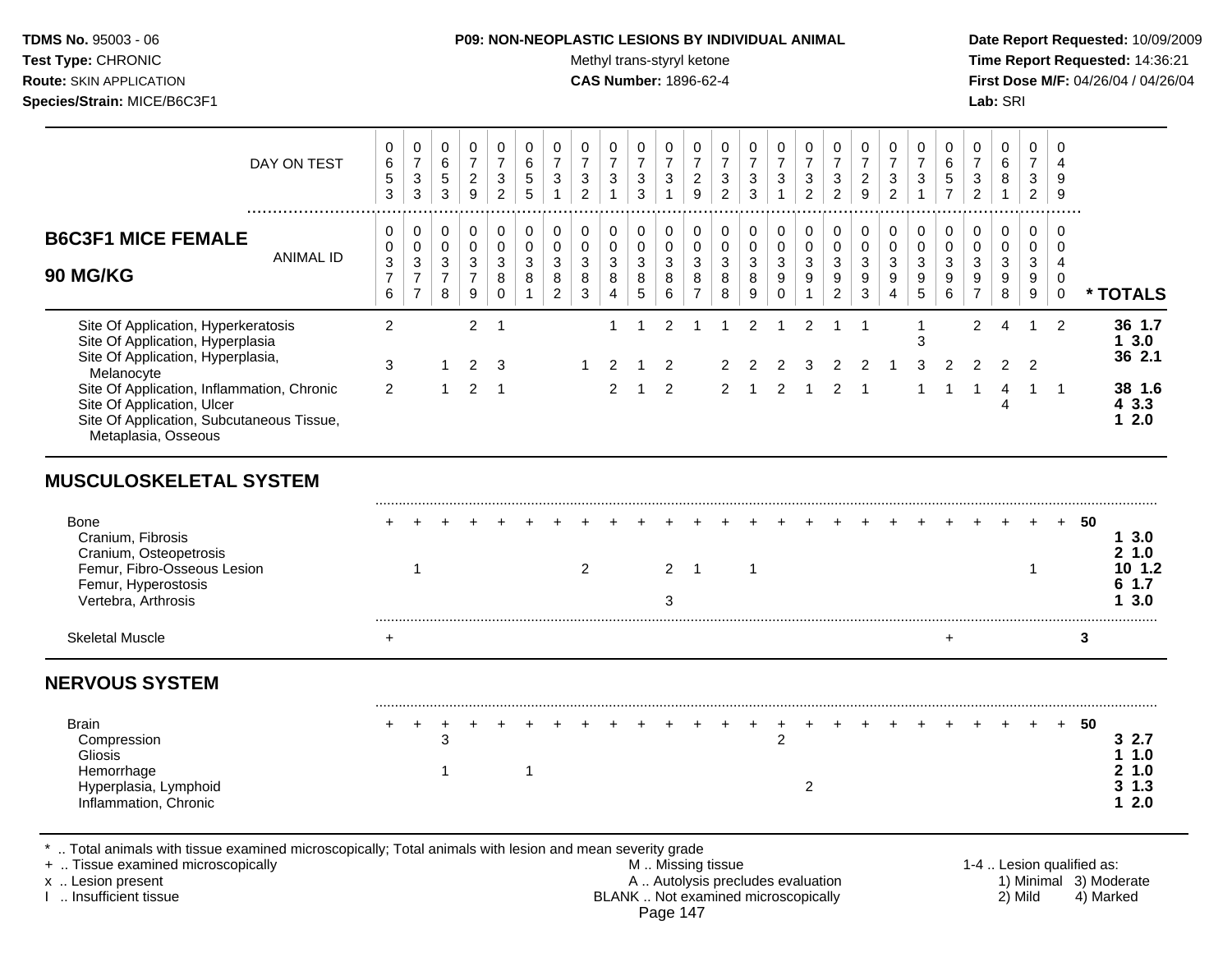**Species/Strain:** MICE/B6C3F1 **Lab:** SRI

## **TDMS No.** 95003 - 06 **P09: NON-NEOPLASTIC LESIONS BY INDIVIDUAL ANIMAL Date Report Requested:** 10/09/2009

Test Type: CHRONIC **Test Type:** CHRONIC **Test Type:** CHRONIC **Time Report Requested:** 14:36:21 **Route:** SKIN APPLICATION **CAS Number:** 1896-62-4 **First Dose M/F:** 04/26/04 / 04/26/04

|                                                                                                                                                | DAY ON TEST      | 0<br>$\,6$<br>$\sqrt{5}$<br>3               | $\pmb{0}$<br>$\overline{7}$<br>$\ensuremath{\mathsf{3}}$<br>$\mathbf{3}$        | 0<br>$\,6\,$<br>$\sqrt{5}$<br>$\mathbf{3}$              | 0<br>$\overline{7}$<br>$\overline{c}$<br>9                    | $\mathbf 0$<br>$\overline{7}$<br>3<br>$\overline{2}$         | 0<br>6<br>5<br>5           | 0<br>$\overline{7}$<br>3                               | $\mathbf 0$<br>$\overline{7}$<br>3<br>$\overline{2}$ | 0<br>$\overline{7}$<br>$\mathbf{3}$         | 0<br>$\overline{7}$<br>$\sqrt{3}$<br>3               | 0<br>$\overline{7}$<br>3<br>1              | 0<br>$\overline{7}$<br>$\overline{a}$<br>9             | 0<br>$\overline{7}$<br>3<br>$\overline{c}$ | 0<br>$\overline{7}$<br>3<br>3 | 0<br>$\overline{7}$<br>3<br>1                        | 0<br>$\overline{7}$<br>3<br>$\overline{2}$ | 0<br>$\overline{7}$<br>$\sqrt{3}$<br>$\overline{2}$   | 0<br>$\boldsymbol{7}$<br>$\overline{c}$<br>9    | 0<br>$\overline{7}$<br>3<br>$\overline{2}$ | 0<br>$\overline{7}$<br>3<br>1   | 0<br>6<br>5<br>$\overline{7}$ | $\Omega$<br>3<br>$\overline{2}$                     | 0<br>6<br>8                     | 0<br>$\overline{7}$<br>3<br>$\overline{2}$ | $\Omega$<br>$\boldsymbol{\Lambda}$<br>9<br>9               |              |                                              |
|------------------------------------------------------------------------------------------------------------------------------------------------|------------------|---------------------------------------------|---------------------------------------------------------------------------------|---------------------------------------------------------|---------------------------------------------------------------|--------------------------------------------------------------|----------------------------|--------------------------------------------------------|------------------------------------------------------|---------------------------------------------|------------------------------------------------------|--------------------------------------------|--------------------------------------------------------|--------------------------------------------|-------------------------------|------------------------------------------------------|--------------------------------------------|-------------------------------------------------------|-------------------------------------------------|--------------------------------------------|---------------------------------|-------------------------------|-----------------------------------------------------|---------------------------------|--------------------------------------------|------------------------------------------------------------|--------------|----------------------------------------------|
| <b>B6C3F1 MICE FEMALE</b><br><b>90 MG/KG</b>                                                                                                   | <b>ANIMAL ID</b> | 0<br>0<br>$\sqrt{3}$<br>$\overline{7}$<br>6 | 0<br>$\pmb{0}$<br>$\ensuremath{\mathsf{3}}$<br>$\overline{7}$<br>$\overline{7}$ | 0<br>$\mathbf 0$<br>$\mathbf{3}$<br>$\overline{7}$<br>8 | $\pmb{0}$<br>$\pmb{0}$<br>$\mathbf{3}$<br>$\overline{7}$<br>9 | $\mathbf 0$<br>$\mathbf 0$<br>$\sqrt{3}$<br>8<br>$\mathbf 0$ | 0<br>$\mathbf 0$<br>3<br>8 | $\mathbf 0$<br>$\mathbf 0$<br>3<br>8<br>$\overline{c}$ | $\pmb{0}$<br>$\mathbf 0$<br>3<br>8<br>3              | 0<br>0<br>$\sqrt{3}$<br>8<br>$\overline{4}$ | $\mathbf 0$<br>$\mathbf 0$<br>$\mathbf{3}$<br>8<br>5 | 0<br>$\mathbf 0$<br>$\mathbf{3}$<br>8<br>6 | $\mathbf 0$<br>$\mathbf 0$<br>3<br>8<br>$\overline{7}$ | 0<br>$\mathbf 0$<br>3<br>8<br>8            | 0<br>0<br>3<br>8<br>9         | $\mathbf 0$<br>0<br>$\mathbf{3}$<br>9<br>$\mathbf 0$ | 0<br>$\pmb{0}$<br>$\mathbf{3}$<br>9<br>1   | 0<br>$\pmb{0}$<br>$\sqrt{3}$<br>9<br>$\boldsymbol{2}$ | 0<br>$\boldsymbol{0}$<br>$\mathbf{3}$<br>9<br>3 | 0<br>$\pmb{0}$<br>3<br>9<br>4              | 0<br>$\mathbf 0$<br>3<br>9<br>5 | 0<br>0<br>3<br>9<br>6         | $\mathbf 0$<br>$\Omega$<br>3<br>9<br>$\overline{7}$ | 0<br>$\mathbf 0$<br>3<br>9<br>8 | 0<br>0<br>$\mathbf{3}$<br>9<br>9           | $\mathbf 0$<br>$\Omega$<br>4<br>$\mathbf 0$<br>$\mathbf 0$ |              | * TOTALS                                     |
| Metaplasia, Osseous<br>Necrosis, Focal                                                                                                         |                  |                                             |                                                                                 |                                                         |                                                               |                                                              |                            |                                                        |                                                      |                                             |                                                      |                                            |                                                        |                                            |                               |                                                      |                                            |                                                       |                                                 |                                            |                                 |                               |                                                     |                                 |                                            |                                                            |              | $12.0$<br>22.0                               |
| Spinal Cord                                                                                                                                    |                  |                                             |                                                                                 |                                                         |                                                               |                                                              |                            |                                                        |                                                      |                                             |                                                      |                                            |                                                        |                                            |                               |                                                      |                                            |                                                       |                                                 |                                            | +                               |                               |                                                     |                                 |                                            |                                                            | $\mathbf{2}$ |                                              |
| <b>RESPIRATORY SYSTEM</b>                                                                                                                      |                  |                                             |                                                                                 |                                                         |                                                               |                                                              |                            |                                                        |                                                      |                                             |                                                      |                                            |                                                        |                                            |                               |                                                      |                                            |                                                       |                                                 |                                            |                                 |                               |                                                     |                                 |                                            |                                                            |              |                                              |
| Lung<br>Congestion<br>Fibrosis<br>Hemorrhage<br>Hyperplasia, Lymphoid<br>Infiltration Cellular, Histiocyte<br>Alveolar Epithelium, Hyperplasia |                  |                                             | 2                                                                               |                                                         |                                                               | $\Lambda$                                                    | $\overline{c}$             |                                                        |                                                      | 1                                           |                                                      |                                            |                                                        |                                            | $\overline{c}$                |                                                      |                                            |                                                       |                                                 |                                            | 1                               |                               | $\overline{2}$                                      | 1<br>1                          | $\overline{2}$                             |                                                            | 50           | 22.0<br>1.0<br>1.0<br>2.0<br>2.0<br>1.8<br>6 |
| <b>Nose</b>                                                                                                                                    |                  |                                             |                                                                                 |                                                         |                                                               |                                                              |                            |                                                        |                                                      |                                             |                                                      |                                            |                                                        |                                            |                               |                                                      |                                            |                                                       |                                                 |                                            |                                 |                               |                                                     |                                 |                                            |                                                            | 50           |                                              |
| Pleura                                                                                                                                         |                  |                                             |                                                                                 |                                                         |                                                               |                                                              |                            |                                                        |                                                      |                                             |                                                      |                                            |                                                        |                                            |                               |                                                      |                                            |                                                       |                                                 |                                            |                                 |                               |                                                     |                                 |                                            |                                                            | 1            |                                              |
| Trachea                                                                                                                                        |                  |                                             |                                                                                 |                                                         |                                                               |                                                              |                            |                                                        |                                                      |                                             |                                                      |                                            |                                                        |                                            |                               |                                                      |                                            |                                                       |                                                 |                                            |                                 |                               |                                                     |                                 |                                            |                                                            | 50           |                                              |
| <b>SPECIAL SENSES SYSTEM</b>                                                                                                                   |                  |                                             |                                                                                 |                                                         |                                                               |                                                              |                            |                                                        |                                                      |                                             |                                                      |                                            |                                                        |                                            |                               |                                                      |                                            |                                                       |                                                 |                                            |                                 |                               |                                                     |                                 |                                            |                                                            |              |                                              |
| Eye<br><b>Developmental Malformation</b><br>Inflammation, Chronic<br>Cornea, Hyperplasia                                                       |                  |                                             |                                                                                 |                                                         |                                                               |                                                              |                            |                                                        |                                                      |                                             |                                                      |                                            |                                                        |                                            |                               |                                                      |                                            |                                                       |                                                 |                                            |                                 |                               |                                                     |                                 |                                            | $+$                                                        | 47           | 12.0<br>2.0<br>1.<br>2.0<br>1                |

\* .. Total animals with tissue examined microscopically; Total animals with lesion and mean severity grade

+ .. Tissue examined microscopically M .. Missing tissue 1-4 .. Lesion qualified as: x .. Lesion present 1) Minimal 3) Moderate A .. Autolysis precludes evaluation 1) Minimal 3) Moderate I .. Insufficient tissue BLANK .. Not examined microscopically 2) Mild 4) Marked Page 148